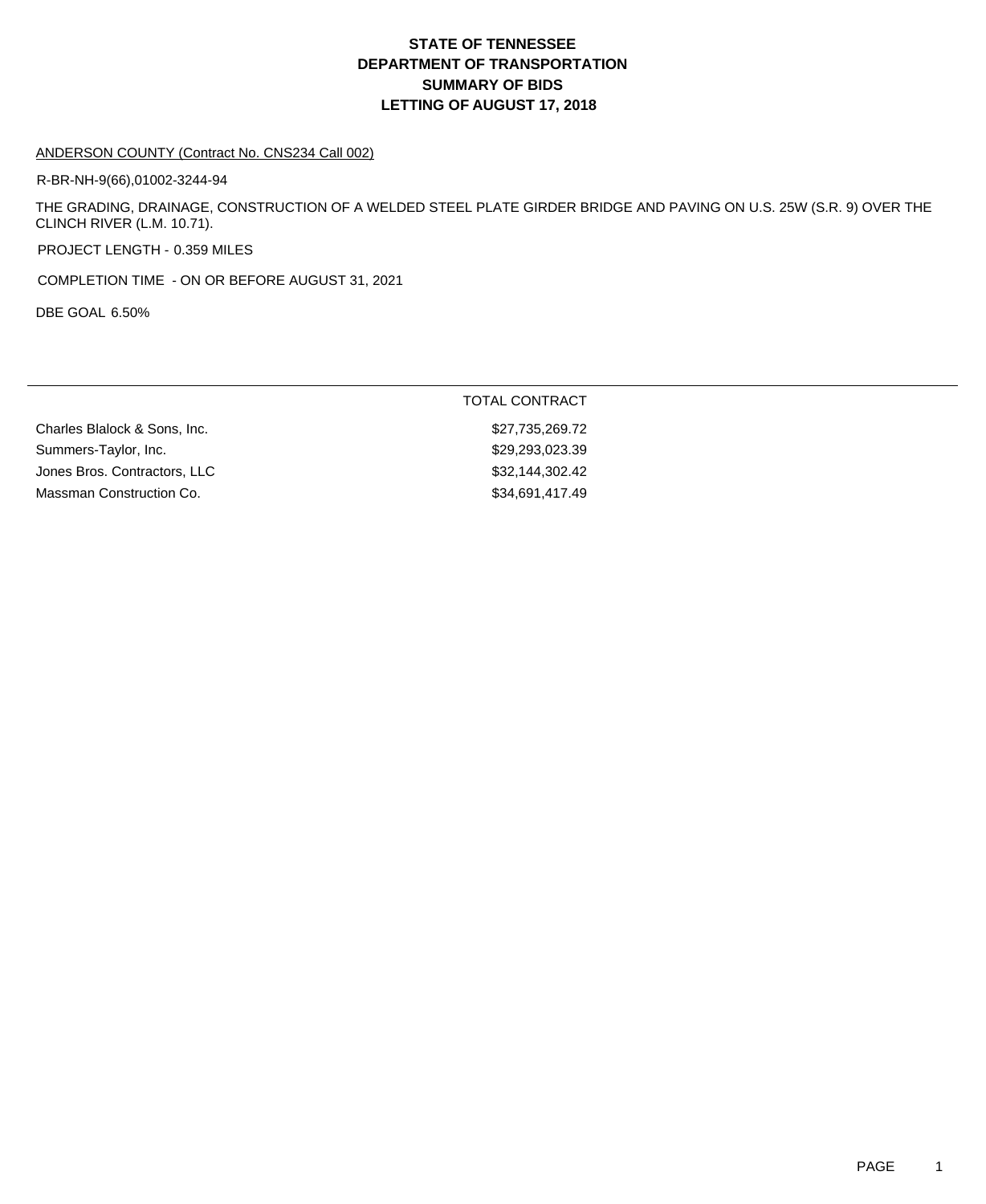|        |                                                               |                |                   | <b>CONTRACT CNS234</b>     |
|--------|---------------------------------------------------------------|----------------|-------------------|----------------------------|
|        |                                                               |                | <b>UNIT PRICE</b> | <b>EXTENSION</b>           |
|        | <b>ROADWAY CATEGORY</b>                                       |                |                   |                            |
|        |                                                               |                |                   |                            |
| 105-01 | <b>CONSTRUCTION STAKES, LINES AND GRADES</b>                  | 1.000 LS       |                   |                            |
|        | Charles Blalock & Sons, Inc.                                  |                | \$73,118.8500     |                            |
|        | Summers-Taylor, Inc.                                          |                | \$80,300.0000     | \$73,118.85<br>\$80,300.00 |
|        | Jones Bros. Contractors, LLC                                  |                | \$69,637.0000     | \$69,637.00                |
|        | Massman Construction Co.                                      |                | \$100,000.0000    | \$100,000.00               |
|        | 109-10.01 TRAINEE                                             |                |                   |                            |
|        |                                                               | 3,840.000 HOUR |                   |                            |
|        | Charles Blalock & Sons, Inc.                                  |                | \$0.8000          | \$3,072.00                 |
|        | Summers-Taylor, Inc.                                          |                | \$0.8000          | \$3,072.00                 |
|        | Jones Bros. Contractors, LLC                                  |                | \$0.8000          | \$3,072.00                 |
|        | Massman Construction Co.                                      |                | \$0.8000          | \$3,072.00                 |
| 201-01 | <b>CLEARING AND GRUBBING</b>                                  |                |                   |                            |
|        |                                                               | 1.000 LS       |                   |                            |
|        | Charles Blalock & Sons, Inc.                                  |                | \$2,337,000.0000  | \$2,337,000.00             |
|        | Summers-Taylor, Inc.                                          |                | \$1,550,000.0000  | \$1,550,000.00             |
|        | Jones Bros. Contractors, LLC                                  |                | \$1,700,000.0000  | \$1,700,000.00             |
|        | Massman Construction Co.                                      |                | \$200,000.0000    | \$200,000.00               |
| 202-03 | REMOVAL OF RIGID PAVEMENT, SIDEWALK, ETC.                     |                |                   |                            |
|        |                                                               | 43.000 S.Y.    |                   |                            |
|        | Charles Blalock & Sons, Inc.                                  |                | \$135.8600        | \$5,841.98                 |
|        | Summers-Taylor, Inc.                                          |                | \$142.0000        | \$6,106.00                 |
|        | Jones Bros. Contractors, LLC                                  |                | \$14.0000         | \$602.00                   |
|        | Massman Construction Co.                                      |                | \$18.0000         | \$774.00                   |
|        | 202-04.03 REMOVAL OF STRUCTURES (LIGHT POLE, STA. 218+36 RT.) |                |                   |                            |
|        |                                                               | 1.000 LS       |                   |                            |
|        | Charles Blalock & Sons, Inc.                                  |                | \$1,050.0000      | \$1,050.00                 |
|        | Summers-Taylor, Inc.                                          |                | \$2,625.0000      | \$2,625.00                 |
|        | Jones Bros. Contractors, LLC                                  |                | \$400.0000        | \$400.00                   |
|        | Massman Construction Co.                                      |                | \$2,000.0000      | \$2,000.00                 |
|        | 202-13.01 WELL ABANDONMENT (GROUT & CAP WELL, TRACT NO. 15    |                |                   |                            |
|        |                                                               | 1.000 LS       |                   |                            |
|        | Charles Blalock & Sons, Inc.                                  |                | \$4,200.0000      | \$4,200.00                 |
|        | Summers-Taylor, Inc.                                          |                | \$5,250.0000      | \$5,250.00                 |
|        | Jones Bros. Contractors, LLC                                  |                | \$2,600.0000      | \$2,600.00                 |
|        | Massman Construction Co.                                      |                | \$5,000.0000      | \$5,000.00                 |
|        | 202-13.02 WELL ABANDONMENT (REMOVE WELL HOUSE, TRACT NO. 15)  |                |                   |                            |
|        |                                                               | 1.000 LS       |                   |                            |
|        | Charles Blalock & Sons, Inc.                                  |                | \$2,824.8800      | \$2,824.88                 |
|        | Summers-Taylor, Inc.                                          |                | \$2,100.0000      | \$2,100.00                 |
|        | Jones Bros. Contractors, LLC                                  |                | \$1,000.0000      | \$1,000.00                 |
|        | Massman Construction Co.                                      |                | \$5,000.0000      | \$5,000.00                 |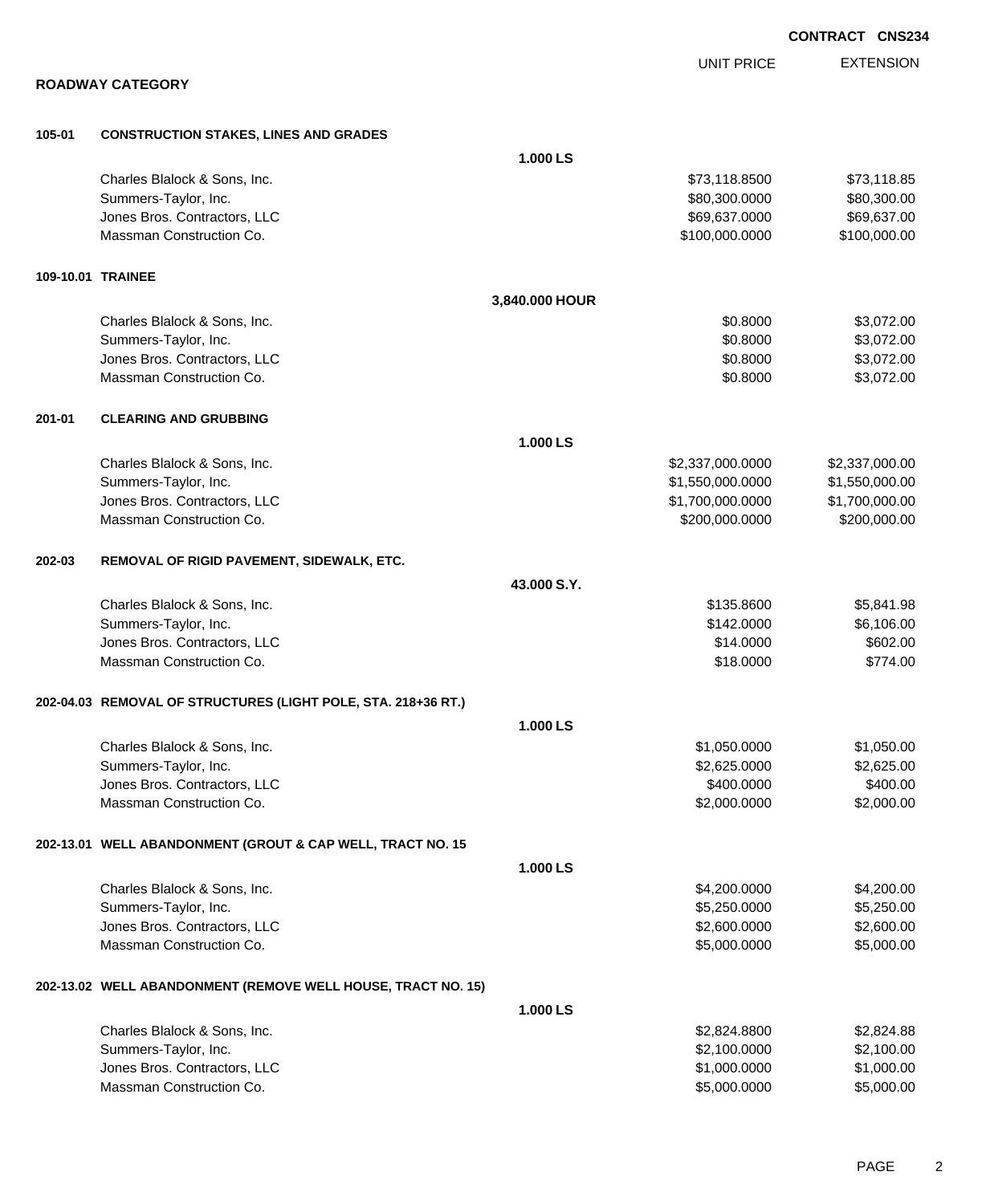|        |                                                      |                 |                   | <b>CONTRACT CNS234</b> |
|--------|------------------------------------------------------|-----------------|-------------------|------------------------|
|        |                                                      |                 | <b>UNIT PRICE</b> | <b>EXTENSION</b>       |
| 203-01 | <b>ROAD &amp; DRAINAGE EXCAVATION (UNCLASSIFIED)</b> |                 |                   |                        |
|        |                                                      | 16,991.000 C.Y. |                   |                        |
|        | Charles Blalock & Sons, Inc.                         |                 | \$16.0000         | \$271,856.00           |
|        | Summers-Taylor, Inc.                                 |                 | \$16.8000         | \$285,448.80           |
|        | Jones Bros. Contractors, LLC                         |                 | \$25.0000         | \$424,775.00           |
|        | Massman Construction Co.                             |                 | \$23.5000         | \$399,288.50           |
| 203-04 | <b>PLACING AND SPREADING TOPSOIL</b>                 |                 |                   |                        |
|        |                                                      | 506.000 C.Y.    |                   |                        |
|        | Charles Blalock & Sons, Inc.                         |                 | \$5.0000          | \$2,530.00             |
|        | Summers-Taylor, Inc.                                 |                 | \$5.2500          | \$2,656.50             |
|        | Jones Bros. Contractors, LLC                         |                 | \$25.0000         | \$12,650.00            |
|        | Massman Construction Co.                             |                 | \$12.0000         | \$6,072.00             |
| 203-06 | <b>WATER</b>                                         |                 |                   |                        |
|        |                                                      | 256.000 M.G.    |                   |                        |
|        | Charles Blalock & Sons, Inc.                         |                 | \$22.7400         | \$5,821.44             |
|        | Summers-Taylor, Inc.                                 |                 | \$27.0000         | \$6,912.00             |
|        | Jones Bros. Contractors, LLC                         |                 | \$14.0000         | \$3,584.00             |
|        | Massman Construction Co.                             |                 | \$20.0000         | \$5,120.00             |
| 203-07 | <b>FURNISHING &amp; SPREADING TOPSOIL</b>            |                 |                   |                        |
|        |                                                      | 872.000 C.Y.    |                   |                        |
|        | Charles Blalock & Sons, Inc.                         |                 | \$12.0000         | \$10,464.00            |
|        | Summers-Taylor, Inc.                                 |                 | \$12.7500         | \$11,118.00            |
|        | Jones Bros. Contractors, LLC                         |                 | \$50.0000         | \$43,600.00            |
|        | Massman Construction Co.                             |                 | \$38.0000         | \$33,136.00            |
|        | 204-08.01 BACKFILL MATERIAL (FLOWABLE FILL)          |                 |                   |                        |
|        |                                                      | 5.000 C.Y.      |                   |                        |
|        | Charles Blalock & Sons, Inc.                         |                 | \$506.8700        | \$2,534.35             |
|        | Summers-Taylor, Inc.                                 |                 | \$385.0000        | \$1,925.00             |
|        | Jones Bros. Contractors, LLC                         |                 | \$190.0000        | \$950.00               |
|        | Massman Construction Co.                             |                 | \$450.0000        | \$2,250.00             |
|        | 209-03.21 FILTER SOCK (12 INCH)                      |                 |                   |                        |
|        |                                                      | 699.000 L.F.    |                   |                        |
|        | Charles Blalock & Sons, Inc.                         |                 | \$6.7200          | \$4,697.28             |
|        | Summers-Taylor, Inc.                                 |                 | \$2.4000          | \$1,677.60             |
|        | Jones Bros. Contractors, LLC                         |                 | \$5.0000          | \$3,495.00             |
|        | Massman Construction Co.                             |                 | \$6.4000          | \$4,473.60             |
| 209-05 | <b>SEDIMENT REMOVAL</b>                              |                 |                   |                        |
|        |                                                      | 166.000 C.Y.    |                   |                        |
|        | Charles Blalock & Sons, Inc.                         |                 | \$17.4400         | \$2,895.04             |
|        | Summers-Taylor, Inc.                                 |                 | \$15.7500         | \$2,614.50             |
|        | Jones Bros. Contractors, LLC                         |                 | \$35.0000         | \$5,810.00             |
|        | Massman Construction Co.                             |                 | \$15.0000         | \$2,490.00             |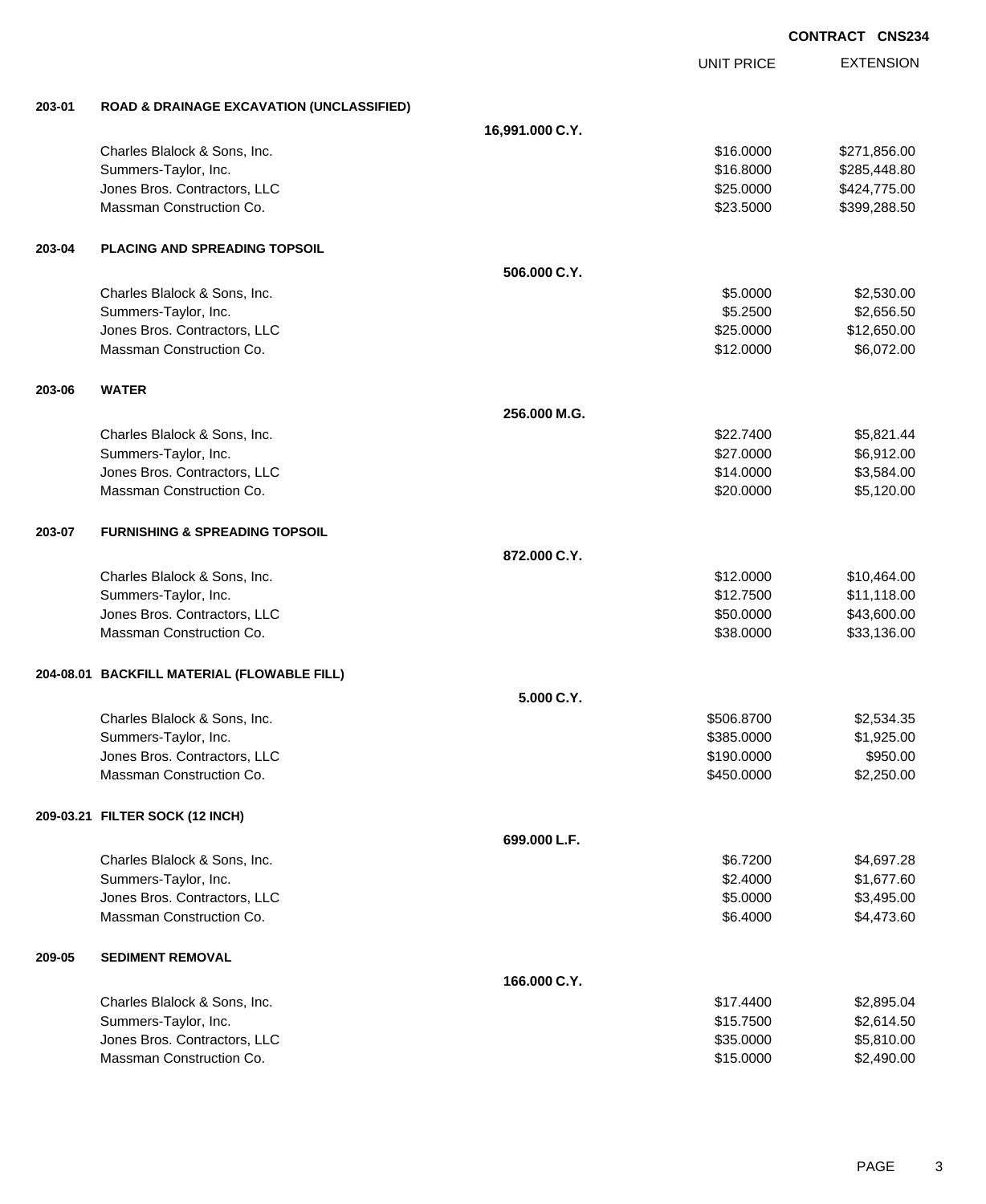|                                                  |                   |                   | <b>CONTRACT CNS234</b> |
|--------------------------------------------------|-------------------|-------------------|------------------------|
|                                                  |                   | <b>UNIT PRICE</b> | <b>EXTENSION</b>       |
| 209-08.02 TEMPORARY SILT FENCE (WITH BACKING)    |                   |                   |                        |
|                                                  | 1,173.000 L.F.    |                   |                        |
| Charles Blalock & Sons, Inc.                     |                   | \$3.8200          | \$4,480.86             |
| Summers-Taylor, Inc.                             |                   | \$4.5000          | \$5,278.50             |
| Jones Bros. Contractors, LLC                     |                   | \$3.7500          | \$4,398.75             |
| Massman Construction Co.                         |                   | \$3.6400          | \$4,269.72             |
| 209-08.03 TEMPORARY SILT FENCE (WITHOUT BACKING) |                   |                   |                        |
|                                                  | 1,714.000 L.F.    |                   |                        |
| Charles Blalock & Sons, Inc.                     |                   | \$1.7000          | \$2,913.80             |
| Summers-Taylor, Inc.                             |                   | \$1.2500          | \$2,142.50             |
| Jones Bros. Contractors, LLC                     |                   | \$1.7500          | \$2,999.50             |
| Massman Construction Co.                         |                   | \$1.6200          | \$2,776.68             |
| 209-08.07 ROCK CHECK DAM PER                     |                   |                   |                        |
|                                                  | 14.000 EACH       |                   |                        |
| Charles Blalock & Sons, Inc.                     |                   | \$323,6600        | \$4,531.24             |
| Summers-Taylor, Inc.                             |                   | \$375.0000        | \$5,250.00             |
| Jones Bros. Contractors, LLC                     |                   | \$230.0000        | \$3,220.00             |
| Massman Construction Co.                         |                   | \$308.0000        | \$4,312.00             |
| 209-08.08 ENHANCED ROCK CHECK DAM                |                   |                   |                        |
|                                                  | <b>4.000 EACH</b> |                   |                        |
| Charles Blalock & Sons, Inc.                     |                   | \$586.3800        | \$2,345.52             |
| Summers-Taylor, Inc.                             |                   | \$510.0000        | \$2,040.00             |
| Jones Bros. Contractors, LLC                     |                   | \$435.0000        | \$1,740.00             |
| Massman Construction Co.                         |                   | \$558.0000        | \$2,232.00             |
| 209-09.40 CURB INLET PROTECTION (TYPE 1)         |                   |                   |                        |
|                                                  | <b>2.000 EACH</b> |                   |                        |
| Charles Blalock & Sons, Inc.                     |                   | \$803.5800        | \$1,607.16             |
| Summers-Taylor, Inc.                             |                   | \$160.0000        | \$320.00               |
| Jones Bros. Contractors, LLC                     |                   | \$300.0000        | \$600.00               |
| Massman Construction Co.                         |                   | \$765.0000        | \$1,530.00             |
| 209-09.43 CURB INLET PROTECTION (TYPE 4)         |                   |                   |                        |
|                                                  | 29.000 EACH       |                   |                        |
| Charles Blalock & Sons, Inc.                     |                   | \$153.6500        | \$4,455.85             |
| Summers-Taylor, Inc.                             |                   | \$214.0000        | \$6,206.00             |
| Jones Bros. Contractors, LLC                     |                   | \$300.0000        | \$8,700.00             |
| Massman Construction Co.                         |                   | \$146.0000        | \$4,234.00             |
| 209-13.04 TURBIDITY CURTAIN(AT BRIDGE PIERS)     |                   |                   |                        |
|                                                  | 998.000 L.F.      |                   |                        |
| Charles Blalock & Sons, Inc.                     |                   | \$34.5300         | \$34,460.94            |
| Summers-Taylor, Inc.                             |                   | \$34.5000         | \$34,431.00            |
| Jones Bros. Contractors, LLC                     |                   | \$68.9800         | \$68,842.04            |
| Massman Construction Co.                         |                   | \$20.0000         | \$19,960.00            |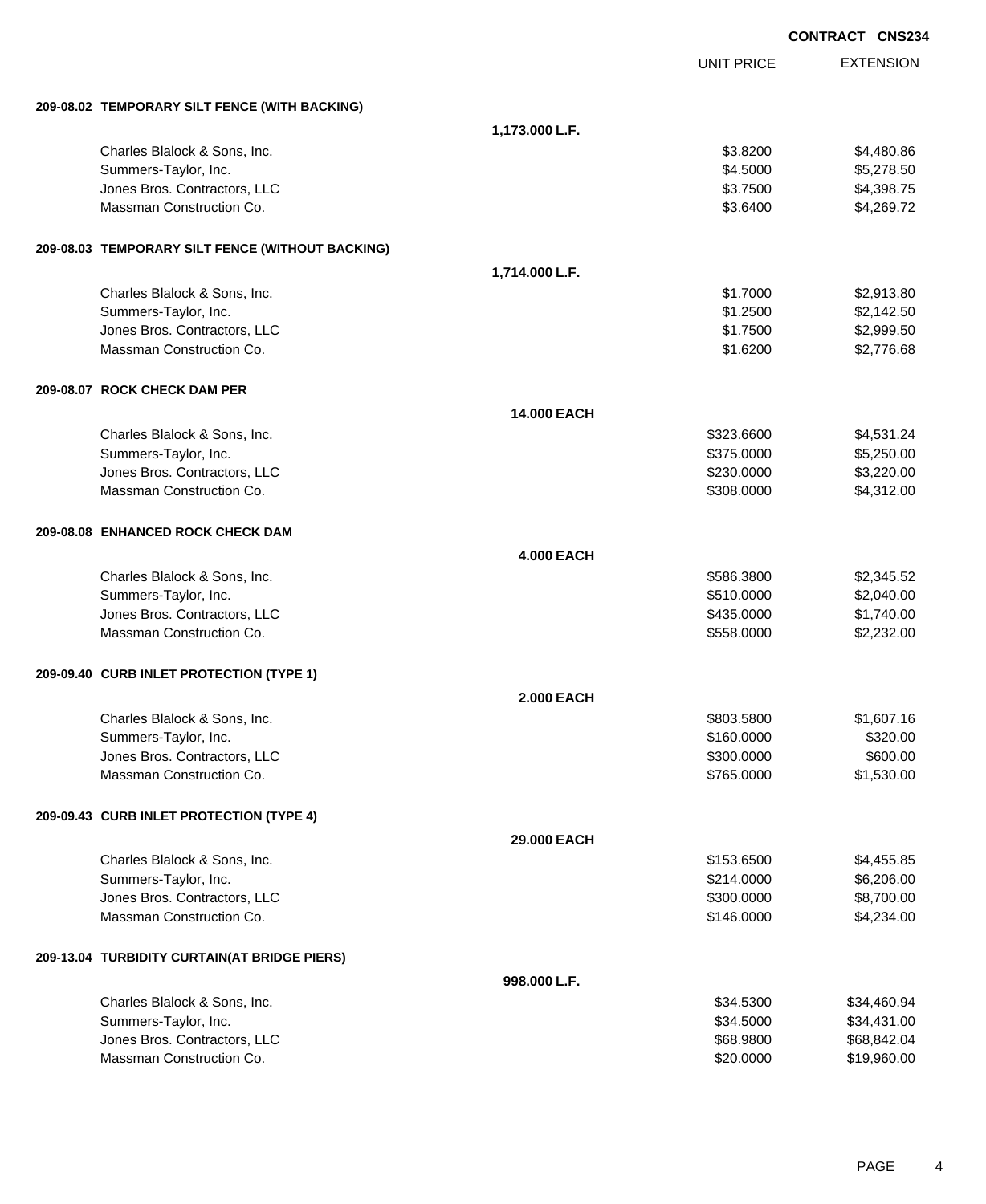UNIT PRICE EXTENSION

|        | 209-40.33 CATCH BASIN PROTECTION (TYPE D)                    |                   |              |             |
|--------|--------------------------------------------------------------|-------------------|--------------|-------------|
|        |                                                              | 3.000 EACH        |              |             |
|        | Charles Blalock & Sons, Inc.                                 |                   | \$521.8100   | \$1,565.43  |
|        | Summers-Taylor, Inc.                                         |                   | \$195.0000   | \$585.00    |
|        | Jones Bros. Contractors, LLC                                 |                   | \$375.0000   | \$1,125.00  |
|        | Massman Construction Co.                                     |                   | \$500.0000   | \$1,500.00  |
|        | 209-40.42 CATCH BASIN FILTER ASSEMBLY(TYPE 2)                |                   |              |             |
|        |                                                              | <b>2.000 EACH</b> |              |             |
|        | Charles Blalock & Sons, Inc.                                 |                   | \$705.2000   | \$1,410.40  |
|        | Summers-Taylor, Inc.                                         |                   | \$435.0000   | \$870.00    |
|        | Jones Bros. Contractors, LLC                                 |                   | \$1,500.0000 | \$3,000.00  |
|        | Massman Construction Co.                                     |                   | \$671.0000   | \$1,342.00  |
|        | 209-40.46 CATCH BASIN FILTER ASSEMBLY(TYPE 6)                |                   |              |             |
|        |                                                              | 15.000 EACH       |              |             |
|        | Charles Blalock & Sons, Inc.                                 |                   | \$626.9600   | \$9,404.40  |
|        | Summers-Taylor, Inc.                                         |                   | \$488.0000   | \$7,320.00  |
|        | Jones Bros. Contractors, LLC                                 |                   | \$600.0000   | \$9,000.00  |
|        | Massman Construction Co.                                     |                   | \$597.0000   | \$8,955.00  |
|        | 209-40.47 CATCH BASIN FILTER ASSEMBLY(TYPE 7)                |                   |              |             |
|        |                                                              | <b>5.000 EACH</b> |              |             |
|        | Charles Blalock & Sons, Inc.                                 |                   | \$996.0500   | \$4,980.25  |
|        | Summers-Taylor, Inc.                                         |                   | \$595.0000   | \$2,975.00  |
|        | Jones Bros. Contractors, LLC                                 |                   | \$600.0000   | \$3,000.00  |
|        | Massman Construction Co.                                     |                   | \$948.0000   | \$4,740.00  |
| 303-01 | MINERAL AGGREGATE, TYPE A BASE, GRADING D                    |                   |              |             |
|        |                                                              | 3,303.000 TON     |              |             |
|        | Charles Blalock & Sons, Inc.                                 |                   | \$26.9900    | \$89,147.97 |
|        | Summers-Taylor, Inc.                                         |                   | \$27.0000    | \$89,181.00 |
|        | Jones Bros. Contractors, LLC                                 |                   | \$30.0000    | \$99,090.00 |
|        | Massman Construction Co.                                     |                   | \$25.7000    | \$84,887.10 |
|        | 303-10.01 MINERAL AGGREGATE (SIZE 57)                        |                   |              |             |
|        |                                                              | 62.000 TON        |              |             |
|        | Charles Blalock & Sons, Inc.                                 |                   | \$45.1400    | \$2,798.68  |
|        | Summers-Taylor, Inc.                                         |                   | \$38.0000    | \$2,356.00  |
|        | Jones Bros. Contractors, LLC                                 |                   | \$26.0000    | \$1,612.00  |
|        | Massman Construction Co.                                     |                   | \$35.0000    | \$2,170.00  |
|        | 307-01.01 ASPHALT CONCRETE MIX (PG64-22) (BPMB-HM) GRADING A |                   |              |             |
|        |                                                              | 287.000 TON       |              |             |
|        | Charles Blalock & Sons, Inc.                                 |                   | \$112.0400   | \$32,155.48 |
|        | Summers-Taylor, Inc.                                         |                   | \$112.0000   | \$32,144.00 |
|        | Jones Bros. Contractors, LLC                                 |                   | \$106.7000   | \$30,622.90 |
|        | Massman Construction Co.                                     |                   | \$107.0000   | \$30,709.00 |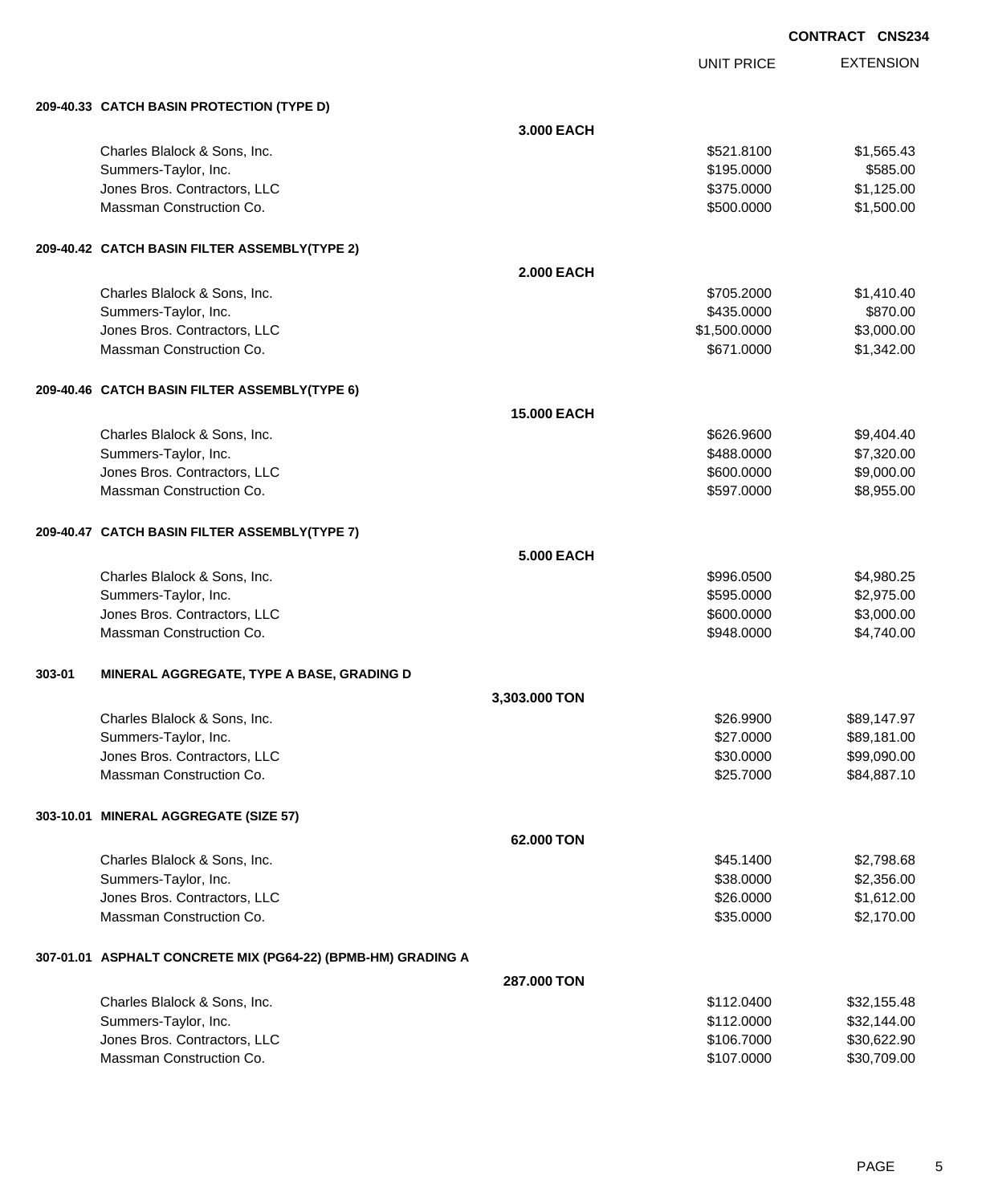| <b>CONTRACT</b> | <b>CNS234</b> |
|-----------------|---------------|
|                 |               |

|        |                                                                 |             | <b>UNIT PRICE</b> | <b>EXTENSION</b> |
|--------|-----------------------------------------------------------------|-------------|-------------------|------------------|
|        | 307-01.08 ASPHALT CONCRETE MIX (PG64-22) (BPMB-HM) GRADING B-M2 |             |                   |                  |
|        |                                                                 | 783.000 TON |                   |                  |
|        | Charles Blalock & Sons, Inc.                                    |             | \$127.0800        | \$99,503.64      |
|        | Summers-Taylor, Inc.                                            |             | \$127.0000        | \$99,441.00      |
|        | Jones Bros. Contractors, LLC                                    |             | \$121.0300        | \$94,766.49      |
|        | Massman Construction Co.                                        |             | \$121.0000        | \$94,743.00      |
|        | 307-01.21 ASP. CONC. MIX(PG70-22) (BPMB-HM) GR. A-S             |             |                   |                  |
|        |                                                                 | 701,000 TON |                   |                  |
|        | Charles Blalock & Sons, Inc.                                    |             | \$105.4500        | \$73,920.45      |
|        | Summers-Taylor, Inc.                                            |             | \$105.5000        | \$73,955.50      |
|        | Jones Bros. Contractors, LLC                                    |             | \$100.4300        | \$70,401.43      |
|        | Massman Construction Co.                                        |             | \$100.0000        | \$70,100.00      |
|        | 307-02.01 ASPHALT CONCRETE MIX (PG70-22) (BPMB-HM) GRADING A    |             |                   |                  |
|        |                                                                 | 896,000 TON |                   |                  |
|        | Charles Blalock & Sons, Inc.                                    |             | \$89.2200         | \$79,941.12      |
|        | Summers-Taylor, Inc.                                            |             | \$89.5000         | \$80,192.00      |
|        | Jones Bros. Contractors, LLC                                    |             | \$84.9700         | \$76,133.12      |
|        | Massman Construction Co.                                        |             | \$85.0000         | \$76,160.00      |
|        | 307-02.08 ASPHALT CONCRETE MIX (PG70-22) (BPMB-HM) GRADING B-M2 |             |                   |                  |
|        |                                                                 | 611,000 TON |                   |                  |
|        | Charles Blalock & Sons, Inc.                                    |             | \$128.2500        | \$78,360.75      |
|        | Summers-Taylor, Inc.                                            |             | \$128.2500        | \$78,360.75      |
|        | Jones Bros. Contractors, LLC                                    |             | \$122.1400        | \$74,627.54      |
|        | Massman Construction Co.                                        |             | \$122.0000        | \$74,542.00      |
| 402-01 | BITUMINOUS MATERIAL FOR PRIME COAT (PC)                         |             |                   |                  |
|        |                                                                 | 8.000 TON   |                   |                  |
|        | Charles Blalock & Sons, Inc.                                    |             | \$866.2500        | \$6,930.00       |
|        | Summers-Taylor, Inc.                                            |             | \$870.0000        | \$6,960.00       |
|        | Jones Bros. Contractors, LLC                                    |             | \$825.0000        | \$6,600.00       |
|        | Massman Construction Co.                                        |             | \$825.0000        | \$6,600.00       |
| 402-02 | <b>AGGREGATE FOR COVER MATERIAL (PC)</b>                        |             |                   |                  |
|        |                                                                 | 31.000 TON  |                   |                  |
|        | Charles Blalock & Sons, Inc.                                    |             | \$36.7500         | \$1,139.25       |
|        | Summers-Taylor, Inc.                                            |             | \$37.0000         | \$1,147.00       |
|        | Jones Bros. Contractors, LLC                                    |             | \$35.0000         | \$1,085.00       |
|        | Massman Construction Co.                                        |             | \$35.0000         | \$1,085.00       |
| 403-01 | BITUMINOUS MATERIAL FOR TACK COAT (TC)                          |             |                   |                  |
|        |                                                                 | 10.000 TON  |                   |                  |
|        | Charles Blalock & Sons, Inc.                                    |             | \$929.4200        | \$9,294.20       |
|        | Summers-Taylor, Inc.                                            |             | \$930.0000        | \$9,300.00       |
|        | Jones Bros. Contractors, LLC                                    |             | \$885.1600        | \$8,851.60       |
|        | Massman Construction Co.                                        |             | \$885.0000        | \$8,850.00       |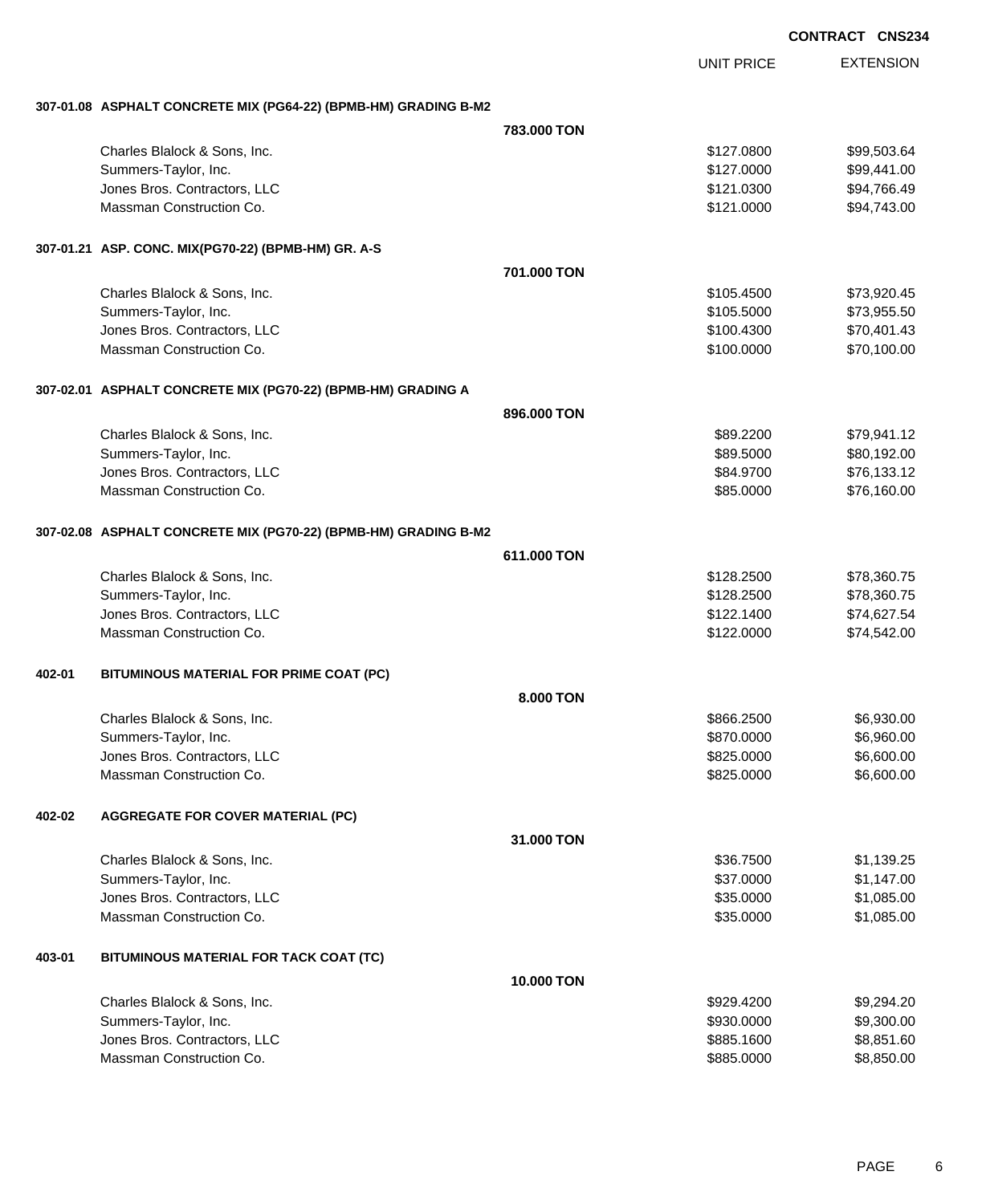|                                                                  |                |                   | <b>CONTRACT CNS234</b> |
|------------------------------------------------------------------|----------------|-------------------|------------------------|
|                                                                  |                | <b>UNIT PRICE</b> | <b>EXTENSION</b>       |
| 407-20.05 SAW CUTTING ASPHALT PAVEMENT                           |                |                   |                        |
|                                                                  | 794.000 L.F.   |                   |                        |
| Charles Blalock & Sons, Inc.                                     |                | \$5.0400          | \$4,001.76             |
| Summers-Taylor, Inc.                                             |                | \$4.2500          | \$3,374.50             |
| Jones Bros. Contractors, LLC                                     |                | \$1.5400          | \$1,222.76             |
| Massman Construction Co.                                         |                | \$2.5000          | \$1,985.00             |
| 411-01.10 ACS MIX(PG64-22) GRADING D                             |                |                   |                        |
|                                                                  | 542,000 TON    |                   |                        |
| Charles Blalock & Sons, Inc.                                     |                | \$135.1900        | \$73,272.98            |
| Summers-Taylor, Inc.                                             |                | \$135.0000        | \$73,170.00            |
| Jones Bros. Contractors, LLC                                     |                | \$128.7500        | \$69,782.50            |
| Massman Construction Co.                                         |                | \$129.0000        | \$69,918.00            |
| 411-02.10 ACS MIX(PG70-22) GRADING D                             |                |                   |                        |
|                                                                  | 384.000 TON    |                   |                        |
| Charles Blalock & Sons, Inc.                                     |                | \$151.7100        | \$58,256.64            |
| Summers-Taylor, Inc.                                             |                | \$152.0000        | \$58,368.00            |
| Jones Bros. Contractors, LLC                                     |                | \$144.4900        | \$55,484.16            |
| Massman Construction Co.                                         |                | \$144.0000        | \$55,296.00            |
| 411-12.03 SCORING FOR RUMBLE STRIPE (NON-CONTINUOUS) (8IN WIDTH) |                |                   |                        |
|                                                                  | 0.100 L.M.     |                   |                        |
| Charles Blalock & Sons, Inc.                                     |                | \$66,675.0000     | \$6,667.50             |
| Summers-Taylor, Inc.                                             |                | \$88,900.0000     | \$8,890.00             |
| Jones Bros. Contractors, LLC                                     |                | \$30,000.0000     | \$3,000.00             |
| Massman Construction Co.                                         |                | \$950.0000        | \$95.00                |
| 415-01.02 COLD PLANING BITUMINOUS PAVEMENT                       |                |                   |                        |
|                                                                  | 425,000 S.Y.   |                   |                        |
| Charles Blalock & Sons, Inc.                                     |                | \$23.9200         | \$10,166.00            |
| Summers-Taylor, Inc.                                             |                | \$24.0000         | \$10,200.00            |
| Jones Bros. Contractors, LLC                                     |                | \$22.7800         | \$9,681.50             |
| Massman Construction Co.                                         |                | \$23.0000         | \$9,775.00             |
| 607-03.02 18" CONCRETE PIPE CULVERT (CLASS III)                  |                |                   |                        |
|                                                                  | 1,539.000 L.F. |                   |                        |
| Charles Blalock & Sons, Inc.                                     |                | \$90.5000         | \$139,279.50           |
| Summers-Taylor, Inc.                                             |                | \$95.0000         | \$146,205.00           |
| Jones Bros. Contractors, LLC                                     |                | \$123.5000        | \$190,066.50           |
| Massman Construction Co.                                         |                | \$83.0000         | \$127,737.00           |
| 607-06.02 30" CONCRETE PIPE CULVERT (CLASS III)                  |                |                   |                        |
|                                                                  | 45.000 L.F.    |                   |                        |
| Charles Blalock & Sons, Inc.                                     |                | \$180.0000        | \$8,100.00             |
| Summers-Taylor, Inc.                                             |                | \$189.0000        | \$8,505.00             |
| Jones Bros. Contractors, LLC                                     |                | \$115.0000        | \$5,175.00             |
| Massman Construction Co.                                         |                | \$129.0000        | \$5,805.00             |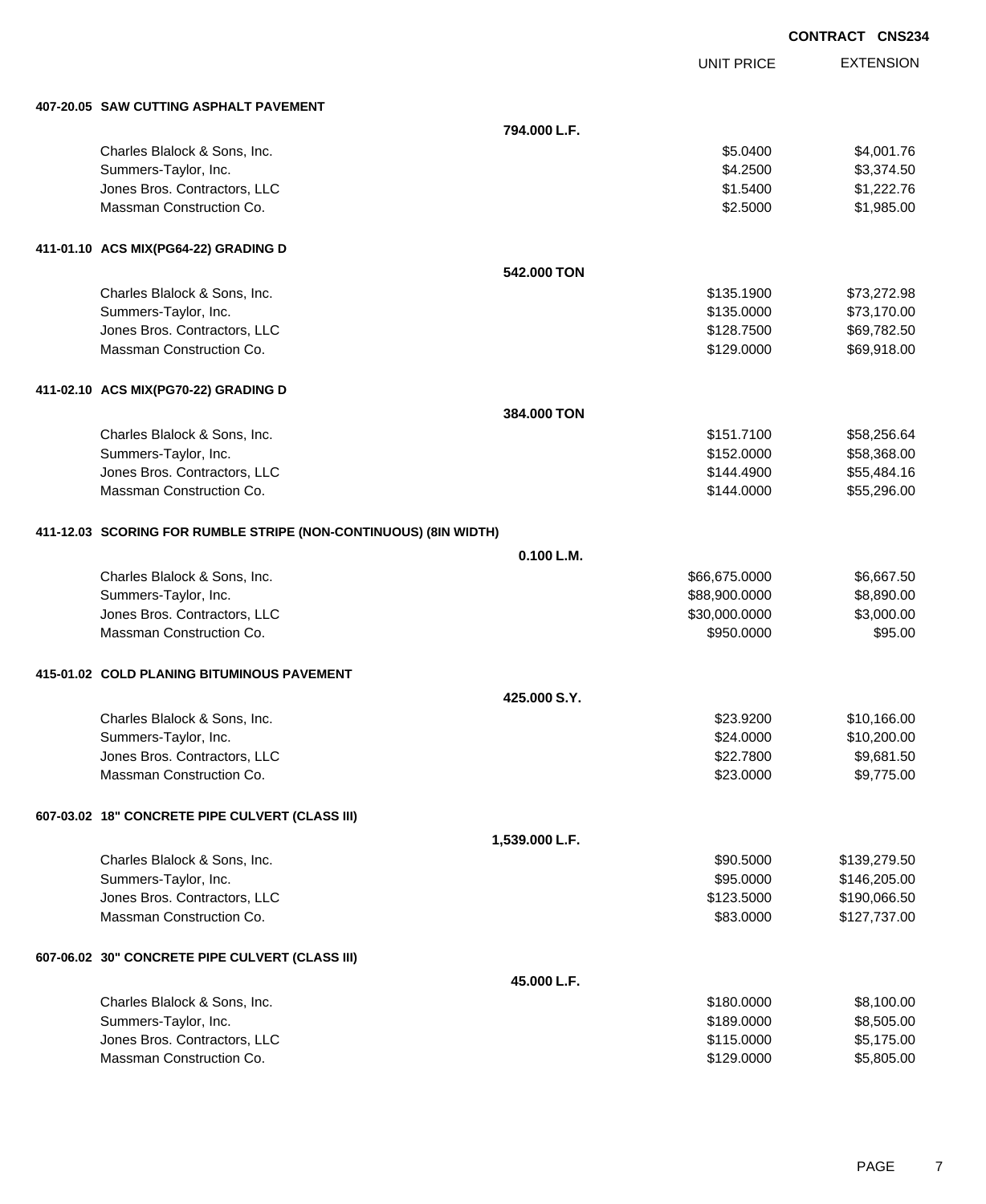|                                                    |                   |                   | <b>CONTRACT CNS234</b> |
|----------------------------------------------------|-------------------|-------------------|------------------------|
|                                                    |                   | <b>UNIT PRICE</b> | <b>EXTENSION</b>       |
| 611-07.01 CLASS A CONCRETE (PIPE ENDWALLS)         |                   |                   |                        |
|                                                    | 3.000 C.Y.        |                   |                        |
| Charles Blalock & Sons, Inc.                       |                   | \$1,800.0000      | \$5,400.00             |
| Summers-Taylor, Inc.                               |                   | \$1,890.0000      | \$5,670.00             |
| Jones Bros. Contractors, LLC                       |                   | \$1,200.0000      | \$3,600.00             |
| Massman Construction Co.                           |                   | \$1,350.0000      | \$4,050.00             |
| 611-07.02 STEEL BAR REINFORCEMENT (PIPE ENDWALLS)  |                   |                   |                        |
|                                                    | 135.000 LB.       |                   |                        |
| Charles Blalock & Sons, Inc.                       |                   | \$3.5000          | \$472.50               |
| Summers-Taylor, Inc.                               |                   | \$3.7000          | \$499.50               |
| Jones Bros. Contractors, LLC                       |                   | \$2.7500          | \$371.25               |
| Massman Construction Co.                           |                   | \$3.2500          | \$438.75               |
| 611-12.02 CATCH BASINS, TYPE 12, > 4' - 8' DEPTH   |                   |                   |                        |
|                                                    | 5,000 EACH        |                   |                        |
| Charles Blalock & Sons, Inc.                       |                   | \$5,500.0000      | \$27,500.00            |
| Summers-Taylor, Inc.                               |                   | \$5,775.0000      | \$28,875.00            |
| Jones Bros. Contractors, LLC                       |                   | \$6,200.0000      | \$31,000.00            |
| Massman Construction Co.                           |                   | \$4,850.0000      | \$24,250.00            |
| 611-12.03 CATCH BASINS, TYPE 12, > 8' - 12' DEPTH  |                   |                   |                        |
|                                                    | <b>4.000 EACH</b> |                   |                        |
| Charles Blalock & Sons, Inc.                       |                   | \$6,900.0000      | \$27,600.00            |
| Summers-Taylor, Inc.                               |                   | \$7,245.0000      | \$28,980.00            |
| Jones Bros. Contractors, LLC                       |                   | \$5,512.5000      | \$22,050.00            |
| Massman Construction Co.                           |                   | \$7,000.0000      | \$28,000.00            |
| 611-12.04 CATCH BASINS, TYPE 12, > 12' - 16' DEPTH |                   |                   |                        |
|                                                    | <b>2.000 EACH</b> |                   |                        |
| Charles Blalock & Sons, Inc.                       |                   | \$6,900.0000      | \$13,800.00            |
| Summers-Taylor, Inc.                               |                   | \$7,245.0000      | \$14,490.00            |
| Jones Bros. Contractors, LLC                       |                   | \$5,653.0000      | \$11,306.00            |
| Massman Construction Co.                           |                   | \$9,000.0000      | \$18,000.00            |
| 611-12.05 CATCH BASINS, TYPE 12, > 16' - 20' DEPTH |                   |                   |                        |
|                                                    | 3.000 EACH        |                   |                        |
| Charles Blalock & Sons, Inc.                       |                   | \$9,000.0000      | \$27,000.00            |
| Summers-Taylor, Inc.                               |                   | \$9,450.0000      | \$28,350.00            |
| Jones Bros. Contractors, LLC                       |                   | \$6,857.0000      | \$20,571.00            |
| Massman Construction Co.                           |                   | \$10,500.0000     | \$31,500.00            |
| 611-14.01 CATCH BASINS, TYPE 14, 0' - 4' DEPTH     |                   |                   |                        |
|                                                    | <b>1.000 EACH</b> |                   |                        |
| Charles Blalock & Sons, Inc.                       |                   | \$7,000.0000      | \$7,000.00             |
| Summers-Taylor, Inc.                               |                   | \$7,350.0000      | \$7,350.00             |
| Jones Bros. Contractors, LLC                       |                   | \$6,036.0000      | \$6,036.00             |
| Massman Construction Co.                           |                   | \$4,140.0000      | \$4,140.00             |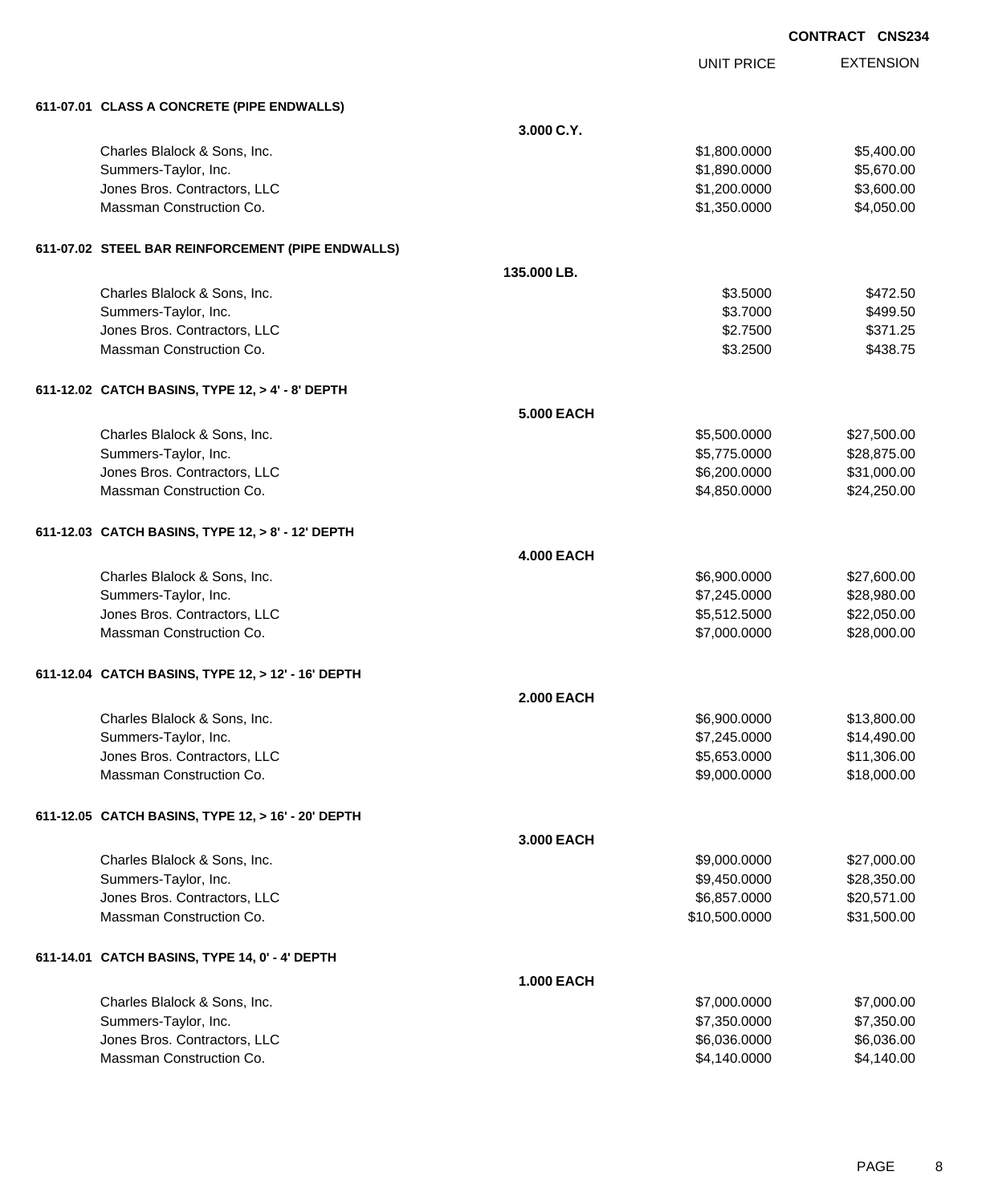UNIT PRICE

|        | 611-14.03 CATCH BASINS, TYPE 14, > 8' - 12' DEPTH  |                   |                |              |
|--------|----------------------------------------------------|-------------------|----------------|--------------|
|        |                                                    | <b>6.000 EACH</b> |                |              |
|        | Charles Blalock & Sons, Inc.                       |                   | \$11,800.0000  | \$70,800.00  |
|        | Summers-Taylor, Inc.                               |                   | \$12,390.0000  | \$74,340.00  |
|        | Jones Bros. Contractors, LLC                       |                   | \$9,788.0000   | \$58,728.00  |
|        | Massman Construction Co.                           |                   | \$8,500.0000   | \$51,000.00  |
|        | 611-14.05 CATCH BASINS, TYPE 14, > 16' - 20' DEPTH |                   |                |              |
|        |                                                    | <b>1.000 EACH</b> |                |              |
|        | Charles Blalock & Sons, Inc.                       |                   | \$18,800.0000  | \$18,800.00  |
|        | Summers-Taylor, Inc.                               |                   | \$19,740.0000  | \$19,740.00  |
|        | Jones Bros. Contractors, LLC                       |                   | \$15,309.0000  | \$15,309.00  |
|        | Massman Construction Co.                           |                   | \$11,000.0000  | \$11,000.00  |
|        | 611-42.01 CATCH BASINS, TYPE 42, 0' - 4' DEPTH     |                   |                |              |
|        |                                                    | <b>1.000 EACH</b> |                |              |
|        | Charles Blalock & Sons, Inc.                       |                   | \$5,000.0000   | \$5,000.00   |
|        | Summers-Taylor, Inc.                               |                   | \$5,250.0000   | \$5,250.00   |
|        | Jones Bros. Contractors, LLC                       |                   | \$3,366.0000   | \$3,366.00   |
|        | Massman Construction Co.                           |                   | \$3,200.0000   | \$3,200.00   |
|        | 611-42.02 CATCH BASINS, TYPE 42, > 4' - 8' DEPTH   |                   |                |              |
|        |                                                    | <b>1.000 EACH</b> |                |              |
|        | Charles Blalock & Sons, Inc.                       |                   | \$7,000.0000   | \$7,000.00   |
|        | Summers-Taylor, Inc.                               |                   | \$7,350.0000   | \$7,350.00   |
|        | Jones Bros. Contractors, LLC                       |                   | \$5,331.0000   | \$5,331.00   |
|        | Massman Construction Co.                           |                   | \$5,600.0000   | \$5,600.00   |
|        | 621-05.02 TEMPORARY SHORING                        |                   |                |              |
|        |                                                    | 1.000 LS          |                |              |
|        | Charles Blalock & Sons, Inc.                       |                   | \$36,488.2400  | \$36,488.24  |
|        | Summers-Taylor, Inc.                               |                   | \$135,100.0000 | \$135,100.00 |
|        | Jones Bros. Contractors, LLC                       |                   | \$316,021.6500 | \$316,021.65 |
|        | Massman Construction Co.                           |                   | \$150,000.0000 | \$150,000.00 |
|        | 701-01.01 CONCRETE SIDEWALK (4 ")                  |                   |                |              |
|        |                                                    | 13,362.000 S.F.   |                |              |
|        | Charles Blalock & Sons, Inc.                       |                   | \$6.8500       | \$91,529.70  |
|        | Summers-Taylor, Inc.                               |                   | \$5.9000       | \$78,835.80  |
|        | Jones Bros. Contractors, LLC                       |                   | \$5.0000       | \$66,810.00  |
|        | Massman Construction Co.                           |                   | \$5.0000       | \$66,810.00  |
| 701-02 | <b>CONCRETE DRIVEWAY</b>                           |                   |                |              |
|        |                                                    | 318.000 S.F.      |                |              |
|        | Charles Blalock & Sons, Inc.                       |                   | \$12.4500      | \$3,959.10   |
|        | Summers-Taylor, Inc.                               |                   | \$13.0000      | \$4,134.00   |
|        | Jones Bros. Contractors, LLC                       |                   | \$8.5000       | \$2,703.00   |
|        | Massman Construction Co.                           |                   | \$7.0000       | \$2,226.00   |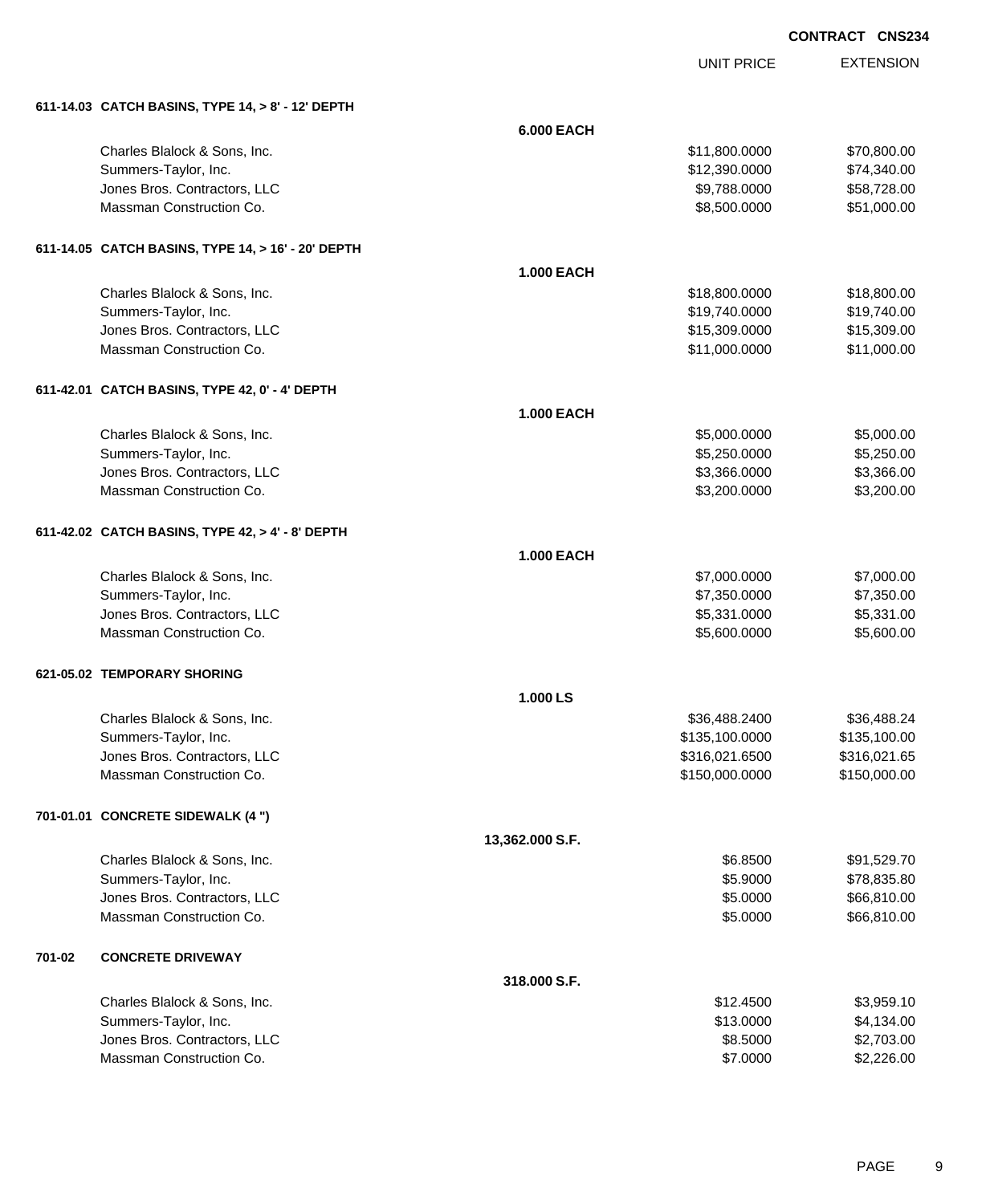UNIT PRICE

| 701-02.03 CONCRETE CURB RAMP |  |  |
|------------------------------|--|--|

|        | 701-02.03 CONCRETE CURB RAMP                      |                   |              |             |
|--------|---------------------------------------------------|-------------------|--------------|-------------|
|        |                                                   | 500.000 S.F.      |              |             |
|        | Charles Blalock & Sons, Inc.                      |                   | \$27.2200    | \$13,610.00 |
|        | Summers-Taylor, Inc.                              |                   | \$15.0000    | \$7,500.00  |
|        | Jones Bros. Contractors, LLC                      |                   | \$25.7500    | \$12,875.00 |
|        | Massman Construction Co.                          |                   | \$22.0000    | \$11,000.00 |
| 702-01 | <b>CONCRETE CURB</b>                              |                   |              |             |
|        |                                                   | 12.000 C.Y.       |              |             |
|        | Charles Blalock & Sons, Inc.                      |                   | \$1,082.7700 | \$12,993.24 |
|        | Summers-Taylor, Inc.                              |                   | \$401.0000   | \$4,812.00  |
|        | Jones Bros. Contractors, LLC                      |                   | \$887.0500   | \$10,644.60 |
|        | Massman Construction Co.                          |                   | \$887.0000   | \$10,644.00 |
| 702-03 | <b>CONCRETE COMBINED CURB &amp; GUTTER</b>        |                   |              |             |
|        |                                                   | 177.000 C.Y.      |              |             |
|        | Charles Blalock & Sons, Inc.                      |                   | \$331.2000   | \$58,622.40 |
|        | Summers-Taylor, Inc.                              |                   | \$275.0000   | \$48,675.00 |
|        | Jones Bros. Contractors, LLC                      |                   | \$491.3100   | \$86,961.87 |
|        | Massman Construction Co.                          |                   | \$491.0000   | \$86,907.00 |
|        | 705-01.01 GUARDRAIL AT BRIDGE ENDS                |                   |              |             |
|        |                                                   | 108.000 L.F.      |              |             |
|        | Charles Blalock & Sons, Inc.                      |                   | \$68.9400    | \$7,445.52  |
|        | Summers-Taylor, Inc.                              |                   | \$70.0000    | \$7,560.00  |
|        | Jones Bros. Contractors, LLC                      |                   | \$65.0000    | \$7,020.00  |
|        | Massman Construction Co.                          |                   | \$96.0000    | \$10,368.00 |
|        | 705-06.01 W BEAM GR (TYPE 2) MASH TL3             |                   |              |             |
|        |                                                   | 212.500 L.F.      |              |             |
|        | Charles Blalock & Sons, Inc.                      |                   | \$20.1500    | \$4,281.88  |
|        | Summers-Taylor, Inc.                              |                   | \$20.4000    | \$4,335.00  |
|        | Jones Bros. Contractors, LLC                      |                   | \$19.0000    | \$4,037.50  |
|        | Massman Construction Co.                          |                   | \$27.0000    | \$5,737.50  |
|        | 705-06.20 TANGENT ENERGY ABSORBING TERM MASH TL-3 |                   |              |             |
|        |                                                   | <b>4.000 EACH</b> |              |             |
|        | Charles Blalock & Sons, Inc.                      |                   | \$2,598.4900 | \$10,393.96 |
|        | Summers-Taylor, Inc.                              |                   | \$2,622.0000 | \$10,488.00 |
|        | Jones Bros. Contractors, LLC                      |                   | \$2,450.0000 | \$9,800.00  |
|        | Massman Construction Co.                          |                   | \$5,500.0000 | \$22,000.00 |
|        | 705-20.25 TEMPORARY CRASH CUSHION (MASH TL-3)     |                   |              |             |
|        |                                                   | <b>6.000 EACH</b> |              |             |
|        | Charles Blalock & Sons, Inc.                      |                   | \$5,223.4900 | \$31,340.94 |
|        | Summers-Taylor, Inc.                              |                   | \$5,300.0000 | \$31,800.00 |
|        | Jones Bros. Contractors, LLC                      |                   | \$4,925.0000 | \$29,550.00 |
|        | Massman Construction Co.                          |                   | \$5,000.0000 | \$30,000.00 |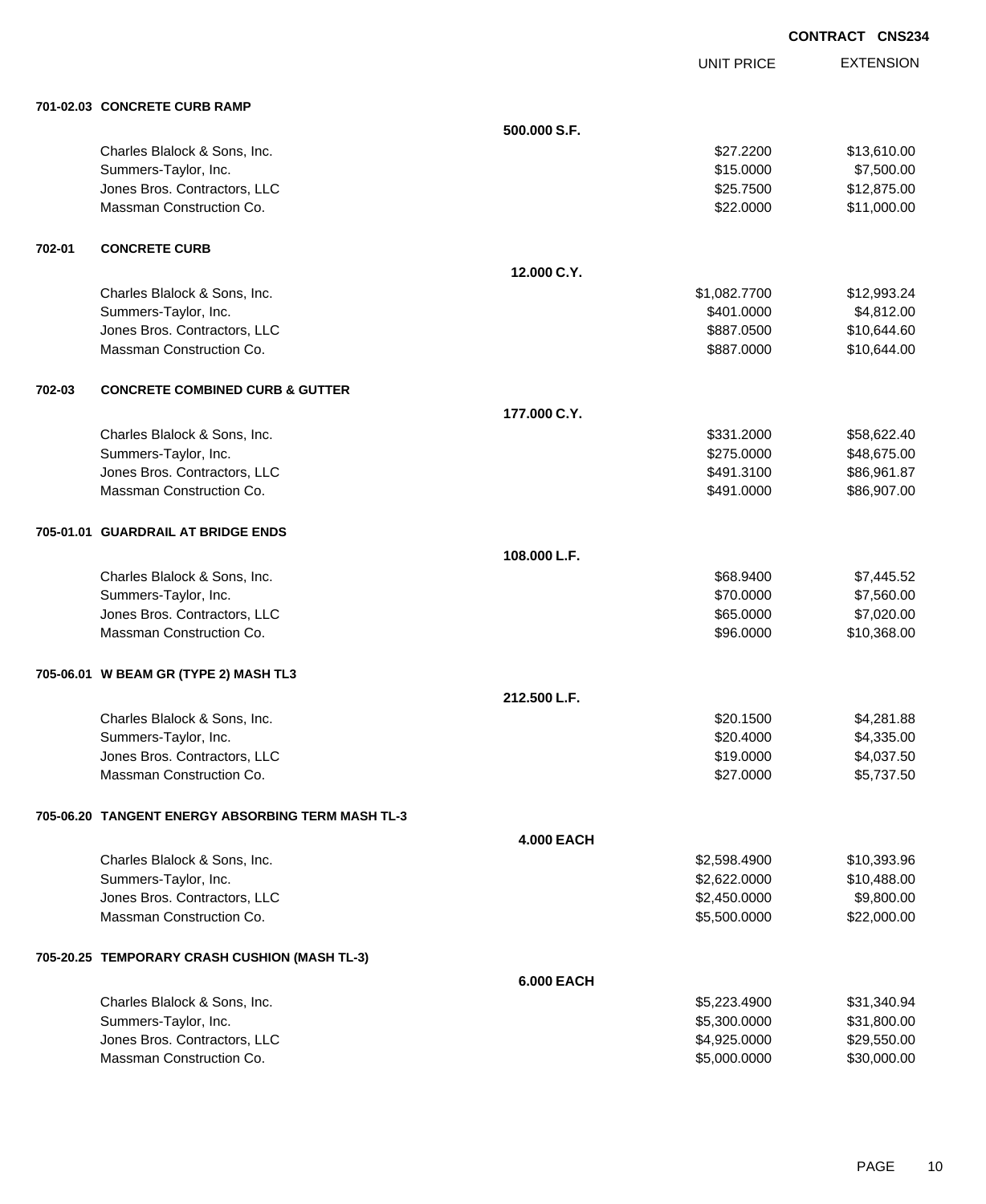|        |                                              |                    |                   | <b>CONTRACT CNS234</b> |
|--------|----------------------------------------------|--------------------|-------------------|------------------------|
|        |                                              |                    | <b>UNIT PRICE</b> | <b>EXTENSION</b>       |
| 706-01 | <b>GUARDRAIL REMOVED</b>                     |                    |                   |                        |
|        |                                              | 650.000 L.F.       |                   |                        |
|        | Charles Blalock & Sons, Inc.                 |                    | \$1.0600          | \$689.00               |
|        | Summers-Taylor, Inc.                         |                    | \$1.5000          | \$975.00               |
|        | Jones Bros. Contractors, LLC                 |                    | \$1.0000          | \$650.00               |
|        | Massman Construction Co.                     |                    | \$2.3500          | \$1,527.50             |
|        | 707-08.11 HIGH-VISIBILITY CONSTRUCTION FENCE |                    |                   |                        |
|        |                                              | 255.000 L.F.       |                   |                        |
|        | Charles Blalock & Sons, Inc.                 |                    | \$5.0000          | \$1,275.00             |
|        | Summers-Taylor, Inc.                         |                    | \$3.0000          | \$765.00               |
|        | Jones Bros. Contractors, LLC                 |                    | \$5.0000          | \$1,275.00             |
|        | Massman Construction Co.                     |                    | \$2.5000          | \$637.50               |
|        | 708-02.01 MARKERS (CONCRETE R.O.W. POSTS)    |                    |                   |                        |
|        |                                              | <b>14,000 EACH</b> |                   |                        |
|        | Charles Blalock & Sons, Inc.                 |                    | \$428.8200        | \$6,003.48             |
|        | Summers-Taylor, Inc.                         |                    | \$200.0000        | \$2,800.00             |
|        | Jones Bros. Contractors, LLC                 |                    | \$194.2000        | \$2,718.80             |
|        | Massman Construction Co.                     |                    | \$275.0000        | \$3,850.00             |
|        | 709-05.05 MACHINED RIP-RAP (CLASS A-3)       |                    |                   |                        |
|        |                                              | 728.000 TON        |                   |                        |
|        | Charles Blalock & Sons, Inc.                 |                    | \$40.9900         | \$29,840.72            |
|        | Summers-Taylor, Inc.                         |                    | \$43.0000         | \$31,304.00            |
|        | Jones Bros. Contractors, LLC                 |                    | \$30.3000         | \$22,058.40            |
|        | Massman Construction Co.                     |                    | \$44.0000         | \$32,032.00            |
|        | 709-05.06 MACHINED RIP-RAP (CLASS A-1)       |                    |                   |                        |
|        |                                              | 69.000 TON         |                   |                        |
|        | Charles Blalock & Sons, Inc.                 |                    | \$40.9900         | \$2,828.31             |
|        | Summers-Taylor, Inc.                         |                    | \$43.0000         | \$2,967.00             |
|        | Jones Bros. Contractors, LLC                 |                    | \$30.0000         | \$2,070.00             |
|        | Massman Construction Co.                     |                    | \$55.0000         | \$3,795.00             |
|        | 709-05.08 MACHINED RIP-RAP (CLASS B)         |                    |                   |                        |
|        |                                              | 191.000 TON        |                   |                        |
|        | Charles Blalock & Sons, Inc.                 |                    | \$45.5100         | \$8,692.41             |
|        | Summers-Taylor, Inc.                         |                    | \$43.0000         | \$8,213.00             |
|        | Jones Bros. Contractors, LLC                 |                    | \$36.0000         | \$6,876.00             |
|        | Massman Construction Co.                     |                    | \$45.0000         | \$8,595.00             |
| 710-02 | <b>AGGREGATE UNDERDRAINS (WITH PIPE)</b>     |                    |                   |                        |
|        |                                              | 1,388.000 L.F.     |                   |                        |
|        | Charles Blalock & Sons, Inc.                 |                    | \$7.8800          | \$10,937.44            |
|        | Summers-Taylor, Inc.                         |                    | \$8.0000          | \$11,104.00            |
|        | Jones Bros. Contractors, LLC                 |                    | \$7.5000          | \$10,410.00            |
|        | Massman Construction Co.                     |                    | \$9.8100          | \$13,616.28            |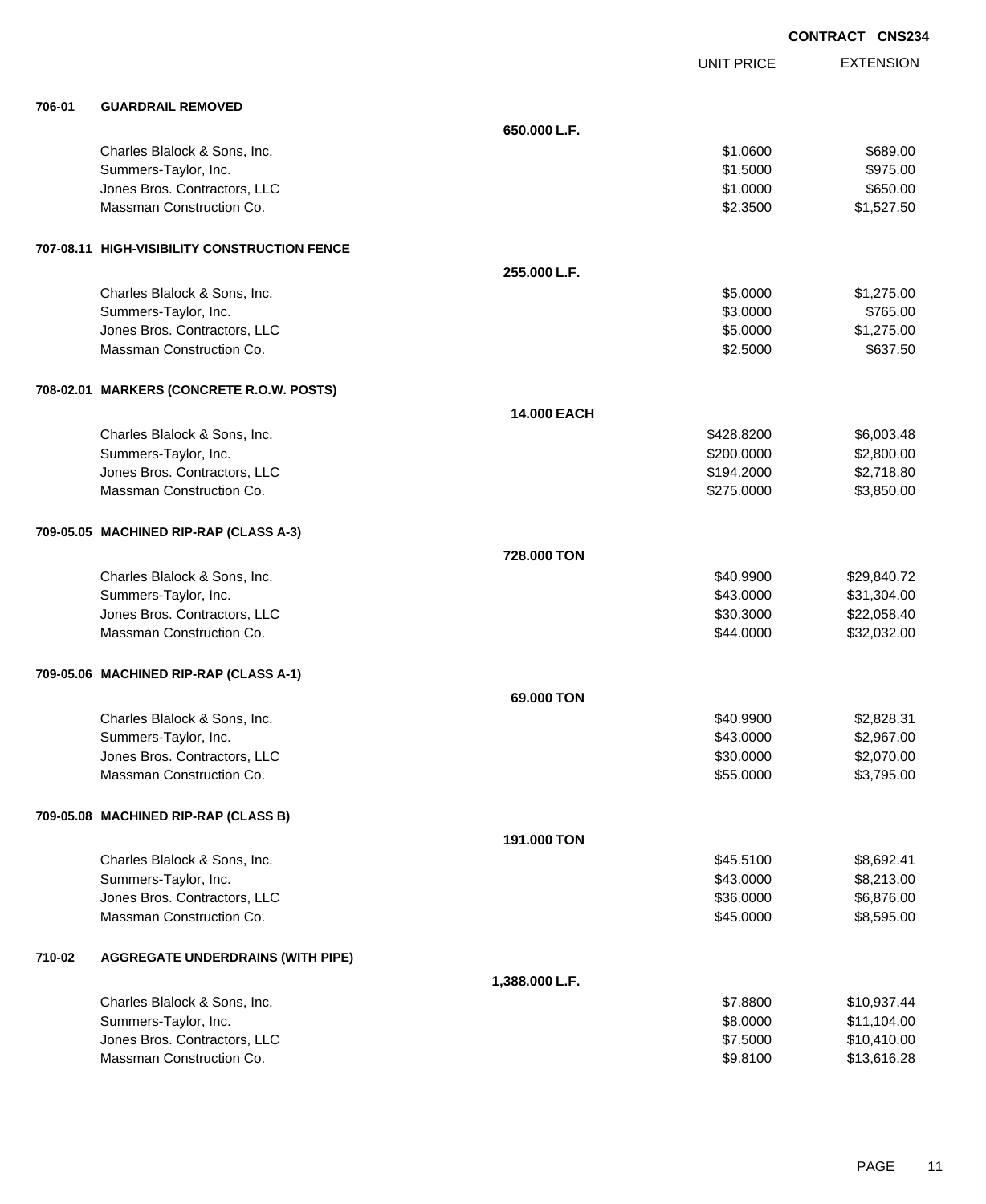|        |                                                          |                   |                        | <b>CONTRACT CNS234</b>   |
|--------|----------------------------------------------------------|-------------------|------------------------|--------------------------|
|        |                                                          |                   | <b>UNIT PRICE</b>      | <b>EXTENSION</b>         |
| 710-05 | <b>LATERAL UNDERDRAIN</b>                                |                   |                        |                          |
|        |                                                          | 54.000 L.F.       |                        |                          |
|        | Charles Blalock & Sons, Inc.                             |                   | \$5.2500               | \$283.50                 |
|        | Summers-Taylor, Inc.                                     |                   | \$5.5000               | \$297.00                 |
|        | Jones Bros. Contractors, LLC                             |                   | \$5.0000               | \$270.00                 |
|        | Massman Construction Co.                                 |                   | \$5.0800               | \$274.32                 |
|        | 710-06.11 LATERAL UNDERDRAIN ENDWALL (2:1)               |                   |                        |                          |
|        |                                                          | <b>2.000 EACH</b> |                        |                          |
|        | Charles Blalock & Sons, Inc.                             |                   | \$1,050.0000           | \$2,100.00               |
|        | Summers-Taylor, Inc.                                     |                   | \$1,070.0000           | \$2,140.00               |
|        | Jones Bros. Contractors, LLC                             |                   | \$1,000.0000           | \$2,000.00               |
|        | Massman Construction Co.                                 |                   | \$1,015.0000           | \$2,030.00               |
|        | 710-06.13 LATERAL UNDERDRAIN ENDWALL (4:1)               |                   |                        |                          |
|        |                                                          | <b>2.000 EACH</b> |                        |                          |
|        | Charles Blalock & Sons, Inc.                             |                   | \$1,050.0000           | \$2,100.00               |
|        | Summers-Taylor, Inc.                                     |                   | \$1,070.0000           | \$2,140.00               |
|        | Jones Bros. Contractors, LLC                             |                   | \$1,000.0000           | \$2,000.00               |
|        | Massman Construction Co.                                 |                   | \$1,015.0000           | \$2,030.00               |
| 712-01 | <b>TRAFFIC CONTROL</b>                                   |                   |                        |                          |
|        |                                                          | 1.000 LS          |                        |                          |
|        | Charles Blalock & Sons, Inc.                             |                   | \$58,026.7700          | \$58,026.77              |
|        | Summers-Taylor, Inc.                                     |                   | \$120,400.0000         | \$120,400.00             |
|        | Jones Bros. Contractors, LLC                             |                   | \$100,000.0000         | \$100,000.00             |
|        | Massman Construction Co.                                 |                   | \$105,000.0000         | \$105,000.00             |
|        | 712-02.02 INTERCONNECTED PORTABLE BARRIER RAIL           |                   |                        |                          |
|        |                                                          | 2,359.000 L.F.    |                        |                          |
|        | Charles Blalock & Sons, Inc.                             |                   | \$23.4700              | \$55,365.73              |
|        | Summers-Taylor, Inc.                                     |                   | \$24.0000              | \$56,616.00              |
|        | Jones Bros. Contractors, LLC                             |                   | \$17.9400              | \$42,320.46              |
|        | Massman Construction Co.                                 |                   | \$34.0000              | \$80,206.00              |
|        | 712-02.36 REMOVE AND RELOCATE PORTABLE BARRIER RAIL      |                   |                        |                          |
|        |                                                          | 1,635.000 L.F.    |                        |                          |
|        | Charles Blalock & Sons, Inc.                             |                   | \$5.7300               | \$9,368.55               |
|        | Summers-Taylor, Inc.                                     |                   | \$12.0000              | \$19,620.00              |
|        | Jones Bros. Contractors, LLC                             |                   | \$9.8000               | \$16,023.00              |
|        | Massman Construction Co.                                 |                   | \$34.0000              | \$55,590.00              |
|        | 712-04.01 FLEXIBLE DRUMS (CHANNELIZING)                  |                   |                        |                          |
|        |                                                          | 125.000 EACH      |                        |                          |
|        | Charles Blalock & Sons, Inc.                             |                   | \$28.3500              | \$3,543.75               |
|        | Summers-Taylor, Inc.                                     |                   | \$28.5000              | \$3,562.50               |
|        | Jones Bros. Contractors, LLC<br>Massman Construction Co. |                   | \$27.0000<br>\$35.0000 | \$3,375.00<br>\$4,375.00 |
|        |                                                          |                   |                        |                          |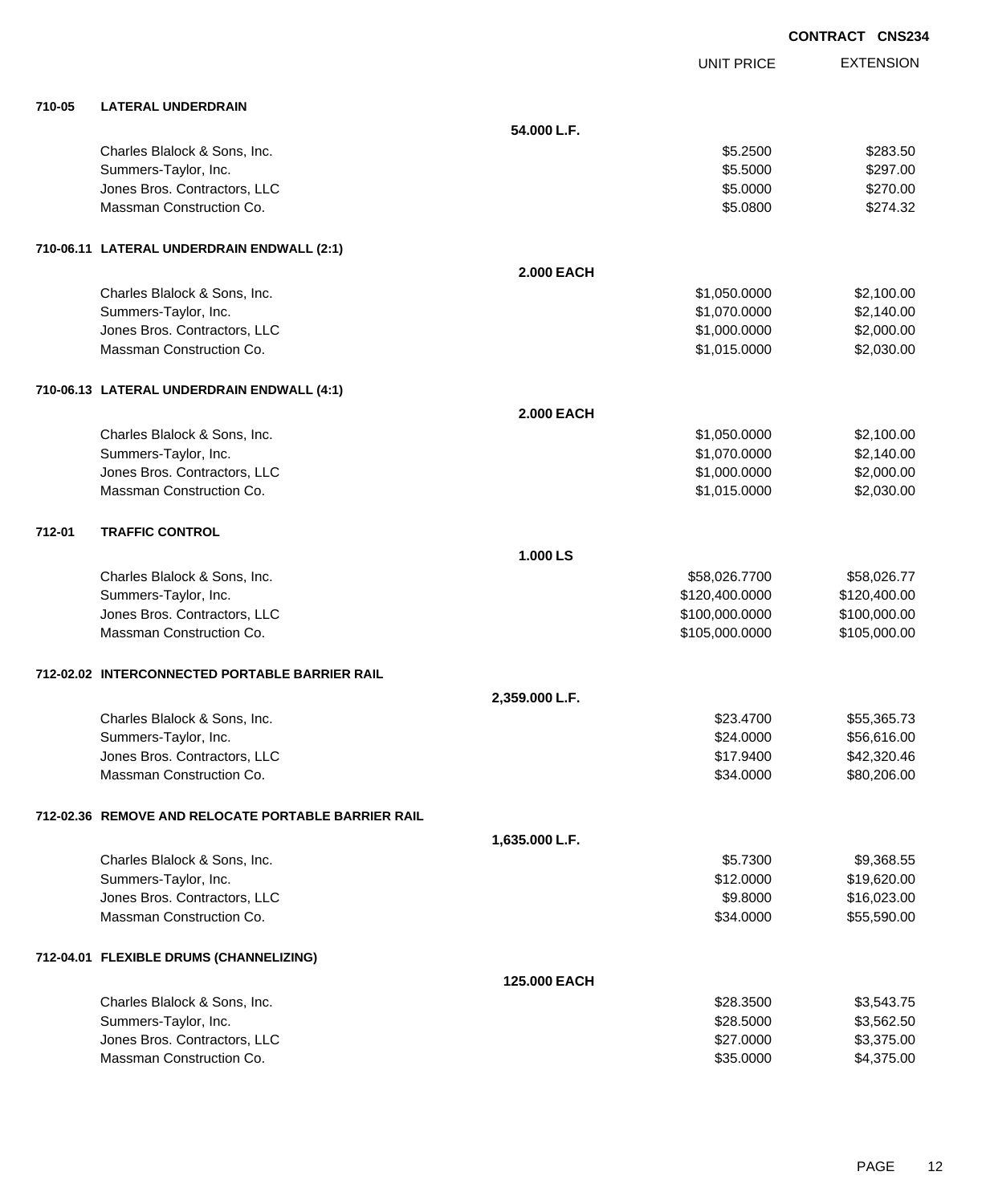UNIT PRICE

|        | 712-04.50 BARRIER RAIL DELINEATOR         |                    |           |             |
|--------|-------------------------------------------|--------------------|-----------|-------------|
|        |                                           | 70.000 EACH        |           |             |
|        | Charles Blalock & Sons, Inc.              |                    | \$10.6600 | \$746.20    |
|        | Summers-Taylor, Inc.                      |                    | \$13.4000 | \$938.00    |
|        | Jones Bros. Contractors, LLC              |                    | \$15.0000 | \$1,050.00  |
|        | Massman Construction Co.                  |                    | \$15.0000 | \$1,050.00  |
|        |                                           |                    |           |             |
|        | 712-05.01 WARNING LIGHTS (TYPE A)         |                    |           |             |
|        |                                           | <b>14.000 EACH</b> |           |             |
|        | Charles Blalock & Sons, Inc.              |                    | \$21.0000 | \$294.00    |
|        | Summers-Taylor, Inc.                      |                    | \$20.0000 | \$280.00    |
|        | Jones Bros. Contractors, LLC              |                    | \$20.0000 | \$280.00    |
|        | Massman Construction Co.                  |                    | \$30.0000 | \$420.00    |
|        | 712-05.03 WARNING LIGHTS (TYPE C)         |                    |           |             |
|        |                                           | 60.000 EACH        |           |             |
|        | Charles Blalock & Sons, Inc.              |                    | \$21.0000 | \$1,260.00  |
|        | Summers-Taylor, Inc.                      |                    | \$20.0000 | \$1,200.00  |
|        | Jones Bros. Contractors, LLC              |                    | \$20.0000 | \$1,200.00  |
|        | Massman Construction Co.                  |                    | \$30.0000 | \$1,800.00  |
| 712-06 | <b>SIGNS (CONSTRUCTION)</b>               |                    |           |             |
|        |                                           | 553.000 S.F.       |           |             |
|        | Charles Blalock & Sons, Inc.              |                    | \$7.6100  | \$4,208.33  |
|        | Summers-Taylor, Inc.                      |                    | \$12.6000 | \$6,967.80  |
|        | Jones Bros. Contractors, LLC              |                    | \$7.2500  | \$4,009.25  |
|        | Massman Construction Co.                  |                    | \$7.2500  | \$4,009.25  |
|        |                                           |                    |           |             |
|        | 712-07.01 TEMPORARY BARRICADES (TYPE I)   |                    |           |             |
|        |                                           | 16.000 L.F.        |           |             |
|        | Charles Blalock & Sons, Inc.              |                    | \$10.5000 | \$168.00    |
|        | Summers-Taylor, Inc.                      |                    | \$17.0000 | \$272.00    |
|        | Jones Bros. Contractors, LLC              |                    | \$10.0000 | \$160.00    |
|        | Massman Construction Co.                  |                    | \$14.0000 | \$224.00    |
|        | 712-07.03 TEMPORARY BARRICADES (TYPE III) |                    |           |             |
|        |                                           | 176.000 L.F.       |           |             |
|        | Charles Blalock & Sons, Inc.              |                    | \$10.5000 | \$1,848.00  |
|        | Summers-Taylor, Inc.                      |                    | \$20.0000 | \$3,520.00  |
|        | Jones Bros. Contractors, LLC              |                    | \$10.0000 | \$1,760.00  |
|        | Massman Construction Co.                  |                    | \$18.0000 | \$3,168.00  |
|        | 712-09.01 REMOVABLE PAVEMENT MARKING LINE |                    |           |             |
|        |                                           | 13,458.000 L.F.    |           |             |
|        | Charles Blalock & Sons, Inc.              |                    | \$1.3200  | \$17,764.56 |
|        | Summers-Taylor, Inc.                      |                    | \$1.3500  | \$18,168.30 |
|        | Jones Bros. Contractors, LLC              |                    | \$1.2400  | \$16,687.92 |
|        | Massman Construction Co.                  |                    | \$2.9500  | \$39,701.10 |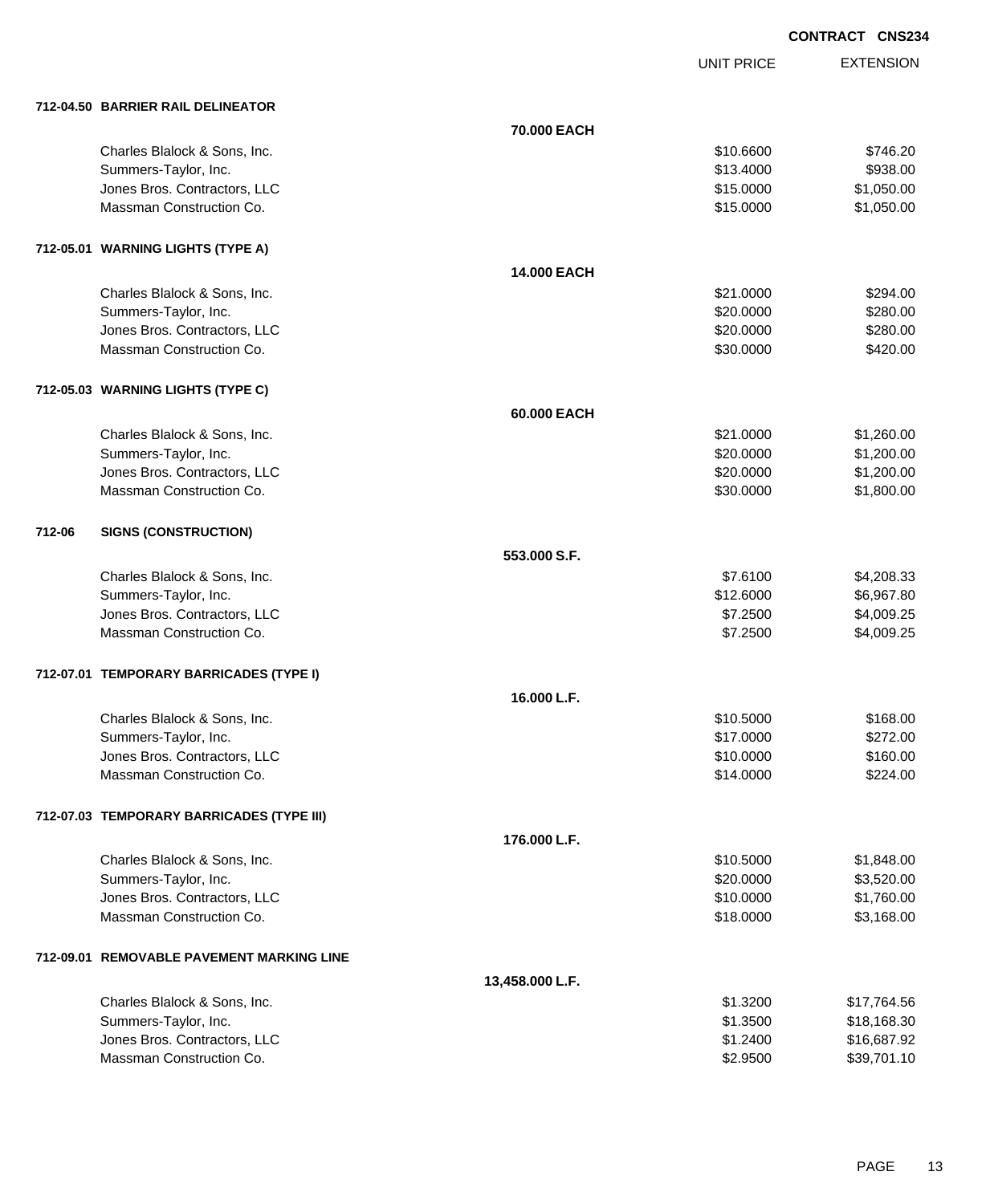|        |                                                    |                    |                   | <b>CONTRACT CNS234</b> |
|--------|----------------------------------------------------|--------------------|-------------------|------------------------|
|        |                                                    |                    | <b>UNIT PRICE</b> | <b>EXTENSION</b>       |
|        | 712-09.30 REMOVABLE BLACK-OUT TAPE (6")            |                    |                   |                        |
|        |                                                    | 7,886.000 L.F.     |                   |                        |
|        | Charles Blalock & Sons, Inc.                       |                    | \$3.1300          | \$24,683.18            |
|        | Summers-Taylor, Inc.                               |                    | \$3.2000          | \$25,235.20            |
|        | Jones Bros. Contractors, LLC                       |                    | \$2.9500          | \$23,263.70            |
|        | Massman Construction Co.                           |                    | \$3.2500          | \$25,629.50            |
|        | 712-09.31 REMOVABLE BLACK-OUT TAPE (8IN)           |                    |                   |                        |
|        |                                                    | 495.000 L.F.       |                   |                        |
|        | Charles Blalock & Sons, Inc.                       |                    | \$3.9800          | \$1,970.10             |
|        | Summers-Taylor, Inc.                               |                    | \$4.0000          | \$1,980.00             |
|        | Jones Bros. Contractors, LLC                       |                    | \$3.7500          | \$1,856.25             |
|        | Massman Construction Co.                           |                    | \$4.2500          | \$2,103.75             |
|        | 713-02.14 FLEXIBLE DELINEATOR (WHITE)              |                    |                   |                        |
|        |                                                    | <b>16,000 EACH</b> |                   |                        |
|        | Charles Blalock & Sons, Inc.                       |                    | \$37.3100         | \$596.96               |
|        | Summers-Taylor, Inc.                               |                    | \$36.5000         | \$584.00               |
|        | Jones Bros. Contractors, LLC                       |                    | \$75.0000         | \$1,200.00             |
|        | Massman Construction Co.                           |                    | \$34.0000         | \$544.00               |
|        | 713-11.02 PERFORATED/KNOCKOUT SQUARE TUBE POST     |                    |                   |                        |
|        |                                                    | 744.000 LB.        |                   |                        |
|        | Charles Blalock & Sons, Inc.                       |                    | \$3.7300          | \$2,775.12             |
|        | Summers-Taylor, Inc.                               |                    | \$4.0000          | \$2,976.00             |
|        | Jones Bros. Contractors, LLC                       |                    | \$4.5000          | \$3,348.00             |
|        | Massman Construction Co.                           |                    | \$4.5000          | \$3,348.00             |
|        | 713-13.02 FLAT SHEET ALUMINUM SIGNS (0.080" THICK) |                    |                   |                        |
|        |                                                    | 88,000 S.F.        |                   |                        |
|        | Charles Blalock & Sons, Inc.                       |                    | \$13.8600         | \$1,219.68             |
|        | Summers-Taylor, Inc.                               |                    | \$15.0000         | \$1,320.00             |
|        | Jones Bros. Contractors, LLC                       |                    | \$18.0000         | \$1,584.00             |
|        | Massman Construction Co.                           |                    | \$18.0000         | \$1,584.00             |
|        | 713-13.03 FLAT SHEET ALUMINUM SIGNS (0.100" THICK) |                    |                   |                        |
|        |                                                    | 36.000 S.F.        |                   |                        |
|        | Charles Blalock & Sons, Inc.                       |                    | \$14.9200         | \$537.12               |
|        | Summers-Taylor, Inc.                               |                    | \$15.5000         | \$558.00               |
|        | Jones Bros. Contractors, LLC                       |                    | \$25.0000         | \$900.00               |
|        | Massman Construction Co.                           |                    | \$25.0000         | \$900.00               |
| 713-15 | <b>REMOVAL OF SIGNS, POSTS AND FOOTINGS</b>        |                    |                   |                        |
|        |                                                    | 1.000 LS           |                   |                        |
|        | Charles Blalock & Sons, Inc.                       |                    | \$799.4900        | \$799.49               |
|        | Summers-Taylor, Inc.                               |                    | \$805.0000        | \$805.00               |
|        | Jones Bros. Contractors, LLC                       |                    | \$350.0000        | \$350.00               |
|        | Massman Construction Co.                           |                    | \$350.0000        | \$350.00               |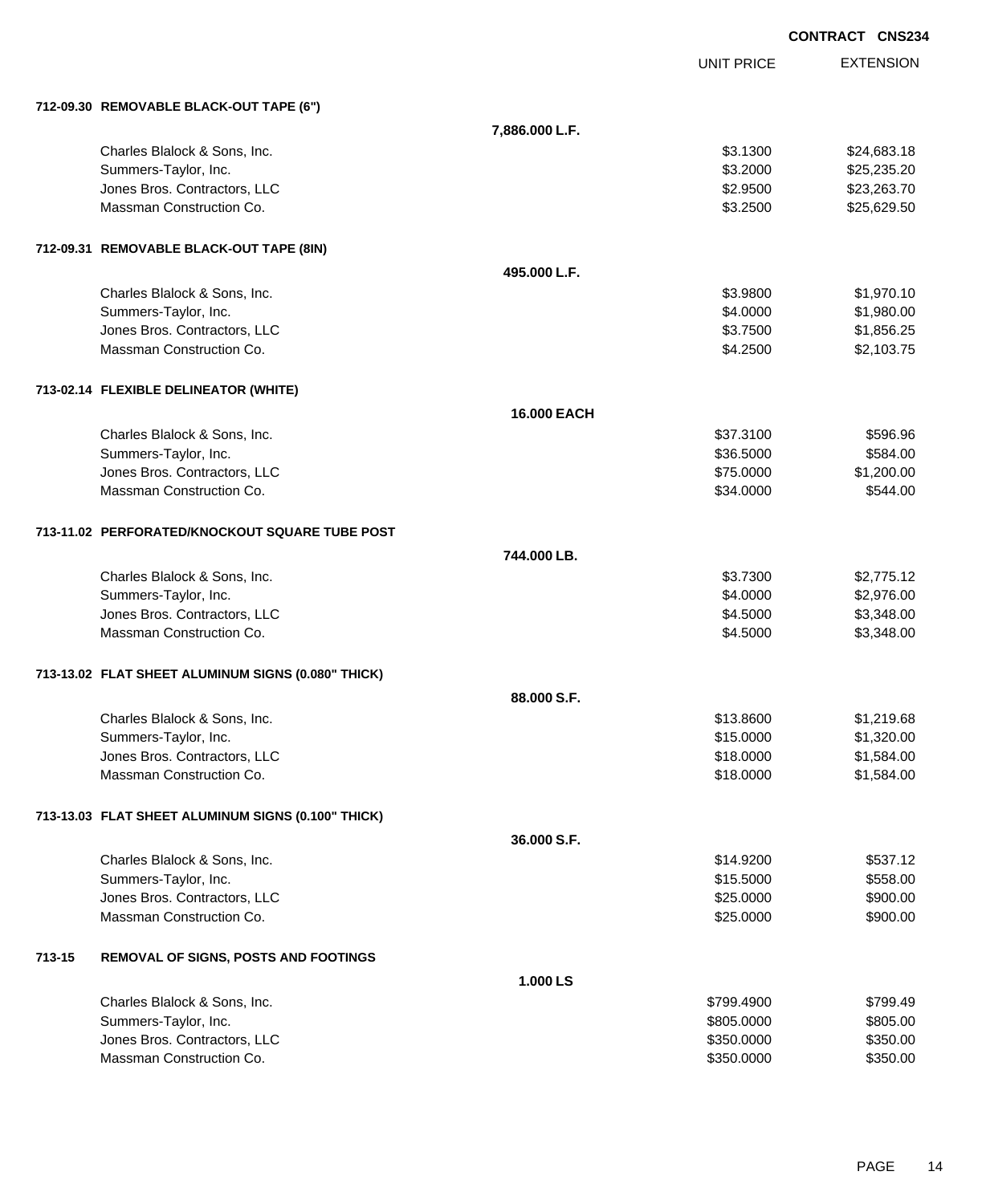|        |                                                         |                   |                   | <b>CONTRACT CNS234</b> |
|--------|---------------------------------------------------------|-------------------|-------------------|------------------------|
|        |                                                         |                   | <b>UNIT PRICE</b> | <b>EXTENSION</b>       |
| 714-03 | <b>JACKED OR BORED CONDUIT</b>                          |                   |                   |                        |
|        |                                                         | 200.000 L.F.      |                   |                        |
|        | Charles Blalock & Sons, Inc.                            |                   | \$52.5000         | \$10,500.00            |
|        | Summers-Taylor, Inc.                                    |                   | \$22.5000         | \$4,500.00             |
|        | Jones Bros. Contractors, LLC                            |                   | \$21.0000         | \$4,200.00             |
|        | Massman Construction Co.                                |                   | \$21.0000         | \$4,200.00             |
|        | 714-03.03 DIRECT BURIAL CONDUIT (2.5" PVC, SCHEDULE 40) |                   |                   |                        |
|        |                                                         | 1,400.000 L.F.    |                   |                        |
|        | Charles Blalock & Sons, Inc.                            |                   | \$10.5000         | \$14,700.00            |
|        | Summers-Taylor, Inc.                                    |                   | \$9.0000          | \$12,600.00            |
|        | Jones Bros. Contractors, LLC                            |                   | \$8.5000          | \$11,900.00            |
|        | Massman Construction Co.                                |                   | \$6.2500          | \$8,750.00             |
|        | 714-05.04 PULL BOXES (TYPE C)                           |                   |                   |                        |
|        |                                                         | <b>6.000 EACH</b> |                   |                        |
|        | Charles Blalock & Sons, Inc.                            |                   | \$630.0000        | \$3,780.00             |
|        | Summers-Taylor, Inc.                                    |                   | \$530.0000        | \$3,180.00             |
|        | Jones Bros. Contractors, LLC                            |                   | \$500.0000        | \$3,000.00             |
|        | Massman Construction Co.                                |                   | \$500.0000        | \$3,000.00             |
|        | 714-06.05 CABLE (1/C # 6 AWG)                           |                   |                   |                        |
|        |                                                         | 20,000.000 L.F.   |                   |                        |
|        | Charles Blalock & Sons, Inc.                            |                   | \$1.2600          | \$25,200.00            |
|        | Summers-Taylor, Inc.                                    |                   | \$1.4000          | \$28,000.00            |
|        | Jones Bros. Contractors, LLC                            |                   | \$1.3000          | \$26,000.00            |
|        | Massman Construction Co.                                |                   | \$1.3000          | \$26,000.00            |
|        | 714-06.06 CABLE (1/C # 4 AWG)                           |                   |                   |                        |
|        |                                                         | 4,000.000 L.F.    |                   |                        |
|        | Charles Blalock & Sons, Inc.                            |                   | \$1.7900          | \$7,160.00             |
|        | Summers-Taylor, Inc.                                    |                   | \$1.7000          | \$6,800.00             |
|        | Jones Bros. Contractors, LLC                            |                   | \$1.6000          | \$6,400.00             |
|        | Massman Construction Co.                                |                   | \$1.6000          | \$6,400.00             |
|        | 714-06.07 CABLE (1/C # 2 AWG)                           |                   |                   |                        |
|        |                                                         | 500.000 L.F.      |                   |                        |
|        | Charles Blalock & Sons, Inc.                            |                   | \$2.3100          | \$1,155.00             |
|        | Summers-Taylor, Inc.                                    |                   | \$2.3500          | \$1,175.00             |
|        | Jones Bros. Contractors, LLC                            |                   | \$2.2000          | \$1,100.00             |
|        | Massman Construction Co.                                |                   | \$2.2000          | \$1,100.00             |
|        | 714-08.09 LIGHT STANDARDS (DECORATIVE - 16 FT.)         |                   |                   |                        |
|        |                                                         | 24.000 EACH       |                   |                        |
|        | Charles Blalock & Sons, Inc.                            |                   | \$3,570.0000      | \$85,680.00            |
|        | Summers-Taylor, Inc.                                    |                   | \$3,763.0000      | \$90,312.00            |
|        | Jones Bros. Contractors, LLC                            |                   | \$3,550.0000      | \$85,200.00            |
|        | Massman Construction Co.                                |                   | \$3,550.0000      | \$85,200.00            |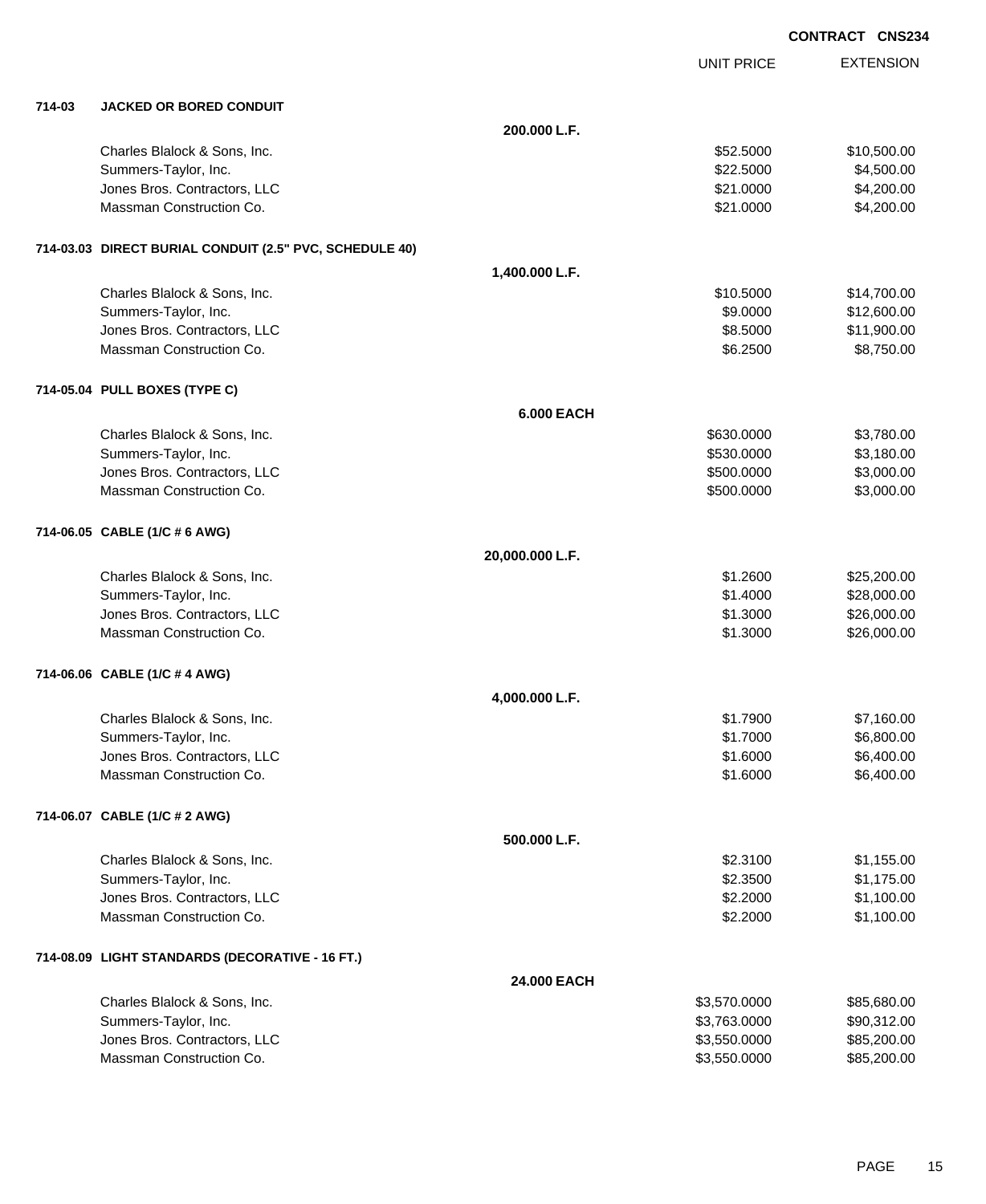|        |                                                    |                    |                   | <b>CONTRACT CNS234</b> |                  |
|--------|----------------------------------------------------|--------------------|-------------------|------------------------|------------------|
|        |                                                    |                    | <b>UNIT PRICE</b> |                        | <b>EXTENSION</b> |
|        | 714-08.10 LIGHT STANDARDS (DECORATIVE - 18 FT.)    |                    |                   |                        |                  |
|        |                                                    | <b>14.000 EACH</b> |                   |                        |                  |
|        | Charles Blalock & Sons, Inc.                       |                    | \$5,040.0000      |                        | \$70,560.00      |
|        | Summers-Taylor, Inc.                               |                    | \$5,512.0000      |                        | \$77,168.00      |
|        | Jones Bros. Contractors, LLC                       |                    | \$5,200.0000      |                        | \$72,800.00      |
|        | Massman Construction Co.                           |                    | \$5,200.0000      |                        | \$72,800.00      |
|        | 714-08.34 REMOVAL OF LIGHT STANDARD                |                    |                   |                        |                  |
|        |                                                    | 13.000 EACH        |                   |                        |                  |
|        | Charles Blalock & Sons, Inc.                       |                    | \$525.0000        |                        | \$6,825.00       |
|        | Summers-Taylor, Inc.                               |                    | \$425.0000        |                        | \$5,525.00       |
|        | Jones Bros. Contractors, LLC                       |                    | \$400.0000        |                        | \$5,200.00       |
|        | Massman Construction Co.                           |                    | \$400.0000        |                        | \$5,200.00       |
|        | 714-09.09 LUMINAIRES (DECORATIVE)                  |                    |                   |                        |                  |
|        |                                                    | 38,000 EACH        |                   |                        |                  |
|        | Charles Blalock & Sons, Inc.                       |                    | \$1,627.5000      |                        | \$61,845.00      |
|        | Summers-Taylor, Inc.                               |                    | \$1,802.0000      |                        | \$68,476.00      |
|        | Jones Bros. Contractors, LLC                       |                    | \$1,700.0000      |                        | \$64,600.00      |
|        | Massman Construction Co.                           |                    | \$1,700.0000      |                        | \$64,600.00      |
|        | 714-12.01 CONTROL CENTER (NO. 1)                   |                    |                   |                        |                  |
|        |                                                    | 1.000 LS           |                   |                        |                  |
|        | Charles Blalock & Sons, Inc.                       |                    | \$10,290.0000     |                        | \$10,290.00      |
|        | Summers-Taylor, Inc.                               |                    | \$25,700.0000     |                        | \$25,700.00      |
|        | Jones Bros. Contractors, LLC                       |                    | \$24,250.0000     |                        | \$24,250.00      |
|        | Massman Construction Co.                           |                    | \$24,250.0000     |                        | \$24,250.00      |
| 714-25 | <b>ELECTRICAL CONNECTION</b>                       |                    |                   |                        |                  |
|        |                                                    | <b>1.000 EACH</b>  |                   |                        |                  |
|        | Charles Blalock & Sons, Inc.                       |                    | \$1,470.0000      |                        | \$1,470.00       |
|        | Summers-Taylor, Inc.                               |                    | \$5,725.0000      |                        | \$5,725.00       |
|        | Jones Bros. Contractors, LLC                       |                    | \$5,400.0000      |                        | \$5,400.00       |
|        | Massman Construction Co.                           |                    | \$5,400.0000      |                        | \$5,400.00       |
|        | 716-01.06 TEMPORARY RAISED PAVEMENT MARKER, WHITE  |                    |                   |                        |                  |
|        |                                                    | 137.000 EACH       |                   |                        |                  |
|        | Charles Blalock & Sons, Inc.                       |                    | \$11.1400         |                        | \$1,526.18       |
|        | Summers-Taylor, Inc.                               |                    | \$11.2500         |                        | \$1,541.25       |
|        | Jones Bros. Contractors, LLC                       |                    | \$10.5000         |                        | \$1,438.50       |
|        | Massman Construction Co.                           |                    | \$12.0000         |                        | \$1,644.00       |
|        | 716-01.07 TEMPORARY RAISED PAVEMENT MARKER, YELLOW |                    |                   |                        |                  |
|        |                                                    | 155.000 EACH       |                   |                        |                  |

| Charles Blalock & Sons, Inc. | \$11.1400 | \$1.726.70 |
|------------------------------|-----------|------------|
| Summers-Taylor, Inc.         | \$11,2500 | \$1.743.75 |
| Jones Bros. Contractors, LLC | \$10,5000 | \$1,627.50 |
| Massman Construction Co.     | \$12,0000 | \$1,860.00 |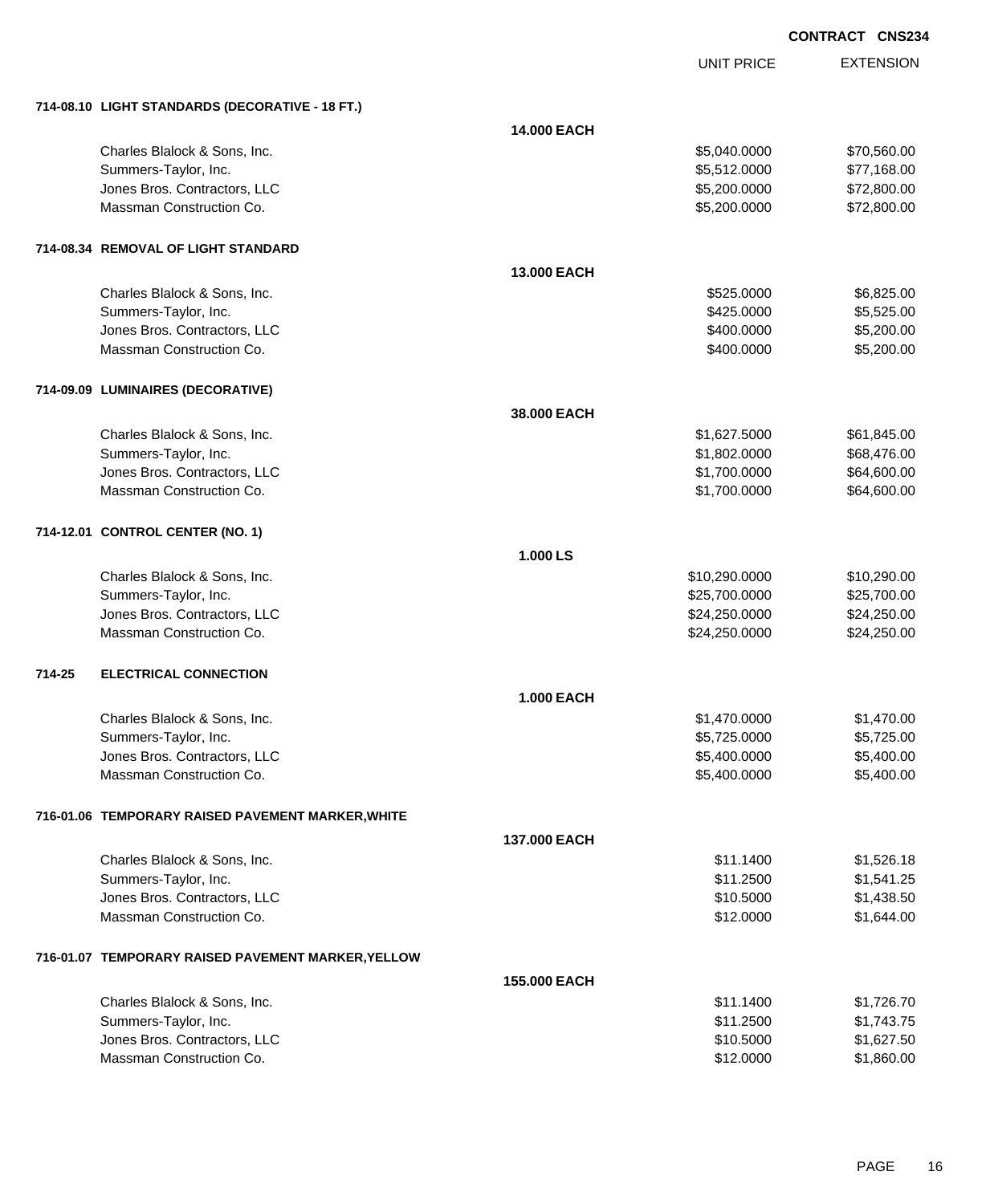|                                                                   |                    |                   | <b>UUNIKAUI UNSZJ</b> |
|-------------------------------------------------------------------|--------------------|-------------------|-----------------------|
|                                                                   |                    | <b>UNIT PRICE</b> | <b>EXTENSION</b>      |
| 716-01.21 SNOWPLOWABLE RAISED PAVMENT MARKERS (BI-DIR) (1 COLOR)  |                    |                   |                       |
|                                                                   | <b>25.000 EACH</b> |                   |                       |
| Charles Blalock & Sons, Inc.                                      |                    | \$40.8300         | \$1,020.75            |
| Summers-Taylor, Inc.                                              |                    | \$41.2500         | \$1,031.25            |
| Jones Bros. Contractors, LLC                                      |                    | \$38.5000         | \$962.50              |
| Massman Construction Co.                                          |                    | \$35.0000         | \$875.00              |
| 716-01.22 SNOWPLOWABLE RAISED PAVMENT MARKERS (MONO-DIR)(1 COLOR) |                    |                   |                       |
|                                                                   | 96.000 EACH        |                   |                       |
| Charles Blalock & Sons, Inc.                                      |                    | \$40.8300         | \$3,919.68            |
| Summers-Taylor, Inc.                                              |                    | \$41.2500         | \$3,960.00            |
| Jones Bros. Contractors, LLC                                      |                    | \$38.5000         | \$3,696.00            |
| Massman Construction Co.                                          |                    | \$35.0000         | \$3,360.00            |
| 716-02.03 PLASTIC PAVEMENT MARKING (CROSS-WALK)                   |                    |                   |                       |
|                                                                   | 102.000 L.F.       |                   |                       |
| Charles Blalock & Sons, Inc.                                      |                    | \$7.9500          | \$810.90              |
| Summers-Taylor, Inc.                                              |                    | \$8.0000          | \$816.00              |
| Jones Bros. Contractors, LLC                                      |                    | \$7.5000          | \$765.00              |
| Massman Construction Co.                                          |                    | \$12.0000         | \$1,224.00            |
| 716-02.04 PLASTIC PAVEMENT MARKING(CHANNELIZATION STRIPING)       |                    |                   |                       |
|                                                                   | 15.000 S.Y.        |                   |                       |
| Charles Blalock & Sons, Inc.                                      |                    | \$24.6600         | \$369.90              |
| Summers-Taylor, Inc.                                              |                    | \$25.0000         | \$375.00              |
| Jones Bros. Contractors, LLC                                      |                    | \$23.2500         | \$348.75              |
| Massman Construction Co.                                          |                    | \$19.2500         | \$288.75              |
| 716-02.05 PLASTIC PAVEMENT MARKING (STOP LINE)                    |                    |                   |                       |
|                                                                   | 126.000 L.F.       |                   |                       |
| Charles Blalock & Sons, Inc.                                      |                    | \$12.9900         | \$1,636.74            |
| Summers-Taylor, Inc.                                              |                    | \$13.2500         | \$1,669.50            |
| Jones Bros. Contractors, LLC                                      |                    | \$12.2500         | \$1,543.50            |
| Massman Construction Co.                                          |                    | \$12.0000         | \$1,512.00            |
| 716-02.06 PLASTIC PAVEMENT MARKING (TURN LANE ARROW)              |                    |                   |                       |
|                                                                   | 10.000 EACH        |                   |                       |
| Charles Blalock & Sons, Inc.                                      |                    | \$175.0000        | \$1,750.00            |
| Summers-Taylor, Inc.                                              |                    | \$177.0000        | \$1,770.00            |
| Jones Bros. Contractors, LLC                                      |                    | \$165.0000        | \$1,650.00            |
| Massman Construction Co.                                          |                    | \$175.0000        | \$1,750.00            |
| 716-02.08 PLASTIC PAVEMENT MARKING (8" DOTTED LINE)               |                    |                   |                       |
|                                                                   | 438.000 L.F.       |                   |                       |
| Charles Blalock & Sons, Inc.                                      |                    | \$2.4900          | \$1,090.62            |
| Summers-Taylor, Inc.                                              |                    | \$2.5000          | \$1,095.00            |
| Jones Bros. Contractors, LLC                                      |                    | \$2.3500          | \$1,029.30            |
| Massman Construction Co.                                          |                    | \$2.0000          | \$876.00              |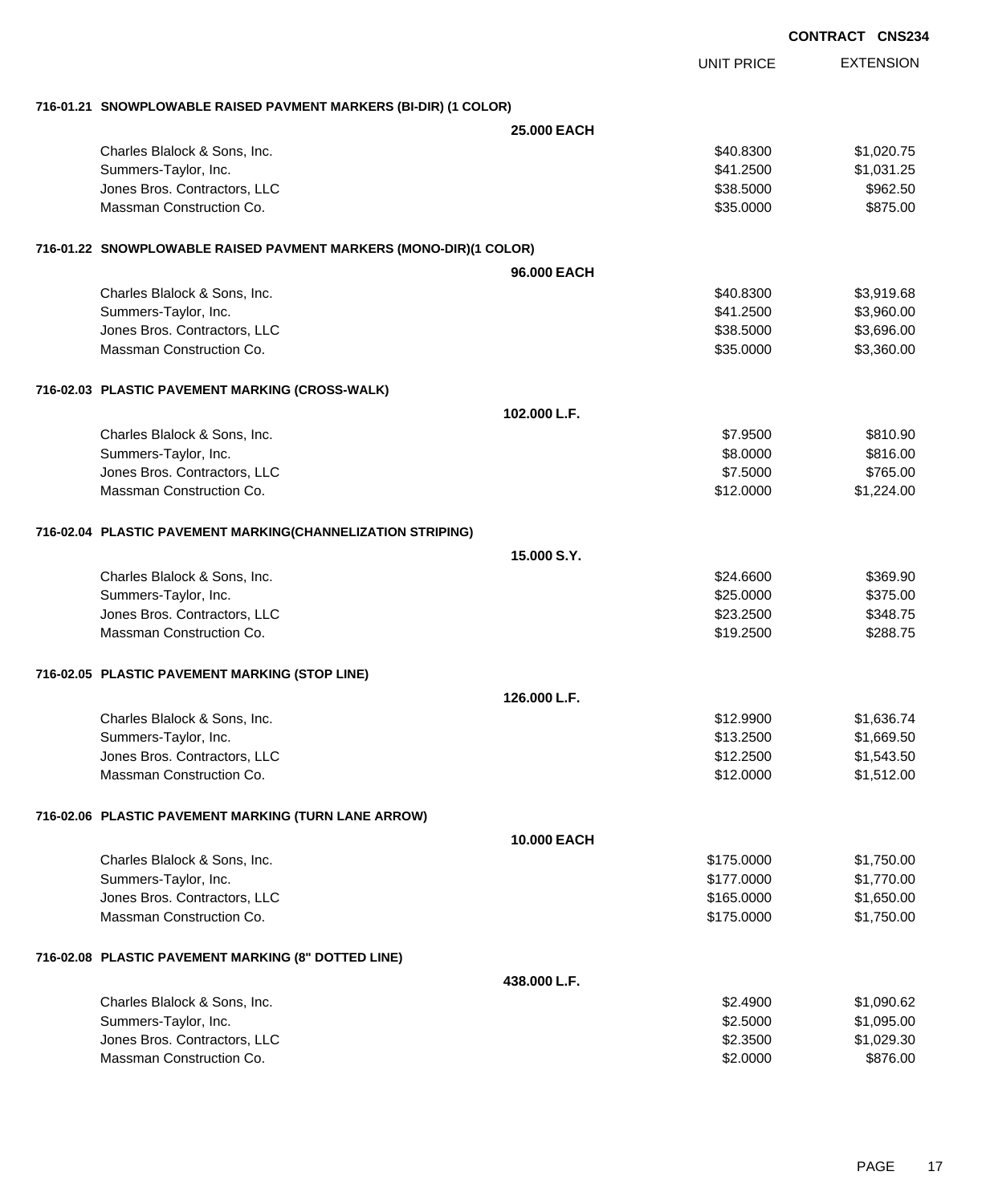|                                                              |                   | <b>CONTRACT CNS234</b> |
|--------------------------------------------------------------|-------------------|------------------------|
|                                                              | <b>UNIT PRICE</b> | <b>EXTENSION</b>       |
| 716-02.09 PLASTIC PAVEMENT MARKING (LONGITUDINAL CROSS-WALK) |                   |                        |
|                                                              | 160,000 L.F.      |                        |
| Charles Blalock & Sons, Inc.                                 | \$24.9200         | \$3,987.20             |
| Summers-Taylor, Inc.                                         | \$25.2500         | \$4,040.00             |
| Jones Bros. Contractors, LLC                                 | \$23.5000         | \$3,760.00             |
| Massman Construction Co.                                     | \$19.5000         | \$3,120.00             |
| 716-04.13 PLASTIC PAVEMENT MARKING (BIKELANE SYMBOL & ARROW) |                   |                        |
|                                                              | 7.000 EACH        |                        |
| Charles Blalock & Sons, Inc.                                 | \$291.6700        | \$2,041.69             |
| Summers-Taylor, Inc.                                         | \$295.0000        | \$2,065.00             |
| Jones Bros. Contractors, LLC                                 | \$275.0000        | \$1,925.00             |
| Massman Construction Co.                                     | \$450.0000        | \$3,150.00             |
| 716-05.01 PAINTED PAVEMENT MARKING (4" LINE)                 |                   |                        |
|                                                              | 0.623 L.M.        |                        |
| Charles Blalock & Sons, Inc.                                 | \$2,111.0100      | \$1,315.16             |
| Summers-Taylor, Inc.                                         | \$2,140.0000      | \$1,333.22             |
| Jones Bros. Contractors, LLC                                 | \$1,990.3700      | \$1,240.00             |
| Massman Construction Co.                                     | \$4,976.0000      | \$3,100.05             |
| 716-05.02 PAINTED PAVEMENT MARKING (8" BARRIER LINE)         |                   |                        |
|                                                              | 12,650.000 L.F.   |                        |
| Charles Blalock & Sons, Inc.                                 | \$0.4800          | \$6,072.00             |
| Summers-Taylor, Inc.                                         | \$0.5000          | \$6,325.00             |
| Jones Bros. Contractors, LLC                                 | \$0.4500          | \$5,692.50             |
| Massman Construction Co.                                     | \$0.7500          | \$9,487.50             |
| 716-05.09 PAINTED PAVEMENT MARKING(STRAIGHT-TURN ARROW)      |                   |                        |
|                                                              | 3.000 EACH        |                        |
| Charles Blalock & Sons, Inc.                                 | \$116.6700        | \$350.01               |
| Summers-Taylor, Inc.                                         | \$118.0000        | \$354.00               |
| Jones Bros. Contractors, LLC                                 | \$110.0000        | \$330.00               |
| Massman Construction Co.                                     | \$125.0000        | \$375.00               |
| 716-05.11 PAINTED PAVEMENT MARKING(STRAIGHT ARROW)           |                   |                        |
|                                                              | 3.000 EACH        |                        |
| Charles Blalock & Sons, Inc.                                 | \$90.1500         | \$270.45               |
| Summers-Taylor, Inc.                                         | \$91.0000         | \$273.00               |
| Jones Bros. Contractors, LLC                                 | \$85.0000         | \$255.00               |
| Massman Construction Co.                                     | \$100.0000        | \$300.00               |
| 716-05.20 PAINTED PAVEMENT MARKING (6" LINE)                 |                   |                        |
|                                                              | 0.258 L.M.        |                        |
| Charles Blalock & Sons, Inc.                                 | \$2,569.3000      | \$662.88               |
| Summers-Taylor, Inc.                                         | \$2,675.0000      | \$690.15               |
| Jones Bros. Contractors, LLC                                 | \$2,422.4800      | \$625.00               |
| Massman Construction Co.                                     | \$6,050.0000      | \$1,560.90             |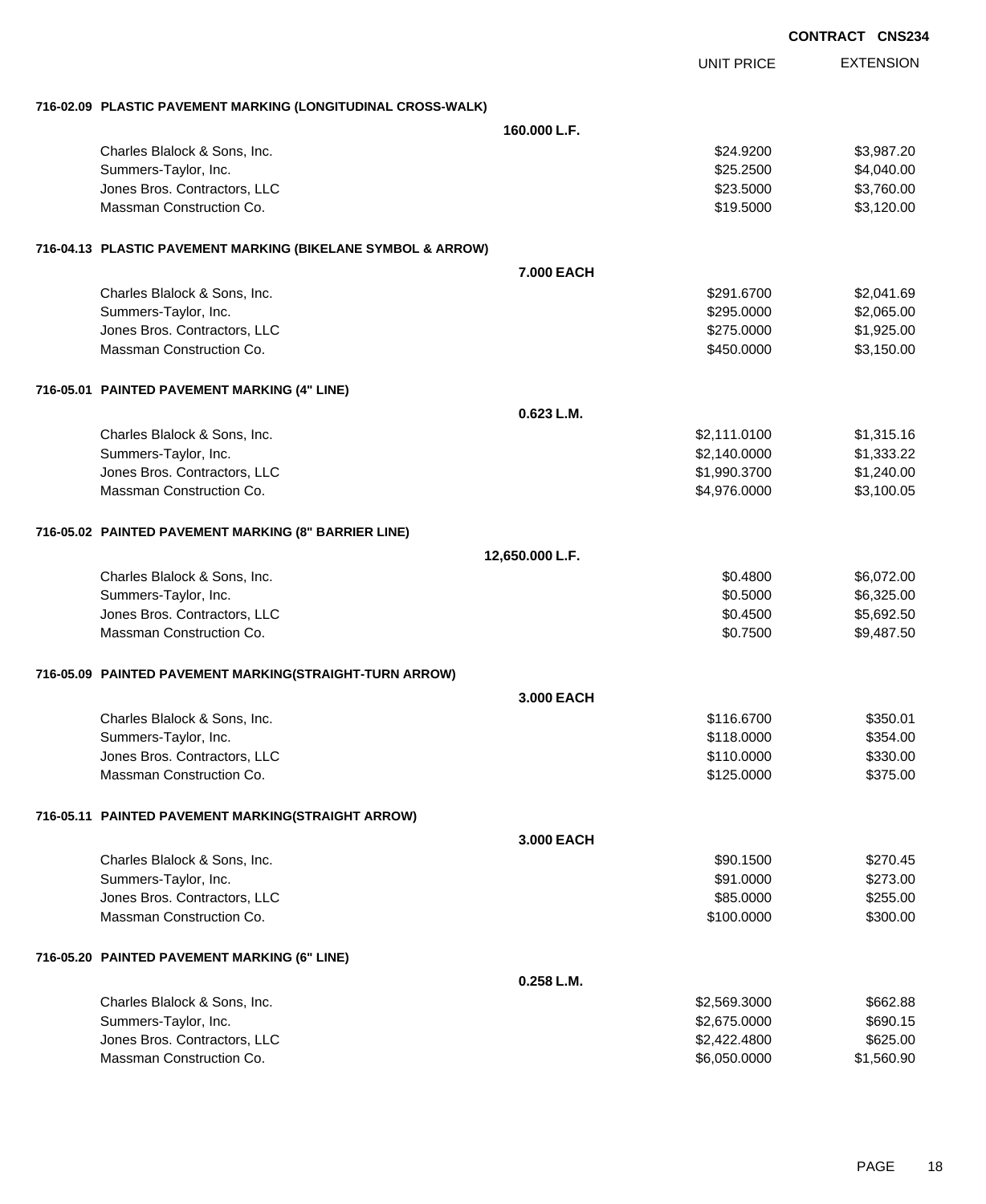|                                                                 |                |                   | <b>CONTRACT CNS234</b> |
|-----------------------------------------------------------------|----------------|-------------------|------------------------|
|                                                                 |                | <b>UNIT PRICE</b> | <b>EXTENSION</b>       |
| 716-08.01 REMOVAL OF PAVEMENT MARKING (LINE)                    |                |                   |                        |
|                                                                 | 3,486.000 L.F. |                   |                        |
| Charles Blalock & Sons, Inc.                                    |                | \$0.4800          | \$1,673.28             |
| Summers-Taylor, Inc.                                            |                | \$0.5000          | \$1,743.00             |
| Jones Bros. Contractors, LLC                                    |                | \$0.4500          | \$1,568.70             |
| Massman Construction Co.                                        |                | \$0.9000          | \$3,137.40             |
| 716-08.02 REMOVAL OF PAVEMENT MARKING (8" BARRIER LINE)         |                |                   |                        |
|                                                                 | 99.000 L.F.    |                   |                        |
| Charles Blalock & Sons, Inc.                                    |                | \$1.2200          | \$120.78               |
| Summers-Taylor, Inc.                                            |                | \$1.2500          | \$123.75               |
| Jones Bros. Contractors, LLC                                    |                | \$1.1500          | \$113.85               |
| Massman Construction Co.                                        |                | \$1.5000          | \$148.50               |
| 716-08.04 REMOVAL OF PAVEMENT MARKING (CHANNELIZATION STRIPING) |                |                   |                        |
|                                                                 | 35.000 S.Y.    |                   |                        |
| Charles Blalock & Sons, Inc.                                    |                | \$12,2000         | \$427.00               |
| Summers-Taylor, Inc.                                            |                | \$12.5000         | \$437.50               |
| Jones Bros. Contractors, LLC                                    |                | \$11.5000         | \$402.50               |
| Massman Construction Co.                                        |                | \$12.7500         | \$446.25               |
| 716-08.06 REMOVAL OF PAVEMENT MARKING (TURN LANE ARROW)         |                |                   |                        |
|                                                                 | 3.000 EACH     |                   |                        |
| Charles Blalock & Sons, Inc.                                    |                | \$58.3300         | \$174.99               |
| Summers-Taylor, Inc.                                            |                | \$59.0000         | \$177.00               |
| Jones Bros. Contractors, LLC                                    |                | \$55.0000         | \$165.00               |
| Massman Construction Co.                                        |                | \$100.0000        | \$300.00               |
| 716-12.02 ENHANCED FLATLINE THERMO PVMT MRKNG (6IN LINE)        |                |                   |                        |
|                                                                 | 1.523 L.M.     |                   |                        |
| Charles Blalock & Sons, Inc.                                    |                | \$6,615.7300      | \$10,075.76            |
| Summers-Taylor, Inc.                                            |                | \$6,688.0000      | \$10,185.82            |
| Jones Bros. Contractors, LLC                                    |                | \$6,237.6900      | \$9,500.00             |
| Massman Construction Co.                                        |                | \$7,485.0000      | \$11,399.66            |
| 716-12.04 ENHANCED FLATLINE THERMO PVMT MRKNG (4IN DOTTED LINE) |                |                   |                        |
|                                                                 | 67.000 L.F.    |                   |                        |
| Charles Blalock & Sons, Inc.                                    |                | \$1.5900          | \$106.53               |
| Summers-Taylor, Inc.                                            |                | \$2.0000          | \$134.00               |
| Jones Bros. Contractors, LLC                                    |                | \$1.5000          | \$100.50               |
| Massman Construction Co.                                        |                | \$2.5000          | \$167.50               |
| 716-12.05 ENHANCED FLATLINE THERMO PVMT MRKNG (6IN DOTTED LINE) |                |                   |                        |
|                                                                 | 216.000 L.F.   |                   |                        |
| Charles Blalock & Sons, Inc.                                    |                | \$1.8600          | \$401.76               |
| Summers-Taylor, Inc.                                            |                | \$2.0000          | \$432.00               |
| Jones Bros. Contractors, LLC                                    |                | \$1.7500          | \$378.00               |
| Massman Construction Co.                                        |                | \$2.5000          | \$540.00               |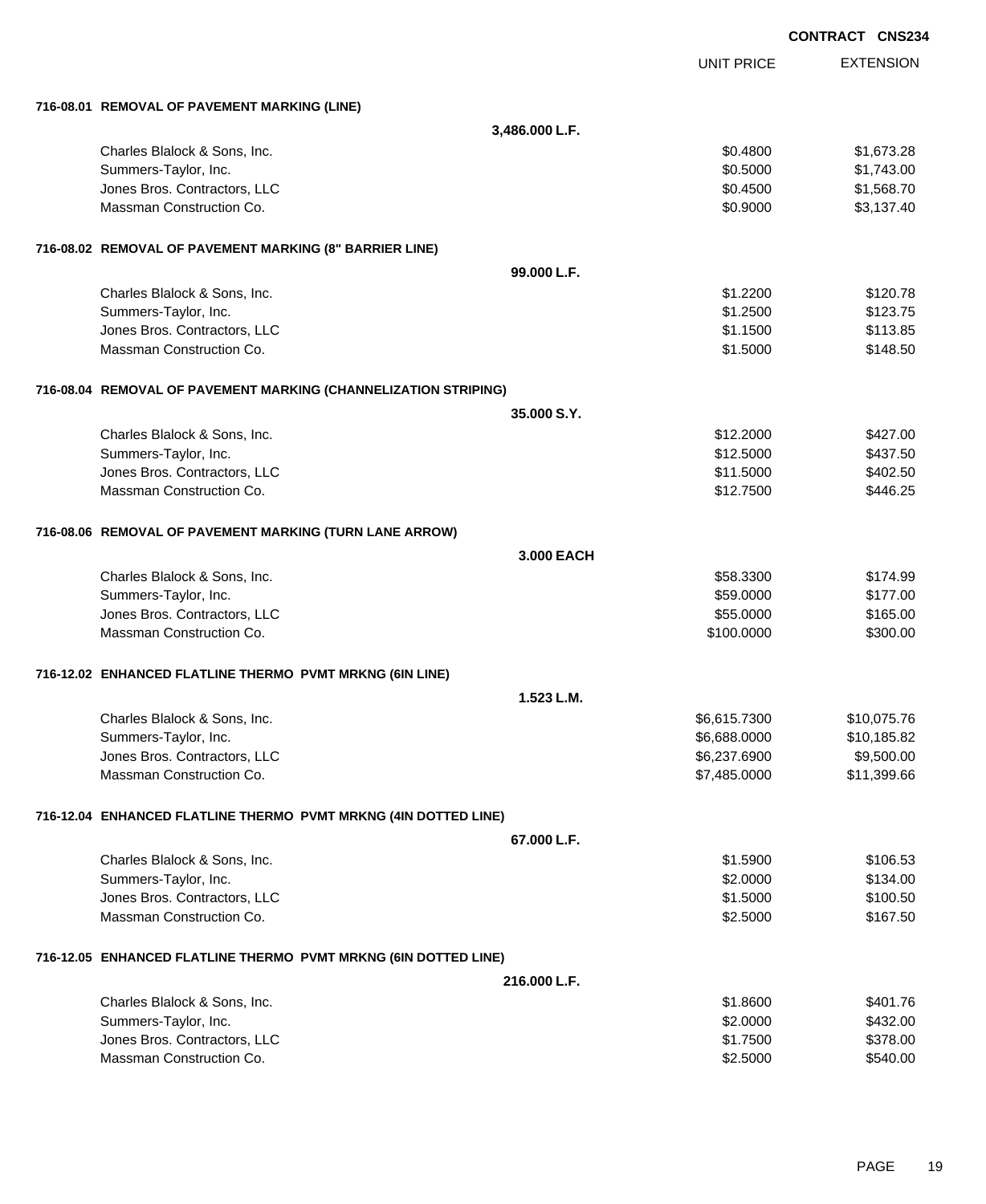|        |                                                       |                |                   | <b>CONTRACT CNS234</b> |
|--------|-------------------------------------------------------|----------------|-------------------|------------------------|
|        |                                                       |                | <b>UNIT PRICE</b> | <b>EXTENSION</b>       |
|        | 716-13.01 SPRAY THERMO PVMT MRKNG (60 mil) (4IN LINE) |                |                   |                        |
|        |                                                       | $0.334$ L.M.   |                   |                        |
|        | Charles Blalock & Sons, Inc.                          |                | \$2,881.7400      | \$962.50               |
|        | Summers-Taylor, Inc.                                  |                | \$2,943.0000      | \$982.96               |
|        | Jones Bros. Contractors, LLC                          |                | \$2,717.0700      | \$907.50               |
|        | Massman Construction Co.                              |                | \$7,410.0000      | \$2,474.94             |
|        | 716-13.02 SPRAY THERMO PVMT MRKNG (60 mil) (6IN LINE) |                |                   |                        |
|        |                                                       | 0.578 L.M.     |                   |                        |
|        | Charles Blalock & Sons, Inc.                          |                | \$3,137.7700      | \$1,813.63             |
|        | Summers-Taylor, Inc.                                  |                | \$3,210.0000      | \$1,855.38             |
|        | Jones Bros. Contractors, LLC                          |                | \$2,958.4800      | \$1,710.00             |
|        | Massman Construction Co.                              |                | \$10,035.0000     | \$5,800.23             |
| 717-01 | <b>MOBILIZATION</b>                                   |                |                   |                        |
|        |                                                       | 1.000 LS       |                   |                        |
|        | Charles Blalock & Sons, Inc.                          |                | \$1,300,000.0200  | \$1,300,000.02         |
|        | Summers-Taylor, Inc.                                  |                | \$1,450,000.0000  | \$1,450,000.00         |
|        | Jones Bros. Contractors, LLC                          |                | \$1,600,000.0000  | \$1,600,000.00         |
|        | Massman Construction Co.                              |                | \$1,600,000.0000  | \$1,600,000.00         |
|        | 722-01.02 FIELD OFFICE (TYPE 2)                       |                |                   |                        |
|        |                                                       | 1.000 LS       |                   |                        |
|        | Charles Blalock & Sons, Inc.                          |                | \$42,545.0000     | \$42,545.00            |
|        | Summers-Taylor, Inc.                                  |                | \$71,000.0000     | \$71,000.00            |
|        | Jones Bros. Contractors, LLC                          |                | \$100,000.0000    | \$100,000.00           |
|        | Massman Construction Co.                              |                | \$60,800.0000     | \$60,800.00            |
|        | 730-14.01 SHIELDED DETECTOR CABLE                     |                |                   |                        |
|        |                                                       | 500.000 L.F.   |                   |                        |
|        | Charles Blalock & Sons, Inc.                          |                | \$1.0500          | \$525.00               |
|        | Summers-Taylor, Inc.                                  |                | \$1.1000          | \$550.00               |
|        | Jones Bros. Contractors, LLC                          |                | \$1.0000          | \$500.00               |
|        | Massman Construction Co.                              |                | \$1.0000          | \$500.00               |
|        | 730-14.02 SAW SLOT                                    |                |                   |                        |
|        |                                                       | 2,500.000 L.F. |                   |                        |
|        | Charles Blalock & Sons, Inc.                          |                | \$3.2600          | \$8,150.00             |
|        | Summers-Taylor, Inc.                                  |                | \$3.2000          | \$8,000.00             |
|        | Jones Bros. Contractors, LLC                          |                | \$3.1000          | \$7,750.00             |
|        | Massman Construction Co.                              |                | \$3.1000          | \$7,750.00             |
|        | 730-14.03 LOOP WIRE                                   |                |                   |                        |
|        |                                                       | 5,000.000 L.F. |                   |                        |
|        | Charles Blalock & Sons, Inc.                          |                | \$0.8900          | \$4,450.00             |
|        | Summers-Taylor, Inc.                                  |                | \$0.9000          | \$4,500.00             |
|        | Jones Bros. Contractors, LLC                          |                | \$0.8500          | \$4,250.00             |
|        | Massman Construction Co.                              |                | \$0.8500          | \$4,250.00             |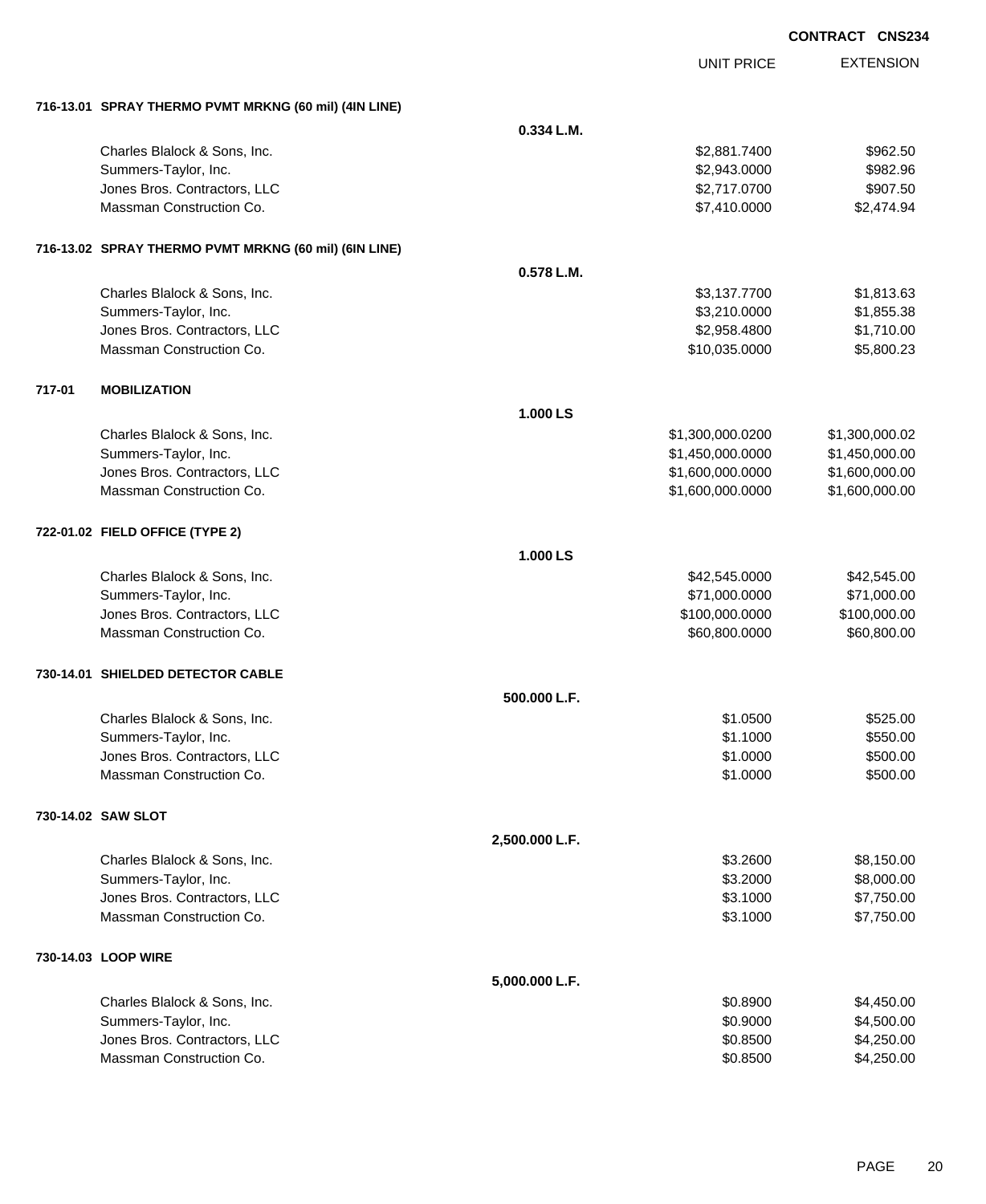|        |                                                   |                    |                   | <b>CONTRACT CNS234</b> |  |
|--------|---------------------------------------------------|--------------------|-------------------|------------------------|--|
|        |                                                   |                    | <b>UNIT PRICE</b> | <b>EXTENSION</b>       |  |
| 730-40 | TEMPORARY TRAFFIC SIGNAL SYSTEM                   |                    |                   |                        |  |
|        |                                                   | <b>2.000 EACH</b>  |                   |                        |  |
|        | Charles Blalock & Sons, Inc.                      |                    | \$8,111.2500      | \$16,222.50            |  |
|        | Summers-Taylor, Inc.                              |                    | \$8,500.0000      | \$17,000.00            |  |
|        | Jones Bros. Contractors, LLC                      |                    | \$7,725.0000      | \$15,450.00            |  |
|        | Massman Construction Co.                          |                    | \$30,000.0000     | \$60,000.00            |  |
|        | 740-10.03 GEOTEXTILE (TYPE III) (EROSION CONTROL) |                    |                   |                        |  |
|        |                                                   | 673,000 S.Y.       |                   |                        |  |
|        | Charles Blalock & Sons, Inc.                      |                    | \$4.4800          | \$3,015.04             |  |
|        | Summers-Taylor, Inc.                              |                    | \$1.5000          | \$1,009.50             |  |
|        | Jones Bros. Contractors, LLC                      |                    | \$1.5500          | \$1,043.15             |  |
|        | Massman Construction Co.                          |                    | \$4.2700          | \$2,873.71             |  |
|        | 740-11.03 TEMPORARY SEDIMENT TUBE 18IN            |                    |                   |                        |  |
|        |                                                   | 1,522.000 L.F.     |                   |                        |  |
|        | Charles Blalock & Sons, Inc.                      |                    | \$3.9700          | \$6,042.34             |  |
|        | Summers-Taylor, Inc.                              |                    | \$2.7500          | \$4,185.50             |  |
|        | Jones Bros. Contractors, LLC                      |                    | \$3.7500          | \$5,707.50             |  |
|        | Massman Construction Co.                          |                    | \$3.7800          | \$5,753.16             |  |
|        | 801-01.07 TEMPORARY SEEDING (WITH MULCH)          |                    |                   |                        |  |
|        |                                                   | <b>73,000 UNIT</b> |                   |                        |  |
|        | Charles Blalock & Sons, Inc.                      |                    | \$31.5000         | \$2,299.50             |  |
|        | Summers-Taylor, Inc.                              |                    | \$11.2500         | \$821.25               |  |
|        | Jones Bros. Contractors, LLC                      |                    | \$41.0000         | \$2,993.00             |  |
|        | Massman Construction Co.                          |                    | \$34.5700         | \$2,523.61             |  |
| 801-03 | <b>WATER (SEEDING &amp; SODDING)</b>              |                    |                   |                        |  |
|        |                                                   | 15,000 M.G.        |                   |                        |  |
|        | Charles Blalock & Sons, Inc.                      |                    | \$10.5000         | \$157.50               |  |
|        | Summers-Taylor, Inc.                              |                    | \$54.0000         | \$810.00               |  |
|        | Jones Bros. Contractors, LLC                      |                    | \$275.0000        | \$4,125.00             |  |
|        | Massman Construction Co.                          |                    | \$100.0000        | \$1,500.00             |  |
| 803-01 | <b>SODDING (NEW SOD)</b>                          |                    |                   |                        |  |
|        |                                                   | 8,056.000 S.Y.     |                   |                        |  |
|        | Charles Blalock & Sons, Inc.                      |                    | \$4.4600          | \$35,929.76            |  |
|        | Summers-Taylor, Inc.                              |                    | \$4.7000          | \$37,863.20            |  |

dones Bros. Contractors, LLC 600 \$44,308.00 Massman Construction Co. 6. 2012 12:3300 \$50,994.48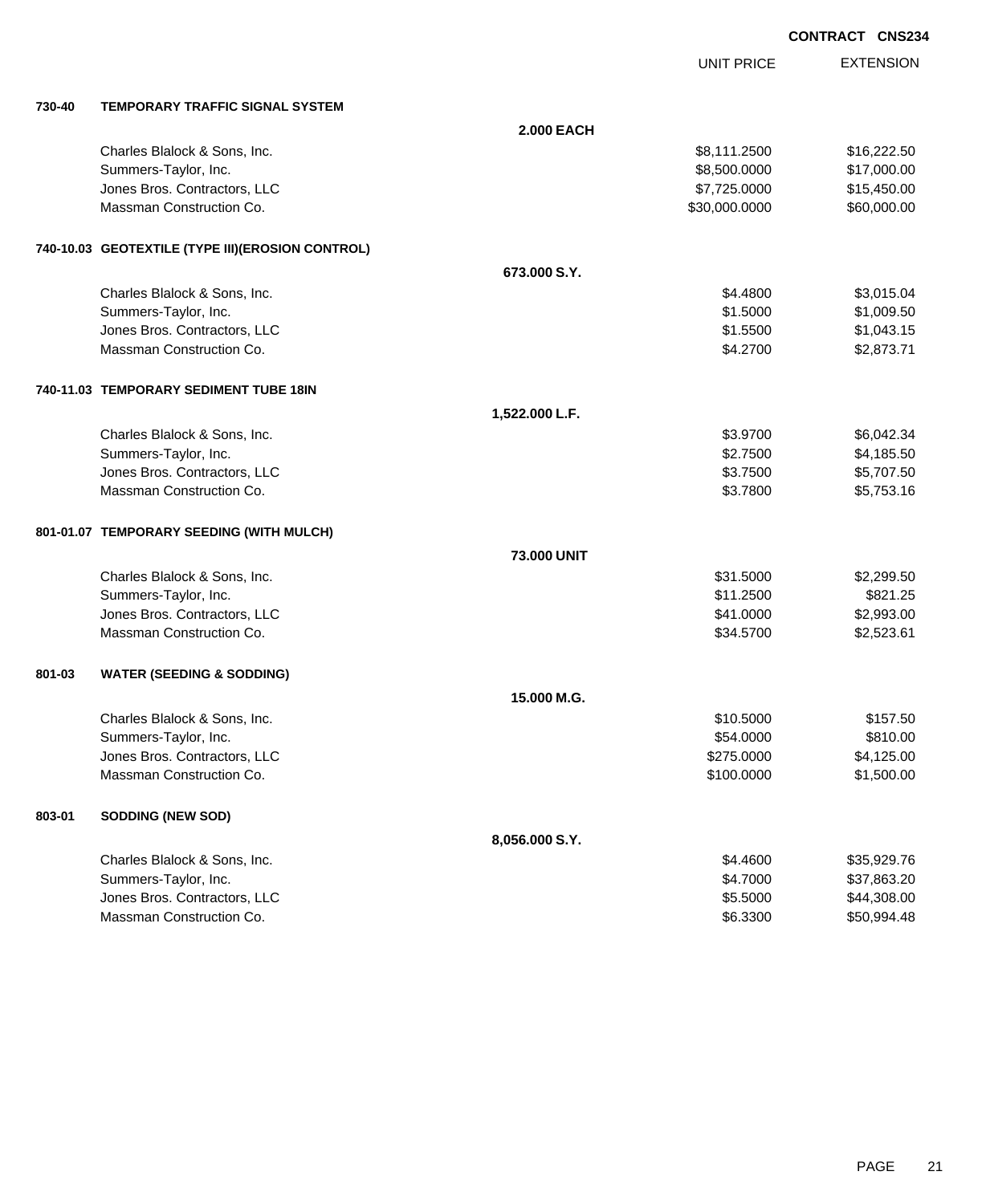| <b>BRIDGE CATEGORY</b>                                       |                | <b>UNIT PRICE</b> | <b>EXTENSION</b> |
|--------------------------------------------------------------|----------------|-------------------|------------------|
|                                                              |                |                   |                  |
| 202-04.01 REMOVAL OF STRUCTURES (BRIDGE NO. 01-SR009-10.71)  |                |                   |                  |
|                                                              | 1.000 LS       |                   |                  |
| Charles Blalock & Sons, Inc.                                 |                | \$1,189,792.0800  | \$1,189,792.08   |
| Summers-Taylor, Inc.                                         |                | \$1,625,900.0130  | \$1,625,900.01   |
| Jones Bros. Contractors, LLC                                 |                | \$2,500,000.0000  | \$2,500,000.00   |
| Massman Construction Co.                                     |                | \$1,200,000.0000  | \$1,200,000.00   |
| 204-02.01 DRY EXCAVATION (BRIDGES)                           |                |                   |                  |
|                                                              | 3,291.000 C.Y. |                   |                  |
| Charles Blalock & Sons, Inc.                                 |                | \$17.7400         | \$58,382.34      |
| Summers-Taylor, Inc.                                         |                | \$29.0000         | \$95,439.00      |
| Jones Bros. Contractors, LLC                                 |                | \$17.2100         | \$56,638.11      |
| Massman Construction Co.                                     |                | \$60.0000         | \$197,460.00     |
| 204-03.01 WET EXCAVATION (BRIDGES)                           |                |                   |                  |
|                                                              | 21.000 C.Y.    |                   |                  |
| Charles Blalock & Sons, Inc.                                 |                | \$123.9500        | \$2,602.95       |
| Summers-Taylor, Inc.                                         |                | \$90.0000         | \$1,890.00       |
| Jones Bros. Contractors, LLC                                 |                | \$110.4000        | \$2,318.40       |
| Massman Construction Co.                                     |                | \$130.0000        | \$2,730.00       |
| 204-04.01 ROCK EXCAVATION (BRIDGES)                          |                |                   |                  |
|                                                              | 67.000 C.Y.    |                   |                  |
| Charles Blalock & Sons, Inc.                                 |                | \$170.0800        | \$11,395.36      |
| Summers-Taylor, Inc.                                         |                | \$250.0000        | \$16,750.00      |
| Jones Bros. Contractors, LLC                                 |                | \$2,000.0000      | \$134,000.00     |
| Massman Construction Co.                                     |                | \$150.0000        | \$10,050.00      |
| 204-05.01 CORE DRILLING AND SAMPLING                         |                |                   |                  |
|                                                              | 269.000 L.F.   |                   |                  |
| Charles Blalock & Sons, Inc.                                 |                | \$68.2500         | \$18,359.25      |
| Summers-Taylor, Inc.                                         |                | \$86.0000         | \$23,134.00      |
| Jones Bros. Contractors, LLC                                 |                | \$300.0000        | \$80,700.00      |
| Massman Construction Co.                                     |                | \$255.0000        | \$68,595.00      |
| 204-10.01 FOUNDATION PREPARATION(BENT NO. 2, STA. 206+00.33) |                |                   |                  |
|                                                              | 1.000 LS       |                   |                  |
| Charles Blalock & Sons, Inc.                                 |                | \$35,257.0200     | \$35,257.02      |
| Summers-Taylor, Inc.                                         |                | \$192,800.0000    | \$192,800.00     |
| Jones Bros. Contractors, LLC                                 |                | \$100,000.0000    | \$100,000.00     |
| Massman Construction Co.                                     |                | \$115,000.0000    | \$115,000.00     |
| 303-01.02 GRANULAR BACKFILL (BRIDGES)                        |                |                   |                  |
|                                                              | 2,545.000 TON  |                   |                  |
| Charles Blalock & Sons, Inc.                                 |                | \$37.9900         | \$96,684.55      |
| Summers-Taylor, Inc.                                         |                | \$32.0000         | \$81,440.00      |
| Jones Bros. Contractors, LLC                                 |                | \$37.4500         | \$95,310.25      |
| Massman Construction Co.                                     |                | \$37.0000         | \$94,165.00      |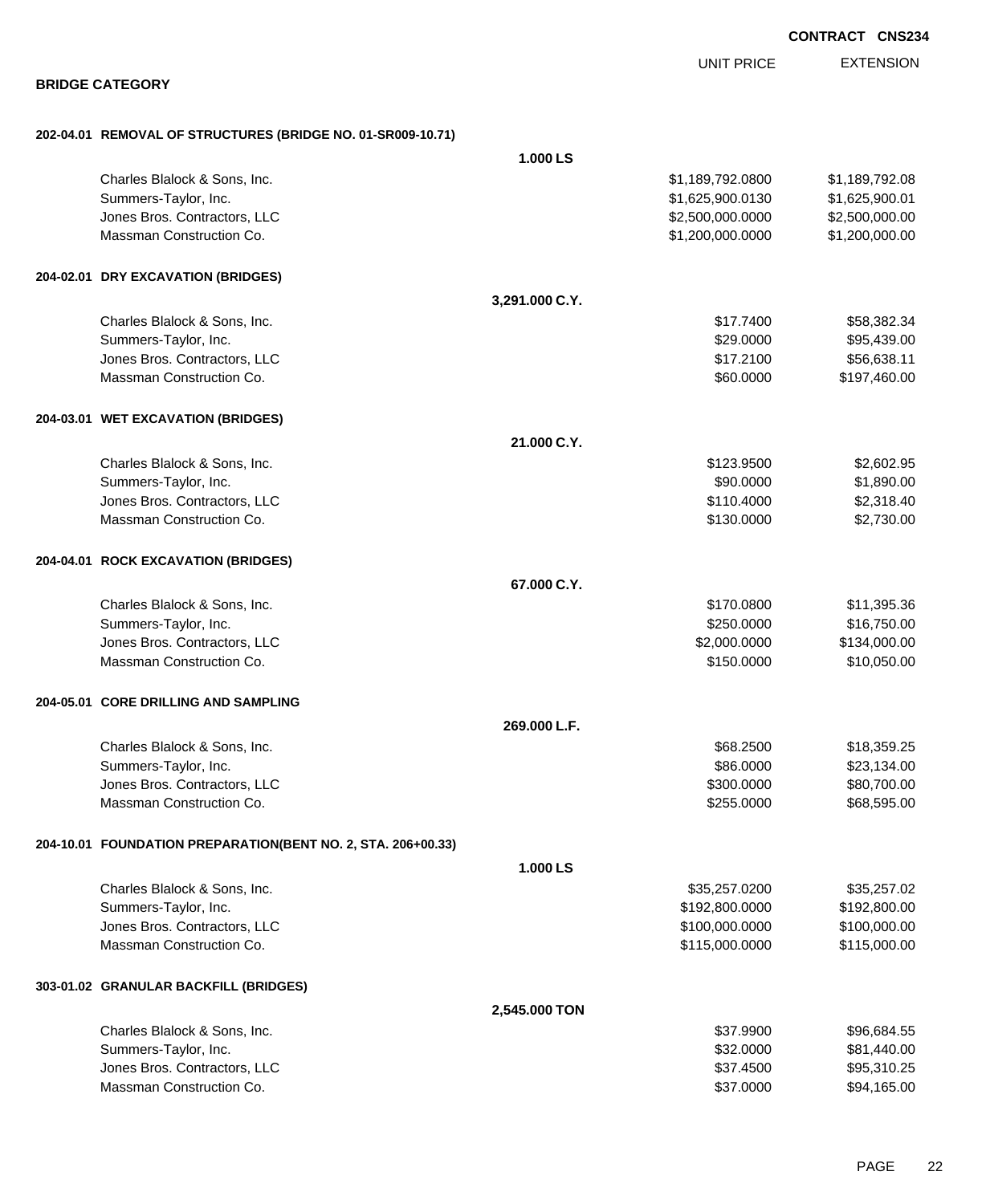|  | <b>CONTRACT CNS234</b> |
|--|------------------------|
|  |                        |

**EXTENSION** UNIT PRICE **602-04.01 STEEL STRUCTURES (WELDED PLATE GIRDER, 66" WEB) 1.000 LS** Charles Blalock & Sons, Inc. \$9,249,945.3100 \$9,249,945.3100 \$9,249,945.3100 Summers-Taylor, Inc. 6. 2010. The state of the state of the state of the state of the state of the state of the state of the state of the state of the state of the state of the state of the state of the state of the state Jones Bros. Contractors, LLC \$9,000,000.0000 \$9,000,000.00 Massman Construction Co. 6. 2010 12:00 12:00 12:00 12:00 12:00 12:00 12:00 12:00 12:00 12:00 12:00 12:00 12:00 **604-02.03 EPOXY COATED REINFORCING STEEL 1,477,059. LB. 000** Charles Blalock & Sons, Inc. \$1.0200 \$1,506,600.18 Summers-Taylor, Inc. \$1.1000 \$1,624,764.90 Jones Bros. Contractors, LLC \$1.2500 \$1,846,323.75 Massman Construction Co. 61.920,176.70 **604-03.01 CLASS A CONCRETE (BRIDGES) 3,295.000 C.Y.** Charles Blalock & Sons, Inc. \$650.8000 \$2,144,386.00 Summers-Taylor, Inc. \$674.5000 \$2,222,477.50 Jones Bros. Contractors, LLC \$658.3600 \$2,169,296.20 Massman Construction Co. \$1,485.0000 \$4,893,075.00 **604-03.02 STEEL BAR REINFORCEMENT (BRIDGES) 718,004.000 LB.** Charles Blalock & Sons, Inc. 60.9000 \$646,203.60 Summers-Taylor, Inc. \$1.1000 \$789,804.40 Jones Bros. Contractors, LLC \$0.7800 \$560,043.12 Massman Construction Co. 2005. 2006. 2012. 2013. 2014. 2020. 2020. 2020. 2020. 2020. 2020. 2020. 2020. 2020. 20 **604-03.04 PAVEMENT @ BRIDGE ENDS 458.000 S.Y.** Charles Blalock & Sons, Inc. 6. 284.9500 \$130,507.10 Summers-Taylor, Inc. 6. 2012. The Summers-Taylor, Inc. 6. 2012. The Summers-Taylor, Inc. 6. 2012. The Summers-Jones Bros. Contractors, LLC \$294.2900 \$134,784.82 Massman Construction Co. 2012 20:000 \$192,360.00 \$192,360.00 **604-03.32 CLASS DS CONCRETE 3,383.000 C.Y.** Charles Blalock & Sons, Inc. 6. 2012 12:34 12:358,032.34 Summers-Taylor, Inc. \$742.5000 \$2,511,877.50 Jones Bros. Contractors, LLC \$750.0000 \$2,537,250.00 Massman Construction Co. 63,721,300.00 \$3,721,300.00 \$1,100.0000 \$3,721,300.00 **604-04.01 APPLIED TEXTURE FINISH (NEW STRUCTURES) 7,073.000 S.Y.** Charles Blalock & Sons, Inc. 61 and the State of the State of the State of the State of State of State of State of State of State of State of State of State of State of State of State of State of State of State of State of Summers-Taylor, Inc. \$65,425.25 \ \$9.2500 \$65,425.25 Jones Bros. Contractors, LLC 6. The state of the state of the state of the state of the state of the state of the state of the state of the state of the state of the state of the state of the state of the state of the stat Massman Construction Co. **\$8.5000** \$60,120.50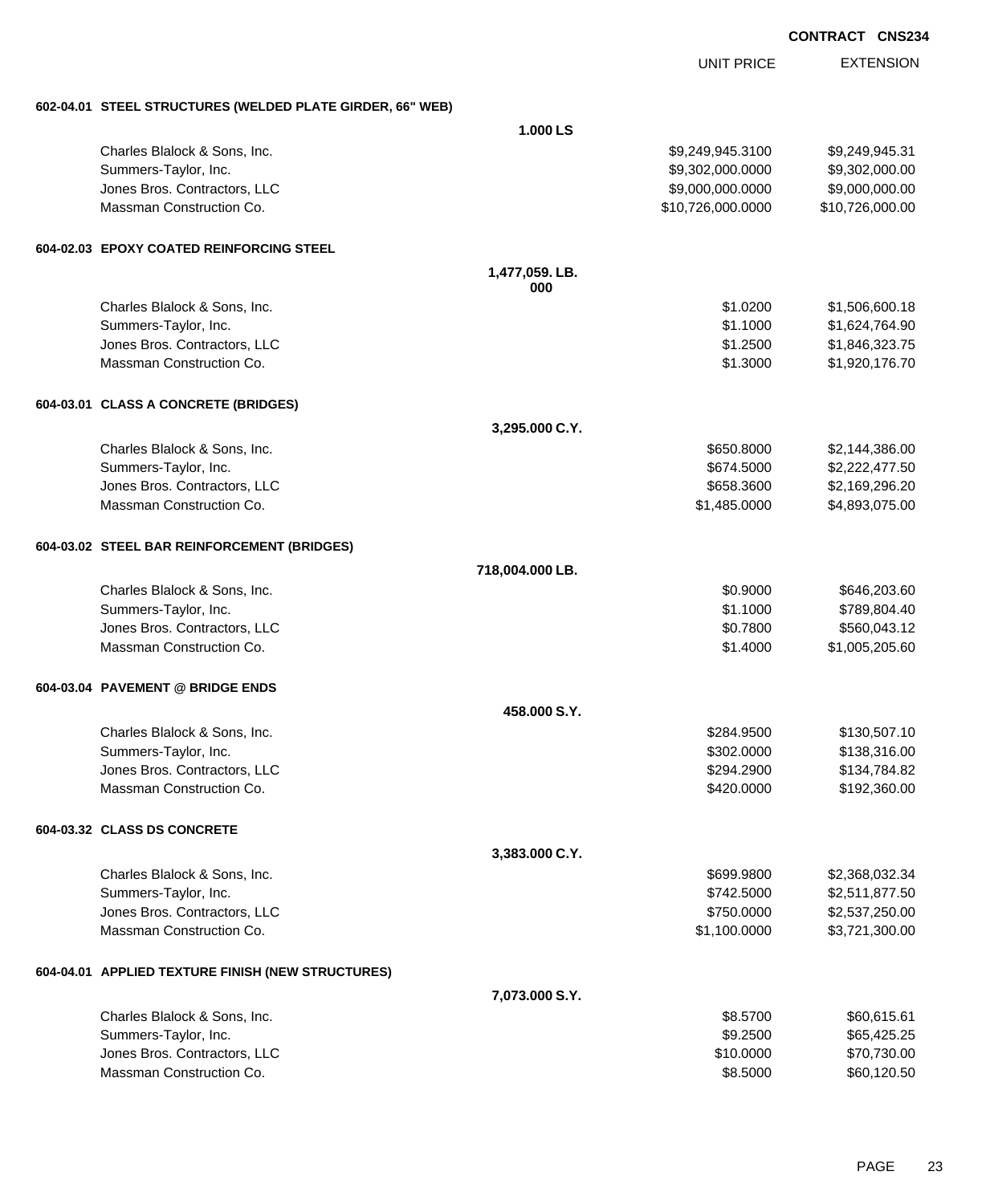|                                                                       |                   |                   | <b>CONTRACT CNS234</b> |                  |
|-----------------------------------------------------------------------|-------------------|-------------------|------------------------|------------------|
|                                                                       |                   | <b>UNIT PRICE</b> |                        | <b>EXTENSION</b> |
| 604-04.41 THREE STAR STATE EMBLEM                                     |                   |                   |                        |                  |
|                                                                       | <b>4.000 EACH</b> |                   |                        |                  |
| Charles Blalock & Sons, Inc.                                          |                   | \$2,207.2300      |                        | \$8,828.92       |
| Summers-Taylor, Inc.                                                  |                   | \$1,200.0000      |                        | \$4,800.00       |
| Jones Bros. Contractors, LLC                                          |                   | \$745.7000        |                        | \$2,982.80       |
| Massman Construction Co.                                              |                   | \$1,300.0000      |                        | \$5,200.00       |
| 604-05.31 BRIDGE DECK GROOVING (MECHANICAL)                           |                   |                   |                        |                  |
|                                                                       | 9,078.000 S.Y.    |                   |                        |                  |
| Charles Blalock & Sons, Inc.                                          |                   | \$2.6800          |                        | \$24,329.04      |
| Summers-Taylor, Inc.                                                  |                   | \$2.8500          |                        | \$25,872.30      |
| Jones Bros. Contractors, LLC                                          |                   | \$5.0000          |                        | \$45,390.00      |
| Massman Construction Co.                                              |                   | \$5.0000          |                        | \$45,390.00      |
| 604-11.01 EXPANSION DEVICE (STRIP-SEAL 4' TOTAL MOVEMENT, BENT NO. 1) |                   |                   |                        |                  |
|                                                                       | 104.000 L.F.      |                   |                        |                  |
| Charles Blalock & Sons, Inc.                                          |                   | \$329.3300        |                        | \$34,250.32      |
| Summers-Taylor, Inc.                                                  |                   | \$816.0000        |                        | \$84,864.00      |
| Jones Bros. Contractors, LLC                                          |                   | \$500.0000        |                        | \$52,000.00      |
| Massman Construction Co.                                              |                   | \$312.0000        |                        | \$32,448.00      |
| 604-11.02 EXPANSION DEVICE (MODULAR 8' TOTAL MOVEMENT, BENT NO. 3)    |                   |                   |                        |                  |
|                                                                       | 82.000 L.F.       |                   |                        |                  |
| Charles Blalock & Sons, Inc.                                          |                   | \$1,588.0700      |                        | \$130,221.74     |
| Summers-Taylor, Inc.                                                  |                   | \$1,654.0000      |                        | \$135,628.00     |
| Jones Bros. Contractors, LLC                                          |                   | \$1,500.0000      |                        | \$123,000.00     |
| Massman Construction Co.                                              |                   | \$1,065.0000      |                        | \$87,330.00      |
| 604-11.03 EXPANSION DEVICE (STRIP-SEAL 4' TOTAL MOVEMENT, BENT NO. 6) |                   |                   |                        |                  |
|                                                                       | 83.000 L.F.       |                   |                        |                  |
| Charles Blalock & Sons, Inc.                                          |                   | \$366.7900        |                        | \$30,443.57      |
| Summers-Taylor, Inc.                                                  |                   | \$849.0000        |                        | \$70,467.00      |
| Jones Bros. Contractors, LLC                                          |                   | \$500.0000        |                        | \$41,500.00      |
| Massman Construction Co.                                              |                   | \$312.0000        |                        | \$25,896.00      |
| 606-02.03 STEEL PILES (10 INCH)                                       |                   |                   |                        |                  |
|                                                                       | 3,524.000 L.F.    |                   |                        |                  |
| Charles Blalock & Sons, Inc.                                          |                   | \$42.4600         |                        | \$149,629.04     |
| Summers-Taylor, Inc.                                                  |                   | \$43.6000         |                        | \$153,646.40     |
| Jones Bros. Contractors, LLC                                          |                   | \$50.0000         |                        | \$176,200.00     |
| Massman Construction Co.                                              |                   | \$70.0000         |                        | \$246,680.00     |
| 606-02.06 PILE TIPS (STEEL PILES, 10 INCH)                            |                   |                   |                        |                  |
|                                                                       | 218.000 EACH      |                   |                        |                  |
| Charles Blalock & Sons, Inc.                                          |                   | \$140.3300        |                        | \$30,591.94      |
| Summers-Taylor, Inc.                                                  |                   | \$118.0000        |                        | \$25,724.00      |
| Jones Bros. Contractors, LLC                                          |                   | \$150.0000        |                        | \$32,700.00      |

Massman Construction Co. 63.544.00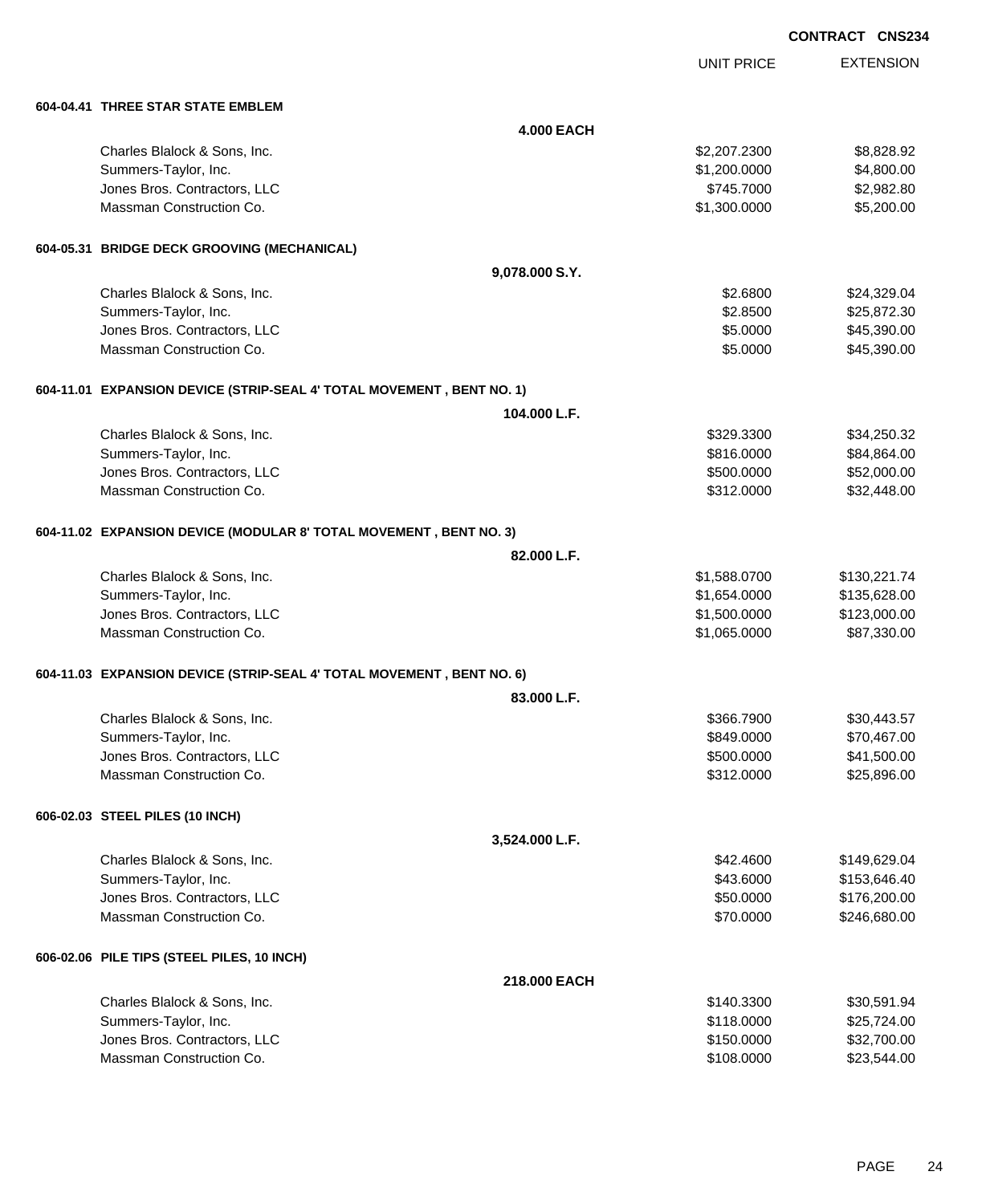|                                                              |                   |                   | <b>CONTRACT CNS234</b> |                  |
|--------------------------------------------------------------|-------------------|-------------------|------------------------|------------------|
|                                                              |                   | <b>UNIT PRICE</b> |                        | <b>EXTENSION</b> |
| 606-03.03 STEEL PILES (12 INCH)                              |                   |                   |                        |                  |
|                                                              | 5,840.000 L.F.    |                   |                        |                  |
| Charles Blalock & Sons, Inc.                                 |                   | \$51.9300         |                        | \$303,271.20     |
| Summers-Taylor, Inc.                                         |                   | \$53.7000         |                        | \$313,608.00     |
| Jones Bros. Contractors, LLC                                 |                   | \$70.0000         |                        | \$408,800.00     |
| Massman Construction Co.                                     |                   | \$75.0000         |                        | \$438,000.00     |
| 606-03.06 PILE TIPS (STEEL PILES, 12 INCH)                   |                   |                   |                        |                  |
|                                                              | 330,000 EACH      |                   |                        |                  |
| Charles Blalock & Sons, Inc.                                 |                   | \$152.8700        |                        | \$50,447.10      |
| Summers-Taylor, Inc.                                         |                   | \$128.0000        |                        | \$42,240.00      |
| Jones Bros. Contractors, LLC                                 |                   | \$150.0000        |                        | \$49,500.00      |
| Massman Construction Co.                                     |                   | \$118.0000        |                        | \$38,940.00      |
| 615-01.11 PRESTRESSED CONCRETE BULB TEE BEAM (6" WEB)(BT-63) |                   |                   |                        |                  |
|                                                              | 992.000 L.F.      |                   |                        |                  |
| Charles Blalock & Sons, Inc.                                 |                   | \$291.2700        |                        | \$288,939.84     |
| Summers-Taylor, Inc.                                         |                   | \$287.0000        |                        | \$284,704.00     |
| Jones Bros. Contractors, LLC                                 |                   | \$300.0000        |                        | \$297,600.00     |
| Massman Construction Co.                                     |                   | \$300.0000        |                        | \$297,600.00     |
| 620-05.02 STANDARD CONCRETE CLASSIC PARAPET RAIL             |                   |                   |                        |                  |
|                                                              | 2,396.000 L.F.    |                   |                        |                  |
| Charles Blalock & Sons, Inc.                                 |                   | \$368.7300        |                        | \$883,477.08     |
| Summers-Taylor, Inc.                                         |                   | \$389.0000        |                        | \$932,044.00     |
| Jones Bros. Contractors, LLC                                 |                   | \$500.0000        | \$1,198,000.00         |                  |
| Massman Construction Co.                                     |                   | \$300.0000        |                        | \$718,800.00     |
| 625-01.11 CAMERA INSPECTION - DRILLED SHAFT (UNDERWATER)     |                   |                   |                        |                  |
|                                                              | <b>5.000 EACH</b> |                   |                        |                  |
| Charles Blalock & Sons, Inc.                                 |                   | \$1,312.5000      |                        | \$6,562.50       |
| Summers-Taylor, Inc.                                         |                   | \$5,500.0000      |                        | \$27,500.00      |
| Jones Bros. Contractors, LLC                                 |                   | \$2,500.0000      |                        | \$12,500.00      |
| Massman Construction Co.                                     |                   | \$6,500.0000      |                        | \$32,500.00      |
| 625-02.01 DRILLED SHAFT-SOIL (DIA.)                          |                   |                   |                        |                  |
|                                                              | 5.000 V.F.        |                   |                        |                  |
| Charles Blalock & Sons, Inc.                                 |                   | \$525.0000        |                        | \$2,625.00       |
| Summers-Taylor, Inc.                                         |                   | \$8,768.0000      |                        | \$43,840.00      |
| Jones Bros. Contractors, LLC                                 |                   | \$1,500.0000      |                        | \$7,500.00       |
| Massman Construction Co.                                     |                   | \$12,000.0000     |                        | \$60,000.00      |
| 625-02.02 DRILLED SHAFT-SOIL (DIA.)                          |                   |                   |                        |                  |
|                                                              | 11.000 V.F.       |                   |                        |                  |
| Charles Blalock & Sons, Inc.                                 |                   | \$315.0000        |                        | \$3,465.00       |
| Summers-Taylor, Inc.                                         |                   | \$2,966.0000      |                        | \$32,626.00      |
| Jones Bros. Contractors, LLC                                 |                   | \$2,500.0000      |                        | \$27,500.00      |
| Massman Construction Co.                                     |                   | \$9,000.0000      |                        | \$99,000.00      |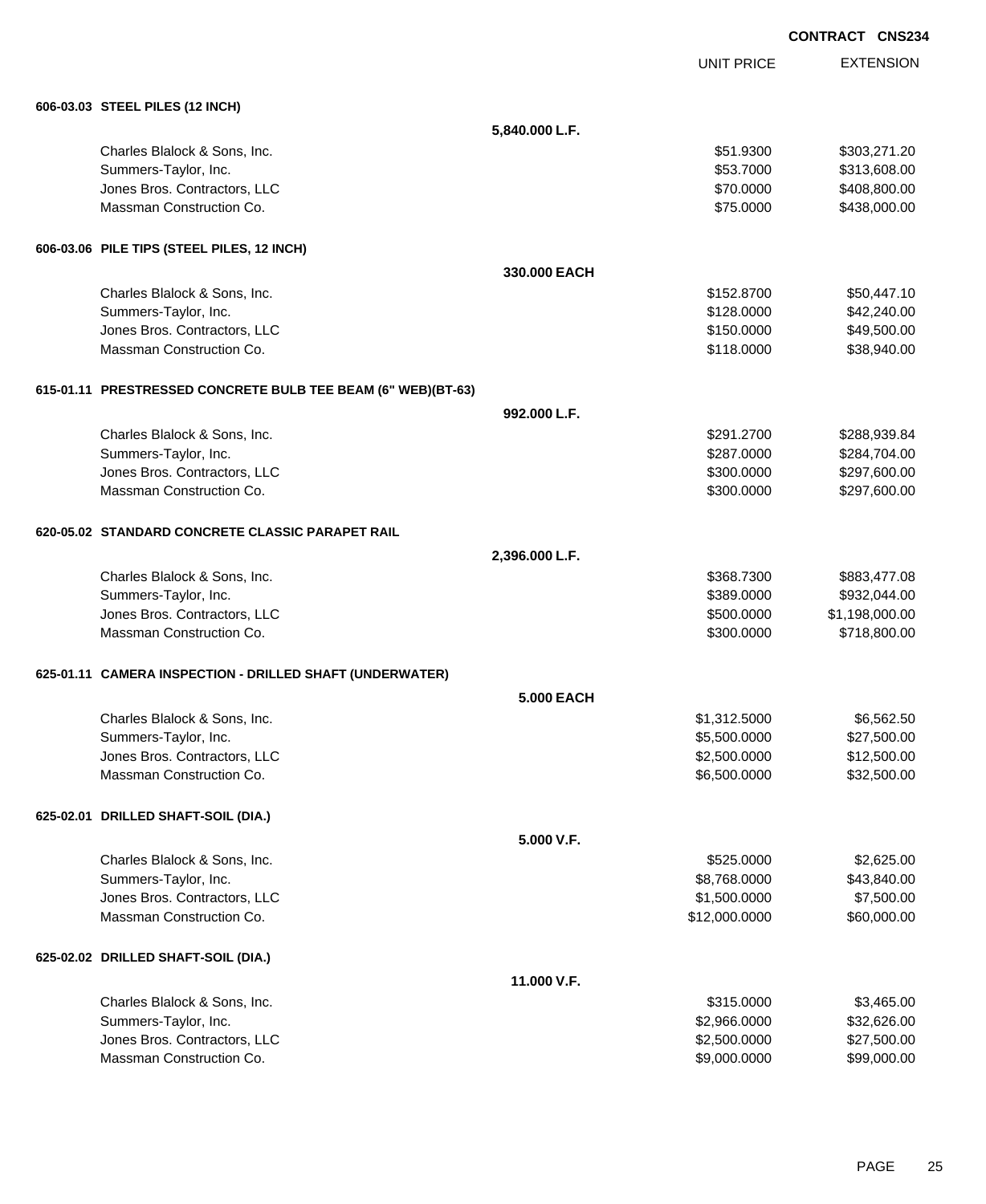UNIT PRICE

| 625-02.13 DRILLED SHAFT-ROCK (DIA.)             |                 |               |                |
|-------------------------------------------------|-----------------|---------------|----------------|
|                                                 | 108.000 V.F.    |               |                |
| Charles Blalock & Sons, Inc.                    |                 | \$5,565.0000  | \$601,020.00   |
| Summers-Taylor, Inc.                            |                 | \$8,745.0000  | \$944,460.00   |
| Jones Bros. Contractors, LLC                    |                 | \$10,000.0000 | \$1,080,000.00 |
| Massman Construction Co.                        |                 | \$12,000.0000 | \$1,296,000.00 |
| 625-02.14 DRILLED SHAFT-ROCK (DIA.)             |                 |               |                |
|                                                 | 16.000 V.F.     |               |                |
| Charles Blalock & Sons, Inc.                    |                 | \$5,512.5000  | \$88,200.00    |
| Summers-Taylor, Inc.                            |                 | \$4,682.0000  | \$74,912.00    |
| Jones Bros. Contractors, LLC                    |                 | \$10,000.0000 | \$160,000.00   |
| Massman Construction Co.                        |                 | \$9,000.0000  | \$144,000.00   |
| 625-02.25 DRILLED SHAFT CASING-PERMANENT (DIA.) |                 |               |                |
|                                                 | 108.000 V.F.    |               |                |
| Charles Blalock & Sons, Inc.                    |                 | \$2,310.0000  | \$249,480.00   |
| Summers-Taylor, Inc.                            |                 | \$1,320.0000  | \$142,560.00   |
| Jones Bros. Contractors, LLC                    |                 | \$5,000.0000  | \$540,000.00   |
| Massman Construction Co.                        |                 | \$1,200.0000  | \$129,600.00   |
| 625-02.26 DRILLED SHAFT CASING-PERMANENT (DIA.) |                 |               |                |
|                                                 | 20.000 V.F.     |               |                |
| Charles Blalock & Sons, Inc.                    |                 | \$761.2500    | \$15,225.00    |
| Summers-Taylor, Inc.                            |                 | \$550.0000    | \$11,000.00    |
| Jones Bros. Contractors, LLC                    |                 | \$5,000.0000  | \$100,000.00   |
| Massman Construction Co.                        |                 | \$850.0000    | \$17,000.00    |
| 625-02.40 DRILLED SHAFT (SH-SCC) CONCRETE       |                 |               |                |
|                                                 | 1,182.000 C.Y.  |               |                |
| Charles Blalock & Sons, Inc.                    |                 | \$498.7500    | \$589,522.50   |
| Summers-Taylor, Inc.                            |                 | \$614.5000    | \$726,339.00   |
| Jones Bros. Contractors, LLC                    |                 | \$475.0000    | \$561,450.00   |
| Massman Construction Co.                        |                 | \$1,000.0000  | \$1,182,000.00 |
| 625-02.43 CONCRETE CORING                       |                 |               |                |
|                                                 | 749.000 V.F.    |               |                |
| Charles Blalock & Sons, Inc.                    |                 | \$15.0000     | \$11,235.00    |
| Summers-Taylor, Inc.                            |                 | \$56.0000     | \$41,944.00    |
| Jones Bros. Contractors, LLC                    |                 | \$200.0000    | \$149,800.00   |
| Massman Construction Co.                        |                 | \$150.0000    | \$112,350.00   |
| 625-02.44 DRILLED SHAFT REINFORCING STEEL       |                 |               |                |
|                                                 | 135,702.000 LB. |               |                |
| Charles Blalock & Sons, Inc.                    |                 | \$1.1000      | \$149,272.20   |
| Summers-Taylor, Inc.                            |                 | \$1.2000      | \$162,842.40   |
| Jones Bros. Contractors, LLC                    |                 | \$5.0000      | \$678,510.00   |
| Massman Construction Co.                        |                 | \$1.5000      | \$203,553.00   |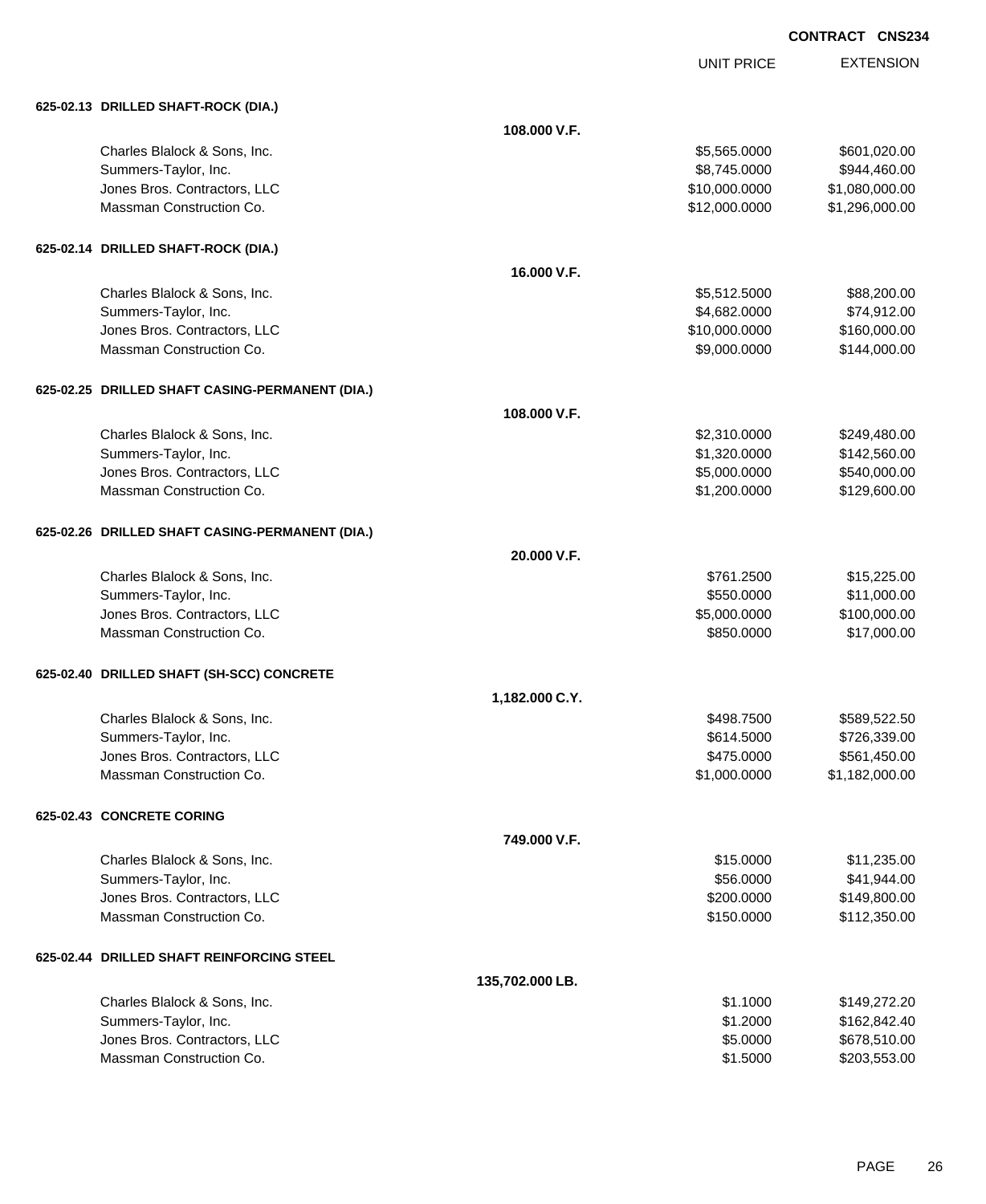| <b>CONTRACT CNS234</b> |  |
|------------------------|--|
|                        |  |

UNIT PRICE

EXTENSION

**710-09.01 6" PERFORATED PIPE WITH VERTICAL DRAIN SYSTEM**

|        | 710-09.01   6" PERFORATED PIPE WITH VERTICAL DRAIN SYSTEM |              |                |              |
|--------|-----------------------------------------------------------|--------------|----------------|--------------|
|        |                                                           | 295.000 L.F. |                |              |
|        | Charles Blalock & Sons, Inc.                              |              | \$8,6700       | \$2,557.65   |
|        | Summers-Taylor, Inc.                                      |              | \$82,0000      | \$24,190.00  |
|        | Jones Bros. Contractors, LLC                              |              | \$62.4200      | \$18,413.90  |
|        | Massman Construction Co.                                  |              | \$40.0000      | \$11,800.00  |
|        | 710-09.02 6" PIPE UNDERDRAIN                              |              |                |              |
|        |                                                           | 83.000 L.F.  |                |              |
|        | Charles Blalock & Sons, Inc.                              |              | \$8.7000       | \$722.10     |
|        | Summers-Taylor, Inc.                                      |              | \$15,0000      | \$1,245.00   |
|        | Jones Bros. Contractors, LLC                              |              | \$14,8600      | \$1,233.38   |
|        | Massman Construction Co.                                  |              | \$15.0000      | \$1,245.00   |
| 714-01 | <b>STRUCTURAL LIGHTING</b>                                |              |                |              |
|        |                                                           | 1.000 LS     |                |              |
|        | Charles Blalock & Sons, Inc.                              |              | \$9,450.0000   | \$9,450.00   |
|        | Summers-Taylor, Inc.                                      |              | \$29,500.0000  | \$29,500.00  |
|        | Jones Bros. Contractors, LLC                              |              | \$30,000.0000  | \$30,000.00  |
|        | Massman Construction Co.                                  |              | \$15,000.0000  | \$15,000.00  |
|        | 714-16.01 NAVIGATIONAL LIGHTING                           |              |                |              |
|        |                                                           | 1.000 LS     |                |              |
|        | Charles Blalock & Sons, Inc.                              |              | \$33,600.0000  | \$33,600.00  |
|        | Summers-Taylor, Inc.                                      |              | \$113,100.0000 | \$113,100.00 |
|        | Jones Bros. Contractors, LLC                              |              | \$125,000.0000 | \$125,000.00 |
|        | Massman Construction Co.                                  |              | \$90,000.0000  | \$90,000.00  |
|        |                                                           |              |                |              |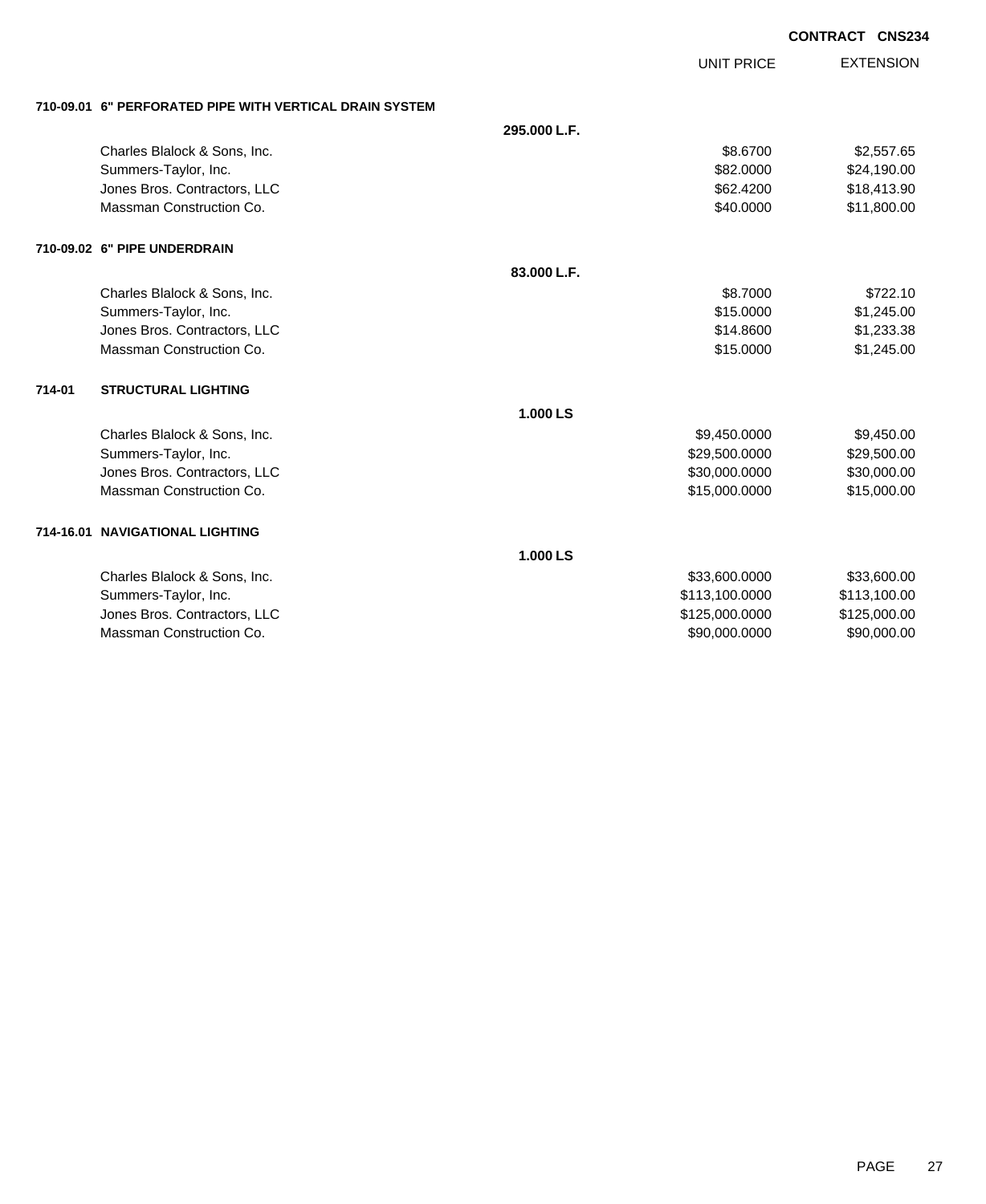|                                                  |                   |                   | <b>CONTRACT CNS234</b> |
|--------------------------------------------------|-------------------|-------------------|------------------------|
|                                                  |                   | <b>UNIT PRICE</b> | <b>EXTENSION</b>       |
| <b>UTILITY CATEGORY</b>                          |                   |                   |                        |
| 791-02.04 4IN MDPE GAS MAIN                      |                   |                   |                        |
|                                                  | 730.000 L.F.      |                   |                        |
| Charles Blalock & Sons, Inc.                     |                   | \$37.2800         | \$27,214.40            |
| Summers-Taylor, Inc.                             |                   | \$43.0000         | \$31,390.00            |
| Jones Bros. Contractors, LLC                     |                   | \$65.0000         | \$47,450.00            |
| Massman Construction Co.                         |                   | \$32.0000         | \$23,360.00            |
| 791-03.40 CABLE (1/C # 2 AWG)                    |                   |                   |                        |
|                                                  | 555.000 L.F.      |                   |                        |
| Charles Blalock & Sons, Inc.                     |                   | \$15.7500         | \$8,741.25             |
| Summers-Taylor, Inc.                             |                   | \$16.0000         | \$8,880.00             |
| Jones Bros. Contractors, LLC                     |                   | \$5.0000          | \$2,775.00             |
| Massman Construction Co.                         |                   | \$3.0000          | \$1,665.00             |
| 791-06.03 CONNECT TO 4IN EX. PE MAIN             |                   |                   |                        |
|                                                  | <b>1.000 EACH</b> |                   |                        |
| Charles Blalock & Sons, Inc.                     |                   | \$3,675.0000      | \$3,675.00             |
| Summers-Taylor, Inc.                             |                   | \$4,280.0000      | \$4,280.00             |
| Jones Bros. Contractors, LLC                     |                   | \$2,500.0000      | \$2,500.00             |
| Massman Construction Co.                         |                   | \$2,000.0000      | \$2,000.00             |
| 791-06.31 CONNECT TO 2IN EX. STL MAIN W/ STOPPLE |                   |                   |                        |
|                                                  | <b>1.000 EACH</b> |                   |                        |
| Charles Blalock & Sons, Inc.                     |                   | \$15,750.0000     | \$15,750.00            |
| Summers-Taylor, Inc.                             |                   | \$16,050.0000     | \$16,050.00            |
| Jones Bros. Contractors, LLC                     |                   | \$3,500.0000      | \$3,500.00             |
| Massman Construction Co.                         |                   | \$8,000.0000      | \$8,000.00             |
| 791-07.02 4IN PE GAS VALVE ASSEMBLY              |                   |                   |                        |
|                                                  | <b>2.000 EACH</b> |                   |                        |
| Charles Blalock & Sons, Inc.                     |                   | \$1,575.0000      | \$3,150.00             |
| Summers-Taylor, Inc.                             |                   | \$1,605.0000      | \$3,210.00             |
| Jones Bros. Contractors, LLC                     |                   | \$1,200.0000      | \$2,400.00             |
| Massman Construction Co.                         |                   | \$850.0000        | \$1,700.00             |
| 793-13.27 4 DUCT FORMATION @ 36IN DEPTH          |                   |                   |                        |
|                                                  | 576.000 L.F.      |                   |                        |
| Charles Blalock & Sons, Inc.                     |                   | \$49.3500         | \$28,425.60            |
| Summers-Taylor, Inc.                             |                   | \$50.5000         | \$29,088.00            |
| Jones Bros. Contractors, LLC                     |                   | \$47.0000         | \$27,072.00            |
| Massman Construction Co.                         |                   | \$45.0000         | \$25,920.00            |
| 793-14.02 CONCRETE ENCASEMENT PER DUCT           |                   |                   |                        |
|                                                  | 2,304.000 L.F.    |                   |                        |
| Charles Blalock & Sons, Inc.                     |                   | \$5.7800          | \$13,317.12            |
| Summers-Taylor, Inc.                             |                   | \$6.0000          | \$13,824.00            |
| Jones Bros. Contractors, LLC                     |                   | \$5.5000          | \$12,672.00            |
| Massman Construction Co.                         |                   | \$5.0000          | \$11,520.00            |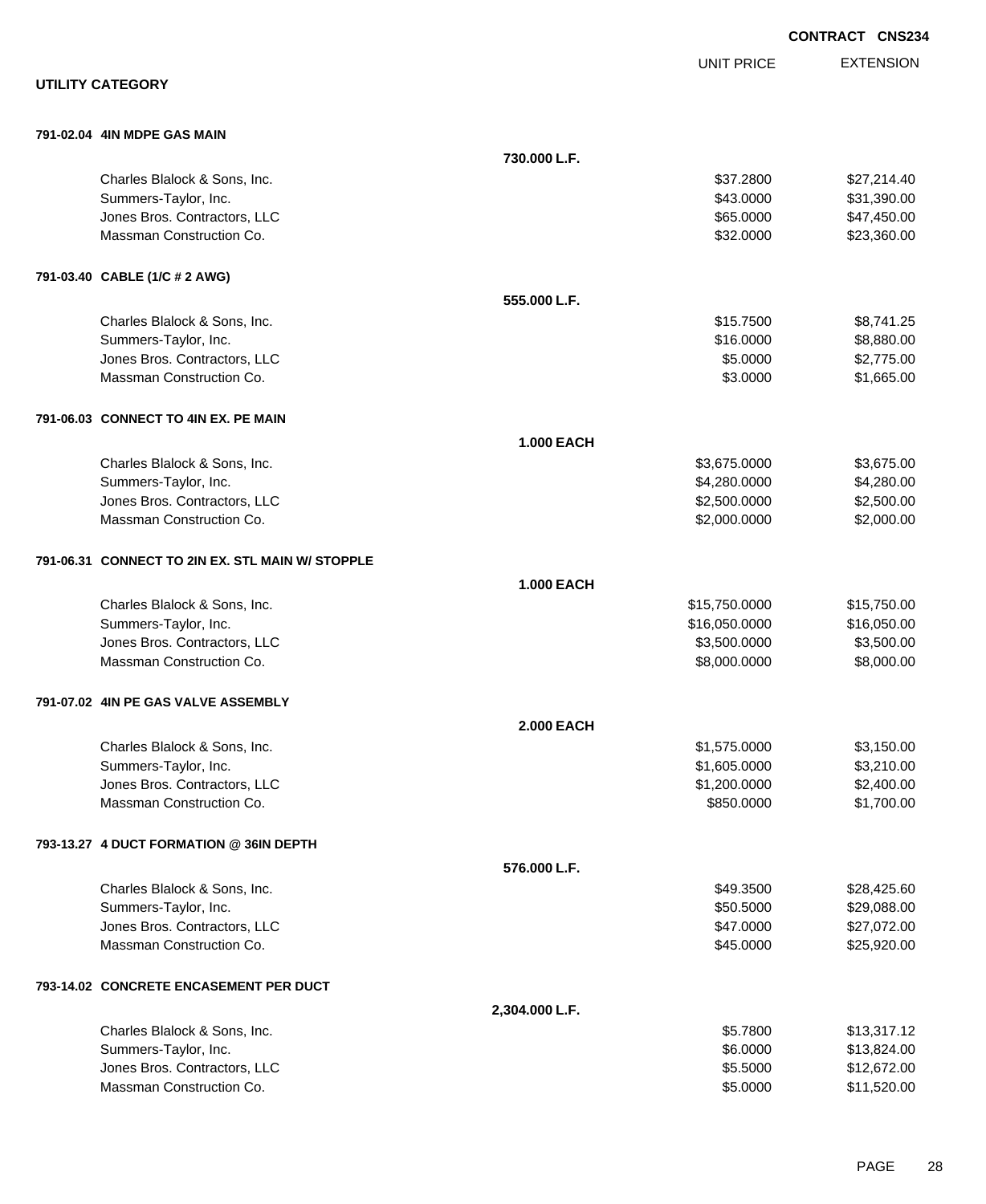EXTENSION **CONTRACT CNS234**

UNIT PRICE

| <b>793-14.09 BRIDGE CONDUIT HANGER SYSTEM</b> |  |  |
|-----------------------------------------------|--|--|
|                                               |  |  |

| 793-14.09 BRIDGE CONDUIT HANGER SYSTEM          |                   |                |              |
|-------------------------------------------------|-------------------|----------------|--------------|
|                                                 | 1.000 LS          |                |              |
| Charles Blalock & Sons, Inc.                    |                   | \$129,254.5200 | \$129,254.52 |
| Summers-Taylor, Inc.                            |                   | \$180,100.0000 | \$180,100.00 |
| Jones Bros. Contractors, LLC                    |                   | \$250,000.0000 | \$250,000.00 |
| Massman Construction Co.                        |                   | \$147,000.0000 | \$147,000.00 |
| 795-01.06 8IN DIP SLIP JOINT WATER LINE         |                   |                |              |
|                                                 | 585.000 L.F.      |                |              |
| Charles Blalock & Sons, Inc.                    |                   | \$94.1900      | \$55,101.15  |
| Summers-Taylor, Inc.                            |                   | \$78.5000      | \$45,922.50  |
| Jones Bros. Contractors, LLC                    |                   | \$87.0000      | \$50,895.00  |
| Massman Construction Co.                        |                   | \$90.0000      | \$52,650.00  |
| 795-06.05 CONNECT TO 8IN WATER LINE             |                   |                |              |
|                                                 | <b>2.000 EACH</b> |                |              |
| Charles Blalock & Sons, Inc.                    |                   | \$5,250.0000   | \$10,500.00  |
| Summers-Taylor, Inc.                            |                   | \$4,580.0000   | \$9,160.00   |
| Jones Bros. Contractors, LLC                    |                   | \$2,425.0000   | \$4,850.00   |
| Massman Construction Co.                        |                   | \$3,500.0000   | \$7,000.00   |
| 795-08.05 8IN GATE VALVE ASSEMBLY               |                   |                |              |
|                                                 | <b>1.000 EACH</b> |                |              |
| Charles Blalock & Sons, Inc.                    |                   | \$2,730.0000   | \$2,730.00   |
| Summers-Taylor, Inc.                            |                   | \$1,620.0000   | \$1,620.00   |
| Jones Bros. Contractors, LLC                    |                   | \$2,863.0000   | \$2,863.00   |
| Massman Construction Co.                        |                   | \$1,500.0000   | \$1,500.00   |
| 795-13.01 DI FITTINGS                           |                   |                |              |
|                                                 | 300.000 LB.       |                |              |
| Charles Blalock & Sons, Inc.                    |                   | \$9.9800       | \$2,994.00   |
| Summers-Taylor, Inc.                            |                   | \$11.0000      | \$3,300.00   |
| Jones Bros. Contractors, LLC                    |                   | \$10.0000      | \$3,000.00   |
| Massman Construction Co.                        |                   | \$6,0000       | \$1,800.00   |
| 797-05.14 16IN DIP GRAVITY SEWER 6FT-12FT DEPTH |                   |                |              |
|                                                 | 561.000 L.F.      |                |              |
| Charles Blalock & Sons, Inc.                    |                   | \$184,4000     | \$103,448.40 |
| Summers-Taylor, Inc.                            |                   | \$165.0000     | \$92,565.00  |
| Jones Bros. Contractors, LLC                    |                   | \$174.0000     | \$97,614.00  |
| Massman Construction Co.                        |                   | \$200.0000     | \$112,200.00 |
| 797-07.03 48IN MANHOLE 6FT-8FT DEPTH            |                   |                |              |
|                                                 | <b>4.000 EACH</b> |                |              |
| Charles Blalock & Sons, Inc.                    |                   | \$3,665.7000   | \$14,662.80  |
| Summers-Taylor, Inc.                            |                   | \$4,160.0000   | \$16,640.00  |
| Jones Bros. Contractors, LLC                    |                   | \$4,100.0000   | \$16,400.00  |
| Massman Construction Co.                        |                   | \$5,500.0000   | \$22,000.00  |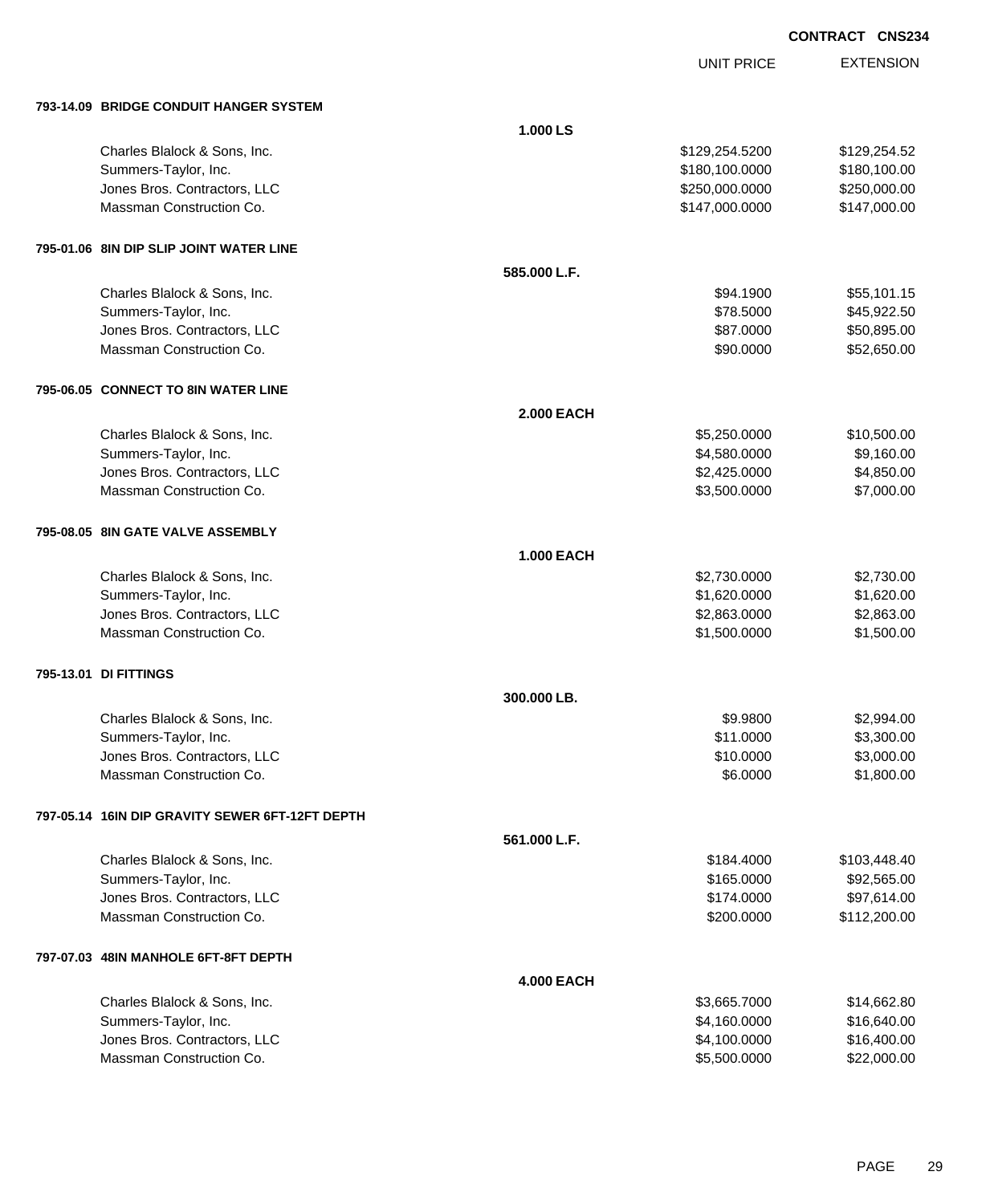UNIT PRICE

| 797-10.03 CONNECT 10-18IN SEWER TO EXIST. MANHOLE |  |
|---------------------------------------------------|--|
|                                                   |  |

|                                                   | <b>1.000 EACH</b> |                |              |
|---------------------------------------------------|-------------------|----------------|--------------|
| Charles Blalock & Sons, Inc.                      |                   | \$4,434.7900   | \$4,434.79   |
| Summers-Taylor, Inc.                              |                   | \$3,920.0000   | \$3,920.00   |
| Jones Bros. Contractors, LLC                      |                   | \$3,485.0000   | \$3,485.00   |
| Massman Construction Co.                          |                   | \$5,000.0000   | \$5,000.00   |
| 797-10.10 CONNECT EX.10-18IN SEWER TO NEW MANHOLE |                   |                |              |
|                                                   | <b>1.000 EACH</b> |                |              |
| Charles Blalock & Sons, Inc.                      |                   | \$4,434.7900   | \$4,434.79   |
| Summers-Taylor, Inc.                              |                   | \$3,330,0000   | \$3,330.00   |
| Jones Bros. Contractors, LLC                      |                   | \$1,150.0000   | \$1,150.00   |
| Massman Construction Co.                          |                   | \$5,000.0000   | \$5,000.00   |
| 797-11.38 BY-PASS PUMPING                         |                   |                |              |
|                                                   | 1.000 LS          |                |              |
| Charles Blalock & Sons, Inc.                      |                   | \$24,536.2500  | \$24,536.25  |
| Summers-Taylor, Inc.                              |                   | \$25,200.0000  | \$25,200.00  |
| Jones Bros. Contractors, LLC                      |                   | \$100,000.0000 | \$100,000.00 |
| Massman Construction Co.                          |                   | \$20,000.0000  | \$20,000.00  |
|                                                   |                   |                |              |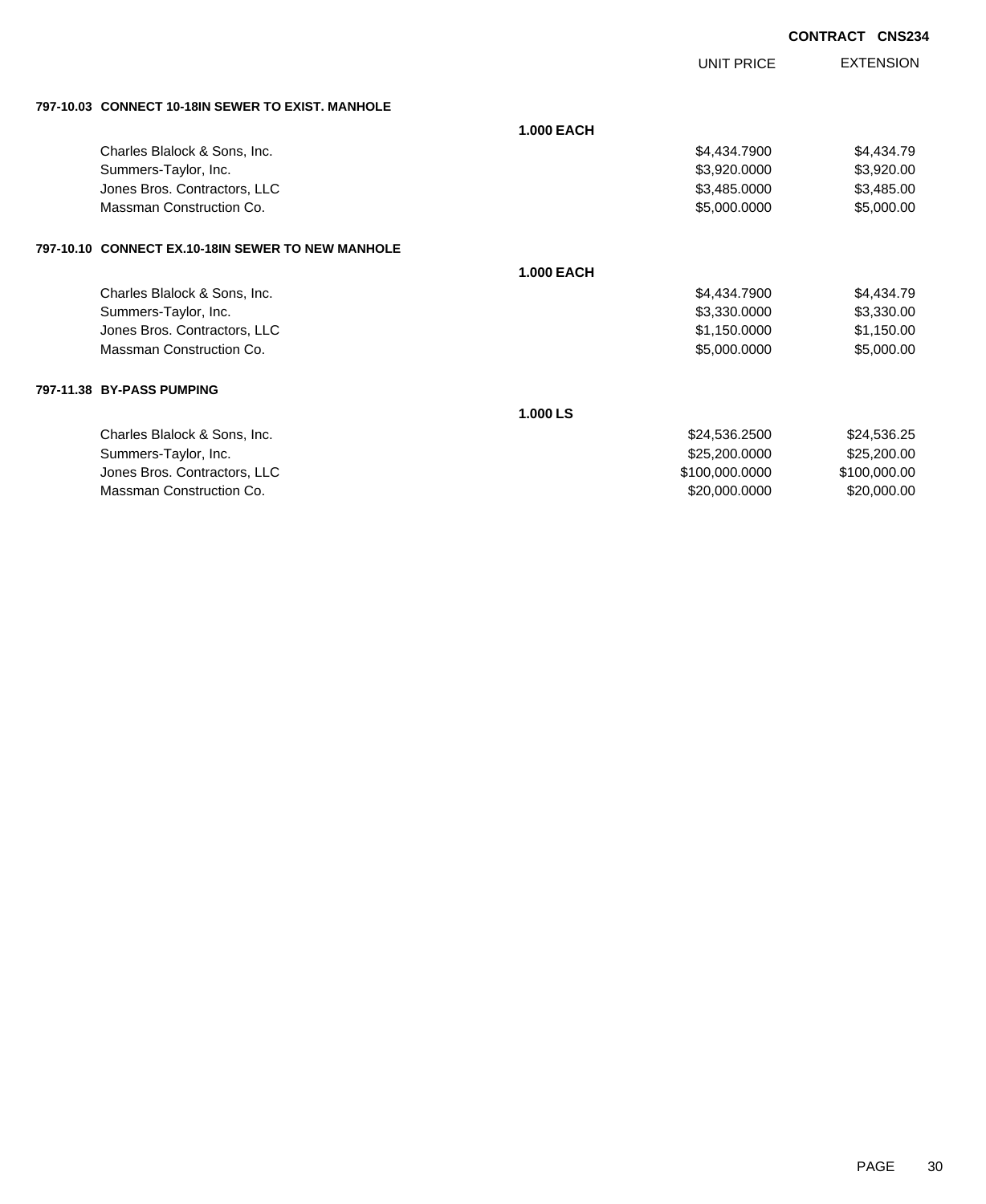### **SUB-TOTAL ROADWAY**

| Charles Blalock & Sons, Inc. | \$6,066,769.22  |
|------------------------------|-----------------|
| Summers-Taylor, Inc.         | \$5,662,869.23  |
| Jones Bros. Contractors, LLC | \$6,308,701.69  |
| Massman Construction Co.     | \$4,682,988.69  |
| <b>SUB-TOTAL BRIDGE</b>      |                 |
| Charles Blalock & Sons, Inc. | \$21,216,130.43 |
| Summers-Taylor, Inc.         | \$23,141,674.66 |
| Jones Bros. Contractors, LLC | \$25,206,974.73 |
| Massman Construction Co.     | \$29,560,113.80 |
| <b>SUB-TOTAL UTILITY</b>     |                 |
| Charles Blalock & Sons, Inc. | \$452,370.07    |
| Summers-Taylor, Inc.         | \$488,479.50    |
| Jones Bros. Contractors, LLC | \$628,626.00    |
| Massman Construction Co.     | \$448,315.00    |
|                              |                 |
| <b>TOTAL CONTRACT</b>        |                 |
| Charles Blalock & Sons, Inc. | \$27,735,269.72 |
| Summers-Taylor, Inc.         | \$29,293,023.39 |

Jones Bros. Contractors, LLC \$32,144,302.42 Massman Construction Co.  $$34,691,417.49$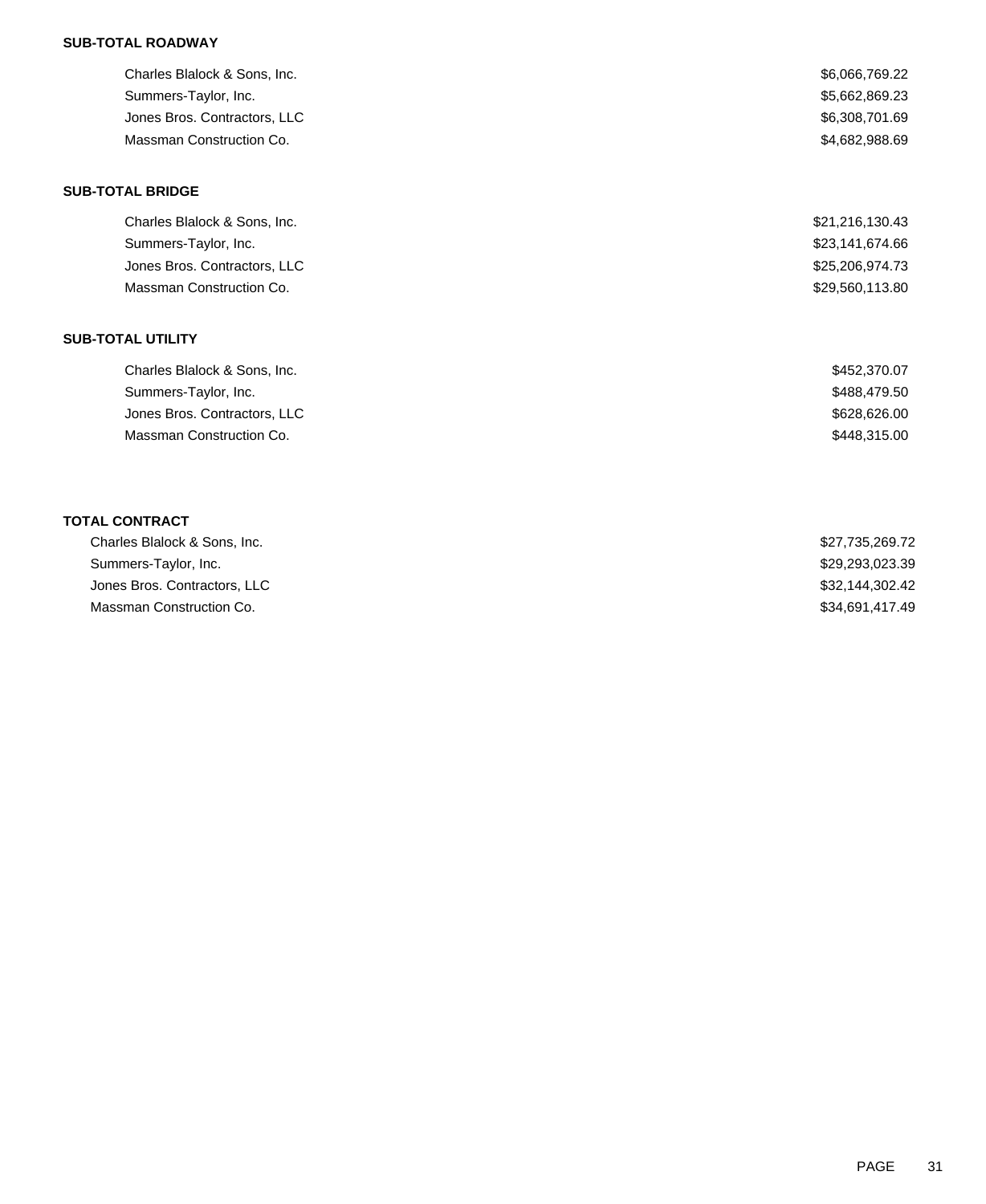## **DEPARTMENT OF TRANSPORTATION SUMMARY OF BIDS LETTING OF AUGUST 17, 2018 STATE OF TENNESSEE**

COUNTIES ANDERSON, BLOUNT, CAMPBELL, CARTER, CLAIBORNE, COCKE, GRAINGER, GREENE, HAMBLEN, HANCOCK, JEFFERSON, JOHNSON, KNOX, LOUDON, MONROE, MORGAN, ROANE, SCOTT, SEVIER, SULLIVAN, UNICOI, UNION, AND WASHINGTON (Contract No. CNS281 Call 003)

98100-4106-04

THE RANDOM ON-CALL CABLE BARRIER REPAIR ON VARIOUS INTERSTATE AND STATE ROUTES.

PROJECT LENGTH - 0.0 MILES

COMPLETION TIME - ON OR BEFORE DECEMBER 31, 2019

R.D. Construction, LLC \$693,325.00 RMD Holdings, LTD DBA Nationwide Construction Group \$1,027,250.00

TOTAL CONTRACT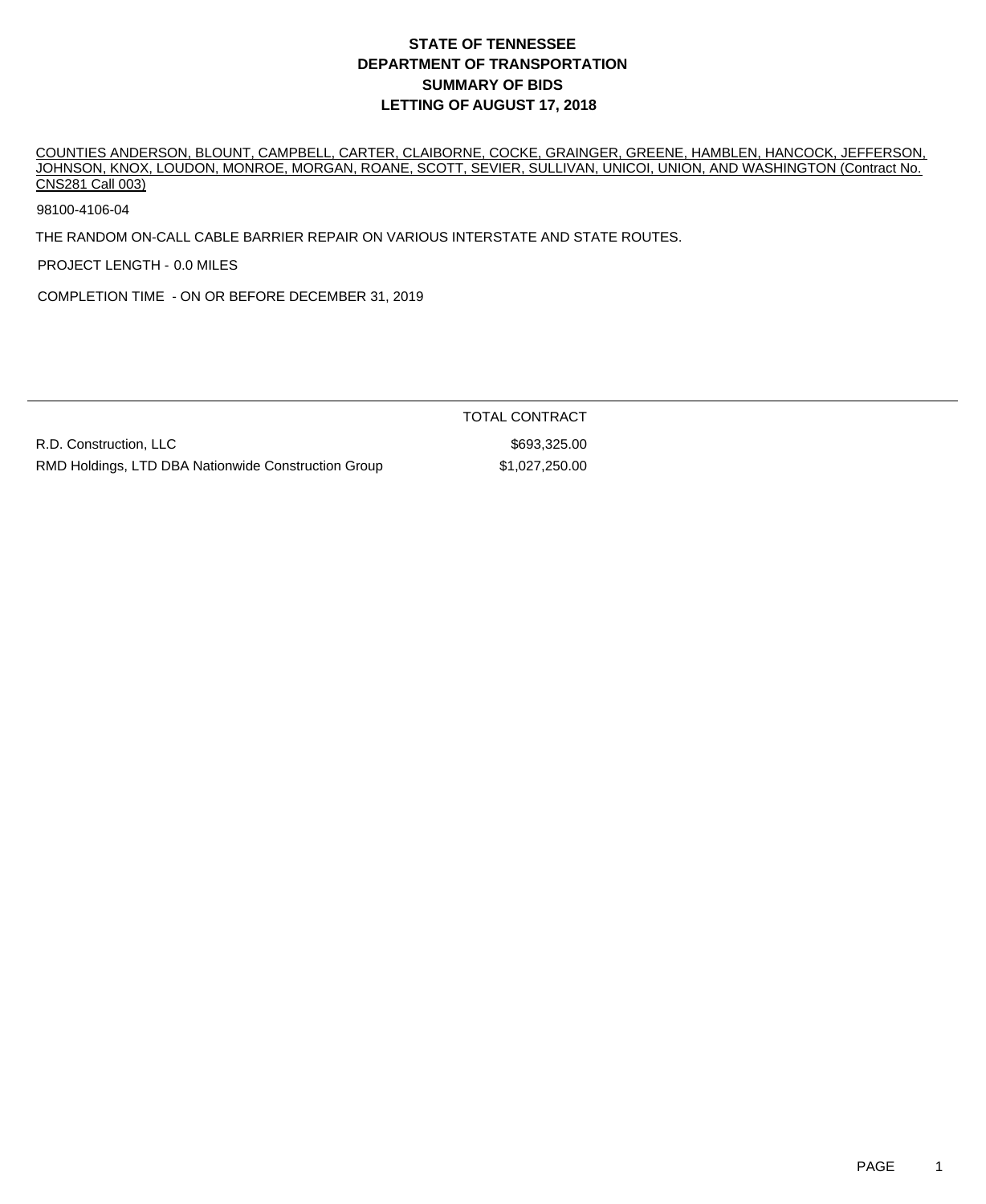EXTENSION **CONTRACT CNS281** UNIT PRICE **MAINTENANCE CATEGORY 705-80.01 LONGITUDINAL CABLE BARRIER 520.000 L.F.** R.D. Construction, LLC 6. The state of the state of the state of the state of the state of the state of the state of the state of the state of the state of the state of the state of the state of the state of the state of t RMD Holdings, LTD DBA Nationwide Construction Group \$15.0000 \$15.0000 \$7,800.00 **705-80.03 LONGITUDINAL CABLE BARRIER (END TERMINAL) TL-3 5.000 EACH** R.D. Construction, LLC 6. 2000.000 \$10,000.000 \$10,000.000 \$10,000.000 \$10,000.00 RMD Holdings, LTD DBA Nationwide Construction Group 63,500.000 \$3,500.000 \$17,500.00 **705-80.04 SOCKETED LINE POST W/ALL ACCESSORIES 2,800.000 EACH** R.D. Construction, LLC 6. The construction, LLC 6. The construction, LLC 6. The construction, LLC 6. The construction of the construction of the construction of the construction of the construction of the construction of t RMD Holdings, LTD DBA Nationwide Construction Group **\$240.0000 \$240.0000** \$672,000.00 **705-80.06 TERMINAL POST W/ALL ACCESSORIES 130.000 EACH** R.D. Construction, LLC 6. 2010 12:00:00 \$150.000 \$150.000 \$19,500.00 RMD Holdings, LTD DBA Nationwide Construction Group \$250.000 \$250.000 \$32,500.00 **705-80.07 CABLE RELEASE POST (TOP) W/ALL ACCESSORIES 40.000 EACH** R.D. Construction, LLC 6. 2010 1.1 2.2 (1990) 1.1 2.3 (1990) 1.1 2.4 (1991) 1.1 2.4 (1990) 1.1 2.4 (1990) 1.1 3.4 (1990) 1.1 2.4 (1990) 1.1 2.4 (1990) 1.1 2.4 (1990) 1.1 2.4 (1990) 1.1 2.4 (1990) 1.1 2.4 (1990) 1.1 2.4 (19 RMD Holdings, LTD DBA Nationwide Construction Group **\$1,480.0000** \$1,480.0000 \$59,200.00 **705-80.10 LINE POST W/FTNG & ALL ACC. 110.000 EACH** R.D. Construction, LLC 616,500.00 \$15,500.00 \$16,500.00 RMD Holdings, LTD DBA Nationwide Construction Group \$300000 \$300.000 \$33,000.00 **705-80.12 CHECK CABLE TENSION 1.000 LS** R.D. Construction, LLC 6. 2010 12:00 12:00 12:00 12:00 12:00 12:00 12:00 12:00 12:00 12:00 12:00 12:00 12:00 1 RMD Holdings, LTD DBA Nationwide Construction Group 620,000 \$20,000.0000 \$20,000.000 \$20,000.00 **705-80.14 END TERMINAL HARDWARE FOR ATTACHING SINGLE CABLE 30.000 EACH** R.D. Construction, LLC 60000 \$1,500.00 RMD Holdings, LTD DBA Nationwide Construction Group **\$100.000 \$100.0000 \$3,000.00** \$3,000.00 **705-80.15 RETENSIONING CABLE BARRIER SECTION AFTER REPAIR 100.000 EACH** R.D. Construction, LLC 62,500.00 \$2,500.00 \$2,500.00 \$2,500.00 \$2,500.00 \$2,500.00 \$2,500.00 \$2,500.00 \$2,500 RMD Holdings, LTD DBA Nationwide Construction Group \$75.0000 \$75.0000 \$7,500.00 **705-80.17 LONGITUDINAL CABLE BARRIER TRAINING 1.000 EACH** R.D. Construction, LLC 6250.000 \$250.000 \$250.000 \$250.000 \$250.000 \$250.000 \$250.000 \$250.00

RMD Holdings, LTD DBA Nationwide Construction Group 63,000 \$3,000.0000 \$3,000.000 \$3,000.00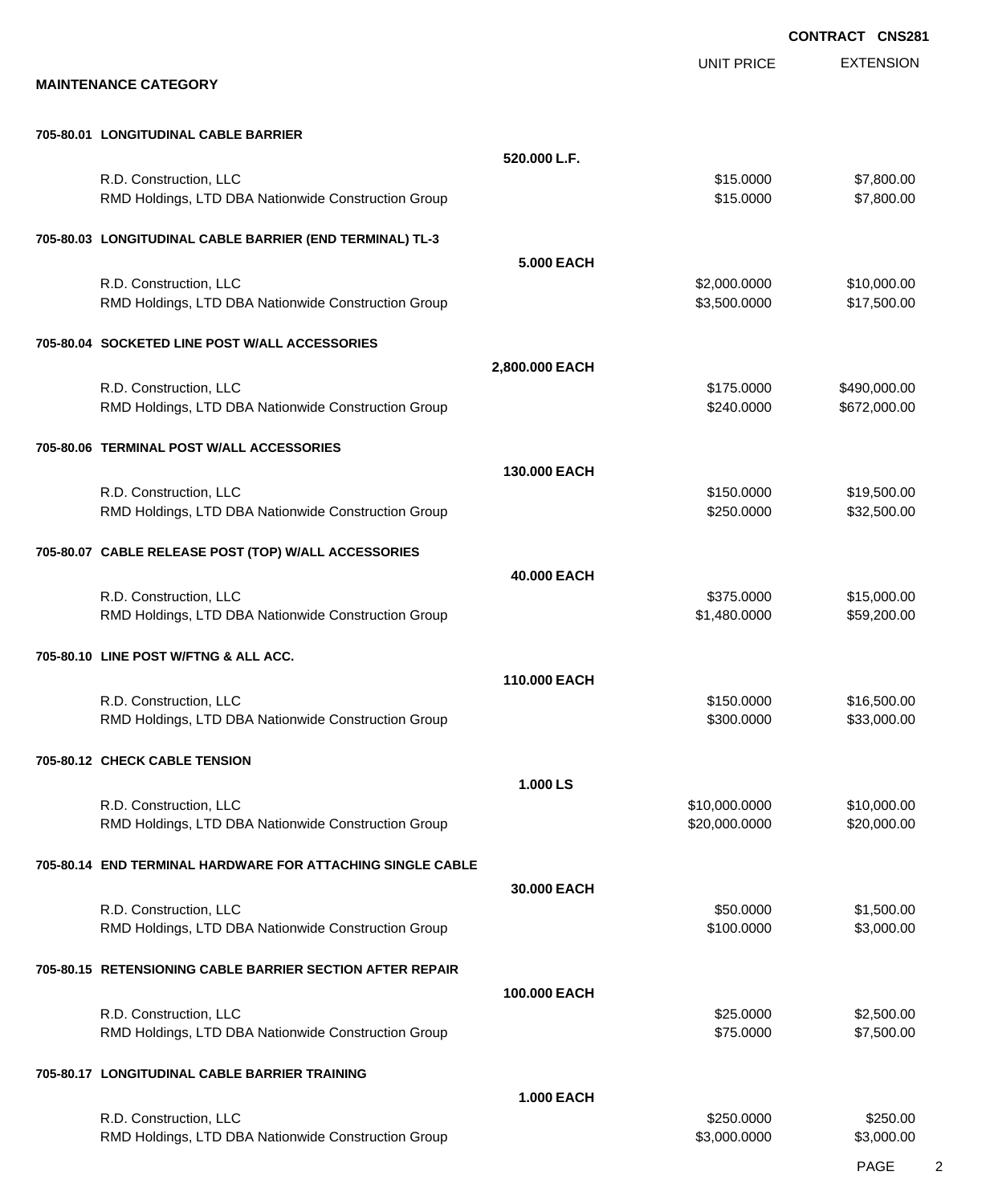|                                                                   |                    | <b>CONTRACT CNS281</b> |                  |
|-------------------------------------------------------------------|--------------------|------------------------|------------------|
|                                                                   |                    | <b>UNIT PRICE</b>      | <b>EXTENSION</b> |
| 705-80.19 HARDWARE FOR ATTACHING ALL CABLES TO A SINGLE POST      |                    |                        |                  |
|                                                                   | 1,600.000 EACH     |                        |                  |
| R.D. Construction, LLC                                            |                    | \$70.0000              | \$112,000.00     |
| RMD Holdings, LTD DBA Nationwide Construction Group               |                    | \$85.0000              | \$136,000.00     |
| 705-80.20 LONGITUDINAL CABLE BARRIER SPLICE (TORPEDO, TURNBUCKLE) |                    |                        |                  |
|                                                                   | 40.000 EACH        |                        |                  |
| R.D. Construction, LLC                                            |                    | \$75.0000              | \$3,000.00       |
| RMD Holdings, LTD DBA Nationwide Construction Group               |                    | \$150.0000             | \$6,000.00       |
| 705-80.21 LONGITUDINAL CABLE BARRIER CABLE                        |                    |                        |                  |
|                                                                   | 650.000 L.F.       |                        |                  |
| R.D. Construction, LLC                                            |                    | \$1.0000               | \$650.00         |
| RMD Holdings, LTD DBA Nationwide Construction Group               |                    | \$7.0000               | \$4,550.00       |
| 705-80.22 TERMINAL POST W/FOOTING AND ALL ACCESSORIES             |                    |                        |                  |
|                                                                   | 20,000 EACH        |                        |                  |
| R.D. Construction, LLC                                            |                    | \$50.0000              | \$1,000.00       |
| RMD Holdings, LTD DBA Nationwide Construction Group               |                    | \$310.0000             | \$6,200.00       |
| 706-80.18 CABLE BARRIER TERMINAL (REMOVAL)                        |                    |                        |                  |
|                                                                   | <b>5.000 EACH</b>  |                        |                  |
| R.D. Construction, LLC                                            |                    | \$25.0000              | \$125.00         |
| RMD Holdings, LTD DBA Nationwide Construction Group               |                    | \$800.0000             | \$4,000.00       |
| 712-01.02 LANE CLOSURE                                            |                    |                        |                  |
|                                                                   | <b>10.000 EACH</b> |                        |                  |
| R.D. Construction, LLC                                            |                    | \$25.0000              | \$250.00         |
| RMD Holdings, LTD DBA Nationwide Construction Group               |                    | \$150.0000             | \$1,500.00       |
| 712-01.03 LANE CLOSURE(NIGHT WORK)                                |                    |                        |                  |
|                                                                   | <b>10.000 EACH</b> |                        |                  |
| R.D. Construction, LLC                                            |                    | \$25.0000              | \$250.00         |
| RMD Holdings, LTD DBA Nationwide Construction Group               |                    | \$150.0000             | \$1,500.00       |
| 712-08.20 TRUCK MOUNTED ATTENUATOR W/MSSAGE BOARD                 |                    |                        |                  |
|                                                                   | 10,000 DAY         |                        |                  |
| R.D. Construction, LLC                                            |                    | \$200.0000             | \$2,000.00       |
| RMD Holdings, LTD DBA Nationwide Construction Group               |                    | \$1,000.0000           | \$10,000.00      |
| 717-01.03 MOBILIZATION (PER CALL-OUT)                             |                    |                        |                  |
|                                                                   | 20.000 EACH        |                        |                  |
| R.D. Construction, LLC                                            |                    | \$50.0000              | \$1,000.00       |
| RMD Holdings, LTD DBA Nationwide Construction Group               |                    | \$100.0000             | \$2,000.00       |
|                                                                   |                    |                        |                  |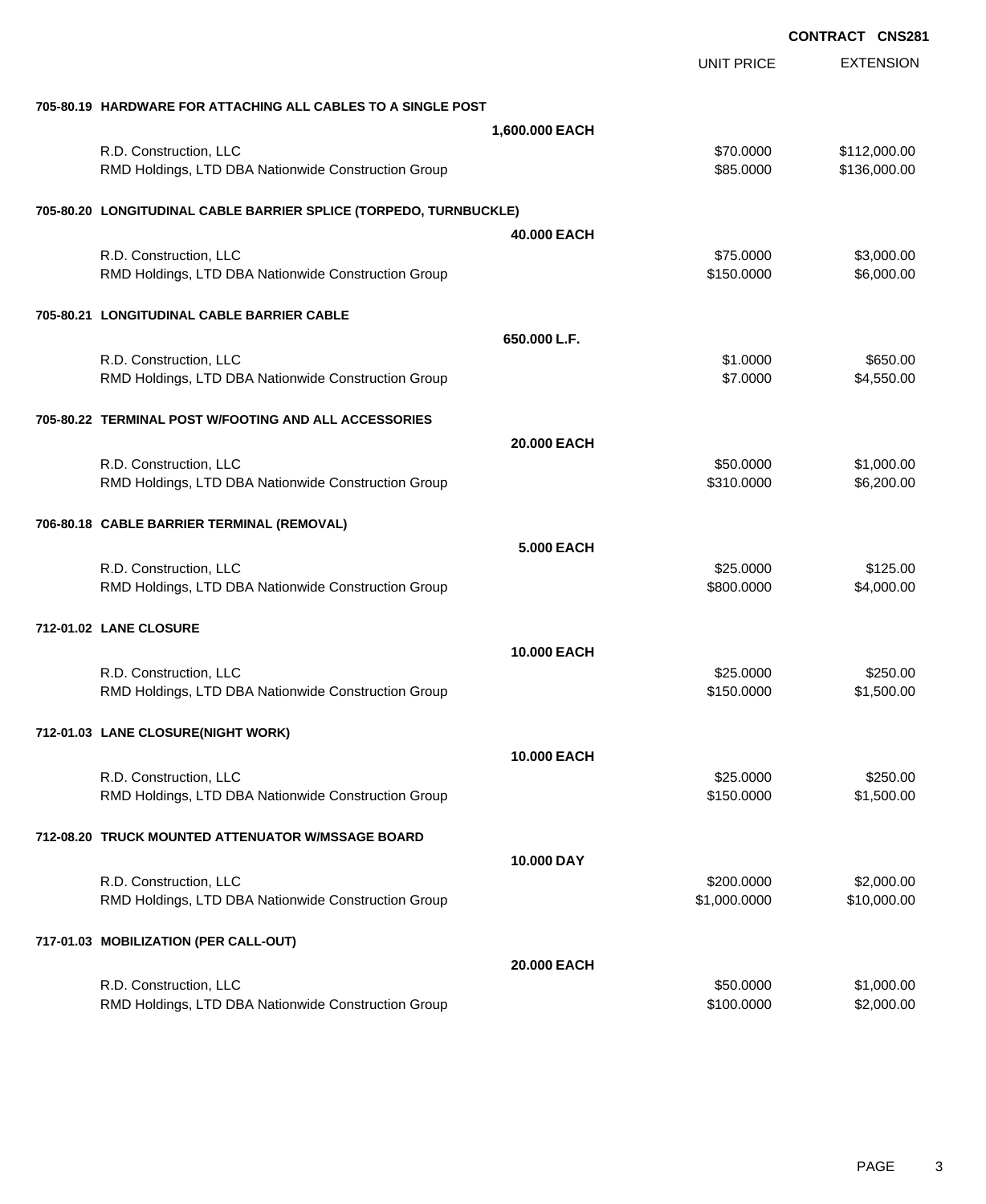## **SUB-TOTAL MAINTENANCE**

R.D. Construction, LLC \$693,325.00 RMD Holdings, LTD DBA Nationwide Construction Group \$1,027,250.00

#### **TOTAL CONTRACT**

R.D. Construction, LLC \$693,325.00 RMD Holdings, LTD DBA Nationwide Construction Group **\$1,027,250.00** \$1,027,250.00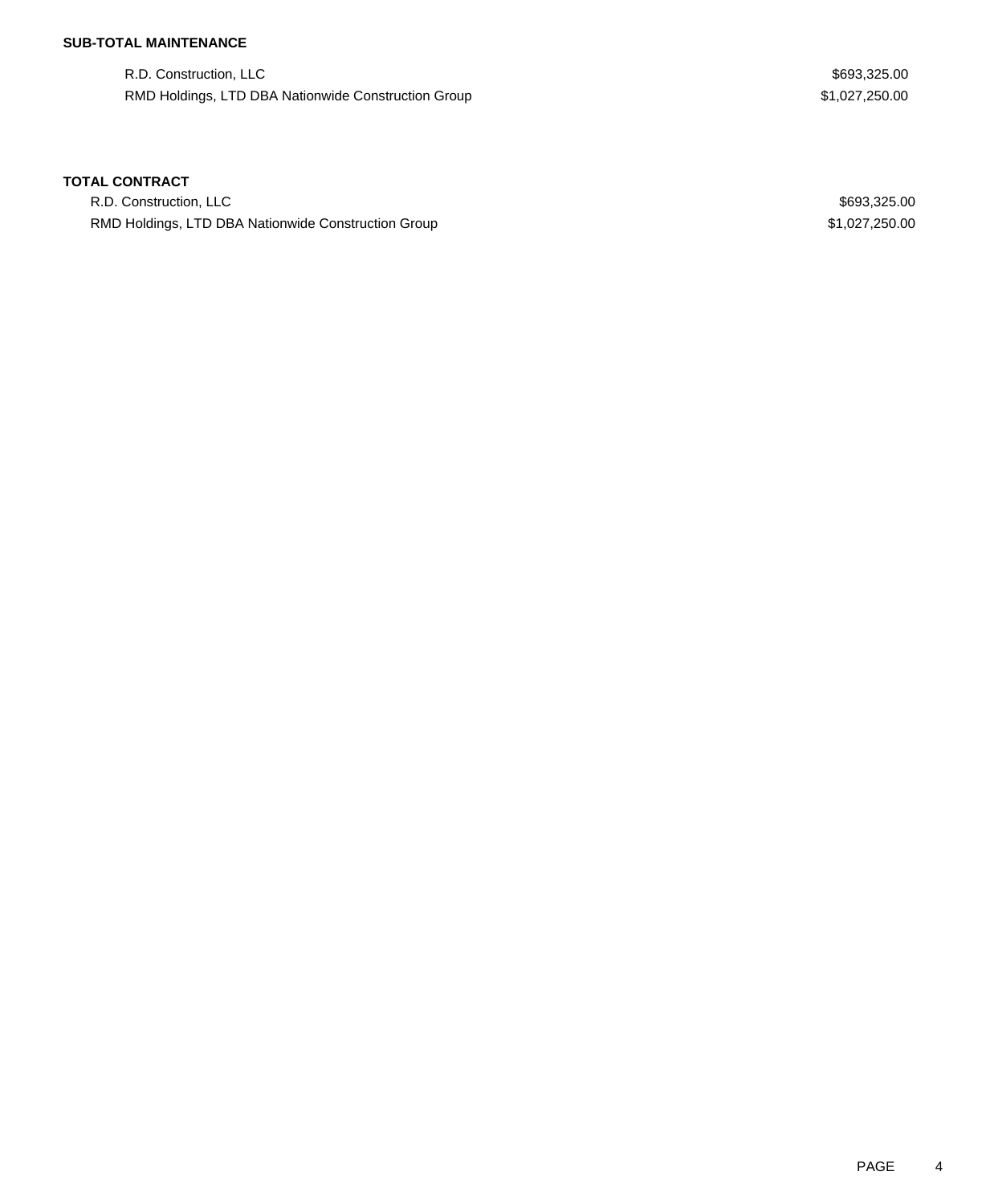## **DEPARTMENT OF TRANSPORTATION SUMMARY OF BIDS LETTING OF AUGUST 17, 2018 STATE OF TENNESSEE**

#### BEDFORD COUNTY (Contract No. CNS182 Call 004)

NH-16(56),02005-3257-14

THE GRADING, DRAINAGE, CONSTRUCTION OF A CONCRETE I-BEAM BRIDGE AND PAVING ON U.S. 41A (S.R. 16) FROM NEAR S.R. 64 EAST OF SHELBYVILLE (L.M. 21.57) TO WEST OF JENKINS ROAD (L.M. 23.75).

PROJECT LENGTH - 2.288 MILES

COMPLETION TIME - ON OR BEFORE NOVEMBER 30, 2020

DBE GOAL 10.00%

TOTAL CONTRACT

Jones Bros. Contractors, LLC \$22,557,539.53 Civil Constructors, LLC \$23,474,062.82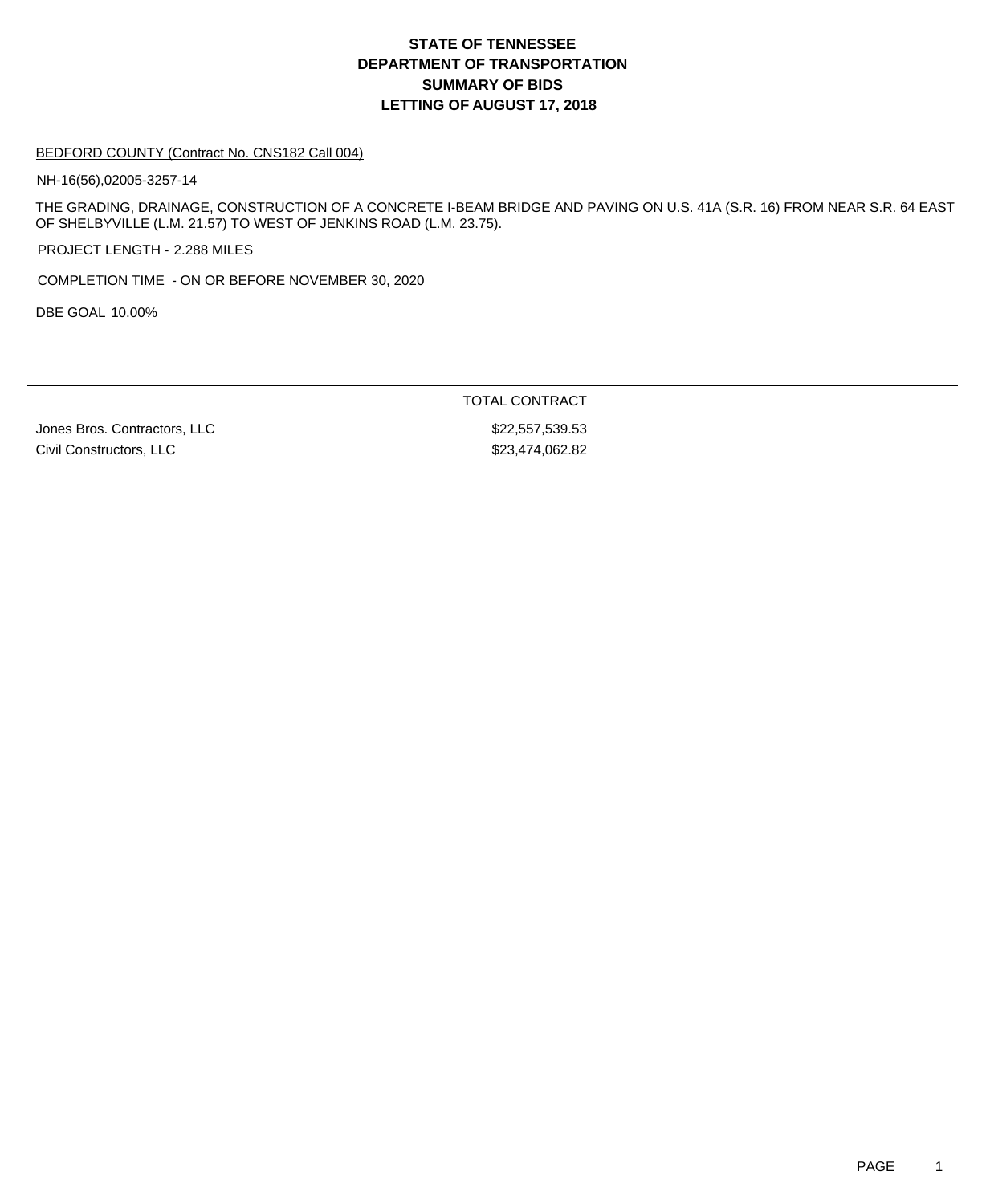|        |                                                         |                 |                                    | <b>CONTRACT CNS182</b>         |
|--------|---------------------------------------------------------|-----------------|------------------------------------|--------------------------------|
|        | <b>ROADWAY CATEGORY</b>                                 |                 | <b>UNIT PRICE</b>                  | <b>EXTENSION</b>               |
| 105-01 | <b>CONSTRUCTION STAKES, LINES AND GRADES</b>            |                 |                                    |                                |
|        |                                                         | 1.000 LS        |                                    |                                |
|        | Jones Bros. Contractors, LLC<br>Civil Constructors, LLC |                 | \$184,000.0000<br>\$226,670.0000   | \$184,000.00<br>\$226,670.00   |
|        | 109-10.01 TRAINEE                                       |                 |                                    |                                |
|        |                                                         | 4,500.000 HOUR  |                                    |                                |
|        | Jones Bros. Contractors, LLC<br>Civil Constructors, LLC |                 | \$0.8000<br>\$0.8000               | \$3,600.00<br>\$3,600.00       |
| 201-01 | <b>CLEARING AND GRUBBING</b>                            |                 |                                    |                                |
|        |                                                         | 1.000 LS        |                                    |                                |
|        | Jones Bros. Contractors, LLC<br>Civil Constructors, LLC |                 | \$1,523,000.0000<br>\$233,770.0000 | \$1,523,000.00<br>\$233,770.00 |
| 202-01 | <b>REMOVAL OF STRUCTURES AND OBSTRUCTIONS</b>           |                 |                                    |                                |
|        |                                                         | 1.000 LS        |                                    |                                |
|        | Jones Bros. Contractors, LLC                            |                 | \$40,000.0000                      | \$40,000.00                    |
|        | Civil Constructors, LLC                                 |                 | \$35,510.0000                      | \$35,510.00                    |
| 202-03 | REMOVAL OF RIGID PAVEMENT, SIDEWALK, ETC.               |                 |                                    |                                |
|        |                                                         | 309.000 S.Y.    |                                    |                                |
|        | Jones Bros. Contractors, LLC<br>Civil Constructors, LLC |                 | \$9.0000<br>\$14.0000              | \$2,781.00<br>\$4,326.00       |
|        | 202-03.01 REMOVAL OF ASPHALT PAVEMENT                   |                 |                                    |                                |
|        | Jones Bros. Contractors, LLC                            | 12,061.000 S.Y. | \$4.0000                           | \$48,244.00                    |
|        | Civil Constructors, LLC                                 |                 | \$5.7000                           | \$68,747.70                    |
|        | 203-02.01 BORROW EXCAVATION (GRADED SOLID ROCK)         |                 |                                    |                                |
|        |                                                         | 18,982.000 TON  |                                    |                                |
|        | Jones Bros. Contractors, LLC<br>Civil Constructors, LLC |                 | \$8.7800<br>\$21.0000              | \$166,661.96<br>\$398,622.00   |
| 203-04 | <b>PLACING AND SPREADING TOPSOIL</b>                    |                 |                                    |                                |
|        |                                                         | 12,306.000 C.Y. |                                    |                                |
|        | Jones Bros. Contractors, LLC<br>Civil Constructors, LLC |                 | \$6.0000<br>\$11.0000              | \$73,836.00<br>\$135,366.00    |
| 203-06 | <b>WATER</b>                                            |                 |                                    |                                |
|        |                                                         | 412.000 M.G.    |                                    |                                |
|        | Jones Bros. Contractors, LLC<br>Civil Constructors, LLC |                 | \$10.0000<br>\$8.0000              | \$4,120.00<br>\$3,296.00       |
| 203-07 | <b>FURNISHING &amp; SPREADING TOPSOIL</b>               |                 |                                    |                                |
|        |                                                         | 3,000.000 C.Y.  |                                    |                                |
|        | Jones Bros. Contractors, LLC<br>Civil Constructors, LLC |                 | \$15.0000<br>\$13.0000             | \$45,000.00<br>\$39,000.00     |

PAGE 2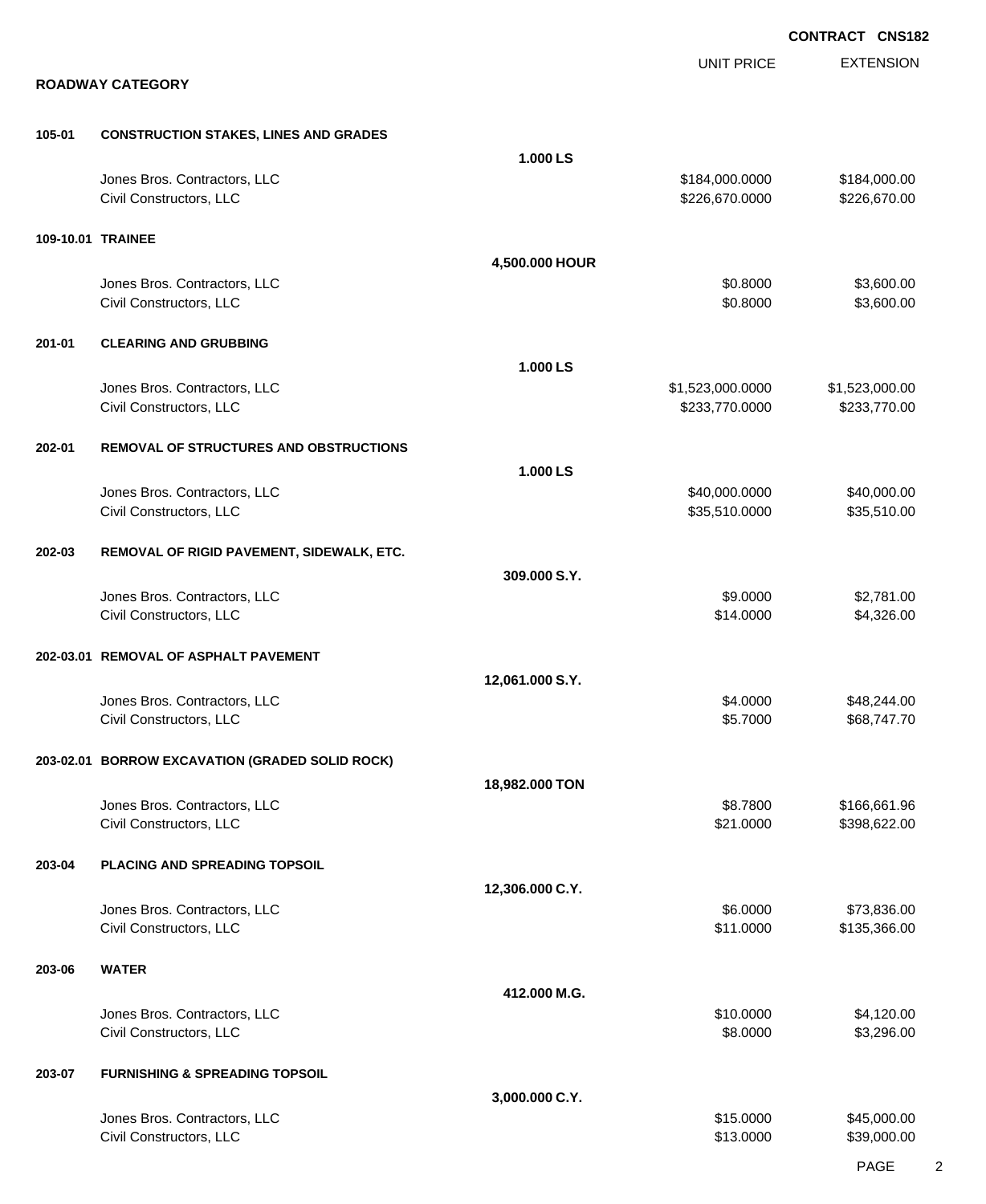EXTENSION **CONTRACT CNS182** UNIT PRICE **203-10 EMBANKMENT (COMPACTED IN PLACE) 110,455.000 C.Y.** Jones Bros. Contractors, LLC \$17.0800 \$1,886,571.40 Civil Constructors, LLC \$10.5000 \$1,159,777.50 **204-08 FOUNDATION FILL MATERIAL 104.000 C.Y.** Jones Bros. Contractors, LLC \$60.0000 \$6,240.00 Civil Constructors, LLC 68.968.00 **204-08.01 BACKFILL MATERIAL (FLOWABLE FILL) 179.000 C.Y.** Jones Bros. Contractors, LLC \$250.0000 \$44,750.00 Civil Constructors, LLC 634,368.00 **204-09.01 COFFERDAM (PIER NO. 1, STA. 380+98.28) 1.000 LS** Jones Bros. Contractors, LLC \$1.0000 \$1.00 Civil Constructors, LLC 669,520.000 \$69,520.000 \$69,520.000 \$69,520.000 **204-09.02 COFFERDAM (PIER NO. 2, STA. 381+98.28) 1.000 LS** Jones Bros. Contractors, LLC \$1.0000 \$1.00 Civil Constructors, LLC 669,520.000 \$69,520.000 \$69,520.000 \$69,520.000 **207-20.01 ROADWAY SUBGRADE TIMBER MAT(TEMP) 112.000 L.F.** Jones Bros. Contractors, LLC \$450.0000 \$50,400.00 Civil Constructors, LLC 6,160.00 **209-02.07 18" TEMPORARY SLOPE DRAIN 22.000 L.F.** Jones Bros. Contractors, LLC 6396.00 Civil Constructors, LLC 6836.000 \$839.000 \$836.00 **209-05 SEDIMENT REMOVAL 627.000 C.Y.** Jones Bros. Contractors, LLC \$10.0000 \$6,270.00 Civil Constructors, LLC 610,659.00 **209-08.02 TEMPORARY SILT FENCE (WITH BACKING) 26,981.000 L.F.** Jones Bros. Contractors, LLC \$3.3300 \$89,846.73 Civil Constructors, LLC 6. 2000 \$107,924.00 **209-08.03 TEMPORARY SILT FENCE (WITHOUT BACKING) 1,427.000 L.F.** Jones Bros. Contractors, LLC \$1.6200 \$2,311.74

Civil Constructors, LLC 62,711.30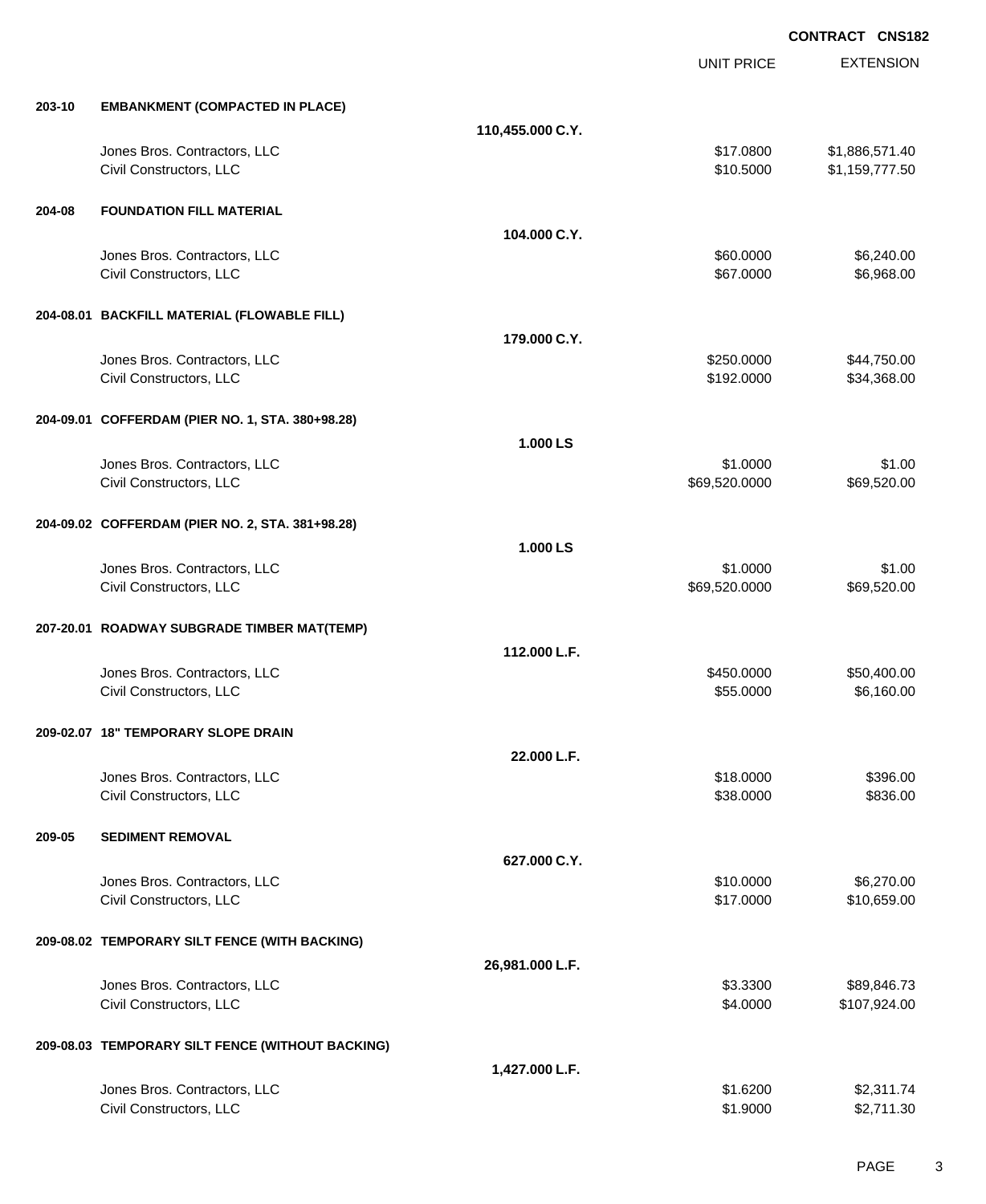UNIT PRICE

EXTENSION

|                                           | 75,000 EACH       |            |             |
|-------------------------------------------|-------------------|------------|-------------|
| Jones Bros. Contractors, LLC              |                   | \$233,7700 | \$17,532.75 |
| Civil Constructors, LLC                   |                   | \$244.0000 | \$18,300.00 |
| 209-08.08 ENHANCED ROCK CHECK DAM         |                   |            |             |
|                                           | 76.000 EACH       |            |             |
| Jones Bros. Contractors, LLC              |                   | \$291.3200 | \$22,140.32 |
| Civil Constructors, LLC                   |                   | \$352.0000 | \$26,752.00 |
| 209-09.01 SANDBAGS                        |                   |            |             |
|                                           | 3,800.000 BAG     |            |             |
| Jones Bros. Contractors, LLC              |                   | \$3.2500   | \$12,350.00 |
| Civil Constructors, LLC                   |                   | \$6.3000   | \$23,940.00 |
| 209-09.03 SEDIMENT FILTER BAG (15' X 15') |                   |            |             |
|                                           | <b>6.000 EACH</b> |            |             |
| Jones Bros. Contractors, LLC              |                   | \$500.0000 | \$3,000.00  |
| Civil Constructors, LLC                   |                   | \$379.0000 | \$2,274.00  |
| 209-09.43 CURB INLET PROTECTION (TYPE 4)  |                   |            |             |
|                                           | 113,000 EACH      |            |             |
| Jones Bros. Contractors, LLC              |                   | \$157,8600 | \$17,838.18 |
| Civil Constructors, LLC                   |                   | \$228.0000 | \$25,764.00 |
| 209-10.01 TEMPORARY DEWATERING STRUCTURE  |                   |            |             |
|                                           | 889.000 C.Y.      |            |             |
| Jones Bros. Contractors, LLC              |                   | \$11.0000  | \$9,779.00  |

## **209-20.03 POLYETHYLENE SHEETING (6 MIL. MINIMUM)**

**209-08.07 ROCK CHECK DAM PER**

| 209-20.03 POLYETHYLENE SHEETING (6 MIL. MINIMUM) |                    |            |             |
|--------------------------------------------------|--------------------|------------|-------------|
|                                                  | 538,000 S.Y.       |            |             |
| Jones Bros. Contractors, LLC                     |                    | \$2.0000   | \$1,076.00  |
| Civil Constructors, LLC                          |                    | \$2.0000   | \$1,076.00  |
| 209-40.33 CATCH BASIN PROTECTION (TYPE D)        |                    |            |             |
|                                                  | <b>11.000 EACH</b> |            |             |
| Jones Bros. Contractors, LLC                     |                    | \$233.6000 | \$2,569.60  |
| Civil Constructors, LLC                          |                    | \$238.0000 | \$2,618.00  |
| 209-40.41 CATCH BASIN FILTER ASSEMBLY(TYPE 1)    |                    |            |             |
|                                                  | 3.000 EACH         |            |             |
| Jones Bros. Contractors, LLC                     |                    | \$506.0200 | \$1,518.06  |
| Civil Constructors, LLC                          |                    | \$487.0000 | \$1,461.00  |
| 209-40.42 CATCH BASIN FILTER ASSEMBLY(TYPE 2)    |                    |            |             |
|                                                  | 51,000 EACH        |            |             |
| Jones Bros. Contractors, LLC                     |                    | \$538.9800 | \$27,487.98 |

Civil Constructors, LLC 627,591.00

Civil Constructors, LLC \$1,466.85

PAGE 4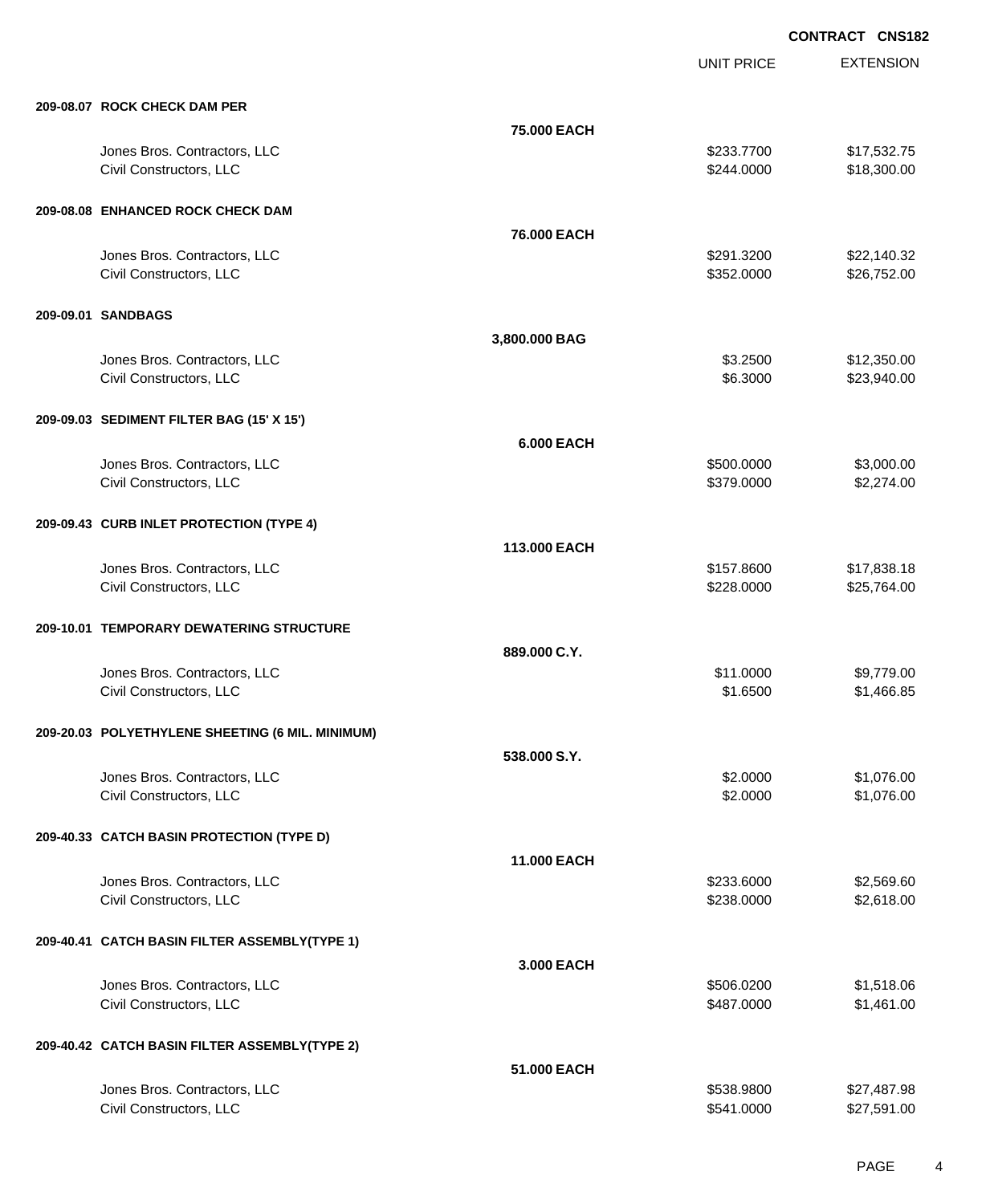EXTENSION **CONTRACT CNS182** UNIT PRICE **209-40.43 CATCH BASIN FILTER ASSEMBLY(TYPE 3) 4.000 EACH** Jones Bros. Contractors, LLC \$827.9500 \$3,311.80 Civil Constructors, LLC 6. 2.164.00 **209-40.47 CATCH BASIN FILTER ASSEMBLY(TYPE 7) 6.000 EACH** Jones Bros. Contractors, LLC \$907.7800 \$5,446.68 Civil Constructors, LLC 63,894.00 **209-65.03 TEMPORARY DIVERSION CHANNEL 69.000 L.F.** Jones Bros. Contractors, LLC 660 and the set of the set of the set of the set of the set of the set of the set of the set of the set of the set of the set of the set of the set of the set of the set of the set of the set o Civil Constructors, LLC 65,037.000 \$5,037.00 **303-01 MINERAL AGGREGATE, TYPE A BASE, GRADING D 14,170.000 TON** Jones Bros. Contractors, LLC \$27.0100 \$382,731.70 Civil Constructors, LLC 6311,740.00 **303-01.01 GRANULAR BACKFILL (ROADWAY) 486.000 TON** Jones Bros. Contractors, LLC 6. 2012. The set of the set of the set of the set of the set of the set of the set of the set of the set of the set of the set of the set of the set of the set of the set of the set of the set Civil Constructors, LLC 613,608.00 **303-10.01 MINERAL AGGREGATE (SIZE 57) 1,339.000 TON** Jones Bros. Contractors, LLC \$30.0000 \$40,170.00 Civil Constructors, LLC 641,509.00 **307-01.01 ASPHALT CONCRETE MIX (PG64-22) (BPMB-HM) GRADING A 387.000 TON** Jones Bros. Contractors, LLC 6. 2008. The state of the state of the state of the state of the state of the state of the state of the state of the state of the state of the state of the state of the state of the state of th Civil Constructors, LLC 666.00 \$45,666.00 **307-01.08 ASPHALT CONCRETE MIX (PG64-22) (BPMB-HM) GRADING B-M2 1,293.000 TON** Jones Bros. Contractors, LLC \$69.3100 \$89,617.83 Civil Constructors, LLC 6120,249.00 **402-01 BITUMINOUS MATERIAL FOR PRIME COAT (PC) 13.000 TON** Jones Bros. Contractors, LLC \$588.8900 \$7,655.57 Civil Constructors, LLC 612,649.00 **402-02 AGGREGATE FOR COVER MATERIAL (PC) 51.000 TON** Jones Bros. Contractors, LLC 62,102.22

Civil Constructors, LLC 67,395.00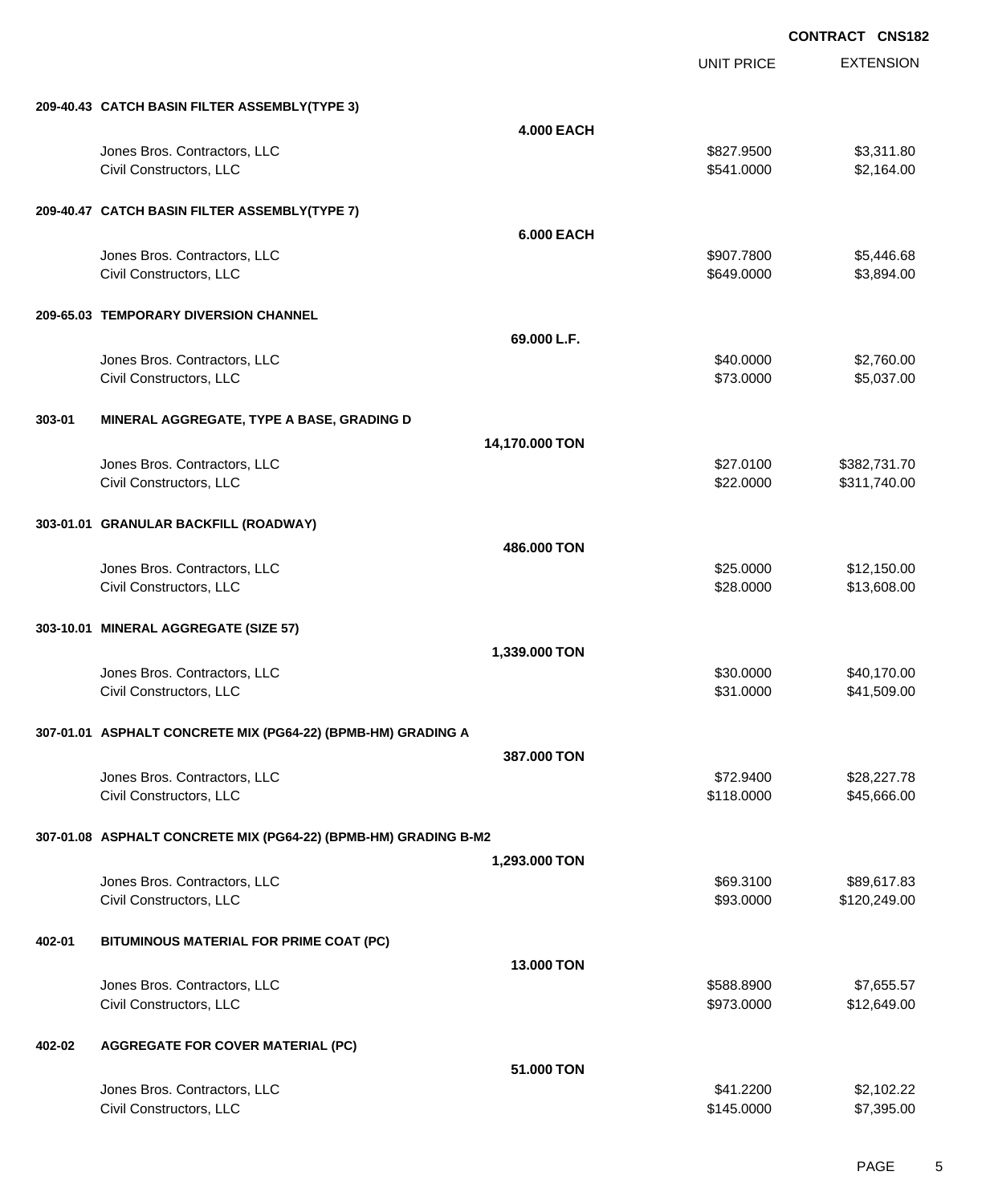|        |                                                           |                   | UNIT PRICE    | <b>EXTENSION</b> |
|--------|-----------------------------------------------------------|-------------------|---------------|------------------|
| 403-01 | BITUMINOUS MATERIAL FOR TACK COAT (TC)                    |                   |               |                  |
|        |                                                           | 3.000 TON         |               |                  |
|        | Jones Bros. Contractors, LLC                              |                   | \$588.8900    | \$1,766.67       |
|        | Civil Constructors, LLC                                   |                   | \$786.0000    | \$2,358.00       |
|        |                                                           |                   |               |                  |
|        | 411-01.10 ACS MIX(PG64-22) GRADING D                      |                   |               |                  |
|        |                                                           | 1,182.000 TON     |               |                  |
|        | Jones Bros. Contractors, LLC                              |                   | \$92.5700     | \$109,417.74     |
|        | Civil Constructors, LLC                                   |                   | \$112.0000    | \$132,384.00     |
|        |                                                           |                   |               |                  |
|        | 411-12.02 SCORING SHOULDERS (NON-CONTINUOUS) (16IN WIDTH) |                   |               |                  |
|        |                                                           | 1.900 L.M.        |               |                  |
|        | Jones Bros. Contractors, LLC                              |                   | \$1,580.0000  | \$3,002.00       |
|        | Civil Constructors, LLC                                   |                   | \$1,630.0000  | \$3,097.00       |
|        |                                                           |                   |               |                  |
| 602-01 | <b>STRUCTURAL STEEL</b>                                   |                   |               |                  |
|        |                                                           | 130,000 LB.       |               |                  |
|        | Jones Bros. Contractors, LLC                              |                   | \$5.5000      | \$715.00         |
|        | Civil Constructors, LLC                                   |                   | \$9.9000      | \$1,287.00       |
|        |                                                           |                   |               |                  |
|        | 604-01.01 CLASS A CONCRETE (ROADWAY)                      |                   |               |                  |
|        |                                                           | 92.000 C.Y.       |               |                  |
|        | Jones Bros. Contractors, LLC                              |                   | \$800.0000    | \$73,600.00      |
|        | Civil Constructors, LLC                                   |                   | \$567.0000    | \$52,164.00      |
|        |                                                           |                   |               |                  |
|        | 604-01.02 STEEL BAR REINFORCEMENT (ROADWAY)               |                   |               |                  |
|        |                                                           | 21,121.000 LB.    |               |                  |
|        | Jones Bros. Contractors, LLC                              |                   | \$0.9400      | \$19,853.74      |
|        | Civil Constructors, LLC                                   |                   | \$0.9000      | \$19,008.90      |
|        |                                                           |                   |               |                  |
|        | 604-02.46 ENERGY DISSIPATER (TYPE USBR VI, 48" PIPE)      |                   |               |                  |
|        |                                                           | <b>1.000 EACH</b> |               |                  |
|        | Jones Bros. Contractors, LLC                              |                   | \$26,000.0000 | \$26,000.00      |
|        | Civil Constructors, LLC                                   |                   | \$45,250.0000 | \$45,250.00      |
|        |                                                           |                   |               |                  |
|        | 607-03.30 18" PIPE CULVERT                                |                   |               |                  |
|        |                                                           | 6,481.000 L.F.    |               |                  |
|        | Jones Bros. Contractors, LLC                              |                   | \$42.0000     | \$272,202.00     |
|        | Civil Constructors, LLC                                   |                   | \$89.0000     | \$576,809.00     |
|        |                                                           |                   |               |                  |
|        | 607-05.30 24" PIPE CULVERT                                |                   |               |                  |
|        |                                                           | 2,629.000 L.F.    |               |                  |
|        | Jones Bros. Contractors, LLC                              |                   | \$60.0000     | \$157,740.00     |
|        | Civil Constructors, LLC                                   |                   | \$107.0000    | \$281,303.00     |
|        |                                                           |                   |               |                  |
|        | 607-07.30 36" PIPE CULVERT                                |                   |               |                  |
|        |                                                           | 899.000 L.F.      |               |                  |
|        | Jones Bros. Contractors, LLC                              |                   | \$100.0000    | \$89,900.00      |
|        | Civil Constructors, LLC                                   |                   | \$175.0000    | \$157,325.00     |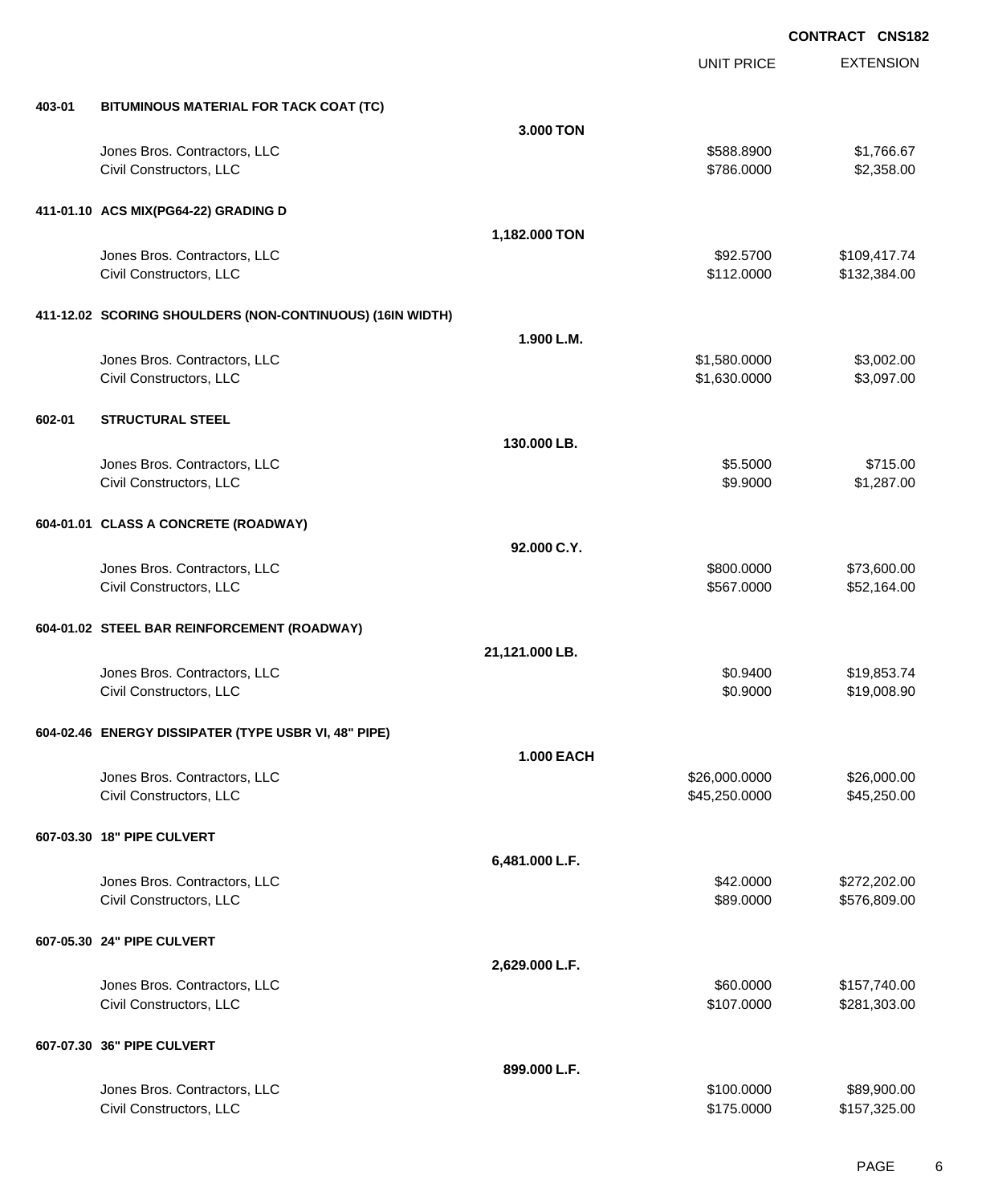|                                                              |                   | <b>UNIT PRICE</b>          | <b>EXTENSION</b>           |
|--------------------------------------------------------------|-------------------|----------------------------|----------------------------|
|                                                              |                   |                            |                            |
| 607-09.05 48" CONCRETE PIPE CULVERT(CLASS IV)JACKED-IN-PLACE |                   |                            |                            |
| Jones Bros. Contractors, LLC                                 | 134.000 L.F.      | \$1,700.0000               | \$227,800.00               |
| Civil Constructors, LLC                                      |                   | \$1,700.0000               | \$227,800.00               |
|                                                              |                   |                            |                            |
| 607-09.30 48" PIPE CULVERT                                   |                   |                            |                            |
|                                                              | 116.000 L.F.      |                            |                            |
| Jones Bros. Contractors, LLC                                 |                   | \$195.0000                 | \$22,620.00                |
| Civil Constructors, LLC                                      |                   | \$294.0000                 | \$34,104.00                |
| 607-16.01 23"X 14" HORIZONTAL OVAL CONCRETE PIPE CULVERT     |                   |                            |                            |
|                                                              | 576.000 L.F.      |                            |                            |
| Jones Bros. Contractors, LLC                                 |                   | \$55.0000                  | \$31,680.00                |
| Civil Constructors, LLC                                      |                   | \$64.0000                  | \$36,864.00                |
|                                                              |                   |                            |                            |
| 607-39.02 18" PIPE CULVERT (SIDE DRAIN)                      |                   |                            |                            |
|                                                              | 708.000 L.F.      |                            |                            |
| Jones Bros. Contractors, LLC                                 |                   | \$55.0000                  | \$38,940.00                |
| Civil Constructors, LLC                                      |                   | \$34.0000                  | \$24,072.00                |
| 610-07.03 18" PIPE DRAIN (BRIDGE DRAIN)                      |                   |                            |                            |
|                                                              | 135.000 L.F.      |                            |                            |
| Jones Bros. Contractors, LLC                                 |                   | \$30.0000                  | \$4,050.00                 |
| Civil Constructors, LLC                                      |                   | \$54.0000                  | \$7,290.00                 |
|                                                              |                   |                            |                            |
| 611-01.02 MANHOLES, > 4' - 8' DEPTH                          |                   |                            |                            |
|                                                              | <b>1.000 EACH</b> |                            |                            |
| Jones Bros. Contractors, LLC                                 |                   | \$7,000.0000               | \$7,000.00                 |
| Civil Constructors, LLC                                      |                   | \$9,560.0000               | \$9,560.00                 |
| 611-02.11 JUNCTION BOX, TYPE 2                               |                   |                            |                            |
|                                                              | <b>1.000 EACH</b> |                            |                            |
| Jones Bros. Contractors, LLC                                 |                   | \$5,200.0000               | \$5,200.00                 |
| Civil Constructors, LLC                                      |                   | \$2,800.0000               | \$2,800.00                 |
|                                                              |                   |                            |                            |
| 611-07.01 CLASS A CONCRETE (PIPE ENDWALLS)                   |                   |                            |                            |
|                                                              | 16.000 C.Y.       |                            |                            |
| Jones Bros. Contractors, LLC<br>Civil Constructors, LLC      |                   | \$1,650.0000<br>\$845.0000 | \$26,400.00<br>\$13,520.00 |
|                                                              |                   |                            |                            |
| 611-07.02 STEEL BAR REINFORCEMENT (PIPE ENDWALLS)            |                   |                            |                            |
|                                                              | 260.000 LB.       |                            |                            |
| Jones Bros. Contractors, LLC                                 |                   | \$1.5000                   | \$390.00                   |
| Civil Constructors, LLC                                      |                   | \$1.7000                   | \$442.00                   |
|                                                              |                   |                            |                            |
| 611-07.54 18IN ENDWALL (CROSS DRAIN) 3:1                     |                   |                            |                            |
|                                                              | 3.000 EACH        |                            |                            |
| Jones Bros. Contractors, LLC<br>Civil Constructors, LLC      |                   | \$1,850.0000<br>\$865.0000 | \$5,550.00<br>\$2,595.00   |
|                                                              |                   |                            |                            |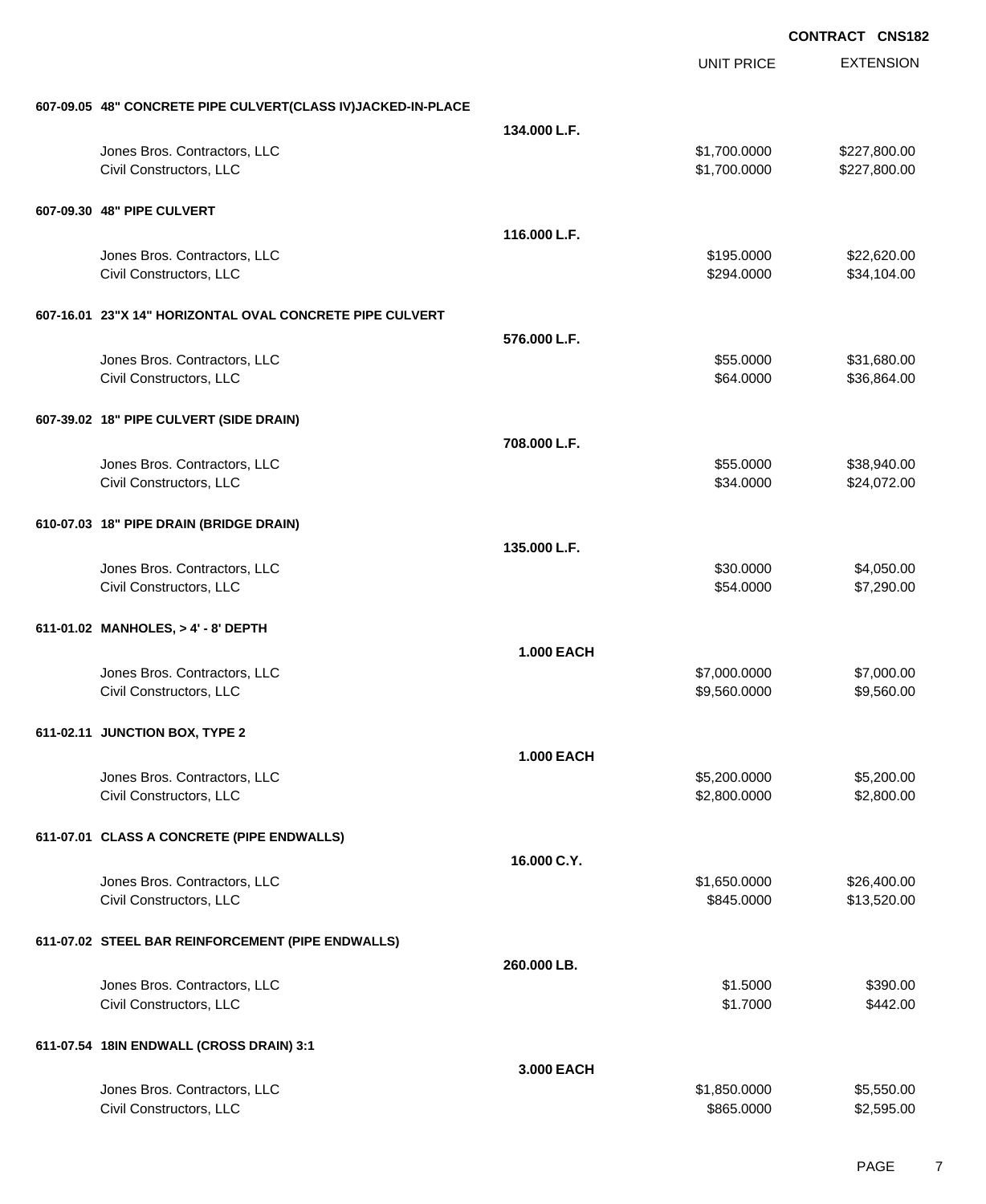|                                                         |                   | <b>UNIT PRICE</b>             | <b>EXTENSION</b>             |
|---------------------------------------------------------|-------------------|-------------------------------|------------------------------|
| 611-07.57 24IN ENDWALL (CROSS DRAIN) 3:1                |                   |                               |                              |
|                                                         | <b>5.000 EACH</b> |                               |                              |
| Jones Bros. Contractors, LLC<br>Civil Constructors, LLC |                   | \$2,700.0000<br>\$1,290.0000  | \$13,500.00<br>\$6,450.00    |
| 611-07.58 24IN ENDWALL (CROSS DRAIN) 4:1                |                   |                               |                              |
|                                                         | <b>1.000 EACH</b> |                               |                              |
| Jones Bros. Contractors, LLC<br>Civil Constructors, LLC |                   | \$3,450.0000<br>\$1,610.0000  | \$3,450.00<br>\$1,610.00     |
| 611-07.59 24IN ENDWALL (CROSS DRAIN) 6:1                |                   |                               |                              |
|                                                         | <b>1.000 EACH</b> |                               |                              |
| Jones Bros. Contractors, LLC<br>Civil Constructors, LLC |                   | \$4,850.0000<br>\$2,260.0000  | \$4,850.00<br>\$2,260.00     |
| 611-07.63 36IN ENDWALL (CROSS DRAIN) 3:1                |                   |                               |                              |
|                                                         | <b>4.000 EACH</b> |                               |                              |
| Jones Bros. Contractors, LLC<br>Civil Constructors, LLC |                   | \$5,800.0000<br>\$2,980.0000  | \$23,200.00<br>\$11,920.00   |
| 611-07.69 48IN ENDWALL (CROSS DRAIN) 3:1                |                   |                               |                              |
|                                                         | <b>1.000 EACH</b> |                               |                              |
| Jones Bros. Contractors, LLC<br>Civil Constructors, LLC |                   | \$8,700.0000<br>\$4,460.0000  | \$8,700.00<br>\$4,460.00     |
| 611-12.01 CATCH BASINS, TYPE 12, 0' - 4' DEPTH          |                   |                               |                              |
|                                                         | <b>1.000 EACH</b> |                               |                              |
| Jones Bros. Contractors, LLC<br>Civil Constructors, LLC |                   | \$4,000.0000<br>\$2,630.0000  | \$4,000.00<br>\$2,630.00     |
| 611-12.02 CATCH BASINS, TYPE 12, > 4' - 8' DEPTH        |                   |                               |                              |
|                                                         | 47.000 EACH       |                               |                              |
| Jones Bros. Contractors, LLC<br>Civil Constructors, LLC |                   | \$4,200.0000<br>\$3,200.0000  | \$197,400.00<br>\$150,400.00 |
| 611-12.03 CATCH BASINS, TYPE 12, > 8' - 12' DEPTH       |                   |                               |                              |
|                                                         | 9.000 EACH        |                               |                              |
| Jones Bros. Contractors, LLC<br>Civil Constructors, LLC |                   | \$6,400.0000<br>\$4,340.0000  | \$57,600.00<br>\$39,060.00   |
| 611-12.05 CATCH BASINS, TYPE 12, > 16' - 20' DEPTH      |                   |                               |                              |
|                                                         | <b>2.000 EACH</b> |                               |                              |
| Jones Bros. Contractors, LLC<br>Civil Constructors, LLC |                   | \$11,100.0000<br>\$6,990.0000 | \$22,200.00<br>\$13,980.00   |
| 611-14.02 CATCH BASINS, TYPE 14, > 4' - 8' DEPTH        |                   |                               |                              |
|                                                         | <b>6.000 EACH</b> |                               |                              |
| Jones Bros. Contractors, LLC<br>Civil Constructors, LLC |                   | \$6,900.0000<br>\$4,930.0000  | \$41,400.00<br>\$29,580.00   |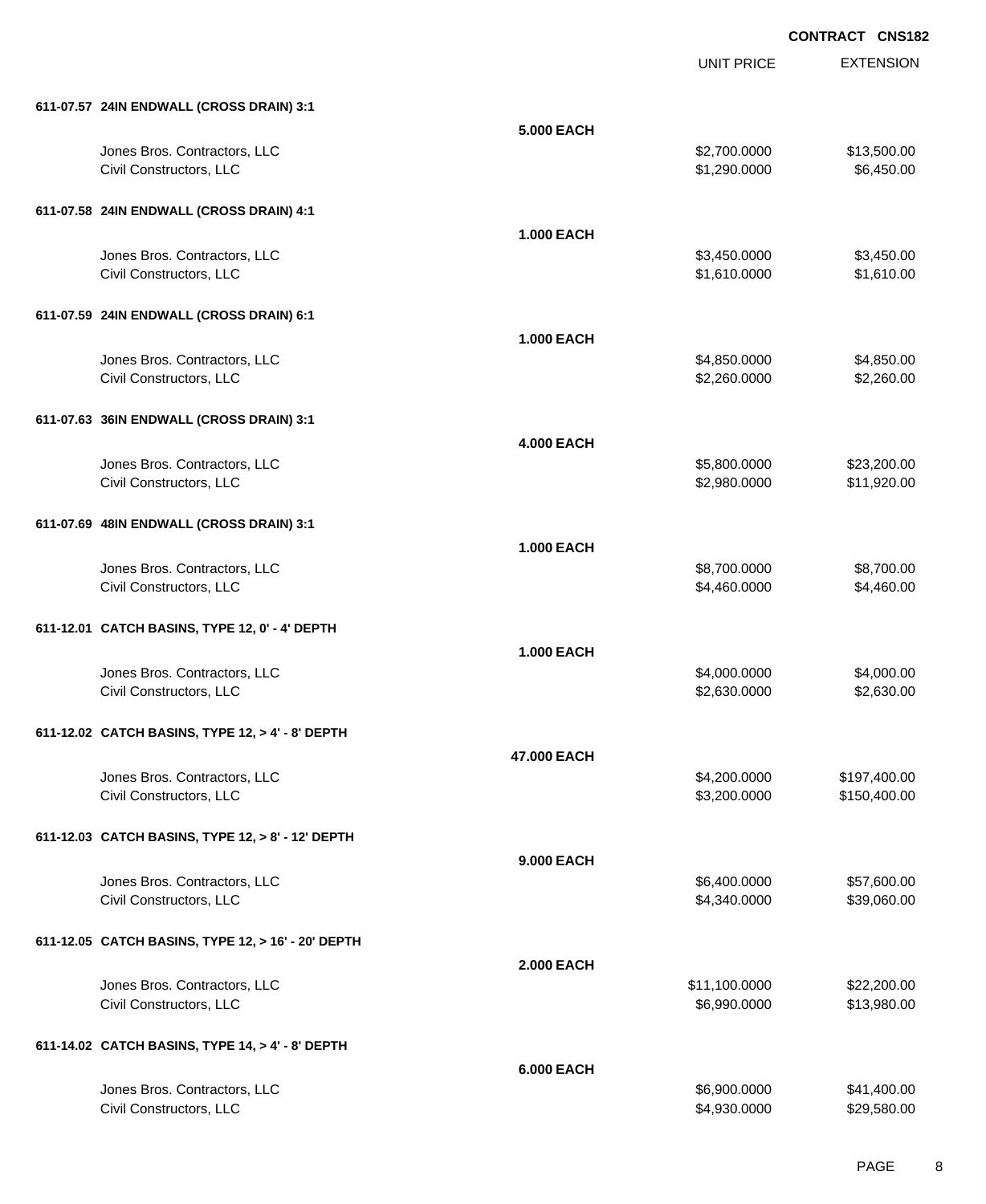|        |                                                   |                   | <b>UNIT PRICE</b> | <b>EXTENSION</b> |
|--------|---------------------------------------------------|-------------------|-------------------|------------------|
|        | 611-16.03 CATCH BASINS, TYPE 16, > 8' - 12' DEPTH |                   |                   |                  |
|        |                                                   | <b>1.000 EACH</b> |                   |                  |
|        | Jones Bros. Contractors, LLC                      |                   | \$9,300.0000      | \$9,300.00       |
|        | Civil Constructors, LLC                           |                   | \$9,090.0000      | \$9,090.00       |
|        | 611-42.01 CATCH BASINS, TYPE 42, 0' - 4' DEPTH    |                   |                   |                  |
|        |                                                   | <b>4.000 EACH</b> |                   |                  |
|        | Jones Bros. Contractors, LLC                      |                   | \$3,700.0000      | \$14,800.00      |
|        | Civil Constructors, LLC                           |                   | \$2,310.0000      | \$9,240.00       |
|        | 611-43.02 CATCH BASINS, TYPE 43, > 4' - 8' DEPTH  |                   |                   |                  |
|        |                                                   | <b>1.000 EACH</b> |                   |                  |
|        | Jones Bros. Contractors, LLC                      |                   | \$7,350.0000      | \$7,350.00       |
|        | Civil Constructors, LLC                           |                   | \$5,330.0000      | \$5,330.00       |
|        | 621-03.02 18" TEMPORARY DRAINAGE PIPE             |                   |                   |                  |
|        |                                                   | 160.000 L.F.      |                   |                  |
|        | Jones Bros. Contractors, LLC                      |                   | \$38.0000         | \$6,080.00       |
|        | Civil Constructors, LLC                           |                   | \$32.0000         | \$5,120.00       |
|        | 621-03.03 24" TEMPORARY DRAINAGE PIPE             |                   |                   |                  |
|        |                                                   | 114.000 L.F.      |                   |                  |
|        | Jones Bros. Contractors, LLC                      |                   | \$50.0000         | \$5,700.00       |
|        | Civil Constructors, LLC                           |                   | \$43.0000         | \$4,902.00       |
|        | 621-03.04 30" TEMPORARY DRAINAGE PIPE             |                   |                   |                  |
|        |                                                   | 46.000 L.F.       |                   |                  |
|        | Jones Bros. Contractors, LLC                      |                   | \$58.0000         | \$2,668.00       |
|        | Civil Constructors, LLC                           |                   | \$67.0000         | \$3,082.00       |
|        | 621-03.05 36" TEMPORARY DRAINAGE PIPE             |                   |                   |                  |
|        |                                                   | 263.000 L.F.      |                   |                  |
|        | Jones Bros. Contractors, LLC                      |                   | \$63.0000         | \$16,569.00      |
|        | Civil Constructors, LLC                           |                   | \$71.0000         | \$18,673.00      |
|        | 621-03.07 48" TEMPORARY DRAINAGE PIPE             |                   |                   |                  |
|        |                                                   | 70.000 L.F.       |                   |                  |
|        | Jones Bros. Contractors, LLC                      |                   | \$105.0000        | \$7,350.00       |
|        | Civil Constructors, LLC                           |                   | \$108.0000        | \$7,560.00       |
| 701-02 | <b>CONCRETE DRIVEWAY</b>                          |                   |                   |                  |
|        |                                                   | 6,805.000 S.F.    |                   |                  |
|        | Jones Bros. Contractors, LLC                      |                   | \$8.1000          | \$55,120.50      |
|        | Civil Constructors, LLC                           |                   | \$9.3000          | \$63,286.50      |
| 702-03 | <b>CONCRETE COMBINED CURB &amp; GUTTER</b>        |                   |                   |                  |
|        |                                                   | 880.000 C.Y.      |                   |                  |
|        | Jones Bros. Contractors, LLC                      |                   | \$337.0500        | \$296,604.00     |
|        | Civil Constructors, LLC                           |                   | \$417.0000        | \$366,960.00     |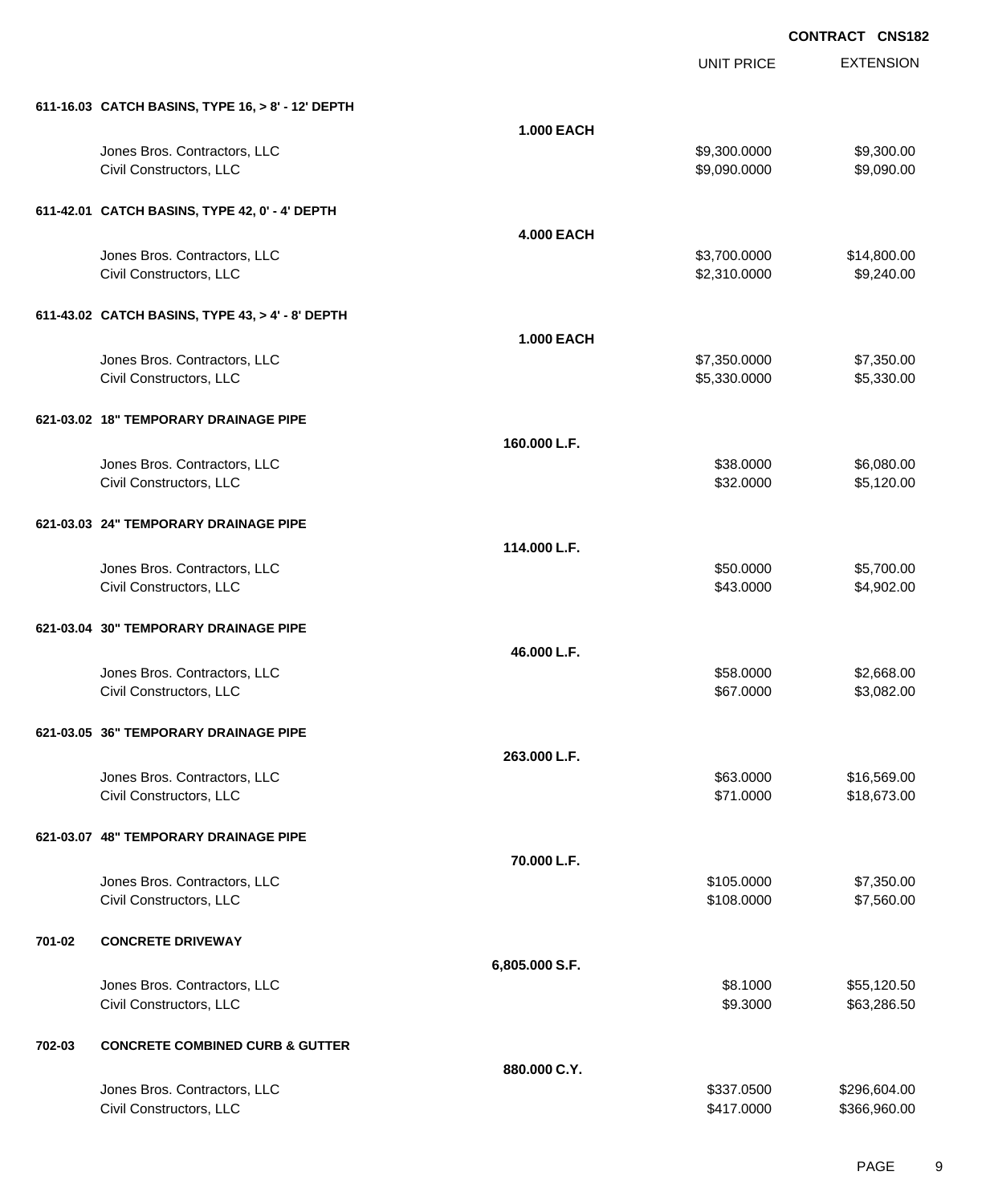|        |                                                         |                   | <b>UNIT PRICE</b>            | <b>EXTENSION</b>           |
|--------|---------------------------------------------------------|-------------------|------------------------------|----------------------------|
|        | 705-01.01 GUARDRAIL AT BRIDGE ENDS                      |                   |                              |                            |
|        |                                                         | 108.000 L.F.      |                              |                            |
|        | Jones Bros. Contractors, LLC<br>Civil Constructors, LLC |                   | \$72.9500<br>\$98.0000       | \$7,878.60<br>\$10,584.00  |
|        | 705-01.04 METAL BEAM GUARD FENCE                        |                   |                              |                            |
|        |                                                         | 38.000 L.F.       |                              |                            |
|        | Jones Bros. Contractors, LLC<br>Civil Constructors, LLC |                   | \$72.9500<br>\$103.0000      | \$2,772.10<br>\$3,914.00   |
|        | 705-06.01 W BEAM GR (TYPE 2) MASH TL3                   |                   |                              |                            |
|        |                                                         | 2,938.000 L.F.    |                              |                            |
|        | Jones Bros. Contractors, LLC<br>Civil Constructors, LLC |                   | \$19.0000<br>\$30.0000       | \$55,822.00<br>\$88,140.00 |
|        | 705-06.10 GR TERMINALTRAILING END (TYPE 13) MASH TL3    |                   |                              |                            |
|        |                                                         | 3,000 EACH        |                              |                            |
|        | Jones Bros. Contractors, LLC                            |                   | \$1,200.0000                 | \$3,600.00                 |
|        | Civil Constructors, LLC                                 |                   | \$1,230.0000                 | \$3,690.00                 |
|        | 705-06.11 GR TERMINAL (IN-INLINE) MASH TL3              |                   |                              |                            |
|        |                                                         | <b>6.000 EACH</b> |                              |                            |
|        | Jones Bros. Contractors, LLC                            |                   | \$900.0000                   | \$5,400.00                 |
|        | Civil Constructors, LLC                                 |                   | \$731.0000                   | \$4,386.00                 |
|        | 705-06.20 TANGENT ENERGY ABSORBING TERM MASH TL-3       |                   |                              |                            |
|        |                                                         | 8.000 EACH        |                              |                            |
|        | Jones Bros. Contractors, LLC                            |                   | \$2,600.0000                 | \$20,800.00                |
|        | Civil Constructors, LLC                                 |                   | \$3,440.0000                 | \$27,520.00                |
|        | 705-06.30 GR TERMINAL (ENERGY ABSORBING) MASH TL2       |                   |                              |                            |
|        |                                                         | 3.000 EACH        |                              |                            |
|        | Jones Bros. Contractors, LLC<br>Civil Constructors, LLC |                   | \$2,200.0000<br>\$3,350.0000 | \$6,600.00<br>\$10,050.00  |
|        | 705-20.25 TEMPORARY CRASH CUSHION (MASH TL-3)           |                   |                              |                            |
|        |                                                         | 52.000 EACH       |                              |                            |
|        | Jones Bros. Contractors, LLC                            |                   | \$4,600.0000                 | \$239,200.00               |
|        | Civil Constructors, LLC                                 |                   | \$4,980.0000                 | \$258,960.00               |
| 706-01 | <b>GUARDRAIL REMOVED</b>                                |                   |                              |                            |
|        |                                                         | 2,623.000 L.F.    |                              |                            |
|        | Jones Bros. Contractors, LLC                            |                   | \$1.0000                     | \$2,623.00                 |
|        | Civil Constructors, LLC                                 |                   | \$7.6000                     | \$19,934.80                |
|        | 707-03.01 STOCK FENCE                                   |                   |                              |                            |
|        |                                                         | 154.000 L.F.      |                              |                            |
|        | Jones Bros. Contractors, LLC                            |                   | \$20.0000                    | \$3,080.00                 |
|        | Civil Constructors, LLC                                 |                   | \$7.6000                     | \$1,170.40                 |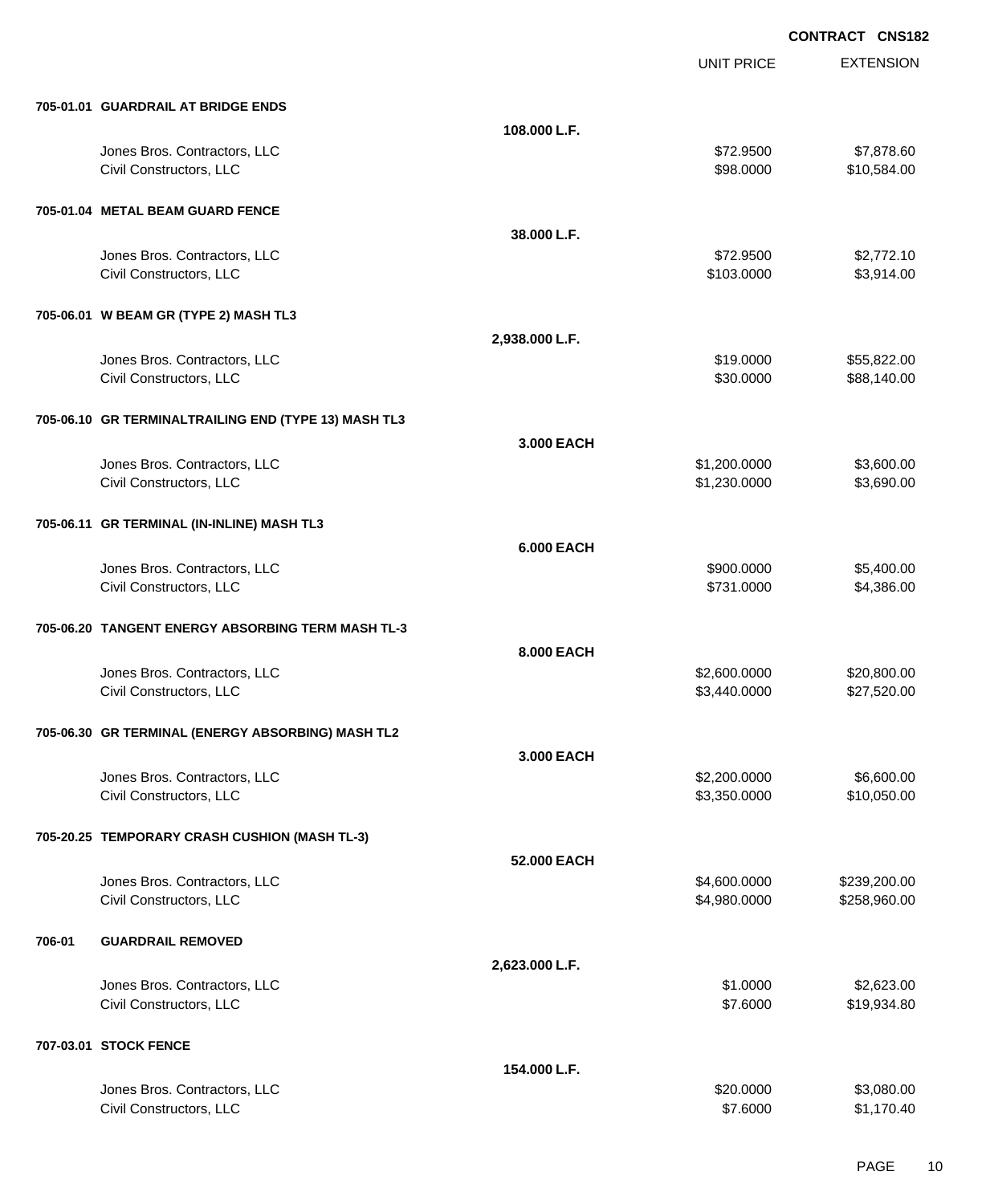|        |                                                               |                 |                          | <b>CONTRACT CNS182</b>       |
|--------|---------------------------------------------------------------|-----------------|--------------------------|------------------------------|
|        |                                                               |                 | <b>UNIT PRICE</b>        | <b>EXTENSION</b>             |
|        | 707-03.02 END, BRACED LINE, CORNER POST ASSEMBLY(STOCK FENCE) |                 |                          |                              |
|        |                                                               | 3.000 EACH      |                          |                              |
|        | Jones Bros. Contractors, LLC<br>Civil Constructors, LLC       |                 | \$250.0000<br>\$217.0000 | \$750.00<br>\$651.00         |
|        | 707-06.01 REMOVAL OF FENCE (EX. CONTROL ACCESS FENCE)         |                 |                          |                              |
|        |                                                               | 130.000 L.F.    |                          |                              |
|        | Jones Bros. Contractors, LLC<br>Civil Constructors, LLC       |                 | \$6.0000<br>\$4.4000     | \$780.00<br>\$572.00         |
|        | 707-08.11 HIGH-VISIBILITY CONSTRUCTION FENCE                  |                 |                          |                              |
|        |                                                               | 8,950.000 L.F.  |                          |                              |
|        | Jones Bros. Contractors, LLC<br>Civil Constructors, LLC       |                 | \$1.9100<br>\$1.7000     | \$17,094.50<br>\$15,215.00   |
|        | 708-02.01 MARKERS (CONCRETE R.O.W. POSTS)                     |                 |                          |                              |
|        |                                                               | 121,000 EACH    |                          |                              |
|        | Jones Bros. Contractors, LLC<br>Civil Constructors, LLC       |                 | \$200.0000<br>\$258.0000 | \$24,200.00<br>\$31,218.00   |
|        | 709-01.01 RUBBLE STONE RIP-RAP                                |                 |                          |                              |
|        |                                                               | 6.000 C.Y.      |                          |                              |
|        | Jones Bros. Contractors, LLC<br>Civil Constructors, LLC       |                 | \$150.0000<br>\$232.0000 | \$900.00<br>\$1,392.00       |
|        | 709-05.05 MACHINED RIP-RAP (CLASS A-3)                        |                 |                          |                              |
|        |                                                               | 500.000 TON     |                          |                              |
|        | Jones Bros. Contractors, LLC<br>Civil Constructors, LLC       |                 | \$32.0000<br>\$55.0000   | \$16,000.00<br>\$27,500.00   |
|        | 709-05.06 MACHINED RIP-RAP (CLASS A-1)                        |                 |                          |                              |
|        |                                                               | 9,760.000 TON   |                          |                              |
|        | Jones Bros. Contractors, LLC<br>Civil Constructors, LLC       |                 | \$24.0000<br>\$28.0000   | \$234,240.00<br>\$273,280.00 |
|        | 709-05.08 MACHINED RIP-RAP (CLASS B)                          |                 |                          |                              |
|        |                                                               | 1,129.000 TON   |                          |                              |
|        | Jones Bros. Contractors, LLC<br>Civil Constructors, LLC       |                 | \$33.0000<br>\$34.0000   | \$37,257.00<br>\$38,386.00   |
|        | 709-05.09 MACHINED RIP-RAP (CLASS C)                          |                 |                          |                              |
|        |                                                               | 167.000 TON     |                          |                              |
|        | Jones Bros. Contractors, LLC<br>Civil Constructors, LLC       |                 | \$33.0000<br>\$45.0000   | \$5,511.00<br>\$7,515.00     |
| 710-02 | <b>AGGREGATE UNDERDRAINS (WITH PIPE)</b>                      |                 |                          |                              |
|        |                                                               | 22,570.000 L.F. |                          |                              |
|        | Jones Bros. Contractors, LLC<br>Civil Constructors, LLC       |                 | \$5.5000<br>\$6.0000     | \$124,135.00<br>\$135,420.00 |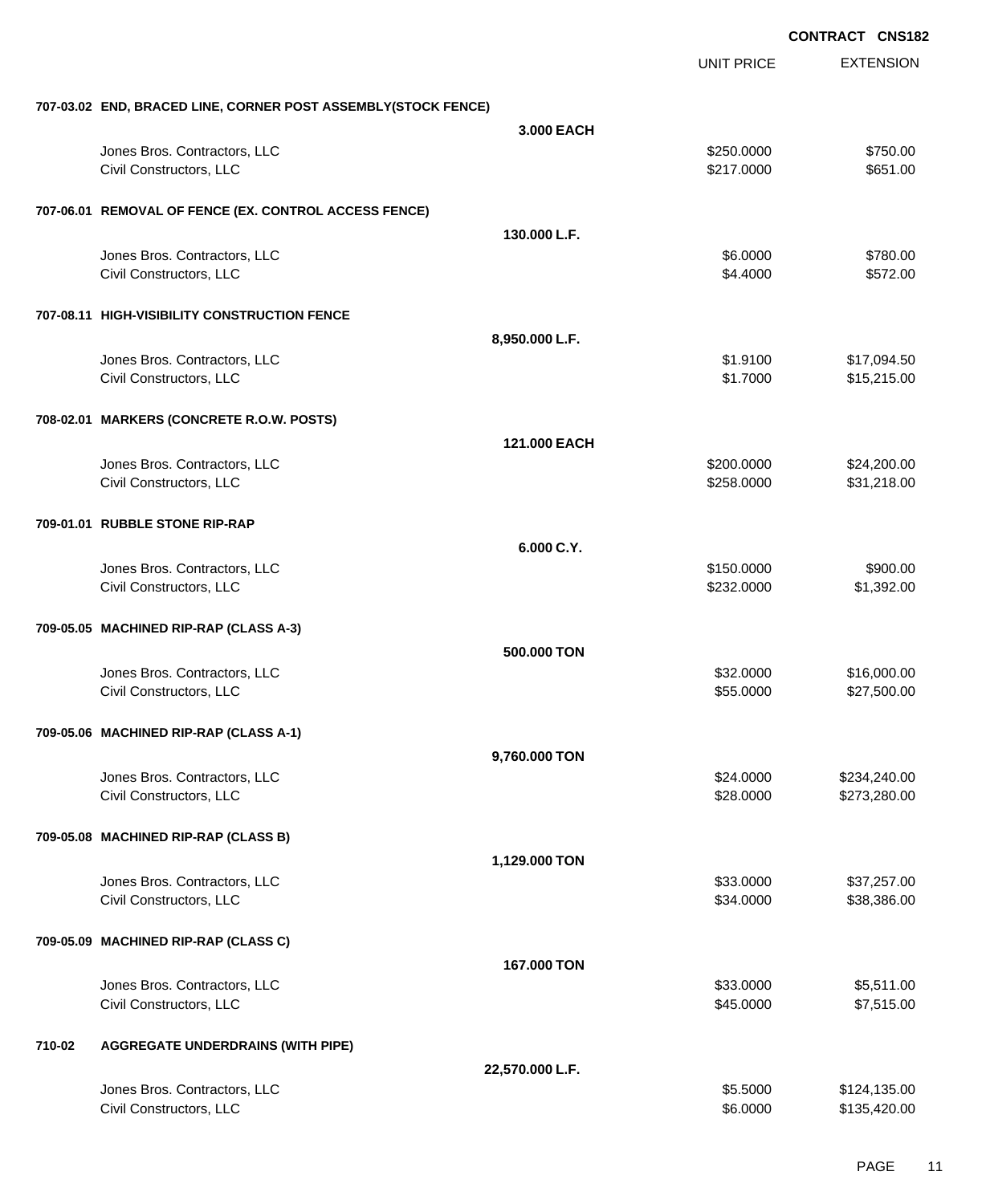|        |                                                |                   |                   | <b>CONTRACT CNS182</b> |
|--------|------------------------------------------------|-------------------|-------------------|------------------------|
|        |                                                |                   | <b>UNIT PRICE</b> | <b>EXTENSION</b>       |
| 710-05 | <b>LATERAL UNDERDRAIN</b>                      |                   |                   |                        |
|        |                                                | 1,120.000 L.F.    |                   |                        |
|        | Jones Bros. Contractors, LLC                   |                   | \$3.0000          | \$3,360.00             |
|        | Civil Constructors, LLC                        |                   | \$3.3000          | \$3,696.00             |
|        | 710-06.11 LATERAL UNDERDRAIN ENDWALL (2:1)     |                   |                   |                        |
|        |                                                | <b>2.000 EACH</b> |                   |                        |
|        | Jones Bros. Contractors, LLC                   |                   | \$650.0000        | \$1,300.00             |
|        | Civil Constructors, LLC                        |                   | \$704.0000        | \$1,408.00             |
|        | 710-06.12 LATERAL UNDERDRAIN ENDWALL (3:1)     |                   |                   |                        |
|        |                                                | <b>6.000 EACH</b> |                   |                        |
|        | Jones Bros. Contractors, LLC                   |                   | \$650.0000        | \$3,900.00             |
|        | Civil Constructors, LLC                        |                   | \$704.0000        | \$4,224.00             |
|        | 710-06.13 LATERAL UNDERDRAIN ENDWALL (4:1)     |                   |                   |                        |
|        |                                                | <b>6.000 EACH</b> |                   |                        |
|        | Jones Bros. Contractors, LLC                   |                   | \$650.0000        | \$3,900.00             |
|        | Civil Constructors, LLC                        |                   | \$704.0000        | \$4,224.00             |
|        | 710-06.15 LATERAL UNDERDRAIN ENDWALL (6:1)     |                   |                   |                        |
|        |                                                | 21.000 EACH       |                   |                        |
|        | Jones Bros. Contractors, LLC                   |                   | \$650.0000        | \$13,650.00            |
|        | Civil Constructors, LLC                        |                   | \$704.0000        | \$14,784.00            |
| 712-01 | <b>TRAFFIC CONTROL</b>                         |                   |                   |                        |
|        |                                                | 1.000 LS          |                   |                        |
|        | Jones Bros. Contractors, LLC                   |                   | \$150,000.0000    | \$150,000.00           |
|        | Civil Constructors, LLC                        |                   | \$385,250.0000    | \$385,250.00           |
|        | 712-02.02 INTERCONNECTED PORTABLE BARRIER RAIL |                   |                   |                        |
|        |                                                | 14,772.000 L.F.   |                   |                        |
|        | Jones Bros. Contractors, LLC                   |                   | \$17.0000         | \$251,124.00           |
|        | Civil Constructors, LLC                        |                   | \$26.0000         | \$384,072.00           |
|        | 712-04.01 FLEXIBLE DRUMS (CHANNELIZING)        |                   |                   |                        |
|        |                                                | 180,000 EACH      |                   |                        |
|        | Jones Bros. Contractors, LLC                   |                   | \$22.0000         | \$3,960.00             |
|        | Civil Constructors, LLC                        |                   | \$24.0000         | \$4,320.00             |
|        | 712-04.50 BARRIER RAIL DELINEATOR              |                   |                   |                        |
|        |                                                | 738,600 EACH      |                   |                        |
|        | Jones Bros. Contractors, LLC                   |                   | \$8.0000          | \$5,908.80             |
|        | Civil Constructors, LLC                        |                   | \$8.7000          | \$6,425.82             |
|        | 712-05.01 WARNING LIGHTS (TYPE A)              |                   |                   |                        |
|        |                                                | 74.000 EACH       |                   |                        |
|        | Jones Bros. Contractors, LLC                   |                   | \$40.0000         | \$2,960.00             |
|        | Civil Constructors, LLC                        |                   | \$44.0000         | \$3,256.00             |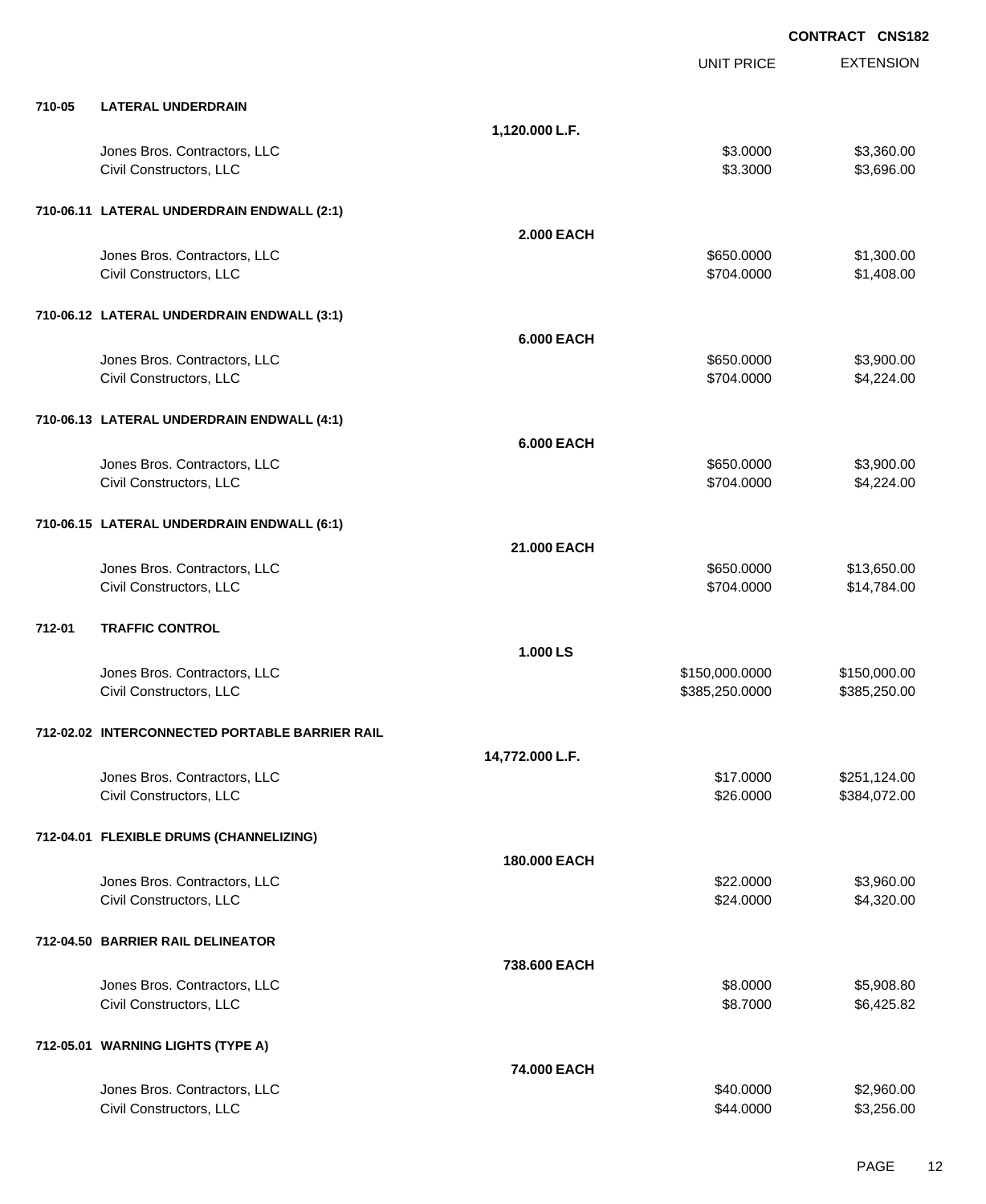| 712-05.03 WARNING LIGHTS (TYPE C)<br>74.000 EACH                                      |                        |
|---------------------------------------------------------------------------------------|------------------------|
| Jones Bros. Contractors, LLC<br>\$40.0000                                             | \$2,960.00             |
| \$44.0000<br>Civil Constructors, LLC                                                  | \$3,256.00             |
|                                                                                       |                        |
| 712-06<br><b>SIGNS (CONSTRUCTION)</b>                                                 |                        |
| 1,536.000 S.F.                                                                        |                        |
| Jones Bros. Contractors, LLC<br>\$7.0000                                              | \$10,752.00            |
| Civil Constructors, LLC<br>\$7.6000                                                   | \$11,673.60            |
|                                                                                       |                        |
| 712-07.03 TEMPORARY BARRICADES (TYPE III)                                             |                        |
| 108.000 L.F.<br>\$16.7500<br>Jones Bros. Contractors, LLC                             | \$1,809.00             |
| Civil Constructors, LLC<br>\$19.0000                                                  | \$2,052.00             |
|                                                                                       |                        |
| 712-08.03 ARROW BOARD (TYPE C)                                                        |                        |
| <b>2.000 EACH</b>                                                                     |                        |
| Jones Bros. Contractors, LLC<br>\$1,300.0000                                          | \$2,600.00             |
| \$1,410.0000<br>Civil Constructors, LLC                                               | \$2,820.00             |
|                                                                                       |                        |
| 713-01.01 CLASS A CONCRETE (FOUNDATION FOR SIGN SUPPORTS)                             |                        |
| 1.000 C.Y.                                                                            |                        |
| Jones Bros. Contractors, LLC<br>\$300.0000<br>Civil Constructors, LLC<br>\$1,090.0000 | \$300.00<br>\$1,090.00 |
|                                                                                       |                        |
| 713-01.02 STEEL BAR REINFORCEMENT(FOUNDATION FOR SIGN SUPPORTS)                       |                        |
| 158.000 LB.                                                                           |                        |
| Jones Bros. Contractors, LLC<br>\$2.0000                                              | \$316.00               |
| Civil Constructors, LLC<br>\$3.0000                                                   | \$474.00               |
|                                                                                       |                        |
| 713-02.04 DELINEATOR (MILE MARKER) & STEEL POST                                       |                        |
| <b>4.000 EACH</b>                                                                     |                        |
| Jones Bros. Contractors, LLC<br>\$200.0000                                            | \$800.00               |
| Civil Constructors, LLC<br>\$190.0000                                                 | \$760.00               |
| 713-02.21 SIGN POST DELINEATION ENHANCEMENT                                           |                        |
| 66.000 L.F.                                                                           |                        |
| Jones Bros. Contractors, LLC<br>\$6.0000                                              | \$396.00               |
| Civil Constructors, LLC<br>\$7.6000                                                   | \$501.60               |
|                                                                                       |                        |
| 713-11.01 "U" SECTION STEEL POSTS                                                     |                        |
| 893.000 LB.                                                                           |                        |
| Jones Bros. Contractors, LLC<br>\$3.6500                                              | \$3,259.45             |
| \$3.8000<br>Civil Constructors, LLC                                                   | \$3,393.40             |
| 713-11.02 PERFORATED/KNOCKOUT SQUARE TUBE POST                                        |                        |
| 1,068.000 LB.                                                                         |                        |
| Jones Bros. Contractors, LLC<br>\$3.4000                                              | \$3,631.20             |
| Civil Constructors, LLC<br>\$3.8000                                                   | \$4,058.40             |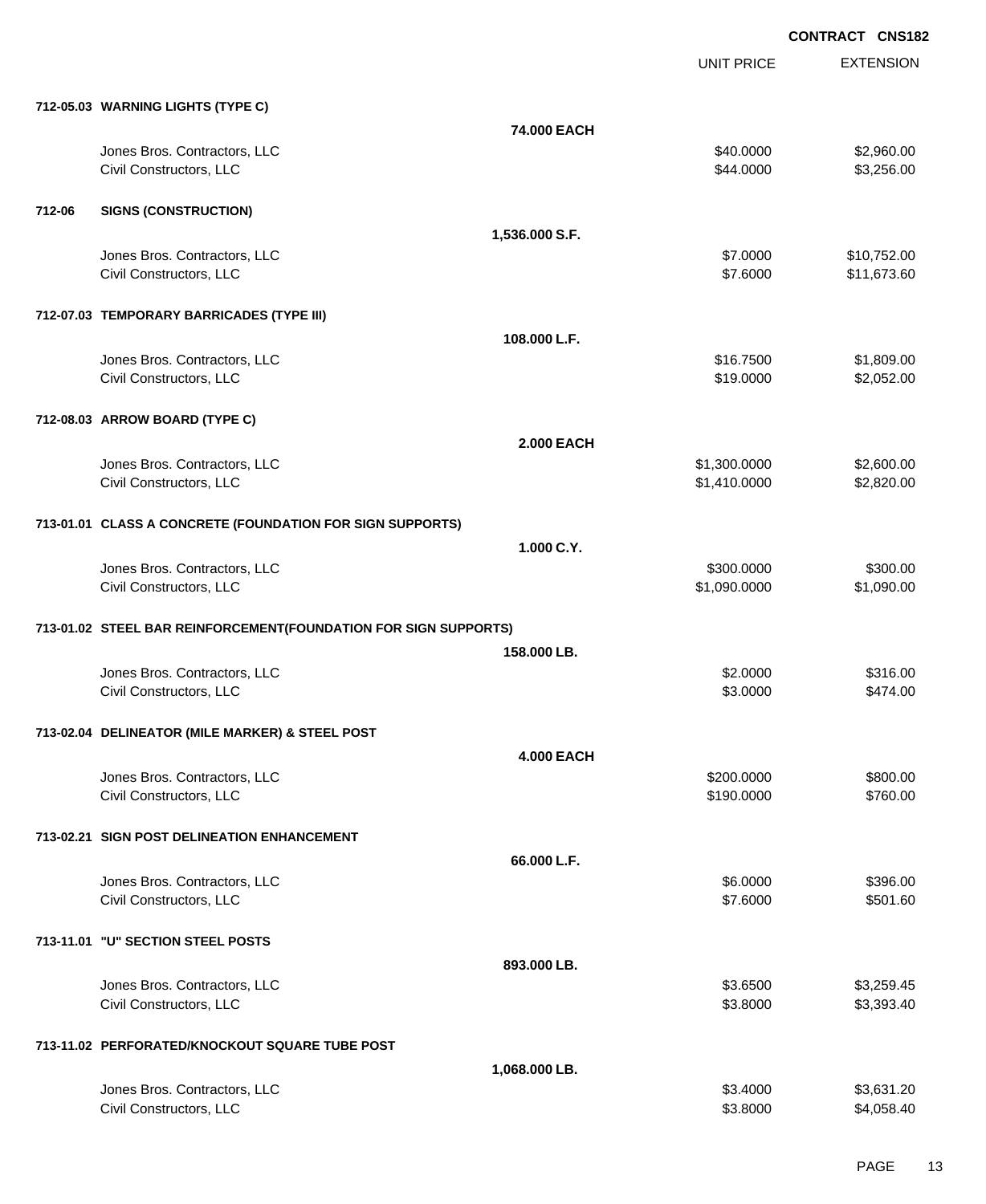**EXTENSION CONTRACT CNS182** UNIT PRICE **713-11.05 SQUARE TUBE SIGN SUPPORT 40.000 LB.** Jones Bros. Contractors, LLC \$4.5000 \$180.00 Civil Constructors, LLC \$11.0000 \$440.00 **713-11.21 P POST SLIP BASE 2.000 EACH** Jones Bros. Contractors, LLC \$400.0000 \$800.00 Civil Constructors, LLC 6812.00 **713-13.02 FLAT SHEET ALUMINUM SIGNS (0.080" THICK) 208.000 S.F.** Jones Bros. Contractors, LLC \$13.2500 \$2,756.00 Civil Constructors, LLC 63,120.00 **713-13.03 FLAT SHEET ALUMINUM SIGNS (0.100" THICK) 253.000 S.F.** Jones Bros. Contractors, LLC \$13.8500 \$3,504.05 Civil Constructors, LLC 64,301.00 **713-15 REMOVAL OF SIGNS, POSTS AND FOOTINGS 1.000 LS** Jones Bros. Contractors, LLC \$750.0000 \$750.00 Civil Constructors, LLC 6271.000 \$271.000 \$271.000 \$271.000 \$271.000 \$271.000 \$271.000 \$271.00 **713-15.02 REMOVAL & RELOCATION OF SIGN & SUPPORT 1.000 EACH** Jones Bros. Contractors, LLC 6. 2009 \$250.000 \$250.000 \$250.000 \$250.000 \$250.000 Civil Constructors, LLC 655.000 \$55.000 \$55.000 \$55.000 \$55.000 \$55.000 \$55.000 \$55.000 \$55.000 \$55.00 \$55.00 **713-16.01 CHANGEABLE MESSAGE SIGN UNIT 4.000 EACH** Jones Bros. Contractors, LLC \$8,400.0000 \$33,600.00 Civil Constructors, LLC 66,360.000 \$36,360.00 **713-16.20 SIGNS ("NO MOWING" SIGNS AT STR-2) 8.000 EACH** Jones Bros. Contractors, LLC \$220.0000 \$1,760.00 Civil Constructors, LLC 61,736.00 **713-30.09 BARRIER MOUNTED SIGN SUPPORT 2.000 EACH** Jones Bros. Contractors, LLC \$250.0000 \$500.00 Civil Constructors, LLC 61,408.00 **716-01.07 TEMPORARY RAISED PAVEMENT MARKER,YELLOW 440.000 EACH**

| \$9.7500  | \$4,290.00               |
|-----------|--------------------------|
| \$11,0000 | \$4,840,00               |
|           | <del>TTV:VVV LAVII</del> |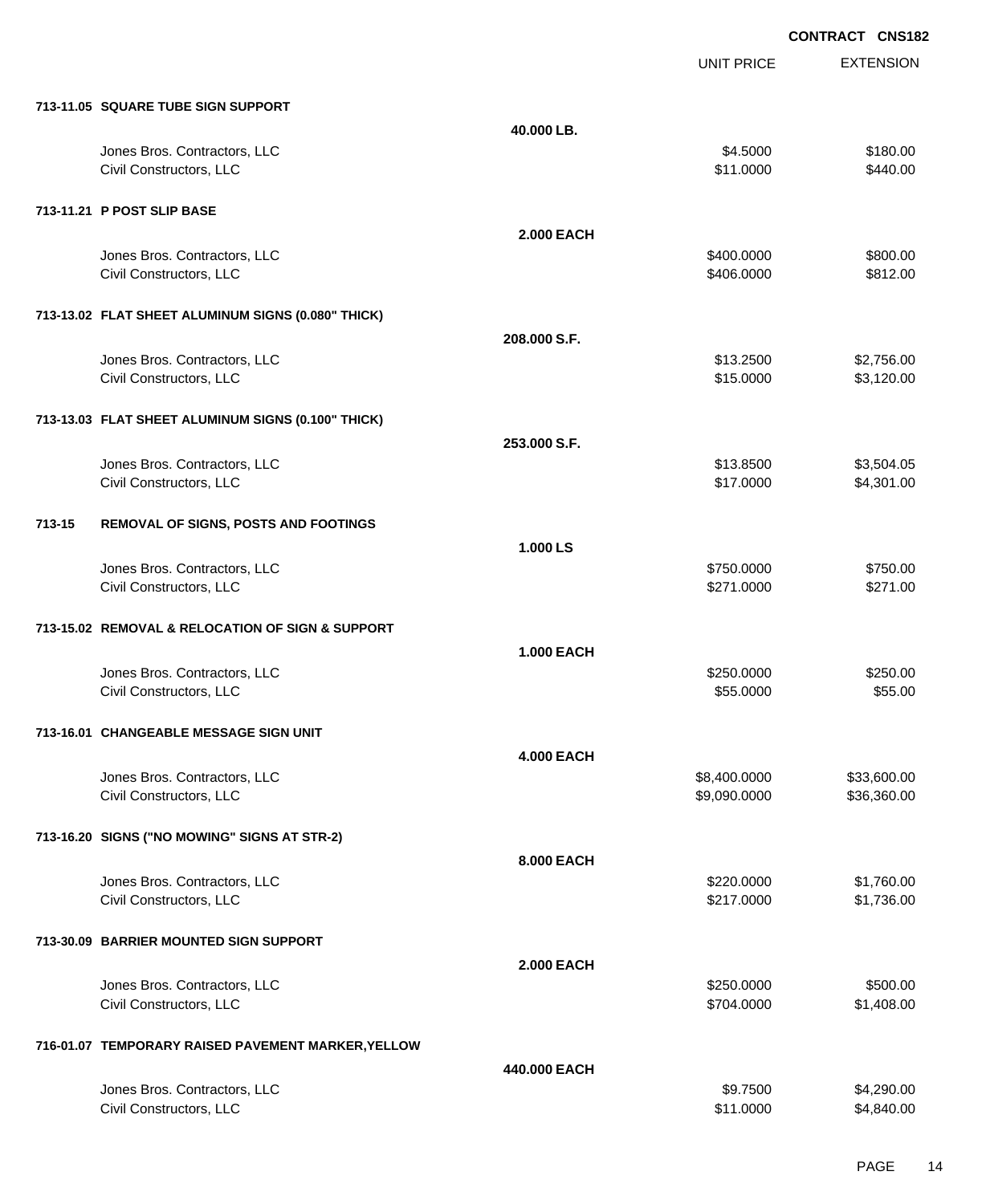|                                                                   |                    |                         | <b>CONTRACT CNS182</b> |
|-------------------------------------------------------------------|--------------------|-------------------------|------------------------|
|                                                                   |                    | <b>UNIT PRICE</b>       | <b>EXTENSION</b>       |
| 716-01.22 SNOWPLOWABLE RAISED PAVMENT MARKERS (MONO-DIR)(1 COLOR) |                    |                         |                        |
|                                                                   | 361,000 EACH       |                         |                        |
| Jones Bros. Contractors, LLC                                      |                    | \$33.5000               | \$12,093.50            |
| Civil Constructors, LLC                                           |                    | \$37.0000               | \$13,357.00            |
| 716-01.23 SNOWPLOWABLE RAISED PAVEMENT MARKERS (BI-DIR)(2 COLOR)  |                    |                         |                        |
|                                                                   | 495,000 EACH       |                         |                        |
| Jones Bros. Contractors, LLC                                      |                    | \$33.5000               | \$16,582.50            |
| Civil Constructors, LLC                                           |                    | \$37.0000               | \$18,315.00            |
| 716-02.04 PLASTIC PAVEMENT MARKING(CHANNELIZATION STRIPING)       |                    |                         |                        |
|                                                                   | 109.000 S.Y.       |                         |                        |
| Jones Bros. Contractors, LLC                                      |                    | \$24.5000               | \$2,670.50             |
| Civil Constructors, LLC                                           |                    | \$27.0000               | \$2,943.00             |
| 716-02.05 PLASTIC PAVEMENT MARKING (STOP LINE)                    |                    |                         |                        |
|                                                                   | 260.000 L.F.       |                         |                        |
| Jones Bros. Contractors, LLC                                      |                    | \$11.9500               | \$3,107.00             |
| Civil Constructors, LLC                                           |                    | \$13.0000               | \$3,380.00             |
| 716-02.06 PLASTIC PAVEMENT MARKING (TURN LANE ARROW)              |                    |                         |                        |
|                                                                   | <b>22.000 EACH</b> |                         |                        |
| Jones Bros. Contractors, LLC                                      |                    | \$155.0000              | \$3,410.00             |
| Civil Constructors, LLC                                           |                    | \$168.0000              | \$3,696.00             |
| 716-05.01 PAINTED PAVEMENT MARKING (4" LINE)                      |                    |                         |                        |
|                                                                   | 1.700 L.M.         |                         |                        |
| Jones Bros. Contractors, LLC                                      |                    | \$2,500.0000            | \$4,250.00             |
| Civil Constructors, LLC                                           |                    | \$2,710.0000            | \$4,607.00             |
| 716-05.02 PAINTED PAVEMENT MARKING (8" BARRIER LINE)              |                    |                         |                        |
|                                                                   | 4,200.000 L.F.     |                         |                        |
| Jones Bros. Contractors, LLC                                      |                    | \$0.4800                | \$2,016.00             |
| Civil Constructors, LLC                                           |                    | \$0.5500                | \$2,310.00             |
| 716-05.05 PAINTED PAVEMENT MARKING (STOP LINE)                    |                    |                         |                        |
|                                                                   | 92.000 L.F.        |                         |                        |
| Jones Bros. Contractors, LLC<br>Civil Constructors, LLC           |                    | \$6.7500<br>\$7.3000    | \$621.00<br>\$671.60   |
|                                                                   |                    |                         |                        |
| 716-05.06 PAINTED PAVEMENT MARKING (TURN LANE ARROW)              |                    |                         |                        |
|                                                                   | 10.000 EACH        |                         |                        |
| Jones Bros. Contractors, LLC<br>Civil Constructors, LLC           |                    | \$95.0000<br>\$103.0000 | \$950.00<br>\$1,030.00 |
|                                                                   |                    |                         |                        |
| 716-05.11 PAINTED PAVEMENT MARKING(STRAIGHT ARROW)                |                    |                         |                        |
| Jones Bros. Contractors, LLC                                      | <b>4.000 EACH</b>  |                         |                        |
| Civil Constructors, LLC                                           |                    | \$85.0000<br>\$92.0000  | \$340.00<br>\$368.00   |
|                                                                   |                    |                         |                        |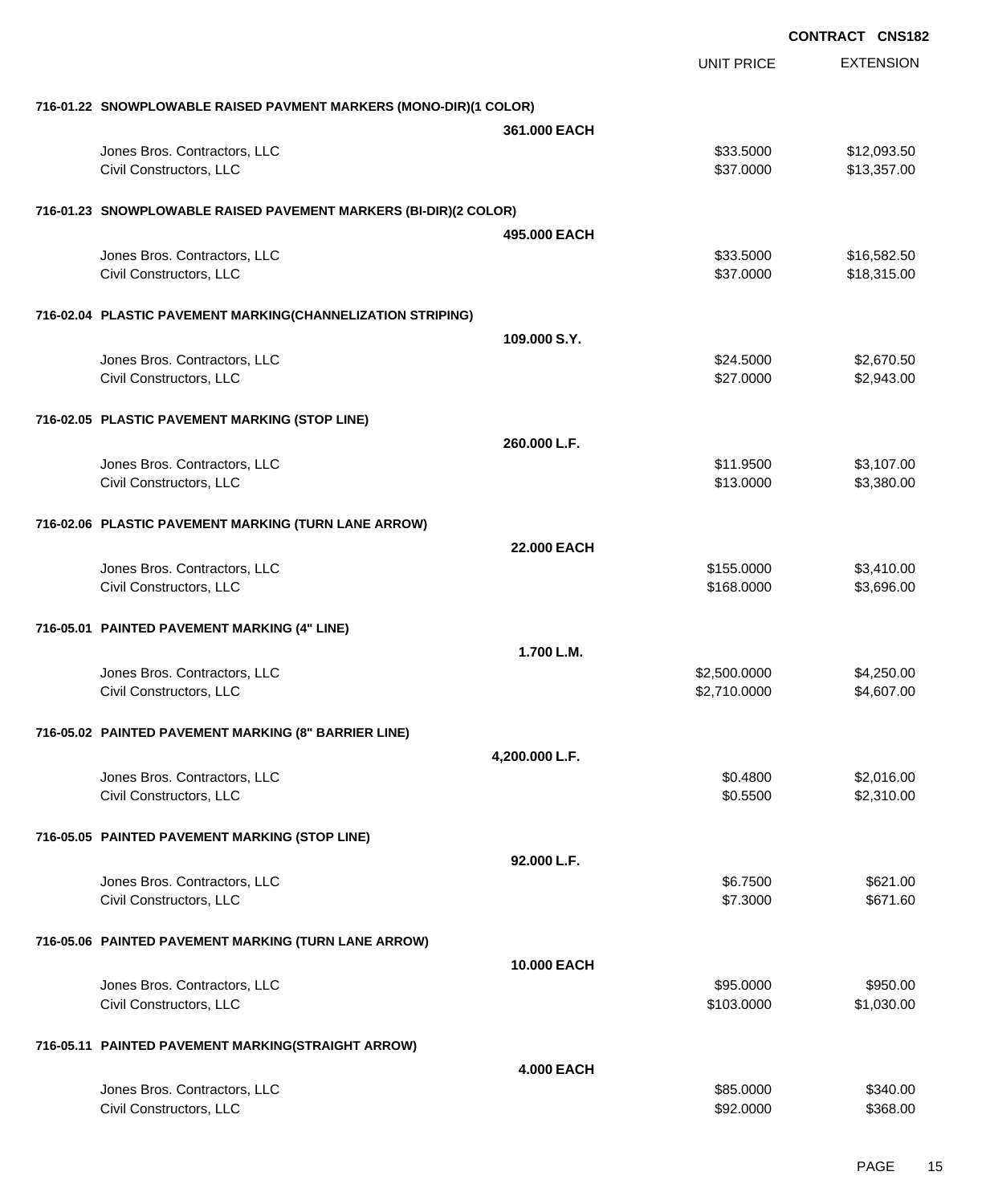UNIT PRICE

|        | 716-05.20 PAINTED PAVEMENT MARKING (6" LINE)                     |                   |                                      |                                  |
|--------|------------------------------------------------------------------|-------------------|--------------------------------------|----------------------------------|
|        |                                                                  | 19.000 L.M.       |                                      |                                  |
|        | Jones Bros. Contractors, LLC<br>Civil Constructors, LLC          |                   | \$875.0000<br>\$947.0000             | \$16,625.00<br>\$17,993.00       |
|        | 716-06.01 PAINTED WORD PVMT MARK (                               | $\lambda$         |                                      |                                  |
|        |                                                                  | 8.000 EACH        |                                      |                                  |
|        | Jones Bros. Contractors, LLC<br>Civil Constructors, LLC          |                   | \$175.0000<br>\$190.0000             | \$1,400.00<br>\$1,520.00         |
|        | 716-08.01 REMOVAL OF PAVEMENT MARKING (LINE)                     |                   |                                      |                                  |
|        |                                                                  | 25,000.000 L.F.   |                                      |                                  |
|        | Jones Bros. Contractors, LLC<br>Civil Constructors, LLC          |                   | \$0.5200<br>\$0.6000                 | \$13,000.00<br>\$15,000.00       |
|        | 716-12.02 ENHANCED FLATLINE THERMO PVMT MRKNG (6IN LINE)         |                   |                                      |                                  |
|        |                                                                  | 12.100 L.M.       |                                      |                                  |
|        | Jones Bros. Contractors, LLC<br>Civil Constructors, LLC          |                   | \$5,375.0000<br>\$5,820.0000         | \$65,037.50<br>\$70,422.00       |
|        | 716-12.03 ENHANCED FLATLINE THERMO PVMT MRKNG (8IN BARRIER LINE) |                   |                                      |                                  |
|        |                                                                  | 1,072.000 L.F.    |                                      |                                  |
|        | Jones Bros. Contractors, LLC<br>Civil Constructors, LLC          |                   | \$2.3500<br>\$2.6000                 | \$2,519.20<br>\$2,787.20         |
| 717-01 | <b>MOBILIZATION</b>                                              |                   |                                      |                                  |
|        |                                                                  | 1.000 LS          |                                      |                                  |
|        | Jones Bros. Contractors, LLC<br>Civil Constructors, LLC          |                   | \$1,100,000.0000<br>\$1,461,920.0000 | \$1,100,000.00<br>\$1,461,920.00 |
|        | 730-01.04 MODIFICATION OF EXISTING TRAFFIC SIGNAL EQUIPMENT      |                   |                                      |                                  |
|        |                                                                  | 1.000 LS          |                                      |                                  |
|        | Jones Bros. Contractors, LLC<br>Civil Constructors, LLC          |                   | \$3,850.0000<br>\$4,160.0000         | \$3,850.00<br>\$4,160.00         |
|        | 730-03.20 INSTALL PULL BOX (TYPE A)                              |                   |                                      |                                  |
|        |                                                                  | <b>1.000 EACH</b> |                                      |                                  |
|        | Jones Bros. Contractors, LLC<br>Civil Constructors, LLC          |                   | \$400.0000<br>\$433.0000             | \$400.00<br>\$433.00             |
|        | 730-03.21 INSTALL PULL BOX (TYPE B)                              |                   |                                      |                                  |
|        |                                                                  | <b>1.000 EACH</b> |                                      |                                  |
|        | Jones Bros. Contractors, LLC<br>Civil Constructors, LLC          |                   | \$600.0000<br>\$649.0000             | \$600.00<br>\$649.00             |
|        | 730-12.01 CONDUIT 1" DIAMETER (PVC)                              |                   |                                      |                                  |
|        |                                                                  | 260.000 L.F.      |                                      |                                  |
|        | Jones Bros. Contractors, LLC<br>Civil Constructors, LLC          |                   | \$12.0000<br>\$13.0000               | \$3,120.00<br>\$3,380.00         |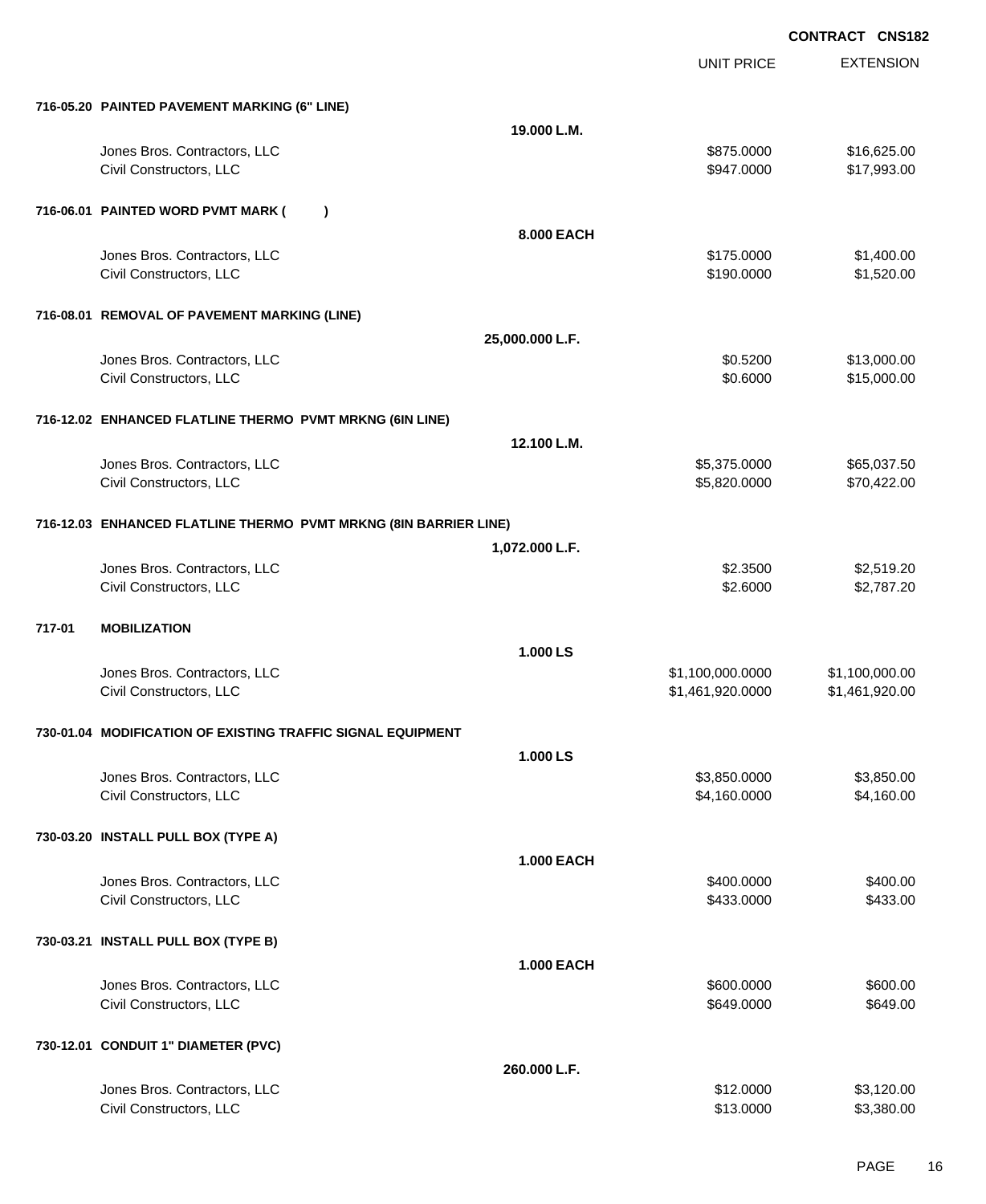UNIT PRICE EXTENSION

|        | 730-13.02 VEHICLE DETECTOR (VIDEO)                      |                   |                              |                              |
|--------|---------------------------------------------------------|-------------------|------------------------------|------------------------------|
|        |                                                         | <b>4.000 EACH</b> |                              |                              |
|        | Jones Bros. Contractors, LLC<br>Civil Constructors, LLC |                   | \$6,620.0000<br>\$7,170.0000 | \$26,480.00<br>\$28,680.00   |
|        | 730-14.01 SHIELDED DETECTOR CABLE                       |                   |                              |                              |
|        |                                                         | 735.000 L.F.      |                              |                              |
|        | Jones Bros. Contractors, LLC<br>Civil Constructors, LLC |                   | \$1.5000<br>\$1.7000         | \$1,102.50<br>\$1,249.50     |
|        | 730-14.02 SAW SLOT                                      |                   |                              |                              |
|        |                                                         | 85.000 L.F.       |                              |                              |
|        | Jones Bros. Contractors, LLC<br>Civil Constructors, LLC |                   | \$4.0000<br>\$4.4000         | \$340.00<br>\$374.00         |
|        | 730-14.03 LOOP WIRE                                     |                   |                              |                              |
|        |                                                         | 255,000 L.F.      |                              |                              |
|        | Jones Bros. Contractors, LLC<br>Civil Constructors, LLC |                   | \$0.5000<br>\$0.5500         | \$127.50<br>\$140.25         |
|        | 730-15.11 MODIFY CABINET (REWORK CABINET)               |                   |                              |                              |
|        |                                                         | <b>1.000 EACH</b> |                              |                              |
|        | Jones Bros. Contractors, LLC<br>Civil Constructors, LLC |                   | \$3,640.0000<br>\$3,940.0000 | \$3,640.00<br>\$3,940.00     |
|        | 740-10.03 GEOTEXTILE (TYPE III)(EROSION CONTROL)        |                   |                              |                              |
|        |                                                         | 4,469.000 S.Y.    |                              |                              |
|        | Jones Bros. Contractors, LLC<br>Civil Constructors, LLC |                   | \$2.5000<br>\$2.2000         | \$11,172.50<br>\$9,831.80    |
|        | 740-10.04 GEOTEXTILE (TYPE IV) (STABILIZATION)          |                   |                              |                              |
|        |                                                         | 14,646.000 S.Y.   |                              |                              |
|        | Jones Bros. Contractors, LLC                            |                   | \$1.5000                     | \$21,969.00                  |
|        | Civil Constructors, LLC                                 |                   | \$2.0000                     | \$29,292.00                  |
|        | 740-11.03 TEMPORARY SEDIMENT TUBE 18IN                  |                   |                              |                              |
|        |                                                         | 62,288.000 L.F.   |                              |                              |
|        | Jones Bros. Contractors, LLC                            |                   | \$3.4600                     | \$215,516.48                 |
|        | Civil Constructors, LLC                                 |                   | \$3.3000                     | \$205,550.40                 |
| 801-01 | <b>SEEDING (WITH MULCH)</b>                             |                   |                              |                              |
|        |                                                         | 281.000 UNIT      |                              |                              |
|        | Jones Bros. Contractors, LLC<br>Civil Constructors, LLC |                   | \$27.0000<br>\$44.0000       | \$7,587.00<br>\$12,364.00    |
|        |                                                         |                   |                              |                              |
|        | 801-01.07 TEMPORARY SEEDING (WITH MULCH)                |                   |                              |                              |
|        |                                                         | 4,653.000 UNIT    |                              |                              |
|        | Jones Bros. Contractors, LLC<br>Civil Constructors, LLC |                   | \$25.0000<br>\$33.0000       | \$116,325.00<br>\$153,549.00 |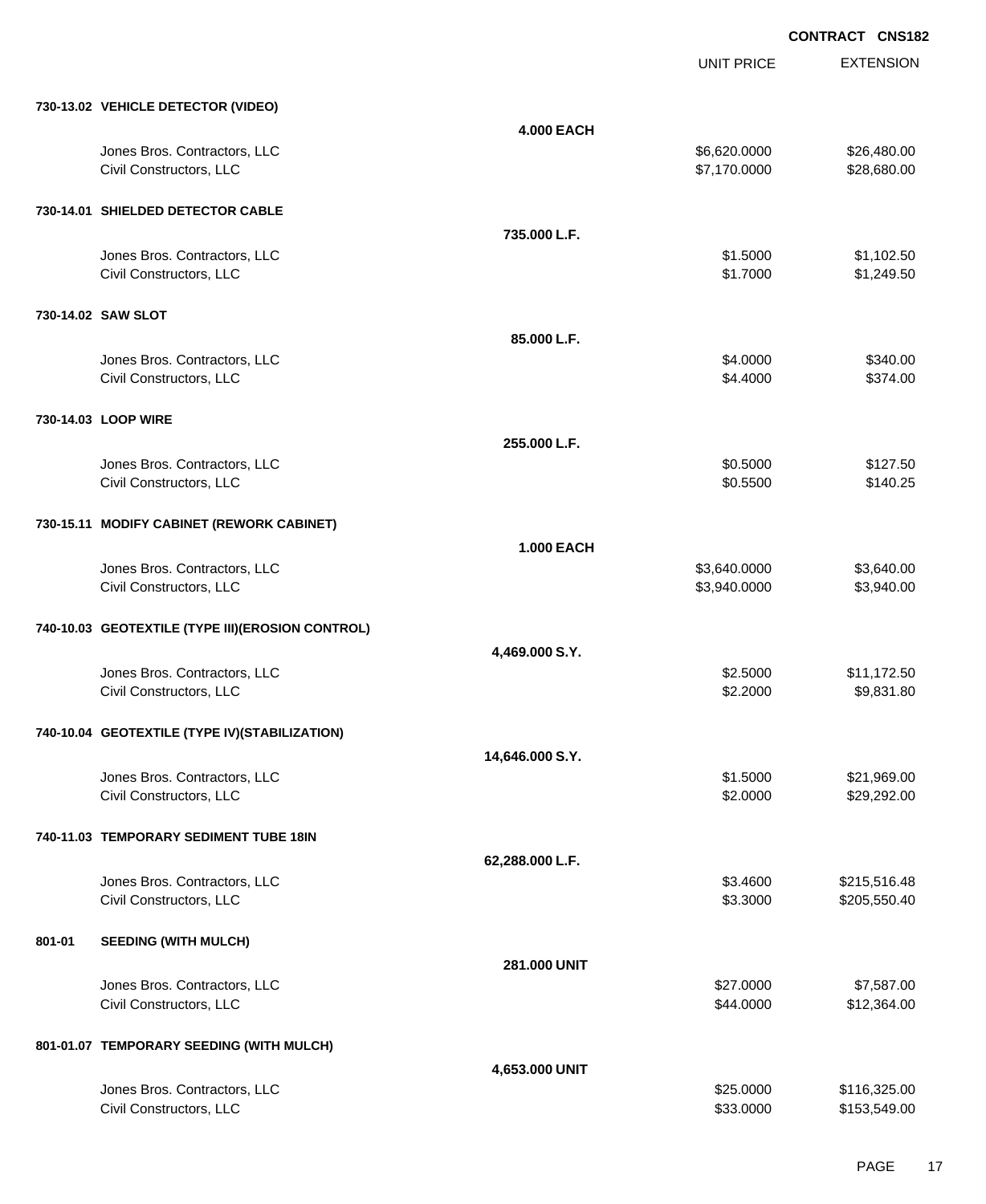UNIT PRICE

|        | 801-01.34 GRASS SEED MIX (RIPZN/FLPL)                   |                   |            |             |
|--------|---------------------------------------------------------|-------------------|------------|-------------|
|        |                                                         | <b>9.000 UNIT</b> |            |             |
|        | Jones Bros. Contractors, LLC                            |                   | \$100.0000 | \$900.00    |
|        | Civil Constructors, LLC                                 |                   | \$163.0000 | \$1,467.00  |
|        | 801-01.65 TEMPORARY MULCH                               |                   |            |             |
|        |                                                         | 1,000.000 UNIT    |            |             |
|        | Jones Bros. Contractors, LLC                            |                   | \$20.0000  | \$20,000.00 |
|        | Civil Constructors, LLC                                 |                   | \$22.0000  | \$22,000.00 |
| 801-02 | <b>SEEDING (WITHOUT MULCH)</b>                          |                   |            |             |
|        |                                                         | 96.000 UNIT       |            |             |
|        | Jones Bros. Contractors, LLC                            |                   | \$25.0000  | \$2,400.00  |
|        | Civil Constructors, LLC                                 |                   | \$33.0000  | \$3,168.00  |
|        | 801-02.01 CROWN VETCH MIXTURE (WITHOUT MULCH)           |                   |            |             |
|        |                                                         | 85.000 UNIT       |            |             |
|        | Jones Bros. Contractors, LLC                            |                   | \$40.0000  | \$3,400.00  |
|        | Civil Constructors, LLC                                 |                   | \$109.0000 | \$9,265.00  |
|        |                                                         |                   |            |             |
|        | 801-02.15 FERTILIZER                                    |                   |            |             |
|        |                                                         | 47.000 TON        |            |             |
|        | Jones Bros. Contractors, LLC                            |                   | \$700.0000 | \$32,900.00 |
|        | Civil Constructors, LLC                                 |                   | \$758.0000 | \$35,626.00 |
| 801-03 | <b>WATER (SEEDING &amp; SODDING)</b>                    |                   |            |             |
|        |                                                         | 1,098.000 M.G.    |            |             |
|        | Jones Bros. Contractors, LLC                            |                   | \$10.0000  | \$10,980.00 |
|        | Civil Constructors, LLC                                 |                   | \$33.0000  | \$36,234.00 |
|        |                                                         |                   |            |             |
| 801-07 | SEED (SUPPLEMENTAL APPLICATION)                         |                   |            |             |
|        |                                                         | 63.000 LB.        |            |             |
|        | Jones Bros. Contractors, LLC                            |                   | \$3.0000   | \$189.00    |
|        | Civil Constructors, LLC                                 |                   | \$22.0000  | \$1,386.00  |
| 801-08 | FERTILIZER (SUPPLEMENTAL APPLICATION)                   |                   |            |             |
|        |                                                         | 47.000 TON        |            |             |
|        | Jones Bros. Contractors, LLC                            |                   | \$700.0000 | \$32,900.00 |
|        | Civil Constructors, LLC                                 |                   | \$758.0000 | \$35,626.00 |
|        | 802-11.02 ACER RUBRUM (RED MAPLE 2-5FT CNTNR GRWN)      |                   |            |             |
|        |                                                         | 43.000 EACH       |            |             |
|        | Jones Bros. Contractors, LLC                            |                   | \$25.0000  | \$1,075.00  |
|        | Civil Constructors, LLC                                 |                   | \$55.0000  | \$2,365.00  |
|        | 802-11.04 ACER SACCHARUM (SUGAR MAPLE 2-5FT CNTNR GRWN) |                   |            |             |
|        |                                                         | 51.000 EACH       |            |             |
|        | Jones Bros. Contractors, LLC                            |                   | \$25.0000  | \$1,275.00  |
|        | Civil Constructors, LLC                                 |                   | \$55.0000  | \$2,805.00  |
|        |                                                         |                   |            |             |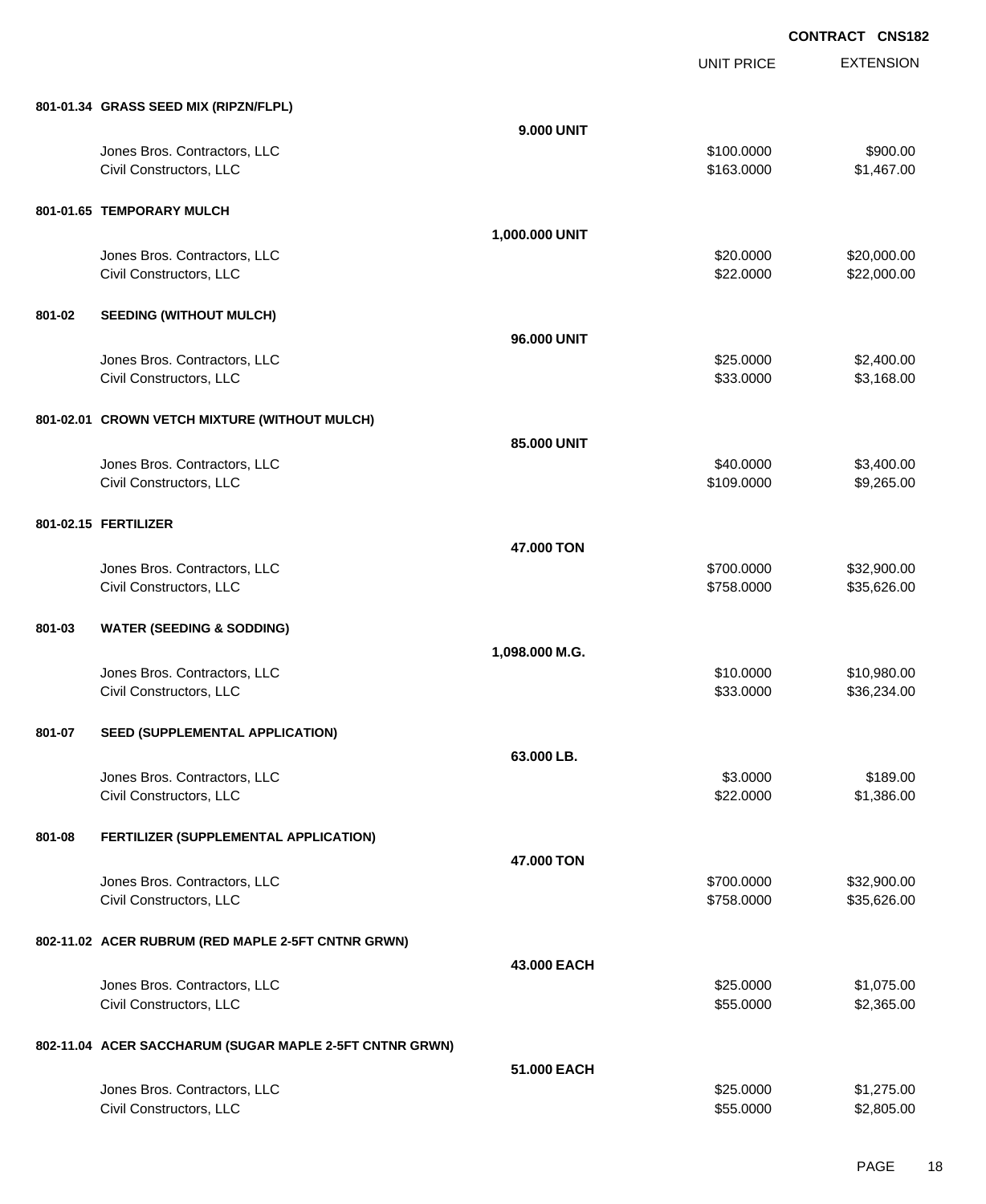|        |                                                               |                 |                        | <b>CONTRACT CNS182</b>   |
|--------|---------------------------------------------------------------|-----------------|------------------------|--------------------------|
|        |                                                               |                 | UNIT PRICE             | <b>EXTENSION</b>         |
|        | 802-11.09 CARYA OVATA (SHAGBARK HICKORY 2-5FT CNTNR GRWN)     |                 |                        |                          |
|        |                                                               | 41.000 EACH     |                        |                          |
|        | Jones Bros. Contractors, LLC                                  |                 | \$25.0000              | \$1,025.00               |
|        | Civil Constructors, LLC                                       |                 | \$55.0000              | \$2,255.00               |
|        | 802-11.18 LIQUIDAMBER STYRACIFLUA (SWEETGUM 2-5FT CNTNR GRWN) |                 |                        |                          |
|        |                                                               | 50,000 EACH     |                        |                          |
|        | Jones Bros. Contractors, LLC<br>Civil Constructors, LLC       |                 | \$25.0000<br>\$55.0000 | \$1,250.00<br>\$2,750.00 |
|        |                                                               |                 |                        |                          |
|        | 802-11.26 PLATANUS OCCIDENTALIS (SYCAMORE 2-5FT CNTNR GRWN)   |                 |                        |                          |
|        |                                                               | 45,000 EACH     |                        |                          |
|        | Jones Bros. Contractors, LLC                                  |                 | \$25.0000              | \$1,125.00               |
|        | Civil Constructors, LLC                                       |                 | \$55.0000              | \$2,475.00               |
|        | 802-12.01 ACER NEGUNDO (BOX ELDER SEEDLNG B.R.)               |                 |                        |                          |
|        |                                                               | 28,000 EACH     |                        |                          |
|        | Jones Bros. Contractors, LLC                                  |                 | \$9.0000               | \$252.00                 |
|        | Civil Constructors, LLC                                       |                 | \$55.0000              | \$1,540.00               |
|        | 802-12.18 LIQUIDAMBER STYRACIFLUA (SWEETGUM SEEDLNG B.R.)     |                 |                        |                          |
|        |                                                               | 62.000 EACH     |                        |                          |
|        | Jones Bros. Contractors, LLC                                  |                 | \$9.0000               | \$558.00                 |
|        | Civil Constructors, LLC                                       |                 | \$55.0000              | \$3,410.00               |
|        | 802-12.35 QUERCUS NIGRA (WATER OAK SEEDLNG B.R.)              |                 |                        |                          |
|        |                                                               | 33,000 EACH     |                        |                          |
|        | Jones Bros. Contractors, LLC                                  |                 | \$9.0000               | \$297.00                 |
|        | Civil Constructors, LLC                                       |                 | \$55.0000              | \$1,815.00               |
|        | 802-12.37 QUERCUS PALUSTRIS (PIN OAK SEEDLNG B.R.)            |                 |                        |                          |
|        |                                                               | 34,000 EACH     |                        |                          |
|        | Jones Bros. Contractors, LLC                                  |                 | \$9.0000               | \$306.00                 |
|        | Civil Constructors, LLC                                       |                 | \$55.0000              | \$1,870.00               |
|        | 802-12.40 SALIX NIGRA (BLACK WILLOW SEEDLNG B.R.)             |                 |                        |                          |
|        |                                                               | 64.000 EACH     |                        |                          |
|        | Jones Bros. Contractors, LLC                                  |                 | \$9.0000               | \$576.00                 |
|        | Civil Constructors, LLC                                       |                 | \$55.0000              | \$3,520.00               |
| 803-01 | <b>SODDING (NEW SOD)</b>                                      |                 |                        |                          |
|        |                                                               | 60,418.000 S.Y. |                        |                          |
|        | Jones Bros. Contractors, LLC                                  |                 | \$3.2500               | \$196,358.50             |
|        | Civil Constructors, LLC                                       |                 | \$3.8000               | \$229,588.40             |
|        | 805-01.02 TURF REINFORCEMENT MAT (CLASS II)                   |                 |                        |                          |
|        |                                                               | 2,878.000 S.Y.  |                        |                          |
|        | Jones Bros. Contractors, LLC                                  |                 | \$5.0000               | \$14,390.00              |
|        | Civil Constructors, LLC                                       |                 | \$5.1000               | \$14,677.80              |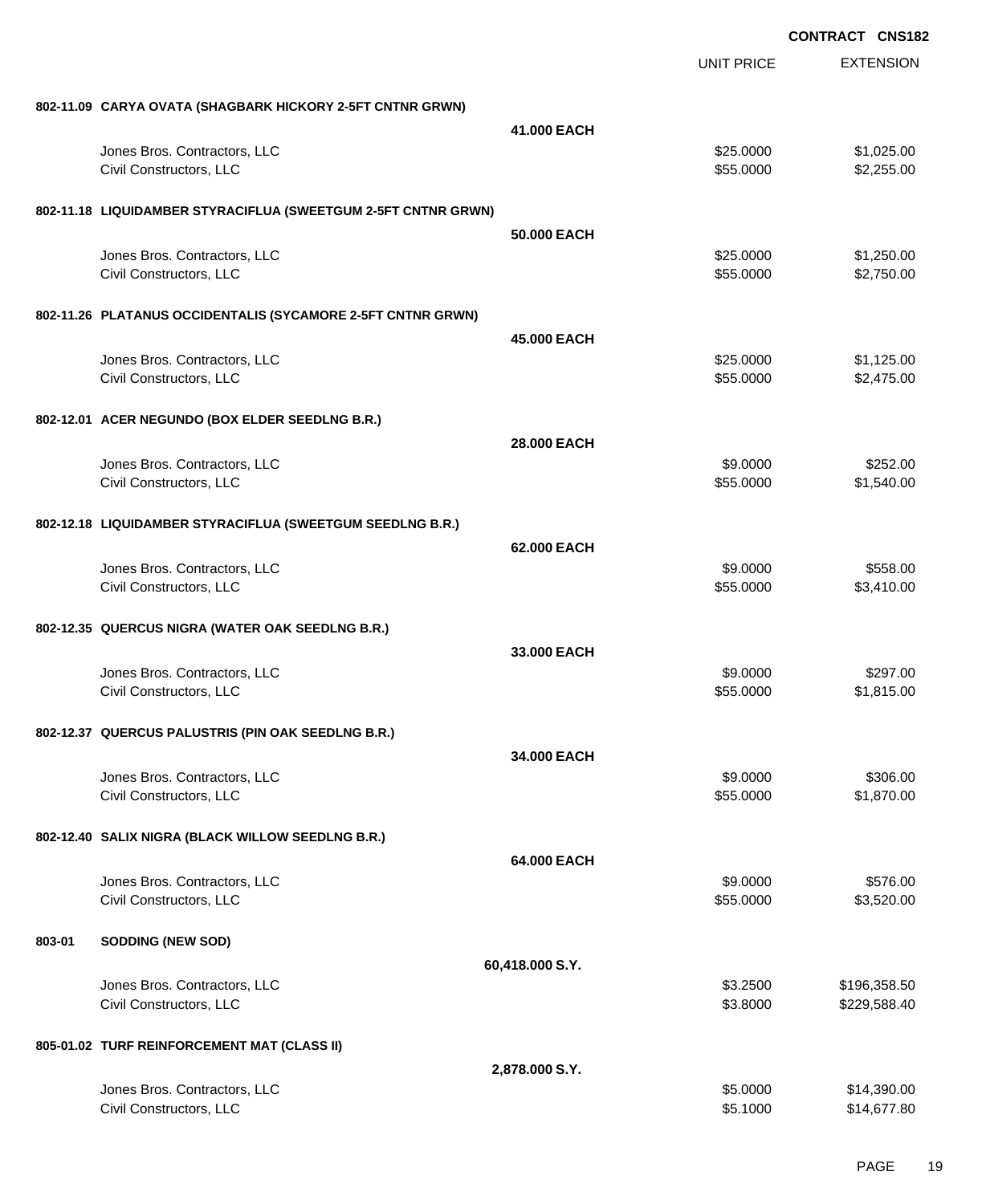|                                            |                 |              | <b>CONTRACT</b><br><b>CNS182</b> |
|--------------------------------------------|-----------------|--------------|----------------------------------|
|                                            |                 | UNIT PRICE   | <b>EXTENSION</b>                 |
| 805-12.01 EROSION CONTROL BLANKET (TYPE I) |                 |              |                                  |
|                                            | 10,717.000 S.Y. |              |                                  |
| Jones Bros. Contractors, LLC               |                 | \$1.0000     | \$10,717.00                      |
| Civil Constructors, LLC                    |                 | \$1.1000     | \$11,788.70                      |
| 806-02.03 PROJECT MOWING                   |                 |              |                                  |
|                                            | 8.000 CYCL      |              |                                  |
| Jones Bros. Contractors, LLC               |                 | \$3,500.0000 | \$28,000.00                      |
| Civil Constructors, LLC                    |                 | \$2,460.0000 | \$19,680.00                      |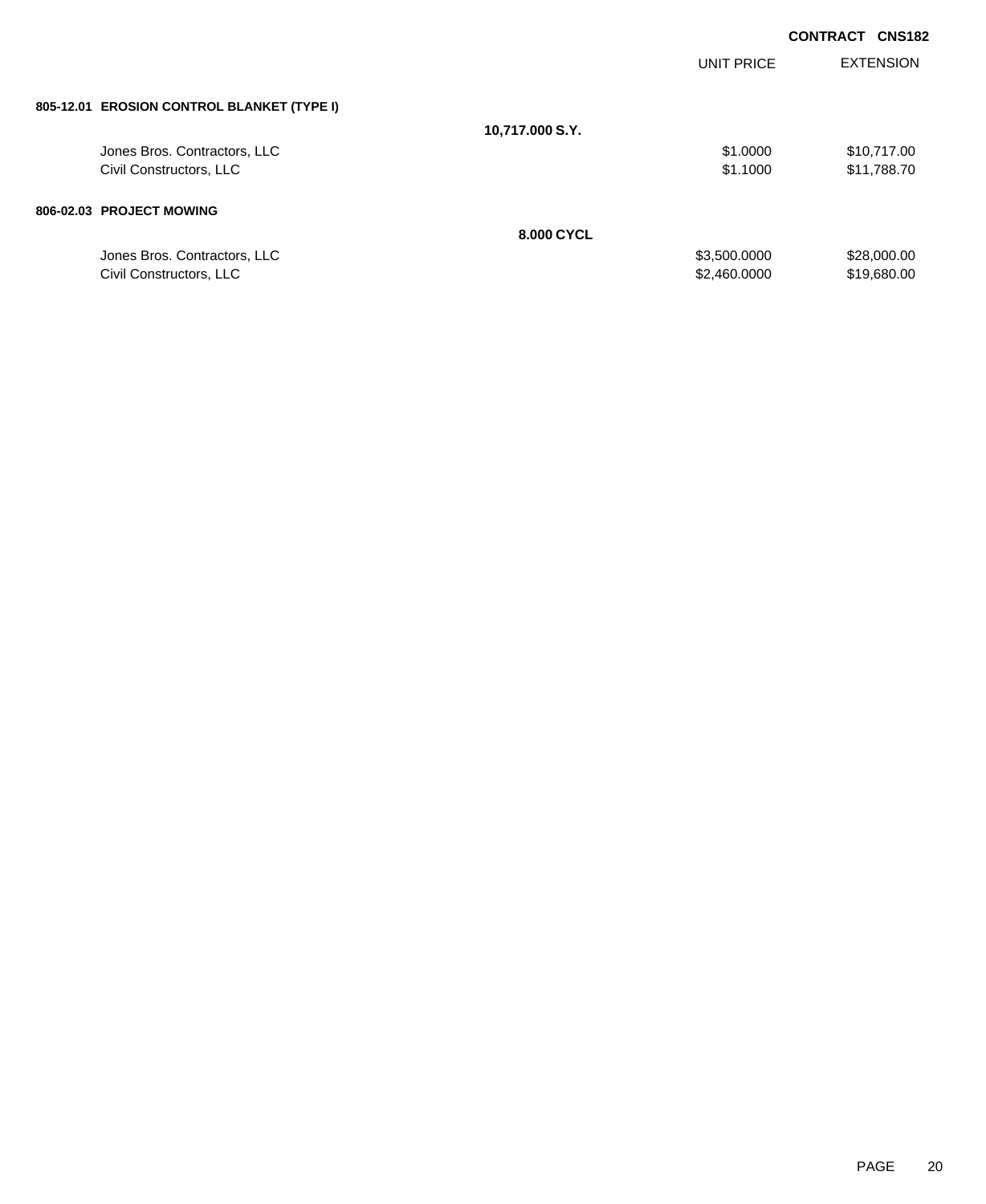EXTENSION **CONTRACT CNS182** UNIT PRICE **BRIDGE CATEGORY 202-04.01 REMOVAL OF STRUCTURES (PARTIAL) (EXISTING BR. NO. SR016-22.93) 1.000 LS** Jones Bros. Contractors, LLC \$235,000.0000 \$235,000.00 Civil Constructors, LLC 6. 2012 12:30 12:30 12:30 12:30 12:30 12:31 15,740.0000 \$115,740.000 **204-02.01 DRY EXCAVATION (BRIDGES) 552.000 C.Y.** Jones Bros. Contractors, LLC \$20.0000 \$11,040.00 Civil Constructors, LLC 625,944.00 **204-03.01 WET EXCAVATION (BRIDGES) 525.000 C.Y.** Jones Bros. Contractors, LLC 6. The state of the state of the state of the state of the state of the state of the state of the state of the state of the state of the state of the state of the state of the state of the stat Civil Constructors, LLC 651,450.00 \$51,450.00 **204-04.01 ROCK EXCAVATION (BRIDGES) 152.000 C.Y.** Jones Bros. Contractors, LLC \$130.0000 \$19,760.00 Civil Constructors, LLC 623,408.00 **204-05 ROCK DRILLING (BRIDGES) 96.000 L.F.** Jones Bros. Contractors, LLC 66 and the set of the set of the set of the set of the set of the set of the set of the set of the set of the set of the set of the set of the set of the set of the set of the set of the set of Civil Constructors, LLC 68.000 \$4,608.00 **204-10.01 FOUNDATION PREPARATION(PIER NO. 1 - STATION 380+98.28) 1.000 LS** Jones Bros. Contractors, LLC \$76,000.0000 \$76,000.00 Civil Constructors, LLC 617,730.000 \$17,730.000 \$17,730.000 \$17,730.000 \$17,730.000 \$17,730.000 \$17,730.00 \$17 **204-10.02 FOUNDATION PREPARATION(PIER NO. 2 - STATION 381+98.28) 1.000 LS** Jones Bros. Contractors, LLC \$76,000.0000 \$76,000.00 Civil Constructors, LLC 617,730.000 \$17,730.000 \$17,730.000 \$17,730.000 \$17,730.000 \$17,730.000 \$17,730.00 \$17 **204-10.03 FOUNDATION PREPARATION(PIER NO. 3 - STATION 382+98.28) 1.000 LS** Jones Bros. Contractors, LLC \$76,000.0000 \$76,000.00 Civil Constructors, LLC 634,960.000 \$34,960.000 \$34,960.000 \$34,960.000 **204-10.04 FOUNDATION PREPARATION(PIER NO. 4 - STATION 383+98.28) 1.000 LS** Jones Bros. Contractors, LLC \$76,000.0000 \$76,000.00 Civil Constructors, LLC 634,960.000 \$34,960.000 \$34,960.000 \$34,960.000 **303-01.02 GRANULAR BACKFILL (BRIDGES) 39.000 TON** dones Bros. Contractors, LLC 60000 \$2,340.00 Civil Constructors, LLC 63,510.00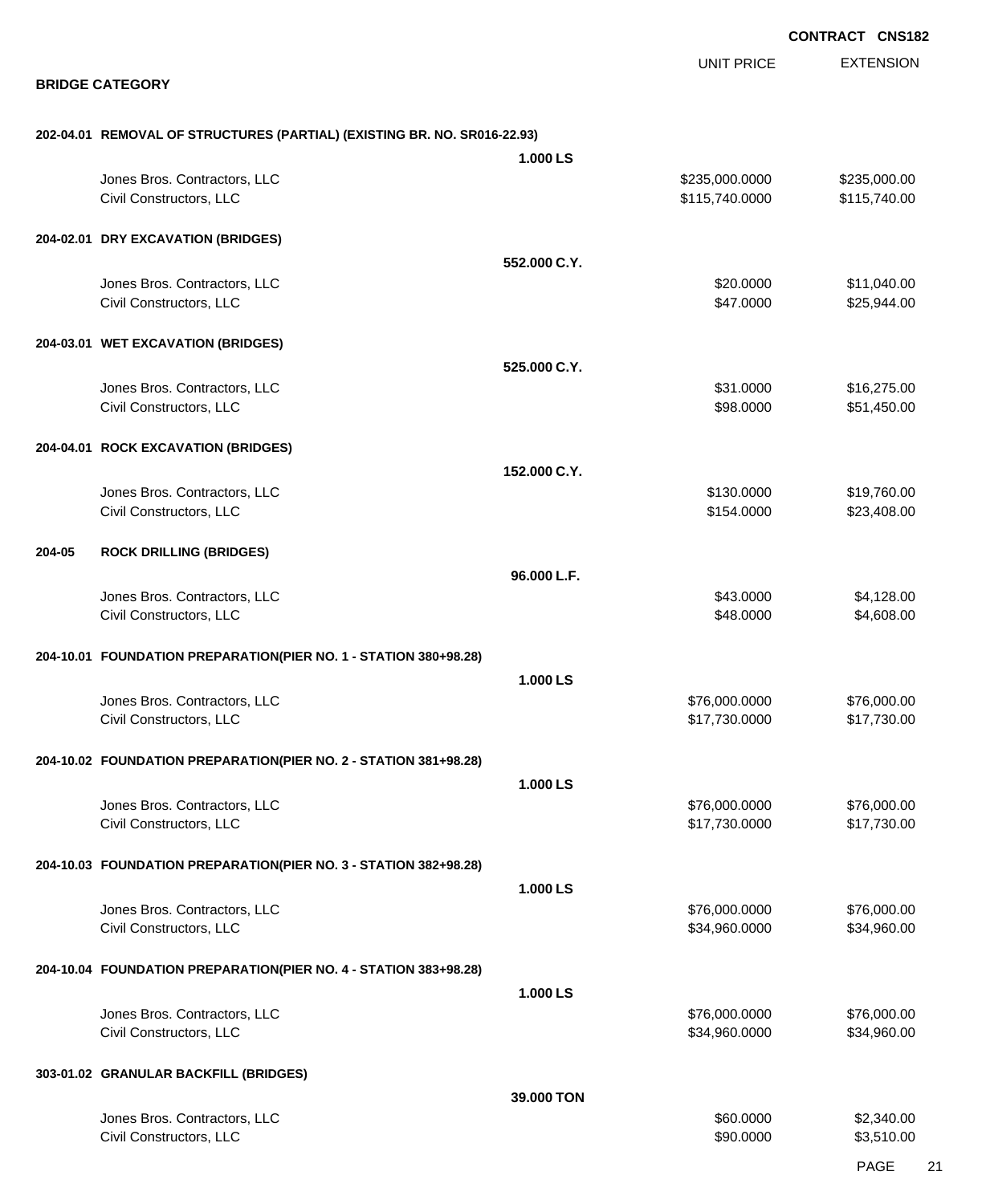EXTENSION **CONTRACT CNS182** UNIT PRICE **604-02.03 EPOXY COATED REINFORCING STEEL 373,243.000 LB.** Jones Bros. Contractors, LLC \$1.0200 \$380,707.86 Civil Constructors, LLC 6.6 and 200 \$522,540.20 **604-03.01 CLASS A CONCRETE (BRIDGES) 640.000 C.Y.** Jones Bros. Contractors, LLC \$725.0000 \$464,000.00 Civil Constructors, LLC 6. 2012 12:00 \$488,320.00 \$488,320.00 **604-03.02 STEEL BAR REINFORCEMENT (BRIDGES) 112,312.000 LB.** Jones Bros. Contractors, LLC \$1.0100 \$113,435.12 Civil Constructors, LLC 6. 2000 \$1.2000 \$1.2000 \$1.2000 \$1.2000 \$1.2000 \$1.2000 \$1.2000 \$1.2000 \$1.2000 \$1.2000 **604-03.04 PAVEMENT @ BRIDGE ENDS 439.000 S.Y.** Jones Bros. Contractors, LLC \$233.0000 \$102,287.00 Civil Constructors, LLC 6139,602.00 **604-03.32 CLASS DS CONCRETE 1,209.000 C.Y.** Jones Bros. Contractors, LLC \$750.0000 \$906,750.00 Civil Constructors, LLC 602.00 \$940,602.00 **604-04.01 APPLIED TEXTURE FINISH (NEW STRUCTURES) 2,791.000 S.Y.** Jones Bros. Contractors, LLC \$9.0000 \$25,119.00 Civil Constructors, LLC 627,072.70 **604-04.02 APPLIED TEXTURE FINISH (EXISTING STRUCTURES) 1,410.000 S.Y.** Jones Bros. Contractors, LLC \$9.0000 \$12,690.00 Civil Constructors, LLC 613,677.00 **604-05.31 BRIDGE DECK GROOVING (MECHANICAL) 4,794.000 S.Y.** Jones Bros. Contractors, LLC \$3.0000 \$14,382.00 Civil Constructors, LLC 615,820.20 **606-02.03 STEEL PILES (10 INCH) 808.000 L.F.** Jones Bros. Contractors, LLC \$47.0000 \$37,976.00 Civil Constructors, LLC 66,056.00 \$46,056.00 **606-02.06 PILE TIPS (STEEL PILES, 10 INCH) 29.000 EACH** dones Bros. Contractors, LLC 63,770.00

Civil Constructors, LLC 64,176.00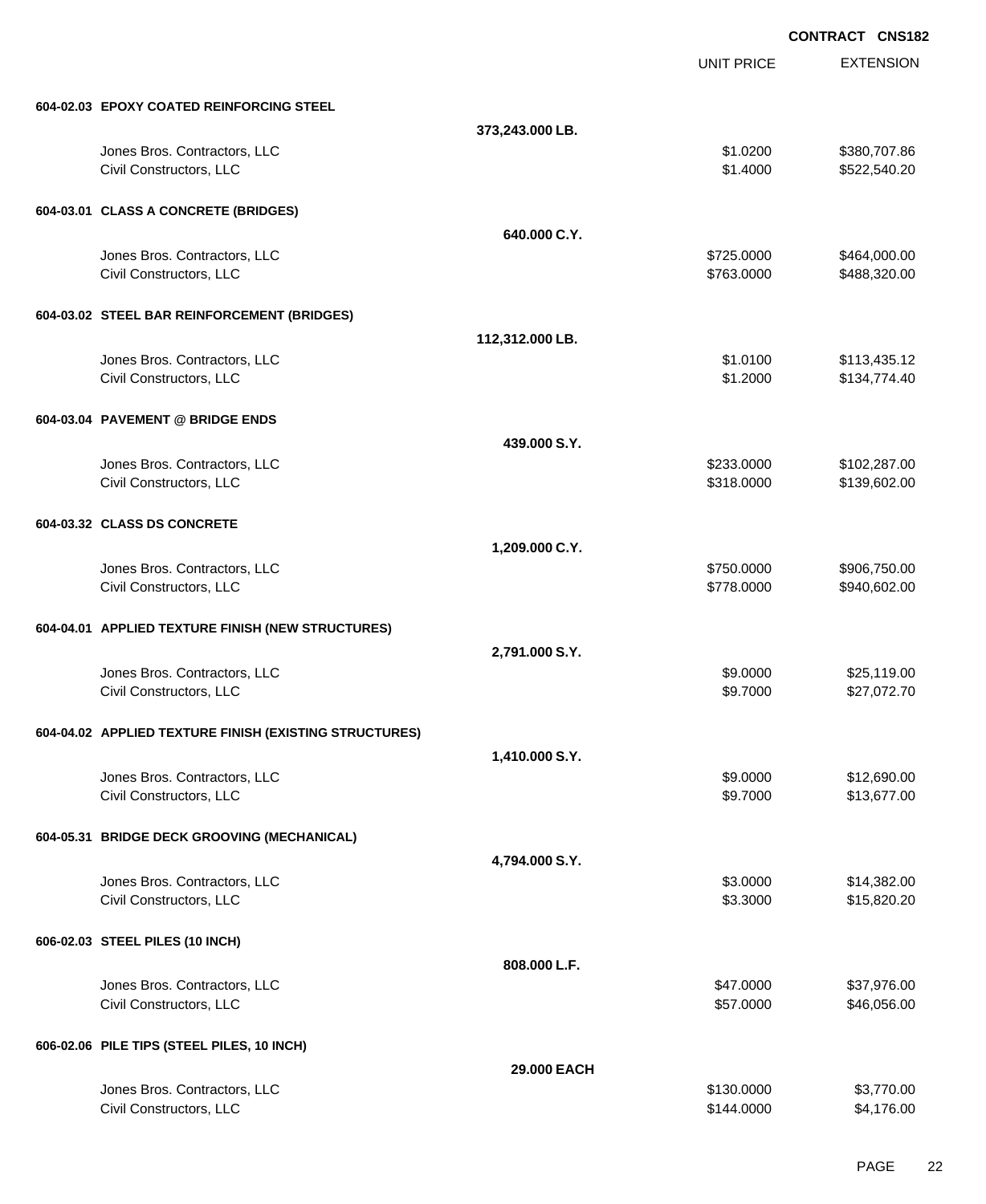UNIT PRICE

| 615-01.04 PRESTRESSED CONCRETE I-BEAM (TYPE IV) |  |
|-------------------------------------------------|--|

|        | 615-01.04 PRESTRESSED CONCRETE I-BEAM (TYPE IV)         |                |            |              |
|--------|---------------------------------------------------------|----------------|------------|--------------|
|        |                                                         | 2,798.000 L.F. |            |              |
|        | Jones Bros. Contractors, LLC                            |                | \$238.0000 | \$665,924.00 |
|        | Civil Constructors, LLC                                 |                | \$302.0000 | \$844,996.00 |
|        |                                                         |                |            |              |
| 617-02 | <b>BRIDGE DECK CRACK SEALING</b>                        |                |            |              |
|        |                                                         | 484.000 L.F.   |            |              |
|        | Jones Bros. Contractors, LLC                            |                | \$3.0000   | \$1,452.00   |
|        | Civil Constructors, LLC                                 |                | \$3.3000   | \$1,597.20   |
| 617-05 | <b>SEALANT (HMWM)</b>                                   |                |            |              |
|        |                                                         | 3.000 GAL.     |            |              |
|        | Jones Bros. Contractors, LLC                            |                | \$150.0000 | \$450.00     |
|        | Civil Constructors, LLC                                 |                | \$338.0000 | \$1,014.00   |
|        |                                                         |                |            |              |
|        | 620-05.01 CONC PARAPET SINGLE SLOPE (STD-1-1SS)         |                |            |              |
|        |                                                         | 1,001.000 L.F. |            |              |
|        | Jones Bros. Contractors, LLC                            |                | \$100,0000 | \$100,100.00 |
|        | Civil Constructors, LLC                                 |                | \$88.0000  | \$88,088.00  |
|        |                                                         |                |            |              |
|        | 710-09.01 6" PERFORATED PIPE WITH VERTICAL DRAIN SYSTEM |                |            |              |
|        |                                                         | 166.000 L.F.   |            |              |
|        | Jones Bros. Contractors, LLC                            |                | \$42.0000  | \$6,972.00   |
|        | Civil Constructors, LLC                                 |                | \$41.0000  | \$6,806.00   |
|        | 710-09.02 6" PIPE UNDERDRAIN                            |                |            |              |
|        |                                                         | 48.000 L.F.    |            |              |
|        | Jones Bros. Contractors, LLC                            |                | \$10.0000  | \$480.00     |
|        | Civil Constructors, LLC                                 |                | \$20.0000  | \$960.00     |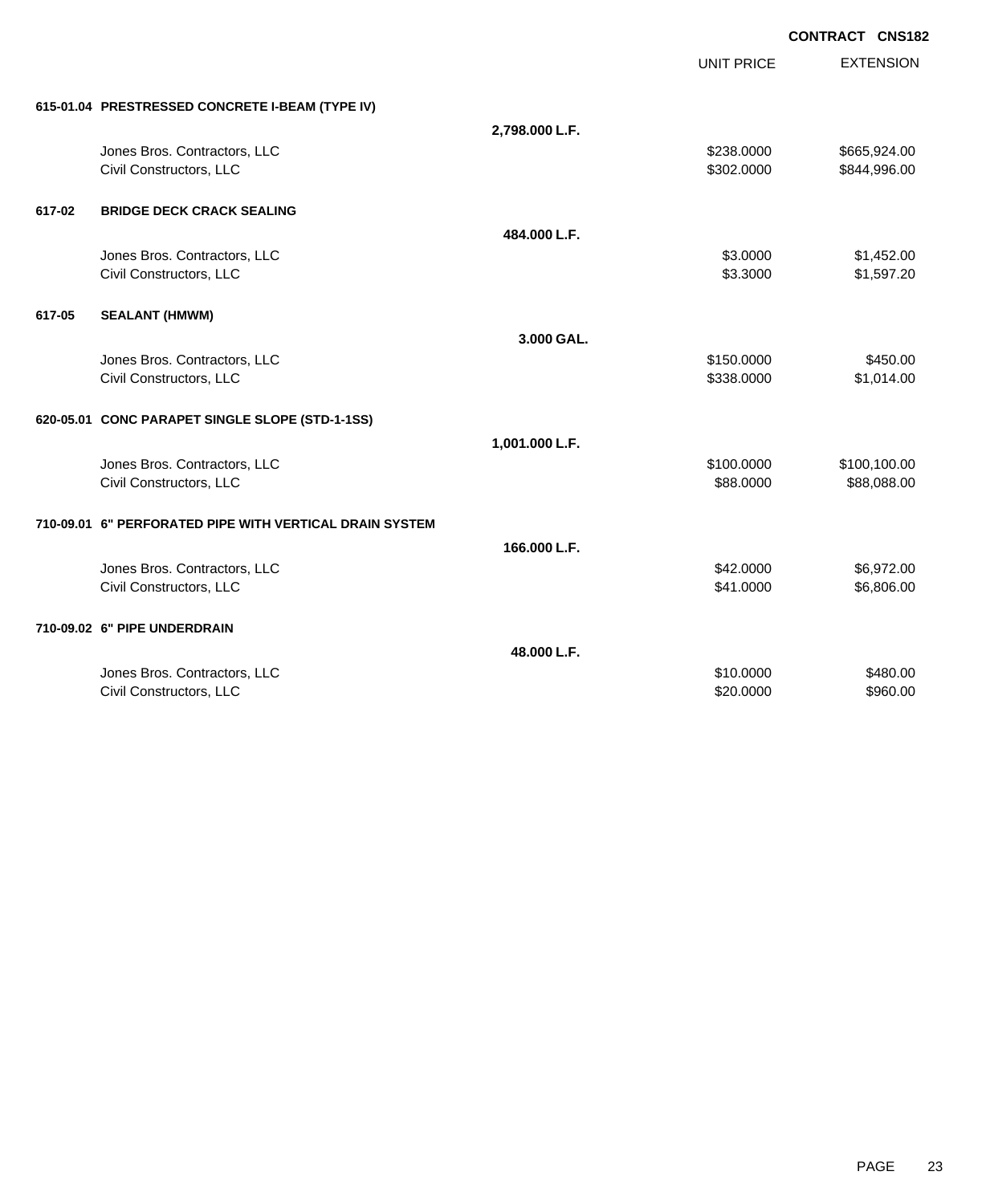|                                                         |                                                   | <b>CONTRACT CNS182</b>     |
|---------------------------------------------------------|---------------------------------------------------|----------------------------|
| <b>UTILITY CATEGORY</b>                                 | <b>UNIT PRICE</b>                                 | <b>EXTENSION</b>           |
| 790-02.03 POLE 35FT CLASS 4 WOOD                        |                                                   |                            |
| Jones Bros. Contractors, LLC<br>Civil Constructors, LLC | <b>2.000 EACH</b><br>\$1,180.0000<br>\$1,280.0000 | \$2,360.00<br>\$2,560.00   |
| 790-03.01 POLE 40FT CLASS 2 WOOD                        |                                                   |                            |
| Jones Bros. Contractors, LLC<br>Civil Constructors, LLC | <b>2.000 EACH</b><br>\$1,510.0000<br>\$1,640.0000 | \$3,020.00<br>\$3,280.00   |
| 790-03.03 POLE 40FT CLASS 4 WOOD                        |                                                   |                            |
| Jones Bros. Contractors, LLC<br>Civil Constructors, LLC | <b>2.000 EACH</b><br>\$1,400.0000<br>\$1,520.0000 | \$2,800.00<br>\$3,040.00   |
| 790-04.02 POLE 45FT CLASS 2 WOOD                        |                                                   |                            |
| Jones Bros. Contractors, LLC<br>Civil Constructors, LLC | 3.000 EACH<br>\$1,710.0000<br>\$1,850.0000        | \$5,130.00<br>\$5,550.00   |
| 790-04.03 POLE 45FT CLASS 3 WOOD                        |                                                   |                            |
| Jones Bros. Contractors, LLC<br>Civil Constructors, LLC | <b>2.000 EACH</b><br>\$1,635.0000<br>\$1,770.0000 | \$3,270.00<br>\$3,540.00   |
| 790-04.04 POLE 45FT CLASS 4 WOOD                        |                                                   |                            |
| Jones Bros. Contractors, LLC<br>Civil Constructors, LLC | 9.000 EACH<br>\$1,570.0000<br>\$1,700.0000        | \$14,130.00<br>\$15,300.00 |
| 790-05.01 POLE 50FT CLASS 1 WOOD                        |                                                   |                            |
| Jones Bros. Contractors, LLC<br>Civil Constructors, LLC | 3.000 EACH<br>\$2,045.0000<br>\$2,220.0000        | \$6,135.00<br>\$6,660.00   |
| 790-05.02 POLE 50FT CLASS 2 WOOD                        |                                                   |                            |
| Jones Bros. Contractors, LLC<br>Civil Constructors, LLC | 23.000 EACH<br>\$1,940.0000<br>\$2,100.0000       | \$44,620.00<br>\$48,300.00 |
| 790-05.03 POLE 50FT CLASS 3 WOOD                        |                                                   |                            |
| Jones Bros. Contractors, LLC<br>Civil Constructors, LLC | <b>6.000 EACH</b><br>\$1,835.0000<br>\$1,990.0000 | \$11,010.00<br>\$11,940.00 |
| 790-05.04 POLE 50FT CLASS 4 WOOD                        |                                                   |                            |
| Jones Bros. Contractors, LLC<br>Civil Constructors, LLC | <b>2.000 EACH</b><br>\$1,755.0000<br>\$2,410.0000 | \$3,510.00<br>\$4,820.00   |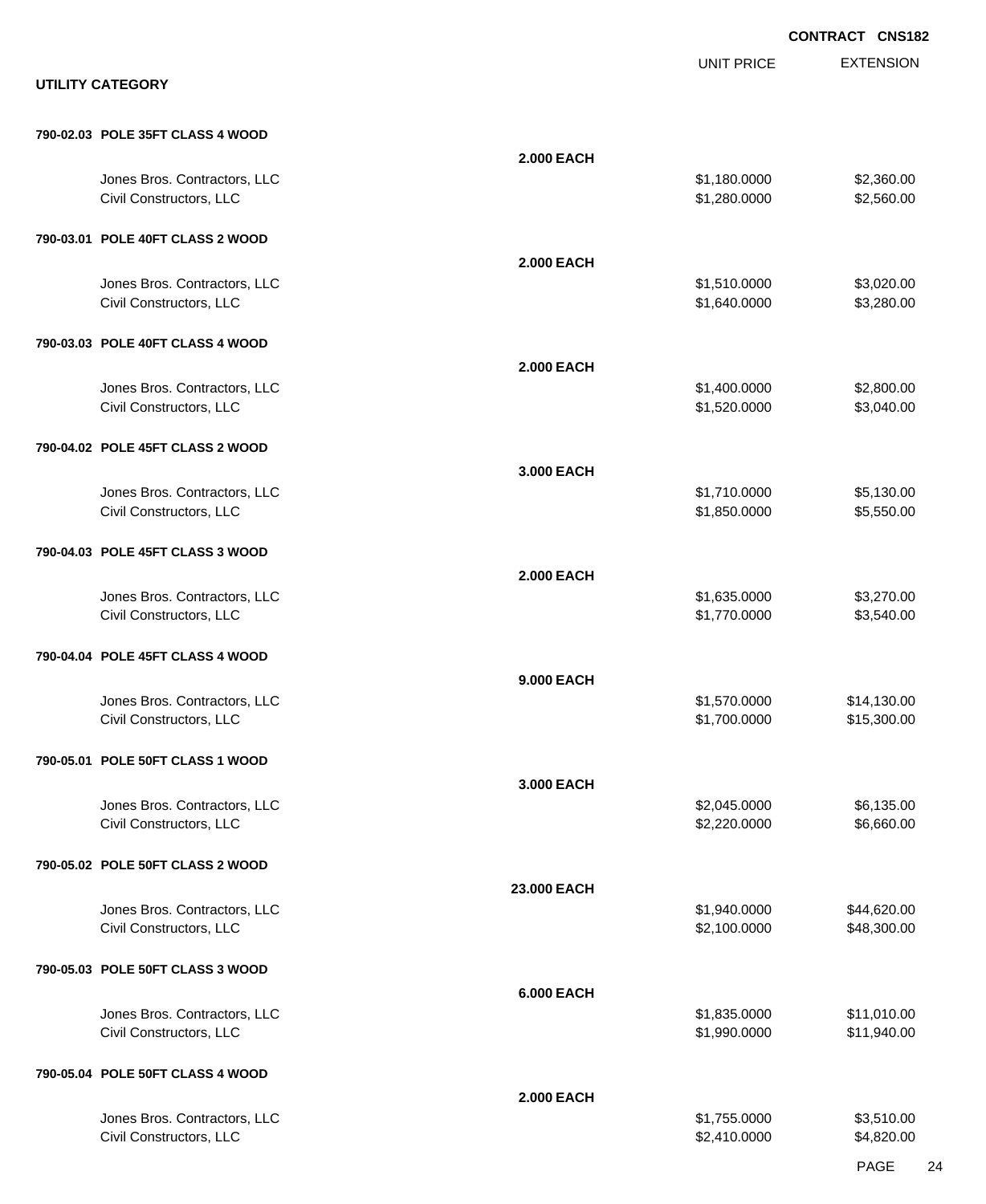UNIT PRICE

EXTENSION

| 790-06.02 POLE 55FT CLASS 2 WOOD |                   |              |             |
|----------------------------------|-------------------|--------------|-------------|
|                                  | <b>5.000 EACH</b> |              |             |
| Jones Bros. Contractors, LLC     |                   | \$2,220.0000 | \$11,100.00 |
| Civil Constructors, LLC          |                   | \$2,820,0000 | \$14,100.00 |

| 790-07.02 POLE 60FT CLASS 2 WOOD                        |                                          |                            |
|---------------------------------------------------------|------------------------------------------|----------------------------|
|                                                         | 9.000 EACH                               |                            |
| Jones Bros. Contractors, LLC<br>Civil Constructors, LLC | \$2,605.0000<br>\$3,590.0000             | \$23,445.00<br>\$32,310.00 |
| 790-20.01 POLE(65FT CLASS 1 WOOD)                       |                                          |                            |
| Jones Bros. Contractors, LLC<br>Civil Constructors, LLC | 3.000 EACH<br>\$3,310.0000<br>\$298.0000 | \$9,930.00<br>\$894.00     |
| 790-21.01 1PH SGL PRIMARY SUPPORT 15KV                  |                                          |                            |
|                                                         | <b>1.000 EACH</b>                        |                            |
| Jones Bros. Contractors, LLC<br>Civil Constructors, LLC | \$275.0000<br>\$276.0000                 | \$275.00<br>\$276.00       |
| 790-21.08 1PH DEADEND 15KV                              |                                          |                            |
|                                                         | <b>1.000 EACH</b>                        |                            |
| Jones Bros. Contractors, LLC<br>Civil Constructors, LLC | \$255.0000<br>\$384.0000                 | \$255.00<br>\$384.00       |
|                                                         |                                          |                            |
| 790-21.09 1PH PRIMARY TAP 15KV                          |                                          |                            |
|                                                         | <b>2.000 EACH</b>                        |                            |
| Jones Bros. Contractors, LLC<br>Civil Constructors, LLC | \$355.0000<br>\$249.0000                 | \$710.00<br>\$498.00       |
|                                                         |                                          |                            |
| 790-22.01 1PH SGL PRIMARY SUPPORT 25KV                  |                                          |                            |
|                                                         | <b>4.000 EACH</b>                        |                            |
| Jones Bros. Contractors, LLC                            | \$230.0000                               | \$920.00                   |
| Civil Constructors, LLC                                 | \$325.0000                               | \$1,300.00                 |
| 790-22.02 1PH DBL PRIMARY SUPPORT 25KV                  |                                          |                            |
|                                                         | <b>4.000 EACH</b>                        |                            |
| Jones Bros. Contractors, LLC                            | \$300.0000                               | \$1,200.00                 |
| Civil Constructors, LLC                                 | \$325.0000                               | \$1,300.00                 |
| 790-22.07 1PH DBL PTS ANGLE 25KV                        |                                          |                            |
|                                                         | <b>1.000 EACH</b>                        |                            |
| Jones Bros. Contractors, LLC<br>Civil Constructors, LLC | \$300.0000<br>\$352.0000                 | \$300.00<br>\$352.00       |
|                                                         |                                          |                            |
| 790-22.11 1PH DDE ANGLE 25KV                            |                                          |                            |
|                                                         | <b>5.000 EACH</b>                        |                            |
| Jones Bros. Contractors, LLC                            | \$325.0000                               | \$1,625.00                 |

Civil Constructors, LLC \$1,515.00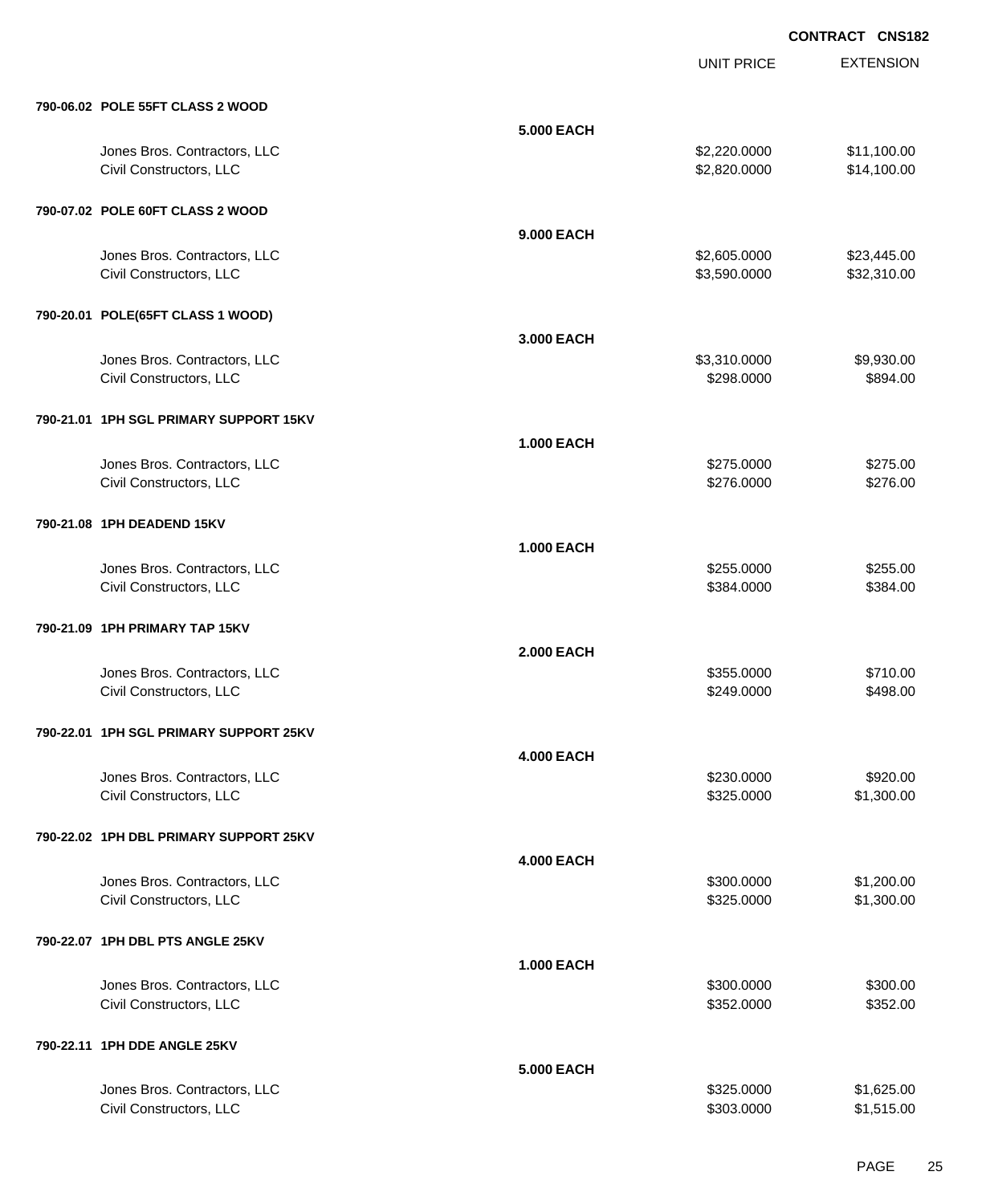|                                                   |                    | <b>UNIT PRICE</b> | <b>EXTENSION</b> |
|---------------------------------------------------|--------------------|-------------------|------------------|
| 790-22.13 1PH DEAD END 25KV                       |                    |                   |                  |
|                                                   | <b>6.000 EACH</b>  |                   |                  |
| Jones Bros. Contractors, LLC                      |                    | \$280.0000        | \$1,680.00       |
| Civil Constructors, LLC                           |                    | \$368.0000        | \$2,208.00       |
| 790-22.14 1PH DEAD END TAP 25KV                   |                    |                   |                  |
|                                                   | 3.000 EACH         |                   |                  |
| Jones Bros. Contractors, LLC                      |                    | \$340.0000        | \$1,020.00       |
| Civil Constructors, LLC                           |                    | \$412.0000        | \$1,236.00       |
| 790-22.15 1PH DEAD END TAP W/ EXTENSION 25KV      |                    |                   |                  |
|                                                   | <b>15.000 EACH</b> |                   |                  |
| Jones Bros. Contractors, LLC                      |                    | \$380.0000        | \$5,700.00       |
| Civil Constructors, LLC                           |                    | \$412.0000        | \$6,180.00       |
| 790-22.16 1PH DDE TANGENT 25KV                    |                    |                   |                  |
|                                                   | <b>2.000 EACH</b>  |                   |                  |
| Jones Bros. Contractors, LLC                      |                    | \$555.0000        | \$1,110.00       |
| Civil Constructors, LLC                           |                    | \$601.0000        | \$1,202.00       |
| 790-22.18 1PH SGL DEAD END XARM 25KV              |                    |                   |                  |
|                                                   | <b>1.000 EACH</b>  |                   |                  |
| Jones Bros. Contractors, LLC                      |                    | \$630.0000        | \$630.00         |
| Civil Constructors, LLC                           |                    | \$682.0000        | \$682.00         |
| 790-25.01 3PH CROSSARM SGL 15KV                   |                    |                   |                  |
|                                                   | <b>2.000 EACH</b>  |                   |                  |
| Jones Bros. Contractors, LLC                      |                    | \$800.0000        | \$1,600.00       |
| Civil Constructors, LLC                           |                    | \$866.0000        | \$1,732.00       |
| 790-25.11 3PH CROSSARM DBL PRIM SUP LRG COND 15KV |                    |                   |                  |
|                                                   | <b>2.000 EACH</b>  |                   |                  |
| Jones Bros. Contractors, LLC                      |                    | \$1,585.0000      | \$3,170.00       |
| Civil Constructors, LLC                           |                    | \$1,720.0000      | \$3,440.00       |
| 790-25.21 3PH CROSSARM DEADEND SGL 15KV           |                    |                   |                  |
|                                                   | <b>2.000 EACH</b>  |                   |                  |
| Jones Bros. Contractors, LLC                      |                    | \$1,265.0000      | \$2,530.00       |
| Civil Constructors, LLC                           |                    | \$1,370.0000      | \$2,740.00       |
| 790-25.23 3PH CROSSARM DDE 15KV                   |                    |                   |                  |
|                                                   | <b>1.000 EACH</b>  |                   |                  |
| Jones Bros. Contractors, LLC                      |                    | \$2,495.0000      | \$2,495.00       |
| Civil Constructors, LLC                           |                    | \$2,700.0000      | \$2,700.00       |
| 790-26.02 3PH CROSSARM DBL LRG COND 25KV          |                    |                   |                  |
|                                                   | <b>12.000 EACH</b> |                   |                  |
| Jones Bros. Contractors, LLC                      |                    | \$1,195.0000      | \$14,340.00      |
| Civil Constructors, LLC                           |                    | \$1,300.0000      | \$15,600.00      |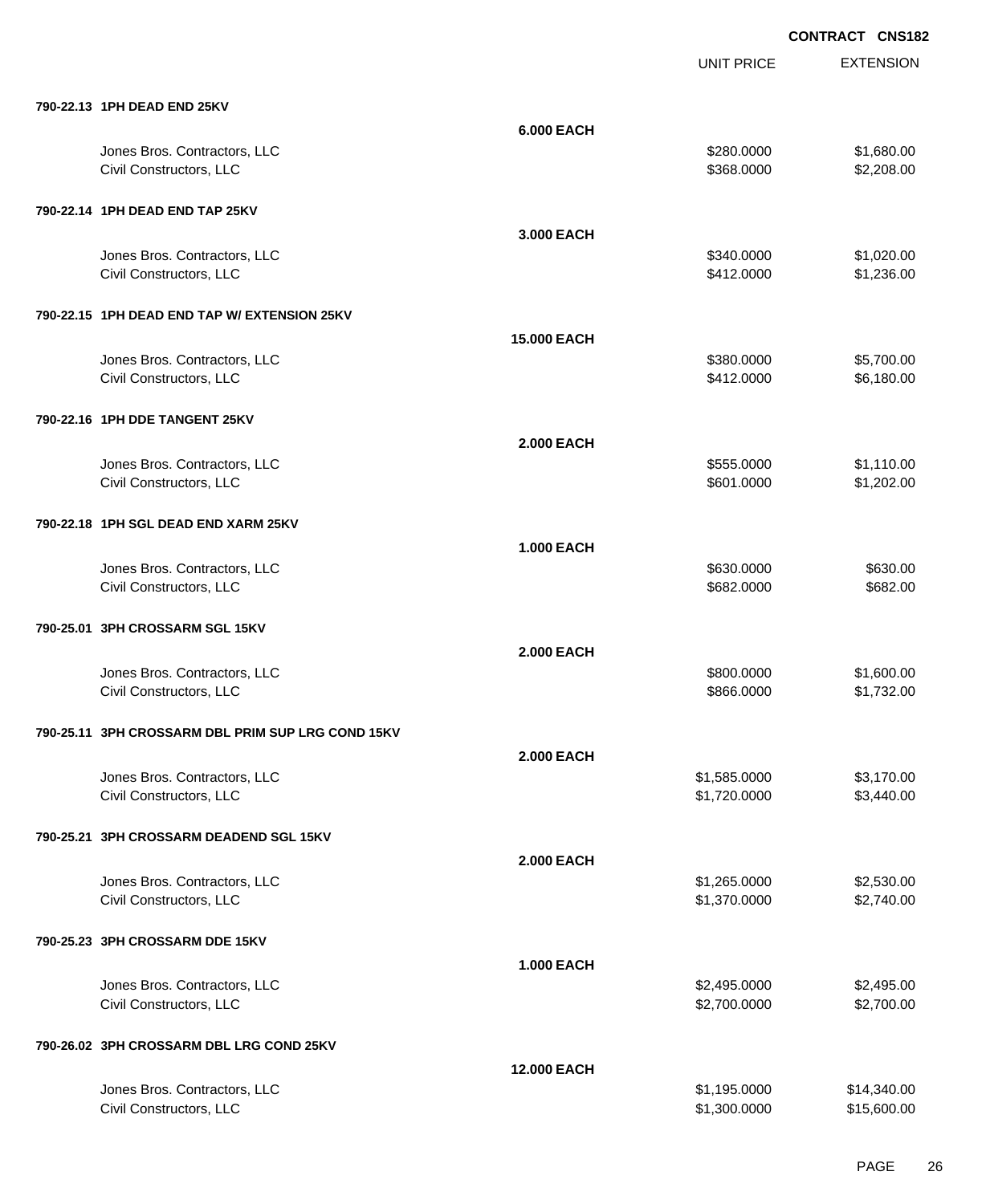|                                                    |                   | <b>UNIT PRICE</b> | <b>EXTENSION</b> |
|----------------------------------------------------|-------------------|-------------------|------------------|
| 790-26.03 3PH CROSSARM SGL LRG COND 25KV           |                   |                   |                  |
|                                                    | 28,000 EACH       |                   |                  |
| Jones Bros. Contractors, LLC                       |                   | \$780.0000        | \$21,840.00      |
| Civil Constructors, LLC                            |                   | \$844.0000        | \$23,632.00      |
| 790-26.15 3PH XARM DBL 10FT LRG COND SM ANGLE 25KV |                   |                   |                  |
|                                                    | <b>2.000 EACH</b> |                   |                  |
| Jones Bros. Contractors, LLC                       |                   | \$1,615.0000      | \$3,230.00       |
| Civil Constructors, LLC                            |                   | \$1,750.0000      | \$3,500.00       |
| 790-26.20 3PH VERTICAL ANGLE LRG COND 25KV         |                   |                   |                  |
|                                                    | <b>1.000 EACH</b> |                   |                  |
| Jones Bros. Contractors, LLC                       |                   | \$1,140.0000      | \$1,140.00       |
| Civil Constructors, LLC                            |                   | \$1,240.0000      | \$1,240.00       |
| 790-26.22 3PH VERTICAL DDE ANGLE LRG COND 25KV     |                   |                   |                  |
|                                                    | <b>2.000 EACH</b> |                   |                  |
| Jones Bros. Contractors, LLC                       |                   | \$2,520.0000      | \$5,040.00       |
| Civil Constructors, LLC                            |                   | \$2,730.0000      | \$5,460.00       |
| 790-26.26 3PH CROSSARM DEAD END 25KV               |                   |                   |                  |
|                                                    | <b>4.000 EACH</b> |                   |                  |
| Jones Bros. Contractors, LLC                       |                   | \$2,640.0000      | \$10,560.00      |
| Civil Constructors, LLC                            |                   | \$2,860.0000      | \$11,440.00      |
| 790-26.29 3PH DDE UNBALANCED LOAD 25KV             |                   |                   |                  |
|                                                    | <b>1.000 EACH</b> |                   |                  |
| Jones Bros. Contractors, LLC                       |                   | \$3,135.0000      | \$3,135.00       |
| Civil Constructors, LLC                            |                   | \$3,400.0000      | \$3,400.00       |
| 790-30.02 SECONDARY ASSEMBLIES LRG ANGLE           |                   |                   |                  |
|                                                    | <b>6.000 EACH</b> |                   |                  |
| Jones Bros. Contractors, LLC                       |                   | \$95.0000         | \$570.00         |
| Civil Constructors, LLC                            |                   | \$103.0000        | \$618.00         |
| 790-30.03 SECONDARY ASSEMBLIES DEADEND             |                   |                   |                  |
|                                                    | <b>2.000 EACH</b> |                   |                  |
| Jones Bros. Contractors, LLC                       |                   | \$95.0000         | \$190.00         |
| Civil Constructors, LLC                            |                   | \$103.0000        | \$206.00         |
| 790-30.06 SECONDARY CONDUCTOR 6 AL DUPLEX          |                   |                   |                  |
|                                                    | 137.000 L.F.      |                   |                  |
| Jones Bros. Contractors, LLC                       |                   | \$1.7100          | \$234.27         |
| Civil Constructors, LLC                            |                   | \$1.9000          | \$260.30         |
| 790-31.02 SERVICE ASSEMBLY-POLE TYPE               |                   |                   |                  |
|                                                    | 16.000 EACH       |                   |                  |
| Jones Bros. Contractors, LLC                       |                   | \$95.0000         | \$1,520.00       |
| Civil Constructors, LLC                            |                   | \$103.0000        | \$1,648.00       |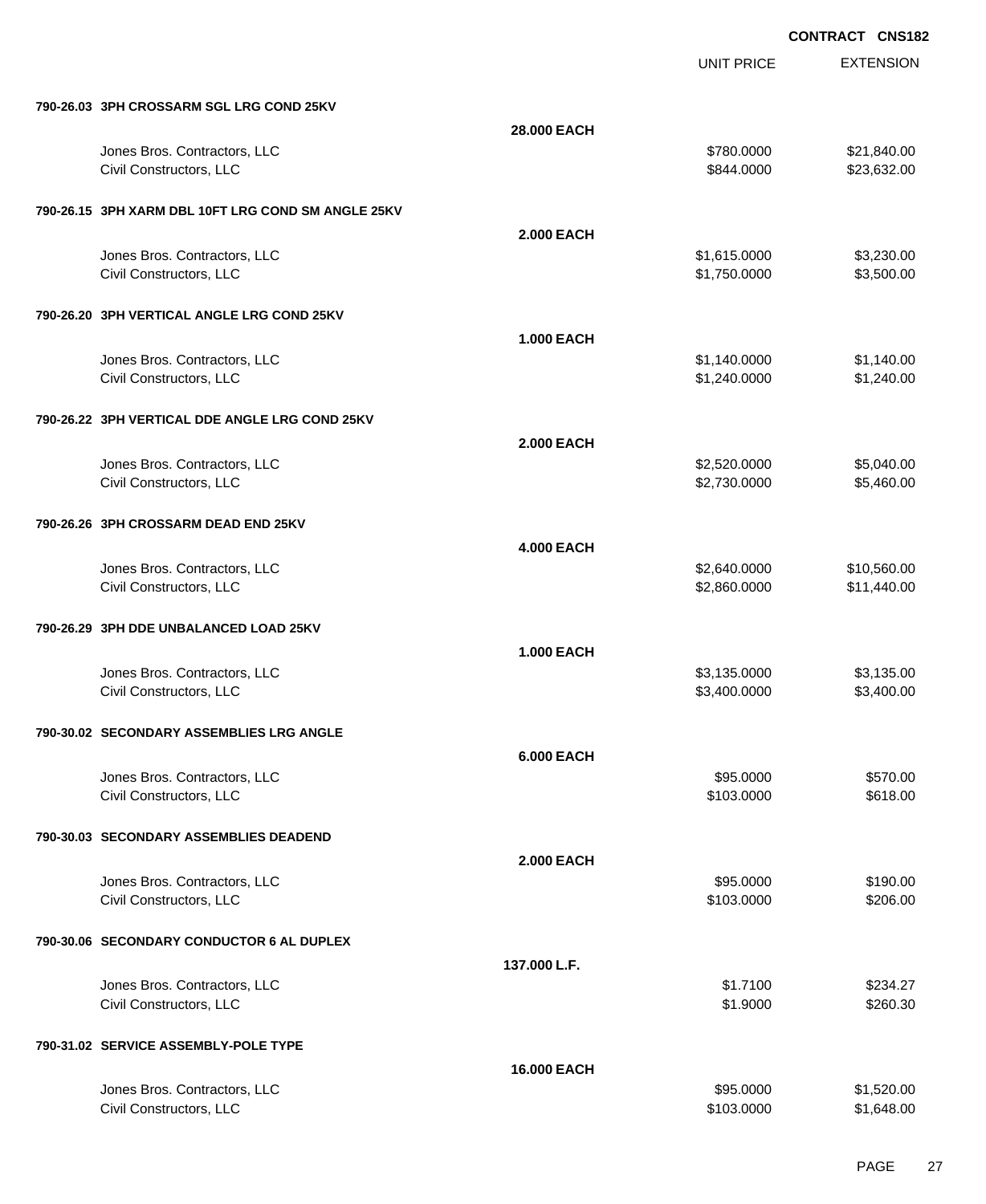|                                                         |                    |                        | <b>CONTRACT CNS182</b> |
|---------------------------------------------------------|--------------------|------------------------|------------------------|
|                                                         |                    | <b>UNIT PRICE</b>      | <b>EXTENSION</b>       |
| 790-31.04 SERVICE CONDUCTOR 6 AL DUPLEX                 |                    |                        |                        |
|                                                         | 100.000 L.F.       |                        |                        |
| Jones Bros. Contractors, LLC                            |                    | \$1.7100               | \$171.00               |
| Civil Constructors, LLC                                 |                    | \$1.9000               | \$190.00               |
| 790-31.11 SERVICE CONDUCTOR 2 AL TRIPLEX                |                    |                        |                        |
|                                                         | 935.000 L.F.       |                        |                        |
| Jones Bros. Contractors, LLC                            |                    | \$3.6800               | \$3,440.80             |
| Civil Constructors, LLC                                 |                    | \$4.0000               | \$3,740.00             |
| 790-31.14 SERVICE CONDUCTOR 3/0 AL TRIPLEX              |                    |                        |                        |
|                                                         | 20.000 L.F.        |                        |                        |
| Jones Bros. Contractors, LLC<br>Civil Constructors, LLC |                    | \$13.5800<br>\$15.0000 | \$271.60<br>\$300.00   |
| 790-31.19 SERVICE CONDUCTOR 2 AL QPLEX                  |                    |                        |                        |
|                                                         | 27.000 L.F.        |                        |                        |
| Jones Bros. Contractors, LLC                            |                    | \$7.3200               | \$197.64               |
| Civil Constructors, LLC                                 |                    | \$8.0000               | \$216.00               |
| 790-32.01 DOWN GUY - THROUGH BOLT TYPE                  |                    |                        |                        |
|                                                         | <b>13,000 EACH</b> |                        |                        |
| Jones Bros. Contractors, LLC                            |                    | \$245.0000             | \$3,185.00             |
| Civil Constructors, LLC                                 |                    | \$265.0000             | \$3,445.00             |
| 790-32.02 DOWN GUY - THROUGH BOLT TYPE HEAVY DUTY       |                    |                        |                        |
|                                                         | 56.000 EACH        |                        |                        |
| Jones Bros. Contractors, LLC                            |                    | \$270.0000             | \$15,120.00            |
| Civil Constructors, LLC                                 |                    | \$293.0000             | \$16,408.00            |
| 790-32.07 OH GUY - THROUGH BOLT TYPE                    |                    |                        |                        |
|                                                         | 8,000 EACH         |                        |                        |
| Jones Bros. Contractors, LLC                            |                    | \$400.0000             | \$3,200.00             |
| Civil Constructors, LLC                                 |                    | \$433.0000             | \$3,464.00             |
| 790-32.23 GUY GUARD                                     |                    |                        |                        |
|                                                         | 39,000 EACH        | \$25.0000              |                        |
| Jones Bros. Contractors, LLC<br>Civil Constructors, LLC |                    | \$28.0000              | \$975.00<br>\$1,092.00 |
| 790-33.14 3/4IN TWIN EYE                                |                    |                        |                        |
|                                                         | 37,000 EACH        |                        |                        |
| Jones Bros. Contractors, LLC                            |                    | \$530.0000             | \$19,610.00            |
| Civil Constructors, LLC                                 |                    | \$574.0000             | \$21,238.00            |
| 790-33.17 ROCK ANCHOR EXPANDING TYPE                    |                    |                        |                        |
|                                                         | 9.000 EACH         |                        |                        |
| Jones Bros. Contractors, LLC                            |                    | \$605.0000             | \$5,445.00             |
| Civil Constructors, LLC                                 |                    | \$655.0000             | \$5,895.00             |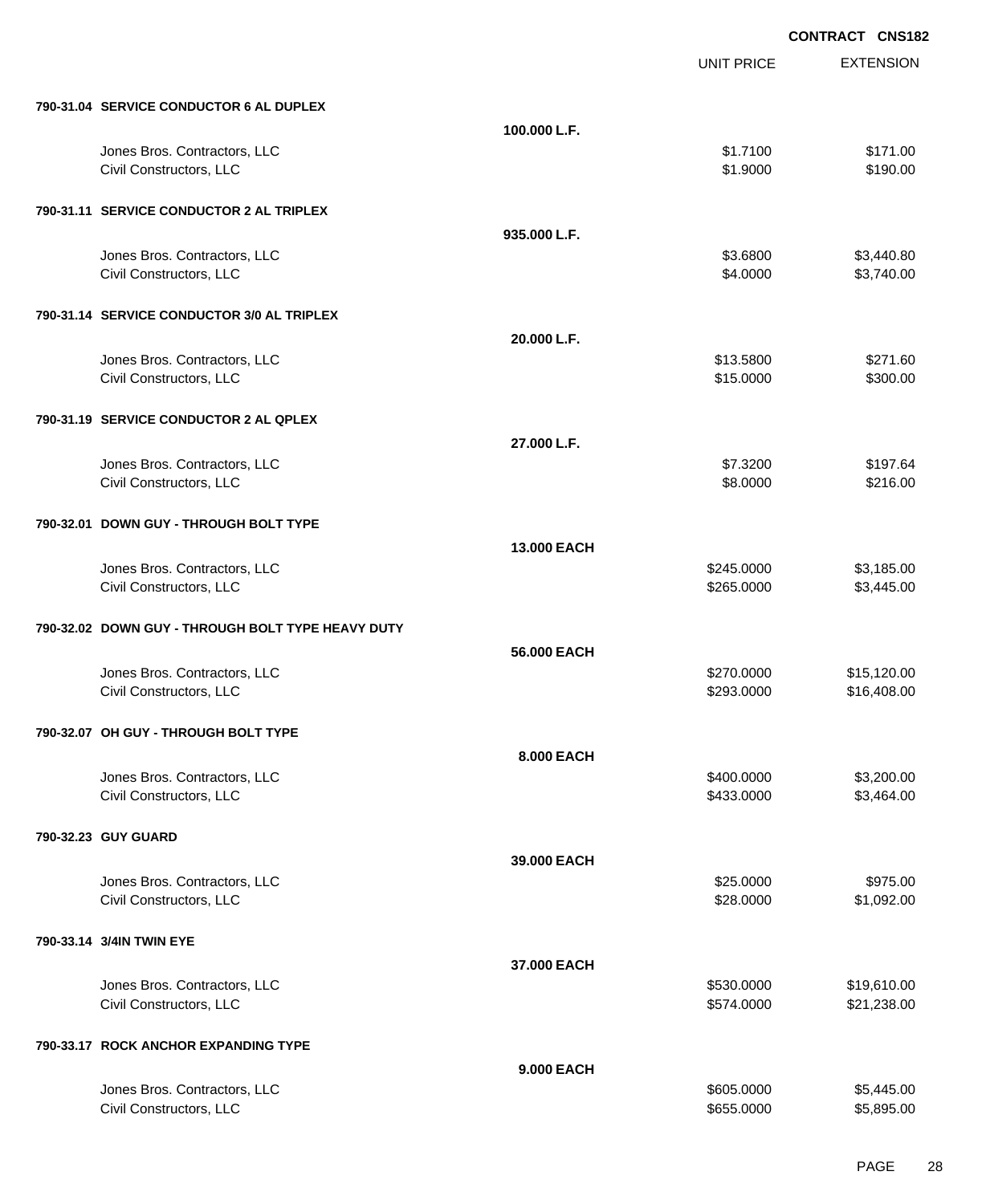UNIT PRICE

| 790-36.04 TRANSFER SERVICE |  |
|----------------------------|--|

| 790-36.04 TRANSFER SERVICE                              |                   |                          |                            |
|---------------------------------------------------------|-------------------|--------------------------|----------------------------|
|                                                         | <b>2.000 EACH</b> |                          |                            |
| Jones Bros. Contractors, LLC<br>Civil Constructors, LLC |                   | \$345.0000<br>\$374.0000 | \$690.00<br>\$748.00       |
| 790-40.01 OH COND 4 7/1 ACSR SWANATE                    |                   |                          |                            |
|                                                         | 6,802.000 L.F.    |                          |                            |
| Jones Bros. Contractors, LLC<br>Civil Constructors, LLC |                   | \$1.6600<br>\$1.8000     | \$11,291.32<br>\$12,243.60 |
| 790-40.02 OH COND 2 7/1 ACSR SPARATE                    |                   |                          |                            |
|                                                         | 4,200.000 L.F.    |                          |                            |
| Jones Bros. Contractors, LLC<br>Civil Constructors, LLC |                   | \$1.7200<br>\$1.9000     | \$7,224.00<br>\$7,980.00   |
| 790-40.03 OH COND 1/0 6/1 ACSR RAVEN                    |                   |                          |                            |
|                                                         | 753.000 L.F.      |                          |                            |
| Jones Bros. Contractors, LLC<br>Civil Constructors, LLC |                   | \$1.9700<br>\$2.2000     | \$1,483.41<br>\$1,656.60   |
| 790-40.05 OH COND 3/0 6/1 ACSR PIGEON                   |                   |                          |                            |
|                                                         | 11,908.000 L.F.   |                          |                            |
| Jones Bros. Contractors, LLC<br>Civil Constructors, LLC |                   | \$2.2700<br>\$2.5000     | \$27,031.16<br>\$29,770.00 |
| 790-40.09 OH COND 336.4 18/1 ACSR MERLIN                |                   |                          |                            |
|                                                         | 28,947.000 L.F.   |                          |                            |
| Jones Bros. Contractors, LLC<br>Civil Constructors, LLC |                   | \$3.1200<br>\$3.4000     | \$90,314.64<br>\$98,419.80 |
| 790-41.46 UG SEC COND 1/0 AL TPLX                       |                   |                          |                            |
|                                                         | 23.000 L.F.       |                          |                            |
| Jones Bros. Contractors, LLC                            |                   | \$6.6000                 | \$151.80                   |
| Civil Constructors, LLC                                 |                   | \$7.2000                 | \$165.60                   |
| 790-41.49 UG SEC COND 4/0 AL TPLX                       |                   |                          |                            |
|                                                         | 236.000 L.F.      |                          |                            |
| Jones Bros. Contractors, LLC                            |                   | \$6.8200<br>\$7.4000     | \$1,609.52                 |
| Civil Constructors, LLC                                 |                   |                          | \$1,746.40                 |
| 790-42.09 3IN DIA PVC PIPE                              |                   |                          |                            |
|                                                         | 171.000 L.F.      |                          |                            |
| Jones Bros. Contractors, LLC<br>Civil Constructors, LLC |                   | \$25.0000<br>\$28.0000   | \$4,275.00<br>\$4,788.00   |
| 790-42.13 CONDUIT - POLE MTD - 3IN SCH 80 PVC           |                   |                          |                            |
|                                                         | 4.000 L.F.        |                          |                            |
| Jones Bros. Contractors, LLC                            |                   | \$965.0000               | \$3,860.00                 |
| Civil Constructors, LLC                                 |                   | \$1,050.0000             | \$4,200.00                 |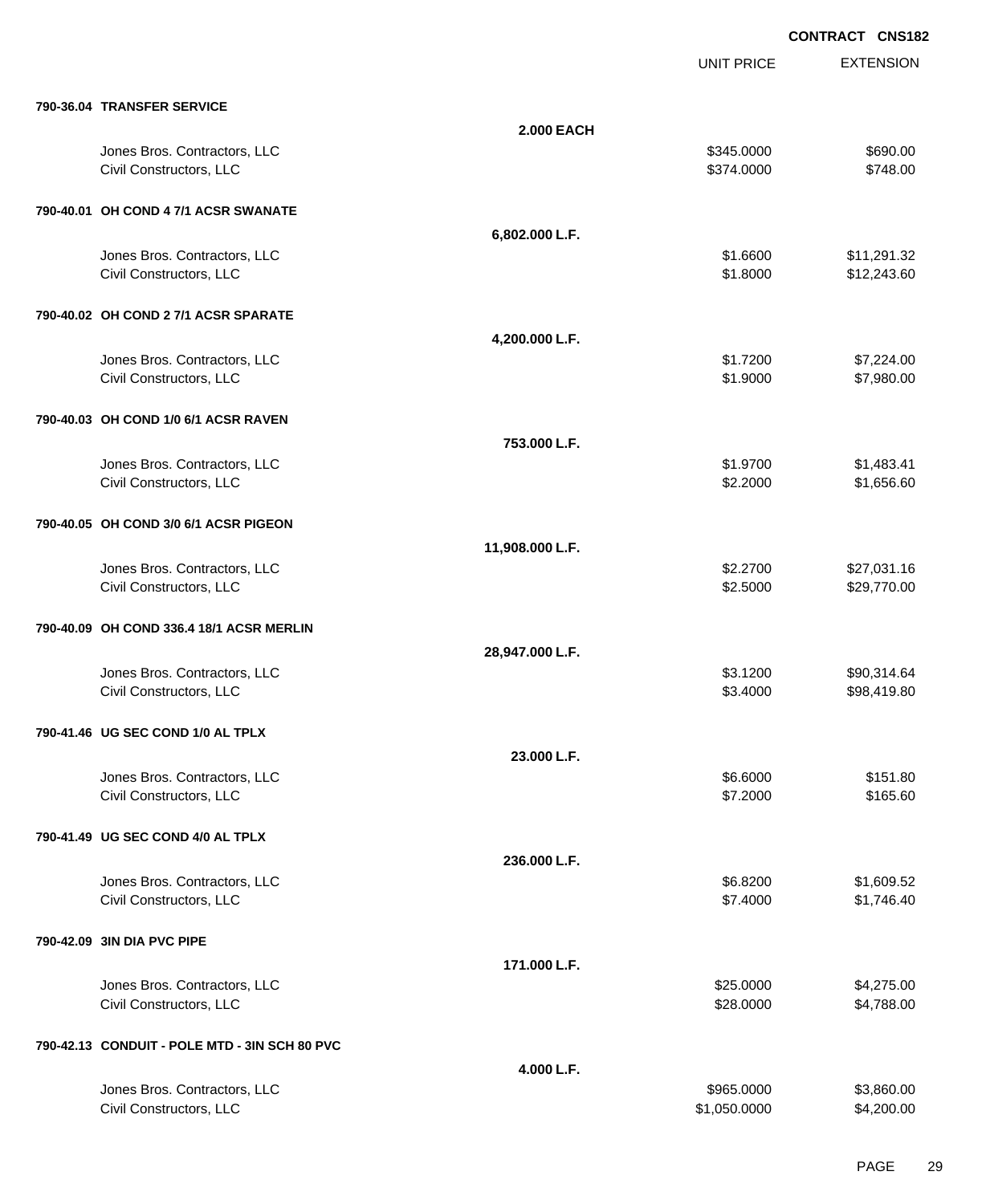UNIT PRICE

| 790-42.16 1 DUCT @ 36IN-48IN DEPTH                      |                    |                        |                          |
|---------------------------------------------------------|--------------------|------------------------|--------------------------|
|                                                         | 91.000 L.F.        |                        |                          |
| Jones Bros. Contractors, LLC<br>Civil Constructors, LLC |                    | \$40.0000<br>\$44.0000 | \$3,640.00<br>\$4,004.00 |
| 790-43.48 SEC PULLBOX SMALL (REPLACE ONLY)              |                    |                        |                          |
|                                                         | <b>1.000 EACH</b>  |                        |                          |
| Jones Bros. Contractors, LLC                            |                    | \$1,045.0000           | \$1,045.00               |
| Civil Constructors, LLC                                 |                    | \$1,140.0000           | \$1,140.00               |
| 790-43.59 SECONDARY RISER (UM5)                         |                    |                        |                          |
|                                                         | <b>1.000 EACH</b>  |                        |                          |
| Jones Bros. Contractors, LLC                            |                    | \$1,680.0000           | \$1,680.00               |
| Civil Constructors, LLC                                 |                    | \$1,820.0000           | \$1,820.00               |
| 790-46.01 1PH TRANSFORMER                               |                    |                        |                          |
|                                                         | 3.000 EACH         |                        |                          |
| Jones Bros. Contractors, LLC                            |                    | \$1,435.0000           | \$4,305.00               |
| Civil Constructors, LLC                                 |                    | \$1,560.0000           | \$4,680.00               |
| 790-46.02 1PH TRANSFORMER CONV W/POLE MTD FUSE & LA     |                    |                        |                          |
|                                                         | <b>5.000 EACH</b>  |                        |                          |
| Jones Bros. Contractors, LLC                            |                    | \$825.0000             | \$4,125.00               |
| Civil Constructors, LLC                                 |                    | \$893.0000             | \$4,465.00               |
| 790-46.03 1PH TRANSFORMER CONV W/XARM MTD FUSE & LA     |                    |                        |                          |
|                                                         | <b>11.000 EACH</b> |                        |                          |
| Jones Bros. Contractors, LLC                            |                    | \$740.0000             | \$8,140.00               |
| Civil Constructors, LLC                                 |                    | \$801.0000             | \$8,811.00               |
| 790-47.02 2PH XFMR BNK POLE MTD W/ FUSE/ARRESTERS       |                    |                        |                          |
|                                                         | <b>1.000 EACH</b>  |                        |                          |
| Jones Bros. Contractors, LLC                            |                    | \$5,020.0000           | \$5,020.00               |
| Civil Constructors, LLC                                 |                    | \$5,430.0000           | \$5,430.00               |
| 790-49.02 3PH XFMR BNK POLE MTD W/ FUSE/ARRESTERS       |                    |                        |                          |
|                                                         | <b>1.000 EACH</b>  |                        |                          |
| Jones Bros. Contractors, LLC                            |                    | \$7,260.0000           | \$7,260.00               |
| Civil Constructors, LLC                                 |                    | \$7,860.0000           | \$7,860.00               |
| 790-54.04 15KVA 1PH OH XFORMER 14.4KV 120/240           |                    |                        |                          |
|                                                         | <b>18.000 EACH</b> |                        |                          |
| Jones Bros. Contractors, LLC                            |                    | \$1,885.0000           | \$33,930.00              |
| Civil Constructors, LLC                                 |                    | \$2,040.0000           | \$36,720.00              |
|                                                         |                    |                        |                          |
| 790-54.06 25KVA 1PH OH XFORMER 14.4KV 120/240           |                    |                        |                          |
|                                                         | <b>2.000 EACH</b>  |                        |                          |
| Jones Bros. Contractors, LLC                            |                    | \$2,130.0000           | \$4,260.00               |
| Civil Constructors, LLC                                 |                    | \$2,310.0000           | \$4,620.00               |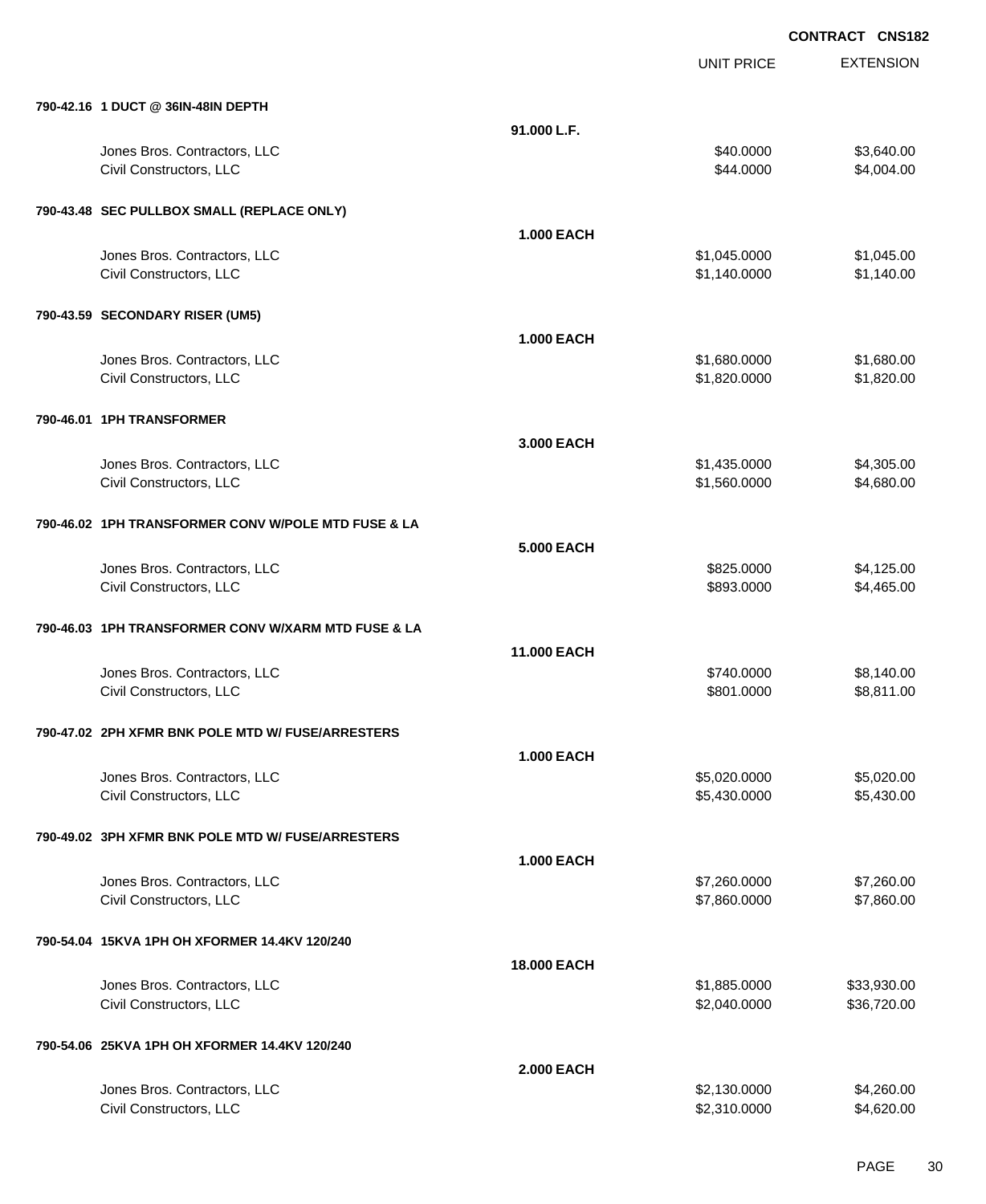|                          |                                                     |                   | <b>UNIT PRICE</b> | <b>EXTENSION</b> |
|--------------------------|-----------------------------------------------------|-------------------|-------------------|------------------|
|                          | 790-54.09 37.5KVA 1PH OH XFORMER 14.4KV 120/240     |                   |                   |                  |
|                          |                                                     | <b>1.000 EACH</b> |                   |                  |
|                          | Jones Bros. Contractors, LLC                        |                   | \$2,205.0000      | \$2,205.00       |
|                          | Civil Constructors, LLC                             |                   | \$2,390.0000      | \$2,390.00       |
|                          | 790-60.01 1PH FUSE CUTOUT XARM MOUNT 15KV           |                   |                   |                  |
|                          |                                                     | 3.000 EACH        |                   |                  |
|                          | Jones Bros. Contractors, LLC                        |                   | \$365.0000        | \$1,095.00       |
|                          | Civil Constructors, LLC                             |                   | \$395.0000        | \$1,185.00       |
|                          | 790-61.01 1PH FUSE CUTOUT XARM MOUNT 25KV           |                   |                   |                  |
|                          |                                                     | 13.000 EACH       |                   |                  |
|                          | Jones Bros. Contractors, LLC                        |                   | \$450.0000        | \$5,850.00       |
|                          | Civil Constructors, LLC                             |                   | \$487.0000        | \$6,331.00       |
|                          | 790-61.06 1PH SECTLR OR RECL W/ BYPASS SW 25KV      |                   |                   |                  |
|                          |                                                     | <b>2.000 EACH</b> |                   |                  |
|                          | Jones Bros. Contractors, LLC                        |                   | \$6,270.0000      | \$12,540.00      |
|                          | Civil Constructors, LLC                             |                   | \$6,790.0000      | \$13,580.00      |
|                          | 790-63.05 1PH ELECTR RECL 800A CONT 10000A INT 25KV |                   |                   |                  |
|                          |                                                     | <b>2.000 EACH</b> |                   |                  |
|                          | Jones Bros. Contractors, LLC                        |                   | \$8,160.0000      | \$16,320.00      |
|                          | Civil Constructors, LLC                             |                   | \$8,830.0000      | \$17,660.00      |
|                          | 790-65.03 LIGHTNING ARRESTER ARM MTD 9 KV           |                   |                   |                  |
|                          |                                                     | <b>4.000 EACH</b> |                   |                  |
|                          | Jones Bros. Contractors, LLC                        |                   | \$190.0000        | \$760.00         |
|                          | Civil Constructors, LLC                             |                   | \$206.0000        | \$824.00         |
|                          | 790-65.05 LIGHTNING ARRESTER ARM MTD 18 KV          |                   |                   |                  |
|                          |                                                     | 7.000 EACH        |                   |                  |
|                          | Jones Bros. Contractors, LLC                        |                   | \$265.0000        | \$1,855.00       |
|                          | Civil Constructors, LLC                             |                   | \$287.0000        | \$2,009.00       |
|                          | 790-68.10 MISCELLANEOUS ASSEMBLIES                  |                   |                   |                  |
|                          |                                                     | <b>2.000 EACH</b> |                   |                  |
|                          | Jones Bros. Contractors, LLC                        |                   | \$155.0000        | \$310.00         |
|                          | Civil Constructors, LLC                             |                   | \$168.0000        | \$336.00         |
| 790-69.01 CROSSARM - 8FT |                                                     |                   |                   |                  |
|                          |                                                     | <b>1.000 EACH</b> |                   |                  |
|                          | Jones Bros. Contractors, LLC                        |                   | \$205.0000        | \$205.00         |
|                          | Civil Constructors, LLC                             |                   | \$222.0000        | \$222.00         |
|                          | 790-69.08 GROUND-GROUND ROD                         |                   |                   |                  |
|                          |                                                     | 66.000 EACH       |                   |                  |
|                          | Jones Bros. Contractors, LLC                        |                   | \$330.0000        | \$21,780.00      |
|                          | Civil Constructors, LLC                             |                   | \$357.0000        | \$23,562.00      |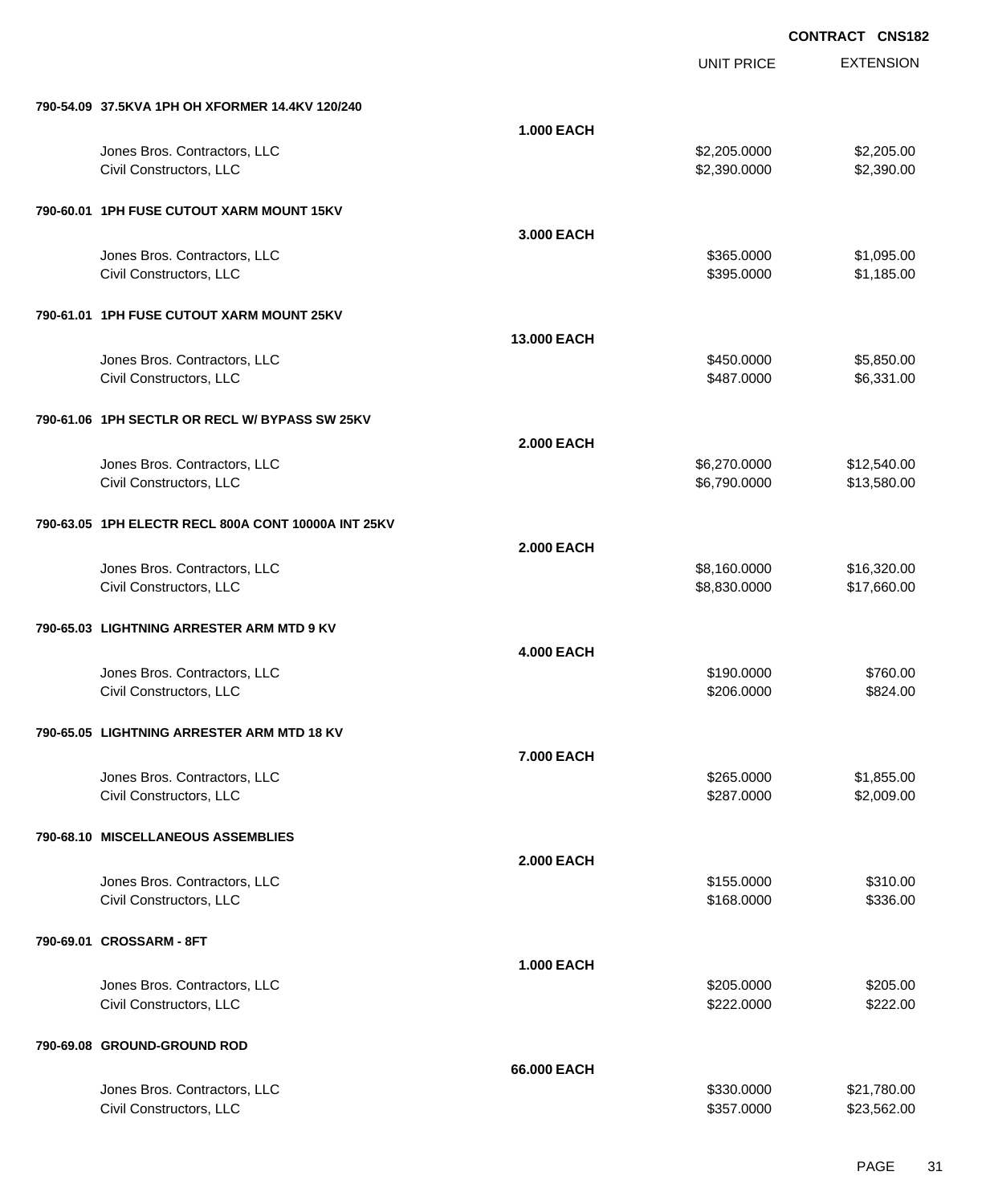**EXTENSION CONTRACT CNS182** UNIT PRICE **790-69.22 POLE TOP PIN 3.000 EACH** Jones Bros. Contractors, LLC \$125.0000 \$375.00 Civil Constructors, LLC 6408.00 **790-69.32 ARM PIN 7.000 EACH** Jones Bros. Contractors, LLC \$85.0000 \$595.00 Civil Constructors, LLC 6644.00 **790-70.01 STREET LIGHT ON WOOD POLE 2.000 EACH** Jones Bros. Contractors, LLC \$510.0000 \$1,020.00 Civil Constructors, LLC 6. 1.104.00 **790-70.20 STREET LIGHT (HOLOPHANE MONGOOSE 250 WATT HPS) 3.000 EACH** Jones Bros. Contractors, LLC \$1,465.0000 \$4,395.00 Civil Constructors, LLC 64,770.00 **790-98.01 REMOVE WIRE 53,297.000 L.F.** Jones Bros. Contractors, LLC \$1.0300 \$54,895.91 Civil Constructors, LLC 663,956.40 **790-98.02 REMOVE POLES 54.000 EACH** Jones Bros. Contractors, LLC \$285.0000 \$15,390.00 Civil Constructors, LLC 686.00 \$16,686.00 **790-98.03 REMOVE FRAMING/ASSOCIATED APPARATUS 308.000 EACH** Jones Bros. Contractors, LLC \$230.0000 \$70,840.00 Civil Constructors, LLC 6692.00 **790-98.20 TREE AND BRUSH REMOVAL OFF ROW 1.000 LS** Jones Bros. Contractors, LLC \$38,500.0000 \$38,500.00 Civil Constructors, LLC 641,650.000 \$41,650.000 \$41,650.000 **791-03.02 2IN HDPE GAS MAIN 1,176.000 L.F.** Jones Bros. Contractors, LLC \$84.0000 \$98,784.00 Civil Constructors, LLC 663,504.00 **791-03.04 4IN HDPE GAS MAIN 6,212.000 L.F.**

|                              | _______   |              |
|------------------------------|-----------|--------------|
| Jones Bros. Contractors, LLC | \$95,0000 | \$590,140.00 |
| Civil Constructors, LLC      | \$88,0000 | \$546.656.00 |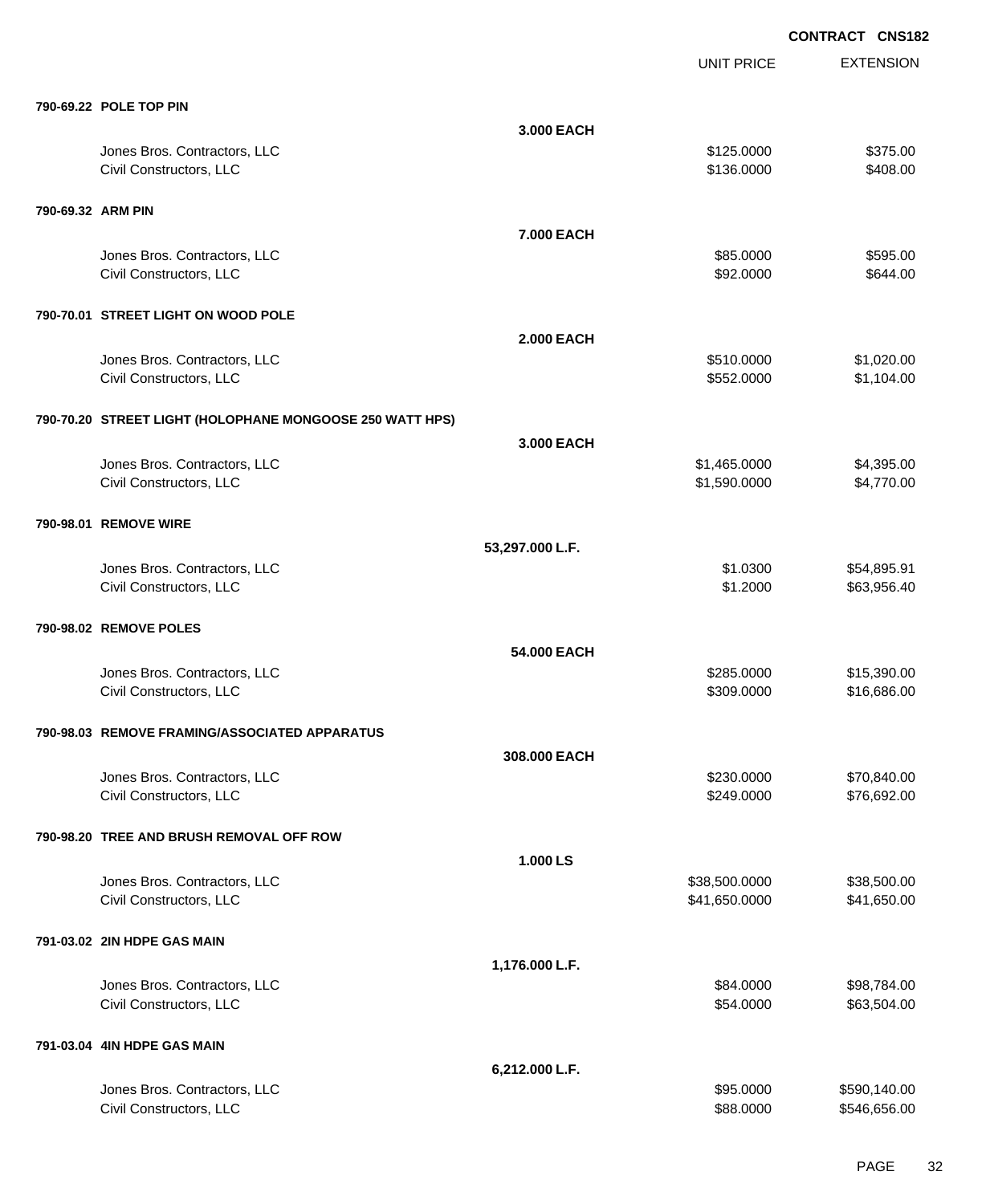|                                                         |                    | <b>UNIT PRICE</b>             | <b>EXTENSION</b>             |
|---------------------------------------------------------|--------------------|-------------------------------|------------------------------|
| 791-04.02 HDD 2IN PE PIPE - UNCONSOLIDATED              |                    |                               |                              |
| Jones Bros. Contractors, LLC<br>Civil Constructors, LLC | 350.000 L.F.       | \$125.0000<br>\$113.0000      | \$43,750.00<br>\$39,550.00   |
| 791-04.04 HDD 4IN PE PIPE - UNCONSOLIDATED              |                    |                               |                              |
| Jones Bros. Contractors, LLC<br>Civil Constructors, LLC | 350.000 L.F.       | \$200.0000<br>\$179.0000      | \$70,000.00<br>\$62,650.00   |
| 791-06.02 CONNECT TO 2IN EX. PE MAIN                    |                    |                               |                              |
| Jones Bros. Contractors, LLC<br>Civil Constructors, LLC | <b>4.000 EACH</b>  | \$2,200.0000<br>\$2,030.0000  | \$8,800.00<br>\$8,120.00     |
| 791-06.03 CONNECT TO 4IN EX. PE MAIN                    |                    |                               |                              |
| Jones Bros. Contractors, LLC<br>Civil Constructors, LLC | <b>1.000 EACH</b>  | \$8,800.0000<br>\$10,630.0000 | \$8,800.00<br>\$10,630.00    |
| 791-07.01 2IN PE GAS VALVE ASSEMBLY                     |                    |                               |                              |
| Jones Bros. Contractors, LLC<br>Civil Constructors, LLC | <b>4.000 EACH</b>  | \$770.0000<br>\$2,240.0000    | \$3,080.00<br>\$8,960.00     |
| 791-07.02 4IN PE GAS VALVE ASSEMBLY                     |                    |                               |                              |
| Jones Bros. Contractors, LLC<br>Civil Constructors, LLC | <b>4.000 EACH</b>  | \$1,000.0000<br>\$1,870.0000  | \$4,000.00<br>\$7,480.00     |
| 791-08.02 3/4IN SERVICE ASSEMBLY                        |                    |                               |                              |
| Jones Bros. Contractors, LLC<br>Civil Constructors, LLC | <b>15.000 EACH</b> | \$1,200.0000<br>\$1,040.0000  | \$18,000.00<br>\$15,600.00   |
| 791-08.07 3/4IN PE SERVICE PIPE                         |                    |                               |                              |
| Jones Bros. Contractors, LLC<br>Civil Constructors, LLC | 3,416.000 L.F.     | \$30.0000<br>\$31.0000        | \$102,480.00<br>\$105,896.00 |
| 791-08.17 HDD 3/4IN PE SERVICE PIPE                     |                    |                               |                              |
| Jones Bros. Contractors, LLC<br>Civil Constructors, LLC | 500.000 L.F.       | \$120.0000<br>\$144.0000      | \$60,000.00<br>\$72,000.00   |
| 791-10.10 RETIRE GAS MAIN                               |                    |                               |                              |
| Jones Bros. Contractors, LLC<br>Civil Constructors, LLC | 1.000 LS           | \$8,800.0000<br>\$5,640.0000  | \$8,800.00<br>\$5,640.00     |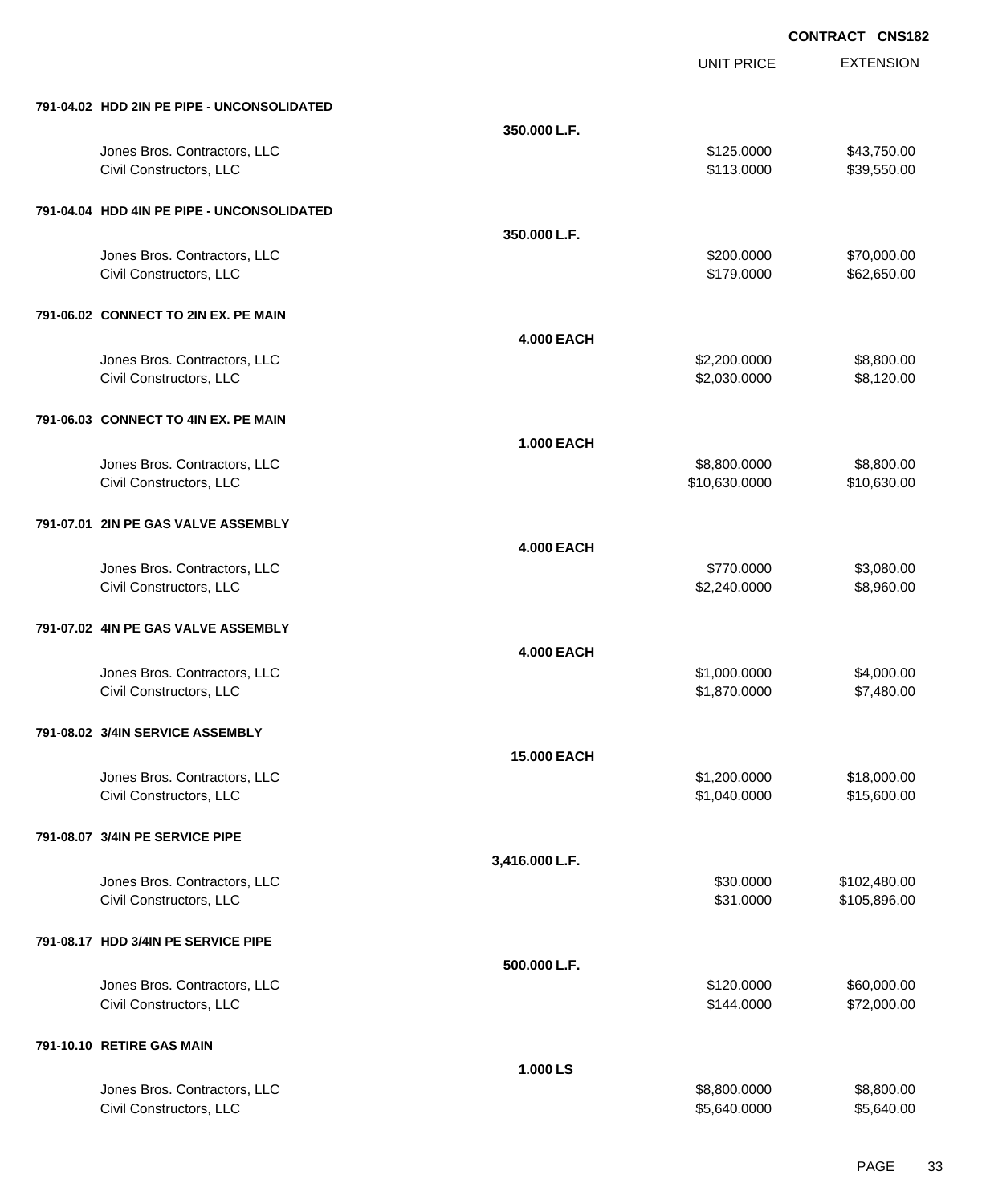UNIT PRICE

| 793-01.08 POLE 35FT CLASS 5 WOOD                        |                   |                              |                            |
|---------------------------------------------------------|-------------------|------------------------------|----------------------------|
|                                                         | <b>6.000 EACH</b> |                              |                            |
| Jones Bros. Contractors, LLC<br>Civil Constructors, LLC |                   | \$1,200.0000<br>\$1,300.0000 | \$7,200.00<br>\$7,800.00   |
| 793-01.17 POLE 45FT CLASS 3 WOOD                        |                   |                              |                            |
|                                                         | 7.000 EACH        |                              |                            |
| Jones Bros. Contractors, LLC<br>Civil Constructors, LLC |                   | \$1,800.0000<br>\$1,950.0000 | \$12,600.00<br>\$13,650.00 |
| 793-01.41 ANCHOR 1IN                                    |                   |                              |                            |
|                                                         | 19.000 EACH       |                              |                            |
| Jones Bros. Contractors, LLC<br>Civil Constructors, LLC |                   | \$750.0000<br>\$812.0000     | \$14,250.00<br>\$15,428.00 |
| 793-13.07 4IN SCHEDULE 40 PVC                           |                   |                              |                            |
|                                                         | 71.000 L.F.       |                              |                            |
| Jones Bros. Contractors, LLC<br>Civil Constructors, LLC |                   | \$6.0000<br>\$6.5000         | \$426.00<br>\$461.50       |
| 793-13.11 1 DUCT FORMATION @ 24IN DEPTH                 |                   |                              |                            |
| Jones Bros. Contractors, LLC                            | 71.000 L.F.       | \$48.0000                    | \$3,408.00                 |
| Civil Constructors, LLC                                 |                   | \$52.0000                    | \$3,692.00                 |
| 793-14.19 4IN SCH 80 ORANGE FLEXPIPE                    |                   |                              |                            |
| Jones Bros. Contractors, LLC                            | 45.000 L.F.       | \$8.0000                     | \$360.00                   |
| Civil Constructors, LLC                                 |                   | \$8.7000                     | \$391.50                   |
| 793-16.04 DIRECTIONAL BORE 4IN/FLEX SLEEVE              | 45.000 L.F.       |                              |                            |
| Jones Bros. Contractors, LLC                            |                   | \$250.0000                   | \$11,250.00                |
| Civil Constructors, LLC                                 |                   | \$271.0000                   | \$12,195.00                |
| 793-98.04 REMOVE POLES ALL SIZES                        |                   |                              |                            |
| Jones Bros. Contractors, LLC                            | 39.000 EACH       | \$150.0000                   | \$5,850.00                 |
| Civil Constructors, LLC                                 |                   | \$163.0000                   | \$6,357.00                 |
| 795-01.04 6IN DIP SLIP JOINT WATER LINE                 |                   |                              |                            |
|                                                         | 80.000 L.F.       |                              |                            |
| Jones Bros. Contractors, LLC<br>Civil Constructors, LLC |                   | \$56.6000<br>\$75.0000       | \$4,528.00<br>\$6,000.00   |
| 795-01.08 10IN DIP SLIP JOINT WATER LINE                |                   |                              |                            |
|                                                         | 70.000 L.F.       | \$74.0000                    |                            |
| Jones Bros. Contractors, LLC<br>Civil Constructors, LLC |                   | \$95.0000                    | \$5,180.00<br>\$6,650.00   |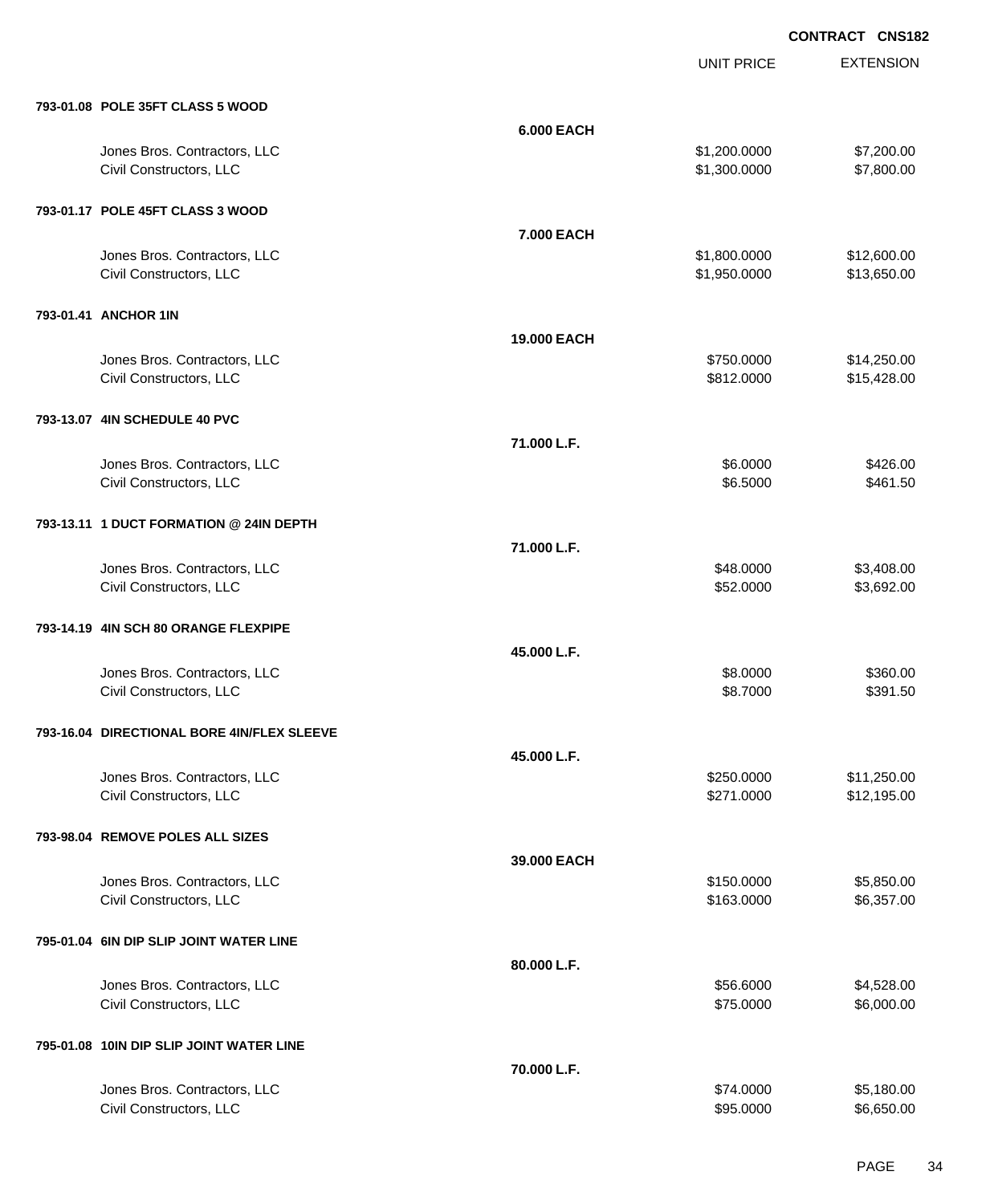|                                                  |                   | <b>UNIT PRICE</b> | <b>EXTENSION</b> |
|--------------------------------------------------|-------------------|-------------------|------------------|
| 795-02.04 6IN HDPE WATER LINE                    |                   |                   |                  |
|                                                  | 580.000 L.F.      |                   |                  |
| Jones Bros. Contractors, LLC                     |                   | \$47.0000         | \$27,260.00      |
| Civil Constructors, LLC                          |                   | \$67.0000         | \$38,860.00      |
| 795-03.04 4IN PVC WATER LINE                     |                   |                   |                  |
|                                                  | 1,935.000 L.F.    |                   |                  |
| Jones Bros. Contractors, LLC                     |                   | \$29,5000         | \$57,082.50      |
| Civil Constructors, LLC                          |                   | \$51.0000         | \$98,685.00      |
| 795-03.05 6IN PVC WATER LINE                     |                   |                   |                  |
|                                                  | 9,255.000 L.F.    |                   |                  |
| Jones Bros. Contractors, LLC                     |                   | \$33.5000         | \$310,042.50     |
| Civil Constructors, LLC                          |                   | \$44.0000         | \$407,220.00     |
| 795-03.06 8IN PVC WATER LINE                     |                   |                   |                  |
|                                                  | 1,860.000 L.F.    |                   |                  |
| Jones Bros. Contractors, LLC                     |                   | \$41.7500         | \$77,655.00      |
| Civil Constructors, LLC                          |                   | \$54.0000         | \$100,440.00     |
| 795-03.07 10IN PVC WATER LINE                    |                   |                   |                  |
|                                                  | 5,600.000 L.F.    |                   |                  |
| Jones Bros. Contractors, LLC                     |                   | \$52.5000         | \$294,000.00     |
| Civil Constructors, LLC                          |                   | \$65.0000         | \$364,000.00     |
| 795-05.77 BORE/JACK 12IN STEEL CASING PIPE-ROCK. |                   |                   |                  |
|                                                  | 290,000 L.F.      |                   |                  |
| Jones Bros. Contractors, LLC                     |                   | \$540.0000        | \$156,600.00     |
| Civil Constructors, LLC                          |                   | \$511.0000        | \$148,190.00     |
| 795-05.79 BORE/JACK 16IN STEEL CASING PIPE-ROCK. |                   |                   |                  |
|                                                  | 530.000 L.F.      |                   |                  |
| Jones Bros. Contractors, LLC                     |                   | \$649.0000        | \$343,970.00     |
| Civil Constructors, LLC                          |                   | \$503.0000        | \$266,590.00     |
| 795-05.81 BORE/JACK 20IN STEEL CASING PIPE-ROCK. |                   |                   |                  |
|                                                  | 140.000 L.F.      |                   |                  |
| Jones Bros. Contractors, LLC                     |                   | \$859.0000        | \$120,260.00     |
| Civil Constructors, LLC                          |                   | \$562.0000        | \$78,680.00      |
| 795-06.04 CONNECT TO 6IN WATER LINE              |                   |                   |                  |
|                                                  | <b>4.000 EACH</b> |                   |                  |
| Jones Bros. Contractors, LLC                     |                   | \$1,820.0000      | \$7,280.00       |
| Civil Constructors, LLC                          |                   | \$1,860.0000      | \$7,440.00       |
| 795-06.06 CONNECT TO 10IN WATER LINE             |                   |                   |                  |
|                                                  | 3.000 EACH        |                   |                  |
| Jones Bros. Contractors, LLC                     |                   | \$2,780.0000      | \$8,340.00       |
| Civil Constructors, LLC                          |                   | \$2,570.0000      | \$7,710.00       |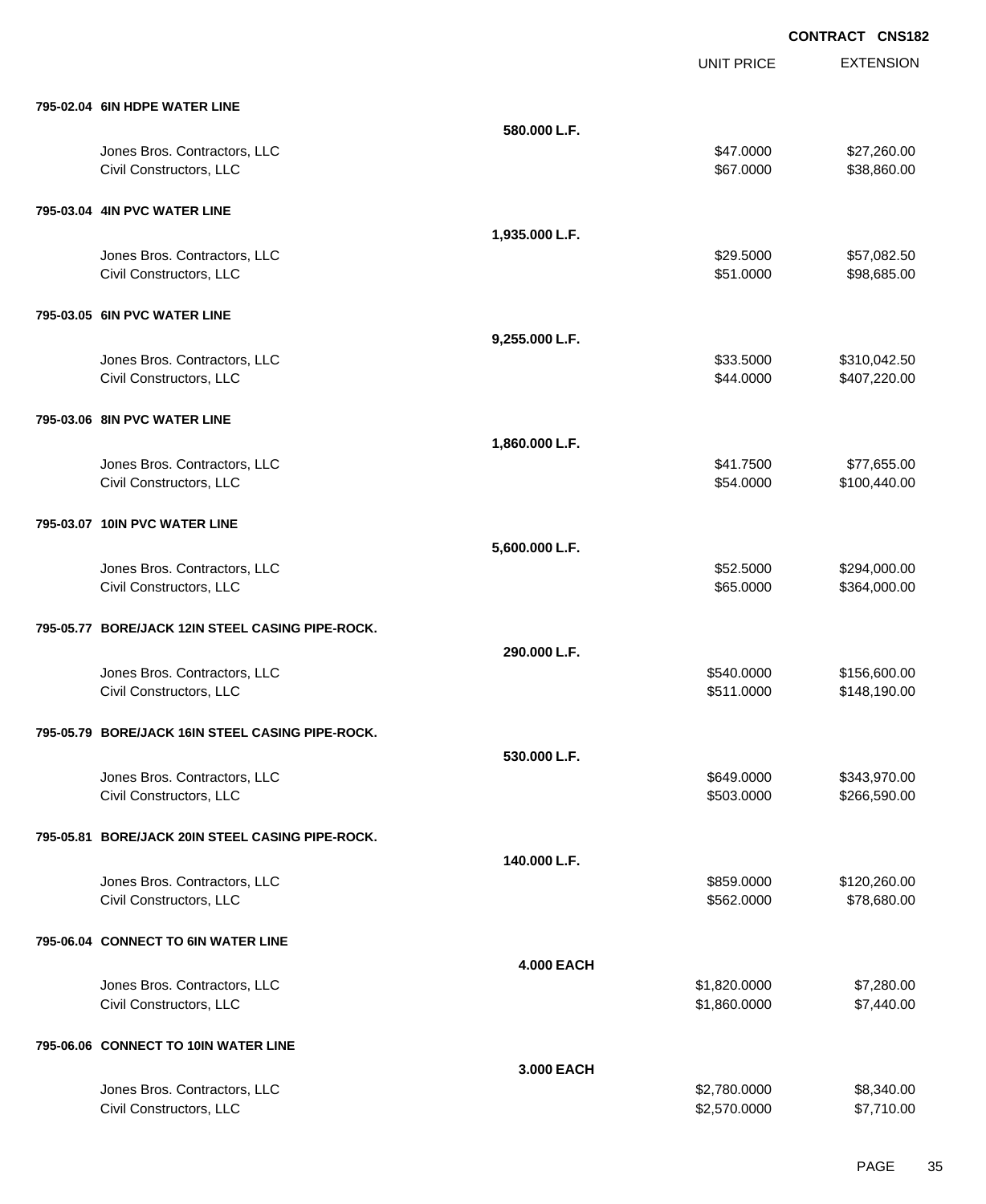UNIT PRICE

EXTENSION

| 795-08.03 4IN GATE VALVE ASSEMBLY                     |                   |              |             |
|-------------------------------------------------------|-------------------|--------------|-------------|
|                                                       | 3.000 EACH        |              |             |
| Jones Bros. Contractors, LLC                          |                   | \$1,165.0000 | \$3,495.00  |
| Civil Constructors, LLC                               |                   | \$914.0000   | \$2,742.00  |
| 795-08.04 6IN GATE VALVE ASSEMBLY                     |                   |              |             |
|                                                       | 30.000 EACH       |              |             |
| Jones Bros. Contractors, LLC                          |                   | \$1,215.0000 | \$36,450.00 |
| Civil Constructors, LLC                               |                   | \$1,090.0000 | \$32,700.00 |
| 795-08.05 8IN GATE VALVE ASSEMBLY                     |                   |              |             |
|                                                       | 10.000 EACH       |              |             |
| Jones Bros. Contractors, LLC                          |                   | \$1,585.0000 | \$15,850.00 |
| Civil Constructors, LLC                               |                   | \$1,560.0000 | \$15,600.00 |
| 795-08.06 10IN GATE VALVE ASSEMBLY                    |                   |              |             |
|                                                       | 14.000 EACH       |              |             |
| Jones Bros. Contractors, LLC                          |                   | \$2,270.0000 | \$31,780.00 |
| Civil Constructors, LLC                               |                   | \$2,290.0000 | \$32,060.00 |
| 795-09.01 3/4IN WATER SERVICE METER ASSEMBLY          |                   |              |             |
|                                                       | 63.000 EACH       |              |             |
| Jones Bros. Contractors, LLC                          |                   | \$1,330.0000 | \$83,790.00 |
| Civil Constructors, LLC                               |                   | \$990.0000   | \$62,370.00 |
| 795-09.02 1IN WATER SERVICE METER ASSEMBLY            |                   |              |             |
|                                                       | <b>2.000 EACH</b> |              |             |
| Jones Bros. Contractors, LLC                          |                   | \$2,640.0000 | \$5,280.00  |
| Civil Constructors, LLC                               |                   | \$1,430.0000 | \$2,860.00  |
| 795-09.04 2IN WATER SERVICE METER ASSEMBLY            |                   |              |             |
|                                                       | <b>2.000 EACH</b> |              |             |
| Jones Bros. Contractors, LLC                          |                   | \$5,720.0000 | \$11,440.00 |
| Civil Constructors, LLC                               |                   | \$3,460.0000 | \$6,920.00  |
| 795-09.25 TI OF 2IN HDPE CASING FOR SERVICE PIPE-ROCK |                   |              |             |
|                                                       | 100.000 L.F.      |              |             |
| Jones Bros. Contractors, LLC                          |                   | \$241.5000   | \$24,150.00 |
| Civil Constructors, LLC                               |                   | \$102.0000   | \$10,200.00 |
| 795-09.37 3/4IN SERVICE PIPE                          |                   |              |             |
|                                                       | 750.000 L.F.      |              |             |
| Jones Bros. Contractors, LLC                          |                   | \$17.4000    | \$13,050.00 |
| Civil Constructors, LLC                               |                   | \$24.0000    | \$18,000.00 |
| 795-09.38 1N SERVICE PIPE                             |                   |              |             |
|                                                       | 100.000 L.F.      |              |             |
| Jones Bros. Contractors, LLC                          |                   | \$17.6000    | \$1,760.00  |

Civil Constructors, LLC \$2,700.00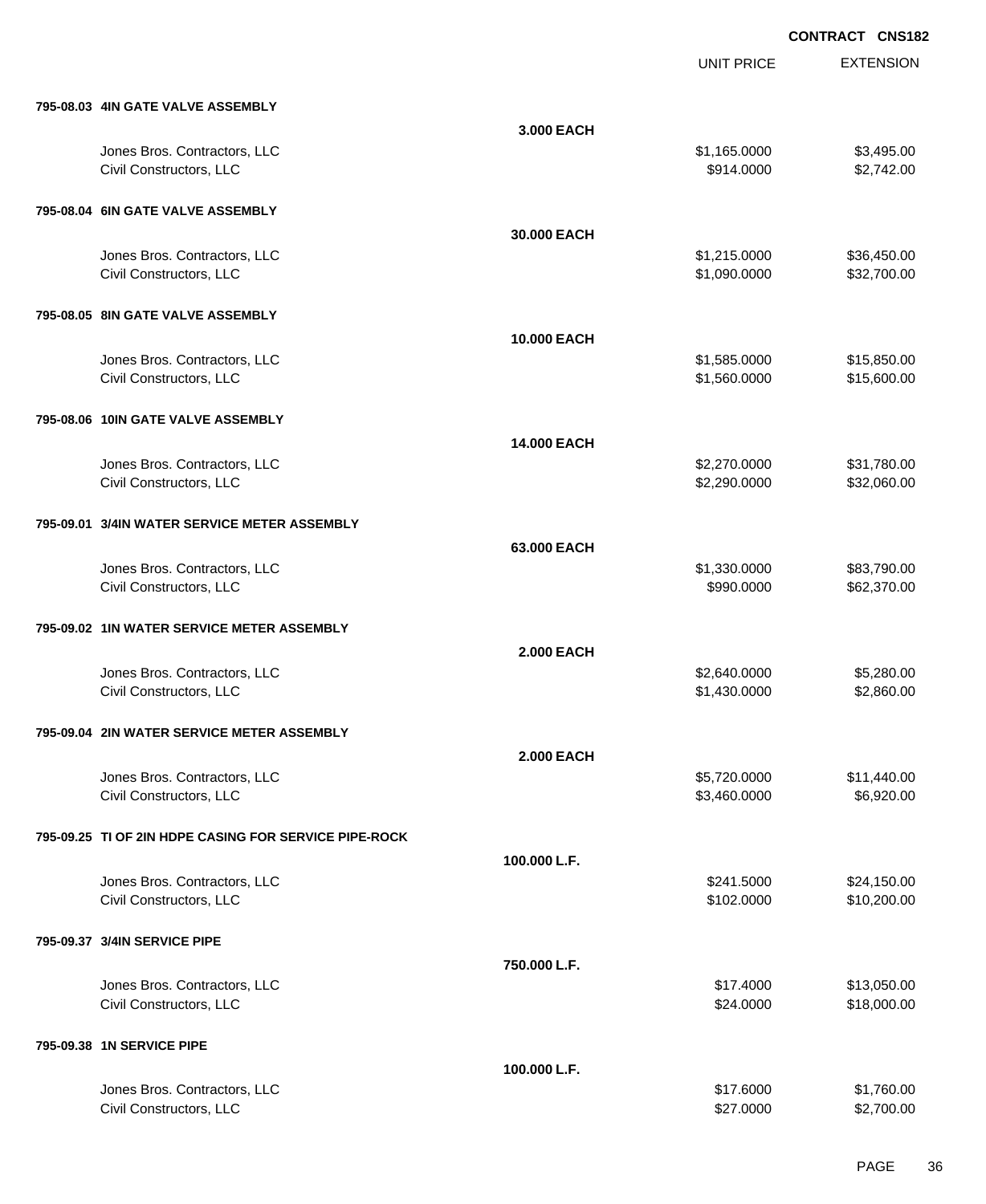|                                 |                   |                   | <b>CONTRACT CNS182</b> |                  |
|---------------------------------|-------------------|-------------------|------------------------|------------------|
|                                 |                   | <b>UNIT PRICE</b> |                        | <b>EXTENSION</b> |
| 795-09.39 2N SERVICE PIPE       |                   |                   |                        |                  |
|                                 | 100.000 L.F.      |                   |                        |                  |
| Jones Bros. Contractors, LLC    |                   | \$24.2000         |                        | \$2,420.00       |
| Civil Constructors, LLC         |                   | \$40.0000         |                        | \$4,000.00       |
| 795-10.31 2IN BLOW-OFF ASSEMBLY |                   |                   |                        |                  |
|                                 | <b>1.000 EACH</b> |                   |                        |                  |
| Jones Bros. Contractors, LLC    |                   | \$1,565.0000      |                        | \$1,565.00       |
| Civil Constructors, LLC         |                   | \$2,830.0000      |                        | \$2,830.00       |
| 795-11.02 FIRE HYDRANT ASSEMBLY |                   |                   |                        |                  |
|                                 | <b>5.000 EACH</b> |                   |                        |                  |
| Jones Bros. Contractors, LLC    |                   | \$3,660.0000      |                        | \$18,300.00      |
| Civil Constructors, LLC         |                   | \$4,880.0000      |                        | \$24,400.00      |
| 795-13.01 DI FITTINGS           |                   |                   |                        |                  |
|                                 | 12,000.000 LB.    |                   |                        |                  |
| Jones Bros. Contractors, LLC    |                   | \$7.2500          |                        | \$87,000.00      |
| Civil Constructors, LLC         |                   | \$5.1000          |                        | \$61,200.00      |
| 795-13.04 BRIDGE HANGER SYSTEM  |                   |                   |                        |                  |
|                                 | 1.000 LS          |                   |                        |                  |
| Jones Bros. Contractors, LLC    |                   | \$219,000.0000    |                        | \$219,000.00     |
| Civil Constructors, LLC         |                   | \$232,770.0000    |                        | \$232,770.00     |
| 795-14.05 CONCRETE ENCASEMENT   |                   |                   |                        |                  |
|                                 | 50.000 L.F.       |                   |                        |                  |
| Jones Bros. Contractors, LLC    |                   | \$35.0000         |                        | \$1,750.00       |

Civil Constructors, LLC \$2,400.00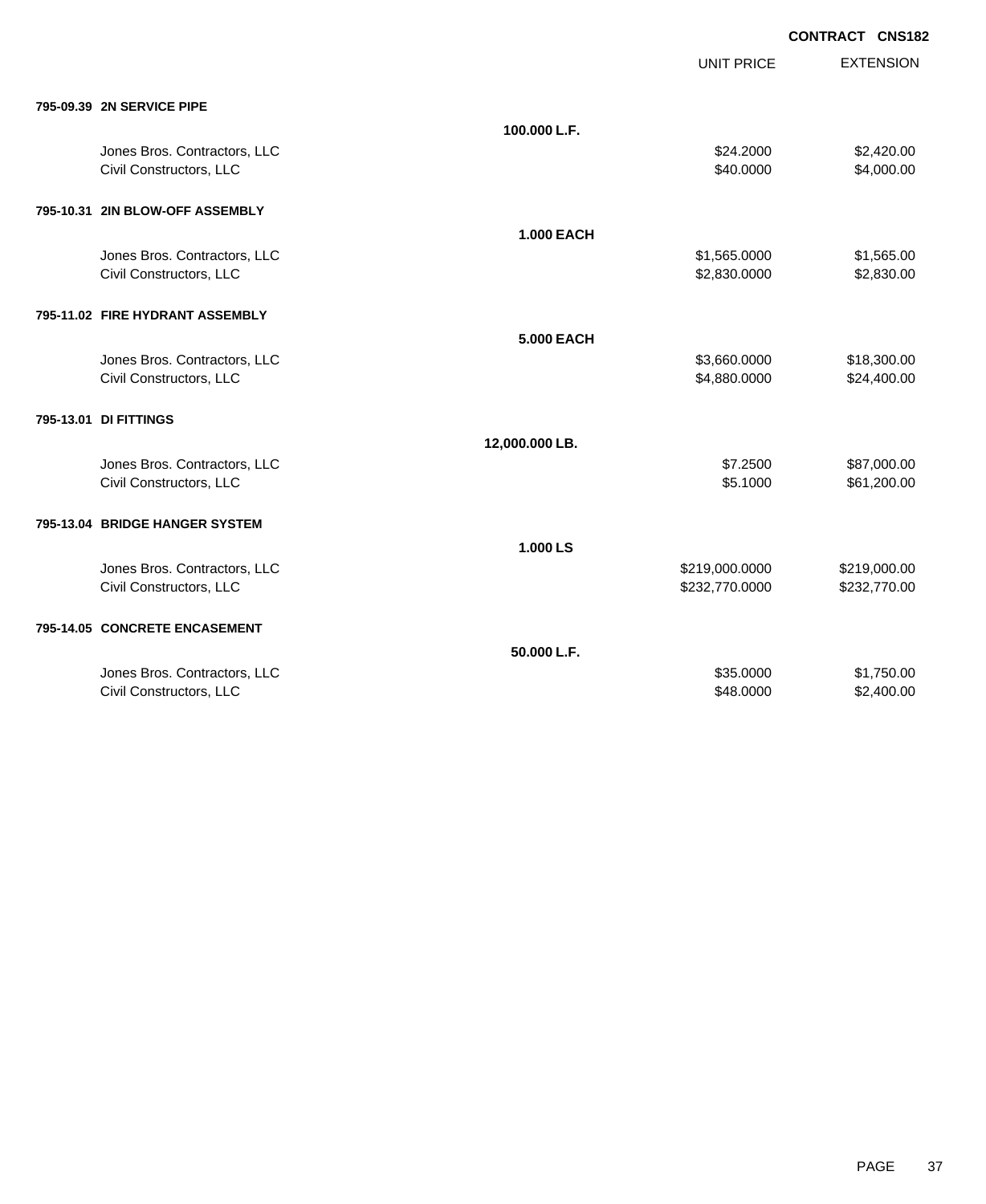EXTENSION **CONTRACT CNS182** UNIT PRICE **ROADWAY ALTERNATE AA1 CATEGORY 203-06 WATER 592.000 M.G.** Jones Bros. Contractors, LLC \$10.0000 \$5,920.00 Civil Constructors, LLC 6.1 and 2.000 \$9,472.00 **303-01 MINERAL AGGREGATE, TYPE A BASE, GRADING D 79,235.000 TON** Jones Bros. Contractors, LLC \$22.2900 \$1,766,148.15 Civil Constructors, LLC 6. The Second Studies of the Second Studies of Second Studies of Second Studies Second Studies Second Studies Second Studies Second Studies Second Studies Second Studies Second Studies Second Studie **307-01.21 ASP. CONC. MIX(PG70-22) (BPMB-HM) GR. A-S 12,896.000 TON** Jones Bros. Contractors, LLC 653.2100 \$815,156.16 Civil Constructors, LLC 66 and the state of the state of the state of the state of the state of the state of the state of the state of the state of the state of the state of the state of the state of the state of the state **307-02.01 ASPHALT CONCRETE MIX (PG70-22) (BPMB-HM) GRADING A 16,478.000 TON** Jones Bros. Contractors, LLC \$59.9300 \$987,526.54 Civil Constructors, LLC 6. 2012 12:00 \$1,235,850.00 \$1,235,850.00 **307-02.08 ASPHALT CONCRETE MIX (PG70-22) (BPMB-HM) GRADING B-M2 10,794.000 TON** Jones Bros. Contractors, LLC 666.7400 \$720,391.56 Civil Constructors, LLC 666.000 \$906,696.00 **402-01 BITUMINOUS MATERIAL FOR PRIME COAT (PC) 151.000 TON** Jones Bros. Contractors, LLC \$588.8900 \$88,922.39 Civil Constructors, LLC 6. 2012, 2013 123,518.00 \$123,518.00 \$123,518.00 \$123,518.00 **402-02 AGGREGATE FOR COVER MATERIAL (PC) 597.000 TON** Jones Bros. Contractors, LLC 6. 2012. The state of the state of the state of the state of the state of the state of the state of the state of the state of the state of the state of the state of the state of the state of th Civil Constructors, LLC 628,059.00 **403-01 BITUMINOUS MATERIAL FOR TACK COAT (TC) 90.000 TON** Jones Bros. Contractors, LLC \$588.8900 \$53,000.10 Civil Constructors, LLC 670,740.00 **411-01.07 ACS MIX (PG64-22) GRADING E SHOULDER 380.000 TON** Jones Bros. Contractors, LLC 6. The state of the state of the state of the state of the state of the state of the state of the state of the state of the state of the state of the state of the state of the state of the stat Civil Constructors, LLC 640,280.00 **411-02.10 ACS MIX(PG70-22) GRADING D 7,317.000 TON**

Jones Bros. Contractors, LLC 681,066.36 Civil Constructors, LLC 6103.0000 \$753,651.00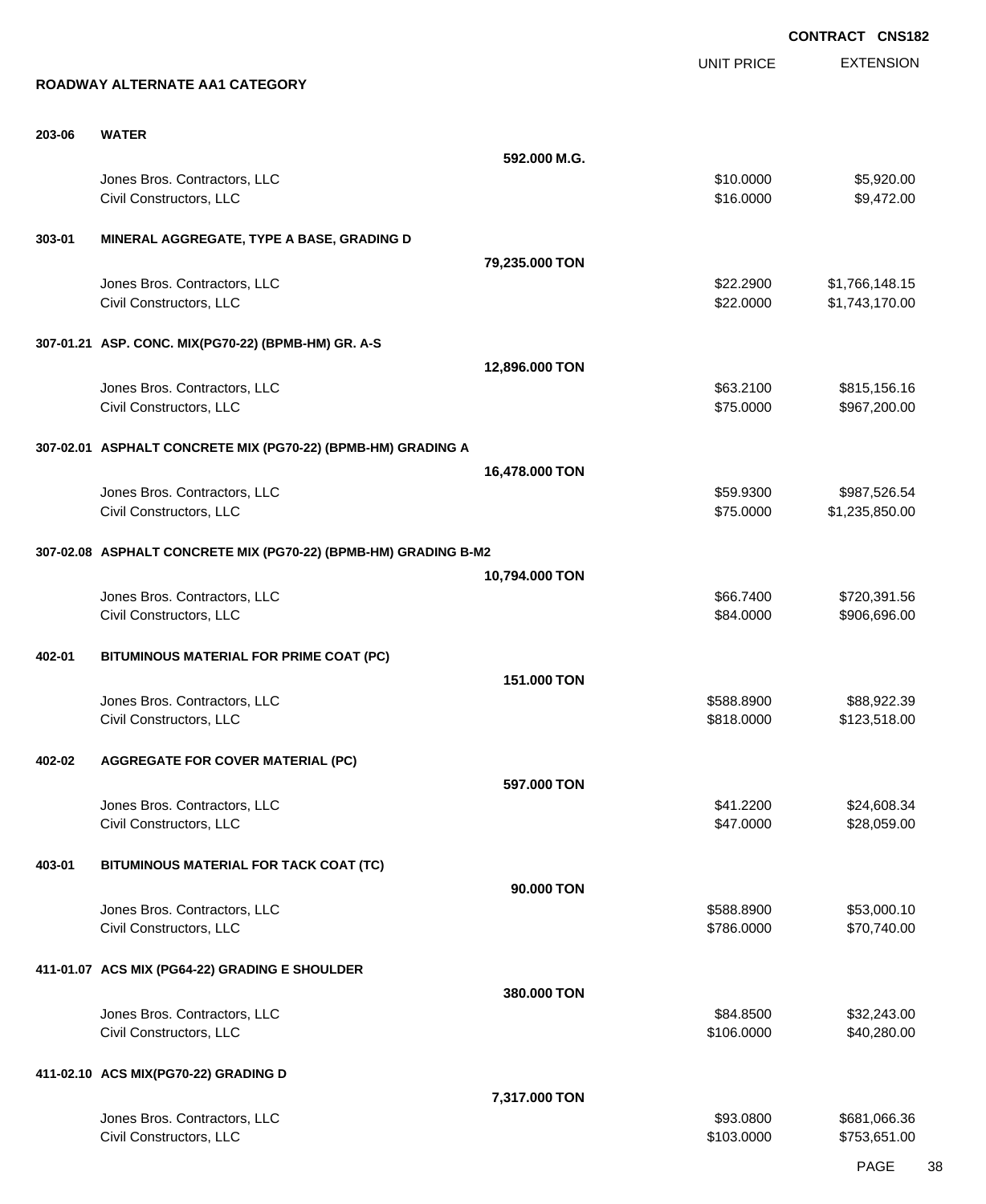EXTENSION UNIT PRICE

#### **415-01.01 COLD PLANING BITUMINOUS PAVEMENT**

## **1,047.000 TON**

| Jones Bros. Contractors, LLC | \$30,6500 | \$32,090.55 |
|------------------------------|-----------|-------------|
| Civil Constructors, LLC      | \$46,0000 | \$48,162.00 |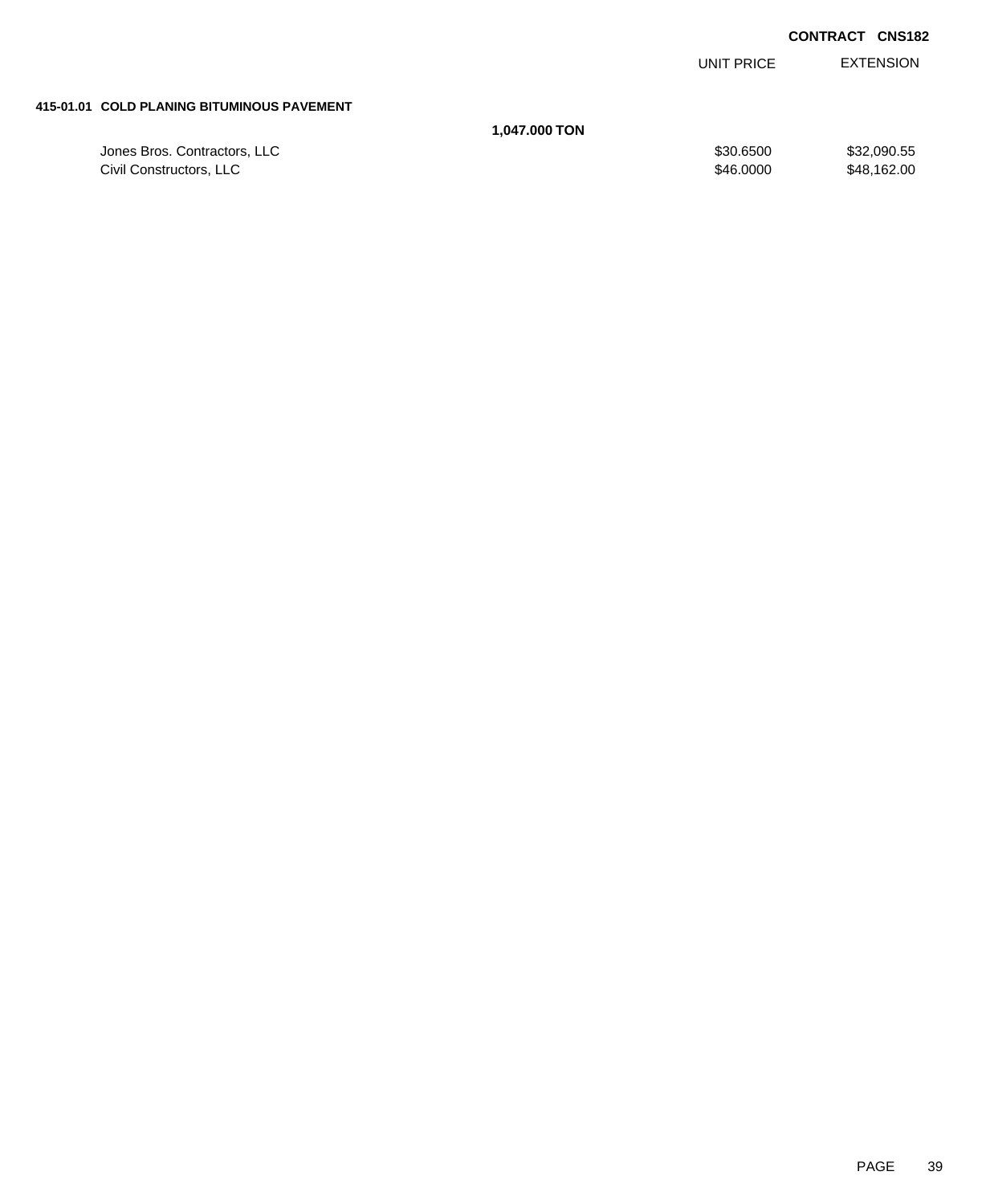EXTENSION UNIT PRICE

#### **ROADWAY ALTERNATE AA2 CATEGORY**

| 203-06 | <b>WATER</b>                                                    | 744.000 M.G.   |
|--------|-----------------------------------------------------------------|----------------|
|        | Jones Bros. Contractors, LLC<br>Civil Constructors, LLC         |                |
| 303-01 | MINERAL AGGREGATE, TYPE A BASE, GRADING D                       |                |
|        | Jones Bros. Contractors, LLC<br>Civil Constructors, LLC         | 46,277.000 TON |
|        | 307-01.21 ASP. CONC. MIX(PG70-22) (BPMB-HM) GR. A-S             |                |
|        | Jones Bros. Contractors, LLC<br>Civil Constructors, LLC         | 12,896.000 TON |
|        | 307-02.01 ASPHALT CONCRETE MIX (PG70-22) (BPMB-HM) GRADING A    |                |
|        | Jones Bros. Contractors, LLC<br>Civil Constructors, LLC         | 16,478.000 TON |
|        | 307-02.08 ASPHALT CONCRETE MIX (PG70-22) (BPMB-HM) GRADING B-M2 |                |
|        | Jones Bros. Contractors, LLC<br>Civil Constructors, LLC         | 10,794.000 TON |
|        | 309-01.01 MINERAL AGGREGATE (A-CBC)                             |                |
|        | Jones Bros. Contractors, LLC<br>Civil Constructors, LLC         | 25,549.000 TON |
|        | 309-01.02 PORTLAND CEMENT (A-CBC)                               |                |
|        | Jones Bros. Contractors, LLC<br>Civil Constructors, LLC         | 987.000 TON    |
| 309-02 | <b>BITUMINOUS MATERIAL (A-CBC)</b>                              |                |
|        | Jones Bros. Contractors, LLC<br>Civil Constructors, LLC         | 409.000 TON    |
| 402-01 | BITUMINOUS MATERIAL FOR PRIME COAT (PC)                         |                |
|        | Jones Bros. Contractors, LLC<br>Civil Constructors, LLC         | 151,000 TON    |
| 402-02 | <b>AGGREGATE FOR COVER MATERIAL (PC)</b>                        |                |
|        | Jones Bros. Contractors, LLC<br>Civil Constructors, LLC         | 597,000 TON    |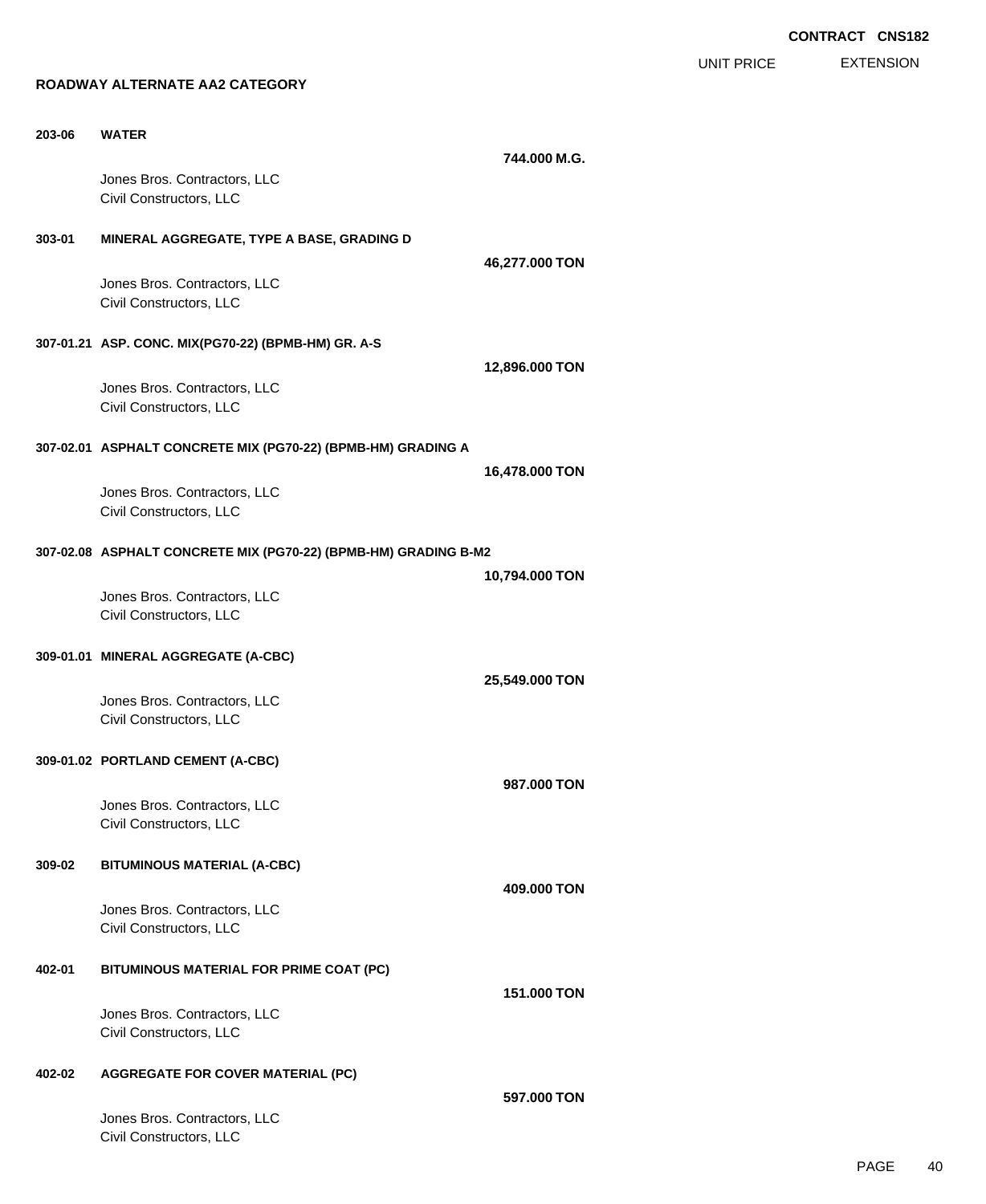EXTENSION UNIT PRICE

## **403-01 BITUMINOUS MATERIAL FOR TACK COAT (TC)**

| Jones Bros. Contractors, LLC                            | 90.000 TON    |  |
|---------------------------------------------------------|---------------|--|
| Civil Constructors, LLC                                 |               |  |
| 411-01.07 ACS MIX (PG64-22) GRADING E SHOULDER          | 380,000 TON   |  |
| Jones Bros. Contractors, LLC<br>Civil Constructors, LLC |               |  |
| 411-02.10 ACS MIX(PG70-22) GRADING D                    | 7,317.000 TON |  |
| Jones Bros. Contractors, LLC<br>Civil Constructors, LLC |               |  |
| 415-01.01 COLD PLANING BITUMINOUS PAVEMENT              |               |  |
| Jones Bros. Contractors, LLC                            | 1,047.000 TON |  |
| Civil Constructors, LLC                                 |               |  |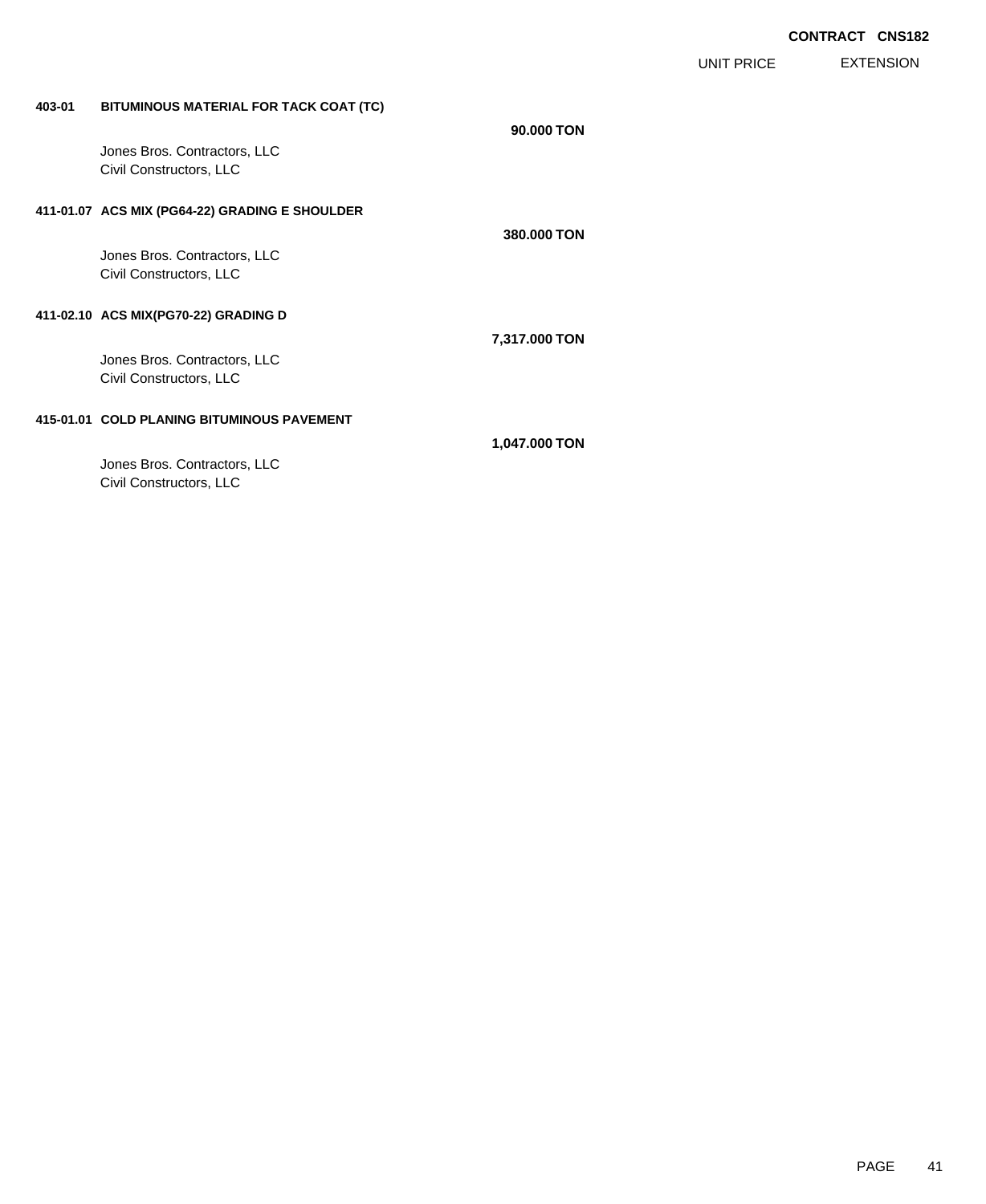## **SUB-TOTAL ROADWAY**

| Jones Bros. Contractors, LLC<br>Civil Constructors, LLC | \$10,130,810.33<br>\$10,071,936.42 |
|---------------------------------------------------------|------------------------------------|
| <b>SUB-TOTAL BRIDGE</b>                                 |                                    |
| Jones Bros. Contractors, LLC                            | \$3,429,037.98                     |
| Civil Constructors, LLC                                 | \$3,606,141.70                     |
| SUB-TOTAL UTILITY                                       |                                    |
| Jones Bros. Contractors, LLC                            | \$3,790,618.07                     |
| Civil Constructors, LLC                                 | \$3,869,186.70                     |
| SUB-TOTAL ROADWAY ALTERNATE AA1                         |                                    |
| Jones Bros. Contractors, LLC                            | \$5,207,073.15                     |
| Civil Constructors, LLC                                 | \$5,926,798.00                     |
| SUB-TOTAL ROADWAY ALTERNATE AA2                         |                                    |
|                                                         |                                    |

## **TOTAL CONTRACT**

| Jones Bros. Contractors, LLC | \$22,557,539.53 |
|------------------------------|-----------------|
| Civil Constructors, LLC      | \$23,474,062.82 |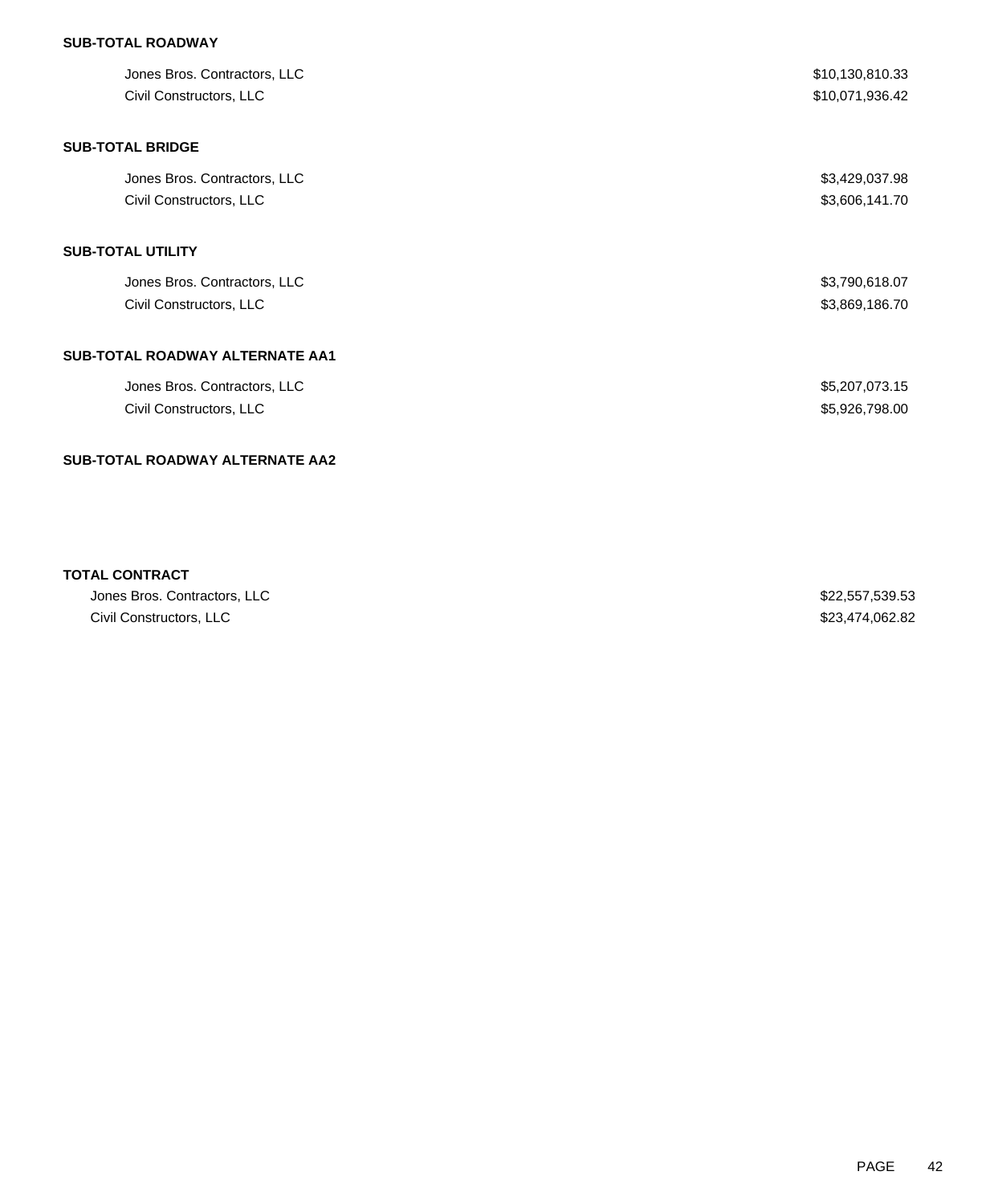COUNTIES BENTON, CARROLL, CHESTER, CROCKETT, DECATUR, DYER, FAYETTE, GIBSON, HARDEMAN, HARDIN, HAYWOOD, HENDERSON, HENRY, LAKE, LAUDERDALE, MADISON, MCNAIRY, OBION, TIPTON, AND WEAKLEY (Contract No. CNS260 Call 005)

HSIP-REG4(133),98048-3261-94,HSIP-REG4(142),98048-3262-94,HSIP-REG4(143),98048-3263-94,HSIP-REG4(144),98048-3264-94,HSIP-REG4(145),98048-3265-94,HSIP-REG4(146),98048-3266-94,HSIP-REG4(149),98048-3269-94,HSIP-REG4(151),98048-3267-94

THE MISCELLANEOUS SAFETY IMPROVEMENTS AT VARIOUS STOP CONTROLLED INTERSECTIONS ON VARIOUS STATE ROUTES.

PROJECT LENGTH - 0.0 MILES

COMPLETION TIME - ON OR BEFORE MAY 31, 2019

TOTAL CONTRACT

Superior Traffic Control, LLC \$367,529.55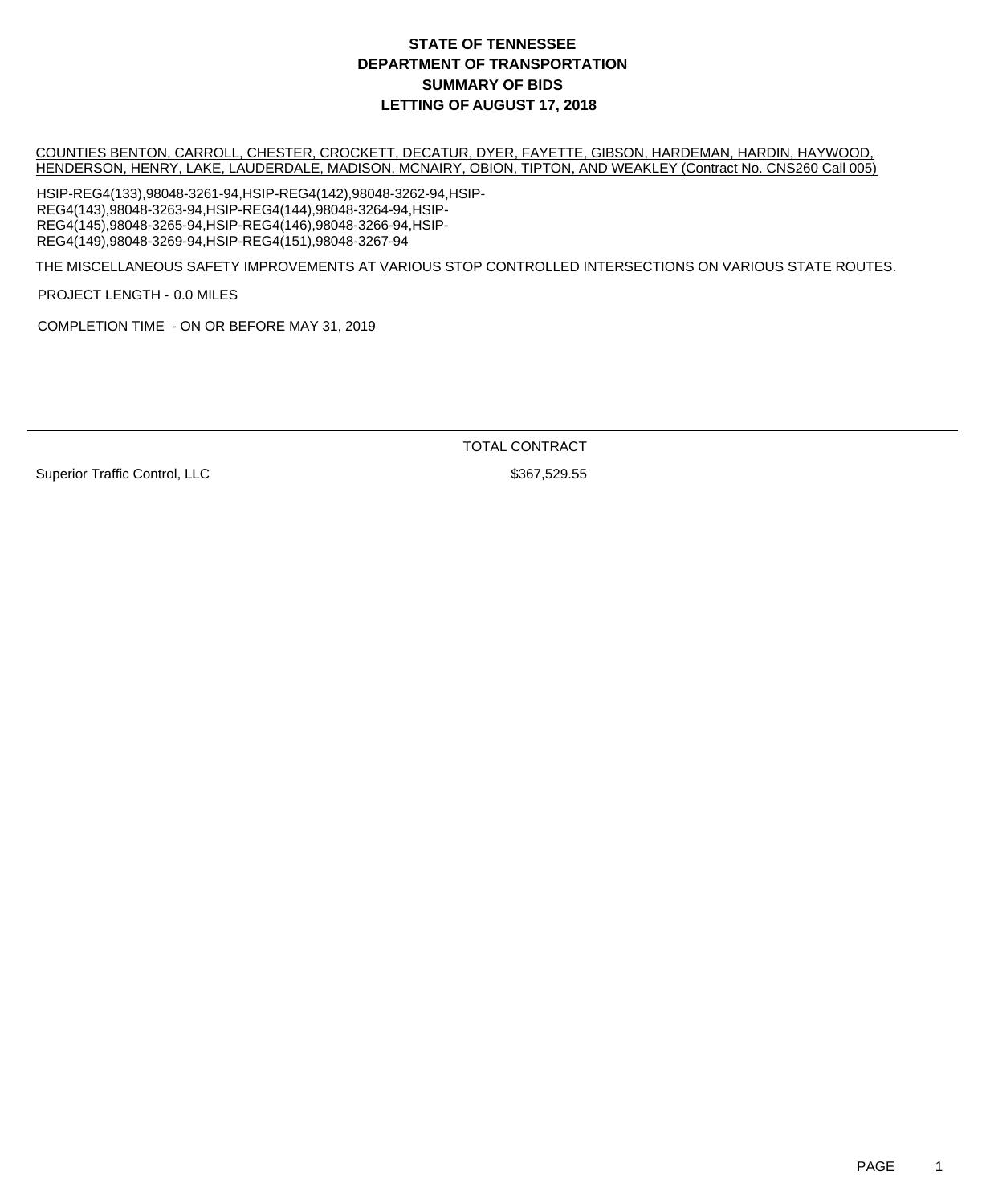EXTENSION **CONTRACT CNS260** UNIT PRICE **ROADWAY CATEGORY 604-04.20 PAINTING CONCRETE SURFACES 720.000 S.F.** Superior Traffic Control, LLC 63,240.00 **712-01 TRAFFIC CONTROL 1.000 LS** Superior Traffic Control, LLC 6. 2012 19:30 19:30 19:30 19:30 19:30 19:30 19:30 19:30 19:30 19:30 19:40 19:30 **713-02.21 SIGN POST DELINEATION ENHANCEMENT 3,312.000 L.F.** Superior Traffic Control, LLC 618,712.80 **713-11.01 "U" SECTION STEEL POSTS 6,254.000 LB.** Superior Traffic Control, LLC **\$3.8500** \$24,077.90 **713-11.02 PERFORATED/KNOCKOUT SQUARE TUBE POST 15,976.000 LB.** Superior Traffic Control, LLC 657,513.60 **713-11.21 P POST SLIP BASE 4.000 EACH** Superior Traffic Control, LLC 600.000 \$1,600.000 \$1,600.000 \$1,600.000 **713-13.02 FLAT SHEET ALUMINUM SIGNS (0.080" THICK) 295.000 S.F.** Superior Traffic Control, LLC 63,761.25 **713-13.03 FLAT SHEET ALUMINUM SIGNS (0.100" THICK) 4,907.000 S.F.** Superior Traffic Control, LLC **\$13.2000** \$64,772.40 **713-15.36 REMOVE SIGN, SUPPORT & FOOTING 413.000 EACH** Superior Traffic Control, LLC 6.195.00 \$6,195.00 **716-01.21 SNOWPLOWABLE RAISED PAVMENT MARKERS (BI-DIR) (1 COLOR) 110.000 EACH** Superior Traffic Control, LLC 63,850.00 \$3,850.00 \$3,850.00 **716-01.22 SNOWPLOWABLE RAISED PAVMENT MARKERS (MONO-DIR)(1 COLOR) 18.000 EACH** Superior Traffic Control, LLC 6630.00 \$630.00 **716-02.04 PLASTIC PAVEMENT MARKING(CHANNELIZATION STRIPING) 579.000 S.Y.** Superior Traffic Control, LLC 618.0000 \$10,422.00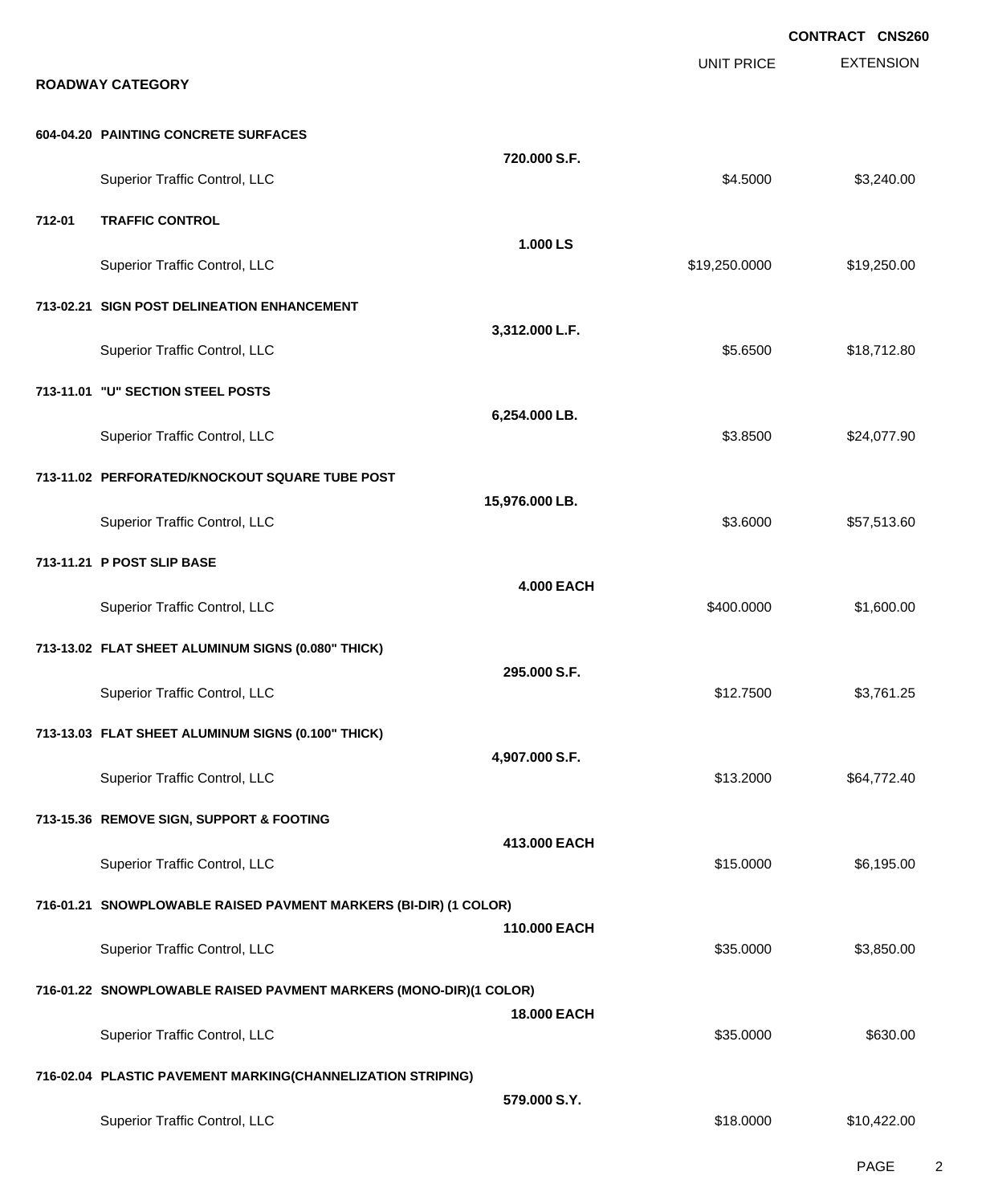|                                                          |                   |                   | <b>CONTRACT CNS260</b> |
|----------------------------------------------------------|-------------------|-------------------|------------------------|
|                                                          |                   | <b>UNIT PRICE</b> | <b>EXTENSION</b>       |
| 716-02.05 PLASTIC PAVEMENT MARKING (STOP LINE)           |                   |                   |                        |
| Superior Traffic Control, LLC                            | 1,991.000 L.F.    | \$13.0000         | \$25,883.00            |
| 716-02.06 PLASTIC PAVEMENT MARKING (TURN LANE ARROW)     |                   |                   |                        |
| Superior Traffic Control, LLC                            | 41.000 EACH       | \$160.0000        | \$6,560.00             |
| 716-02.07 PLASTIC PAVEMENT MARKING (24" BARRIER LINE)    |                   |                   |                        |
| Superior Traffic Control, LLC                            | 6.000 L.F.        | \$20.0000         | \$120.00               |
| 716-03.02 PLASTIC WORD PAVEMENT MARKING (RXR)            |                   |                   |                        |
| Superior Traffic Control, LLC                            | <b>1.000 EACH</b> | \$650.0000        | \$650.00               |
| 716-03.03 PLASTIC WORD PAVEMENT MARKING (STOP AHEAD)     |                   |                   |                        |
| Superior Traffic Control, LLC                            | 31.000 EACH       | \$325.0000        | \$10,075.00            |
| 716-03.07 PLASTIC WORD PAVEMENT MARKING (STOP)           |                   |                   |                        |
| Superior Traffic Control, LLC                            | <b>2.000 EACH</b> | \$150.0000        | \$300.00               |
| 716-04.04 PLASTIC PAVEMENT MARKING (TRANSVERSE SHOULDER) |                   |                   |                        |
| Superior Traffic Control, LLC                            | 425,000 L.F.      | \$9.0000          | \$3,825.00             |
| 716-04.12 PLASTIC PAVEMENT MARKING (YIELD LINE)          |                   |                   |                        |
| Superior Traffic Control, LLC                            | 760.000 S.F.      | \$18.0000         | \$13,680.00            |
| 716-04.16 PLASTIC PAVEMENT MARKING (NOISE STRIP)         |                   |                   |                        |
| Superior Traffic Control, LLC                            | 576.000 L.F.      | \$15.0000         | \$8,640.00             |
| 716-08.02 REMOVAL OF PAVEMENT MARKING (8" BARRIER LINE)  |                   |                   |                        |
| Superior Traffic Control, LLC                            | 250.000 L.F.      | \$2.0000          | \$500.00               |
| 716-08.05 REMOVAL OF PAVEMENT MARKING (STOP LINE)        |                   |                   |                        |
| Superior Traffic Control, LLC                            | 209.000 L.F.      | \$10.0000         | \$2,090.00             |
| 716-13.01 SPRAY THERMO PVMT MRKNG (60 mil) (4IN LINE)    |                   |                   |                        |
| Superior Traffic Control, LLC                            | 28.402 L.M.       | \$1,800.0000      | \$51,123.60            |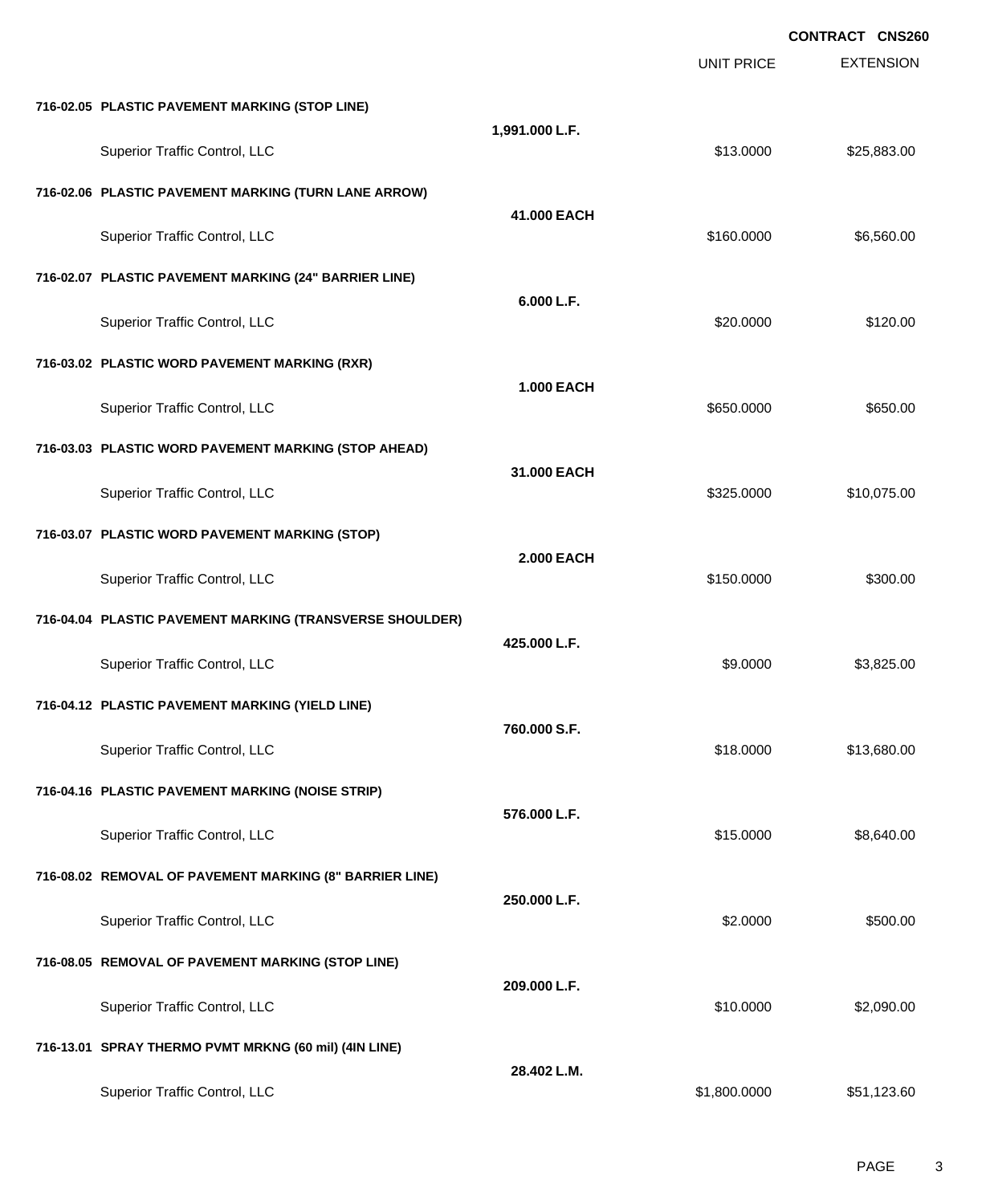|        |                                                               |                   |                   | <b>CONTRACT CNS260</b> |
|--------|---------------------------------------------------------------|-------------------|-------------------|------------------------|
|        |                                                               |                   | <b>UNIT PRICE</b> | <b>EXTENSION</b>       |
|        | 716-13.03 SPRAY THERMO PVMT MRKNG (60 mil) (8IN BARRIER LINE) |                   |                   |                        |
|        | Superior Traffic Control, LLC                                 | 390.000 L.F.      | \$2.0000          | \$780.00               |
|        | 716-13.04 SPRAY THERMO PVMT MRKNG (60 mil) (4IN DOTTED LINE)  |                   |                   |                        |
|        | Superior Traffic Control, LLC                                 | 689.000 L.F.      | \$2.0000          | \$1,378.00             |
| 717-01 | <b>MOBILIZATION</b>                                           |                   |                   |                        |
|        | Superior Traffic Control, LLC                                 | 1.000 LS          | \$16,500.0000     | \$16,500.00            |
|        | 730-26.08 FLASHING WARNING BEACON (DESCRIPTION)               |                   |                   |                        |
|        | Superior Traffic Control, LLC                                 | <b>4.000 EACH</b> | \$2,850.0000      | \$11,400.00            |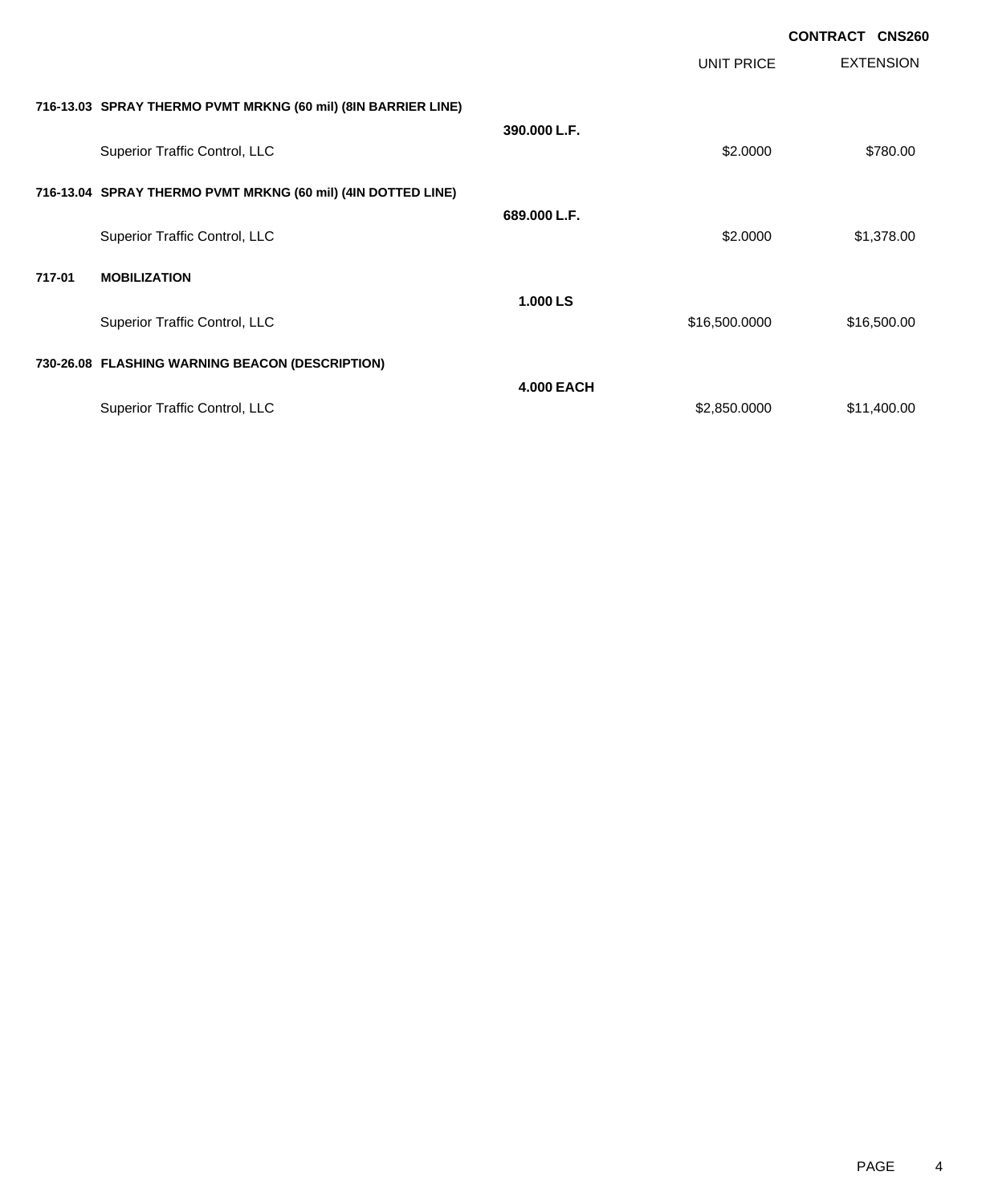Superior Traffic Control, LLC \$367,529.55

### **TOTAL CONTRACT**

Superior Traffic Control, LLC \$367,529.55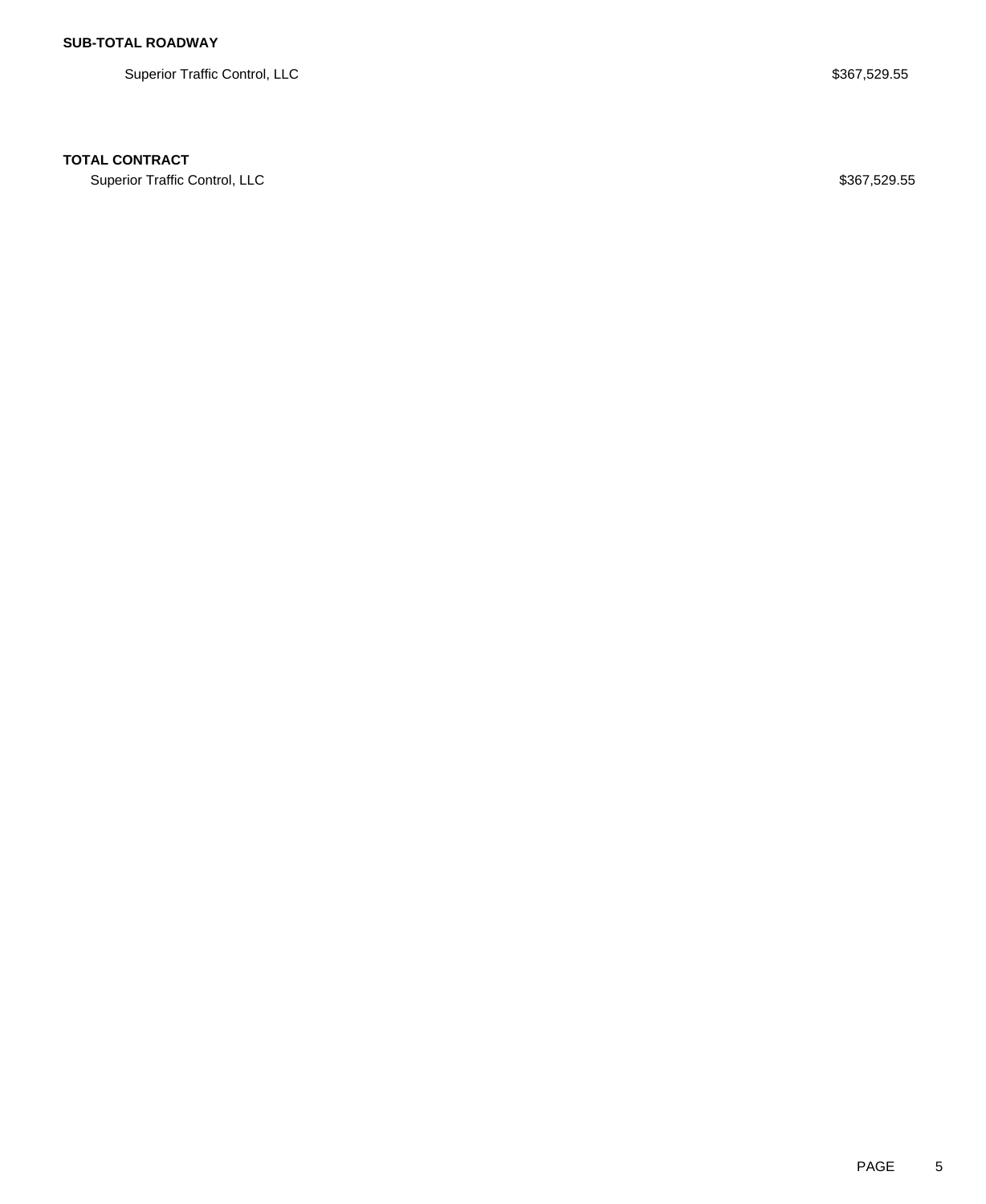COUNTIES BENTON, CARROLL, DYER, FAYETTE, HAYWOOD, LAUDERDALE, MADISON, MCNAIRY, OBION, SHELBY, TIPTON, AND WEAKLEY (Contract No. CNS295 Call 006)

98049-4190-04

THE FENCE REPAIR ON VARIOUS INTERSTATE AND STATE ROUTES.

PROJECT LENGTH - 0.0 MILES

COMPLETION TIME - ON OR BEFORE JUNE 30, 2019

RAMM FENCING \$402,295.00 McKenzie Tree Service Inc **but a service increase and the S598,154.50** 

TOTAL CONTRACT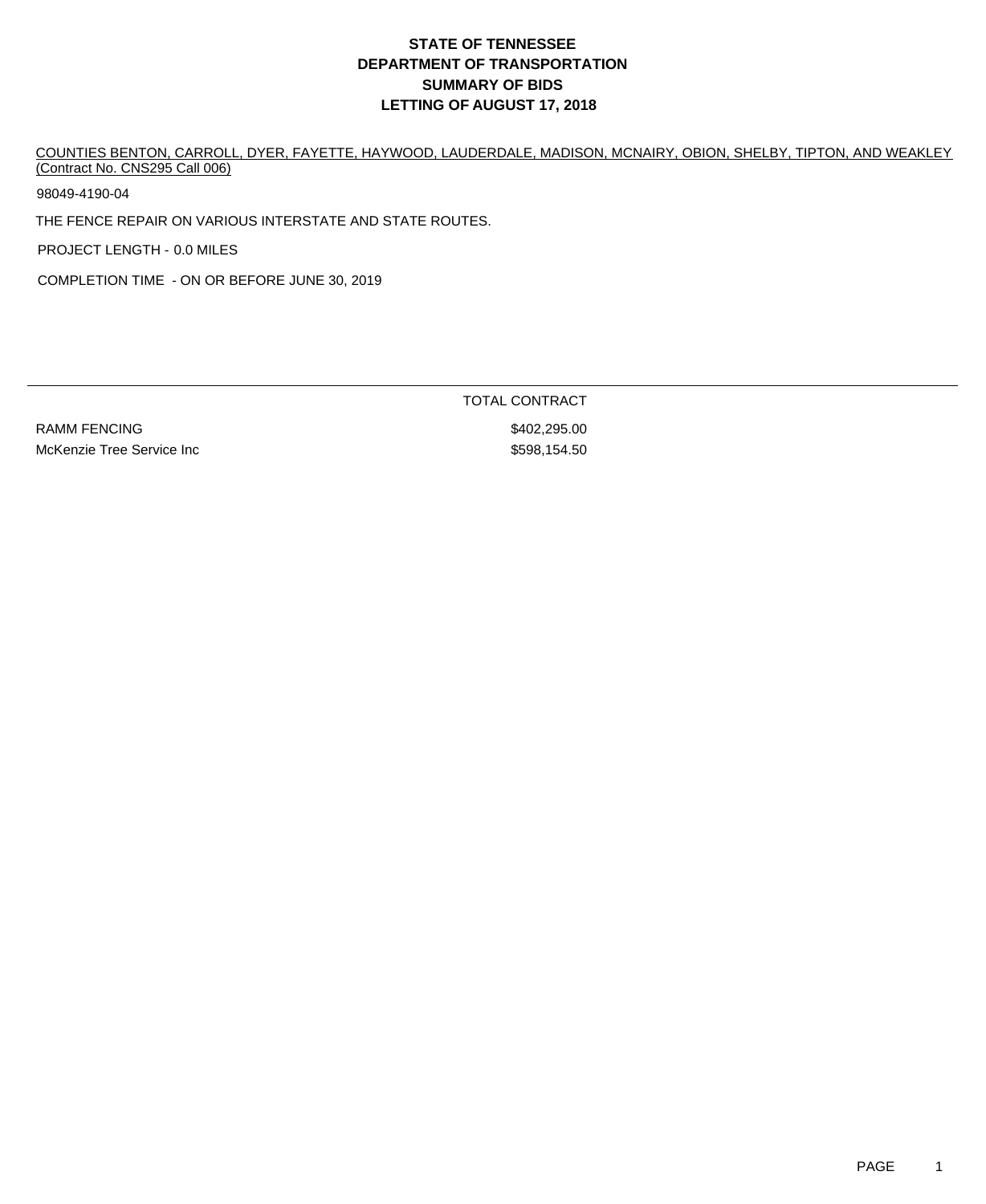|                        |                                                               |                    |                              | <b>CONTRACT CNS295</b>       |
|------------------------|---------------------------------------------------------------|--------------------|------------------------------|------------------------------|
|                        |                                                               |                    | <b>UNIT PRICE</b>            | <b>EXTENSION</b>             |
|                        | <b>MAINTENANCE CATEGORY</b>                                   |                    |                              |                              |
|                        | 707-01.11 CHAIN LINK FENCE (6 FOOT)                           |                    |                              |                              |
|                        |                                                               | 4,350.000 L.F.     |                              |                              |
|                        | <b>RAMM FENCING</b>                                           |                    | \$12.7000                    | \$55,245.00                  |
|                        | McKenzie Tree Service Inc                                     |                    | \$19.6900                    | \$85,651.50                  |
|                        | 707-01.12 END & CORNER POST ASSEMBLY(CHAIN-LINK FENCE 6')     |                    |                              |                              |
|                        |                                                               | 35,000 EACH        |                              |                              |
|                        | <b>RAMM FENCING</b>                                           |                    | \$240.0000                   | \$8,400.00                   |
|                        | McKenzie Tree Service Inc                                     |                    | \$270.0000                   | \$9,450.00                   |
|                        | 707-01.13 GATE - CHAIN-LINK FENCE-6 FOOT (DESCRIPTION)        |                    |                              |                              |
|                        |                                                               | <b>2.000 EACH</b>  |                              |                              |
|                        | <b>RAMM FENCING</b><br>McKenzie Tree Service Inc              |                    | \$500.0000<br>\$1,200.0000   | \$1,000.00<br>\$2,400.00     |
|                        |                                                               |                    |                              |                              |
| 707-03.01 STOCK FENCE  |                                                               |                    |                              |                              |
|                        |                                                               | 38,600.000 L.F.    |                              |                              |
|                        | <b>RAMM FENCING</b><br>McKenzie Tree Service Inc              |                    | \$5.3500<br>\$6.0300         | \$206,510.00<br>\$232,758.00 |
|                        |                                                               |                    |                              |                              |
|                        | 707-03.02 END, BRACED LINE, CORNER POST ASSEMBLY(STOCK FENCE) |                    |                              |                              |
|                        |                                                               | 175,000 EACH       |                              |                              |
|                        | <b>RAMM FENCING</b><br>McKenzie Tree Service Inc              |                    | \$195.0000<br>\$216.0000     | \$34,125.00<br>\$37,800.00   |
|                        |                                                               |                    |                              |                              |
| 707-15.51 MOBILIZATION |                                                               |                    |                              |                              |
|                        | <b>RAMM FENCING</b>                                           | <b>12,000 EACH</b> |                              |                              |
|                        | McKenzie Tree Service Inc                                     |                    | \$2,000.0000<br>\$4,500.0000 | \$24,000.00<br>\$54,000.00   |
|                        |                                                               |                    |                              |                              |
|                        | 707-15.55 REMOVAL & SITE PREPARATION (STOCK FENCE)            |                    |                              |                              |
|                        |                                                               | 38,600.000 L.F.    |                              |                              |
|                        | <b>RAMM FENCING</b><br>McKenzie Tree Service Inc              |                    | \$1.7000<br>\$4.1000         | \$65,620.00<br>\$158,260.00  |
|                        |                                                               |                    |                              |                              |
|                        | 707-15.56 REMOVAL & SITE PREPARATION (CHAIN LINK FENCE)       |                    |                              |                              |
|                        |                                                               | 4,350.000 L.F.     |                              |                              |
|                        | <b>RAMM FENCING</b><br>McKenzie Tree Service Inc              |                    | \$1.7000<br>\$4.1000         | \$7,395.00<br>\$17,835.00    |
|                        |                                                               |                    |                              |                              |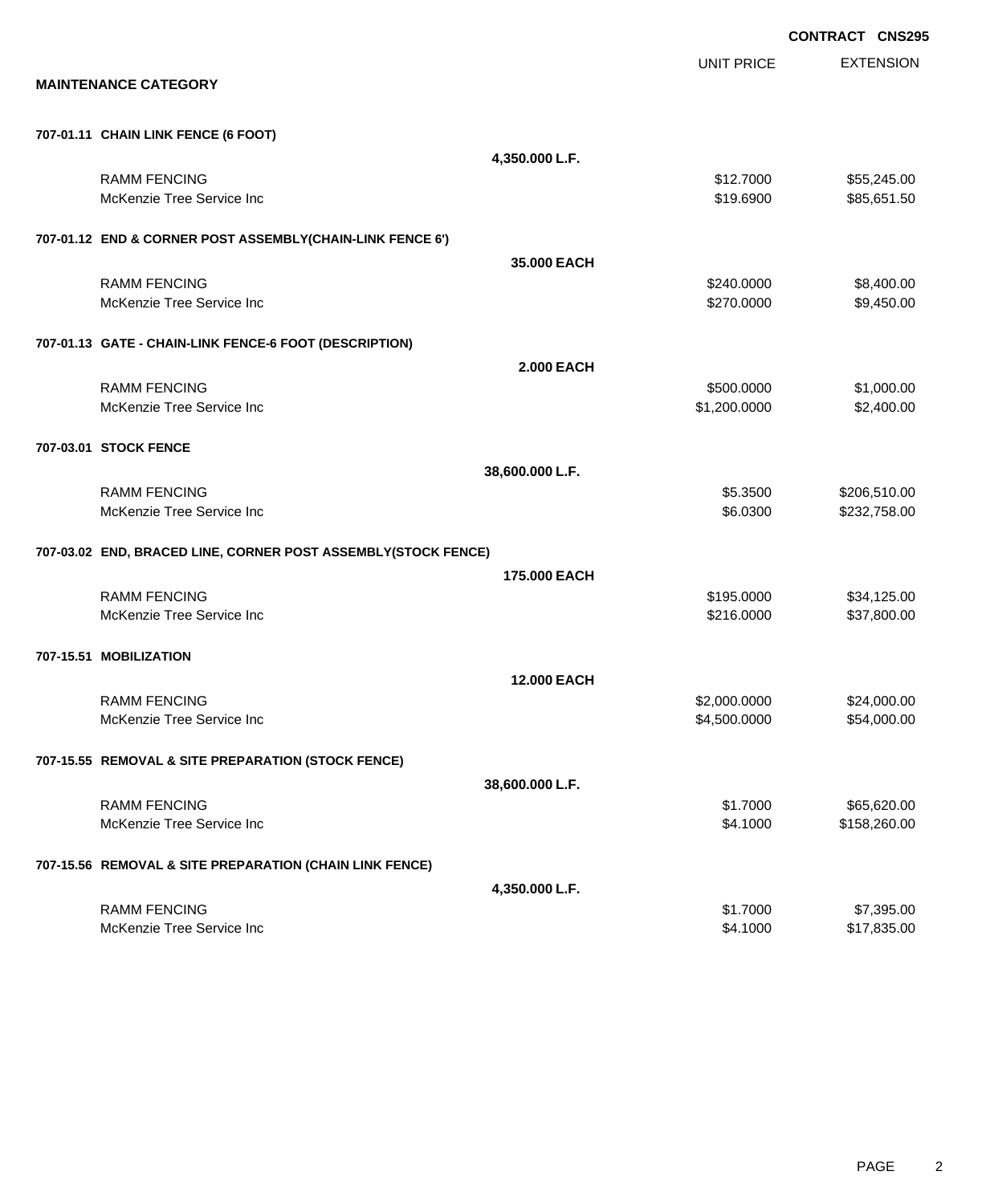## **SUB-TOTAL MAINTENANCE**

RAMM FENCING \$402,295.00 McKenzie Tree Service Inc<br>
\$598,154.50

#### **TOTAL CONTRACT**

RAMM FENCING \$402,295.00 McKenzie Tree Service Inc **Access 2008**,154.50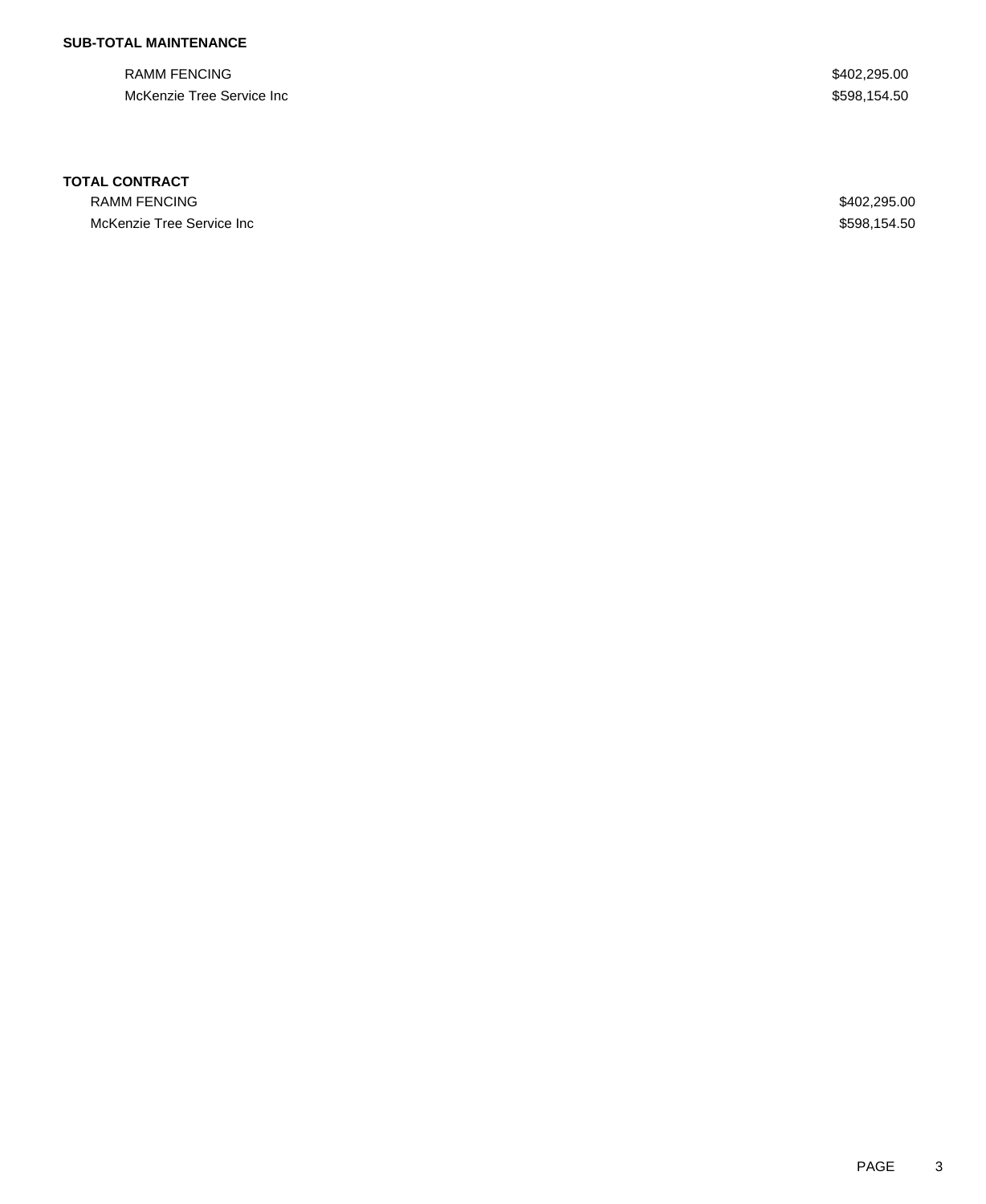COUNTIES BENTON, CROCKETT, DECATUR, DYER, FAYETTE, HAYWOOD, HENDERSON, MADISON, OBION, SHELBY, AND TIPTON (Contract No. CNS284 Call 007)

98049-4186-04

THE RANDOM ON-CALL CABLE BARRIER REPAIR ON VARIOUS INTERSTATE AND STATE ROUTES.

PROJECT LENGTH - 0.0 MILES

COMPLETION TIME - ON OR BEFORE DECEMBER 31, 2019

|                                                     | TOTAL CONTRACT |
|-----------------------------------------------------|----------------|
| Tri-State Guardrail & Sign Co., Inc.                | \$390.075.00   |
| RMD Holdings, LTD DBA Nationwide Construction Group | \$700.250.00   |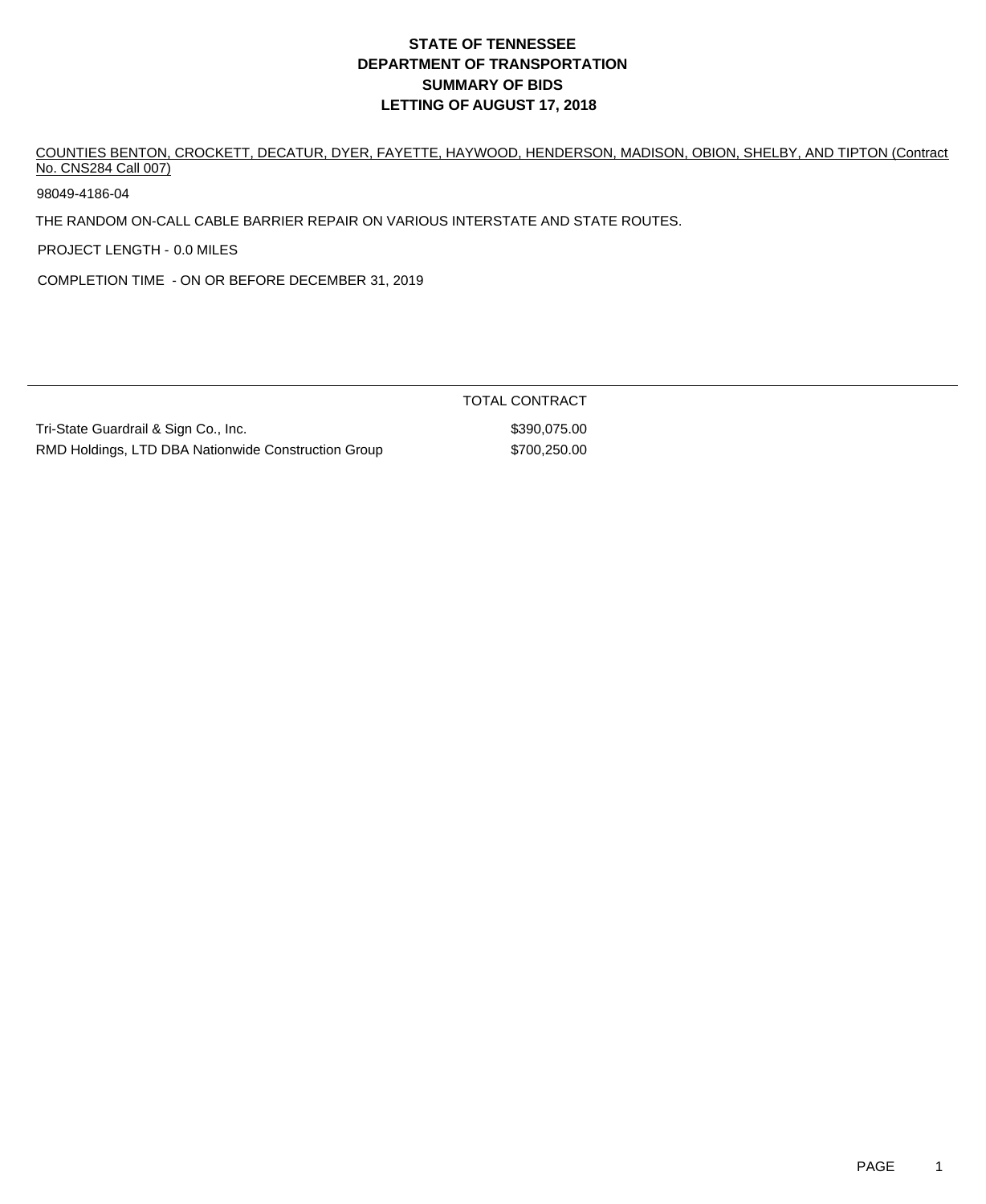EXTENSION **CONTRACT CNS284** UNIT PRICE **MAINTENANCE CATEGORY 705-80.01 LONGITUDINAL CABLE BARRIER 500.000 L.F.** Tri-State Guardrail & Sign Co., Inc. **\$3.0000** \$1,500.00 RMD Holdings, LTD DBA Nationwide Construction Group \$15.0000 \$15.0000 \$7,500.00 **705-80.03 LONGITUDINAL CABLE BARRIER (END TERMINAL) TL-3 5.000 EACH** Tri-State Guardrail & Sign Co., Inc. **\$1,000.000 \$5,000.000** \$5,000.000 RMD Holdings, LTD DBA Nationwide Construction Group 63,500.000 \$3,500.000 \$17,500.00 **705-80.04 SOCKETED LINE POST W/ALL ACCESSORIES 2,000.000 EACH** Tri-State Guardrail & Sign Co., Inc. **\$150.0000 \$300,000.00** \$300,000.00 RMD Holdings, LTD DBA Nationwide Construction Group **\$240.0000 \$240.0000 \$480,000.00 705-80.06 TERMINAL POST W/ALL ACCESSORIES 40.000 EACH** Tri-State Guardrail & Sign Co., Inc. 6. The State Guardrail & Sign Co., Inc. 6. The State Guardrail & Sign Co., Inc. RMD Holdings, LTD DBA Nationwide Construction Group \$250.000 \$250.0000 \$10,000.00 **705-80.07 CABLE RELEASE POST (TOP) W/ALL ACCESSORIES 15.000 EACH** Tri-State Guardrail & Sign Co., Inc. **\$300.000 \$4,500.000 \$4,500.00** \$4,500.00 RMD Holdings, LTD DBA Nationwide Construction Group **\$1,480.0000 \$1,480.0000 \$22,200.00 705-80.09 DRIVEN SOCKETED LINE POST W/ALL ACCESSORIES 100.000 EACH** Tri-State Guardrail & Sign Co., Inc. **\$190.000 \$19,000.00** \$19,000.00 RMD Holdings, LTD DBA Nationwide Construction Group \$250.000 \$250.0000 \$25,000.00 **705-80.10 LINE POST W/FTNG & ALL ACC. 20.000 EACH** Tri-State Guardrail & Sign Co., Inc. **\$150.0000 \$3,000.00** \$3,000.00 RMD Holdings, LTD DBA Nationwide Construction Group **\$200.000 \$300.000 \$6,000.00** \$6,000.00 **705-80.12 CHECK CABLE TENSION 1.000 LS** Tri-State Guardrail & Sign Co., Inc. **\$8,000.000 \$8,000.000 \$8,000.000** \$8,000.000 \$8,000.00 RMD Holdings, LTD DBA Nationwide Construction Group **\$20,000 \$20,000.000 \$20,000.000** \$20,000.00 **705-80.14 END TERMINAL HARDWARE FOR ATTACHING SINGLE CABLE 15.000 EACH** Tri-State Guardrail & Sign Co., Inc. \$75.0000 \$1,125.00 RMD Holdings, LTD DBA Nationwide Construction Group **\$100.000 \$100.0000 \$1,500.00 705-80.15 RETENSIONING CABLE BARRIER SECTION AFTER REPAIR 50.000 EACH** Tri-State Guardrail & Sign Co., Inc. \$50.000 \$2,500.00

RMD Holdings, LTD DBA Nationwide Construction Group **\$75.000 \$3,750.000** \$3,750.00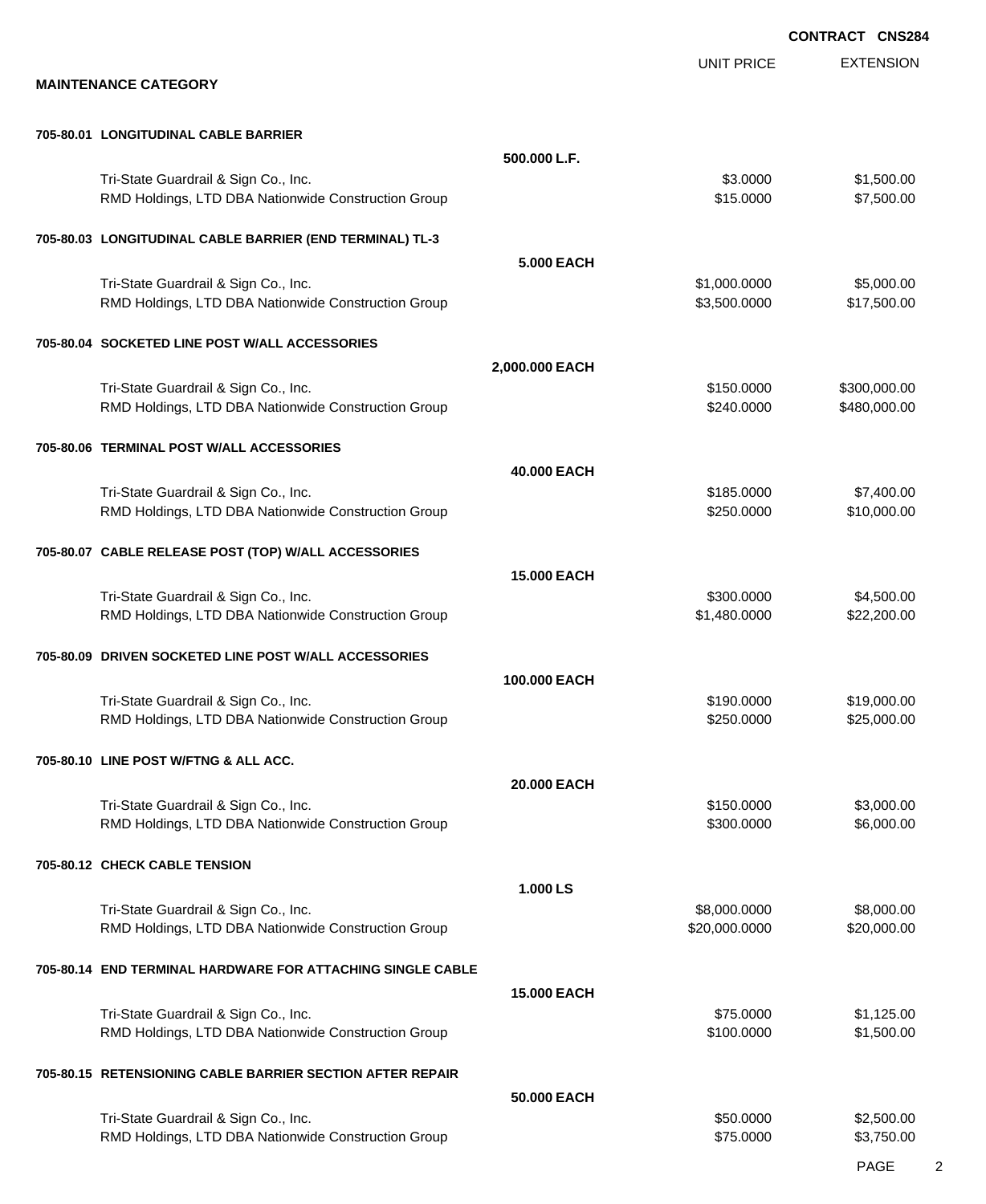|                                                                                             |                    | <b>UNIT PRICE</b>            | <b>EXTENSION</b>           |
|---------------------------------------------------------------------------------------------|--------------------|------------------------------|----------------------------|
| 705-80.17 LONGITUDINAL CABLE BARRIER TRAINING                                               |                    |                              |                            |
|                                                                                             | <b>1.000 EACH</b>  |                              |                            |
| Tri-State Guardrail & Sign Co., Inc.<br>RMD Holdings, LTD DBA Nationwide Construction Group |                    | \$1,000.0000<br>\$3,000.0000 | \$1,000.00<br>\$3,000.00   |
| 705-80.19 HARDWARE FOR ATTACHING ALL CABLES TO A SINGLE POST                                |                    |                              |                            |
|                                                                                             | 600.000 EACH       |                              |                            |
| Tri-State Guardrail & Sign Co., Inc.<br>RMD Holdings, LTD DBA Nationwide Construction Group |                    | \$50.0000<br>\$85.0000       | \$30,000.00<br>\$51,000.00 |
| 705-80.20 LONGITUDINAL CABLE BARRIER SPLICE (TORPEDO, TURNBUCKLE)                           |                    |                              |                            |
|                                                                                             | 20.000 EACH        |                              |                            |
| Tri-State Guardrail & Sign Co., Inc.<br>RMD Holdings, LTD DBA Nationwide Construction Group |                    | \$200.0000<br>\$150.0000     | \$4,000.00<br>\$3,000.00   |
| 705-80.21 LONGITUDINAL CABLE BARRIER CABLE                                                  |                    |                              |                            |
|                                                                                             | 100.000 L.F.       |                              |                            |
| Tri-State Guardrail & Sign Co., Inc.<br>RMD Holdings, LTD DBA Nationwide Construction Group |                    | \$3.0000<br>\$7.0000         | \$300.00<br>\$700.00       |
| 705-80.22 TERMINAL POST W/FOOTING AND ALL ACCESSORIES                                       |                    |                              |                            |
|                                                                                             | <b>10.000 EACH</b> |                              |                            |
| Tri-State Guardrail & Sign Co., Inc.<br>RMD Holdings, LTD DBA Nationwide Construction Group |                    | \$75.0000<br>\$310.0000      | \$750.00<br>\$3,100.00     |
| 706-80.18 CABLE BARRIER TERMINAL (REMOVAL)                                                  |                    |                              |                            |
|                                                                                             | <b>5.000 EACH</b>  |                              |                            |
| Tri-State Guardrail & Sign Co., Inc.<br>RMD Holdings, LTD DBA Nationwide Construction Group |                    | \$10.0000<br>\$800.0000      | \$50.00<br>\$4,000.00      |
| 712-01.02 LANE CLOSURE                                                                      |                    |                              |                            |
|                                                                                             | <b>10.000 EACH</b> |                              |                            |
| Tri-State Guardrail & Sign Co., Inc.<br>RMD Holdings, LTD DBA Nationwide Construction Group |                    | \$10.0000<br>\$1,200.0000    | \$100.00<br>\$12,000.00    |
| 712-01.03 LANE CLOSURE(NIGHT WORK)                                                          |                    |                              |                            |
|                                                                                             | <b>10.000 EACH</b> |                              |                            |
| Tri-State Guardrail & Sign Co., Inc.                                                        |                    | \$10.0000                    | \$100.00                   |
| RMD Holdings, LTD DBA Nationwide Construction Group                                         |                    | \$1,200.0000                 | \$12,000.00                |
| 712-08.20 TRUCK MOUNTED ATTENUATOR W/MSSAGE BOARD                                           |                    |                              |                            |
|                                                                                             | 10.000 DAY         |                              |                            |
| Tri-State Guardrail & Sign Co., Inc.<br>RMD Holdings, LTD DBA Nationwide Construction Group |                    | \$100.0000<br>\$1,500.0000   | \$1,000.00<br>\$15,000.00  |
| 717-01.03 MOBILIZATION (PER CALL-OUT)                                                       |                    |                              |                            |
|                                                                                             | 30.000 EACH        |                              |                            |
| Tri-State Guardrail & Sign Co., Inc.<br>RMD Holdings, LTD DBA Nationwide Construction Group |                    | \$25.0000<br>\$100.0000      | \$750.00<br>\$3,000.00     |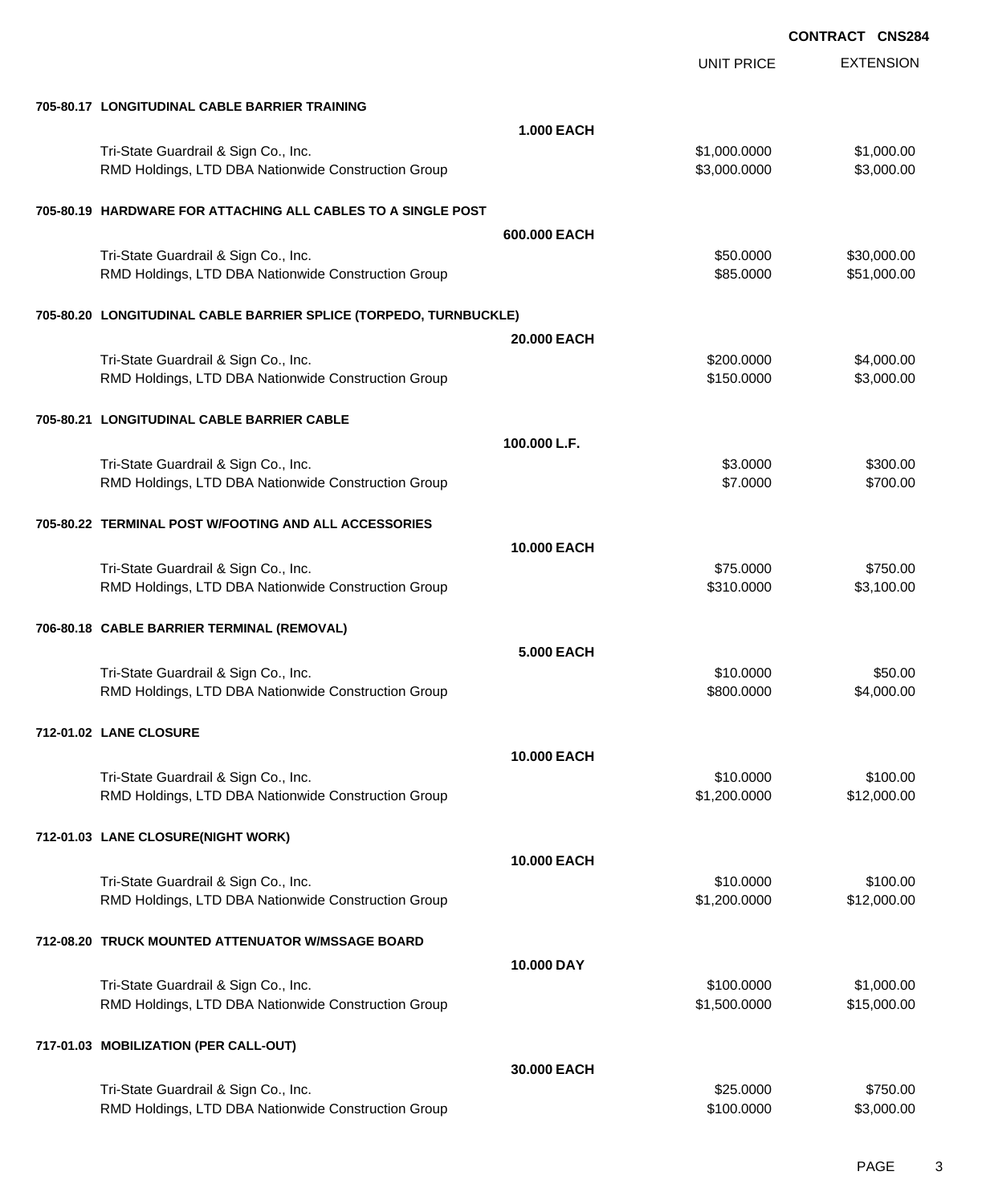## **SUB-TOTAL MAINTENANCE**

Tri-State Guardrail & Sign Co., Inc. 6. The State Guardrail & Sign Co., Inc. 6. The State Guardrail & Sign Co., Inc. RMD Holdings, LTD DBA Nationwide Construction Group **\$700,250.00** \$700,250.00

#### **TOTAL CONTRACT**

Tri-State Guardrail & Sign Co., Inc. 6. The State Guardrail & Sign Co., Inc. 6. The State Guardrail & Sign Co., Inc. RMD Holdings, LTD DBA Nationwide Construction Group **\$700,250.00** \$700,250.00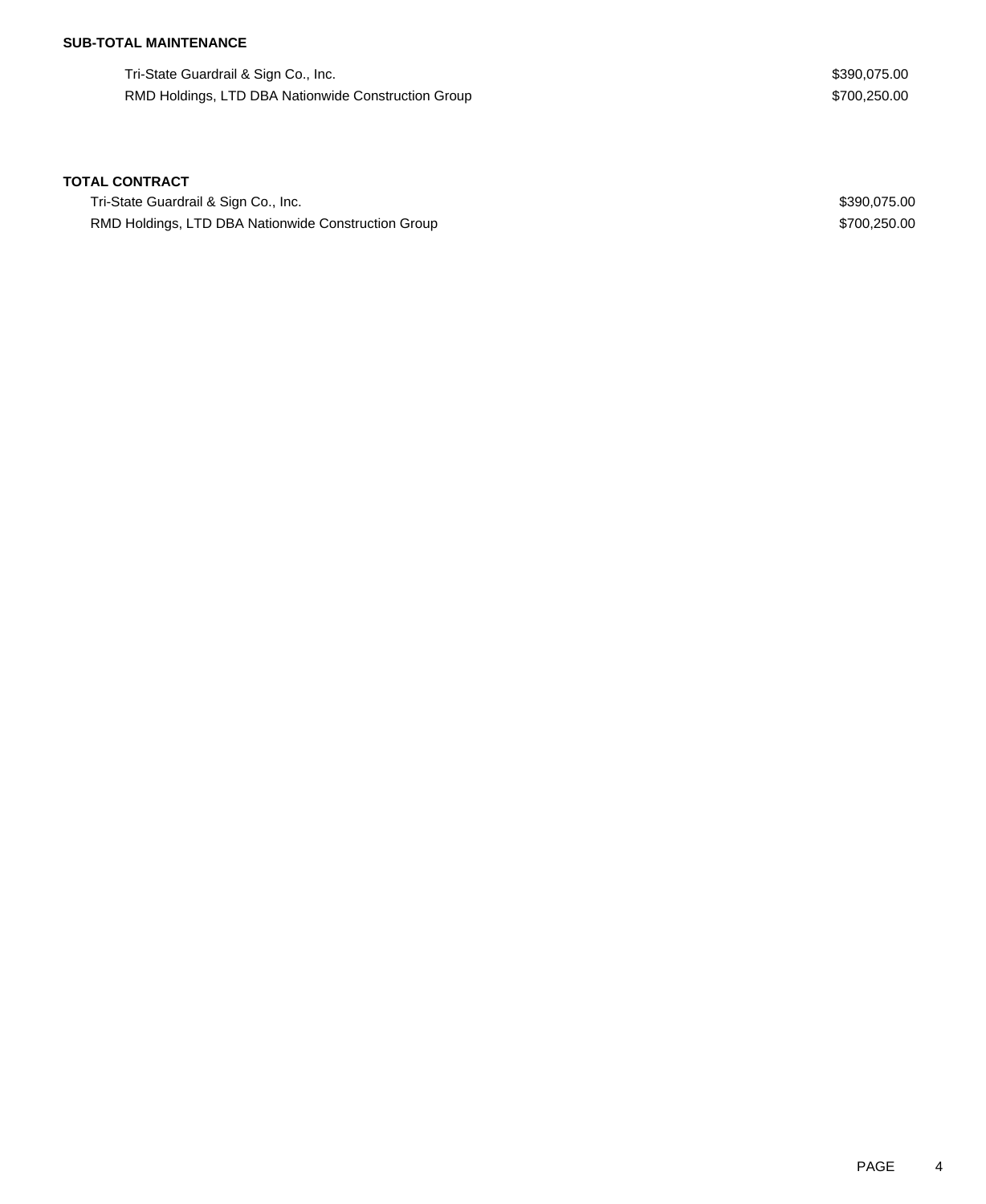#### BLEDSOE COUNTY (Contract No. CNS266 Call 008)

04005-4208-04

THE REPAIR OF THE BRIDGE ON S.R. 101 OVER BEE CREEK (L.M. 8.98).

PROJECT LENGTH - 0.0 MILES

COMPLETION TIME - ON OR BEFORE SEPTEMBER 30, 2019

|                                      | TOTAL CONTRACT |
|--------------------------------------|----------------|
| Jamison Construction, LLC            | \$872,325.50   |
| Mid-State Construction Company, Inc. | \$877,419.94   |
| Twin K Construction, Inc.            | \$926.834.09   |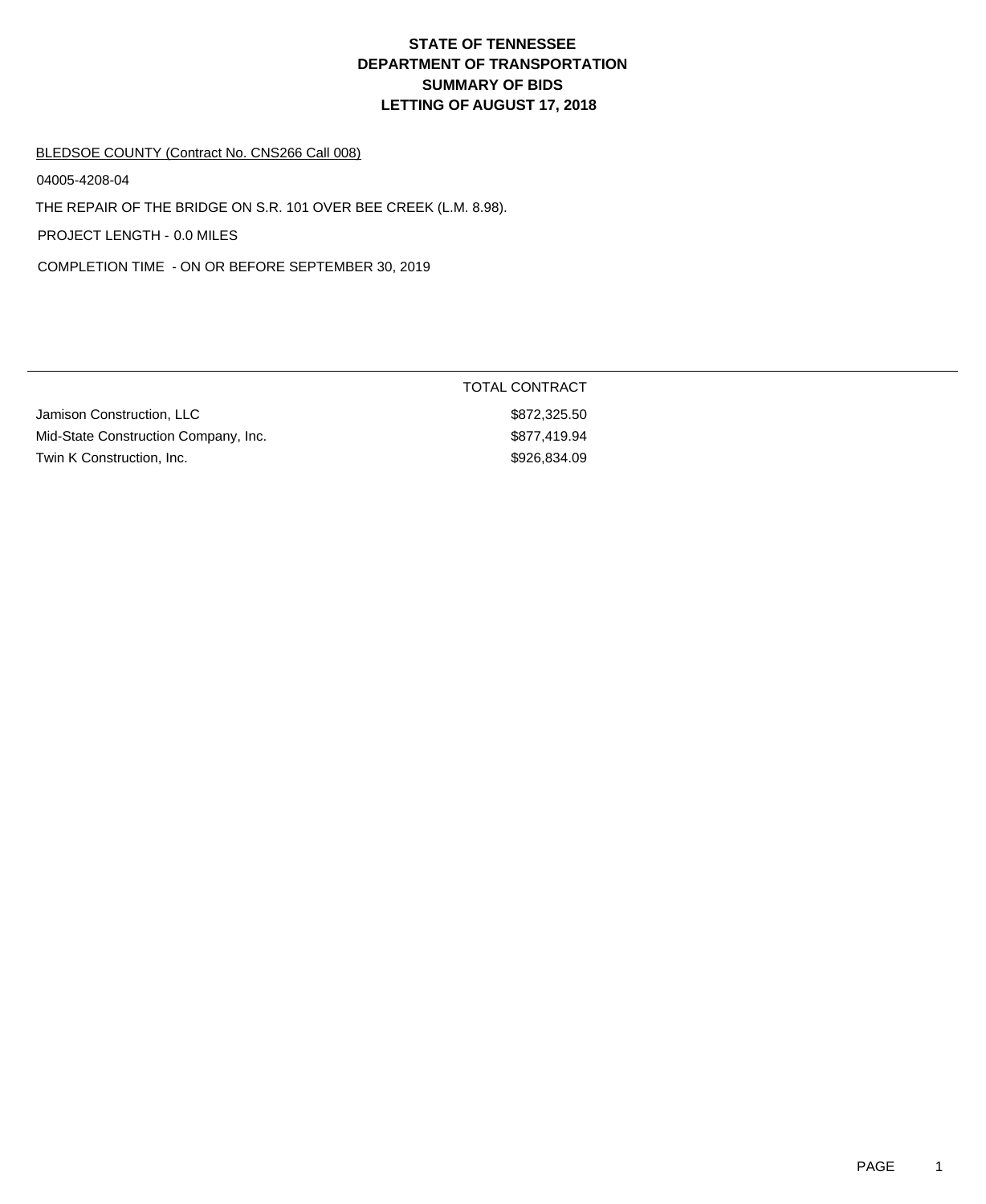|        |                                                                 |              |                   | <b>CONTRACT CNS266</b> |
|--------|-----------------------------------------------------------------|--------------|-------------------|------------------------|
|        |                                                                 |              | <b>UNIT PRICE</b> | <b>EXTENSION</b>       |
|        | <b>BRIDGE CATEGORY</b>                                          |              |                   |                        |
| 105-01 | <b>CONSTRUCTION STAKES, LINES AND GRADES</b>                    |              |                   |                        |
|        |                                                                 | 1.000 LS     |                   |                        |
|        | Jamison Construction, LLC                                       |              | \$7,400.0000      | \$7,400.00             |
|        | Mid-State Construction Company, Inc.                            |              | \$12,661.5000     | \$12,661.50            |
|        | Twin K Construction, Inc.                                       |              | \$7,844.1600      | \$7,844.16             |
|        | 202-04.01 REMOVAL OF STRUCTURES (BR. NO. 04-SR101-08.98)        |              |                   |                        |
|        |                                                                 | 1.000 LS     |                   |                        |
|        | Jamison Construction, LLC                                       |              | \$80,000.0000     | \$80,000.00            |
|        | Mid-State Construction Company, Inc.                            |              | \$85,534.9400     | \$85,534.94            |
|        | Twin K Construction, Inc.                                       |              | \$85,014.3400     | \$85,014.34            |
|        | 204-02.01 DRY EXCAVATION (BRIDGES)                              |              |                   |                        |
|        |                                                                 | 105.000 C.Y. |                   |                        |
|        | Jamison Construction, LLC                                       |              | \$30.0000         | \$3,150.00             |
|        | Mid-State Construction Company, Inc.                            |              | \$11.8400         | \$1,243.20             |
|        | Twin K Construction, Inc.                                       |              | \$22.8200         | \$2,396.10             |
| 209-05 | <b>SEDIMENT REMOVAL</b>                                         |              |                   |                        |
|        |                                                                 | 6.000 C.Y.   |                   |                        |
|        | Jamison Construction, LLC                                       |              | \$12.0000         | \$72.00                |
|        | Mid-State Construction Company, Inc.                            |              | \$57.5000         | \$345.00               |
|        | Twin K Construction, Inc.                                       |              | \$22.8200         | \$136.92               |
|        | 303-01.02 GRANULAR BACKFILL (BRIDGES)                           |              |                   |                        |
|        |                                                                 | 152.000 TON  |                   |                        |
|        | Jamison Construction, LLC                                       |              | \$50.0000         | \$7,600.00             |
|        | Mid-State Construction Company, Inc.                            |              | \$41.9700         | \$6,379.44             |
|        | Twin K Construction, Inc.                                       |              | \$35.5100         | \$5,397.52             |
|        | 307-01.01 ASPHALT CONCRETE MIX (PG64-22) (BPMB-HM) GRADING A    |              |                   |                        |
|        |                                                                 | 18.000 TON   |                   |                        |
|        | Jamison Construction, LLC                                       |              | \$275.0000        | \$4,950.00             |
|        | Mid-State Construction Company, Inc.                            |              | \$287.5000        | \$5,175.00             |
|        | Twin K Construction, Inc.                                       |              | \$265.2600        | \$4,774.68             |
|        | 307-01.08 ASPHALT CONCRETE MIX (PG64-22) (BPMB-HM) GRADING B-M2 |              |                   |                        |
|        |                                                                 | 146.000 TON  |                   |                        |
|        | Jamison Construction, LLC                                       |              | \$165.0000        | \$24,090.00            |
|        | Mid-State Construction Company, Inc.                            |              | \$172.5000        | \$25,185.00            |
|        | Twin K Construction, Inc.                                       |              | \$159.1600        | \$23,237.36            |
| 402-01 | BITUMINOUS MATERIAL FOR PRIME COAT (PC)                         |              |                   |                        |
|        |                                                                 | 4.000 TON    |                   |                        |
|        | Jamison Construction, LLC                                       |              | \$825.0000        | \$3,300.00             |
|        | Mid-State Construction Company, Inc.                            |              | \$862.5000        | \$3,450.00             |
|        | Twin K Construction, Inc.                                       |              | \$795.7800        | \$3,183.12             |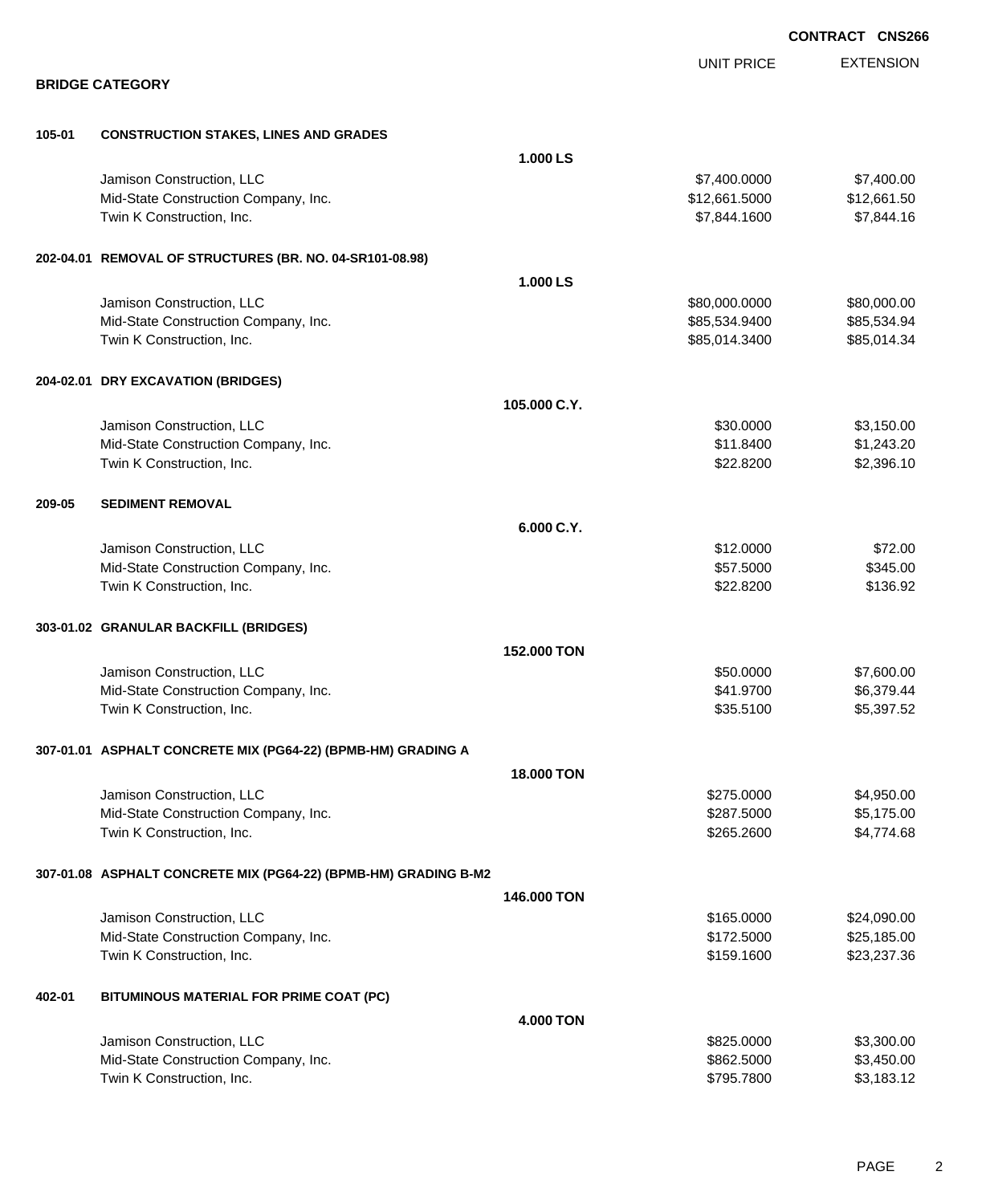EXTENSION **CONTRACT CNS266** UNIT PRICE **402-02 AGGREGATE FOR COVER MATERIAL (PC) 15.000 TON** Jamison Construction, LLC \$35.0000 \$525.00 Mid-State Construction Company, Inc. 6. The Construction Company, Inc.  $$34.5000$  \$517.50 Twin K Construction, Inc. \$477.45 **403-01 BITUMINOUS MATERIAL FOR TACK COAT (TC) 1.000 TON** Jamison Construction, LLC \$1,100.0000 \$1,100.00 Mid-State Construction Company, Inc. 6. The Construction Company, Inc. 6. The Construction Company, Inc. 6. The Construction Company, Inc. 6. The Construction Company, Inc. 6. The Construction Company, Inc. 6. The Construc Twin K Construction, Inc. 61,061.04 \$1,061.0400 \$1,061.0400 \$1,061.0400 \$1,061.04 **411-01.10 ACS MIX(PG64-22) GRADING D 186.000 TON** Jamison Construction, LLC \$195.0000 \$36,270.00 Mid-State Construction Company, Inc. 6. The Construction Company, Inc. 6. The Construction Company, Inc. 6. The Construction Company, Inc. 6. The Construction Company, Inc. 6. The Construction Company, Inc. 6. The Construc Twin K Construction, Inc. 634,536.48 **415-01.02 COLD PLANING BITUMINOUS PAVEMENT 2,464.000 S.Y.** Jamison Construction, LLC 68 and the state of the state of the state of the state of the state of the state of the state of the state of the state of the state of the state of the state of the state of the state of the sta Mid-State Construction Company, Inc.  $$31.5000$  \$28,336.00 Twin K Construction, Inc. 626,143.04 \$10.6100 \$26,143.04 **604-02.03 EPOXY COATED REINFORCING STEEL 38,495.000 LB.** Jamison Construction, LLC \$1.2000 \$46,194.00 Mid-State Construction Company, Inc. 6. The Construction Company, Inc. 651,968.25 Twin K Construction, Inc. 648,503.70 **604-03.01 CLASS A CONCRETE (BRIDGES) 31.000 C.Y.** Jamison Construction, LLC 621,700.000 \$21,700.000 \$21,700.000 \$21,700.000 \$21,700.00 Mid-State Construction Company, Inc. 6. The Construction Company, Inc. 6. The Construction Company, Inc. 6. The Construction Company, Inc. 6. The Construction Company, Inc. 6. The Construction Company, Inc. 6. The Construc Twin K Construction, Inc. 637,203.10 **604-03.02 STEEL BAR REINFORCEMENT (BRIDGES) 3,719.000 LB.** Jamison Construction, LLC \$1.1000 \$4,090.90 Mid-State Construction Company, Inc. 6. The Construction Company, Inc. 6. The Construction Company, Inc. 6. The Construction Company, Inc. 6. The Construction Company, Inc. 6. The Construction Company, Inc. 6. The Construc Twin K Construction, Inc. 68,404.94 **604-03.04 PAVEMENT @ BRIDGE ENDS 171.000 S.Y.** Jamison Construction, LLC \$320.0000 \$54,720.00 Mid-State Construction Company, Inc. 6. The Construction Company, Inc. 6. The Construction Company, Inc. 6. The Construction Company, Inc. 6. The Construction Company, Inc. 6. The Construction Company, Inc. 6. The Construc

Twin K Construction, Inc. 658,500.81 (1990) 12:342.1100 \$58,500.81

PAGE 3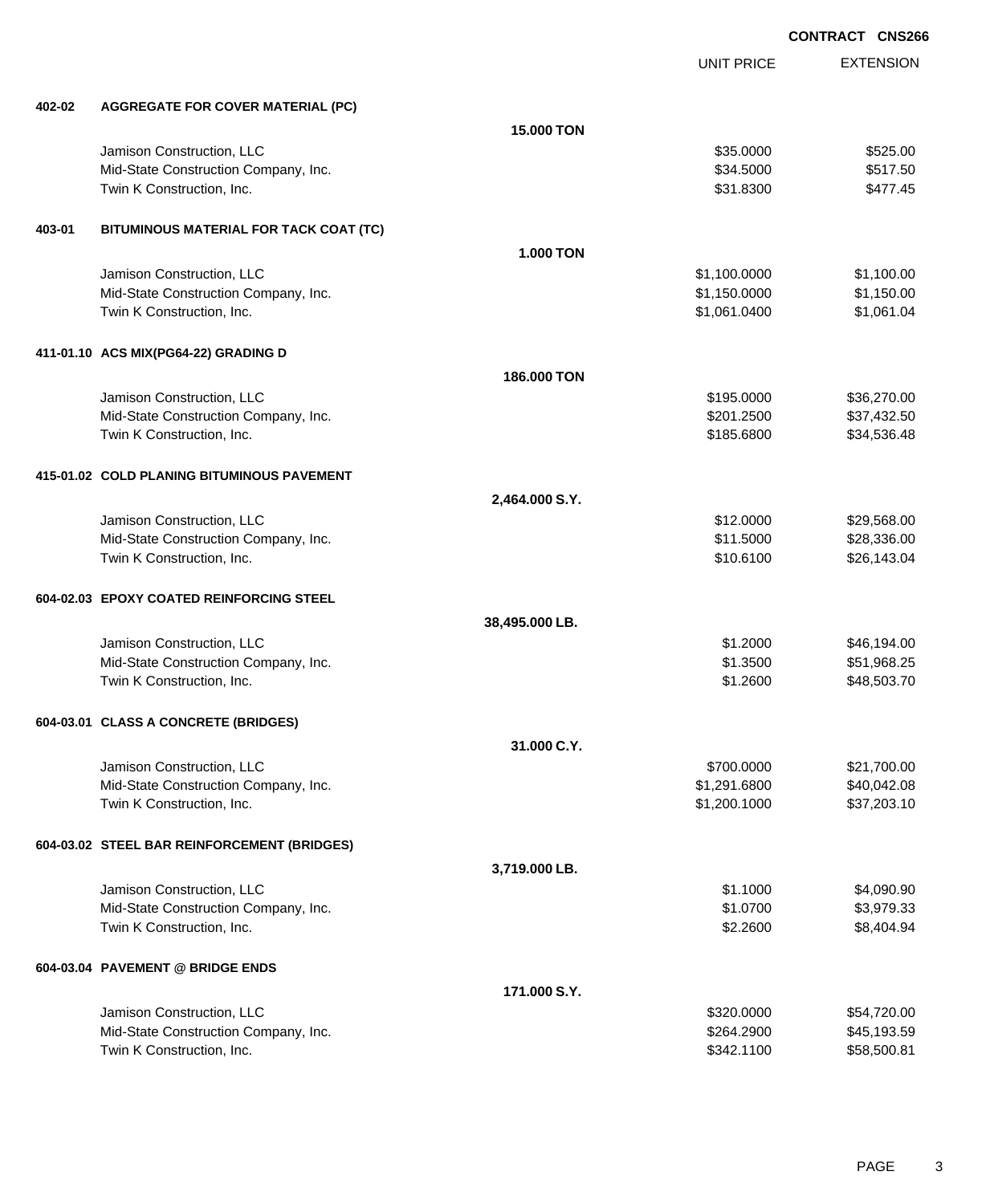EXTENSION **CONTRACT CNS266** UNIT PRICE **604-03.09 CLASS D CONCRETE (BRIDGE DECK) 112.000 C.Y.** Jamison Construction, LLC \$900.0000 \$100,800.00 Mid-State Construction Company, Inc. 6. The Construction Company, Inc. \$1,031.9700 \$1,031.9700 \$115,580.64 Twin K Construction, Inc. 696,292.00 \$96,292.00 \$96,292.00 \$96,292.00 \$96,292.00 **604-04.01 APPLIED TEXTURE FINISH (NEW STRUCTURES) 377.000 S.Y.** Jamison Construction, LLC 66 and the state of the state of the state of the state of the state of the state of the state of the state of the state of the state of the state of the state of the state of the state of the sta Mid-State Construction Company, Inc. 68.400 \$3,468.40 Twin K Construction, Inc. 63,200.73 **604-04.02 APPLIED TEXTURE FINISH (EXISTING STRUCTURES) 229.000 S.Y.** Jamison Construction, LLC 61.000 \$2,061.00 Mid-State Construction Company, Inc. 6. 2000 \$2,106.80 Twin K Construction, Inc. 6. The Second Studies of the Second Studies of Seconds Studies and Seconds Studies Seconds Studies Seconds Studies Seconds Studies Seconds Studies Seconds Studies Seconds Studies Seconds Studies S **604-05.31 BRIDGE DECK GROOVING (MECHANICAL) 379.000 S.Y.** Jamison Construction, LLC 6,822.00 Mid-State Construction Company, Inc.  $$19.5500$  \$7,409.45 Twin K Construction, Inc. 68,265.99 and the state of the state of the state of the state of the state of the state of the state of the state of the state of the state of the state of the state of the state of the state of **604-10.05 CONCRETE 23.000 S.F.** Jamison Construction, LLC \$240.0000 \$5,520.00 Mid-State Construction Company, Inc. 65,647.65 and 5,647.65 and 5,647.65 Twin K Construction, Inc. 68,734.02 **604-10.14 REMOVE EXISTING WEARING SURFACE 1.000 LS** Jamison Construction, LLC \$16,000.0000 \$16,000.00 Mid-State Construction Company, Inc. 6.6992.6200 \$6,993.6200 \$6,993.6200 \$6,993.6200 \$6,993.62 Twin K Construction, Inc. 6. The Second Studies of the Second Studies of Studies and Studies and Studies and Studies Studies and Studies and Studies and Studies and Studies and Studies and Studies and Studies and Studies a **604-10.54 CONCRETE REPAIRS 99.000 S.F.** Jamison Construction, LLC 623,760.00 Mid-State Construction Company, Inc. 6. The Construction Company, Inc. 6. The Construction Company, Inc. 6. The Construction Company, Inc. 6. The Construction Company, Inc. 6. The Construction Company, Inc. 6. The Construc Twin K Construction, Inc. 635,242.02 **604-10.58 EPOXY INJECTION (INJECTION) 3.000 GAL.** Jamison Construction, LLC \$130.0000 \$390.00

Mid-State Construction Company, Inc. 6379.50 Twin K Construction, Inc. 6. The Second Studies of the Second Studies of the Second Studies of Studies and Studies of Studies and Studies of Studies and Studies of Studies and Studies of Studies and Studies and Studies and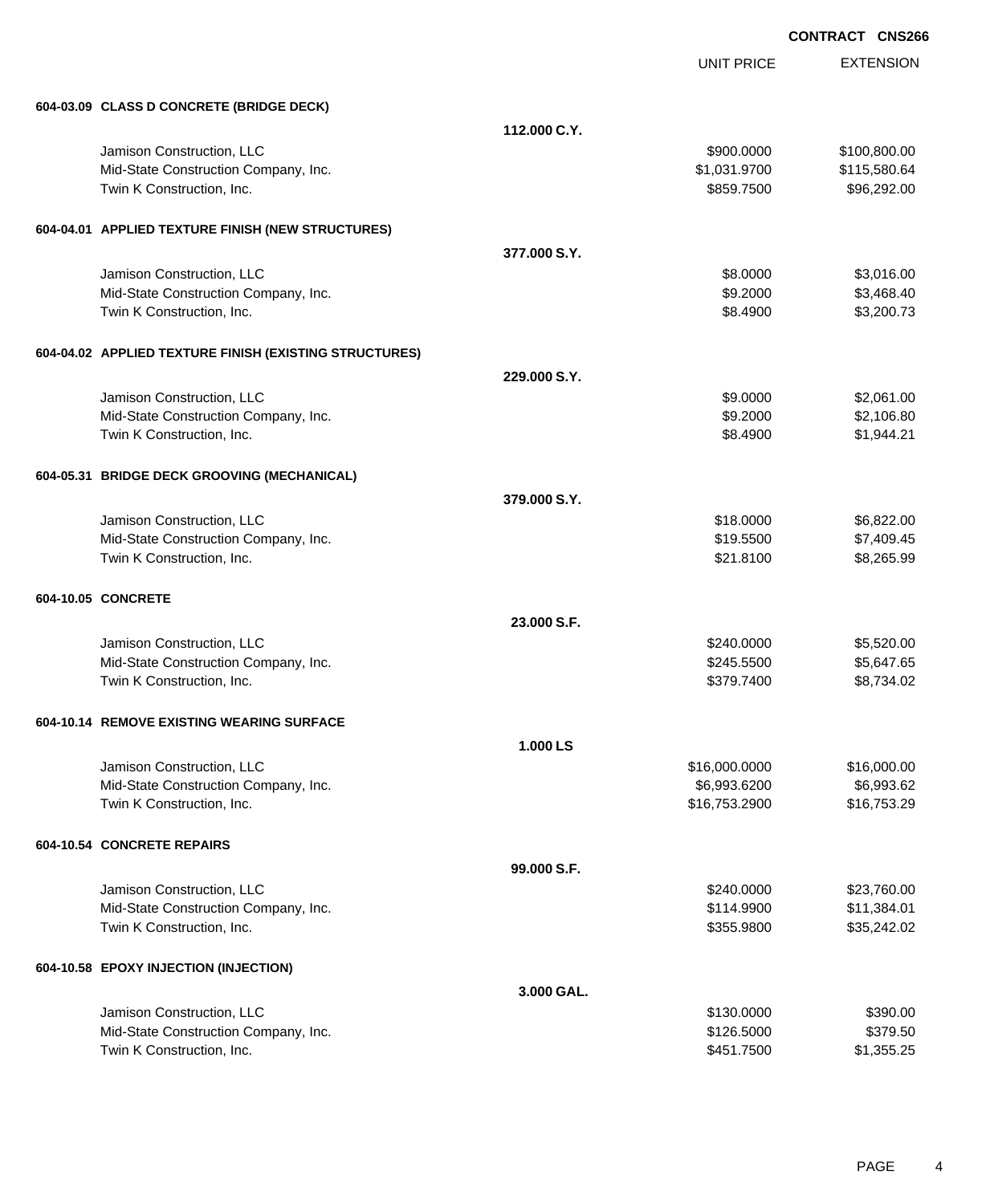|        |                                                          |                   | <b>UNIT PRICE</b> | <b>EXTENSION</b> |
|--------|----------------------------------------------------------|-------------------|-------------------|------------------|
|        | 604-10.62 EPOXY INJECTION REPAIR (COMPLETE AND IN PLACE) |                   |                   |                  |
|        |                                                          | 104.000 L.F.      |                   |                  |
|        | Jamison Construction, LLC                                |                   | \$90.0000         | \$9,360.00       |
|        | Mid-State Construction Company, Inc.                     |                   | \$115.0000        | \$11,960.00      |
|        | Twin K Construction, Inc.                                |                   | \$113.3100        | \$11,784.24      |
|        | 615-02.19 PRESTRESSED CONCRETE BOX BEAM (24" X 36")      |                   |                   |                  |
|        |                                                          | 502.000 L.F.      |                   |                  |
|        | Jamison Construction, LLC                                |                   | \$307.0000        | \$154,114.00     |
|        | Mid-State Construction Company, Inc.                     |                   | \$281.6800        | \$141,403.36     |
|        | Twin K Construction, Inc.                                |                   | \$321.4600        | \$161,372.92     |
| 620-06 | <b>CONCRETE RAILING</b>                                  |                   |                   |                  |
|        |                                                          | 262.000 L.F.      |                   |                  |
|        | Jamison Construction, LLC                                |                   | \$130.0000        | \$34,060.00      |
|        | Mid-State Construction Company, Inc.                     |                   | \$136.5400        | \$35,773.48      |
|        | Twin K Construction, Inc.                                |                   | \$166.4600        | \$43,612.52      |
|        | 705-01.01 GUARDRAIL AT BRIDGE ENDS                       |                   |                   |                  |
|        |                                                          | 108.000 L.F.      |                   |                  |
|        | Jamison Construction, LLC                                |                   | \$71.0000         | \$7,668.00       |
|        | Mid-State Construction Company, Inc.                     |                   | \$74.7500         | \$8,073.00       |
|        | Twin K Construction, Inc.                                |                   | \$68.9700         | \$7,448.76       |
|        | 705-06.01 W BEAM GR (TYPE 2) MASH TL3                    |                   |                   |                  |
|        |                                                          | 39.000 L.F.       |                   |                  |
|        | Jamison Construction, LLC                                |                   | \$21.0000         | \$819.00         |
|        | Mid-State Construction Company, Inc.                     |                   | \$20.7000         | \$807.30         |
|        | Twin K Construction, Inc.                                |                   | \$19.1000         | \$744.90         |
|        | 705-06.11 GR TERMINAL (IN-INLINE) MASH TL3               |                   |                   |                  |
|        |                                                          | <b>1.000 EACH</b> |                   |                  |
|        | Jamison Construction, LLC                                |                   | \$950,0000        | \$950.00         |
|        | Mid-State Construction Company, Inc.                     |                   | \$977.5000        | \$977.50         |
|        | Twin K Construction, Inc.                                |                   | \$901.8900        | \$901.89         |
|        | 705-06.20 TANGENT ENERGY ABSORBING TERM MASH TL-3        |                   |                   |                  |
|        |                                                          | 3.000 EACH        |                   |                  |
|        | Jamison Construction, LLC                                |                   | \$2,675.0000      | \$8,025.00       |
|        | Mid-State Construction Company, Inc.                     |                   | \$2,817.5000      | \$8,452.50       |
|        | Twin K Construction, Inc.                                |                   | \$2,599.5500      | \$7,798.65       |
|        | 705-08.11 PORTABLE IMPACT ATTENUATOR NCHRP350 TL-3       |                   |                   |                  |
|        |                                                          | <b>2.000 EACH</b> |                   |                  |
|        | Jamison Construction, LLC                                |                   | \$3,200.0000      | \$6,400.00       |
|        | Mid-State Construction Company, Inc.                     |                   | \$2,327.3100      | \$4,654.62       |
|        | Twin K Construction, Inc.                                |                   | \$4,244.1700      | \$8,488.34       |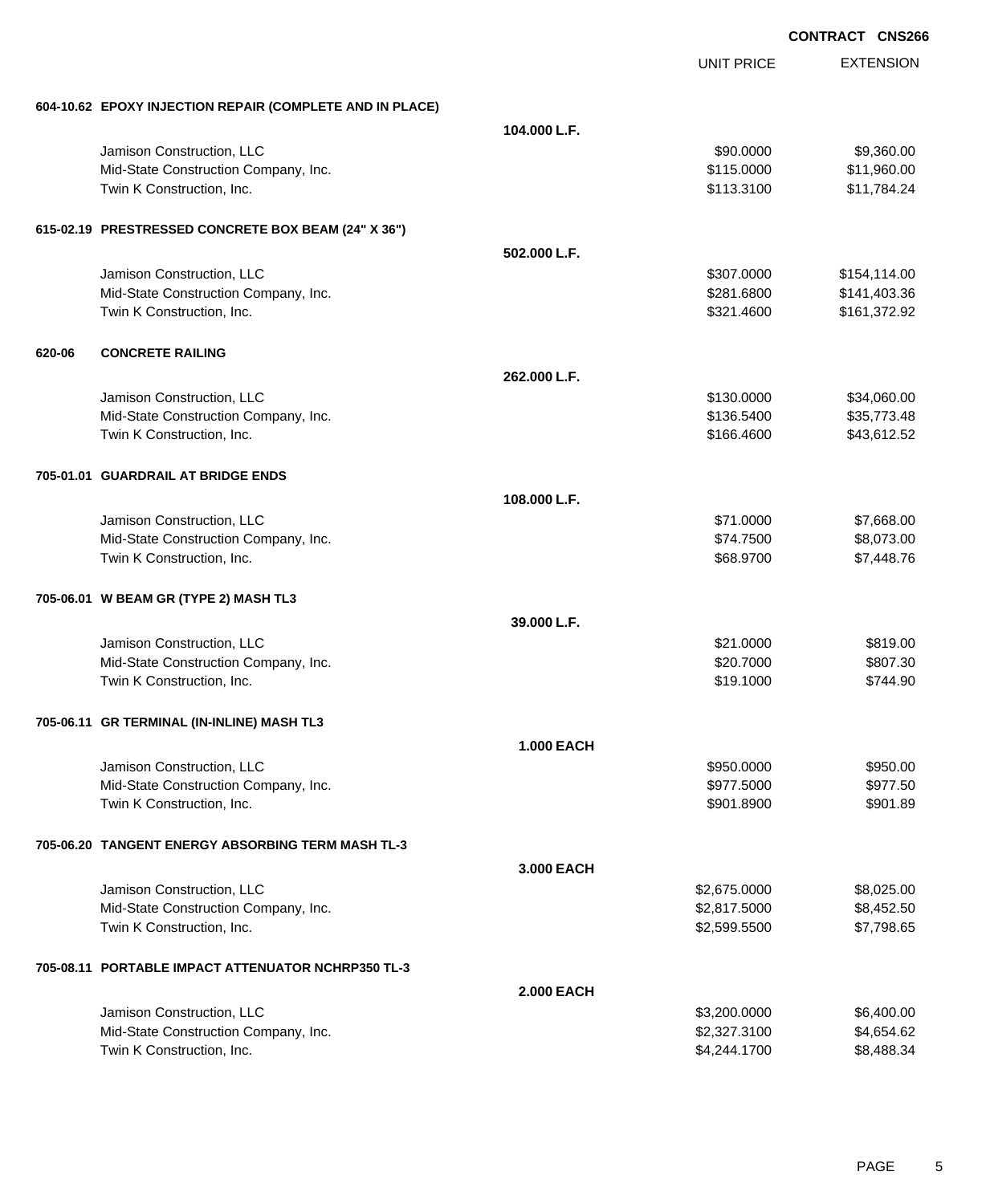EXTENSION UNIT PRICE **706-06.03 RADIUS RAIL 13.000 L.F.** Jamison Construction, LLC 6390.000 \$390.000 \$390.000 \$390.000 \$390.000 \$390.000 \$390.00 Mid-State Construction Company, Inc. 6. The Construction Company, Inc. 6. The Construction Company, Inc. 6. The Construction Company, Inc. 6. The Construction Company, Inc. 6. The Construction Company, Inc. 6. The Construc Twin K Construction, Inc. \$28.67 \$358.67 **706-10.26 ROUNDED END ELEMENT 1.000 EACH** Jamison Construction, LLC \$55.0000 \$55.00 Mid-State Construction Company, Inc. 6. The Construction Company, Inc. 6. The Construction Company, Inc. 6. The Construction Company, Inc. 6. The Construction Company, Inc. 6. The Construction Company, Inc. 6. The Construc Twin K Construction, Inc. \$53.0500 \$53.0500 \$53.0500 \$53.05 **709-05.08 MACHINED RIP-RAP (CLASS B) 130.000 TON** Jamison Construction, LLC 6,500.000 \$6,500.000 \$6,500.00 Mid-State Construction Company, Inc. 6. The Construction Company, Inc. 6. The Construction Company, Inc. 6. The Construction Company, Inc. 6. The Construction Company, Inc. 6. The Construction Company, Inc. 6. The Construc Twin K Construction, Inc. 634.634.500 \$4,634.50 **710-09.01 6" PERFORATED PIPE WITH VERTICAL DRAIN SYSTEM 150.000 L.F.** Jamison Construction, LLC 6,750.00 \$6,750.00 \$6,750.00 Mid-State Construction Company, Inc. 6. The Construction Company, Inc. 6. The Construction Company, Inc. 6. The Construction Company, Inc. 6. The Construction Company, Inc. 6. The Construction Company, Inc. 6. The Construc Twin K Construction, Inc. 63,418.50 **710-09.02 6" PIPE UNDERDRAIN 300.000 L.F.** Jamison Construction, LLC 60000 \$9,600.00 Mid-State Construction Company, Inc. 6. The Construction Company, Inc. 6. The Construction Company, Inc. 6.612.00 Twin K Construction, Inc. 683.00 \$4,683.00 \$4,683.00 \$15.6100 \$4,683.00 **712-01 TRAFFIC CONTROL 1.000 LS** Jamison Construction, LLC \$27,000.0000 \$27,000.00 Mid-State Construction Company, Inc. 6. The Construction Company, Inc. 6. The Construction Company, Inc. 6. The Construction Company, Inc. 6. The Construction Company, Inc. 6. The Construction Company, Inc. 6. The Construc Twin K Construction, Inc. 6. The Second State of the Second State of State State State State State State State State State State State State State State State State State State State State State State State State State Sta **712-02.02 INTERCONNECTED PORTABLE BARRIER RAIL 140.000 L.F.** Jamison Construction, LLC 60000 \$5,040.00 Mid-State Construction Company, Inc. 6. The State Construction Company, Inc. 6. The State State State State State State State State State State State State State State State State State State State State State State State Twin K Construction, Inc. 6. The Second State of the Second State of the Second State of State of State of State of State of State of State of State of State of State of State of State of State of State of State of State o **712-02.47 BRIDGE MOUNTED INTERCONNECTED PORTABLE BARRIER RAIL 231.000 L.F.** Jamison Construction, LLC \$110.0000 \$25,410.00 Mid-State Construction Company, Inc.  $$17,978.73$ 

Twin K Construction, Inc. 6. \$12,090.54

PAGE 6

**CONTRACT CNS266**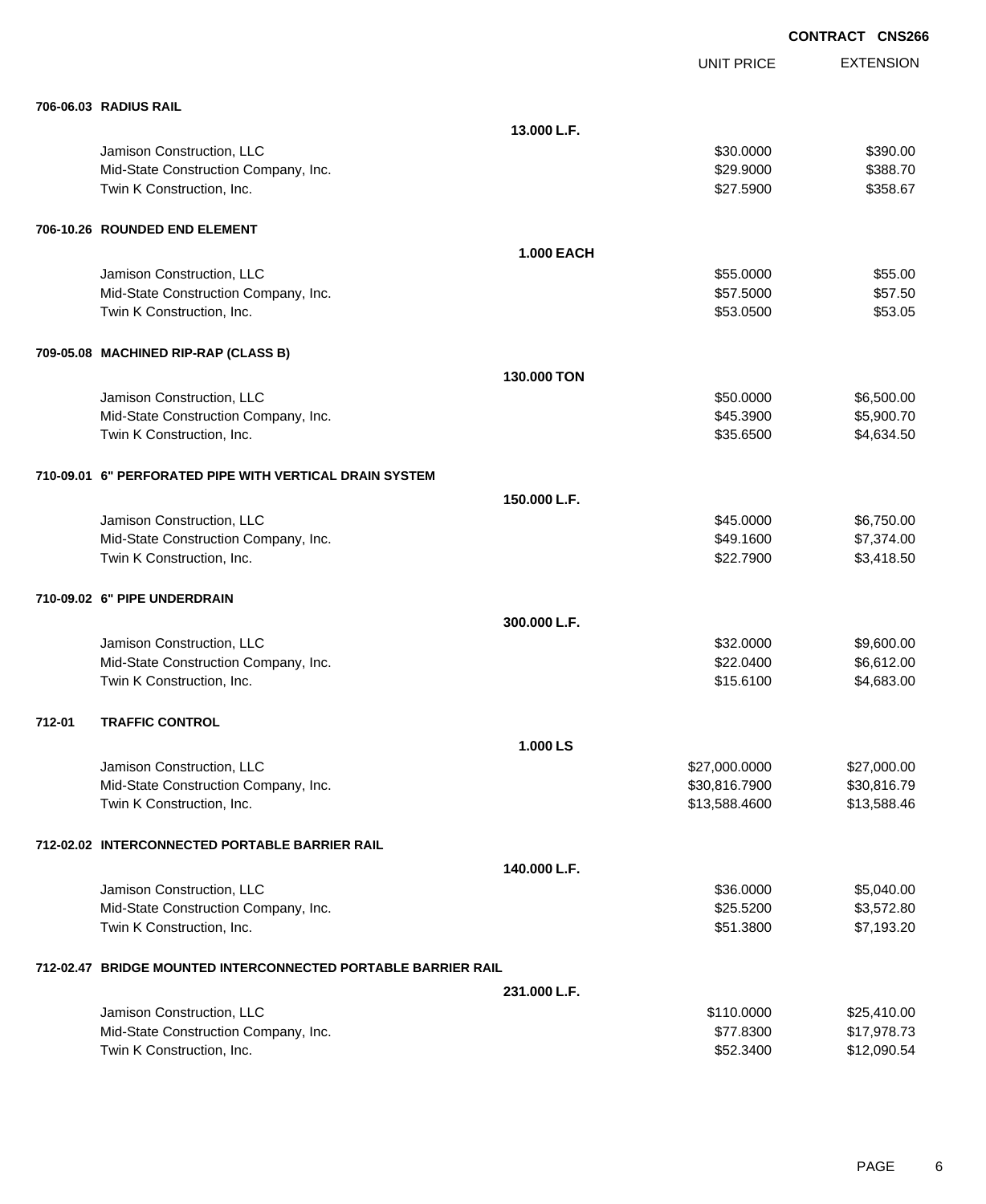UNIT PRICE EXTENSION

|        | 712-04.01 FLEXIBLE DRUMS (CHANNELIZING)                          |                    |              |             |
|--------|------------------------------------------------------------------|--------------------|--------------|-------------|
|        |                                                                  | 50.000 EACH        |              |             |
|        | Jamison Construction, LLC                                        |                    | \$40.0000    | \$2,000.00  |
|        | Mid-State Construction Company, Inc.                             |                    | \$32.7800    | \$1,639.00  |
|        | Twin K Construction, Inc.                                        |                    | \$30.2400    | \$1,512.00  |
|        |                                                                  |                    |              |             |
| 712-06 | <b>SIGNS (CONSTRUCTION)</b>                                      |                    |              |             |
|        |                                                                  | 333.800 S.F.       |              |             |
|        | Jamison Construction, LLC                                        |                    | \$9.5000     | \$3,171.10  |
|        | Mid-State Construction Company, Inc.                             |                    | \$10.0600    | \$3,358.03  |
|        | Twin K Construction, Inc.                                        |                    | \$9.2800     | \$3,097.66  |
|        |                                                                  |                    |              |             |
|        | 713-16.01 CHANGEABLE MESSAGE SIGN UNIT                           |                    |              |             |
|        |                                                                  | <b>2.000 EACH</b>  |              |             |
|        | Jamison Construction, LLC                                        |                    | \$5,000.0000 | \$10,000.00 |
|        | Mid-State Construction Company, Inc.                             |                    | \$2,702.5000 | \$5,405.00  |
|        | Twin K Construction, Inc.                                        |                    | \$2,493.4500 | \$4,986.90  |
|        | 713-16.50 REMOVE AND REPLACE SIGN ("BEE CREEK")                  |                    |              |             |
|        |                                                                  | <b>2.000 EACH</b>  |              |             |
|        | Jamison Construction, LLC                                        |                    | \$250.0000   | \$500.00    |
|        | Mid-State Construction Company, Inc.                             |                    | \$402.5000   | \$805.00    |
|        | Twin K Construction, Inc.                                        |                    | \$371.3600   | \$742.72    |
|        |                                                                  |                    |              |             |
|        | 716-01.21 SNOWPLOWABLE RAISED PAVMENT MARKERS (BI-DIR) (1 COLOR) | <b>11,000 EACH</b> |              |             |
|        | Jamison Construction, LLC                                        |                    | \$138.0000   | \$1,518.00  |
|        | Mid-State Construction Company, Inc.                             |                    | \$143.7500   | \$1,581.25  |
|        | Twin K Construction, Inc.                                        |                    | \$68.9700    | \$758.67    |
|        |                                                                  |                    |              |             |
|        | 716-05.05 PAINTED PAVEMENT MARKING (STOP LINE)                   |                    |              |             |
|        |                                                                  | 24.000 L.F.        |              |             |
|        | Jamison Construction, LLC                                        |                    | \$11.0000    | \$264.00    |
|        | Mid-State Construction Company, Inc.                             |                    | \$9.7800     | \$234.72    |
|        | Twin K Construction, Inc.                                        |                    | \$15.9200    | \$382.08    |
|        | 716-05.20 PAINTED PAVEMENT MARKING (6" LINE)                     |                    |              |             |
|        |                                                                  | 1.100 L.M.         |              |             |
|        | Jamison Construction, LLC                                        |                    | \$1,550.0000 | \$1,705.00  |
|        | Mid-State Construction Company, Inc.                             |                    | \$1,437.5000 | \$1,581.25  |
|        | Twin K Construction, Inc.                                        |                    | \$954.9400   | \$1,050.43  |
|        |                                                                  |                    |              |             |
|        | 716-13.01 SPRAY THERMO PVMT MRKNG (60 mil) (4IN LINE)            |                    |              |             |
|        |                                                                  | 1.100 L.M.         |              |             |
|        | Jamison Construction, LLC                                        |                    | \$3,050.0000 | \$3,355.00  |
|        | Mid-State Construction Company, Inc.                             |                    | \$3,162.5000 | \$3,478.75  |
|        | Twin K Construction, Inc.                                        |                    | \$3,183.1300 | \$3,501.44  |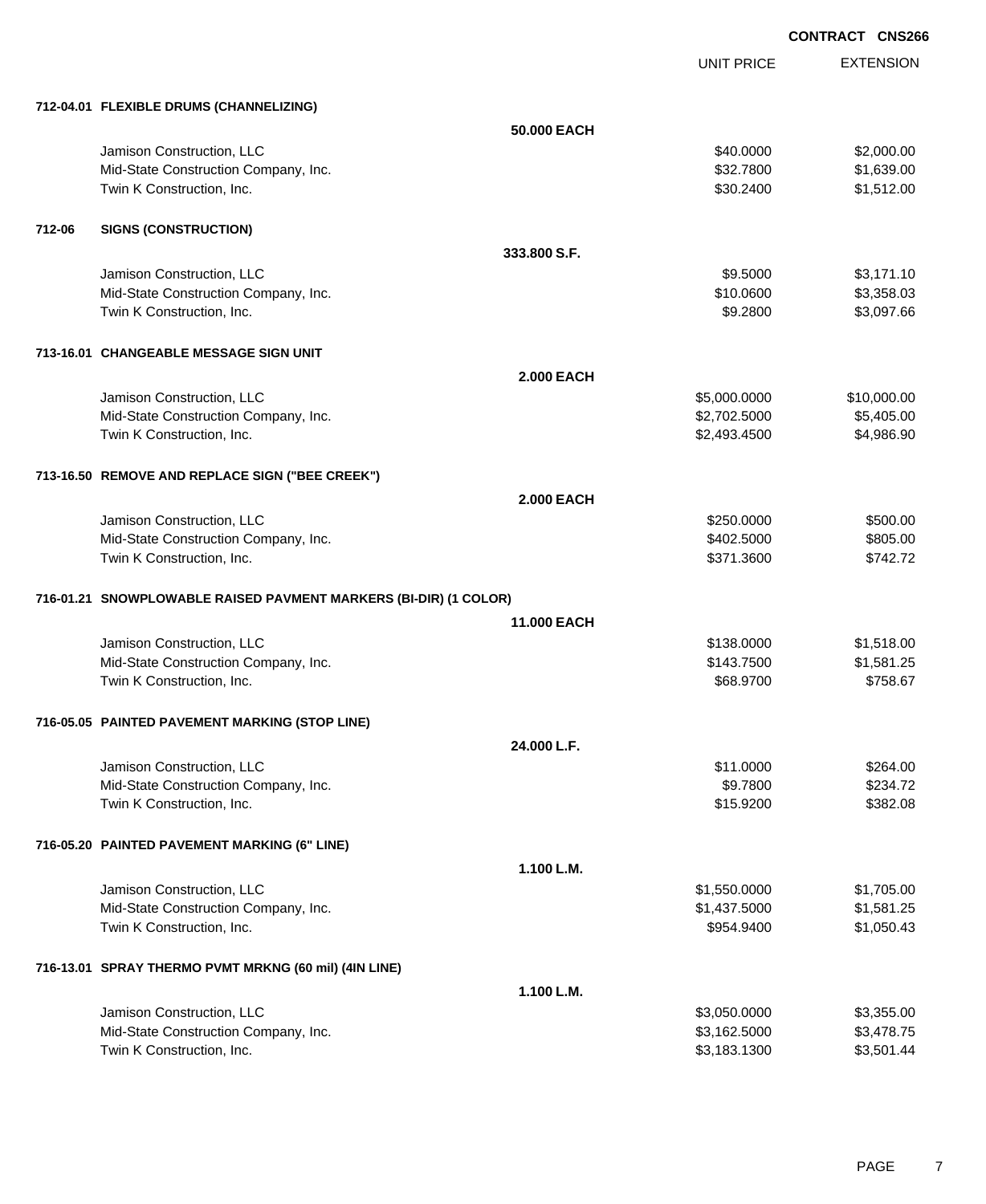|        |                                         |                   | <b>UNIT PRICE</b> | <b>EXTENSION</b> |
|--------|-----------------------------------------|-------------------|-------------------|------------------|
| 717-01 | <b>MOBILIZATION</b>                     |                   |                   |                  |
|        |                                         | 1.000 LS          |                   |                  |
|        | Jamison Construction, LLC               |                   | \$44,000.0000     | \$44,000.00      |
|        | Mid-State Construction Company, Inc.    |                   | \$44,864.5600     | \$44,864.56      |
|        | Twin K Construction, Inc.               |                   | \$81,564.4100     | \$81,564.41      |
|        | 730-05.01 ELECTRICAL SERVICE CONNECTION |                   |                   |                  |
|        |                                         | <b>1.000 EACH</b> |                   |                  |
|        | Jamison Construction, LLC               |                   | \$750,0000        | \$750.00         |
|        | Mid-State Construction Company, Inc.    |                   | \$575.0000        | \$575.00         |
|        | Twin K Construction, Inc.               |                   | \$530.5200        | \$530.52         |
| 730-40 | <b>TEMPORARY TRAFFIC SIGNAL SYSTEM</b>  |                   |                   |                  |
|        |                                         | <b>1.000 EACH</b> |                   |                  |
|        | Jamison Construction, LLC               |                   | \$19,000.0000     | \$19,000.00      |
|        | Mid-State Construction Company, Inc.    |                   | \$26,450.0000     | \$26,450.00      |
|        | Twin K Construction, Inc.               |                   | \$19,098.7500     | \$19,098.75      |
|        | 740-11.02 TEMPORARY SEDIMENT TUBE 12IN  |                   |                   |                  |
|        |                                         | 235,000 L.F.      |                   |                  |
|        | Jamison Construction, LLC               |                   | \$3,5000          | \$822.50         |
|        | Mid-State Construction Company, Inc.    |                   | \$4.6000          | \$1,081.00       |
|        | Twin K Construction, Inc.               |                   | \$12.0600         | \$2,834.10       |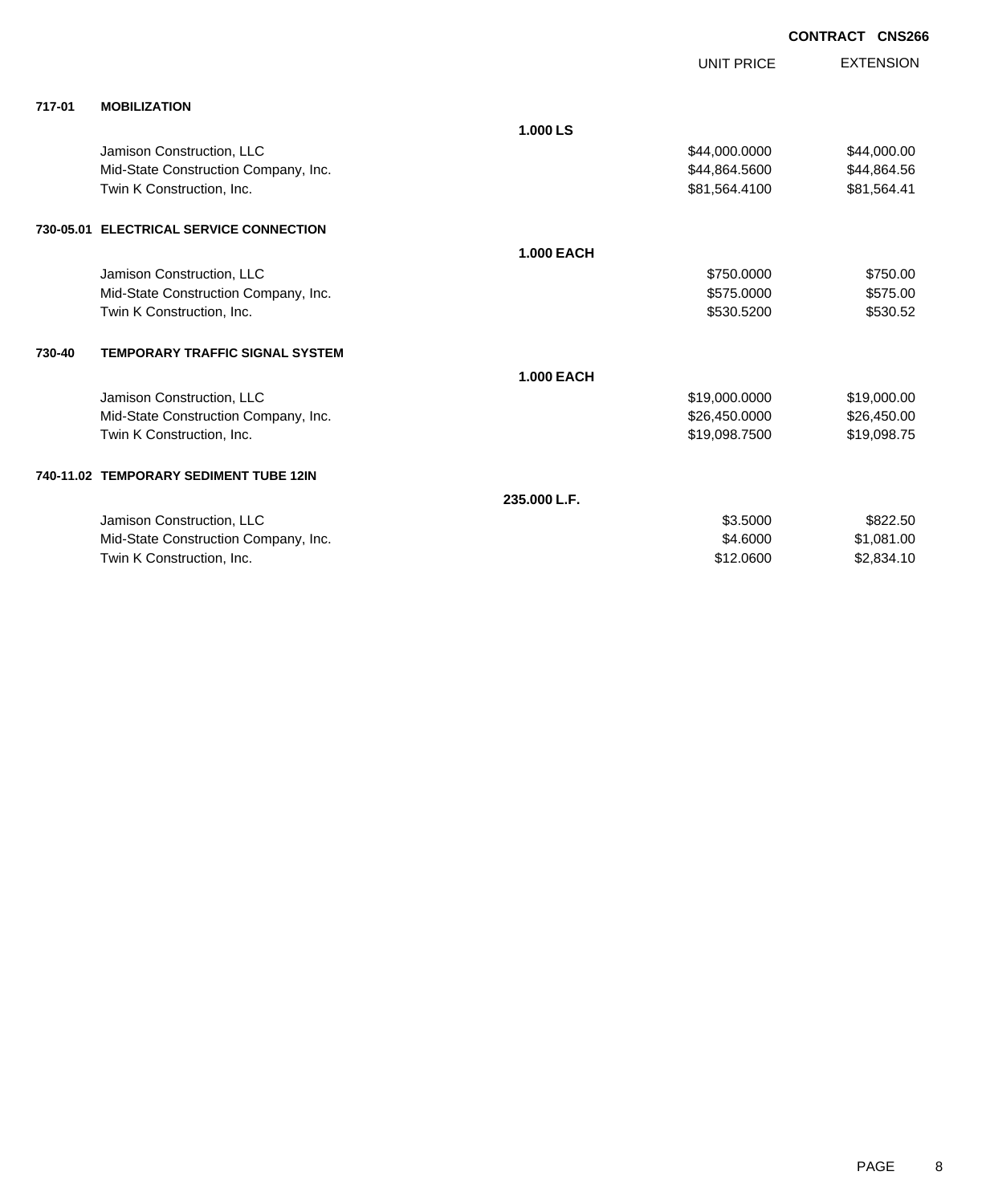## **SUB-TOTAL BRIDGE**

| Jamison Construction, LLC            | \$872,325.50 |
|--------------------------------------|--------------|
| Mid-State Construction Company, Inc. | \$877,419.94 |
| Twin K Construction, Inc.            | \$926.834.09 |

# **TOTAL CONTRACT**

| Jamison Construction, LLC            | \$872,325,50 |
|--------------------------------------|--------------|
| Mid-State Construction Company, Inc. | \$877.419.94 |
| Twin K Construction, Inc.            | \$926,834,09 |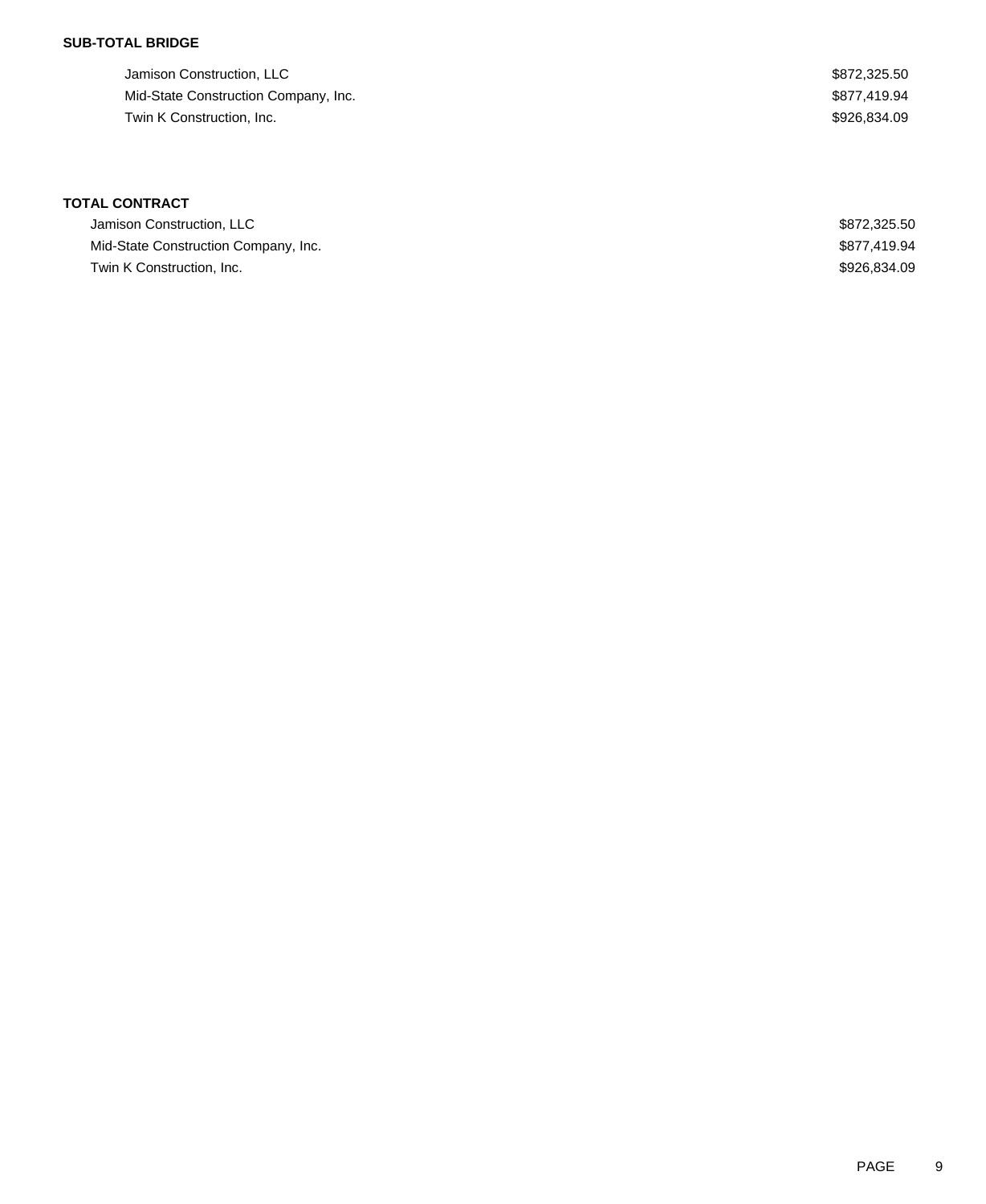#### BRADLEY COUNTY (Contract No. CNS238 Call 010)

06007-4245-04,NH/HSIP-311(32),06007-3245-94,06007-8245-14

THE RESURFACING ON U.S. 64BP (U.S. 74, S.R. 311) FROM EAST OF GOLDSTAR DRIVE (L.M. 3.08) TO EAST OF MCGRADY DRIVE (L.M. 5.00), INCLUDING BRIDGE DECK REPAIR.

TOTAL CONTRACT

PROJECT LENGTH - 1.920 MILES

COMPLETION TIME - ON OR BEFORE MAY 31, 2019

DBE GOAL 5.50%

| Talley Construction Company, Inc.          | \$1,458,512.05 |
|--------------------------------------------|----------------|
| Wright Brothers Construction Company, Inc. | \$1,740,589.15 |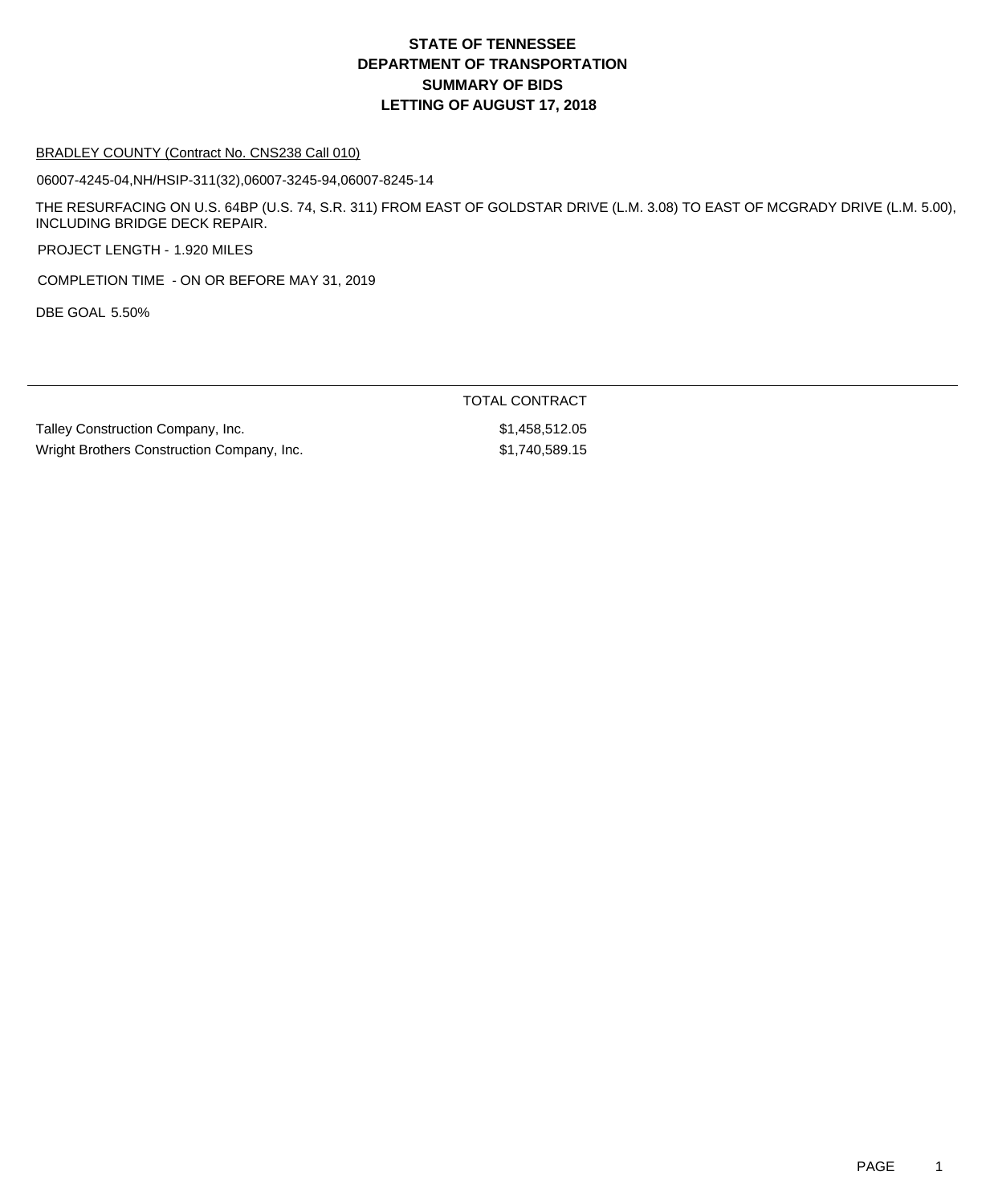|        |                                                                                 |                   |                                | <b>CONTRACT CNS238</b>       |
|--------|---------------------------------------------------------------------------------|-------------------|--------------------------------|------------------------------|
|        |                                                                                 |                   | <b>UNIT PRICE</b>              | <b>EXTENSION</b>             |
|        | <b>ROADWAY CATEGORY</b>                                                         |                   |                                |                              |
| 303-01 | MINERAL AGGREGATE, TYPE A BASE, GRADING D                                       |                   |                                |                              |
|        |                                                                                 | 330,000 TON       |                                |                              |
|        | Talley Construction Company, Inc.<br>Wright Brothers Construction Company, Inc. |                   | \$43.2500<br>\$61.5000         | \$14,272.50<br>\$20,295.00   |
| 403-01 | BITUMINOUS MATERIAL FOR TACK COAT (TC)                                          |                   |                                |                              |
|        |                                                                                 | 42.000 TON        |                                |                              |
|        | Talley Construction Company, Inc.<br>Wright Brothers Construction Company, Inc. |                   | \$628.1900<br>\$670.0000       | \$26,383.98<br>\$28,140.00   |
|        | 407-07.01 INTELLIGENT COMPACTION EQUIPMENT                                      |                   |                                |                              |
|        |                                                                                 | 1.000 LS          |                                |                              |
|        | Talley Construction Company, Inc.<br>Wright Brothers Construction Company, Inc. |                   | \$51,750.0000<br>\$20,100.0000 | \$51,750.00<br>\$20,100.00   |
|        | 411-01.07 ACS MIX (PG64-22) GRADING E SHOULDER                                  |                   |                                |                              |
|        |                                                                                 | 1,400.000 TON     |                                |                              |
|        | Talley Construction Company, Inc.                                               |                   | \$96.4000                      | \$134,960.00                 |
|        | Wright Brothers Construction Company, Inc.                                      |                   | \$109.0000                     | \$152,600.00                 |
|        | 411-02.10 ACS MIX(PG70-22) GRADING D                                            |                   |                                |                              |
|        |                                                                                 | 5,906.000 TON     |                                |                              |
|        | Talley Construction Company, Inc.<br>Wright Brothers Construction Company, Inc. |                   | \$116.1000<br>\$136.0000       | \$685,686.60<br>\$803,216.00 |
|        | 411-12.01 SCORING SHOULDERS (CONTINUOUS) (16IN WIDTH)                           |                   |                                |                              |
|        |                                                                                 | 3.500 L.M.        |                                |                              |
|        | Talley Construction Company, Inc.                                               |                   | \$488.7500                     | \$1,710.63                   |
|        | Wright Brothers Construction Company, Inc.                                      |                   | \$680.0000                     | \$2,380.00                   |
|        | 411-12.02 SCORING SHOULDERS (NON-CONTINUOUS) (16IN WIDTH)                       |                   |                                |                              |
|        |                                                                                 | 2.900 L.M.        |                                |                              |
|        | Talley Construction Company, Inc.                                               |                   | \$488.7500                     | \$1,417.38                   |
|        | Wright Brothers Construction Company, Inc.                                      |                   | \$680.0000                     | \$1,972.00                   |
|        | 415-01.01 COLD PLANING BITUMINOUS PAVEMENT                                      |                   |                                |                              |
|        |                                                                                 | 7,000.000 TON     |                                |                              |
|        | Talley Construction Company, Inc.<br>Wright Brothers Construction Company, Inc. |                   | \$22.8700<br>\$32.7500         | \$160,090.00<br>\$229,250.00 |
|        |                                                                                 |                   |                                |                              |
|        | 705-02.10 GUARDRAIL TRANSITION 27IN TO 31IN                                     |                   |                                |                              |
|        | Talley Construction Company, Inc.                                               | <b>2.000 EACH</b> |                                |                              |
|        | Wright Brothers Construction Company, Inc.                                      |                   | \$115.0000<br>\$112.0000       | \$230.00<br>\$224.00         |
|        | 705-06.11 GR TERMINAL (IN-INLINE) MASH TL3                                      |                   |                                |                              |
|        |                                                                                 | <b>1.000 EACH</b> |                                |                              |
|        | Talley Construction Company, Inc.                                               |                   | \$977.5000                     | \$977.50                     |
|        | Wright Brothers Construction Company, Inc.                                      |                   | \$950.0000                     | \$950.00                     |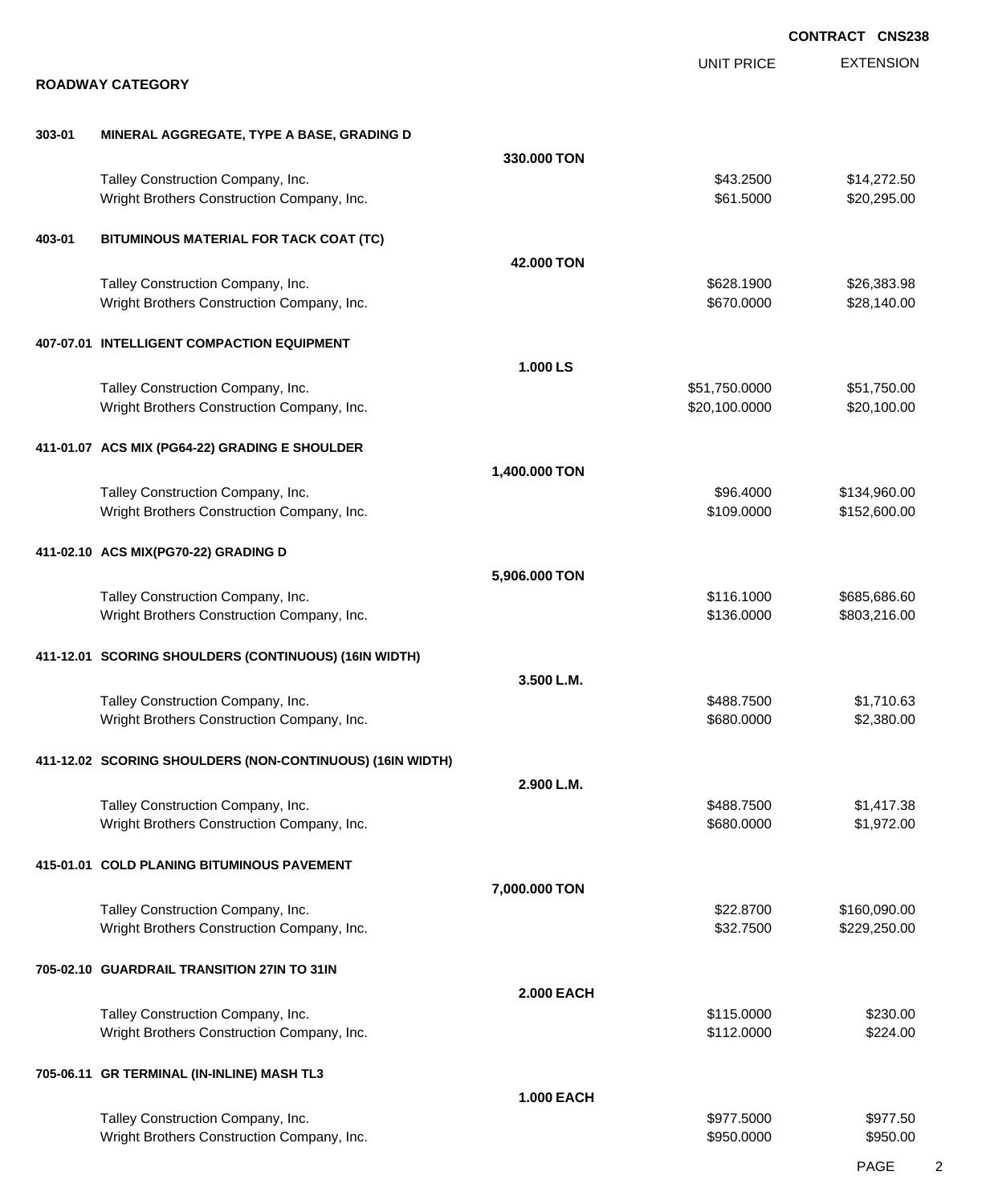|        |                                                                                 |                   | UNIT PRICE                   | <b>EXTENSION</b>           |
|--------|---------------------------------------------------------------------------------|-------------------|------------------------------|----------------------------|
|        | 705-06.20 TANGENT ENERGY ABSORBING TERM MASH TL-3                               |                   |                              |                            |
|        |                                                                                 | 3.000 EACH        |                              |                            |
|        | Talley Construction Company, Inc.<br>Wright Brothers Construction Company, Inc. |                   | \$2,990.0000<br>\$2,900.0000 | \$8,970.00<br>\$8,700.00   |
| 706-01 | <b>GUARDRAIL REMOVED</b>                                                        |                   |                              |                            |
|        |                                                                                 | 162.500 L.F.      |                              |                            |
|        | Talley Construction Company, Inc.<br>Wright Brothers Construction Company, Inc. |                   | \$1.1500<br>\$1.1000         | \$186.88<br>\$178.75       |
|        | 706-06.03 RADIUS RAIL                                                           |                   |                              |                            |
|        |                                                                                 | 25.000 L.F.       |                              |                            |
|        | Talley Construction Company, Inc.<br>Wright Brothers Construction Company, Inc. |                   | \$27.0300<br>\$26.2500       | \$675.75<br>\$656.25       |
| 712-01 | <b>TRAFFIC CONTROL</b>                                                          |                   |                              |                            |
|        |                                                                                 | 1.000 LS          |                              |                            |
|        | Talley Construction Company, Inc.                                               |                   | \$44,338.0200                | \$44,338.02                |
|        | Wright Brothers Construction Company, Inc.                                      |                   | \$115,135.0000               | \$115,135.00               |
|        | 712-04.01 FLEXIBLE DRUMS (CHANNELIZING)                                         |                   |                              |                            |
|        |                                                                                 | 90.000 EACH       |                              |                            |
|        | Talley Construction Company, Inc.<br>Wright Brothers Construction Company, Inc. |                   | \$17.2500<br>\$16.7000       | \$1,552.50<br>\$1,503.00   |
|        | 712-05.03 WARNING LIGHTS (TYPE C)                                               |                   |                              |                            |
|        |                                                                                 | 30.000 EACH       |                              |                            |
|        | Talley Construction Company, Inc.<br>Wright Brothers Construction Company, Inc. |                   | \$11.5000<br>\$11.1000       | \$345.00<br>\$333.00       |
| 712-06 | <b>SIGNS (CONSTRUCTION)</b>                                                     |                   |                              |                            |
|        |                                                                                 | 824.000 S.F.      |                              |                            |
|        | Talley Construction Company, Inc.                                               |                   | \$6.9000                     | \$5,685.60                 |
|        | Wright Brothers Construction Company, Inc.                                      |                   | \$6.7000                     | \$5,520.80                 |
|        | 712-08.03 ARROW BOARD (TYPE C)                                                  |                   |                              |                            |
|        |                                                                                 | <b>2.000 EACH</b> |                              |                            |
|        | Talley Construction Company, Inc.<br>Wright Brothers Construction Company, Inc. |                   | \$977.5000<br>\$950.0000     | \$1,955.00<br>\$1,900.00   |
|        | 712-08.10 MOBILE MESSAGE SIGN UNIT W/ATTENUATOR                                 |                   |                              |                            |
|        |                                                                                 | 330.000 HOUR      |                              |                            |
|        | Talley Construction Company, Inc.<br>Wright Brothers Construction Company, Inc. |                   | \$112.1300<br>\$109.0000     | \$37,002.90<br>\$35,970.00 |
|        | 713-16.01 CHANGEABLE MESSAGE SIGN UNIT                                          |                   |                              |                            |
|        |                                                                                 | <b>2.000 EACH</b> |                              |                            |
|        | Talley Construction Company, Inc.<br>Wright Brothers Construction Company, Inc. |                   | \$4,427.5000<br>\$4,290.0000 | \$8,855.00<br>\$8,580.00   |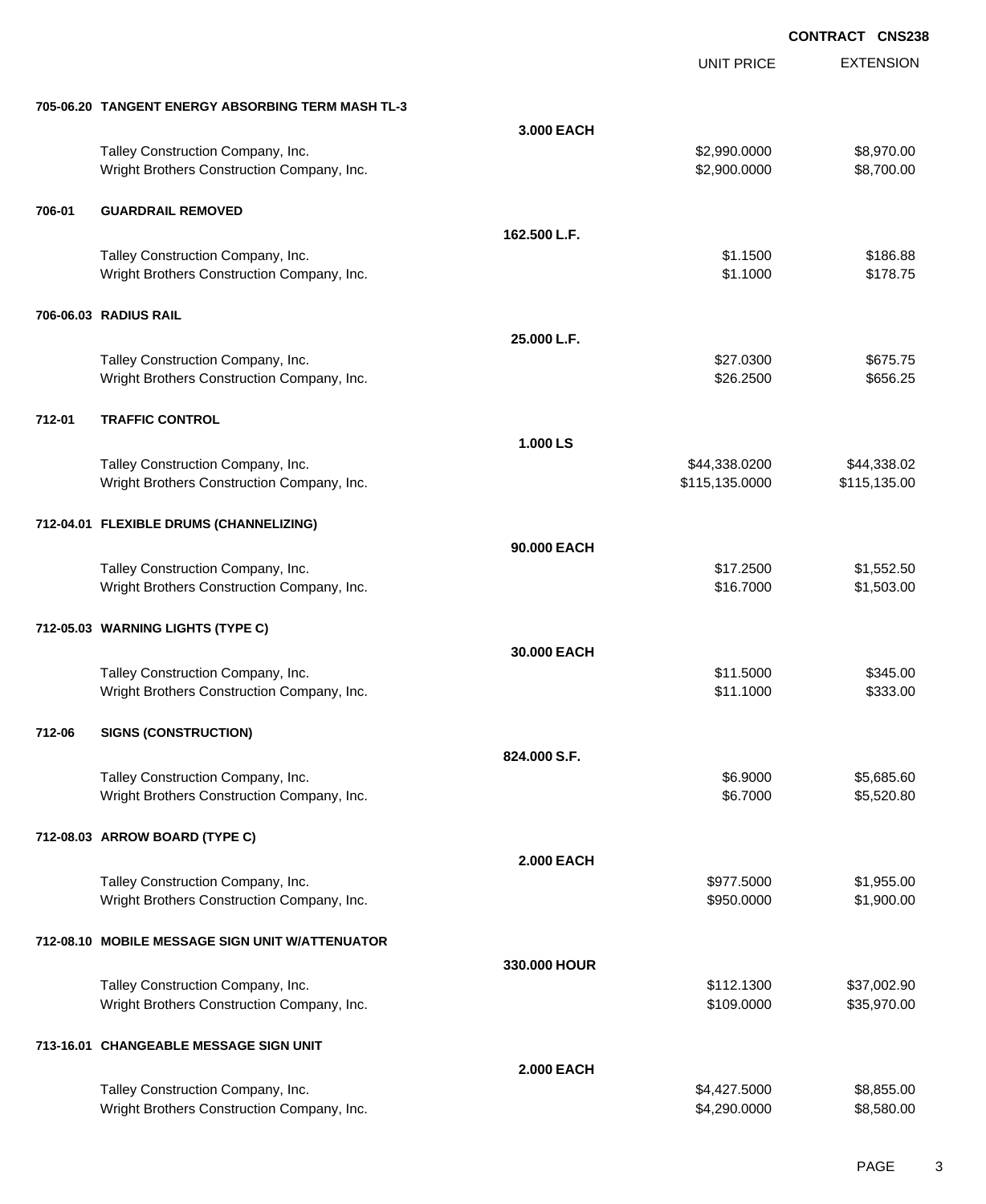|                                                                  |                    |                   | <b>CONTRACT CNS238</b> |
|------------------------------------------------------------------|--------------------|-------------------|------------------------|
|                                                                  |                    | <b>UNIT PRICE</b> | <b>EXTENSION</b>       |
| 716-01.23 SNOWPLOWABLE RAISED PAVEMENT MARKERS (BI-DIR)(2 COLOR) |                    |                   |                        |
|                                                                  | 495,000 EACH       |                   |                        |
| Talley Construction Company, Inc.                                |                    | \$29.9000         | \$14,800.50            |
| Wright Brothers Construction Company, Inc.                       |                    | \$28.7500         | \$14,231.25            |
| 716-01.30 REMOVAL OF SNOWPLOWABLE REFLECTIVE MARKER              |                    |                   |                        |
|                                                                  | 495,000 EACH       |                   |                        |
| Talley Construction Company, Inc.                                |                    | \$6.9000          | \$3,415.50             |
| Wright Brothers Construction Company, Inc.                       |                    | \$8.3000          | \$4,108.50             |
| 716-02.04 PLASTIC PAVEMENT MARKING(CHANNELIZATION STRIPING)      |                    |                   |                        |
|                                                                  | 745.000 S.Y.       |                   |                        |
| Talley Construction Company, Inc.                                |                    | \$20.7000         | \$15,421.50            |
| Wright Brothers Construction Company, Inc.                       |                    | \$18.5000         | \$13,782.50            |
| 716-02.05 PLASTIC PAVEMENT MARKING (STOP LINE)                   |                    |                   |                        |
|                                                                  | 326,000 L.F.       |                   |                        |
| Talley Construction Company, Inc.                                |                    | \$10.3500         | \$3,374.10             |
| Wright Brothers Construction Company, Inc.                       |                    | \$11.1000         | \$3,618.60             |
| 716-02.06 PLASTIC PAVEMENT MARKING (TURN LANE ARROW)             |                    |                   |                        |
|                                                                  | <b>15.000 EACH</b> |                   |                        |
| Talley Construction Company, Inc.                                |                    | \$172.5000        | \$2,587.50             |
| Wright Brothers Construction Company, Inc.                       |                    | \$166.0000        | \$2,490.00             |
| 716-04.01 PLASTIC PAVEMENT MARKING (STRAIGHT-TURN ARROW)         |                    |                   |                        |
|                                                                  | <b>2.000 EACH</b>  |                   |                        |
| Talley Construction Company, Inc.                                |                    | \$287.5000        | \$575.00               |
| Wright Brothers Construction Company, Inc.                       |                    | \$194.0000        | \$388.00               |
| 716-04.06 PLASTIC PAVEMENT MARKING (WRONG WAY ARROW)             |                    |                   |                        |
|                                                                  | <b>6.000 EACH</b>  |                   |                        |
| Talley Construction Company, Inc.                                |                    | \$287.5000        | \$1,725.00             |
| Wright Brothers Construction Company, Inc.                       |                    | \$194.0000        | \$1,164.00             |
| 716-04.12 PLASTIC PAVEMENT MARKING (YIELD LINE)                  |                    |                   |                        |
|                                                                  | 57.000 S.F.        |                   |                        |
| Talley Construction Company, Inc.                                |                    | \$13.8000         | \$786.60               |
| Wright Brothers Construction Company, Inc.                       |                    | \$13.3000         | \$758.10               |
| 716-05.01 PAINTED PAVEMENT MARKING (4" LINE)                     |                    |                   |                        |
|                                                                  | 18.300 L.M.        |                   |                        |
| Talley Construction Company, Inc.                                |                    | \$575.0000        | \$10,522.50            |
| Wright Brothers Construction Company, Inc.                       |                    | \$800.0000        | \$14,640.00            |
| 716-05.02 PAINTED PAVEMENT MARKING (8" BARRIER LINE)             |                    |                   |                        |
|                                                                  | 2,064.000 L.F.     |                   |                        |
| Talley Construction Company, Inc.                                |                    | \$0.2000          | \$412.80               |
| Wright Brothers Construction Company, Inc.                       |                    | \$0.3000          | \$619.20               |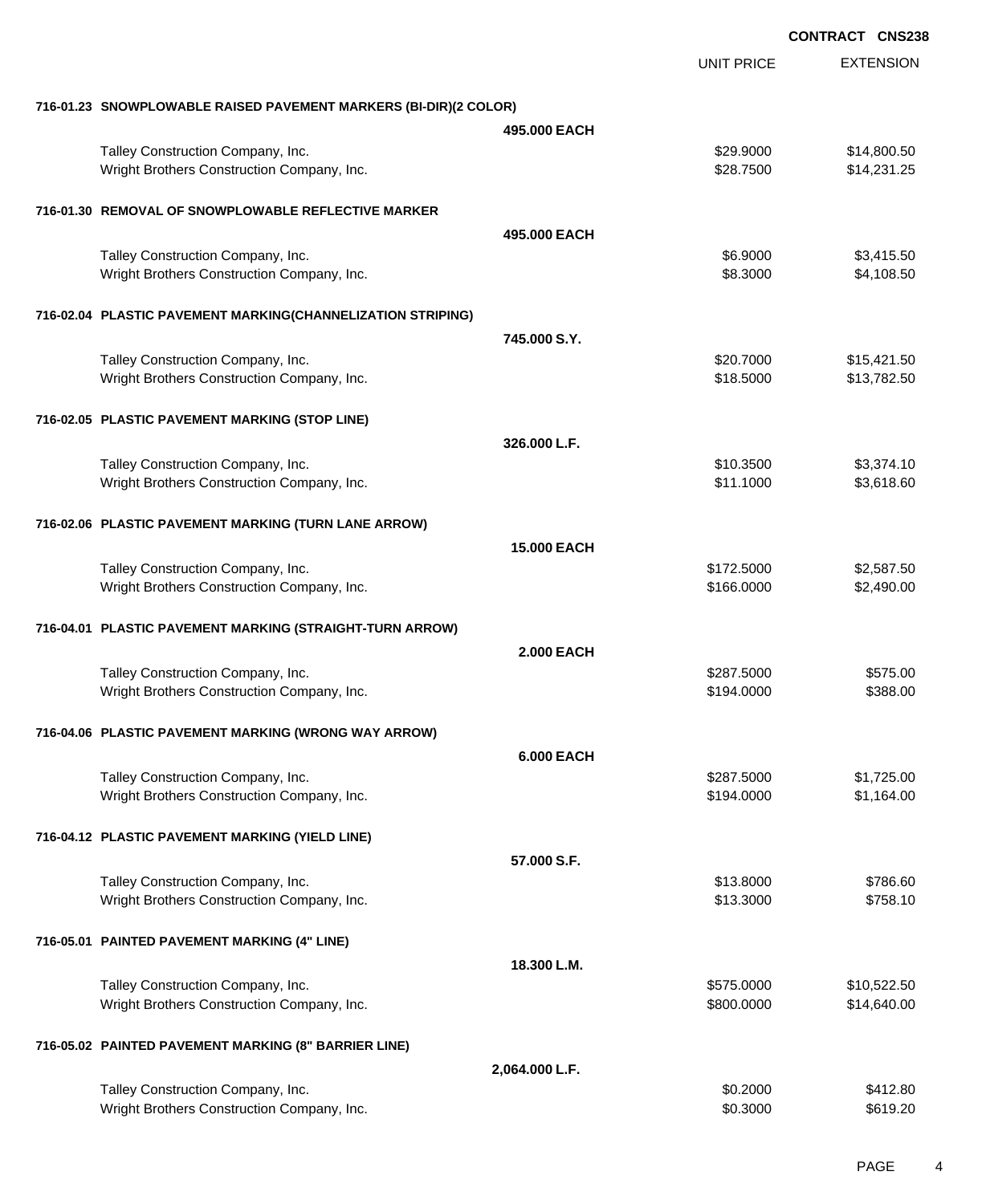|                                                                 |                   |                   | <b>CONTRACT CNS238</b> |
|-----------------------------------------------------------------|-------------------|-------------------|------------------------|
|                                                                 |                   | <b>UNIT PRICE</b> | <b>EXTENSION</b>       |
| 716-05.05 PAINTED PAVEMENT MARKING (STOP LINE)                  |                   |                   |                        |
|                                                                 | 326.000 L.F.      |                   |                        |
| Talley Construction Company, Inc.                               |                   | \$5.7500          | \$1,874.50             |
| Wright Brothers Construction Company, Inc.                      |                   | \$4.4000          | \$1,434.40             |
| 716-05.21 PAINTED PAVEMENT MARKING(4"DOTTED LINE)               |                   |                   |                        |
|                                                                 | 1,691.000 L.F.    |                   |                        |
| Talley Construction Company, Inc.                               |                   | \$0.1200          | \$202.92               |
| Wright Brothers Construction Company, Inc.                      |                   | \$0.1500          | \$253.65               |
| 716-12.02 ENHANCED FLATLINE THERMO PVMT MRKNG (6IN LINE)        |                   |                   |                        |
|                                                                 | 13.000 L.M.       |                   |                        |
| Talley Construction Company, Inc.                               |                   | \$3,910.0000      | \$50,830.00            |
| Wright Brothers Construction Company, Inc.                      |                   | \$4,170.0000      | \$54,210.00            |
| 716-12.05 ENHANCED FLATLINE THERMO PVMT MRKNG (6IN DOTTED LINE) |                   |                   |                        |
|                                                                 | 1,551.000 L.F.    |                   |                        |
| Talley Construction Company, Inc.                               |                   | \$1.1500          | \$1,783.65             |
| Wright Brothers Construction Company, Inc.                      |                   | \$1.6500          | \$2,559.15             |
| 716-12.06 ENHANCED FLAT LINE THERMO (8IN LINE)                  |                   |                   |                        |
|                                                                 | 2,040.000 L.F.    |                   |                        |
| Talley Construction Company, Inc.                               |                   | \$1.7300          | \$3,529.20             |
| Wright Brothers Construction Company, Inc.                      |                   | \$1.9500          | \$3,978.00             |
| 717-01<br><b>MOBILIZATION</b>                                   |                   |                   |                        |
|                                                                 | 1.000 LS          |                   |                        |
| Talley Construction Company, Inc.                               |                   | \$41,346.8900     | \$41,346.89            |
| Wright Brothers Construction Company, Inc.                      |                   | \$70,000.0000     | \$70,000.00            |
| 730-13.13 VEHICLE DETECTOR (RADAR)                              |                   |                   |                        |
|                                                                 | <b>6.000 EACH</b> |                   |                        |
| Talley Construction Company, Inc.                               |                   | \$7,261.1000      | \$43,566.60            |
| Wright Brothers Construction Company, Inc.                      |                   | \$7,050.0000      | \$42,300.00            |
| 730-16.14 CONTROLLER (CLICK 656 RADAR CONTROLLER)               |                   |                   |                        |
|                                                                 | <b>1.000 EACH</b> |                   |                        |
| Talley Construction Company, Inc.                               |                   | \$4,741.4500      | \$4,741.45             |
| Wright Brothers Construction Company, Inc.                      |                   | \$4,610.0000      | \$4,610.00             |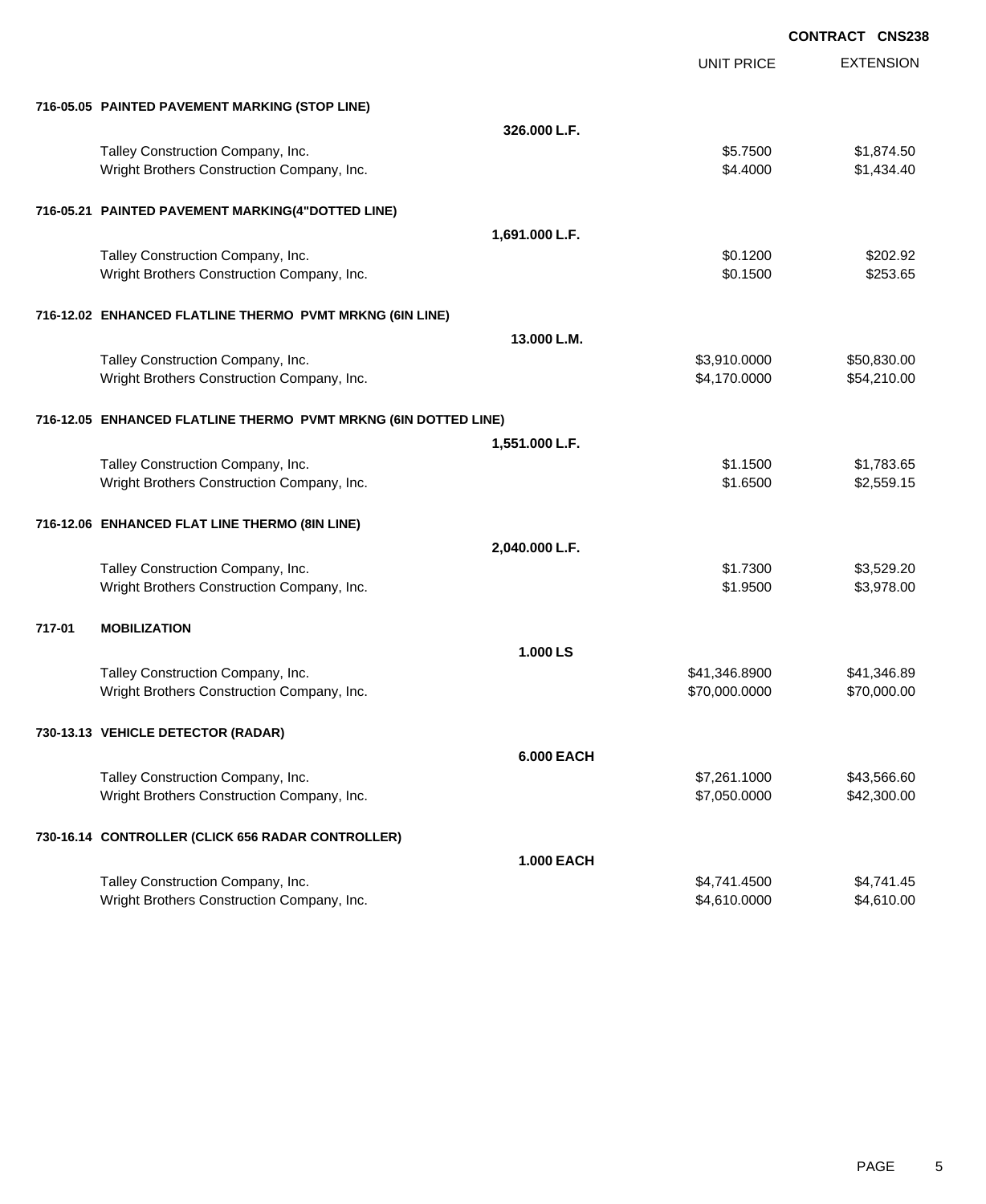EXTENSION UNIT PRICE

**BRIDGE CATEGORY**

#### **604-10.44 EXPANSION JOINT REPAIRS**

|                                            | 212.000 L.F. |             |
|--------------------------------------------|--------------|-------------|
| Talley Construction Company, Inc.          | \$330,0500   | \$69,970.60 |
| Wright Brothers Construction Company, Inc. | \$320,0000   | \$67,840.00 |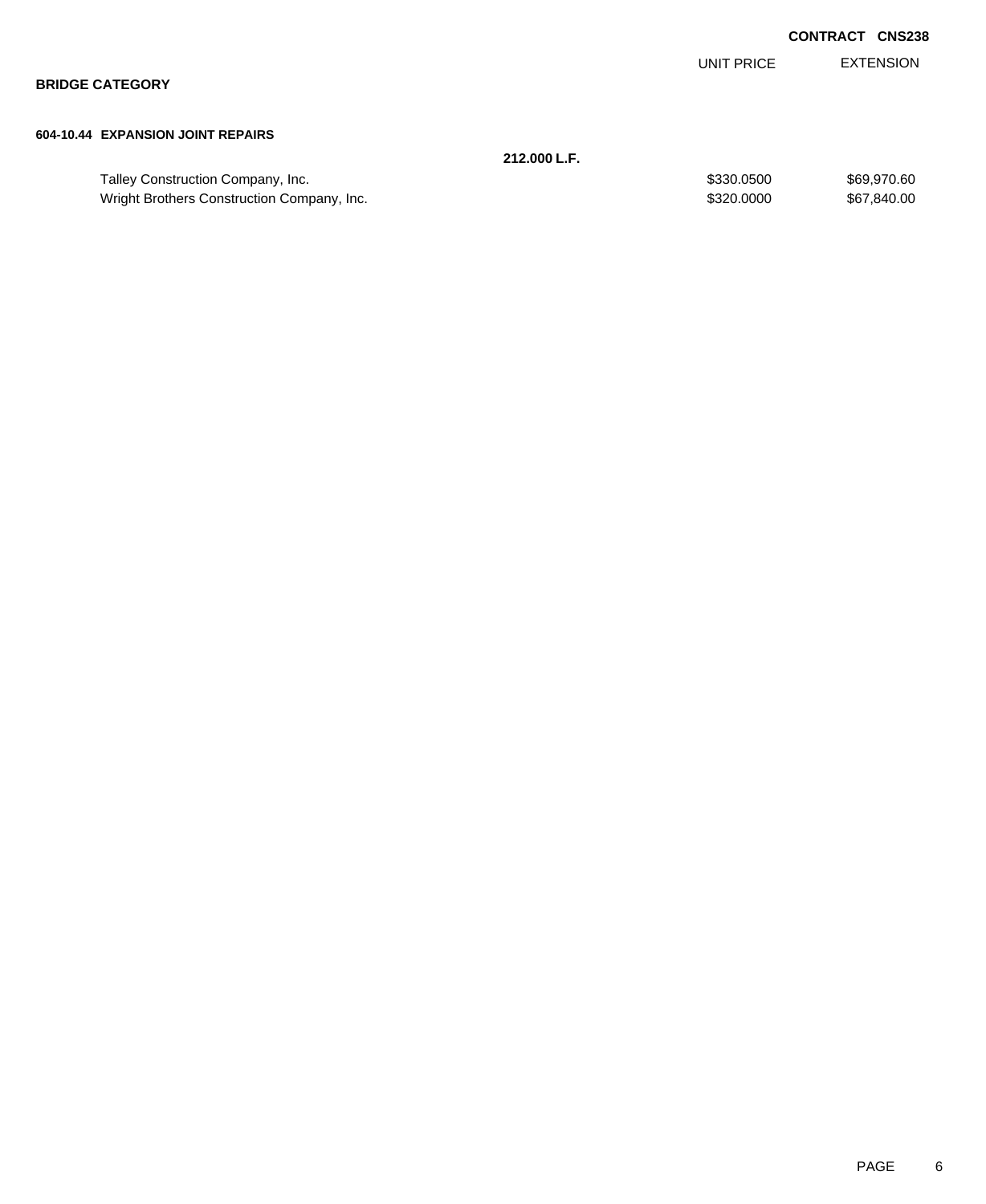## **SUB-TOTAL ROADWAY**

| Talley Construction Company, Inc.          | \$1,388,541.45 |
|--------------------------------------------|----------------|
| Wright Brothers Construction Company, Inc. | \$1,672,749.15 |
| <b>SUB-TOTAL BRIDGE</b>                    |                |
| Talley Construction Company, Inc.          | \$69,970.60    |
| Wright Brothers Construction Company, Inc. | \$67,840.00    |
| <b>TOTAL CONTRACT</b>                      |                |
| Talley Construction Company, Inc.          | \$1,458,512.05 |
| Wright Brothers Construction Company, Inc. | \$1,740,589.15 |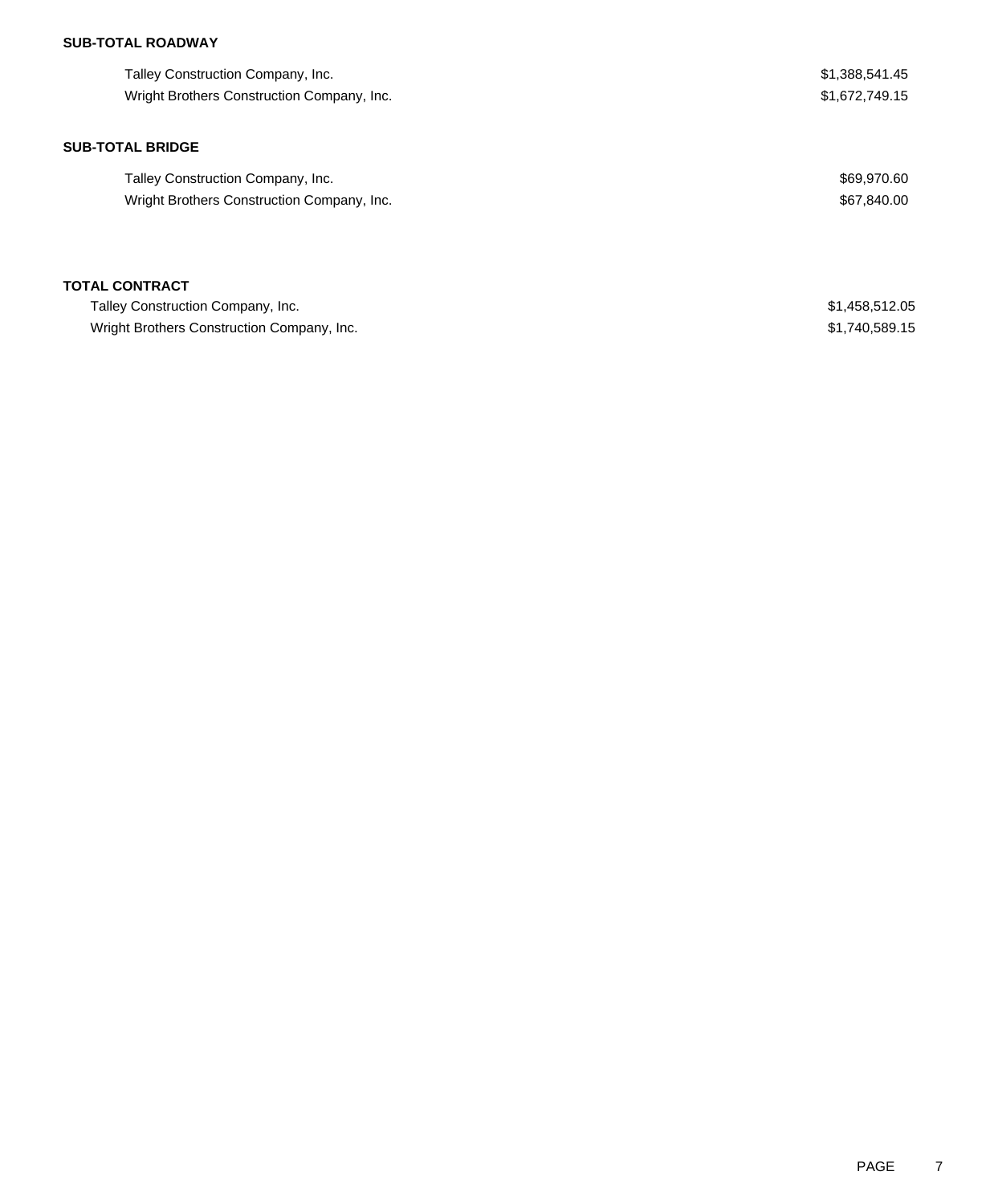COUNTIES BRADLEY, COFFEE, CUMBERLAND, GRUNDY, HAMILTON, MARION, PUTNAM, AND SEQUATCHIE (Contract No. CNS282 Call 011)

98029-4188-04

THE RANDOM ON-CALL CABLE BARRIER REPAIR ON VARIOUS INTERSTATE AND STATE ROUTES.

PROJECT LENGTH - 0.0 MILES

COMPLETION TIME - ON OR BEFORE DECEMBER 31, 2019

R.D. Construction, LLC \$421,800.00 RMD Holdings, LTD DBA Nationwide Construction Group \$540,400.00

TOTAL CONTRACT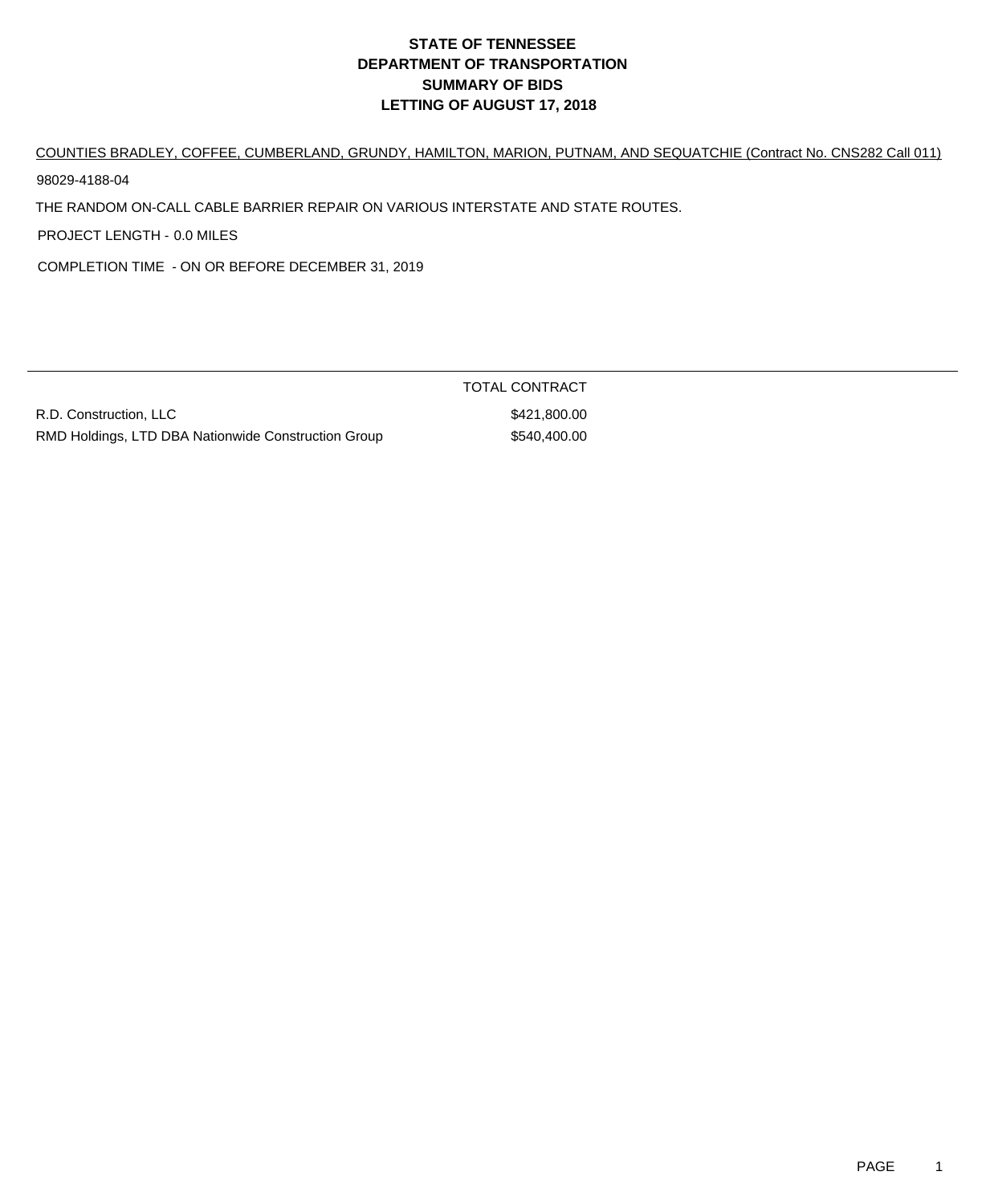EXTENSION **CONTRACT CNS282** UNIT PRICE **MAINTENANCE CATEGORY 705-80.01 LONGITUDINAL CABLE BARRIER 1,500.000 L.F.** R.D. Construction, LLC 63,000.00 \$3,000.00 \$3,000.00 \$3,000.00 \$3,000.00 \$3,000.00 \$3,000.00 \$3,000.00 \$3,000 RMD Holdings, LTD DBA Nationwide Construction Group **\$15.0000 \$22,500.00** \$22,500.00 **705-80.03 LONGITUDINAL CABLE BARRIER (END TERMINAL) TL-3 5.000 EACH** R.D. Construction, LLC 6. 2012 12:00:000 \$3,750.000 \$3,750.000 \$3,750.000 \$3,750.000 \$3,750.00 RMD Holdings, LTD DBA Nationwide Construction Group 62,500.000 \$2,500.000 \$12,500.00 **705-80.04 SOCKETED LINE POST W/ALL ACCESSORIES 1,700.000 EACH** R.D. Construction, LLC 6. 2008. The state of the state of the state of the state of the state of the state of the state of the state of the state of the state of the state of the state of the state of the state of the stat RMD Holdings, LTD DBA Nationwide Construction Group **\$210.0000 \$210.0000** \$357,000.00 **705-80.06 TERMINAL POST W/ALL ACCESSORIES 70.000 EACH** R.D. Construction, LLC 612,250.00 \$175.0000 \$175.0000 \$17,250.00 RMD Holdings, LTD DBA Nationwide Construction Group \$250.000 \$250.0000 \$17,500.00 **705-80.07 CABLE RELEASE POST (TOP) W/ALL ACCESSORIES 30.000 EACH** R.D. Construction, LLC 6. 2008. The state of the state of the state of the state of the state of the state of the state of the state of the state of the state of the state of the state of the state of the state of the stat RMD Holdings, LTD DBA Nationwide Construction Group \$500.000 \$500.000 \$15,000.00 **705-80.10 LINE POST W/FTNG & ALL ACC. 20.000 EACH** R.D. Construction, LLC 6. 2010 1.000.00 \$1,000.00 \$1,000.00 \$1,000.00 \$1,000.00 \$1,000.00 \$1,000.00 \$1,000.00 \$1,000 RMD Holdings, LTD DBA Nationwide Construction Group \$300.000 \$300.0000 \$6,000.00 **705-80.12 CHECK CABLE TENSION 1.000 LS** R.D. Construction, LLC 6.000.000 \$5,000.000 \$5,000.000 \$5,000.000 \$5,000.000 \$5,000.000 \$5,000.00 RMD Holdings, LTD DBA Nationwide Construction Group **\$15,000 \$15,000.000** \$15,000.000 \$15,000.00 **705-80.14 END TERMINAL HARDWARE FOR ATTACHING SINGLE CABLE 20.000 EACH** R.D. Construction, LLC 6. 2000.000 \$2,000.00 \$2,000.00 \$2,000.00 \$2,000.00 \$2,000.00 \$2,000.00 \$2,000.00 \$2,000 RMD Holdings, LTD DBA Nationwide Construction Group **\$100.000 \$100.0000 \$2,000.00** \$2,000.00 **705-80.15 RETENSIONING CABLE BARRIER SECTION AFTER REPAIR 100.000 EACH** R.D. Construction, LLC 62,500.00 \$2,500.00 \$2,500.00 \$2,500.00 \$2,500.00 \$2,500.00 \$2,500.00 \$2,500.00 \$2,500 RMD Holdings, LTD DBA Nationwide Construction Group \$75.0000 \$75.0000 \$7,500.00 **705-80.17 LONGITUDINAL CABLE BARRIER TRAINING 1.000 EACH** R.D. Construction, LLC 6250.000 \$250.000 \$250.000 \$250.000 \$250.000 \$250.000 \$250.000 \$250.00 RMD Holdings, LTD DBA Nationwide Construction Group 62,500.000 \$2,500.000 \$2,500.000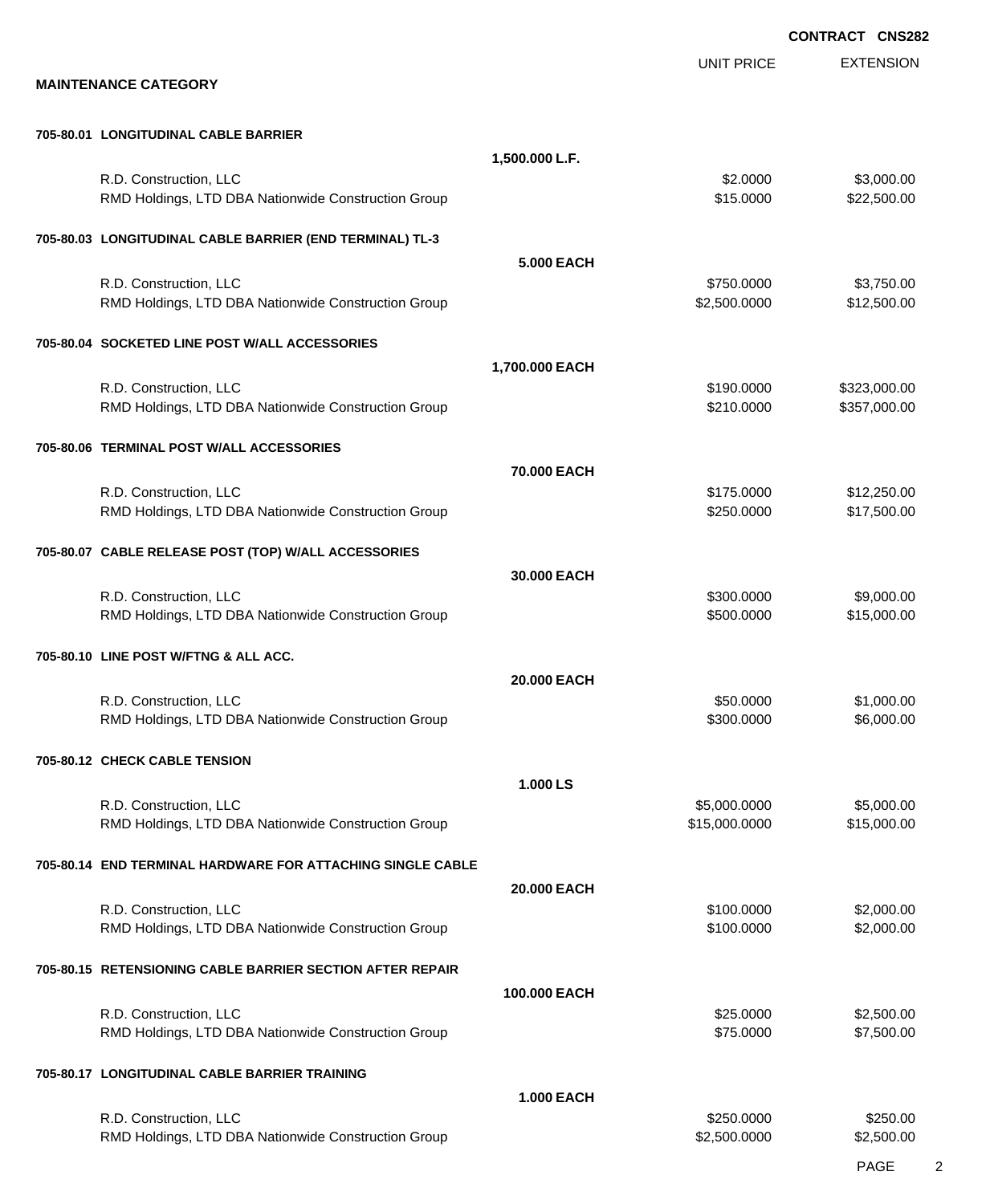|                                                                   |              | <b>CONTRACT CNS282</b> |                  |
|-------------------------------------------------------------------|--------------|------------------------|------------------|
|                                                                   |              | <b>UNIT PRICE</b>      | <b>EXTENSION</b> |
| 705-80.19 HARDWARE FOR ATTACHING ALL CABLES TO A SINGLE POST      |              |                        |                  |
|                                                                   | 700,000 EACH |                        |                  |
| R.D. Construction, LLC                                            |              | \$75.0000              | \$52,500.00      |
| RMD Holdings, LTD DBA Nationwide Construction Group               |              | \$70.0000              | \$49,000.00      |
| 705-80.20 LONGITUDINAL CABLE BARRIER SPLICE (TORPEDO, TURNBUCKLE) |              |                        |                  |
|                                                                   | 20.000 EACH  |                        |                  |
| R.D. Construction, LLC                                            |              | \$100.0000             | \$2,000.00       |
| RMD Holdings, LTD DBA Nationwide Construction Group               |              | \$150.0000             | \$3,000.00       |
| 705-80.21 LONGITUDINAL CABLE BARRIER CABLE                        |              |                        |                  |
|                                                                   | 500.000 L.F. |                        |                  |
| R.D. Construction, LLC                                            |              | \$1.5000               | \$750.00         |
| RMD Holdings, LTD DBA Nationwide Construction Group               |              | \$7.0000               | \$3,500.00       |
| 705-80.22 TERMINAL POST W/FOOTING AND ALL ACCESSORIES             |              |                        |                  |
|                                                                   | 20.000 EACH  |                        |                  |
| R.D. Construction, LLC                                            |              | \$50.0000              | \$1,000.00       |
| RMD Holdings, LTD DBA Nationwide Construction Group               |              | \$310.0000             | \$6,200.00       |
| 706-80.18 CABLE BARRIER TERMINAL (REMOVAL)                        |              |                        |                  |
|                                                                   | 8.000 EACH   |                        |                  |
| R.D. Construction, LLC                                            |              | \$100.0000             | \$800.00         |
| RMD Holdings, LTD DBA Nationwide Construction Group               |              | \$900.0000             | \$7,200.00       |
| 712-01.02 LANE CLOSURE                                            |              |                        |                  |
|                                                                   | 10.000 EACH  |                        |                  |
| R.D. Construction, LLC                                            |              | \$25.0000              | \$250.00         |
| RMD Holdings, LTD DBA Nationwide Construction Group               |              | \$100.0000             | \$1,000.00       |
| 712-01.03 LANE CLOSURE(NIGHT WORK)                                |              |                        |                  |
|                                                                   | 10.000 EACH  |                        |                  |
| R.D. Construction, LLC                                            |              | \$25.0000              | \$250.00         |
| RMD Holdings, LTD DBA Nationwide Construction Group               |              | \$100.0000             | \$1,000.00       |
| 712-08.20 TRUCK MOUNTED ATTENUATOR W/MSSAGE BOARD                 |              |                        |                  |
|                                                                   | 10.000 DAY   |                        |                  |
| R.D. Construction, LLC                                            |              | \$200.0000             | \$2,000.00       |
| RMD Holdings, LTD DBA Nationwide Construction Group               |              | \$1,000.0000           | \$10,000.00      |
| 717-01.03 MOBILIZATION (PER CALL-OUT)                             |              |                        |                  |
|                                                                   | 20.000 EACH  |                        |                  |
| R.D. Construction, LLC                                            |              | \$25.0000              | \$500.00         |
| RMD Holdings, LTD DBA Nationwide Construction Group               |              | \$100.0000             | \$2,000.00       |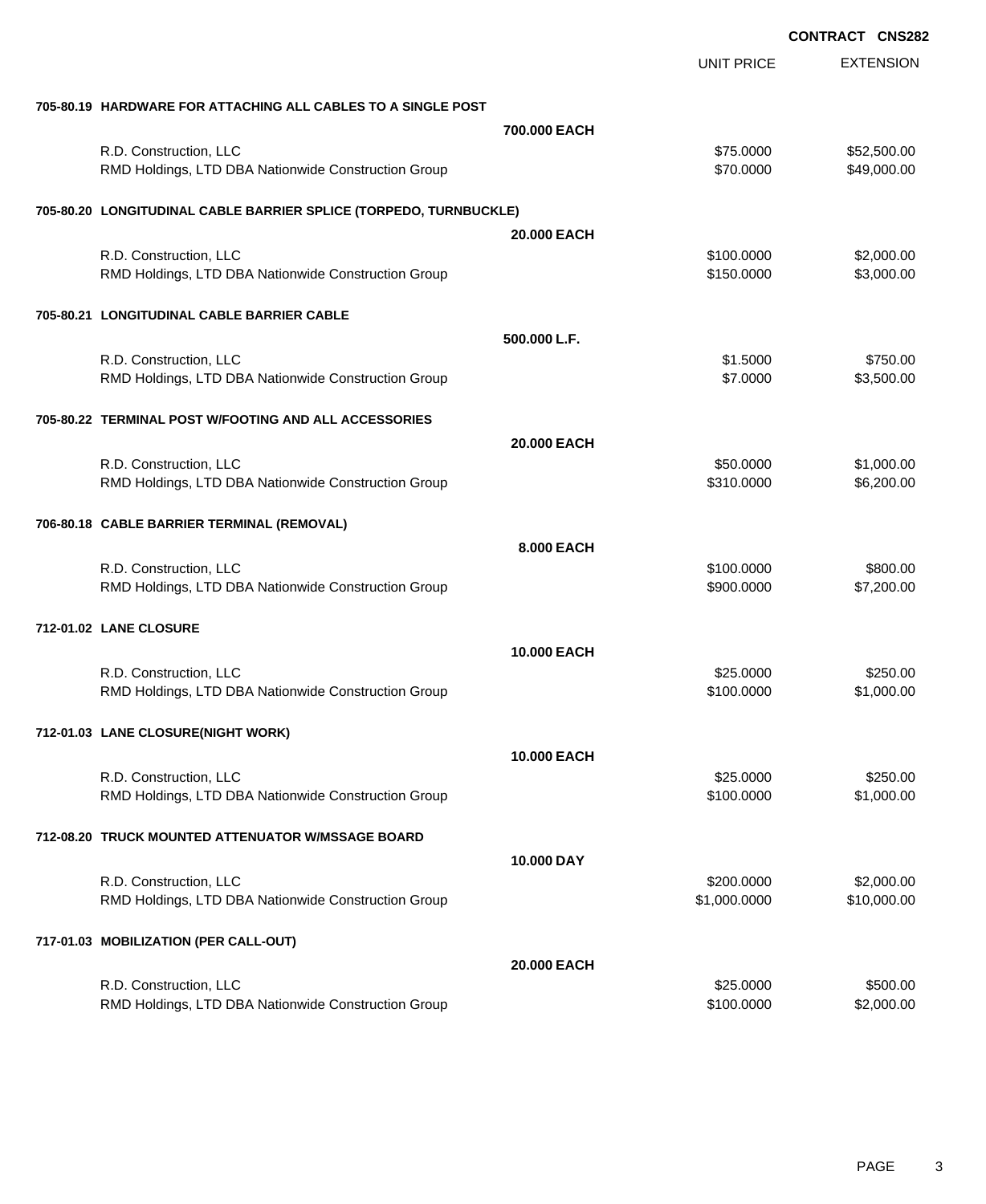# **SUB-TOTAL MAINTENANCE**

R.D. Construction, LLC \$421,800.00 RMD Holdings, LTD DBA Nationwide Construction Group **\$540,400.00** \$540,400.00

## **TOTAL CONTRACT**

R.D. Construction, LLC \$421,800.00 RMD Holdings, LTD DBA Nationwide Construction Group **\$540,400.00** \$540,400.00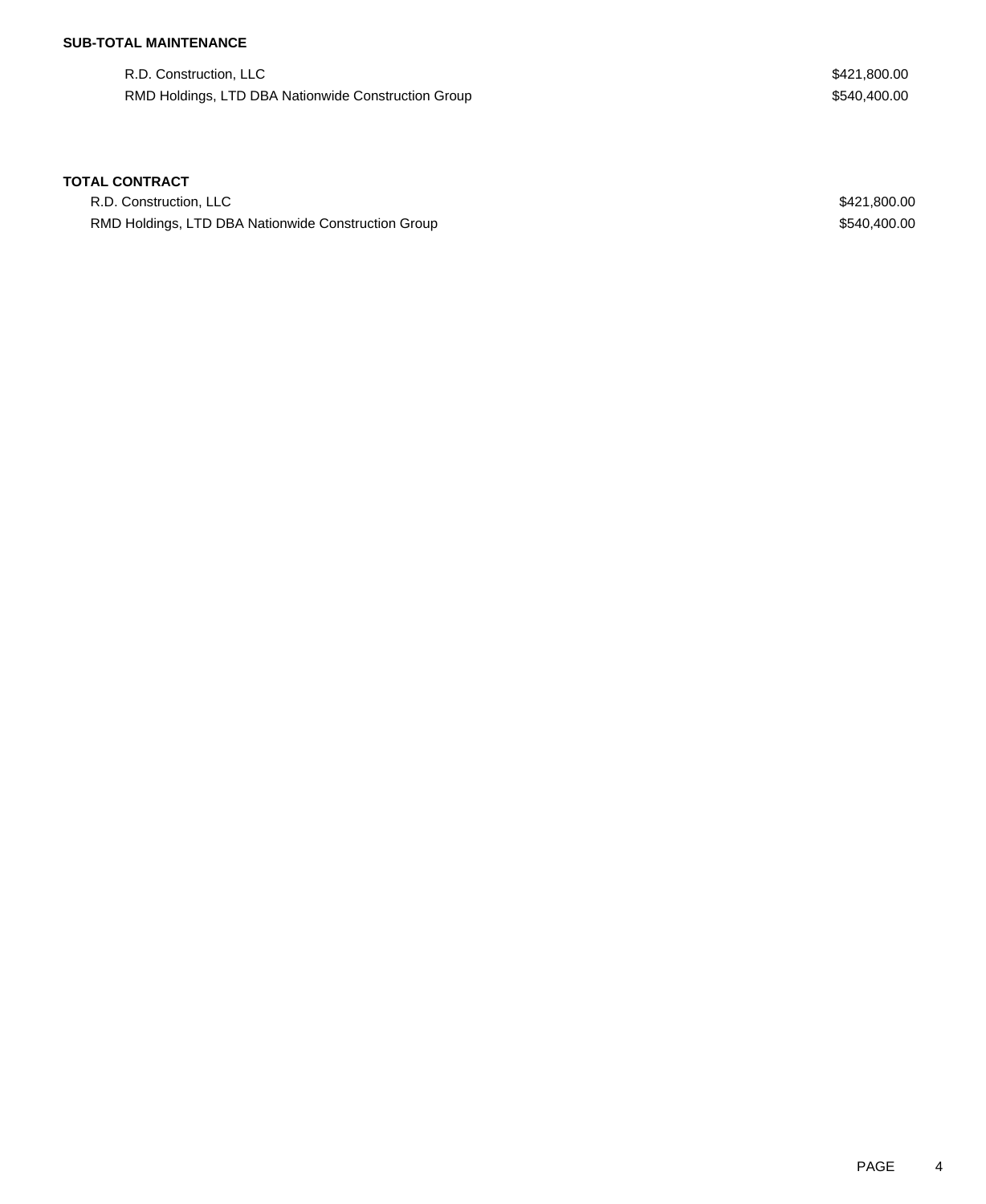# **DEPARTMENT OF TRANSPORTATION SUMMARY OF BIDS LETTING OF AUGUST 17, 2018 STATE OF TENNESSEE**

#### BRADLEY AND MCMINN COUNTIES (Contract No. CNS287 Call 012)

HSIP-2(232),54002-3240-94,HSIP-312(15),06946-3229-94

THE MISCELLANEOUS SAFETY IMPROVEMENTS ON U.S. 11 (S.R. 2) FROM SANFORD ROAD TO CHAPEL ROAD IN MCMINN COUNTY AND ON S.R. 312 FROM THE HAMILTON COUNTY LINE TO QUILL DRIVE IN BRADLEY COUNTY.

PROJECT LENGTH - 13.540 MILES

COMPLETION TIME - ON OR BEFORE JUNE 15, 2019

DBE GOAL 5.50%

TOTAL CONTRACT

Superior Traffic Control, LLC \$224,099.85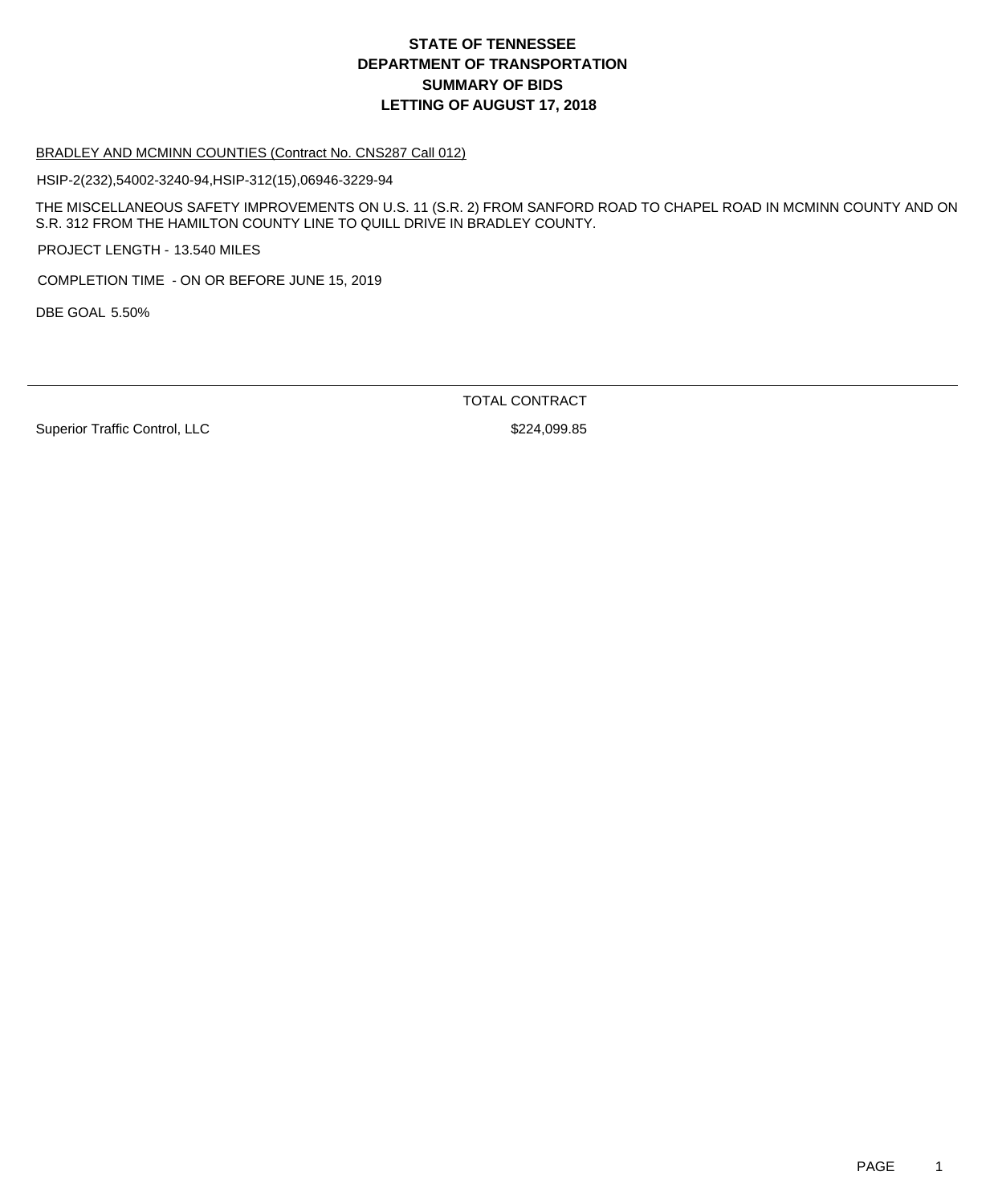|        |                                                    |                   |                   | <b>CONTRACT CNS287</b> |
|--------|----------------------------------------------------|-------------------|-------------------|------------------------|
|        | <b>ROADWAY CATEGORY</b>                            |                   | <b>UNIT PRICE</b> | <b>EXTENSION</b>       |
|        | 604-04.20 PAINTING CONCRETE SURFACES               |                   |                   |                        |
|        |                                                    | 246.000 S.F.      |                   |                        |
|        | Superior Traffic Control, LLC                      |                   | \$15.0000         | \$3,690.00             |
|        | 705-02.02 SINGLE GUARDRAIL (TYPE 2)                | 1,900.000 L.F.    |                   |                        |
|        | Superior Traffic Control, LLC                      |                   | \$18.5000         | \$35,150.00            |
|        | 705-04.03 GUARDRAIL TERMINAL (TYPE 13)             | <b>1.000 EACH</b> |                   |                        |
|        | Superior Traffic Control, LLC                      |                   | \$800.0000        | \$800.00               |
|        | 705-04.09 EARTH PAD FOR TYPE 38 GR END TREATMENT   |                   |                   |                        |
|        | Superior Traffic Control, LLC                      | <b>5.000 EACH</b> | \$1,100.0000      | \$5,500.00             |
|        | 705-04.21 GUARDRAIL DELINEATION ENHANCEMENT        |                   |                   |                        |
|        | Superior Traffic Control, LLC                      | 9,890.000 L.F.    | \$2.6500          | \$26,208.50            |
|        | 705-06.20 TANGENT ENERGY ABSORBING TERM MASH TL-3  |                   |                   |                        |
|        | Superior Traffic Control, LLC                      | <b>5.000 EACH</b> | \$2,850.0000      | \$14,250.00            |
| 712-01 | <b>TRAFFIC CONTROL</b>                             |                   |                   |                        |
|        | Superior Traffic Control, LLC                      | 1.000 LS          | \$500.0000        | \$500.00               |
|        | 713-02.21 SIGN POST DELINEATION ENHANCEMENT        |                   |                   |                        |
|        | Superior Traffic Control, LLC                      | 1,548.000 L.F.    | \$6.5000          | \$10,062.00            |
|        | 713-11.01 "U" SECTION STEEL POSTS                  |                   |                   |                        |
|        | Superior Traffic Control, LLC                      | 1,235.000 LB.     | \$3.9000          | \$4,816.50             |
|        | 713-11.02 PERFORATED/KNOCKOUT SQUARE TUBE POST     |                   |                   |                        |
|        | Superior Traffic Control, LLC                      | 9,901.000 LB.     | \$3.7500          | \$37,128.75            |
|        | 713-13.02 FLAT SHEET ALUMINUM SIGNS (0.080" THICK) |                   |                   |                        |
|        | Superior Traffic Control, LLC                      | 809.000 S.F.      | \$12.8000         | \$10,355.20            |
|        | 713-13.03 FLAT SHEET ALUMINUM SIGNS (0.100" THICK) |                   |                   |                        |
|        | Superior Traffic Control, LLC                      | 2,933.000 S.F.    | \$13.3000         | \$39,008.90            |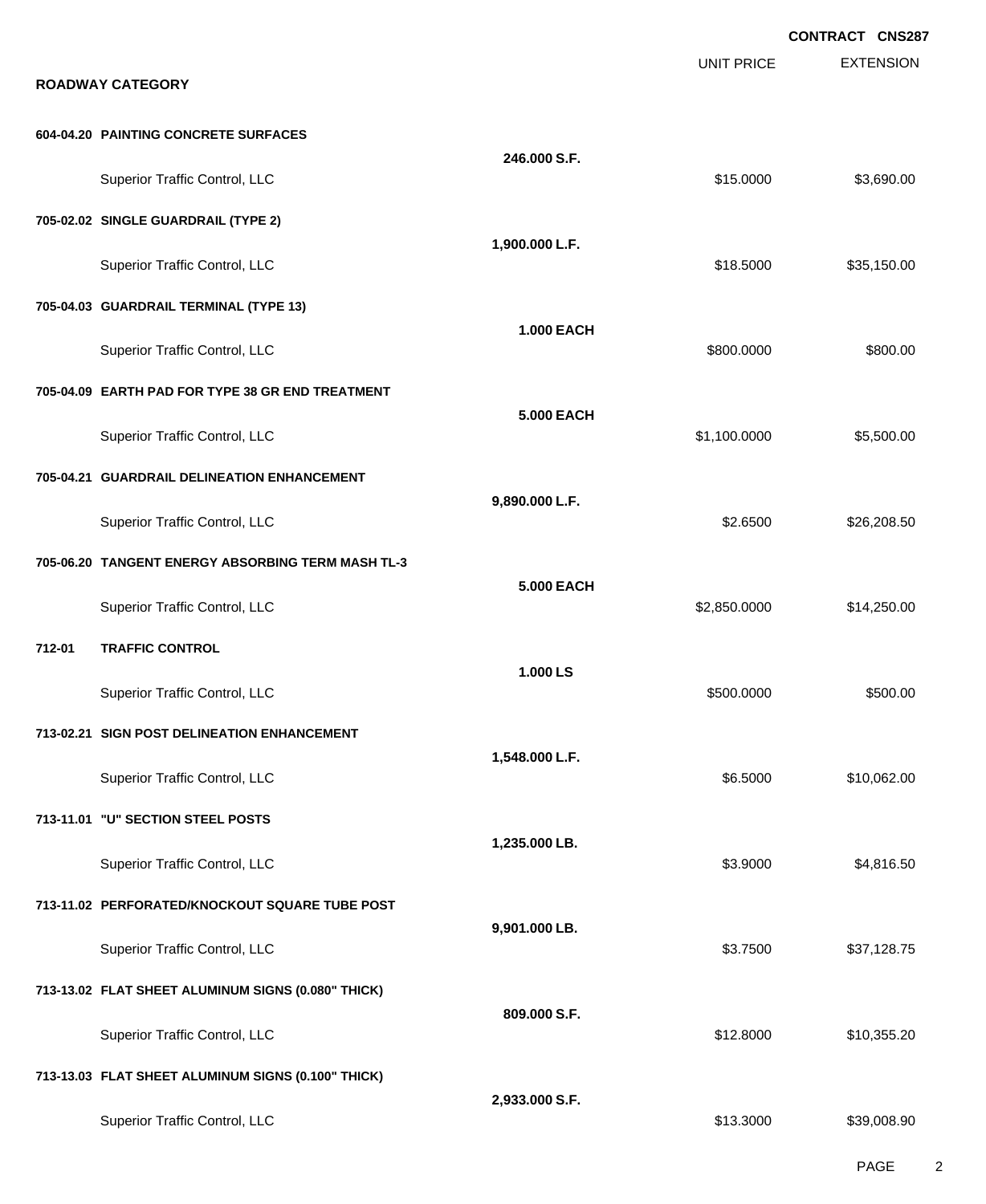|        |                                                        |                   | <b>UNIT PRICE</b> | <b>CONTRACT CNS287</b><br><b>EXTENSION</b> |
|--------|--------------------------------------------------------|-------------------|-------------------|--------------------------------------------|
|        | 713-15.36 REMOVE SIGN, SUPPORT & FOOTING               |                   |                   |                                            |
|        | Superior Traffic Control, LLC                          | 317,000 EACH      | \$20.0000         | \$6,340.00                                 |
| 717-01 | <b>MOBILIZATION</b>                                    |                   |                   |                                            |
|        | Superior Traffic Control, LLC                          | 1.000 LS          | \$10,000.0000     | \$10,000.00                                |
|        | 730-01.08 SCHOOL SPEED LIMIT FLASHING SIGNAL INSTALLED |                   |                   |                                            |
|        | Superior Traffic Control, LLC                          | <b>2.000 EACH</b> | \$3,450.0000      | \$6,900.00                                 |
|        | 730-09.20 SPAN WIRE ASSEMBLY                           |                   |                   |                                            |
|        | Superior Traffic Control, LLC                          | 120.000 L.F.      | \$4,5000          | \$540.00                                   |
|        | 730-23.88 CANTILEVER SIGNAL SUPPORT (1 ARM @ 45')      |                   |                   |                                            |
|        | <b>Superior Traffic Control, LLC</b>                   | <b>1.000 EACH</b> | \$12,850.0000     | \$12,850.00                                |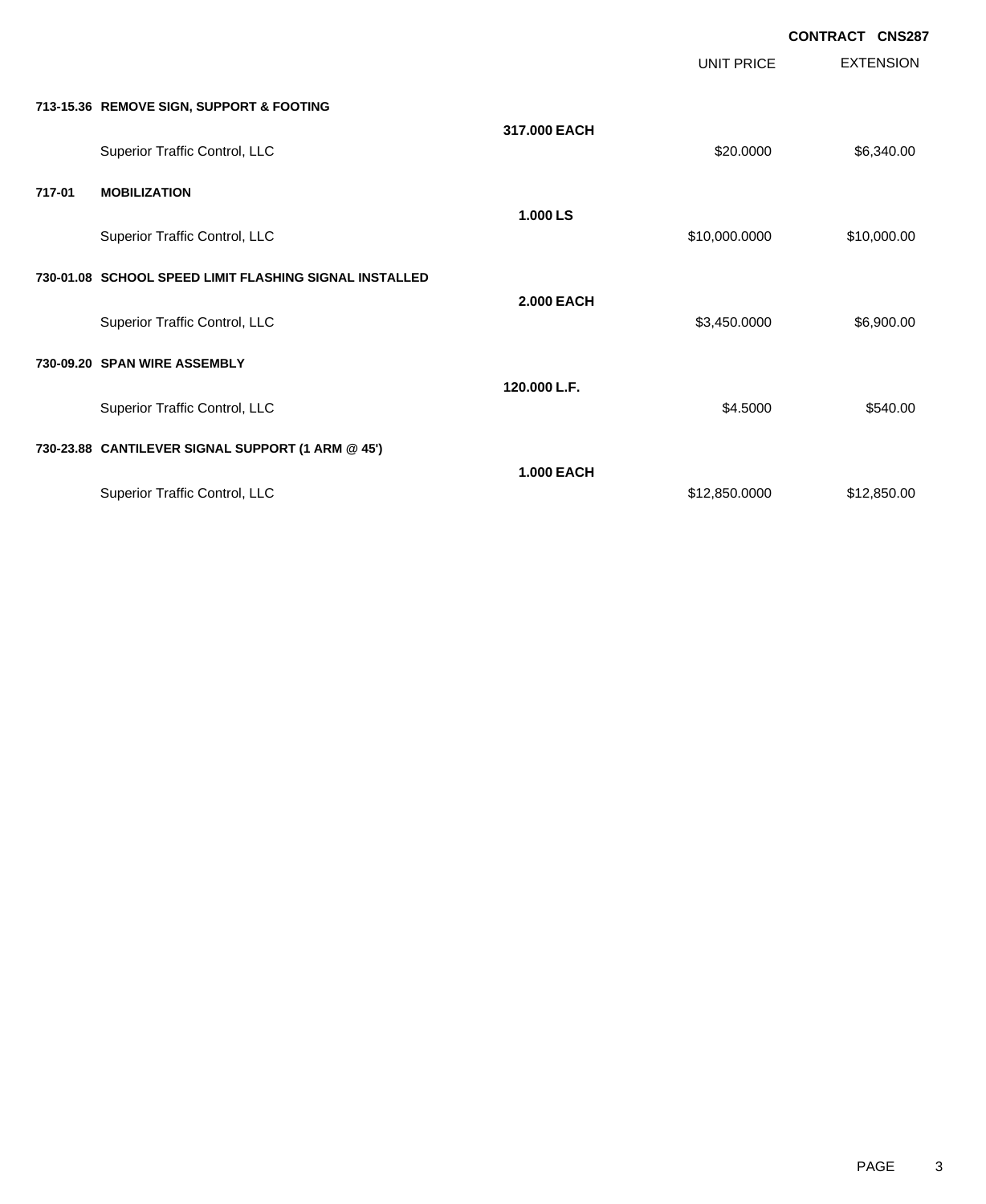Superior Traffic Control, LLC \$224,099.85

## **TOTAL CONTRACT**

Superior Traffic Control, LLC \$224,099.85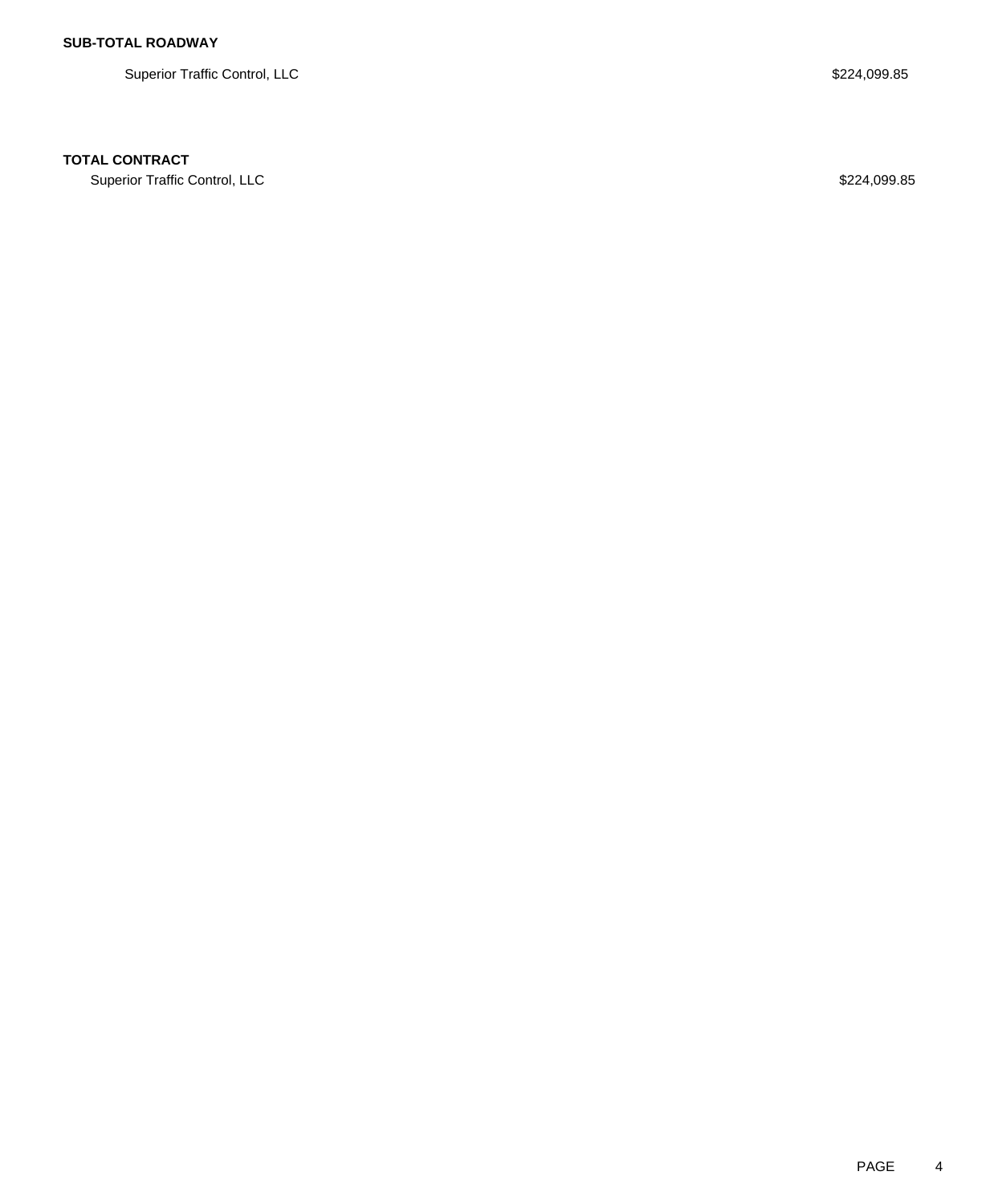# **DEPARTMENT OF TRANSPORTATION SUMMARY OF BIDS LETTING OF AUGUST 17, 2018 STATE OF TENNESSEE**

COUNTIES CHEATHAM, DAVIDSON, DICKSON, GILES, HICKMAN, HUMPHREYS, LAWRENCE, MAURY, RUTHERFORD, SMITH, SUMNER, WILLIAMSON, AND WILSON (Contract No. CNS283 Call 013)

98302-4198-04

THE RANDOM ON-CALL CABLE BARRIER REPAIR ON VARIOUS INTERSTATE AND STATE ROUTES.

PROJECT LENGTH - 0.0 MILES

COMPLETION TIME - ON OR BEFORE DECEMBER 31, 2019

LU, Inc. \$263,670.00 RMD Holdings, LTD DBA Nationwide Construction Group \$443,750.00

TOTAL CONTRACT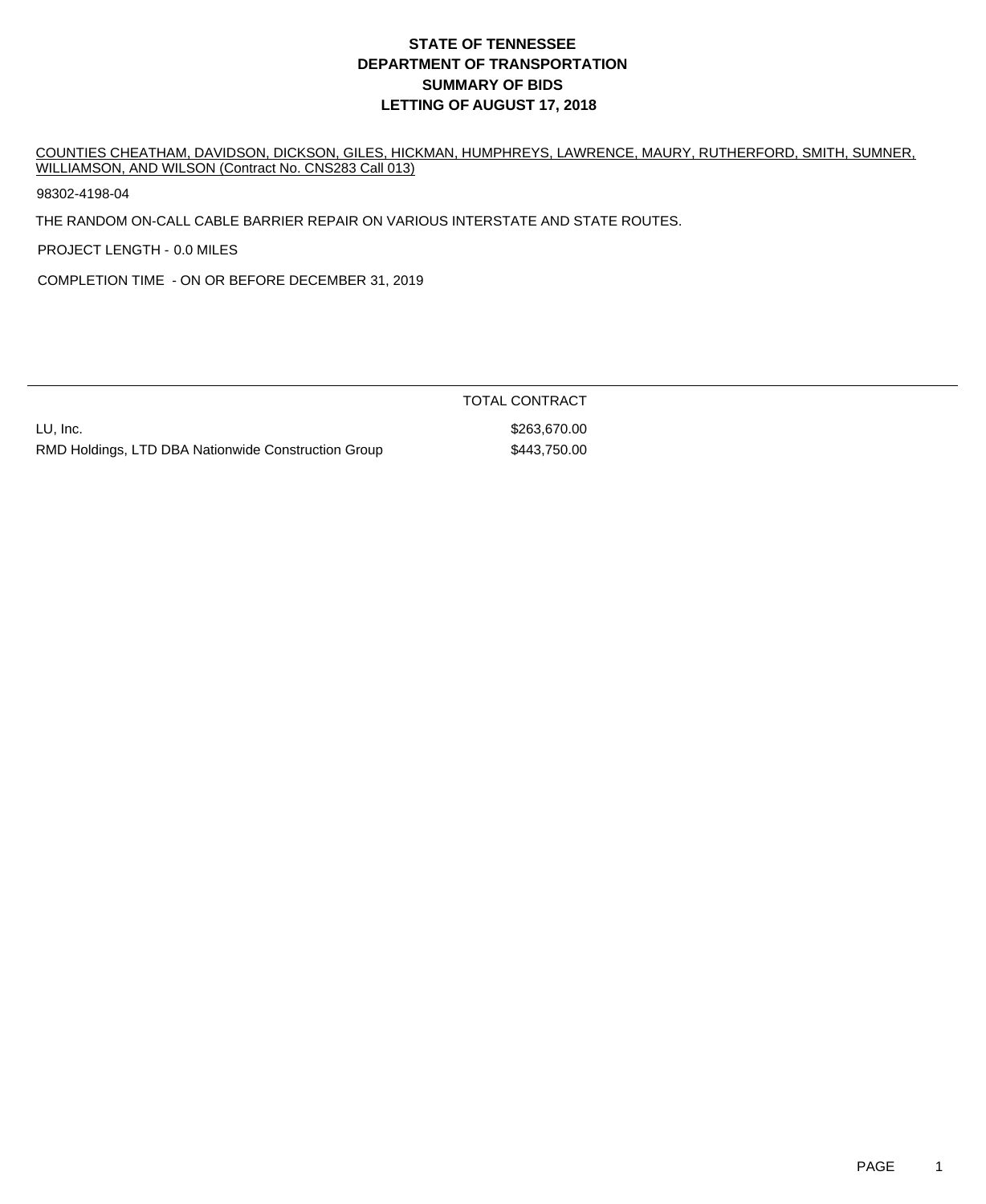EXTENSION **CONTRACT CNS283** UNIT PRICE **MAINTENANCE CATEGORY 705-80.01 LONGITUDINAL CABLE BARRIER 200.000 L.F.** LU, Inc. \$7.5000 \$1,500.00 RMD Holdings, LTD DBA Nationwide Construction Group \$15.0000 \$3,000.00 \$3,000.00 **705-80.03 LONGITUDINAL CABLE BARRIER (END TERMINAL) TL-3 5.000 EACH** LU, Inc. \$1,200.0000 \$6,000.00 RMD Holdings, LTD DBA Nationwide Construction Group **\$3,500.000 \$3,500.000 \$17,500.00 705-80.04 SOCKETED LINE POST W/ALL ACCESSORIES 1,000.000 EACH** LU, Inc. \$175.0000 \$175,000.00 RMD Holdings, LTD DBA Nationwide Construction Group **\$240.000 \$240.0000 \$240.0000** \$240,000.00 **705-80.06 TERMINAL POST W/ALL ACCESSORIES 50.000 EACH** LU, Inc. \$180.0000 \$9,000.00 RMD Holdings, LTD DBA Nationwide Construction Group \$250.000 \$250.000 \$12,500.00 **705-80.07 CABLE RELEASE POST (TOP) W/ALL ACCESSORIES 30.000 EACH** LU, Inc. \$396.5000 \$11,895.00 RMD Holdings, LTD DBA Nationwide Construction Group **\$1,480.000** \$1,480.0000 \$44,400.00 **705-80.10 LINE POST W/FTNG & ALL ACC. 20.000 EACH** LU, Inc. \$150.0000 \$3,000.00 RMD Holdings, LTD DBA Nationwide Construction Group **\$200.000 \$300.0000 \$6,000.00** \$6,000.00 **705-80.12 CHECK CABLE TENSION 1.000 LS** LU, Inc. \$20,000.0000 \$20,000.00 RMD Holdings, LTD DBA Nationwide Construction Group 620,000 \$20,000.0000 \$20,000.000 \$20,000.00 **705-80.14 END TERMINAL HARDWARE FOR ATTACHING SINGLE CABLE 50.000 EACH** LU, Inc. \$50.0000 \$2,500.00 RMD Holdings, LTD DBA Nationwide Construction Group \$100.0000 \$100.0000 \$5,000.00 **705-80.15 RETENSIONING CABLE BARRIER SECTION AFTER REPAIR 100.000 EACH** LU, Inc. \$70.0000 \$7,000.00 RMD Holdings, LTD DBA Nationwide Construction Group \$75.0000 \$75.0000 \$7,500.00 **705-80.17 LONGITUDINAL CABLE BARRIER TRAINING 1.000 EACH**

| .                                                   |              |            |
|-----------------------------------------------------|--------------|------------|
| LU, Inc.                                            | \$2,000,0000 | \$2,000.00 |
| RMD Holdings, LTD DBA Nationwide Construction Group | \$3,000,0000 | \$3,000.00 |
|                                                     |              |            |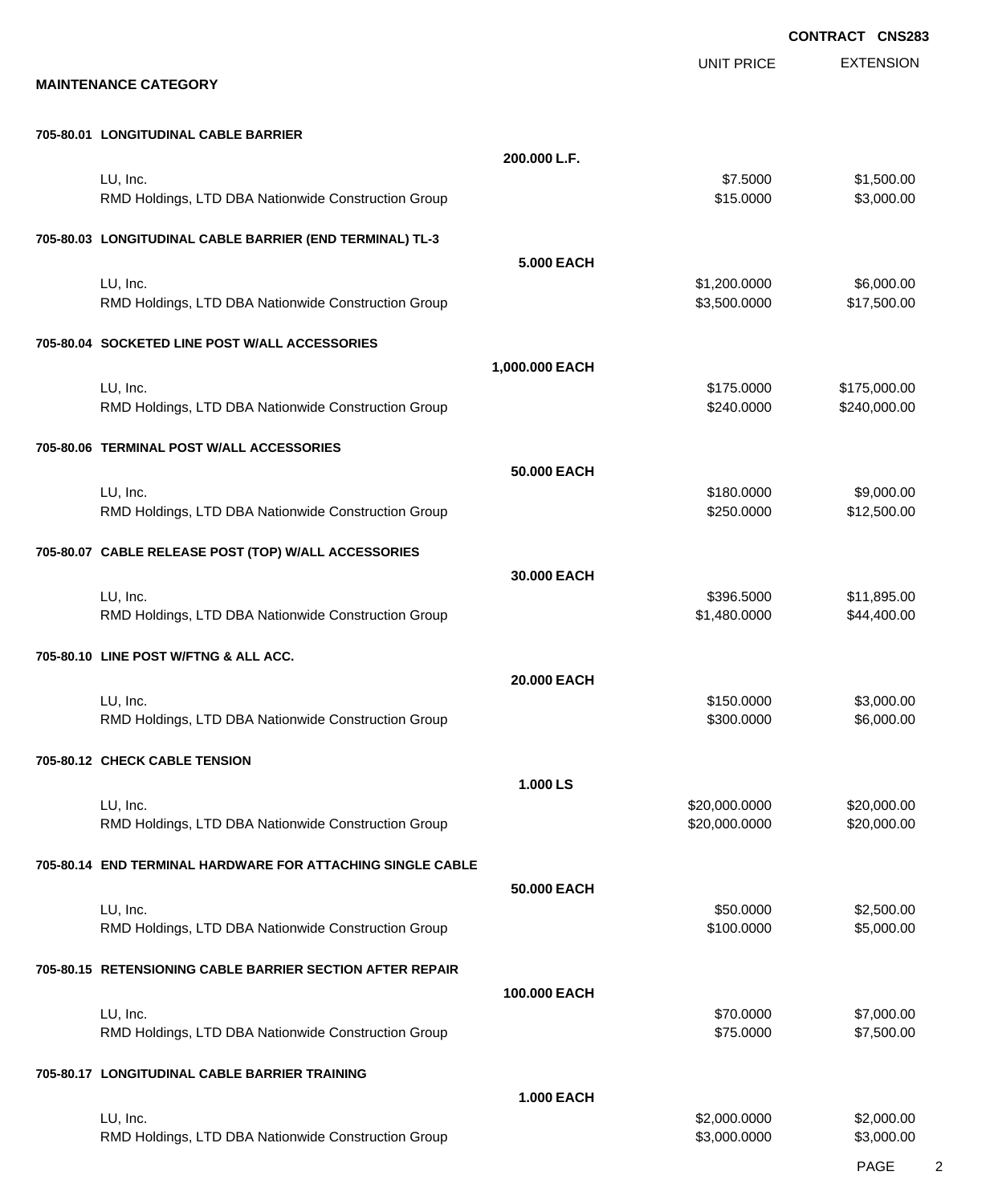|                                                                   |                    |                   | <b>CONTRACT CNS283</b> |
|-------------------------------------------------------------------|--------------------|-------------------|------------------------|
|                                                                   |                    | <b>UNIT PRICE</b> | <b>EXTENSION</b>       |
| 705-80.19 HARDWARE FOR ATTACHING ALL CABLES TO A SINGLE POST      |                    |                   |                        |
|                                                                   | 300.000 EACH       |                   |                        |
| LU, Inc.                                                          |                    | \$65.0000         | \$19,500.00            |
| RMD Holdings, LTD DBA Nationwide Construction Group               |                    | \$85.0000         | \$25,500.00            |
| 705-80.20 LONGITUDINAL CABLE BARRIER SPLICE (TORPEDO, TURNBUCKLE) |                    |                   |                        |
|                                                                   | <b>25,000 EACH</b> |                   |                        |
| LU, Inc.                                                          |                    | \$65.0000         | \$1,625.00             |
| RMD Holdings, LTD DBA Nationwide Construction Group               |                    | \$150.0000        | \$3,750.00             |
| 705-80.21 LONGITUDINAL CABLE BARRIER CABLE                        |                    |                   |                        |
|                                                                   | 100.000 L.F.       |                   |                        |
| LU, Inc.                                                          |                    | \$2.5000          | \$250.00               |
| RMD Holdings, LTD DBA Nationwide Construction Group               |                    | \$7.0000          | \$700.00               |
| 705-80.22 TERMINAL POST W/FOOTING AND ALL ACCESSORIES             |                    |                   |                        |
|                                                                   | 20.000 EACH        |                   |                        |
|                                                                   |                    |                   |                        |
| LU, Inc.                                                          |                    | \$50.0000         | \$1,000.00             |
| RMD Holdings, LTD DBA Nationwide Construction Group               |                    | \$310.0000        | \$6,200.00             |
| 706-80.18 CABLE BARRIER TERMINAL (REMOVAL)                        |                    |                   |                        |
|                                                                   | 8.000 EACH         |                   |                        |
| LU, Inc.                                                          |                    | \$50.0000         | \$400.00               |
| RMD Holdings, LTD DBA Nationwide Construction Group               |                    | \$900.0000        | \$7,200.00             |
| 712-01.02 LANE CLOSURE                                            |                    |                   |                        |
|                                                                   | <b>10.000 EACH</b> |                   |                        |
| LU, Inc.                                                          |                    | \$25.0000         | \$250.00               |
| RMD Holdings, LTD DBA Nationwide Construction Group               |                    | \$1,200.0000      | \$12,000.00            |
|                                                                   |                    |                   |                        |
| 712-01.03 LANE CLOSURE(NIGHT WORK)                                |                    |                   |                        |
|                                                                   | <b>10.000 EACH</b> |                   |                        |
| LU, Inc.                                                          |                    | \$25.0000         | \$250.00               |
| RMD Holdings, LTD DBA Nationwide Construction Group               |                    | \$1,200.0000      | \$12,000.00            |
| 712-08.20 TRUCK MOUNTED ATTENUATOR W/MSSAGE BOARD                 |                    |                   |                        |
|                                                                   | 10.000 DAY         |                   |                        |
| LU, Inc.                                                          |                    | \$125.0000        | \$1,250.00             |
| RMD Holdings, LTD DBA Nationwide Construction Group               |                    | \$1,500.0000      | \$15,000.00            |
| 717-01.03 MOBILIZATION (PER CALL-OUT)                             |                    |                   |                        |
|                                                                   | 25.000 EACH        |                   |                        |
| LU, Inc.                                                          |                    | \$50.0000         | \$1,250.00             |
| RMD Holdings, LTD DBA Nationwide Construction Group               |                    | \$100.0000        | \$2,500.00             |
|                                                                   |                    |                   |                        |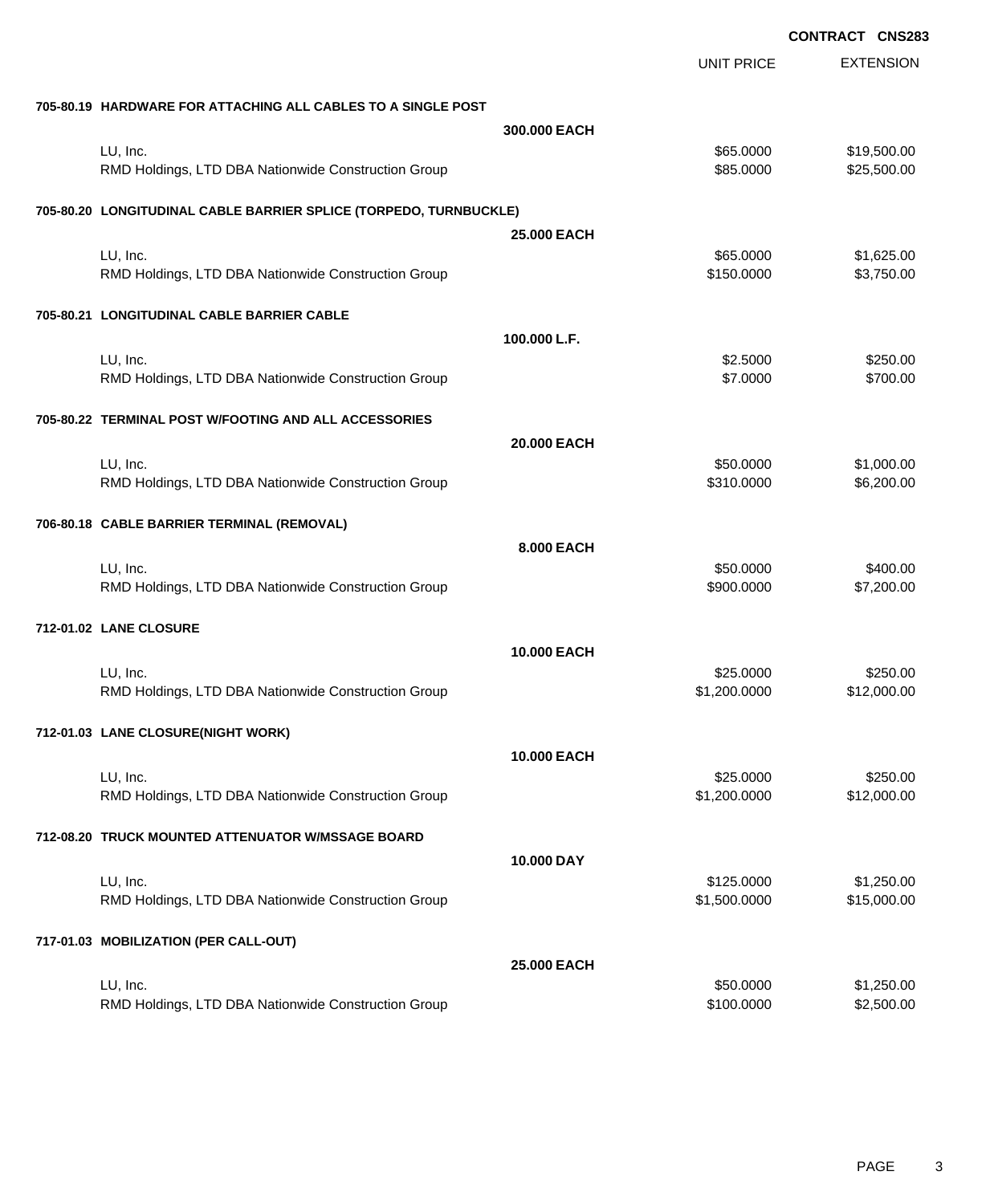## **SUB-TOTAL MAINTENANCE**

LU, Inc. \$263,670.00 RMD Holdings, LTD DBA Nationwide Construction Group **\$443,750.00** \$443,750.00

## **TOTAL CONTRACT**

LU, Inc. \$263,670.00 RMD Holdings, LTD DBA Nationwide Construction Group **\$443,750.00** \$443,750.00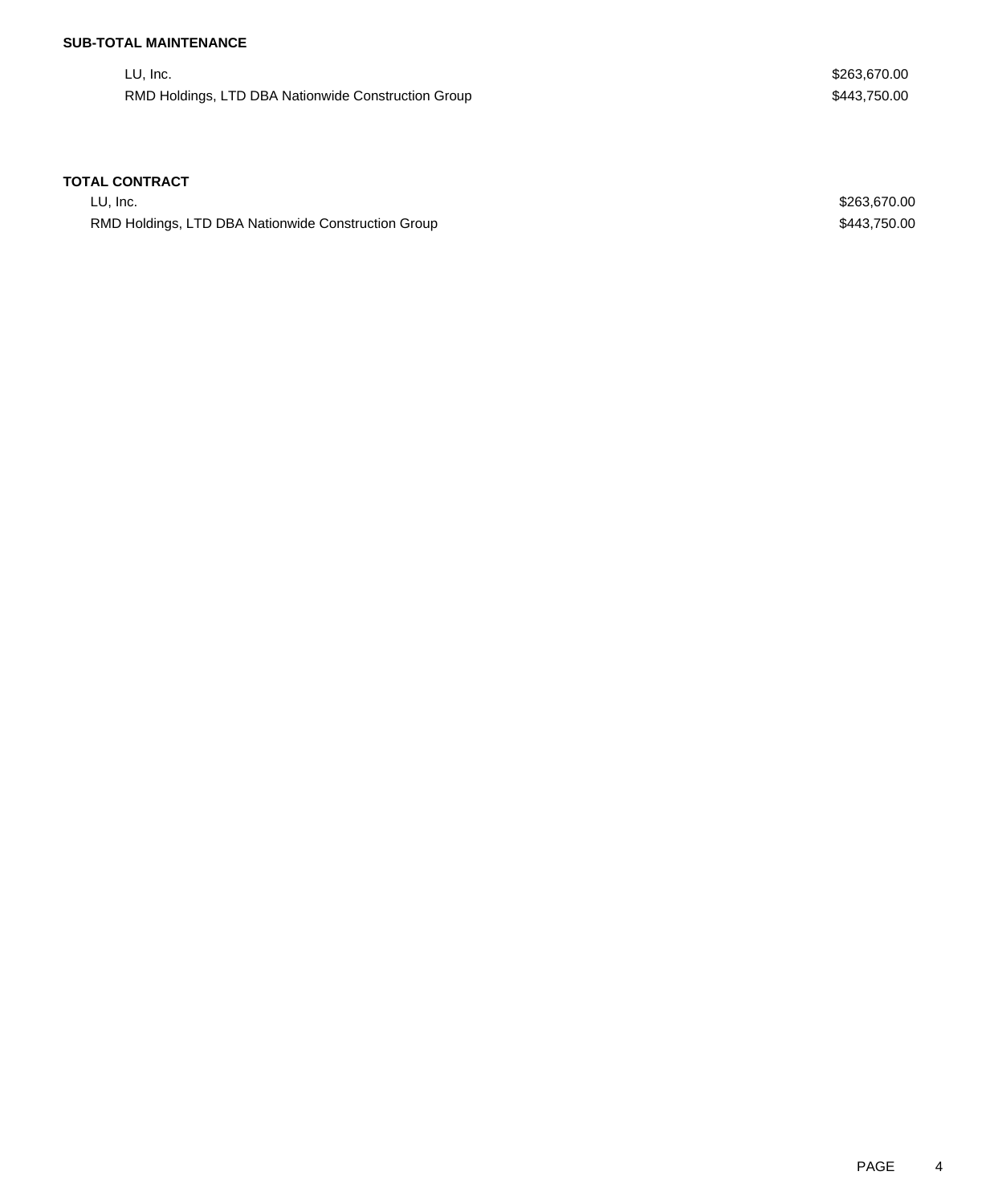# **DEPARTMENT OF TRANSPORTATION SUMMARY OF BIDS LETTING OF AUGUST 17, 2018 STATE OF TENNESSEE**

#### DAVIDSON COUNTY (Contract No. CNS262 Call 015)

BHZ-9312(80),19960-3521-94

THE REHABILITATION OF THE BRIDGE ON HILLWOOD BOULEVARD OVER THE C.S.X. RAILROAD AND RICHLAND CREEK (L.M. 0.09).

PROJECT LENGTH - 0.203 MILES

COMPLETION TIME - ON OR BEFORE JULY 31, 2019

DBE GOAL 8.50%

|                                    | TOTAL CONTRACT |
|------------------------------------|----------------|
| Bell & Associates Construction, LP | \$2,296,107.30 |
| Summers-Taylor, Inc.               | \$2,399,224.80 |
| Rogers Group, Inc.                 | \$3,045,032.70 |
| Dement Construction Company, LLC   | \$4,855,478.12 |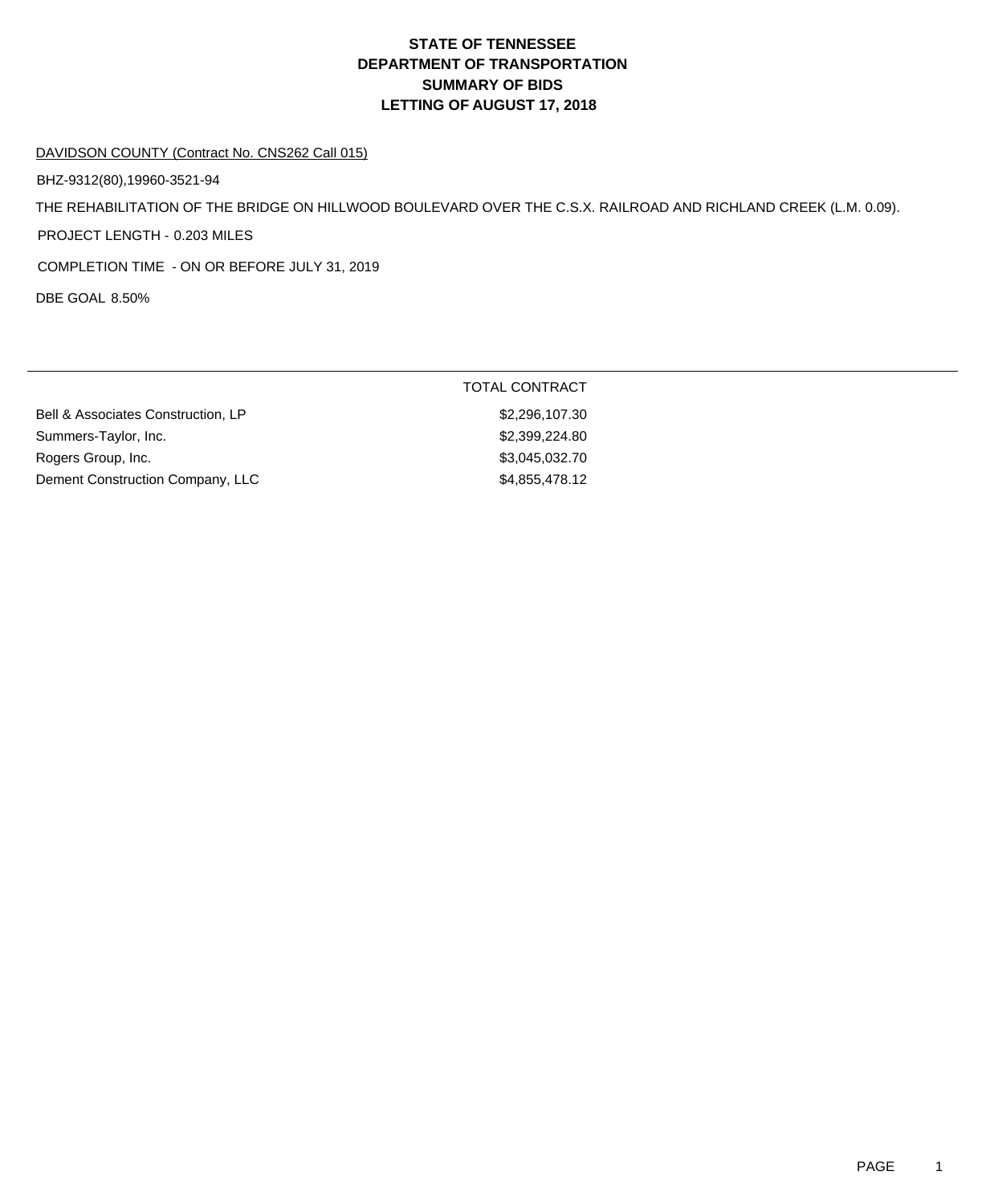|        |                                              |              |                   | <b>CONTRACT CNS262</b> |
|--------|----------------------------------------------|--------------|-------------------|------------------------|
|        |                                              |              | <b>UNIT PRICE</b> | <b>EXTENSION</b>       |
|        | <b>ROADWAY CATEGORY</b>                      |              |                   |                        |
| 105-01 | <b>CONSTRUCTION STAKES, LINES AND GRADES</b> |              |                   |                        |
|        |                                              | 1.000 LS     |                   |                        |
|        | Bell & Associates Construction, LP           |              | \$26,250.0000     | \$26,250.00            |
|        | Summers-Taylor, Inc.                         |              | \$27,000.0000     | \$27,000.00            |
|        | Rogers Group, Inc.                           |              | \$30,000.0000     | \$30,000.00            |
|        | Dement Construction Company, LLC             |              | \$36,000.0000     | \$36,000.00            |
| 201-01 | <b>CLEARING AND GRUBBING</b>                 |              |                   |                        |
|        |                                              | 1.000 LS     |                   |                        |
|        | Bell & Associates Construction, LP           |              | \$28,000.0000     | \$28,000.00            |
|        | Summers-Taylor, Inc.                         |              | \$160,000.0000    | \$160,000.00           |
|        | Rogers Group, Inc.                           |              | \$35,000.0000     | \$35,000.00            |
|        | Dement Construction Company, LLC             |              | \$517,665.0000    | \$517,665.00           |
|        | 202-03.01 REMOVAL OF ASPHALT PAVEMENT        |              |                   |                        |
|        |                                              | 313.000 S.Y. |                   |                        |
|        | Bell & Associates Construction, LP           |              | \$15.0000         | \$4,695.00             |
|        | Summers-Taylor, Inc.                         |              | \$36.0000         | \$11,268.00            |
|        | Rogers Group, Inc.                           |              | \$10.0000         | \$3,130.00             |
|        | Dement Construction Company, LLC             |              | \$20.0000         | \$6,260.00             |
| 203-07 | <b>FURNISHING &amp; SPREADING TOPSOIL</b>    |              |                   |                        |
|        |                                              | 475.000 C.Y. |                   |                        |
|        | Bell & Associates Construction, LP           |              | \$32.0000         | \$15,200.00            |
|        | Summers-Taylor, Inc.                         |              | \$1.0000          | \$475.00               |
|        | Rogers Group, Inc.                           |              | \$80.0000         | \$38,000.00            |
|        | Dement Construction Company, LLC             |              | \$25.0000         | \$11,875.00            |
| 203-50 | <b>CONSTRUCTION OF HAUL ROAD</b>             |              |                   |                        |
|        |                                              | 1.000 LS     |                   |                        |
|        | Bell & Associates Construction, LP           |              | \$240,000.0000    | \$240,000.00           |
|        | Summers-Taylor, Inc.                         |              | \$53,700.0000     | \$53,700.00            |
|        | Rogers Group, Inc.                           |              | \$440,000.0000    | \$440,000.00           |
|        | Dement Construction Company, LLC             |              | \$827,350.0000    | \$827,350.00           |
|        | 209-03.22 FILTER SOCK (18 INCH)              |              |                   |                        |
|        |                                              | 120.000 L.F. |                   |                        |
|        | Bell & Associates Construction, LP           |              | \$6.5000          | \$780.00               |
|        | Summers-Taylor, Inc.                         |              | \$3.7450          | \$449.40               |
|        | Rogers Group, Inc.                           |              | \$24.0000         | \$2,880.00             |
|        | Dement Construction Company, LLC             |              | \$21.3100         | \$2,557.20             |
| 209-05 | <b>SEDIMENT REMOVAL</b>                      |              |                   |                        |
|        |                                              | 30.000 C.Y.  |                   |                        |
|        | Bell & Associates Construction, LP           |              | \$60.0000         | \$1,800.00             |
|        | Summers-Taylor, Inc.                         |              | \$5.0000          | \$150.00               |
|        | Rogers Group, Inc.                           |              | \$43.0000         | \$1,290.00             |
|        | Dement Construction Company, LLC             |              | \$25.0000         | \$750.00               |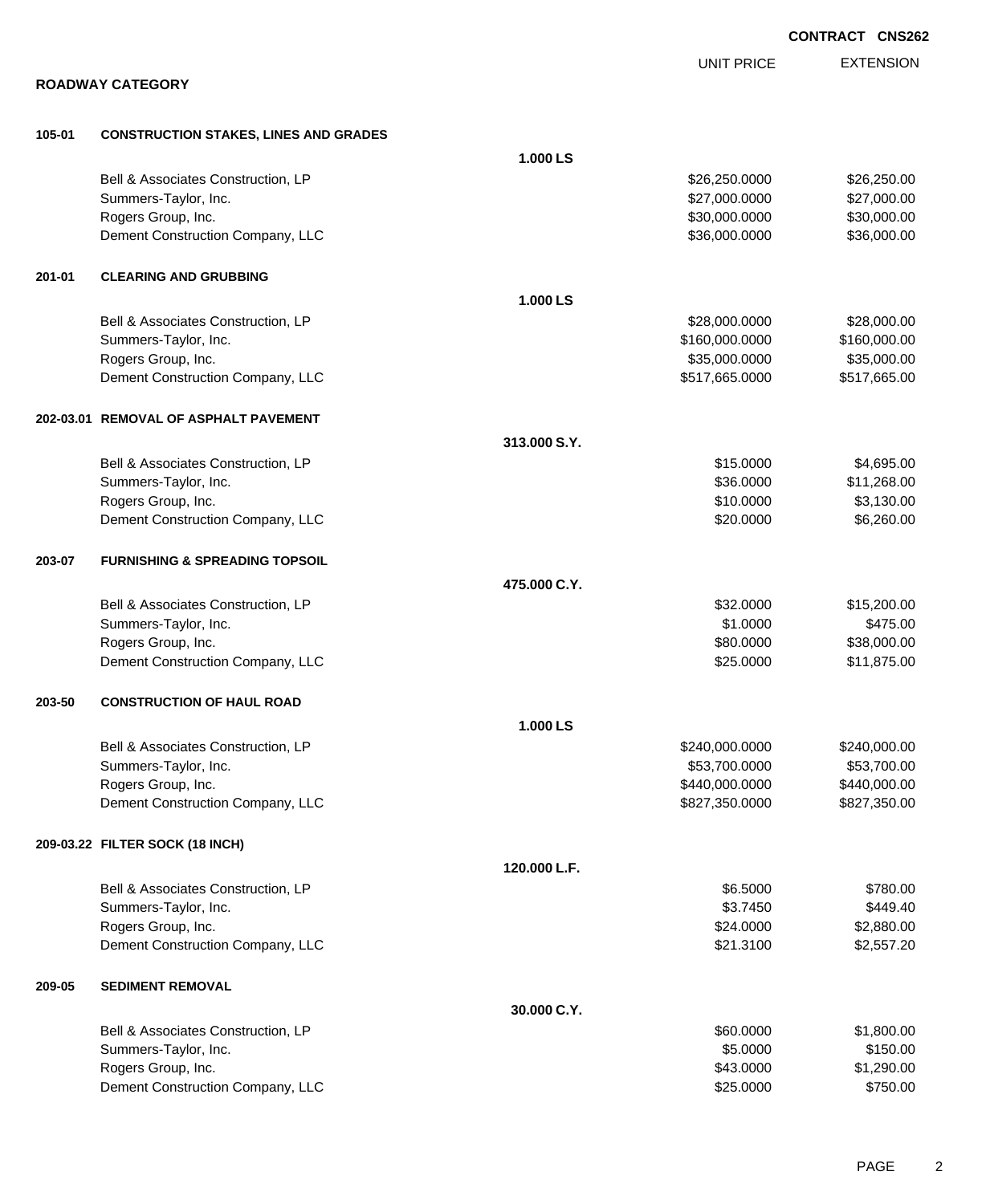|        |                                                              |                   |                   | <b>CONTRACT CNS262</b> |
|--------|--------------------------------------------------------------|-------------------|-------------------|------------------------|
|        |                                                              |                   | <b>UNIT PRICE</b> | <b>EXTENSION</b>       |
|        | 209-08.02 TEMPORARY SILT FENCE (WITH BACKING)                |                   |                   |                        |
|        |                                                              | 550.000 L.F.      |                   |                        |
|        | Bell & Associates Construction, LP                           |                   | \$4.0000          | \$2,200.00             |
|        | Summers-Taylor, Inc.                                         |                   | \$3.9375          | \$2,165.63             |
|        | Rogers Group, Inc.                                           |                   | \$6.1000          | \$3,355.00             |
|        | Dement Construction Company, LLC                             |                   | \$5.7500          | \$3,162.50             |
|        | 209-08.03 TEMPORARY SILT FENCE (WITHOUT BACKING)             |                   |                   |                        |
|        |                                                              | 1,065.000 L.F.    |                   |                        |
|        | Bell & Associates Construction, LP                           |                   | \$2.5100          | \$2,673.15             |
|        | Summers-Taylor, Inc.                                         |                   | \$1.5750          | \$1,677.38             |
|        | Rogers Group, Inc.                                           |                   | \$2.3000          | \$2,449.50             |
|        | Dement Construction Company, LLC                             |                   | \$2.1300          | \$2,268.45             |
|        | 209-09.04 SEDIMENT FILTER BAG(15' X 10')                     |                   |                   |                        |
|        |                                                              | <b>4.000 EACH</b> |                   |                        |
|        | Bell & Associates Construction, LP                           |                   | \$175.0000        | \$700.00               |
|        | Summers-Taylor, Inc.                                         |                   | \$157.5000        | \$630.00               |
|        | Rogers Group, Inc.                                           |                   | \$1,500.0000      | \$6,000.00             |
|        | Dement Construction Company, LLC                             |                   | \$1,396.1500      | \$5,584.60             |
|        | 209-65.04 TEMPORARY IN STREAM DIVERSION                      |                   |                   |                        |
|        |                                                              | 200.000 L.F.      |                   |                        |
|        | Bell & Associates Construction, LP                           |                   | \$15.0000         | \$3,000.00             |
|        | Summers-Taylor, Inc.                                         |                   | \$32.0000         | \$6,400.00             |
|        | Rogers Group, Inc.                                           |                   | \$110.0000        | \$22,000.00            |
|        | Dement Construction Company, LLC                             |                   | \$50.0000         | \$10,000.00            |
| 303-01 | MINERAL AGGREGATE, TYPE A BASE, GRADING D                    |                   |                   |                        |
|        |                                                              | 37.000 TON        |                   |                        |
|        | Bell & Associates Construction, LP                           |                   | \$55.0000         | \$2,035.00             |
|        | Summers-Taylor, Inc.                                         |                   | \$51.3600         | \$1,900.32             |
|        | Rogers Group, Inc.                                           |                   | \$50.0000         | \$1,850.00             |
|        | Dement Construction Company, LLC                             |                   | \$65.0000         | \$2,405.00             |
|        | 303-10.01 MINERAL AGGREGATE (SIZE 57)                        |                   |                   |                        |
|        |                                                              | 20.000 TON        |                   |                        |
|        | Bell & Associates Construction, LP                           |                   | \$65.0000         | \$1,300.00             |
|        | Summers-Taylor, Inc.                                         |                   | \$40.0000         | \$800.00               |
|        | Rogers Group, Inc.                                           |                   | \$90.0000         | \$1,800.00             |
|        | Dement Construction Company, LLC                             |                   | \$50.0000         | \$1,000.00             |
|        | 307-01.01 ASPHALT CONCRETE MIX (PG64-22) (BPMB-HM) GRADING A |                   |                   |                        |
|        |                                                              | 28.000 TON        |                   |                        |
|        | Bell & Associates Construction, LP                           |                   | \$300.0000        | \$8,400.00             |
|        | Summers-Taylor, Inc.                                         |                   | \$243.9600        | \$6,830.88             |
|        | Rogers Group, Inc.                                           |                   | \$260.0000        | \$7,280.00             |
|        | Dement Construction Company, LLC                             |                   | \$228.0000        | \$6,384.00             |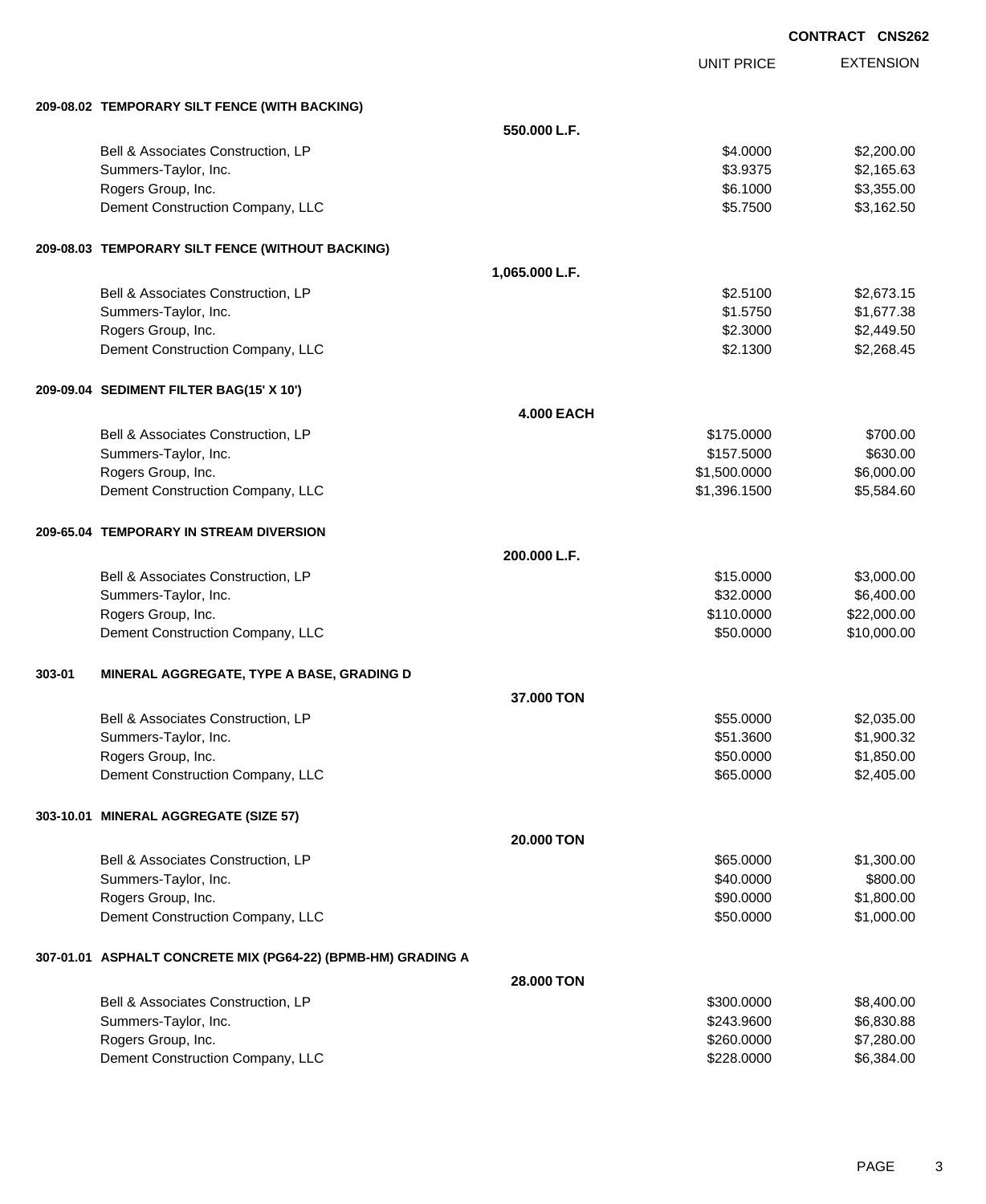EXTENSION UNIT PRICE **307-01.08 ASPHALT CONCRETE MIX (PG64-22) (BPMB-HM) GRADING B-M2 36.000 TON** Bell & Associates Construction, LP 610,800.000 \$10,800.000 \$10,800.00 Summers-Taylor, Inc. \$248.2400 \$8,936.64 Rogers Group, Inc. \$260.000 \$9,360.00 Dement Construction Company, LLC 6. The construction Company, LLC 6. The construction Company, LLC 6. The construction of  $$8,352.000$ **402-01 BITUMINOUS MATERIAL FOR PRIME COAT (PC) 1.000 TON** Bell & Associates Construction, LP 61,000.000 \$1,000.000 \$1,000.000 \$1,000.000 Summers-Taylor, Inc. \$936.2500 \$936.2500 \$936.2500 \$936.2500 \$936.2500 \$936.2500 \$936.25 Rogers Group, Inc. \$1,000.000 \$1,000.000 \$1,000.000 \$1,000.000 \$1,000.000 \$1,000.00 \$1,000.00 \$1,000.00 \$1,000 Dement Construction Company, LLC 6875.000 \$875.000 \$875.000 \$875.000 **402-02 AGGREGATE FOR COVER MATERIAL (PC) 1.000 TON** Bell & Associates Construction, LP 68.000 \$58.000 \$58.000 \$58.000 \$58.000 \$58.000 \$58.000 \$58.00 Summers-Taylor, Inc. \$53.5000 \$53.5000 \$53.5000 \$53.5000 \$53.5000 \$53.5000 \$53.5000 \$53.5000 \$53.5000 \$53.500 \$53.50 Rogers Group, Inc. \$60.000 \$60.000 \$60.000 \$60.000 \$60.000 \$60.000 \$60.000 \$60.000 \$60.00 Dement Construction Company, LLC 60000 \$50.000 \$50.000 \$50.000 \$50.000 \$50.000 \$50.000 \$50.00 **403-01 BITUMINOUS MATERIAL FOR TACK COAT (TC) 1.000 TON** Bell & Associates Construction, LP 6.6 and 2015.000 \$1,015.0000 \$1,015.000 \$1,015.000 Summers-Taylor, Inc. \$936.2500 \$936.2500 \$936.2500 \$936.2500 \$936.2500 \$936.2500 \$936.25 Rogers Group, Inc. \$1,000.000 \$1,000.000 \$1,000.000 \$1,000.000 \$1,000.000 \$1,000.00 Dement Construction Company, LLC 6875.000 \$875.000 \$875.000 \$875.000 **411-01.10 ACS MIX(PG64-22) GRADING D 32.000 TON** Bell & Associates Construction, LP 611,200.00 \$11,200.00 Summers-Taylor, Inc. \$273.9200 \$8,765.44 Rogers Group, Inc. \$275.0000 \$8,800.00 Dement Construction Company, LLC 6. The matrix of the state of the state of the state of the state of the state of the state of the state of the state of the state of the state of the state of the state of the state of the **415-01.02 COLD PLANING BITUMINOUS PAVEMENT 164.000 S.Y.** Bell & Associates Construction, LP 66 and the set of the set of the set of the set of the set of the set of the set of the set of the set of the set of the set of the set of the set of the set of the set of the set of the Summers-Taylor, Inc. \$80.2500 \$13,161.00 Rogers Group, Inc. \$80.0000 \$13,120.00 Dement Construction Company, LLC 6 and the state of the state of the state of the state of the state of the state of the state of the state of the state of the state of the state of the state of the state of the state of t **621-03.02 18" TEMPORARY DRAINAGE PIPE 36.000 L.F.** Bell & Associates Construction, LP 62.000 \$2,232.00 Summers-Taylor, Inc. \$33.0000 \$1,188.00 Rogers Group, Inc. \$1,500.00 \$4,500.00 \$4,500.00 \$4,500.00 \$4,500.00 \$4,500.00 \$4,500.00 \$4,500.00 \$4,500.00 \$4,500 Dement Construction Company, LLC 6 and the construction Company, LLC 6 and the construction Company, LLC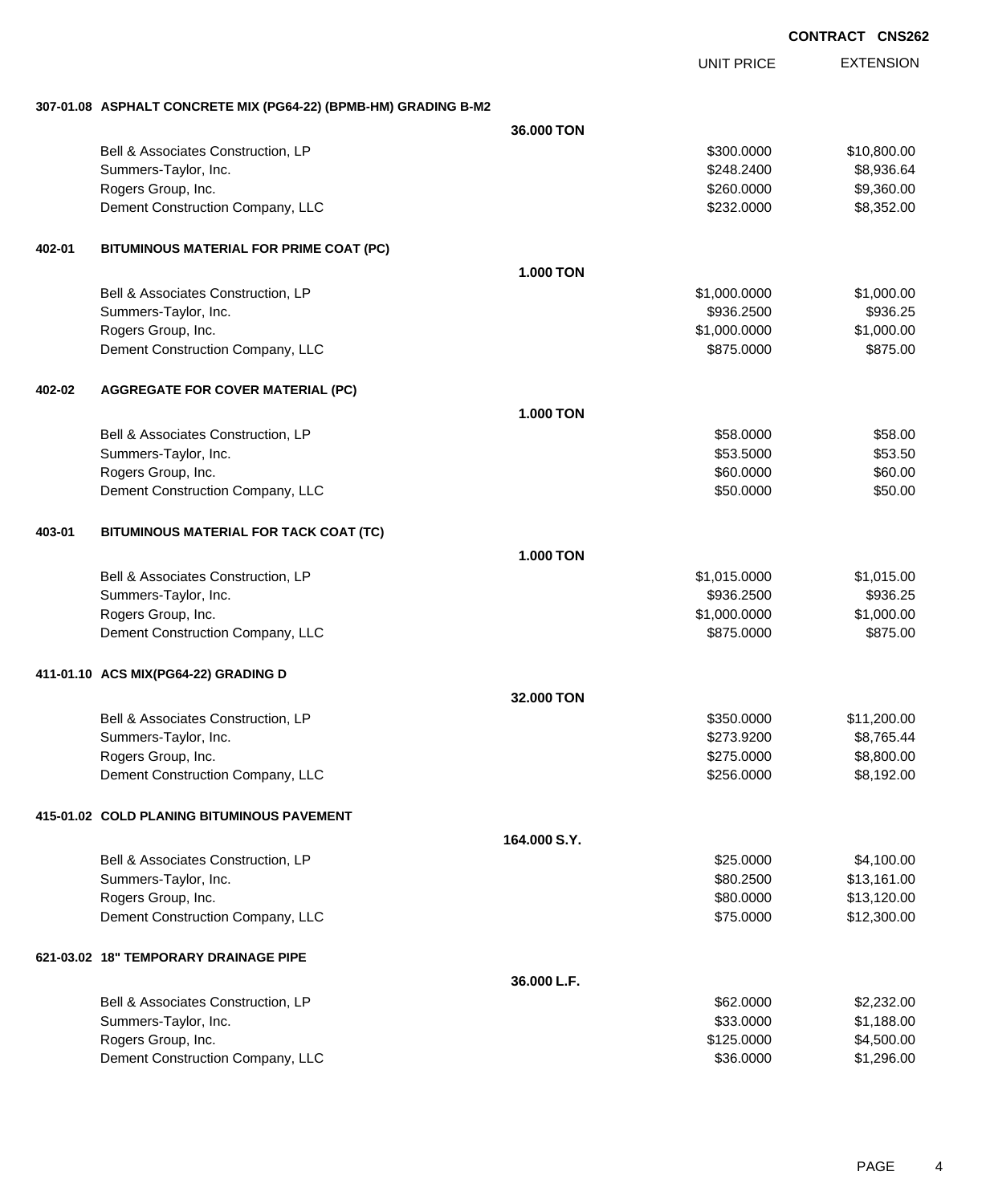UNIT PRICE EXTENSION

| 621-03.05 36" TEMPORARY DRAINAGE PIPE |  |
|---------------------------------------|--|

| 621-03.05 36" TEMPORARY DRAINAGE PIPE     |                   |              |             |
|-------------------------------------------|-------------------|--------------|-------------|
|                                           | 144.000 L.F.      |              |             |
| Bell & Associates Construction, LP        |                   | \$75.0000    | \$10,800.00 |
| Summers-Taylor, Inc.                      |                   | \$1.0000     | \$144.00    |
| Rogers Group, Inc.                        |                   | \$160.0000   | \$23,040.00 |
| Dement Construction Company, LLC          |                   | \$72.0000    | \$10,368.00 |
| 621-03.11 72" TEMPORARY DRAINAGE PIPE     |                   |              |             |
|                                           | 332.000 L.F.      |              |             |
| Bell & Associates Construction, LP        |                   | \$120.0000   | \$39,840.00 |
| Summers-Taylor, Inc.                      |                   | \$1.0000     | \$332.00    |
| Rogers Group, Inc.                        |                   | \$250.0000   | \$83,000.00 |
| Dement Construction Company, LLC          |                   | \$144.0000   | \$47,808.00 |
| 705-01.01 GUARDRAIL AT BRIDGE ENDS        |                   |              |             |
|                                           | 108.000 L.F.      |              |             |
| Bell & Associates Construction, LP        |                   | \$90.0000    | \$9,720.00  |
| Summers-Taylor, Inc.                      |                   | \$89.2500    | \$9,639.00  |
| Rogers Group, Inc.                        |                   | \$100.0000   | \$10,800.00 |
| Dement Construction Company, LLC          |                   | \$79.5000    | \$8,586.00  |
| 705-02.02 SINGLE GUARDRAIL (TYPE 2)       |                   |              |             |
|                                           | 507.000 L.F.      |              |             |
| Bell & Associates Construction, LP        |                   | \$20.0000    | \$10,140.00 |
| Summers-Taylor, Inc.                      |                   | \$26.2500    | \$13,308.75 |
| Rogers Group, Inc.                        |                   | \$27.0000    | \$13,689.00 |
| Dement Construction Company, LLC          |                   | \$19.0000    | \$9,633.00  |
| 705-04.04 GUARDRAIL TERMINAL (TYPE 21)    |                   |              |             |
|                                           | <b>4.000 EACH</b> |              |             |
| Bell & Associates Construction, LP        |                   | \$2,400.0000 | \$9,600.00  |
| Summers-Taylor, Inc.                      |                   | \$3,412.5000 | \$13,650.00 |
| Rogers Group, Inc.                        |                   | \$3,500.0000 | \$14,000.00 |
| Dement Construction Company, LLC          |                   | \$2,250.0000 | \$9,000.00  |
| 707-06.01 REMOVAL OF FENCE (WROUGHT IRON) |                   |              |             |
|                                           | 156.000 L.F.      |              |             |
| Bell & Associates Construction, LP        |                   | \$5.5000     | \$858.00    |
| Summers-Taylor, Inc.                      |                   | \$5.2500     | \$819.00    |
| Rogers Group, Inc.                        |                   | \$23.0000    | \$3,588.00  |
| Dement Construction Company, LLC          |                   | \$5.0000     | \$780.00    |
| 707-08.01 FENCE (WROUGHT IRON)            |                   |              |             |
|                                           | 156.000 L.F.      |              |             |
| Bell & Associates Construction, LP        |                   | \$140.0000   | \$21,840.00 |
| Summers-Taylor, Inc.                      |                   | \$126.0000   | \$19,656.00 |
| Rogers Group, Inc.                        |                   | \$50.0000    | \$7,800.00  |
| Dement Construction Company, LLC          |                   | \$120.0000   | \$18,720.00 |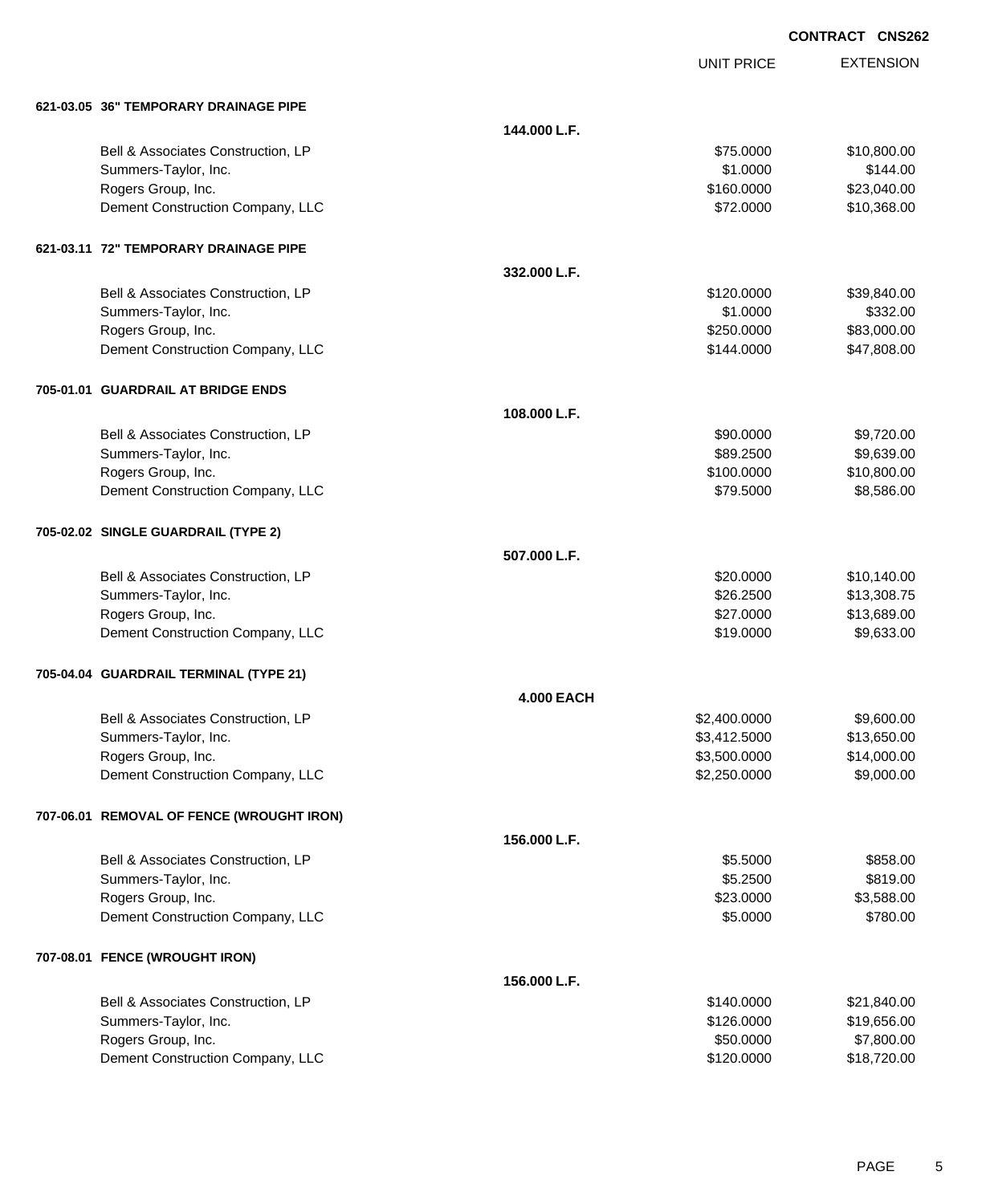|        |                                              |                    |                   | <b>CONTRACT CNS262</b> |
|--------|----------------------------------------------|--------------------|-------------------|------------------------|
|        |                                              |                    | <b>UNIT PRICE</b> | <b>EXTENSION</b>       |
|        | 707-08.11 HIGH-VISIBILITY CONSTRUCTION FENCE |                    |                   |                        |
|        |                                              | 500.000 L.F.       |                   |                        |
|        | Bell & Associates Construction, LP           |                    | \$5.0000          | \$2,500.00             |
|        | Summers-Taylor, Inc.                         |                    | \$1.5750          | \$787.50               |
|        | Rogers Group, Inc.                           |                    | \$5.0000          | \$2,500.00             |
|        | Dement Construction Company, LLC             |                    | \$4.4900          | \$2,245.00             |
|        | 709-05.05 MACHINED RIP-RAP (CLASS A-3)       |                    |                   |                        |
|        |                                              | 100,000 TON        |                   |                        |
|        | Bell & Associates Construction, LP           |                    | \$60.0000         | \$6,000.00             |
|        | Summers-Taylor, Inc.                         |                    | \$33.0000         | \$3,300.00             |
|        | Rogers Group, Inc.                           |                    | \$60.0000         | \$6,000.00             |
|        | Dement Construction Company, LLC             |                    | \$50.0000         | \$5,000.00             |
| 712-01 | <b>TRAFFIC CONTROL</b>                       |                    |                   |                        |
|        |                                              | 1.000 LS           |                   |                        |
|        | Bell & Associates Construction, LP           |                    | \$10,000.0000     | \$10,000.00            |
|        | Summers-Taylor, Inc.                         |                    | \$9,200.0000      | \$9,200.00             |
|        | Rogers Group, Inc.                           |                    | \$18,000.0000     | \$18,000.00            |
|        | Dement Construction Company, LLC             |                    | \$96,000.0000     | \$96,000.00            |
|        | 712-04.01 FLEXIBLE DRUMS (CHANNELIZING)      |                    |                   |                        |
|        |                                              | <b>10.000 EACH</b> |                   |                        |
|        | Bell & Associates Construction, LP           |                    | \$35.0000         | \$350.00               |
|        | Summers-Taylor, Inc.                         |                    | \$36.7500         | \$367.50               |
|        | Rogers Group, Inc.                           |                    | \$35.0000         | \$350.00               |
|        | Dement Construction Company, LLC             |                    | \$32.0000         | \$320.00               |
|        | 712-05.01 WARNING LIGHTS (TYPE A)            |                    |                   |                        |
|        |                                              | 13,000 EACH        |                   |                        |
|        | Bell & Associates Construction, LP           |                    | \$37.0000         | \$481.00               |
|        | Summers-Taylor, Inc.                         |                    | \$31.5000         | \$409.50               |
|        | Rogers Group, Inc.                           |                    | \$40.0000         | \$520.00               |
|        | Dement Construction Company, LLC             |                    | \$34.0000         | \$442.00               |
|        | 712-05.03 WARNING LIGHTS (TYPE C)            |                    |                   |                        |
|        |                                              | <b>4.000 EACH</b>  |                   |                        |
|        | Bell & Associates Construction, LP           |                    | \$37.0000         | \$148.00               |
|        | Summers-Taylor, Inc.                         |                    | \$31.5000         | \$126.00               |
|        | Rogers Group, Inc.                           |                    | \$37.0000         | \$148.00               |
|        | Dement Construction Company, LLC             |                    | \$34.0000         | \$136.00               |
| 712-06 | <b>SIGNS (CONSTRUCTION)</b>                  |                    |                   |                        |
|        |                                              | 371.000 S.F.       |                   |                        |
|        | Bell & Associates Construction, LP           |                    | \$7.5000          | \$2,782.50             |
|        | Summers-Taylor, Inc.                         |                    | \$7.3500          | \$2,726.85             |
|        | Rogers Group, Inc.                           |                    | \$8.0000          | \$2,968.00             |
|        | Dement Construction Company, LLC             |                    | \$6.7500          | \$2,504.25             |

PAGE 6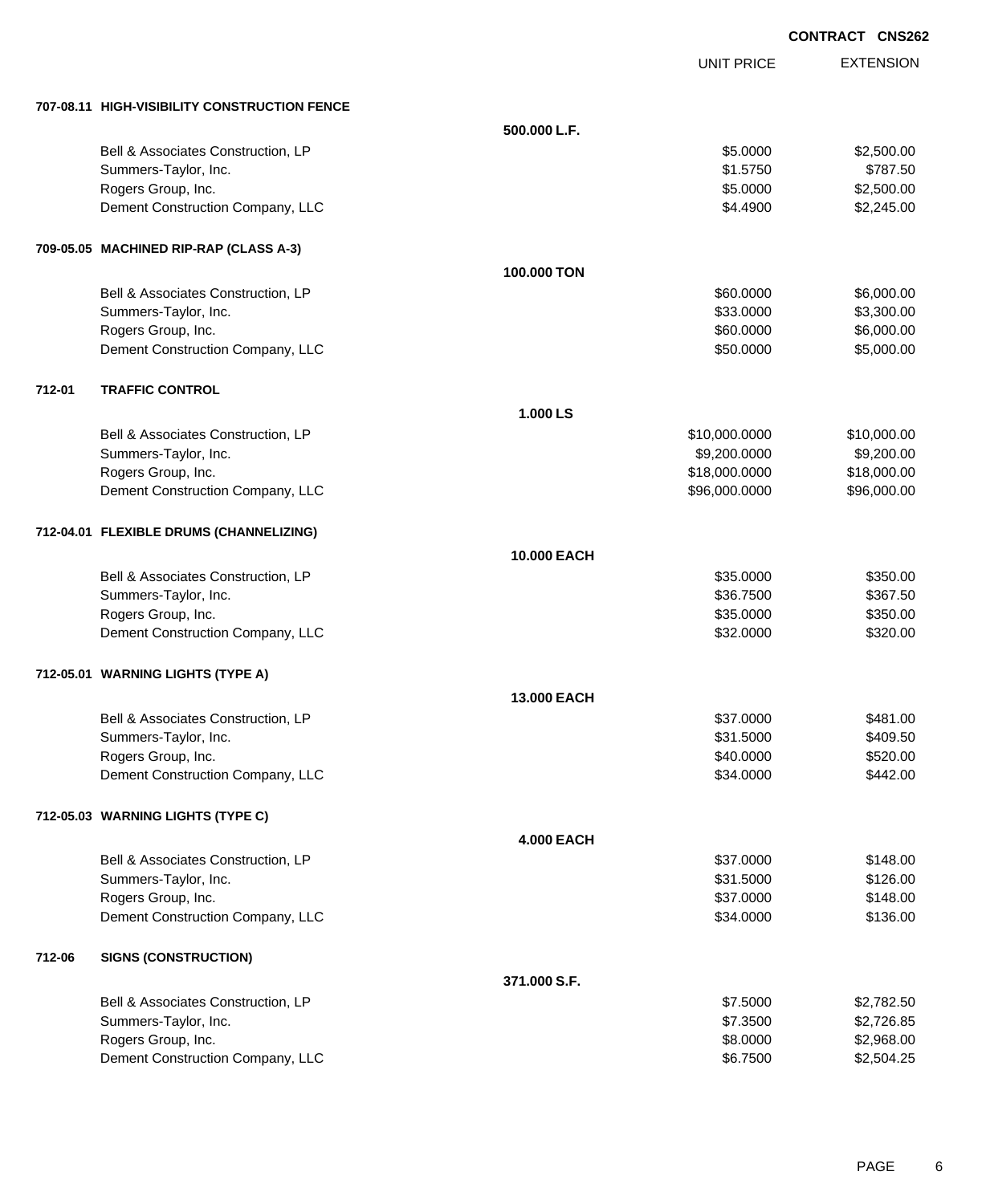|                                                |                   |                   | <b>CONTRACT CNS262</b> |                  |
|------------------------------------------------|-------------------|-------------------|------------------------|------------------|
|                                                |                   | <b>UNIT PRICE</b> |                        | <b>EXTENSION</b> |
| 712-07.03 TEMPORARY BARRICADES (TYPE III)      |                   |                   |                        |                  |
|                                                | 156.000 L.F.      |                   |                        |                  |
| Bell & Associates Construction, LP             |                   | \$15.0000         |                        | \$2,340.00       |
| Summers-Taylor, Inc.                           |                   | \$15.7500         |                        | \$2,457.00       |
| Rogers Group, Inc.                             |                   | \$16.0000         |                        | \$2,496.00       |
| Dement Construction Company, LLC               |                   | \$14.0000         |                        | \$2,184.00       |
| 712-09.01 REMOVABLE PAVEMENT MARKING LINE      |                   |                   |                        |                  |
|                                                | 640.000 L.F.      |                   |                        |                  |
| Bell & Associates Construction, LP             |                   | \$4.5000          |                        | \$2,880.00       |
| Summers-Taylor, Inc.                           |                   | \$4.2000          |                        | \$2,688.00       |
| Rogers Group, Inc.                             |                   | \$3.5000          |                        | \$2,240.00       |
| Dement Construction Company, LLC               |                   | \$4.0000          |                        | \$2,560.00       |
| 713-02.30 FLEXIBLE TUBULAR DELINEATOR          |                   |                   |                        |                  |
|                                                | 32.000 EACH       |                   |                        |                  |
| Bell & Associates Construction, LP             |                   | \$40.0000         |                        | \$1,280.00       |
| Summers-Taylor, Inc.                           |                   | \$33.6000         |                        | \$1,075.20       |
| Rogers Group, Inc.                             |                   | \$40.0000         |                        | \$1,280.00       |
| Dement Construction Company, LLC               |                   | \$36.0000         |                        | \$1,152.00       |
| 713-16.01 CHANGEABLE MESSAGE SIGN UNIT         |                   |                   |                        |                  |
|                                                | <b>4.000 EACH</b> |                   |                        |                  |
| Bell & Associates Construction, LP             |                   | \$5,000.0000      |                        | \$20,000.00      |
| Summers-Taylor, Inc.                           |                   | \$7,875.0000      |                        | \$31,500.00      |
| Rogers Group, Inc.                             |                   | \$5,500.0000      |                        | \$22,000.00      |
| Dement Construction Company, LLC               |                   | \$4,875.0000      |                        | \$19,500.00      |
| 713-16.20 SIGNS (TURN, W1-1L)                  |                   |                   |                        |                  |
|                                                | <b>1.000 EACH</b> |                   |                        |                  |
| Bell & Associates Construction, LP             |                   | \$260.0000        |                        | \$260.00         |
| Summers-Taylor, Inc.                           |                   | \$315.0000        |                        | \$315.00         |
| Rogers Group, Inc.                             |                   | \$275.0000        |                        | \$275.00         |
| Dement Construction Company, LLC               |                   | \$250.0000        |                        | \$250.00         |
| 713-16.21 SIGNS (TURN, W1-1R)                  |                   |                   |                        |                  |
|                                                | <b>1.000 EACH</b> |                   |                        |                  |
| Bell & Associates Construction, LP             |                   | \$260.0000        |                        | \$260.00         |
| Summers-Taylor, Inc.                           |                   | \$315.0000        |                        | \$315.00         |
| Rogers Group, Inc.                             |                   | \$280.0000        |                        | \$280.00         |
| Dement Construction Company, LLC               |                   | \$250.0000        |                        | \$250.00         |
| 713-16.22 SIGNS (SPEED ADVISORY PLATE, W13-1P) |                   |                   |                        |                  |
|                                                | <b>2.000 EACH</b> |                   |                        |                  |
| Bell & Associates Construction, LP             |                   | \$35.0000         |                        | \$70.00          |
| Summers-Taylor, Inc.                           |                   | \$183.7500        |                        | \$367.50         |
| Rogers Group, Inc.                             |                   | \$35.0000         |                        | \$70.00          |
| Dement Construction Company, LLC               |                   | \$30.0000         |                        | \$60.00          |

Dement Construction Company, LLC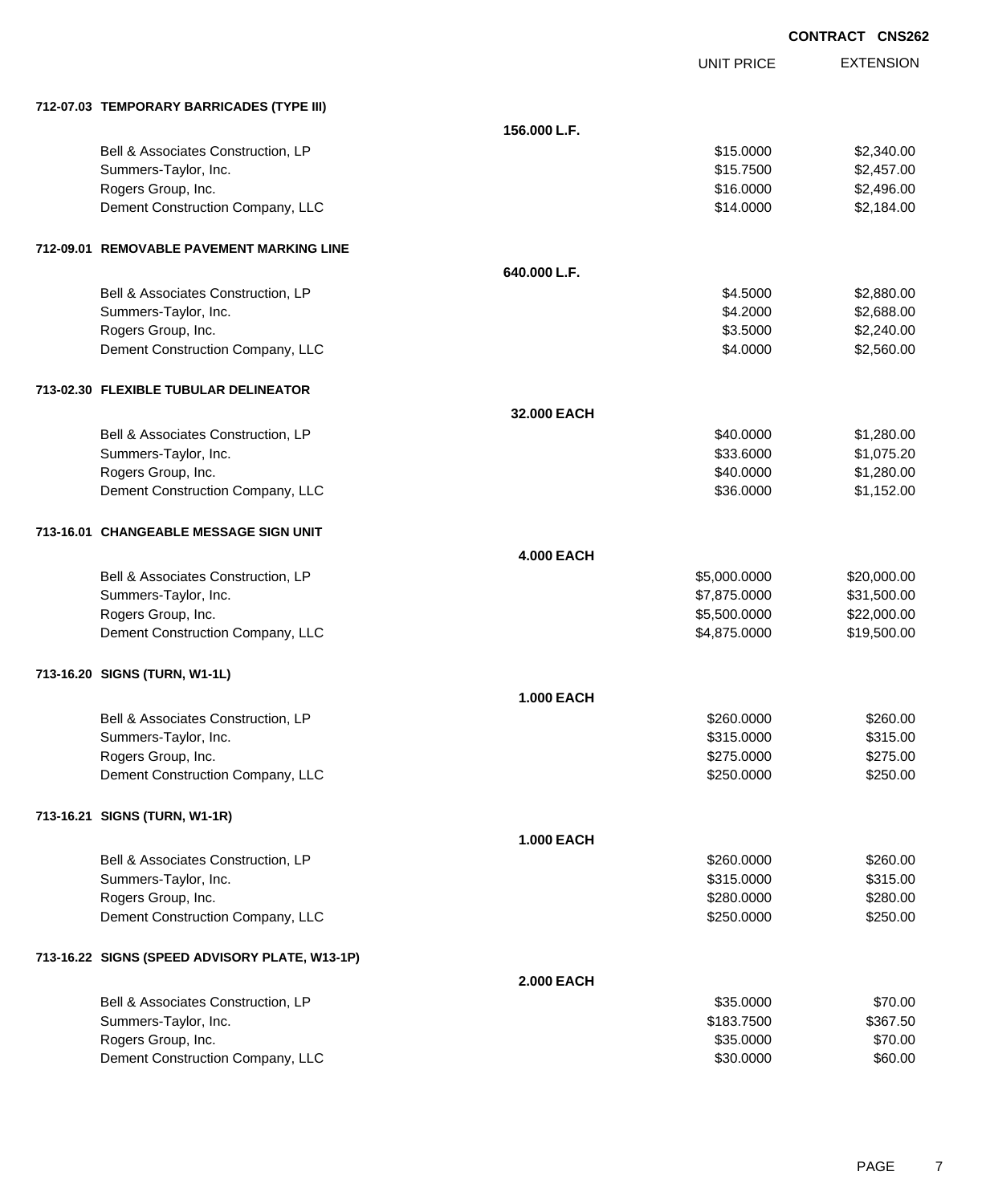|        |                                                             |                   | <b>UNIT PRICE</b> | <b>EXTENSION</b> |
|--------|-------------------------------------------------------------|-------------------|-------------------|------------------|
|        |                                                             |                   |                   |                  |
|        | 716-13.01 SPRAY THERMO PVMT MRKNG (60 mil) (4IN LINE)       |                   |                   |                  |
|        |                                                             | 0.134 L.M.        |                   |                  |
|        | Bell & Associates Construction, LP                          |                   | \$16,000.0000     | \$2,144.00       |
|        | Summers-Taylor, Inc.                                        |                   | \$15,750.0000     | \$2,110.50       |
|        | Rogers Group, Inc.                                          |                   | \$28,000.0000     | \$3,752.00       |
|        | Dement Construction Company, LLC                            |                   | \$15,000.0000     | \$2,010.00       |
| 717-01 | <b>MOBILIZATION</b>                                         |                   |                   |                  |
|        |                                                             | 1.000 LS          |                   |                  |
|        | Bell & Associates Construction, LP                          |                   | \$85,000.0000     | \$85,000.00      |
|        | Summers-Taylor, Inc.                                        |                   | \$125,000.0000    | \$125,000.00     |
|        | Rogers Group, Inc.                                          |                   | \$150,000.0000    | \$150,000.00     |
|        | Dement Construction Company, LLC                            |                   | \$242,500.0000    | \$242,500.00     |
|        | 730-01.03 MODIFICATION OF EXISTING TRAFFIC SIGNAL EQUIPMENT |                   |                   |                  |
|        |                                                             | <b>2.000 EACH</b> |                   |                  |
|        | Bell & Associates Construction, LP                          |                   | \$1,800.0000      | \$3,600.00       |
|        | Summers-Taylor, Inc.                                        |                   | \$4,180.0000      | \$8,360.00       |
|        | Rogers Group, Inc.                                          |                   | \$3,000.0000      | \$6,000.00       |
|        | Dement Construction Company, LLC                            |                   | \$1,320.0000      | \$2,640.00       |
|        | 740-10.03 GEOTEXTILE (TYPE III)(EROSION CONTROL)            |                   |                   |                  |
|        |                                                             | 370.000 S.Y.      |                   |                  |
|        | Bell & Associates Construction, LP                          |                   | \$4.0000          | \$1,480.00       |
|        | Summers-Taylor, Inc.                                        |                   | \$2.1000          | \$777.00         |
|        | Rogers Group, Inc.                                          |                   | \$8.0000          | \$2,960.00       |
|        | Dement Construction Company, LLC                            |                   | \$7.1400          | \$2,641.80       |
|        | 801-01.07 TEMPORARY SEEDING (WITH MULCH)                    |                   |                   |                  |
|        |                                                             | <b>5.000 UNIT</b> |                   |                  |
|        | Bell & Associates Construction, LP                          |                   | \$250.0000        | \$1,250.00       |
|        | Summers-Taylor, Inc.                                        |                   | \$107.0000        | \$535.00         |
|        | Rogers Group, Inc.                                          |                   | \$250.0000        | \$1,250.00       |
|        | Dement Construction Company, LLC                            |                   | \$218.0200        | \$1,090.10       |
| 801-03 | <b>WATER (SEEDING &amp; SODDING)</b>                        |                   |                   |                  |
|        |                                                             | 69.000 M.G.       |                   |                  |
|        | Bell & Associates Construction, LP                          |                   | \$110.0000        | \$7,590.00       |
|        | Summers-Taylor, Inc.                                        |                   | \$64.2000         | \$4,429.80       |
|        | Rogers Group, Inc.                                          |                   | \$110.0000        | \$7,590.00       |
|        | Dement Construction Company, LLC                            |                   | \$100.0000        | \$6,900.00       |
| 803-01 | <b>SODDING (NEW SOD)</b>                                    |                   |                   |                  |
|        |                                                             | 6,839.000 S.Y.    |                   |                  |
|        | Bell & Associates Construction, LP                          |                   | \$5.1000          | \$34,878.90      |
|        | Summers-Taylor, Inc.                                        |                   | \$5.3500          | \$36,588.65      |
|        | Rogers Group, Inc.                                          |                   | \$7.0000          | \$47,873.00      |
|        | Dement Construction Company, LLC                            |                   | \$6.3400          | \$43,359.26      |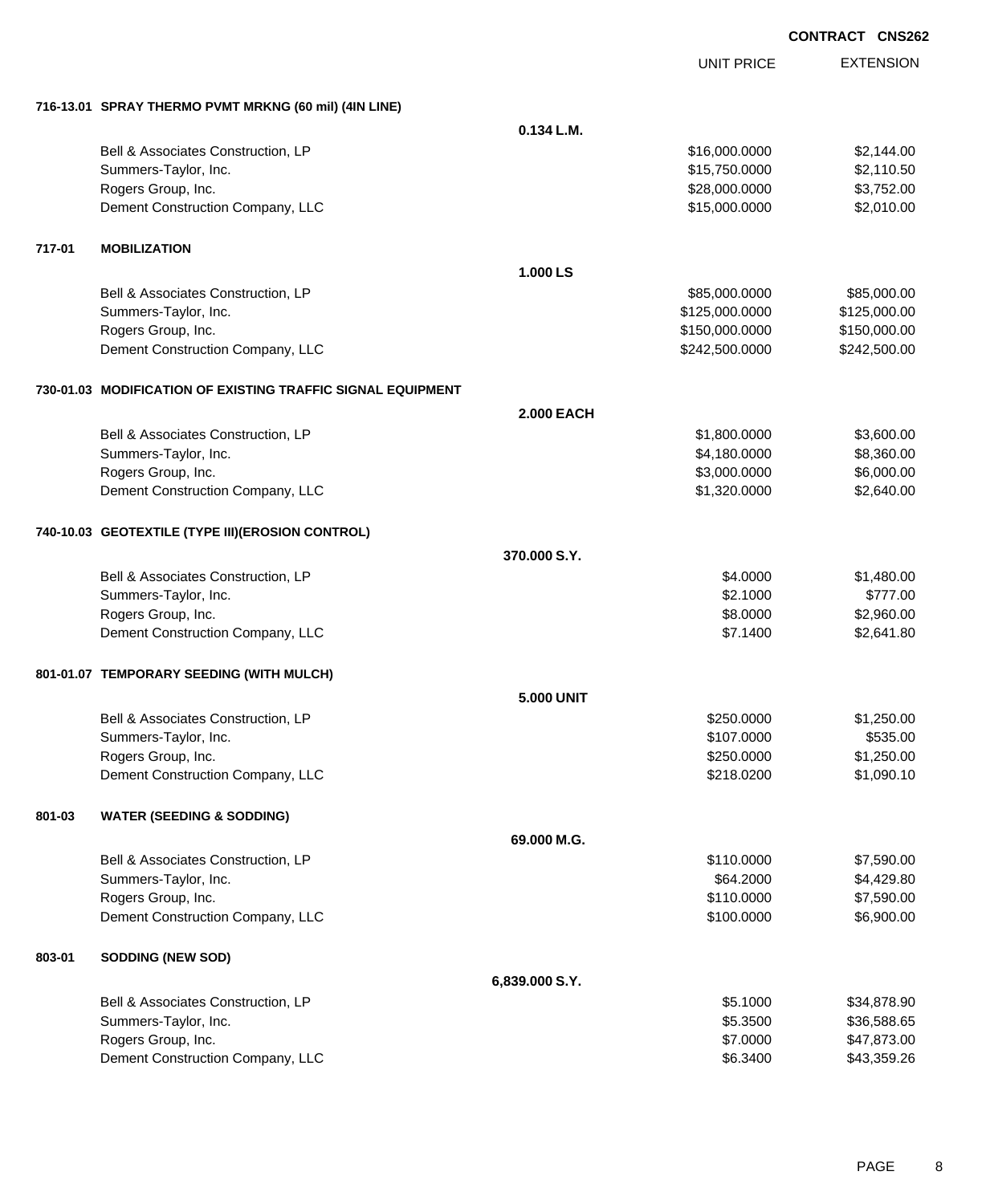|        |                                                          |              |                   | <b>CONTRACT CNS262</b> |
|--------|----------------------------------------------------------|--------------|-------------------|------------------------|
|        |                                                          |              | <b>UNIT PRICE</b> | <b>EXTENSION</b>       |
|        | <b>BRIDGE CATEGORY</b>                                   |              |                   |                        |
|        | 202-04.01 REMOVAL OF STRUCTURES (BRIDGE NO. 190D8960001) |              |                   |                        |
|        |                                                          | 1.000 LS     |                   |                        |
|        | Bell & Associates Construction, LP                       |              | \$195,000.0000    | \$195,000.00           |
|        | Summers-Taylor, Inc.                                     |              | \$382,700.0000    | \$382,700.00           |
|        | Rogers Group, Inc.                                       |              | \$196,000.0000    | \$196,000.00           |
|        | Dement Construction Company, LLC                         |              | \$973,485.0000    | \$973,485.00           |
|        | 204-02.01 DRY EXCAVATION (BRIDGES)                       |              |                   |                        |
|        |                                                          | 341,000 C.Y. |                   |                        |
|        | Bell & Associates Construction, LP                       |              | \$25.0000         | \$8,525.00             |
|        | Summers-Taylor, Inc.                                     |              | \$20.0000         | \$6,820.00             |
|        | Rogers Group, Inc.                                       |              | \$100.0000        | \$34,100.00            |
|        | Dement Construction Company, LLC                         |              | \$45.0000         | \$15,345.00            |
|        | 204-02.10 DRILLED CAISSON - EARTH (3'-6" DIAMETER)       |              |                   |                        |
|        |                                                          | 52.000 L.F.  |                   |                        |
|        | Bell & Associates Construction, LP                       |              | \$315.0000        | \$16,380.00            |
|        | Summers-Taylor, Inc.                                     |              | \$276.0000        | \$14,352.00            |
|        | Rogers Group, Inc.                                       |              | \$275.0000        | \$14,300.00            |
|        | Dement Construction Company, LLC                         |              | \$50.0000         | \$2,600.00             |
|        | 204-02.20 DRILLED CAISSON - ROCK (3'-6" DIAMETER)        |              |                   |                        |
|        |                                                          | 80.000 L.F.  |                   |                        |
|        | Bell & Associates Construction, LP                       |              | \$420.0000        | \$33,600.00            |
|        | Summers-Taylor, Inc.                                     |              | \$379.0000        | \$30,320.00            |
|        | Rogers Group, Inc.                                       |              | \$375.0000        | \$30,000.00            |
|        | Dement Construction Company, LLC                         |              | \$522.0000        | \$41,760.00            |
|        | 204-03.01 WET EXCAVATION (BRIDGES)                       |              |                   |                        |
|        |                                                          | 11.000 C.Y.  |                   |                        |
|        | Bell & Associates Construction, LP                       |              | \$50.0000         | \$550.00               |
|        | Summers-Taylor, Inc.                                     |              | \$80.0000         | \$880.00               |
|        | Rogers Group, Inc.                                       |              | \$50.0000         | \$550.00               |
|        | Dement Construction Company, LLC                         |              | \$20.0000         | \$220.00               |
|        | 204-04.01 ROCK EXCAVATION (BRIDGES)                      |              |                   |                        |
|        |                                                          | 14.000 C.Y.  |                   |                        |
|        | Bell & Associates Construction, LP                       |              | \$150.0000        | \$2,100.00             |
|        | Summers-Taylor, Inc.                                     |              | \$215.0000        | \$3,010.00             |
|        | Rogers Group, Inc.                                       |              | \$75.0000         | \$1,050.00             |
|        | Dement Construction Company, LLC                         |              | \$350.0000        | \$4,900.00             |
| 204-05 | <b>ROCK DRILLING (BRIDGES)</b>                           |              |                   |                        |
|        |                                                          | 24.000 L.F.  |                   |                        |
|        | Bell & Associates Construction, LP                       |              | \$25.0000         | \$600.00               |
|        | Summers-Taylor, Inc.                                     |              | \$35.0000         | \$840.00               |
|        | Rogers Group, Inc.                                       |              | \$30.0000         | \$720.00               |
|        | Dement Construction Company, LLC                         |              | \$25.0000         | \$600.00               |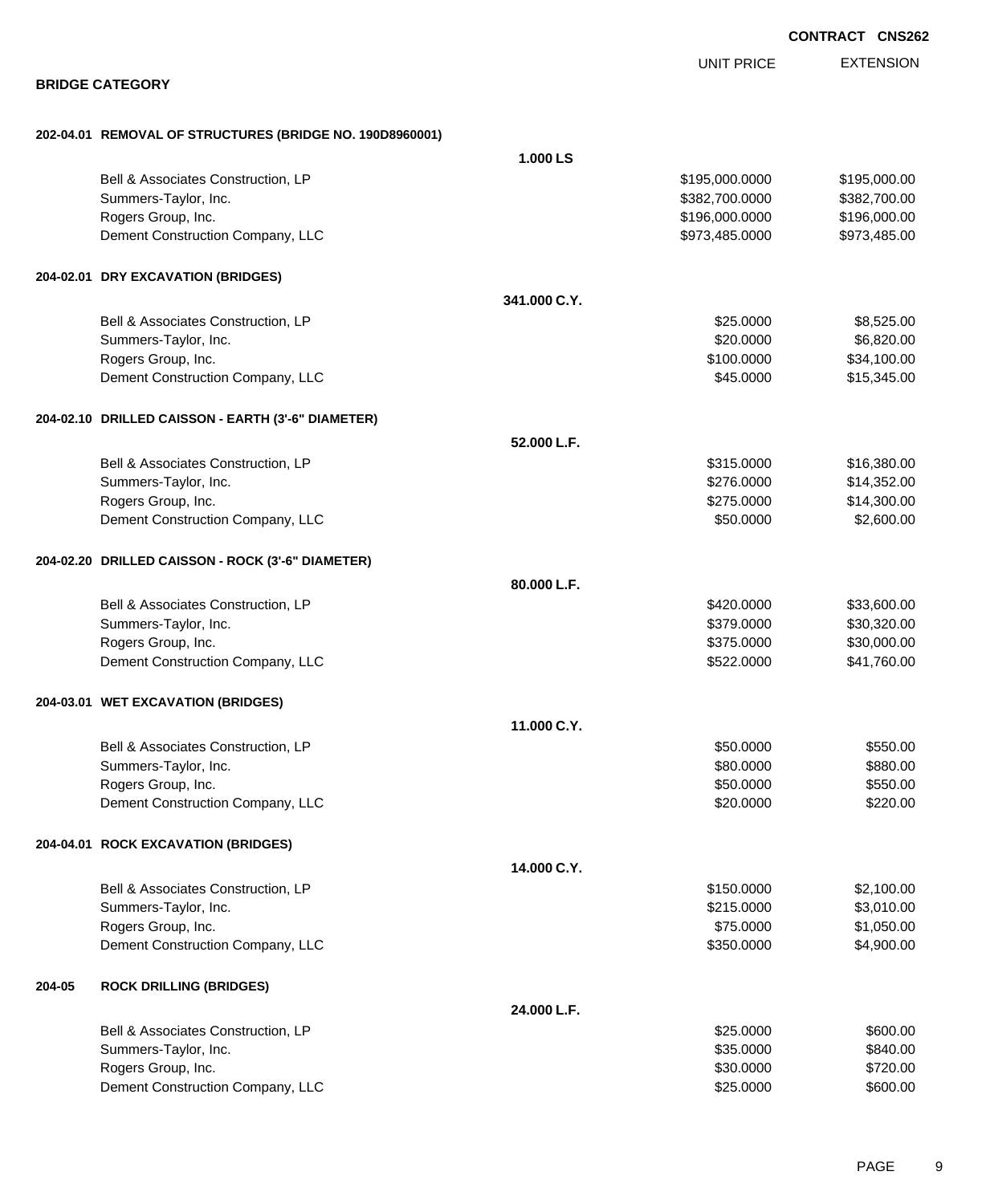|                                                             |                 | <b>UNIT PRICE</b> | <b>EXTENSION</b> |
|-------------------------------------------------------------|-----------------|-------------------|------------------|
| 204-10.01 FOUNDATION PREPARATION(PIER NO. 1 STA. 105+14.18) |                 |                   |                  |
|                                                             | 1.000 LS        |                   |                  |
| Bell & Associates Construction, LP                          |                 | \$65,000.0000     | \$65,000.00      |
| Summers-Taylor, Inc.                                        |                 | \$58,100.0000     | \$58,100.00      |
| Rogers Group, Inc.                                          |                 | \$50,000.0000     | \$50,000.00      |
| Dement Construction Company, LLC                            |                 | \$150,000.0000    | \$150,000.00     |
| 303-01.02 GRANULAR BACKFILL (BRIDGES)                       |                 |                   |                  |
|                                                             | 410,000 TON     |                   |                  |
| Bell & Associates Construction, LP                          |                 | \$50.0000         | \$20,500.00      |
| Summers-Taylor, Inc.                                        |                 | \$26.0000         | \$10,660.00      |
| Rogers Group, Inc.                                          |                 | \$55.0000         | \$22,550.00      |
| Dement Construction Company, LLC                            |                 | \$65.0000         | \$26,650.00      |
| 602-04.01 STEEL STRUCTURES (SOLDIER PILE WALL)              |                 |                   |                  |
|                                                             | 1.000 LS        |                   |                  |
| Bell & Associates Construction, LP                          |                 | \$215,000.0000    | \$215,000.00     |
| Summers-Taylor, Inc.                                        |                 | \$122,400.0000    | \$122,400.00     |
| Rogers Group, Inc.                                          |                 | \$200,000.0000    | \$200,000.00     |
| Dement Construction Company, LLC                            |                 | \$300,000.0000    | \$300,000.00     |
| 604-02.03 EPOXY COATED REINFORCING STEEL                    |                 |                   |                  |
|                                                             | 109,445.000 LB. |                   |                  |
| Bell & Associates Construction, LP                          |                 | \$1.2900          | \$141,184.05     |
| Summers-Taylor, Inc.                                        |                 | \$1.1400          | \$124,767.30     |
| Rogers Group, Inc.                                          |                 | \$1.3000          | \$142,278.50     |
| Dement Construction Company, LLC                            |                 | \$1.2500          | \$136,806.25     |
| 604-03.01 CLASS A CONCRETE (BRIDGES)                        |                 |                   |                  |
|                                                             | 329.000 C.Y.    |                   |                  |
| Bell & Associates Construction, LP                          |                 | \$1,025.0000      | \$337,225.00     |
| Summers-Taylor, Inc.                                        |                 | \$1,121.0000      | \$368,809.00     |
| Rogers Group, Inc.                                          |                 | \$1,750.0000      | \$575,750.00     |
| Dement Construction Company, LLC                            |                 | \$1,500.0000      | \$493,500.00     |
| 604-03.02 STEEL BAR REINFORCEMENT (BRIDGES)                 |                 |                   |                  |
|                                                             | 23,878.000 LB.  |                   |                  |
| Bell & Associates Construction, LP                          |                 | \$0.2500          | \$5,969.50       |
| Summers-Taylor, Inc.                                        |                 | \$1.1000          | \$26,265.80      |
| Rogers Group, Inc.                                          |                 | \$1.1500          | \$27,459.70      |
| Dement Construction Company, LLC                            |                 | \$0.9200          | \$21,967.76      |
| 604-03.09 CLASS D CONCRETE (BRIDGE DECK)                    |                 |                   |                  |
|                                                             | 135.000 C.Y.    |                   |                  |
| Bell & Associates Construction, LP                          |                 | \$825.0000        | \$111,375.00     |
| Summers-Taylor, Inc.                                        |                 | \$1,138.0000      | \$153,630.00     |
| Rogers Group, Inc.                                          |                 | \$1,200.0000      | \$162,000.00     |
| Dement Construction Company, LLC                            |                 | \$1,250.0000      | \$168,750.00     |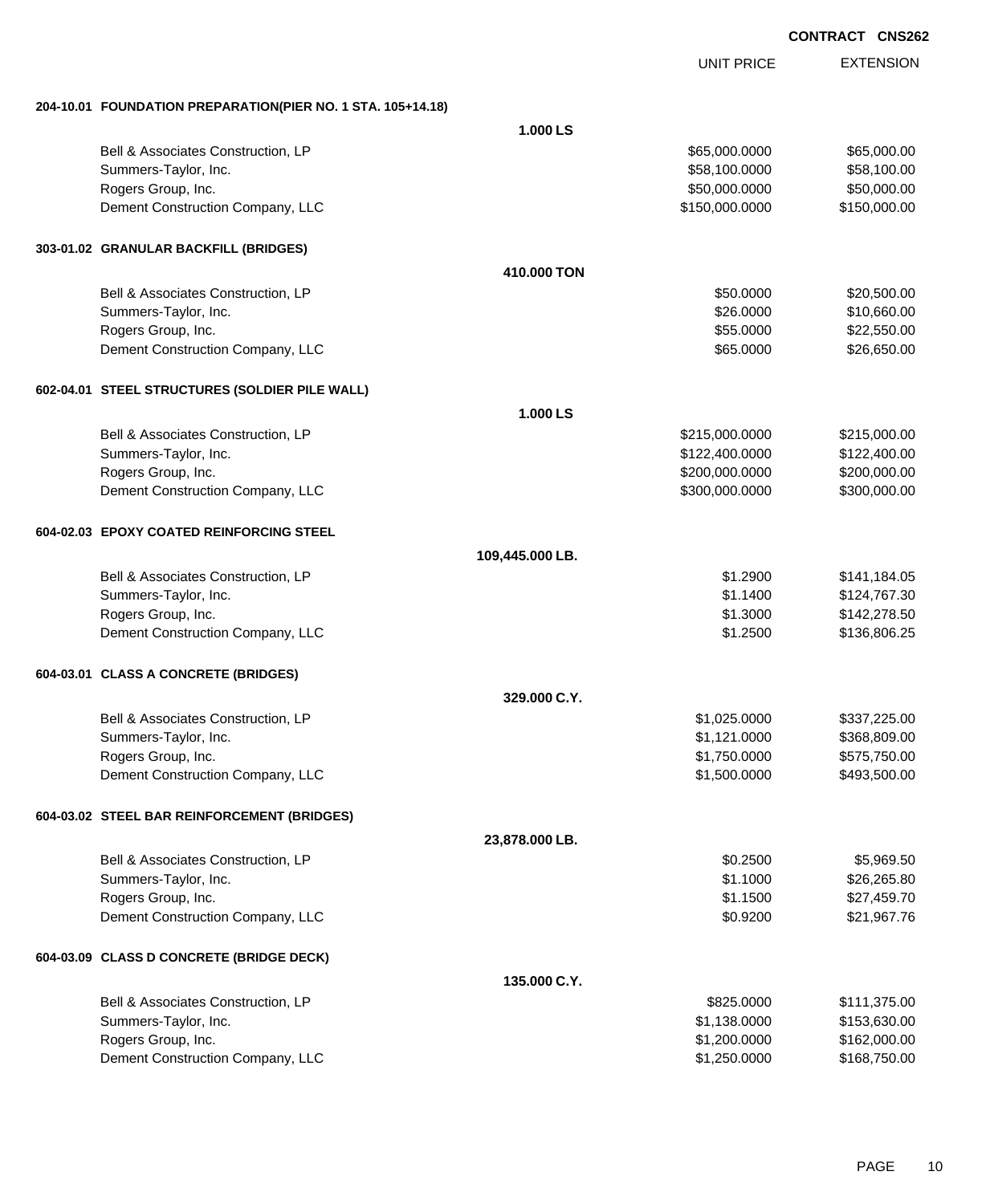|                                                          |                |                   | <b>CONTRACT CNS262</b> |
|----------------------------------------------------------|----------------|-------------------|------------------------|
|                                                          |                | <b>UNIT PRICE</b> | <b>EXTENSION</b>       |
| 604-04.01 APPLIED TEXTURE FINISH (NEW STRUCTURES)        |                |                   |                        |
|                                                          | 1,335.000 S.Y. |                   |                        |
| Bell & Associates Construction, LP                       |                | \$9.2000          | \$12,282.00            |
| Summers-Taylor, Inc.                                     |                | \$10.0000         | \$13,350.00            |
| Rogers Group, Inc.                                       |                | \$15.0000         | \$20,025.00            |
| Dement Construction Company, LLC                         |                | \$7.9500          | \$10,613.25            |
| 604-04.02 APPLIED TEXTURE FINISH (EXISTING STRUCTURES)   |                |                   |                        |
|                                                          | 366,000 S.Y.   |                   |                        |
| Bell & Associates Construction, LP                       |                | \$9.2000          | \$3,367.20             |
| Summers-Taylor, Inc.                                     |                | \$10.0000         | \$3,660.00             |
| Rogers Group, Inc.                                       |                | \$15.0000         | \$5,490.00             |
| Dement Construction Company, LLC                         |                | \$7.9500          | \$2,909.70             |
| 604-11.01 EXPANSION DEVICE (ABUTMENT NO. 1, 4" MOVEMENT) |                |                   |                        |
|                                                          | 27.000 L.F.    |                   |                        |
| Bell & Associates Construction, LP                       |                | \$575.0000        | \$15,525.00            |
| Summers-Taylor, Inc.                                     |                | \$510.0000        | \$13,770.00            |
| Rogers Group, Inc.                                       |                | \$700.0000        | \$18,900.00            |
| Dement Construction Company, LLC                         |                | \$600.0000        | \$16,200.00            |
| 604-11.02 EXPANSION DEVICE (ABUTMENT NO. 2, 4" MOVEMENT) |                |                   |                        |
|                                                          | 27.000 L.F.    |                   |                        |
| Bell & Associates Construction, LP                       |                | \$615.0000        | \$16,605.00            |
| Summers-Taylor, Inc.                                     |                | \$510.0000        | \$13,770.00            |
| Rogers Group, Inc.                                       |                | \$700.0000        | \$18,900.00            |
| Dement Construction Company, LLC                         |                | \$600.0000        | \$16,200.00            |
| 604-12.15 DRILL & GROUT STEEL BARS                       |                |                   |                        |
|                                                          | 912,000 EACH   |                   |                        |
| Bell & Associates Construction, LP                       |                | \$50.0000         | \$45,600.00            |
| Summers-Taylor, Inc.                                     |                | \$18.5000         | \$16,872.00            |
| Rogers Group, Inc.                                       |                | \$125.0000        | \$114,000.00           |
| Dement Construction Company, LLC                         |                | \$15.0000         | \$13,680.00            |
| 615-02.03 PRESTRESSED CONCRETE BOX BEAM (21" X 36")      |                |                   |                        |
|                                                          | 845.000 L.F.   |                   |                        |
| Bell & Associates Construction, LP                       |                | \$335.0000        | \$283,075.00           |
| Summers-Taylor, Inc.                                     |                | \$295.8415        | \$249,986.07           |
| Rogers Group, Inc.                                       |                | \$260.0000        | \$219,700.00           |
| Dement Construction Company, LLC                         |                | \$300.0000        | \$253,500.00           |
| 620-05.02 STANDARD CONCRETE CLASSIC PARAPET RAIL         |                |                   |                        |
|                                                          | 338.000 L.F.   |                   |                        |
| Bell & Associates Construction, LP                       |                | \$230.0000        | \$77,740.00            |
| Summers-Taylor, Inc.                                     |                | \$466.0000        | \$157,508.00           |
| Rogers Group, Inc.                                       |                | \$250.0000        | \$84,500.00            |
| Dement Construction Company, LLC                         |                | \$500.0000        | \$169,000.00           |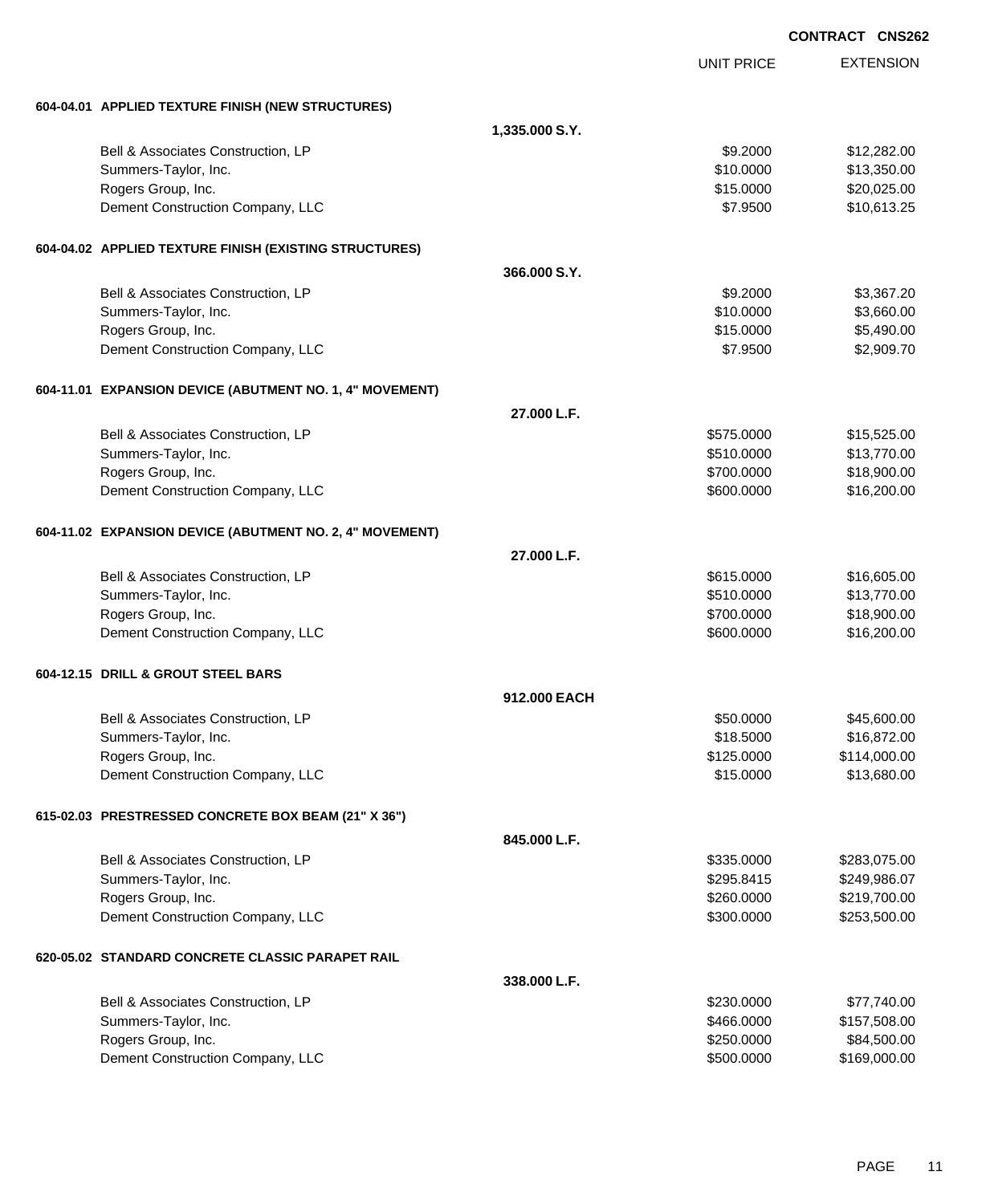| <b>CONTRACT CNS262</b> |
|------------------------|
|------------------------|

UNIT PRICE

EXTENSION

| 625-02.40 DRILLED SHAFT (SH-SCC) CONCRETE |  |
|-------------------------------------------|--|
|                                           |  |

| 625-02.40 DRILLED SHAFT (SH-SCC) CONCRETE               |              |            |             |
|---------------------------------------------------------|--------------|------------|-------------|
|                                                         | 44.000 C.Y.  |            |             |
| Bell & Associates Construction, LP                      |              | \$400.0000 | \$17,600.00 |
| Summers-Taylor, Inc.                                    |              | \$267.1565 | \$11,754.89 |
| Rogers Group, Inc.                                      |              | \$500.0000 | \$22,000.00 |
| Dement Construction Company, LLC                        |              | \$300.0000 | \$13,200.00 |
| 707-07.01 CHAIN-LINK FENCE (BRIDGES)                    |              |            |             |
|                                                         | 594,000 S.F. |            |             |
| Bell & Associates Construction, LP                      |              | \$21,0000  | \$12,474.00 |
| Summers-Taylor, Inc.                                    |              | \$21,4500  | \$12,741.30 |
| Rogers Group, Inc.                                      |              | \$24.0000  | \$14,256.00 |
| Dement Construction Company, LLC                        |              | \$25,0000  | \$14,850.00 |
| 710-09.01 6" PERFORATED PIPE WITH VERTICAL DRAIN SYSTEM |              |            |             |
|                                                         | 46.000 L.F.  |            |             |
| Bell & Associates Construction, LP                      |              | \$50.0000  | \$2,300.00  |
| Summers-Taylor, Inc.                                    |              | \$75,0000  | \$3,450.00  |
| Rogers Group, Inc.                                      |              | \$60,0000  | \$2,760.00  |
| Dement Construction Company, LLC                        |              | \$100.0000 | \$4,600.00  |
| 710-09.02 6" PIPE UNDERDRAIN                            |              |            |             |
|                                                         | 20.000 L.F.  |            |             |
| Bell & Associates Construction, LP                      |              | \$50,0000  | \$1,000.00  |
| Summers-Taylor, Inc.                                    |              | \$20.0000  | \$400.00    |
| Rogers Group, Inc.                                      |              | \$20.0000  | \$400.00    |
| Dement Construction Company, LLC                        |              | \$15.0000  | \$300.00    |
|                                                         |              |            |             |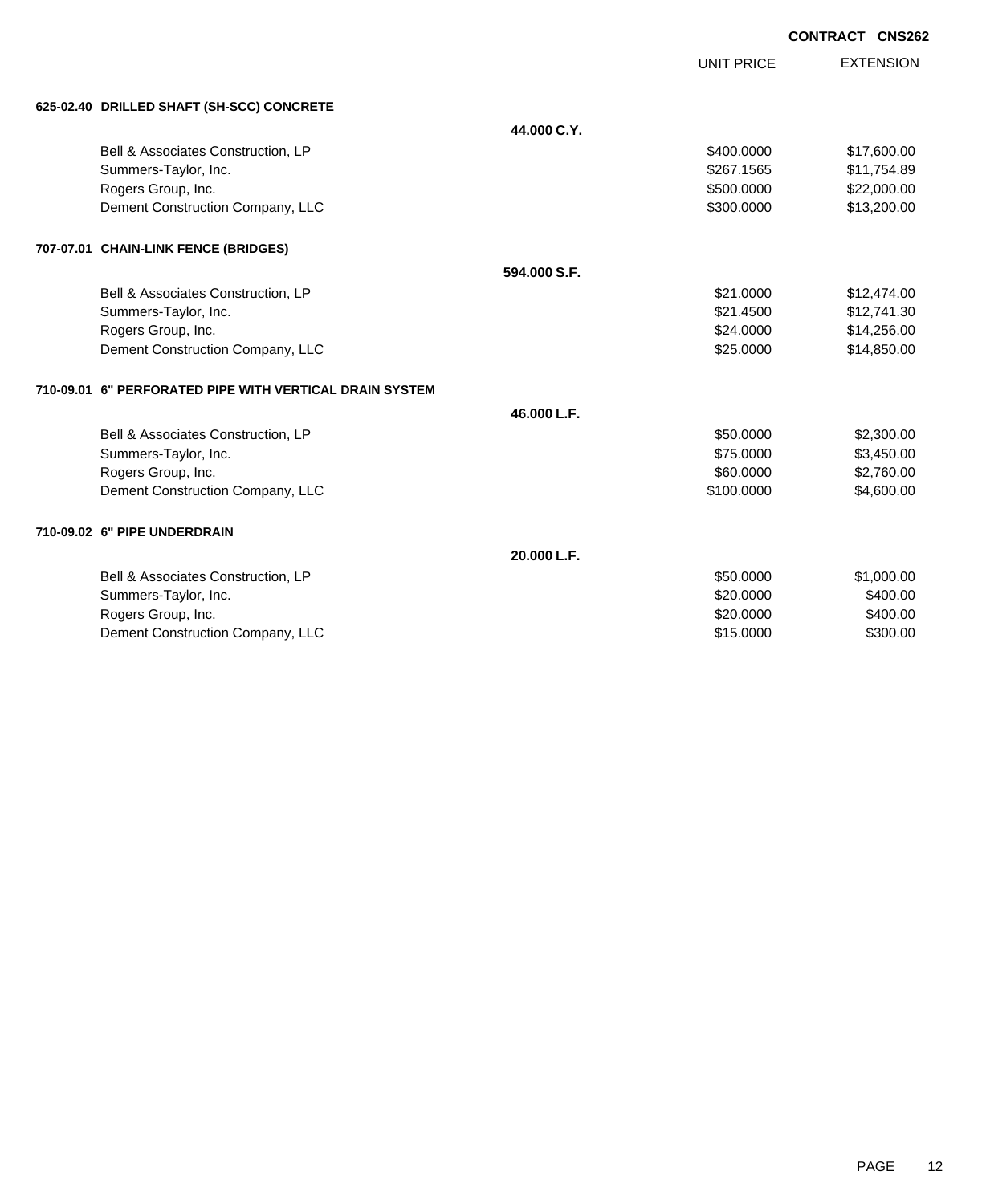## **SUB-TOTAL ROADWAY**

| Bell & Associates Construction, LP | \$655,530.55   |
|------------------------------------|----------------|
| Summers-Taylor, Inc.               | \$598,408.44   |
| Rogers Group, Inc.                 | \$1,067,343.50 |
| Dement Construction Company, LLC   | \$2,003,841.16 |
|                                    |                |

## **SUB-TOTAL BRIDGE**

| Bell & Associates Construction, LP | \$1,640,576.75 |
|------------------------------------|----------------|
| Summers-Taylor, Inc.               | \$1,800,816.36 |
| Rogers Group, Inc.                 | \$1,977,689.20 |
| Dement Construction Company, LLC   | \$2,851,636.96 |

### **TOTAL CONTRACT**

| Bell & Associates Construction, LP | \$2,296,107.30 |
|------------------------------------|----------------|
| Summers-Taylor, Inc.               | \$2,399,224.80 |
| Rogers Group, Inc.                 | \$3.045.032.70 |
| Dement Construction Company, LLC   | \$4,855,478,12 |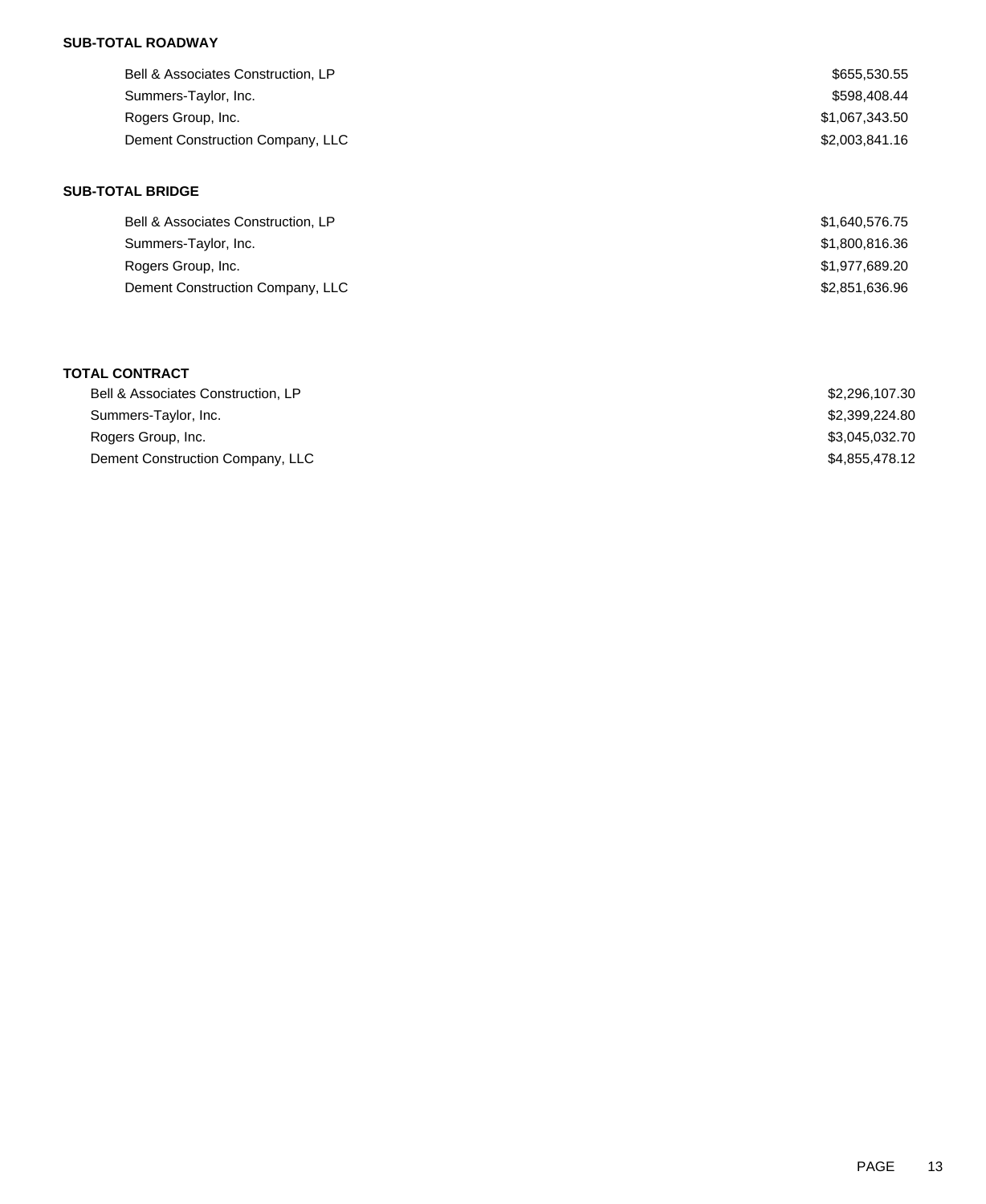# **DEPARTMENT OF TRANSPORTATION SUMMARY OF BIDS LETTING OF AUGUST 17, 2018 STATE OF TENNESSEE**

#### DAVIDSON COUNTY (Contract No. CNS202 Call 016)

HSIP-I-24-1(109),19002-3186-94,NH/STP-M-I-24-9(79),19002-3191-44

THE INTERCHANGE MODIFICATION ON I-24 AT HICKORY HOLLOW PARKWAY (EXIT 60) AND AT S.R. 171 (OLD HICKORY BOULEVARD) (EXIT 62), INCLUDING GRADING, DRAINAGE, BRIDGES, RETAINING WALLS AND PAVING.

PROJECT LENGTH - 2.001 MILES

COMPLETION TIME - ON OR BEFORE MAY 31, 2021

DBE GOAL 9.00%

|                                                                 | <b>TOTAL CONTRACT</b> |
|-----------------------------------------------------------------|-----------------------|
| Jones Bros. Contractors, LLC                                    | \$30,538,019.72       |
| Bell & Associates Construction, LP                              | \$34,250,851.11       |
| Superior Construction Company Southeast, LLC                    | \$39,315,000.00       |
| Dement Construction Company, LLC                                | \$42,329,459.69       |
| The Walsh Construction Group, LLC DBA Archer Western<br>Constru | \$42,635,280.86       |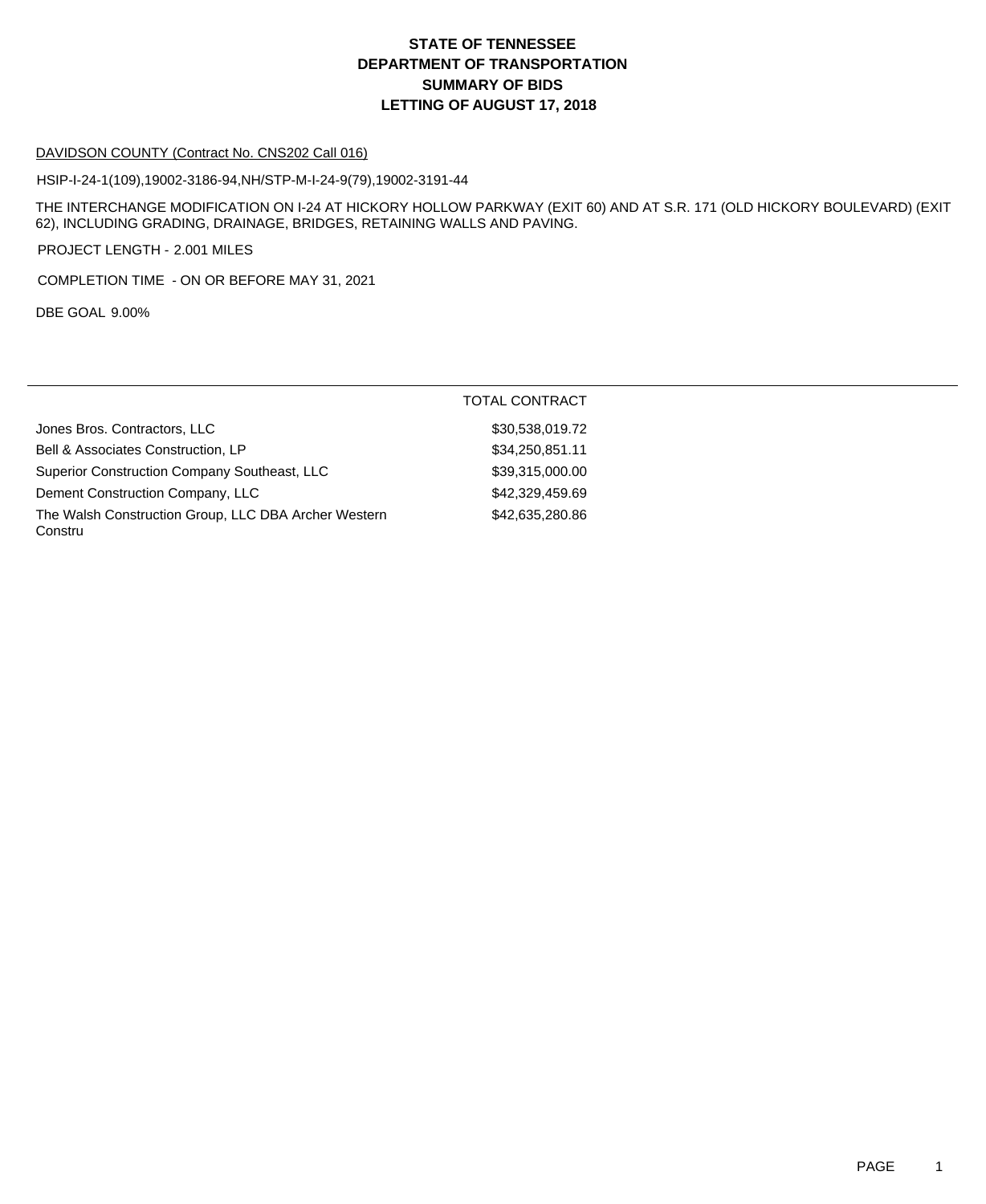EXTENSION UNIT PRICE

|        | <b>ROADWAY CATEGORY</b>                                                      |                  |                |  |  |
|--------|------------------------------------------------------------------------------|------------------|----------------|--|--|
| 105-01 | <b>CONSTRUCTION STAKES, LINES AND GRADES</b>                                 |                  |                |  |  |
|        | 1.000 LS                                                                     |                  |                |  |  |
|        | Jones Bros. Contractors, LLC                                                 | \$325,000.0000   | \$325,000.00   |  |  |
|        | Bell & Associates Construction, LP                                           | \$218,252.4200   | \$218,252.42   |  |  |
|        | Superior Construction Company Southeast, LLC                                 | \$1,540,291.3800 | \$1,540,291.38 |  |  |
|        | Dement Construction Company, LLC                                             | \$206,500.0000   | \$206,500.00   |  |  |
|        | The Walsh Construction Group, LLC DBA Archer Western Constru                 | \$713,000.0000   | \$713,000.00   |  |  |
|        | 109-10.01 TRAINEE                                                            |                  |                |  |  |
|        | 4,800.000 HOUR                                                               |                  |                |  |  |
|        | Jones Bros. Contractors, LLC                                                 | \$0.8000         | \$3,840.00     |  |  |
|        | Bell & Associates Construction, LP                                           | \$0.8000         | \$3,840.00     |  |  |
|        | Superior Construction Company Southeast, LLC                                 | \$0.8000         | \$3,840.00     |  |  |
|        | Dement Construction Company, LLC                                             | \$0.8000         | \$3,840.00     |  |  |
|        | The Walsh Construction Group, LLC DBA Archer Western Constru                 | \$0.8000         | \$3,840.00     |  |  |
| 201-01 | <b>CLEARING AND GRUBBING</b>                                                 |                  |                |  |  |
|        | 1.000 LS                                                                     |                  |                |  |  |
|        | Jones Bros. Contractors, LLC                                                 | \$1,225,000.0000 | \$1,225,000.00 |  |  |
|        | Bell & Associates Construction, LP                                           | \$370,586.7200   | \$370,586.72   |  |  |
|        | Superior Construction Company Southeast, LLC                                 | \$812,801.0400   | \$812,801.04   |  |  |
|        | Dement Construction Company, LLC                                             | \$3,846,583.0500 | \$3,846,583.05 |  |  |
|        | The Walsh Construction Group, LLC DBA Archer Western Constru                 | \$650,000.0000   | \$650,000.00   |  |  |
| 202-01 | <b>REMOVAL OF STRUCTURES AND OBSTRUCTIONS</b>                                |                  |                |  |  |
|        | 1.000 LS                                                                     |                  |                |  |  |
|        | Jones Bros. Contractors, LLC                                                 | \$20,000.0000    | \$20,000.00    |  |  |
|        | Bell & Associates Construction, LP                                           | \$28,727.8200    | \$28,727.82    |  |  |
|        | Superior Construction Company Southeast, LLC                                 | \$100,000.0000   | \$100,000.00   |  |  |
|        | Dement Construction Company, LLC                                             | \$50,000.0000    | \$50,000.00    |  |  |
|        | The Walsh Construction Group, LLC DBA Archer Western Constru                 | \$120,000.0000   | \$120,000.00   |  |  |
| 202-03 | REMOVAL OF RIGID PAVEMENT, SIDEWALK, ETC.                                    |                  |                |  |  |
|        | 27,864.000 S.Y.                                                              |                  |                |  |  |
|        | Jones Bros. Contractors, LLC                                                 | \$3.5000         | \$97,524.00    |  |  |
|        | Bell & Associates Construction, LP                                           | \$6.0900         | \$169,691.76   |  |  |
|        | Superior Construction Company Southeast, LLC                                 | \$6.0000         | \$167,184.00   |  |  |
|        | Dement Construction Company, LLC                                             | \$5.7500         | \$160,218.00   |  |  |
|        | The Walsh Construction Group, LLC DBA Archer Western Constru                 | \$7.6000         | \$211,766.40   |  |  |
|        | 202-04.01 REMOVAL OF STRUCTURES (CANTILEVER SIGN STRUCTURE, 219+10, 90' RT.) |                  |                |  |  |
|        | 1.000 LS                                                                     |                  |                |  |  |
|        | Jones Bros. Contractors, LLC                                                 | \$1,750.0000     | \$1,750.00     |  |  |
|        | Bell & Associates Construction, LP                                           | \$1,853.0700     | \$1,853.07     |  |  |
|        | Superior Construction Company Southeast, LLC                                 | \$1,938.0000     | \$1,938.00     |  |  |
|        | Dement Construction Company, LLC                                             | \$10,000.0000    | \$10,000.00    |  |  |

The Walsh Construction Group, LLC DBA Archer Western Constru \$2,200,000 \$2,200.000 \$2,200.00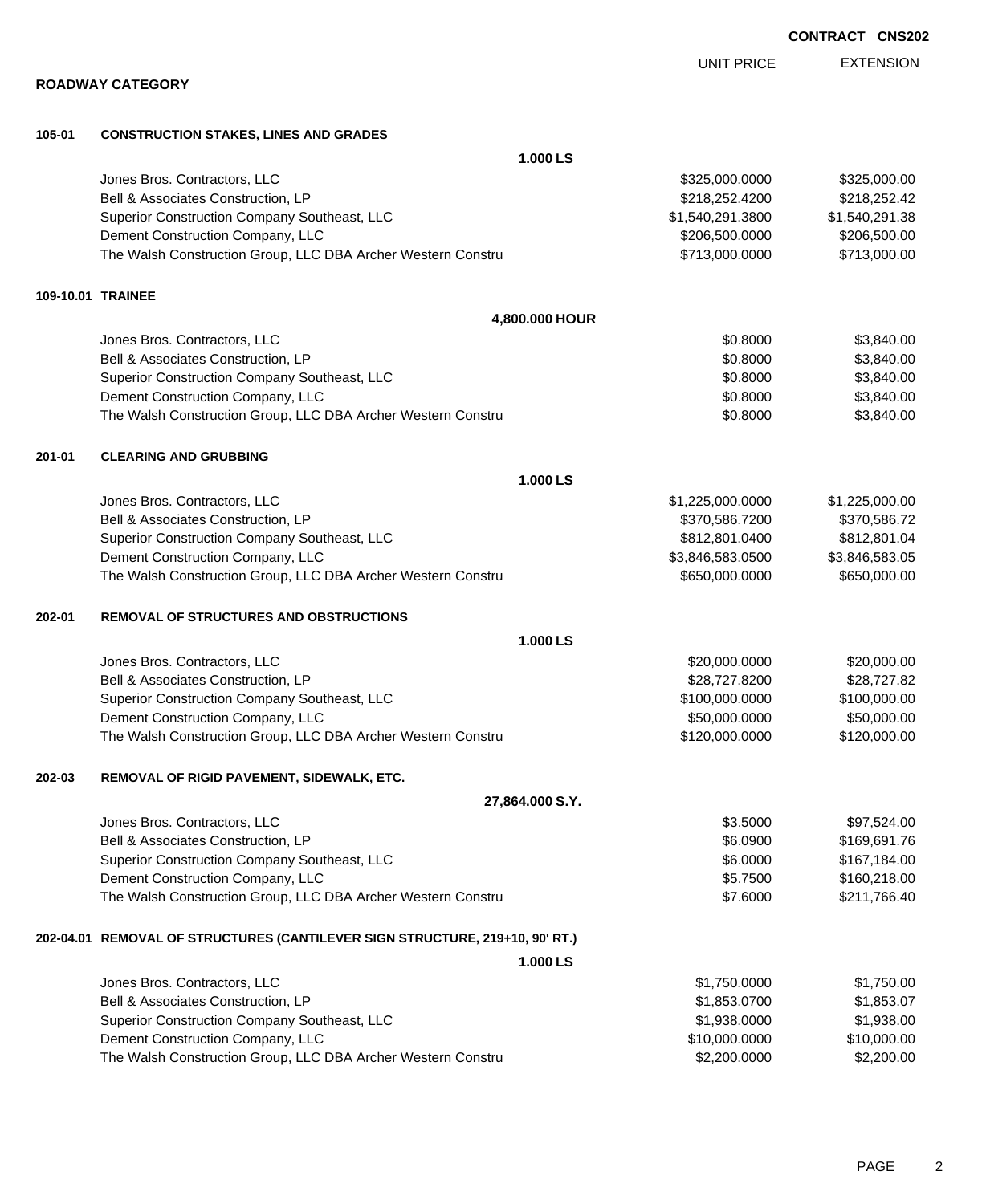|        |                                                                               | <b>UNIT PRICE</b> | <b>EXTENSION</b> |
|--------|-------------------------------------------------------------------------------|-------------------|------------------|
|        | 202-04.02 REMOVAL OF STRUCTURES (CANTILEVER SIGN STRUCTURE, 223+09, 88' LT.)  |                   |                  |
|        | 1.000 LS                                                                      |                   |                  |
|        | Jones Bros. Contractors, LLC                                                  | \$1,750.0000      | \$1,750.00       |
|        | Bell & Associates Construction, LP                                            | \$1,853.0700      | \$1,853.07       |
|        | Superior Construction Company Southeast, LLC                                  | \$2,501.9900      | \$2,501.99       |
|        | Dement Construction Company, LLC                                              | \$10,000.0000     | \$10,000.00      |
|        | The Walsh Construction Group, LLC DBA Archer Western Constru                  | \$2,200.0000      | \$2,200.00       |
|        | 202-04.03 REMOVAL OF STRUCTURES (CANTILEVER SIGN STRUCTURE, 243+45, 104' LT.) |                   |                  |
|        | 1.000 LS                                                                      |                   |                  |
|        | Jones Bros. Contractors, LLC                                                  | \$1,750.0000      | \$1,750.00       |
|        | Bell & Associates Construction, LP                                            | \$1,853.0700      | \$1,853.07       |
|        | Superior Construction Company Southeast, LLC                                  | \$2,126.0000      | \$2,126.00       |
|        | Dement Construction Company, LLC                                              | \$10,000.0000     | \$10,000.00      |
|        | The Walsh Construction Group, LLC DBA Archer Western Constru                  | \$2,200.0000      | \$2,200.00       |
|        | 202-04.04 REMOVAL OF STRUCTURES (OVERHEAD SIGN STRUCTURE, 180+25 HHP)         |                   |                  |
|        | 1.000 LS                                                                      |                   |                  |
|        | Jones Bros. Contractors, LLC                                                  | \$2,300.0000      | \$2,300.00       |
|        | Bell & Associates Construction, LP                                            | \$2,435.4600      | \$2,435.46       |
|        | Superior Construction Company Southeast, LLC                                  | \$2,676.0000      | \$2,676.00       |
|        | Dement Construction Company, LLC                                              | \$10,000.0000     | \$10,000.00      |
|        | The Walsh Construction Group, LLC DBA Archer Western Constru                  | \$3,000.0000      | \$3,000.00       |
|        | 202-08.28 REMOVAL OF MEDIAN BARRIER (SEE FOOTNOTE)                            |                   |                  |
|        | 3,530.000 L.F.                                                                |                   |                  |
|        | Jones Bros. Contractors, LLC                                                  | \$22.0000         | \$77,660.00      |
|        | Bell & Associates Construction, LP                                            | \$40.1900         | \$141,870.70     |
|        | Superior Construction Company Southeast, LLC                                  | \$20.1500         | \$71,129.50      |
|        | Dement Construction Company, LLC                                              | \$50.0000         | \$176,500.00     |
|        | The Walsh Construction Group, LLC DBA Archer Western Constru                  | \$26.0000         | \$91,780.00      |
| 203-01 | <b>ROAD &amp; DRAINAGE EXCAVATION (UNCLASSIFIED)</b>                          |                   |                  |
|        | 195,607.000 C.Y.                                                              |                   |                  |
|        | Jones Bros. Contractors, LLC                                                  | \$7.0600          | \$1,380,985.42   |
|        | Bell & Associates Construction, LP                                            | \$15.2400         | \$2,981,050.68   |
|        | Superior Construction Company Southeast, LLC                                  | \$19.7100         | \$3,855,413.97   |
|        | Dement Construction Company, LLC                                              | \$17.0000         | \$3,325,319.00   |
|        | The Walsh Construction Group, LLC DBA Archer Western Constru                  | \$12.5000         | \$2,445,087.50   |
|        | 203-01.11 PRESPLITTING OF ROCK EXCAVATION                                     |                   |                  |
|        | 1,975.000 S.Y.                                                                |                   |                  |
|        | Jones Bros. Contractors, LLC                                                  | \$20.0000         | \$39,500.00      |
|        | Bell & Associates Construction, LP                                            | \$29.6500         | \$58,558.75      |
|        | Superior Construction Company Southeast, LLC                                  | \$40.3200         | \$79,632.00      |
|        | Dement Construction Company, LLC                                              | \$28.0000         | \$55,300.00      |
|        | The Walsh Construction Group, LLC DBA Archer Western Constru                  | \$39.0000         | \$77,025.00      |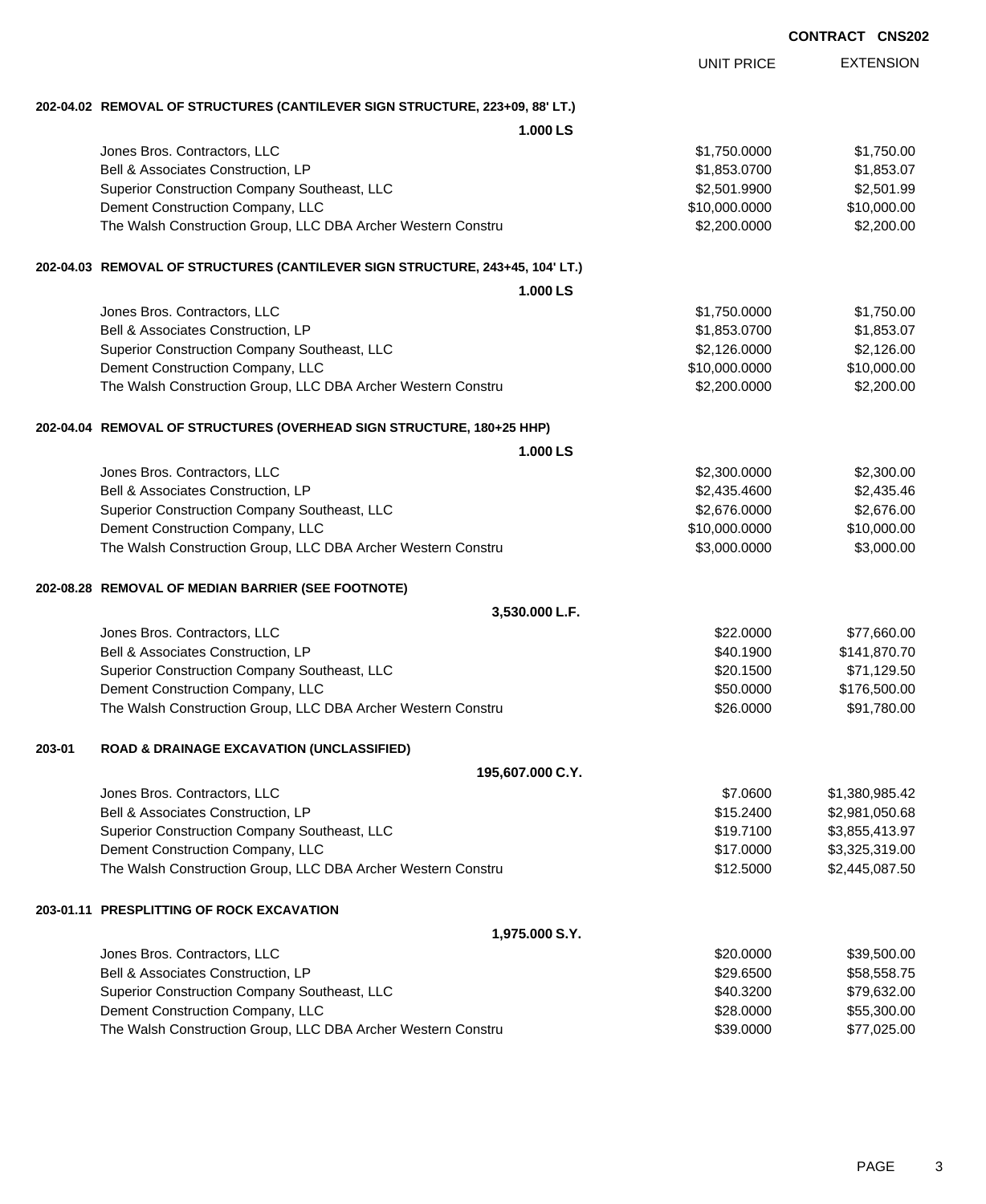EXTENSION UNIT PRICE **203-02.01 BORROW EXCAVATION (GRADED SOLID ROCK) 6,367.000 TON** Jones Bros. Contractors, LLC 6. The state of the state of the state of the state of the state of the state of the state of the state of the state of the state of the state of the state of the state of the state of the stat Bell & Associates Construction, LP 6.6 and 2012 12:00 \$155,036.45 Superior Construction Company Southeast, LLC  $$147.2200$  \$937,349.74 Dement Construction Company, LLC **but a set of the set of the set of the set of the set of the set of the set of the set of the set of the set of the set of the set of the set of the set of the set of the set of the set of** The Walsh Construction Group, LLC DBA Archer Western Constru \$33.0000 \$210,111.00 **203-04 PLACING AND SPREADING TOPSOIL 8,690.000 C.Y.** Jones Bros. Contractors, LLC \$4.0000 \$34,760.00 Bell & Associates Construction, LP 6. The state of the state of the state of the state of the state of the state of the state of the state of the state of the state of the state of the state of the state of the state of th Superior Construction Company Southeast, LLC  $$20.5800$  \$178,840.20 Dement Construction Company, LLC 6 and the state of the state of the state of the state of the state of the state of the state of the state of the state of the state of the state of the state of the state of the state of t The Walsh Construction Group, LLC DBA Archer Western Constru \$13.0000 \$112,970.00 **203-06 WATER 4,753.000 M.G.** Jones Bros. Contractors, LLC \$5.0000 \$23,765.00 Bell & Associates Construction, LP 640,257.91 Superior Construction Company Southeast, LLC  $$1.0000$  \$4,753.00 Dement Construction Company, LLC 68.0000 \$38,024.00 The Walsh Construction Group, LLC DBA Archer Western Constru **\$4.7000** \$4.7000 \$22,339.10 **204-08.01 BACKFILL MATERIAL (FLOWABLE FILL) 122.800 C.Y.** Jones Bros. Contractors, LLC \$250.0000 \$30,700.00 Bell & Associates Construction, LP 6243.5500 \$243.5500 \$29,907.94 Superior Construction Company Southeast, LLC  $$139.5900$  \$17,141.65 Dement Construction Company, LLC 6 and the state of the state of the state  $$230.0000$  \$28,244.00 The Walsh Construction Group, LLC DBA Archer Western Constru \$300.000 \$300.000 \$36,840.00 **209-05 SEDIMENT REMOVAL 1,383.000 C.Y.** Jones Bros. Contractors, LLC \$10.0000 \$13,830.00 Bell & Associates Construction, LP 623,428.02 Superior Construction Company Southeast, LLC  $$13.6000$  \$18,808.80 Dement Construction Company, LLC 6 and the state of the state of the state of the state of the state of the state of the state of the state of the state of the state of the state of the state of the state of the state of t The Walsh Construction Group, LLC DBA Archer Western Constru **\$11.0000** \$15,213.00 **209-08.02 TEMPORARY SILT FENCE (WITH BACKING) 13,613.000 L.F.** Jones Bros. Contractors, LLC \$3.7500 \$51,048.75 Bell & Associates Construction, LP 654,043.61 Superior Construction Company Southeast, LLC  $$3.6500$  \$49,687.45 Dement Construction Company, LLC 6 and the state of the state of the state  $$3.7500$  \$51,048.75 The Walsh Construction Group, LLC DBA Archer Western Constru **\$5.5000** \$5.5000 \$74,871.50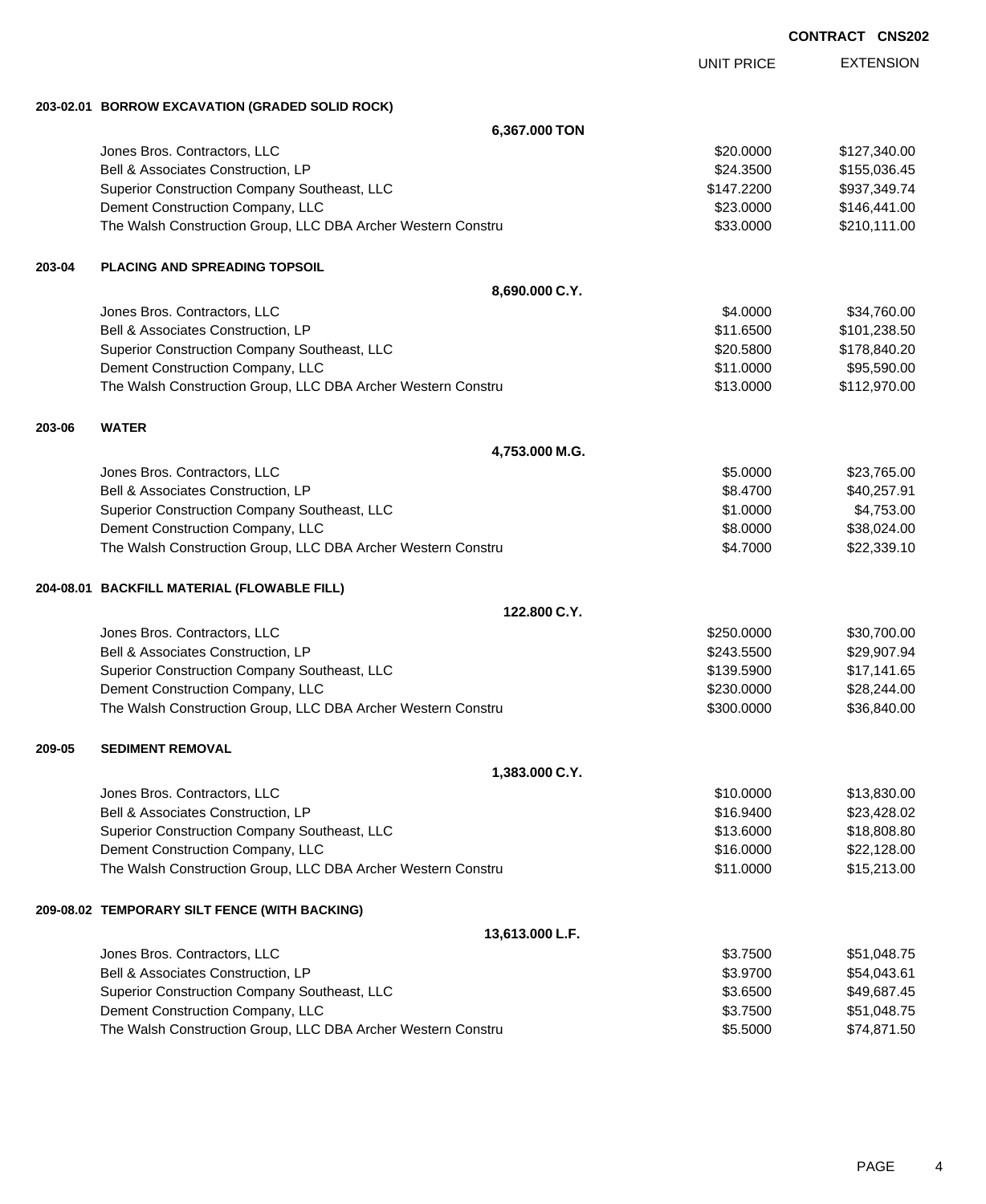| <b>CONTRACT</b> | <b>CNS202</b> |
|-----------------|---------------|
|                 |               |

|                                                              |                    | <b>UNIT PRICE</b> | <b>EXTENSION</b> |
|--------------------------------------------------------------|--------------------|-------------------|------------------|
| 209-08.08 ENHANCED ROCK CHECK DAM                            |                    |                   |                  |
|                                                              | 44.000 EACH        |                   |                  |
| Jones Bros. Contractors, LLC                                 |                    | \$350.0000        | \$15,400.00      |
| Bell & Associates Construction, LP                           |                    | \$264.7200        | \$11,647.68      |
| Superior Construction Company Southeast, LLC                 |                    | \$722.4300        | \$31,786.92      |
| Dement Construction Company, LLC                             |                    | \$250,0000        | \$11,000.00      |
| The Walsh Construction Group, LLC DBA Archer Western Constru |                    | \$950.0000        | \$41,800.00      |
| 209-09.03 SEDIMENT FILTER BAG (15' X 15')                    |                    |                   |                  |
|                                                              | <b>1.000 EACH</b>  |                   |                  |
| Jones Bros. Contractors, LLC                                 |                    | \$500.0000        | \$500.00         |
| Bell & Associates Construction, LP                           |                    | \$185.3100        | \$185.31         |
| Superior Construction Company Southeast, LLC                 |                    | \$350.0000        | \$350.00         |
| Dement Construction Company, LLC                             |                    | \$175.0000        | \$175.00         |
| The Walsh Construction Group, LLC DBA Archer Western Constru |                    | \$430.0000        | \$430.00         |
| 209-09.43 CURB INLET PROTECTION (TYPE 4)                     |                    |                   |                  |
|                                                              | 51.000 EACH        |                   |                  |
| Jones Bros. Contractors, LLC                                 |                    | \$150.0000        | \$7,650.00       |
| Bell & Associates Construction, LP                           |                    | \$158.8300        | \$8,100.33       |
| Superior Construction Company Southeast, LLC                 |                    | \$210.0000        | \$10,710.00      |
| Dement Construction Company, LLC                             |                    | \$150.0000        | \$7,650.00       |
| The Walsh Construction Group, LLC DBA Archer Western Constru |                    | \$400.0000        | \$20,400.00      |
| 209-10.01 TEMPORARY DEWATERING STRUCTURE                     |                    |                   |                  |
|                                                              | 300.000 C.Y.       |                   |                  |
| Jones Bros. Contractors, LLC                                 |                    | \$11.0000         | \$3,300.00       |
| Bell & Associates Construction, LP                           |                    | \$27.5300         | \$8,259.00       |
| Superior Construction Company Southeast, LLC                 |                    | \$222.6700        | \$66,801.00      |
| Dement Construction Company, LLC                             |                    | \$20.0000         | \$6,000.00       |
| The Walsh Construction Group, LLC DBA Archer Western Constru |                    | \$33,0000         | \$9,900.00       |
| 209-40.33 CATCH BASIN PROTECTION (TYPE D)                    |                    |                   |                  |
|                                                              | <b>17.000 EACH</b> |                   |                  |
| Jones Bros. Contractors, LLC                                 |                    | \$150.0000        | \$2,550.00       |
| Bell & Associates Construction, LP                           |                    | \$158.8300        | \$2,700.11       |
| Superior Construction Company Southeast, LLC                 |                    | \$220.0000        | \$3,740.00       |
| Dement Construction Company, LLC                             |                    | \$150.0000        | \$2,550.00       |
| The Walsh Construction Group, LLC DBA Archer Western Constru |                    | \$170.0000        | \$2,890.00       |
| 209-40.41 CATCH BASIN FILTER ASSEMBLY(TYPE 1)                |                    |                   |                  |
|                                                              | 38.000 EACH        |                   |                  |
| Jones Bros. Contractors, LLC                                 |                    | \$400.0000        | \$15,200.00      |
| Bell & Associates Construction, LP                           |                    | \$423.5600        | \$16,095.28      |
| Superior Construction Company Southeast, LLC                 |                    | \$450.0000        | \$17,100.00      |
| Dement Construction Company, LLC                             |                    | \$400.0000        | \$15,200.00      |
| The Walsh Construction Group, LLC DBA Archer Western Constru |                    | \$580.0000        | \$22,040.00      |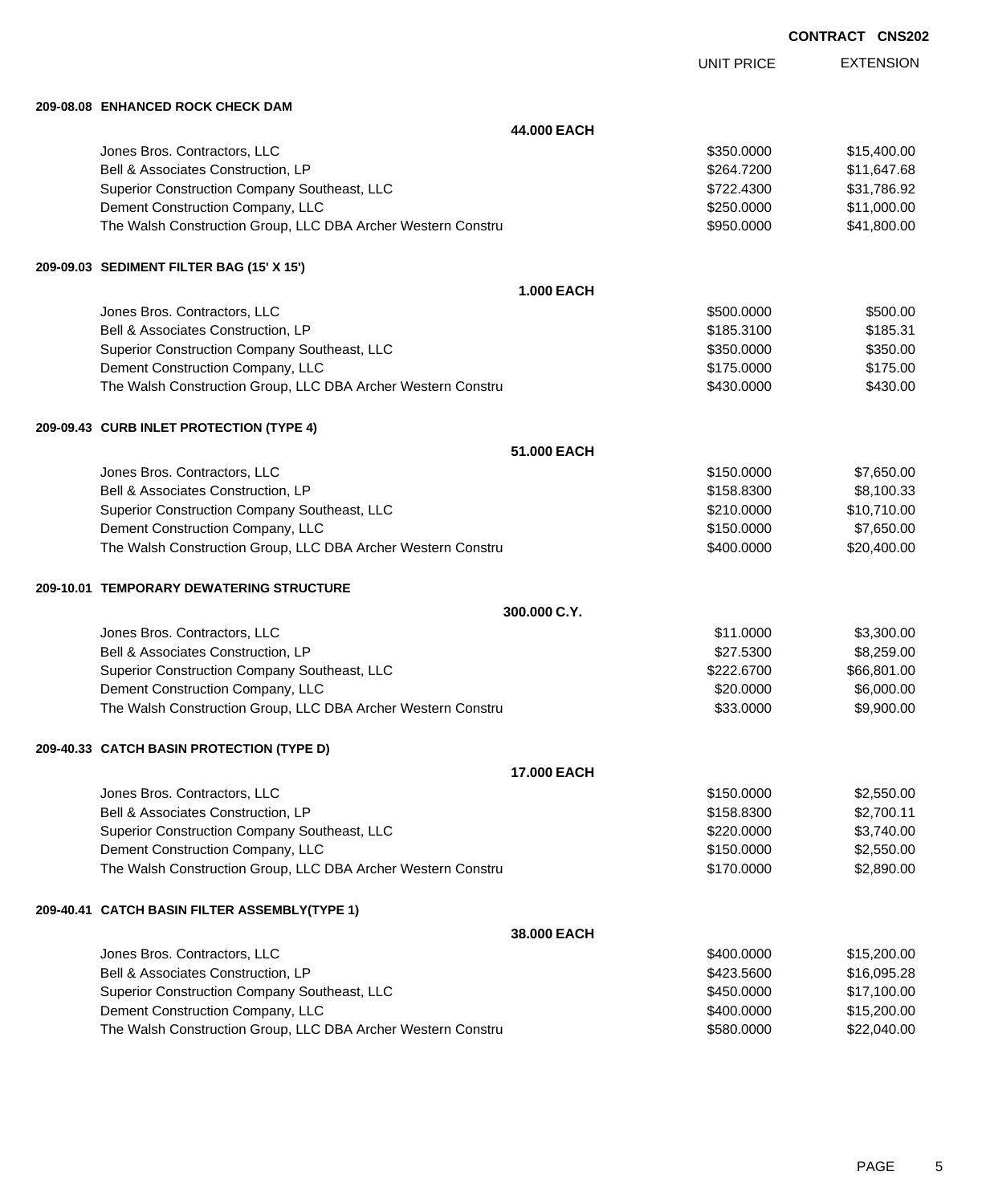|        |                                                              |                   |                   | <b>CONTRACT CNS202</b> |                  |
|--------|--------------------------------------------------------------|-------------------|-------------------|------------------------|------------------|
|        |                                                              |                   | <b>UNIT PRICE</b> |                        | <b>EXTENSION</b> |
|        | 209-40.42 CATCH BASIN FILTER ASSEMBLY(TYPE 2)                |                   |                   |                        |                  |
|        |                                                              | 13.000 EACH       |                   |                        |                  |
|        | Jones Bros. Contractors, LLC                                 |                   | \$1,000.0000      |                        | \$13,000.00      |
|        | Bell & Associates Construction, LP                           |                   | \$1,058.8900      |                        | \$13,765.57      |
|        | Superior Construction Company Southeast, LLC                 |                   | \$500.0000        |                        | \$6,500.00       |
|        | Dement Construction Company, LLC                             |                   | \$1,000.0000      |                        | \$13,000.00      |
|        | The Walsh Construction Group, LLC DBA Archer Western Constru |                   | \$690.0000        |                        | \$8,970.00       |
|        | 209-40.44 CATCH BASIN FILTER ASSEMBLY(TYPE 4)                |                   |                   |                        |                  |
|        |                                                              | 8.000 EACH        |                   |                        |                  |
|        | Jones Bros. Contractors, LLC                                 |                   | \$400.0000        |                        | \$3,200.00       |
|        | Bell & Associates Construction, LP                           |                   | \$423,5600        |                        | \$3,388.48       |
|        | Superior Construction Company Southeast, LLC                 |                   | \$650.0000        |                        | \$5,200.00       |
|        | Dement Construction Company, LLC                             |                   | \$400.0000        |                        | \$3,200.00       |
|        | The Walsh Construction Group, LLC DBA Archer Western Constru |                   | \$1,300.0000      |                        | \$10,400.00      |
|        | 209-40.46 CATCH BASIN FILTER ASSEMBLY(TYPE 6)                |                   |                   |                        |                  |
|        |                                                              | <b>2.000 EACH</b> |                   |                        |                  |
|        | Jones Bros. Contractors, LLC                                 |                   | \$400.0000        |                        | \$800.00         |
|        | Bell & Associates Construction, LP                           |                   | \$423.5600        |                        | \$847.12         |
|        | Superior Construction Company Southeast, LLC                 |                   | \$475.0000        |                        | \$950.00         |
|        | Dement Construction Company, LLC                             |                   | \$400.0000        |                        | \$800.00         |
|        | The Walsh Construction Group, LLC DBA Archer Western Constru |                   | \$900.0000        |                        | \$1,800.00       |
|        | 209-40.47 CATCH BASIN FILTER ASSEMBLY(TYPE 7)                |                   |                   |                        |                  |
|        |                                                              | <b>2.000 EACH</b> |                   |                        |                  |
|        | Jones Bros. Contractors, LLC                                 |                   | \$400.0000        |                        | \$800.00         |
|        | Bell & Associates Construction, LP                           |                   | \$423,5600        |                        | \$847.12         |
|        | Superior Construction Company Southeast, LLC                 |                   | \$600.0000        |                        | \$1,200.00       |
|        | Dement Construction Company, LLC                             |                   | \$400,0000        |                        | \$800.00         |
|        | The Walsh Construction Group, LLC DBA Archer Western Constru |                   | \$1,150.0000      |                        | \$2,300.00       |
|        | 209-40.48 CATCH BASIN FILTER ASSEMBLY(TYPE 8)                |                   |                   |                        |                  |
|        |                                                              | <b>2.000 EACH</b> |                   |                        |                  |
|        | Jones Bros. Contractors, LLC                                 |                   | \$1,000.0000      |                        | \$2,000.00       |
|        | Bell & Associates Construction, LP                           |                   | \$1,058.8900      |                        | \$2,117.78       |
|        | Superior Construction Company Southeast, LLC                 |                   | \$850.0000        |                        | \$1,700.00       |
|        | Dement Construction Company, LLC                             |                   | \$1,000.0000      |                        | \$2,000.00       |
|        | The Walsh Construction Group, LLC DBA Archer Western Constru |                   | \$1,500.0000      |                        | \$3,000.00       |
| 303-01 | MINERAL AGGREGATE, TYPE A BASE, GRADING D                    |                   |                   |                        |                  |
|        |                                                              | 35,623.000 TON    |                   |                        |                  |
|        | Jones Bros. Contractors, LLC                                 |                   | \$23.3000         |                        | \$830,015.90     |
|        | Bell & Associates Construction, LP                           |                   | \$31.1200         |                        | \$1,108,587.76   |
|        | Superior Construction Company Southeast, LLC                 |                   | \$18.0000         |                        | \$641,214.00     |

Dement Construction Company, LLC 6000 \$716,022.30 The Walsh Construction Group, LLC DBA Archer Western Constru **\$21.0000** \$748,083.00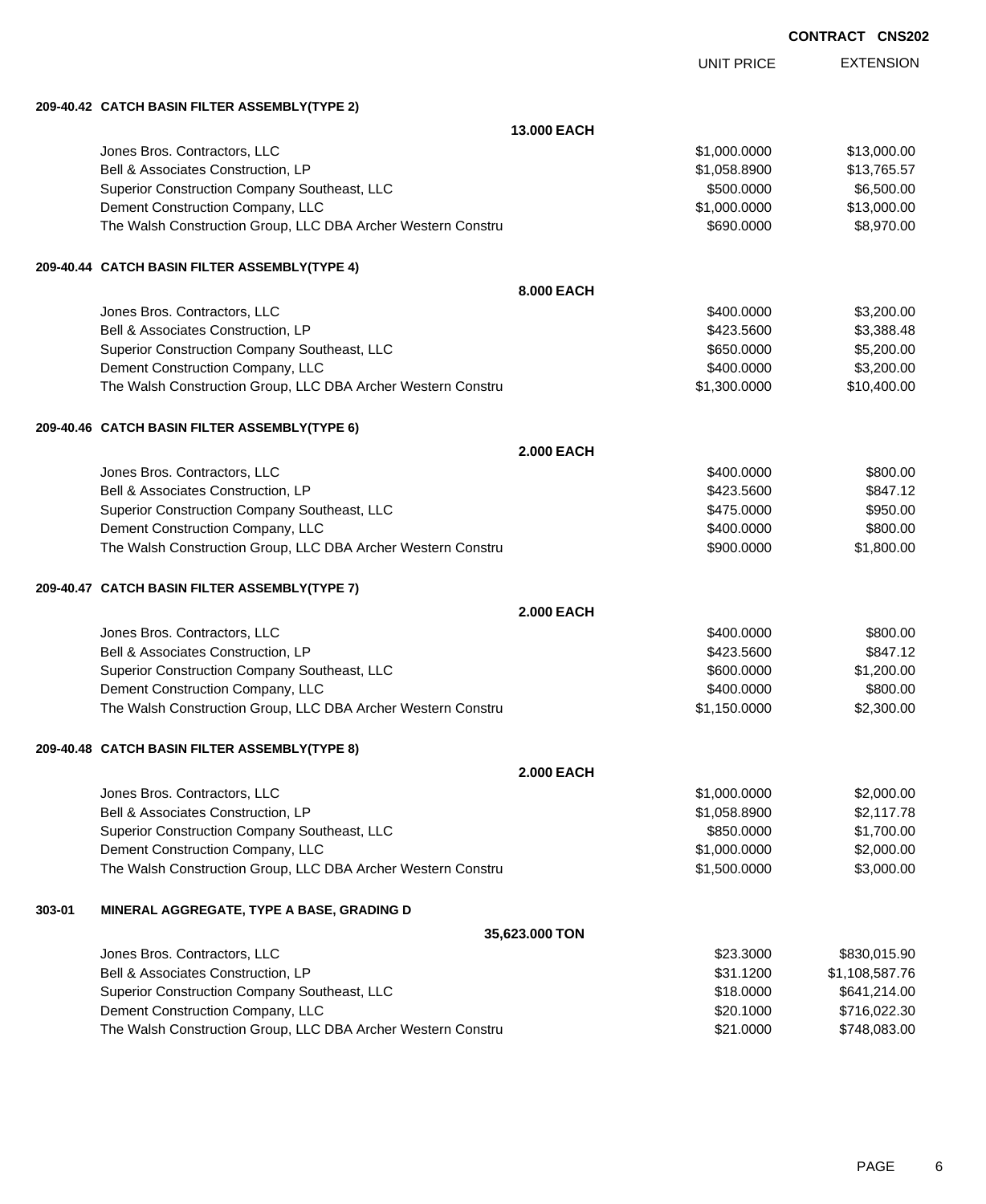| <b>CONTRACT</b> | <b>CNS202</b> |
|-----------------|---------------|
|-----------------|---------------|

EXTENSION UNIT PRICE **303-10.01 MINERAL AGGREGATE (SIZE 57) 803.000 TON** dones Bros. Contractors, LLC 6. 2009 \$28,105.00 \$28,105.00 Bell & Associates Construction, LP 689,868.95 Superior Construction Company Southeast, LLC  $$45.0000$  \$36,135.00 Dement Construction Company, LLC 6 and the state of the state of the state of the state of the state of the state of the state of the state of the state of the state of the state of the state of the state of the state of t The Walsh Construction Group, LLC DBA Archer Western Constru **\$38.0000** \$38.0000 \$30,514.00 **307-01.08 ASPHALT CONCRETE MIX (PG64-22) (BPMB-HM) GRADING B-M2 932.000 TON** Jones Bros. Contractors, LLC \$95.0000 \$88,540.00 Bell & Associates Construction, LP **103,619.76** \$111.1800 \$103,619.76 Superior Construction Company Southeast, LLC  $$92.0000$  \$85,744.00 Dement Construction Company, LLC 60000 \$83,880.00 The Walsh Construction Group, LLC DBA Archer Western Constru **\$99.000 \$99.000 \$92,268.00** \$92,268.00 **307-01.21 ASP. CONC. MIX(PG70-22) (BPMB-HM) GR. A-S 3,743.000 TON** Jones Bros. Contractors, LLC 6. The state of the state of the state of the state of the state of the state of the state of the state of the state of the state of the state of the state of the state of the state of the stat Bell & Associates Construction, LP **1200 \$416,146.74** \$111.1800 \$416,146.74 Superior Construction Company Southeast, LLC  $$90.0000$  \$336,870.00 Dement Construction Company, LLC 688.0000 \$329,384.00 The Walsh Construction Group, LLC DBA Archer Western Constru **\$98.0000 \$386,814.00** \$366,814.00 **307-01.22 ASP. CONC. MIX(PG76-22) (BPMB-HM) GR. A-S 1,273.000 TON** Jones Bros. Contractors, LLC \$95.0000 \$120,935.00 Bell & Associates Construction, LP 6. The State of the State of State of State of State of State of State of State of State of State of State of State of State of State of State of State of State of State of State of State Superior Construction Company Southeast, LLC  $$92.0000$  \$117,116.00 Dement Construction Company, LLC **but a set of the set of the set of the set of the set of the set of the set of the set of the set of the set of the set of the set of the set of the set of the set of the set of the set of** The Walsh Construction Group, LLC DBA Archer Western Constru \$99.0000 \$126,027.00 **307-02.01 ASPHALT CONCRETE MIX (PG70-22) (BPMB-HM) GRADING A 4,781.000 TON** Jones Bros. Contractors, LLC \$88.0000 \$420,728.00 Bell & Associates Construction, LP 6.6000 \$480,968.60 Superior Construction Company Southeast, LLC  $$94.0000$  \$449,414.00 Dement Construction Company, LLC 6 and the state of the state of the state of the state of the state of the state of the state of the state of the state of the state of the state of the state of the state of the state of t The Walsh Construction Group, LLC DBA Archer Western Constru \$101.0000 \$482,881.00 **307-02.08 ASPHALT CONCRETE MIX (PG70-22) (BPMB-HM) GRADING B-M2 3,597.000 TON** Jones Bros. Contractors, LLC \$98.0000 \$352,506.00 Bell & Associates Construction, LP **1200 \$399,914.46** \$399,914.46 Superior Construction Company Southeast, LLC  $$94.0000$  \$338,118.00 Dement Construction Company, LLC 6 and the state of the state of the state of the state  $$92.0000$  \$330,924.00 The Walsh Construction Group, LLC DBA Archer Western Constru \$101.0000 \$363,297.00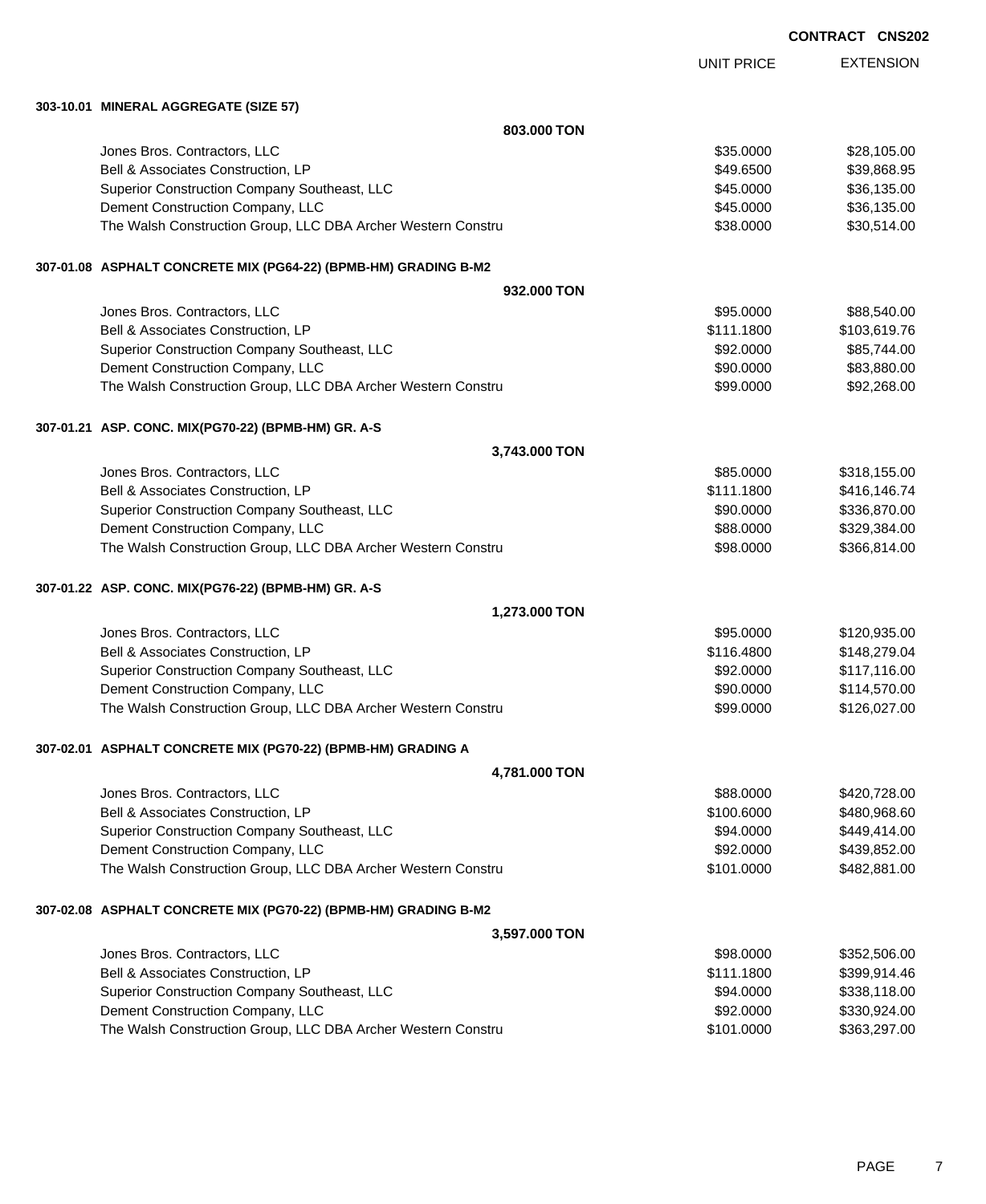EXTENSION UNIT PRICE **307-03.01 ASPHALT CONCRETE MIX (PG76-22) (BPMB-HM) GRADING A 3,759.000 TON** Jones Bros. Contractors, LLC \$95.0000 \$357,105.00 Bell & Associates Construction, LP 6. The State of the State of State State State State State State State State State State State State State State State State State State State State State State State State State State St Superior Construction Company Southeast, LLC  $$97.0000$  \$364,623.00 Dement Construction Company, LLC 6 and the state of the state of the state of the state  $\frac{1}{2}$ \$95.0000 \$357,105.00 The Walsh Construction Group, LLC DBA Archer Western Constru **\$106.0000 \$398,454.00** \$398,454.00 **307-03.08 ASPHALT CONCRETE MIX (PG76-22) (BPMB-HM) GRADING B-M2 1,065.000 TON** Jones Bros. Contractors, LLC \$110.0000 \$117,150.00 Bell & Associates Construction, LP **118,406.70** \$111.1800 \$118,406.70 Superior Construction Company Southeast, LLC  $$96.0000$  \$102,240.00 Dement Construction Company, LLC **but a set of the set of the set of the set of the set of the set of the set of the set of the set of the set of the set of the set of the set of the set of the set of the set of the set of** The Walsh Construction Group, LLC DBA Archer Western Constru **\$105.000** \$105.000 \$111,825.00 **307-03.10 ASPHALT CONC MIX (PG76-22)(BPMB-HM) GR CS 4,903.000 TON** Jones Bros. Contractors, LLC \$108.0000 \$529,524.00 Bell & Associates Construction, LP **608-141.8900** \$695,686.67 Superior Construction Company Southeast, LLC  $$115.0000$  \$563,845.00 Dement Construction Company, LLC 6 and the state of the state of the state of the state of the state of the state of the state of the state of the state of the state of the state of the state of the state of the state of t The Walsh Construction Group, LLC DBA Archer Western Constru **120 Constru 5121.0000** \$593,263.00 **313-03 TREATED PERMEABLE BASE 32,279.000 S.Y.** Jones Bros. Contractors, LLC \$17.1000 \$551,970.90 Bell & Associates Construction, LP 6. 2012 12:30 12:30 12:30 12:30 12:30 12:30 13:30 13:30 14:30 14:30 15:30 15:30 15:30 15:40 15:40 15:40 15:40 15:40 15:40 15:40 15:40 15:40 15:40 15:40 15:40 15:40 15:40 15:40 15:40 15:40 Superior Construction Company Southeast, LLC  $$25.0000$  \$806,975.00 Dement Construction Company, LLC 6 and the state of the state of the state of the state of the state of the state of the state of the state of the state of the state of the state of the state of the state of the state of t The Walsh Construction Group, LLC DBA Archer Western Constru \$28.0000 \$903,812.00 **402-01 BITUMINOUS MATERIAL FOR PRIME COAT (PC) 124.000 TON** Jones Bros. Contractors, LLC \$800.0000 \$99,200.00 Bell & Associates Construction, LP **6.4.128.88** \$1,323.6200 \$164,128.88 Superior Construction Company Southeast, LLC  $$1,000.0000$  \$124,000.00 Dement Construction Company, LLC 6 and the state of the state of the state  $$1,000.0000$  \$124,000.000 The Walsh Construction Group, LLC DBA Archer Western Constru \$1,100.0000 \$1,100.0000 \$136,400.00 **402-02 AGGREGATE FOR COVER MATERIAL (PC) 449.500 TON** Jones Bros. Contractors, LLC \$40.0000 \$17,980.00 Bell & Associates Construction, LP **\$74.1200** \$33,316.94

Superior Construction Company Southeast, LLC  $$46.0000$  \$20,677.00 Dement Construction Company, LLC **but a set of the set of the set of the set of the set of the set of the set of the set of the set of the set of the set of the set of the set of the set of the set of the set of the set of** The Walsh Construction Group, LLC DBA Archer Western Constru **\$51.0000 \$22,924.50** \$51.0000 \$22,924.50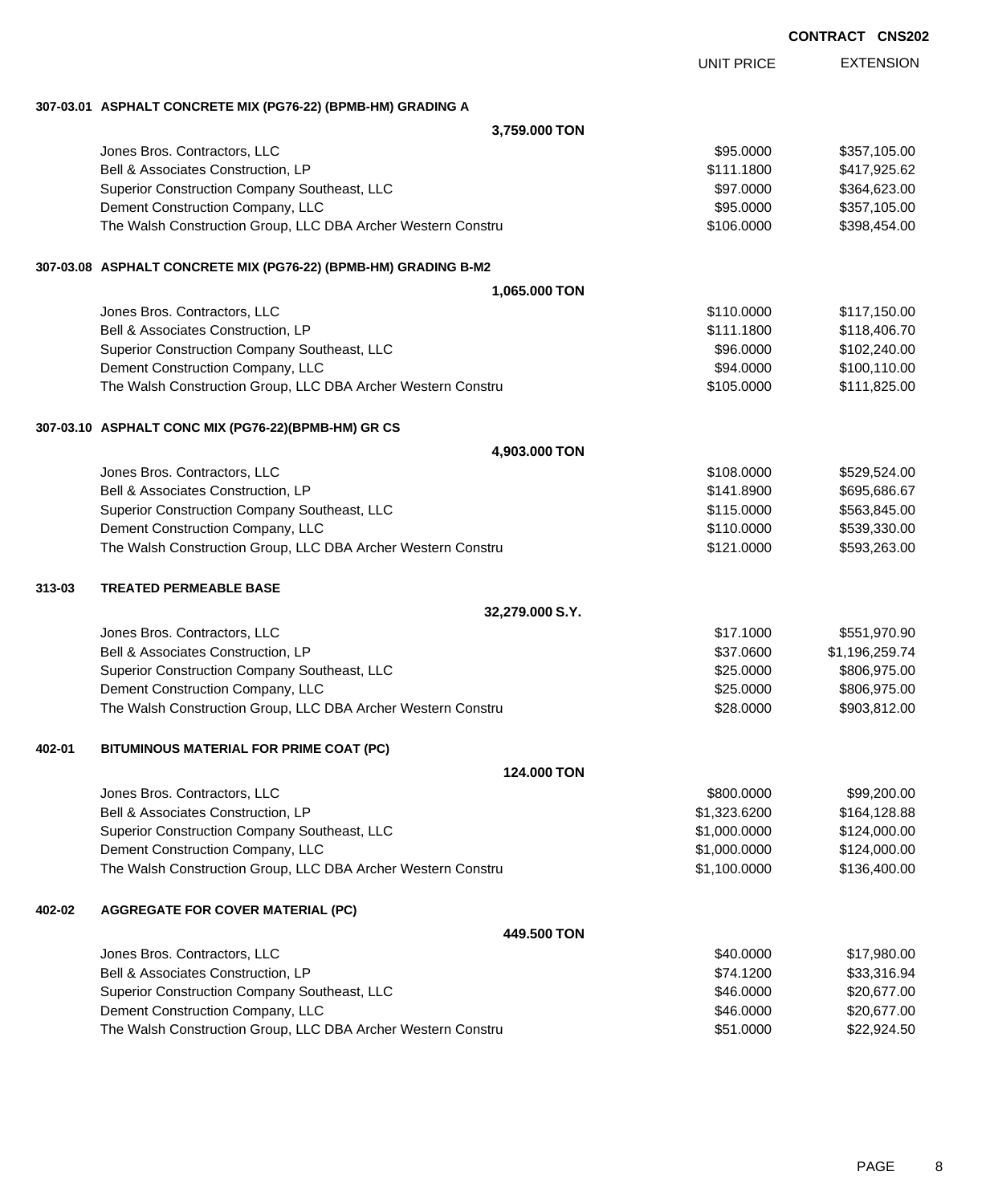EXTENSION UNIT PRICE **403-01 BITUMINOUS MATERIAL FOR TACK COAT (TC) 32.000 TON** dones Bros. Contractors, LLC 60000 \$20,800.00 Bell & Associates Construction, LP  $$1,164.7800$   $$37,272.96$ Superior Construction Company Southeast, LLC  $$800.000$  \$25,600.00 Dement Construction Company, LLC 600000 \$25,600.000 \$25,600.000 \$25,600.00 The Walsh Construction Group, LLC DBA Archer Western Constru \$900.000 \$900.000 \$28,800.00 **411-01.07 ACS MIX (PG64-22) GRADING E SHOULDER 372.000 TON** Jones Bros. Contractors, LLC \$110.0000 \$40,920.00 Bell & Associates Construction, LP 652,783.08 Superior Construction Company Southeast, LLC  $$105.0000$  \$39,060.00 Dement Construction Company, LLC 6 and the state of the state of the state  $$100.0000$  \$37,200.000 \$37,200.00 The Walsh Construction Group, LLC DBA Archer Western Constru \$112.0000 \$41,664.00 **411-01.10 ACS MIX(PG64-22) GRADING D 106.000 TON** Jones Bros. Contractors, LLC \$125.0000 \$13,250.00 Bell & Associates Construction, LP 615,040.34 Superior Construction Company Southeast, LLC  $$110.0000$  \$11,660.00 Dement Construction Company, LLC **but a set of the set of the set of the set of the set of the set of the set of the set of the set of the set of the set of the set of the set of the set of the set of the set of the set of** The Walsh Construction Group, LLC DBA Archer Western Constru **\$12,508.00** \$12,508.00 **411-02.10 ACS MIX(PG70-22) GRADING D 2,376.000 TON** Jones Bros. Contractors, LLC \$105.0000 \$249,480.00 Bell & Associates Construction, LP **\$141.8900** \$337,130.64 Superior Construction Company Southeast, LLC  $$120.0000$  \$285,120.00 Dement Construction Company, LLC **but a set of the set of the set of the set of the set of the set of the set of the set of the set of the set of the set of the set of the set of the set of the set of the set of the set of** The Walsh Construction Group, LLC DBA Archer Western Constru \$122.0000 \$289,872.00 **411-03.10 ACS MIX(PG76-22) GRADING D 136.000 TON** Jones Bros. Contractors, LLC \$165.0000 \$22,440.00 Bell & Associates Construction, LP **\$141.8900** \$141.8900 \$19,297.04 Superior Construction Company Southeast, LLC  $$120.0000$  \$16,320.00 Dement Construction Company, LLC  $$115.0000$   $$15,640.00$ The Walsh Construction Group, LLC DBA Archer Western Constru \$127.000 \$17,272.00 **411-03.23 ACS MIX (PG76-22) OGFC 4,958.000 TON**

| Jones Bros. Contractors, LLC                                 | \$118,0000 | \$585.044.00 |
|--------------------------------------------------------------|------------|--------------|
| Bell & Associates Construction, LP                           | \$148,2500 | \$735,023.50 |
| Superior Construction Company Southeast, LLC                 | \$140,0000 | \$694,120.00 |
| Dement Construction Company, LLC                             | \$135,0000 | \$669.330.00 |
| The Walsh Construction Group, LLC DBA Archer Western Constru | \$150,0000 | \$743,700.00 |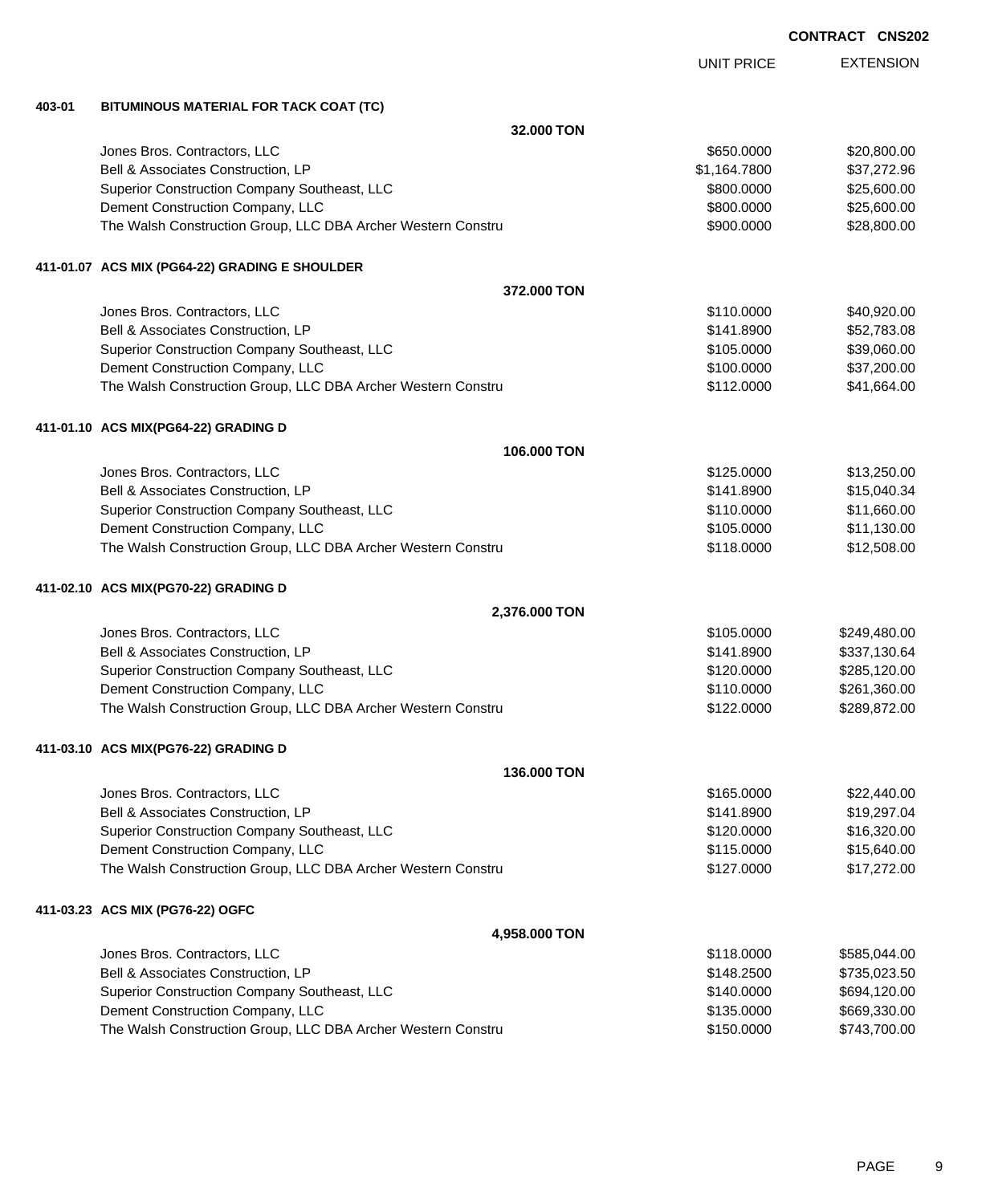| <b>CONTRACT</b> | <b>CNS202</b> |
|-----------------|---------------|
|-----------------|---------------|

|                                                              | <b>UNIT PRICE</b> | <b>EXTENSION</b> |
|--------------------------------------------------------------|-------------------|------------------|
| 411-12.01 SCORING SHOULDERS (CONTINUOUS) (16IN WIDTH)        |                   |                  |
| 2.600 L.M.                                                   |                   |                  |
| Jones Bros. Contractors, LLC                                 | \$1,730.0000      | \$4,498.00       |
| Bell & Associates Construction, LP                           | \$1,508.9300      | \$3,923.22       |
| Superior Construction Company Southeast, LLC                 | \$12,000.0000     | \$31,200.00      |
| Dement Construction Company, LLC                             | \$1,730.0000      | \$4,498.00       |
| The Walsh Construction Group, LLC DBA Archer Western Constru | \$1,950.0000      | \$5,070.00       |
| 415-01.01 COLD PLANING BITUMINOUS PAVEMENT                   |                   |                  |
| 8,137.000 TON                                                |                   |                  |
| Jones Bros. Contractors, LLC                                 | \$36.0000         | \$292,932.00     |
| Bell & Associates Construction, LP                           | \$29.1200         | \$236,949.44     |
| Superior Construction Company Southeast, LLC                 | \$27.5000         | \$223,767.50     |
| Dement Construction Company, LLC                             | \$36.0000         | \$292,932.00     |
| The Walsh Construction Group, LLC DBA Archer Western Constru | \$49.0000         | \$398,713.00     |
| 501-01.03 PORTLAND CEMENT CONCRETE PAVEMENT (PLAIN) 10"      |                   |                  |
| 32,279.000 S.Y.                                              |                   |                  |
| Jones Bros. Contractors, LLC                                 | \$108.6000        | \$3,505,499.40   |
| Bell & Associates Construction, LP                           | \$114.4700        | \$3,694,977.13   |
| Superior Construction Company Southeast, LLC                 | \$70.0000         | \$2,259,530.00   |
| Dement Construction Company, LLC                             | \$110.0000        | \$3,550,690.00   |
| The Walsh Construction Group, LLC DBA Archer Western Constru | \$77.0000         | \$2,485,483.00   |
| 502-03.13 CONCRETE PAVEMENT REMOVAL                          |                   |                  |
| 960.000 S.Y.                                                 |                   |                  |
| Jones Bros. Contractors, LLC                                 | \$20.0000         | \$19,200.00      |
| Bell & Associates Construction, LP                           | \$22.9300         | \$22,012.80      |
| Superior Construction Company Southeast, LLC                 | \$1.0000          | \$960.00         |
| Dement Construction Company, LLC                             | \$21.6500         | \$20,784.00      |
| The Walsh Construction Group, LLC DBA Archer Western Constru | \$10.0000         | \$9,600.00       |
| 604-07.02 RETAINING WALL (WALL NO. 2)                        |                   |                  |
| 5,642.000 S.F.                                               |                   |                  |
| Jones Bros. Contractors, LLC                                 | \$60.0000         | \$338,520.00     |
| Bell & Associates Construction, LP                           | \$52.3000         | \$295,076.60     |
| Superior Construction Company Southeast, LLC                 | \$86.0000         | \$485,212.00     |
| Dement Construction Company, LLC                             | \$110.0000        | \$620,620.00     |
| The Walsh Construction Group, LLC DBA Archer Western Constru | \$130.0000        | \$733,460.00     |
| 604-07.03 RETAINING WALL (WALL NO. 3)                        |                   |                  |
| 9,510.000 S.F.                                               |                   |                  |
| Jones Bros. Contractors, LLC                                 | \$59.0000         | \$561,090.00     |
| Bell & Associates Construction, LP                           | \$48.9700         | \$465,704.70     |
| Superior Construction Company Southeast, LLC                 | \$80.0000         | \$760,800.00     |
| Dement Construction Company, LLC                             | \$95.0000         | \$903,450.00     |
| The Walsh Construction Group, LLC DBA Archer Western Constru | \$130.0000        | \$1,236,300.00   |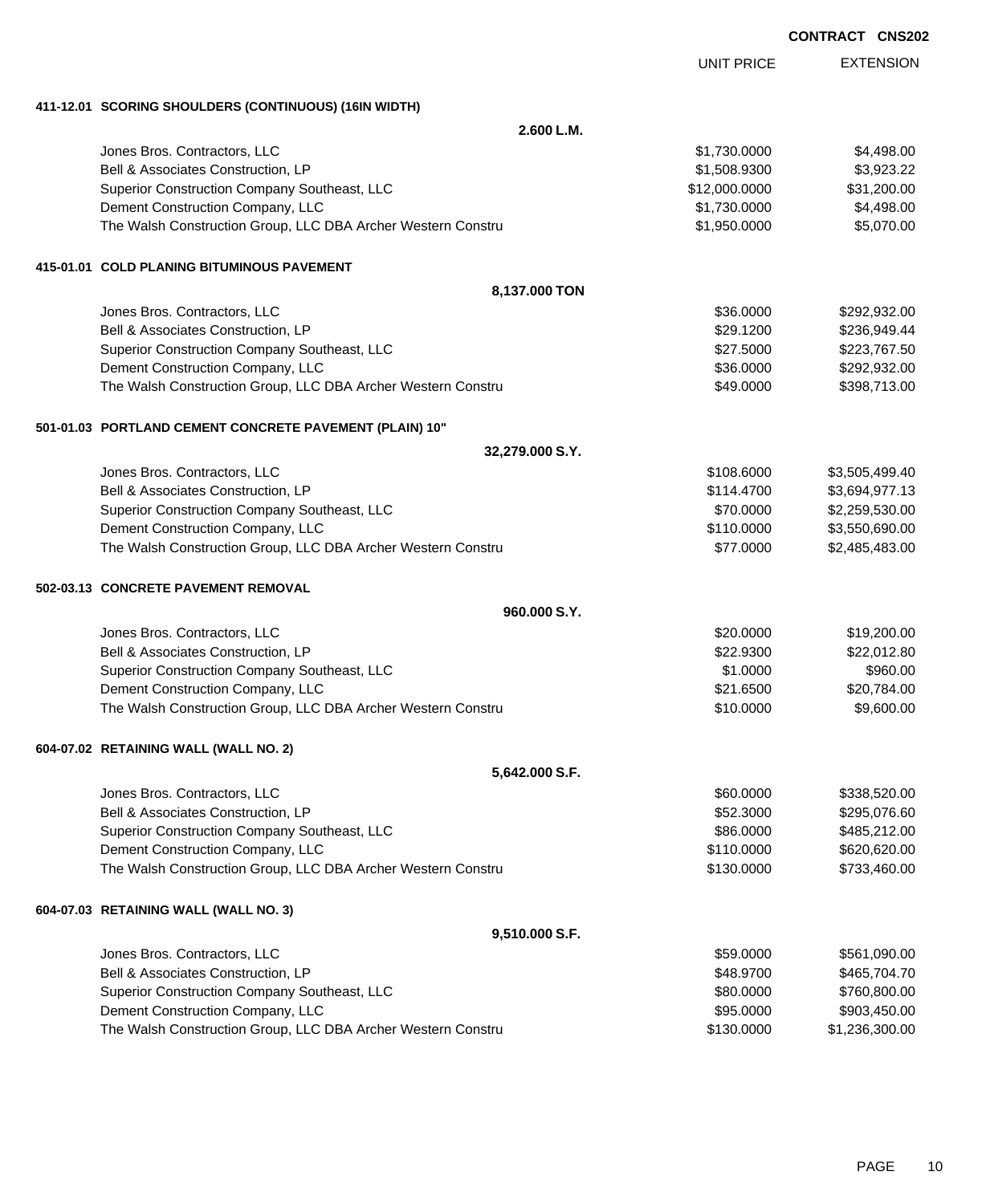EXTENSION UNIT PRICE

### **604-07.04 RETAINING WALL (WALL NO. 4)**

| 5,257.000 S.F.                                               |            |                |
|--------------------------------------------------------------|------------|----------------|
| Jones Bros. Contractors, LLC                                 | \$100.0000 | \$525,700.00   |
| Bell & Associates Construction, LP                           | \$76.9800  | \$404,683.86   |
| Superior Construction Company Southeast, LLC                 | \$170.0000 | \$893,690.00   |
| Dement Construction Company, LLC                             | \$200.0000 | \$1,051,400.00 |
| The Walsh Construction Group, LLC DBA Archer Western Constru | \$210.0000 | \$1,103,970.00 |
| 604-07.05 RETAINING WALL (WALL NO. 5)                        |            |                |
| 4,619.000 S.F.                                               |            |                |
| Jones Bros. Contractors, LLC                                 | \$105.0000 | \$484,995.00   |
| Bell & Associates Construction, LP                           | \$66.9000  | \$309,011.10   |
| Superior Construction Company Southeast, LLC                 | \$200.0000 | \$923,800.00   |
| Dement Construction Company, LLC                             | \$120.0000 | \$554,280.00   |
| The Walsh Construction Group, LLC DBA Archer Western Constru | \$210.0000 | \$969,990.00   |
| 604-07.06 RETAINING WALL (WALL NO. 6)                        |            |                |
| 3,729.000 S.F.                                               |            |                |
| Jones Bros. Contractors, LLC                                 | \$105.0000 | \$391,545.00   |
| Bell & Associates Construction, LP                           | \$56.7100  | \$211,471.59   |
| Superior Construction Company Southeast, LLC                 | \$210.0000 | \$783,090.00   |
| Dement Construction Company, LLC                             | \$120.0000 | \$447,480.00   |
| The Walsh Construction Group, LLC DBA Archer Western Constru | \$210.0000 | \$783,090.00   |
| 604-07.07 RETAINING WALL (WALL NO. 7)                        |            |                |
| 3,765.000 S.F.                                               |            |                |
| Jones Bros. Contractors, LLC                                 | \$105.0000 | \$395,325.00   |
| Bell & Associates Construction, LP                           | \$63.0400  | \$237,345.60   |
| Superior Construction Company Southeast, LLC                 | \$190.0000 | \$715,350.00   |
| Dement Construction Company, LLC                             | \$116.0000 | \$436,740.00   |
| The Walsh Construction Group, LLC DBA Archer Western Constru | \$210.0000 | \$790,650.00   |
| 604-07.08 RETAINING WALL (WALL NO. 8)                        |            |                |
| 5,485.000 S.F.                                               |            |                |
| Jones Bros. Contractors, LLC                                 | \$105.0000 | \$575,925.00   |
| Bell & Associates Construction, LP                           | \$65.9900  | \$361,955.15   |
| Superior Construction Company Southeast, LLC                 | \$170.0000 | \$932,450.00   |
| Dement Construction Company, LLC                             | \$110.0000 | \$603,350.00   |
| The Walsh Construction Group, LLC DBA Archer Western Constru | \$210.0000 | \$1,151,850.00 |
| 604-07.13 RETAINING WALL (WALL NO. 13)                       |            |                |
| 421.000 S.F.                                                 |            |                |
| Jones Bros. Contractors, LLC                                 | \$80.0000  | \$33,680.00    |
| Bell & Associates Construction, LP                           | \$50.7600  | \$21,369.96    |
| Superior Construction Company Southeast, LLC                 | \$82.9300  | \$34,913.53    |
| Dement Construction Company, LLC                             | \$150.0000 | \$63,150.00    |
| The Walsh Construction Group, LLC DBA Archer Western Constru | \$210.0000 | \$88,410.00    |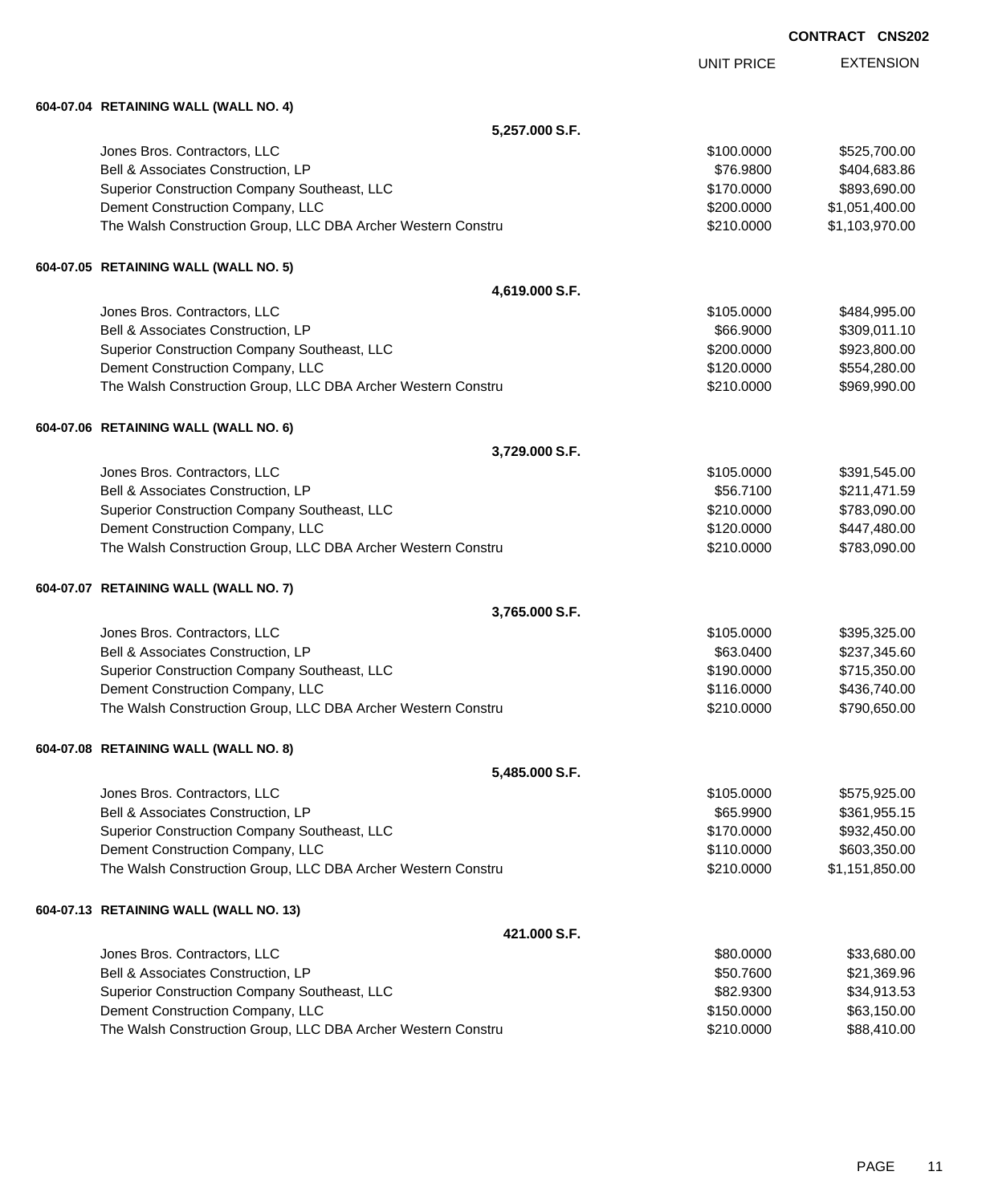EXTENSION UNIT PRICE **607-03.02 18" CONCRETE PIPE CULVERT (CLASS III) 3,686.000 L.F.** Jones Bros. Contractors, LLC \$45.0000 \$165,870.00 Bell & Associates Construction, LP 6.62400 \$281,020.64 Superior Construction Company Southeast, LLC  $$80.000$  \$294,880.00 Dement Construction Company, LLC 6 and the state of the state of the state of the state of the state of the state of the state of the state of the state of the state of the state of the state of the state of the state of t The Walsh Construction Group, LLC DBA Archer Western Constru \$62.000 \$228,532.00 **607-03.30 18" PIPE CULVERT 24.000 L.F.** Jones Bros. Contractors, LLC \$55.0000 \$1,320.00 Bell & Associates Construction, LP 66 and the state of the state of the state of the state of the state of the state of the state of the state of the state of the state of the state of the state of the state of the state o Superior Construction Company Southeast, LLC  $$116.8100$  \$2,803.44 Dement Construction Company, LLC 6 and the state of the state of the state of the state of the state of the state of the state of the state of the state of the state of the state of the state of the state of the state of t The Walsh Construction Group, LLC DBA Archer Western Constru **\$65.000 \$1,560.00** \$1,560.00 **607-05.02 24" CONCRETE PIPE CULVERT (CLASS III) 771.000 L.F.** Jones Bros. Contractors, LLC \$56.0000 \$43,176.00 Bell & Associates Construction, LP **\$111.1800** \$85,719.78 Superior Construction Company Southeast, LLC  $$171.2500$  \$132,033.75 Dement Construction Company, LLC 6 and the state of the state of the state of the state of the state of the state of the state of the state of the state of the state of the state of the state of the state of the state of t The Walsh Construction Group, LLC DBA Archer Western Constru **\$76.000 \$58,596.00** \$58,596.00 **607-06.02 30" CONCRETE PIPE CULVERT (CLASS III) 675.000 L.F.** Jones Bros. Contractors, LLC \$70.0000 \$47,250.00 Bell & Associates Construction, LP 68.3600 \$113,643.00 Superior Construction Company Southeast, LLC  $$153.6800$  \$103,734.00 Dement Construction Company, LLC **but a struction Company, LLC**  $$159.0000$  \$107,325.00 The Walsh Construction Group, LLC DBA Archer Western Constru \$105.0000 \$105.0000 \$70,875.00 **607-07.02 36" CONCRETE PIPE CULVERT (CLASS III) 1,217.000 L.F.** Jones Bros. Contractors, LLC \$120.0000 \$146,040.00 Bell & Associates Construction, LP **\$301.7900** \$307.278.43 Superior Construction Company Southeast, LLC  $$183.9500$  \$223,867.15 Dement Construction Company, LLC 6 and the state of the state of the state  $$285.0000$  \$346,845.00 The Walsh Construction Group, LLC DBA Archer Western Constru \$125.000 \$125.000 \$152,125.00 **607-09.02 48" CONCRETE PIPE CULVERT (CLASS III) 62.000 L.F.** Jones Bros. Contractors, LLC \$180.0000 \$11,160.00 Bell & Associates Construction, LP **\$382.2600** \$23,700.12 Superior Construction Company Southeast, LLC  $$219.4500$   $$13,605.90$ Dement Construction Company, LLC 6 and the state of the state of the state  $$361.0000$  \$22,382.00 The Walsh Construction Group, LLC DBA Archer Western Constru \$180.000 \$180.000 \$11,160.00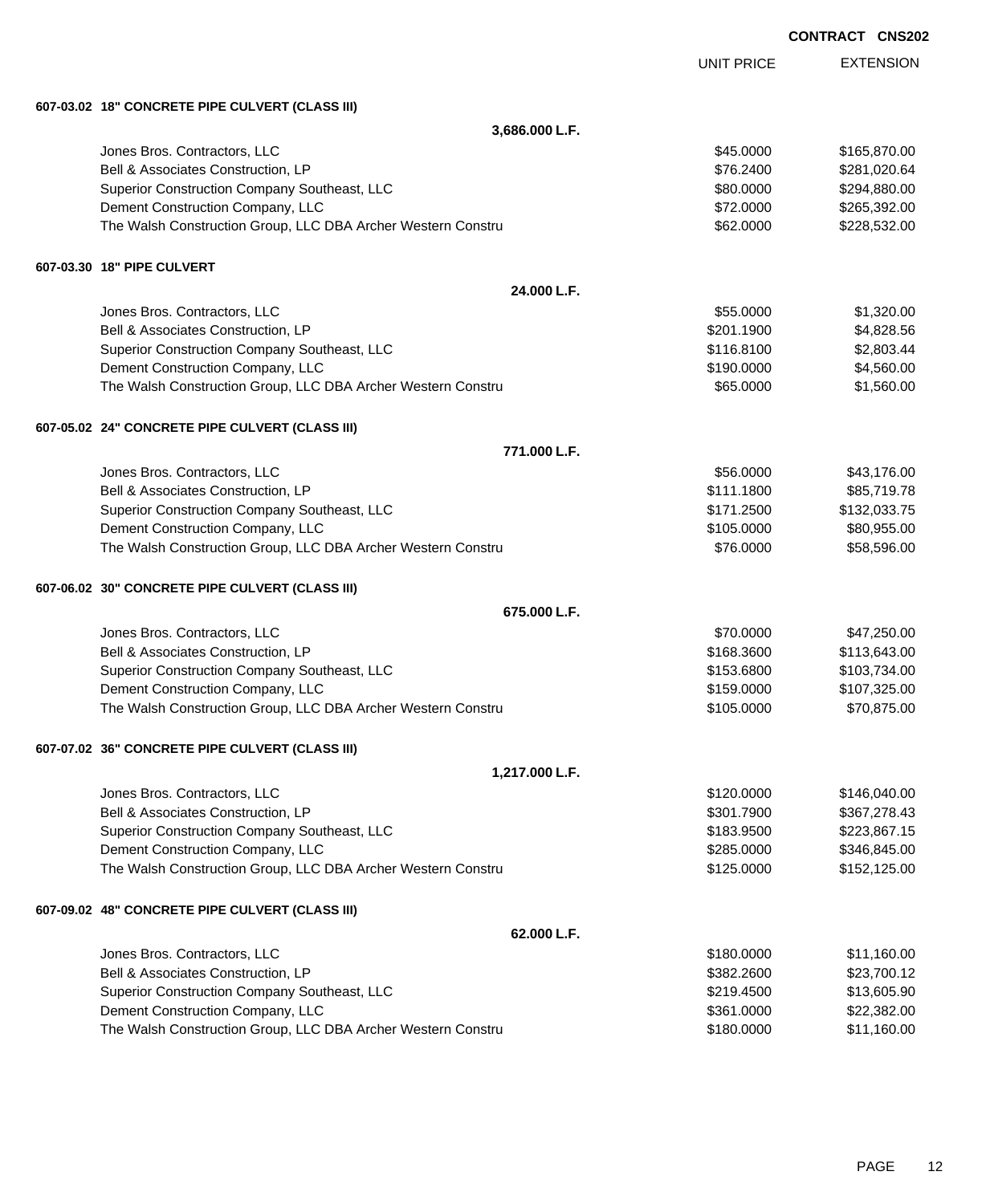|                                                              |                   | <b>CONTRACT CNS202</b> |
|--------------------------------------------------------------|-------------------|------------------------|
|                                                              | <b>UNIT PRICE</b> | <b>EXTENSION</b>       |
| 610-07.03 18" PIPE DRAIN (BRIDGE DRAIN)                      |                   |                        |
| 150.000 L.F.                                                 |                   |                        |
| Jones Bros. Contractors, LLC                                 | \$35.0000         | \$5,250.00             |
| Bell & Associates Construction, LP                           | \$39.4300         | \$5,914.50             |
| Superior Construction Company Southeast, LLC                 | \$71.7400         | \$10,761.00            |
| Dement Construction Company, LLC                             | \$50.0000         | \$7,500.00             |
| The Walsh Construction Group, LLC DBA Archer Western Constru | \$64.0000         | \$9,600.00             |
| 611-01.03 MANHOLES, > 8' - 12' DEPTH                         |                   |                        |
| <b>2.000 EACH</b>                                            |                   |                        |
| Jones Bros. Contractors, LLC                                 | \$6,900.0000      | \$13,800.00            |
| Bell & Associates Construction, LP                           | \$7,766.9900      | \$15,533.98            |
| Superior Construction Company Southeast, LLC                 | \$9,374.0000      | \$18,748.00            |
| Dement Construction Company, LLC                             | \$7,335.0000      | \$14,670.00            |
| The Walsh Construction Group, LLC DBA Archer Western Constru | \$9,000.0000      | \$18,000.00            |
| 611-02.10 JUNCTION BOX, TYPE 1                               |                   |                        |
| <b>1.000 EACH</b>                                            |                   |                        |
| Jones Bros. Contractors, LLC                                 | \$4,100.0000      | \$4,100.00             |
| Bell & Associates Construction, LP                           | \$2,568.8800      | \$2,568.88             |
| Superior Construction Company Southeast, LLC                 | \$3,345.5500      | \$3,345.55             |
| Dement Construction Company, LLC                             | \$2,436.0000      | \$2,436.00             |
| The Walsh Construction Group, LLC DBA Archer Western Constru | \$3,600.0000      | \$3,600.00             |
| 611-05.01 TRENCH DRAINS                                      |                   |                        |
| 1,225.000 L.F.                                               |                   |                        |
| Jones Bros. Contractors, LLC                                 | \$185.0000        | \$226,625.00           |
| Bell & Associates Construction, LP                           | \$428.8500        | \$525,341.25           |
| Superior Construction Company Southeast, LLC                 | \$175.9400        | \$215,526.50           |
| Dement Construction Company, LLC                             | \$405.0000        | \$496,125.00           |
| The Walsh Construction Group, LLC DBA Archer Western Constru | \$330.0000        | \$404,250.00           |
| 611-07.01 CLASS A CONCRETE (PIPE ENDWALLS)                   |                   |                        |
| 17.000 C.Y.                                                  |                   |                        |
| Jones Bros. Contractors, LLC                                 | \$1,575.0000      | \$26,775.00            |
| Bell & Associates Construction, LP                           | \$921.2400        | \$15,661.08            |
| Superior Construction Company Southeast, LLC                 | \$2,230.5500      | \$37,919.35            |
| Dement Construction Company, LLC                             | \$870.0000        | \$14,790.00            |
| The Walsh Construction Group, LLC DBA Archer Western Constru | \$1,800.0000      | \$30,600.00            |
| 611-07.02 STEEL BAR REINFORCEMENT (PIPE ENDWALLS)            |                   |                        |
| 415.000 LB.                                                  |                   |                        |
| Jones Bros. Contractors, LLC                                 | \$1.0000          | \$415.00               |
| Bell & Associates Construction, LP                           | \$1.7500          | \$726.25               |
| Superior Construction Company Southeast, LLC                 | \$2.8000          | \$1,162.00             |
| Dement Construction Company, LLC                             | \$1.6500          | \$684.75               |
| The Walsh Construction Group, LLC DBA Archer Western Constru | \$0.8000          | \$332.00               |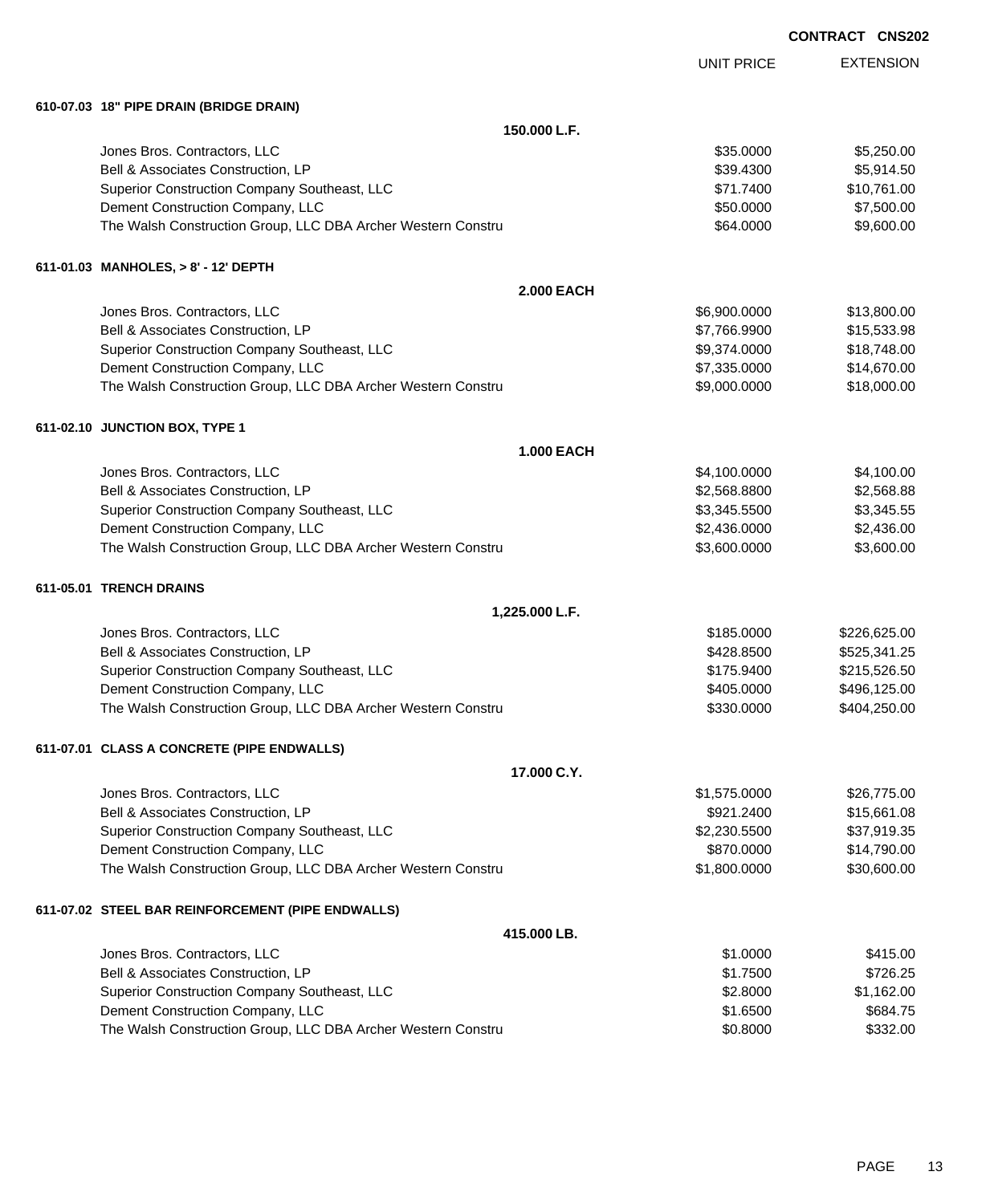| <b>CONTRACT</b> | <b>CNS202</b> |
|-----------------|---------------|
|-----------------|---------------|

|                                                              |                   | <b>UNIT PRICE</b> | <b>EXTENSION</b> |
|--------------------------------------------------------------|-------------------|-------------------|------------------|
| 611-07.54 18IN ENDWALL (CROSS DRAIN) 3:1                     |                   |                   |                  |
|                                                              | <b>1.000 EACH</b> |                   |                  |
| Jones Bros. Contractors, LLC                                 |                   | \$1,575.0000      | \$1,575.00       |
| Bell & Associates Construction, LP                           |                   | \$910.6500        | \$910.65         |
| Superior Construction Company Southeast, LLC                 |                   | \$2,050.5000      | \$2,050.50       |
| Dement Construction Company, LLC                             |                   | \$860.0000        | \$860.00         |
| The Walsh Construction Group, LLC DBA Archer Western Constru |                   | \$2,500.0000      | \$2,500.00       |
| 611-07.56 18IN ENDWALL (CROSS DRAIN) 6:1                     |                   |                   |                  |
|                                                              | <b>2.000 EACH</b> |                   |                  |
| Jones Bros. Contractors, LLC                                 |                   | \$2,700.0000      | \$5,400.00       |
| Bell & Associates Construction, LP                           |                   | \$1,559.7500      | \$3,119.50       |
| Superior Construction Company Southeast, LLC                 |                   | \$2,435.1700      | \$4,870.34       |
| Dement Construction Company, LLC                             |                   | \$1,473.0000      | \$2,946.00       |
| The Walsh Construction Group, LLC DBA Archer Western Constru |                   | \$2,500.0000      | \$5,000.00       |
| 611-07.58 24IN ENDWALL (CROSS DRAIN) 4:1                     |                   |                   |                  |
|                                                              | <b>2.000 EACH</b> |                   |                  |
| Jones Bros. Contractors, LLC                                 |                   | \$2,900.0000      | \$5,800.00       |
| Bell & Associates Construction, LP                           |                   | \$1,692.1100      | \$3,384.22       |
| Superior Construction Company Southeast, LLC                 |                   | \$2,435.1700      | \$4,870.34       |
| Dement Construction Company, LLC                             |                   | \$1,598.0000      | \$3,196.00       |
| The Walsh Construction Group, LLC DBA Archer Western Constru |                   | \$2,600.0000      | \$5,200.00       |
| 611-10.02 CATCH BASINS, TYPE 10, > 4' - 8' DEPTH             |                   |                   |                  |
|                                                              | <b>4.000 EACH</b> |                   |                  |
| Jones Bros. Contractors, LLC                                 |                   | \$4,200.0000      | \$16,800.00      |
| Bell & Associates Construction, LP                           |                   | \$3,333.4000      | \$13,333.60      |
| Superior Construction Company Southeast, LLC                 |                   | \$3,500.0000      | \$14,000.00      |
| Dement Construction Company, LLC                             |                   | \$3,148.0000      | \$12,592.00      |
| The Walsh Construction Group, LLC DBA Archer Western Constru |                   | \$4,300.0000      | \$17,200.00      |
| 611-12.02 CATCH BASINS, TYPE 12, > 4' - 8' DEPTH             |                   |                   |                  |
|                                                              | 21.000 EACH       |                   |                  |
| Jones Bros. Contractors, LLC                                 |                   | \$4,400.0000      | \$92,400.00      |
| Bell & Associates Construction, LP                           |                   | \$3,357.7600      | \$70,512.96      |
| Superior Construction Company Southeast, LLC                 |                   | \$5,000.0000      | \$105,000.00     |
| Dement Construction Company, LLC                             |                   | \$3,171.0000      | \$66,591.00      |
| The Walsh Construction Group, LLC DBA Archer Western Constru |                   | \$4,800.0000      | \$100,800.00     |
| 611-12.03 CATCH BASINS, TYPE 12, > 8' - 12' DEPTH            |                   |                   |                  |
|                                                              | 7.000 EACH        |                   |                  |
| Jones Bros. Contractors, LLC                                 |                   | \$5,200.0000      | \$36,400.00      |
| Bell & Associates Construction, LP                           |                   | \$4,556.4200      | \$31,894.94      |
| Superior Construction Company Southeast, LLC                 |                   | \$5,700.0000      | \$39,900.00      |
| Dement Construction Company, LLC                             |                   | \$4,303.0000      | \$30,121.00      |
| The Walsh Construction Group, LLC DBA Archer Western Constru |                   | \$6,100.0000      | \$42,700.00      |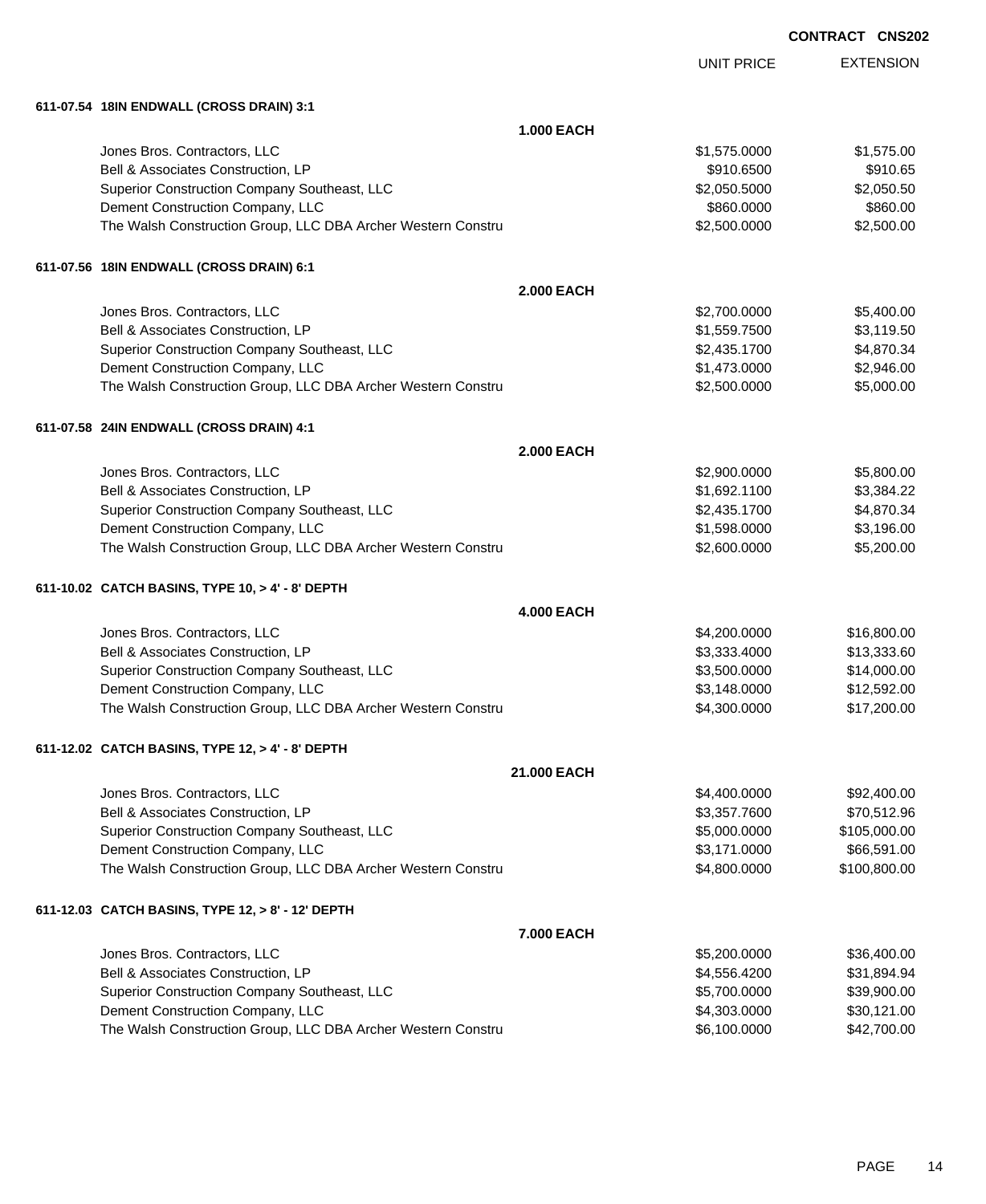| <b>CONTRACT</b> | <b>CNS202</b> |
|-----------------|---------------|
|-----------------|---------------|

|                                                              |                   | <b>UNIT PRICE</b> | <b>EXTENSION</b> |
|--------------------------------------------------------------|-------------------|-------------------|------------------|
| 611-12.04 CATCH BASINS, TYPE 12, > 12' - 16' DEPTH           |                   |                   |                  |
|                                                              | 3.000 EACH        |                   |                  |
| Jones Bros. Contractors, LLC                                 |                   | \$7,000.0000      | \$21,000.00      |
| Bell & Associates Construction, LP                           |                   | \$5,228.8200      | \$15,686.46      |
| Superior Construction Company Southeast, LLC                 |                   | \$7,500.0000      | \$22,500.00      |
| Dement Construction Company, LLC                             |                   | \$4,938.0000      | \$14,814.00      |
| The Walsh Construction Group, LLC DBA Archer Western Constru |                   | \$10,400.0000     | \$31,200.00      |
| 611-14.02 CATCH BASINS, TYPE 14, > 4' - 8' DEPTH             |                   |                   |                  |
|                                                              | <b>5.000 EACH</b> |                   |                  |
| Jones Bros. Contractors, LLC                                 |                   | \$7,400.0000      | \$37,000.00      |
| Bell & Associates Construction, LP                           |                   | \$5,167.4100      | \$25,837.05      |
| Superior Construction Company Southeast, LLC                 |                   | \$8,000.0000      | \$40,000.00      |
| Dement Construction Company, LLC                             |                   | \$4,880.0000      | \$24,400.00      |
| The Walsh Construction Group, LLC DBA Archer Western Constru |                   | \$8,000.0000      | \$40,000.00      |
| 611-14.04 CATCH BASINS, TYPE 14, > 12' - 16' DEPTH           |                   |                   |                  |
|                                                              | <b>1.000 EACH</b> |                   |                  |
| Jones Bros. Contractors, LLC                                 |                   | \$10,100.0000     | \$10,100.00      |
| Bell & Associates Construction, LP                           |                   | \$9,234.6200      | \$9,234.62       |
| Superior Construction Company Southeast, LLC                 |                   | \$13,000.0000     | \$13,000.00      |
| Dement Construction Company, LLC                             |                   | \$8,721.0000      | \$8,721.00       |
| The Walsh Construction Group, LLC DBA Archer Western Constru |                   | \$14,200.0000     | \$14,200.00      |
| 611-31.03 CATCH BASINS, TYPE 31, > 8' - 12' DEPTH            |                   |                   |                  |
|                                                              | <b>1.000 EACH</b> |                   |                  |
| Jones Bros. Contractors, LLC                                 |                   | \$9,100.0000      | \$9,100.00       |
| Bell & Associates Construction, LP                           |                   | \$9,937.7300      | \$9,937.73       |
| Superior Construction Company Southeast, LLC                 |                   | \$17,000.0000     | \$17,000.00      |
| Dement Construction Company, LLC                             |                   | \$9,385.0000      | \$9,385.00       |
| The Walsh Construction Group, LLC DBA Archer Western Constru |                   | \$10,000.0000     | \$10,000.00      |
| 611-31.04 CATCH BASINS, TYPE 31, > 12' - 16' DEPTH           |                   |                   |                  |
|                                                              | <b>1.000 EACH</b> |                   |                  |
| Jones Bros. Contractors, LLC                                 |                   | \$9,900.0000      | \$9,900.00       |
| Bell & Associates Construction, LP                           |                   | \$10,977.5600     | \$10,977.56      |
| Superior Construction Company Southeast, LLC                 |                   | \$16,000.0000     | \$16,000.00      |
| Dement Construction Company, LLC                             |                   | \$10,367.0000     | \$10,367.00      |
| The Walsh Construction Group, LLC DBA Archer Western Constru |                   | \$13,000.0000     | \$13,000.00      |
| 611-41.02 CATCH BASINS, TYPE 41, > 4' - 8' DEPTH             |                   |                   |                  |
|                                                              | <b>5.000 EACH</b> |                   |                  |
| Jones Bros. Contractors, LLC                                 |                   | \$5,200.0000      | \$26,000.00      |
| Bell & Associates Construction, LP                           |                   | \$3,357.7600      | \$16,788.80      |
| Superior Construction Company Southeast, LLC                 |                   | \$9,500.0000      | \$47,500.00      |
| Dement Construction Company, LLC                             |                   | \$3,171.0000      | \$15,855.00      |
| The Walsh Construction Group, LLC DBA Archer Western Constru |                   | \$5,400.0000      | \$27,000.00      |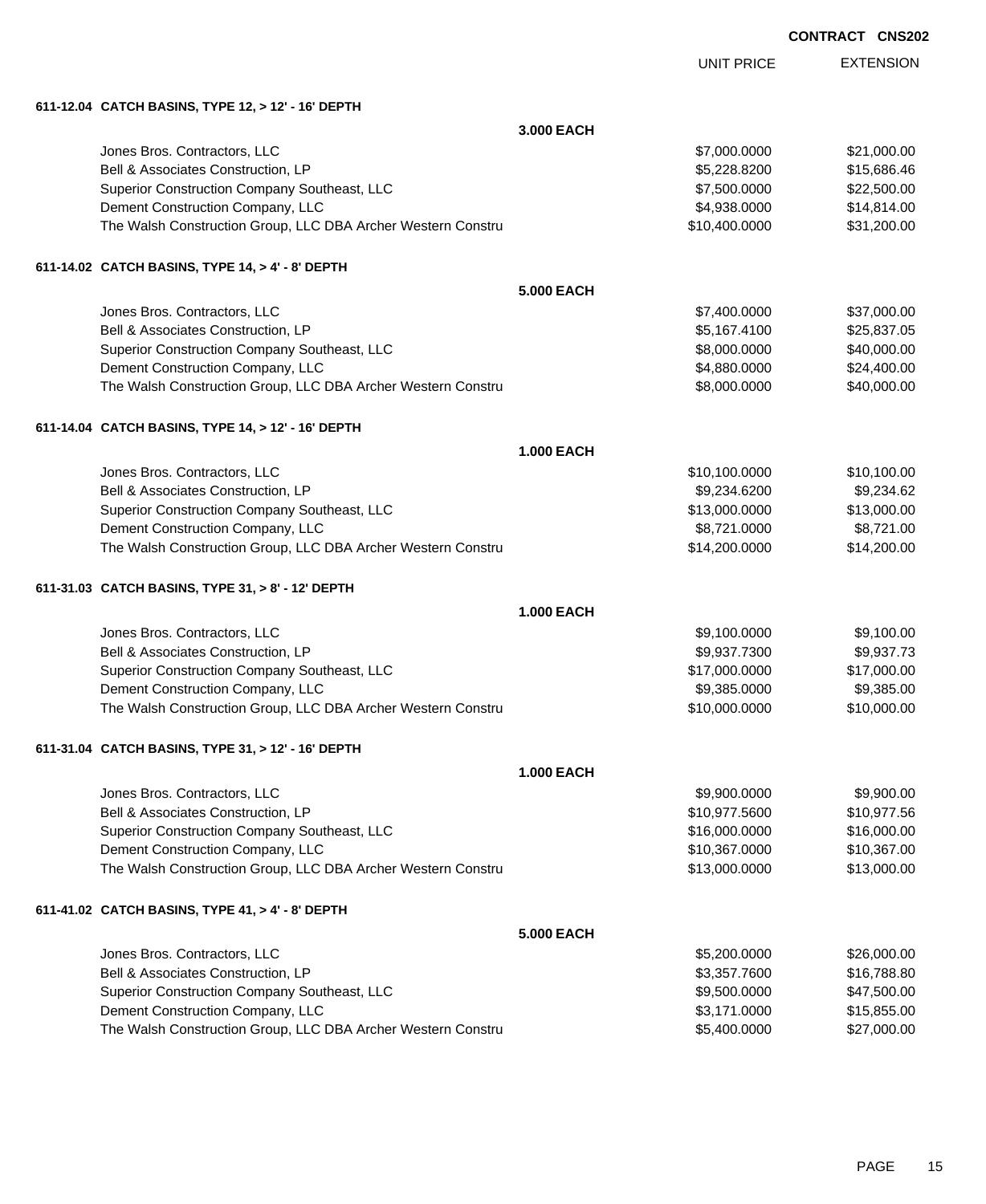| <b>CONTRACT</b> | <b>CNS202</b> |
|-----------------|---------------|
|                 |               |

|                                                              |                   | <b>UNIT PRICE</b> | <b>EXTENSION</b> |
|--------------------------------------------------------------|-------------------|-------------------|------------------|
| 611-41.05 CATCH BASINS, TYPE 41, > 16' - 20' DEPTH           |                   |                   |                  |
|                                                              | <b>1.000 EACH</b> |                   |                  |
| Jones Bros. Contractors, LLC                                 |                   | \$7,500.0000      | \$7,500.00       |
| Bell & Associates Construction, LP                           |                   | \$7,033.1800      | \$7,033.18       |
| Superior Construction Company Southeast, LLC                 |                   | \$10,000.0000     | \$10,000.00      |
| Dement Construction Company, LLC                             |                   | \$6,642.0000      | \$6,642.00       |
| The Walsh Construction Group, LLC DBA Archer Western Constru |                   | \$13,400.0000     | \$13,400.00      |
| 611-42.02 CATCH BASINS, TYPE 42, > 4' - 8' DEPTH             |                   |                   |                  |
|                                                              | 3,000 EACH        |                   |                  |
| Jones Bros. Contractors, LLC                                 |                   | \$5,000.0000      | \$15,000.00      |
| Bell & Associates Construction, LP                           |                   | \$2,685.3600      | \$8,056.08       |
| Superior Construction Company Southeast, LLC                 |                   | \$8,800.0000      | \$26,400.00      |
| Dement Construction Company, LLC                             |                   | \$2,536.0000      | \$7,608.00       |
| The Walsh Construction Group, LLC DBA Archer Western Constru |                   | \$5,000.0000      | \$15,000.00      |
| 611-42.03 CATCH BASINS, TYPE 42, > 8' - 12' DEPTH            |                   |                   |                  |
|                                                              | <b>2.000 EACH</b> |                   |                  |
| Jones Bros. Contractors, LLC                                 |                   | \$6,100.0000      | \$12,200.00      |
| Bell & Associates Construction, LP                           |                   | \$3,853.3200      | \$7,706.64       |
| Superior Construction Company Southeast, LLC                 |                   | \$8,800.0000      | \$17,600.00      |
| Dement Construction Company, LLC                             |                   | \$3,639.0000      | \$7,278.00       |
| The Walsh Construction Group, LLC DBA Archer Western Constru |                   | \$7,600.0000      | \$15,200.00      |
| 611-42.05 CATCH BASINS, TYPE 42, > 16' - 20' DEPTH           |                   |                   |                  |
|                                                              | <b>1.000 EACH</b> |                   |                  |
| Jones Bros. Contractors, LLC                                 |                   | \$8,100.0000      | \$8,100.00       |
| Bell & Associates Construction, LP                           |                   | \$6,085.4700      | \$6,085.47       |
| Superior Construction Company Southeast, LLC                 |                   | \$13,000.0000     | \$13,000.00      |
| Dement Construction Company, LLC                             |                   | \$5,747.0000      | \$5,747.00       |
| The Walsh Construction Group, LLC DBA Archer Western Constru |                   | \$12,500.0000     | \$12,500.00      |
| 611-42.07 CATCH BASINS, TYPE 42, > 24' - 28' DEPTH           |                   |                   |                  |
|                                                              | <b>2.000 EACH</b> |                   |                  |
| Jones Bros. Contractors, LLC                                 |                   | \$11,100.0000     | \$22,200.00      |
| Bell & Associates Construction, LP                           |                   | \$8,256.2000      | \$16,512.40      |
| Superior Construction Company Southeast, LLC                 |                   | \$17,000.0000     | \$34,000.00      |
| Dement Construction Company, LLC                             |                   | \$7,797.0000      | \$15,594.00      |
| The Walsh Construction Group, LLC DBA Archer Western Constru |                   | \$17,800.0000     | \$35,600.00      |
| 611-43.02 CATCH BASINS, TYPE 43, > 4' - 8' DEPTH             |                   |                   |                  |
|                                                              | <b>2.000 EACH</b> |                   |                  |
| Jones Bros. Contractors, LLC                                 |                   | \$7,100.0000      | \$14,200.00      |
| Bell & Associates Construction, LP                           |                   | \$5,596.2600      | \$11,192.52      |
| Superior Construction Company Southeast, LLC                 |                   | \$9,500.0000      | \$19,000.00      |
| Dement Construction Company, LLC                             |                   | \$5,285.0000      | \$10,570.00      |
| The Walsh Construction Group, LLC DBA Archer Western Constru |                   | \$6,700.0000      | \$13,400.00      |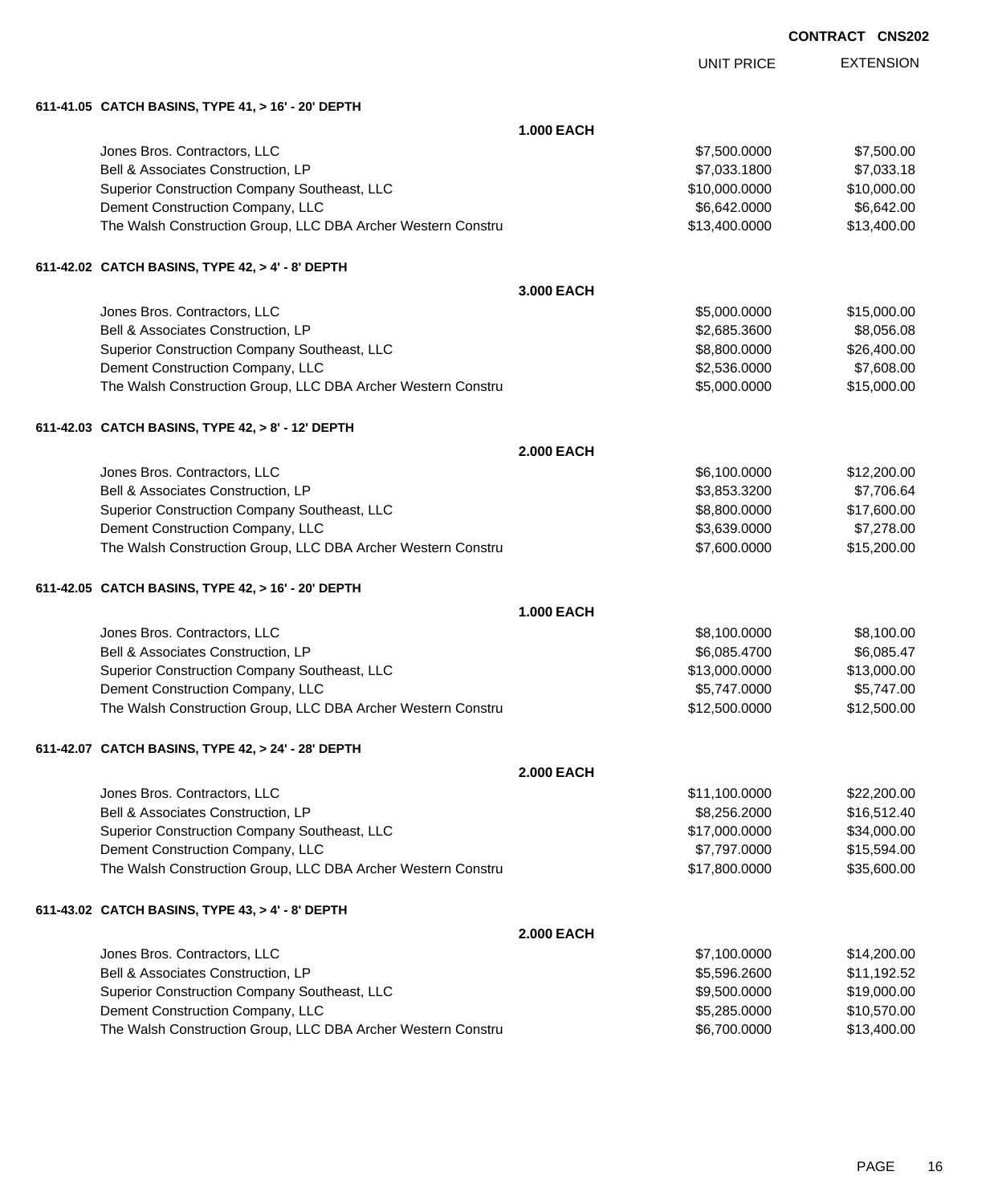| <b>CONTRACT</b> | <b>CNS202</b> |
|-----------------|---------------|
|-----------------|---------------|

|        |                                                              | <b>UNIT PRICE</b> | <b>EXTENSION</b> |
|--------|--------------------------------------------------------------|-------------------|------------------|
|        | 611-43.04 CATCH BASINS, TYPE 43, > 12' - 16' DEPTH           |                   |                  |
|        | <b>1.000 EACH</b>                                            |                   |                  |
|        | Jones Bros. Contractors, LLC                                 | \$10,300.0000     | \$10,300.00      |
|        | Bell & Associates Construction, LP                           | \$9,387.1000      | \$9,387.10       |
|        | Superior Construction Company Southeast, LLC                 | \$16,000.0000     | \$16,000.00      |
|        | Dement Construction Company, LLC                             | \$8,865.0000      | \$8,865.00       |
|        | The Walsh Construction Group, LLC DBA Archer Western Constru | \$13,400.0000     | \$13,400.00      |
|        | 611-45.02 CATCH BASINS, TYPE 45, > 4' - 8' DEPTH             |                   |                  |
|        | <b>1.000 EACH</b>                                            |                   |                  |
|        | Jones Bros. Contractors, LLC                                 | \$7,300.0000      | \$7,300.00       |
|        | Bell & Associates Construction, LP                           | \$6,024.0500      | \$6,024.05       |
|        | Superior Construction Company Southeast, LLC                 | \$11,000.0000     | \$11,000.00      |
|        | Dement Construction Company, LLC                             | \$5,689.0000      | \$5,689.00       |
|        | The Walsh Construction Group, LLC DBA Archer Western Constru | \$7,200.0000      | \$7,200.00       |
|        | 621-03.02 18" TEMPORARY DRAINAGE PIPE                        |                   |                  |
|        | 140.000 L.F.                                                 |                   |                  |
|        | Jones Bros. Contractors, LLC                                 | \$33.0000         | \$4,620.00       |
|        | Bell & Associates Construction, LP                           | \$39.1800         | \$5,485.20       |
|        | Superior Construction Company Southeast, LLC                 | \$51.7600         | \$7,246.40       |
|        | Dement Construction Company, LLC                             | \$37.0000         | \$5,180.00       |
|        | The Walsh Construction Group, LLC DBA Archer Western Constru | \$36.0000         | \$5,040.00       |
|        | 701-01.01 CONCRETE SIDEWALK (4 ")                            |                   |                  |
|        | 43,300.000 S.F.                                              |                   |                  |
|        | Jones Bros. Contractors, LLC                                 | \$5.5000          | \$238,150.00     |
|        | Bell & Associates Construction, LP                           | \$5.6100          | \$242,913.00     |
|        | Superior Construction Company Southeast, LLC                 | \$8.2500          | \$357,225.00     |
|        | Dement Construction Company, LLC                             | \$7.7500          | \$335,575.00     |
|        | The Walsh Construction Group, LLC DBA Archer Western Constru | \$5.3000          | \$229,490.00     |
|        | 701-02.03 CONCRETE CURB RAMP                                 |                   |                  |
|        | 1,400.000 S.F.                                               |                   |                  |
|        | Jones Bros. Contractors, LLC                                 | \$12.0000         | \$16,800.00      |
|        | Bell & Associates Construction, LP                           | \$12.7100         | \$17,794.00      |
|        | Superior Construction Company Southeast, LLC                 | \$45.0000         | \$63,000.00      |
|        | Dement Construction Company, LLC                             | \$14.2500         | \$19,950.00      |
|        | The Walsh Construction Group, LLC DBA Archer Western Constru | \$11.5000         | \$16,100.00      |
| 701-03 | <b>CONCRETE MEDIAN PAVEMENT</b>                              |                   |                  |
|        | 202.000 C.Y.                                                 |                   |                  |
|        | Jones Bros. Contractors, LLC                                 | \$360.0000        | \$72,720.00      |
|        | Bell & Associates Construction, LP                           | \$354.7300        | \$71,655.46      |
|        | Superior Construction Company Southeast, LLC                 | \$375.0000        | \$75,750.00      |
|        | Dement Construction Company, LLC                             | \$445.0000        | \$89,890.00      |
|        | The Walsh Construction Group, LLC DBA Archer Western Constru | \$380.0000        | \$76,760.00      |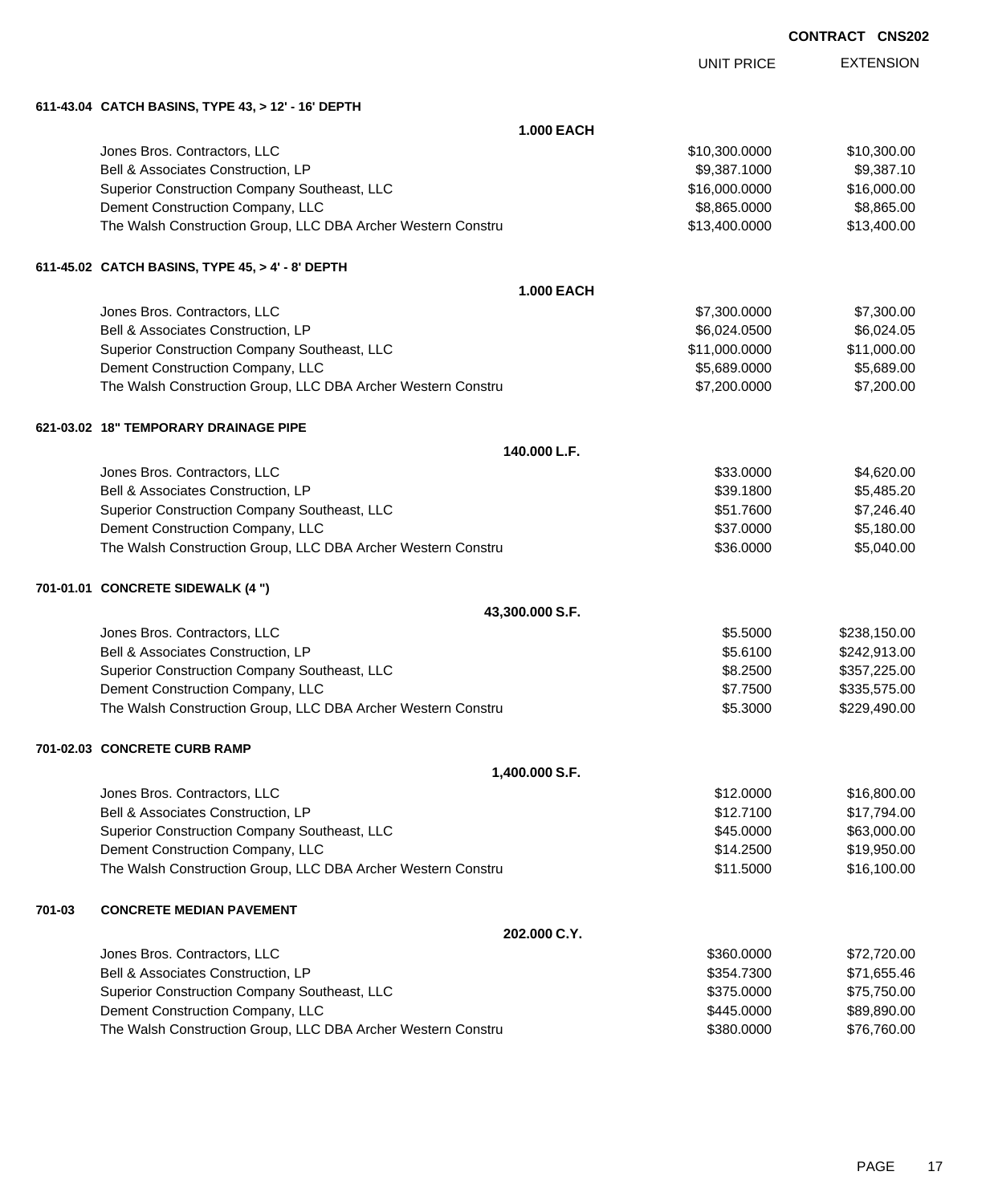UNIT PRICE EXTENSION

**702-01 CONCRETE CURB**

| 702-UT | <b>UUNUREIE UURB</b>                                         |            |              |
|--------|--------------------------------------------------------------|------------|--------------|
|        | 175,000 C.Y.                                                 |            |              |
|        | Jones Bros. Contractors, LLC                                 | \$425.0000 | \$74,375.00  |
|        | Bell & Associates Construction, LP                           | \$450.0300 | \$78,755.25  |
|        | Superior Construction Company Southeast, LLC                 | \$450.0000 | \$78,750.00  |
|        | Dement Construction Company, LLC                             | \$426.7000 | \$74,672.50  |
|        | The Walsh Construction Group, LLC DBA Archer Western Constru | \$480.0000 | \$84,000.00  |
| 702-03 | <b>CONCRETE COMBINED CURB &amp; GUTTER</b>                   |            |              |
|        | 315.000 C.Y.                                                 |            |              |
|        | Jones Bros. Contractors, LLC                                 | \$345.0000 | \$108,675.00 |
|        | Bell & Associates Construction, LP                           | \$354.7300 | \$111,739.95 |
|        | Superior Construction Company Southeast, LLC                 | \$289.0400 | \$91,047.60  |
|        | Dement Construction Company, LLC                             | \$294.9500 | \$92,909.25  |
|        | The Walsh Construction Group, LLC DBA Archer Western Constru | \$360.0000 | \$113,400.00 |
| 703-01 | PORTLAND CEMENT CONCRETE DITCH PAVING                        |            |              |
|        | 12.000 C.Y.                                                  |            |              |
|        | Jones Bros. Contractors, LLC                                 | \$600.0000 | \$7,200.00   |
|        | Bell & Associates Construction, LP                           | \$635.3400 | \$7,624.08   |
|        | Superior Construction Company Southeast, LLC                 | \$548.1600 | \$6,577.92   |
|        | Dement Construction Company, LLC                             | \$685.0000 | \$8,220.00   |
|        | The Walsh Construction Group, LLC DBA Archer Western Constru | \$630.0000 | \$7,560.00   |
|        | 705-01.01 GUARDRAIL AT BRIDGE ENDS                           |            |              |
|        | 511.000 L.F.                                                 |            |              |
|        | Jones Bros. Contractors, LLC                                 | \$72.5500  | \$37,073.05  |
|        | Bell & Associates Construction, LP                           | \$76.8200  | \$39,255.02  |
|        | Superior Construction Company Southeast, LLC                 | \$83.7500  | \$42,796.25  |
|        | Dement Construction Company, LLC                             | \$72.5000  | \$37,047.50  |
|        | The Walsh Construction Group, LLC DBA Archer Western Constru | \$76.0000  | \$38,836.00  |
|        | 705-02.10 GUARDRAIL TRANSITION 27IN TO 31IN                  |            |              |
|        | 3.000 EACH                                                   |            |              |
|        | Jones Bros. Contractors, LLC                                 | \$135.0000 | \$405.00     |
|        | Bell & Associates Construction, LP                           | \$142.9500 | \$428.85     |
|        | Superior Construction Company Southeast, LLC                 | \$300.0000 | \$900.00     |
|        | Dement Construction Company, LLC                             | \$50.0000  | \$150.00     |
|        | The Walsh Construction Group, LLC DBA Archer Western Constru | \$140.0000 | \$420.00     |
|        | 705-06.01 W BEAM GR (TYPE 2) MASH TL3                        |            |              |
|        | 4,662.000 L.F.                                               |            |              |
|        | Jones Bros. Contractors, LLC                                 | \$17.9000  | \$83,449.80  |
|        | Bell & Associates Construction, LP                           | \$18.9500  | \$88,344.90  |
|        | Superior Construction Company Southeast, LLC                 | \$23.7500  | \$110,722.50 |
|        | Dement Construction Company, LLC                             | \$18.0000  | \$83,916.00  |
|        | The Walsh Construction Group, LLC DBA Archer Western Constru | \$19.0000  | \$88,578.00  |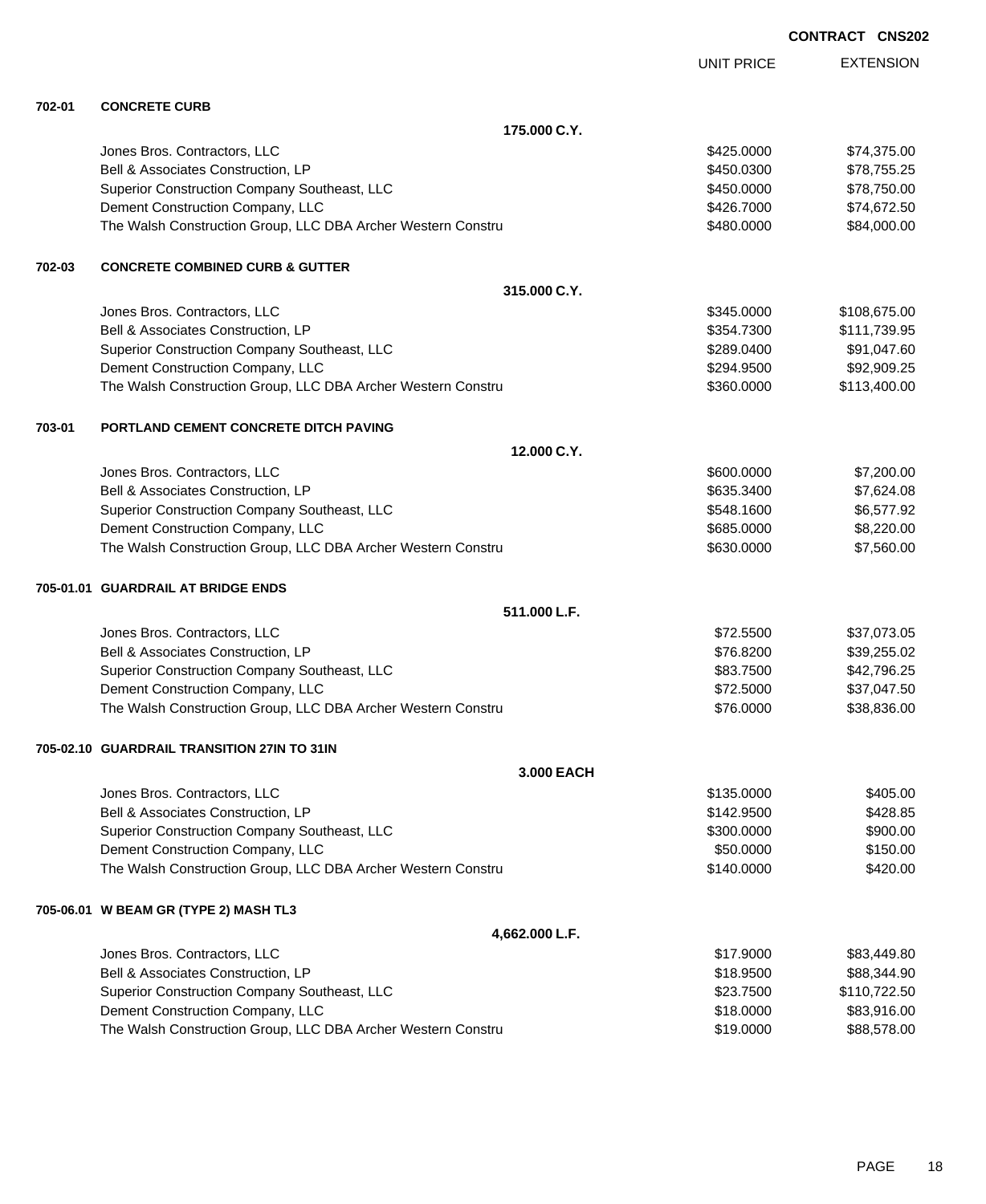|                                                                                                  |                    |                              | <b>CONTRACT CNS202</b> |                            |
|--------------------------------------------------------------------------------------------------|--------------------|------------------------------|------------------------|----------------------------|
|                                                                                                  |                    | <b>UNIT PRICE</b>            |                        | <b>EXTENSION</b>           |
| 705-06.02 W BEAM GR (TYPE 2) MASH TL3 (LONG POST)                                                |                    |                              |                        |                            |
|                                                                                                  | 1,494.000 L.F.     |                              |                        |                            |
| Jones Bros. Contractors, LLC                                                                     |                    | \$21.3000                    |                        | \$31,822.20                |
| Bell & Associates Construction, LP                                                               |                    | \$22.5500                    |                        | \$33,689.70                |
| Superior Construction Company Southeast, LLC                                                     |                    | \$27.3500                    |                        | \$40,860.90                |
| Dement Construction Company, LLC                                                                 |                    | \$22,0000                    |                        | \$32,868.00                |
| The Walsh Construction Group, LLC DBA Archer Western Constru                                     |                    | \$23.0000                    |                        | \$34,362.00                |
| 705-06.10 GR TERMINALTRAILING END (TYPE 13) MASH TL3                                             |                    |                              |                        |                            |
|                                                                                                  | 13.000 EACH        |                              |                        |                            |
| Jones Bros. Contractors, LLC                                                                     |                    | \$915.0000                   |                        | \$11,895.00                |
| Bell & Associates Construction, LP                                                               |                    | \$968.8900                   |                        | \$12,595.57                |
| Superior Construction Company Southeast, LLC                                                     |                    | \$825.0000                   |                        | \$10,725.00                |
| Dement Construction Company, LLC                                                                 |                    | \$1,750.0000                 |                        | \$22,750.00                |
| The Walsh Construction Group, LLC DBA Archer Western Constru                                     |                    | \$980.0000                   |                        | \$12,740.00                |
| 705-06.20 TANGENT ENERGY ABSORBING TERM MASH TL-3                                                |                    |                              |                        |                            |
|                                                                                                  | 12.000 EACH        |                              |                        |                            |
| Jones Bros. Contractors, LLC                                                                     |                    | \$2,630.0000                 |                        | \$31,560.00                |
| Bell & Associates Construction, LP                                                               |                    | \$2,784.8900                 |                        | \$33,418.68                |
| Superior Construction Company Southeast, LLC                                                     |                    | \$2,975.0000                 |                        | \$35,700.00                |
| Dement Construction Company, LLC<br>The Walsh Construction Group, LLC DBA Archer Western Constru |                    | \$2,650.0000<br>\$2,800.0000 |                        | \$31,800.00<br>\$33,600.00 |
|                                                                                                  |                    |                              |                        |                            |
| 705-06.30 GR TERMINAL (ENERGY ABSORBING) MASH TL2                                                | <b>1.000 EACH</b>  |                              |                        |                            |
| Jones Bros. Contractors, LLC                                                                     |                    | \$2,340.0000                 |                        | \$2,340.00                 |
| Bell & Associates Construction, LP                                                               |                    | \$2,477.8100                 |                        | \$2,477.81                 |
| Superior Construction Company Southeast, LLC                                                     |                    | \$875.0000                   |                        | \$875.00                   |
| Dement Construction Company, LLC                                                                 |                    | \$2,000.0000                 |                        | \$2,000.00                 |
| The Walsh Construction Group, LLC DBA Archer Western Constru                                     |                    | \$2,500.0000                 |                        | \$2,500.00                 |
| 705-08.51 PORTABLE IMPACT ATTENUATOR NCHRP350 TL-3                                               |                    |                              |                        |                            |
|                                                                                                  | 3.000 EACH         |                              |                        |                            |
| Jones Bros. Contractors, LLC                                                                     |                    | \$9,000.0000                 |                        | \$27,000.00                |
| Bell & Associates Construction, LP                                                               |                    | \$6,194.5300                 |                        | \$18,583.59                |
| Superior Construction Company Southeast, LLC                                                     |                    | \$4,875.0000                 |                        | \$14,625.00                |
| Dement Construction Company, LLC                                                                 |                    | \$5,850.0000                 |                        | \$17,550.00                |
| The Walsh Construction Group, LLC DBA Archer Western Constru                                     |                    | \$6,700.0000                 |                        | \$20,100.00                |
| 705-20.25 TEMPORARY CRASH CUSHION (MASH TL-3)                                                    |                    |                              |                        |                            |
|                                                                                                  | <b>12.000 EACH</b> |                              |                        |                            |
| Jones Bros. Contractors, LLC                                                                     |                    | \$9,000.0000                 |                        | \$108,000.00               |
| Bell & Associates Construction, LP                                                               |                    | \$6,194.5300                 |                        | \$74,334.36                |
| Superior Construction Company Southeast, LLC                                                     |                    | \$5,825.0000                 |                        | \$69,900.00                |

Dement Construction Company, LLC \$6,000.0000 \$72,000.00 The Walsh Construction Group, LLC DBA Archer Western Constru \$6,200.000 \$6,200.0000 \$74,400.00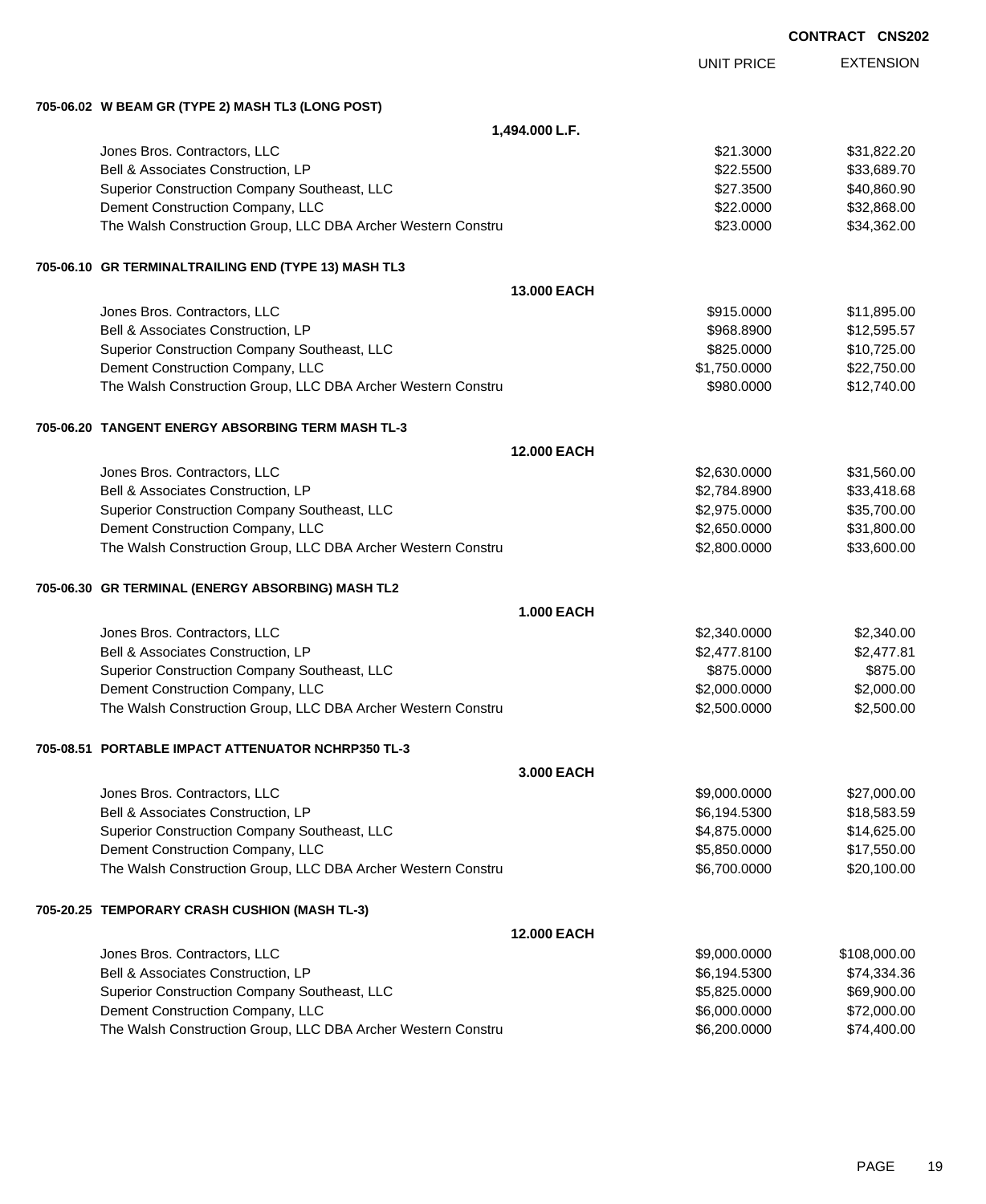|        |                                                              |                   | <b>CONTRACT CNS202</b> |
|--------|--------------------------------------------------------------|-------------------|------------------------|
|        |                                                              | <b>UNIT PRICE</b> | <b>EXTENSION</b>       |
| 706-01 | <b>GUARDRAIL REMOVED</b>                                     |                   |                        |
|        | 6,388.000 L.F.                                               |                   |                        |
|        | Jones Bros. Contractors, LLC                                 | \$1.9500          | \$12,456.60            |
|        | Bell & Associates Construction, LP                           | \$2.0600          | \$13,159.28            |
|        | Superior Construction Company Southeast, LLC                 | \$1.3500          | \$8,623.80             |
|        | Dement Construction Company, LLC                             | \$0.5000          | \$3,194.00             |
|        | The Walsh Construction Group, LLC DBA Archer Western Constru | \$2.2000          | \$14,053.60            |
|        | 707-01.11 CHAIN LINK FENCE (6 FOOT)                          |                   |                        |
|        | 3,200.000 L.F.                                               |                   |                        |
|        | Jones Bros. Contractors, LLC                                 | \$11.2000         | \$35,840.00            |
|        | Bell & Associates Construction, LP                           | \$11.8600         | \$37,952.00            |
|        | Superior Construction Company Southeast, LLC                 | \$15.8800         | \$50,816.00            |
|        | Dement Construction Company, LLC                             | \$11.2000         | \$35,840.00            |
|        | The Walsh Construction Group, LLC DBA Archer Western Constru | \$14.5000         | \$46,400.00            |
|        | 707-01.12 END & CORNER POST ASSEMBLY(CHAIN-LINK FENCE 6')    |                   |                        |
|        | 25.000 EACH                                                  |                   |                        |
|        | Jones Bros. Contractors, LLC                                 | \$250.0000        | \$6,250.00             |
|        | Bell & Associates Construction, LP                           | \$264.7200        | \$6,618.00             |
|        | Superior Construction Company Southeast, LLC                 | \$259.3500        | \$6,483.75             |
|        | Dement Construction Company, LLC                             | \$250.0000        | \$6,250.00             |
|        | The Walsh Construction Group, LLC DBA Archer Western Constru | \$360.0000        | \$9,000.00             |
|        | 707-06.01 REMOVAL OF FENCE (6' CHAIN-LINK)                   |                   |                        |
|        | 4,200.000 L.F.                                               |                   |                        |
|        | Jones Bros. Contractors, LLC                                 | \$4.0000          | \$16,800.00            |
|        | Bell & Associates Construction, LP                           | \$4.2400          | \$17,808.00            |
|        | Superior Construction Company Southeast, LLC                 | \$2.0000          | \$8,400.00             |
|        | Dement Construction Company, LLC                             | \$4.0000          | \$16,800.00            |
|        | The Walsh Construction Group, LLC DBA Archer Western Constru | \$4.4000          | \$18,480.00            |
|        | 707-08.11 HIGH-VISIBILITY CONSTRUCTION FENCE                 |                   |                        |
|        | 16,730.000 L.F.                                              |                   |                        |
|        | Jones Bros. Contractors, LLC                                 | \$1.5000          | \$25,095.00            |
|        | Bell & Associates Construction, LP                           | \$1.5900          | \$26,600.70            |
|        | Superior Construction Company Southeast, LLC                 | \$1.5800          | \$26,433.40            |
|        | Dement Construction Company, LLC                             | \$1.5000          | \$25,095.00            |
|        | The Walsh Construction Group, LLC DBA Archer Western Constru | \$1.6000          | \$26,768.00            |
|        | 708-02.01 MARKERS (CONCRETE R.O.W. POSTS)                    |                   |                        |
|        | 23.000 EACH                                                  |                   |                        |
|        | Jones Bros. Contractors, LLC                                 | \$200.0000        | \$4,600.00             |
|        | Bell & Associates Construction, LP                           | \$370.4800        | \$8,521.04             |
|        | Superior Construction Company Southeast, LLC                 | \$300.0000        | \$6,900.00             |
|        | Dement Construction Company, LLC                             | \$200.0000        | \$4,600.00             |
|        | The Walsh Construction Group, LLC DBA Archer Western Constru | \$250.0000        | \$5,750.00             |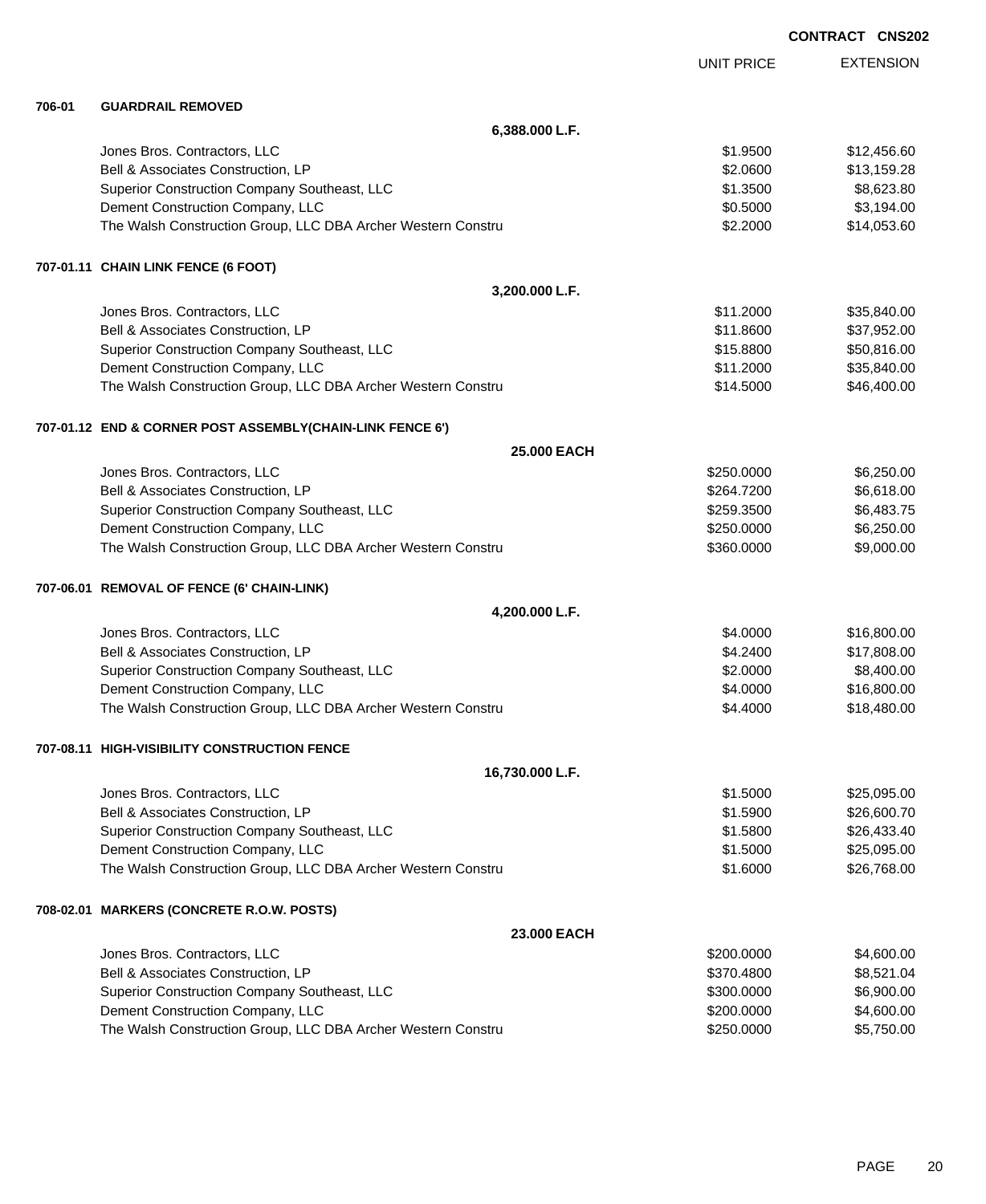UNIT PRICE

EXTENSION

**709-01.01 RUBBLE STONE RIP-RAP**

|        | 709-01.01 RUBBLE STONE RIP-RAP                               |            |              |
|--------|--------------------------------------------------------------|------------|--------------|
|        | 8.000 C.Y.                                                   |            |              |
|        | Jones Bros. Contractors, LLC                                 | \$110.0000 | \$880.00     |
|        | Bell & Associates Construction, LP                           | \$238.2500 | \$1,906.00   |
|        | Superior Construction Company Southeast, LLC                 | \$136.6800 | \$1,093.44   |
|        | Dement Construction Company, LLC                             | \$225.0000 | \$1,800.00   |
|        | The Walsh Construction Group, LLC DBA Archer Western Constru | \$155.0000 | \$1,240.00   |
|        | 709-05.05 MACHINED RIP-RAP (CLASS A-3)                       |            |              |
|        | 885.000 TON                                                  |            |              |
|        | Jones Bros. Contractors, LLC                                 | \$36.0000  | \$31,860.00  |
|        | Bell & Associates Construction, LP                           | \$50.0000  | \$44,250.00  |
|        | Superior Construction Company Southeast, LLC                 | \$52.3900  | \$46,365.15  |
|        | Dement Construction Company, LLC                             | \$42.0000  | \$37,170.00  |
|        | The Walsh Construction Group, LLC DBA Archer Western Constru | \$120.0000 | \$106,200.00 |
|        | 709-05.06 MACHINED RIP-RAP (CLASS A-1)                       |            |              |
|        | 257.000 TON                                                  |            |              |
|        | Jones Bros. Contractors, LLC                                 | \$36.0000  | \$9,252.00   |
|        | Bell & Associates Construction, LP                           | \$55.0000  | \$14,135.00  |
|        | Superior Construction Company Southeast, LLC                 | \$43.3400  | \$11,138.38  |
|        | Dement Construction Company, LLC                             | \$51.2500  | \$13,171.25  |
|        | The Walsh Construction Group, LLC DBA Archer Western Constru | \$36.0000  | \$9,252.00   |
|        | 709-05.08 MACHINED RIP-RAP (CLASS B)                         |            |              |
|        | 554,000 TON                                                  |            |              |
|        | Jones Bros. Contractors, LLC                                 | \$36.0000  | \$19,944.00  |
|        | Bell & Associates Construction, LP                           | \$45.0000  | \$24,930.00  |
|        | Superior Construction Company Southeast, LLC                 | \$72.3100  | \$40,059.74  |
|        | Dement Construction Company, LLC                             | \$38.1000  | \$21,107.40  |
|        | The Walsh Construction Group, LLC DBA Archer Western Constru | \$34.0000  | \$18,836.00  |
|        | 709-05.09 MACHINED RIP-RAP (CLASS C)                         |            |              |
|        | 91.000 TON                                                   |            |              |
|        | Jones Bros. Contractors, LLC                                 | \$36.0000  | \$3,276.00   |
|        | Bell & Associates Construction, LP                           | \$70.0000  | \$6,370.00   |
|        | Superior Construction Company Southeast, LLC                 | \$104.2700 | \$9,488.57   |
|        | Dement Construction Company, LLC                             | \$64.0000  | \$5,824.00   |
|        | The Walsh Construction Group, LLC DBA Archer Western Constru | \$36.0000  | \$3,276.00   |
| 710-02 | <b>AGGREGATE UNDERDRAINS (WITH PIPE)</b>                     |            |              |
|        | 12,920.000 L.F.                                              |            |              |
|        | Jones Bros. Contractors, LLC                                 | \$5.5000   | \$71,060.00  |
|        | Bell & Associates Construction, LP                           | \$5.2400   | \$67,700.80  |
|        | Superior Construction Company Southeast, LLC                 | \$4.8600   | \$62,791.20  |
|        | Dement Construction Company, LLC                             | \$5.5000   | \$71,060.00  |
|        | The Walsh Construction Group, LLC DBA Archer Western Constru | \$6.5000   | \$83,980.00  |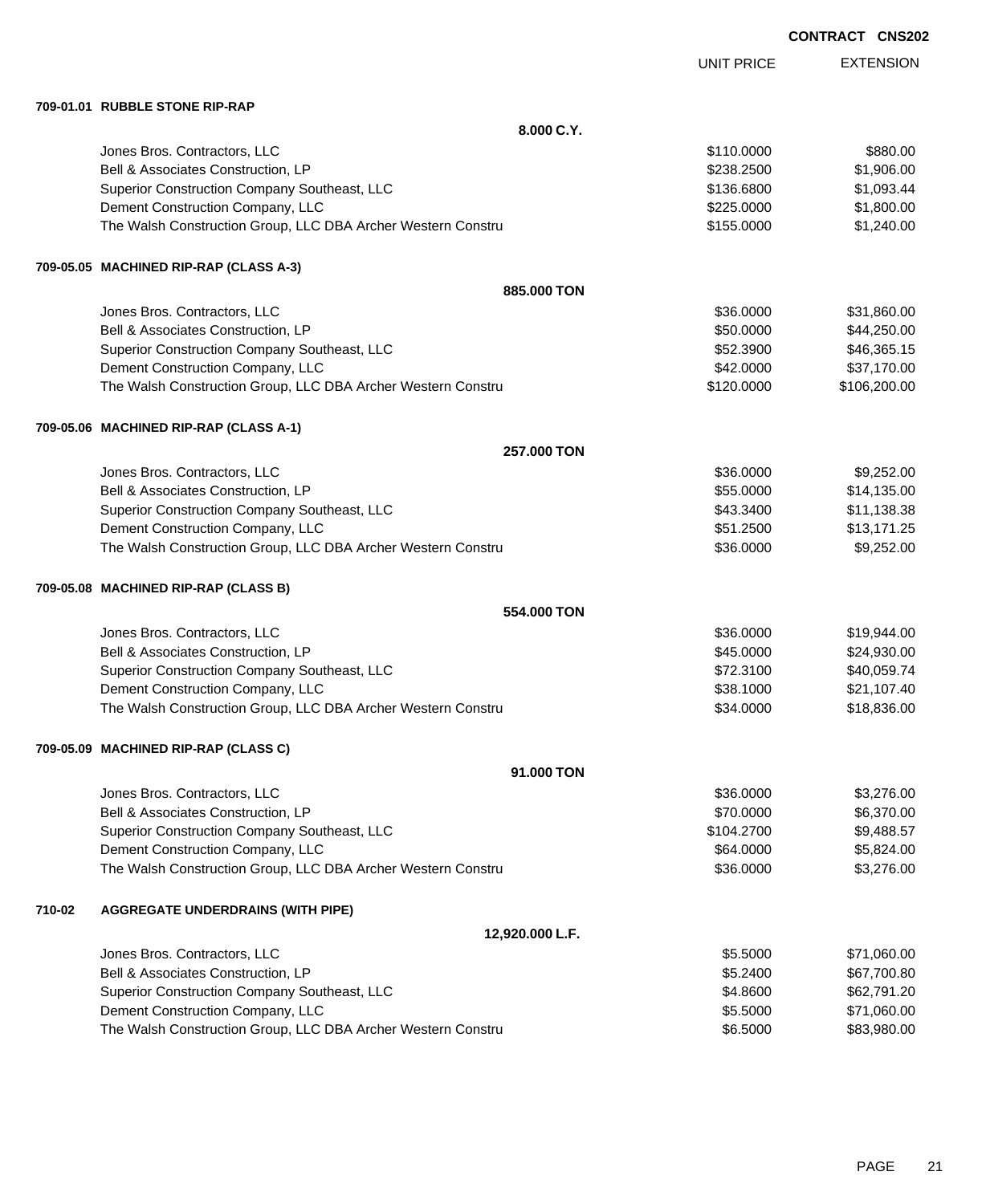|        |                                                              |                   | <b>CONTRACT CNS202</b> |
|--------|--------------------------------------------------------------|-------------------|------------------------|
|        |                                                              | <b>UNIT PRICE</b> | <b>EXTENSION</b>       |
| 710-05 | <b>LATERAL UNDERDRAIN</b>                                    |                   |                        |
|        | 813.000 L.F.                                                 |                   |                        |
|        | Jones Bros. Contractors, LLC                                 | \$3.0000          | \$2,439.00             |
|        | Bell & Associates Construction, LP                           | \$5.1700          | \$4,203.21             |
|        | Superior Construction Company Southeast, LLC                 | \$15.2500         | \$12,398.25            |
|        | Dement Construction Company, LLC                             | \$4.0000          | \$3,252.00             |
|        | The Walsh Construction Group, LLC DBA Archer Western Constru | \$6.5000          | \$5,284.50             |
|        | 710-06.11 LATERAL UNDERDRAIN ENDWALL (2:1)                   |                   |                        |
|        | <b>1.000 EACH</b>                                            |                   |                        |
|        | Jones Bros. Contractors, LLC                                 | \$650.0000        | \$650.00               |
|        | Bell & Associates Construction, LP                           | \$688.2800        | \$688.28               |
|        | Superior Construction Company Southeast, LLC                 | \$2,652.6200      | \$2,652.62             |
|        | Dement Construction Company, LLC                             | \$625.0000        | \$625.00               |
|        | The Walsh Construction Group, LLC DBA Archer Western Constru | \$720.0000        | \$720.00               |
|        | 710-06.12 LATERAL UNDERDRAIN ENDWALL (3:1)                   |                   |                        |
|        | <b>1.000 EACH</b>                                            |                   |                        |
|        | Jones Bros. Contractors, LLC                                 | \$650.0000        | \$650.00               |
|        | Bell & Associates Construction, LP                           | \$688.2800        | \$688.28               |
|        | Superior Construction Company Southeast, LLC                 | \$1,633.2500      | \$1,633.25             |
|        | Dement Construction Company, LLC                             | \$625.0000        | \$625.00               |
|        | The Walsh Construction Group, LLC DBA Archer Western Constru | \$720.0000        | \$720.00               |
|        | 710-06.13 LATERAL UNDERDRAIN ENDWALL (4:1)                   |                   |                        |
|        | <b>2.000 EACH</b>                                            |                   |                        |
|        | Jones Bros. Contractors, LLC                                 | \$650.0000        | \$1,300.00             |
|        | Bell & Associates Construction, LP                           | \$688.2800        | \$1,376.56             |
|        | Superior Construction Company Southeast, LLC                 | \$1,633.2500      | \$3,266.50             |
|        | Dement Construction Company, LLC                             | \$625.0000        | \$1,250.00             |
|        | The Walsh Construction Group, LLC DBA Archer Western Constru | \$720.0000        | \$1,440.00             |
|        | 710-06.15 LATERAL UNDERDRAIN ENDWALL (6:1)                   |                   |                        |
|        | 62.000 EACH                                                  |                   |                        |
|        | Jones Bros. Contractors, LLC                                 | \$650.0000        | \$40,300.00            |
|        | Bell & Associates Construction, LP                           | \$688.2800        | \$42,673.36            |
|        | Superior Construction Company Southeast, LLC                 | \$1,795.7200      | \$111,334.64           |
|        | Dement Construction Company, LLC                             | \$625.0000        | \$38,750.00            |
|        | The Walsh Construction Group, LLC DBA Archer Western Constru | \$720.0000        | \$44,640.00            |
|        | 711-05.71 51IN SINGLE SLOPE CONCRETE BARRIER WALL            |                   |                        |
|        | 2,278.000 L.F.                                               |                   |                        |
|        | Jones Bros. Contractors, LLC                                 | \$135.0000        | \$307,530.00           |
|        | Bell & Associates Construction, LP                           | \$105.6500        | \$240,670.70           |
|        | Superior Construction Company Southeast, LLC                 | \$97.5400         | \$222,196.12           |
|        | Dement Construction Company, LLC                             | \$125.0000        | \$284,750.00           |
|        | The Walsh Construction Group, LLC DBA Archer Western Constru | \$77.0000         | \$175,406.00           |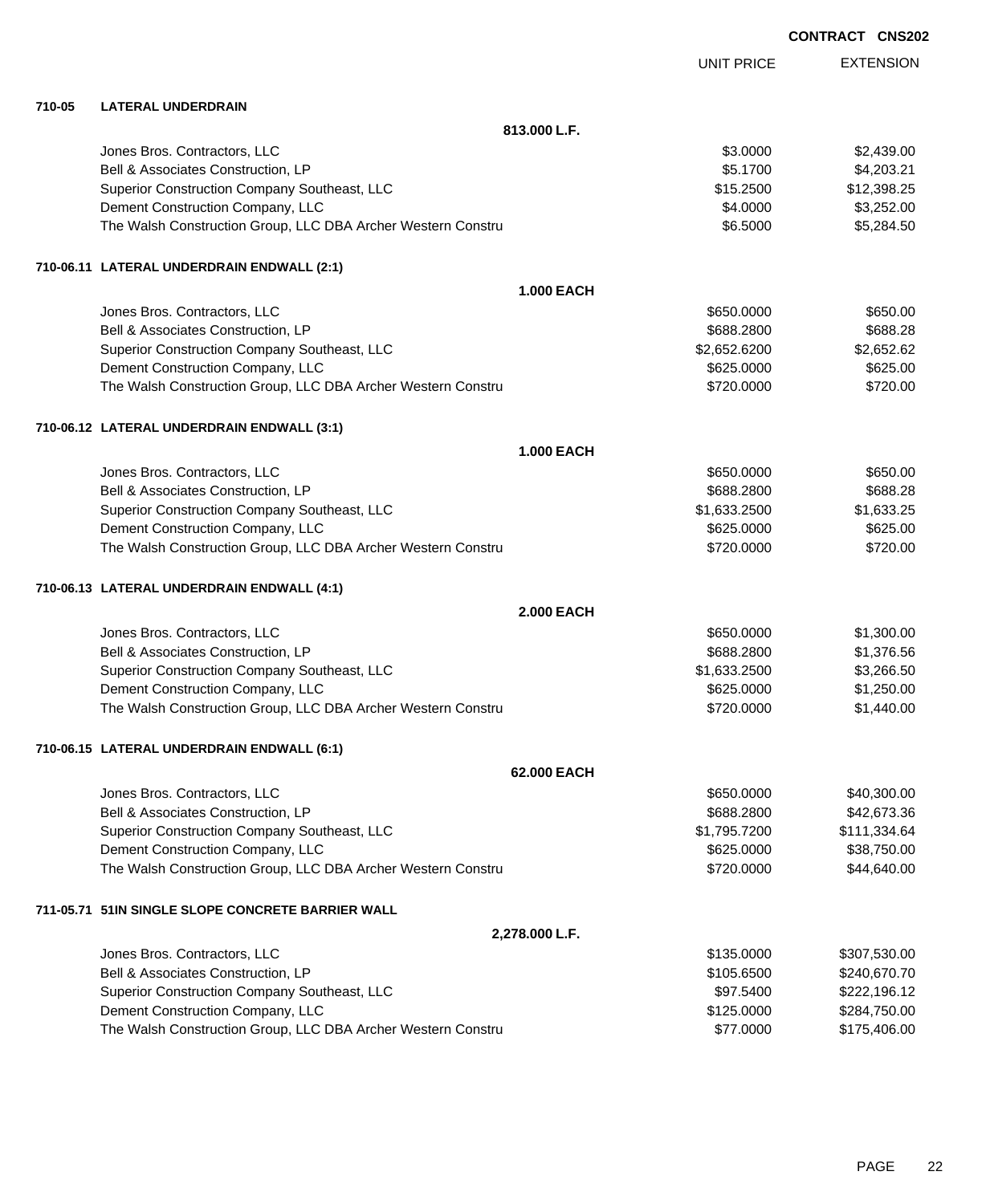|        |                                                              |                   | <b>CONTRACT CNS202</b> |                  |
|--------|--------------------------------------------------------------|-------------------|------------------------|------------------|
|        |                                                              | <b>UNIT PRICE</b> |                        | <b>EXTENSION</b> |
|        | 711-05.72 SINGLE SLOPE HALF CONCRETE BARRIER WALL            |                   |                        |                  |
|        | 2,650.000 L.F.                                               |                   |                        |                  |
|        | Jones Bros. Contractors, LLC                                 | \$150.0000        |                        | \$397,500.00     |
|        | Bell & Associates Construction, LP                           | \$77.1100         |                        | \$204,341.50     |
|        | Superior Construction Company Southeast, LLC                 | \$88.0400         |                        | \$233,306.00     |
|        | Dement Construction Company, LLC                             | \$100.0000        |                        | \$265,000.00     |
|        | The Walsh Construction Group, LLC DBA Archer Western Constru | \$115.0000        |                        | \$304,750.00     |
|        | 711-05.77 FLARED S/S CONCRETE MEDIAN BARRIER WALL            |                   |                        |                  |
|        | 358.000 L.F.                                                 |                   |                        |                  |
|        | Jones Bros. Contractors, LLC                                 | \$375.0000        |                        | \$134,250.00     |
|        | Bell & Associates Construction, LP                           | \$158.8300        |                        | \$56,861.14      |
|        | Superior Construction Company Southeast, LLC                 | \$223.0400        |                        | \$79,848.32      |
|        | Dement Construction Company, LLC                             | \$275,0000        |                        | \$98,450.00      |
|        | The Walsh Construction Group, LLC DBA Archer Western Constru | \$415.0000        |                        | \$148,570.00     |
|        | 711-05.78 GRADE SEPARATED SINGE SLOPE MEDIAN WALL            |                   |                        |                  |
|        | 125.000 L.F.                                                 |                   |                        |                  |
|        | Jones Bros. Contractors, LLC                                 | \$480.0000        |                        | \$60,000.00      |
|        | Bell & Associates Construction, LP                           | \$158.8300        |                        | \$19,853.75      |
|        | Superior Construction Company Southeast, LLC                 | \$201.1700        |                        | \$25,146.25      |
|        | Dement Construction Company, LLC                             | \$450.0000        |                        | \$56,250.00      |
|        | The Walsh Construction Group, LLC DBA Archer Western Constru | \$410.0000        |                        | \$51,250.00      |
| 712-01 | <b>TRAFFIC CONTROL</b>                                       |                   |                        |                  |
|        | 1.000 LS                                                     |                   |                        |                  |
|        | Jones Bros. Contractors, LLC                                 | \$100,000.0000    |                        | \$100,000.00     |
|        | Bell & Associates Construction, LP                           | \$47,180.6500     |                        | \$47,180.65      |
|        | Superior Construction Company Southeast, LLC                 | \$1,655,847.0000  |                        | \$1,655,847.00   |
|        | Dement Construction Company, LLC                             | \$750,000.0000    |                        | \$750,000.00     |
|        | The Walsh Construction Group, LLC DBA Archer Western Constru | \$3,200,000.0000  |                        | \$3,200,000.00   |
|        | 712-02.02 INTERCONNECTED PORTABLE BARRIER RAIL               |                   |                        |                  |
|        | 18,486.000 L.F.                                              |                   |                        |                  |
|        | Jones Bros. Contractors, LLC                                 | \$12.0000         |                        | \$221,832.00     |
|        | Bell & Associates Construction, LP                           | \$17.0000         |                        | \$314,262.00     |
|        | Superior Construction Company Southeast, LLC                 | \$40.0000         |                        | \$739,440.00     |
|        | Dement Construction Company, LLC                             | \$40.0000         |                        | \$739,440.00     |
|        | The Walsh Construction Group, LLC DBA Archer Western Constru | \$40.0000         |                        | \$739,440.00     |
|        | 712-04.01 FLEXIBLE DRUMS (CHANNELIZING)                      |                   |                        |                  |
|        | 1,737.000 EACH                                               |                   |                        |                  |
|        | Jones Bros. Contractors, LLC                                 | \$35.0000         |                        | \$60,795.00      |
|        | Bell & Associates Construction, LP                           | \$28.0600         |                        | \$48,740.22      |
|        | Superior Construction Company Southeast, LLC                 | \$26.7600         |                        | \$46,482.12      |
|        | Dement Construction Company, LLC                             | \$26.5000         |                        | \$46,030.50      |

The Walsh Construction Group, LLC DBA Archer Western Constru \$88.0000 \$66,006.00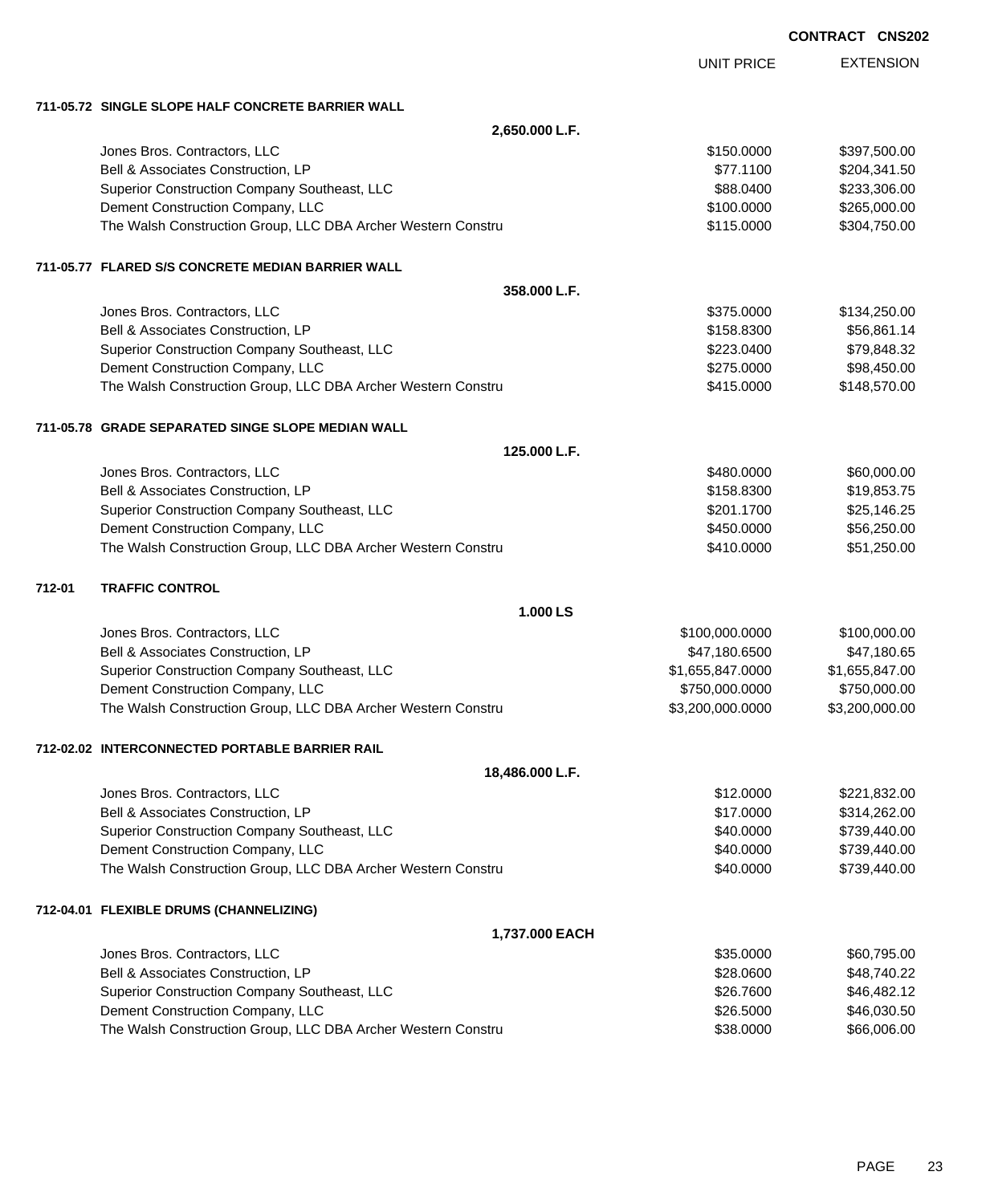|        |                                                              |                   | <b>CONTRACT CNS202</b> |
|--------|--------------------------------------------------------------|-------------------|------------------------|
|        |                                                              | <b>UNIT PRICE</b> | <b>EXTENSION</b>       |
|        | 712-04.50 BARRIER RAIL DELINEATOR                            |                   |                        |
|        | 190,000 EACH                                                 |                   |                        |
|        | Jones Bros. Contractors, LLC                                 | \$15.0000         | \$2,850.00             |
|        | Bell & Associates Construction, LP                           | \$40.0000         | \$7,600.00             |
|        | Superior Construction Company Southeast, LLC                 | \$9.0900          | \$1,727.10             |
|        | Dement Construction Company, LLC                             | \$9.0000          | \$1,710.00             |
|        | The Walsh Construction Group, LLC DBA Archer Western Constru | \$10.6000         | \$2,014.00             |
|        | 712-05.01 WARNING LIGHTS (TYPE A)                            |                   |                        |
|        | 507.000 EACH                                                 |                   |                        |
|        | Jones Bros. Contractors, LLC                                 | \$30.0000         | \$15,210.00            |
|        | Bell & Associates Construction, LP                           | \$50.8300         | \$25,770.81            |
|        | Superior Construction Company Southeast, LLC                 | \$48.4800         | \$24,579.36            |
|        | Dement Construction Company, LLC                             | \$48.0000         | \$24,336.00            |
|        | The Walsh Construction Group, LLC DBA Archer Western Constru | \$56.0000         | \$28,392.00            |
|        | 712-05.03 WARNING LIGHTS (TYPE C)                            |                   |                        |
|        | 20.000 EACH                                                  |                   |                        |
|        | Jones Bros. Contractors, LLC                                 | \$30.0000         | \$600.00               |
|        | Bell & Associates Construction, LP                           | \$50.8300         | \$1,016.60             |
|        | Superior Construction Company Southeast, LLC                 | \$48.4800         | \$969.60               |
|        | Dement Construction Company, LLC                             | \$48.0000         | \$960.00               |
|        | The Walsh Construction Group, LLC DBA Archer Western Constru | \$56.0000         | \$1,120.00             |
| 712-06 | <b>SIGNS (CONSTRUCTION)</b>                                  |                   |                        |
|        | 1,738.000 S.F.                                               |                   |                        |
|        | Jones Bros. Contractors, LLC                                 | \$7.0000          | \$12,166.00            |
|        | Bell & Associates Construction, LP                           | \$6.6200          | \$11,505.56            |
|        | Superior Construction Company Southeast, LLC                 | \$6.3100          | \$10,966.78            |
|        | Dement Construction Company, LLC                             | \$6.2500          | \$10,862.50            |
|        | The Walsh Construction Group, LLC DBA Archer Western Constru | \$7.0000          | \$12,166.00            |
|        | 712-06.16 SIGNS (CONSTRUCTION)(REDUCED SPEED WARNING)        |                   |                        |
|        | 12.000 EACH                                                  |                   |                        |
|        | Jones Bros. Contractors, LLC                                 | \$750.0000        | \$9,000.00             |
|        | Bell & Associates Construction, LP                           | \$794.1700        | \$9,530.04             |
|        | Superior Construction Company Southeast, LLC                 | \$757.4700        | \$9,089.64             |
|        | Dement Construction Company, LLC                             | \$750.0000        | \$9,000.00             |
|        | The Walsh Construction Group, LLC DBA Archer Western Constru | \$820.0000        | \$9,840.00             |
|        | 712-07.03 TEMPORARY BARRICADES (TYPE III)                    |                   |                        |
|        | 1,000.000 L.F.                                               |                   |                        |
|        | Jones Bros. Contractors, LLC                                 | \$14.0000         | \$14,000.00            |
|        | Bell & Associates Construction, LP                           | \$16.9400         | \$16,940.00            |
|        | Superior Construction Company Southeast, LLC                 | \$16.1600         | \$16,160.00            |
|        | Dement Construction Company, LLC                             | \$16.0000         | \$16,000.00            |
|        | The Walsh Construction Group, LLC DBA Archer Western Constru | \$16.0000         | \$16,000.00            |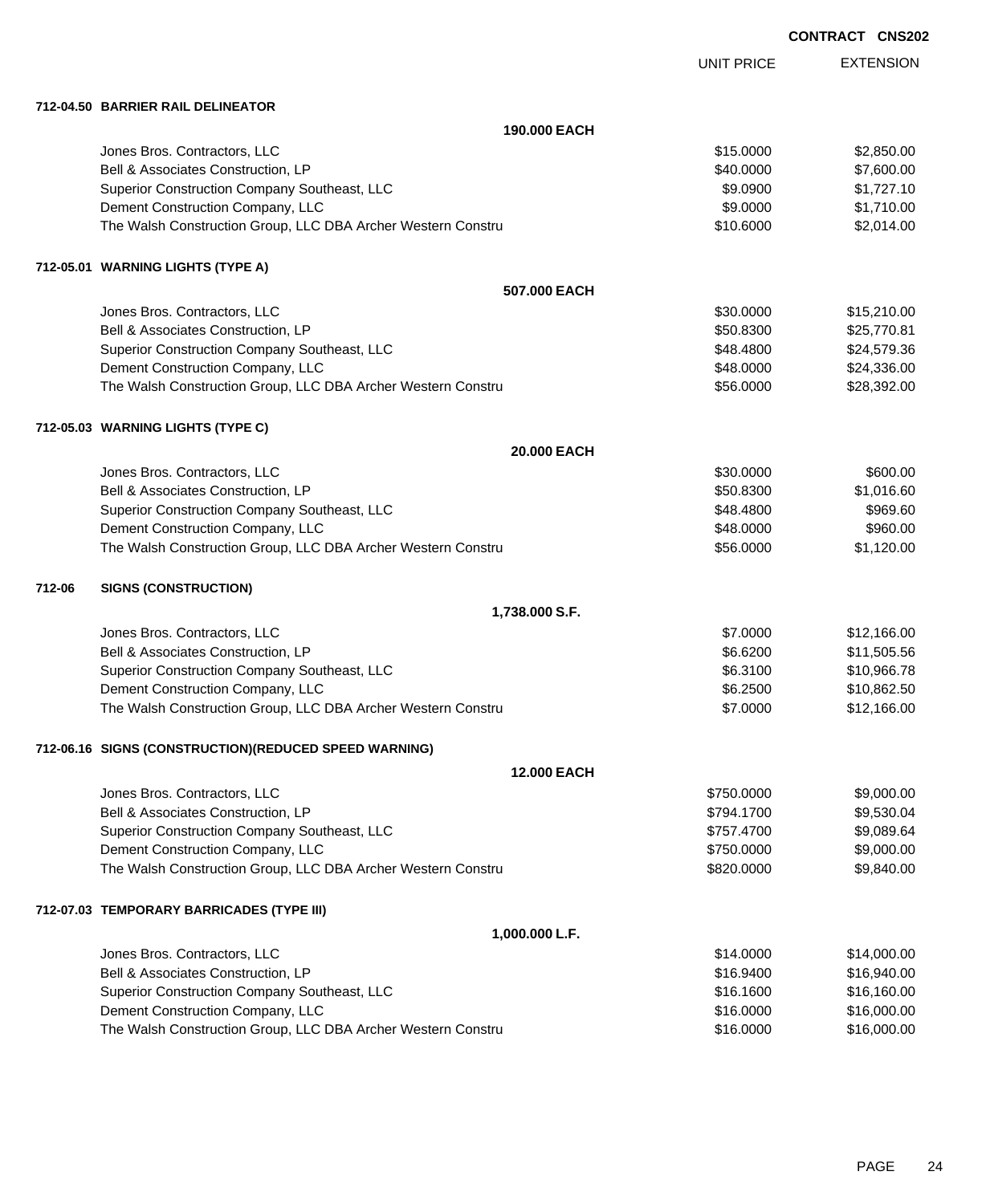| <b>CONTRACT</b> | <b>CNS202</b> |
|-----------------|---------------|
|-----------------|---------------|

|                                                                 | <b>UNIT PRICE</b> | <b>EXTENSION</b> |
|-----------------------------------------------------------------|-------------------|------------------|
| 712-08.03 ARROW BOARD (TYPE C)                                  |                   |                  |
| 9.000 EACH                                                      |                   |                  |
| Jones Bros. Contractors, LLC                                    | \$1,800.0000      | \$16,200.00      |
| Bell & Associates Construction, LP                              | \$1,111.8400      | \$10,006.56      |
| Superior Construction Company Southeast, LLC                    | \$1,060.4500      | \$9,544.05       |
| Dement Construction Company, LLC                                | \$1,050.0000      | \$9,450.00       |
| The Walsh Construction Group, LLC DBA Archer Western Constru    | \$1,300.0000      | \$11,700.00      |
| 712-08.10 MOBILE MESSAGE SIGN UNIT W/ATTENUATOR                 |                   |                  |
| 1,200.000 HOUR                                                  |                   |                  |
| Jones Bros. Contractors, LLC                                    | \$175.0000        | \$210,000.00     |
| Bell & Associates Construction, LP                              | \$103.7700        | \$124,524.00     |
| Superior Construction Company Southeast, LLC                    | \$98.9800         | \$118,776.00     |
| Dement Construction Company, LLC                                | \$98.0000         | \$117,600.00     |
| The Walsh Construction Group, LLC DBA Archer Western Constru    | \$110.0000        | \$132,000.00     |
| 712-09.02 REMOVABLE PAVEMENT MARKING (8" BARRIER LINE)          |                   |                  |
| 3,170.000 L.F.                                                  |                   |                  |
| Jones Bros. Contractors, LLC                                    | \$4.0000          | \$12,680.00      |
| Bell & Associates Construction, LP                              | \$3.1100          | \$9,858.70       |
| Superior Construction Company Southeast, LLC                    | \$2.9700          | \$9,414.90       |
| Dement Construction Company, LLC                                | \$2.9400          | \$9,319.80       |
| The Walsh Construction Group, LLC DBA Archer Western Constru    | \$3.2000          | \$10,144.00      |
| 713-01.01 CLASS A CONCRETE (FOUNDATION FOR SIGN SUPPORTS)       |                   |                  |
| 4.800 C.Y.                                                      |                   |                  |
| Jones Bros. Contractors, LLC                                    | \$600.0000        | \$2,880.00       |
| Bell & Associates Construction, LP                              | \$635.3400        | \$3,049.63       |
| Superior Construction Company Southeast, LLC                    | \$600.0000        | \$2,880.00       |
| Dement Construction Company, LLC                                | \$650.0000        | \$3,120.00       |
| The Walsh Construction Group, LLC DBA Archer Western Constru    | \$700.0000        | \$3,360.00       |
| 713-01.02 STEEL BAR REINFORCEMENT(FOUNDATION FOR SIGN SUPPORTS) |                   |                  |
| 1,120.000 LB.                                                   |                   |                  |
| Jones Bros. Contractors, LLC                                    | \$2.1500          | \$2,408.00       |
| Bell & Associates Construction, LP                              | \$2.2800          | \$2,553.60       |
| Superior Construction Company Southeast, LLC                    | \$2.1500          | \$2,408.00       |
| Dement Construction Company, LLC                                | \$3.8000          | \$4,256.00       |
| The Walsh Construction Group, LLC DBA Archer Western Constru    | \$2.4000          | \$2,688.00       |
| 713-02.14 FLEXIBLE DELINEATOR (WHITE)                           |                   |                  |
| 135.000 EACH                                                    |                   |                  |
| Jones Bros. Contractors, LLC                                    | \$35.5000         | \$4,792.50       |
| Bell & Associates Construction, LP                              | \$37.5900         | \$5,074.65       |
| Superior Construction Company Southeast, LLC                    | \$35.5000         | \$4,792.50       |
| Dement Construction Company, LLC                                | \$32.0000         | \$4,320.00       |
| The Walsh Construction Group, LLC DBA Archer Western Constru    | \$37.0000         | \$4,995.00       |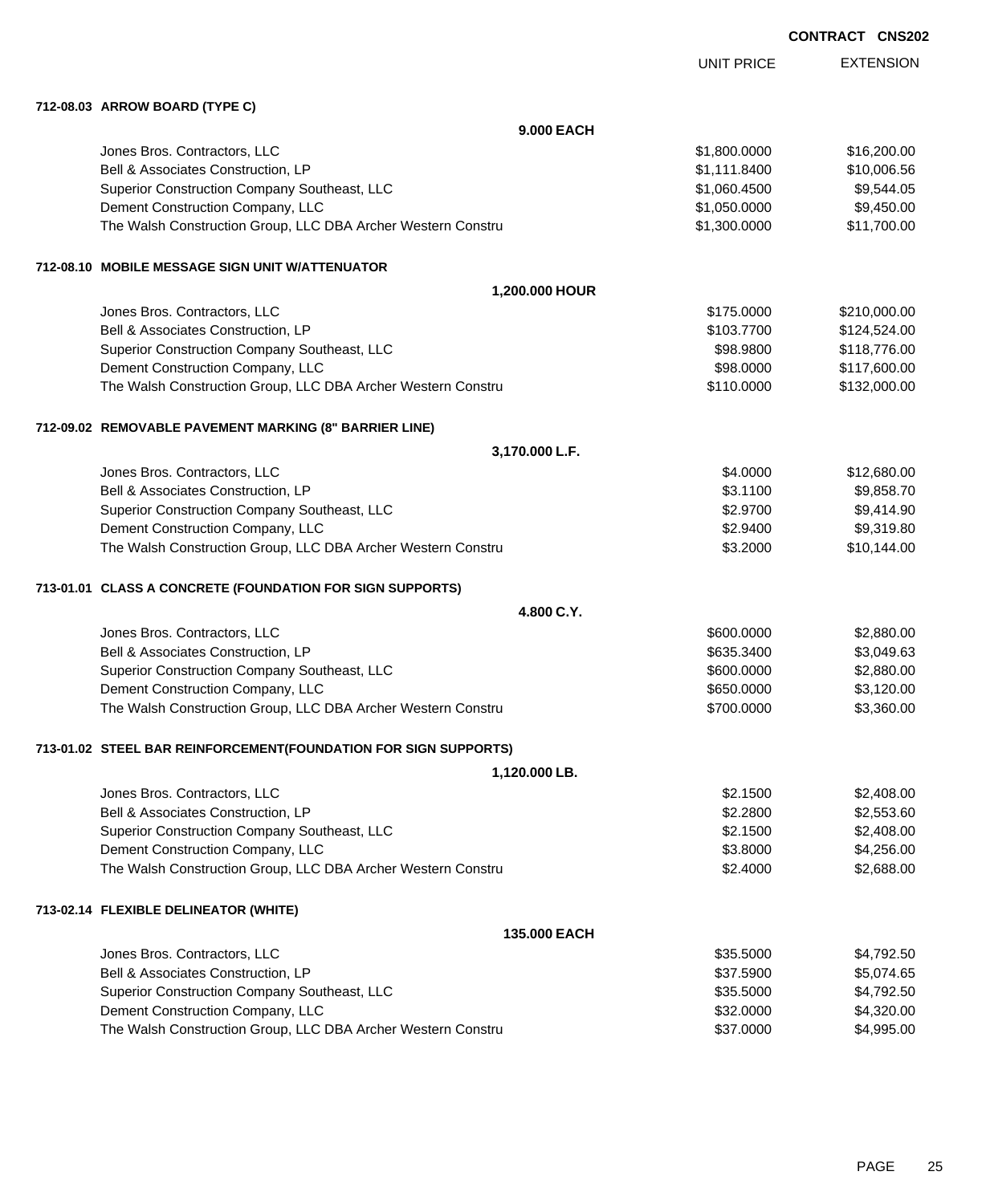|        |                                                              |                   | <b>CONTRACT CNS202</b> |                  |
|--------|--------------------------------------------------------------|-------------------|------------------------|------------------|
|        |                                                              | <b>UNIT PRICE</b> |                        | <b>EXTENSION</b> |
|        | 713-02.15 FLEXIBLE DELINEATOR (YELLOW)                       |                   |                        |                  |
|        | 90.000 EACH                                                  |                   |                        |                  |
|        | Jones Bros. Contractors, LLC                                 | \$35.5000         |                        | \$3,195.00       |
|        | Bell & Associates Construction, LP                           | \$37.5900         |                        | \$3,383.10       |
|        | Superior Construction Company Southeast, LLC                 | \$35.5000         |                        | \$3,195.00       |
|        | Dement Construction Company, LLC                             | \$32.0000         |                        | \$2,880.00       |
|        | The Walsh Construction Group, LLC DBA Archer Western Constru | \$36.0000         |                        | \$3,240.00       |
|        | 713-02.21 SIGN POST DELINEATION ENHANCEMENT                  |                   |                        |                  |
|        | 300.000 L.F.                                                 |                   |                        |                  |
|        | Jones Bros. Contractors, LLC                                 | \$7.0000          |                        | \$2,100.00       |
|        | Bell & Associates Construction, LP                           | \$7.4100          |                        | \$2,223.00       |
|        | Superior Construction Company Southeast, LLC                 | \$7.0000          |                        | \$2,100.00       |
|        | Dement Construction Company, LLC                             | \$5.5000          |                        | \$1,650.00       |
|        | The Walsh Construction Group, LLC DBA Archer Western Constru | \$7.4000          |                        | \$2,220.00       |
|        | 713-02.26 CONCRETE BARRIER/PARAPET DELINEATOR                |                   |                        |                  |
|        | 1,000.000 EACH                                               |                   |                        |                  |
|        | Jones Bros. Contractors, LLC                                 | \$10.7500         |                        | \$10,750.00      |
|        | Bell & Associates Construction, LP                           | \$11.3800         |                        | \$11,380.00      |
|        | Superior Construction Company Southeast, LLC                 | \$10.7500         |                        | \$10,750.00      |
|        | Dement Construction Company, LLC                             | \$9.0000          |                        | \$9,000.00       |
|        | The Walsh Construction Group, LLC DBA Archer Western Constru | \$13.7000         |                        | \$13,700.00      |
| 713-06 | STEEL I-BEAMS & WF-BEAMS(BREAKAWAY) SIGN SUPPORT             |                   |                        |                  |
|        | 5,083.000 LB.                                                |                   |                        |                  |
|        | Jones Bros. Contractors, LLC                                 | \$3.9500          |                        | \$20,077.85      |
|        | Bell & Associates Construction, LP                           | \$4.1800          |                        | \$21,246.94      |
|        | Superior Construction Company Southeast, LLC                 | \$3.9500          |                        | \$20,077.85      |
|        | Dement Construction Company, LLC                             | \$4.1500          |                        | \$21,094.45      |
|        | The Walsh Construction Group, LLC DBA Archer Western Constru | \$4.5000          |                        | \$22,873.50      |
|        | 713-09.01 STEEL OVERHEAD SIGN STRUCTURE (SPAN 90', OH-2)     |                   |                        |                  |
|        | <b>1.000 EACH</b>                                            |                   |                        |                  |
|        | Jones Bros. Contractors, LLC                                 | \$47,175.0000     |                        | \$47,175.00      |
|        | Bell & Associates Construction, LP                           | \$49,953.3600     |                        | \$49,953.36      |
|        | Superior Construction Company Southeast, LLC                 | \$47,175.0000     |                        | \$47,175.00      |
|        | Dement Construction Company, LLC                             | \$101,760.0000    |                        | \$101,760.00     |
|        | The Walsh Construction Group, LLC DBA Archer Western Constru | \$95,000.0000     |                        | \$95,000.00      |
|        | 713-09.02 STEEL OVERHEAD SIGN STRUCTURE (SPAN 93', OH-3)     |                   |                        |                  |
|        | <b>1.000 EACH</b>                                            |                   |                        |                  |
|        | Jones Bros. Contractors, LLC                                 | \$50,825.0000     |                        | \$50,825.00      |
|        | Bell & Associates Construction, LP                           | \$53,818.3300     |                        | \$53,818.33      |
|        | Superior Construction Company Southeast, LLC                 | \$50,825.0000     |                        | \$50,825.00      |
|        | Dement Construction Company, LLC                             | \$53,935.0000     |                        | \$53,935.00      |

The Walsh Construction Group, LLC DBA Archer Western Constru \$105,000.000 \$105,000.000 \$105,000.00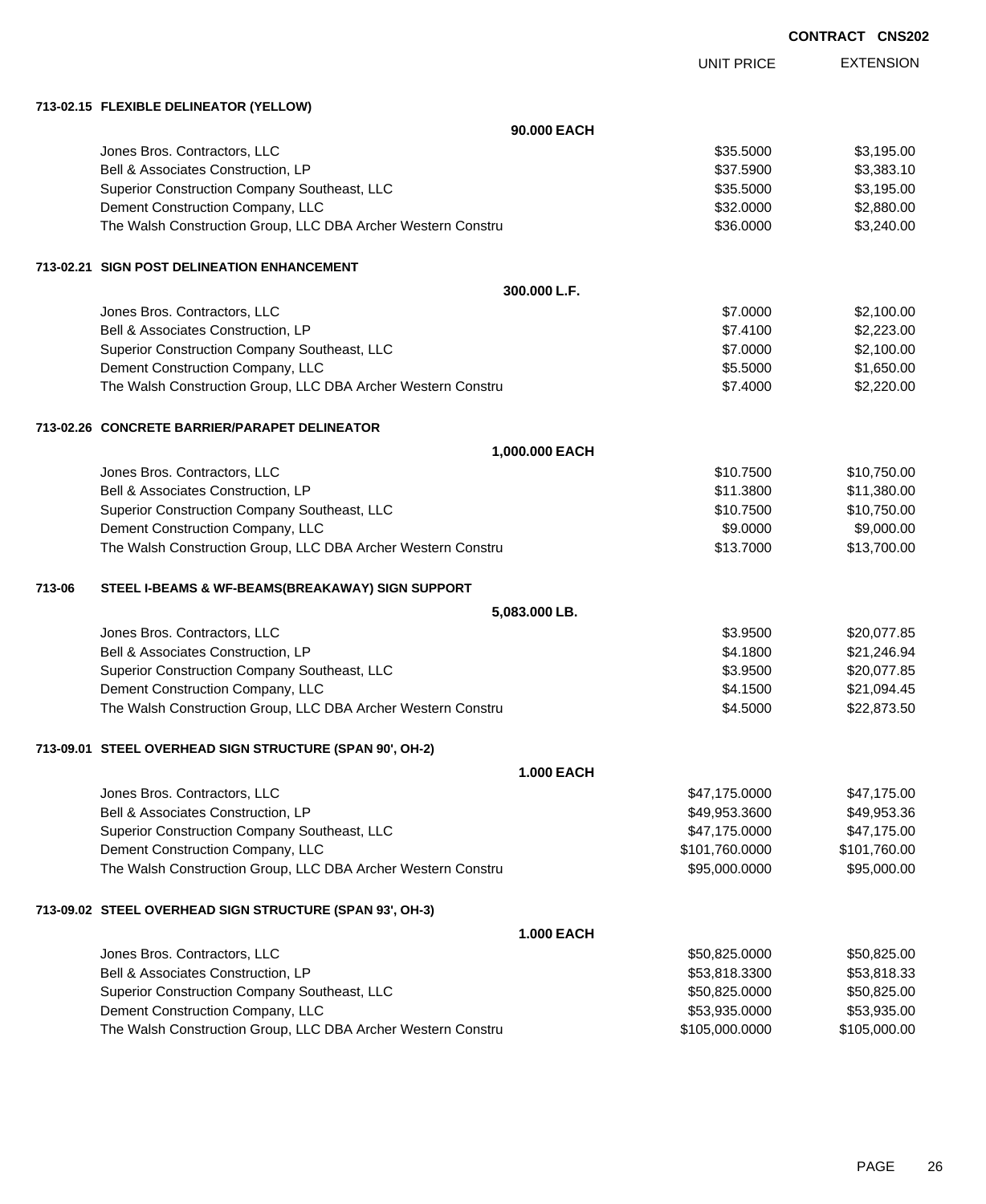|                                                              | <b>UNIT PRICE</b> | <b>EXTENSION</b> |
|--------------------------------------------------------------|-------------------|------------------|
| 713-09.03 STEEL OVERHEAD SIGN STRUCTURE (SPAN 188', OH-1)    |                   |                  |
| <b>1.000 EACH</b>                                            |                   |                  |
| Jones Bros. Contractors, LLC                                 | \$81,750.0000     | \$81,750.00      |
| Bell & Associates Construction, LP                           | \$86,564.6500     | \$86,564.65      |
| Superior Construction Company Southeast, LLC                 | \$81,750.0000     | \$81,750.00      |
| Dement Construction Company, LLC                             | \$56,810.0000     | \$56,810.00      |
| The Walsh Construction Group, LLC DBA Archer Western Constru | \$160,000.0000    | \$160,000.00     |
| 713-09.20 STEEL OVERHEAD SIGN STRUCTURE                      |                   |                  |
| <b>1.000 EACH</b>                                            |                   |                  |
| Jones Bros. Contractors, LLC                                 | \$33,950.0000     | \$33,950.00      |
| Bell & Associates Construction, LP                           | \$35,949.4800     | \$35,949.48      |
| Superior Construction Company Southeast, LLC                 | \$33,950.0000     | \$33,950.00      |
| Dement Construction Company, LLC                             | \$34,615.0000     | \$34,615.00      |
| The Walsh Construction Group, LLC DBA Archer Western Constru | \$80,000.0000     | \$80,000.00      |
| 713-11.01 "U" SECTION STEEL POSTS                            |                   |                  |
| 2,320.000 LB.                                                |                   |                  |
| Jones Bros. Contractors, LLC                                 | \$3.2500          | \$7,540.00       |
| Bell & Associates Construction, LP                           | \$3.4400          | \$7,980.80       |
| Superior Construction Company Southeast, LLC                 | \$3.2500          | \$7,540.00       |
| Dement Construction Company, LLC                             | \$3.6000          | \$8,352.00       |
| The Walsh Construction Group, LLC DBA Archer Western Constru | \$3.7000          | \$8,584.00       |
| 713-11.02 PERFORATED/KNOCKOUT SQUARE TUBE POST               |                   |                  |
| 2,391.000 LB.                                                |                   |                  |
| Jones Bros. Contractors, LLC                                 | \$3.8500          | \$9,205.35       |
| Bell & Associates Construction, LP                           | \$4.0800          | \$9,755.28       |
| Superior Construction Company Southeast, LLC                 | \$3.8500          | \$9,205.35       |
| Dement Construction Company, LLC                             | \$3.2000          | \$7,651.20       |
| The Walsh Construction Group, LLC DBA Archer Western Constru | \$4.2000          | \$10,042.20      |
| 713-11.21 P POST SLIP BASE                                   |                   |                  |
| 3.000 EACH                                                   |                   |                  |
| Jones Bros. Contractors, LLC                                 | \$450.0000        | \$1,350.00       |
| Bell & Associates Construction, LP                           | \$476.5000        | \$1,429.50       |
| Superior Construction Company Southeast, LLC                 | \$450.0000        | \$1,350.00       |
| Dement Construction Company, LLC                             | \$385.0000        | \$1,155.00       |
| The Walsh Construction Group, LLC DBA Archer Western Constru | \$500.0000        | \$1,500.00       |
| 713-13.02 FLAT SHEET ALUMINUM SIGNS (0.080" THICK)           |                   |                  |
| 238.000 S.F.                                                 |                   |                  |
| Jones Bros. Contractors, LLC                                 | \$12.7500         | \$3,034.50       |
| Bell & Associates Construction, LP                           | \$13.5000         | \$3,213.00       |
| Superior Construction Company Southeast, LLC                 | \$12.7500         | \$3,034.50       |

Dement Construction Company, LLC 6000 \$13.0000 \$3,094.00 The Walsh Construction Group, LLC DBA Archer Western Constru **1988 \$14.0000** \$3,332.00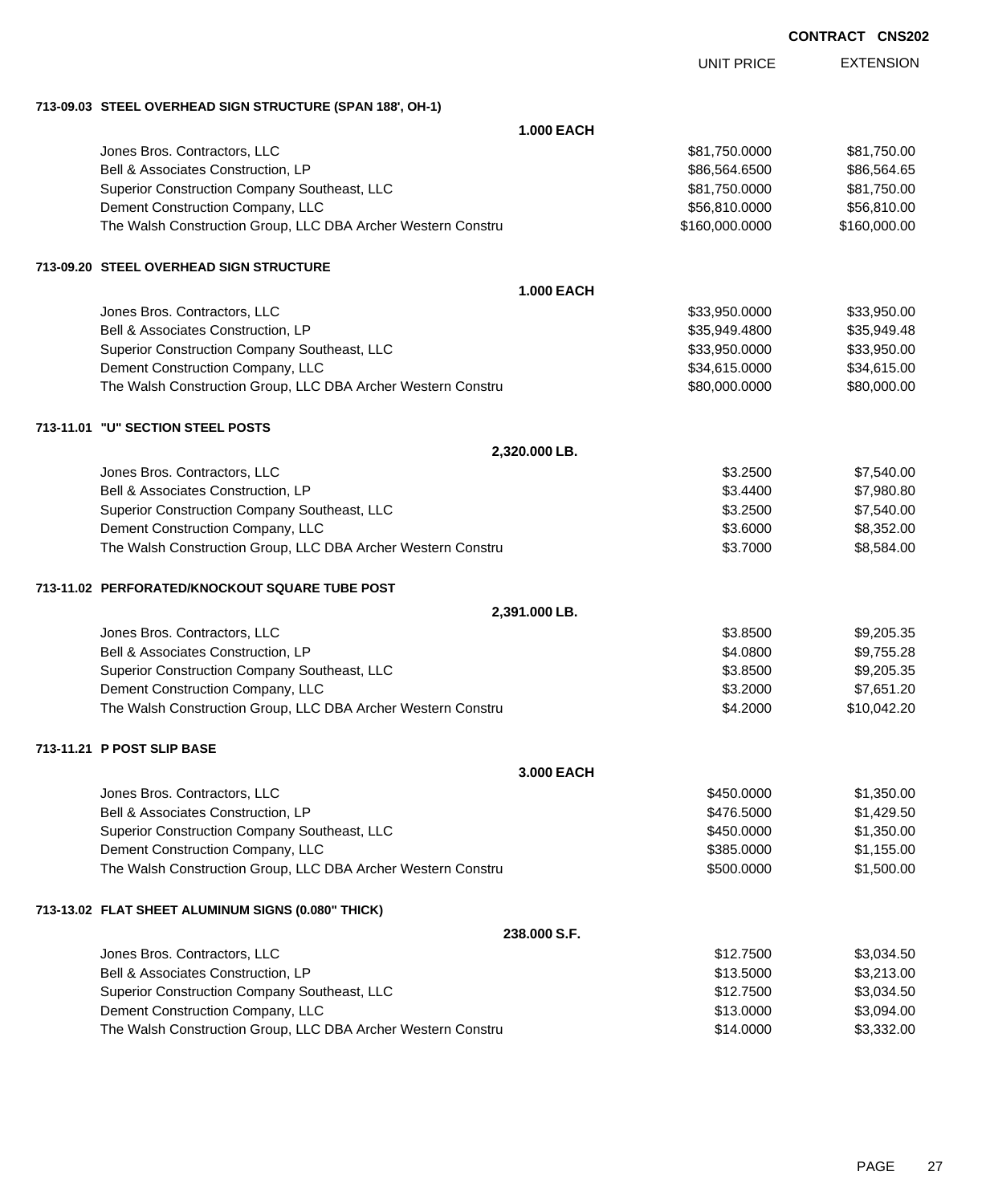|        |                                                              |                   |                   | <b>CONTRACT CNS202</b> |                  |
|--------|--------------------------------------------------------------|-------------------|-------------------|------------------------|------------------|
|        |                                                              |                   | <b>UNIT PRICE</b> |                        | <b>EXTENSION</b> |
|        | 713-13.03 FLAT SHEET ALUMINUM SIGNS (0.100" THICK)           |                   |                   |                        |                  |
|        |                                                              | 1,034.000 S.F.    |                   |                        |                  |
|        | Jones Bros. Contractors, LLC                                 |                   | \$13.7500         |                        | \$14,217.50      |
|        | Bell & Associates Construction, LP                           |                   | \$14.5600         |                        | \$15,055.04      |
|        | Superior Construction Company Southeast, LLC                 |                   | \$13.7500         |                        | \$14,217.50      |
|        | Dement Construction Company, LLC                             |                   | \$13.7000         |                        | \$14,165.80      |
|        | The Walsh Construction Group, LLC DBA Archer Western Constru |                   | \$15.0000         |                        | \$15,510.00      |
| 713-14 | <b>EXTRUDED ALUMINUM PANEL SIGNS</b>                         |                   |                   |                        |                  |
|        |                                                              | 2,795.000 S.F.    |                   |                        |                  |
|        | Jones Bros. Contractors, LLC                                 |                   | \$21.0000         |                        | \$58,695.00      |
|        | Bell & Associates Construction, LP                           |                   | \$22.2400         |                        | \$62,160.80      |
|        | Superior Construction Company Southeast, LLC                 |                   | \$21.0000         |                        | \$58,695.00      |
|        | Dement Construction Company, LLC                             |                   | \$17.5000         |                        | \$48,912.50      |
|        | The Walsh Construction Group, LLC DBA Archer Western Constru |                   | \$23.0000         |                        | \$64,285.00      |
|        | 713-14.21 STREET NAME SIGN (RIGID 0.100IN THICK              |                   |                   |                        |                  |
|        |                                                              | 21.000 S.F.       |                   |                        |                  |
|        | Jones Bros. Contractors, LLC                                 |                   | \$19.7500         |                        | \$414.75         |
|        | Bell & Associates Construction, LP                           |                   | \$20.9100         |                        | \$439.11         |
|        | Superior Construction Company Southeast, LLC                 |                   | \$19.7500         |                        | \$414.75         |
|        | Dement Construction Company, LLC                             |                   | \$22.0000         |                        | \$462.00         |
|        | The Walsh Construction Group, LLC DBA Archer Western Constru |                   | \$21.0000         |                        | \$441.00         |
| 713-15 | REMOVAL OF SIGNS, POSTS AND FOOTINGS                         |                   |                   |                        |                  |
|        |                                                              | 1.000 LS          |                   |                        |                  |
|        | Jones Bros. Contractors, LLC                                 |                   | \$2,050.0000      |                        | \$2,050.00       |
|        | Bell & Associates Construction, LP                           |                   | \$2,170.7300      |                        | \$2,170.73       |
|        | Superior Construction Company Southeast, LLC                 |                   | \$2,050.0000      |                        | \$2,050.00       |
|        | Dement Construction Company, LLC                             |                   | \$6,500.0000      |                        | \$6,500.00       |
|        | The Walsh Construction Group, LLC DBA Archer Western Constru |                   | \$2,200.0000      |                        | \$2,200.00       |
|        | 713-15.07 SUSPENDED FLAT SHEET ALUMINUM SIGN (0.080" THICK)  |                   |                   |                        |                  |
|        |                                                              | <b>2.000 EACH</b> |                   |                        |                  |
|        | Jones Bros. Contractors, LLC                                 |                   | \$275.0000        |                        | \$550.00         |
|        | Bell & Associates Construction, LP                           |                   | \$291.2000        |                        | \$582.40         |
|        | Superior Construction Company Southeast, LLC                 |                   | \$275.0000        |                        | \$550.00         |
|        | Dement Construction Company, LLC                             |                   | \$75.0000         |                        | \$150.00         |
|        | The Walsh Construction Group, LLC DBA Archer Western Constru |                   | \$310.0000        |                        | \$620.00         |
|        | 713-16.01 CHANGEABLE MESSAGE SIGN UNIT                       |                   |                   |                        |                  |
|        |                                                              | 14.000 EACH       |                   |                        |                  |
|        | Jones Bros. Contractors, LLC                                 |                   | \$8,000.0000      |                        | \$112,000.00     |
|        | Bell & Associates Construction, LP                           |                   | \$8,682.9400      |                        | \$121,561.16     |
|        | Superior Construction Company Southeast, LLC                 |                   | \$10,000.0000     |                        | \$140,000.00     |
|        | Dement Construction Company, LLC                             |                   | \$8,200.0000      |                        | \$114,800.00     |
|        | The Walsh Construction Group, LLC DBA Archer Western Constru |                   | \$9,600.0000      |                        | \$134,400.00     |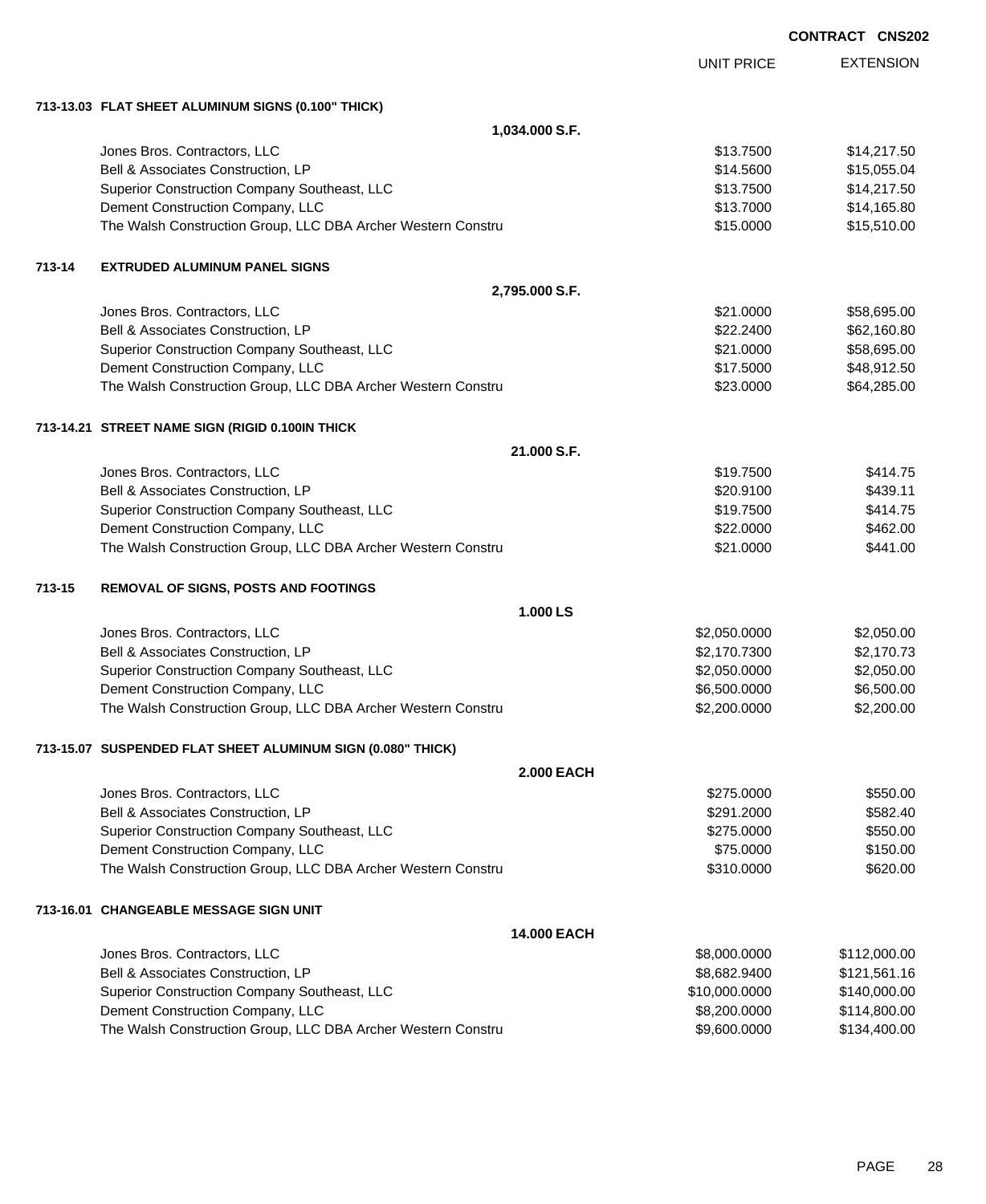EXTENSION UNIT PRICE

## **713-16.20 SIGNS (R3-1, 24" X 24")**

|                                                              | <b>4.000 EACH</b> |               |             |
|--------------------------------------------------------------|-------------------|---------------|-------------|
| Jones Bros. Contractors, LLC                                 |                   | \$235.0000    | \$940.00    |
| Bell & Associates Construction, LP                           |                   | \$248.8400    | \$995.36    |
| Superior Construction Company Southeast, LLC                 |                   | \$235.0000    | \$940.00    |
| Dement Construction Company, LLC                             |                   | \$60.0000     | \$240.00    |
| The Walsh Construction Group, LLC DBA Archer Western Constru |                   | \$250.0000    | \$1,000.00  |
| 713-16.21 SIGNS (R3-2, 24" X 24")                            |                   |               |             |
|                                                              | <b>4.000 EACH</b> |               |             |
| Jones Bros. Contractors, LLC                                 |                   | \$235.0000    | \$940.00    |
| Bell & Associates Construction, LP                           |                   | \$248.8400    | \$995.36    |
| Superior Construction Company Southeast, LLC                 |                   | \$235.0000    | \$940.00    |
| Dement Construction Company, LLC                             |                   | \$60.0000     | \$240.00    |
| The Walsh Construction Group, LLC DBA Archer Western Constru |                   | \$250.0000    | \$1,000.00  |
| 713-16.22 SIGNS (R3-5A, 30" X 36")                           |                   |               |             |
|                                                              | 8.000 EACH        |               |             |
| Jones Bros. Contractors, LLC                                 |                   | \$270.0000    | \$2,160.00  |
| Bell & Associates Construction, LP                           |                   | \$285.9000    | \$2,287.20  |
| Superior Construction Company Southeast, LLC                 |                   | \$270.0000    | \$2,160.00  |
| Dement Construction Company, LLC                             |                   | \$90.0000     | \$720.00    |
| The Walsh Construction Group, LLC DBA Archer Western Constru |                   | \$300.0000    | \$2,400.00  |
| 713-16.23 SIGNS (R10-11A, 30" X 36")                         |                   |               |             |
|                                                              | 5,000 EACH        |               |             |
| Jones Bros. Contractors, LLC                                 |                   | \$270.0000    | \$1,350.00  |
| Bell & Associates Construction, LP                           |                   | \$285.9000    | \$1,429.50  |
| Superior Construction Company Southeast, LLC                 |                   | \$270.0000    | \$1,350.00  |
| Dement Construction Company, LLC                             |                   | \$90.0000     | \$450.00    |
| The Walsh Construction Group, LLC DBA Archer Western Constru |                   | \$300.0000    | \$1,500.00  |
| 713-16.24 SIGNS (OVERHEAD STREET NAME SIGNS)                 |                   |               |             |
|                                                              | <b>4.000 EACH</b> |               |             |
| Jones Bros. Contractors, LLC                                 |                   | \$340.0000    | \$1,360.00  |
| Bell & Associates Construction, LP                           |                   | \$360.0200    | \$1,440.08  |
| Superior Construction Company Southeast, LLC                 |                   | \$340.0000    | \$1,360.00  |
| Dement Construction Company, LLC                             |                   | \$300.0000    | \$1,200.00  |
| The Walsh Construction Group, LLC DBA Archer Western Constru |                   | \$380.0000    | \$1,520.00  |
| 713-16.41 RELOCATE SIGN                                      |                   |               |             |
|                                                              | 1.000 LS          |               |             |
| Jones Bros. Contractors, LLC                                 |                   | \$13,250.0000 | \$13,250.00 |
| Bell & Associates Construction, LP                           |                   | \$14,030.3600 | \$14,030.36 |
| Superior Construction Company Southeast, LLC                 |                   | \$13,250.0000 | \$13,250.00 |
| Dement Construction Company, LLC                             |                   | \$12,750.0000 | \$12,750.00 |
| The Walsh Construction Group, LLC DBA Archer Western Constru |                   | \$17,000.0000 | \$17,000.00 |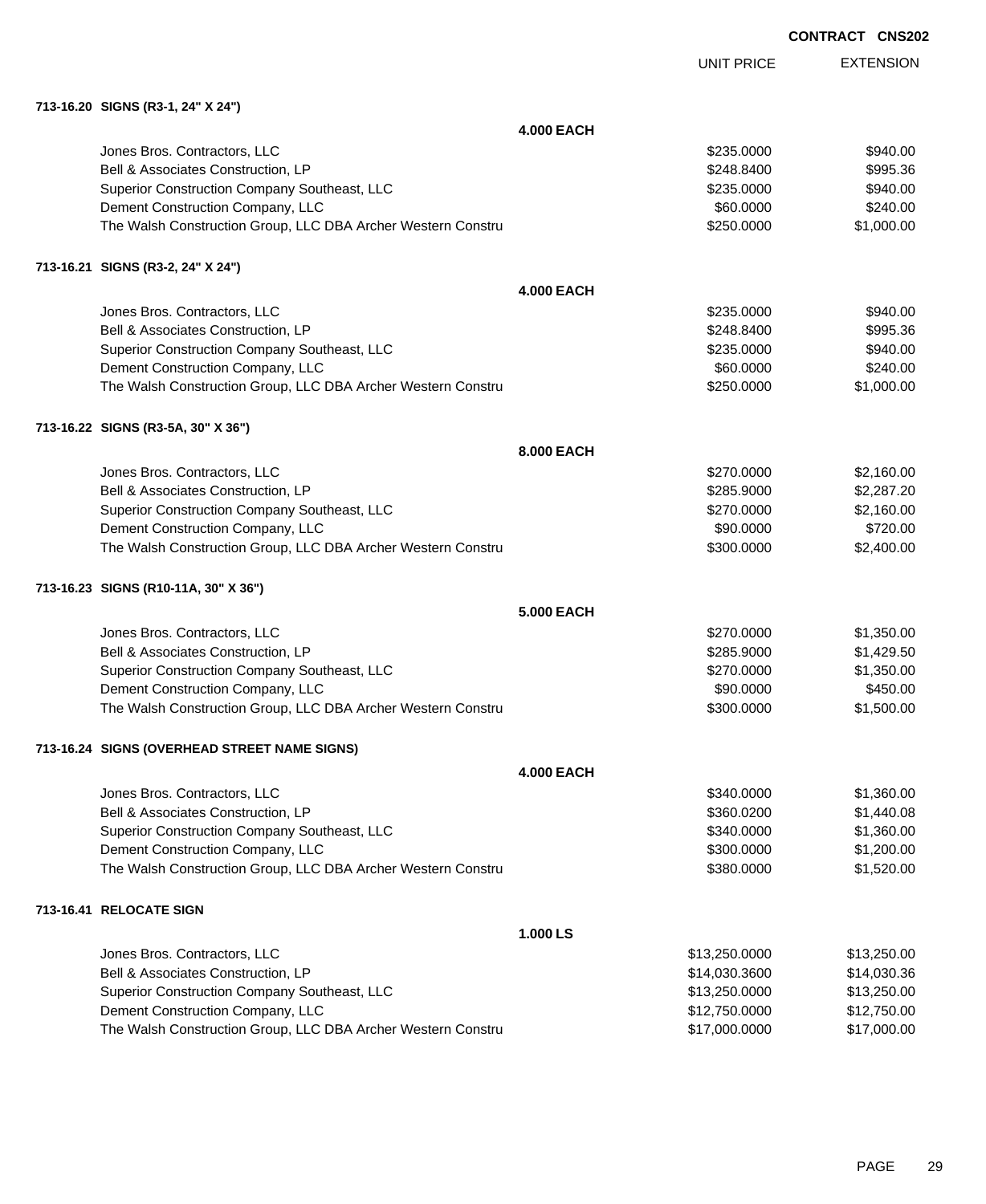UNIT PRICE EXTENSION

# **713-16.50 REMOVE AND REPLACE SIGN (W13-3 ADVISORY RAMP SPEED SIGN 40 MPH)**

|  |  | 1.000 EACH |
|--|--|------------|

|        |                                                              | <b>1.000 EACH</b> |              |             |
|--------|--------------------------------------------------------------|-------------------|--------------|-------------|
|        | Jones Bros. Contractors, LLC                                 |                   | \$80.0000    | \$80.00     |
|        | Bell & Associates Construction, LP                           |                   | \$84.7100    | \$84.71     |
|        | Superior Construction Company Southeast, LLC                 |                   | \$80.0000    | \$80.00     |
|        | Dement Construction Company, LLC                             |                   | \$2,250.0000 | \$2,250.00  |
|        | The Walsh Construction Group, LLC DBA Archer Western Constru |                   | \$100.0000   | \$100.00    |
|        | 713-16.51 REMOVE AND REPLACE SIGN (R5-1, DO NOT ENTER)       |                   |              |             |
|        |                                                              | <b>2.000 EACH</b> |              |             |
|        | Jones Bros. Contractors, LLC                                 |                   | \$80.0000    | \$160.00    |
|        | Bell & Associates Construction, LP                           |                   | \$84.7100    | \$169.42    |
|        | Superior Construction Company Southeast, LLC                 |                   | \$80.0000    | \$160.00    |
|        | Dement Construction Company, LLC                             |                   | \$275.0000   | \$550.00    |
|        | The Walsh Construction Group, LLC DBA Archer Western Constru |                   | \$100.0000   | \$200.00    |
|        | 713-16.52 REMOVE AND REPLACE SIGN (R6-1L, ONE WAY LEFT)      |                   |              |             |
|        |                                                              | <b>2.000 EACH</b> |              |             |
|        | Jones Bros. Contractors, LLC                                 |                   | \$67.0000    | \$134.00    |
|        | Bell & Associates Construction, LP                           |                   | \$70.9500    | \$141.90    |
|        | Superior Construction Company Southeast, LLC                 |                   | \$67.0000    | \$134.00    |
|        | Dement Construction Company, LLC                             |                   | \$60.0000    | \$120.00    |
|        | The Walsh Construction Group, LLC DBA Archer Western Constru |                   | \$74.0000    | \$148.00    |
|        | 713-16.53 REMOVE AND REPLACE SIGN (R6-1R, ONE WAY RIGHT)     |                   |              |             |
|        |                                                              | <b>2.000 EACH</b> |              |             |
|        | Jones Bros. Contractors, LLC                                 |                   | \$67.0000    | \$134.00    |
|        | Bell & Associates Construction, LP                           |                   | \$70.9500    | \$141.90    |
|        | Superior Construction Company Southeast, LLC                 |                   | \$67.0000    | \$134.00    |
|        | Dement Construction Company, LLC                             |                   | \$60.0000    | \$120.00    |
|        | The Walsh Construction Group, LLC DBA Archer Western Constru |                   | \$74.0000    | \$148.00    |
|        | 713-17.30 MODIFY EXISTING OVERHEAD SIGN STRUCTURE            |                   |              |             |
|        |                                                              | 1.000 LS          |              |             |
|        | Jones Bros. Contractors, LLC                                 |                   | \$3,270.0000 | \$3,270.00  |
|        | Bell & Associates Construction, LP                           |                   | \$3,462.5900 | \$3,462.59  |
|        | Superior Construction Company Southeast, LLC                 |                   | \$3,270.0000 | \$3,270.00  |
|        | Dement Construction Company, LLC                             |                   | \$4,250.0000 | \$4,250.00  |
|        | The Walsh Construction Group, LLC DBA Archer Western Constru |                   | \$5,000.0000 | \$5,000.00  |
| 714-03 | <b>JACKED OR BORED CONDUIT</b>                               |                   |              |             |
|        |                                                              | 1,315.000 L.F.    |              |             |
|        | Jones Bros. Contractors, LLC                                 |                   | \$22.4000    | \$29,456.00 |
|        | Bell & Associates Construction, LP                           |                   | \$23.7200    | \$31,191.80 |
|        | Superior Construction Company Southeast, LLC                 |                   | \$22.4000    | \$29,456.00 |
|        | Dement Construction Company, LLC                             |                   | \$22.4000    | \$29,456.00 |
|        | The Walsh Construction Group, LLC DBA Archer Western Constru |                   | \$25.0000    | \$32,875.00 |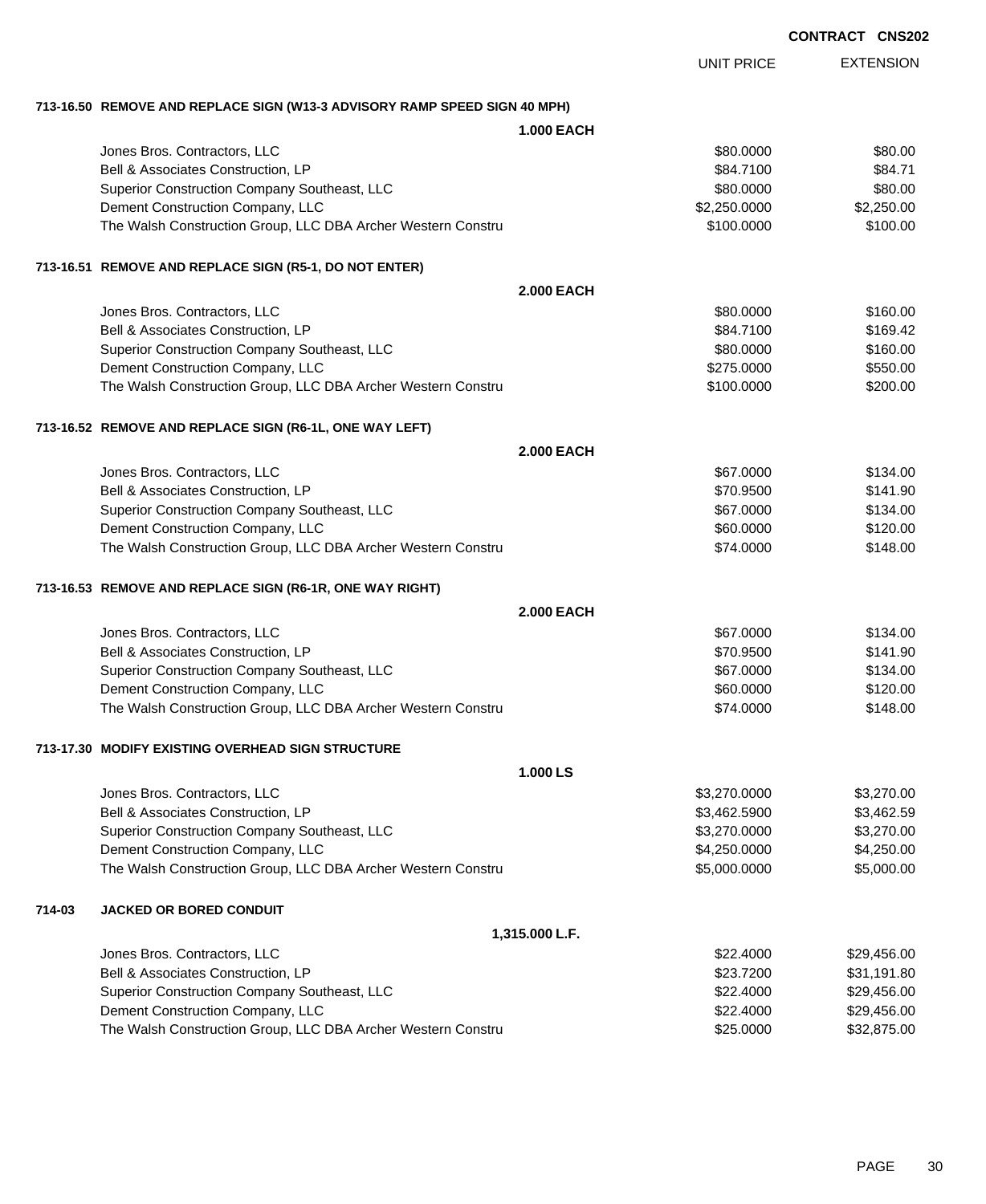|                                                                                                  |                          | <b>CONTRACT CNS202</b> |                            |
|--------------------------------------------------------------------------------------------------|--------------------------|------------------------|----------------------------|
|                                                                                                  | <b>UNIT PRICE</b>        |                        | <b>EXTENSION</b>           |
| 714-03.01 DIRECT BURIAL CONDUIT (2" PVC, SCHEDULE 40)                                            |                          |                        |                            |
| 14,000.000 L.F.                                                                                  |                          |                        |                            |
| Jones Bros. Contractors, LLC                                                                     | \$7.2000                 |                        | \$100,800.00               |
| Bell & Associates Construction, LP                                                               | \$7.6200                 |                        | \$106,680.00               |
| Superior Construction Company Southeast, LLC                                                     | \$7.2000                 |                        | \$100,800.00               |
| Dement Construction Company, LLC                                                                 | \$7.2000                 |                        | \$100,800.00               |
| The Walsh Construction Group, LLC DBA Archer Western Constru                                     | \$8.0000                 |                        | \$112,000.00               |
| 714-04.01 CONDUIT (STRUCTURES - 1" RGS)                                                          |                          |                        |                            |
| 260.000 L.F.                                                                                     |                          |                        |                            |
| Jones Bros. Contractors, LLC                                                                     | \$17.0000                |                        | \$4,420.00                 |
| Bell & Associates Construction, LP                                                               | \$18.0000                |                        | \$4,680.00                 |
| Superior Construction Company Southeast, LLC                                                     | \$17.0000                |                        | \$4,420.00                 |
| Dement Construction Company, LLC                                                                 | \$17.0000                |                        | \$4,420.00                 |
| The Walsh Construction Group, LLC DBA Archer Western Constru                                     | \$19.0000                |                        | \$4,940.00                 |
| 714-05.04 PULL BOXES (TYPE C)                                                                    |                          |                        |                            |
| 33.000 EACH                                                                                      |                          |                        |                            |
| Jones Bros. Contractors, LLC                                                                     | \$533.0000               |                        | \$17,589.00                |
| Bell & Associates Construction, LP                                                               | \$564.3900               |                        | \$18,624.87                |
| Superior Construction Company Southeast, LLC                                                     | \$533.0000               |                        | \$17,589.00                |
| Dement Construction Company, LLC<br>The Walsh Construction Group, LLC DBA Archer Western Constru | \$533.0000<br>\$600.0000 |                        | \$17,589.00<br>\$19,800.00 |
|                                                                                                  |                          |                        |                            |
| 714-05.05 PULL BOXES (6X6)                                                                       |                          |                        |                            |
| <b>2.000 EACH</b>                                                                                |                          |                        |                            |
| Jones Bros. Contractors, LLC                                                                     | \$705.0000               |                        | \$1,410.00                 |
| Bell & Associates Construction, LP                                                               | \$746.5200               |                        | \$1,493.04                 |
| Superior Construction Company Southeast, LLC                                                     | \$705,0000               |                        | \$1,410.00                 |
| Dement Construction Company, LLC                                                                 | \$705.0000               |                        | \$1,410.00                 |
| The Walsh Construction Group, LLC DBA Archer Western Constru                                     | \$790.0000               |                        | \$1,580.00                 |
| 714-06.03 CABLE (1/C # 10 AWG)                                                                   |                          |                        |                            |
| 29,410.000 L.F.                                                                                  |                          |                        |                            |
| Jones Bros. Contractors, LLC                                                                     | \$0.7500                 |                        | \$22,057.50                |
| Bell & Associates Construction, LP                                                               | \$0.7900                 |                        | \$23,233.90                |
| Superior Construction Company Southeast, LLC                                                     | \$0.7500                 |                        | \$22,057.50                |
| Dement Construction Company, LLC                                                                 | \$0.7500                 |                        | \$22,057.50                |
| The Walsh Construction Group, LLC DBA Archer Western Constru                                     | \$0.8500                 |                        | \$24,998.50                |
| 714-06.05 CABLE (1/C # 6 AWG)                                                                    |                          |                        |                            |
| 1,870.000 L.F.                                                                                   |                          |                        |                            |
| Jones Bros. Contractors, LLC                                                                     | \$1.3000                 |                        | \$2,431.00                 |
| Bell & Associates Construction, LP                                                               | \$1.3800                 |                        | \$2,580.60                 |
| Superior Construction Company Southeast, LLC                                                     | \$1.3000                 |                        | \$2,431.00                 |
| Dement Construction Company, LLC                                                                 | \$1.3000                 |                        | \$2,431.00                 |
| The Walsh Construction Group, LLC DBA Archer Western Constru                                     | \$1.4500                 |                        | \$2,711.50                 |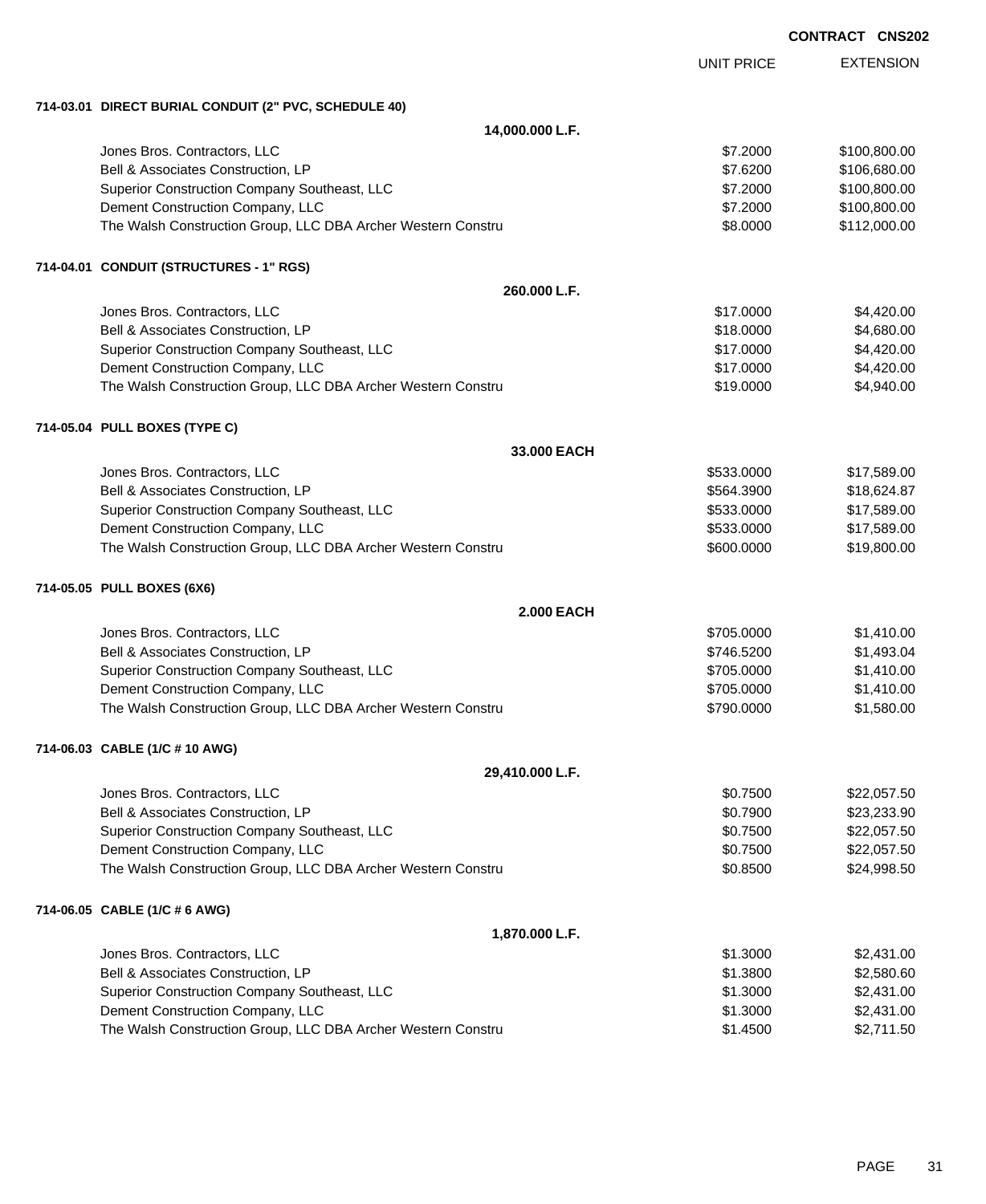|                                                              |                   | UUNINAUI UNJZU   |
|--------------------------------------------------------------|-------------------|------------------|
|                                                              | <b>UNIT PRICE</b> | <b>EXTENSION</b> |
| 714-06.06 CABLE (1/C # 4 AWG)                                |                   |                  |
| 24,525.000 L.F.                                              |                   |                  |
| Jones Bros. Contractors, LLC                                 | \$1.5000          | \$36,787.50      |
| Bell & Associates Construction, LP                           | \$1.5900          | \$38,994.75      |
| Superior Construction Company Southeast, LLC                 | \$1.5000          | \$36,787.50      |
| Dement Construction Company, LLC                             | \$1.5000          | \$36,787.50      |
| The Walsh Construction Group, LLC DBA Archer Western Constru | \$1.6500          | \$40,466.25      |
| 714-06.07 CABLE (1/C # 2 AWG)                                |                   |                  |
| 6,430.000 L.F.                                               |                   |                  |
| Jones Bros. Contractors, LLC                                 | \$2.2000          | \$14,146.00      |
| Bell & Associates Construction, LP                           | \$2.3300          | \$14,981.90      |
| Superior Construction Company Southeast, LLC                 | \$2.2000          | \$14,146.00      |
| Dement Construction Company, LLC                             | \$2.2000          | \$14,146.00      |
| The Walsh Construction Group, LLC DBA Archer Western Constru | \$2.4500          | \$15,753.50      |
| 714-06.08 CABLE (#6 COPPER SOFT DRAWN BARE) (GROUND)         |                   |                  |
| 15,275.000 L.F.                                              |                   |                  |
| Jones Bros. Contractors, LLC                                 | \$1.4000          | \$21,385.00      |
| Bell & Associates Construction, LP                           | \$1.4800          | \$22,607.00      |
| Superior Construction Company Southeast, LLC                 | \$1.4000          | \$21,385.00      |
| Dement Construction Company, LLC                             | \$1.4000          | \$21,385.00      |
| The Walsh Construction Group, LLC DBA Archer Western Constru | \$1.5500          | \$23,676.25      |
| 714-08.09 LIGHT STANDARDS (25')                              |                   |                  |
| <b>2.000 EACH</b>                                            |                   |                  |
| Jones Bros. Contractors, LLC                                 | \$3,386.0000      | \$6,772.00       |
| Bell & Associates Construction, LP                           | \$3,585.4200      | \$7,170.84       |
| Superior Construction Company Southeast, LLC                 | \$3,386.0000      | \$6,772.00       |
| Dement Construction Company, LLC                             | \$3,386.0000      | \$6,772.00       |
| The Walsh Construction Group, LLC DBA Archer Western Constru | \$4,000.0000      | \$8,000.00       |
| 714-08.10 LIGHT STANDARDS (45')                              |                   |                  |
| 29.000 EACH                                                  |                   |                  |
| Jones Bros. Contractors, LLC                                 | \$4,158.0000      | \$120,582.00     |
| Bell & Associates Construction, LP                           | \$4,402.8800      | \$127,683.52     |
| Superior Construction Company Southeast, LLC                 | \$4,158.0000      | \$120,582.00     |
| Dement Construction Company, LLC                             | \$4,158.0000      | \$120,582.00     |
| The Walsh Construction Group, LLC DBA Archer Western Constru | \$4,900.0000      | \$142,100.00     |
| 714-08.11 LIGHT STANDARDS (100' HIGH MAST)                   |                   |                  |
| <b>4.000 EACH</b>                                            |                   |                  |
| Jones Bros. Contractors, LLC                                 | \$26,892.0000     | \$107,568.00     |
| Bell & Associates Construction, LP                           | \$28,475.8000     | \$113,903.20     |
| Superior Construction Company Southeast, LLC                 | \$26,892.0000     | \$107,568.00     |

Dement Construction Company, LLC 60000 \$107,568.00 The Walsh Construction Group, LLC DBA Archer Western Constru \$31,000.0000 \$124,000.000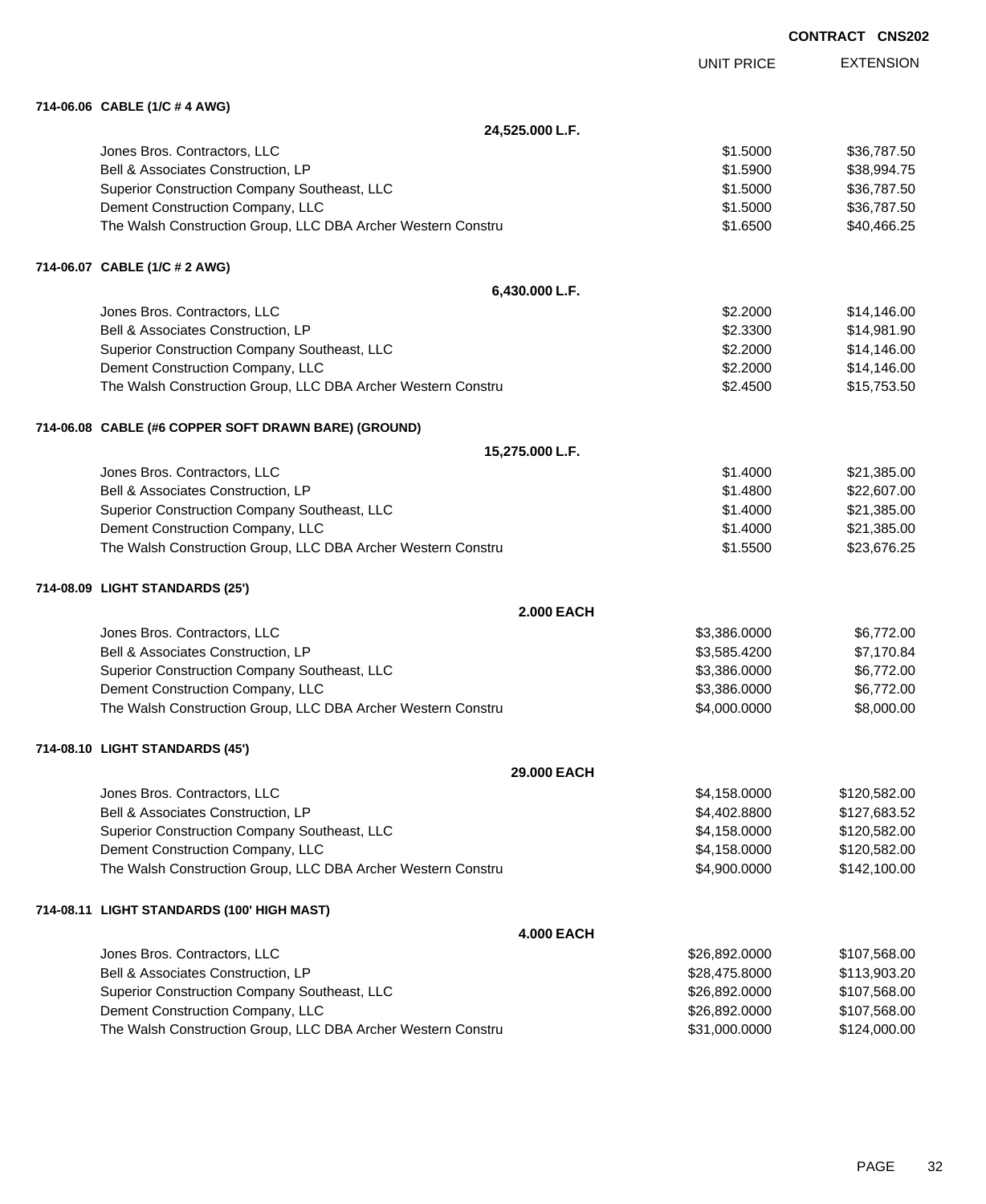| <b>CONTRACT</b> | <b>CNS202</b> |
|-----------------|---------------|
|-----------------|---------------|

|                                                              |                    | <b>UNIT PRICE</b> | <b>EXTENSION</b> |
|--------------------------------------------------------------|--------------------|-------------------|------------------|
| 714-08.12 LIGHT STANDARDS (80' HIGH MAST)                    |                    |                   |                  |
|                                                              | <b>5.000 EACH</b>  |                   |                  |
| Jones Bros. Contractors, LLC                                 |                    | \$24,926.0000     | \$124,630.00     |
| Bell & Associates Construction, LP                           |                    | \$26,394.0100     | \$131,970.05     |
| Superior Construction Company Southeast, LLC                 |                    | \$24,926.0000     | \$124,630.00     |
| Dement Construction Company, LLC                             |                    | \$24,926.0000     | \$124,630.00     |
| The Walsh Construction Group, LLC DBA Archer Western Constru |                    | \$28,000.0000     | \$140,000.00     |
| 714-08.46 FOUNDATION (ONLY) FOR HIGH MAST LIGHT STANDARD     |                    |                   |                  |
|                                                              | 9.000 EACH         |                   |                  |
| Jones Bros. Contractors, LLC                                 |                    | \$9,109.0000      | \$81,981.00      |
| Bell & Associates Construction, LP                           |                    | \$9,645.4700      | \$86,809.23      |
| Superior Construction Company Southeast, LLC                 |                    | \$9,109.0000      | \$81,981.00      |
| Dement Construction Company, LLC                             |                    | \$9,109.0000      | \$81,981.00      |
| The Walsh Construction Group, LLC DBA Archer Western Constru |                    | \$10,500.0000     | \$94,500.00      |
| 714-09.09 LUMINAIRES (HM - HIGH MAST - LED)                  |                    |                   |                  |
|                                                              | 38.000 EACH        |                   |                  |
| Jones Bros. Contractors, LLC                                 |                    | \$1,546.0000      | \$58,748.00      |
| Bell & Associates Construction, LP                           |                    | \$1,637.0500      | \$62,207.90      |
| Superior Construction Company Southeast, LLC                 |                    | \$1,546.0000      | \$58,748.00      |
| Dement Construction Company, LLC                             |                    | \$1,546.0000      | \$58,748.00      |
| The Walsh Construction Group, LLC DBA Archer Western Constru |                    | \$1,700.0000      | \$64,600.00      |
| 714-09.10 LUMINAIRES (P - ROADWAY - LED, 45' MH)             |                    |                   |                  |
|                                                              | 29.000 EACH        |                   |                  |
| Jones Bros. Contractors, LLC                                 |                    | \$1,173.0000      | \$34,017.00      |
| Bell & Associates Construction, LP                           |                    | \$1,242.0800      | \$36,020.32      |
| Superior Construction Company Southeast, LLC                 |                    | \$1,173.0000      | \$34,017.00      |
| Dement Construction Company, LLC                             |                    | \$1,173.0000      | \$34,017.00      |
| The Walsh Construction Group, LLC DBA Archer Western Constru |                    | \$1,300.0000      | \$37,700.00      |
| 714-09.11 LUMINAIRES (UP - UNDERPASS - LED)                  |                    |                   |                  |
|                                                              | <b>12.000 EACH</b> |                   |                  |
| Jones Bros. Contractors, LLC                                 |                    | \$677.0000        | \$8,124.00       |
| Bell & Associates Construction, LP                           |                    | \$716.8700        | \$8,602.44       |
| Superior Construction Company Southeast, LLC                 |                    | \$677.0000        | \$8,124.00       |
| Dement Construction Company, LLC                             |                    | \$677.0000        | \$8,124.00       |
| The Walsh Construction Group, LLC DBA Archer Western Constru |                    | \$750.0000        | \$9,000.00       |
| 714-09.12 LUMINAIRES (WW - WALKWAY - LED)                    |                    |                   |                  |
|                                                              | 43.000 EACH        |                   |                  |
| Jones Bros. Contractors, LLC                                 |                    | \$1,536.0000      | \$66,048.00      |
| Bell & Associates Construction, LP                           |                    | \$1,626.4600      | \$69,937.78      |
| Superior Construction Company Southeast, LLC                 |                    | \$1,536.0000      | \$66,048.00      |
| Dement Construction Company, LLC                             |                    | \$1,536.0000      | \$66,048.00      |
| The Walsh Construction Group, LLC DBA Archer Western Constru |                    | \$1,700.0000      | \$73,100.00      |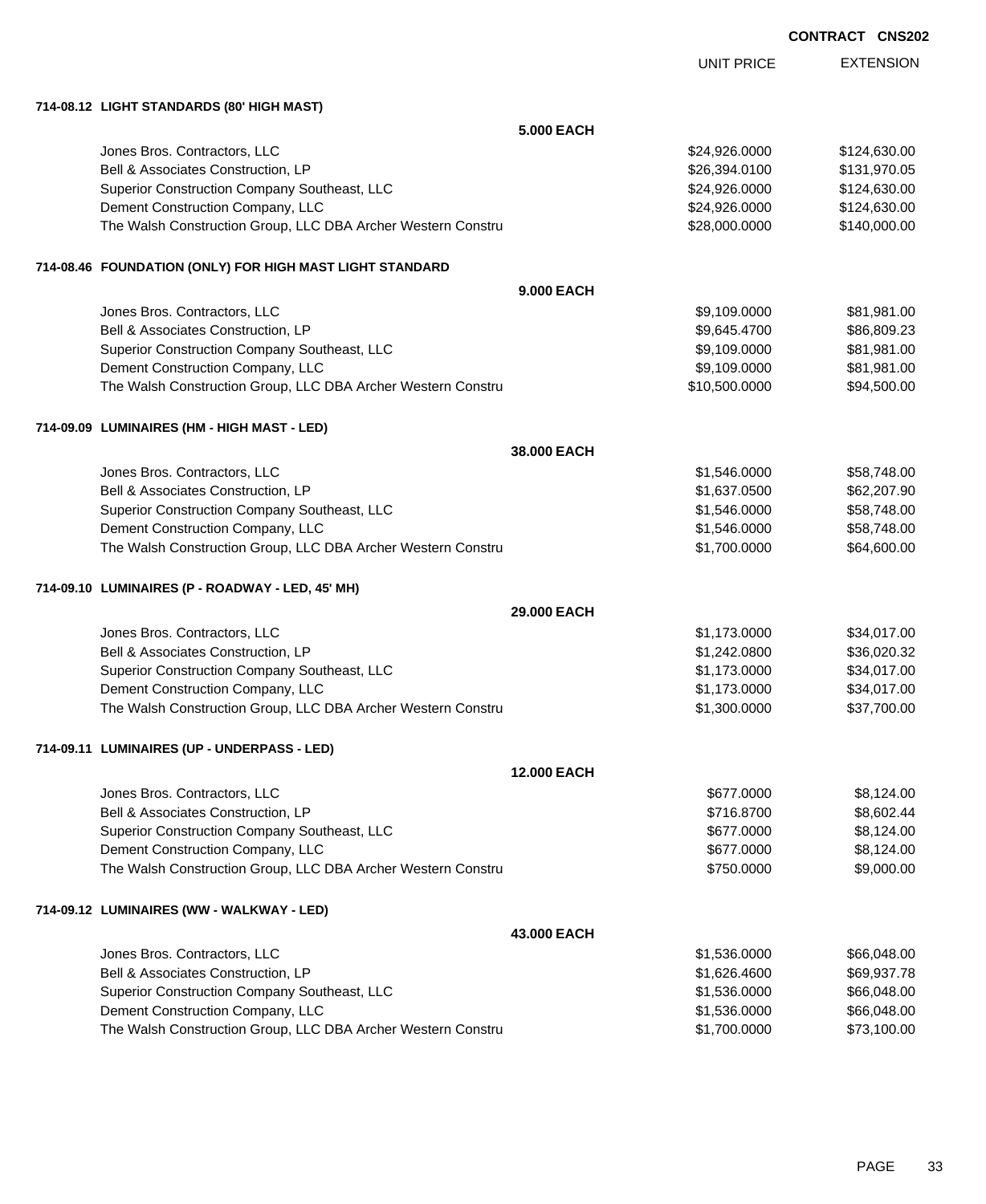|        |                                                                   | UNIT PRICE        | <b>EXTENSION</b> |
|--------|-------------------------------------------------------------------|-------------------|------------------|
|        | 714-12.01 CONTROL CENTER (NO. 1)                                  |                   |                  |
|        |                                                                   | 1.000 LS          |                  |
|        | Jones Bros. Contractors, LLC                                      | \$8,781.0000      | \$8,781.00       |
|        | Bell & Associates Construction, LP                                | \$9,298.1600      | \$9,298.16       |
|        | Superior Construction Company Southeast, LLC                      | \$8,781.0000      | \$8,781.00       |
|        | Dement Construction Company, LLC                                  | \$8,781.0000      | \$8,781.00       |
|        | The Walsh Construction Group, LLC DBA Archer Western Constru      | \$9,500.0000      | \$9,500.00       |
|        | 714-12.02 CONTROL CENTER (NO. 2)                                  |                   |                  |
|        |                                                                   | 1.000 LS          |                  |
|        | Jones Bros. Contractors, LLC                                      | \$8,781.0000      | \$8,781.00       |
|        | Bell & Associates Construction, LP                                | \$9,298.1600      | \$9,298.16       |
|        | Superior Construction Company Southeast, LLC                      | \$8,781.0000      | \$8,781.00       |
|        | Dement Construction Company, LLC                                  | \$8,781.0000      | \$8,781.00       |
|        | The Walsh Construction Group, LLC DBA Archer Western Constru      | \$9,500.0000      | \$9,500.00       |
| 714-25 | <b>ELECTRICAL CONNECTION</b>                                      |                   |                  |
|        |                                                                   | <b>2.000 EACH</b> |                  |
|        | Jones Bros. Contractors, LLC                                      | \$3,447.0000      | \$6,894.00       |
|        | Bell & Associates Construction, LP                                | \$3,544.1200      | \$7,088.24       |
|        | Superior Construction Company Southeast, LLC                      | \$3,447.0000      | \$6,894.00       |
|        | Dement Construction Company, LLC                                  | \$3,447.0000      | \$6,894.00       |
|        | The Walsh Construction Group, LLC DBA Archer Western Constru      | \$3,800.0000      | \$7,600.00       |
|        | 716-01.07 TEMPORARY RAISED PAVEMENT MARKER, YELLOW                |                   |                  |
|        |                                                                   | 180,000 EACH      |                  |
|        | Jones Bros. Contractors, LLC                                      | \$15.0000         | \$2,700.00       |
|        | Bell & Associates Construction, LP                                | \$12.1800         | \$2,192.40       |
|        | Superior Construction Company Southeast, LLC                      | \$11.6200         | \$2,091.60       |
|        | Dement Construction Company, LLC                                  | \$11.5000         | \$2,070.00       |
|        | The Walsh Construction Group, LLC DBA Archer Western Constru      | \$11.6200         | \$2,091.60       |
|        | 716-01.21 SNOWPLOWABLE RAISED PAVMENT MARKERS (BI-DIR) (1 COLOR)  |                   |                  |
|        |                                                                   | 230,000 EACH      |                  |
|        | Jones Bros. Contractors, LLC                                      | \$35.0000         | \$8,050.00       |
|        | Bell & Associates Construction, LP                                | \$37.3300         | \$8,585.90       |
|        | Superior Construction Company Southeast, LLC                      | \$35.6000         | \$8,188.00       |
|        | Dement Construction Company, LLC                                  | \$35.2500         | \$8,107.50       |
|        | The Walsh Construction Group, LLC DBA Archer Western Constru      | \$38.0000         | \$8,740.00       |
|        | 716-01.22 SNOWPLOWABLE RAISED PAVMENT MARKERS (MONO-DIR)(1 COLOR) |                   |                  |
|        |                                                                   | 460,000 EACH      |                  |
|        | Jones Bros. Contractors, LLC                                      | \$35.0000         | \$16,100.00      |
|        | Bell & Associates Construction, LP                                | \$37.3300         | \$17,171.80      |
|        | Superior Construction Company Southeast, LLC                      | \$35.6000         | \$16,376.00      |
|        | Dement Construction Company, LLC                                  | \$35.2500         | \$16,215.00      |
|        | The Walsh Construction Group, LLC DBA Archer Western Constru      | \$38.0000         | \$17,480.00      |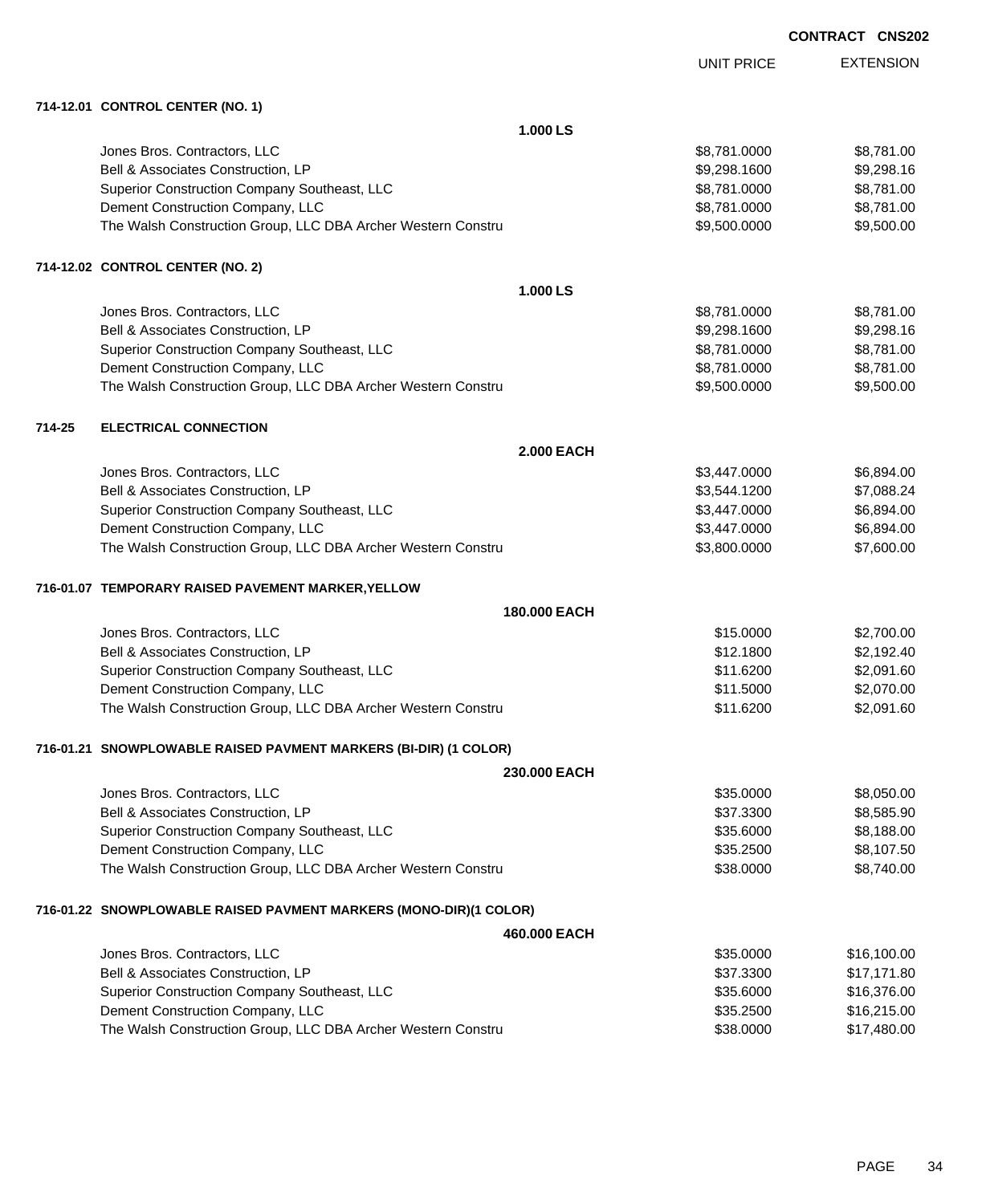| <b>CONTRACT</b> | <b>CNS202</b> |
|-----------------|---------------|
|-----------------|---------------|

EXTENSION UNIT PRICE **716-01.23 SNOWPLOWABLE RAISED PAVEMENT MARKERS (BI-DIR)(2 COLOR) 859.000 EACH** Jones Bros. Contractors, LLC \$35.0000 \$30,065.00 Bell & Associates Construction, LP 632,066.47 Superior Construction Company Southeast, LLC  $$35.6000$  \$35.6000 \$30,580.40 Dement Construction Company, LLC 6 and the state of the state of the state  $$30,279.75$ The Walsh Construction Group, LLC DBA Archer Western Constru **\$38.0000 \$38.0000** \$32,642.00 **716-01.30 REMOVAL OF SNOWPLOWABLE REFLECTIVE MARKER 735.000 EACH** Jones Bros. Contractors, LLC 6. The state of the state of the state of the state of the state of the state of the state of the state of the state of the state of the state of the state of the state of the state of the stat Bell & Associates Construction, LP 66 and the state of the state of the state of the state of the state of the state of the state of the state of the state of the state of the state of the state of the state of the state o Superior Construction Company Southeast, LLC  $$9.8500$  \$7,239.75 Dement Construction Company, LLC 66 and the state of the state of the state of the state of the state of the state of the state of the state of the state of the state of the state of the state of the state of the state of The Walsh Construction Group, LLC DBA Archer Western Constru **\$10.5000** \$7,717.50 **716-02.04 PLASTIC PAVEMENT MARKING(CHANNELIZATION STRIPING) 830.000 S.Y.** Jones Bros. Contractors, LLC 6. The state of the state of the state of the state of the state of the state of the state of the state of the state of the state of the state of the state of the state of the state of the stat Bell & Associates Construction, LP 6. 2016 19:30 \$19,778.90 Superior Construction Company Southeast, LLC 600 and the state of the state of the state of the state  $$18,865.90$ Dement Construction Company, LLC **but a set of the set of the set of the set of the set of the set of the set of the set of the set of the set of the set of the set of the set of the set of the set of the set of the set of** The Walsh Construction Group, LLC DBA Archer Western Constru **\$24.0000 \$19,920.00** \$19,920.00 **716-02.05 PLASTIC PAVEMENT MARKING (STOP LINE) 600.000 L.F.** Jones Bros. Contractors, LLC \$15.0000 \$9,000.00 Bell & Associates Construction, LP 600 and the state of the state of the state of the state of the state of the state of the state of the state of the state of the state of the state of the state of the state of the state Superior Construction Company Southeast, LLC  $$11.9700$  \$7,182.00 Dement Construction Company, LLC 6. The construction Company, LLC 6. The construction Company, LLC The Walsh Construction Group, LLC DBA Archer Western Constru \$13.0000 \$7,800.00 **716-02.06 PLASTIC PAVEMENT MARKING (TURN LANE ARROW) 23.000 EACH** Jones Bros. Contractors, LLC \$200.0000 \$4,600.00 Bell & Associates Construction, LP 6.66 and the state of the state of the state of the state of the state of the state of the state of the state of the state of the state of the state of the state of the state of the state Superior Construction Company Southeast, LLC  $$3,832.95$ Dement Construction Company, LLC 6 and the state of the state of the state  $$165.0000$  \$3,795.00 The Walsh Construction Group, LLC DBA Archer Western Constru \$175.0000 \$4,025.00 **716-02.07 PLASTIC PAVEMENT MARKING (24" BARRIER LINE) 836.000 L.F.** Jones Bros. Contractors, LLC \$15.0000 \$12,540.00 Bell & Associates Construction, LP 68,410.16 Superior Construction Company Southeast, LLC  $$9.6000$  \$8,025.60 Dement Construction Company, LLC 6 and the state of the state of the state of the state of the state of the state of the state of the state of the state of the state of the state of the state of the state of the state of t The Walsh Construction Group, LLC DBA Archer Western Constru \$10.5000 \$8,778.00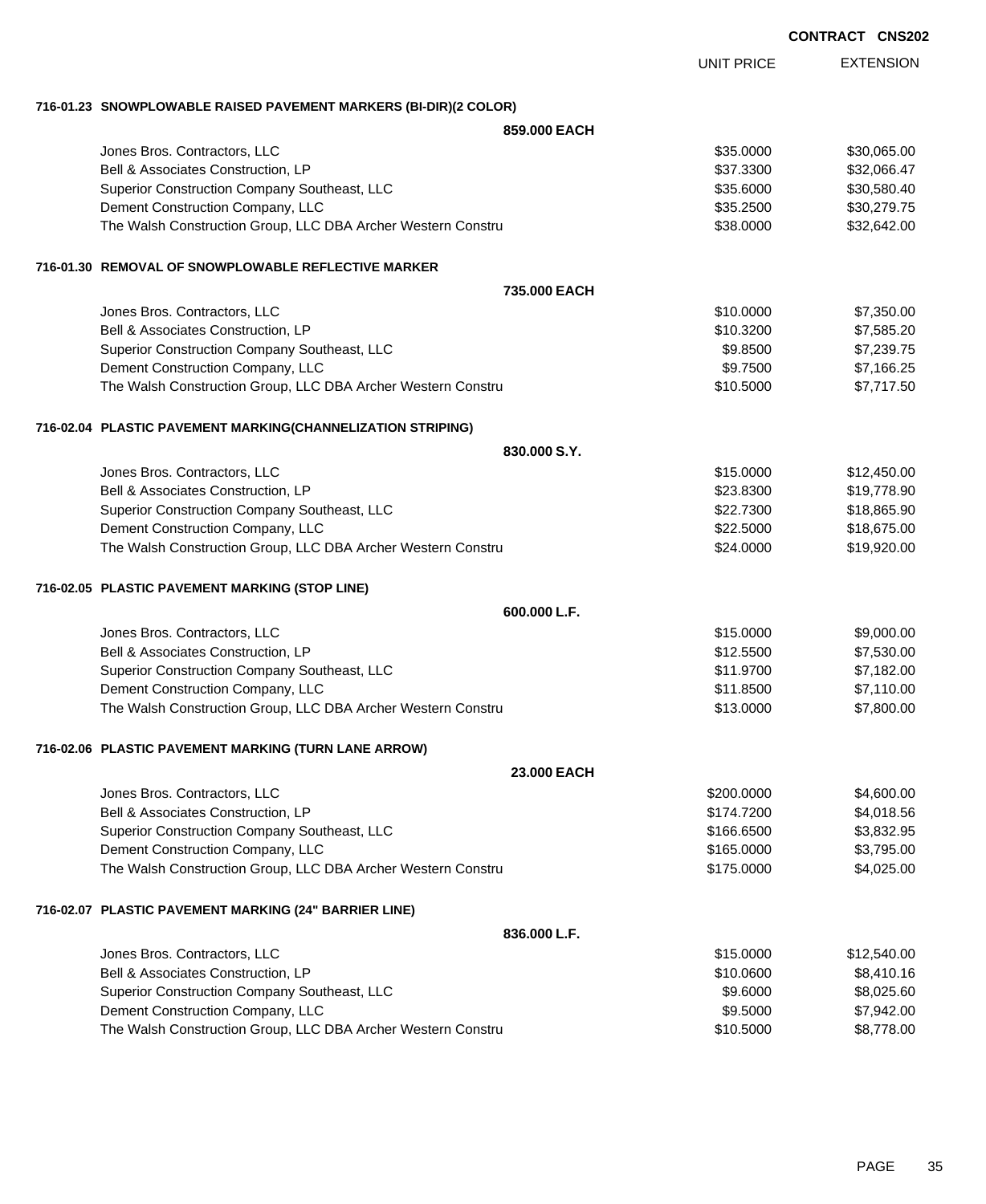|                                                              |                    |                   | <b>CONTRACT CNS202</b> |                  |
|--------------------------------------------------------------|--------------------|-------------------|------------------------|------------------|
|                                                              |                    | <b>UNIT PRICE</b> |                        | <b>EXTENSION</b> |
| 716-02.08 PLASTIC PAVEMENT MARKING (8" DOTTED LINE)          |                    |                   |                        |                  |
|                                                              | 920.000 L.F.       |                   |                        |                  |
| Jones Bros. Contractors, LLC                                 |                    | \$3.0000          |                        | \$2,760.00       |
| Bell & Associates Construction, LP                           |                    | \$1.9600          |                        | \$1,803.20       |
| Superior Construction Company Southeast, LLC                 |                    | \$1.8700          |                        | \$1,720.40       |
| Dement Construction Company, LLC                             |                    | \$1.8500          |                        | \$1,702.00       |
| The Walsh Construction Group, LLC DBA Archer Western Constru |                    | \$2.1000          |                        | \$1,932.00       |
| 716-02.09 PLASTIC PAVEMENT MARKING (LONGITUDINAL CROSS-WALK) |                    |                   |                        |                  |
|                                                              | 144.000 L.F.       |                   |                        |                  |
| Jones Bros. Contractors, LLC                                 |                    | \$35.0000         |                        | \$5,040.00       |
| Bell & Associates Construction, LP                           |                    | \$28.3300         |                        | \$4,079.52       |
| Superior Construction Company Southeast, LLC                 |                    | \$27.0200         |                        | \$3,890.88       |
| Dement Construction Company, LLC                             |                    | \$26.7500         |                        | \$3,852.00       |
| The Walsh Construction Group, LLC DBA Archer Western Constru |                    | \$29.0000         |                        | \$4,176.00       |
| 716-03.01 PLASTIC WORD PAVEMENT MARKING (ONLY)               |                    |                   |                        |                  |
|                                                              | <b>5.000 EACH</b>  |                   |                        |                  |
| Jones Bros. Contractors, LLC                                 |                    | \$315.0000        |                        | \$1,575.00       |
| Bell & Associates Construction, LP                           |                    | \$206.4800        |                        | \$1,032.40       |
| Superior Construction Company Southeast, LLC                 |                    | \$196.9500        |                        | \$984.75         |
| Dement Construction Company, LLC                             |                    | \$195.0000        |                        | \$975.00         |
| The Walsh Construction Group, LLC DBA Archer Western Constru |                    | \$210.0000        |                        | \$1,050.00       |
| 716-04.01 PLASTIC PAVEMENT MARKING (STRAIGHT-TURN ARROW)     |                    |                   |                        |                  |
|                                                              | <b>12.000 EACH</b> |                   |                        |                  |
| Jones Bros. Contractors, LLC                                 |                    | \$250.0000        |                        | \$3,000.00       |
| Bell & Associates Construction, LP                           |                    | \$209.1300        |                        | \$2,509.56       |
| Superior Construction Company Southeast, LLC                 |                    | \$199.4700        |                        | \$2,393.64       |
| Dement Construction Company, LLC                             |                    | \$197.5000        |                        | \$2,370.00       |
| The Walsh Construction Group, LLC DBA Archer Western Constru |                    | \$214.0000        |                        | \$2,568.00       |
| 716-04.02 PLASTIC PAVEMENT MARKING(DOUBLE TURNING ARROW)     |                    |                   |                        |                  |
|                                                              | <b>2.000 EACH</b>  |                   |                        |                  |
| Jones Bros. Contractors, LLC                                 |                    | \$300.0000        |                        | \$600.00         |
| Bell & Associates Construction, LP                           |                    | \$248.8400        |                        | \$497.68         |
| Superior Construction Company Southeast, LLC                 |                    | \$237.3500        |                        | \$474.70         |
| Dement Construction Company, LLC                             |                    | \$235.0000        |                        | \$470.00         |
| The Walsh Construction Group, LLC DBA Archer Western Constru |                    | \$250.0000        |                        | \$500.00         |
| 716-04.03 PLASTIC PAVEMENT MARKING (4" DOTTED LINE)          |                    |                   |                        |                  |
|                                                              | 550.000 L.F.       |                   |                        |                  |
| Jones Bros. Contractors, LLC                                 |                    | \$2.0000          |                        | \$1,100.00       |
| Bell & Associates Construction, LP                           |                    | \$1.8500          |                        | \$1,017.50       |
| Superior Construction Company Southeast, LLC                 |                    | \$1.7700          |                        | \$973.50         |
| Dement Construction Company, LLC                             |                    | \$1.7500          |                        | \$962.50         |
| The Walsh Construction Group, LLC DBA Archer Western Constru |                    | \$2.0000          |                        | \$1,100.00       |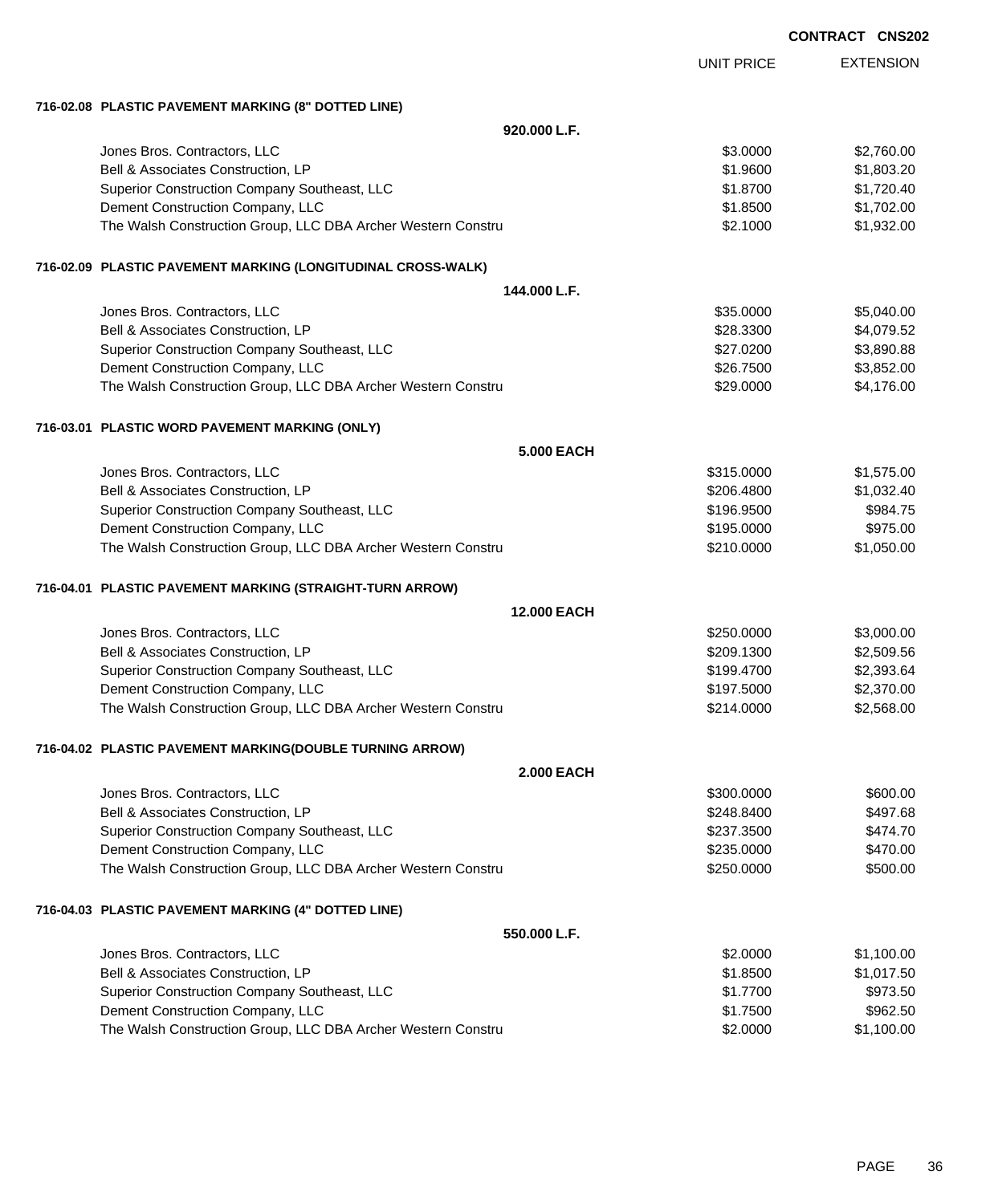|                                                              |                   |                   | <b>CONTRACT CNS202</b> |                  |
|--------------------------------------------------------------|-------------------|-------------------|------------------------|------------------|
|                                                              |                   | <b>UNIT PRICE</b> |                        | <b>EXTENSION</b> |
| 716-04.04 PLASTIC PAVEMENT MARKING (TRANSVERSE SHOULDER)     |                   |                   |                        |                  |
|                                                              | 430.000 L.F.      |                   |                        |                  |
| Jones Bros. Contractors, LLC                                 |                   | \$8.0000          |                        | \$3,440.00       |
| Bell & Associates Construction, LP                           |                   | \$7.1500          |                        | \$3,074.50       |
| Superior Construction Company Southeast, LLC                 |                   | \$6.8200          |                        | \$2,932.60       |
| Dement Construction Company, LLC                             |                   | \$6.7500          |                        | \$2,902.50       |
| The Walsh Construction Group, LLC DBA Archer Western Constru |                   | \$7.4000          |                        | \$3,182.00       |
| 716-04.05 PLASTIC PAVEMENT MARKING (STRAIGHT ARROW)          |                   |                   |                        |                  |
|                                                              | 45.000 EACH       |                   |                        |                  |
| Jones Bros. Contractors, LLC                                 |                   | \$175.0000        |                        | \$7,875.00       |
| Bell & Associates Construction, LP                           |                   | \$164.1300        |                        | \$7,385.85       |
| Superior Construction Company Southeast, LLC                 |                   | \$156.5500        |                        | \$7,044.75       |
| Dement Construction Company, LLC                             |                   | \$155.0000        |                        | \$6,975.00       |
| The Walsh Construction Group, LLC DBA Archer Western Constru |                   | \$180.0000        |                        | \$8,100.00       |
| 716-04.07 PLASTIC PAVEMENT MARKING (EXIT ONLY ARROW)         |                   |                   |                        |                  |
|                                                              | <b>4.000 EACH</b> |                   |                        |                  |
| Jones Bros. Contractors, LLC                                 |                   | \$350.0000        |                        | \$1,400.00       |
| Bell & Associates Construction, LP                           |                   | \$264.7200        |                        | \$1,058.88       |
| Superior Construction Company Southeast, LLC                 |                   | \$252.5000        |                        | \$1,010.00       |
| Dement Construction Company, LLC                             |                   | \$250.0000        |                        | \$1,000.00       |
| The Walsh Construction Group, LLC DBA Archer Western Constru |                   | \$290.0000        |                        | \$1,160.00       |
| 716-04.08 PLASTIC PAVEMENT MARKING (OPTION LANE ARROW)       |                   |                   |                        |                  |
|                                                              | <b>2.000 EACH</b> |                   |                        |                  |
| Jones Bros. Contractors, LLC                                 |                   | \$450.0000        |                        | \$900.00         |
| Bell & Associates Construction, LP                           |                   | \$397.0900        |                        | \$794.18         |
| Superior Construction Company Southeast, LLC                 |                   | \$378.7500        |                        | \$757.50         |
| Dement Construction Company, LLC                             |                   | \$375,0000        |                        | \$750.00         |
| The Walsh Construction Group, LLC DBA Archer Western Constru |                   | \$420.0000        |                        | \$840.00         |
| 716-04.09 PLASTIC PAVEMENT MARKING (H.O.V. DIAMOND)          |                   |                   |                        |                  |
|                                                              | 7.000 EACH        |                   |                        |                  |
| Jones Bros. Contractors, LLC                                 |                   | \$450.0000        |                        | \$3,150.00       |
| Bell & Associates Construction, LP                           |                   | \$264.7200        |                        | \$1,853.04       |
| Superior Construction Company Southeast, LLC                 |                   | \$252.5000        |                        | \$1,767.50       |
| Dement Construction Company, LLC                             |                   | \$250.0000        |                        | \$1,750.00       |
| The Walsh Construction Group, LLC DBA Archer Western Constru |                   | \$290.0000        |                        | \$2,030.00       |
| 716-04.12 PLASTIC PAVEMENT MARKING (YIELD LINE)              |                   |                   |                        |                  |
|                                                              | 31.000 S.F.       |                   |                        |                  |
| Jones Bros. Contractors, LLC                                 |                   | \$30.0000         |                        | \$930.00         |
| Bell & Associates Construction, LP                           |                   | \$15.8800         |                        | \$492.28         |
| Superior Construction Company Southeast, LLC                 |                   | \$15.1500         |                        | \$469.65         |
| Dement Construction Company, LLC                             |                   | \$15.0000         |                        | \$465.00         |
| The Walsh Construction Group, LLC DBA Archer Western Constru |                   | \$16.0000         |                        | \$496.00         |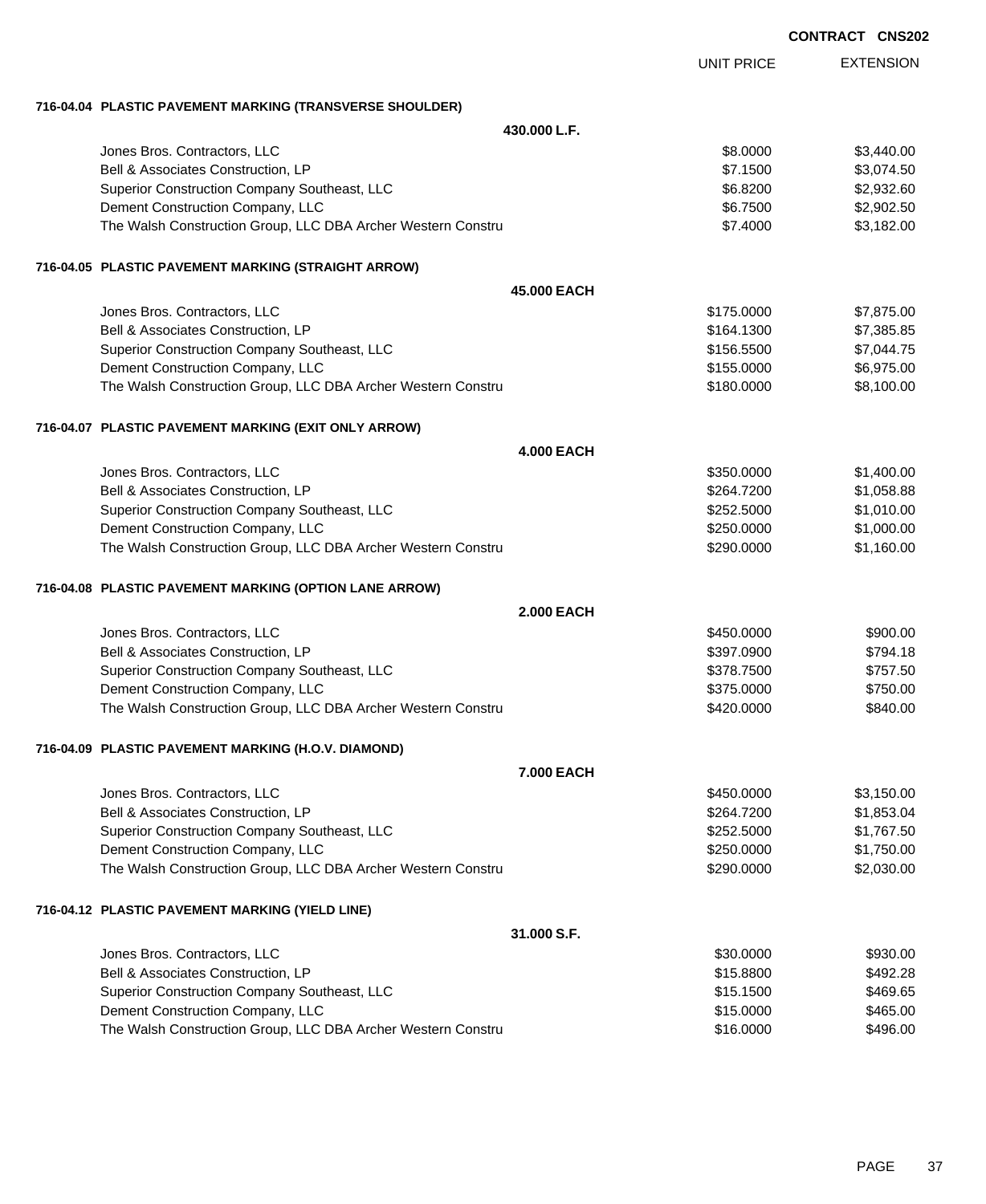EXTENSION UNIT PRICE

## **716-04.14 PLASTIC PAVEMENT MARKING (LANE REDUCTION ARROW)**

|                                                              | <b>4.000 EACH</b> |              |             |
|--------------------------------------------------------------|-------------------|--------------|-------------|
| Jones Bros. Contractors, LLC                                 |                   | \$600.0000   | \$2,400.00  |
| Bell & Associates Construction, LP                           |                   | \$365.3200   | \$1,461.28  |
| Superior Construction Company Southeast, LLC                 |                   | \$348.4500   | \$1,393.80  |
| Dement Construction Company, LLC                             |                   | \$345.0000   | \$1,380.00  |
| The Walsh Construction Group, LLC DBA Archer Western Constru |                   | \$380.0000   | \$1,520.00  |
| 716-05.01 PAINTED PAVEMENT MARKING (4" LINE)                 |                   |              |             |
|                                                              | 7.000 L.M.        |              |             |
| Jones Bros. Contractors, LLC                                 |                   | \$1,400.0000 | \$9,800.00  |
| Bell & Associates Construction, LP                           |                   | \$1,005.9500 | \$7,041.65  |
| Superior Construction Company Southeast, LLC                 |                   | \$959.5000   | \$6,716.50  |
| Dement Construction Company, LLC                             |                   | \$950.0000   | \$6,650.00  |
| The Walsh Construction Group, LLC DBA Archer Western Constru |                   | \$1,040.0000 | \$7,280.00  |
| 716-05.02 PAINTED PAVEMENT MARKING (8" BARRIER LINE)         |                   |              |             |
|                                                              | 70,380.000 L.F.   |              |             |
| Jones Bros. Contractors, LLC                                 |                   | \$0.4500     | \$31,671.00 |
| Bell & Associates Construction, LP                           |                   | \$0.5100     | \$35,893.80 |
| Superior Construction Company Southeast, LLC                 |                   | \$0.4800     | \$33,782.40 |
| Dement Construction Company, LLC                             |                   | \$0.4800     | \$33,782.40 |
| The Walsh Construction Group, LLC DBA Archer Western Constru |                   | \$0.5000     | \$35,190.00 |
| 716-05.05 PAINTED PAVEMENT MARKING (STOP LINE)               |                   |              |             |
|                                                              | 64.000 L.F.       |              |             |
| Jones Bros. Contractors, LLC                                 |                   | \$10.0000    | \$640.00    |
| Bell & Associates Construction, LP                           |                   | \$7.1500     | \$457.60    |
| Superior Construction Company Southeast, LLC                 |                   | \$6.8200     | \$436.48    |
| Dement Construction Company, LLC                             |                   | \$6.7500     | \$432.00    |
| The Walsh Construction Group, LLC DBA Archer Western Constru |                   | \$7.5000     | \$480.00    |
| 716-05.20 PAINTED PAVEMENT MARKING (6" LINE)                 |                   |              |             |
|                                                              | 1.000 L.M.        |              |             |
| Jones Bros. Contractors, LLC                                 |                   | \$1,600.0000 | \$1,600.00  |
| Bell & Associates Construction, LP                           |                   | \$1,350.0900 | \$1,350.09  |
| Superior Construction Company Southeast, LLC                 |                   | \$1,287.7500 | \$1,287.75  |
| Dement Construction Company, LLC                             |                   | \$1,275.0000 | \$1,275.00  |
| The Walsh Construction Group, LLC DBA Archer Western Constru |                   | \$1,360.0000 | \$1,360.00  |
| 716-08.20 REMOVAL OF PAVEMENT MARKING (LINE)                 |                   |              |             |
|                                                              | 1.000 L.M.        |              |             |
| Jones Bros. Contractors, LLC                                 |                   | \$5,280.0000 | \$5,280.00  |
| Bell & Associates Construction, LP                           |                   | \$3,017.8500 | \$3,017.85  |
| Superior Construction Company Southeast, LLC                 |                   | \$2,878.5000 | \$2,878.50  |
| Dement Construction Company, LLC                             |                   | \$2,850.0000 | \$2,850.00  |
| The Walsh Construction Group, LLC DBA Archer Western Constru |                   | \$3,100.0000 | \$3,100.00  |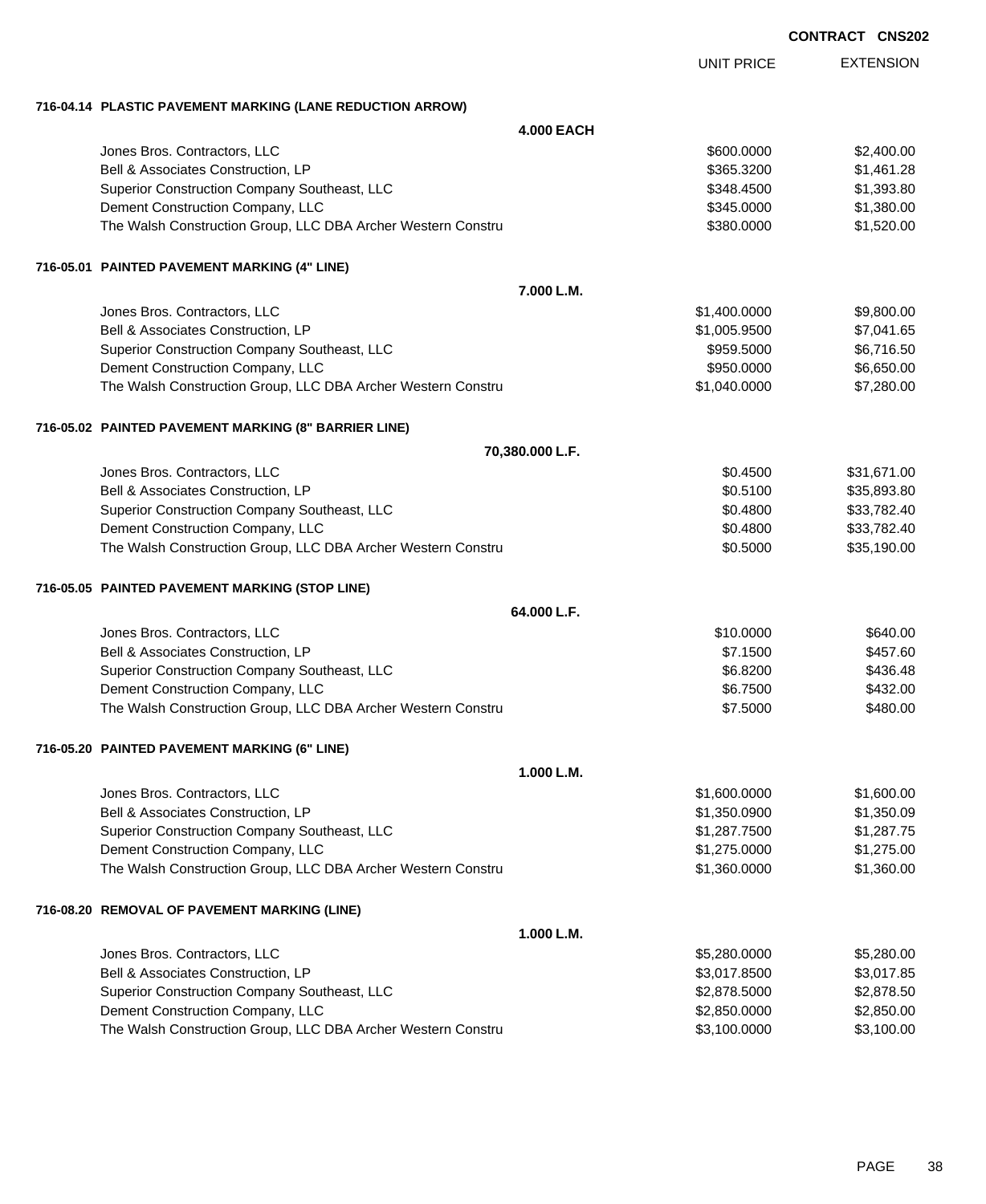| <b>CONTRACT CNS202</b> |  |
|------------------------|--|
|------------------------|--|

EXTENSION UNIT PRICE

**716-09.32 EXIT ONLY ARROW**

| <b>2.000 EACH</b>                                                |              |             |
|------------------------------------------------------------------|--------------|-------------|
| Jones Bros. Contractors, LLC                                     | \$350.0000   | \$700.00    |
| Bell & Associates Construction, LP                               | \$264.7200   | \$529.44    |
| Superior Construction Company Southeast, LLC                     | \$252.5000   | \$505.00    |
| Dement Construction Company, LLC                                 | \$250.0000   | \$500.00    |
| The Walsh Construction Group, LLC DBA Archer Western Constru     | \$270.0000   | \$540.00    |
| 716-12.01 ENHANCED FLATLINE THERMO PVMT MRKNG (4IN LINE)         |              |             |
| 2.700 L.M.                                                       |              |             |
| Jones Bros. Contractors, LLC                                     | \$4,000.0000 | \$10,800.00 |
| Bell & Associates Construction, LP                               | \$4,182.6300 | \$11,293.10 |
| Superior Construction Company Southeast, LLC                     | \$3,989.5000 | \$10,771.65 |
| Dement Construction Company, LLC                                 | \$3,950.0000 | \$10,665.00 |
| The Walsh Construction Group, LLC DBA Archer Western Constru     | \$4,400.0000 | \$11,880.00 |
| 716-12.02 ENHANCED FLATLINE THERMO PVMT MRKNG (6IN LINE)         |              |             |
| 10.700 L.M.                                                      |              |             |
| Jones Bros. Contractors, LLC                                     | \$5,200.0000 | \$55,640.00 |
| Bell & Associates Construction, LP                               | \$5,585.6700 | \$59,766.67 |
| Superior Construction Company Southeast, LLC                     | \$5,327.7500 | \$57,006.93 |
| Dement Construction Company, LLC                                 | \$5,275.0000 | \$56,442.50 |
| The Walsh Construction Group, LLC DBA Archer Western Constru     | \$6,000.0000 | \$64,200.00 |
| 716-12.03 ENHANCED FLATLINE THERMO PVMT MRKNG (8IN BARRIER LINE) |              |             |
| 3,660.000 L.F.                                                   |              |             |
| Jones Bros. Contractors, LLC                                     | \$3.0000     | \$10,980.00 |
| Bell & Associates Construction, LP                               | \$2.3800     | \$8,710.80  |
| Superior Construction Company Southeast, LLC                     | \$2.2700     | \$8,308.20  |
| Dement Construction Company, LLC                                 | \$2.2500     | \$8,235.00  |
| The Walsh Construction Group, LLC DBA Archer Western Constru     | \$2.4000     | \$8,784.00  |
| 716-12.04 ENHANCED FLATLINE THERMO PVMT MRKNG (4IN DOTTED LINE)  |              |             |
| 550.000 L.F.                                                     |              |             |
| Jones Bros. Contractors, LLC                                     | \$2.0000     | \$1,100.00  |
| Bell & Associates Construction, LP                               | \$1.8500     | \$1,017.50  |
| Superior Construction Company Southeast, LLC                     | \$1.7700     | \$973.50    |
| Dement Construction Company, LLC                                 | \$1.7500     | \$962.50    |
| The Walsh Construction Group, LLC DBA Archer Western Constru     | \$1.9000     | \$1,045.00  |
| 716-12.05 ENHANCED FLATLINE THERMO PVMT MRKNG (6IN DOTTED LINE)  |              |             |
| 3,280.000 L.F.                                                   |              |             |
| Jones Bros. Contractors, LLC                                     | \$3.0000     | \$9,840.00  |
| Bell & Associates Construction, LP                               | \$2.2800     | \$7,478.40  |
| Superior Construction Company Southeast, LLC                     | \$2.1700     | \$7,117.60  |
| Dement Construction Company, LLC                                 | \$2.1500     | \$7,052.00  |
| The Walsh Construction Group, LLC DBA Archer Western Constru     | \$2.4000     | \$7,872.00  |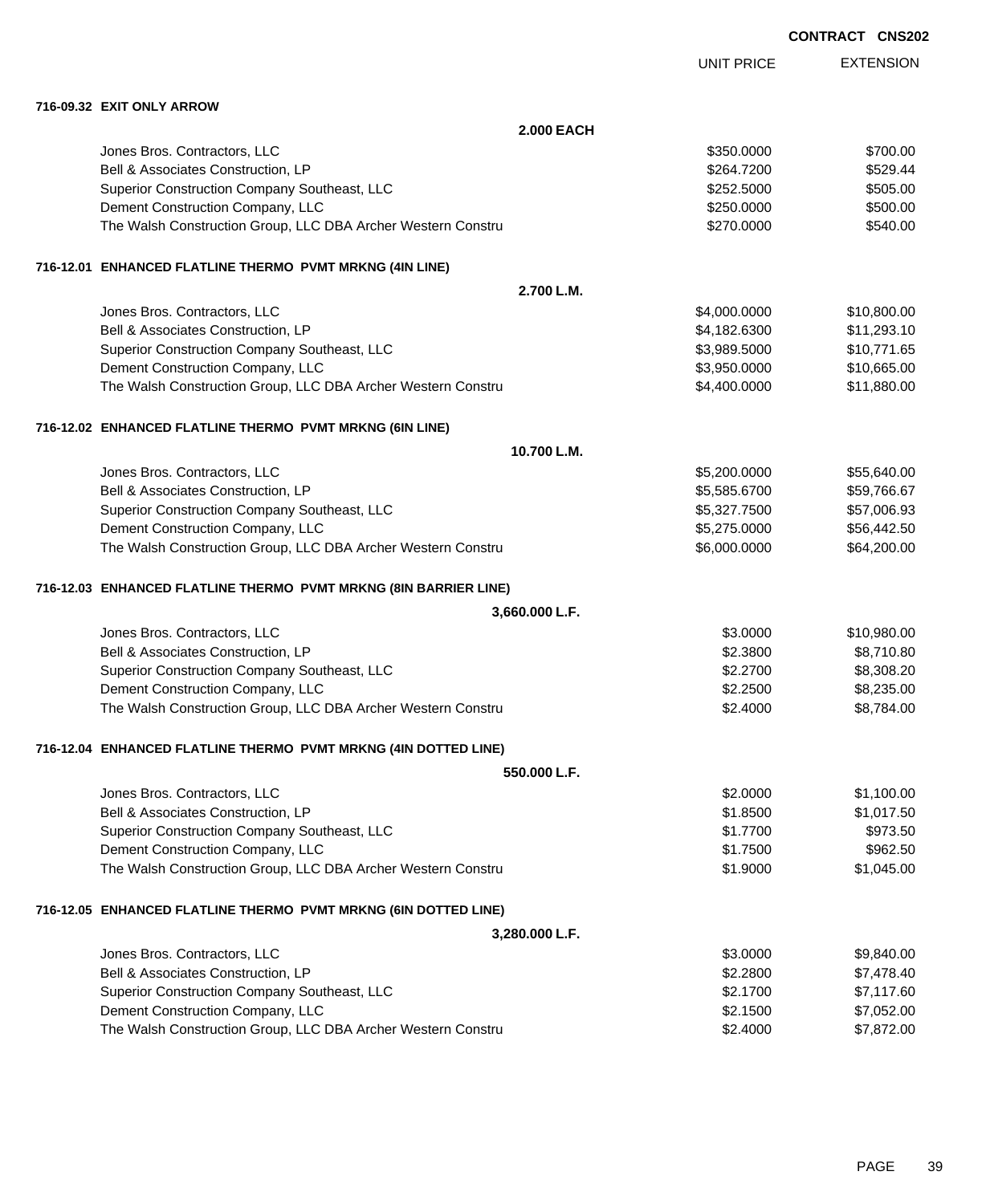|        |                                                              |                   |                   | <b>CONTRACT CNS202</b> |
|--------|--------------------------------------------------------------|-------------------|-------------------|------------------------|
|        |                                                              |                   | <b>UNIT PRICE</b> | <b>EXTENSION</b>       |
|        | 716-12.06 ENHANCED FLAT LINE THERMO (8IN LINE)               |                   |                   |                        |
|        |                                                              | 3,080.000 L.F.    |                   |                        |
|        | Jones Bros. Contractors, LLC                                 |                   | \$3.0000          | \$9,240.00             |
|        | Bell & Associates Construction, LP                           |                   | \$2.3800          | \$7,330.40             |
|        | Superior Construction Company Southeast, LLC                 |                   | \$2.2700          | \$6,991.60             |
|        | Dement Construction Company, LLC                             |                   | \$2.2500          | \$6,930.00             |
|        | The Walsh Construction Group, LLC DBA Archer Western Constru |                   | \$2.6000          | \$8,008.00             |
|        | 716-12.08 ENHANCED FLAT LINE THERMO (12IN BARRIER LINE)      |                   |                   |                        |
|        |                                                              | 4,475.000 L.F.    |                   |                        |
|        | Jones Bros. Contractors, LLC                                 |                   | \$6.0000          | \$26,850.00            |
|        | Bell & Associates Construction, LP                           |                   | \$4.1800          | \$18,705.50            |
|        | Superior Construction Company Southeast, LLC                 |                   | \$3.9900          | \$17,855.25            |
|        | Dement Construction Company, LLC                             |                   | \$3.9500          | \$17,676.25            |
|        | The Walsh Construction Group, LLC DBA Archer Western Constru |                   | \$4.2000          | \$18,795.00            |
|        | 716-12.10 ENHANCED FLAT LINE THERMO (12IN DOTTED)            |                   |                   |                        |
|        |                                                              | 720.000 L.F.      |                   |                        |
|        | Jones Bros. Contractors, LLC                                 |                   | \$6.0000          | \$4,320.00             |
|        | Bell & Associates Construction, LP                           |                   | \$5.8200          | \$4,190.40             |
|        | Superior Construction Company Southeast, LLC                 |                   | \$5.5600          | \$4,003.20             |
|        | Dement Construction Company, LLC                             |                   | \$5.5000          | \$3,960.00             |
|        | The Walsh Construction Group, LLC DBA Archer Western Constru |                   | \$6.0000          | \$4,320.00             |
| 717-01 | <b>MOBILIZATION</b>                                          |                   |                   |                        |
|        |                                                              | 1.000 LS          |                   |                        |
|        | Jones Bros. Contractors, LLC                                 |                   | \$1,500,000.0000  | \$1,500,000.00         |
|        | Bell & Associates Construction, LP                           |                   | \$1,655,183.5000  | \$1,655,183.50         |
|        | Superior Construction Company Southeast, LLC                 |                   | \$1,970,000.0000  | \$1,970,000.00         |
|        | Dement Construction Company, LLC                             |                   | \$2,100,000.0000  | \$2,100,000.00         |
|        | The Walsh Construction Group, LLC DBA Archer Western Constru |                   | \$2,100,000.0000  | \$2,100,000.00         |
|        | 725-20.04 CCTV POLE REMOVE AND RELOCATE                      |                   |                   |                        |
|        |                                                              | <b>1.000 EACH</b> |                   |                        |
|        | Jones Bros. Contractors, LLC                                 |                   | \$15,076.0000     | \$15,076.00            |
|        | Bell & Associates Construction, LP                           |                   | \$15,963.9000     | \$15,963.90            |
|        | Superior Construction Company Southeast, LLC                 |                   | \$15,076.0000     | \$15,076.00            |
|        | Dement Construction Company, LLC                             |                   | \$15,076.0000     | \$15,076.00            |
|        | The Walsh Construction Group, LLC DBA Archer Western Constru |                   | \$17,000.0000     | \$17,000.00            |
|        | 725-20.43 PULL BOX (TYPE C)                                  |                   |                   |                        |
|        |                                                              | 9.000 EACH        |                   |                        |
|        | Jones Bros. Contractors, LLC                                 |                   | \$526.0000        | \$4,734.00             |
|        | Bell & Associates Construction, LP                           |                   | \$556.9800        | \$5,012.82             |
|        | Superior Construction Company Southeast, LLC                 |                   | \$526.0000        | \$4,734.00             |
|        | Dement Construction Company, LLC                             |                   | \$526.0000        | \$4,734.00             |
|        | The Walsh Construction Group, LLC DBA Archer Western Constru |                   | \$600.0000        | \$5,400.00             |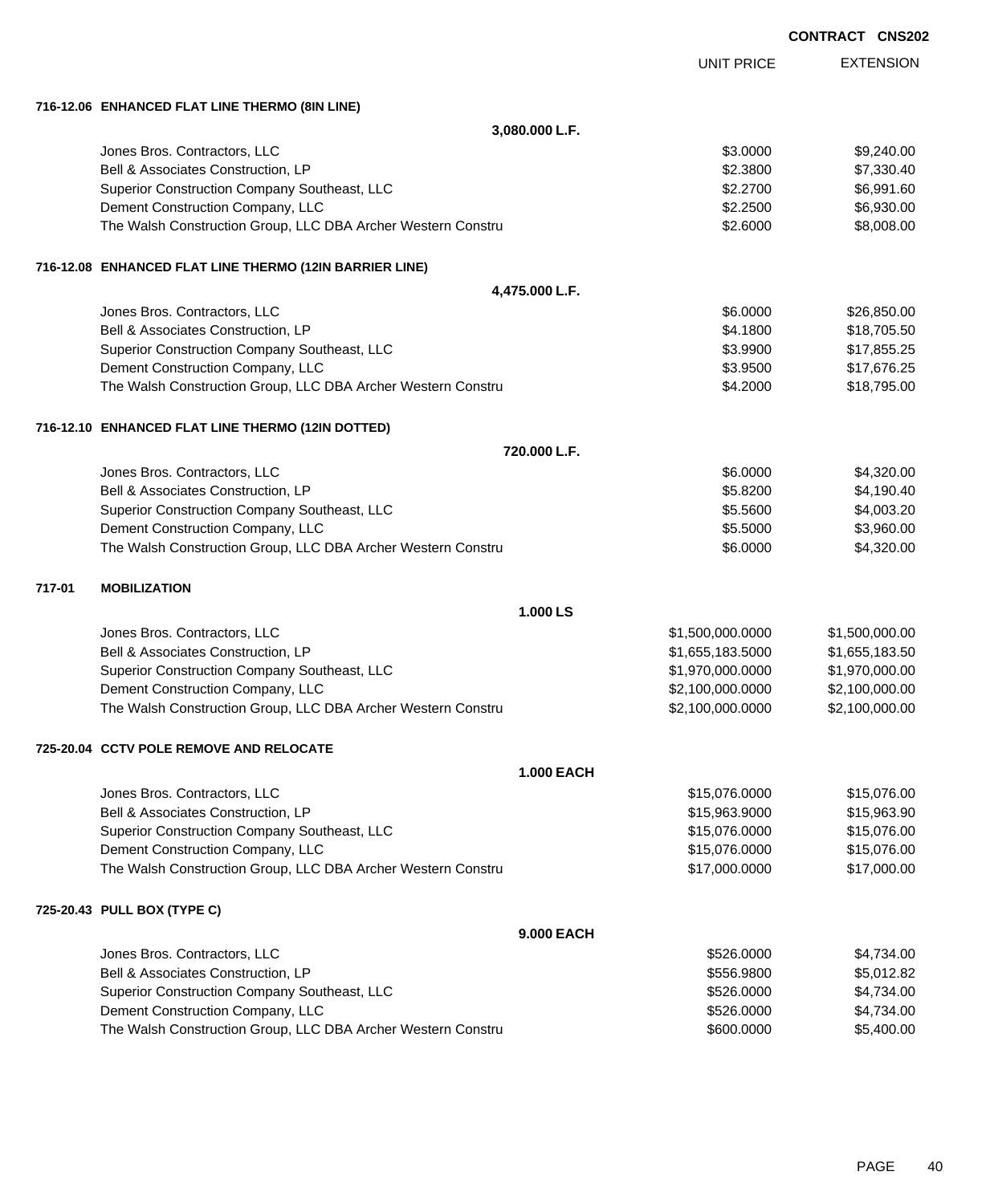|            | <b>CONTRACT CNS202</b> |                  |
|------------|------------------------|------------------|
| UNIT PRICE |                        | <b>EXTENSION</b> |

**725-20.44 PULL BOX (TYPE D)**

| 725-20.44 PULL BOX (TYPE D)                                  |                   |             |
|--------------------------------------------------------------|-------------------|-------------|
|                                                              | <b>5.000 EACH</b> |             |
| Jones Bros. Contractors, LLC                                 | \$1,803.0000      | \$9,015.00  |
| Bell & Associates Construction, LP                           | \$1,909.1900      | \$9,545.95  |
| Superior Construction Company Southeast, LLC                 | \$1,803.0000      | \$9,015.00  |
| Dement Construction Company, LLC                             | \$1,803.0000      | \$9,015.00  |
| The Walsh Construction Group, LLC DBA Archer Western Constru | \$2,000.0000      | \$10,000.00 |
| 725-20.45 PULL BOX (TYPE E)                                  |                   |             |
|                                                              | <b>1.000 EACH</b> |             |
| Jones Bros. Contractors, LLC                                 | \$2,084.0000      | \$2,084.00  |
| Bell & Associates Construction, LP                           | \$2,206.7400      | \$2,206.74  |
| Superior Construction Company Southeast, LLC                 | \$2,084.0000      | \$2,084.00  |
| Dement Construction Company, LLC                             | \$2,084.0000      | \$2,084.00  |
| The Walsh Construction Group, LLC DBA Archer Western Constru | \$2,400.0000      | \$2,400.00  |
| 725-20.54 CABLE (1/C #8 AWG.)                                |                   |             |
| 2,500.000 L.F.                                               |                   |             |
| Jones Bros. Contractors, LLC                                 | \$1.4000          | \$3,500.00  |
| Bell & Associates Construction, LP                           | \$1.4800          | \$3,700.00  |
| Superior Construction Company Southeast, LLC                 | \$1.4000          | \$3,500.00  |
| Dement Construction Company, LLC                             | \$1.4000          | \$3,500.00  |
| The Walsh Construction Group, LLC DBA Archer Western Constru | \$1.5000          | \$3,750.00  |
| 725-20.55 CABLE (1/C #6 AWG.)                                |                   |             |
| 3,345.000 L.F.                                               |                   |             |
| Jones Bros. Contractors, LLC                                 | \$1.7000          | \$5,686.50  |
| Bell & Associates Construction, LP                           | \$1.8000          | \$6,021.00  |
| Superior Construction Company Southeast, LLC                 | \$1.7000          | \$5,686.50  |
| Dement Construction Company, LLC                             | \$1.7000          | \$5,686.50  |
| The Walsh Construction Group, LLC DBA Archer Western Constru | \$2.0000          | \$6,690.00  |
| 725-20.72 ELECTRICAL CONNECTION (120/240V SINGLE PHASE)      |                   |             |
|                                                              | 1.000 LS          |             |
| Jones Bros. Contractors, LLC                                 | \$3,796.0000      | \$3,796.00  |
| Bell & Associates Construction, LP                           | \$4,019.5600      | \$4,019.56  |
| Superior Construction Company Southeast, LLC                 | \$3,796.0000      | \$3,796.00  |
| Dement Construction Company, LLC                             | \$3,796.0000      | \$3,796.00  |
| The Walsh Construction Group, LLC DBA Archer Western Constru | \$4,300.0000      | \$4,300.00  |
| 725-20.73 ELECTRICAL CONNECTION (TEMP SERVICE CCTV)          |                   |             |
|                                                              | 1.000 LS          |             |
| Jones Bros. Contractors, LLC                                 | \$6,464.0000      | \$6,464.00  |
| Bell & Associates Construction, LP                           | \$6,844.7000      | \$6,844.70  |
| Superior Construction Company Southeast, LLC                 | \$6,464.0000      | \$6,464.00  |
| Dement Construction Company, LLC                             | \$6,464.0000      | \$6,464.00  |
| The Walsh Construction Group, LLC DBA Archer Western Constru | \$7,000.0000      | \$7,000.00  |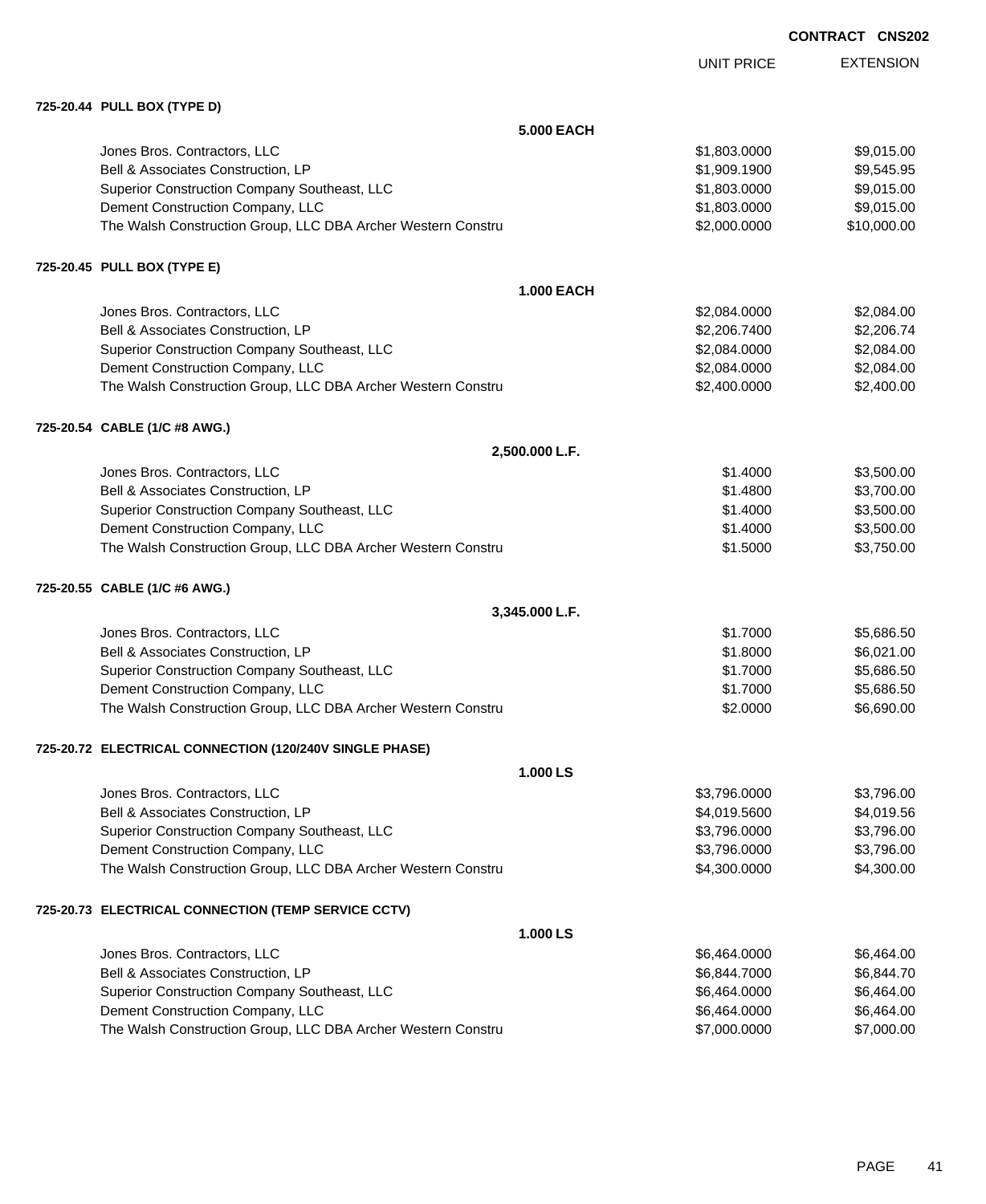|                                                                                                  |                   |                        | <b>CONTRACT CNS202</b> |                      |
|--------------------------------------------------------------------------------------------------|-------------------|------------------------|------------------------|----------------------|
|                                                                                                  |                   | <b>UNIT PRICE</b>      |                        | <b>EXTENSION</b>     |
| 725-21.15 NETWORK SWITCH (LAYER 2 SWITCH)                                                        |                   |                        |                        |                      |
|                                                                                                  | 3.000 EACH        |                        |                        |                      |
| Jones Bros. Contractors, LLC                                                                     |                   | \$2,924.0000           |                        | \$8,772.00           |
| Bell & Associates Construction, LP                                                               |                   | \$3,096.2100           |                        | \$9,288.63           |
| Superior Construction Company Southeast, LLC                                                     |                   | \$2,924.0000           |                        | \$8,772.00           |
| Dement Construction Company, LLC                                                                 |                   | \$2,924.0000           |                        | \$8,772.00           |
| The Walsh Construction Group, LLC DBA Archer Western Constru                                     |                   | \$3,300.0000           |                        | \$9,900.00           |
| 725-21.52 REMOVAL & REPLACE TYPE B CABINET                                                       |                   |                        |                        |                      |
|                                                                                                  | <b>1.000 EACH</b> |                        |                        |                      |
| Jones Bros. Contractors, LLC                                                                     |                   | \$814.0000             |                        | \$814.00             |
| Bell & Associates Construction, LP                                                               |                   | \$861.9400             |                        | \$861.94             |
| Superior Construction Company Southeast, LLC                                                     |                   | \$814.0000             |                        | \$814.00             |
| Dement Construction Company, LLC                                                                 |                   | \$814.0000             |                        | \$814.00             |
| The Walsh Construction Group, LLC DBA Archer Western Constru                                     |                   | \$900.0000             |                        | \$900.00             |
| 725-21.94 RADAR DETECTION SYSTEM REMOVE & RELOCATE                                               |                   |                        |                        |                      |
|                                                                                                  | <b>2.000 EACH</b> |                        |                        |                      |
| Jones Bros. Contractors, LLC                                                                     |                   | \$2,344.0000           |                        | \$4,688.00           |
| Bell & Associates Construction, LP                                                               |                   | \$2,482.0500           |                        | \$4,964.10           |
| Superior Construction Company Southeast, LLC                                                     |                   | \$2,344.0000           |                        | \$4,688.00           |
| Dement Construction Company, LLC                                                                 |                   | \$2,344.0000           |                        | \$4,688.00           |
| The Walsh Construction Group, LLC DBA Archer Western Constru                                     |                   | \$2,700.0000           |                        | \$5,400.00           |
| 725-21.95 RADAR DETECTION SYSTEM REMOVAL                                                         |                   |                        |                        |                      |
|                                                                                                  | <b>2.000 EACH</b> |                        |                        |                      |
| Jones Bros. Contractors, LLC                                                                     |                   | \$6,131.0000           |                        | \$12,262.00          |
| Bell & Associates Construction, LP                                                               |                   | \$6,492.0800           |                        | \$12,984.16          |
| Superior Construction Company Southeast, LLC                                                     |                   | \$6,131.0000           |                        | \$12,262.00          |
| Dement Construction Company, LLC                                                                 |                   | \$6,131.0000           |                        | \$12,262.00          |
| The Walsh Construction Group, LLC DBA Archer Western Constru                                     |                   | \$6,600.0000           |                        | \$13,200.00          |
| 725-22.23 CONDUIT BANK (TYPE 3)                                                                  |                   |                        |                        |                      |
|                                                                                                  | 50.000 L.F.       |                        |                        |                      |
| Jones Bros. Contractors, LLC                                                                     |                   | \$13.0000              |                        | \$650.00             |
| Bell & Associates Construction, LP                                                               |                   | \$13.7700              |                        | \$688.50             |
| Superior Construction Company Southeast, LLC                                                     |                   | \$13.0000              |                        | \$650.00             |
| Dement Construction Company, LLC<br>The Walsh Construction Group, LLC DBA Archer Western Constru |                   | \$13.0000<br>\$14,0000 |                        | \$650.00<br>\$700.00 |
| 725-22.24 CONDUIT BANK (TYPE 4)                                                                  |                   |                        |                        |                      |
|                                                                                                  | 950.000 L.F.      |                        |                        |                      |
| Jones Bros. Contractors, LLC                                                                     |                   | \$14.3000              |                        | \$13,585.00          |
| Bell & Associates Construction, LP                                                               |                   | \$15.1400              |                        | \$14,383.00          |
| Superior Construction Company Southeast, LLC                                                     |                   | \$14.3000              |                        | \$13,585.00          |

Dement Construction Company, LLC 600 and the state of the state of the state of \$13,585.00 The Walsh Construction Group, LLC DBA Archer Western Constru **\$15.5000** \$15.5000 \$14,725.00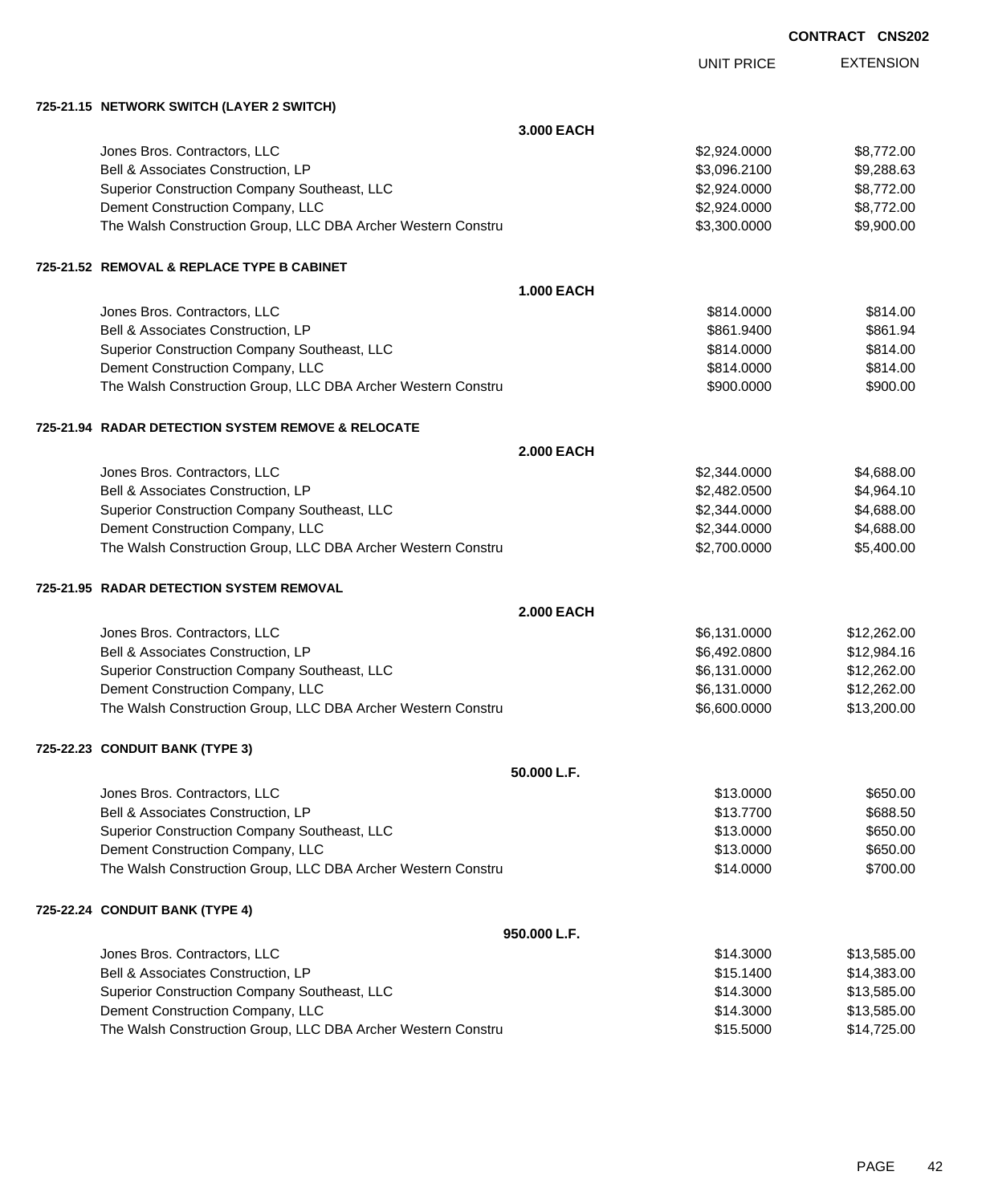EXTENSION UNIT PRICE

### **725-22.34 CONDUIT BANK BORED (TYPE 4)**

**775.000 L.F.** Jones Bros. Contractors, LLC \$64.8000 \$50,220.00 Bell & Associates Construction, LP 653,180.50 Superior Construction Company Southeast, LLC  $$64.8000$  \$50,220.00 Dement Construction Company, LLC 664.8000 \$50,220.00 The Walsh Construction Group, LLC DBA Archer Western Constru \$69.000 \$53,475.00 **725-22.71 2IN CONDUIT 1,190.000 L.F.** Jones Bros. Contractors, LLC 6.600 \$7,616.00 Bell & Associates Construction, LP 68,068.20 Superior Construction Company Southeast, LLC  $$6.4000$  \$7,616.00 Dement Construction Company, LLC 6.600 \$7,616.00 The Walsh Construction Group, LLC DBA Archer Western Constru **\$7.0000 \$8,330.00** \$8,330.00 **725-22.72 2IN CONDUIT BORED 190.000 L.F.** Jones Bros. Contractors, LLC \$33.5000 \$6,365.00 Bell & Associates Construction, LP 6,739.30 Superior Construction Company Southeast, LLC  $$33.5000$  \$6,365.00 Dement Construction Company, LLC 6.365.00 \$6,365.00 The Walsh Construction Group, LLC DBA Archer Western Constru **\$36.000 \$6,840.00** \$6,840.00 **725-22.73 2IN STRUCTURE CONDUIT 190.000 L.F.** Jones Bros. Contractors, LLC \$22.0000 \$4,180.00 Bell & Associates Construction, LP 66 and the set of the set of the set of the set of the set of the set of the set of the set of the set of the set of the set of the set of the set of the set of the set of the set of the Superior Construction Company Southeast, LLC  $$22.0000$  \$4,180.00 Dement Construction Company, LLC 6 and the state of the state of the state of the state of the state of the state of the state of the state of the state of the state of the state of the state of the state of the state of t The Walsh Construction Group, LLC DBA Archer Western Constru **\$24.0000** \$4,560.00 **725-23.01 ITS CABLE MARKER 25.000 EACH** Jones Bros. Contractors, LLC \$154.0000 \$3,850.00 Bell & Associates Construction, LP 663.0700 \$4,076.75 Superior Construction Company Southeast, LLC  $$3,850.00$ Dement Construction Company, LLC 6 and the state of the state of the state  $$154.0000$  \$3,850.00 The Walsh Construction Group, LLC DBA Archer Western Constru \$165.0000 \$4,125.00 **725-23.02 FIBER OPTIC TESTING 1.000 LS** Jones Bros. Contractors, LLC 6. The state of the state of the state of the state of the state of the state of the state of the state of the state of the state of the state of the state of the state of the state of the stat Bell & Associates Construction, LP 66 and the state of the state of the state of the state of the state of the state of the state of the state of the state of the state of the state of the state of the state of the state o Superior Construction Company Southeast, LLC  $$3,788.000$  \$3,788.0000 \$3,788.000 Dement Construction Company, LLC 6 and the state of the state of the state  $$3,788.0000$  \$3,788.000 The Walsh Construction Group, LLC DBA Archer Western Constru \$4,200.000 \$4,200.000 \$4,200.00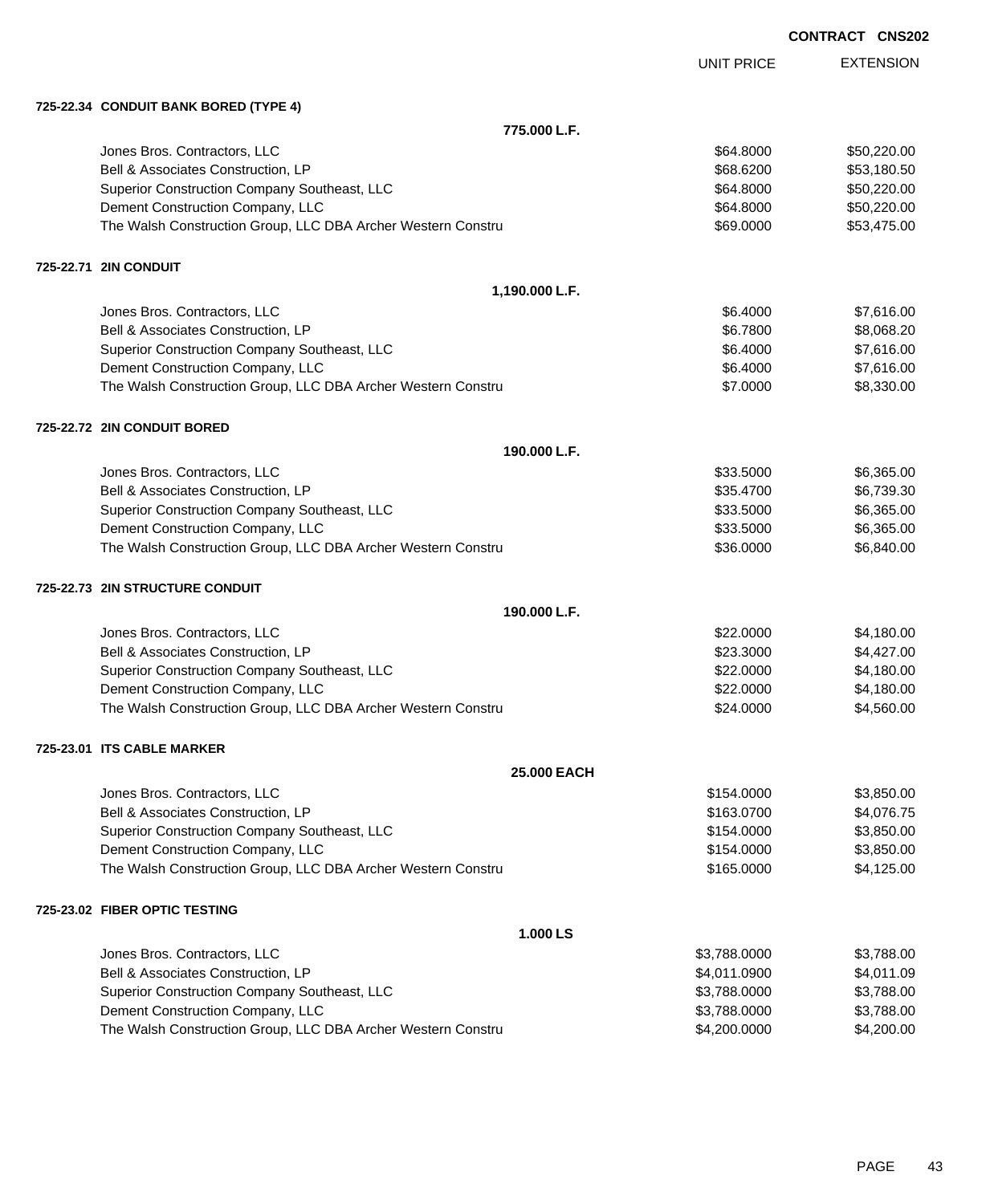|           |                                                              |                   | <b>CONTRACT CNS202</b> |                  |
|-----------|--------------------------------------------------------------|-------------------|------------------------|------------------|
|           |                                                              |                   | <b>UNIT PRICE</b>      | <b>EXTENSION</b> |
|           | 725-23.10 FIBER OPTIC CABLE (72 F)                           |                   |                        |                  |
|           |                                                              | 2,050.000 L.F.    |                        |                  |
|           | Jones Bros. Contractors, LLC                                 |                   | \$6.4000               | \$13,120.00      |
|           | Bell & Associates Construction, LP                           |                   | \$6.7800               | \$13,899.00      |
|           | Superior Construction Company Southeast, LLC                 |                   | \$6.4000               | \$13,120.00      |
|           | Dement Construction Company, LLC                             |                   | \$6.4000               | \$13,120.00      |
|           | The Walsh Construction Group, LLC DBA Archer Western Constru |                   | \$7.0000               | \$14,350.00      |
|           | 725-23.21 FIBER OPTIC DROP CABLE (12 F)                      |                   |                        |                  |
|           |                                                              | 150.000 L.F.      |                        |                  |
|           | Jones Bros. Contractors, LLC                                 |                   | \$1.6000               | \$240.00         |
|           | Bell & Associates Construction, LP                           |                   | \$1.6900               | \$253.50         |
|           | Superior Construction Company Southeast, LLC                 |                   | \$1.6000               | \$240.00         |
|           | Dement Construction Company, LLC                             |                   | \$1.6000               | \$240.00         |
|           | The Walsh Construction Group, LLC DBA Archer Western Constru |                   | \$1.8000               | \$270.00         |
|           | 725-23.25 FIBER OPTIC CLOSURE (72 F )                        |                   |                        |                  |
|           |                                                              | <b>1.000 EACH</b> |                        |                  |
|           | Jones Bros. Contractors, LLC                                 |                   | \$1,047.0000           | \$1,047.00       |
|           | Bell & Associates Construction, LP                           |                   | \$1,108.6600           | \$1,108.66       |
|           | Superior Construction Company Southeast, LLC                 |                   | \$1,047.0000           | \$1,047.00       |
|           | Dement Construction Company, LLC                             |                   | \$1,047.0000           | \$1,047.00       |
|           | The Walsh Construction Group, LLC DBA Archer Western Constru |                   | \$1,150.0000           | \$1,150.00       |
|           | 725-23.28 FIBER OPTIC SPLICE FUSION                          |                   |                        |                  |
|           |                                                              | 80.000 EACH       |                        |                  |
|           | Jones Bros. Contractors, LLC                                 |                   | \$43.1000              | \$3,448.00       |
|           | Bell & Associates Construction, LP                           |                   | \$45.6400              | \$3,651.20       |
|           | Superior Construction Company Southeast, LLC                 |                   | \$43.1000              | \$3,448.00       |
|           | Dement Construction Company, LLC                             |                   | \$43.1000              | \$3,448.00       |
|           | The Walsh Construction Group, LLC DBA Archer Western Constru |                   | \$47.0000              | \$3,760.00       |
|           | 725-23.31 FIBER OPTIC DROP PANEL ( 12 F )                    |                   |                        |                  |
|           |                                                              | <b>1.000 EACH</b> |                        |                  |
|           | Jones Bros. Contractors, LLC                                 |                   | \$376.0000             | \$376.00         |
|           | Bell & Associates Construction, LP                           |                   | \$398.1400             | \$398.14         |
|           | Superior Construction Company Southeast, LLC                 |                   | \$376.0000             | \$376.00         |
|           | Dement Construction Company, LLC                             |                   | \$376.0000             | \$376.00         |
|           | The Walsh Construction Group, LLC DBA Archer Western Constru |                   | \$400.0000             | \$400.00         |
| 725-24.41 | <b>BURN-IN PERIOD</b>                                        |                   |                        |                  |
|           |                                                              | 1.000 LS          |                        |                  |
|           | Jones Bros. Contractors, LLC                                 |                   | \$3,633.0000           | \$3,633.00       |
|           | Bell & Associates Construction, LP                           |                   | \$3,846.9600           | \$3,846.96       |
|           | Superior Construction Company Southeast, LLC                 |                   | \$3,633.0000           | \$3,633.00       |
|           | Dement Construction Company, LLC                             |                   | \$3,633.0000           | \$3,633.00       |
|           | The Walsh Construction Group, LLC DBA Archer Western Constru |                   | \$4,100.0000           | \$4,100.00       |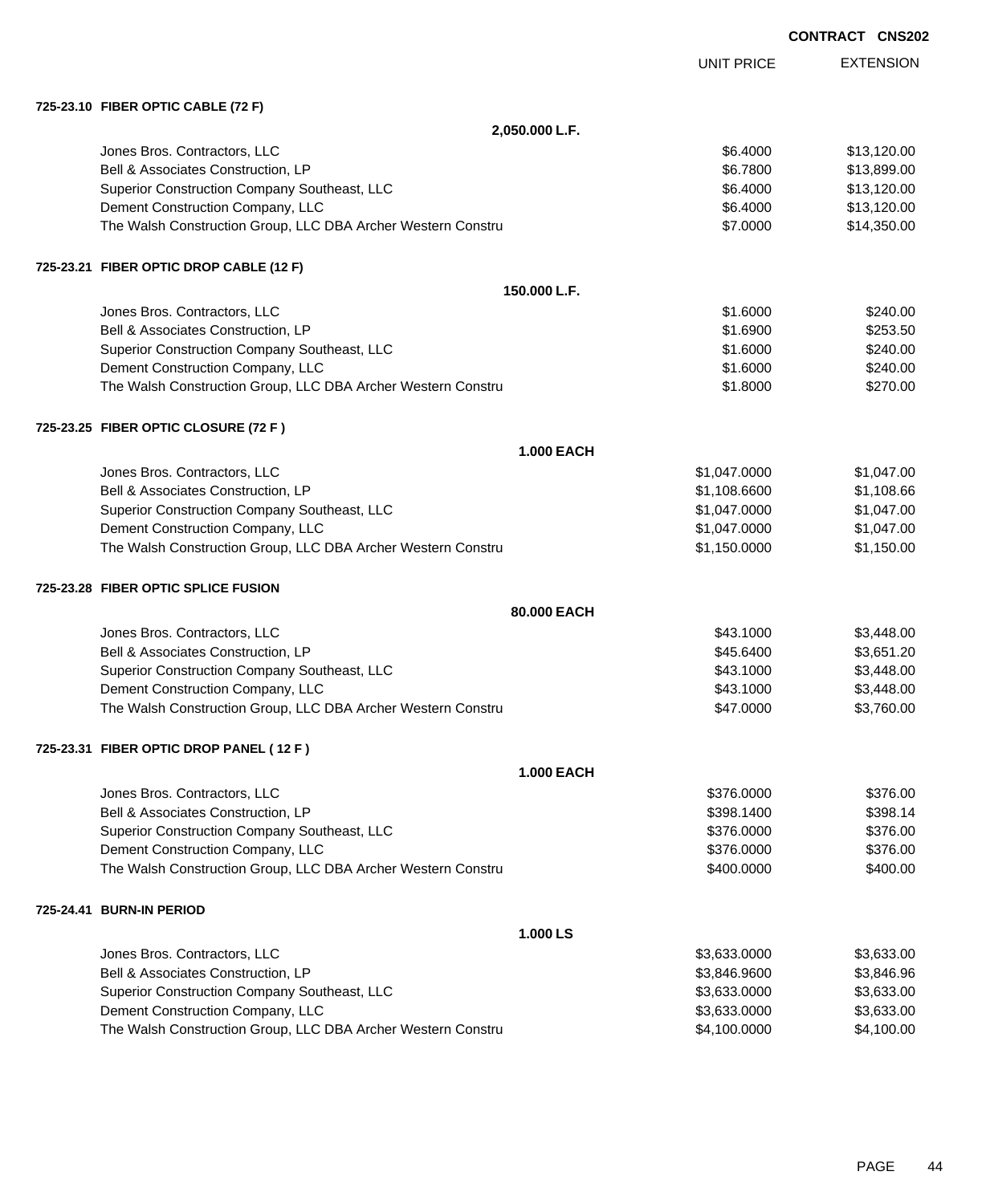UNIT PRICE

EXTENSION

| 725-24.51 SYSTEM INTEGRATION                                 |                   |               |             |
|--------------------------------------------------------------|-------------------|---------------|-------------|
|                                                              | 1.000 LS          |               |             |
| Jones Bros. Contractors, LLC                                 |                   | \$13,753.0000 | \$13,753.00 |
| Bell & Associates Construction, LP                           |                   | \$14,562.9800 | \$14,562.98 |
| Superior Construction Company Southeast, LLC                 |                   | \$13,753.0000 | \$13,753.00 |
| Dement Construction Company, LLC                             |                   | \$13,753.0000 | \$13,753.00 |
| The Walsh Construction Group, LLC DBA Archer Western Constru |                   | \$16,000.0000 | \$16,000.00 |
| 725-24.55 AS-BUILT PLANS                                     |                   |               |             |
|                                                              | 1.000 LS          |               |             |
| Jones Bros. Contractors, LLC                                 |                   | \$7,147.0000  | \$7,147.00  |
| Bell & Associates Construction, LP                           |                   | \$7,567.9200  | \$7,567.92  |
| Superior Construction Company Southeast, LLC                 |                   | \$7,147.0000  | \$7,147.00  |
| Dement Construction Company, LLC                             |                   | \$7,147.0000  | \$7,147.00  |
| The Walsh Construction Group, LLC DBA Archer Western Constru |                   | \$12,000.0000 | \$12,000.00 |
| 730-01.02 REMOVAL OF SIGNAL EQUIPMENT                        |                   |               |             |
|                                                              | <b>2.000 EACH</b> |               |             |
| Jones Bros. Contractors, LLC                                 |                   | \$2,798.0000  | \$5,596.00  |
| Bell & Associates Construction, LP                           |                   | \$2,962.7900  | \$5,925.58  |
| Superior Construction Company Southeast, LLC                 |                   | \$2,798.0000  | \$5,596.00  |
| Dement Construction Company, LLC                             |                   | \$2,798.0000  | \$5,596.00  |
| The Walsh Construction Group, LLC DBA Archer Western Constru |                   | \$3,200.0000  | \$6,400.00  |
| 730-02.09 SIGNAL HEAD ASSEMBLY (130 WITH BACKPLATE)          |                   |               |             |
|                                                              | 14.000 EACH       |               |             |
| Jones Bros. Contractors, LLC                                 |                   | \$845.0000    | \$11,830.00 |
| Bell & Associates Construction, LP                           |                   | \$894.7700    | \$12,526.78 |
| Superior Construction Company Southeast, LLC                 |                   | \$845.0000    | \$11,830.00 |
| Dement Construction Company, LLC                             |                   | \$845.0000    | \$11,830.00 |
| The Walsh Construction Group, LLC DBA Archer Western Constru |                   | \$920.0000    | \$12,880.00 |
| 730-02.10 SIGNAL HEAD ASSEMBLY (130 A2)                      |                   |               |             |
|                                                              | 30.000 EACH       |               |             |
| Jones Bros. Contractors, LLC                                 |                   | \$763.0000    | \$22,890.00 |
| Bell & Associates Construction, LP                           |                   | \$807.9400    | \$24,238.20 |
| Superior Construction Company Southeast, LLC                 |                   | \$763.0000    | \$22,890.00 |
| Dement Construction Company, LLC                             |                   | \$763.0000    | \$22,890.00 |
| The Walsh Construction Group, LLC DBA Archer Western Constru |                   | \$830.0000    | \$24,900.00 |
| 730-02.17 SIGNAL HEAD ASSEMBLY (150 A2H WITH BACKPLATE)      |                   |               |             |
|                                                              | <b>2.000 EACH</b> |               |             |
| Jones Bros. Contractors, LLC                                 |                   | \$1,304.0000  | \$2,608.00  |
| Bell & Associates Construction, LP                           |                   | \$1,380.8000  | \$2,761.60  |
| Superior Construction Company Southeast, LLC                 |                   | \$1,304.0000  | \$2,608.00  |
| Dement Construction Company, LLC                             |                   | \$1,304.0000  | \$2,608.00  |

The Walsh Construction Group, LLC DBA Archer Western Constru \$1,400.0000 \$1,400.0000 \$2,800.00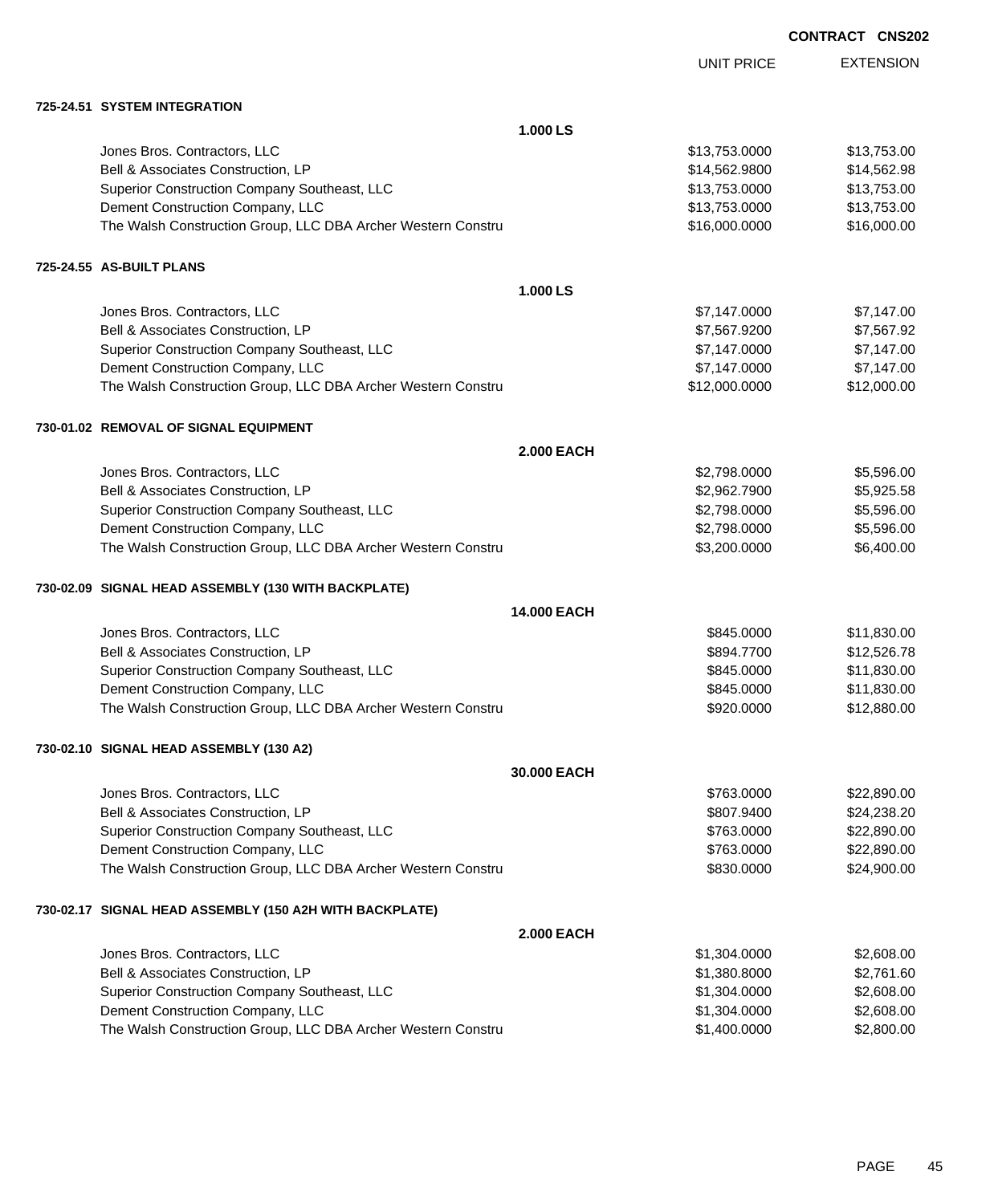EXTENSION UNIT PRICE

## **730-02.30 SIGNAL HEAD ASSEMBLY (130A2 WITH BACKPLATE)**

|                                                              | <b>6.000 EACH</b> |              |             |
|--------------------------------------------------------------|-------------------|--------------|-------------|
| Jones Bros. Contractors, LLC                                 |                   | \$845.0000   | \$5,070.00  |
| Bell & Associates Construction, LP                           |                   | \$894.7700   | \$5,368.62  |
| Superior Construction Company Southeast, LLC                 |                   | \$845.0000   | \$5,070.00  |
| Dement Construction Company, LLC                             |                   | \$845.0000   | \$5,070.00  |
| The Walsh Construction Group, LLC DBA Archer Western Constru |                   | \$930.0000   | \$5,580.00  |
| 730-02.31 SIGNAL HEAD ASSEMBLY (130 WITH LOUVERS)            |                   |              |             |
|                                                              | <b>2.000 EACH</b> |              |             |
| Jones Bros. Contractors, LLC                                 |                   | \$980.0000   | \$1,960.00  |
| Bell & Associates Construction, LP                           |                   | \$1,037.7200 | \$2,075.44  |
| Superior Construction Company Southeast, LLC                 |                   | \$980.0000   | \$1,960.00  |
| Dement Construction Company, LLC                             |                   | \$980.0000   | \$1,960.00  |
| The Walsh Construction Group, LLC DBA Archer Western Constru |                   | \$1,100.0000 | \$2,200.00  |
| 730-02.32 SIGNAL HEAD ASSEMBLY (130A3)                       |                   |              |             |
|                                                              | <b>6.000 EACH</b> |              |             |
| Jones Bros. Contractors, LLC                                 |                   | \$777.0000   | \$4,662.00  |
| Bell & Associates Construction, LP                           |                   | \$822.7600   | \$4,936.56  |
| Superior Construction Company Southeast, LLC                 |                   | \$777.0000   | \$4,662.00  |
| Dement Construction Company, LLC                             |                   | \$777.0000   | \$4,662.00  |
| The Walsh Construction Group, LLC DBA Archer Western Constru |                   | \$840.0000   | \$5,040.00  |
| 730-03.21 INSTALL PULL BOX (TYPE B)                          |                   |              |             |
|                                                              | 35.000 EACH       |              |             |
| Jones Bros. Contractors, LLC                                 |                   | \$491.0000   | \$17,185.00 |
| Bell & Associates Construction, LP                           |                   | \$519.9200   | \$18,197.20 |
| Superior Construction Company Southeast, LLC                 |                   | \$491.0000   | \$17,185.00 |
| Dement Construction Company, LLC                             |                   | \$491.0000   | \$17,185.00 |
| The Walsh Construction Group, LLC DBA Archer Western Constru |                   | \$530.0000   | \$18,550.00 |
| 730-03.23 INSTALL PULL BOX (FIBER OPTIC-TYPE A)              |                   |              |             |
|                                                              | <b>8.000 EACH</b> |              |             |
| Jones Bros, Contractors, LLC                                 |                   | \$1,522.0000 | \$12,176.00 |
| Bell & Associates Construction, LP                           |                   | \$1,611.6400 | \$12,893.12 |
| Superior Construction Company Southeast, LLC                 |                   | \$1,522.0000 | \$12,176.00 |
| Dement Construction Company, LLC                             |                   | \$1,522.0000 | \$12,176.00 |
| The Walsh Construction Group, LLC DBA Archer Western Constru |                   | \$1,700.0000 | \$13,600.00 |
| 730-03.24 INSTALL PULL BOX (FIBER OPTIC-TYPE B)              |                   |              |             |
|                                                              | 3.000 EACH        |              |             |
| Jones Bros. Contractors, LLC                                 |                   | \$1,657.0000 | \$4,971.00  |
| Bell & Associates Construction, LP                           |                   | \$1,754.5900 | \$5,263.77  |
| Superior Construction Company Southeast, LLC                 |                   | \$1,657.0000 | \$4,971.00  |
| Dement Construction Company, LLC                             |                   | \$1,657.0000 | \$4,971.00  |
| The Walsh Construction Group, LLC DBA Archer Western Constru |                   | \$1,800.0000 | \$5,400.00  |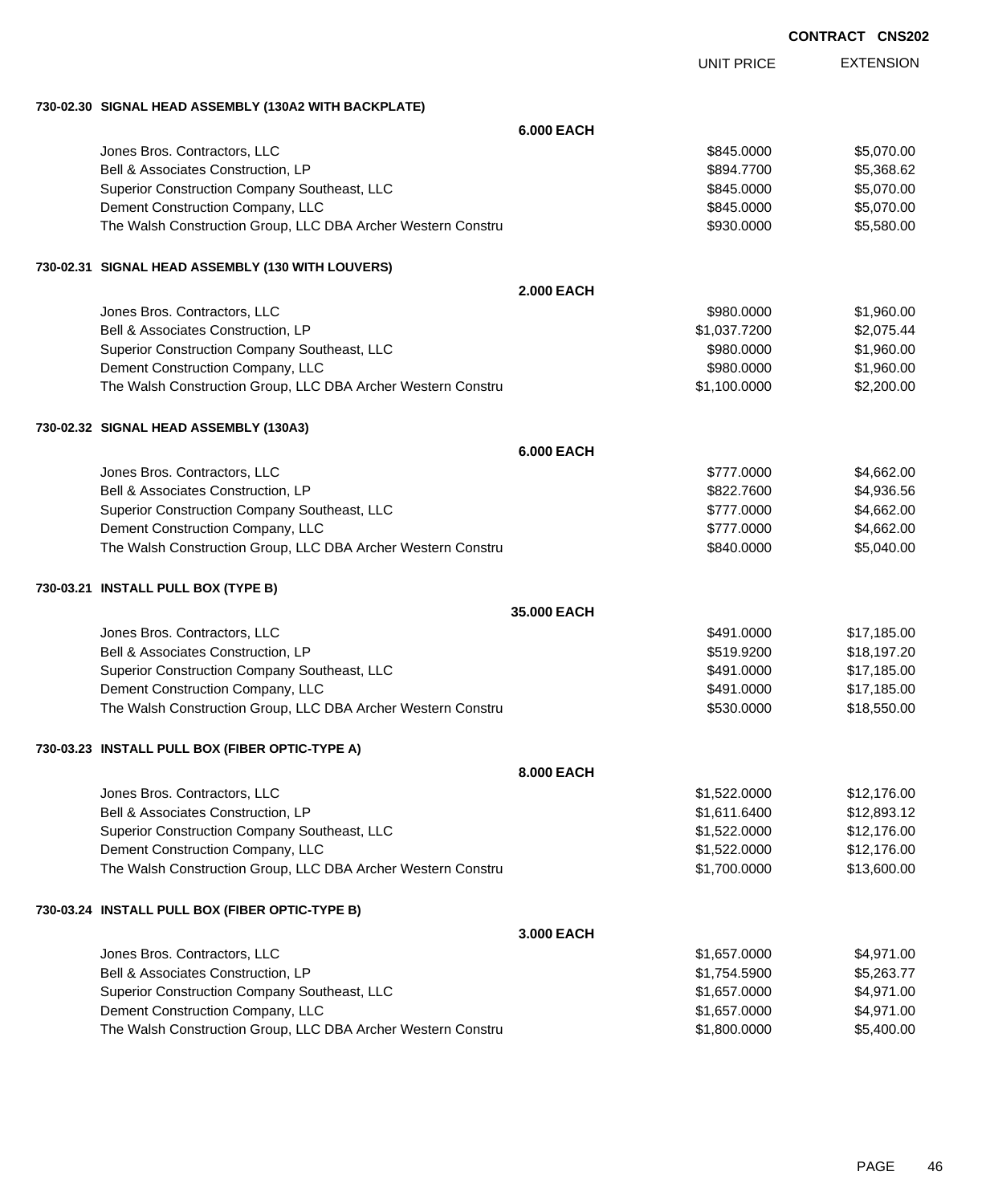|                                                              |                    | UUNIKAUI UNJZI   |
|--------------------------------------------------------------|--------------------|------------------|
|                                                              | <b>UNIT PRICE</b>  | <b>EXTENSION</b> |
| 730-03.25 INSTALL PULL BOX (NES ELEC. PULL BOX)              |                    |                  |
|                                                              | <b>4.000 EACH</b>  |                  |
| Jones Bros. Contractors, LLC                                 | \$681.0000         | \$2,724.00       |
| Bell & Associates Construction, LP                           | \$721.1100         | \$2,884.44       |
| Superior Construction Company Southeast, LLC                 | \$681.0000         | \$2,724.00       |
| Dement Construction Company, LLC                             | \$681.0000         | \$2,724.00       |
| The Walsh Construction Group, LLC DBA Archer Western Constru | \$730.0000         | \$2,920.00       |
| 730-03.32 FIBER OPTIC DROP CABLE                             |                    |                  |
|                                                              | 41.000 L.F.        |                  |
| Jones Bros. Contractors, LLC                                 | \$2.6000           | \$106.60         |
| Bell & Associates Construction, LP                           | \$2.7500           | \$112.75         |
| Superior Construction Company Southeast, LLC                 | \$2.6000           | \$106.60         |
| Dement Construction Company, LLC                             | \$2.6000           | \$106.60         |
| The Walsh Construction Group, LLC DBA Archer Western Constru | \$2.8000           | \$114.80         |
| 730-03.33 FIBER OFPTIC SPLICE FUSION                         |                    |                  |
|                                                              | <b>12.000 EACH</b> |                  |
| Jones Bros. Contractors, LLC                                 | \$52.0000          | \$624.00         |
| Bell & Associates Construction, LP                           | \$55.0600          | \$660.72         |
| Superior Construction Company Southeast, LLC                 | \$52.0000          | \$624.00         |
| Dement Construction Company, LLC                             | \$52.0000          | \$624.00         |
| The Walsh Construction Group, LLC DBA Archer Western Constru | \$56.0000          | \$672.00         |
| 730-05.01 ELECTRICAL SERVICE CONNECTION                      |                    |                  |
|                                                              | <b>5.000 EACH</b>  |                  |
| Jones Bros. Contractors, LLC                                 | \$2,320.0000       | \$11,600.00      |
| Bell & Associates Construction, LP                           | \$2,456.6400       | \$12,283.20      |
| Superior Construction Company Southeast, LLC                 | \$2,320.0000       | \$11,600.00      |
| Dement Construction Company, LLC                             | \$2,320.0000       | \$11,600.00      |
| The Walsh Construction Group, LLC DBA Archer Western Constru | \$2,600.0000       | \$13,000.00      |
| 730-05.03 SERVICE CABLE (3 CONDUCTOR, #6 AWG)                |                    |                  |
| 1,255.000 L.F.                                               |                    |                  |
| Jones Bros. Contractors, LLC                                 | \$2.7000           | \$3,388.50       |
| Bell & Associates Construction, LP                           | \$2.8600           | \$3,589.30       |
| Superior Construction Company Southeast, LLC                 | \$2.7000           | \$3,388.50       |
| Dement Construction Company, LLC                             | \$2.7000           | \$3,388.50       |
| The Walsh Construction Group, LLC DBA Archer Western Constru | \$3.0000           | \$3,765.00       |
| 730-08.03 SIGNAL CABLE - 7 CONDUCTOR                         |                    |                  |
| 2,987.000 L.F.                                               |                    |                  |
| Jones Bros. Contractors, LLC                                 | \$1.5000           | \$4,480.50       |
| Bell & Associates Construction, LP                           | \$1.5900           | \$4,749.33       |
| Superior Construction Company Southeast, LLC                 | \$1.5000           | \$4,480.50       |
| Dement Construction Company, LLC                             | \$1.5000           | \$4,480.50       |
| The Walsh Construction Group, LLC DBA Archer Western Constru | \$1.6000           | \$4,779.20       |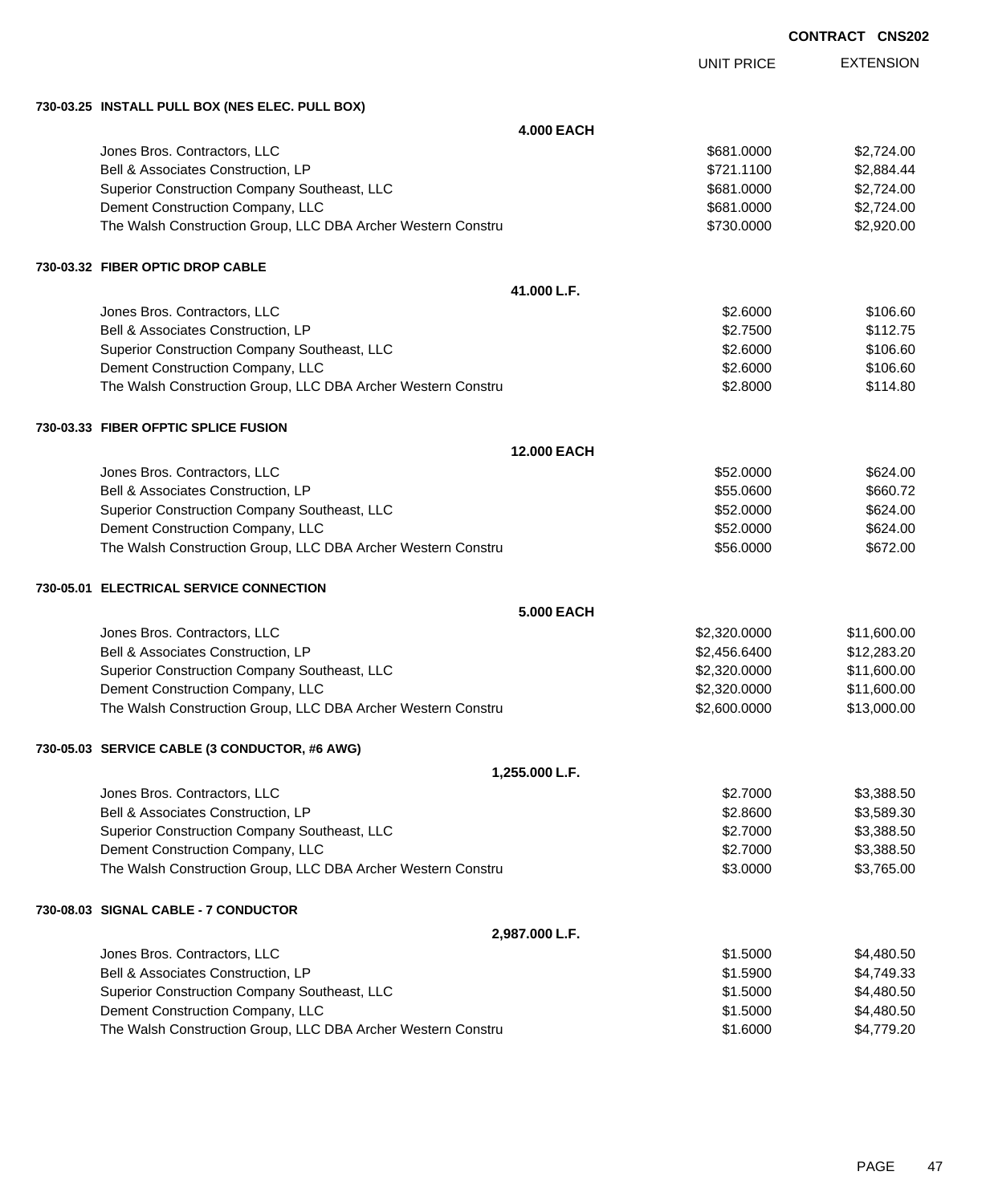|                                                                        |                   | <b>CONTRACT CNS202</b> |
|------------------------------------------------------------------------|-------------------|------------------------|
|                                                                        | <b>UNIT PRICE</b> | <b>EXTENSION</b>       |
| 730-08.05 SIGNAL CABLE - 12 CONDUCTOR                                  |                   |                        |
| 2,936.000 L.F.                                                         |                   |                        |
| Jones Bros. Contractors, LLC                                           | \$1.7000          | \$4,991.20             |
| Bell & Associates Construction, LP                                     | \$1.8000          | \$5,284.80             |
| Superior Construction Company Southeast, LLC                           | \$1,7000          | \$4,991.20             |
| Dement Construction Company, LLC                                       | \$1.7000          | \$4,991.20             |
| The Walsh Construction Group, LLC DBA Archer Western Constru           | \$1.9000          | \$5,578.40             |
| 730-08.10 SIGNAL CABLE - (2 CONDUCTOR/SHIELDED)                        |                   |                        |
| 672.000 L.F.                                                           |                   |                        |
| Jones Bros. Contractors, LLC                                           | \$1.0000          | \$672.00               |
| Bell & Associates Construction, LP                                     | \$1.0600          | \$712.32               |
| Superior Construction Company Southeast, LLC                           | \$1.0000          | \$672.00               |
| Dement Construction Company, LLC                                       | \$1.0000          | \$672.00               |
| The Walsh Construction Group, LLC DBA Archer Western Constru           | \$1.1000          | \$739.20               |
| 730-08.40 INTERCONNECT CABLE - FIBER OPTIC (12 SINGLE MODE DROP CABLE) |                   |                        |
| 100.000 L.F.                                                           |                   |                        |
| Jones Bros. Contractors, LLC                                           | \$2.3000          | \$230.00               |
| Bell & Associates Construction, LP                                     | \$2.4400          | \$244.00               |
| Superior Construction Company Southeast, LLC                           | \$2.3000          | \$230.00               |
| Dement Construction Company, LLC                                       | \$2.3000          | \$230.00               |
| The Walsh Construction Group, LLC DBA Archer Western Constru           | \$2.9000          | \$290.00               |
| 730-08.41 INTERCONNECT CABLE - FIBER OPTIC (72 SINGLE MODE)            |                   |                        |
| 570.000 L.F.                                                           |                   |                        |
| Jones Bros. Contractors, LLC                                           | \$3.2000          | \$1,824.00             |
| Bell & Associates Construction, LP                                     | \$3.3900          | \$1,932.30             |
| Superior Construction Company Southeast, LLC                           | \$3.2000          | \$1,824.00             |
| Dement Construction Company, LLC                                       | \$3.2000          | \$1,824.00             |
| The Walsh Construction Group, LLC DBA Archer Western Constru           | \$3.9000          | \$2,223.00             |
| 730-08.42 INTERCONNECT CABLE - FIBER OPTIC (48F SM)                    |                   |                        |
| 1,774.000 L.F.                                                         |                   |                        |
| Jones Bros. Contractors, LLC                                           | \$2.7000          | \$4,789.80             |
| Bell & Associates Construction, LP                                     | \$2.8600          | \$5,073.64             |
| Superior Construction Company Southeast, LLC                           | \$2.7000          | \$4,789.80             |
| Dement Construction Company, LLC                                       | \$2.7000          | \$4,789.80             |
| The Walsh Construction Group, LLC DBA Archer Western Constru           | \$3.2000          | \$5,676.80             |
| 730-11.01 STEEL CONDUIT RISER ASSEMBLY                                 |                   |                        |
| <b>2.000 EACH</b>                                                      |                   |                        |
| Jones Bros. Contractors, LLC                                           | \$286.0000        | \$572.00               |
| Bell & Associates Construction, LP                                     | \$302.8400        | \$605.68               |
| Superior Construction Company Southeast, LLC                           | \$286.0000        | \$572.00               |
| Dement Construction Company, LLC                                       | \$286.0000        | \$572.00               |
| The Walsh Construction Group, LLC DBA Archer Western Constru           | \$320.0000        | \$640.00               |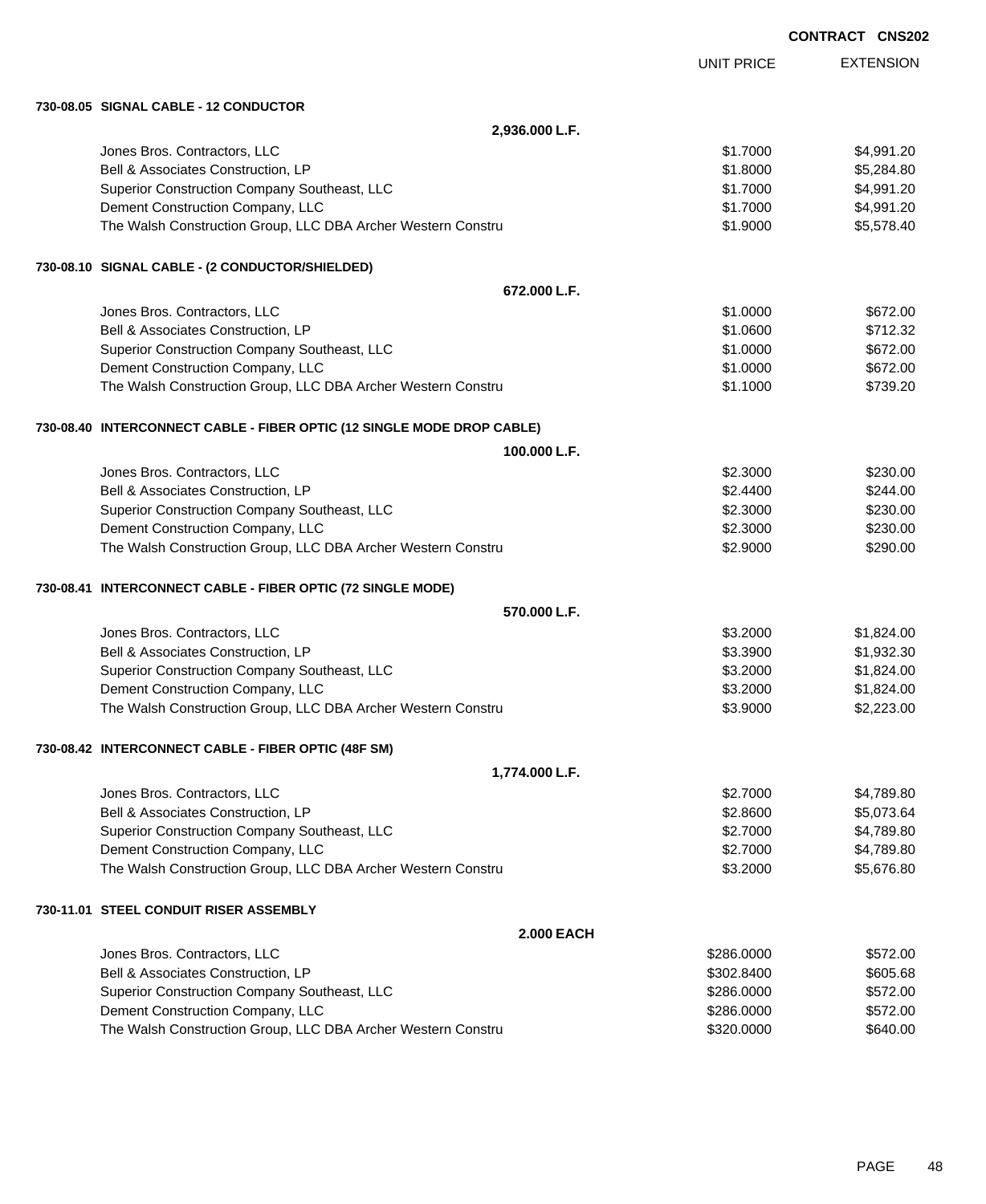|                                                              |                   | <b>CONTRACT CNS202</b> |  |
|--------------------------------------------------------------|-------------------|------------------------|--|
|                                                              | <b>UNIT PRICE</b> | <b>EXTENSION</b>       |  |
| 730-12.02 CONDUIT 2" DIAMETER (PVC)                          |                   |                        |  |
| 3,640.000 L.F.                                               |                   |                        |  |
| Jones Bros. Contractors, LLC                                 | \$9.7000          | \$35,308.00            |  |
| Bell & Associates Construction, LP                           | \$10.2700         | \$37,382.80            |  |
| Superior Construction Company Southeast, LLC                 | \$9.7000          | \$35,308.00            |  |
| Dement Construction Company, LLC                             | \$9.7000          | \$35,308.00            |  |
| The Walsh Construction Group, LLC DBA Archer Western Constru | \$11.0000         | \$40,040.00            |  |
| 730-12.03 CONDUIT 3" DIAMETER (PVC)                          |                   |                        |  |
| 462.000 L.F.                                                 |                   |                        |  |
| Jones Bros. Contractors, LLC                                 | \$12.6000         | \$5,821.20             |  |
| Bell & Associates Construction, LP                           | \$13.3400         | \$6,163.08             |  |
| Superior Construction Company Southeast, LLC                 | \$12,6000         | \$5,821.20             |  |
| Dement Construction Company, LLC                             | \$12.6000         | \$5,821.20             |  |
| The Walsh Construction Group, LLC DBA Archer Western Constru | \$14.0000         | \$6,468.00             |  |
| 730-12.13 CONDUIT 2" DIAMETER (JACK AND BORE)                |                   |                        |  |
| 2,380.000 L.F.                                               |                   |                        |  |
| Jones Bros. Contractors, LLC                                 | \$22,2000         | \$52,836.00            |  |
| Bell & Associates Construction, LP                           | \$23.5100         | \$55,953.80            |  |
| Superior Construction Company Southeast, LLC                 | \$22.2000         | \$52,836.00            |  |
| Dement Construction Company, LLC                             | \$22.2000         | \$52,836.00            |  |
| The Walsh Construction Group, LLC DBA Archer Western Constru | \$25.0000         | \$59,500.00            |  |
| 730-12.14 CONDUIT 3" DIAMETER (JACK AND BORE)                |                   |                        |  |
| 164.000 L.F.                                                 |                   |                        |  |
| Jones Bros. Contractors, LLC                                 | \$34,7000         | \$5,690.80             |  |
| Bell & Associates Construction, LP                           | \$36.7400         | \$6,025.36             |  |
| Superior Construction Company Southeast, LLC                 | \$34.7000         | \$5,690.80             |  |
| Dement Construction Company, LLC                             | \$34.7000         | \$5,690.80             |  |
| The Walsh Construction Group, LLC DBA Archer Western Constru | \$39.0000         | \$6,396.00             |  |
| 730-12.16 CONDUIT (1-1/4" DIAMETER PVC)                      |                   |                        |  |
| 2,534.000 L.F.                                               |                   |                        |  |
| Jones Bros. Contractors, LLC                                 | \$7.1000          | \$17,991.40            |  |
| Bell & Associates Construction, LP                           | \$7.5200          | \$19,055.68            |  |
| Superior Construction Company Southeast, LLC                 | \$7.1000          | \$17,991.40            |  |
| Dement Construction Company, LLC                             | \$7.1000          | \$17,991.40            |  |
| The Walsh Construction Group, LLC DBA Archer Western Constru | \$8.0000          | \$20,272.00            |  |
| 730-12.17 CONDUIT (1-1/4" DIAMETER PVC JACK AND BORE)        |                   |                        |  |
| 562.000 L.F.                                                 |                   |                        |  |
| Jones Bros. Contractors, LLC                                 | \$19.6000         | \$11,015.20            |  |
| Bell & Associates Construction, LP                           | \$20.7500         | \$11,661.50            |  |
| Superior Construction Company Southeast, LLC                 | \$19.6000         | \$11,015.20            |  |
| Dement Construction Company, LLC                             | \$19.6000         | \$11,015.20            |  |
| The Walsh Construction Group, LLC DBA Archer Western Constru | \$22.0000         | \$12,364.00            |  |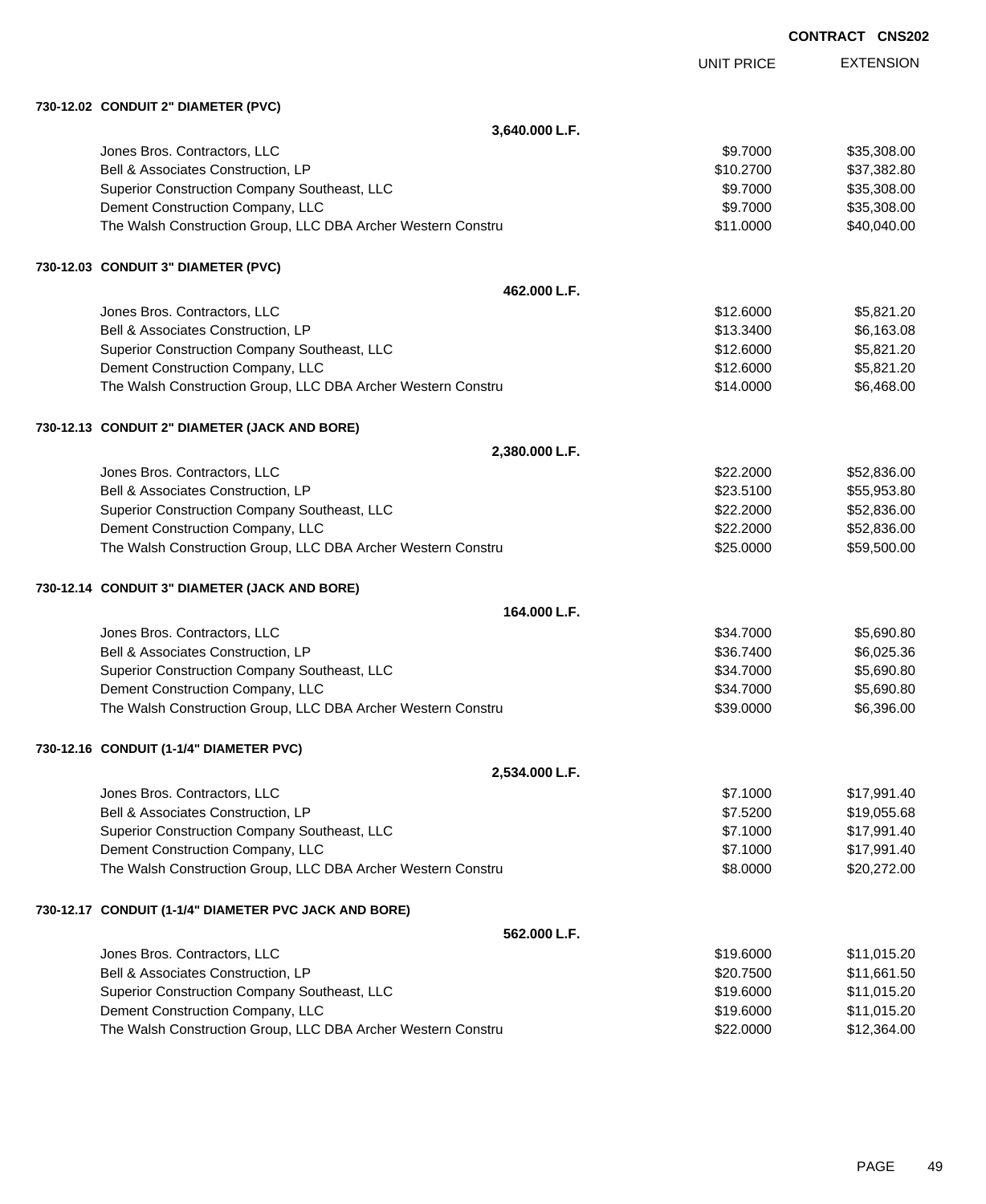| <b>CONTRACT</b> | <b>CNS202</b> |
|-----------------|---------------|
|-----------------|---------------|

|                                                              |                   | UNIT PRICE    | <b>EXTENSION</b> |
|--------------------------------------------------------------|-------------------|---------------|------------------|
| 730-13.12 VEHICLE DETECTOR (RADAR-STOP LINE)                 |                   |               |                  |
|                                                              | <b>6.000 EACH</b> |               |                  |
| Jones Bros. Contractors, LLC                                 |                   | \$7,293.0000  | \$43,758.00      |
| Bell & Associates Construction, LP                           |                   | \$7,722.5200  | \$46,335.12      |
| Superior Construction Company Southeast, LLC                 |                   | \$7,293.0000  | \$43,758.00      |
| Dement Construction Company, LLC                             |                   | \$7,293.0000  | \$43,758.00      |
| The Walsh Construction Group, LLC DBA Archer Western Constru |                   | \$8,000.0000  | \$48,000.00      |
| 730-13.13 VEHICLE DETECTOR (RADAR)                           |                   |               |                  |
|                                                              | 16.000 EACH       |               |                  |
| Jones Bros. Contractors, LLC                                 |                   | \$7,261.0000  | \$116,176.00     |
| Bell & Associates Construction, LP                           |                   | \$7,688.6400  | \$123,018.24     |
| Superior Construction Company Southeast, LLC                 |                   | \$7,261.0000  | \$116,176.00     |
| Dement Construction Company, LLC                             |                   | \$7,261.0000  | \$116,176.00     |
| The Walsh Construction Group, LLC DBA Archer Western Constru |                   | \$8,000.0000  | \$128,000.00     |
| 730-15.07 CABINET (NEMA 16 PHASE, ATC, TS-2 - TYPE 2)        |                   |               |                  |
|                                                              | 3.000 EACH        |               |                  |
| Jones Bros. Contractors, LLC                                 |                   | \$14,187.0000 | \$42,561.00      |
| Bell & Associates Construction, LP                           |                   | \$15,022.5400 | \$45,067.62      |
| Superior Construction Company Southeast, LLC                 |                   | \$14,187.0000 | \$42,561.00      |
| Dement Construction Company, LLC                             |                   | \$14,187.0000 | \$42,561.00      |
| The Walsh Construction Group, LLC DBA Archer Western Constru |                   | \$16,000.0000 | \$48,000.00      |
| 730-15.32 CABINET (EIGHT PHASE BASE MOUNTED)                 |                   |               |                  |
|                                                              | <b>2.000 EACH</b> |               |                  |
| Jones Bros. Contractors, LLC                                 |                   | \$16,463.0000 | \$32,926.00      |
| Bell & Associates Construction, LP                           |                   | \$17,432.5900 | \$34,865.18      |
| Superior Construction Company Southeast, LLC                 |                   | \$16,463.0000 | \$32,926.00      |
| Dement Construction Company, LLC                             |                   | \$16,463.0000 | \$32,926.00      |
| The Walsh Construction Group, LLC DBA Archer Western Constru |                   | \$18,000.0000 | \$36,000.00      |
| 730-16.02 EIGHT PHASE ACTUATED CONTROLLER                    |                   |               |                  |
|                                                              | <b>2.000 EACH</b> |               |                  |
| Jones Bros. Contractors, LLC                                 |                   | \$4,548.0000  | \$9,096.00       |
| Bell & Associates Construction, LP                           |                   | \$4,815.8500  | \$9,631.70       |
| Superior Construction Company Southeast, LLC                 |                   | \$4,548.0000  | \$9,096.00       |
| Dement Construction Company, LLC                             |                   | \$4,548.0000  | \$9,096.00       |
| The Walsh Construction Group, LLC DBA Archer Western Constru |                   | \$5,000.0000  | \$10,000.00      |
| 730-16.14 CONTROLLER (16 PHASE ATC CONTROLLER)               |                   |               |                  |
|                                                              | 3,000 EACH        |               |                  |
| Jones Bros. Contractors, LLC                                 |                   | \$4,578.0000  | \$13,734.00      |
| Bell & Associates Construction, LP                           |                   | \$4,847.6200  | \$14,542.86      |
| Superior Construction Company Southeast, LLC                 |                   | \$4,578.0000  | \$13,734.00      |
| Dement Construction Company, LLC                             |                   | \$4,578.0000  | \$13,734.00      |
| The Walsh Construction Group, LLC DBA Archer Western Constru |                   | \$5,000.0000  | \$15,000.00      |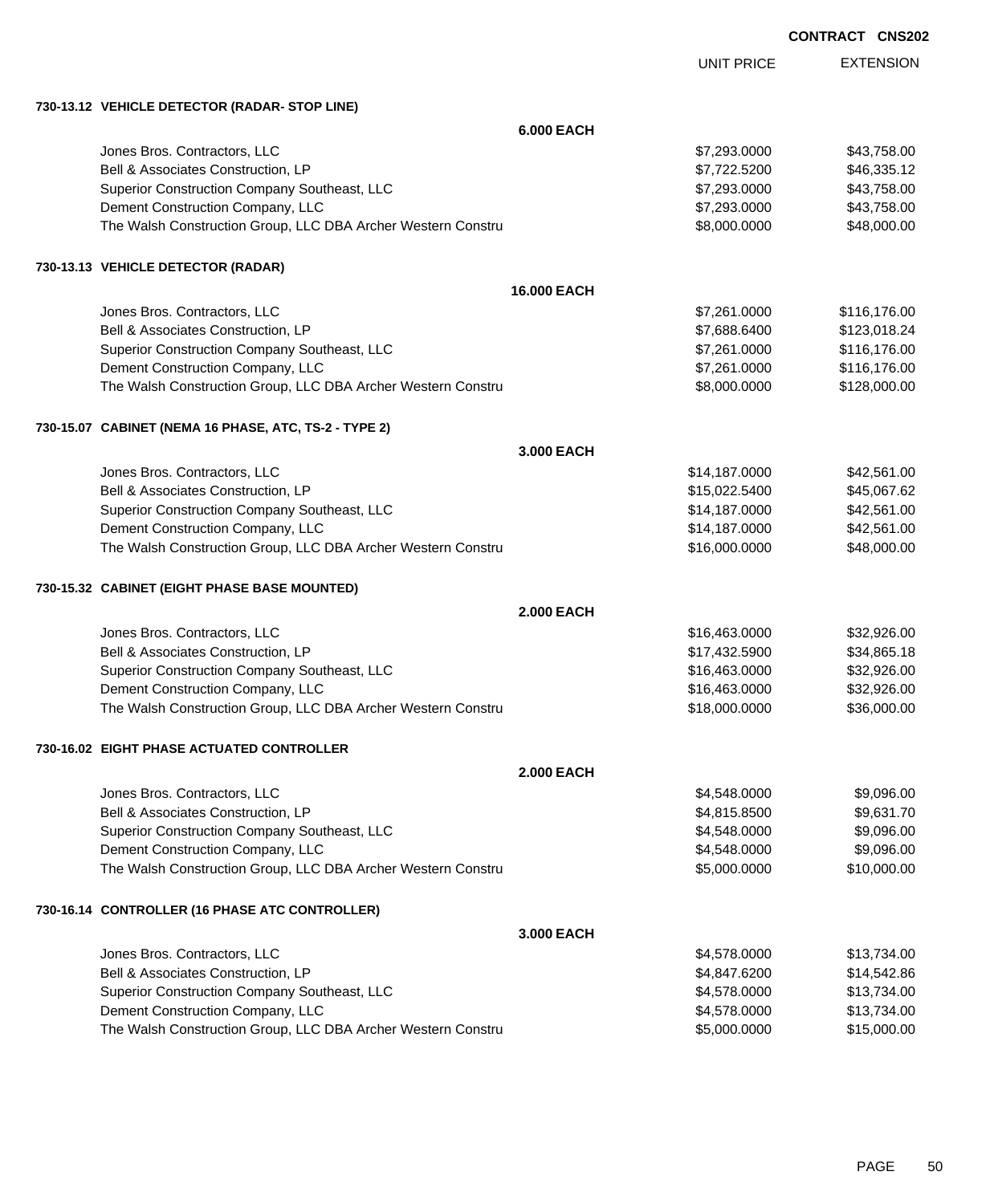EXTENSION UNIT PRICE **730-23.20 CANTILEVER SIGNAL SUPPORT (1 ARM @ 55') 1.000 EACH** Jones Bros. Contractors, LLC \$17,994.0000 \$17,994.00 Bell & Associates Construction, LP **\$19,053.7500** \$19,053.7500 \$19,053.7500 Superior Construction Company Southeast, LLC  $$17,994.000$   $$17,994.000$ Dement Construction Company, LLC 6 and the construction Company, LLC 6 and the construction Company, LLC 6 and the construction of  $$17,994.000$ The Walsh Construction Group, LLC DBA Archer Western Constru \$19,500.000 \$19,500.000 \$19,500.00 **730-23.30 PEDESTAL POLE (10') 3.000 EACH** Jones Bros. Contractors, LLC \$1,606.0000 \$4,818.00 Bell & Associates Construction, LP **600 and 100 and 100 and 100 and 100 and 100 and 100 and 100 and 100 and 100** Superior Construction Company Southeast, LLC  $$1,606.0000$   $$4,818.00$ Dement Construction Company, LLC 60000 \$4,818.00 The Walsh Construction Group, LLC DBA Archer Western Constru \$1,750.0000 \$5,250.00 **730-23.31 PEDESTAL POLE (20') 8.000 EACH** Jones Bros. Contractors, LLC \$2,566.0000 \$20,528.00 Bell & Associates Construction, LP 621,736.96 Superior Construction Company Southeast, LLC  $$2,566.0000$  \$20,528.00 Dement Construction Company, LLC 6.666.0000 \$20,528.00 The Walsh Construction Group, LLC DBA Archer Western Constru **\$2,800.000 \$22,800.000 \$22,400.00 730-23.36 CANTILEVER SIGNAL SUPPORT (1 ARM @ 75') 1.000 EACH** Jones Bros. Contractors, LLC \$24,404.0000 \$24,404.00 Bell & Associates Construction, LP 625,841.2700 \$25,841.2700 \$25,841.2700 Superior Construction Company Southeast, LLC  $$24,404.000$   $$24,404.000$ Dement Construction Company, LLC 6. The construction Company, LLC 6. The construction Company, LLC 6. The construction Company, LLC 6. The construction Company, LLC 6. The construction Company, LLC 6. The construction Comp The Walsh Construction Group, LLC DBA Archer Western Constru \$26,500.000 \$26,500.000 \$26,500.00 **730-23.87 CANTILEVER SIGNAL SUPPORT (2 @ 40' & 45') 1.000 EACH** Jones Bros. Contractors, LLC \$19,989.0000 \$19,989.00 Bell & Associates Construction, LP 66.2500 \$21,166.2500 \$21,166.2500 \$21,166.2500 Superior Construction Company Southeast, LLC  $$19,989.000$  \$19,989.000 \$19,989.00 Dement Construction Company, LLC 6 and the state of the state of the state  $$19,989.0000$  \$19,989.000 The Walsh Construction Group, LLC DBA Archer Western Constru \$22,000.000 \$22,000.000 \$22,000.00 **730-23.88 CANTILEVER SIGNAL SUPPORT (1 ARM @ 45') 2.000 EACH** Jones Bros. Contractors, LLC \$15,535.0000 \$31,070.00 Bell & Associates Construction, LP **\$16,449.9300** \$32,899.86 Superior Construction Company Southeast, LLC  $$15,535.0000$  \$31,070.00 Dement Construction Company, LLC 6. The state of the state of the state of the state  $$15,535.0000$  \$31,070.00 The Walsh Construction Group, LLC DBA Archer Western Constru \$17,000.0000 \$34,000.00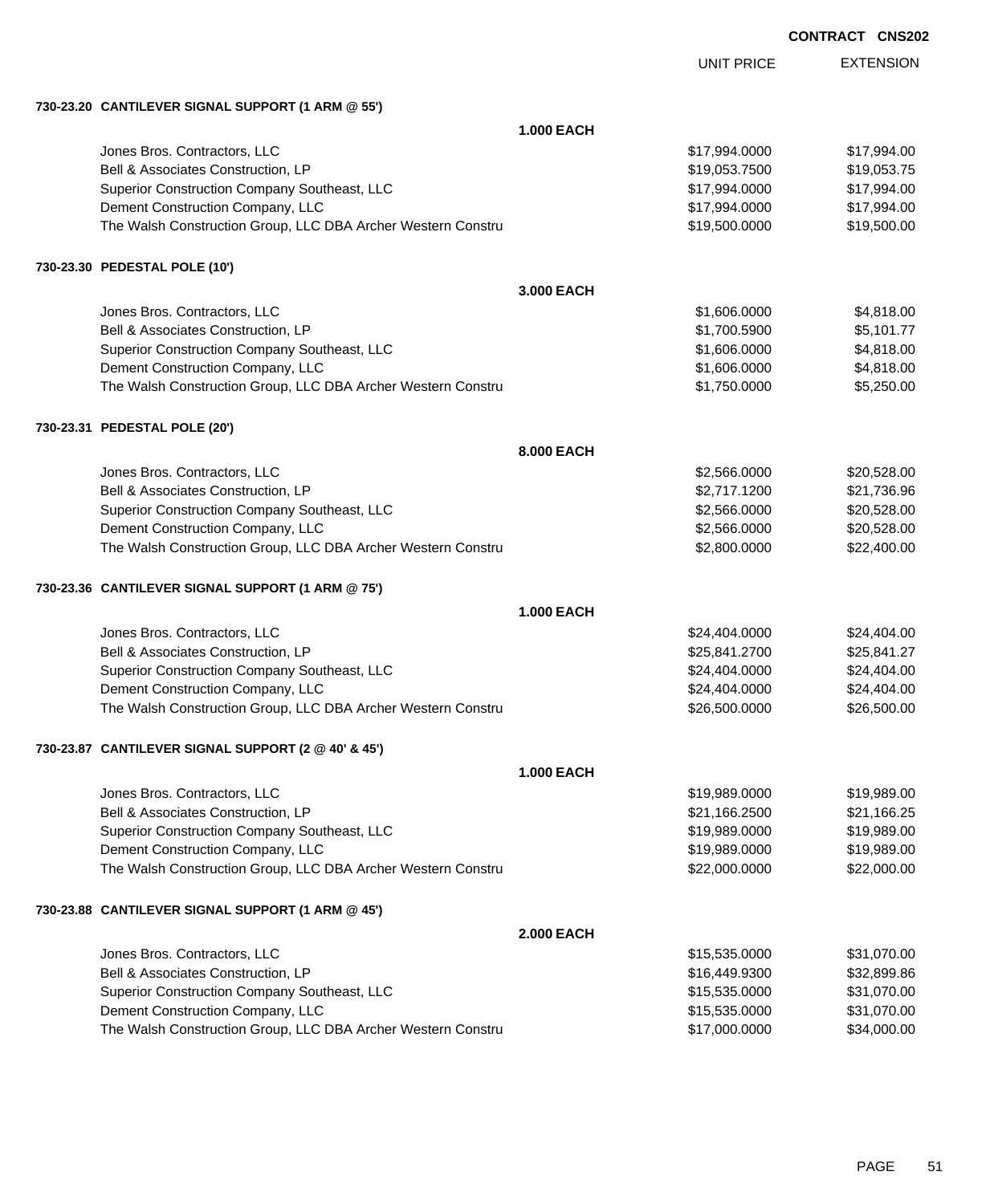| <b>CONTRACT CNS202</b> |  |
|------------------------|--|
|------------------------|--|

|                                                                     |                   | <b>UNIT PRICE</b> | <b>EXTENSION</b> |
|---------------------------------------------------------------------|-------------------|-------------------|------------------|
| 730-23.91 CANTILEVER SIGNAL SUPPORT ()                              |                   |                   |                  |
|                                                                     | <b>4.000 EACH</b> |                   |                  |
| Jones Bros. Contractors, LLC                                        |                   | \$17,763.0000     | \$71,052.00      |
| Bell & Associates Construction, LP                                  |                   | \$18,809.1500     | \$75,236.60      |
| Superior Construction Company Southeast, LLC                        |                   | \$17,763.0000     | \$71,052.00      |
| Dement Construction Company, LLC                                    |                   | \$17,763.0000     | \$71,052.00      |
| The Walsh Construction Group, LLC DBA Archer Western Constru        |                   | \$20,000.0000     | \$80,000.00      |
| 730-23.95 CANTILEVER SIGNAL SUPPORT (2 @ 45' & 45')                 |                   |                   |                  |
|                                                                     | <b>1.000 EACH</b> |                   |                  |
| Jones Bros. Contractors, LLC                                        |                   | \$20,711.0000     | \$20,711.00      |
| Bell & Associates Construction, LP                                  |                   | \$21,930.7700     | \$21,930.77      |
| Superior Construction Company Southeast, LLC                        |                   | \$20,711.0000     | \$20,711.00      |
| Dement Construction Company, LLC                                    |                   | \$20,711.0000     | \$20,711.00      |
| The Walsh Construction Group, LLC DBA Archer Western Constru        |                   | \$23,000.0000     | \$23,000.00      |
| 730-23.97 CANTILEVER SIGNAL SUPPORT (1 ARM @ 60')                   |                   |                   |                  |
|                                                                     | 3.000 EACH        |                   |                  |
| Jones Bros. Contractors, LLC                                        |                   | \$17,512.0000     | \$52,536.00      |
| Bell & Associates Construction, LP                                  |                   | \$18,543.3700     | \$55,630.11      |
| Superior Construction Company Southeast, LLC                        |                   | \$17,512.0000     | \$52,536.00      |
| Dement Construction Company, LLC                                    |                   | \$17,512.0000     | \$52,536.00      |
| The Walsh Construction Group, LLC DBA Archer Western Constru        |                   | \$19,600.0000     | \$58,800.00      |
| 730-23.98 CANTILEVER SIGNAL SUPPORT (1 ARM @ 65')                   |                   |                   |                  |
|                                                                     | <b>2.000 EACH</b> |                   |                  |
| Jones Bros. Contractors, LLC                                        |                   | \$19,231.0000     | \$38,462.00      |
| Bell & Associates Construction, LP                                  |                   | \$20,363.6100     | \$40,727.22      |
| Superior Construction Company Southeast, LLC                        |                   | \$19,231.0000     | \$38,462.00      |
| Dement Construction Company, LLC                                    |                   | \$19,231.0000     | \$38,462.00      |
| The Walsh Construction Group, LLC DBA Archer Western Constru        |                   | \$22,000.0000     | \$44,000.00      |
| 730-23.99 CANTILEVER SIGNAL SUPPORT (1 ARM @ 70')                   |                   |                   |                  |
|                                                                     | <b>1.000 EACH</b> |                   |                  |
| Jones Bros. Contractors, LLC                                        |                   | \$21,250.0000     | \$21,250.00      |
| Bell & Associates Construction, LP                                  |                   | \$22,501.5200     | \$22,501.52      |
| Superior Construction Company Southeast, LLC                        |                   | \$21,250.0000     | \$21,250.00      |
| Dement Construction Company, LLC                                    |                   | \$21,250.0000     | \$21,250.00      |
| The Walsh Construction Group, LLC DBA Archer Western Constru        |                   | \$23,000.0000     | \$23,000.00      |
| 730-26.11 COUNTDOWN PED SGNL HEAD W/AUDIBLE PUSH BUTTON & 15IN SIGN |                   |                   |                  |
|                                                                     | <b>6.000 EACH</b> |                   |                  |
| Jones Bros. Contractors, LLC                                        |                   | \$827.0000        | \$4,962.00       |
| Bell & Associates Construction, LP                                  |                   | \$875.7100        | \$5,254.26       |
| Superior Construction Company Southeast, LLC                        |                   | \$827.0000        | \$4,962.00       |
| Dement Construction Company, LLC                                    |                   | \$827.0000        | \$4,962.00       |
| The Walsh Construction Group, LLC DBA Archer Western Constru        |                   | \$900.0000        | \$5,400.00       |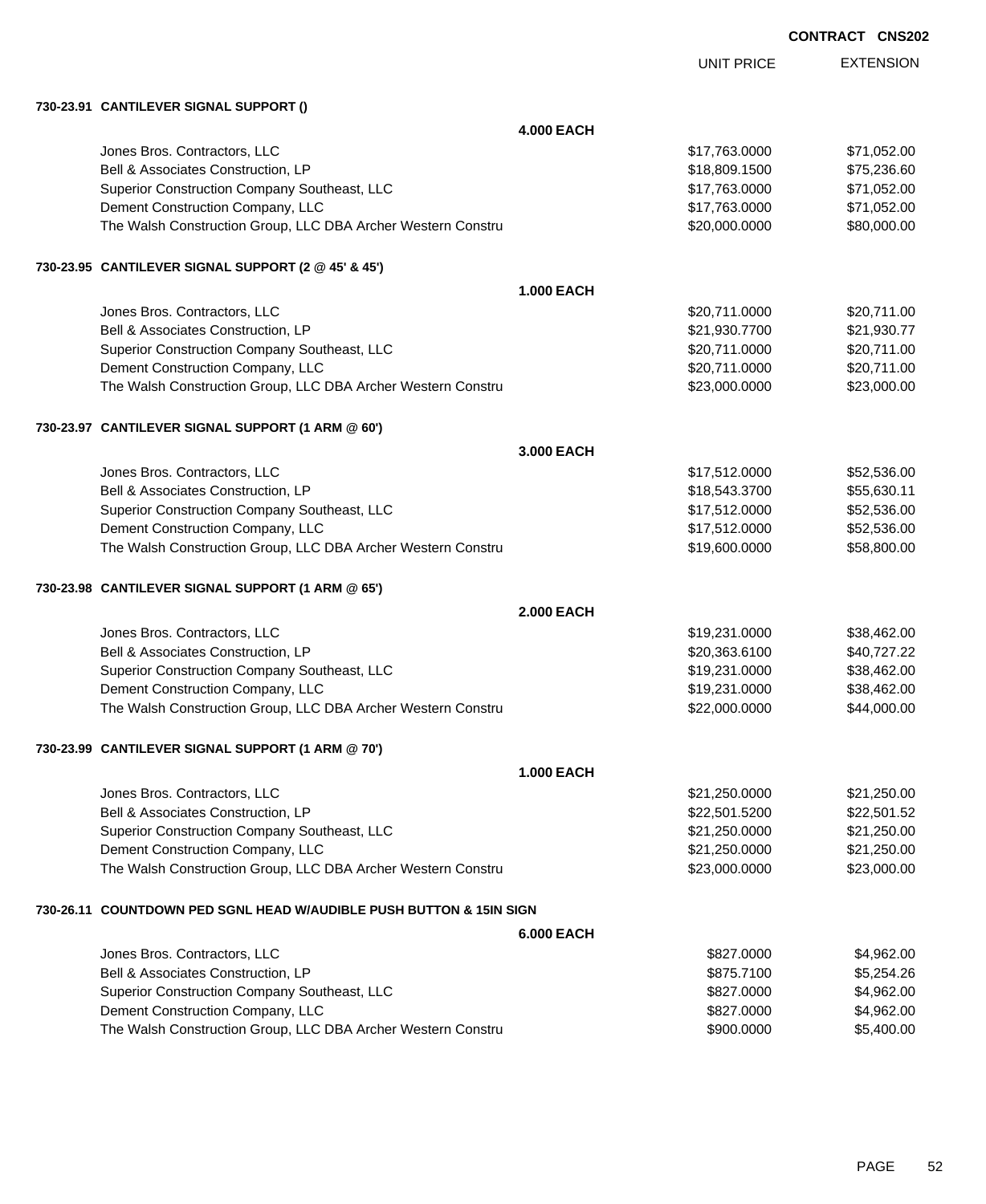| <b>CONTRACT</b> | <b>CNS202</b> |
|-----------------|---------------|
|-----------------|---------------|

|        |                                                              | <b>UNIT PRICE</b> | <b>EXTENSION</b> |
|--------|--------------------------------------------------------------|-------------------|------------------|
|        | 730-35.06 BATTERY BACK-UP AND POWER CONDITIONER              |                   |                  |
|        | 3.000 EACH                                                   |                   |                  |
|        | Jones Bros. Contractors, LLC                                 | \$12,687.0000     | \$38,061.00      |
|        | Bell & Associates Construction, LP                           | \$13,434.2000     | \$40,302.60      |
|        | Superior Construction Company Southeast, LLC                 | \$12,687.0000     | \$38,061.00      |
|        | Dement Construction Company, LLC                             | \$12,687.0000     | \$38,061.00      |
|        | The Walsh Construction Group, LLC DBA Archer Western Constru | \$14,000.0000     | \$42,000.00      |
| 730-40 | <b>TEMPORARY TRAFFIC SIGNAL SYSTEM</b>                       |                   |                  |
|        | 3.000 EACH                                                   |                   |                  |
|        | Jones Bros. Contractors, LLC                                 | \$12,200.0000     | \$36,600.00      |
|        | Bell & Associates Construction, LP                           | \$12,918.5200     | \$38,755.56      |
|        | Superior Construction Company Southeast, LLC                 | \$12,200.0000     | \$36,600.00      |
|        | Dement Construction Company, LLC                             | \$12,200.0000     | \$36,600.00      |
|        | The Walsh Construction Group, LLC DBA Archer Western Constru | \$14,000.0000     | \$42,000.00      |
|        | 740-10.03 GEOTEXTILE (TYPE III) (EROSION CONTROL)            |                   |                  |
|        | 590,000 S.Y.                                                 |                   |                  |
|        | Jones Bros. Contractors, LLC                                 | \$3,0000          | \$1,770.00       |
|        | Bell & Associates Construction, LP                           | \$2.1200          | \$1,250.80       |
|        | Superior Construction Company Southeast, LLC                 | \$2.6500          | \$1,563.50       |
|        | Dement Construction Company, LLC                             | \$3.0000          | \$1,770.00       |
|        | The Walsh Construction Group, LLC DBA Archer Western Constru | \$2.2000          | \$1,298.00       |
|        | 740-10.04 GEOTEXTILE (TYPE IV)(STABILIZATION)                |                   |                  |
|        | 15,790.000 S.Y.                                              |                   |                  |
|        | Jones Bros. Contractors, LLC                                 | \$1.5000          | \$23,685.00      |
|        | Bell & Associates Construction, LP                           | \$1.5900          | \$25,106.10      |
|        | Superior Construction Company Southeast, LLC                 | \$2.0000          | \$31,580.00      |
|        | Dement Construction Company, LLC                             | \$2.0000          | \$31,580.00      |
|        | The Walsh Construction Group, LLC DBA Archer Western Constru | \$1.7000          | \$26,843.00      |
|        | 740-11.02 TEMPORARY SEDIMENT TUBE 12IN                       |                   |                  |
|        | 1,200.000 L.F.                                               |                   |                  |
|        | Jones Bros. Contractors, LLC                                 | \$1.7500          | \$2,100.00       |
|        | Bell & Associates Construction, LP                           | \$1.8500          | \$2,220.00       |
|        | Superior Construction Company Southeast, LLC                 | \$2.1000          | \$2,520.00       |
|        | Dement Construction Company, LLC                             | \$1.7500          | \$2,100.00       |
|        | The Walsh Construction Group, LLC DBA Archer Western Constru | \$2.0000          | \$2,400.00       |
|        | 740-11.04 TEMPORARY SEDIMENT TUBE 20IN                       |                   |                  |
|        | 2,195.000 L.F.                                               |                   |                  |
|        | Jones Bros. Contractors, LLC                                 | \$2.5000          | \$5,487.50       |
|        | Bell & Associates Construction, LP                           | \$2.6500          | \$5,816.75       |
|        | Superior Construction Company Southeast, LLC                 | \$3.0000          | \$6,585.00       |
|        | Dement Construction Company, LLC                             | \$2.5000          | \$5,487.50       |
|        | The Walsh Construction Group, LLC DBA Archer Western Constru | \$2.7000          | \$5,926.50       |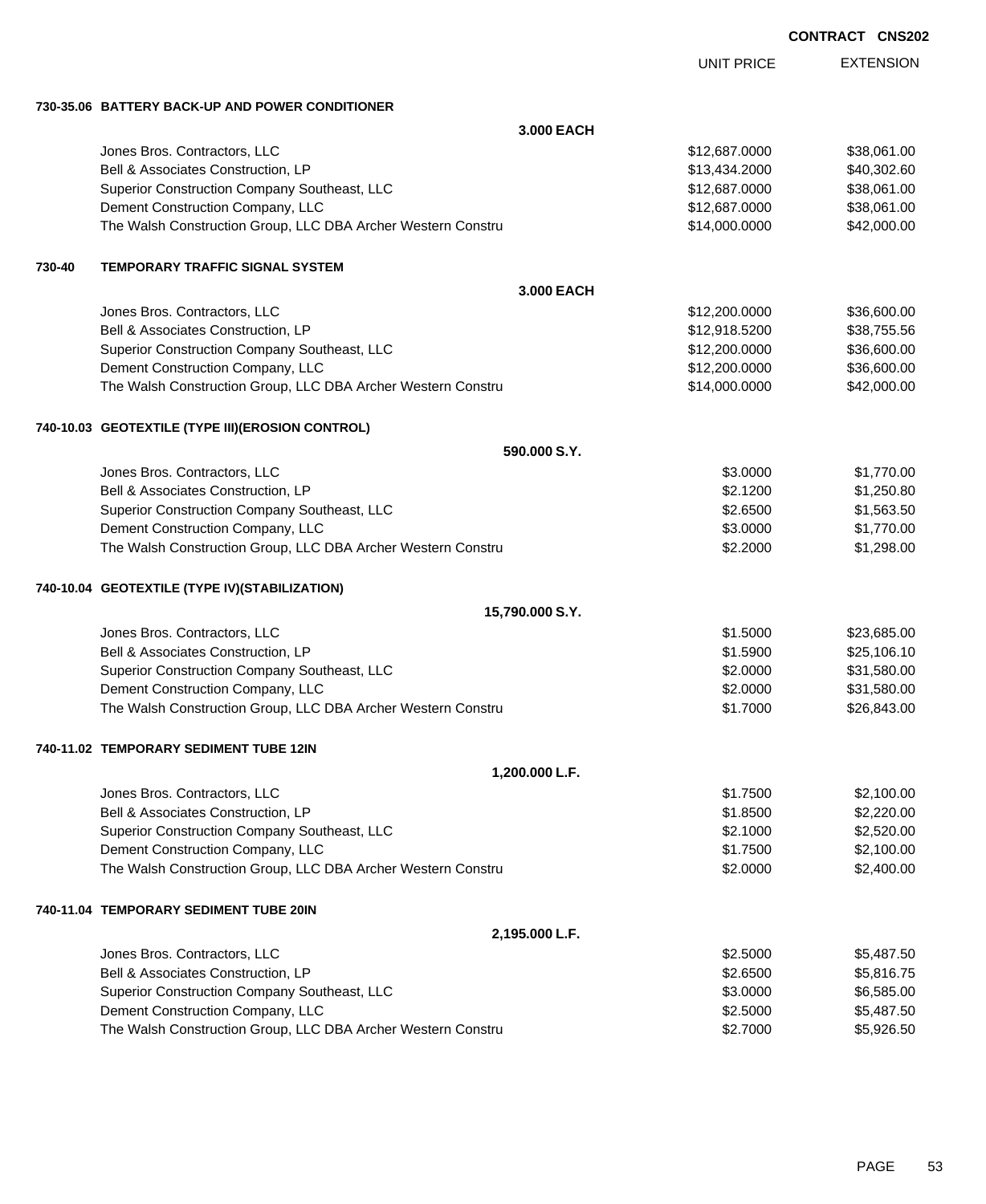|        |                                                              |                   | <b>CONTRACT CNS202</b> |                  |
|--------|--------------------------------------------------------------|-------------------|------------------------|------------------|
|        |                                                              | <b>UNIT PRICE</b> |                        | <b>EXTENSION</b> |
|        | 740-11.05 TEMPORARY SEDIMENT TUBE 24IN                       |                   |                        |                  |
|        | 61,185.000 L.F.                                              |                   |                        |                  |
|        | Jones Bros. Contractors, LLC                                 | \$2.7500          |                        | \$168,258.75     |
|        | Bell & Associates Construction, LP                           | \$2.7500          |                        | \$168,258.75     |
|        | Superior Construction Company Southeast, LLC                 | \$3.2500          |                        | \$198,851.25     |
|        | Dement Construction Company, LLC                             | \$2.7500          |                        | \$168,258.75     |
|        | The Walsh Construction Group, LLC DBA Archer Western Constru | \$3.0000          |                        | \$183,555.00     |
| 801-01 | <b>SEEDING (WITH MULCH)</b>                                  |                   |                        |                  |
|        | 677.000 UNIT                                                 |                   |                        |                  |
|        | Jones Bros. Contractors, LLC                                 | \$28.5000         |                        | \$19,294.50      |
|        | Bell & Associates Construction, LP                           | \$30.1800         |                        | \$20,431.86      |
|        | Superior Construction Company Southeast, LLC                 | \$28,5000         |                        | \$19,294.50      |
|        | Dement Construction Company, LLC                             | \$28.5000         |                        | \$19,294.50      |
|        | The Walsh Construction Group, LLC DBA Archer Western Constru | \$32.0000         |                        | \$21,664.00      |
|        | 801-01.06 SEEDING (SPECIAL MIXTURE)                          |                   |                        |                  |
|        | 1,648.000 UNIT                                               |                   |                        |                  |
|        | Jones Bros. Contractors, LLC                                 | \$28.5000         |                        | \$46,968.00      |
|        | Bell & Associates Construction, LP                           | \$30.1800         |                        | \$49,736.64      |
|        | Superior Construction Company Southeast, LLC                 | \$28.5000         |                        | \$46,968.00      |
|        | Dement Construction Company, LLC                             | \$28.5000         |                        | \$46,968.00      |
|        | The Walsh Construction Group, LLC DBA Archer Western Constru | \$32.0000         |                        | \$52,736.00      |
|        | 801-01.07 TEMPORARY SEEDING (WITH MULCH)                     |                   |                        |                  |
|        | 1,045.000 UNIT                                               |                   |                        |                  |
|        | Jones Bros. Contractors, LLC                                 | \$22.6000         |                        | \$23,617.00      |
|        | Bell & Associates Construction, LP                           | \$23.9300         |                        | \$25,006.85      |
|        | Superior Construction Company Southeast, LLC                 | \$22.6000         |                        | \$23,617.00      |
|        | Dement Construction Company, LLC                             | \$22.6000         |                        | \$23,617.00      |
|        | The Walsh Construction Group, LLC DBA Archer Western Constru | \$25.0000         |                        | \$26,125.00      |
|        | 801-01.08 SEEDING (SPECIAL MIXTURE) WITH MULCH               |                   |                        |                  |
|        | 621.000 UNIT                                                 |                   |                        |                  |
|        | Jones Bros. Contractors, LLC                                 | \$31.2000         |                        | \$19,375.20      |
|        | Bell & Associates Construction, LP                           | \$33.0400         |                        | \$20,517.84      |
|        | Superior Construction Company Southeast, LLC                 | \$31.2000         |                        | \$19,375.20      |
|        | Dement Construction Company, LLC                             | \$31.2000         |                        | \$19,375.20      |
|        | The Walsh Construction Group, LLC DBA Archer Western Constru | \$35.0000         |                        | \$21,735.00      |
|        | 801-02.01 CROWN VETCH MIXTURE (WITHOUT MULCH)                |                   |                        |                  |
|        | 50.000 UNIT                                                  |                   |                        |                  |
|        | Jones Bros. Contractors, LLC                                 | \$41.3000         |                        | \$2,065.00       |
|        | Bell & Associates Construction, LP                           | \$43.7300         |                        | \$2,186.50       |
|        | Superior Construction Company Southeast, LLC                 | \$41.3000         |                        | \$2,065.00       |
|        | Dement Construction Company, LLC                             | \$41.3000         |                        | \$2,065.00       |
|        | The Walsh Construction Group, LLC DBA Archer Western Constru | \$48.0000         |                        | \$2,400.00       |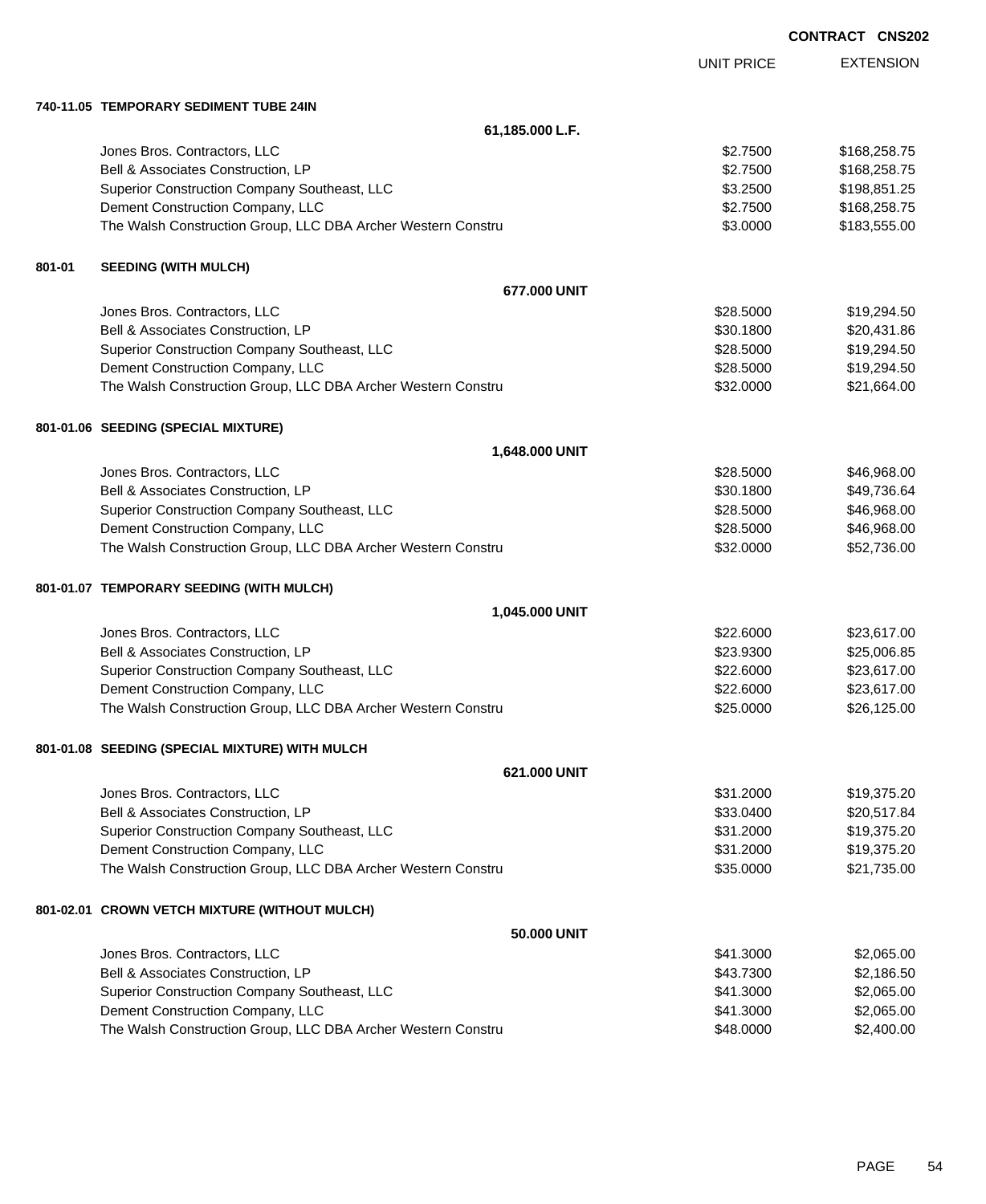|        |                                                              |                   | <b>CONTRACT CNS202</b> |
|--------|--------------------------------------------------------------|-------------------|------------------------|
|        |                                                              | <b>UNIT PRICE</b> | <b>EXTENSION</b>       |
| 801-03 | <b>WATER (SEEDING &amp; SODDING)</b>                         |                   |                        |
|        | 232,000 M.G.                                                 |                   |                        |
|        | Jones Bros. Contractors, LLC                                 | \$42.0000         | \$9,744.00             |
|        | Bell & Associates Construction, LP                           | \$44.4700         | \$10,317.04            |
|        | Superior Construction Company Southeast, LLC                 | \$42.0000         | \$9,744.00             |
|        | Dement Construction Company, LLC                             | \$42.0000         | \$9,744.00             |
|        | The Walsh Construction Group, LLC DBA Archer Western Constru | \$48.0000         | \$11,136.00            |
|        | 802-01.11 TREES (AS - ACER SACCHARUM)                        |                   |                        |
|        | <b>6.000 EACH</b>                                            |                   |                        |
|        | Jones Bros. Contractors, LLC                                 | \$475.0000        | \$2,850.00             |
|        | Bell & Associates Construction, LP                           | \$502.9800        | \$3,017.88             |
|        | Superior Construction Company Southeast, LLC                 | \$475.0000        | \$2,850.00             |
|        | Dement Construction Company, LLC                             | \$475.0000        | \$2,850.00             |
|        | The Walsh Construction Group, LLC DBA Archer Western Constru | \$530.0000        | \$3,180.00             |
|        | 802-01.12 TREES (LM - LAGERSTROEMIA X 'MUSKOGEE')            |                   |                        |
|        | 25,000 EACH                                                  |                   |                        |
|        | Jones Bros. Contractors, LLC                                 | \$420.0000        | \$10,500.00            |
|        | Bell & Associates Construction, LP                           | \$444.7400        | \$11,118.50            |
|        | Superior Construction Company Southeast, LLC                 | \$420.0000        | \$10,500.00            |
|        | Dement Construction Company, LLC                             | \$420.0000        | \$10,500.00            |
|        | The Walsh Construction Group, LLC DBA Archer Western Constru | \$480.0000        | \$12,000.00            |
|        | 802-01.15 TREES (QL - QUERCUS LYRATA)                        |                   |                        |
|        | 15.000 EACH                                                  |                   |                        |
|        | Jones Bros. Contractors, LLC                                 | \$460.0000        | \$6,900.00             |
|        | Bell & Associates Construction, LP                           | \$487.0900        | \$7,306.35             |
|        | Superior Construction Company Southeast, LLC                 | \$460.0000        | \$6,900.00             |
|        | Dement Construction Company, LLC                             | \$460.0000        | \$6,900.00             |
|        | The Walsh Construction Group, LLC DBA Archer Western Constru | \$520.0000        | \$7,800.00             |
|        | 802-03.03 SHRUBS (HSO - HEMEROCALLIS X 'STELLA DE ORO')      |                   |                        |
|        | 246.000 EACH                                                 |                   |                        |
|        | Jones Bros. Contractors, LLC                                 | \$16.0000         | \$3,936.00             |
|        | Bell & Associates Construction, LP                           | \$16.9400         | \$4,167.24             |
|        | Superior Construction Company Southeast, LLC                 | \$16.0000         | \$3,936.00             |
|        | Dement Construction Company, LLC                             | \$16.0000         | \$3,936.00             |
|        | The Walsh Construction Group, LLC DBA Archer Western Constru | \$18.0000         | \$4,428.00             |
|        | 802-03.04 SHRUBS (JHB - JUNIPERUS HORIZONTALIS 'BLUECHIP')   |                   |                        |
|        | 381.000 EACH                                                 |                   |                        |
|        | Jones Bros. Contractors, LLC                                 | \$39.0000         | \$14,859.00            |
|        | Bell & Associates Construction, LP                           | \$41.3000         | \$15,735.30            |
|        | Superior Construction Company Southeast, LLC                 | \$39.0000         | \$14,859.00            |
|        | Dement Construction Company, LLC                             | \$39.0000         | \$14,859.00            |

The Walsh Construction Group, LLC DBA Archer Western Constru **\$44.0000** \$44.0000 \$16,764.00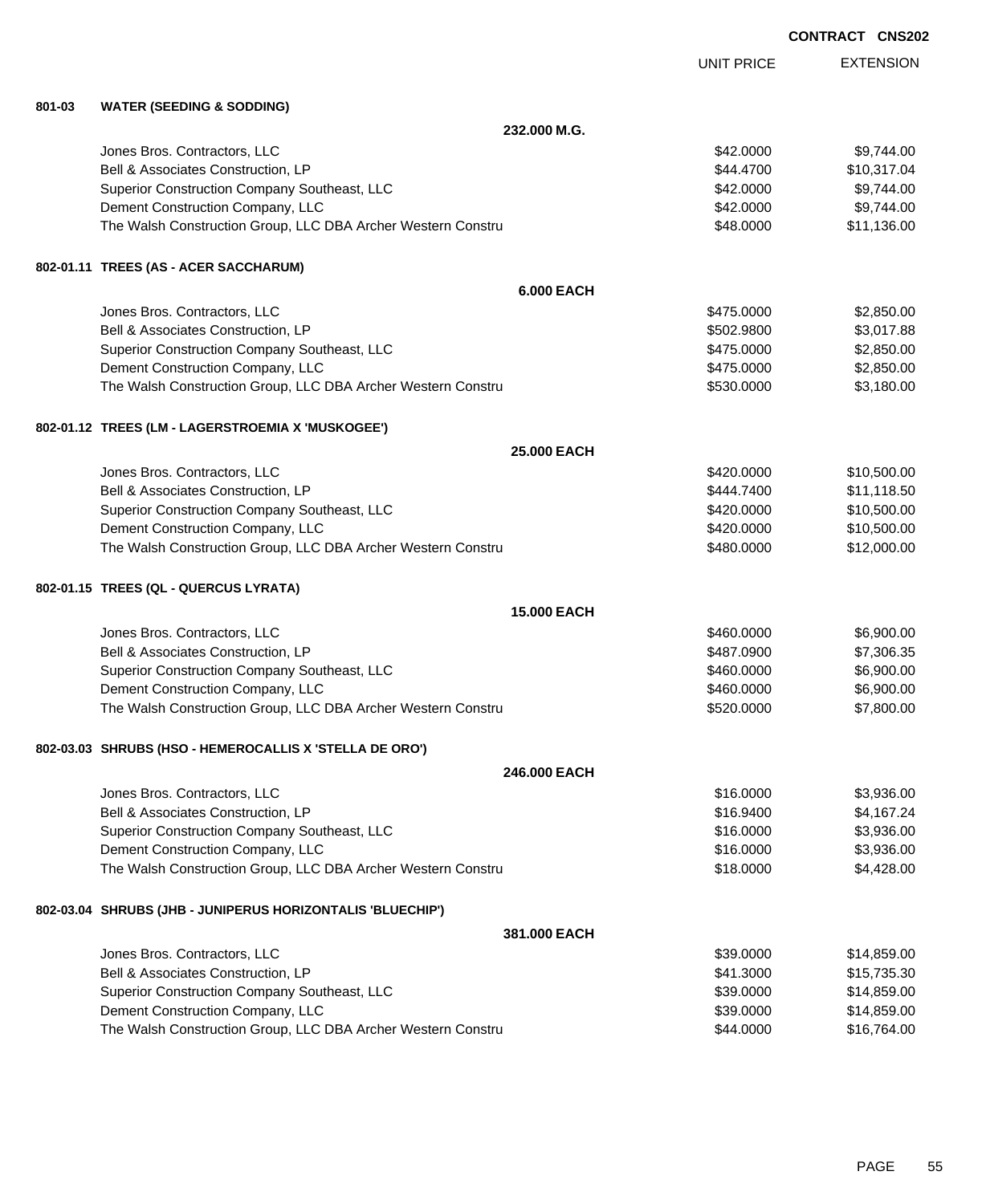| <b>CONTRACT CNS202</b> |  |
|------------------------|--|
|------------------------|--|

EXTENSION UNIT PRICE **802-13.08 ITEA VIRGINICA (VIRGINIA SWEETSPIRE 2-5FT CNTNR GRWN) 28.000 EACH** Jones Bros. Contractors, LLC 6. 2008. The state of the state of the state of the state of the state of the state of the state of the state of the state of the state of the state of the state of the state of the state of th Bell & Associates Construction, LP 6845.04 Superior Construction Company Southeast, LLC  $$28.5000$  \$798.00 Dement Construction Company, LLC 6 and the state of the state of the state of the state of the state of the state of the state of the state of the state of the state of the state of the state of the state of the state of t The Walsh Construction Group, LLC DBA Archer Western Constru \$33.0000 \$924.00 **802-13.15 PHYSOCARPUS OPULIFOLIUS (NINEBARK) 2-5FT C.G. 28.000 EACH** Jones Bros. Contractors, LLC 6. 2000 \$798.00 Bell & Associates Construction, LP 6845.04 Superior Construction Company Southeast, LLC  $$28.5000$  \$798.00 Dement Construction Company, LLC 6 and the state of the state of the state of the state of the state of the state of the state of the state of the state of the state of the state of the state of the state of the state of t The Walsh Construction Group, LLC DBA Archer Western Constru **\$32.000 \$924.00** \$924.00 **802-13.16 CORYLUS AMERICANA (HAZELNUT) 2-5FT C.G. 28.000 EACH** Jones Bros. Contractors, LLC 6. 2008. The state of the state of the state of the state of the state of the state of the state of the state of the state of the state of the state of the state of the state of the state of th Bell & Associates Construction, LP 6845.04 Superior Construction Company Southeast, LLC \$28.5000 \$798.00 Dement Construction Company, LLC **but a set of the set of the set of the set of the set of the set of the set of the set of the set of the set of the set of the set of the set of the set of the set of the set of the set of** The Walsh Construction Group, LLC DBA Archer Western Constru **\$38.000 \$924.00** \$924.00 **802-13.28 AMORPHA FRUTICOSA (INDIGOBUSH 2-5 FT CNTNR GRWN) 28.000 EACH** Jones Bros. Contractors, LLC 6. 2008. The state of the state of the state of the state of the state of the state of the state of the state of the state of the state of the state of the state of the state of the state of th Bell & Associates Construction, LP 6845.04 Superior Construction Company Southeast, LLC  $$28.5000$  \$798.00 Dement Construction Company, LLC 6 and the construction Company, LLC 6 and the construction Company, LLC The Walsh Construction Group, LLC DBA Archer Western Constru **\$32.000 \$924.00** \$924.00 **803-01 SODDING (NEW SOD) 8,834.000 S.Y.** Jones Bros. Contractors, LLC \$3.5000 \$30,919.00

| \$3.7100 | \$32,774.14 |
|----------|-------------|
| \$3.5000 | \$30,919,00 |
| \$3.5000 | \$30,919,00 |
| \$4,0000 | \$35,336,00 |
|          |             |

#### **805-01.65 TEMPORARY MULCH**

| <b>23,000 UNIT</b>                                           |           |          |
|--------------------------------------------------------------|-----------|----------|
| Jones Bros. Contractors, LLC                                 | \$16,5000 | \$379.50 |
| Bell & Associates Construction, LP                           | \$17,4700 | \$401.81 |
| Superior Construction Company Southeast, LLC                 | \$16,5000 | \$379.50 |
| Dement Construction Company, LLC                             | \$16,5000 | \$379.50 |
| The Walsh Construction Group, LLC DBA Archer Western Constru | \$28,0000 | \$644.00 |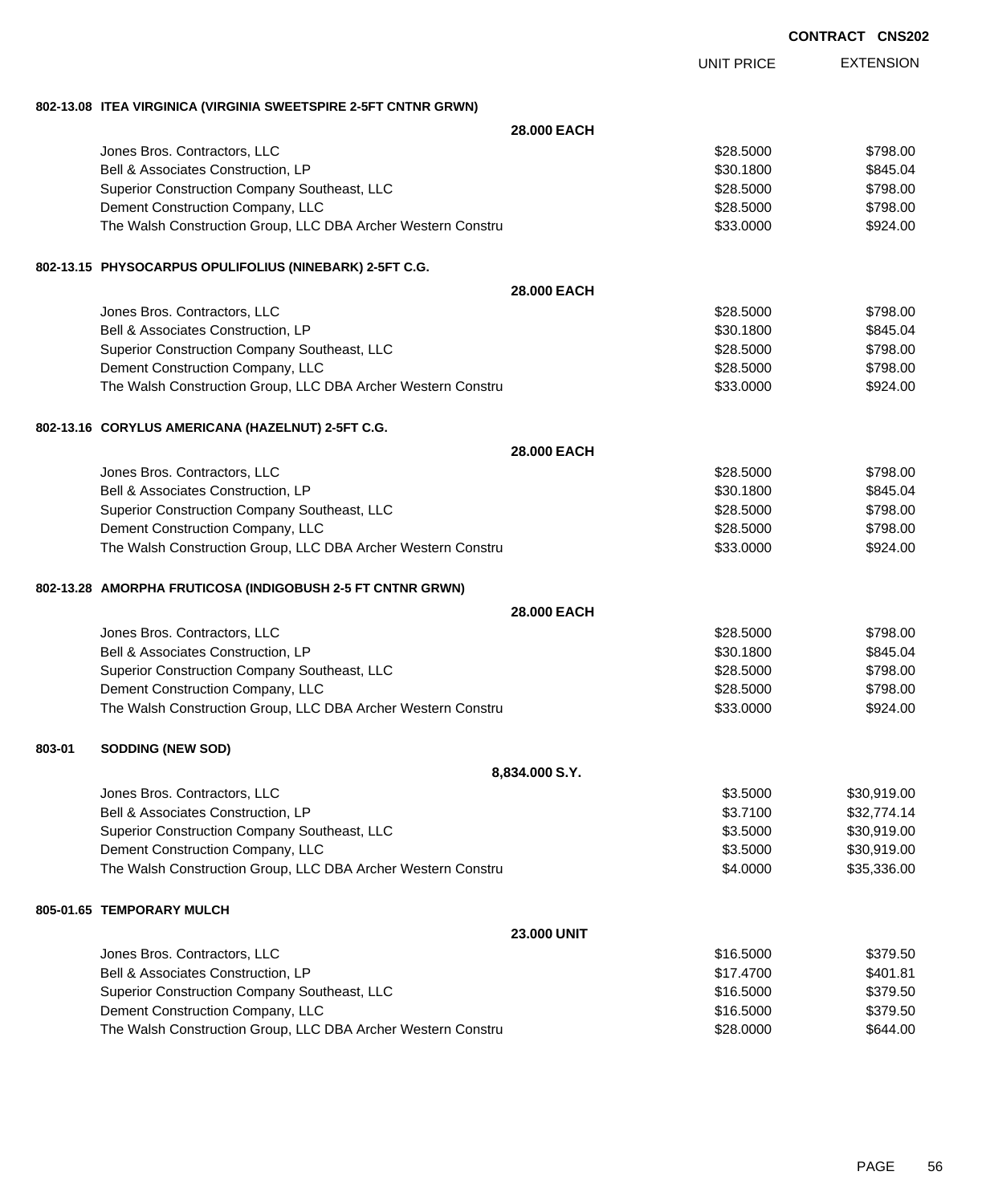|                                                              |               | <b>CONTRACT</b> | <b>CNS202</b>    |
|--------------------------------------------------------------|---------------|-----------------|------------------|
|                                                              | UNIT PRICE    |                 | <b>EXTENSION</b> |
| 805-12.02 EROSION CONTROL BLANKET (TYPE II)                  |               |                 |                  |
| 9,361.000 S.Y.                                               |               |                 |                  |
| Jones Bros. Contractors, LLC                                 | \$1.2000      |                 | \$11,233.20      |
| Bell & Associates Construction, LP                           | \$1,2700      |                 | \$11,888.47      |
| Superior Construction Company Southeast, LLC                 | \$1.2000      |                 | \$11,233.20      |
| Dement Construction Company, LLC                             | \$1.2000      |                 | \$11,233.20      |
| The Walsh Construction Group, LLC DBA Archer Western Constru | \$0.9000      |                 | \$8,424.90       |
| 806-02.03 PROJECT MOWING                                     |               |                 |                  |
| <b>12,000 CYCL</b>                                           |               |                 |                  |
| Jones Bros. Contractors, LLC                                 | \$6,200.0000  |                 | \$74,400.00      |
| Bell & Associates Construction, LP                           | \$3,706.1300  |                 | \$44,473.56      |
| Superior Construction Company Southeast, LLC                 | \$10,000.0000 |                 | \$120,000.00     |
| Dement Construction Company, LLC                             | \$10,000.0000 |                 | \$120,000.00     |

The Walsh Construction Group, LLC DBA Archer Western Constru \$3,200.0000 \$38,400.00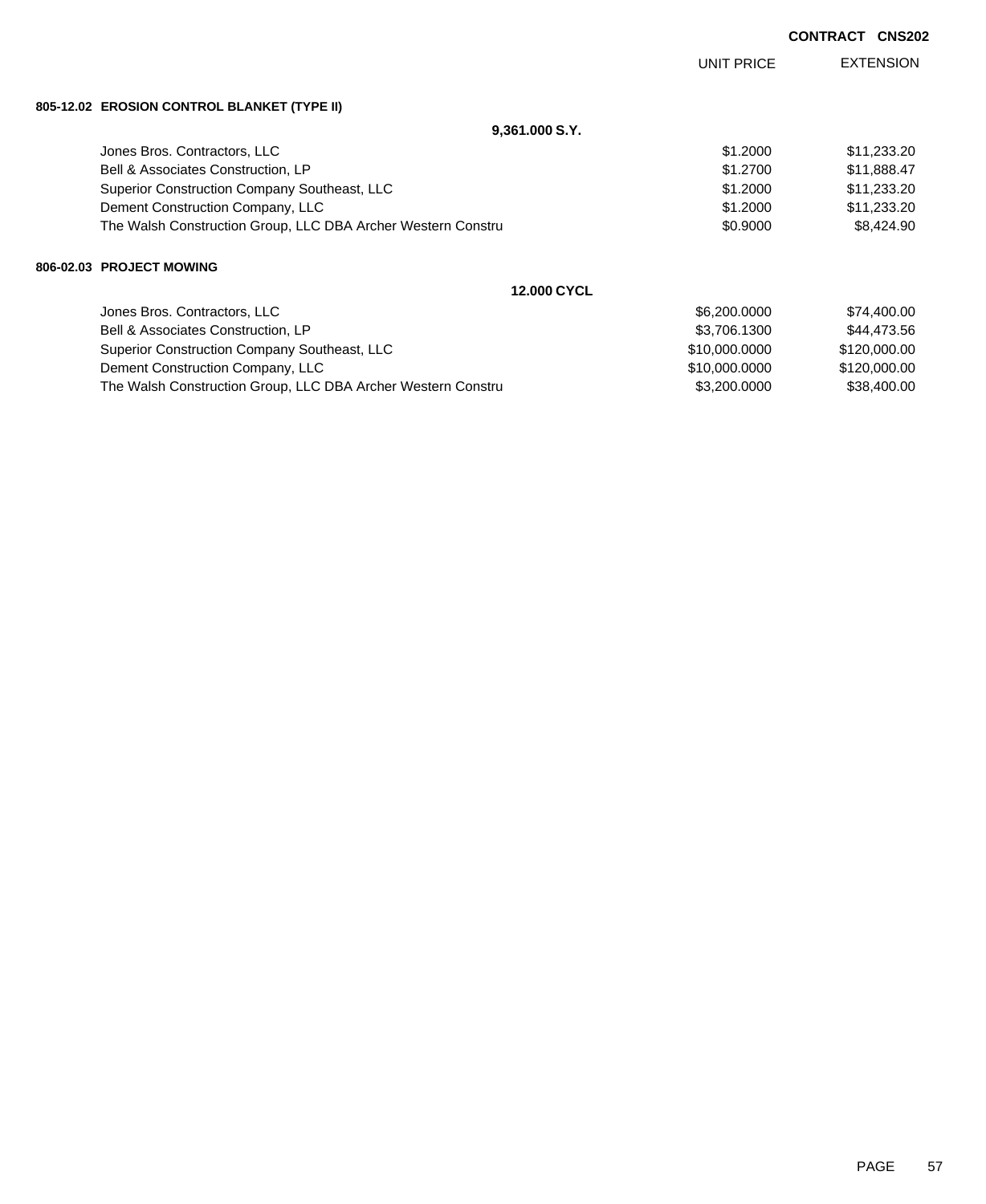EXTENSION UNIT PRICE

|        | 202-04.05 REMOVAL OF STRUCTURES (PARTIAL BRIDGE NO. 1)       |                  |                |
|--------|--------------------------------------------------------------|------------------|----------------|
|        | 1.000 LS                                                     |                  |                |
|        | Jones Bros. Contractors, LLC                                 | \$300,000.0000   | \$300,000.00   |
|        | Bell & Associates Construction, LP                           | \$142,150.2800   | \$142,150.28   |
|        | Superior Construction Company Southeast, LLC                 | \$34,988.0900    | \$34,988.09    |
|        | Dement Construction Company, LLC                             | \$1,500,000.0000 | \$1,500,000.00 |
|        | The Walsh Construction Group, LLC DBA Archer Western Constru | \$540,000.0000   | \$540,000.00   |
|        | 204-02.01 DRY EXCAVATION (BRIDGES)                           |                  |                |
|        | 387.000 C.Y.                                                 |                  |                |
|        | Jones Bros. Contractors, LLC                                 | \$15.0000        | \$5,805.00     |
|        | Bell & Associates Construction, LP                           | \$33.7700        | \$13,068.99    |
|        | Superior Construction Company Southeast, LLC                 | \$65.0800        | \$25,185.96    |
|        | Dement Construction Company, LLC                             | \$25.0000        | \$9,675.00     |
|        | The Walsh Construction Group, LLC DBA Archer Western Constru | \$14.0000        | \$5,418.00     |
|        | 204-04.01 ROCK EXCAVATION (BRIDGES)                          |                  |                |
|        | 10,532.000 C.Y.                                              |                  |                |
|        | Jones Bros. Contractors, LLC                                 | \$9.0000         | \$94,788.00    |
|        | Bell & Associates Construction, LP                           | \$44.0000        | \$463,408.00   |
|        | Superior Construction Company Southeast, LLC                 | \$35.2800        | \$371,568.96   |
|        | Dement Construction Company, LLC                             | \$26.0000        | \$273,832.00   |
|        | The Walsh Construction Group, LLC DBA Archer Western Constru | \$22.0000        | \$231,704.00   |
| 204-05 | <b>ROCK DRILLING (BRIDGES)</b>                               |                  |                |
|        | 126.000 L.F.                                                 |                  |                |
|        | Jones Bros. Contractors, LLC                                 | \$25.0000        | \$3,150.00     |
|        | Bell & Associates Construction, LP                           | \$55.6500        | \$7,011.90     |
|        | Superior Construction Company Southeast, LLC                 | \$30.0000        | \$3,780.00     |
|        | Dement Construction Company, LLC                             | \$25.0000        | \$3,150.00     |
|        | The Walsh Construction Group, LLC DBA Archer Western Constru | \$55.0000        | \$6,930.00     |
|        | 204-05.01 CORE DRILLING AND SAMPLING                         |                  |                |
|        | 68.000 L.F.                                                  |                  |                |
|        | Jones Bros. Contractors, LLC                                 | \$100.0000       | \$6,800.00     |
|        | Bell & Associates Construction, LP                           | \$395.7900       | \$26,913.72    |
|        | Superior Construction Company Southeast, LLC                 | \$70.0000        | \$4,760.00     |
|        | Dement Construction Company, LLC                             | \$100.0000       | \$6,800.00     |
|        | The Walsh Construction Group, LLC DBA Archer Western Constru | \$67.0000        | \$4,556.00     |
|        | 303-01.02 GRANULAR BACKFILL (BRIDGES)                        |                  |                |
|        | 8,572.000 TON                                                |                  |                |
|        | Jones Bros. Contractors, LLC                                 | \$26.0000        | \$222,872.00   |
|        | Bell & Associates Construction, LP                           | \$49.2200        | \$421,913.84   |
|        | Superior Construction Company Southeast, LLC                 | \$20.0000        | \$171,440.00   |
|        | Dement Construction Company, LLC                             | \$30.0000        | \$257,160.00   |
|        | The Walsh Construction Group, LLC DBA Archer Western Constru | \$32.0000        | \$274,304.00   |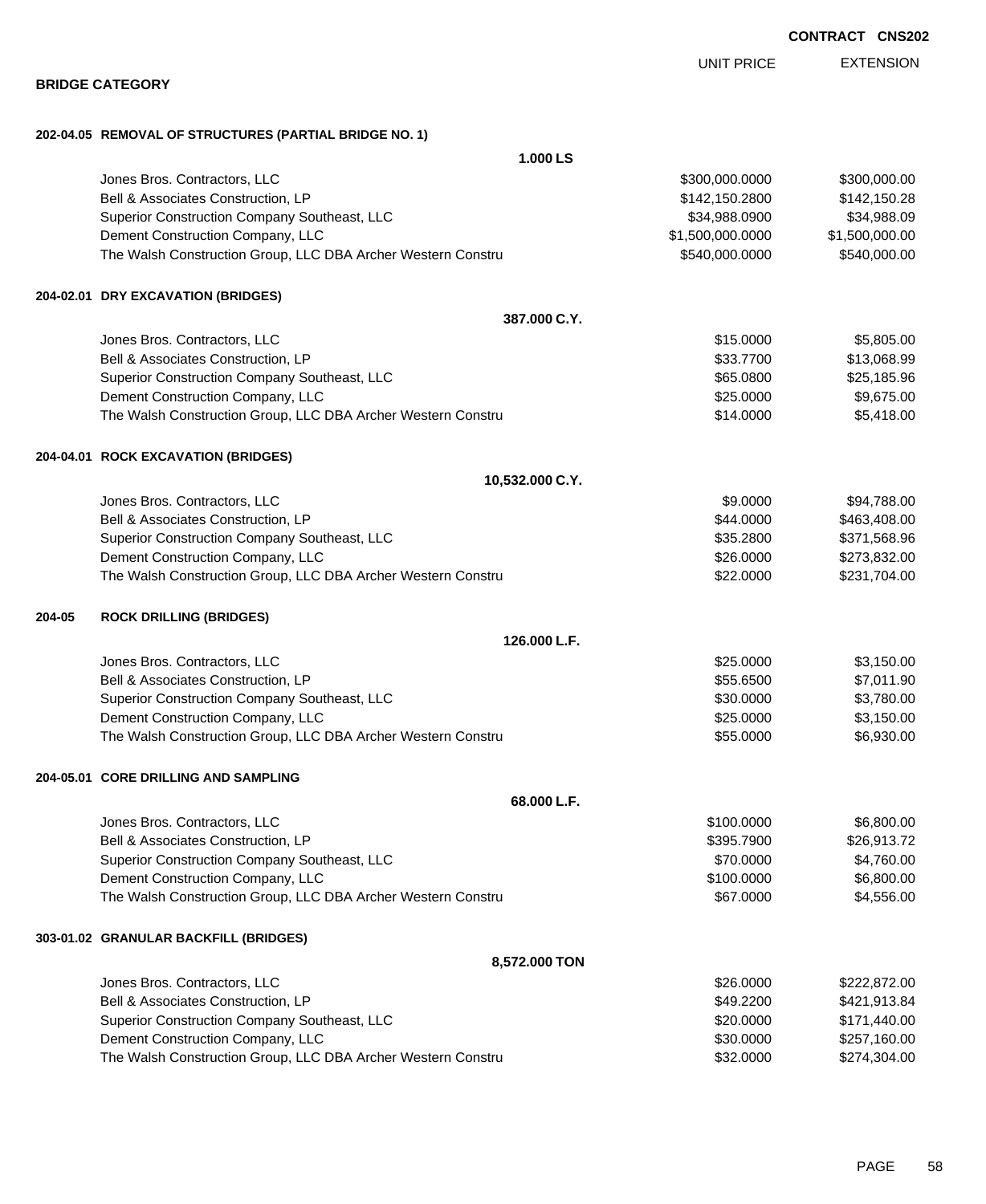EXTENSION UNIT PRICE **602-04.01 STEEL STRUCTURES (BRIDGE NO. 1) 1.000 LS** Jones Bros. Contractors, LLC \$1,056,000.0000 \$1,056,000.00 Bell & Associates Construction, LP 6. 2010 12:00 \$1,193,039.1900 \$1,193,039.1900 \$1,193,039.19 Superior Construction Company Southeast, LLC  $$880,000.0000$  \$880,000.000 \$880,000.00 Dement Construction Company, LLC 66 and the construction Company, LLC 66 and the construction Company, LLC The Walsh Construction Group, LLC DBA Archer Western Constru \$2,100,000.0000 \$2,100,000.000 \$2,100,000.00 **603-02.01 REPAINTING EXISTING STEEL STRUCTURES (BRIDGE NO. 1) 1.000 LS** Jones Bros. Contractors, LLC \$257,000.0000 \$257,000.00 Bell & Associates Construction, LP 6.6 and 250,000 \$250,000.000 \$250,000.000 \$250,000.000 \$250,000.00 Superior Construction Company Southeast, LLC  $$244,000.0000$  \$244,000.000 \$244,000.00 Dement Construction Company, LLC 6 and the state of the state of the state  $$300,000.0000$  \$300,000.000 \$300,000.000 \$300,000.000 \$300,000.000 \$300,000.000 \$300,000.000 \$300,000.00 \$300,000 \$300,000 \$300,000 \$300,000 \$300, The Walsh Construction Group, LLC DBA Archer Western Constru \$450,000 \$450,000.000 \$450,000.00 **603-05.20 CONTAINMENT & DISPOSAL OF WASTE(BRIDGE NO. 1) 1.000 LS** Jones Bros. Contractors, LLC \$150,000.0000 \$150,000.00 Bell & Associates Construction, LP 6. 2010 12:00:000 \$110,000.0000 \$110,000.000 \$110,000.00 Superior Construction Company Southeast, LLC  $$105,000.0000$  \$105,000.000 \$105,000.00 Dement Construction Company, LLC 6. The matrix of the state of the state of the state  $$250,000.000$  \$250,000.000 \$250,000.000 \$250,000.000 \$250,000.000 \$250,000.000 \$250,000.00 \$250,000.00 \$250,000.00 \$250,000.00 \$250,000 The Walsh Construction Group, LLC DBA Archer Western Constru **600000 \$245,000.000** \$245,000.00 **604-02.03 EPOXY COATED REINFORCING STEEL 310,371.000 LB.** Jones Bros. Contractors, LLC \$1.0000 \$310,371.00 Bell & Associates Construction, LP 6.6 and 200 \$347,615.52 Superior Construction Company Southeast, LLC  $$0.8200$  \$254,504.22 Dement Construction Company, LLC 6.6 and the state of the state of the state of the state of the state of the state of the state of the state of the state of the state of the state of the state of the state of the state of The Walsh Construction Group, LLC DBA Archer Western Constru **\$1.1000** \$341,408.10 **604-03.01 CLASS A CONCRETE (BRIDGES) 508.000 C.Y.** Jones Bros. Contractors, LLC \$700.0000 \$355,600.00 Bell & Associates Construction, LP 66862.4600 \$438,129.68 Superior Construction Company Southeast, LLC  $$990.0200$  \$502,930.16 Dement Construction Company, LLC 600000 \$457,200.000 \$457,200.000 \$457,200.00 The Walsh Construction Group, LLC DBA Archer Western Constru \$1,100.0000 \$558,800.00 **604-03.02 STEEL BAR REINFORCEMENT (BRIDGES) 336,877.000 LB.** Jones Bros. Contractors, LLC \$1.0000 \$336,877.00 Bell & Associates Construction, LP 6.6 and 200 and 200 and 300,558.07 \$100,558.07 Superior Construction Company Southeast, LLC 6000 \$269,501.60 Dement Construction Company, LLC 60 and the construction Company, LLC 60.8600 \$289,714.22 The Walsh Construction Group, LLC DBA Archer Western Constru **\$0.900 \$303,189.30** \$303,189.30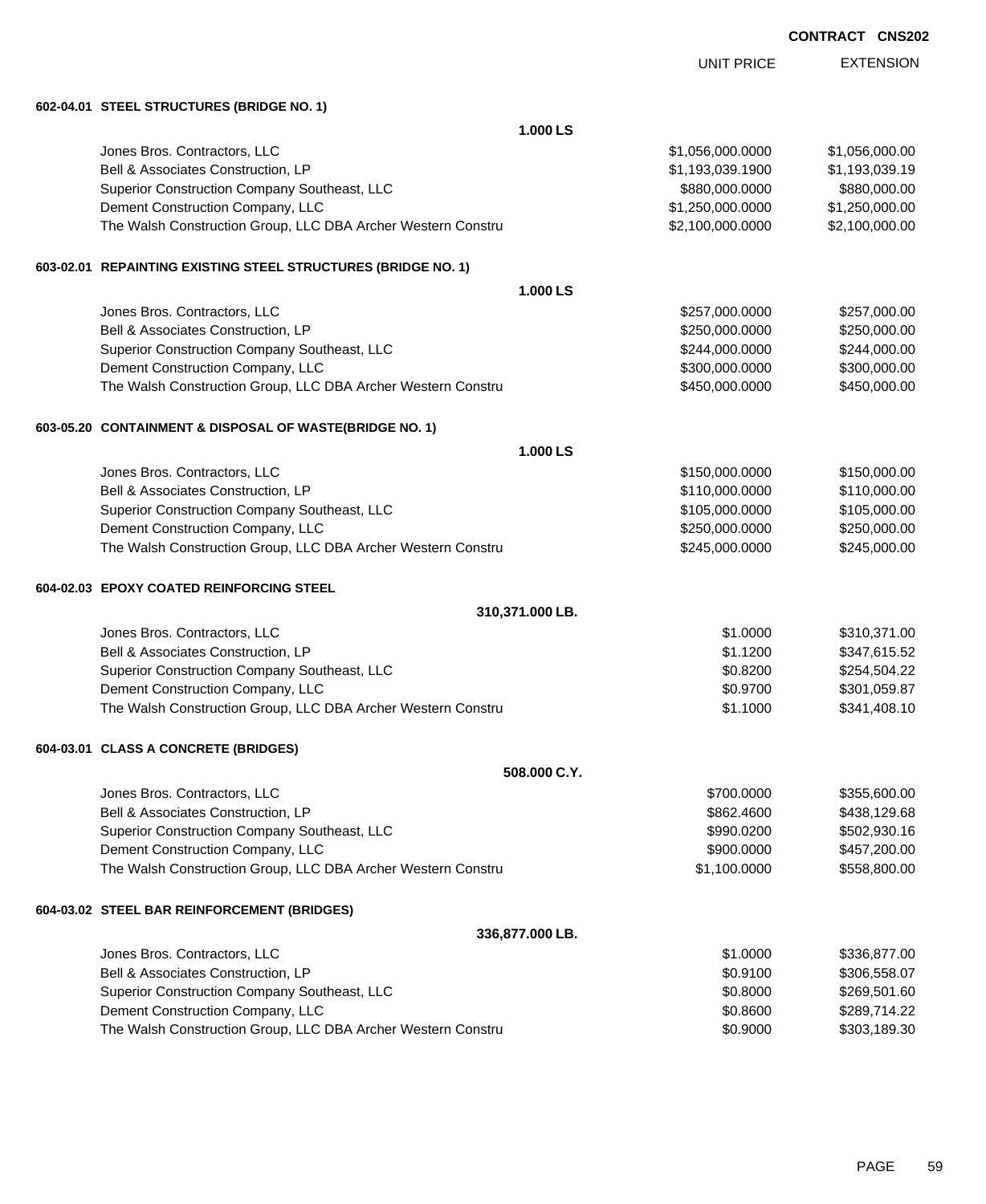UNIT PRICE

EXTENSION

**604-03.04 PAVEMENT @ BRIDGE ENDS**

| 604-03.04   PAVEMEN I  @ BRIDGE ENDS                                                             |                       |                            |
|--------------------------------------------------------------------------------------------------|-----------------------|----------------------------|
| 1,545.000 S.Y.                                                                                   |                       |                            |
| Jones Bros. Contractors, LLC                                                                     | \$325.0000            | \$502,125.00               |
| Bell & Associates Construction, LP                                                               | \$354.5000            | \$547,702.50               |
| Superior Construction Company Southeast, LLC                                                     | \$165.1700            | \$255,187.65               |
| Dement Construction Company, LLC                                                                 | \$230.0000            | \$355,350.00               |
| The Walsh Construction Group, LLC DBA Archer Western Constru                                     | \$220.0000            | \$339,900.00               |
| 604-03.07 CLASS A CONCRETE (4,000 PSI)                                                           |                       |                            |
| 1,577.000 C.Y.                                                                                   |                       |                            |
| Jones Bros. Contractors, LLC                                                                     | \$426.0000            | \$671,802.00               |
| Bell & Associates Construction, LP                                                               | \$748.2700            | \$1,180,021.79             |
| Superior Construction Company Southeast, LLC                                                     | \$750.0000            | \$1,182,750.00             |
| Dement Construction Company, LLC                                                                 | \$850.0000            | \$1,340,450.00             |
| The Walsh Construction Group, LLC DBA Archer Western Constru                                     | \$650.0000            | \$1,025,050.00             |
| 604-03.09 CLASS D CONCRETE (BRIDGE DECK)                                                         |                       |                            |
| 204.000 C.Y.                                                                                     |                       |                            |
| Jones Bros. Contractors, LLC                                                                     | \$615.0000            | \$125,460.00               |
| Bell & Associates Construction, LP                                                               | \$947.1900            | \$193,226.76               |
| Superior Construction Company Southeast, LLC                                                     | \$700.0000            | \$142,800.00               |
| Dement Construction Company, LLC                                                                 | \$1,200.0000          | \$244,800.00               |
| The Walsh Construction Group, LLC DBA Archer Western Constru                                     | \$900.0000            | \$183,600.00               |
| 604-03.32 CLASS DS CONCRETE                                                                      |                       |                            |
| 999.000 C.Y.                                                                                     |                       |                            |
| Jones Bros. Contractors, LLC                                                                     | \$540.0000            | \$539,460.00               |
| Bell & Associates Construction, LP                                                               | \$821.9000            | \$821,078.10               |
| Superior Construction Company Southeast, LLC                                                     | \$600.0000            | \$599,400.00               |
| Dement Construction Company, LLC                                                                 | \$1,000.0000          | \$999,000.00               |
| The Walsh Construction Group, LLC DBA Archer Western Constru                                     | \$670.0000            | \$669,330.00               |
| 604-04.01 APPLIED TEXTURE FINISH (NEW STRUCTURES)                                                |                       |                            |
| 7,124.000 S.Y.                                                                                   |                       |                            |
| Jones Bros. Contractors, LLC                                                                     | \$10.0000             | \$71,240.00                |
| Bell & Associates Construction, LP                                                               | \$14.9800             | \$106,717.52               |
| Superior Construction Company Southeast, LLC                                                     | \$9.0000              | \$64,116.00                |
| Dement Construction Company, LLC<br>The Walsh Construction Group, LLC DBA Archer Western Constru | \$9.0000<br>\$10.0000 | \$64,116.00<br>\$71,240.00 |
|                                                                                                  |                       |                            |
| 604-04.02 APPLIED TEXTURE FINISH (EXISTING STRUCTURES)<br>267.000 S.Y.                           |                       |                            |
| Jones Bros. Contractors, LLC                                                                     | \$20.0000             | \$5,340.00                 |
| Bell & Associates Construction, LP                                                               | \$14.9800             | \$3,999.66                 |
| Superior Construction Company Southeast, LLC                                                     | \$9.0000              | \$2,403.00                 |
| Dement Construction Company, LLC                                                                 | \$9.0000              | \$2,403.00                 |
| The Walsh Construction Group, LLC DBA Archer Western Constru                                     | \$10.0000             | \$2,670.00                 |
|                                                                                                  |                       |                            |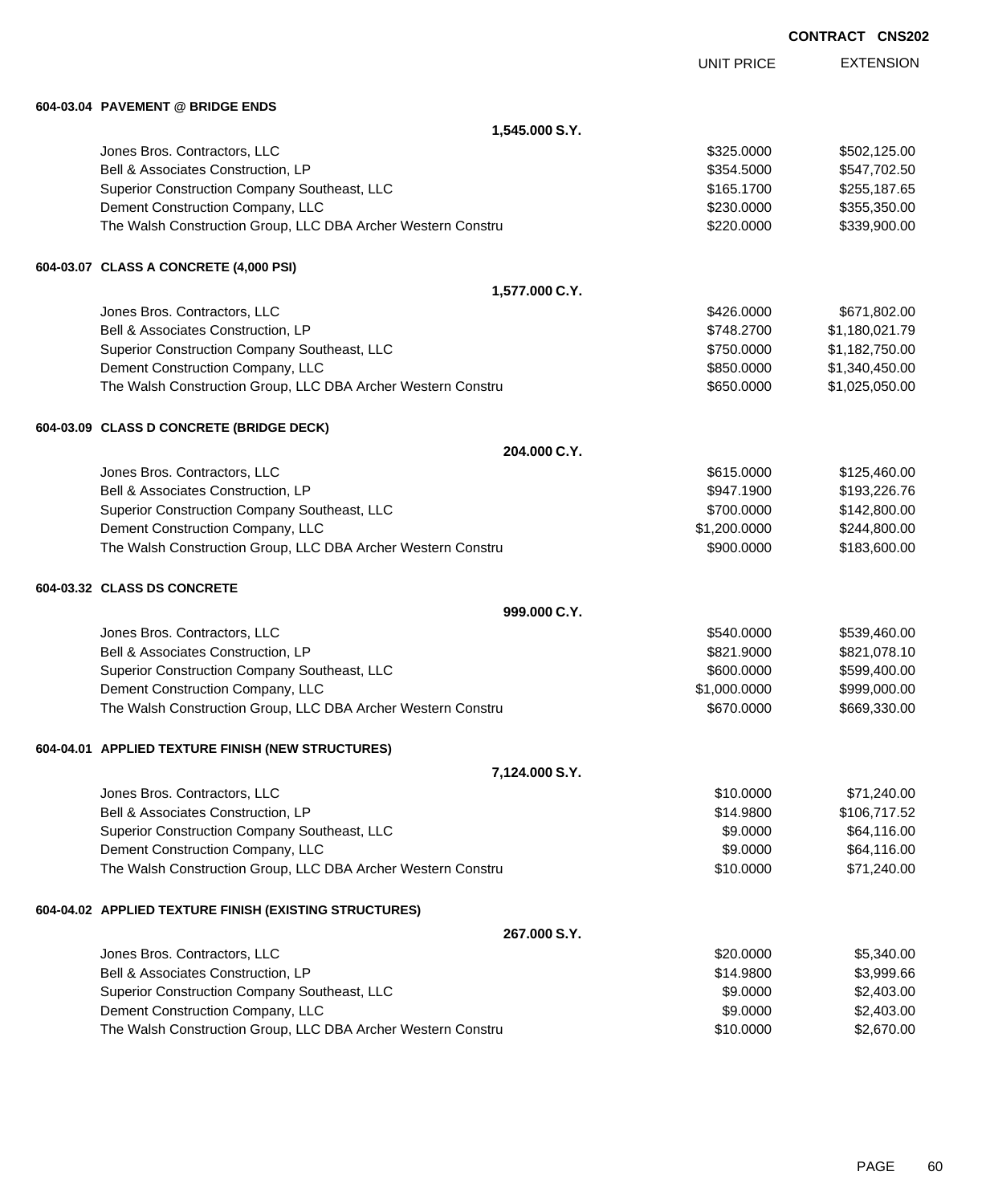EXTENSION UNIT PRICE **604-04.03 BRIDGE END DRAINS(2'X8') 5.000 EACH** Jones Bros. Contractors, LLC \$6,000.0000 \$30,000.00 Bell & Associates Construction, LP **\$3,854.5400** \$19,272.70 Superior Construction Company Southeast, LLC  $$1,661.2000$  \$8,306.00 Dement Construction Company, LLC 6 and the state of the state of the state  $$5,000.0000$  \$25,000.000 \$25,000.00 The Walsh Construction Group, LLC DBA Archer Western Constru \$3,800.000 \$3,800.000 \$19,000.00 **604-04.41 THREE STAR STATE EMBLEM 10.000 EACH** Jones Bros. Contractors, LLC \$2,200.0000 \$22,000.00 Bell & Associates Construction, LP 624,110.20 \$2,411.0200 \$2,411.0200 \$2,411.0200 Superior Construction Company Southeast, LLC  $$1,200.0000$   $$12,000.00$ Dement Construction Company, LLC **but a set of the set of the set of the set of the set of the set of the set of the set of the set of the set of the set of the set of the set of the set of the set of the set of the set of** The Walsh Construction Group, LLC DBA Archer Western Constru \$1,700.000 \$17,000.000 \$17,000.00 **604-05.31 BRIDGE DECK GROOVING (MECHANICAL) 6,109.000 S.Y.** Jones Bros. Contractors, LLC \$5.0000 \$30,545.00 Bell & Associates Construction, LP 66.0300 \$36,837.27 Superior Construction Company Southeast, LLC  $$18.0000$  \$18.0000 \$109,962.00 Dement Construction Company, LLC 68.0000 \$48,872.00 The Walsh Construction Group, LLC DBA Archer Western Constru **\$4.8000** \$4.8000 \$29,323.20 **604-10.05 CONCRETE 5.000 S.F.** Jones Bros. Contractors, LLC \$200.0000 \$1,000.00 Bell & Associates Construction, LP 612,258.45 Superior Construction Company Southeast, LLC  $$1,000.0000$  \$5,000.000 Dement Construction Company, LLC 600000 \$5,000.000 \$5,000.000 \$5,000.000 The Walsh Construction Group, LLC DBA Archer Western Constru \$400.000 \$2,000.00 \$2,000.00 **604-10.30 BRIDGE DECK REPAIRS (FULL DEPTH OF SLAB) 10.000 S.Y.** Jones Bros. Contractors, LLC \$1,218.0000 \$12,180.00 Bell & Associates Construction, LP 614,400.50 Superior Construction Company Southeast, LLC  $$1,500.0000$  \$15,000.000 \$15,000.00 Dement Construction Company, LLC 6 and the state of the state of the state  $$500.0000$  \$5,000.000 \$5,000.00 The Walsh Construction Group, LLC DBA Archer Western Constru \$540.000 \$540.0000 \$5,400.00 **604-10.50 BRIDGE DECK REPAIRS (PARTIAL DEPTH OF SLAB) 150.000 S.Y.** Jones Bros. Contractors, LLC \$500.0000 \$75,000.00 Bell & Associates Construction, LP 669,571.50 Superior Construction Company Southeast, LLC  $$400.0000$  \$60,000.00 Dement Construction Company, LLC 6 and the state of the state of the state  $$250.0000$  \$37,500.00

The Walsh Construction Group, LLC DBA Archer Western Constru \$220.000 \$220.0000 \$33,000.00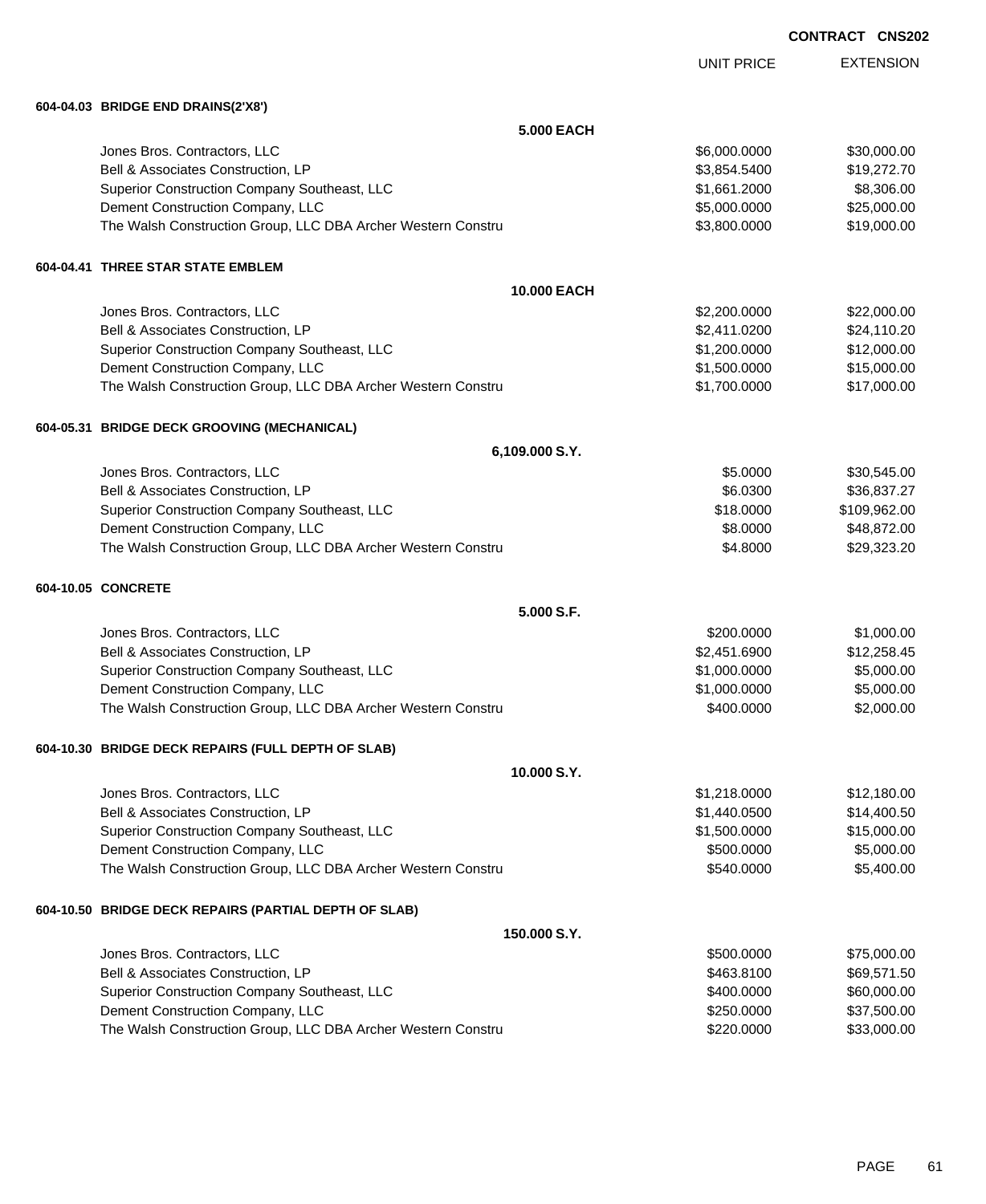|                                                              |                   | <b>CONTRACT CNS202</b> |  |
|--------------------------------------------------------------|-------------------|------------------------|--|
|                                                              | <b>UNIT PRICE</b> | <b>EXTENSION</b>       |  |
| 604-10.51 SCARIFYING                                         |                   |                        |  |
| 1,461.000 S.Y.                                               |                   |                        |  |
| Jones Bros. Contractors, LLC                                 | \$21.6000         | \$31,557.60            |  |
| Bell & Associates Construction, LP                           | \$25.7100         | \$37,562.31            |  |
| Superior Construction Company Southeast, LLC                 | \$15.0000         | \$21,915.00            |  |
| Dement Construction Company, LLC                             | \$21.6000         | \$31,557.60            |  |
| The Walsh Construction Group, LLC DBA Archer Western Constru | \$26.0000         | \$37,986.00            |  |
| 604-11.01 EXPANSION DEVICE (DESCRIPTION)                     |                   |                        |  |
| 134.000 L.F.                                                 |                   |                        |  |
| Jones Bros. Contractors, LLC                                 | \$345.0000        | \$46,230.00            |  |
| Bell & Associates Construction, LP                           | \$475.3400        | \$63,695.56            |  |
| Superior Construction Company Southeast, LLC                 | \$424.9400        | \$56,941.96            |  |
| Dement Construction Company, LLC                             | \$600.0000        | \$80,400.00            |  |
| The Walsh Construction Group, LLC DBA Archer Western Constru | \$145.0000        | \$19,430.00            |  |
| 606-03.03 STEEL PILES (12 INCH)                              |                   |                        |  |
| 252.000 L.F.                                                 |                   |                        |  |
| Jones Bros. Contractors, LLC                                 | \$67.0000         | \$16,884.00            |  |
| Bell & Associates Construction, LP                           | \$93.1900         | \$23,483.88            |  |
| Superior Construction Company Southeast, LLC                 | \$250.0000        | \$63,000.00            |  |
| Dement Construction Company, LLC                             | \$50.0000         | \$12,600.00            |  |
| The Walsh Construction Group, LLC DBA Archer Western Constru | \$91.0000         | \$22,932.00            |  |
| 606-03.06 PILE TIPS (STEEL PILES, 12 INCH)                   |                   |                        |  |
| 14.000 EACH                                                  |                   |                        |  |
| Jones Bros. Contractors, LLC                                 | \$200.0000        | \$2,800.00             |  |
| Bell & Associates Construction, LP                           | \$204.6700        | \$2,865.38             |  |
| Superior Construction Company Southeast, LLC                 | \$110.0000        | \$1,540.00             |  |
| Dement Construction Company, LLC                             | \$250,0000        | \$3,500.00             |  |
| The Walsh Construction Group, LLC DBA Archer Western Constru | \$135.0000        | \$1,890.00             |  |
| 615-01.03 PRESTRESSED CONCRETE I-BEAM (TYPE III)             |                   |                        |  |
| 1,664.000 L.F.                                               |                   |                        |  |
| Jones Bros. Contractors, LLC                                 | \$200.0000        | \$332,800.00           |  |
| Bell & Associates Construction, LP                           | \$158.1800        | \$263,211.52           |  |
| Superior Construction Company Southeast, LLC                 | \$250.0000        | \$416,000.00           |  |
| Dement Construction Company, LLC                             | \$180.0000        | \$299,520.00           |  |
| The Walsh Construction Group, LLC DBA Archer Western Constru | \$250.0000        | \$416,000.00           |  |
| 615-01.10 PRESTRESSED CONCRETE BULB TEE BEAM (6" WEB)(BT-54) |                   |                        |  |
| 812.000 L.F.                                                 |                   |                        |  |
| Jones Bros. Contractors, LLC                                 | \$250.0000        | \$203,000.00           |  |
| Bell & Associates Construction, LP                           | \$195.5300        | \$158,770.36           |  |
| Superior Construction Company Southeast, LLC                 | \$300.0000        | \$243,600.00           |  |
| Dement Construction Company, LLC                             | \$270.0000        | \$219,240.00           |  |
| The Walsh Construction Group, LLC DBA Archer Western Constru | \$340.0000        | \$276,080.00           |  |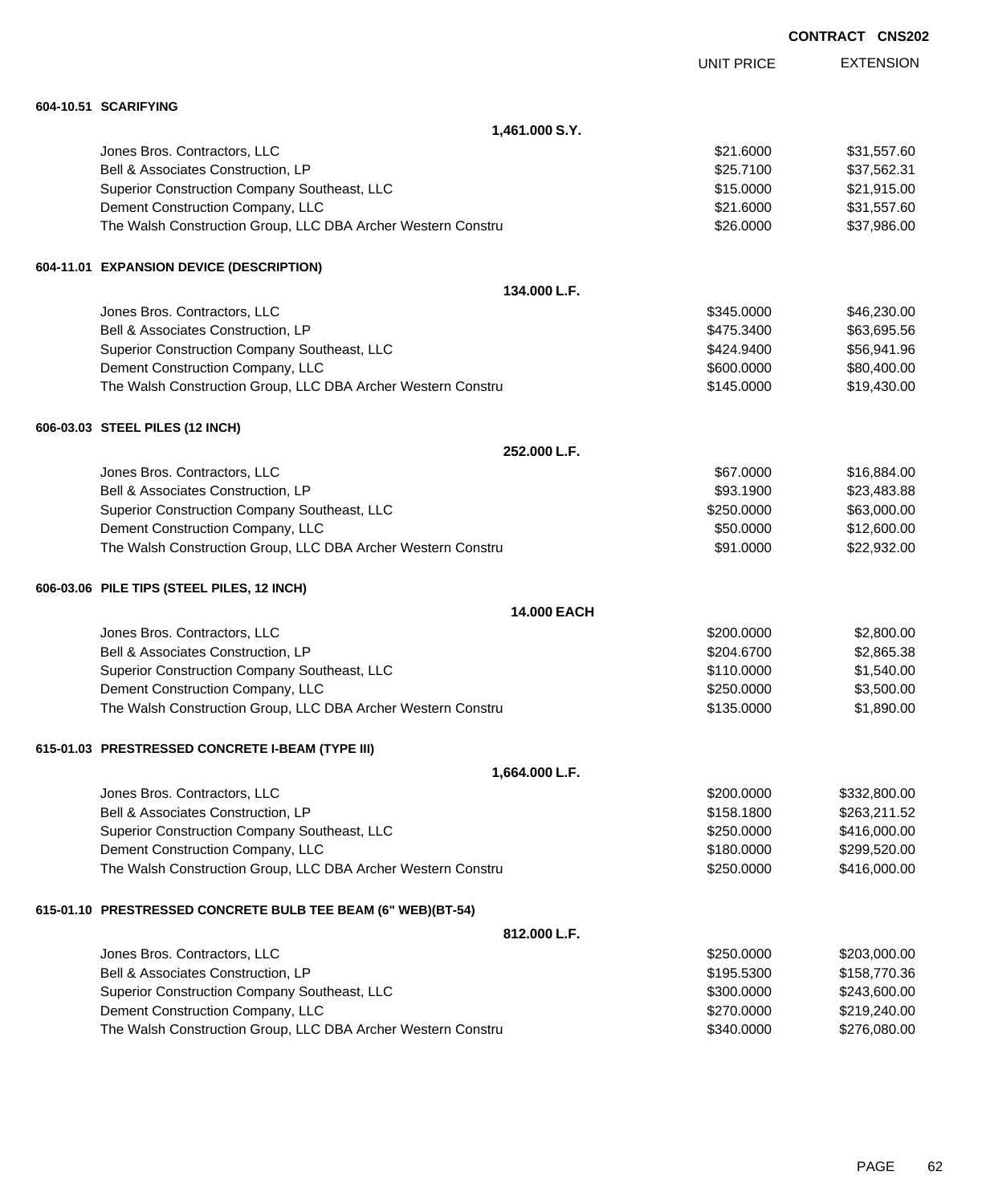|        |                                                              |                   | <b>CONTRACT CNS202</b> |                  |
|--------|--------------------------------------------------------------|-------------------|------------------------|------------------|
|        |                                                              | <b>UNIT PRICE</b> |                        | <b>EXTENSION</b> |
| 617-02 | <b>BRIDGE DECK CRACK SEALING</b>                             |                   |                        |                  |
|        | 644.000 L.F.                                                 |                   |                        |                  |
|        | Jones Bros. Contractors, LLC                                 | \$4.5000          |                        | \$2,898.00       |
|        | Bell & Associates Construction, LP                           | \$2.5100          |                        | \$1,616.44       |
|        | Superior Construction Company Southeast, LLC                 | \$6.0000          |                        | \$3,864.00       |
|        | Dement Construction Company, LLC                             | \$2.0000          |                        | \$1,288.00       |
|        | The Walsh Construction Group, LLC DBA Archer Western Constru | \$12.0000         |                        | \$7,728.00       |
| 617-05 | <b>SEALANT (HMWM)</b>                                        |                   |                        |                  |
|        | 4.000 GAL.                                                   |                   |                        |                  |
|        | Jones Bros. Contractors, LLC                                 | \$280.0000        |                        | \$1,120.00       |
|        | Bell & Associates Construction, LP                           | \$411.8100        |                        | \$1,647.24       |
|        | Superior Construction Company Southeast, LLC                 | \$761.2600        |                        | \$3,045.04       |
|        | Dement Construction Company, LLC                             | \$200.0000        |                        | \$800.00         |
|        | The Walsh Construction Group, LLC DBA Archer Western Constru | \$420.0000        |                        | \$1,680.00       |
| 620-05 | <b>CONCRETE PARAPET WITH STRUCTURAL TUBING</b>               |                   |                        |                  |
|        | 140.000 L.F.                                                 |                   |                        |                  |
|        | Jones Bros. Contractors, LLC                                 | \$315.0000        |                        | \$44,100.00      |
|        | Bell & Associates Construction, LP                           | \$303.8200        |                        | \$42,534.80      |
|        | Superior Construction Company Southeast, LLC                 | \$273.4000        |                        | \$38,276.00      |
|        | Dement Construction Company, LLC                             | \$400.0000        |                        | \$56,000.00      |
|        | The Walsh Construction Group, LLC DBA Archer Western Constru | \$340.0000        |                        | \$47,600.00      |
|        | 620-05.01 CONC PARAPET SINGLE SLOPE (STD-1-1SS)              |                   |                        |                  |
|        | 1,049.000 L.F.                                               |                   |                        |                  |
|        | Jones Bros. Contractors, LLC                                 | \$150.0000        |                        | \$157,350.00     |
|        | Bell & Associates Construction, LP                           | \$113.8900        |                        | \$119,470.61     |
|        | Superior Construction Company Southeast, LLC                 | \$150.0000        |                        | \$157,350.00     |
|        | Dement Construction Company, LLC                             | \$220.0000        |                        | \$230,780.00     |
|        | The Walsh Construction Group, LLC DBA Archer Western Constru | \$170.0000        |                        | \$178,330.00     |
|        | 625-02.01 DRILLED SHAFT-SOIL (DIA.)                          |                   |                        |                  |
|        | 23.000 V.F.                                                  |                   |                        |                  |
|        | Jones Bros. Contractors, LLC                                 | \$732.0000        |                        | \$16,836.00      |
|        | Bell & Associates Construction, LP                           | \$162.0000        |                        | \$3,726.00       |
|        | Superior Construction Company Southeast, LLC                 | \$330.8000        |                        | \$7,608.40       |
|        | Dement Construction Company, LLC                             | \$324.0000        |                        | \$7,452.00       |
|        | The Walsh Construction Group, LLC DBA Archer Western Constru | \$630.0000        |                        | \$14,490.00      |
|        | 625-02.02 DRILLED SHAFT-SOIL (DIA.)                          |                   |                        |                  |
|        | 20.000 V.F.                                                  |                   |                        |                  |
|        | Jones Bros. Contractors, LLC                                 | \$767.0000        |                        | \$15,340.00      |
|        | Bell & Associates Construction, LP                           | \$410.0000        |                        | \$8,200.00       |
|        | Superior Construction Company Southeast, LLC                 | \$400.0000        |                        | \$8,000.00       |
|        | Dement Construction Company, LLC                             | \$200.0000        |                        | \$4,000.00       |
|        | The Walsh Construction Group, LLC DBA Archer Western Constru | \$2,000.0000      |                        | \$40,000.00      |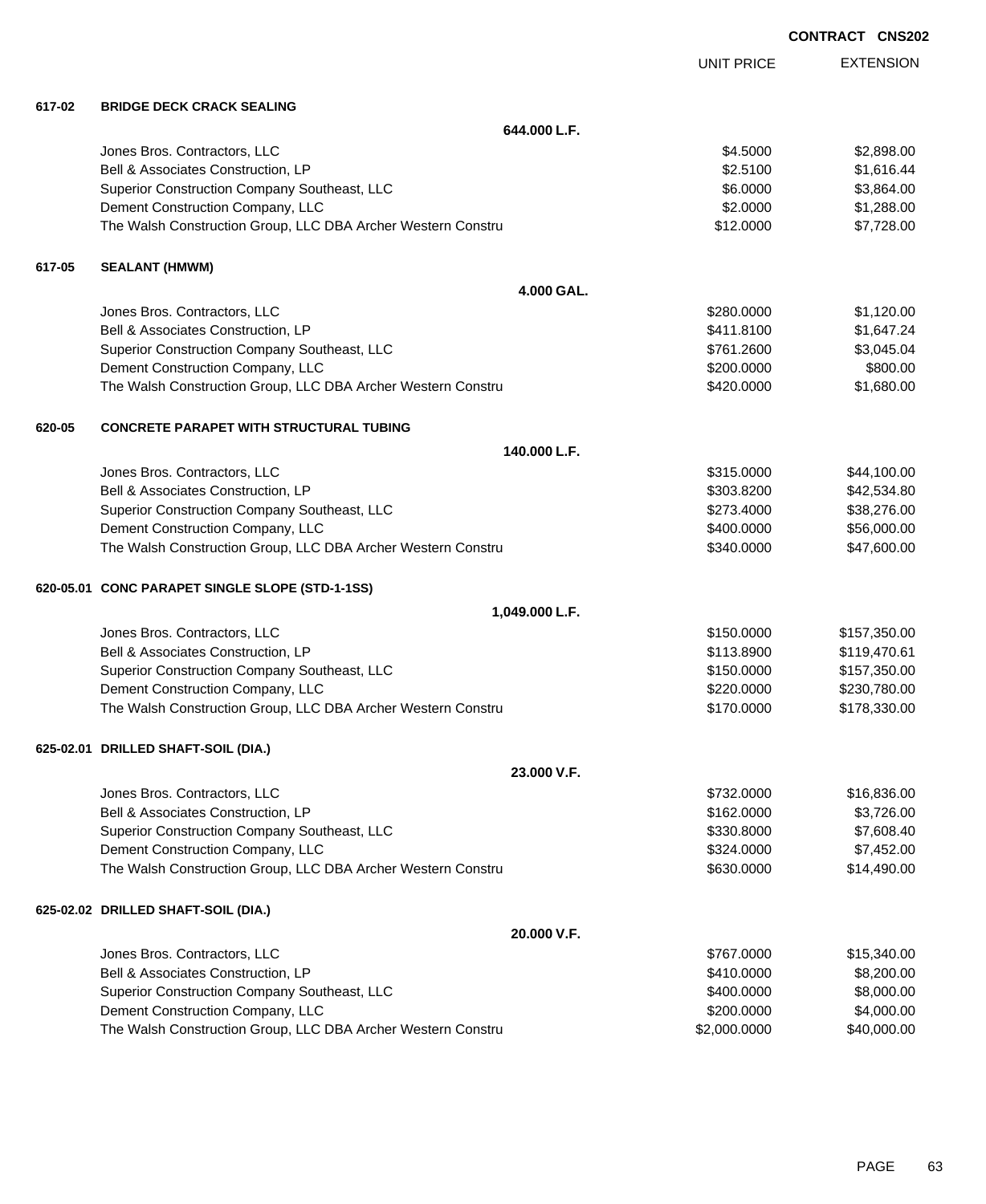EXTENSION UNIT PRICE **625-02.13 DRILLED SHAFT-ROCK (DIA.) 72.000 V.F.** Jones Bros. Contractors, LLC \$1,724.0000 \$124,128.00 Bell & Associates Construction, LP 650,400.00 \$50,400.00 \$700.0000 \$50,400.00 Superior Construction Company Southeast, LLC  $$1,500.0000$  \$108,000.00 Dement Construction Company, LLC 6 and the state of the state of the state  $$1,400.0000$  \$100,800.00 The Walsh Construction Group, LLC DBA Archer Western Constru \$800.000 \$800.000 \$57,600.00 **625-02.14 DRILLED SHAFT-ROCK (DIA.) 50.000 V.F.** Jones Bros. Contractors, LLC \$1,756.0000 \$87,800.00 Bell & Associates Construction, LP 643,650.00 Superior Construction Company Southeast, LLC  $$1,750.0000$  \$87,500.00 Dement Construction Company, LLC 6 and the state of the state of the state  $$1,750.0000$  \$87,500.00 The Walsh Construction Group, LLC DBA Archer Western Constru \$950.000 \$950.000 \$47,500.00 **625-02.40 DRILLED SHAFT (SH-SCC) CONCRETE 74.000 C.Y.** Jones Bros. Contractors, LLC 6. The state of the state of the state of the state of the state of the state of the state of the state of the state of the state of the state of the state of the state of the state of the stat Bell & Associates Construction, LP **\$500.000** \$37,000.00 Superior Construction Company Southeast, LLC  $$700.0000$  \$51,800.00 Dement Construction Company, LLC 6. The matrix of the state of the state of the state  $$1,000.0000$  \$74,000.000 The Walsh Construction Group, LLC DBA Archer Western Constru **\$720.000 \$53,280.00** \$53,280.00 **625-02.44 DRILLED SHAFT REINFORCING STEEL 5,722.000 LB.** Jones Bros. Contractors, LLC \$1.1500 \$6,580.30 Bell & Associates Construction, LP 68,068.02 Superior Construction Company Southeast, LLC  $$0.9700$  \$5,550.34 Dement Construction Company, LLC **but a set of the set of the set of the set of the set of the set of the set of the set of the set of the set of the set of the set of the set of the set of the set of the set of the set of** The Walsh Construction Group, LLC DBA Archer Western Constru **\$0.9800 \$5,607.56** \$5,607.56 **625-02.46 SONIC LOGGING TESTING 4.000 EACH** Jones Bros. Contractors, LLC \$12,750.0000 \$51,000.00 Bell & Associates Construction, LP 632,000.000 \$8,000.0000 \$32,000.000 Superior Construction Company Southeast, LLC  $$1.0000$  \$1.0000  $$4.00$ Dement Construction Company, LLC 6 and the construction Company, LLC 6 and the construction Company, LLC 6 and the construction of  $$28,000.00$ The Walsh Construction Group, LLC DBA Archer Western Constru \$720.0000 \$2,880.00 **710-09.01 6" PERFORATED PIPE WITH VERTICAL DRAIN SYSTEM 703.000 L.F.** Jones Bros. Contractors, LLC 6. The state of the state of the state of the state of the state of the state of the state of the state of the state of the state of the state of the state of the state of the state of the stat Bell & Associates Construction, LP **\$105.7300** \$74,328.19 Superior Construction Company Southeast, LLC  $$9.5400$  \$6,706.62 Dement Construction Company, LLC 6. The construction Company, LLC 6. The construction Company, LLC 6. The construction of the construction of the construction Company, LLC 6. The construction of the construction of the con The Walsh Construction Group, LLC DBA Archer Western Constru \$110.0000 \$110.0000 \$77,330.00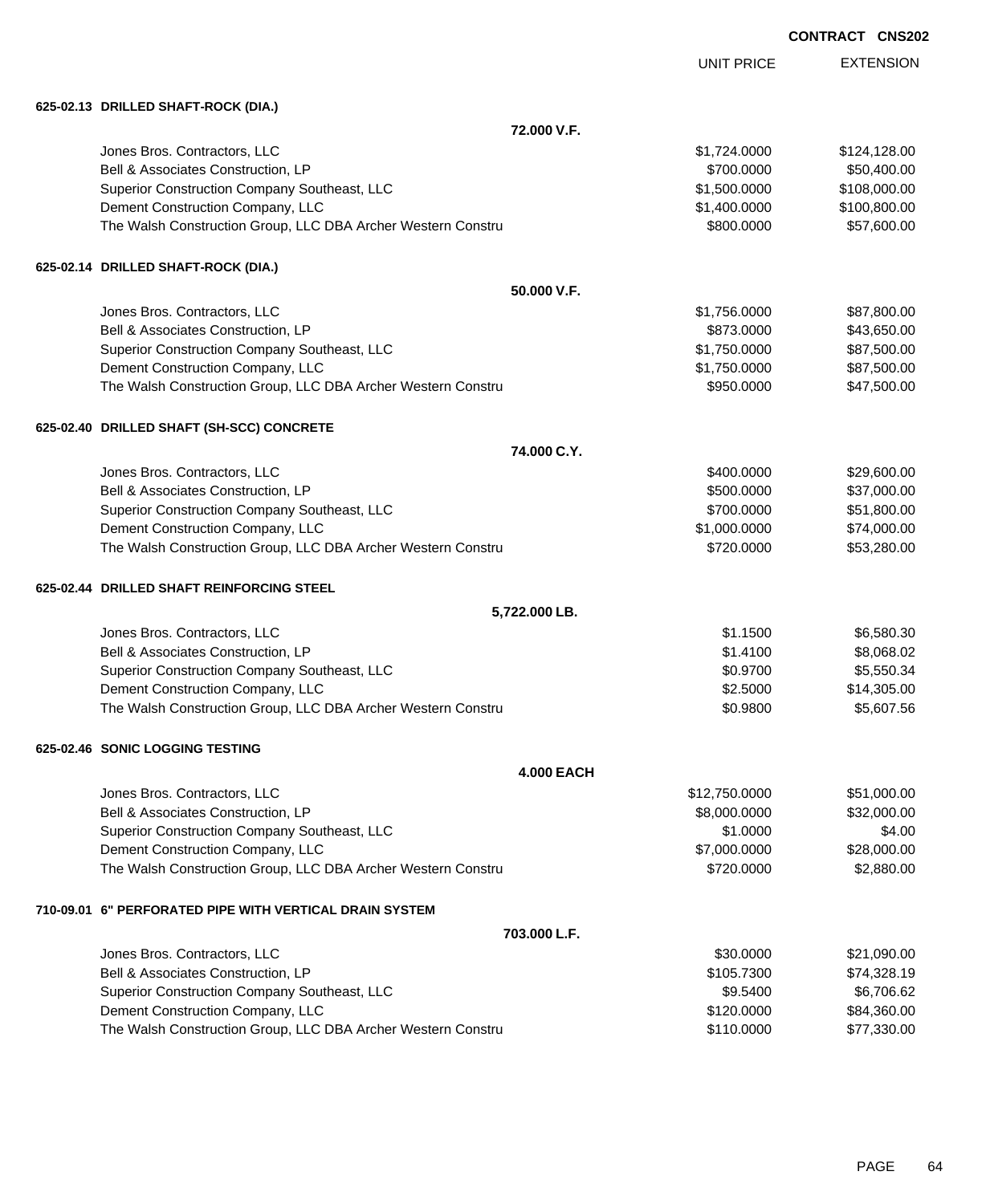|  | <b>CONTRACT CNS202</b> |
|--|------------------------|
|  |                        |

|                                                               |                   | <b>UNIT PRICE</b> | <b>EXTENSION</b> |
|---------------------------------------------------------------|-------------------|-------------------|------------------|
| 710-09.02 6" PIPE UNDERDRAIN                                  |                   |                   |                  |
|                                                               | 194.000 L.F.      |                   |                  |
| Jones Bros. Contractors, LLC                                  |                   | \$11.0000         | \$2,134.00       |
| Bell & Associates Construction, LP                            |                   | \$13.1900         | \$2,558.86       |
| Superior Construction Company Southeast, LLC                  |                   | \$14.1100         | \$2,737.34       |
| Dement Construction Company, LLC                              |                   | \$12.0000         | \$2,328.00       |
| The Walsh Construction Group, LLC DBA Archer Western Constru  |                   | \$37.0000         | \$7,178.00       |
| 711-02.05 REINFORCED CONCRETE MEDIAN BARRIER (STD-1-3SS_51")  |                   |                   |                  |
|                                                               | 574.000 L.F.      |                   |                  |
| Jones Bros. Contractors, LLC                                  |                   | \$172.0000        | \$98,728.00      |
| Bell & Associates Construction, LP                            |                   | \$168.1100        | \$96,495.14      |
| Superior Construction Company Southeast, LLC                  |                   | \$110.0000        | \$63,140.00      |
| Dement Construction Company, LLC                              |                   | \$325.0000        | \$186,550.00     |
| The Walsh Construction Group, LLC DBA Archer Western Constru  |                   | \$220.0000        | \$126,280.00     |
| 714-01.01 STRUCTURAL LIGHTING (BRIDGE NO. 1)                  |                   |                   |                  |
|                                                               | 1.000 LS          |                   |                  |
| Jones Bros. Contractors, LLC                                  |                   | \$4,021.0000      | \$4,021.00       |
| Bell & Associates Construction, LP                            |                   | \$22,993.4800     | \$22,993.48      |
| Superior Construction Company Southeast, LLC                  |                   | \$4,021.0000      | \$4,021.00       |
| Dement Construction Company, LLC                              |                   | \$4,021.0000      | \$4,021.00       |
| The Walsh Construction Group, LLC DBA Archer Western Constru  |                   | \$4,800.0000      | \$4,800.00       |
| 714-01.02 STRUCTURAL LIGHTING (BRIDGE NO. 1 WALKWAY LIGHTING) |                   |                   |                  |
|                                                               | 1.000 LS          |                   |                  |
| Jones Bros. Contractors, LLC                                  |                   | \$6,825.0000      | \$6,825.00       |
| Bell & Associates Construction, LP                            |                   | \$7,578.4200      | \$7,578.42       |
| Superior Construction Company Southeast, LLC                  |                   | \$6,825.0000      | \$6,825.00       |
| Dement Construction Company, LLC                              |                   | \$6,825.0000      | \$6,825.00       |
| The Walsh Construction Group, LLC DBA Archer Western Constru  |                   | \$7,500.0000      | \$7,500.00       |
| 714-01.03 STRUCTURAL LIGHTING (BRIDGE NO. 2)                  |                   |                   |                  |
|                                                               | 1.000 LS          |                   |                  |
| Jones Bros. Contractors, LLC                                  |                   | \$8,738.0000      | \$8,738.00       |
| Bell & Associates Construction, LP                            |                   | \$12,863.1500     | \$12,863.15      |
| Superior Construction Company Southeast, LLC                  |                   | \$8,738.0000      | \$8,738.00       |
| Dement Construction Company, LLC                              |                   | \$8,738.0000      | \$8,738.00       |
| The Walsh Construction Group, LLC DBA Archer Western Constru  |                   | \$10,000.0000     | \$10,000.00      |
| 908-21.01 BEARINGS (EXPANSION, ABUTMENT NO. 1)                |                   |                   |                  |
|                                                               | <b>6.000 EACH</b> |                   |                  |
| Jones Bros. Contractors, LLC                                  |                   | \$3,000.0000      | \$18,000.00      |
| Bell & Associates Construction, LP                            |                   | \$2,536.2300      | \$15,217.38      |
| Superior Construction Company Southeast, LLC                  |                   | \$1,514.1500      | \$9,084.90       |
| Dement Construction Company, LLC                              |                   | \$8,500.0000      | \$51,000.00      |
| The Walsh Construction Group, LLC DBA Archer Western Constru  |                   | \$2,600.0000      | \$15,600.00      |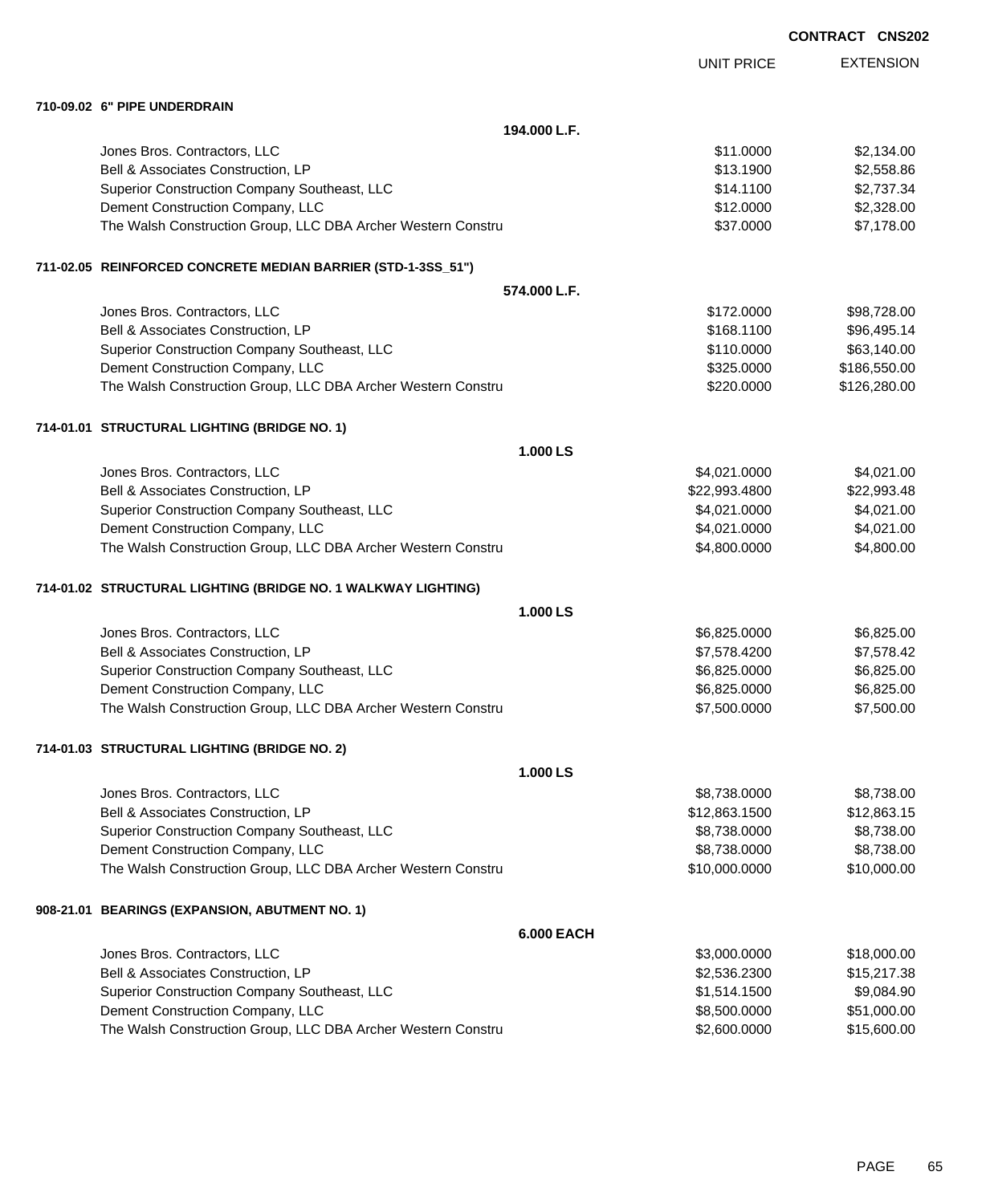|                                                              |                   | UNIT PRICE   | <b>EXTENSION</b> |
|--------------------------------------------------------------|-------------------|--------------|------------------|
| 908-21.02 BEARINGS (FIXED, BENT NO. 1)                       |                   |              |                  |
|                                                              | <b>6.000 EACH</b> |              |                  |
| Jones Bros. Contractors, LLC                                 |                   | \$3,100.0000 | \$18,600.00      |
| <b>Bell &amp; Associates Construction, LP</b>                |                   | \$2,999.5200 | \$17,997.12      |
| Superior Construction Company Southeast, LLC                 |                   | \$1,260.9200 | \$7,565.52       |
| Dement Construction Company, LLC                             |                   | \$7,000.0000 | \$42,000.00      |
| The Walsh Construction Group, LLC DBA Archer Western Constru |                   | \$2,900.0000 | \$17,400.00      |
| 908-21.03 BEARINGS (FIXED, ABUTMENT NO. 2)                   |                   |              |                  |
|                                                              | <b>6.000 EACH</b> |              |                  |
| Jones Bros. Contractors, LLC                                 |                   | \$3,000.0000 | \$18,000.00      |
| <b>Bell &amp; Associates Construction, LP</b>                |                   | \$2,124.4200 | \$12,746.52      |
| Superior Construction Company Southeast, LLC                 |                   | \$1,260.9200 | \$7,565.52       |
| Dement Construction Company, LLC                             |                   | \$7,000.0000 | \$42,000.00      |

The Walsh Construction Group, LLC DBA Archer Western Constru \$2,900 \$2,900.0000 \$17,400.00

PAGE 66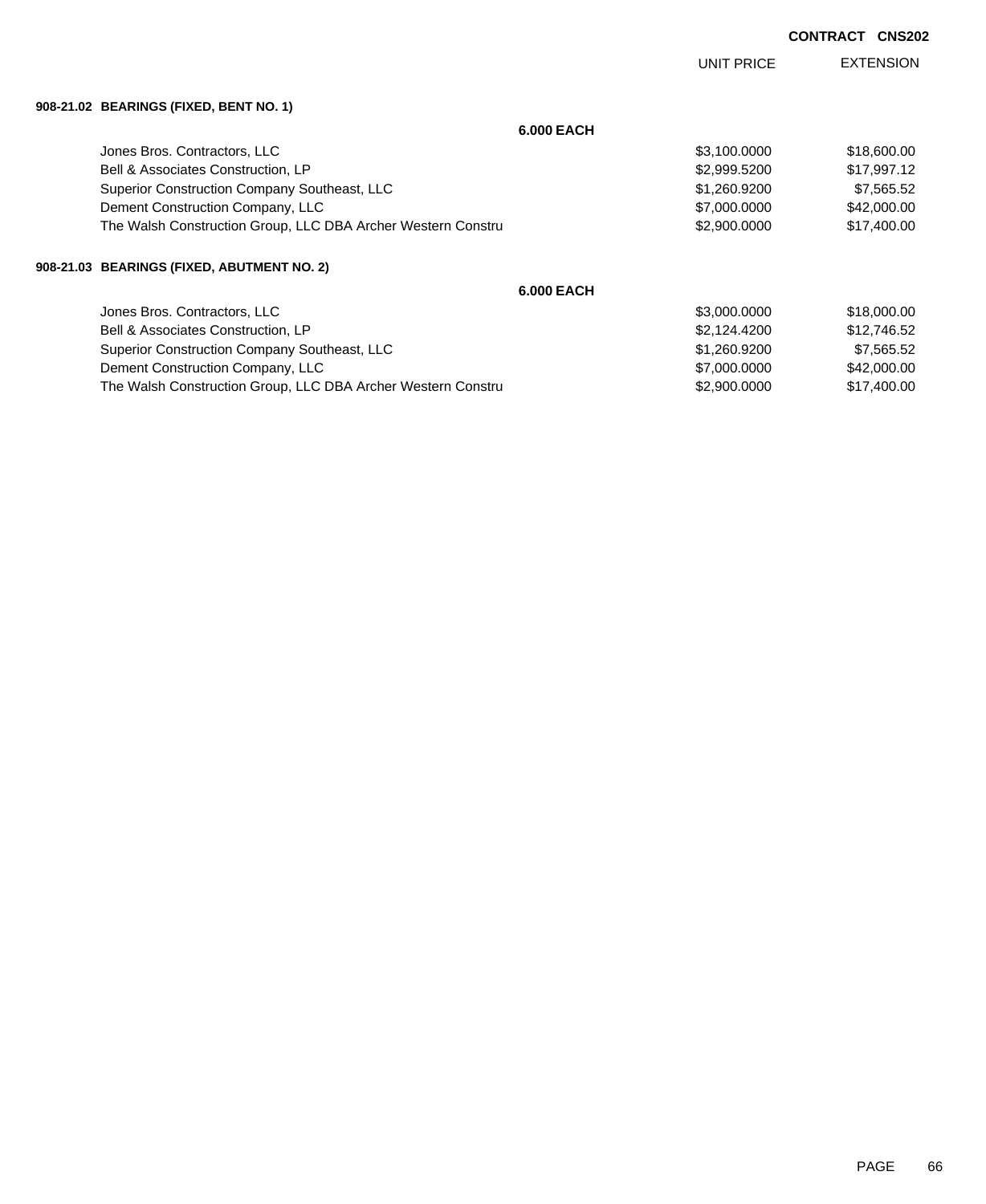## **SUB-TOTAL ROADWAY**

| Jones Bros. Contractors, LLC                                    | \$23,986,444.82 |
|-----------------------------------------------------------------|-----------------|
| Bell & Associates Construction, LP                              | \$26,341,164.59 |
| Superior Construction Company Southeast, LLC                    | \$32,600,037.72 |
| Dement Construction Company, LLC                                | \$32,608,813.00 |
| The Walsh Construction Group, LLC DBA Archer Western<br>Constru | \$33,661,956.70 |

### **SUB-TOTAL BRIDGE**

| Jones Bros. Contractors, LLC                                    | \$6,551,574.90 |
|-----------------------------------------------------------------|----------------|
| Bell & Associates Construction, LP                              | \$7,909,686.52 |
| Superior Construction Company Southeast, LLC                    | \$6,714,962.28 |
| Dement Construction Company, LLC                                | \$9,720,646.69 |
| The Walsh Construction Group, LLC DBA Archer Western<br>Constru | \$8.973.324.16 |

## **TOTAL CONTRACT**

| Jones Bros. Contractors, LLC                                 | \$30.538.019.72 |
|--------------------------------------------------------------|-----------------|
| Bell & Associates Construction, LP                           | \$34,250,851.11 |
| Superior Construction Company Southeast, LLC                 | \$39,315,000.00 |
| Dement Construction Company, LLC                             | \$42.329.459.69 |
| The Walsh Construction Group, LLC DBA Archer Western Constru | \$42.635.280.86 |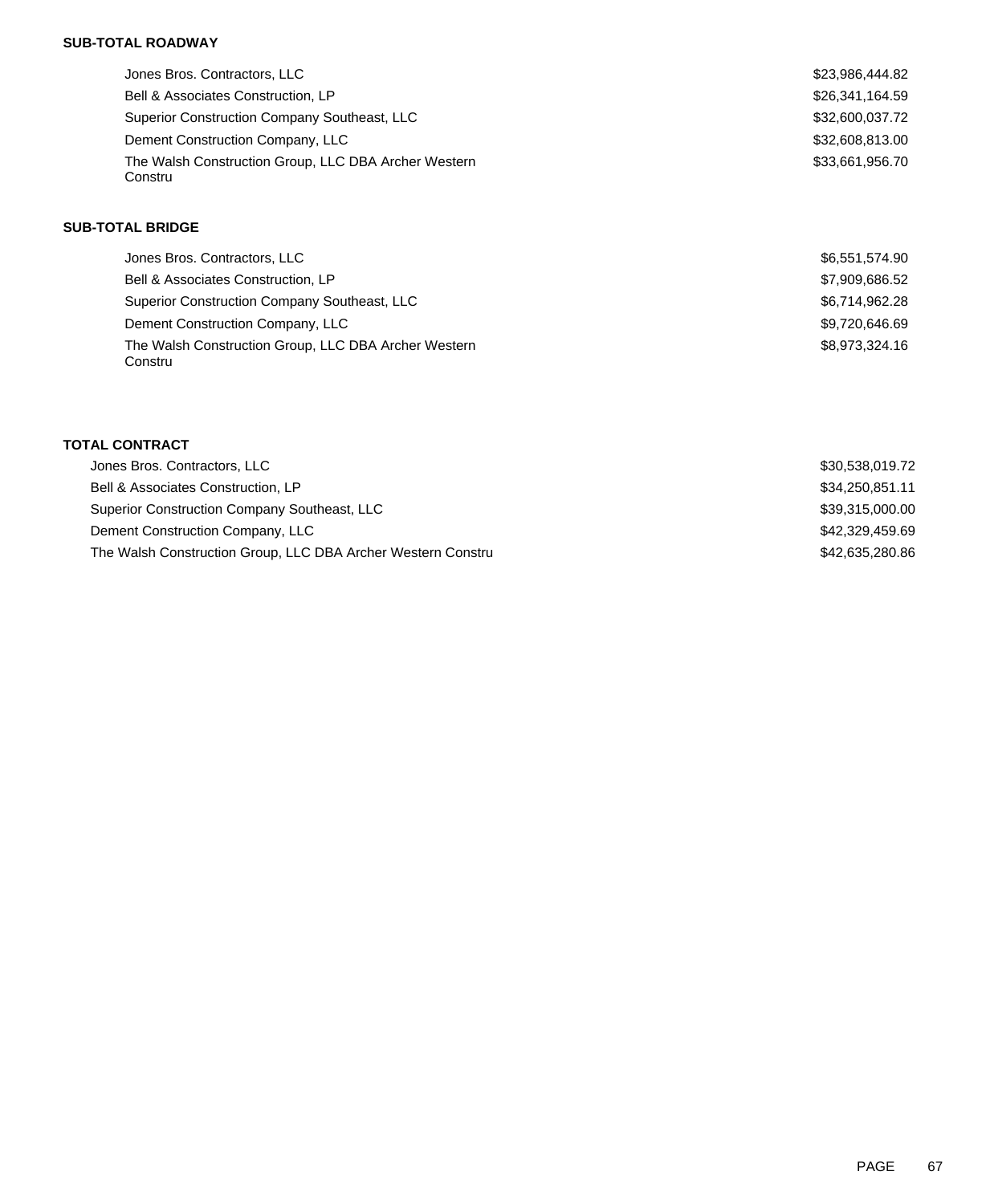# **DEPARTMENT OF TRANSPORTATION SUMMARY OF BIDS LETTING OF AUGUST 17, 2018 STATE OF TENNESSEE**

#### DAVIDSON COUNTY (Contract No. CNS286 Call 017)

19103-4102-04

THE REPAIR OF THE BRIDGE ON I-40 OVER 46TH AVENUE (L.M. 13.33).

PROJECT LENGTH - 0.0 MILES

COMPLETION TIME - ON OR BEFORE DECEMBER 3, 2018

| Jamison Construction, LLC            |  |
|--------------------------------------|--|
| Mid-State Construction Company. Inc. |  |

TOTAL CONTRACT \$125,474.00  $\text{span}$ y, Inc.  $\text{Span}$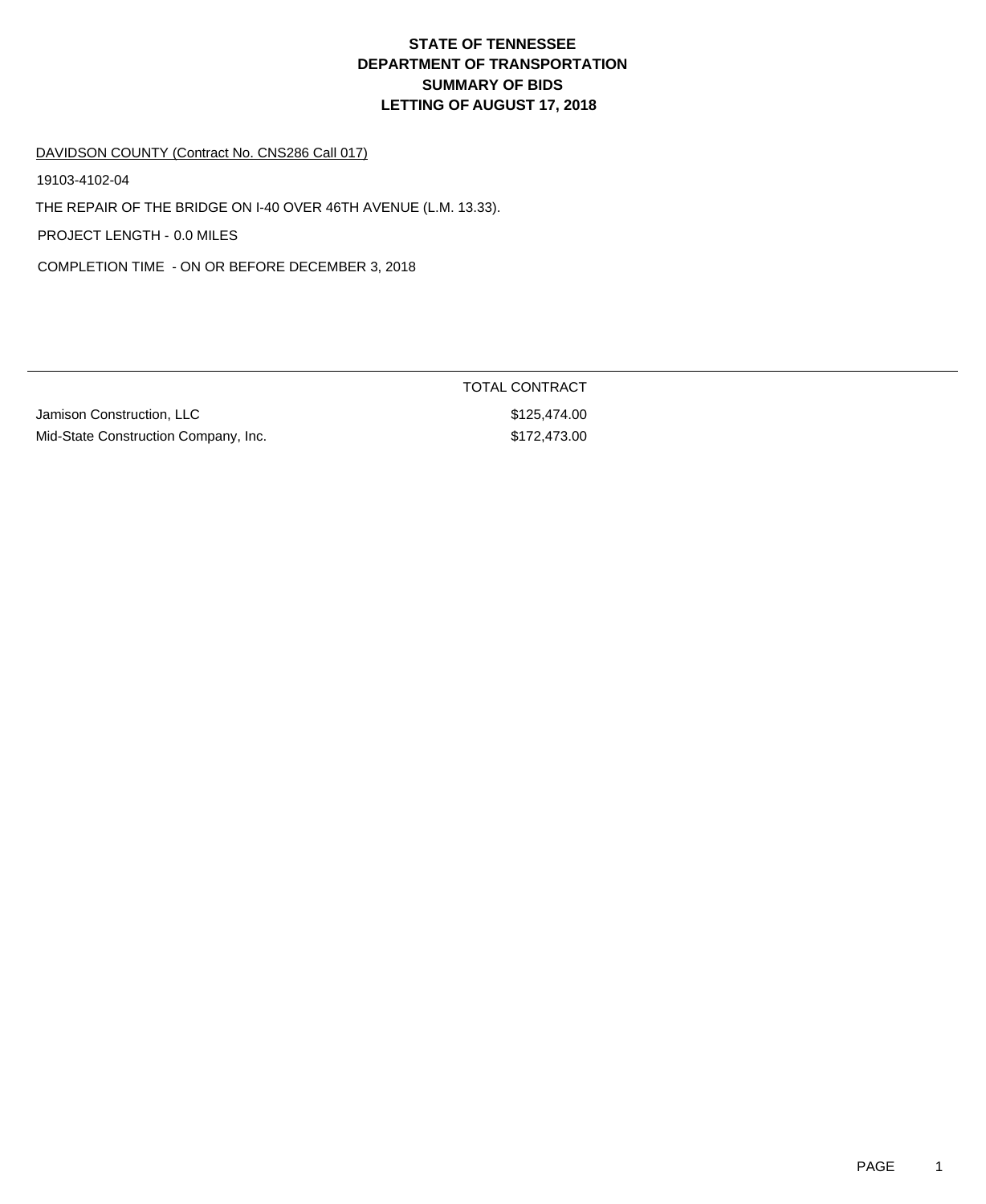EXTENSION **CONTRACT CNS286** UNIT PRICE **BRIDGE CATEGORY 602-10.05 BRACING REPAIRS 1.000 LS** Jamison Construction, LLC \$15,000.0000 \$15,000.00 Mid-State Construction Company, Inc. 688,200.000 \$68,200.000 \$68,200.000 \$68,200.000 \$68,200.00 **604-10.42 CONCRETE REPAIRS 16.000 C.F.** Jamison Construction, LLC 6,720.000 \$6,720.00 Mid-State Construction Company, Inc. 6. The Construction Company, Inc. 6. The Construction Company, Inc. 6. The Construction Company, Inc. 6. The Construction Company, Inc. 6. The Construction Company, Inc. 6. The Construc **604-10.54 CONCRETE REPAIRS 3.000 S.F.** Jamison Construction, LLC \$260.0000 \$780.00 Mid-State Construction Company, Inc. 6. The Construction Company, Inc. 6. The Construction Company, Inc. 6. The Construction Company, Inc. 6. The Construction Company, Inc. 6. The Construction Company, Inc. 6. The Construc **604-10.83 COMPOSITE FIBER ENCASEMENT 147.000 S.F.** Jamison Construction, LLC 60000 \$11,760.00 Mid-State Construction Company, Inc. 6. The Construction Company, Inc. 6. The Construction Company, Inc. 6. The Construction Company, Inc. 6. The Construction Company, Inc. 6. The Construction Company, Inc. 6. The Construc **705-08.11 PORTABLE IMPACT ATTENUATOR NCHRP350 TL-3 2.000 EACH** Jamison Construction, LLC \$4,000.0000 \$8,000.00 Mid-State Construction Company, Inc. 6. The Construction Company, Inc. 6. The Construction Company, Inc. 6. The Construction Company, Inc. 6. The Construction Company, Inc. 6. The Construction Company, Inc. 6. The Construc **707-06.03 REMOVAL AND RESET FENCE (CHAIN LINK FENCE) 70.000 L.F.** Jamison Construction, LLC \$100.0000 \$7,000.00 Mid-State Construction Company, Inc. 6. The Construction Company, Inc. 6. The Construction Company, Inc. 6. The Construction Company, Inc. 6. The Construction Company, Inc. 6. The Construction Company, Inc. 6. The Construc **712-01 TRAFFIC CONTROL 1.000 LS** Uamison Construction, LLC 6000.000 \$26,000.000 \$26,000.000 \$26,000.000 \$26,000.000 \$26,000.00 Mid-State Construction Company, Inc. 633,500.000 \$33,500.000 \$33,500.000 \$33,500.000 \$33,500.00 **712-02.02 INTERCONNECTED PORTABLE BARRIER RAIL 340.000 L.F.** Jamison Construction, LLC 60000 \$17,000.00 Mid-State Construction Company, Inc. 6. The Construction Company, Inc. 6. The Construction Company, Inc. 6. The Construction Company, Inc. 6. The Construction Company, Inc. 6. The Construction Company, Inc. 6. The Construc **712-05.01 WARNING LIGHTS (TYPE A) 4.000 EACH** Jamison Construction, LLC 60000 \$200.00 Mid-State Construction Company, Inc. 6. The Construction Company, Inc. 6. The Construction Company, Inc. 6. The Construction Company, Inc. 6. The Construction Company, Inc. 6. The Construction Company, Inc. 6. The Construc **712-06 SIGNS (CONSTRUCTION) 186.000 S.F.** Jamison Construction, LLC 6000 \$2,046.00 Mid-State Construction Company, Inc. 6. The Construction Company, Inc. 6. The Construction Company, Inc. 6. The Construction Company, Inc. 6. The Construction Company, Inc. 6. The Construction Company, Inc. 6. The Construc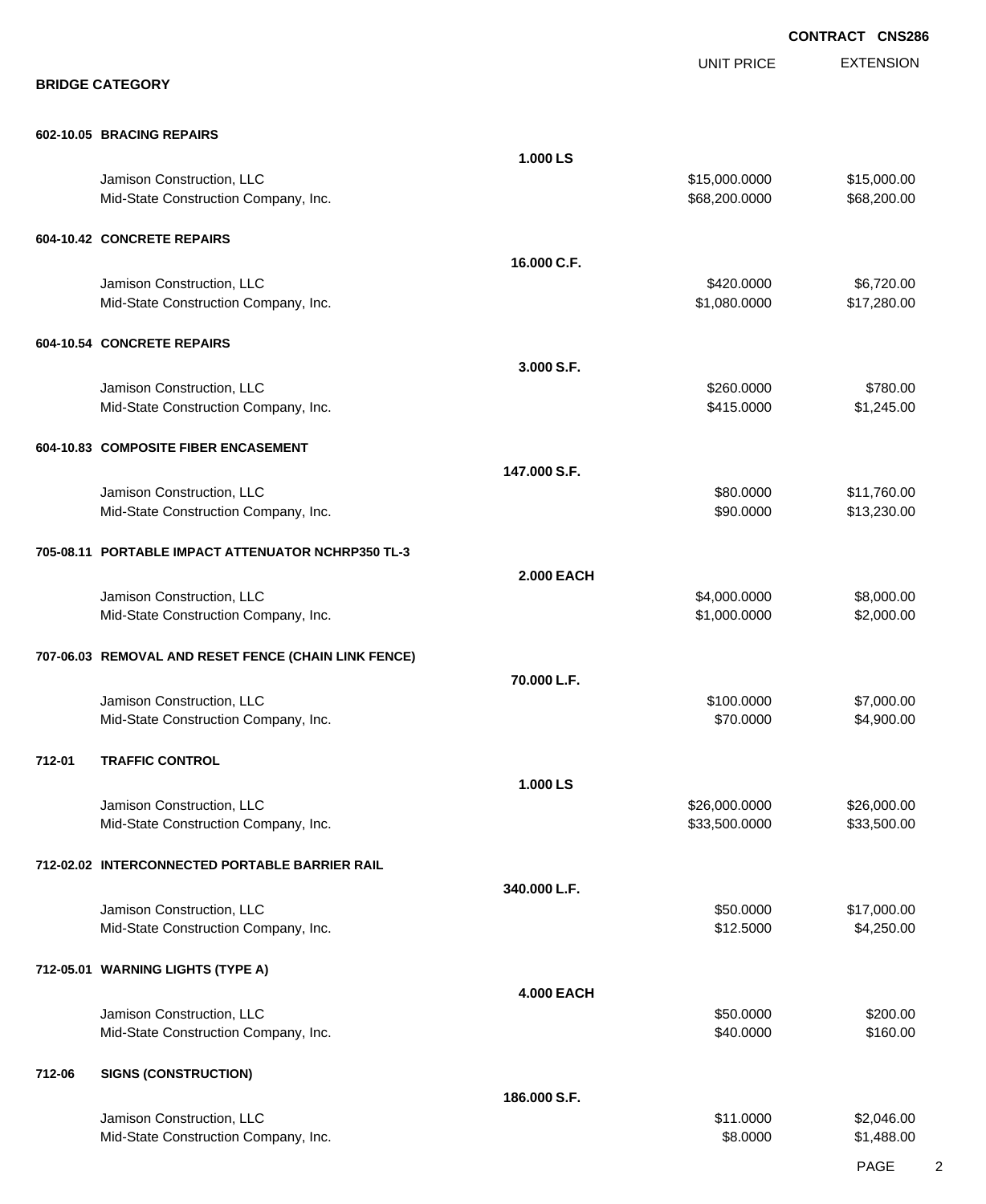|        |                                               |                    |               | <b>CONTRACT</b><br><b>CNS286</b> |
|--------|-----------------------------------------------|--------------------|---------------|----------------------------------|
|        |                                               |                    | UNIT PRICE    | <b>EXTENSION</b>                 |
|        | 712-07.03 TEMPORARY BARRICADES (TYPE III)     |                    |               |                                  |
|        |                                               | 24.000 L.F.        |               |                                  |
|        | Jamison Construction, LLC                     |                    | \$32.0000     | \$768.00                         |
|        | Mid-State Construction Company, Inc.          |                    | \$20.0000     | \$480.00                         |
|        | 713-02.26 CONCRETE BARRIER/PARAPET DELINEATOR |                    |               |                                  |
|        |                                               | <b>10,000 EACH</b> |               |                                  |
|        | Jamison Construction, LLC                     |                    | \$20.0000     | \$200.00                         |
|        | Mid-State Construction Company, Inc.          |                    | \$4.0000      | \$40.00                          |
| 717-01 | <b>MOBILIZATION</b>                           |                    |               |                                  |
|        |                                               | 1.000 LS           |               |                                  |
|        | Jamison Construction, LLC                     |                    | \$30,000.0000 | \$30,000.00                      |
|        | Mid-State Construction Company, Inc.          |                    | \$25,700.0000 | \$25,700.00                      |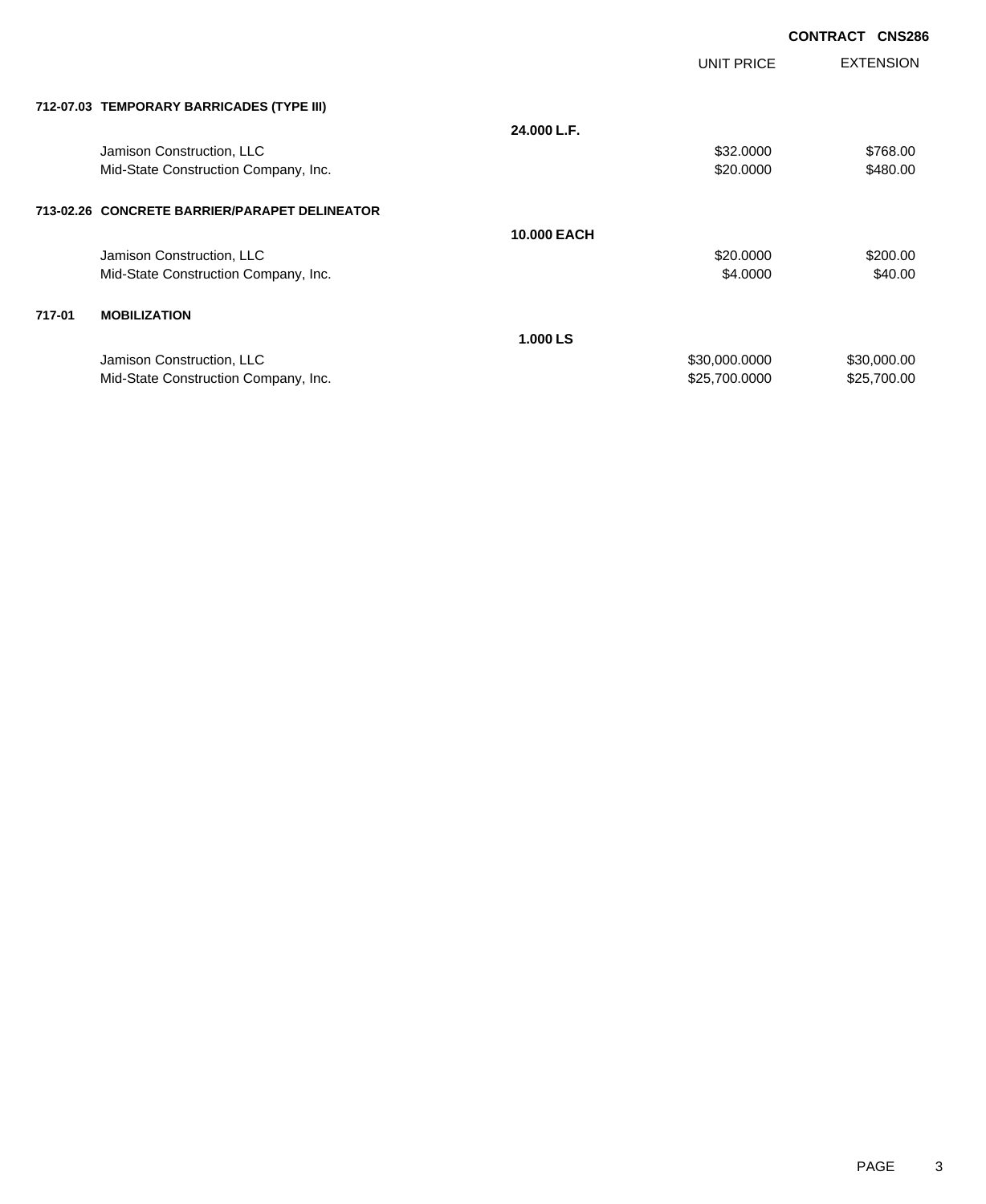## **SUB-TOTAL BRIDGE**

| Jamison Construction, LLC            | \$125,474,00 |
|--------------------------------------|--------------|
| Mid-State Construction Company, Inc. | \$172,473,00 |

### **TOTAL CONTRACT**

| Jamison Construction, LLC            | \$125.474.00 |
|--------------------------------------|--------------|
| Mid-State Construction Company, Inc. | \$172,473,00 |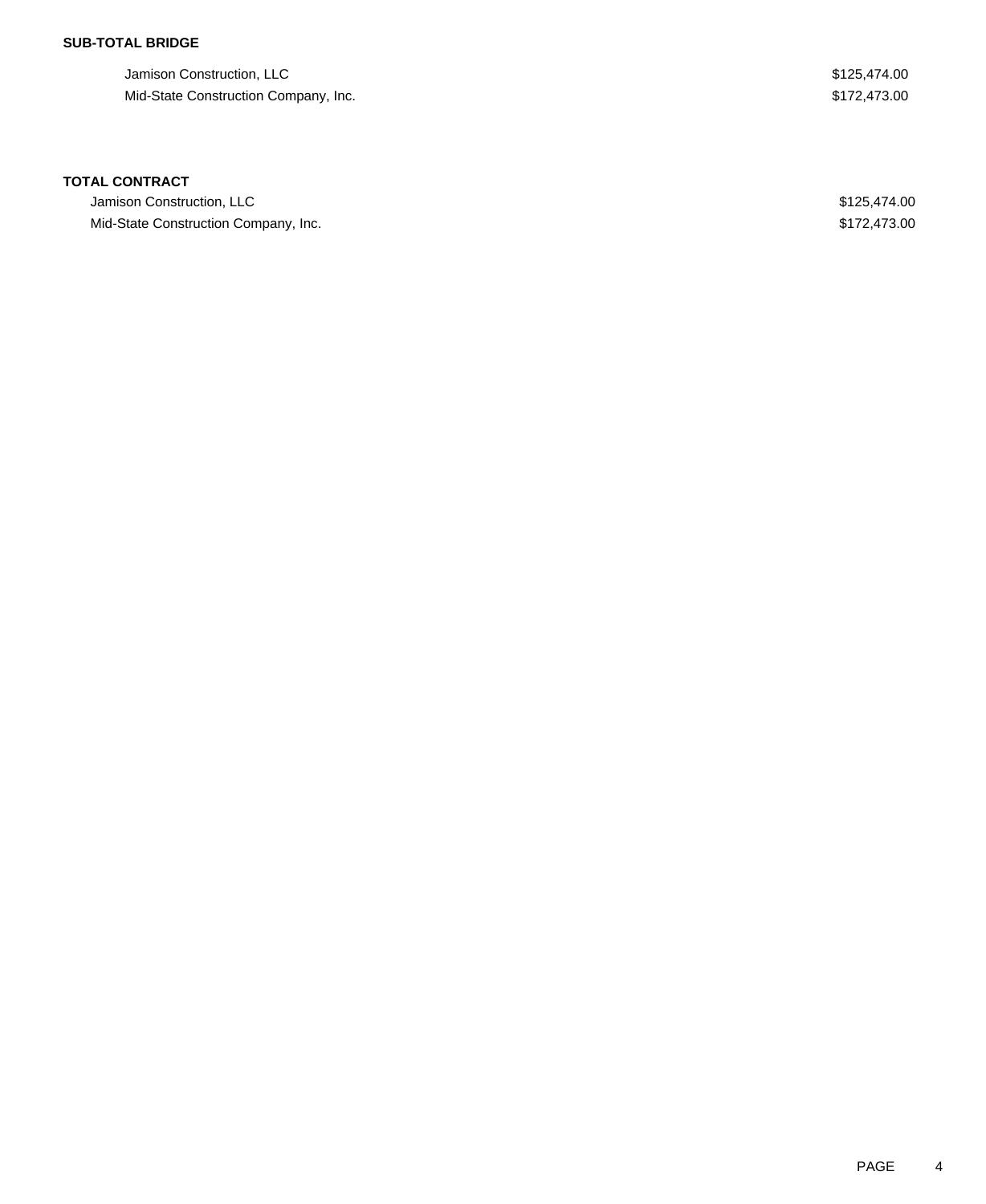# **DEPARTMENT OF TRANSPORTATION SUMMARY OF BIDS LETTING OF AUGUST 17, 2018 STATE OF TENNESSEE**

#### DICKSON COUNTY (Contract No. CNS270 Call 018)

22953-3579-04

THE GRADING, DRAINAGE AND PAVING ON A S.I.A. ROUTE SERVING TRUFORM.

PROJECT LENGTH - 0.156 MILES

COMPLETION TIME - ON OR BEFORE APRIL 30, 2019

|                                   | <b>TOTAL CONTRACT</b> |
|-----------------------------------|-----------------------|
| Eubank Asphalt Paving & Sealing   | \$310,264.00          |
| Jenco Construction, Inc.          | \$338,200.16          |
| Jones Bros. Contractors, LLC      | \$445,016.87          |
| Tennessee Valley Paving Co., Inc. | \$499,227.20          |
| Sessions Paving Company           | \$512,517.00          |
| Civil Constructors, LLC           | \$525,226.00          |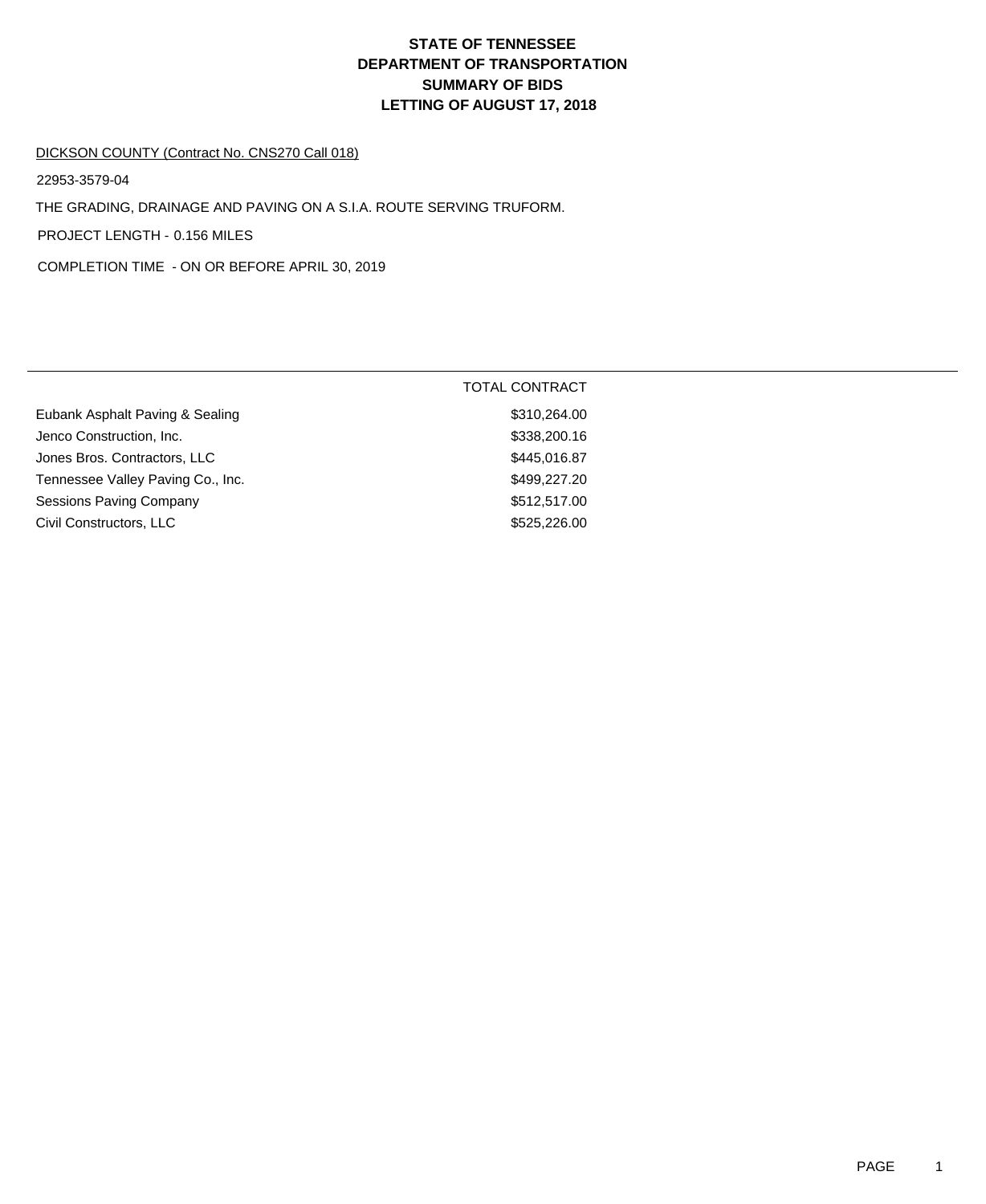|        |                                                             |              | <b>UNIT PRICE</b> | <b>EXTENSION</b> |
|--------|-------------------------------------------------------------|--------------|-------------------|------------------|
|        | <b>ROADWAY CATEGORY</b>                                     |              |                   |                  |
| 105-01 | <b>CONSTRUCTION STAKES, LINES AND GRADES</b>                |              |                   |                  |
|        |                                                             | 1.000 LS     |                   |                  |
|        | Eubank Asphalt Paving & Sealing                             |              | \$10,000.0000     | \$10,000.00      |
|        | Jenco Construction, Inc.                                    |              | \$15,000.0000     | \$15,000.00      |
|        | Jones Bros. Contractors, LLC                                |              | \$7,500.0000      | \$7,500.00       |
|        | Tennessee Valley Paving Co., Inc.                           |              | \$25,000.0000     | \$25,000.00      |
|        | <b>Sessions Paving Company</b>                              |              | \$10,000.0000     | \$10,000.00      |
|        | Civil Constructors, LLC                                     |              | \$18,250.0000     | \$18,250.00      |
| 201-01 | <b>CLEARING AND GRUBBING</b>                                |              |                   |                  |
|        |                                                             | 1.000 LS     |                   |                  |
|        | Eubank Asphalt Paving & Sealing                             |              | \$5,000.0000      | \$5,000.00       |
|        | Jenco Construction, Inc.                                    |              | \$38,500.0000     | \$38,500.00      |
|        | Jones Bros. Contractors, LLC                                |              | \$12,125.0000     | \$12,125.00      |
|        | Tennessee Valley Paving Co., Inc.                           |              | \$47,500.0000     | \$47,500.00      |
|        | Sessions Paving Company                                     |              | \$12,500.0000     | \$12,500.00      |
|        | Civil Constructors, LLC                                     |              | \$41,250.0000     | \$41,250.00      |
|        | 202-02.01 REMOVAL OF PIPE (SIZE 27"x36" CMP , STA.60+38.36) |              |                   |                  |
|        |                                                             | 40.000 L.F.  |                   |                  |
|        | Eubank Asphalt Paving & Sealing                             |              | \$25.0000         | \$1,000.00       |
|        | Jenco Construction, Inc.                                    |              | \$30.0000         | \$1,200.00       |
|        | Jones Bros. Contractors, LLC                                |              | \$44.0000         | \$1,760.00       |
|        | Tennessee Valley Paving Co., Inc.                           |              | \$75.0000         | \$3,000.00       |
|        | Sessions Paving Company                                     |              | \$20.0000         | \$800.00         |
|        | Civil Constructors, LLC                                     |              | \$45.0000         | \$1,800.00       |
|        | 202-02.02 REMOVAL OF PIPE (SIZE 24" CMP , STA.55+72.41)     |              |                   |                  |
|        |                                                             | 50.000 L.F.  |                   |                  |
|        | Eubank Asphalt Paving & Sealing                             |              | \$25.0000         | \$1,250.00       |
|        | Jenco Construction, Inc.                                    |              | \$30.0000         | \$1,500.00       |
|        | Jones Bros. Contractors, LLC                                |              | \$44.0000         | \$2,200.00       |
|        | Tennessee Valley Paving Co., Inc.                           |              | \$75.0000         | \$3,750.00       |
|        | Sessions Paving Company                                     |              | \$20.0000         | \$1,000.00       |
|        | Civil Constructors, LLC                                     |              | \$80.0000         | \$4,000.00       |
| 203-01 | <b>ROAD &amp; DRAINAGE EXCAVATION (UNCLASSIFIED)</b>        |              |                   |                  |
|        |                                                             | 212.000 C.Y. |                   |                  |
|        | Eubank Asphalt Paving & Sealing                             |              | \$16.0000         | \$3,392.00       |
|        | Jenco Construction, Inc.                                    |              | \$15.9300         | \$3,377.16       |
|        | Jones Bros. Contractors, LLC                                |              | \$122.8000        | \$26,033.60      |
|        | Tennessee Valley Paving Co., Inc.                           |              | \$28.7500         | \$6,095.00       |
|        | Sessions Paving Company                                     |              | \$35.0000         | \$7,420.00       |
|        | Civil Constructors, LLC                                     |              | \$45.0000         | \$9,540.00       |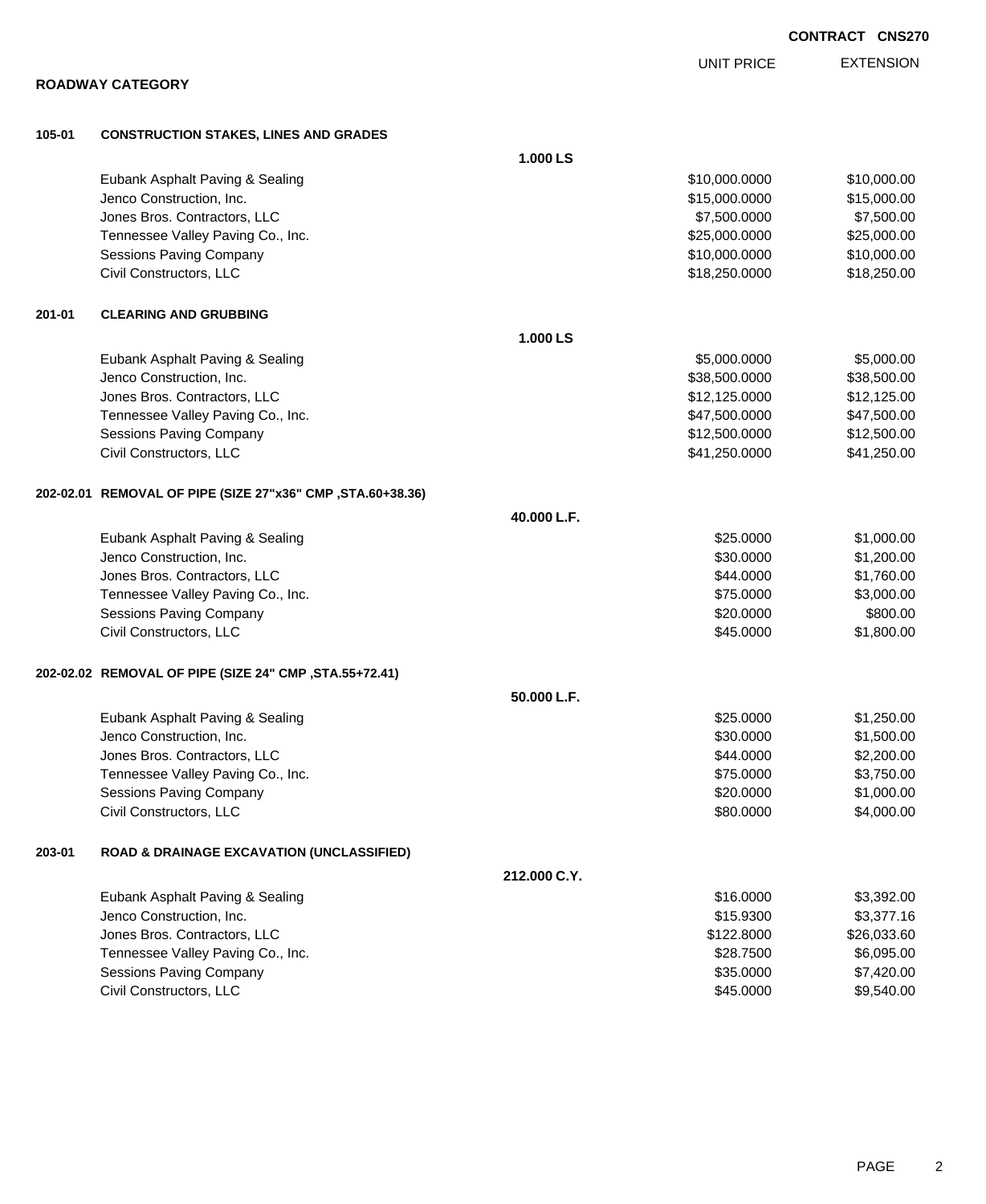UNIT PRICE

EXTENSION

**203-02.01 BORROW EXCAVATION (GRADED SOLID ROCK)**

|        |                                                    | 288.000 TON    |                      |                          |
|--------|----------------------------------------------------|----------------|----------------------|--------------------------|
|        | Eubank Asphalt Paving & Sealing                    |                | \$30.0000            | \$8,640.00               |
|        | Jenco Construction, Inc.                           |                | \$18.5000            | \$5,328.00               |
|        | Jones Bros. Contractors, LLC                       |                | \$41.7500            | \$12,024.00              |
|        | Tennessee Valley Paving Co., Inc.                  |                | \$40.0000            | \$11,520.00              |
|        | <b>Sessions Paving Company</b>                     |                | \$56.0000            | \$16,128.00              |
|        | Civil Constructors, LLC                            |                | \$30.0000            | \$8,640.00               |
| 203-03 | <b>BORROW EXCAVATION (UNCLASSIFIED)</b>            |                |                      |                          |
|        |                                                    | 2,909.000 C.Y. |                      |                          |
|        | Eubank Asphalt Paving & Sealing                    |                | \$17.0000            | \$49,453.00              |
|        | Jenco Construction, Inc.                           |                | \$8.0000             | \$23,272.00              |
|        | Jones Bros. Contractors, LLC                       |                | \$26.0000            | \$75,634.00              |
|        | Tennessee Valley Paving Co., Inc.                  |                | \$19.8000            | \$57,598.20              |
|        | Sessions Paving Company                            |                | \$56.0000            | \$162,904.00             |
|        | Civil Constructors, LLC                            |                | \$20.0000            | \$58,180.00              |
| 203-04 | <b>PLACING AND SPREADING TOPSOIL</b>               |                |                      |                          |
|        |                                                    | 134.000 C.Y.   |                      |                          |
|        | Eubank Asphalt Paving & Sealing                    |                | \$25.0000            | \$3,350.00               |
|        | Jenco Construction, Inc.                           |                | \$30.0000            | \$4,020.00               |
|        | Jones Bros. Contractors, LLC                       |                | \$60.0000            | \$8,040.00               |
|        | Tennessee Valley Paving Co., Inc.                  |                | \$25.0000            | \$3,350.00               |
|        | Sessions Paving Company                            |                | \$17.0000            | \$2,278.00               |
|        | Civil Constructors, LLC                            |                | \$45.0000            | \$6,030.00               |
| 203-06 | <b>WATER</b>                                       |                |                      |                          |
|        |                                                    | 162.000 M.G.   |                      |                          |
|        | Eubank Asphalt Paving & Sealing                    |                | \$10.0000            | \$1,620.00               |
|        | Jenco Construction, Inc.                           |                | \$15.0000            | \$2,430.00               |
|        | Jones Bros. Contractors, LLC                       |                | \$26.0000            | \$4,212.00               |
|        | Tennessee Valley Paving Co., Inc.                  |                | \$25.0000            | \$4,050.00               |
|        | <b>Sessions Paving Company</b>                     |                | \$10.0000            | \$1,620.00               |
|        | Civil Constructors, LLC                            |                | \$8.0000             | \$1,296.00               |
| 209-05 | <b>SEDIMENT REMOVAL</b>                            |                |                      |                          |
|        |                                                    | 35,000 C.Y.    |                      |                          |
|        | Eubank Asphalt Paving & Sealing                    |                | \$25.0000            | \$875.00                 |
|        | Jenco Construction, Inc.                           |                | \$35.0000            | \$1,225.00               |
|        | Jones Bros. Contractors, LLC                       |                | \$17.0000            | \$595.00                 |
|        | Tennessee Valley Paving Co., Inc.                  |                | \$18.0000            | \$630.00                 |
|        | Sessions Paving Company                            |                | \$10.0000            | \$350.00                 |
|        | Civil Constructors, LLC                            |                | \$15.0000            | \$525.00                 |
|        | 209-08.03 TEMPORARY SILT FENCE (WITHOUT BACKING)   |                |                      |                          |
|        |                                                    | 553.000 L.F.   |                      |                          |
|        | Eubank Asphalt Paving & Sealing                    |                | \$3.0000             | \$1,659.00               |
|        | Jenco Construction, Inc.                           |                | \$4.0000             | \$2,212.00               |
|        |                                                    |                |                      |                          |
|        | Jones Bros. Contractors, LLC                       |                | \$2.0000             | \$1,106.00               |
|        | Tennessee Valley Paving Co., Inc.                  |                | \$8.0000             | \$4,424.00               |
|        | Sessions Paving Company<br>Civil Constructors, LLC |                | \$2.0000<br>\$3.0000 | \$1,106.00<br>\$1,659.00 |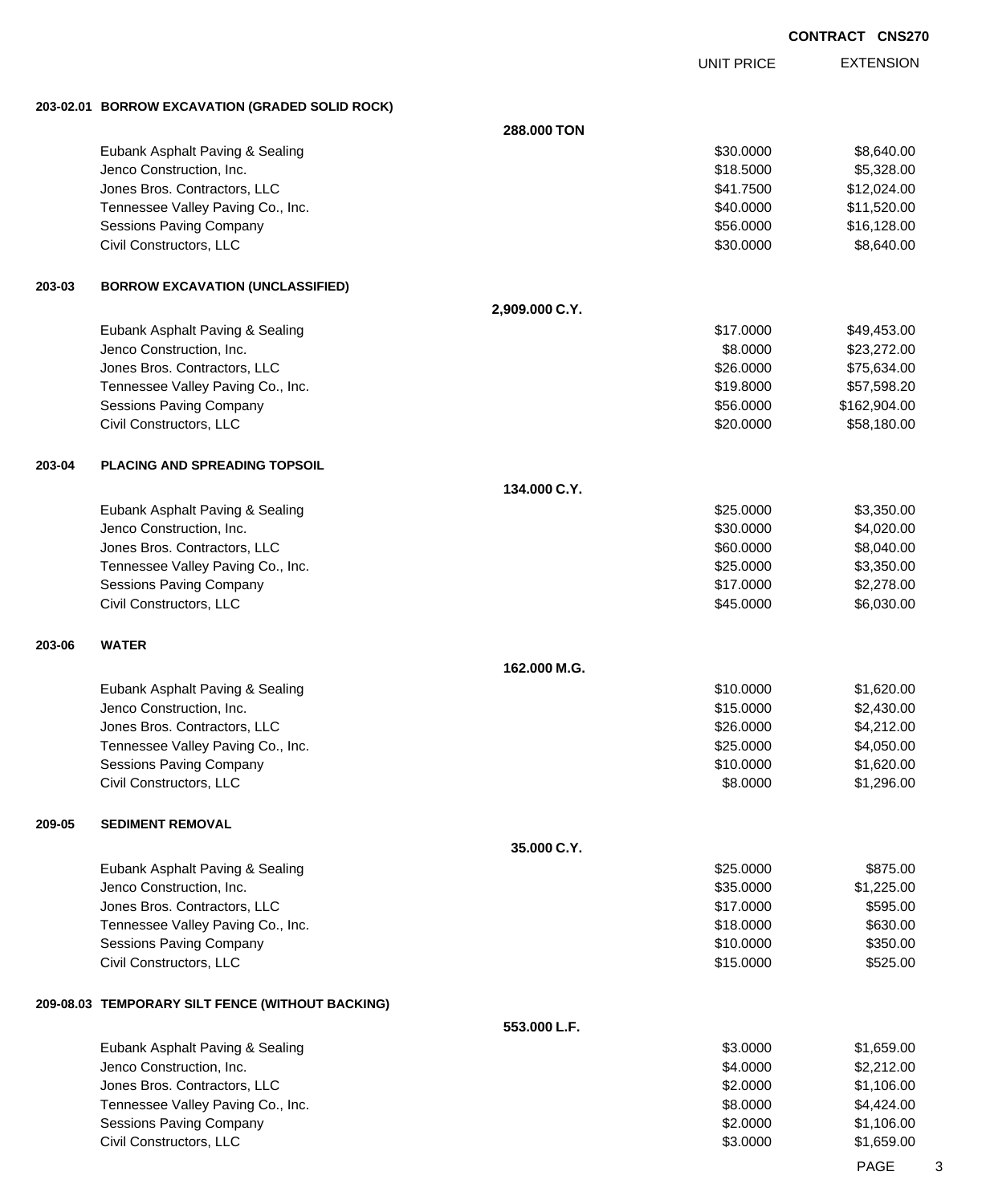UNIT PRICE EXTENSION

**209-08.07 ROCK CHECK DAM PER**

|        | 209-08.07 KOCK CHECK DAM PER                                    |                   |              |             |
|--------|-----------------------------------------------------------------|-------------------|--------------|-------------|
|        |                                                                 | <b>6.000 EACH</b> |              |             |
|        | Eubank Asphalt Paving & Sealing                                 |                   | \$350.0000   | \$2,100.00  |
|        | Jenco Construction, Inc.                                        |                   | \$400.0000   | \$2,400.00  |
|        | Jones Bros. Contractors, LLC                                    |                   | \$826.0000   | \$4,956.00  |
|        | Tennessee Valley Paving Co., Inc.                               |                   | \$2,000.0000 | \$12,000.00 |
|        | <b>Sessions Paving Company</b>                                  |                   | \$225.0000   | \$1,350.00  |
|        | Civil Constructors, LLC                                         |                   | \$325.0000   | \$1,950.00  |
|        | 209-08.08 ENHANCED ROCK CHECK DAM                               |                   |              |             |
|        |                                                                 | <b>4.000 EACH</b> |              |             |
|        | Eubank Asphalt Paving & Sealing                                 |                   | \$500.0000   | \$2,000.00  |
|        | Jenco Construction, Inc.                                        |                   | \$750.0000   | \$3,000.00  |
|        | Jones Bros. Contractors, LLC                                    |                   | \$104.0000   | \$416.00    |
|        | Tennessee Valley Paving Co., Inc.                               |                   | \$2,500.0000 | \$10,000.00 |
|        | <b>Sessions Paving Company</b>                                  |                   | \$250.0000   | \$1,000.00  |
|        | Civil Constructors, LLC                                         |                   | \$320.0000   | \$1,280.00  |
| 303-01 | MINERAL AGGREGATE, TYPE A BASE, GRADING D                       |                   |              |             |
|        |                                                                 | 2,372.000 TON     |              |             |
|        | Eubank Asphalt Paving & Sealing                                 |                   | \$23.0000    | \$54,556.00 |
|        | Jenco Construction, Inc.                                        |                   | \$21.0000    | \$49,812.00 |
|        | Jones Bros. Contractors, LLC                                    |                   | \$20.2500    | \$48,033.00 |
|        | Tennessee Valley Paving Co., Inc.                               |                   | \$23.0000    | \$54,556.00 |
|        | Sessions Paving Company                                         |                   | \$31.5000    | \$74,718.00 |
|        | Civil Constructors, LLC                                         |                   | \$34.5000    | \$81,834.00 |
|        | 303-10.01 MINERAL AGGREGATE (SIZE 57)                           |                   |              |             |
|        |                                                                 | 13.000 TON        |              |             |
|        | Eubank Asphalt Paving & Sealing                                 |                   | \$50.0000    | \$650.00    |
|        | Jenco Construction, Inc.                                        |                   | \$50.0000    | \$650.00    |
|        | Jones Bros. Contractors, LLC                                    |                   | \$36.2500    | \$471.25    |
|        | Tennessee Valley Paving Co., Inc.                               |                   | \$40.0000    | \$520.00    |
|        | Sessions Paving Company                                         |                   | \$40.0000    | \$520.00    |
|        | Civil Constructors, LLC                                         |                   | \$65.0000    | \$845.00    |
|        | 307-01.01 ASPHALT CONCRETE MIX (PG64-22) (BPMB-HM) GRADING A    |                   |              |             |
|        |                                                                 | 384,000 TON       |              |             |
|        | Eubank Asphalt Paving & Sealing                                 |                   | \$80.0000    | \$30,720.00 |
|        | Jenco Construction, Inc.                                        |                   | \$82.0000    | \$31,488.00 |
|        | Jones Bros. Contractors, LLC                                    |                   | \$125.0000   | \$48,000.00 |
|        | Tennessee Valley Paving Co., Inc.                               |                   | \$90.0000    | \$34,560.00 |
|        | Sessions Paving Company                                         |                   | \$106.0000   | \$40,704.00 |
|        | Civil Constructors, LLC                                         |                   | \$135.0000   | \$51,840.00 |
|        | 307-01.08 ASPHALT CONCRETE MIX (PG64-22) (BPMB-HM) GRADING B-M2 |                   |              |             |
|        |                                                                 | 381.000 TON       |              |             |
|        | Eubank Asphalt Paving & Sealing                                 |                   | \$85.0000    | \$32,385.00 |
|        | Jenco Construction, Inc.                                        |                   | \$88.0000    | \$33,528.00 |
|        | Jones Bros. Contractors, LLC                                    |                   | \$128.0000   | \$48,768.00 |
|        | Tennessee Valley Paving Co., Inc.                               |                   | \$98.0000    | \$37,338.00 |
|        | <b>Sessions Paving Company</b>                                  |                   | \$109.0000   | \$41,529.00 |
|        | Civil Constructors, LLC                                         |                   | \$145.0000   | \$55,245.00 |

PAGE 4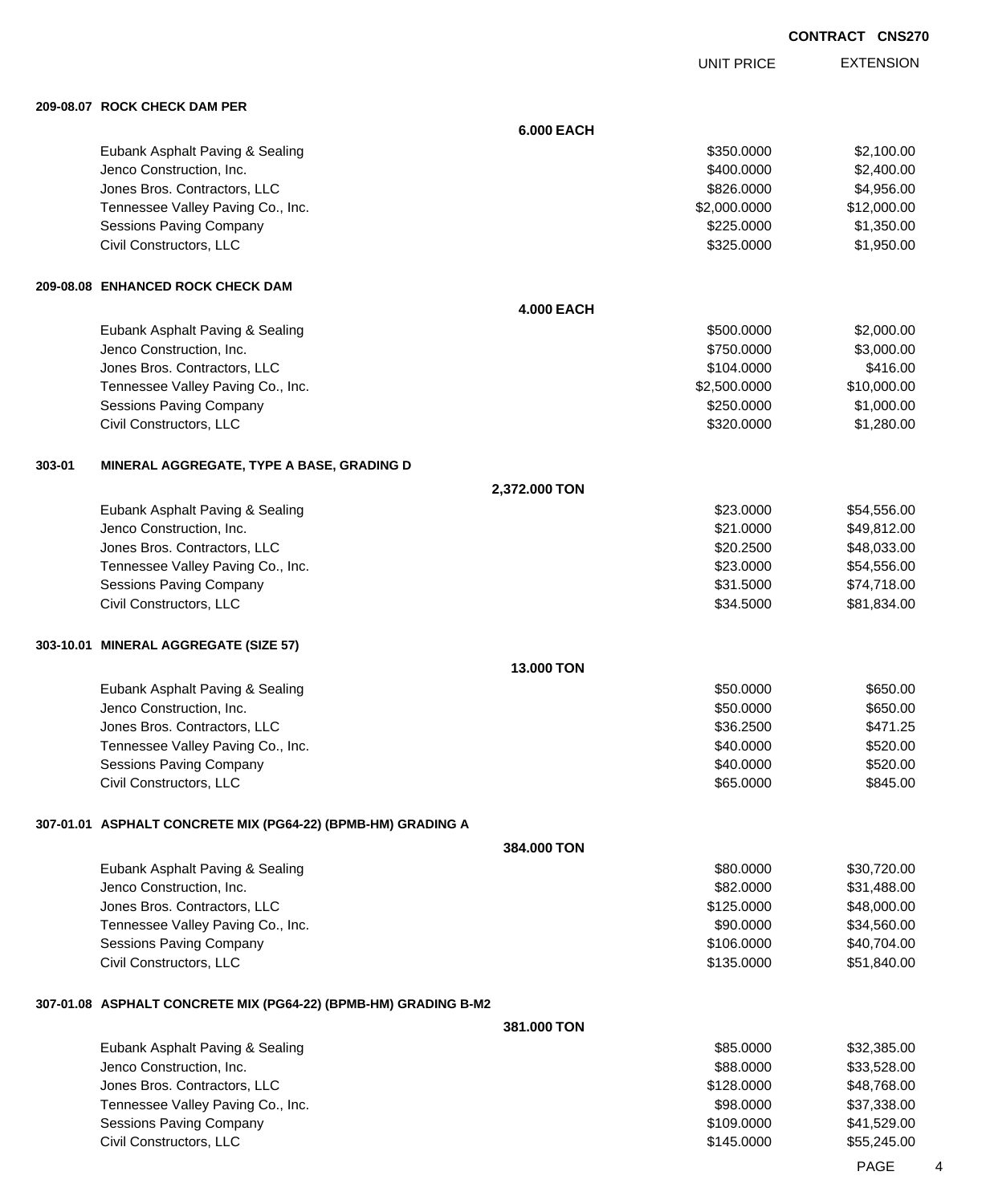EXTENSION UNIT PRICE **402-01 BITUMINOUS MATERIAL FOR PRIME COAT (PC) 5.000 TON** Eubank Asphalt Paving & Sealing \$500.000 \$2,500.000 \$2,500.000 \$2,500.000 \$2,500.00 Jenco Construction, Inc. 66 and the construction, Inc. 66 and the construction, Inc. 66 and the construction, Inc. 66 and the construction, Inc. 66 and the construction, Inc. 66 and the construction, Inc. 66 and the constr Jones Bros. Contractors, LLC \$577.5000 \$2,887.50 Tennessee Valley Paving Co., Inc. 6. The Co. and the Co. of the Contract of the Co. of the State of the State of the State of the State of the State of the State of the State of the State of the State of the State of the S Sessions Paving Company **\$850.000 \$4,250.00** \$4,250.00 Civil Constructors, LLC 6.500.00 \$5,500.00 \$5,500.00 \$5,500.00 \$5,500.00 \$5,500.00 \$5,500.00 \$5,500.00 \$5,500 **402-02 AGGREGATE FOR COVER MATERIAL (PC) 16.000 TON** Eubank Asphalt Paving & Sealing \$30.000 \$480.00 Jenco Construction, Inc. \$50.0000 \$800.00 Jones Bros. Contractors, LLC \$96.5000 \$1,544.00 Tennessee Valley Paving Co., Inc. \$1,120.00 \$1,120.00 Sessions Paving Company \$35.0000 \$560.00 Civil Constructors, LLC 6640.000 \$640.000 \$640.000 \$640.000 \$640.000 \$640.000 \$640.00 **403-01 BITUMINOUS MATERIAL FOR TACK COAT (TC) 2.500 TON** Eubank Asphalt Paving & Sealing \$1,000.0000 \$2,500.000 \$2,500.000 Jenco Construction, Inc. \$850.0000 \$2,125.00 Jones Bros. Contractors, LLC \$577.5000 \$1,443.75 Tennessee Valley Paving Co., Inc. \$1,000.0000 \$2,500.000 \$2,500.00 Sessions Paving Company 6 (1995) 125.00 (1996) 125.000 \$850.0000 \$2,125.00 Civil Constructors, LLC 6. 2012 12:00 12:00 12:00 12:00 12:00 12:00 12:00 12:00 12:00 12:00 12:00 12:00 12:00 **411-01.10 ACS MIX(PG64-22) GRADING D 219.000 TON** Eubank Asphalt Paving & Sealing \$95.000 \$20,805.00 Jenco Construction, Inc. \$110.0000 \$24,090.00 Jones Bros. Contractors, LLC \$145.0000 \$31,755.00 Tennessee Valley Paving Co., Inc. 6. 2012. The state of the state of the state of the state of the state of the state of the state of the state of the state of the state of the state of the state of the state of the state Sessions Paving Company **\$28,689.00** \$28,689.00 Civil Constructors, LLC 68,792.00 **607-03.30 18" PIPE CULVERT 128.000 L.F.** Eubank Asphalt Paving & Sealing \$30.000 \$3,840.00 Jenco Construction, Inc. 66,144.00 Jones Bros. Contractors, LLC 667.20 \$5,267.20 \$41.1500 \$5,267.20 Tennessee Valley Paving Co., Inc. 6. The Co. inc. \$35.0000 \$4,480.00 Sessions Paving Company **\$12,800.00** \$12,800.00 \$12,800.00 Civil Constructors, LLC 611,080.00 **607-39.02 18" PIPE CULVERT (SIDE DRAIN) 107.000 L.F.** Eubank Asphalt Paving & Sealing \$30.000 \$3,210.00 Jenco Construction, Inc. \$48.0000 \$5,136.00 Jones Bros. Contractors, LLC \$40.8500 \$4,370.95 Tennessee Valley Paving Co., Inc. 6. The Co. inc. \$45.0000 \$4,815.00 Sessions Paving Company 6. The second service of the service of the service of the service of the service of the service of the service of the service of the service of the service of the service of the service of the serv

Civil Constructors, LLC 6. The Second Second Second Second Second Second Second Second Second Second Second Second Second Second Second Second Second Second Second Second Second Second Second Second Second Second Second Se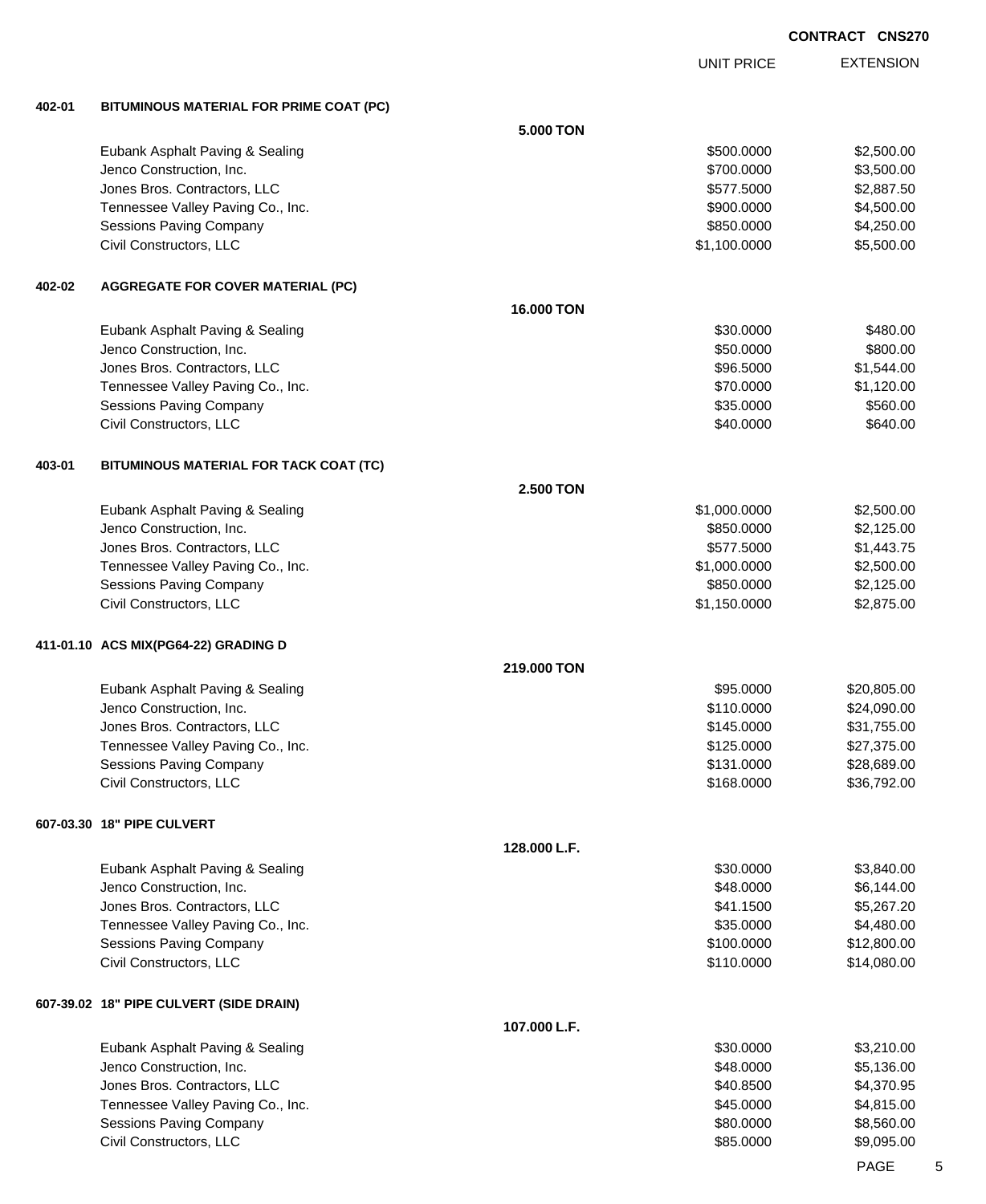UNIT PRICE

EXTENSION

**611-07.54 18IN ENDWALL (CROSS DRAIN) 3:1**

|        | 811-07.34 TOIN ENDWALL (CROSS DRAIN) 3:1 |                   |               |             |
|--------|------------------------------------------|-------------------|---------------|-------------|
|        |                                          | <b>6.000 EACH</b> |               |             |
|        | Eubank Asphalt Paving & Sealing          |                   | \$2,500.0000  | \$15,000.00 |
|        | Jenco Construction, Inc.                 |                   | \$1,000.0000  | \$6,000.00  |
|        | Jones Bros. Contractors, LLC             |                   | \$1,911.5000  | \$11,469.00 |
|        | Tennessee Valley Paving Co., Inc.        |                   | \$800.0000    | \$4,800.00  |
|        | <b>Sessions Paving Company</b>           |                   | \$3,500.0000  | \$21,000.00 |
|        | Civil Constructors, LLC                  |                   | \$2,250.0000  | \$13,500.00 |
|        |                                          |                   |               |             |
|        | 621-03.02 18" TEMPORARY DRAINAGE PIPE    |                   |               |             |
|        |                                          | 75.000 L.F.       |               |             |
|        | Eubank Asphalt Paving & Sealing          |                   | \$25.0000     | \$1,875.00  |
|        | Jenco Construction, Inc.                 |                   | \$48.0000     | \$3,600.00  |
|        | Jones Bros. Contractors, LLC             |                   | \$41.0000     | \$3,075.00  |
|        | Tennessee Valley Paving Co., Inc.        |                   | \$35.0000     | \$2,625.00  |
|        | <b>Sessions Paving Company</b>           |                   | \$50.0000     | \$3,750.00  |
|        | Civil Constructors, LLC                  |                   | \$45.0000     | \$3,375.00  |
|        | 709-05.05 MACHINED RIP-RAP (CLASS A-3)   |                   |               |             |
|        |                                          | 150.000 TON       |               |             |
|        | Eubank Asphalt Paving & Sealing          |                   | \$35.0000     | \$5,250.00  |
|        | Jenco Construction, Inc.                 |                   | \$35.0000     | \$5,250.00  |
|        | Jones Bros. Contractors, LLC             |                   | \$63.1000     | \$9,465.00  |
|        | Tennessee Valley Paving Co., Inc.        |                   | \$47.0000     | \$7,050.00  |
|        | <b>Sessions Paving Company</b>           |                   | \$45.0000     | \$6,750.00  |
|        | Civil Constructors, LLC                  |                   | \$45.0000     | \$6,750.00  |
|        |                                          |                   |               |             |
|        | 709-05.06 MACHINED RIP-RAP (CLASS A-1)   |                   |               |             |
|        |                                          | 68.000 TON        |               |             |
|        | Eubank Asphalt Paving & Sealing          |                   | \$50.0000     | \$3,400.00  |
|        | Jenco Construction, Inc.                 |                   | \$50.0000     | \$3,400.00  |
|        | Jones Bros. Contractors, LLC             |                   | \$62.2500     | \$4,233.00  |
|        | Tennessee Valley Paving Co., Inc.        |                   | \$52.0000     | \$3,536.00  |
|        | Sessions Paving Company                  |                   | \$45.0000     | \$3,060.00  |
|        | Civil Constructors, LLC                  |                   | \$52.0000     | \$3,536.00  |
|        | 709-05.08 MACHINED RIP-RAP (CLASS B)     |                   |               |             |
|        |                                          | <b>17.000 TON</b> |               |             |
|        | Eubank Asphalt Paving & Sealing          |                   | \$100.0000    | \$1,700.00  |
|        | Jenco Construction, Inc.                 |                   | \$50.0000     | \$850.00    |
|        | Jones Bros. Contractors, LLC             |                   | \$62.2500     | \$1,058.25  |
|        | Tennessee Valley Paving Co., Inc.        |                   | \$60.0000     | \$1,020.00  |
|        | <b>Sessions Paving Company</b>           |                   | \$45.0000     | \$765.00    |
|        | Civil Constructors, LLC                  |                   | \$60.0000     | \$1,020.00  |
|        |                                          |                   |               |             |
| 712-01 | <b>TRAFFIC CONTROL</b>                   | 1.000 LS          |               |             |
|        | Eubank Asphalt Paving & Sealing          |                   | \$3,000.0000  | \$3,000.00  |
|        | Jenco Construction, Inc.                 |                   | \$6,000.0000  | \$6,000.00  |
|        |                                          |                   |               |             |
|        | Jones Bros. Contractors, LLC             |                   | \$20,000.0000 | \$20,000.00 |
|        | Tennessee Valley Paving Co., Inc.        |                   | \$22,000.0000 | \$22,000.00 |
|        | Sessions Paving Company                  |                   | \$7,500.0000  | \$7,500.00  |
|        | Civil Constructors, LLC                  |                   | \$15,000.0000 | \$15,000.00 |
|        |                                          |                   |               | <b>DACE</b> |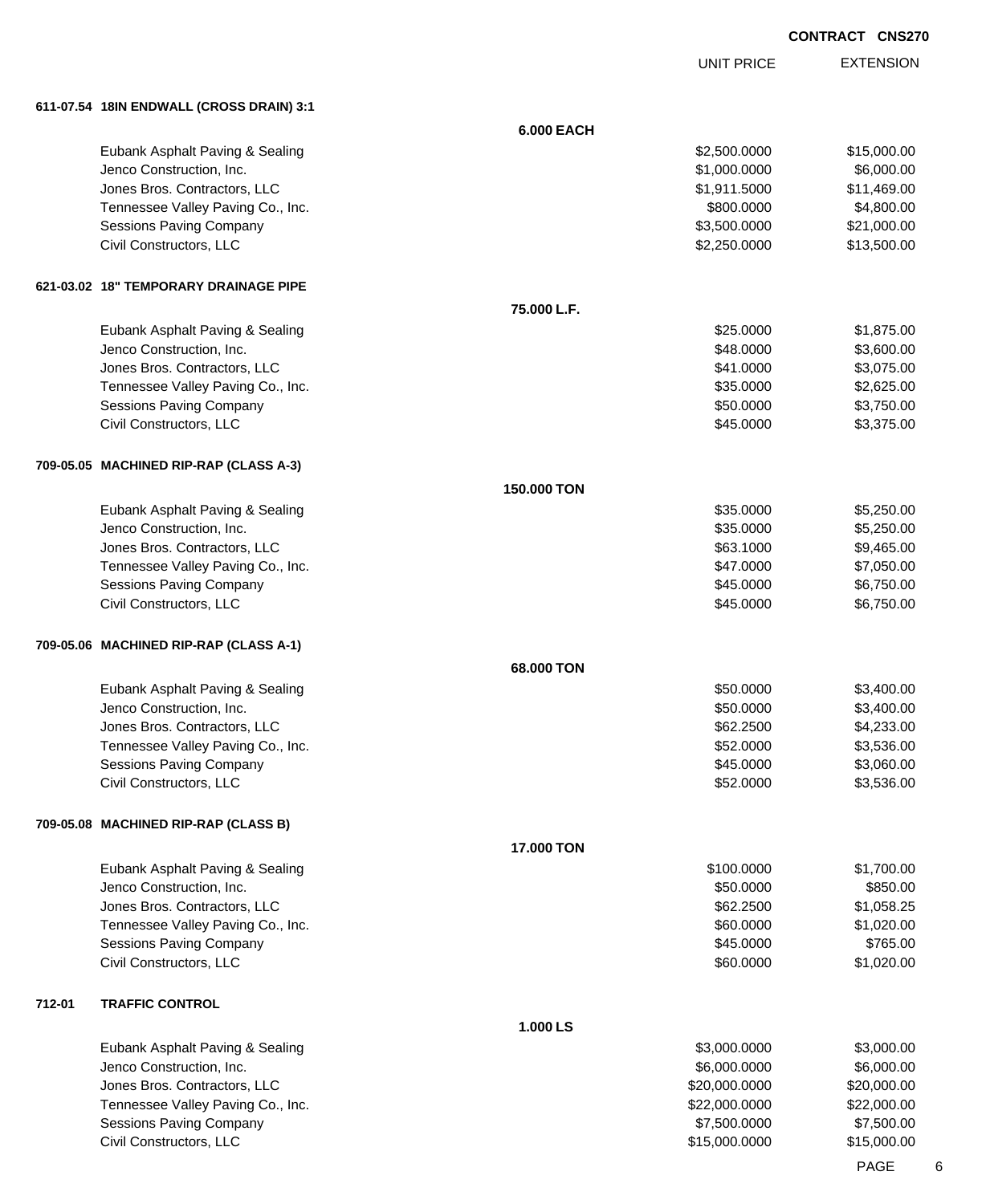UNIT PRICE EXTENSION

**712-04.01 FLEXIBLE DRUMS (CHANNELIZING)**

|        | <b><i>IL COSTO LE LE LA IBLE DROMO (CHANNELLEING)</i></b> |                   |                              |                          |
|--------|-----------------------------------------------------------|-------------------|------------------------------|--------------------------|
|        |                                                           | 25.000 EACH       |                              |                          |
|        | Eubank Asphalt Paving & Sealing                           |                   | \$25.0000                    | \$625.00                 |
|        | Jenco Construction, Inc.                                  |                   | \$15.0000                    | \$375.00                 |
|        | Jones Bros. Contractors, LLC                              |                   | \$15.7500                    | \$393.75                 |
|        | Tennessee Valley Paving Co., Inc.                         |                   | \$60.0000                    | \$1,500.00               |
|        | Sessions Paving Company                                   |                   | \$25.0000                    | \$625.00                 |
|        | Civil Constructors, LLC                                   |                   | \$20.0000                    | \$500.00                 |
|        |                                                           |                   |                              |                          |
|        | 712-05.01 WARNING LIGHTS (TYPE A)                         |                   |                              |                          |
|        |                                                           | <b>4.000 EACH</b> |                              |                          |
|        | Eubank Asphalt Paving & Sealing                           |                   | \$5.0000                     | \$20.00                  |
|        | Jenco Construction, Inc.                                  |                   | \$32.0000                    | \$128.00                 |
|        | Jones Bros. Contractors, LLC                              |                   | \$33.7500                    | \$135.00                 |
|        | Tennessee Valley Paving Co., Inc.                         |                   | \$100.0000                   | \$400.00                 |
|        | Sessions Paving Company                                   |                   | \$40.0000                    | \$160.00                 |
|        | Civil Constructors, LLC                                   |                   | \$45.0000                    | \$180.00                 |
| 712-06 | <b>SIGNS (CONSTRUCTION)</b>                               |                   |                              |                          |
|        |                                                           | 159.000 S.F.      |                              |                          |
|        | Eubank Asphalt Paving & Sealing                           |                   | \$8.0000                     | \$1,272.00               |
|        | Jenco Construction, Inc.                                  |                   | \$6.5000                     | \$1,033.50               |
|        | Jones Bros. Contractors, LLC                              |                   | \$6.8500                     | \$1,089.15               |
|        | Tennessee Valley Paving Co., Inc.                         |                   | \$15.0000                    | \$2,385.00               |
|        | Sessions Paving Company                                   |                   | \$8.0000                     | \$1,272.00               |
|        | Civil Constructors, LLC                                   |                   | \$15.0000                    | \$2,385.00               |
|        |                                                           |                   |                              |                          |
|        | 712-07.03 TEMPORARY BARRICADES (TYPE III)                 |                   |                              |                          |
|        |                                                           | 48.000 L.F.       |                              |                          |
|        | Eubank Asphalt Paving & Sealing                           |                   | \$25.0000                    | \$1,200.00               |
|        | Jenco Construction, Inc.                                  |                   | \$17.5000                    | \$840.00                 |
|        | Jones Bros. Contractors, LLC                              |                   | \$18.5000                    | \$888.00                 |
|        | Tennessee Valley Paving Co., Inc.                         |                   | \$40.0000                    | \$1,920.00               |
|        | Sessions Paving Company                                   |                   | \$20.0000                    | \$960.00                 |
|        | Civil Constructors, LLC                                   |                   | \$35.0000                    | \$1,680.00               |
|        | 713-16.20 SIGNS (STOP R1-1)                               |                   |                              |                          |
|        |                                                           | <b>1.000 EACH</b> |                              |                          |
|        | Eubank Asphalt Paving & Sealing                           |                   | \$500.0000                   | \$500.00                 |
|        | Jenco Construction, Inc.                                  |                   | \$300.0000                   | \$300.00                 |
|        | Jones Bros. Contractors, LLC                              |                   | \$278.2500                   | \$278.25                 |
|        | Tennessee Valley Paving Co., Inc.                         |                   | \$400.0000                   | \$400.00                 |
|        | <b>Sessions Paving Company</b>                            |                   | \$300.0000                   | \$300.00                 |
|        | Civil Constructors, LLC                                   |                   | \$425.0000                   | \$425.00                 |
|        | 716-05.01 PAINTED PAVEMENT MARKING (4" LINE)              |                   |                              |                          |
|        |                                                           | 1.600 L.M.        |                              |                          |
|        | Eubank Asphalt Paving & Sealing                           |                   | \$1,500.0000                 | \$2,400.00               |
|        | Jenco Construction, Inc.                                  |                   | \$1,500.0000                 | \$2,400.00               |
|        | Jones Bros. Contractors, LLC                              |                   | \$1,575.0000                 | \$2,520.00               |
|        |                                                           |                   |                              |                          |
|        |                                                           |                   |                              |                          |
|        | Tennessee Valley Paving Co., Inc.                         |                   | \$1,800.0000                 | \$2,880.00               |
|        | Sessions Paving Company<br>Civil Constructors, LLC        |                   | \$1,650.0000<br>\$1,950.0000 | \$2,640.00<br>\$3,120.00 |

PAGE 7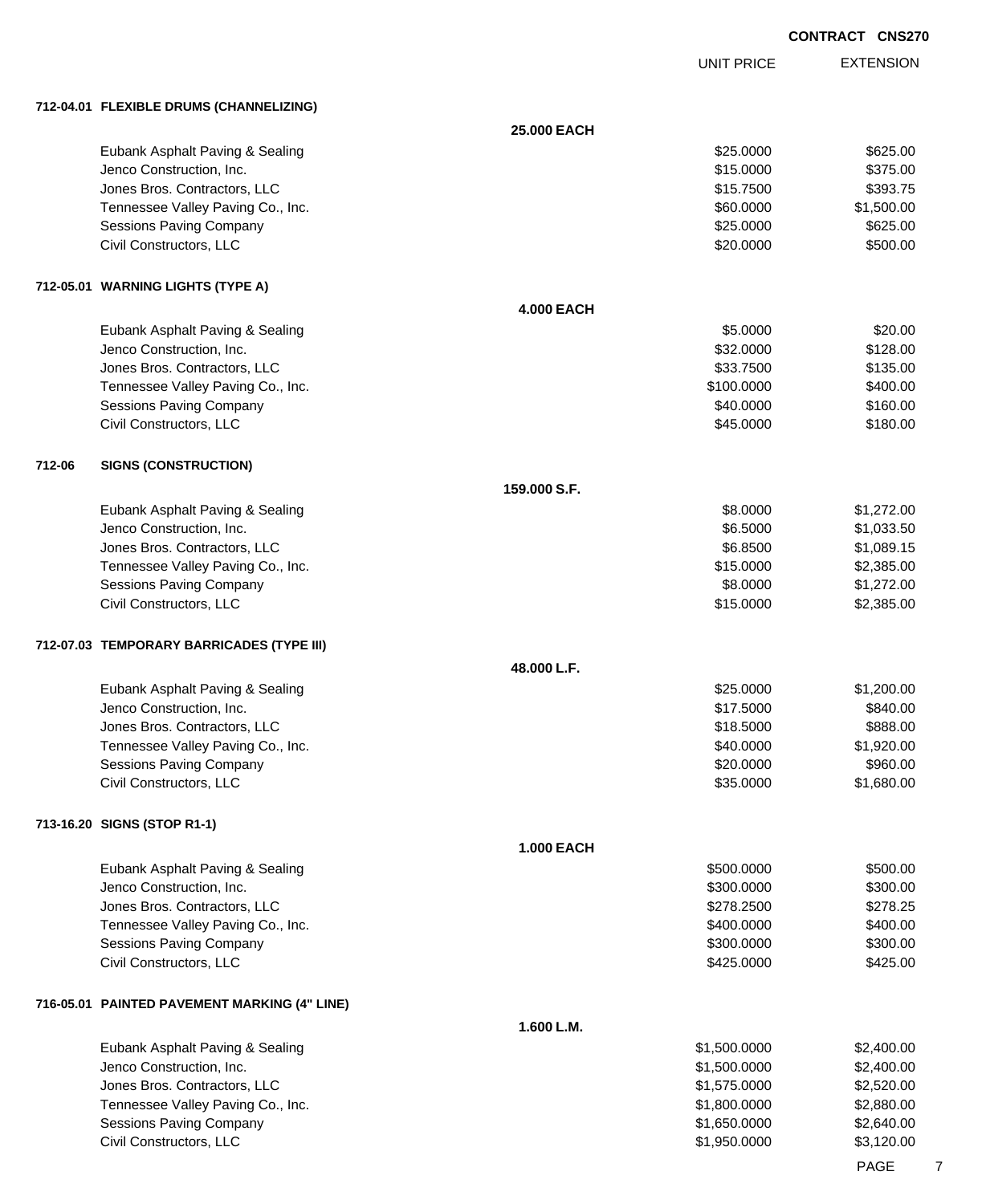UNIT PRICE

EXTENSION

**716-05.05 PAINTED PAVEMENT MARKING (STOP LINE)**

|        | 716-05.05 PAINTED PAVEMENT MARKING (STOP LINE)     |                    |                      |                        |
|--------|----------------------------------------------------|--------------------|----------------------|------------------------|
|        |                                                    | 20.000 L.F.        |                      |                        |
|        | Eubank Asphalt Paving & Sealing                    |                    | \$10.0000            | \$200.00               |
|        | Jenco Construction, Inc.                           |                    | \$10.0000            | \$200.00               |
|        | Jones Bros. Contractors, LLC                       |                    | \$10.5000            | \$210.00               |
|        | Tennessee Valley Paving Co., Inc.                  |                    | \$20.0000            | \$400.00               |
|        | <b>Sessions Paving Company</b>                     |                    | \$11.0000            | \$220.00               |
|        | Civil Constructors, LLC                            |                    | \$15.0000            | \$300.00               |
| 717-01 | <b>MOBILIZATION</b>                                |                    |                      |                        |
|        |                                                    | 1.000 LS           |                      |                        |
|        | Eubank Asphalt Paving & Sealing                    |                    | \$12,500.0000        | \$12,500.00            |
|        | Jenco Construction, Inc.                           |                    | \$30,000.0000        | \$30,000.00            |
|        | Jones Bros. Contractors, LLC                       |                    | \$22,650.0000        | \$22,650.00            |
|        | Tennessee Valley Paving Co., Inc.                  |                    | \$62,000.0000        | \$62,000.00            |
|        | <b>Sessions Paving Company</b>                     |                    | \$10,000.0000        | \$10,000.00            |
|        | Civil Constructors, LLC                            |                    | \$37,020.0000        | \$37,020.00            |
|        | 740-10.03 GEOTEXTILE (TYPE III)(EROSION CONTROL)   |                    |                      |                        |
|        |                                                    | 420.000 S.Y.       |                      |                        |
|        | Eubank Asphalt Paving & Sealing                    |                    | \$5.0000             | \$2,100.00             |
|        | Jenco Construction, Inc.                           |                    | \$2.0000             | \$840.00               |
|        | Jones Bros. Contractors, LLC                       |                    | \$2.1000             | \$882.00               |
|        | Tennessee Valley Paving Co., Inc.                  |                    | \$8.0000             | \$3,360.00             |
|        | <b>Sessions Paving Company</b>                     |                    | \$2.5000             | \$1,050.00             |
|        | Civil Constructors, LLC                            |                    | \$3.5000             | \$1,470.00             |
|        | 740-10.04 GEOTEXTILE (TYPE IV)(STABILIZATION)      |                    |                      |                        |
|        |                                                    | 391.000 S.Y.       |                      |                        |
|        | Eubank Asphalt Paving & Sealing                    |                    | \$5.0000             | \$1,955.00             |
|        | Jenco Construction, Inc.                           |                    | \$1.5000             | \$586.50               |
|        | Jones Bros. Contractors, LLC                       |                    | \$2.7500             | \$1,075.25             |
|        | Tennessee Valley Paving Co., Inc.                  |                    | \$9.0000<br>\$2.0000 | \$3,519.00<br>\$782.00 |
|        | Sessions Paving Company<br>Civil Constructors, LLC |                    | \$2.5000             | \$977.50               |
|        | 740-11.04 TEMPORARY SEDIMENT TUBE 20IN             |                    |                      |                        |
|        |                                                    | 1,994.000 L.F.     |                      |                        |
|        | Eubank Asphalt Paving & Sealing                    |                    | \$3.0000             | \$5,982.00             |
|        | Jenco Construction, Inc.                           |                    | \$2.5000             | \$4,985.00             |
|        | Jones Bros. Contractors, LLC                       |                    | \$2.6300             | \$5,244.22             |
|        | Tennessee Valley Paving Co., Inc.                  |                    | \$4.0000             | \$7,976.00             |
|        | <b>Sessions Paving Company</b>                     |                    | \$3.0000             | \$5,982.00             |
|        | Civil Constructors, LLC                            |                    | \$3.5000             | \$6,979.00             |
|        | 801-01.07 TEMPORARY SEEDING (WITH MULCH)           |                    |                      |                        |
|        |                                                    | <b>15.000 UNIT</b> |                      |                        |
|        | Eubank Asphalt Paving & Sealing                    |                    | \$100.0000           | \$1,500.00             |
|        | Jenco Construction, Inc.                           |                    | \$30.0000            | \$450.00               |
|        | Jones Bros. Contractors, LLC                       |                    | \$31.5000            | \$472.50               |
|        | Tennessee Valley Paving Co., Inc.                  |                    | \$100.0000           | \$1,500.00             |
|        | <b>Sessions Paving Company</b>                     |                    | \$60.0000            | \$900.00               |
|        | Civil Constructors, LLC                            |                    | \$38.0000            | \$570.00               |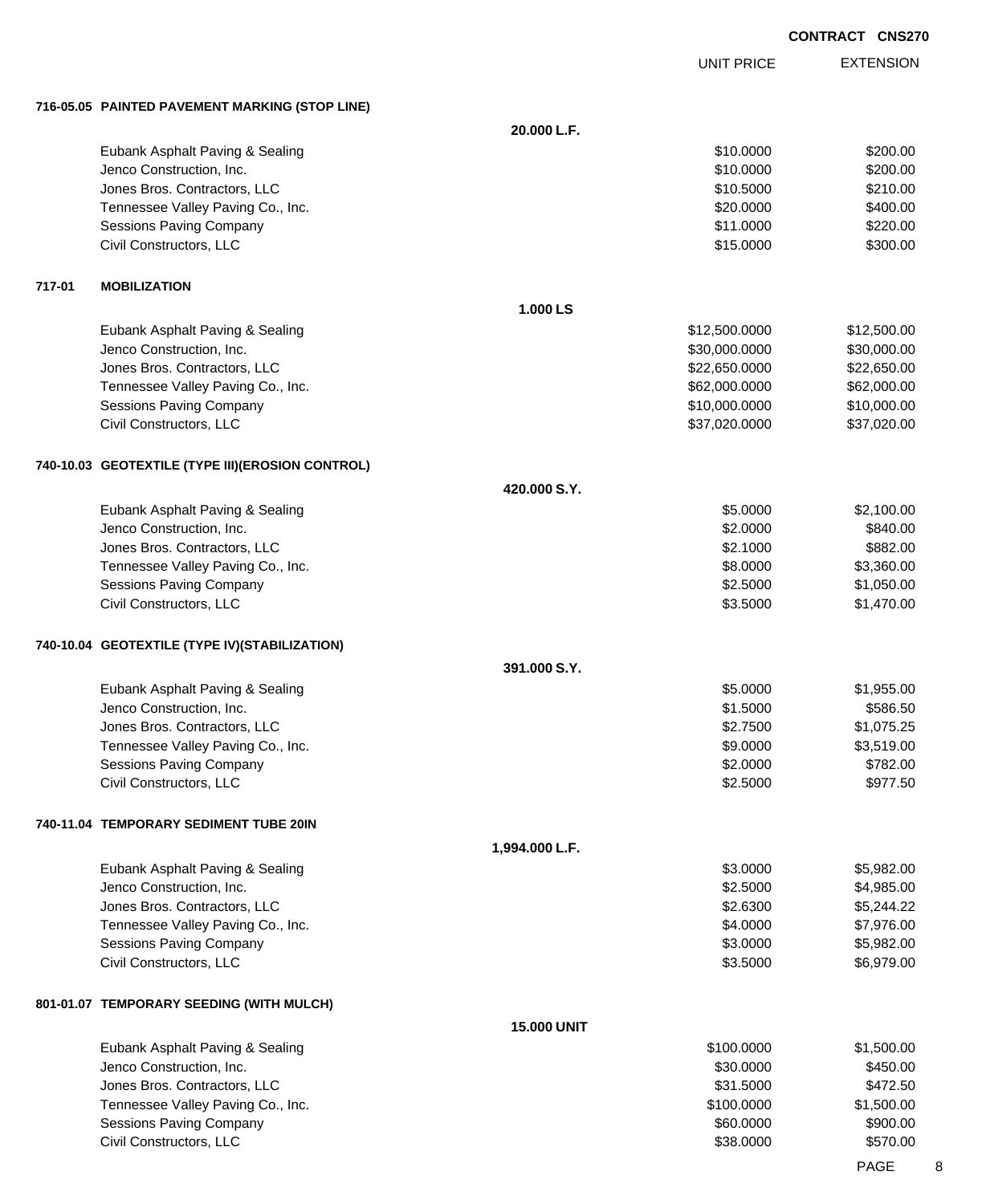UNIT PRICE

EXTENSION

| 801-03 | <b>WATER (SEEDING &amp; SODDING)</b> |  |
|--------|--------------------------------------|--|
|        |                                      |  |

|        | $\ldots$                          |                |           |             |
|--------|-----------------------------------|----------------|-----------|-------------|
|        |                                   | 38,000 M.G.    |           |             |
|        | Eubank Asphalt Paving & Sealing   |                | \$30.0000 | \$1,140.00  |
|        | Jenco Construction, Inc.          |                | \$50,0000 | \$1,900.00  |
|        | Jones Bros. Contractors, LLC      |                | \$52.5000 | \$1,995.00  |
|        | Tennessee Valley Paving Co., Inc. |                | \$25.0000 | \$950.00    |
|        | Sessions Paving Company           |                | \$50.0000 | \$1,900.00  |
|        | Civil Constructors, LLC           |                | \$65.0000 | \$2,470.00  |
| 803-01 | <b>SODDING (NEW SOD)</b>          |                |           |             |
|        |                                   | 1,665.000 S.Y. |           |             |
|        | Eubank Asphalt Paving & Sealing   |                | \$4.0000  | \$6,660.00  |
|        | Jenco Construction, Inc.          |                | \$5.0000  | \$8,325.00  |
|        | Jones Bros. Contractors, LLC      |                | \$5.2500  | \$8,741.25  |
|        | Tennessee Valley Paving Co., Inc. |                | \$5.0000  | \$8,325.00  |
|        | Sessions Paving Company           |                | \$6.0000  | \$9,990.00  |
|        | Civil Constructors, LLC           |                | \$6.5000  | \$10,822.50 |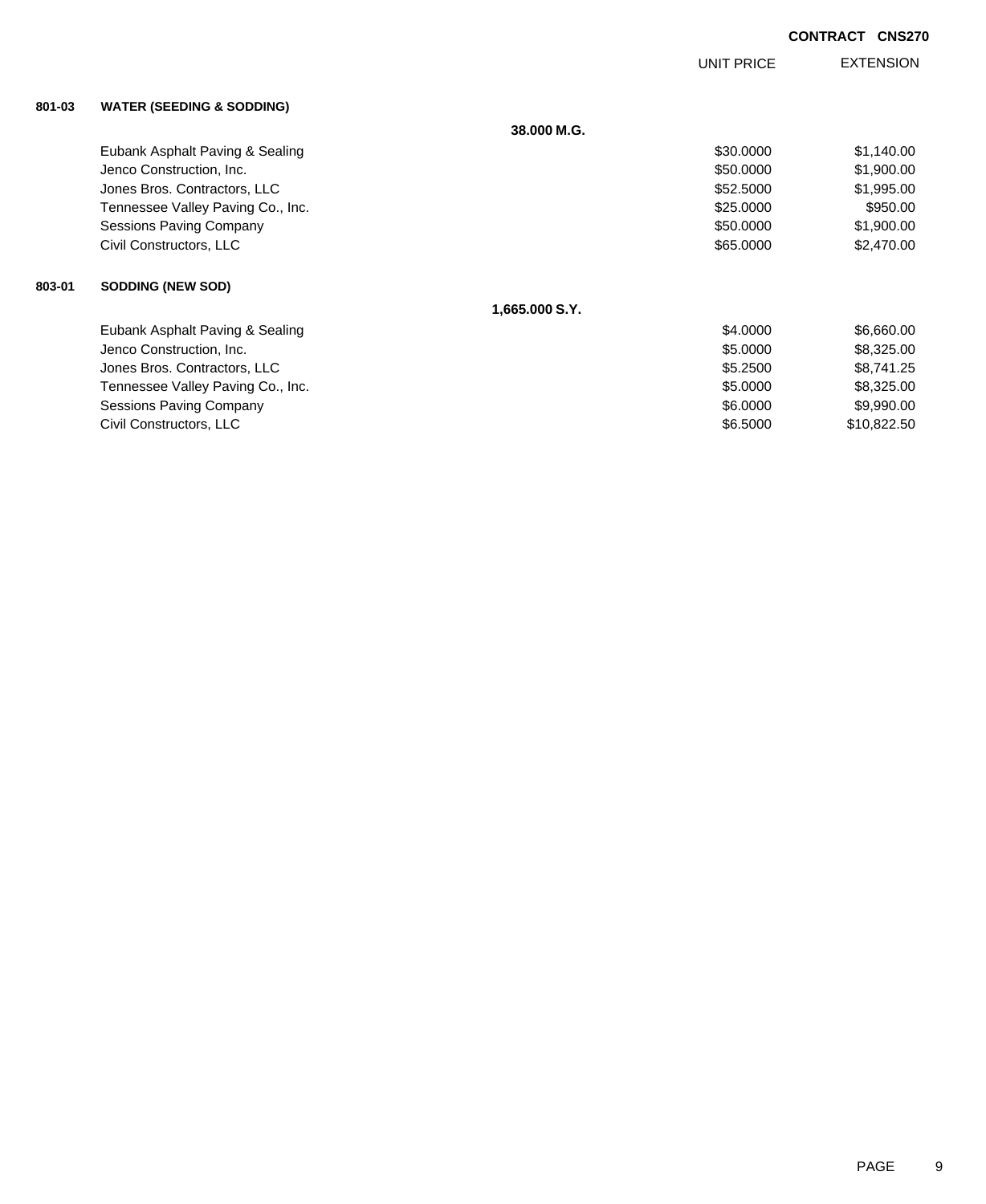### **SUB-TOTAL ROADWAY**

| Eubank Asphalt Paving & Sealing   | \$310,264.00 |
|-----------------------------------|--------------|
| Jenco Construction, Inc.          | \$338,200.16 |
| Jones Bros. Contractors, LLC      | \$445,016.87 |
| Tennessee Valley Paving Co., Inc. | \$499,227.20 |
| Sessions Paving Company           | \$512,517.00 |
| Civil Constructors, LLC           | \$525,226.00 |
|                                   |              |

## **TOTAL CONTRACT**

| Eubank Asphalt Paving & Sealing   | \$310,264.00 |
|-----------------------------------|--------------|
| Jenco Construction, Inc.          | \$338,200.16 |
| Jones Bros. Contractors, LLC      | \$445,016.87 |
| Tennessee Valley Paving Co., Inc. | \$499,227.20 |
| Sessions Paving Company           | \$512,517.00 |
| Civil Constructors, LLC           | \$525,226.00 |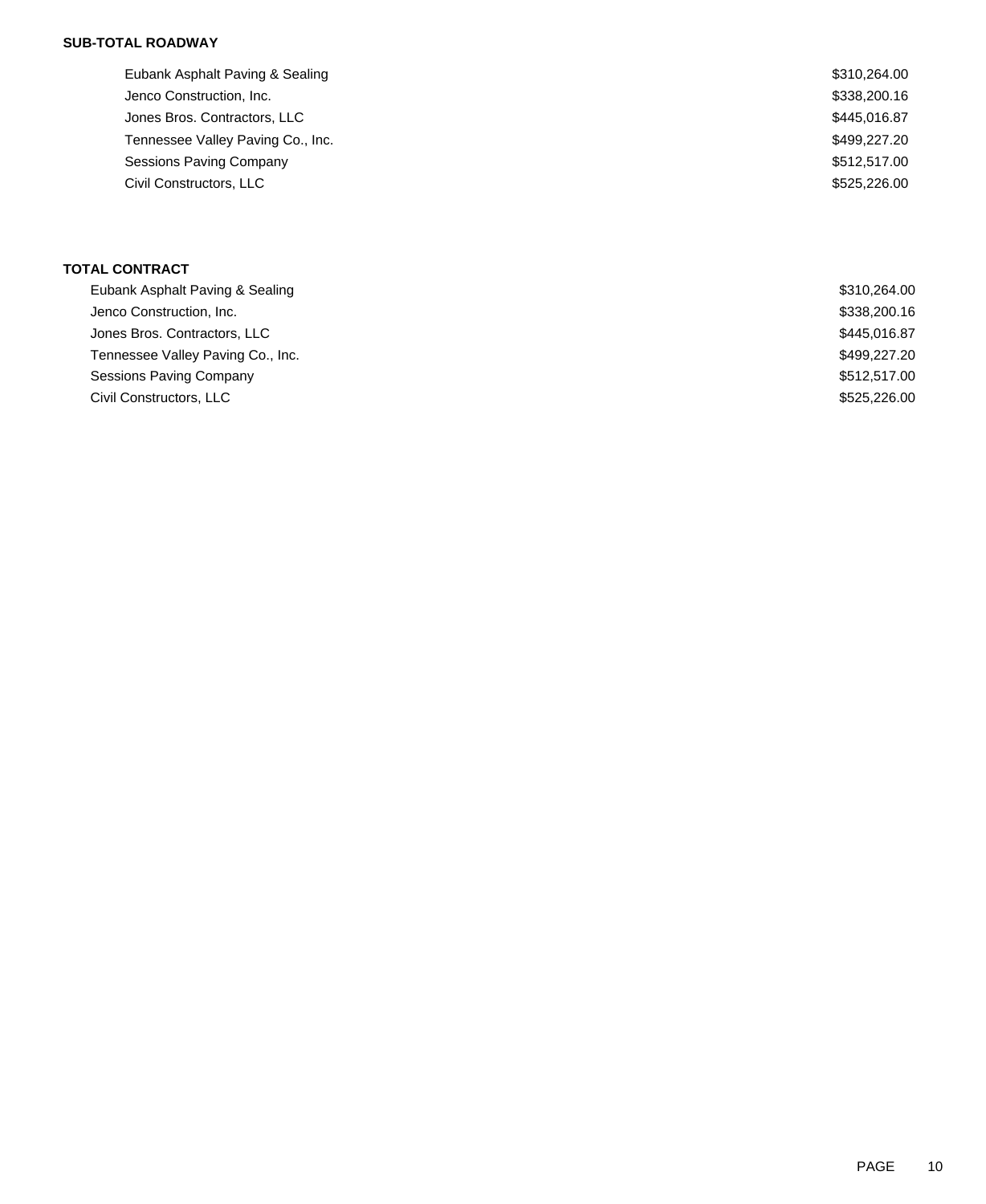# **DEPARTMENT OF TRANSPORTATION SUMMARY OF BIDS LETTING OF AUGUST 17, 2018 STATE OF TENNESSEE**

#### HAMILTON COUNTY (Contract No. CNS273 Call 019)

HSIP-58(45),33044-3247-94

THE MISCELLANEOUS SAFETY IMPROVEMENTS ON S.R. 58 AT THE INTERSECTION OF S.R. 312 (BIRCHWOOD PIKE) (L.M. 15.70).

PROJECT LENGTH - 0.534 MILES

COMPLETION TIME - ON OR BEFORE APRIL 30, 2019

DBE GOAL 11.00%

Talley Construction Company, Inc. 6. The state of the state of the state of the state of the state of the state of the state of the state of the state of the state of the state of the state of the state of the state of the Greenstar, LLC \$1,481,891.75

TOTAL CONTRACT

PAGE 1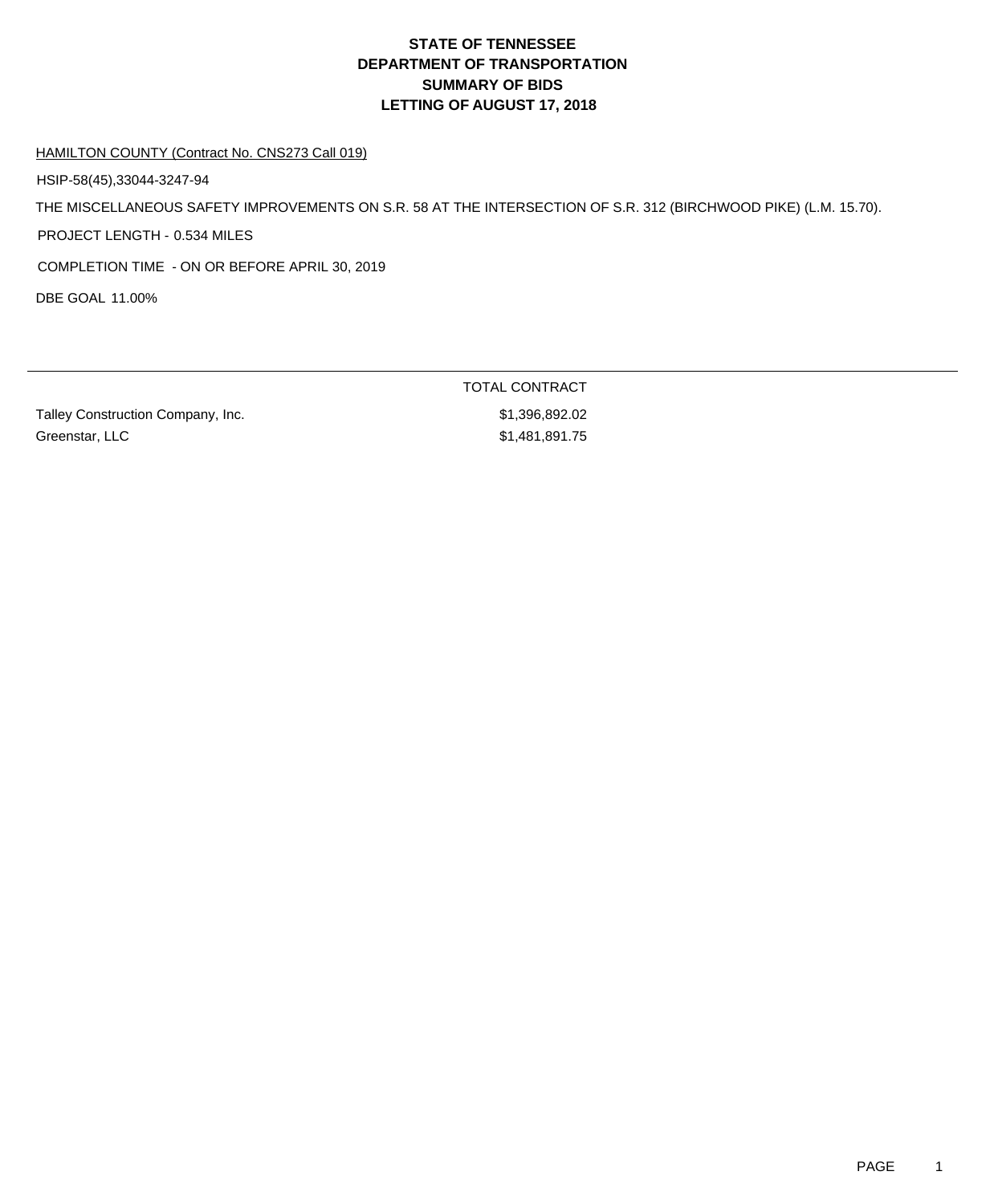|        |                                                         |                | <b>CONTRACT CNS273</b>         |                            |  |
|--------|---------------------------------------------------------|----------------|--------------------------------|----------------------------|--|
|        | <b>ROADWAY CATEGORY</b>                                 |                | <b>UNIT PRICE</b>              | <b>EXTENSION</b>           |  |
| 105-01 | <b>CONSTRUCTION STAKES, LINES AND GRADES</b>            |                |                                |                            |  |
|        |                                                         | 1.000 LS       |                                |                            |  |
|        | Talley Construction Company, Inc.<br>Greenstar, LLC     |                | \$17,809.0500<br>\$15,500.0000 | \$17,809.05<br>\$15,500.00 |  |
| 201-01 | <b>CLEARING AND GRUBBING</b>                            |                |                                |                            |  |
|        |                                                         | 1.000 LS       |                                |                            |  |
|        | Talley Construction Company, Inc.<br>Greenstar, LLC     |                | \$6,987.3900<br>\$76,000.0000  | \$6,987.39<br>\$76,000.00  |  |
|        | 202-01.13 REMOVAL OF PIPE (18" ST, STA. 590+08 LT)      |                |                                |                            |  |
|        |                                                         | 50.000 L.F.    |                                |                            |  |
|        | Talley Construction Company, Inc.<br>Greenstar, LLC     |                | \$18.6900<br>\$25.0000         | \$934.50<br>\$1,250.00     |  |
|        | 202-01.14 REMOVAL OF PIPE (18" CMP, STA. 598+07 LT)     |                |                                |                            |  |
|        | Talley Construction Company, Inc.                       | 40.000 L.F.    | \$18.6900                      | \$747.60                   |  |
|        | Greenstar, LLC                                          |                | \$25.0000                      | \$1,000.00                 |  |
|        | 202-01.15 REMOVAL OF PIPE (18" RCP, STA. 597+88 CL)     | 82.000 L.F.    |                                |                            |  |
|        | Talley Construction Company, Inc.                       |                | \$18.6900                      | \$1,532.58                 |  |
|        | Greenstar, LLC                                          |                | \$25.0000                      | \$2,050.00                 |  |
|        | 202-04.01 REMOVAL OF STRUCTURES (CB, STA. 590+07.50 LT) | 1.000 LS       |                                |                            |  |
|        | Talley Construction Company, Inc.                       |                | \$2,803.1400                   | \$2,803.14                 |  |
|        | Greenstar, LLC                                          |                | \$600.0000                     | \$600.00                   |  |
| 203-01 | <b>ROAD &amp; DRAINAGE EXCAVATION (UNCLASSIFIED)</b>    |                |                                |                            |  |
|        |                                                         | 1,561.000 C.Y. |                                |                            |  |
|        | Talley Construction Company, Inc.<br>Greenstar, LLC     |                | \$42.9600<br>\$25.0000         | \$67,060.56<br>\$39,025.00 |  |
| 203-04 | PLACING AND SPREADING TOPSOIL                           | 847.000 C.Y.   |                                |                            |  |
|        | Talley Construction Company, Inc.                       |                | \$37.3600                      | \$31,643.92                |  |
|        | Greenstar, LLC                                          |                | \$15.0000                      | \$12,705.00                |  |
| 203-06 | <b>WATER</b>                                            | 25.000 M.G.    |                                |                            |  |
|        | Talley Construction Company, Inc.                       |                | \$38.1400                      | \$953.50                   |  |
|        | Greenstar, LLC                                          |                | \$10.0000                      | \$250.00                   |  |
| 209-05 | <b>SEDIMENT REMOVAL</b>                                 | 49.000 C.Y.    |                                |                            |  |
|        | Talley Construction Company, Inc.                       |                | \$11.2600                      | \$551.74                   |  |
|        | Greenstar, LLC                                          |                | \$25.0000                      | \$1,225.00                 |  |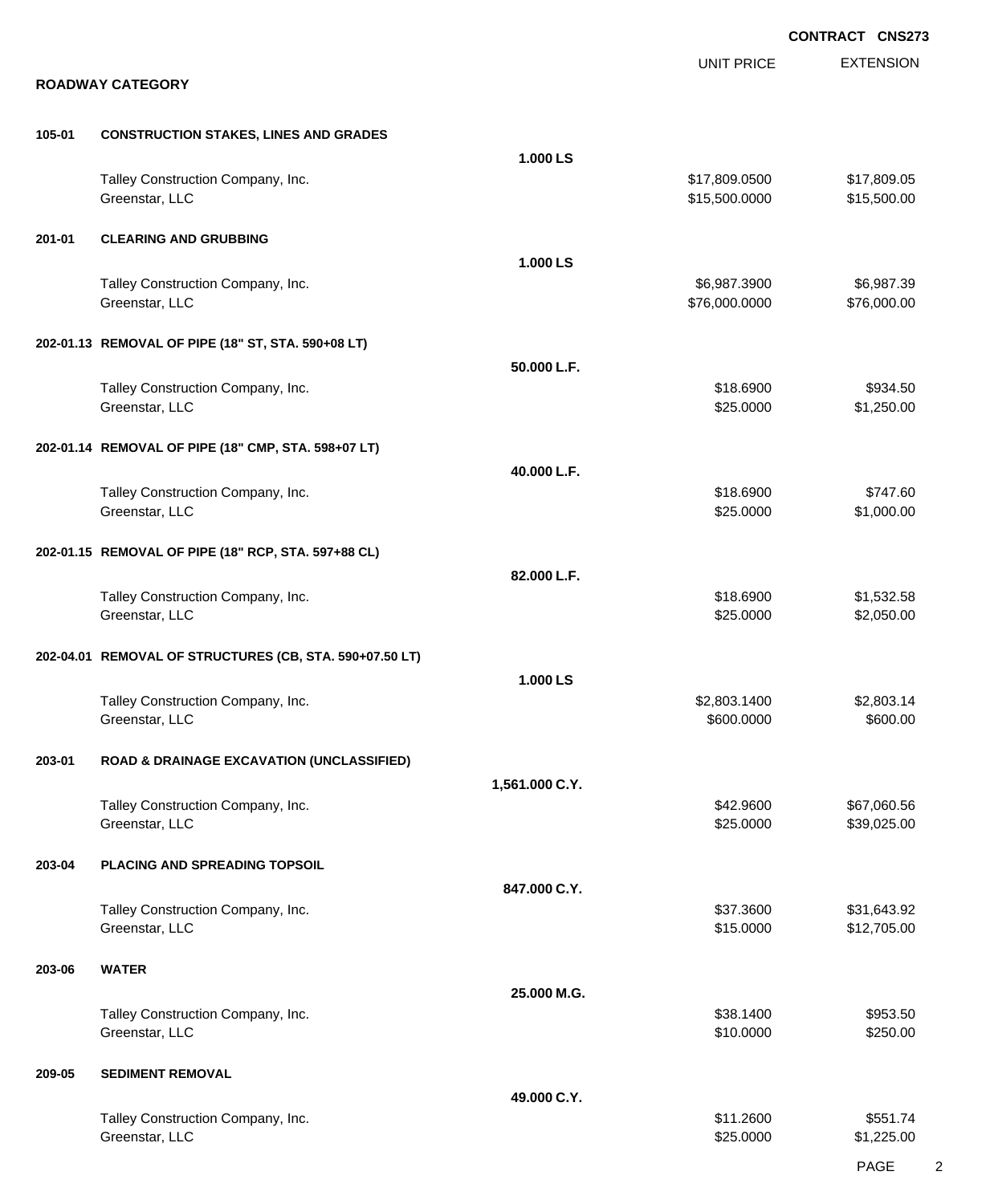|        |                                                                 |                   | UNIT PRICE               | <b>EXTENSION</b>             |
|--------|-----------------------------------------------------------------|-------------------|--------------------------|------------------------------|
|        | 209-40.33 CATCH BASIN PROTECTION (TYPE D)                       |                   |                          |                              |
|        |                                                                 | 7.000 EACH        |                          |                              |
|        | Talley Construction Company, Inc.<br>Greenstar, LLC             |                   | \$288.7500<br>\$300.0000 | \$2,021.25<br>\$2,100.00     |
|        | 209-40.41 CATCH BASIN FILTER ASSEMBLY(TYPE 1)                   |                   |                          |                              |
|        |                                                                 | <b>1.000 EACH</b> |                          |                              |
|        | Talley Construction Company, Inc.<br>Greenstar, LLC             |                   | \$840.0000<br>\$800.0000 | \$840.00<br>\$800.00         |
| 303-01 | MINERAL AGGREGATE, TYPE A BASE, GRADING D                       |                   |                          |                              |
|        |                                                                 | 3,108.000 TON     |                          |                              |
|        | Talley Construction Company, Inc.<br>Greenstar, LLC             |                   | \$41.7100<br>\$34.0000   | \$129,634.68<br>\$105,672.00 |
|        | 303-01.01 GRANULAR BACKFILL (ROADWAY)                           |                   |                          |                              |
|        |                                                                 | 157.000 TON       |                          |                              |
|        | Talley Construction Company, Inc.                               |                   | \$33.9500                | \$5,330.15                   |
|        | Greenstar, LLC                                                  |                   | \$40.0000                | \$6,280.00                   |
|        | 303-10.01 MINERAL AGGREGATE (SIZE 57)                           |                   |                          |                              |
|        |                                                                 | 47,000 TON        |                          |                              |
|        | Talley Construction Company, Inc.<br>Greenstar, LLC             |                   | \$28.5400<br>\$45.0000   | \$1,341.38<br>\$2,115.00     |
|        | 307-02.01 ASPHALT CONCRETE MIX (PG70-22) (BPMB-HM) GRADING A    |                   |                          |                              |
|        |                                                                 | 605.000 TON       |                          |                              |
|        | Talley Construction Company, Inc.<br>Greenstar, LLC             |                   | \$131.3600<br>\$136.0000 | \$79,472.80<br>\$82,280.00   |
|        | 307-02.08 ASPHALT CONCRETE MIX (PG70-22) (BPMB-HM) GRADING B-M2 |                   |                          |                              |
|        |                                                                 | 444.000 TON       |                          |                              |
|        | Talley Construction Company, Inc.<br>Greenstar, LLC             |                   | \$160.1600<br>\$166.0000 | \$71,111.04<br>\$73,704.00   |
| 402-01 | BITUMINOUS MATERIAL FOR PRIME COAT (PC)                         |                   |                          |                              |
|        |                                                                 | 6.000 TON         |                          |                              |
|        | Talley Construction Company, Inc.<br>Greenstar, LLC             |                   | \$859.6300<br>\$860.0000 | \$5,157.78<br>\$5,160.00     |
| 403-01 | BITUMINOUS MATERIAL FOR TACK COAT (TC)                          |                   |                          |                              |
|        |                                                                 | 17.000 TON        |                          |                              |
|        | Talley Construction Company, Inc.<br>Greenstar, LLC             |                   | \$600.8800<br>\$601.0000 | \$10,214.96<br>\$10,217.00   |
|        | 407-20.05 SAW CUTTING ASPHALT PAVEMENT                          |                   |                          |                              |
|        |                                                                 | 89.000 L.F.       |                          |                              |
|        | Talley Construction Company, Inc.<br>Greenstar, LLC             |                   | \$3.4500<br>\$19.0000    | \$307.05<br>\$1,691.00       |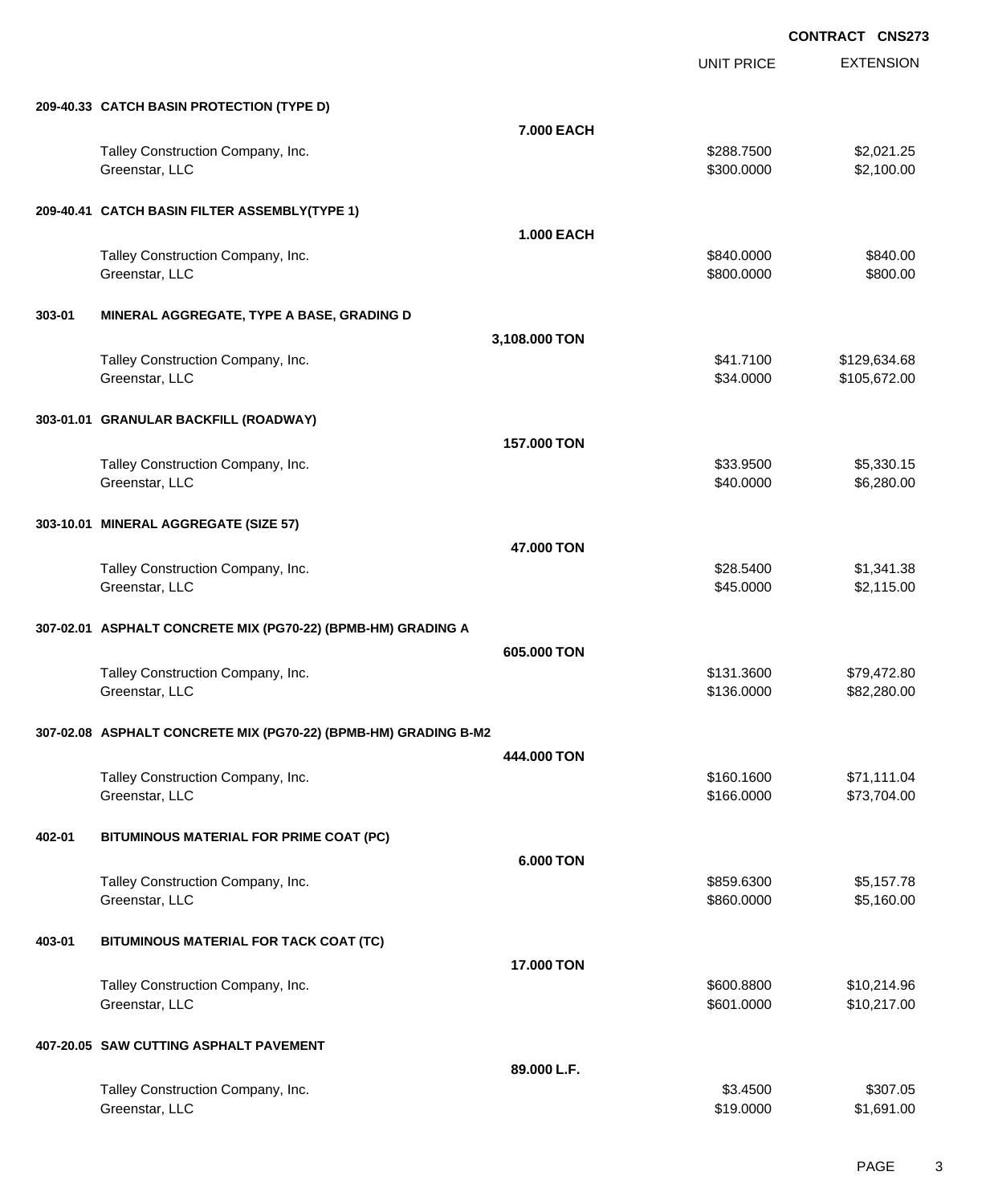UNIT PRICE EXTENSION

| 411-01.07 ACS MIX (PG64-22) GRADING E SHOULDER                   |                   |                              |                            |
|------------------------------------------------------------------|-------------------|------------------------------|----------------------------|
|                                                                  | 651.000 TON       |                              |                            |
| Talley Construction Company, Inc.<br>Greenstar, LLC              |                   | \$95.8100<br>\$99.0000       | \$62,372.31<br>\$64,449.00 |
| 411-02.10 ACS MIX(PG70-22) GRADING D                             |                   |                              |                            |
|                                                                  | 1,883.000 TON     |                              |                            |
| Talley Construction Company, Inc.                                |                   | \$124.3300                   | \$234,113.39               |
| Greenstar, LLC                                                   |                   | \$129.0000                   | \$242,907.00               |
|                                                                  |                   |                              |                            |
| 411-12.02 SCORING SHOULDERS (NON-CONTINUOUS) (16IN WIDTH)        |                   |                              |                            |
|                                                                  | 0.700 L.M.        |                              |                            |
| Talley Construction Company, Inc.                                |                   | \$1,853.2600                 | \$1,297.28                 |
| Greenstar, LLC                                                   |                   | \$2,800.0000                 | \$1,960.00                 |
|                                                                  |                   |                              |                            |
| 411-12.03 SCORING FOR RUMBLE STRIPE (NON-CONTINUOUS) (8IN WIDTH) |                   |                              |                            |
|                                                                  | 1.000 L.M.        |                              |                            |
| Talley Construction Company, Inc.<br>Greenstar, LLC              |                   | \$1,853.2500<br>\$2,800.0000 | \$1,853.25<br>\$2,800.00   |
|                                                                  |                   |                              |                            |
| 415-01.01 COLD PLANING BITUMINOUS PAVEMENT                       |                   |                              |                            |
|                                                                  | 2,245.000 TON     |                              |                            |
| Talley Construction Company, Inc.                                |                   | \$30.6100                    | \$68,719.45                |
| Greenstar, LLC                                                   |                   | \$32.0000                    | \$71,840.00                |
|                                                                  |                   |                              |                            |
| 607-03.02 18" CONCRETE PIPE CULVERT (CLASS III)                  |                   |                              |                            |
|                                                                  | 86.000 L.F.       |                              |                            |
| Talley Construction Company, Inc.                                |                   | \$89.7900                    | \$7,721.94                 |
| Greenstar, LLC                                                   |                   | \$66.0000                    | \$5,676.00                 |
|                                                                  |                   |                              |                            |
| 607-39.02 18" PIPE CULVERT (SIDE DRAIN)                          |                   |                              |                            |
|                                                                  | 100.000 L.F.      |                              |                            |
| Talley Construction Company, Inc.                                |                   | \$89,0800                    | \$8,908.00                 |
| Greenstar, LLC                                                   |                   | \$40.0000                    | \$4,000.00                 |
| 611-07.31 18IN ENDWALL (SIDE DRAIN)                              |                   |                              |                            |
|                                                                  | <b>4.000 EACH</b> |                              |                            |
| Talley Construction Company, Inc.                                |                   | \$2,610.4600                 | \$10,441.84                |
| Greenstar, LLC                                                   |                   | \$2,800.0000                 | \$11,200.00                |
|                                                                  |                   |                              |                            |
| 611-07.73 18IN ENDWALL (MEDIAN DRAIN)                            |                   |                              |                            |
|                                                                  | <b>2.000 EACH</b> |                              |                            |
| Talley Construction Company, Inc.                                |                   | \$4,967.8200                 | \$9,935.64                 |
| Greenstar, LLC                                                   |                   | \$5,600.0000                 | \$11,200.00                |
|                                                                  |                   |                              |                            |
| 611-42.01 CATCH BASINS, TYPE 42, 0' - 4' DEPTH                   |                   |                              |                            |
|                                                                  | <b>1.000 EACH</b> |                              |                            |
| Talley Construction Company, Inc.                                |                   | \$3,543.5500                 | \$3,543.55                 |
| Greenstar, LLC                                                   |                   | \$2,350.0000                 | \$2,350.00                 |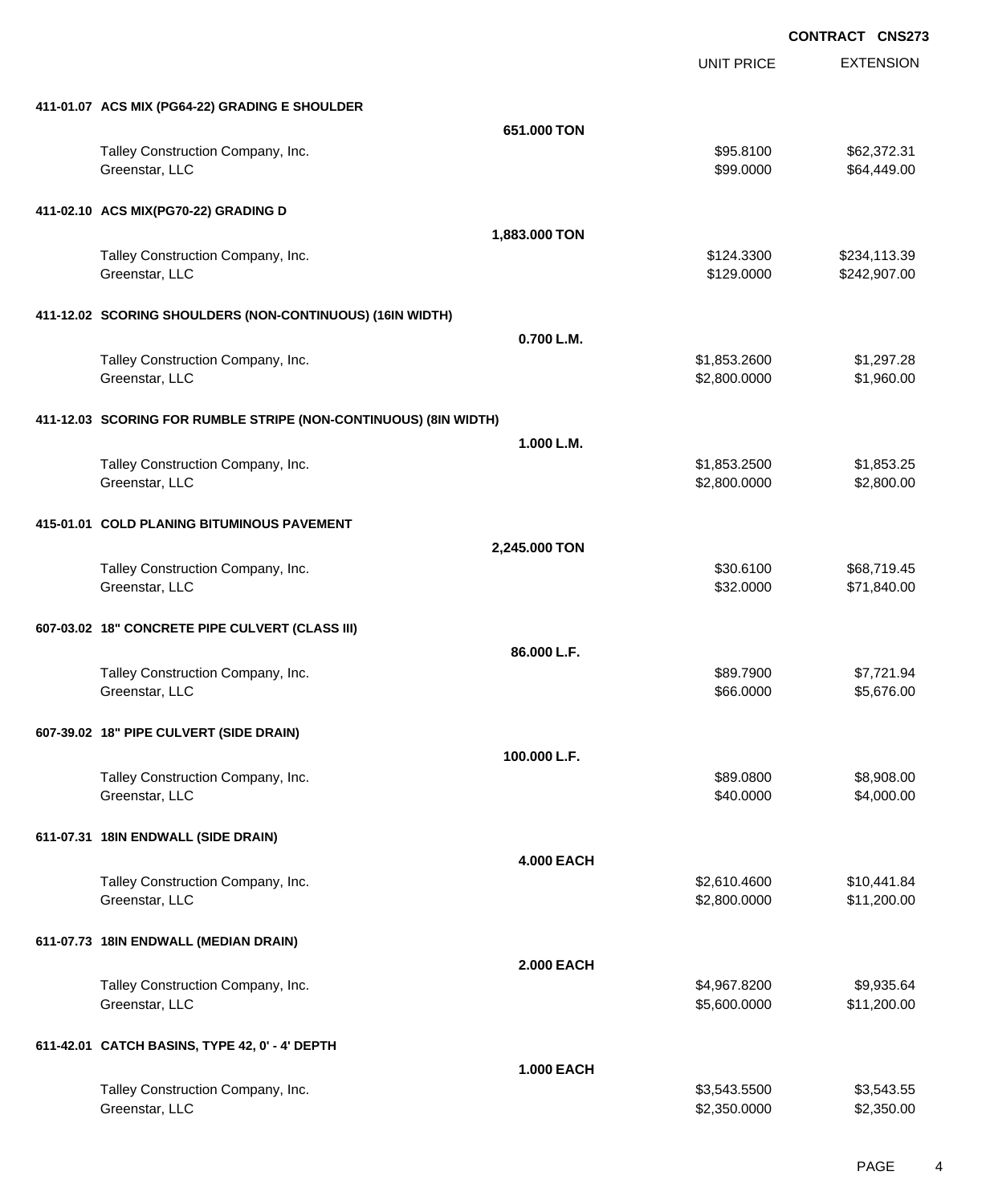|        |                                                     |                   | <b>UNIT PRICE</b>            | <b>EXTENSION</b>           |
|--------|-----------------------------------------------------|-------------------|------------------------------|----------------------------|
| 701-03 | <b>CONCRETE MEDIAN PAVEMENT</b>                     |                   |                              |                            |
|        |                                                     | 68.000 C.Y.       |                              |                            |
|        | Talley Construction Company, Inc.<br>Greenstar, LLC |                   | \$617.7600<br>\$825.0000     | \$42,007.68<br>\$56,100.00 |
|        | 702-01.01 EXTRUDED SLOPING CURB                     |                   |                              |                            |
|        |                                                     | 327.000 L.F.      |                              |                            |
|        | Talley Construction Company, Inc.<br>Greenstar, LLC |                   | \$8.4000<br>\$27.0000        | \$2,746.80<br>\$8,829.00   |
| 703-01 | PORTLAND CEMENT CONCRETE DITCH PAVING               |                   |                              |                            |
|        |                                                     | 92.000 C.Y.       |                              |                            |
|        | Talley Construction Company, Inc.<br>Greenstar, LLC |                   | \$609.9500<br>\$650.0000     | \$56,115.40<br>\$59,800.00 |
|        | 705-06.01 W BEAM GR (TYPE 2) MASH TL3               |                   |                              |                            |
|        |                                                     | 438.000 L.F.      |                              |                            |
|        | Talley Construction Company, Inc.<br>Greenstar, LLC |                   | \$18.6400<br>\$19.0000       | \$8,164.32<br>\$8,322.00   |
|        | 705-06.11 GR TERMINAL (IN-INLINE) MASH TL3          |                   |                              |                            |
|        |                                                     | <b>1.000 EACH</b> |                              |                            |
|        | Talley Construction Company, Inc.<br>Greenstar, LLC |                   | \$892.5000<br>\$900.0000     | \$892.50<br>\$900.00       |
|        | 705-06.30 GR TERMINAL (ENERGY ABSORBING) MASH TL2   |                   |                              |                            |
|        |                                                     | <b>1.000 EACH</b> |                              |                            |
|        | Talley Construction Company, Inc.<br>Greenstar, LLC |                   | \$2,415.0000<br>\$2,400.0000 | \$2,415.00<br>\$2,400.00   |
|        | 705-20.25 TEMPORARY CRASH CUSHION (MASH TL-3)       |                   |                              |                            |
|        |                                                     | <b>4.000 EACH</b> |                              |                            |
|        | Talley Construction Company, Inc.<br>Greenstar, LLC |                   | \$4,200.0000<br>\$4,500.0000 | \$16,800.00<br>\$18,000.00 |
| 706-01 | <b>GUARDRAIL REMOVED</b>                            |                   |                              |                            |
|        |                                                     | 384.000 L.F.      |                              |                            |
|        | Talley Construction Company, Inc.<br>Greenstar, LLC |                   | \$1.0500<br>\$2.0000         | \$403.20<br>\$768.00       |
|        | 709-05.05 MACHINED RIP-RAP (CLASS A-3)              |                   |                              |                            |
|        |                                                     | 105.000 TON       |                              |                            |
|        | Talley Construction Company, Inc.<br>Greenstar, LLC |                   | \$54.7100<br>\$46.0000       | \$5,744.55<br>\$4,830.00   |
|        | 709-05.06 MACHINED RIP-RAP (CLASS A-1)              |                   |                              |                            |
|        |                                                     | 1,268.000 TON     |                              |                            |
|        | Talley Construction Company, Inc.<br>Greenstar, LLC |                   | \$54.7100<br>\$44.0000       | \$69,372.28<br>\$55,792.00 |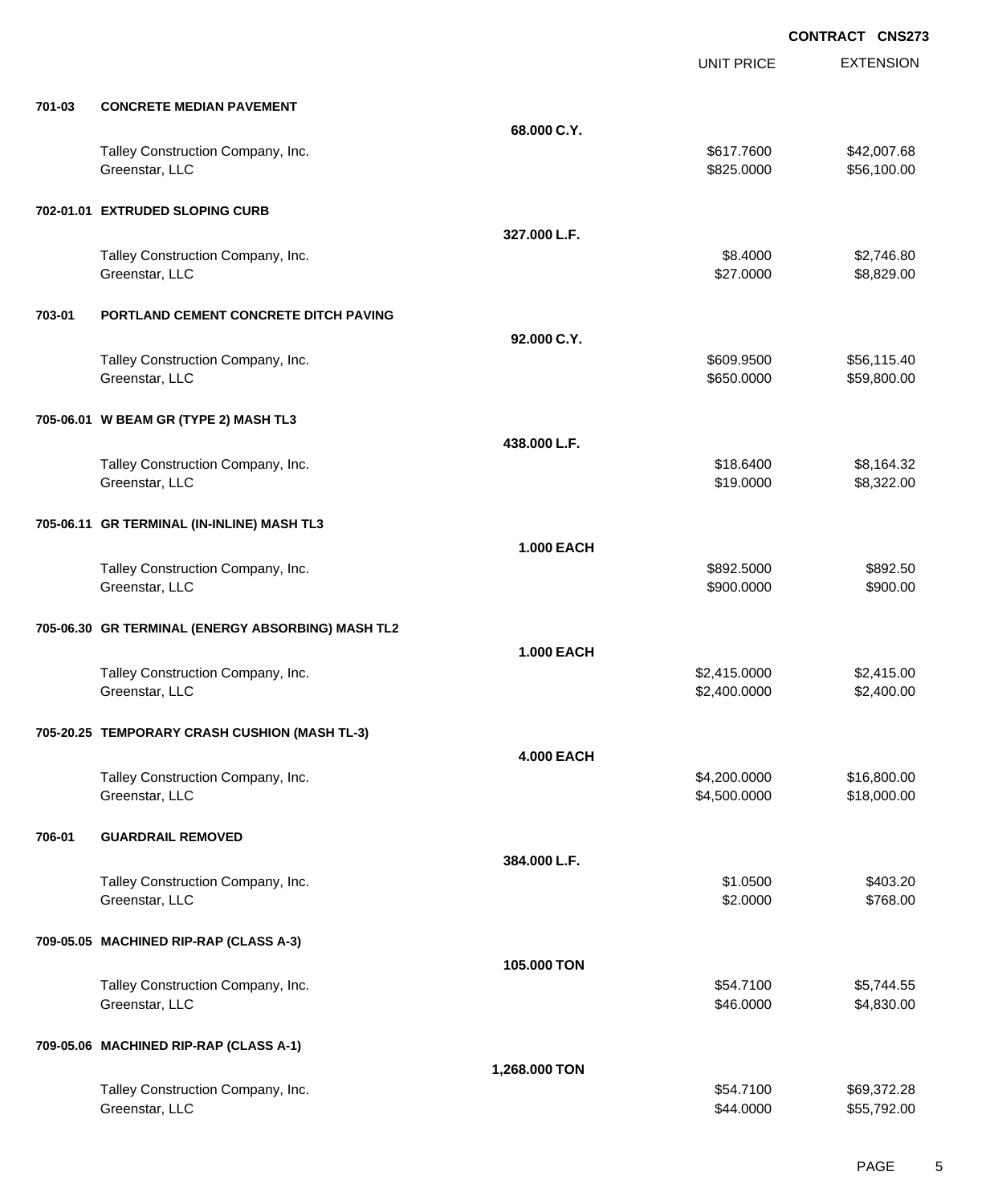|        |                                                                 |                   | <b>UNIT PRICE</b>              | <b>EXTENSION</b>           |
|--------|-----------------------------------------------------------------|-------------------|--------------------------------|----------------------------|
| 712-01 | <b>TRAFFIC CONTROL</b>                                          |                   |                                |                            |
|        |                                                                 | 1.000 LS          |                                |                            |
|        | Talley Construction Company, Inc.<br>Greenstar, LLC             |                   | \$16,346.4100<br>\$85,000.0000 | \$16,346.41<br>\$85,000.00 |
|        | 712-02.02 INTERCONNECTED PORTABLE BARRIER RAIL                  |                   |                                |                            |
|        |                                                                 | 1,000.000 L.F.    |                                |                            |
|        | Talley Construction Company, Inc.<br>Greenstar, LLC             |                   | \$30.9900<br>\$38.0000         | \$30,990.00<br>\$38,000.00 |
|        | 712-04.01 FLEXIBLE DRUMS (CHANNELIZING)                         |                   |                                |                            |
|        |                                                                 | 120.000 EACH      |                                |                            |
|        | Talley Construction Company, Inc.<br>Greenstar, LLC             |                   | \$23.1000<br>\$30.0000         | \$2,772.00<br>\$3,600.00   |
|        | 712-05.01 WARNING LIGHTS (TYPE A)                               |                   |                                |                            |
|        |                                                                 | 12.000 EACH       |                                |                            |
|        | Talley Construction Company, Inc.<br>Greenstar, LLC             |                   | \$24.6800<br>\$35.0000         | \$296.16<br>\$420.00       |
|        | 712-05.03 WARNING LIGHTS (TYPE C)                               |                   |                                |                            |
|        |                                                                 | 20,000 EACH       |                                |                            |
|        | Talley Construction Company, Inc.<br>Greenstar, LLC             |                   | \$24.6800<br>\$45.0000         | \$493.60<br>\$900.00       |
| 712-06 | <b>SIGNS (CONSTRUCTION)</b>                                     |                   |                                |                            |
|        |                                                                 | 902.000 S.F.      |                                |                            |
|        | Talley Construction Company, Inc.<br>Greenstar, LLC             |                   | \$6.0900<br>\$13.0000          | \$5,493.18<br>\$11,726.00  |
|        | 712-07.03 TEMPORARY BARRICADES (TYPE III)                       |                   |                                |                            |
|        |                                                                 | 750.000 L.F.      |                                |                            |
|        | Talley Construction Company, Inc.<br>Greenstar, LLC             |                   | \$10.5000<br>\$23.0000         | \$7,875.00<br>\$17,250.00  |
|        | 712-08.03 ARROW BOARD (TYPE C)                                  |                   |                                |                            |
|        |                                                                 | <b>4.000 EACH</b> |                                |                            |
|        | Talley Construction Company, Inc.<br>Greenstar, LLC             |                   | \$892.5000<br>\$900.0000       | \$3,570.00<br>\$3,600.00   |
|        | 713-01.01 CLASS A CONCRETE (FOUNDATION FOR SIGN SUPPORTS)       |                   |                                |                            |
|        |                                                                 | 1.000 C.Y.        |                                |                            |
|        | Talley Construction Company, Inc.<br>Greenstar, LLC             |                   | \$787.5000<br>\$800.0000       | \$787.50<br>\$800.00       |
|        | 713-01.02 STEEL BAR REINFORCEMENT(FOUNDATION FOR SIGN SUPPORTS) |                   |                                |                            |
|        |                                                                 | 225.000 LB.       |                                |                            |
|        | Talley Construction Company, Inc.<br>Greenstar, LLC             |                   | \$3.9900<br>\$4.0000           | \$897.75<br>\$900.00       |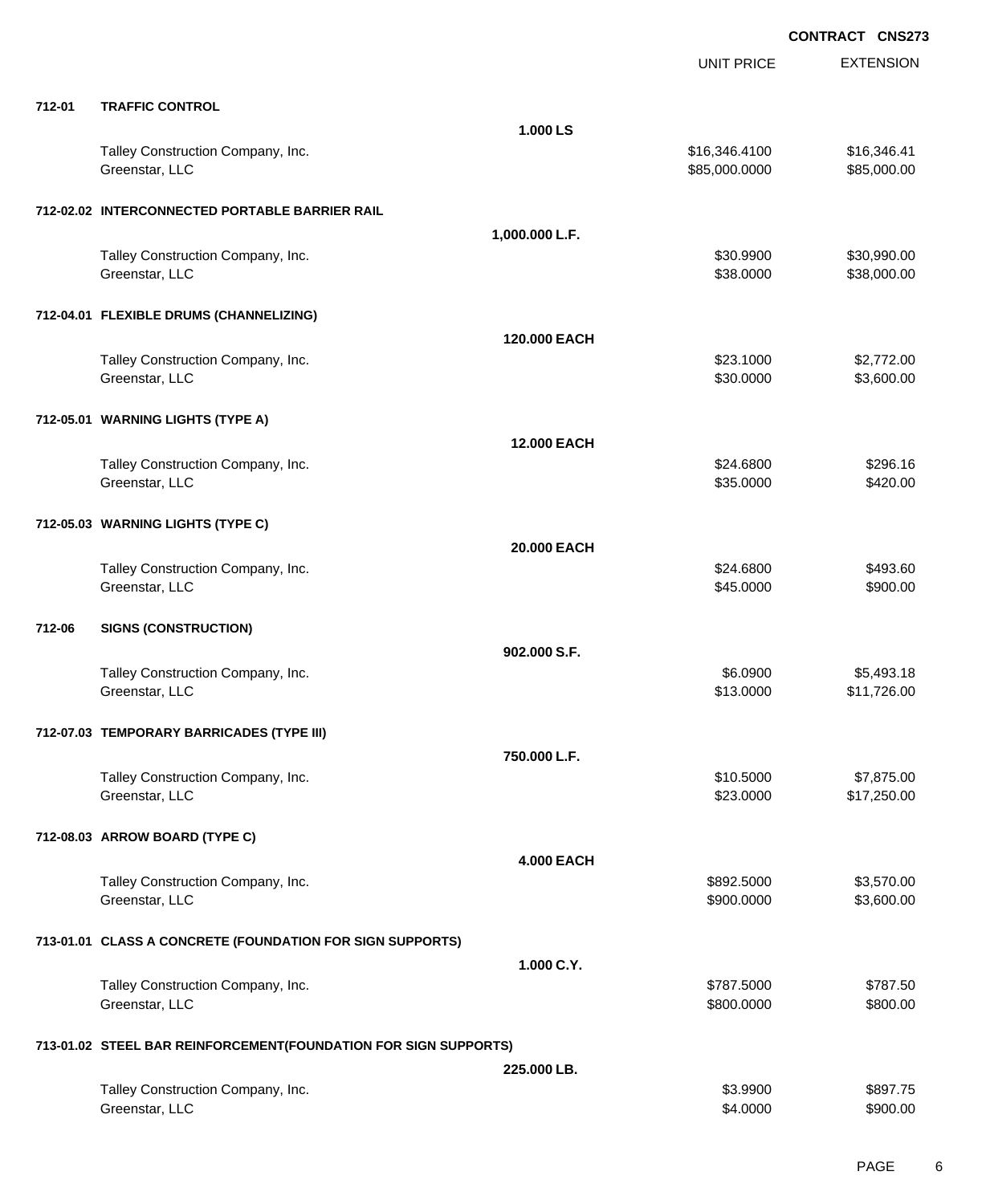|        |                                                    |                   | <b>CONTRACT CNS273</b> |                  |
|--------|----------------------------------------------------|-------------------|------------------------|------------------|
|        |                                                    |                   | <b>UNIT PRICE</b>      | <b>EXTENSION</b> |
|        | 713-02.21 SIGN POST DELINEATION ENHANCEMENT        |                   |                        |                  |
|        |                                                    | 218.000 L.F.      |                        |                  |
|        | Talley Construction Company, Inc.                  |                   | \$5.6200               | \$1,225.16       |
|        | Greenstar, LLC                                     |                   | \$5.7500               | \$1,253.50       |
|        | 713-02.26 CONCRETE BARRIER/PARAPET DELINEATOR      |                   |                        |                  |
|        |                                                    | <b>6.000 EACH</b> |                        |                  |
|        | Talley Construction Company, Inc.                  |                   | \$15.7500              | \$94.50          |
|        | Greenstar, LLC                                     |                   | \$18.0000              | \$108.00         |
| 713-06 | STEEL I-BEAMS & WF-BEAMS(BREAKAWAY) SIGN SUPPORT   |                   |                        |                  |
|        |                                                    | 1,484.000 LB.     |                        |                  |
|        | Talley Construction Company, Inc.                  |                   | \$4.2000               | \$6,232.80       |
|        | Greenstar, LLC                                     |                   | \$4.2500               | \$6,307.00       |
|        | 713-11.01 "U" SECTION STEEL POSTS                  |                   |                        |                  |
|        |                                                    | 207.000 LB.       |                        |                  |
|        | Talley Construction Company, Inc.                  |                   | \$3.6800               | \$761.76         |
|        | Greenstar, LLC                                     |                   | \$3.7500               | \$776.25         |
|        | 713-11.02 PERFORATED/KNOCKOUT SQUARE TUBE POST     |                   |                        |                  |
|        |                                                    | 2,646.000 LB.     |                        |                  |
|        | Talley Construction Company, Inc.                  |                   | \$3.3600               | \$8,890.56       |
|        | Greenstar, LLC                                     |                   | \$3.4000               | \$8,996.40       |
|        | 713-13.02 FLAT SHEET ALUMINUM SIGNS (0.080" THICK) |                   |                        |                  |
|        |                                                    | 312.000 S.F.      |                        |                  |
|        | Talley Construction Company, Inc.                  |                   | \$13.3900              | \$4,177.68       |
|        | Greenstar, LLC                                     |                   | \$14.0000              | \$4,368.00       |
|        | 713-13.03 FLAT SHEET ALUMINUM SIGNS (0.100" THICK) |                   |                        |                  |
|        |                                                    | 198.000 S.F.      |                        |                  |
|        | Talley Construction Company, Inc.                  |                   | \$14.0200              | \$2,775.96       |
|        | Greenstar, LLC                                     |                   | \$14.5000              | \$2,871.00       |
| 713-14 | <b>EXTRUDED ALUMINUM PANEL SIGNS</b>               |                   |                        |                  |
|        |                                                    | 327.000 S.F.      |                        |                  |
|        | Talley Construction Company, Inc.                  |                   | \$23.1000              | \$7,553.70       |
|        | Greenstar, LLC                                     |                   | \$23.0000              | \$7,521.00       |
| 713-15 | <b>REMOVAL OF SIGNS, POSTS AND FOOTINGS</b>        |                   |                        |                  |
|        |                                                    | 1.000 LS          |                        |                  |
|        | Talley Construction Company, Inc.                  |                   | \$682.5000             | \$682.50         |
|        | Greenstar, LLC                                     |                   | \$750.0000             | \$750.00         |
|        | 713-16.01 CHANGEABLE MESSAGE SIGN UNIT             |                   |                        |                  |
|        |                                                    | <b>4.000 EACH</b> |                        |                  |
|        | Talley Construction Company, Inc.                  |                   | \$4,305.0000           | \$17,220.00      |
|        | Greenstar, LLC                                     |                   | \$4,500.0000           | \$18,000.00      |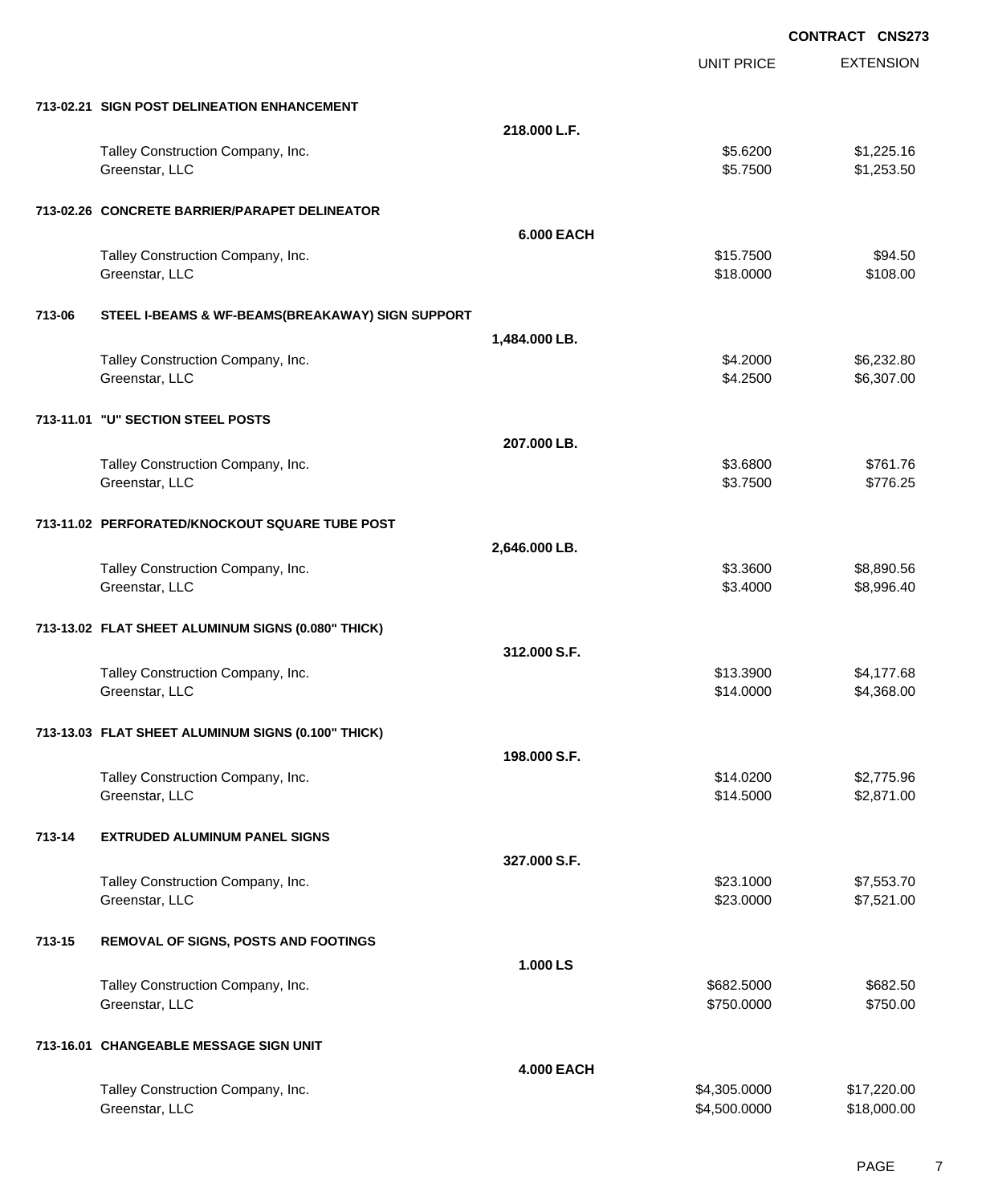|                                                                  |                   |                   | <b>CONTRACT CNS273</b> |
|------------------------------------------------------------------|-------------------|-------------------|------------------------|
|                                                                  |                   | <b>UNIT PRICE</b> | <b>EXTENSION</b>       |
| 716-01.21 SNOWPLOWABLE RAISED PAVMENT MARKERS (BI-DIR) (1 COLOR) |                   |                   |                        |
|                                                                  | 24,000 EACH       |                   |                        |
| Talley Construction Company, Inc.                                |                   | \$47.2500         | \$1,134.00             |
| Greenstar, LLC                                                   |                   | \$48.0000         | \$1,152.00             |
| 716-01.23 SNOWPLOWABLE RAISED PAVEMENT MARKERS (BI-DIR)(2 COLOR) |                   |                   |                        |
|                                                                  | 198,000 EACH      |                   |                        |
| Talley Construction Company, Inc.                                |                   | \$47.2500         | \$9,355.50             |
| Greenstar, LLC                                                   |                   | \$47.0000         | \$9,306.00             |
| 716-01.30 REMOVAL OF SNOWPLOWABLE REFLECTIVE MARKER              |                   |                   |                        |
|                                                                  | 115.000 EACH      |                   |                        |
| Talley Construction Company, Inc.                                |                   | \$8.4000          | \$966.00               |
| Greenstar, LLC                                                   |                   | \$9.0000          | \$1,035.00             |
| 716-02.04 PLASTIC PAVEMENT MARKING(CHANNELIZATION STRIPING)      |                   |                   |                        |
|                                                                  | 167,000 S.Y.      |                   |                        |
| Talley Construction Company, Inc.                                |                   | \$18.9000         | \$3,156.30             |
| Greenstar, LLC                                                   |                   | \$19.0000         | \$3,173.00             |
| 716-02.05 PLASTIC PAVEMENT MARKING (STOP LINE)                   |                   |                   |                        |
|                                                                  | 185.000 L.F.      |                   |                        |
| Talley Construction Company, Inc.                                |                   | \$10.5000         | \$1,942.50             |
| Greenstar, LLC                                                   |                   | \$11.0000         | \$2,035.00             |
| 716-02.06 PLASTIC PAVEMENT MARKING (TURN LANE ARROW)             |                   |                   |                        |
|                                                                  | 29.000 EACH       |                   |                        |
| Talley Construction Company, Inc.                                |                   | \$157.5000        | \$4,567.50             |
| Greenstar, LLC                                                   |                   | \$158.0000        | \$4,582.00             |
| 716-02.08 PLASTIC PAVEMENT MARKING (8" DOTTED LINE)              |                   |                   |                        |
|                                                                  | 250,000 L.F.      |                   |                        |
| Talley Construction Company, Inc.                                |                   | \$2.1000          | \$525.00               |
| Greenstar, LLC                                                   |                   | \$2.1500          | \$537.50               |
| 716-03.01 PLASTIC WORD PAVEMENT MARKING (ONLY)                   |                   |                   |                        |
|                                                                  | <b>6.000 EACH</b> |                   |                        |
| Talley Construction Company, Inc.                                |                   | \$157.5000        | \$945.00               |
| Greenstar, LLC                                                   |                   | \$160.0000        | \$960.00               |
| 716-04.05 PLASTIC PAVEMENT MARKING (STRAIGHT ARROW)              |                   |                   |                        |
|                                                                  | <b>2.000 EACH</b> |                   |                        |
| Talley Construction Company, Inc.                                |                   | \$157.5000        | \$315.00               |
| Greenstar, LLC                                                   |                   | \$175.0000        | \$350.00               |
| 716-04.12 PLASTIC PAVEMENT MARKING (YIELD LINE)                  |                   |                   |                        |
|                                                                  | 36.000 S.F.       |                   |                        |
| Talley Construction Company, Inc.                                |                   | \$10.5000         | \$378.00               |
| Greenstar, LLC                                                   |                   | \$11.0000         | \$396.00               |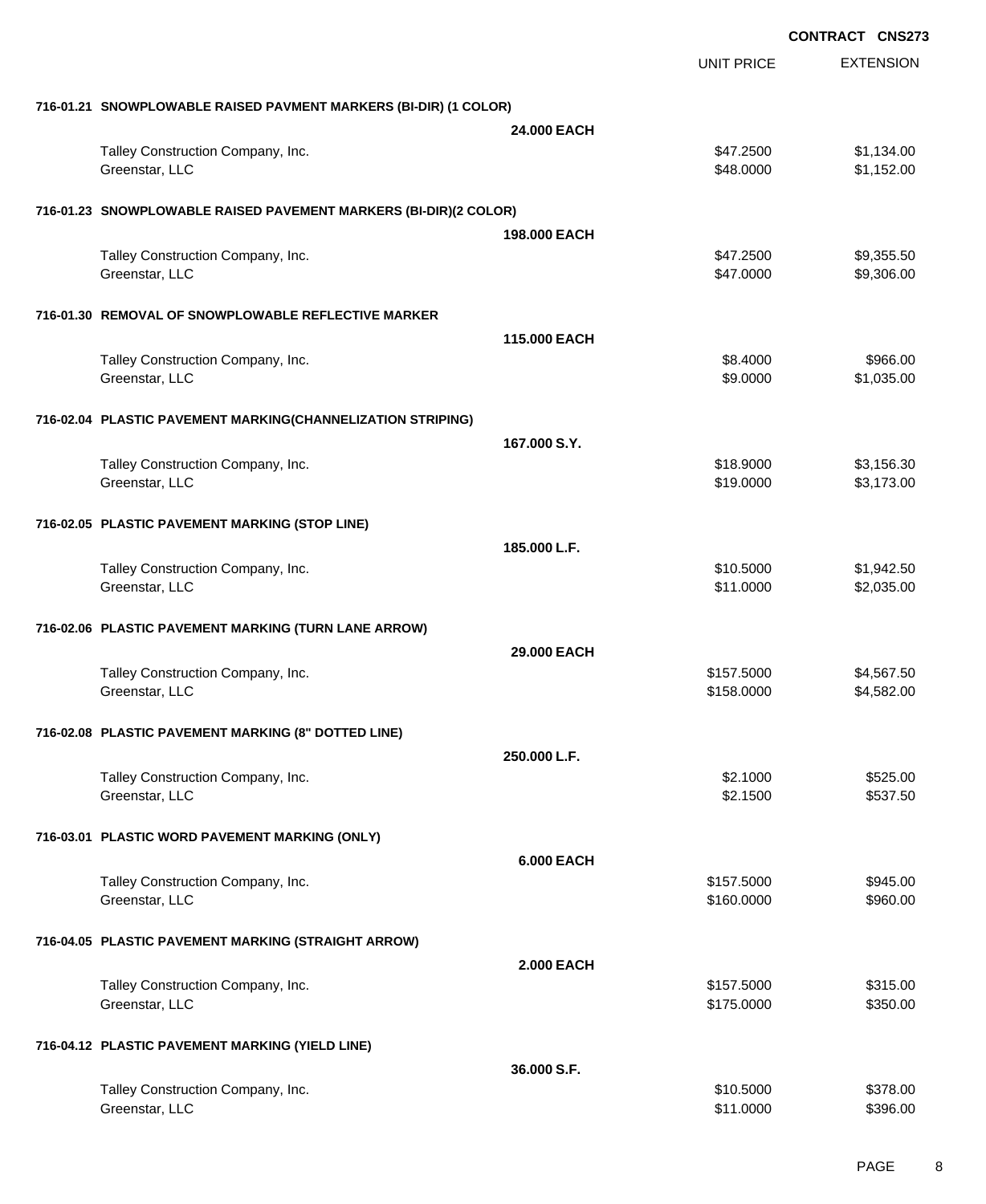|        |                                                                  |                   | <b>UNIT PRICE</b>              | <b>EXTENSION</b>           |
|--------|------------------------------------------------------------------|-------------------|--------------------------------|----------------------------|
|        | 716-05.01 PAINTED PAVEMENT MARKING (4" LINE)                     |                   |                                |                            |
|        |                                                                  | 1.000 L.M.        |                                |                            |
|        | Talley Construction Company, Inc.<br>Greenstar, LLC              |                   | \$1,338.7500<br>\$1,350.0000   | \$1,338.75<br>\$1,350.00   |
|        | 716-05.05 PAINTED PAVEMENT MARKING (STOP LINE)                   |                   |                                |                            |
|        |                                                                  | 124.000 L.F.      |                                |                            |
|        | Talley Construction Company, Inc.<br>Greenstar, LLC              |                   | \$5.2500<br>\$5.5000           | \$651.00<br>\$682.00       |
|        | 716-08.01 REMOVAL OF PAVEMENT MARKING (LINE)                     |                   |                                |                            |
|        |                                                                  | 1,000.000 L.F.    |                                |                            |
|        | Talley Construction Company, Inc.<br>Greenstar, LLC              |                   | \$0.7900<br>\$1.0000           | \$790.00<br>\$1,000.00     |
|        | 716-08.07 REMOVAL OF PAVEMENT MARKING (STRAIGHT-TURN ARROW)      |                   |                                |                            |
|        |                                                                  | <b>6.000 EACH</b> |                                |                            |
|        | Talley Construction Company, Inc.<br>Greenstar, LLC              |                   | \$63.0000<br>\$70.0000         | \$378.00<br>\$420.00       |
|        | 716-12.01 ENHANCED FLATLINE THERMO PVMT MRKNG (4IN LINE)         |                   |                                |                            |
|        |                                                                  | 0.600 L.M.        |                                |                            |
|        | Talley Construction Company, Inc.<br>Greenstar, LLC              |                   | \$3,360.0000<br>\$3,500.0000   | \$2,016.00<br>\$2,100.00   |
|        | 716-12.02 ENHANCED FLATLINE THERMO PVMT MRKNG (6IN LINE)         |                   |                                |                            |
|        |                                                                  | 3.000 L.M.        |                                |                            |
|        | Talley Construction Company, Inc.<br>Greenstar, LLC              |                   | \$4,830.0000<br>\$4,850.0000   | \$14,490.00<br>\$14,550.00 |
|        | 716-12.03 ENHANCED FLATLINE THERMO PVMT MRKNG (8IN BARRIER LINE) |                   |                                |                            |
|        |                                                                  | 2,306.000 L.F.    |                                |                            |
|        | Talley Construction Company, Inc.<br>Greenstar, LLC              |                   | \$2.1000<br>\$2.1500           | \$4,842.60<br>\$4,957.90   |
|        | 716-12.05 ENHANCED FLATLINE THERMO PVMT MRKNG (6IN DOTTED LINE)  |                   |                                |                            |
|        |                                                                  | 1,100.000 L.F.    |                                |                            |
|        | Talley Construction Company, Inc.<br>Greenstar, LLC              |                   | \$1.5800<br>\$1.6000           | \$1,738.00<br>\$1,760.00   |
| 717-01 | <b>MOBILIZATION</b>                                              |                   |                                |                            |
|        |                                                                  | 1.000 LS          |                                |                            |
|        | Talley Construction Company, Inc.<br>Greenstar, LLC              |                   | \$89,027.9600<br>\$70,000.0000 | \$89,027.96<br>\$70,000.00 |
|        | 740-06.01 GEOMEMBRANE                                            |                   |                                |                            |
|        |                                                                  | 1,396.000 S.Y.    |                                |                            |
|        | Talley Construction Company, Inc.<br>Greenstar, LLC              |                   | \$17.4900<br>\$13.5000         | \$24,416.04<br>\$18,846.00 |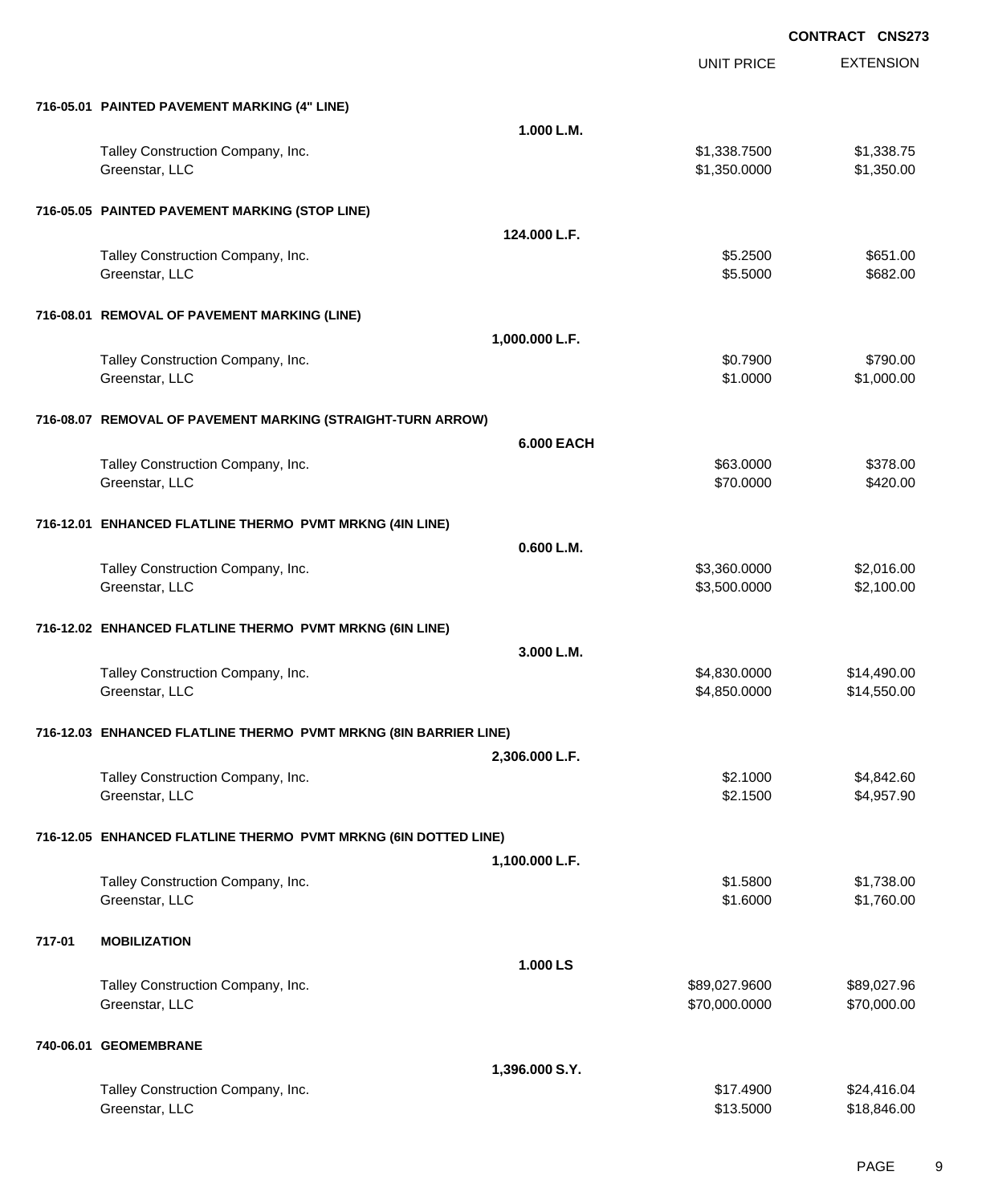|        |                                                  |                | <b>CONTRACT CNS273</b> |                  |
|--------|--------------------------------------------------|----------------|------------------------|------------------|
|        |                                                  |                | <b>UNIT PRICE</b>      | <b>EXTENSION</b> |
|        | 740-10.03 GEOTEXTILE (TYPE III)(EROSION CONTROL) |                |                        |                  |
|        |                                                  | 519,000 S.Y.   |                        |                  |
|        | Talley Construction Company, Inc.                |                | \$2.9800               | \$1,546.62       |
|        | Greenstar, LLC                                   |                | \$4.0000               | \$2,076.00       |
|        | 740-10.04 GEOTEXTILE (TYPE IV)(STABILIZATION)    |                |                        |                  |
|        |                                                  | 3,148.000 S.Y. |                        |                  |
|        | Talley Construction Company, Inc.                |                | \$2.6300               | \$8,279.24       |
|        | Greenstar, LLC                                   |                | \$3.0000               | \$9,444.00       |
|        | 740-11.01 TEMPORARY SEDIMENT TUBE 8IN            |                |                        |                  |
|        |                                                  | 5,131.000 L.F. |                        |                  |
|        | Talley Construction Company, Inc.                |                | \$2.8900               | \$14,828.59      |
|        | Greenstar, LLC                                   |                | \$3.8000               | \$19,497.80      |
|        | 801-01.07 TEMPORARY SEEDING (WITH MULCH)         |                |                        |                  |
|        |                                                  | 50,000 UNIT    |                        |                  |
|        | Talley Construction Company, Inc.                |                | \$43.0500              | \$2,152.50       |
|        | Greenstar, LLC                                   |                | \$24.0000              | \$1,200.00       |
|        | 801-01.65 TEMPORARY MULCH                        |                |                        |                  |
|        |                                                  | 50,000 UNIT    |                        |                  |
|        | Talley Construction Company, Inc.                |                | \$22.0500              | \$1,102.50       |
|        | Greenstar, LLC                                   |                | \$18.0000              | \$900.00         |
| 801-03 | <b>WATER (SEEDING &amp; SODDING)</b>             |                |                        |                  |
|        |                                                  | 48.000 M.G.    |                        |                  |
|        | Talley Construction Company, Inc.                |                | \$262.5000             | \$12,600.00      |
|        | Greenstar, LLC                                   |                | \$30.0000              | \$1,440.00       |
| 803-01 | <b>SODDING (NEW SOD)</b>                         |                |                        |                  |
|        |                                                  | 4,619.000 S.Y. |                        |                  |
|        | Talley Construction Company, Inc.                |                | \$5.2500               | \$24,249.75      |
|        | Greenstar, LLC                                   |                | \$4.6000               | \$21,247.40      |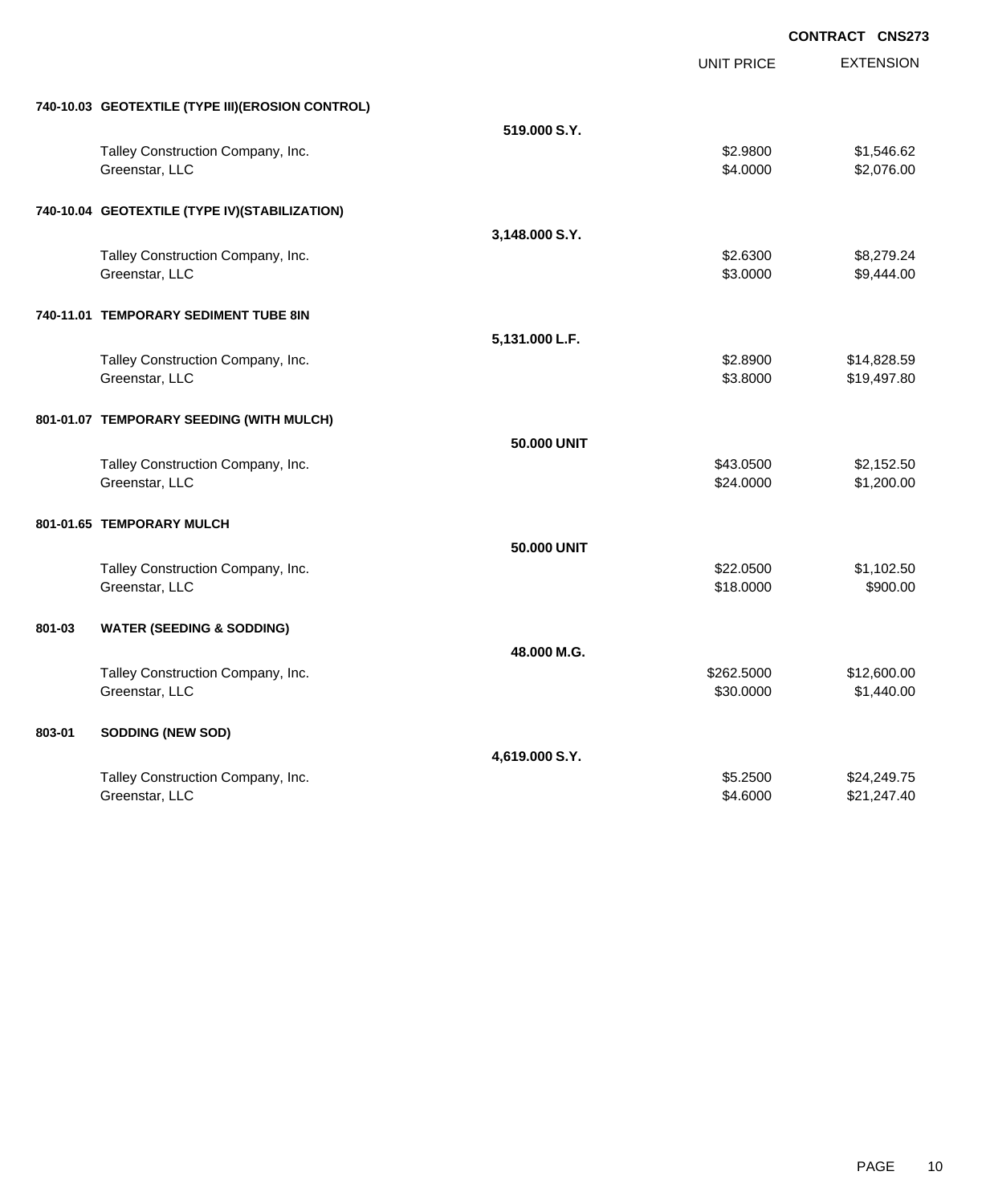### **SUB-TOTAL ROADWAY**

Talley Construction Company, Inc. 6. The state of the state of the state of the state of the state of the state of the state of the state of the state of the state of the state of the state of the state of the state of the Greenstar, LLC \$1,481,891.75

### **TOTAL CONTRACT**

Talley Construction Company, Inc. 6. The state of the state of the state of the state of the state of the state of the state of the state of the state of the state of the state of the state of the state of the state of the Greenstar, LLC \$1,481,891.75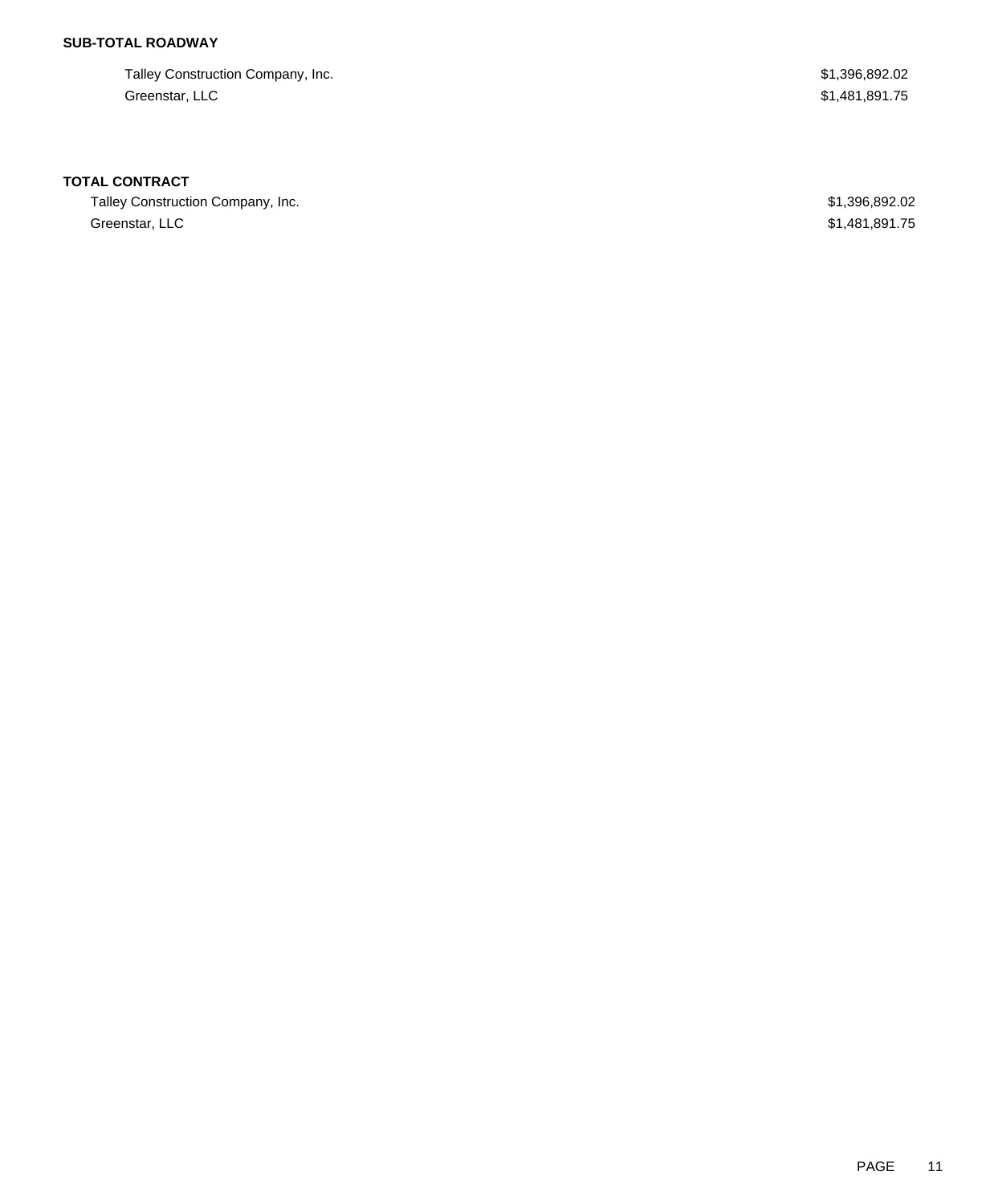# **DEPARTMENT OF TRANSPORTATION SUMMARY OF BIDS LETTING OF AUGUST 17, 2018 STATE OF TENNESSEE**

### HARDIN COUNTY (Contract No. CNS271 Call 020)

STP-SIP-57(58),36003-3213-94

THE IMPROVEMENT OF THE INTERSECTION ON S.R. 57 AT S.R. 142 (KENDRICK ROAD/WATKINS ROAD) (L.M. 1.73).

PROJECT LENGTH - 0.333 MILES

COMPLETION TIME - ON OR BEFORE APRIL 30, 2019

DBE GOAL 8.50%

Volunteer Bridge Construction, Inc. 6649,434.40 J. M. Duncan, INC.  $$733,008.29$ 

TOTAL CONTRACT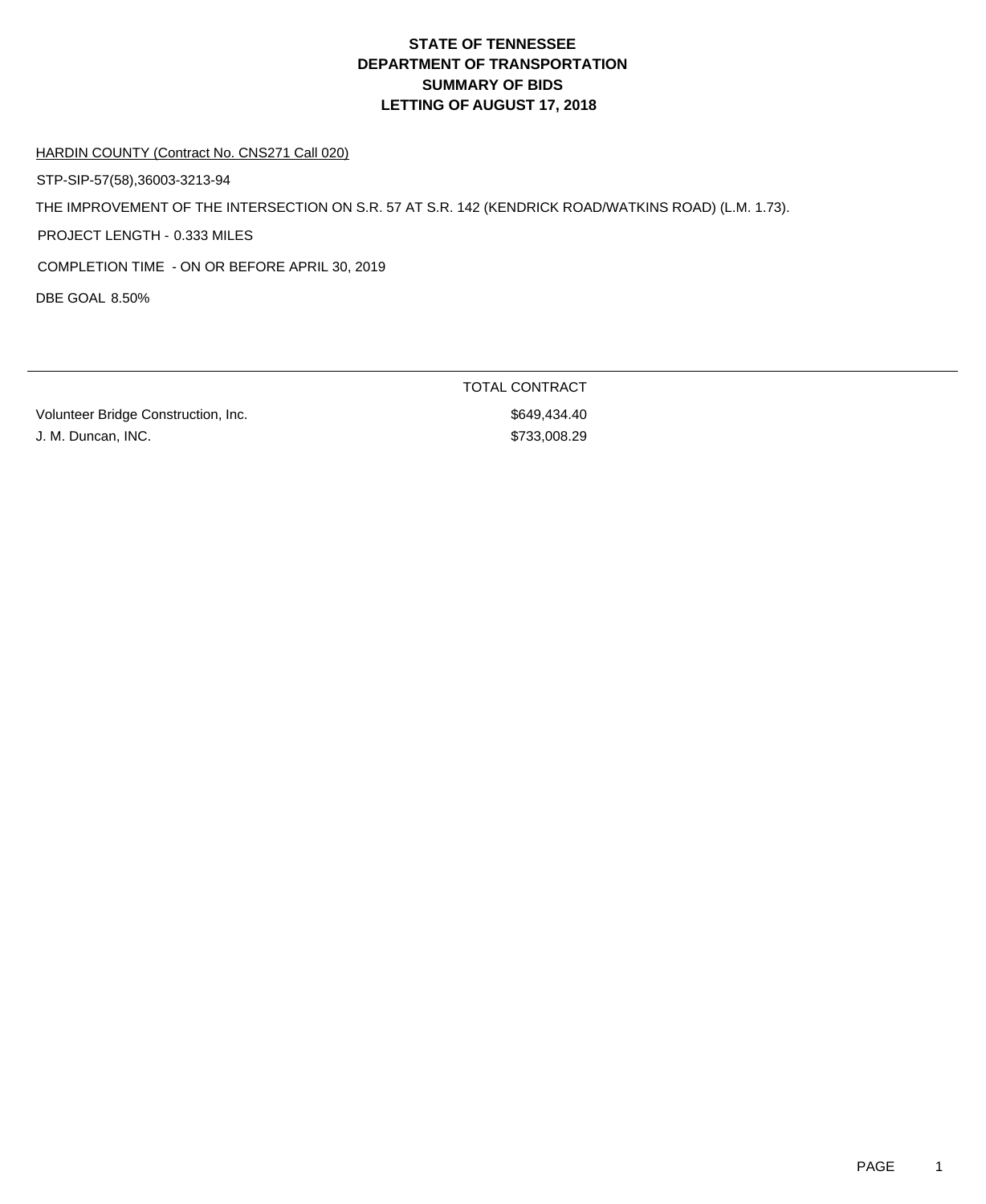|        |                                                           |                   |                                | <b>CONTRACT CNS271</b>     |
|--------|-----------------------------------------------------------|-------------------|--------------------------------|----------------------------|
|        | <b>ROADWAY CATEGORY</b>                                   |                   | <b>UNIT PRICE</b>              | <b>EXTENSION</b>           |
| 105-01 | <b>CONSTRUCTION STAKES, LINES AND GRADES</b>              |                   |                                |                            |
|        | Volunteer Bridge Construction, Inc.<br>J. M. Duncan, INC. | 1.000 LS          | \$15,000.0000<br>\$27,900.0000 | \$15,000.00<br>\$27,900.00 |
| 201-01 | <b>CLEARING AND GRUBBING</b>                              | 1.000 LS          |                                |                            |
|        | Volunteer Bridge Construction, Inc.<br>J. M. Duncan, INC. |                   | \$25,000.0000<br>\$35,050.0000 | \$25,000.00<br>\$35,050.00 |
| 203-01 | <b>ROAD &amp; DRAINAGE EXCAVATION (UNCLASSIFIED)</b>      |                   |                                |                            |
|        | Volunteer Bridge Construction, Inc.<br>J. M. Duncan, INC. | 935.000 C.Y.      | \$30.0000<br>\$30.0000         | \$28,050.00<br>\$28,050.00 |
| 203-03 | <b>BORROW EXCAVATION (UNCLASSIFIED)</b>                   | 73.000 C.Y.       |                                |                            |
|        | Volunteer Bridge Construction, Inc.<br>J. M. Duncan, INC. |                   | \$40.0000<br>\$30.0000         | \$2,920.00<br>\$2,190.00   |
| 203-06 | <b>WATER</b>                                              | 18.000 M.G.       |                                |                            |
|        | Volunteer Bridge Construction, Inc.<br>J. M. Duncan, INC. |                   | \$10.0000<br>\$30.0000         | \$180.00<br>\$540.00       |
| 209-05 | <b>SEDIMENT REMOVAL</b>                                   |                   |                                |                            |
|        | Volunteer Bridge Construction, Inc.<br>J. M. Duncan, INC. | 29.000 C.Y.       | \$2.0000<br>\$30.0000          | \$58.00<br>\$870.00        |
|        | 209-08.02 TEMPORARY SILT FENCE (WITH BACKING)             |                   |                                |                            |
|        | Volunteer Bridge Construction, Inc.<br>J. M. Duncan, INC. | 200.000 L.F.      | \$9.0000<br>\$9.4000           | \$1,800.00<br>\$1,880.00   |
|        | 209-08.03 TEMPORARY SILT FENCE (WITHOUT BACKING)          |                   |                                |                            |
|        | Volunteer Bridge Construction, Inc.<br>J. M. Duncan, INC. | 2,000.000 L.F.    | \$6.0000<br>\$4.7000           | \$12,000.00<br>\$9,400.00  |
|        | 209-08.07 ROCK CHECK DAM PER                              | <b>4.000 EACH</b> |                                |                            |
|        | Volunteer Bridge Construction, Inc.<br>J. M. Duncan, INC. |                   | \$500.0000<br>\$500.0000       | \$2,000.00<br>\$2,000.00   |
|        | 209-08.08 ENHANCED ROCK CHECK DAM                         |                   |                                |                            |
|        | Volunteer Bridge Construction, Inc.<br>J. M. Duncan, INC. | 3.000 EACH        | \$1,000.0000<br>\$750.0000     | \$3,000.00<br>\$2,250.00   |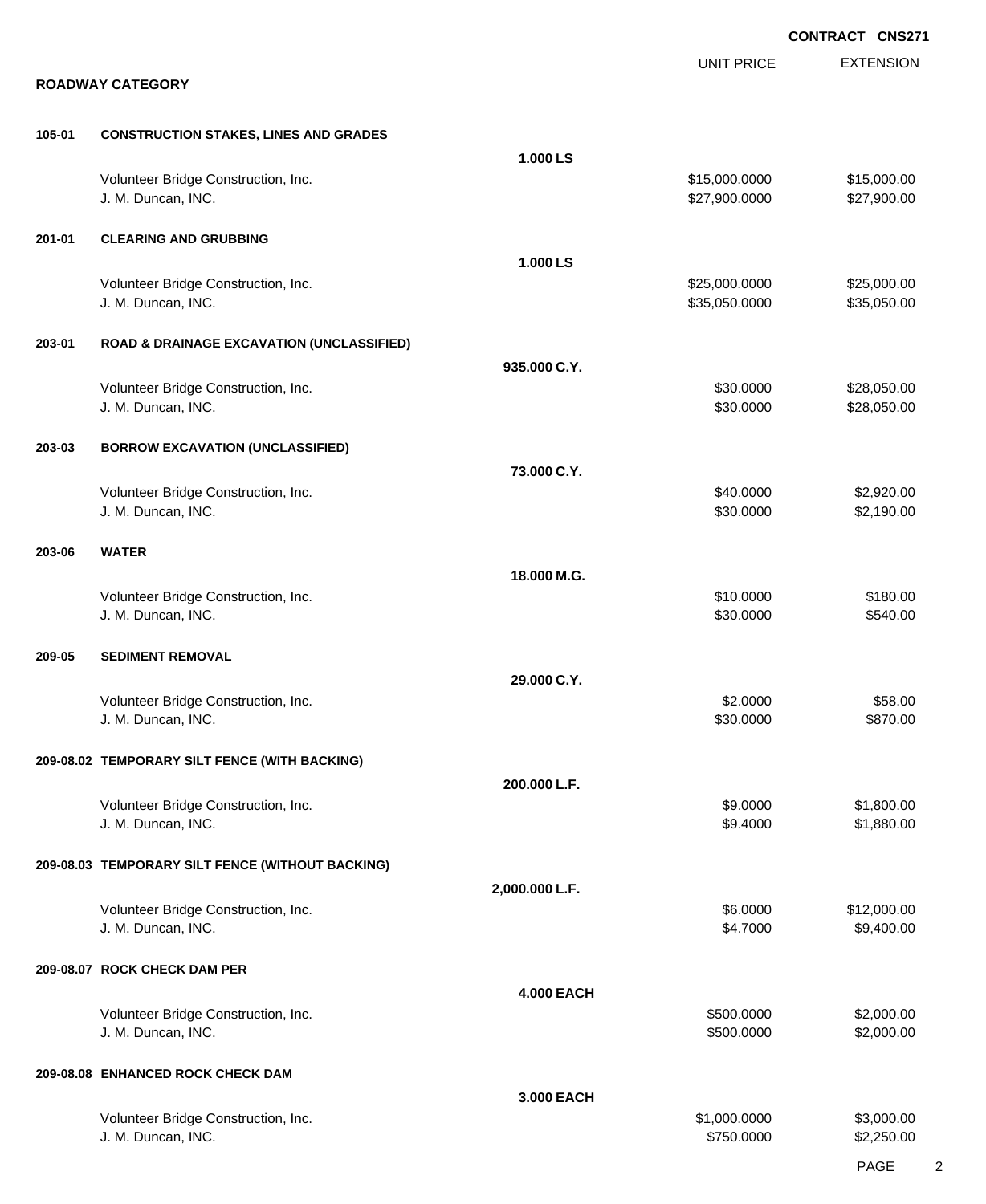|        |                                                                 |                  |                              | <b>CONTRACT CNS2/1</b>     |
|--------|-----------------------------------------------------------------|------------------|------------------------------|----------------------------|
|        |                                                                 |                  | <b>UNIT PRICE</b>            | <b>EXTENSION</b>           |
|        | 209-09.01 SANDBAGS                                              |                  |                              |                            |
|        |                                                                 | 100,000 BAG      |                              |                            |
|        | Volunteer Bridge Construction, Inc.<br>J. M. Duncan, INC.       |                  | \$6.0000<br>\$8.0000         | \$600.00<br>\$800.00       |
|        | 209-20.04 POLYETHYLENE SHEETING (10 MIL.)                       |                  |                              |                            |
|        |                                                                 | 100.000 S.Y.     |                              |                            |
|        | Volunteer Bridge Construction, Inc.<br>J. M. Duncan, INC.       |                  | \$10.0000<br>\$6.0000        | \$1,000.00<br>\$600.00     |
| 303-01 | MINERAL AGGREGATE, TYPE A BASE, GRADING D                       |                  |                              |                            |
|        |                                                                 | 1,028.000 TON    |                              |                            |
|        | Volunteer Bridge Construction, Inc.<br>J. M. Duncan, INC.       |                  | \$22.0000<br>\$40.0000       | \$22,616.00<br>\$41,120.00 |
| 303-02 | MINERAL AGGREGATE, TYPE B BASE, GRADING ("C OR D")              |                  |                              |                            |
|        |                                                                 | 100.000 TON      |                              |                            |
|        |                                                                 |                  | \$35.0000                    | \$3,500.00                 |
|        | Volunteer Bridge Construction, Inc.<br>J. M. Duncan, INC.       |                  | \$40.0000                    | \$4,000.00                 |
|        | 303-10.01 MINERAL AGGREGATE (SIZE 57)                           |                  |                              |                            |
|        |                                                                 | 100.000 TON      |                              |                            |
|        | Volunteer Bridge Construction, Inc.                             |                  | \$50.0000                    | \$5,000.00                 |
|        | J. M. Duncan, INC.                                              |                  | \$44.0000                    | \$4,400.00                 |
|        | 307-01.01 ASPHALT CONCRETE MIX (PG64-22) (BPMB-HM) GRADING A    |                  |                              |                            |
|        |                                                                 | 197.000 TON      |                              |                            |
|        | Volunteer Bridge Construction, Inc.<br>J. M. Duncan, INC.       |                  | \$190.0000<br>\$221.0000     | \$37,430.00<br>\$43,537.00 |
|        | 307-01.08 ASPHALT CONCRETE MIX (PG64-22) (BPMB-HM) GRADING B-M2 |                  |                              |                            |
|        |                                                                 | 195.000 TON      |                              |                            |
|        | Volunteer Bridge Construction, Inc.<br>J. M. Duncan, INC.       |                  | \$175.0000<br>\$204.0000     | \$34,125.00<br>\$39,780.00 |
| 402-01 | BITUMINOUS MATERIAL FOR PRIME COAT (PC)                         |                  |                              |                            |
|        |                                                                 | <b>2.000 TON</b> |                              |                            |
|        | Volunteer Bridge Construction, Inc.<br>J. M. Duncan, INC.       |                  | \$1,000.0000<br>\$2,330.0000 | \$2,000.00<br>\$4,660.00   |
| 402-02 | <b>AGGREGATE FOR COVER MATERIAL (PC)</b>                        |                  |                              |                            |
|        |                                                                 | <b>6.000 TON</b> |                              |                            |
|        | Volunteer Bridge Construction, Inc.                             |                  | \$50.0000                    | \$300.00                   |
|        | J. M. Duncan, INC.                                              |                  | \$175.0000                   | \$1,050.00                 |
| 403-01 | BITUMINOUS MATERIAL FOR TACK COAT (TC)                          |                  |                              |                            |
|        |                                                                 | 4.000 TON        |                              |                            |
|        | Volunteer Bridge Construction, Inc.<br>J. M. Duncan, INC.       |                  | \$1,775.0000<br>\$2,068.0000 | \$7,100.00<br>\$8,272.00   |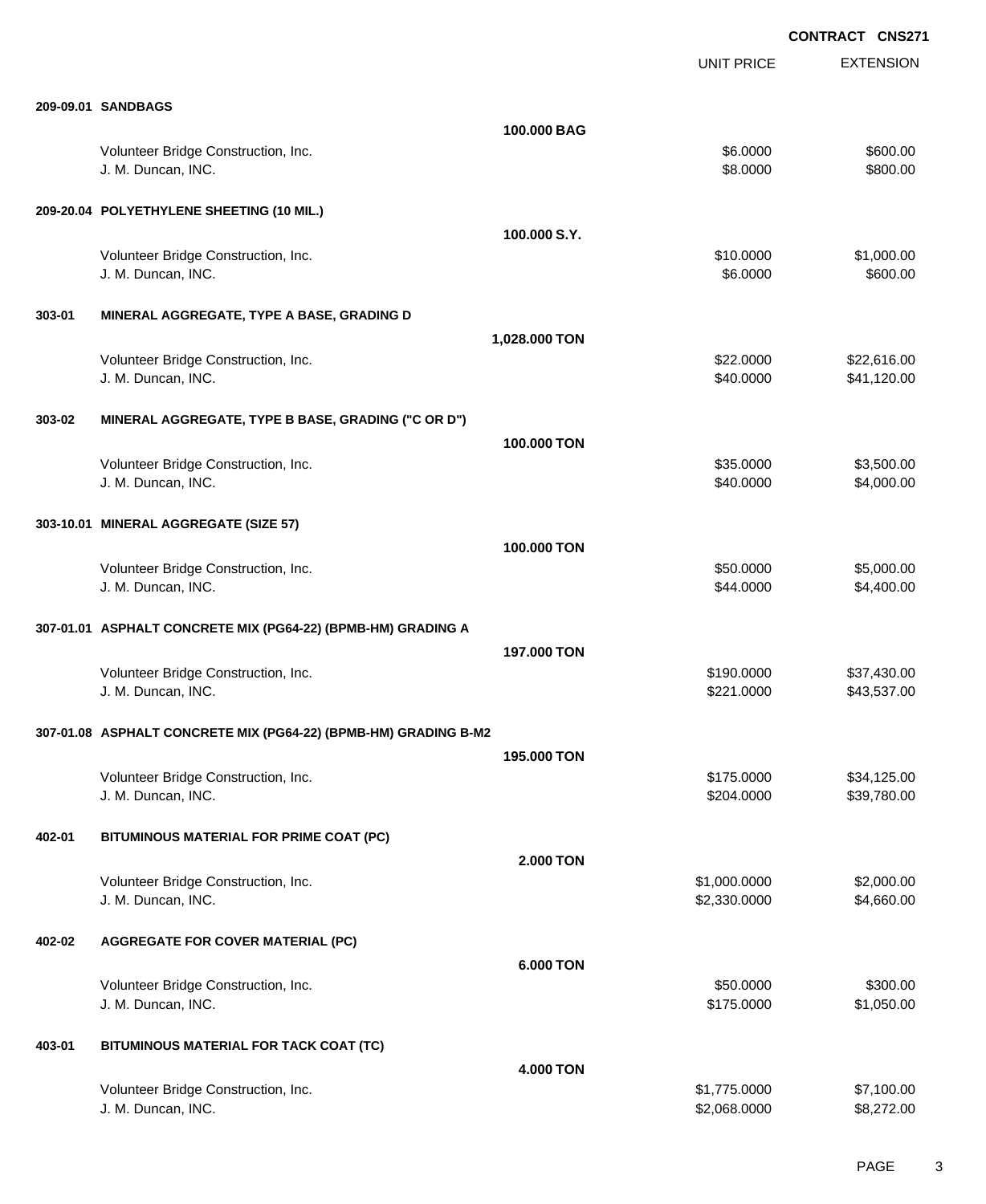|                                                    |                    |                   | <b>CONTRACT CNS271</b> |
|----------------------------------------------------|--------------------|-------------------|------------------------|
|                                                    |                    | <b>UNIT PRICE</b> | <b>EXTENSION</b>       |
| 407-20.05 SAW CUTTING ASPHALT PAVEMENT             |                    |                   |                        |
|                                                    | 1,560.000 L.F.     |                   |                        |
| Volunteer Bridge Construction, Inc.                |                    | \$4.0000          | \$6,240.00             |
| J. M. Duncan, INC.                                 |                    | \$8.0000          | \$12,480.00            |
| 411-01.10 ACS MIX(PG64-22) GRADING D               |                    |                   |                        |
|                                                    | 555.000 TON        |                   |                        |
| Volunteer Bridge Construction, Inc.                |                    | \$125.0000        | \$69,375.00            |
| J. M. Duncan, INC.                                 |                    | \$134.0000        | \$74,370.00            |
| 415-01.02 COLD PLANING BITUMINOUS PAVEMENT         |                    |                   |                        |
|                                                    | 6,819.000 S.Y.     |                   |                        |
| Volunteer Bridge Construction, Inc.                |                    | \$6.0000          | \$40,914.00            |
| J. M. Duncan, INC.                                 |                    | \$3.4000          | \$23,184.60            |
| 607-37.02 18" CORRUGATED METAL PIPE CULVERT        |                    |                   |                        |
|                                                    | 8.000 L.F.         |                   |                        |
| Volunteer Bridge Construction, Inc.                |                    | \$40.0000         | \$320.00               |
| J. M. Duncan, INC.                                 |                    | \$75.0000         | \$600.00               |
| 607-39.02 18" PIPE CULVERT (SIDE DRAIN)            |                    |                   |                        |
|                                                    | 159,000 L.F.       |                   |                        |
| Volunteer Bridge Construction, Inc.                |                    | \$40.0000         | \$6,360.00             |
| J. M. Duncan, INC.                                 |                    | \$40.0000         | \$6,360.00             |
| 611-07.31 18IN ENDWALL (SIDE DRAIN)                |                    |                   |                        |
|                                                    | <b>10.000 EACH</b> |                   |                        |
| Volunteer Bridge Construction, Inc.                |                    | \$3,500.0000      | \$35,000.00            |
| J. M. Duncan, INC.                                 |                    | \$3,800.0000      | \$38,000.00            |
| 611-07.55 18IN ENDWALL (CROSS DRAIN) 4:1           |                    |                   |                        |
|                                                    | <b>1.000 EACH</b>  |                   |                        |
| Volunteer Bridge Construction, Inc.                |                    | \$3,500.0000      | \$3,500.00             |
| J. M. Duncan, INC.                                 |                    | \$3,800.0000      | \$3,800.00             |
| 621-03.02 18" TEMPORARY DRAINAGE PIPE              |                    |                   |                        |
|                                                    | 40.000 L.F.        |                   |                        |
| Volunteer Bridge Construction, Inc.                |                    | \$40.0000         | \$1,600.00             |
| J. M. Duncan, INC.                                 |                    | \$50.0000         | \$2,000.00             |
| 705-08.51 PORTABLE IMPACT ATTENUATOR NCHRP350 TL-3 |                    |                   |                        |
|                                                    | <b>4.000 EACH</b>  |                   |                        |
| Volunteer Bridge Construction, Inc.                |                    | \$5,000.0000      | \$20,000.00            |
| J. M. Duncan, INC.                                 |                    | \$4,800.0000      | \$19,200.00            |
| 707-08.11 HIGH-VISIBILITY CONSTRUCTION FENCE       |                    |                   |                        |
|                                                    | 200.000 L.F.       |                   |                        |
| Volunteer Bridge Construction, Inc.                |                    | \$5.0000          | \$1,000.00             |
| J. M. Duncan, INC.                                 |                    | \$5.0000          | \$1,000.00             |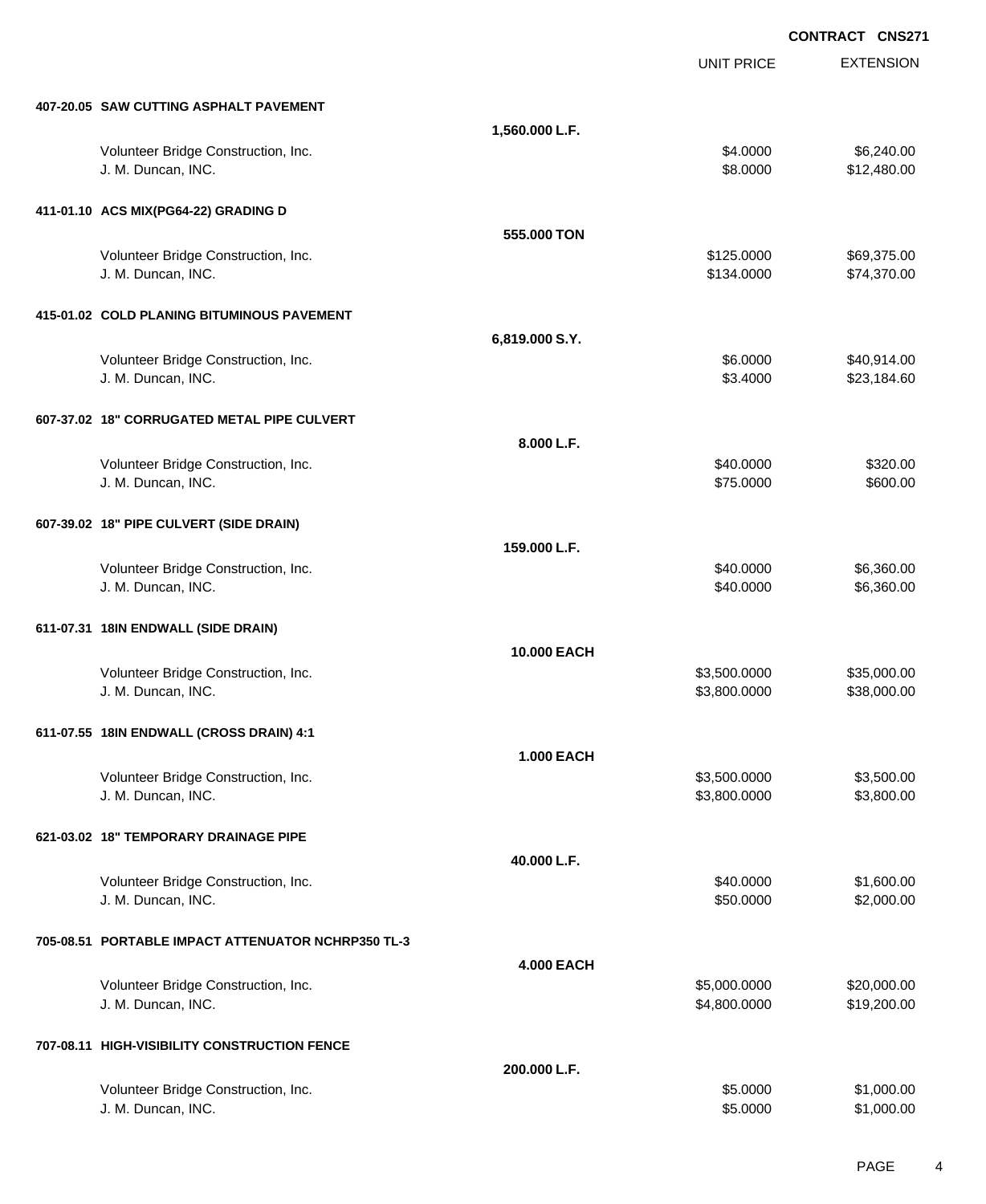UNIT PRICE EXTENSION

|  | 708-02.01 MARKERS (CONCRETE R.O.W. POSTS) |  |
|--|-------------------------------------------|--|
|  |                                           |  |

|        | 708-02.01 MARKERS (CONCRETE R.O.W. POSTS)                 |                   |                                |                            |
|--------|-----------------------------------------------------------|-------------------|--------------------------------|----------------------------|
|        |                                                           | 8.000 EACH        |                                |                            |
|        | Volunteer Bridge Construction, Inc.<br>J. M. Duncan, INC. |                   | \$200.0000<br>\$400.0000       | \$1,600.00<br>\$3,200.00   |
|        | 709-05.05 MACHINED RIP-RAP (CLASS A-3)                    |                   |                                |                            |
|        |                                                           | 100.000 TON       |                                |                            |
|        | Volunteer Bridge Construction, Inc.<br>J. M. Duncan, INC. |                   | \$35.0000<br>\$50.0000         | \$3,500.00<br>\$5,000.00   |
|        | 709-05.06 MACHINED RIP-RAP (CLASS A-1)                    |                   |                                |                            |
|        |                                                           | 25.000 TON        |                                |                            |
|        | Volunteer Bridge Construction, Inc.<br>J. M. Duncan, INC. |                   | \$45.0000<br>\$50.0000         | \$1,125.00<br>\$1,250.00   |
| 712-01 | <b>TRAFFIC CONTROL</b>                                    |                   |                                |                            |
|        |                                                           | 1.000 LS          |                                |                            |
|        | Volunteer Bridge Construction, Inc.<br>J. M. Duncan, INC. |                   | \$20,000.0000<br>\$28,900.0000 | \$20,000.00<br>\$28,900.00 |
|        | 712-02.02 INTERCONNECTED PORTABLE BARRIER RAIL            |                   |                                |                            |
|        |                                                           | 1,900.000 L.F.    |                                |                            |
|        | Volunteer Bridge Construction, Inc.<br>J. M. Duncan, INC. |                   | \$25.0000<br>\$50.0000         | \$47,500.00<br>\$95,000.00 |
|        | 712-04.01 FLEXIBLE DRUMS (CHANNELIZING)                   |                   |                                |                            |
|        |                                                           | 50.000 EACH       |                                |                            |
|        | Volunteer Bridge Construction, Inc.<br>J. M. Duncan, INC. |                   | \$28.0000<br>\$30.0000         | \$1,400.00<br>\$1,500.00   |
|        | 712-05.01 WARNING LIGHTS (TYPE A)                         |                   |                                |                            |
|        | Volunteer Bridge Construction, Inc.                       | 10.000 EACH       | \$23.0000                      | \$230.00                   |
|        | J. M. Duncan, INC.                                        |                   | \$23.0000                      | \$230.00                   |
|        | 712-05.03 WARNING LIGHTS (TYPE C)                         |                   |                                |                            |
|        |                                                           | 10.000 EACH       |                                |                            |
|        | Volunteer Bridge Construction, Inc.<br>J. M. Duncan, INC. |                   | \$23.0000<br>\$23.0000         | \$230.00<br>\$230.00       |
| 712-06 | <b>SIGNS (CONSTRUCTION)</b>                               |                   |                                |                            |
|        |                                                           | 232.000 S.F.      |                                |                            |
|        | Volunteer Bridge Construction, Inc.<br>J. M. Duncan, INC. |                   | \$6.7000<br>\$7.0000           | \$1,554.40<br>\$1,624.00   |
|        | 712-08.03 ARROW BOARD (TYPE C)                            |                   |                                |                            |
|        |                                                           | <b>2.000 EACH</b> |                                |                            |
|        | Volunteer Bridge Construction, Inc.<br>J. M. Duncan, INC. |                   | \$600.0000<br>\$580.0000       | \$1,200.00<br>\$1,160.00   |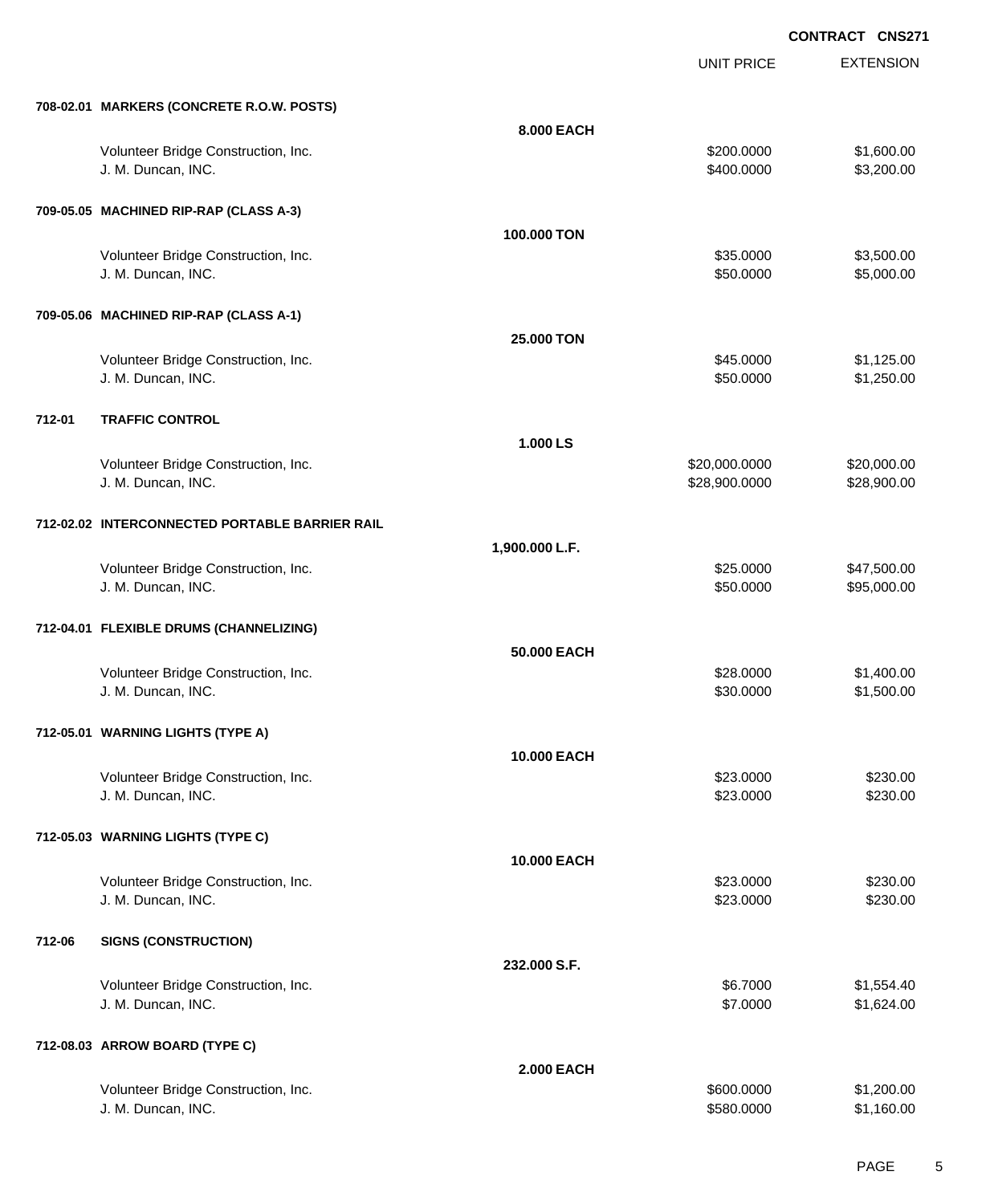|                                                                |                    |                              | <b>CONTRACT CNS271</b>   |
|----------------------------------------------------------------|--------------------|------------------------------|--------------------------|
|                                                                |                    | <b>UNIT PRICE</b>            | <b>EXTENSION</b>         |
| 713-02.27 CONCRETE BARRIER/PARAPET DELINEATOR (BI-DIRECTIONAL) |                    |                              |                          |
|                                                                | 40.000 EACH        |                              |                          |
| Volunteer Bridge Construction, Inc.<br>J. M. Duncan, INC.      |                    | \$12.0000<br>\$11.7500       | \$480.00<br>\$470.00     |
| 713-15.36 REMOVE SIGN, SUPPORT & FOOTING                       |                    |                              |                          |
|                                                                | <b>15.000 EACH</b> |                              |                          |
| Volunteer Bridge Construction, Inc.<br>J. M. Duncan, INC.      |                    | \$20.0000<br>\$24.0000       | \$300.00<br>\$360.00     |
| 713-16.01 CHANGEABLE MESSAGE SIGN UNIT                         |                    |                              |                          |
|                                                                | <b>2.000 EACH</b>  |                              |                          |
| Volunteer Bridge Construction, Inc.<br>J. M. Duncan, INC.      |                    | \$4,100.0000<br>\$4,500.0000 | \$8,200.00<br>\$9,000.00 |
| 713-16.20 SIGNS (M3-2)                                         |                    |                              |                          |
|                                                                | <b>4.000 EACH</b>  |                              |                          |
| Volunteer Bridge Construction, Inc.<br>J. M. Duncan, INC.      |                    | \$32.0000<br>\$35.0000       | \$128.00<br>\$140.00     |
| 713-16.21 SIGNS (M3-4)                                         |                    |                              |                          |
|                                                                | 3.000 EACH         |                              |                          |
| Volunteer Bridge Construction, Inc.<br>J. M. Duncan, INC.      |                    | \$32.0000<br>\$35.0000       | \$96.00<br>\$105.00      |
| 713-16.22 SIGNS (M6-1L)                                        |                    |                              |                          |
|                                                                | <b>2.000 EACH</b>  |                              |                          |
| Volunteer Bridge Construction, Inc.<br>J. M. Duncan, INC.      |                    | \$32.0000<br>\$35.0000       | \$64.00<br>\$70.00       |
| 713-16.23 SIGNS (M6-1R)                                        |                    |                              |                          |
|                                                                | <b>2.000 EACH</b>  |                              |                          |
| Volunteer Bridge Construction, Inc.<br>J. M. Duncan, INC.      |                    | \$32.0000<br>\$35.0000       | \$64.00<br>\$70.00       |
| 713-16.24 SIGNS (M6-3)                                         |                    |                              |                          |
|                                                                | <b>1.000 EACH</b>  |                              |                          |
| Volunteer Bridge Construction, Inc.<br>J. M. Duncan, INC.      |                    | \$32.0000<br>\$35.0000       | \$32.00<br>\$35.00       |
| 713-16.25 SIGNS (R1-1)                                         |                    |                              |                          |
|                                                                | <b>4.000 EACH</b>  |                              |                          |
| Volunteer Bridge Construction, Inc.<br>J. M. Duncan, INC.      |                    | \$240.0000<br>\$266.0000     | \$960.00<br>\$1,064.00   |
| 713-16.26 SIGNS (R7-1(MOD.)                                    |                    |                              |                          |
|                                                                | <b>4.000 EACH</b>  |                              |                          |
| Volunteer Bridge Construction, Inc.<br>J. M. Duncan, INC.      |                    | \$190.0000<br>\$208.0000     | \$760.00<br>\$832.00     |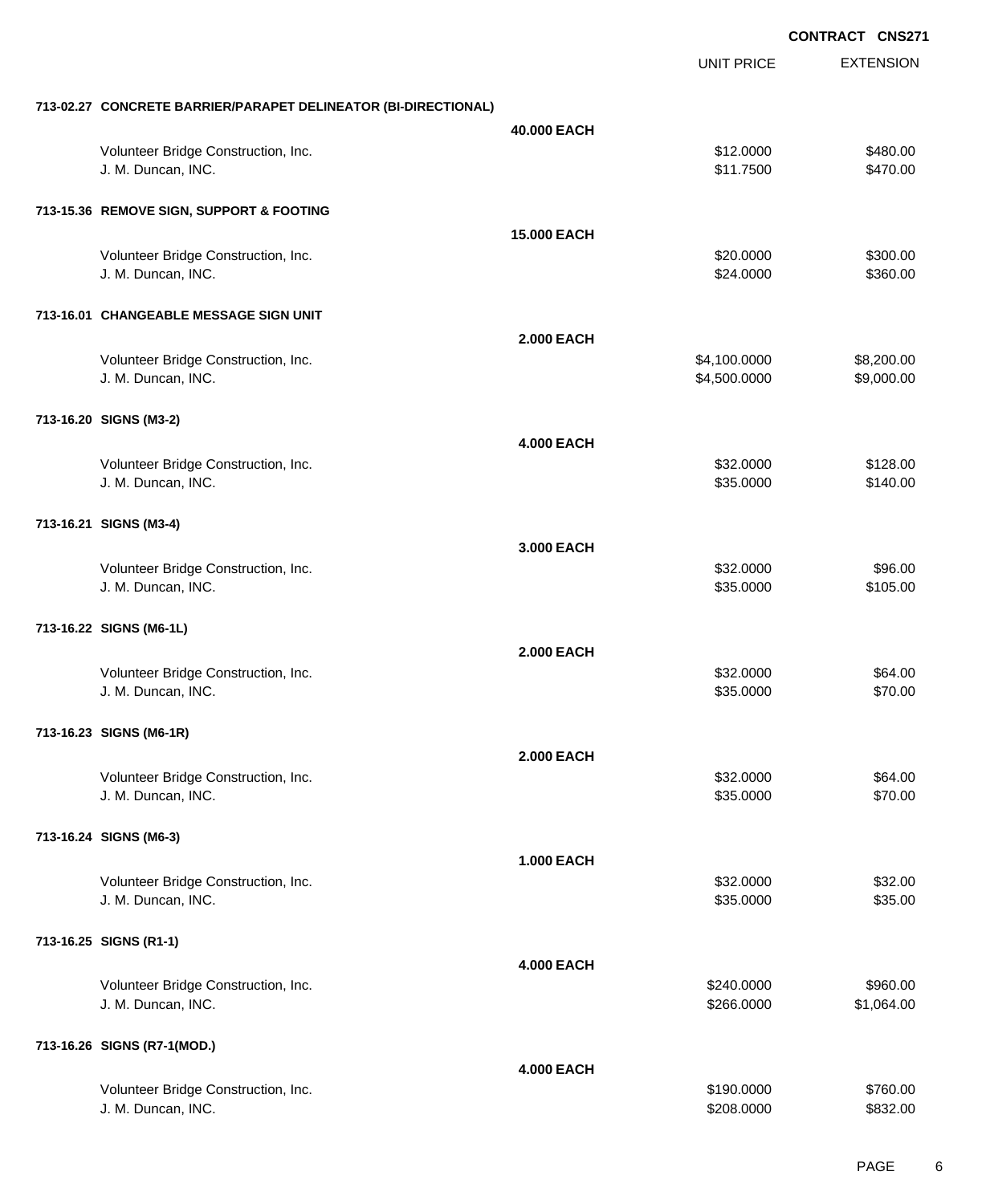|                                                                   |                   | <b>UNIT PRICE</b>        | <b>EXTENSION</b>       |
|-------------------------------------------------------------------|-------------------|--------------------------|------------------------|
| 713-16.27 SIGNS (S1-1)                                            |                   |                          |                        |
|                                                                   | <b>1.000 EACH</b> |                          |                        |
| Volunteer Bridge Construction, Inc.<br>J. M. Duncan, INC.         |                   | \$260.0000<br>\$289.0000 | \$260.00<br>\$289.00   |
| 713-16.28 SIGNS (TN-6B)                                           |                   |                          |                        |
|                                                                   | <b>5.000 EACH</b> |                          |                        |
| Volunteer Bridge Construction, Inc.<br>J. M. Duncan, INC.         |                   | \$190.0000<br>\$208.0000 | \$950.00<br>\$1,040.00 |
| 713-16.29 SIGNS (TN-6C)                                           |                   |                          |                        |
|                                                                   | 3,000 EACH        |                          |                        |
| Volunteer Bridge Construction, Inc.                               |                   | \$190.0000               | \$570.00               |
| J. M. Duncan, INC.                                                |                   | \$208.0000               | \$624.00               |
| 713-16.30 SIGNS (TN-22B)                                          |                   |                          |                        |
|                                                                   | <b>1.000 EACH</b> |                          |                        |
| Volunteer Bridge Construction, Inc.                               |                   | \$60.0000                | \$60.00                |
| J. M. Duncan, INC.                                                |                   | \$52.0000                | \$52.00                |
| 713-16.31 SIGNS (W2-1)                                            |                   |                          |                        |
|                                                                   | <b>2.000 EACH</b> |                          |                        |
| Volunteer Bridge Construction, Inc.                               |                   | \$240.0000               | \$480.00               |
| J. M. Duncan, INC.                                                |                   | \$266.0000               | \$532.00               |
| 713-16.32 SIGNS (W3-1)                                            |                   |                          |                        |
|                                                                   | <b>4.000 EACH</b> |                          |                        |
| Volunteer Bridge Construction, Inc.<br>J. M. Duncan, INC.         |                   | \$210.0000<br>\$231.0000 | \$840.00<br>\$924.00   |
|                                                                   |                   |                          |                        |
| 713-16.33 SIGNS (M2-1)                                            |                   |                          |                        |
|                                                                   | <b>1.000 EACH</b> |                          |                        |
| Volunteer Bridge Construction, Inc.<br>J. M. Duncan, INC.         |                   | \$32.0000<br>\$35.0000   | \$32.00<br>\$35.00     |
|                                                                   |                   |                          |                        |
| 716-01.21 SNOWPLOWABLE RAISED PAVMENT MARKERS (BI-DIR) (1 COLOR)  |                   |                          |                        |
|                                                                   | 144,000 EACH      |                          |                        |
| Volunteer Bridge Construction, Inc.                               |                   | \$42.0000                | \$6,048.00             |
| J. M. Duncan, INC.                                                |                   | \$45.0000                | \$6,480.00             |
| 716-01.22 SNOWPLOWABLE RAISED PAVMENT MARKERS (MONO-DIR)(1 COLOR) |                   |                          |                        |
|                                                                   | 16.000 EACH       |                          |                        |
| Volunteer Bridge Construction, Inc.                               |                   | \$42.0000                | \$672.00               |
| J. M. Duncan, INC.                                                |                   | \$45.0000                | \$720.00               |
| 716-02.04 PLASTIC PAVEMENT MARKING(CHANNELIZATION STRIPING)       |                   |                          |                        |
|                                                                   | 800.000 S.Y.      |                          |                        |
| Volunteer Bridge Construction, Inc.                               |                   | \$27.0000                | \$21,600.00            |
| J. M. Duncan, INC.                                                |                   | \$30.0000                | \$24,000.00            |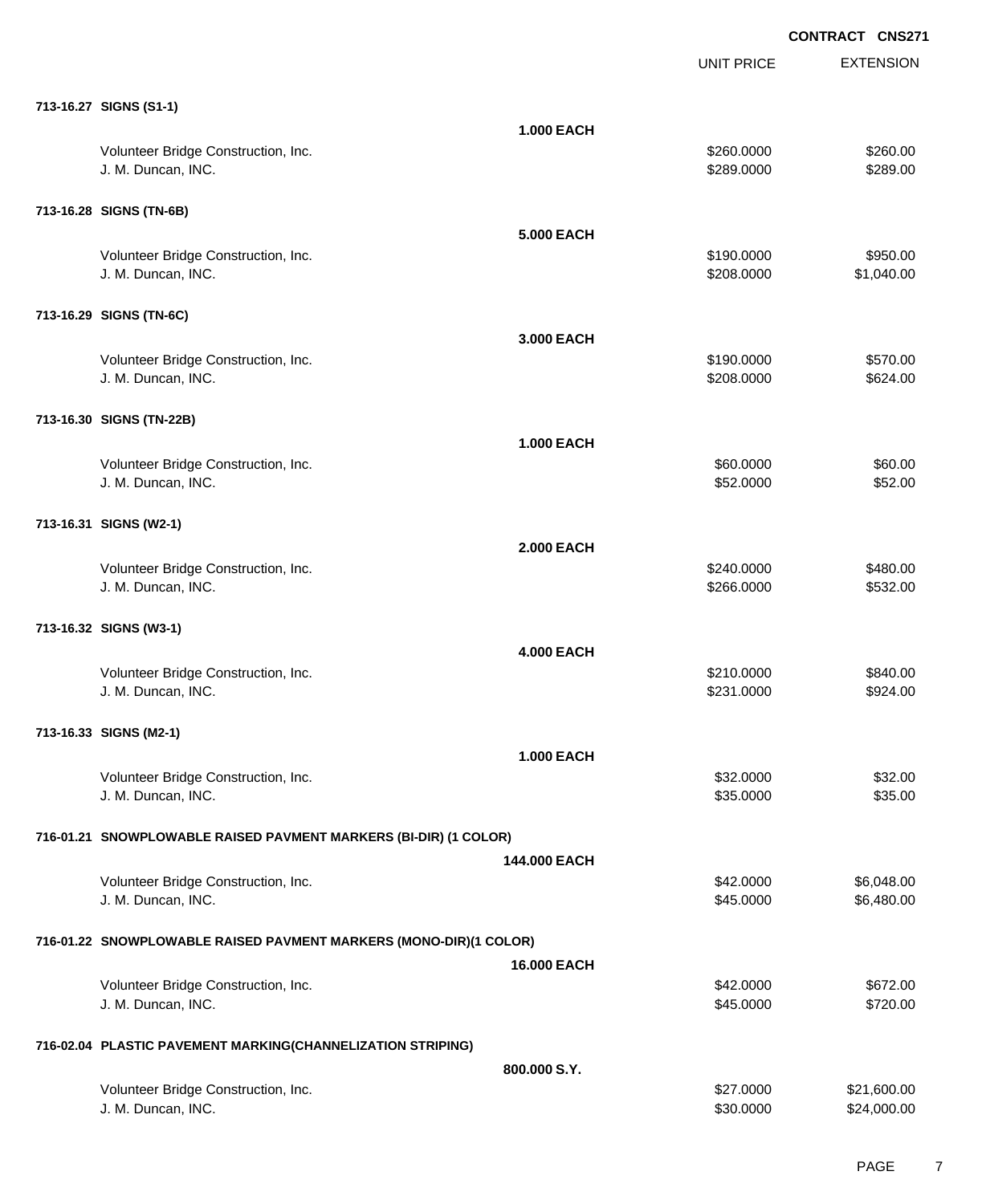|                                                              |                   | <b>UNIT PRICE</b>    | <b>EXTENSION</b>         |
|--------------------------------------------------------------|-------------------|----------------------|--------------------------|
| 716-02.05 PLASTIC PAVEMENT MARKING (STOP LINE)               |                   |                      |                          |
|                                                              | 130.000 L.F.      |                      |                          |
| Volunteer Bridge Construction, Inc.                          |                   | \$20.0000            | \$2,600.00               |
| J. M. Duncan, INC.                                           |                   | \$20.0000            | \$2,600.00               |
|                                                              |                   |                      |                          |
| 716-02.06 PLASTIC PAVEMENT MARKING (TURN LANE ARROW)         |                   |                      |                          |
|                                                              | <b>4.000 EACH</b> |                      |                          |
| Volunteer Bridge Construction, Inc.                          |                   | \$220.0000           | \$880.00                 |
| J. M. Duncan, INC.                                           |                   | \$231.0000           | \$924.00                 |
|                                                              |                   |                      |                          |
| 716-03.03 PLASTIC WORD PAVEMENT MARKING (STOP AHEAD)         |                   |                      |                          |
|                                                              | <b>2.000 EACH</b> |                      |                          |
| Volunteer Bridge Construction, Inc.                          |                   | \$1,200.0000         | \$2,400.00               |
| J. M. Duncan, INC.                                           |                   | \$635.0000           | \$1,270.00               |
|                                                              |                   |                      |                          |
| 716-03.09 PLASTIC WORD PAVEMENT MARKING (NO PARKING)         |                   |                      |                          |
|                                                              | <b>4.000 EACH</b> |                      |                          |
| Volunteer Bridge Construction, Inc.                          |                   | \$600.0000           | \$2,400.00               |
| J. M. Duncan, INC.                                           |                   | \$670.0000           | \$2,680.00               |
|                                                              |                   |                      |                          |
| 716-04.04 PLASTIC PAVEMENT MARKING (TRANSVERSE SHOULDER)     |                   |                      |                          |
|                                                              | 145.000 L.F.      |                      |                          |
| Volunteer Bridge Construction, Inc.                          |                   | \$13.2000            | \$1,914.00               |
| J. M. Duncan, INC.                                           |                   | \$15.0000            | \$2,175.00               |
|                                                              |                   |                      |                          |
| 716-04.16 PLASTIC PAVEMENT MARKING (NOISE STRIP)             |                   |                      |                          |
|                                                              | 352.000 L.F.      |                      |                          |
| Volunteer Bridge Construction, Inc.                          |                   | \$17.0000            | \$5,984.00               |
| J. M. Duncan, INC.                                           |                   | \$19.0000            | \$6,688.00               |
|                                                              |                   |                      |                          |
| 716-05.01 PAINTED PAVEMENT MARKING (4" LINE)                 |                   |                      |                          |
|                                                              | 2.343 L.M.        |                      |                          |
| Volunteer Bridge Construction, Inc.                          |                   | \$2,000.0000         | \$4,686.00               |
| J. M. Duncan, INC.                                           |                   | \$2,080.0000         | \$4,873.44               |
|                                                              |                   |                      |                          |
| 716-12.02 ENHANCED FLATLINE THERMO PVMT MRKNG (6IN LINE)     |                   |                      |                          |
|                                                              | 1.419 L.M.        |                      |                          |
| Volunteer Bridge Construction, Inc.                          |                   | \$7,000.0000         | \$9,933.00               |
| J. M. Duncan, INC.                                           |                   | \$6,950.0000         | \$9,862.05               |
|                                                              |                   |                      |                          |
| 716-13.02 SPRAY THERMO PVMT MRKNG (60 mil) (6IN LINE)        |                   |                      |                          |
|                                                              | 0.814 L.M.        |                      |                          |
| Volunteer Bridge Construction, Inc.                          |                   | \$6,000.0000         | \$4,884.00               |
| J. M. Duncan, INC.                                           |                   | \$5,800.0000         | \$4,721.20               |
|                                                              |                   |                      |                          |
| 716-13.05 SPRAY THERMO PVMT MRKNG (60 mil) (6IN DOTTED LINE) |                   |                      |                          |
|                                                              |                   |                      |                          |
|                                                              | 330.000 L.F.      |                      |                          |
| Volunteer Bridge Construction, Inc.<br>J. M. Duncan, INC.    |                   | \$4.0000<br>\$3.5000 | \$1,320.00<br>\$1,155.00 |
|                                                              |                   |                      |                          |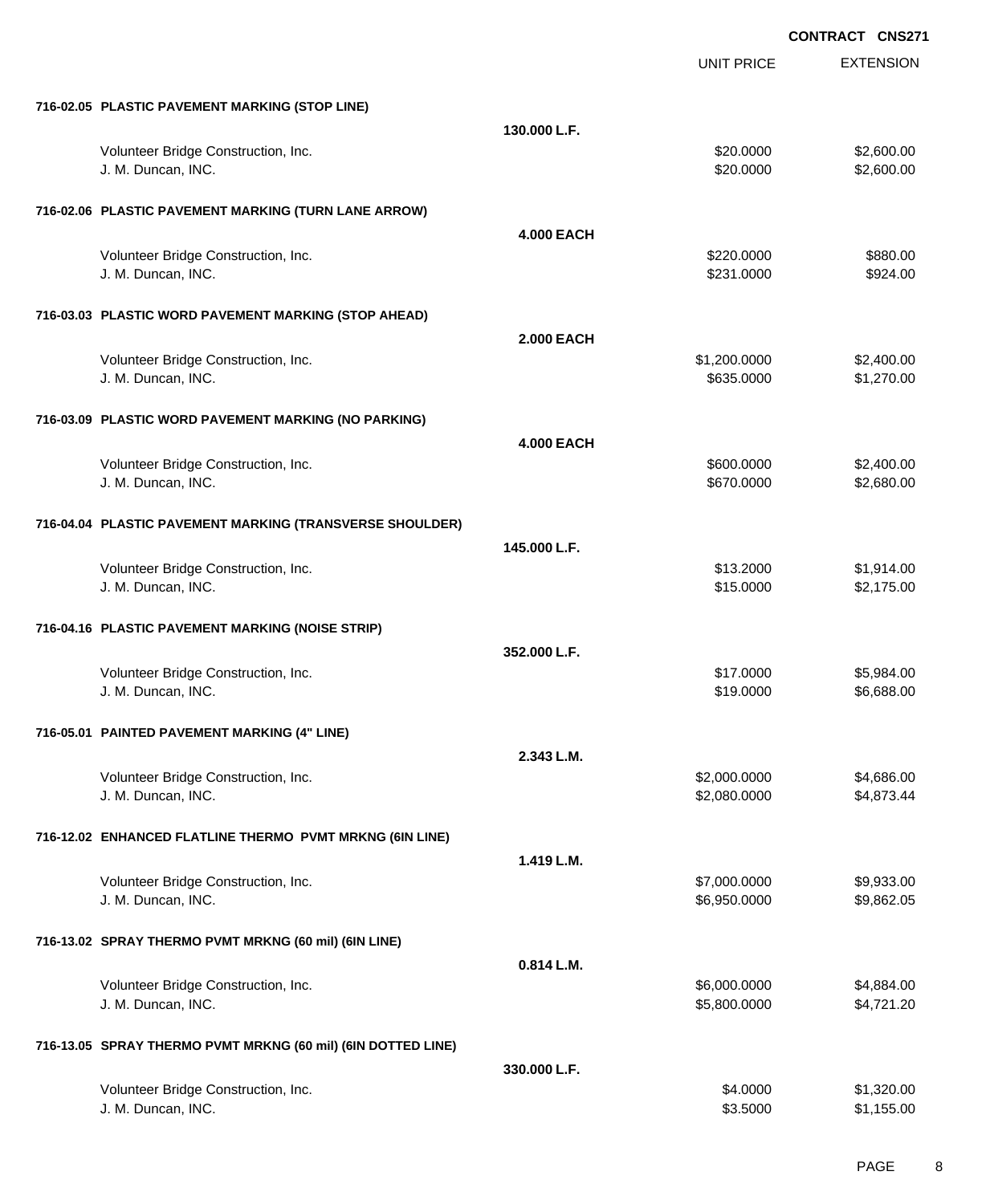| 717-01<br><b>MOBILIZATION</b><br>1.000 LS<br>Volunteer Bridge Construction, Inc.<br>\$60,000.0000<br>\$60,000.00<br>\$36,900.0000<br>\$36,900.00<br>J. M. Duncan, INC.<br>730-50.10 SOLAR POWERED FLASHING ASSEMBLY<br><b>4.000 EACH</b><br>Volunteer Bridge Construction, Inc.<br>\$3,800.0000<br>\$15,200.00<br>J. M. Duncan, INC.<br>\$3,240.0000<br>\$12,960.00<br>740-10.03 GEOTEXTILE (TYPE III) (EROSION CONTROL)<br>226.000 S.Y.<br>\$3,390.00<br>Volunteer Bridge Construction, Inc.<br>\$15.0000<br>\$1,130.00<br>J. M. Duncan, INC.<br>\$5.0000<br>740-11.04 TEMPORARY SEDIMENT TUBE 20IN<br>200.000 L.F.<br>\$2,000.00<br>Volunteer Bridge Construction, Inc.<br>\$10.0000<br>\$10.0000<br>J. M. Duncan, INC.<br>\$2,000.00<br>801-01.07 TEMPORARY SEEDING (WITH MULCH)<br>37.000 UNIT<br>Volunteer Bridge Construction, Inc.<br>\$2,220.00<br>\$60.0000<br>\$58.0000<br>\$2,146.00<br>J. M. Duncan, INC.<br>801-03<br><b>WATER (SEEDING &amp; SODDING)</b><br>4.000 M.G.<br>Volunteer Bridge Construction, Inc.<br>\$50.0000<br>\$200.00<br>\$61.0000<br>\$244.00<br>J. M. Duncan, INC.<br>803-01<br>SODDING (NEW SOD)<br>4,100.000 S.Y.<br>Volunteer Bridge Construction, Inc.<br>\$5,0000<br>\$20,500.00<br>J. M. Duncan, INC.<br>\$4.0000<br>\$16,400.00 |  | UNIT PRICE | <b>EXTENSION</b> |
|--------------------------------------------------------------------------------------------------------------------------------------------------------------------------------------------------------------------------------------------------------------------------------------------------------------------------------------------------------------------------------------------------------------------------------------------------------------------------------------------------------------------------------------------------------------------------------------------------------------------------------------------------------------------------------------------------------------------------------------------------------------------------------------------------------------------------------------------------------------------------------------------------------------------------------------------------------------------------------------------------------------------------------------------------------------------------------------------------------------------------------------------------------------------------------------------------------------------------------------------------------------------------|--|------------|------------------|
|                                                                                                                                                                                                                                                                                                                                                                                                                                                                                                                                                                                                                                                                                                                                                                                                                                                                                                                                                                                                                                                                                                                                                                                                                                                                          |  |            |                  |
|                                                                                                                                                                                                                                                                                                                                                                                                                                                                                                                                                                                                                                                                                                                                                                                                                                                                                                                                                                                                                                                                                                                                                                                                                                                                          |  |            |                  |
|                                                                                                                                                                                                                                                                                                                                                                                                                                                                                                                                                                                                                                                                                                                                                                                                                                                                                                                                                                                                                                                                                                                                                                                                                                                                          |  |            |                  |
|                                                                                                                                                                                                                                                                                                                                                                                                                                                                                                                                                                                                                                                                                                                                                                                                                                                                                                                                                                                                                                                                                                                                                                                                                                                                          |  |            |                  |
|                                                                                                                                                                                                                                                                                                                                                                                                                                                                                                                                                                                                                                                                                                                                                                                                                                                                                                                                                                                                                                                                                                                                                                                                                                                                          |  |            |                  |
|                                                                                                                                                                                                                                                                                                                                                                                                                                                                                                                                                                                                                                                                                                                                                                                                                                                                                                                                                                                                                                                                                                                                                                                                                                                                          |  |            |                  |
|                                                                                                                                                                                                                                                                                                                                                                                                                                                                                                                                                                                                                                                                                                                                                                                                                                                                                                                                                                                                                                                                                                                                                                                                                                                                          |  |            |                  |
|                                                                                                                                                                                                                                                                                                                                                                                                                                                                                                                                                                                                                                                                                                                                                                                                                                                                                                                                                                                                                                                                                                                                                                                                                                                                          |  |            |                  |
|                                                                                                                                                                                                                                                                                                                                                                                                                                                                                                                                                                                                                                                                                                                                                                                                                                                                                                                                                                                                                                                                                                                                                                                                                                                                          |  |            |                  |
|                                                                                                                                                                                                                                                                                                                                                                                                                                                                                                                                                                                                                                                                                                                                                                                                                                                                                                                                                                                                                                                                                                                                                                                                                                                                          |  |            |                  |
|                                                                                                                                                                                                                                                                                                                                                                                                                                                                                                                                                                                                                                                                                                                                                                                                                                                                                                                                                                                                                                                                                                                                                                                                                                                                          |  |            |                  |
|                                                                                                                                                                                                                                                                                                                                                                                                                                                                                                                                                                                                                                                                                                                                                                                                                                                                                                                                                                                                                                                                                                                                                                                                                                                                          |  |            |                  |
|                                                                                                                                                                                                                                                                                                                                                                                                                                                                                                                                                                                                                                                                                                                                                                                                                                                                                                                                                                                                                                                                                                                                                                                                                                                                          |  |            |                  |
|                                                                                                                                                                                                                                                                                                                                                                                                                                                                                                                                                                                                                                                                                                                                                                                                                                                                                                                                                                                                                                                                                                                                                                                                                                                                          |  |            |                  |
|                                                                                                                                                                                                                                                                                                                                                                                                                                                                                                                                                                                                                                                                                                                                                                                                                                                                                                                                                                                                                                                                                                                                                                                                                                                                          |  |            |                  |
|                                                                                                                                                                                                                                                                                                                                                                                                                                                                                                                                                                                                                                                                                                                                                                                                                                                                                                                                                                                                                                                                                                                                                                                                                                                                          |  |            |                  |
|                                                                                                                                                                                                                                                                                                                                                                                                                                                                                                                                                                                                                                                                                                                                                                                                                                                                                                                                                                                                                                                                                                                                                                                                                                                                          |  |            |                  |
|                                                                                                                                                                                                                                                                                                                                                                                                                                                                                                                                                                                                                                                                                                                                                                                                                                                                                                                                                                                                                                                                                                                                                                                                                                                                          |  |            |                  |
|                                                                                                                                                                                                                                                                                                                                                                                                                                                                                                                                                                                                                                                                                                                                                                                                                                                                                                                                                                                                                                                                                                                                                                                                                                                                          |  |            |                  |
|                                                                                                                                                                                                                                                                                                                                                                                                                                                                                                                                                                                                                                                                                                                                                                                                                                                                                                                                                                                                                                                                                                                                                                                                                                                                          |  |            |                  |
|                                                                                                                                                                                                                                                                                                                                                                                                                                                                                                                                                                                                                                                                                                                                                                                                                                                                                                                                                                                                                                                                                                                                                                                                                                                                          |  |            |                  |
|                                                                                                                                                                                                                                                                                                                                                                                                                                                                                                                                                                                                                                                                                                                                                                                                                                                                                                                                                                                                                                                                                                                                                                                                                                                                          |  |            |                  |
|                                                                                                                                                                                                                                                                                                                                                                                                                                                                                                                                                                                                                                                                                                                                                                                                                                                                                                                                                                                                                                                                                                                                                                                                                                                                          |  |            |                  |
|                                                                                                                                                                                                                                                                                                                                                                                                                                                                                                                                                                                                                                                                                                                                                                                                                                                                                                                                                                                                                                                                                                                                                                                                                                                                          |  |            |                  |
|                                                                                                                                                                                                                                                                                                                                                                                                                                                                                                                                                                                                                                                                                                                                                                                                                                                                                                                                                                                                                                                                                                                                                                                                                                                                          |  |            |                  |
|                                                                                                                                                                                                                                                                                                                                                                                                                                                                                                                                                                                                                                                                                                                                                                                                                                                                                                                                                                                                                                                                                                                                                                                                                                                                          |  |            |                  |
|                                                                                                                                                                                                                                                                                                                                                                                                                                                                                                                                                                                                                                                                                                                                                                                                                                                                                                                                                                                                                                                                                                                                                                                                                                                                          |  |            |                  |
|                                                                                                                                                                                                                                                                                                                                                                                                                                                                                                                                                                                                                                                                                                                                                                                                                                                                                                                                                                                                                                                                                                                                                                                                                                                                          |  |            |                  |
|                                                                                                                                                                                                                                                                                                                                                                                                                                                                                                                                                                                                                                                                                                                                                                                                                                                                                                                                                                                                                                                                                                                                                                                                                                                                          |  |            |                  |
|                                                                                                                                                                                                                                                                                                                                                                                                                                                                                                                                                                                                                                                                                                                                                                                                                                                                                                                                                                                                                                                                                                                                                                                                                                                                          |  |            |                  |
|                                                                                                                                                                                                                                                                                                                                                                                                                                                                                                                                                                                                                                                                                                                                                                                                                                                                                                                                                                                                                                                                                                                                                                                                                                                                          |  |            |                  |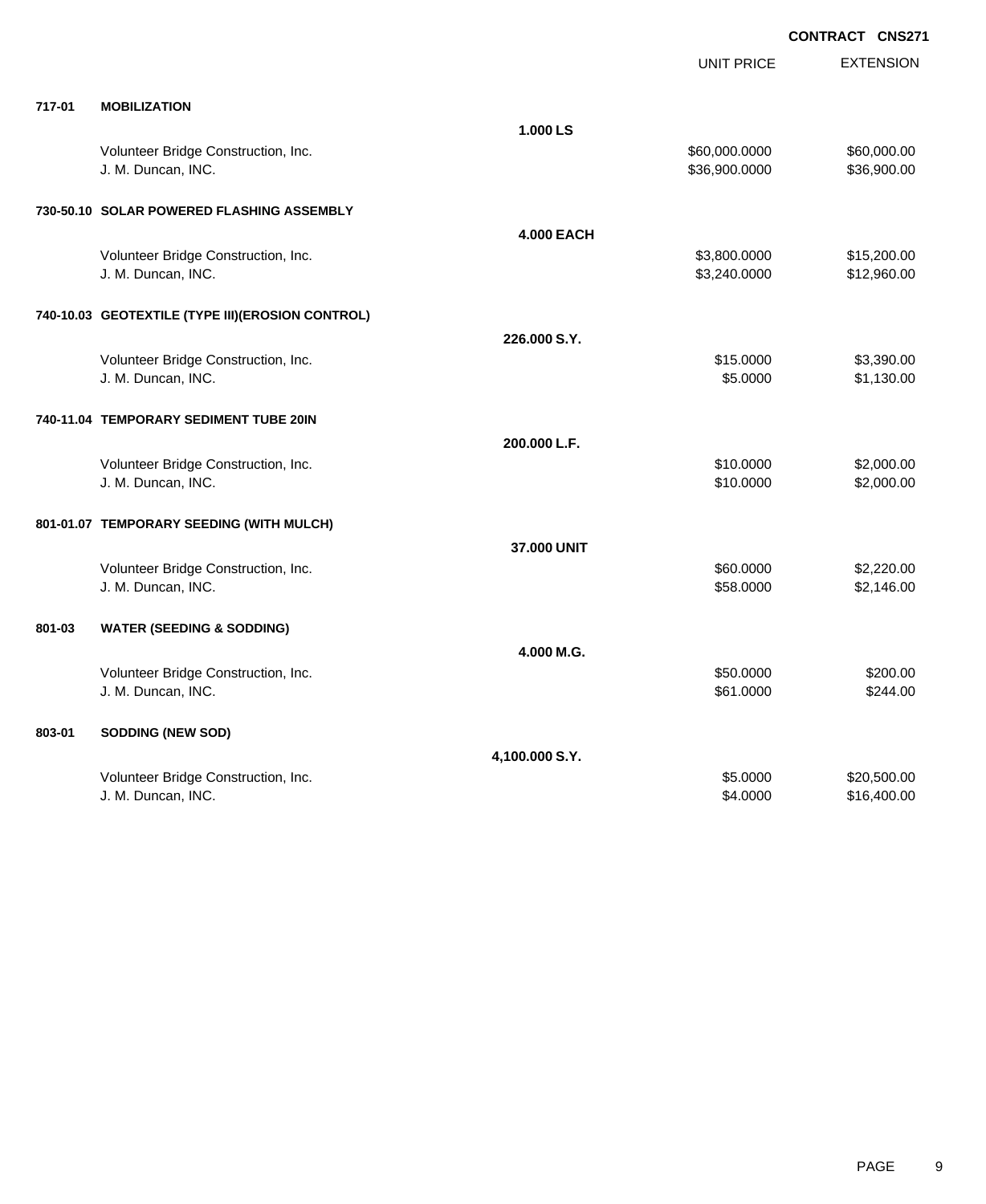## **SUB-TOTAL ROADWAY**

Volunteer Bridge Construction, Inc. **\$649,434.40** Special state of the state of the state of the state of the state of the state of the state of the state of the state of the state of the state of the state of the state of J. M. Duncan, INC. \$733,008.29

### **TOTAL CONTRACT**

Volunteer Bridge Construction, Inc. 6649,434.40 J. M. Duncan, INC. \$733,008.29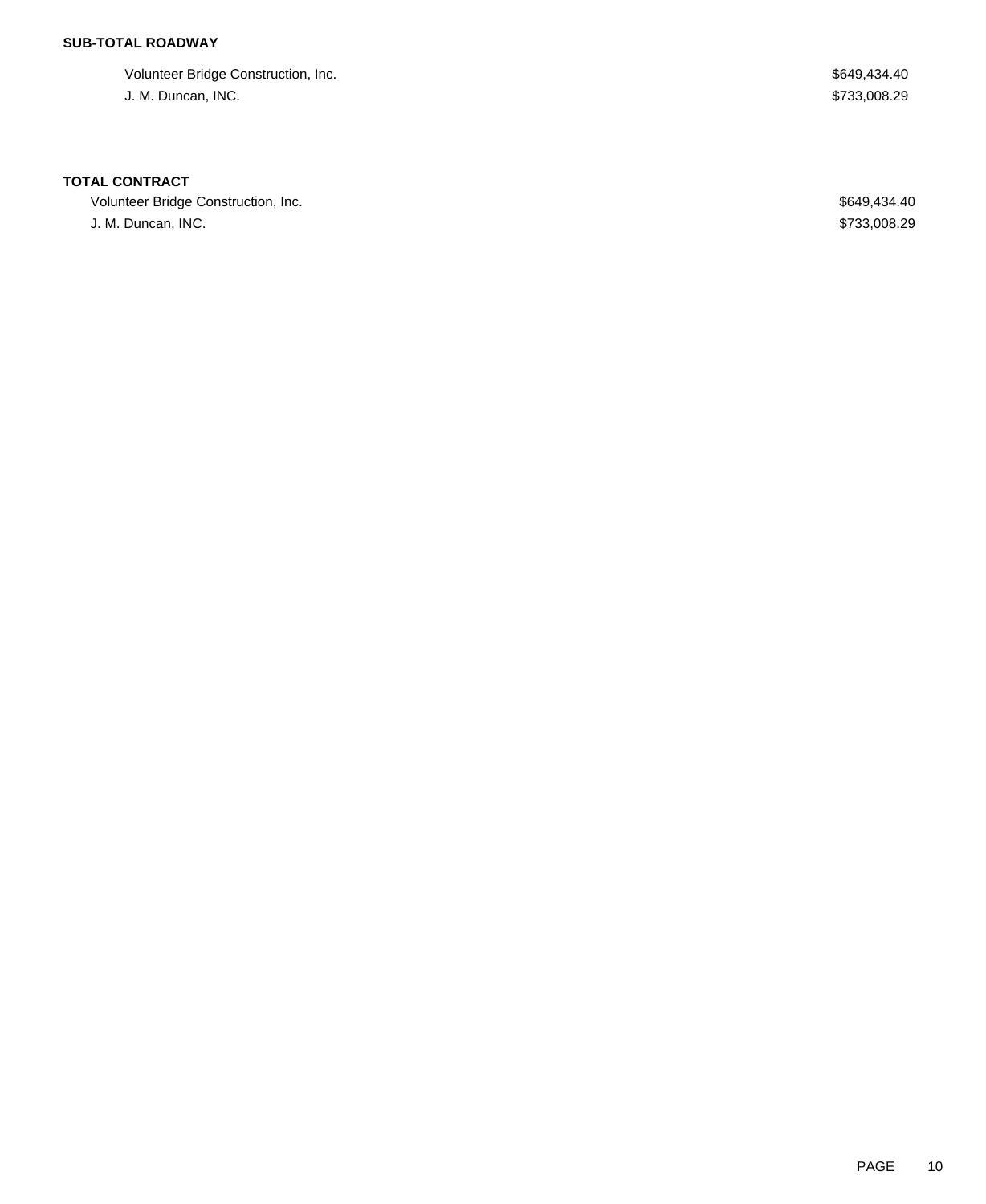# **DEPARTMENT OF TRANSPORTATION SUMMARY OF BIDS LETTING OF AUGUST 17, 2018 STATE OF TENNESSEE**

#### HICKMAN COUNTY (Contract No. CNS275 Call 021)

41950-3504-04

THE GRADING, DRAINAGE AND PAVING ON A S.I.A. ROUTE SERVING TUBULAR STEEL IN CENTERVILLE.

PROJECT LENGTH - 0.218 MILES

COMPLETION TIME - ON OR BEFORE APRIL 30, 2019

|                                   | TOTAL CONTRACT |
|-----------------------------------|----------------|
| Eubank Asphalt Paving & Sealing   | \$576,294.50   |
| Jenco Construction, Inc.          | \$698,421.17   |
| Civil Constructors, LLC           | \$803,897.00   |
| Sessions Paving Company           | \$835,425.65   |
| Tennessee Valley Paving Co., Inc. | \$1,221,507.20 |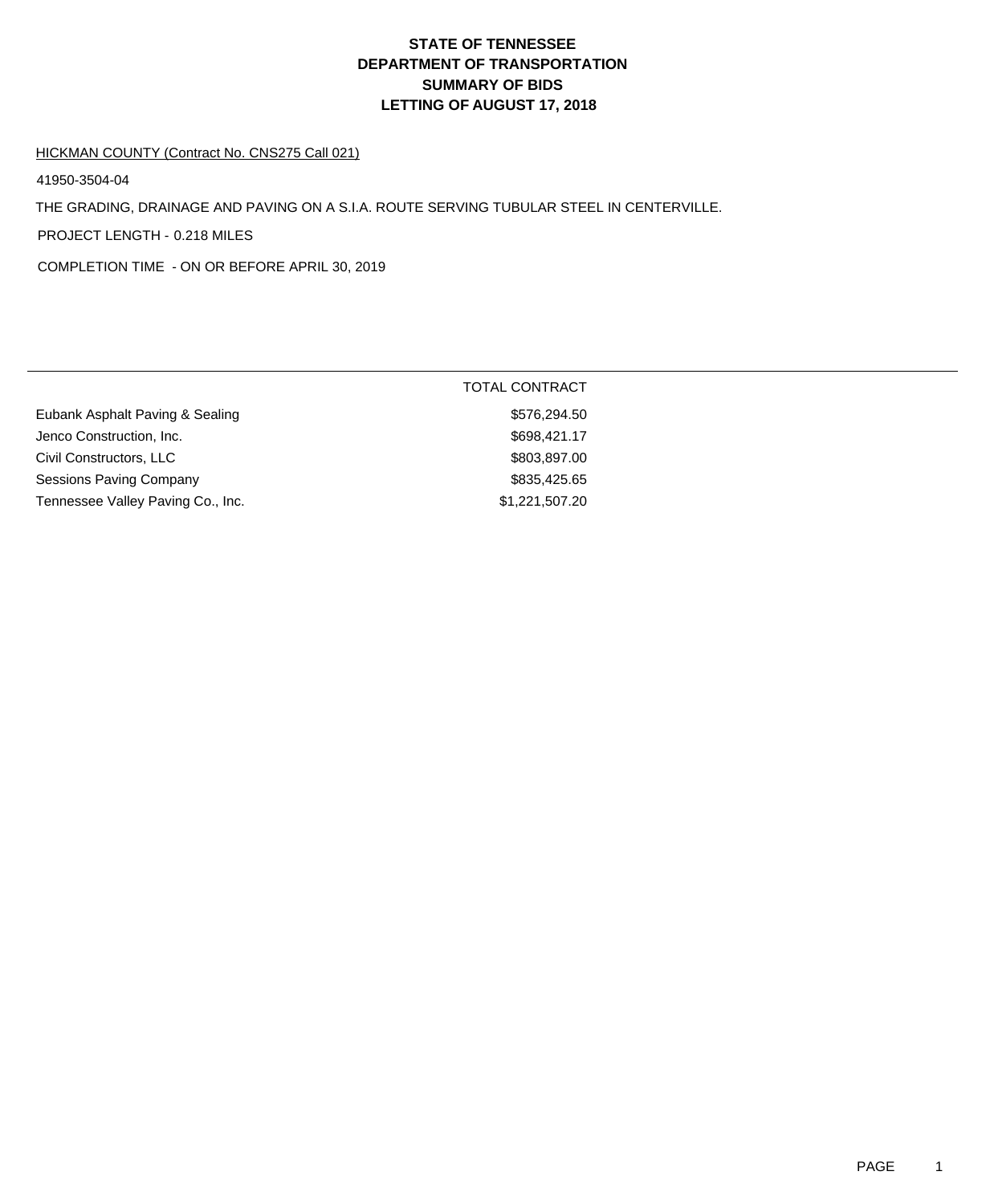|        |                                                      |                |                   | <b>CONTRACT CNS275</b> |
|--------|------------------------------------------------------|----------------|-------------------|------------------------|
|        |                                                      |                | <b>UNIT PRICE</b> | <b>EXTENSION</b>       |
|        | <b>ROADWAY CATEGORY</b>                              |                |                   |                        |
| 105-01 | <b>CONSTRUCTION STAKES, LINES AND GRADES</b>         |                |                   |                        |
|        |                                                      | 1.000 LS       |                   |                        |
|        | Eubank Asphalt Paving & Sealing                      |                | \$10,000.0000     | \$10,000.00            |
|        | Jenco Construction, Inc.                             |                | \$23,000.0000     | \$23,000.00            |
|        | Civil Constructors, LLC                              |                | \$10,300.0000     | \$10,300.00            |
|        | Sessions Paving Company                              |                | \$20,000.0000     | \$20,000.00            |
|        | Tennessee Valley Paving Co., Inc.                    |                | \$28,000.0000     | \$28,000.00            |
| 201-01 | <b>CLEARING AND GRUBBING</b>                         |                |                   |                        |
|        |                                                      | 1.000 LS       |                   |                        |
|        | Eubank Asphalt Paving & Sealing                      |                | \$3,000.0000      | \$3,000.00             |
|        | Jenco Construction, Inc.                             |                | \$40,000.0000     | \$40,000.00            |
|        | Civil Constructors, LLC                              |                | \$10,100.0000     | \$10,100.00            |
|        | <b>Sessions Paving Company</b>                       |                | \$12,500.0000     | \$12,500.00            |
|        | Tennessee Valley Paving Co., Inc.                    |                | \$125,000.0000    | \$125,000.00           |
|        | 202-02.01 REMOVAL OF PIPE (18", STA. 100+40.95)      |                |                   |                        |
|        |                                                      | 66.000 L.F.    |                   |                        |
|        | Eubank Asphalt Paving & Sealing                      |                | \$30.0000         | \$1,980.00             |
|        | Jenco Construction, Inc.                             |                | \$50.0000         | \$3,300.00             |
|        | Civil Constructors, LLC                              |                | \$22.0000         | \$1,452.00             |
|        | Sessions Paving Company                              |                | \$20.0000         | \$1,320.00             |
|        | Tennessee Valley Paving Co., Inc.                    |                | \$55.0000         | \$3,630.00             |
|        | 202-02.02 REMOVAL OF PIPE (24", STA. 202+17.14)      |                |                   |                        |
|        |                                                      | 49.000 L.F.    |                   |                        |
|        | Eubank Asphalt Paving & Sealing                      |                | \$30.0000         | \$1,470.00             |
|        | Jenco Construction, Inc.                             |                | \$60.0000         | \$2,940.00             |
|        | Civil Constructors, LLC                              |                | \$25.0000         | \$1,225.00             |
|        | Sessions Paving Company                              |                | \$20.0000         | \$980.00               |
|        | Tennessee Valley Paving Co., Inc.                    |                | \$75.0000         | \$3,675.00             |
| 203-01 | <b>ROAD &amp; DRAINAGE EXCAVATION (UNCLASSIFIED)</b> |                |                   |                        |
|        |                                                      | 1,840.000 C.Y. |                   |                        |
|        | Eubank Asphalt Paving & Sealing                      |                | \$12.0000         | \$22,080.00            |
|        | Jenco Construction, Inc.                             |                | \$18.9300         | \$34,831.20            |
|        | Civil Constructors, LLC                              |                | \$17.0000         | \$31,280.00            |
|        | Sessions Paving Company                              |                | \$30.0000         | \$55,200.00            |
|        | Tennessee Valley Paving Co., Inc.                    |                | \$34.0000         | \$62,560.00            |
|        | 203-02.01 BORROW EXCAVATION (GRADED SOLID ROCK)      |                |                   |                        |
|        |                                                      | 4,010.000 TON  |                   |                        |
|        | Eubank Asphalt Paving & Sealing                      |                | \$25.0000         | \$100,250.00           |
|        | Jenco Construction, Inc.                             |                | \$20.1500         | \$80,801.50            |
|        | Civil Constructors, LLC                              |                | \$28.7000         | \$115,087.00           |
|        | Sessions Paving Company                              |                | \$38.2500         | \$153,382.50           |
|        | Tennessee Valley Paving Co., Inc.                    |                | \$48.0000         | \$192,480.00           |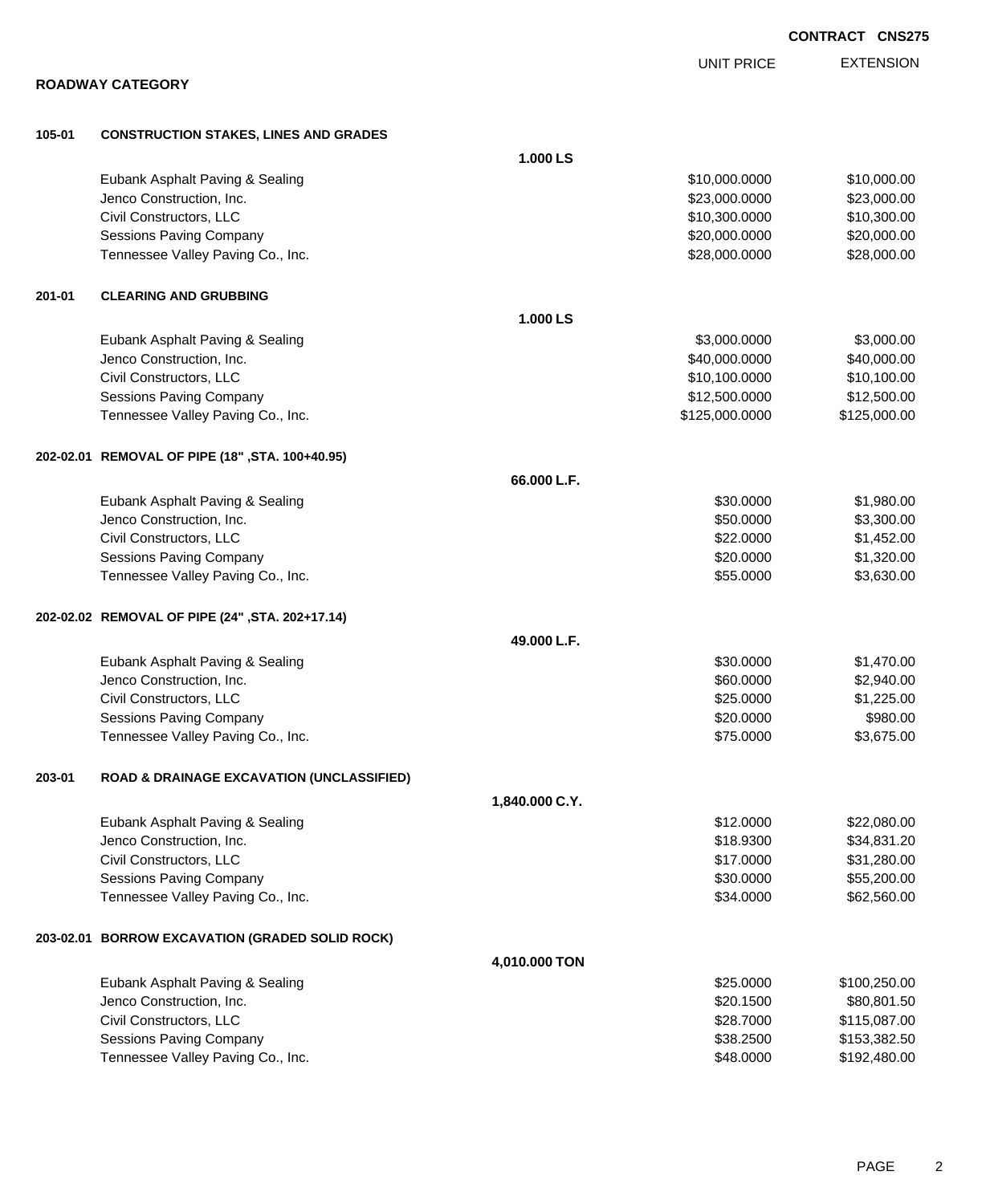|        |                                             |                |                   | <b>CONTRACT CNS275</b> |
|--------|---------------------------------------------|----------------|-------------------|------------------------|
|        |                                             |                | <b>UNIT PRICE</b> | <b>EXTENSION</b>       |
| 203-03 | <b>BORROW EXCAVATION (UNCLASSIFIED)</b>     |                |                   |                        |
|        |                                             | 1,074.000 C.Y. |                   |                        |
|        | Eubank Asphalt Paving & Sealing             |                | \$18.0000         | \$19,332.00            |
|        | Jenco Construction, Inc.                    |                | \$21.3300         | \$22,908.42            |
|        | Civil Constructors, LLC                     |                | \$18.0000         | \$19,332.00            |
|        | <b>Sessions Paving Company</b>              |                | \$56.5000         | \$60,681.00            |
|        | Tennessee Valley Paving Co., Inc.           |                | \$42.0000         | \$45,108.00            |
| 203-04 | PLACING AND SPREADING TOPSOIL               |                |                   |                        |
|        |                                             | 280.000 C.Y.   |                   |                        |
|        | Eubank Asphalt Paving & Sealing             |                | \$18.0000         | \$5,040.00             |
|        | Jenco Construction, Inc.                    |                | \$30.0000         | \$8,400.00             |
|        | Civil Constructors, LLC                     |                | \$30.0000         | \$8,400.00             |
|        | <b>Sessions Paving Company</b>              |                | \$16.0000         | \$4,480.00             |
|        | Tennessee Valley Paving Co., Inc.           |                | \$18.0000         | \$5,040.00             |
| 203-05 | <b>UNDERCUTTING</b>                         |                |                   |                        |
|        |                                             | 485.000 C.Y.   |                   |                        |
|        | Eubank Asphalt Paving & Sealing             |                | \$16.0000         | \$7,760.00             |
|        | Jenco Construction, Inc.                    |                | \$27.9300         | \$13,546.05            |
|        | Civil Constructors, LLC                     |                | \$34.0000         | \$16,490.00            |
|        | <b>Sessions Paving Company</b>              |                | \$17.0000         | \$8,245.00             |
|        | Tennessee Valley Paving Co., Inc.           |                | \$15.0000         | \$7,275.00             |
| 203-06 | <b>WATER</b>                                |                |                   |                        |
|        |                                             | 39.000 M.G.    |                   |                        |
|        | Eubank Asphalt Paving & Sealing             |                | \$35.0000         | \$1,365.00             |
|        | Jenco Construction, Inc.                    |                | \$30.0000         | \$1,170.00             |
|        | Civil Constructors, LLC                     |                | \$6.5000          | \$253.50               |
|        | <b>Sessions Paving Company</b>              |                | \$10.0000         | \$390.00               |
|        | Tennessee Valley Paving Co., Inc.           |                | \$25.0000         | \$975.00               |
|        | 204-08.01 BACKFILL MATERIAL (FLOWABLE FILL) |                |                   |                        |
|        |                                             | 3.000 C.Y.     |                   |                        |
|        | Eubank Asphalt Paving & Sealing             |                | \$250.0000        | \$750.00               |
|        | Jenco Construction, Inc.                    |                | \$400.0000        | \$1,200.00             |
|        | Civil Constructors, LLC                     |                | \$316.0000        | \$948.00               |
|        | <b>Sessions Paving Company</b>              |                | \$250.0000        | \$750.00               |
|        | Tennessee Valley Paving Co., Inc.           |                | \$1,000.0000      | \$3,000.00             |
| 209-05 | <b>SEDIMENT REMOVAL</b>                     |                |                   |                        |
|        |                                             | 75.000 C.Y.    |                   |                        |
|        | Eubank Asphalt Paving & Sealing             |                | \$25.0000         | \$1,875.00             |
|        | Jenco Construction, Inc.                    |                | \$35.0000         | \$2,625.00             |
|        | Civil Constructors, LLC                     |                | \$15.0000         | \$1,125.00             |
|        | <b>Sessions Paving Company</b>              |                | \$10.0000         | \$750.00               |
|        | Tennessee Valley Paving Co., Inc.           |                | \$17.0000         | \$1,275.00             |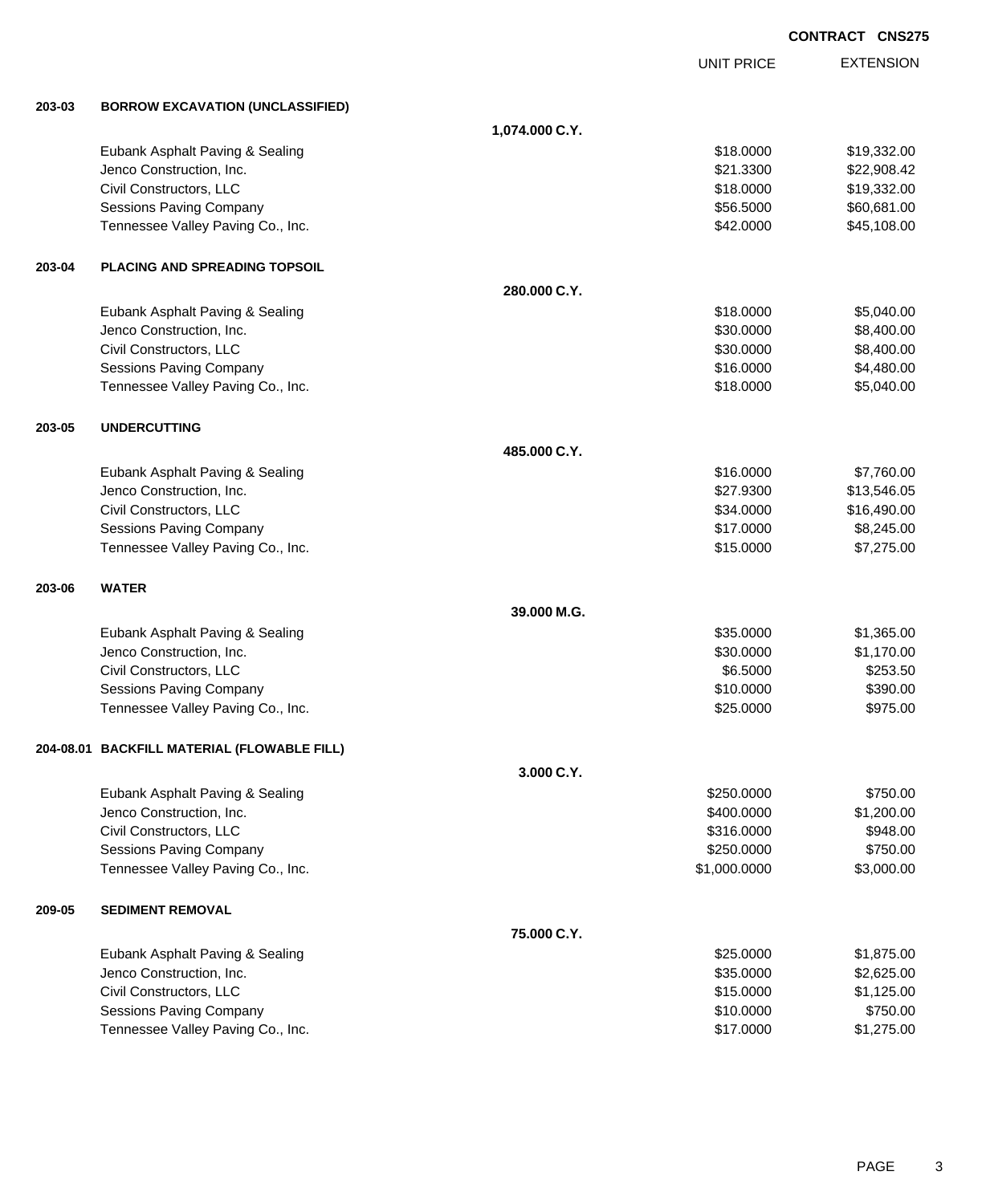UNIT PRICE EXTENSION

**209-08.08 ENHANCED ROCK CHECK DAM**

|        | 209-08.08 ENHANCED ROCK CHECK DAM                               |               |              |              |  |
|--------|-----------------------------------------------------------------|---------------|--------------|--------------|--|
|        |                                                                 | 9,000 EACH    |              |              |  |
|        | Eubank Asphalt Paving & Sealing                                 |               | \$323.0000   | \$2,907.00   |  |
|        | Jenco Construction, Inc.                                        |               | \$750.0000   | \$6,750.00   |  |
|        | Civil Constructors, LLC                                         |               | \$300.0000   | \$2,700.00   |  |
|        | <b>Sessions Paving Company</b>                                  |               | \$275.0000   | \$2,475.00   |  |
|        | Tennessee Valley Paving Co., Inc.                               |               | \$4,000.0000 | \$36,000.00  |  |
| 303-01 | MINERAL AGGREGATE, TYPE A BASE, GRADING D                       |               |              |              |  |
|        |                                                                 | 4,973.000 TON |              |              |  |
|        | Eubank Asphalt Paving & Sealing                                 |               | \$26.0000    | \$129,298.00 |  |
|        | Jenco Construction, Inc.                                        |               | \$23.0000    | \$114,379.00 |  |
|        | Civil Constructors, LLC                                         |               | \$31.0000    | \$154,163.00 |  |
|        | <b>Sessions Paving Company</b>                                  |               | \$36.8000    | \$183,006.40 |  |
|        | Tennessee Valley Paving Co., Inc.                               |               | \$25.9000    | \$128,800.70 |  |
|        | 303-10.01 MINERAL AGGREGATE (SIZE 57)                           |               |              |              |  |
|        |                                                                 | 24,000 TON    |              |              |  |
|        | Eubank Asphalt Paving & Sealing                                 |               | \$50.0000    | \$1,200.00   |  |
|        | Jenco Construction, Inc.                                        |               | \$60.0000    | \$1,440.00   |  |
|        | Civil Constructors, LLC                                         |               | \$42.0000    | \$1,008.00   |  |
|        | <b>Sessions Paving Company</b>                                  |               | \$40.0000    | \$960.00     |  |
|        | Tennessee Valley Paving Co., Inc.                               |               | \$50.0000    | \$1,200.00   |  |
|        | 307-01.01 ASPHALT CONCRETE MIX (PG64-22) (BPMB-HM) GRADING A    |               |              |              |  |
|        |                                                                 | 708.000 TON   |              |              |  |
|        | Eubank Asphalt Paving & Sealing                                 |               | \$80.0000    | \$56,640.00  |  |
|        | Jenco Construction, Inc.                                        |               | \$78.5000    | \$55,578.00  |  |
|        | Civil Constructors, LLC                                         |               | \$121.0000   | \$85,668.00  |  |
|        | <b>Sessions Paving Company</b>                                  |               | \$97.5000    | \$69,030.00  |  |
|        | Tennessee Valley Paving Co., Inc.                               |               | \$93.0000    | \$65,844.00  |  |
|        | 307-01.08 ASPHALT CONCRETE MIX (PG64-22) (BPMB-HM) GRADING B-M2 |               |              |              |  |
|        |                                                                 | 629,000 TON   |              |              |  |
|        | Eubank Asphalt Paving & Sealing                                 |               | \$80.0000    | \$50,320.00  |  |
|        | Jenco Construction, Inc.                                        |               | \$84.2500    | \$52,993.25  |  |
|        | Civil Constructors, LLC                                         |               | \$135.0000   | \$84,915.00  |  |
|        | Sessions Paving Company                                         |               | \$100.0000   | \$62,900.00  |  |
|        | Tennessee Valley Paving Co., Inc.                               |               | \$102.0000   | \$64,158.00  |  |
| 402-01 | BITUMINOUS MATERIAL FOR PRIME COAT (PC)                         |               |              |              |  |
|        |                                                                 | 6.000 TON     |              |              |  |
|        | Eubank Asphalt Paving & Sealing                                 |               | \$500.0000   | \$3,000.00   |  |
|        | Jenco Construction, Inc.                                        |               | \$725.0000   | \$4,350.00   |  |
|        | Civil Constructors, LLC                                         |               | \$1,110.0000 | \$6,660.00   |  |
|        | <b>Sessions Paving Company</b>                                  |               | \$850.0000   | \$5,100.00   |  |
|        | Tennessee Valley Paving Co., Inc.                               |               | \$900.0000   | \$5,400.00   |  |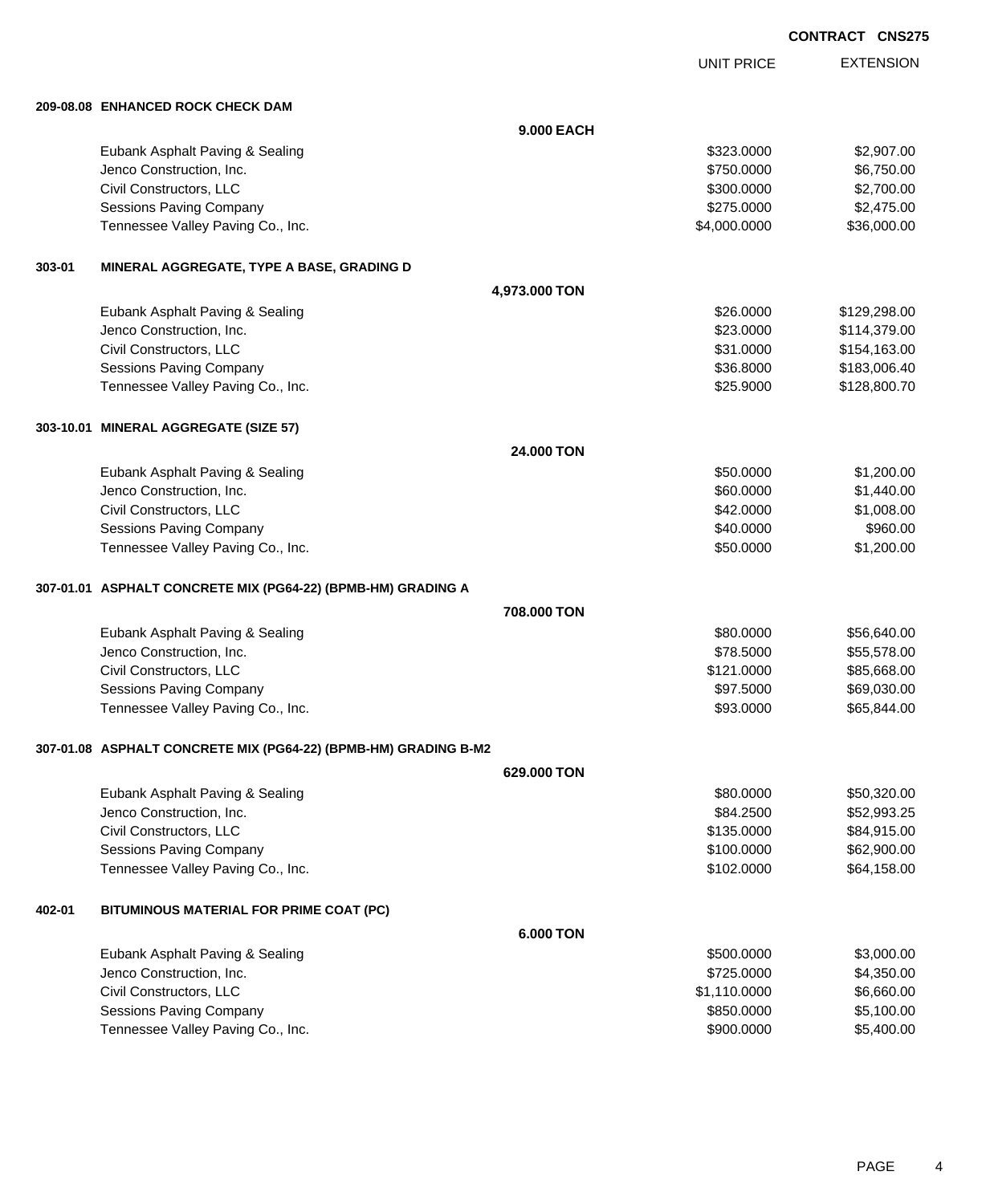UNIT PRICE EXTENSION

**402-02 AGGREGATE FOR COVER MATERIAL (PC)**

| 402-02 | AGGREGATE FOR COVER MATERIAL (PC)      |                  |              |             |
|--------|----------------------------------------|------------------|--------------|-------------|
|        |                                        | 21.000 TON       |              |             |
|        | Eubank Asphalt Paving & Sealing        |                  | \$25.0000    | \$525.00    |
|        | Jenco Construction, Inc.               |                  | \$60.0000    | \$1,260.00  |
|        | Civil Constructors, LLC                |                  | \$31.0000    | \$651.00    |
|        | <b>Sessions Paving Company</b>         |                  | \$36.0000    | \$756.00    |
|        | Tennessee Valley Paving Co., Inc.      |                  | \$75.0000    | \$1,575.00  |
| 403-01 | BITUMINOUS MATERIAL FOR TACK COAT (TC) |                  |              |             |
|        |                                        | <b>2.000 TON</b> |              |             |
|        | Eubank Asphalt Paving & Sealing        |                  | \$1,000.0000 | \$2,000.00  |
|        | Jenco Construction, Inc.               |                  | \$850.0000   | \$1,700.00  |
|        | Civil Constructors, LLC                |                  | \$930.0000   | \$1,860.00  |
|        | Sessions Paving Company                |                  | \$850.0000   | \$1,700.00  |
|        | Tennessee Valley Paving Co., Inc.      |                  | \$1,000.0000 | \$2,000.00  |
|        | 411-01.10   ACS MIX(PG64-22) GRADING D |                  |              |             |
|        |                                        | 383.000 TON      |              |             |
|        | Eubank Asphalt Paving & Sealing        |                  | \$98.0000    | \$37,534.00 |
|        | Jenco Construction, Inc.               |                  | \$98.0000    | \$37,534.00 |
|        | Civil Constructors, LLC                |                  | \$177.0000   | \$67,791.00 |
|        | Sessions Paving Company                |                  | \$122.0000   | \$46,726.00 |
|        | Tennessee Valley Paving Co., Inc.      |                  | \$115.0000   | \$44,045.00 |
|        | 607-03.30 18" PIPE CULVERT             |                  |              |             |
|        |                                        | 50.000 L.F.      |              |             |
|        | Eubank Asphalt Paving & Sealing        |                  | \$35.0000    | \$1,750.00  |
|        | Jenco Construction, Inc.               |                  | \$65.0000    | \$3,250.00  |
|        | Civil Constructors, LLC                |                  | \$115.0000   | \$5,750.00  |
|        | <b>Sessions Paving Company</b>         |                  | \$80.0000    | \$4,000.00  |
|        | Tennessee Valley Paving Co., Inc.      |                  | \$40.0000    | \$2,000.00  |
|        | 607-05.30 24" PIPE CULVERT             |                  |              |             |
|        |                                        | 43.000 L.F.      |              |             |
|        | Eubank Asphalt Paving & Sealing        |                  | \$45.0000    | \$1,935.00  |
|        | Jenco Construction, Inc.               |                  | \$180.0000   | \$7,740.00  |
|        | Civil Constructors, LLC                |                  | \$135.0000   | \$5,805.00  |
|        | Sessions Paving Company                |                  | \$100.0000   | \$4,300.00  |
|        | Tennessee Valley Paving Co., Inc.      |                  | \$60.0000    | \$2,580.00  |
|        | 607-07.30 36" PIPE CULVERT             |                  |              |             |
|        |                                        | 16.000 L.F.      |              |             |
|        | Eubank Asphalt Paving & Sealing        |                  | \$70.0000    | \$1,120.00  |
|        | Jenco Construction, Inc.               |                  | \$500.0000   | \$8,000.00  |
|        | Civil Constructors, LLC                |                  | \$300.0000   | \$4,800.00  |
|        | Sessions Paving Company                |                  | \$125.0000   | \$2,000.00  |
|        | Tennessee Valley Paving Co., Inc.      |                  | \$80.0000    | \$1,280.00  |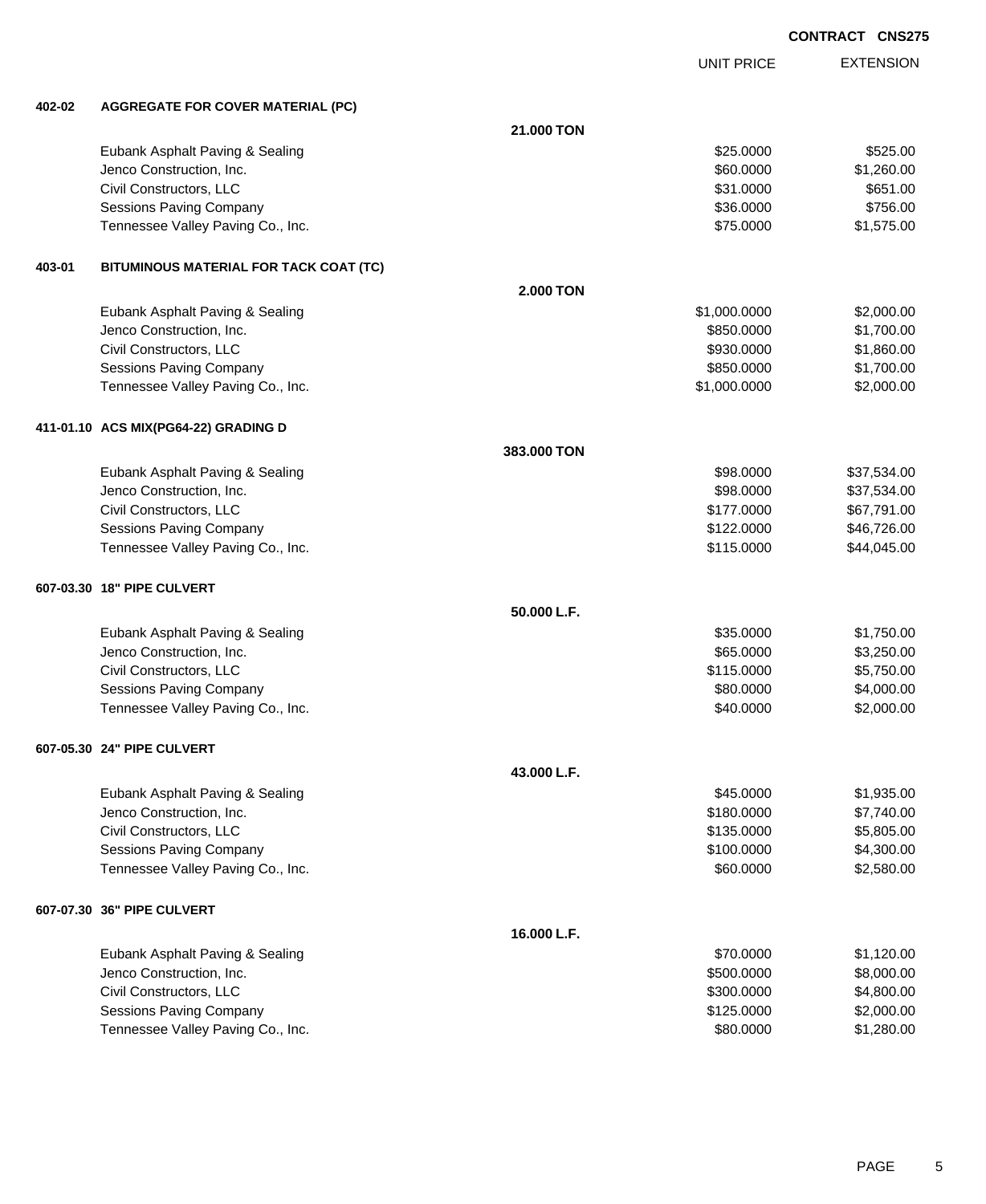|                                                   |                   |                   | <b>CONTRACT CNS275</b> |
|---------------------------------------------------|-------------------|-------------------|------------------------|
|                                                   |                   | <b>UNIT PRICE</b> | <b>EXTENSION</b>       |
| 607-39.02 18" PIPE CULVERT (SIDE DRAIN)           |                   |                   |                        |
|                                                   | 367.000 L.F.      |                   |                        |
| Eubank Asphalt Paving & Sealing                   |                   | \$30.0000         | \$11,010.00            |
| Jenco Construction, Inc.                          |                   | \$53.0000         | \$19,451.00            |
| Civil Constructors, LLC                           |                   | \$55.0000         | \$20,185.00            |
| <b>Sessions Paving Company</b>                    |                   | \$80.0000         | \$29,360.00            |
| Tennessee Valley Paving Co., Inc.                 |                   | \$65.0000         | \$23,855.00            |
| 611-01.02 MANHOLES, > 4' - 8' DEPTH               |                   |                   |                        |
|                                                   | <b>1.000 EACH</b> |                   |                        |
| Eubank Asphalt Paving & Sealing                   |                   | \$4,000.0000      | \$4,000.00             |
| Jenco Construction, Inc.                          |                   | \$6,000.0000      | \$6,000.00             |
| Civil Constructors, LLC                           |                   | \$7,260.0000      | \$7,260.00             |
| <b>Sessions Paving Company</b>                    |                   | \$4,000.0000      | \$4,000.00             |
| Tennessee Valley Paving Co., Inc.                 |                   | \$8,500.0000      | \$8,500.00             |
| 611-01.20 ADJUSTMENT OF EXISTING MANHOLE          |                   |                   |                        |
|                                                   | <b>2.000 EACH</b> |                   |                        |
| Eubank Asphalt Paving & Sealing                   |                   | \$500.0000        | \$1,000.00             |
| Jenco Construction, Inc.                          |                   | \$2,000.0000      | \$4,000.00             |
| Civil Constructors, LLC                           |                   | \$725.0000        | \$1,450.00             |
| <b>Sessions Paving Company</b>                    |                   | \$1,000.0000      | \$2,000.00             |
| Tennessee Valley Paving Co., Inc.                 |                   | \$1,000.0000      | \$2,000.00             |
| 611-07.01 CLASS A CONCRETE (PIPE ENDWALLS)        |                   |                   |                        |
|                                                   | 3.000 C.Y.        |                   |                        |
| Eubank Asphalt Paving & Sealing                   |                   | \$750.0000        | \$2,250.00             |
| Jenco Construction, Inc.                          |                   | \$1,800.0000      | \$5,400.00             |
| Civil Constructors, LLC                           |                   | \$889.0000        | \$2,667.00             |
| <b>Sessions Paving Company</b>                    |                   | \$1,000.0000      | \$3,000.00             |
| Tennessee Valley Paving Co., Inc.                 |                   | \$1,500.0000      | \$4,500.00             |
| 611-07.02 STEEL BAR REINFORCEMENT (PIPE ENDWALLS) |                   |                   |                        |
|                                                   | 140.000 LB.       |                   |                        |
| Eubank Asphalt Paving & Sealing                   |                   | \$5.0000          | \$700.00               |
| Jenco Construction, Inc.                          |                   | \$5.0000          | \$700.00               |
| Civil Constructors, LLC                           |                   | \$5.9000          | \$826.00               |
| <b>Sessions Paving Company</b>                    |                   | \$2.5000          | \$350.00               |
| Tennessee Valley Paving Co., Inc.                 |                   | \$10.0000         | \$1,400.00             |
| 611-07.31 18IN ENDWALL (SIDE DRAIN)               |                   |                   |                        |
|                                                   | 1.000 EACH        |                   |                        |
| Eubank Asphalt Paving & Sealing                   |                   | \$2,500.0000      | \$2,500.00             |
| Jenco Construction, Inc.                          |                   | \$1,800,0000      | \$1,800.00             |

| Eupank Asphalt Paving & Sealing   | ີ ⊅∠.ວ∪∪.∪∪∪ບ | ັ\$∠.ວ∪∪.∪∪ |
|-----------------------------------|---------------|-------------|
| Jenco Construction, Inc.          | \$1,800,0000  | \$1,800,00  |
| Civil Constructors, LLC           | \$2,460,0000  | \$2,460,00  |
| Sessions Paving Company           | \$2,000,0000  | \$2,000.00  |
| Tennessee Valley Paving Co., Inc. | \$800,0000    | \$800.00    |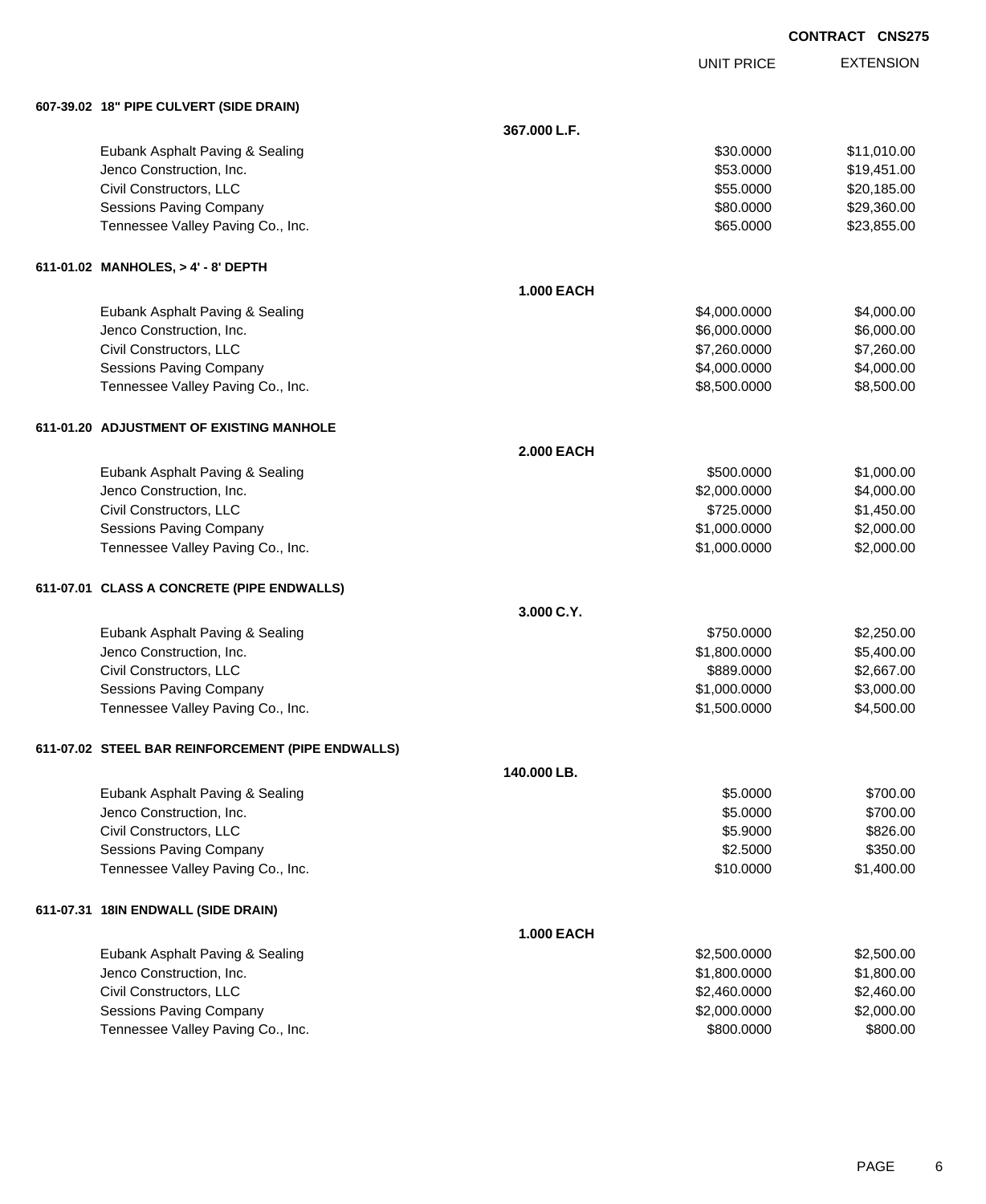| <b>CONTRACT CNS275</b> |  |
|------------------------|--|
|                        |  |

|                                          |                   | <b>UNIT PRICE</b> | <b>EXTENSION</b> |
|------------------------------------------|-------------------|-------------------|------------------|
| 611-07.54 18IN ENDWALL (CROSS DRAIN) 3:1 |                   |                   |                  |
|                                          | <b>2.000 EACH</b> |                   |                  |
|                                          |                   |                   |                  |
| Eubank Asphalt Paving & Sealing          |                   | \$2,500.0000      | \$5,000.00       |
| Jenco Construction, Inc.                 |                   | \$1,800.0000      | \$3,600.00       |
| Civil Constructors, LLC                  |                   | \$2,350.0000      | \$4,700.00       |
| <b>Sessions Paving Company</b>           |                   | \$3,500.0000      | \$7,000.00       |
| Tennessee Valley Paving Co., Inc.        |                   | \$55.0000         | \$110.00         |
| 611-07.63 36IN ENDWALL (CROSS DRAIN) 3:1 |                   |                   |                  |
|                                          | <b>1.000 EACH</b> |                   |                  |
| Eubank Asphalt Paving & Sealing          |                   | \$4,000.0000      | \$4,000.00       |
| Jenco Construction, Inc.                 |                   | \$5,000.0000      | \$5,000.00       |
| Civil Constructors, LLC                  |                   | \$4,200.0000      | \$4,200.00       |
| Sessions Paving Company                  |                   | \$4,000.0000      | \$4,000.00       |
| Tennessee Valley Paving Co., Inc.        |                   | \$78.0000         | \$78.00          |
| 621-03.02 18" TEMPORARY DRAINAGE PIPE    |                   |                   |                  |
|                                          | 24.000 L.F.       |                   |                  |
| Eubank Asphalt Paving & Sealing          |                   | \$20,0000         | \$480.00         |
| Jenco Construction, Inc.                 |                   | \$80.0000         | \$1,920.00       |
| Civil Constructors, LLC                  |                   | \$43.0000         | \$1,032.00       |
| <b>Sessions Paving Company</b>           |                   | \$60.0000         | \$1,440.00       |
|                                          |                   | \$42.0000         | \$1,008.00       |
| Tennessee Valley Paving Co., Inc.        |                   |                   |                  |
| 709-05.05 MACHINED RIP-RAP (CLASS A-3)   |                   |                   |                  |
|                                          | 100.000 TON       |                   |                  |
| Eubank Asphalt Paving & Sealing          |                   | \$40.0000         | \$4,000.00       |
| Jenco Construction, Inc.                 |                   | \$45.0000         | \$4,500.00       |
| Civil Constructors, LLC                  |                   | \$61.0000         | \$6,100.00       |
| <b>Sessions Paving Company</b>           |                   | \$45.0000         | \$4,500.00       |
| Tennessee Valley Paving Co., Inc.        |                   | \$66.0000         | \$6,600.00       |
| 709-05.06 MACHINED RIP-RAP (CLASS A-1)   |                   |                   |                  |
|                                          | 91,000 TON        |                   |                  |
| Eubank Asphalt Paving & Sealing          |                   | \$45,0000         | \$4,095.00       |
| Jenco Construction, Inc.                 |                   | \$45.0000         | \$4,095.00       |
| Civil Constructors, LLC                  |                   | \$45.0000         | \$4,095.00       |
| Sessions Paving Company                  |                   | \$45.0000         | \$4,095.00       |
| Tennessee Valley Paving Co., Inc.        |                   | \$54.0000         | \$4,914.00       |
| 709-05.08 MACHINED RIP-RAP (CLASS B)     |                   |                   |                  |
|                                          | 115,000 TON       |                   |                  |
| Eubank Asphalt Paving & Sealing          |                   | \$50.0000         | \$5,750.00       |
| Jenco Construction, Inc.                 |                   | \$45.0000         | \$5,175.00       |
| Civil Constructors, LLC                  |                   | \$45.0000         | \$5,175.00       |
| Sessions Paving Company                  |                   | \$45.0000         | \$5,175.00       |
| Tennessee Valley Paving Co., Inc.        |                   | \$48.0000         | \$5,520.00       |
|                                          |                   |                   |                  |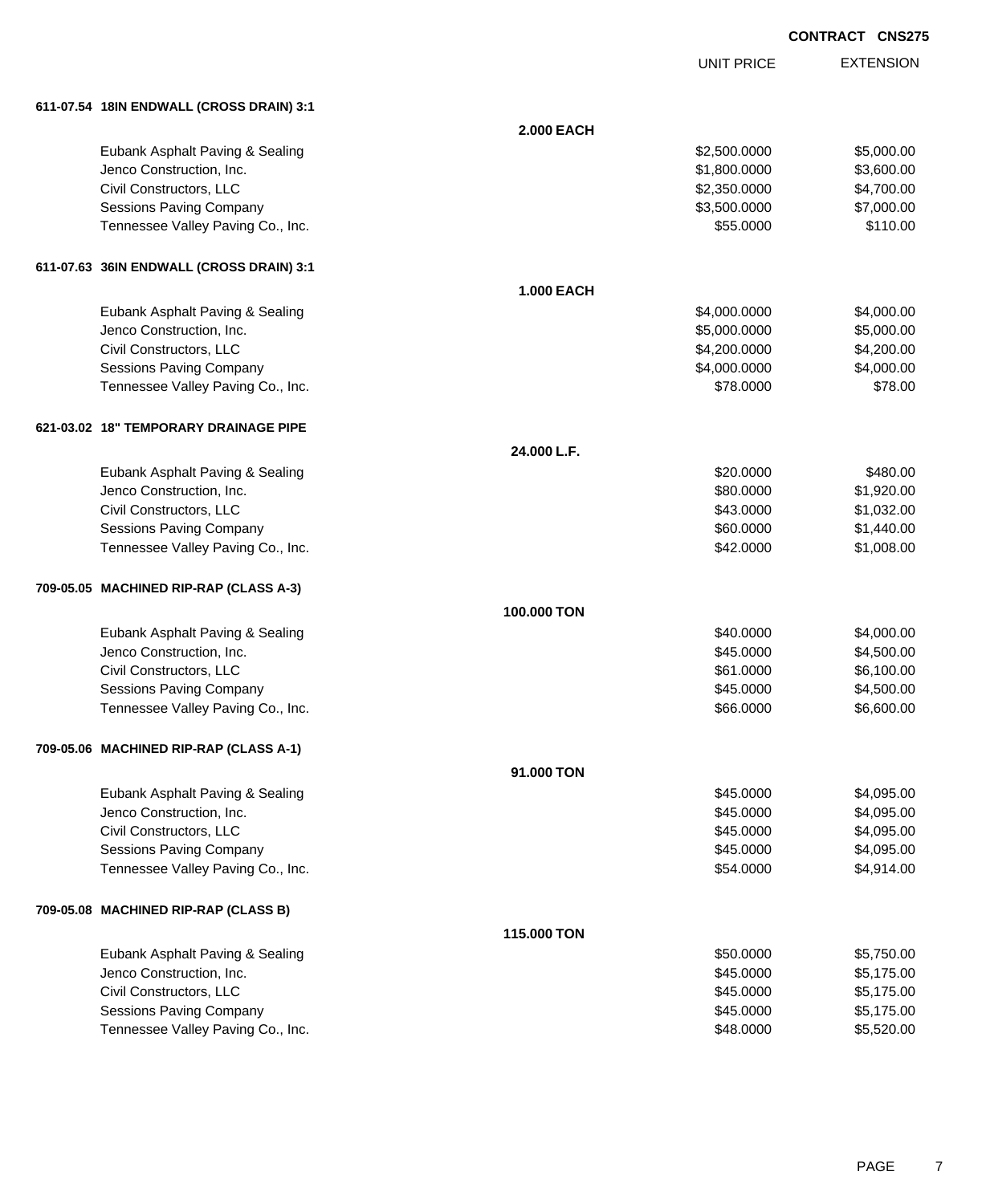|        |                                                  |                    | <b>UNIT PRICE</b> | <b>EXTENSION</b> |
|--------|--------------------------------------------------|--------------------|-------------------|------------------|
| 712-01 | <b>TRAFFIC CONTROL</b>                           |                    |                   |                  |
|        |                                                  | 1.000 LS           |                   |                  |
|        | Eubank Asphalt Paving & Sealing                  |                    | \$3,000.0000      | \$3,000.00       |
|        | Jenco Construction, Inc.                         |                    | \$30,000.0000     | \$30,000.00      |
|        | Civil Constructors, LLC                          |                    | \$11,100.0000     | \$11,100.00      |
|        | Sessions Paving Company                          |                    | \$12,500.0000     | \$12,500.00      |
|        | Tennessee Valley Paving Co., Inc.                |                    | \$56,000.0000     | \$56,000.00      |
|        | 712-04.01 FLEXIBLE DRUMS (CHANNELIZING)          |                    |                   |                  |
|        |                                                  | 50.000 EACH        |                   |                  |
|        | Eubank Asphalt Paving & Sealing                  |                    | \$25.0000         | \$1,250.00       |
|        | Jenco Construction, Inc.                         |                    | \$20.0000         | \$1,000.00       |
|        | Civil Constructors, LLC                          |                    | \$25.0000         | \$1,250.00       |
|        | Sessions Paving Company                          |                    | \$25.0000         | \$1,250.00       |
|        | Tennessee Valley Paving Co., Inc.                |                    | \$75.0000         | \$3,750.00       |
|        | 712-05.01 WARNING LIGHTS (TYPE A)                |                    |                   |                  |
|        |                                                  | <b>13,000 EACH</b> |                   |                  |
|        | Eubank Asphalt Paving & Sealing                  |                    | \$5.0000          | \$65.00          |
|        | Jenco Construction, Inc.                         |                    | \$23.0000         | \$299.00         |
|        | Civil Constructors, LLC                          |                    | \$25.0000         | \$325.00         |
|        | Sessions Paving Company                          |                    | \$30.0000         | \$390.00         |
|        | Tennessee Valley Paving Co., Inc.                |                    | \$100.0000        | \$1,300.00       |
| 712-06 | <b>SIGNS (CONSTRUCTION)</b>                      |                    |                   |                  |
|        |                                                  | 196.000 S.F.       |                   |                  |
|        | Eubank Asphalt Paving & Sealing                  |                    | \$8.0000          | \$1,568.00       |
|        | Jenco Construction, Inc.                         |                    | \$6.2500          | \$1,225.00       |
|        | Civil Constructors, LLC                          |                    | \$7.0000          | \$1,372.00       |
|        | <b>Sessions Paving Company</b>                   |                    | \$8.0000          | \$1,568.00       |
|        | Tennessee Valley Paving Co., Inc.                |                    | \$20.0000         | \$3,920.00       |
|        | 712-07.03 TEMPORARY BARRICADES (TYPE III)        |                    |                   |                  |
|        |                                                  | 96.000 L.F.        |                   |                  |
|        | Eubank Asphalt Paving & Sealing                  |                    | \$15.0000         | \$1,440.00       |
|        | Jenco Construction, Inc.                         |                    | \$10.5000         | \$1,008.00       |
|        | Civil Constructors, LLC                          |                    | \$12.0000         | \$1,152.00       |
|        | <b>Sessions Paving Company</b>                   |                    | \$12.0000         | \$1,152.00       |
|        | Tennessee Valley Paving Co., Inc.                |                    | \$30.0000         | \$2,880.00       |
|        | 713-15.02 REMOVAL & RELOCATION OF SIGN & SUPPORT |                    |                   |                  |
|        |                                                  | <b>1.000 EACH</b>  |                   |                  |
|        | Eubank Asphalt Paving & Sealing                  |                    | \$500.0000        | \$500.00         |
|        | Jenco Construction, Inc.                         |                    | \$125.0000        | \$125.00         |
|        | Civil Constructors, LLC                          |                    | \$135.0000        | \$135.00         |
|        | <b>Sessions Paving Company</b>                   |                    | \$150.0000        | \$150.00         |
|        | Tennessee Valley Paving Co., Inc.                |                    | \$500.0000        | \$500.00         |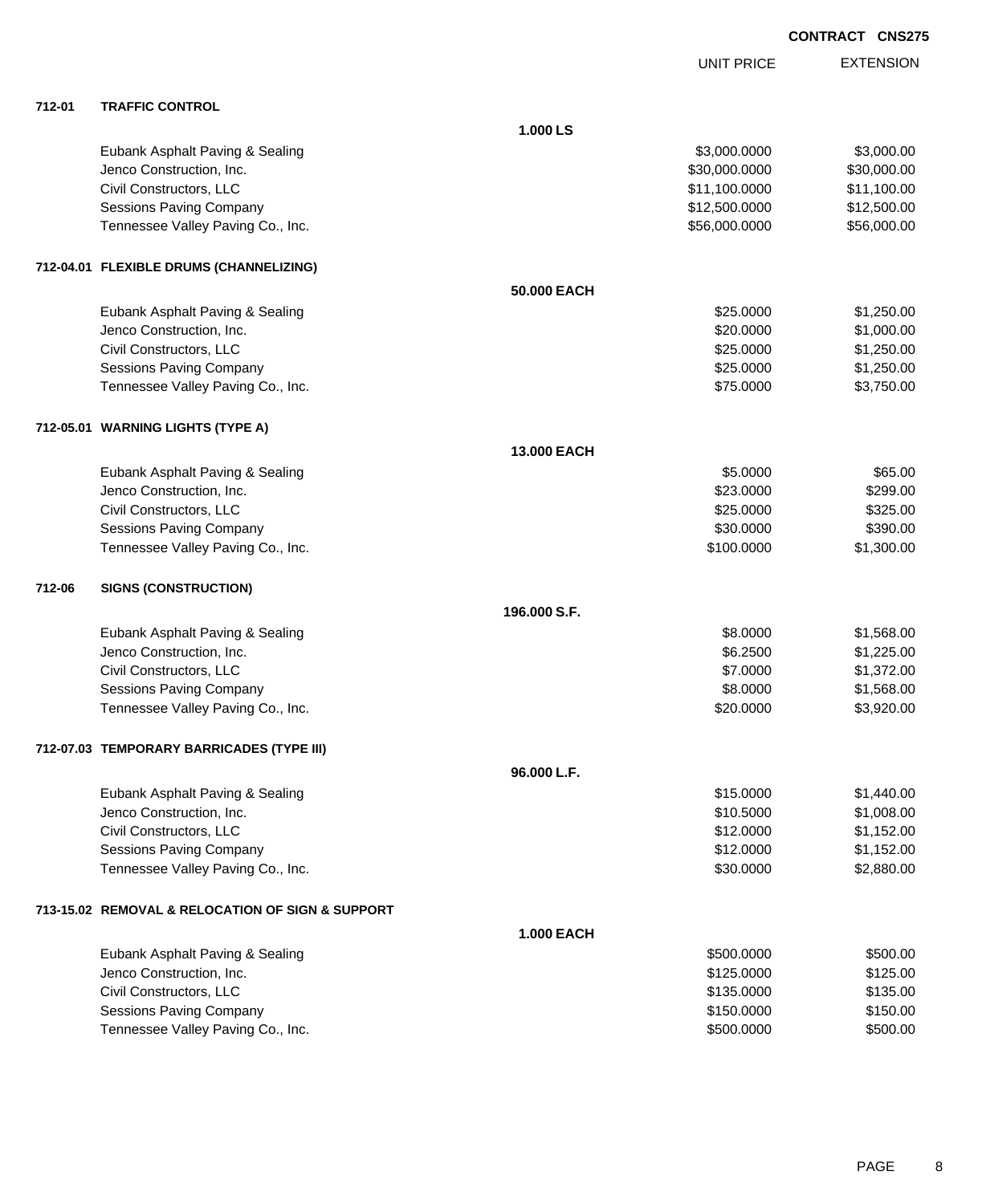UNIT PRICE EXTENSION

|        | 713-16.20 SIGNS (STOP SIGN, R1-1)                 |                |                |              |
|--------|---------------------------------------------------|----------------|----------------|--------------|
|        |                                                   | 3.000 EACH     |                |              |
|        | Eubank Asphalt Paving & Sealing                   |                | \$500.0000     | \$1,500.00   |
|        | Jenco Construction, Inc.                          |                | \$200.0000     | \$600.00     |
|        | Civil Constructors, LLC                           |                | \$251.0000     | \$753.00     |
|        | Sessions Paving Company                           |                | \$250.0000     | \$750.00     |
|        | Tennessee Valley Paving Co., Inc.                 |                | \$500.0000     | \$1,500.00   |
|        |                                                   |                |                |              |
|        | 716-05.01 PAINTED PAVEMENT MARKING (4" LINE)      |                |                |              |
|        |                                                   | 2.400 L.M.     |                |              |
|        | Eubank Asphalt Paving & Sealing                   |                | \$1,500.0000   | \$3,600.00   |
|        | Jenco Construction, Inc.                          |                | \$1,500.0000   | \$3,600.00   |
|        | Civil Constructors, LLC                           |                | \$1,650.0000   | \$3,960.00   |
|        | Sessions Paving Company                           |                | \$1,650.0000   | \$3,960.00   |
|        | Tennessee Valley Paving Co., Inc.                 |                | \$2,000.0000   | \$4,800.00   |
|        | 716-05.05 PAINTED PAVEMENT MARKING (STOP LINE)    |                |                |              |
|        |                                                   | 97.000 L.F.    |                |              |
|        | Eubank Asphalt Paving & Sealing                   |                | \$10.0000      | \$970.00     |
|        | Jenco Construction, Inc.                          |                | \$10.0000      | \$970.00     |
|        | Civil Constructors, LLC                           |                | \$11.0000      | \$1,067.00   |
|        | Sessions Paving Company                           |                | \$11.0000      | \$1,067.00   |
|        | Tennessee Valley Paving Co., Inc.                 |                | \$30.0000      | \$2,910.00   |
| 717-01 | <b>MOBILIZATION</b>                               |                |                |              |
|        |                                                   | 1.000 LS       |                |              |
|        | Eubank Asphalt Paving & Sealing                   |                | \$22,000.0000  | \$22,000.00  |
|        | Jenco Construction, Inc.                          |                | \$45,000.0000  | \$45,000.00  |
|        | Civil Constructors, LLC                           |                | \$55,510.0000  | \$55,510.00  |
|        | Sessions Paving Company                           |                | \$15,000.0000  | \$15,000.00  |
|        | Tennessee Valley Paving Co., Inc.                 |                | \$178,500.0000 | \$178,500.00 |
|        | 740-10.03 GEOTEXTILE (TYPE III) (EROSION CONTROL) |                |                |              |
|        |                                                   | 388,000 S.Y.   |                |              |
|        | Eubank Asphalt Paving & Sealing                   |                | \$5.0000       | \$1,940.00   |
|        | Jenco Construction, Inc.                          |                | \$2.0000       | \$776.00     |
|        | Civil Constructors, LLC                           |                | \$2.2500       | \$873.00     |
|        | Sessions Paving Company                           |                | \$2.5000       | \$970.00     |
|        | Tennessee Valley Paving Co., Inc.                 |                | \$8.0000       | \$3,104.00   |
|        | 740-10.04 GEOTEXTILE (TYPE IV)(STABILIZATION)     |                |                |              |
|        |                                                   | 4,150.000 S.Y. |                |              |
|        | Eubank Asphalt Paving & Sealing                   |                | \$2.7500       | \$11,412.50  |
|        | Jenco Construction, Inc.                          |                | \$1.5000       | \$6,225.00   |
|        | Civil Constructors, LLC                           |                | \$2.5000       | \$10,375.00  |
|        | Sessions Paving Company                           |                | \$2.0000       | \$8,300.00   |
|        | Tennessee Valley Paving Co., Inc.                 |                | \$8.0000       | \$33,200.00  |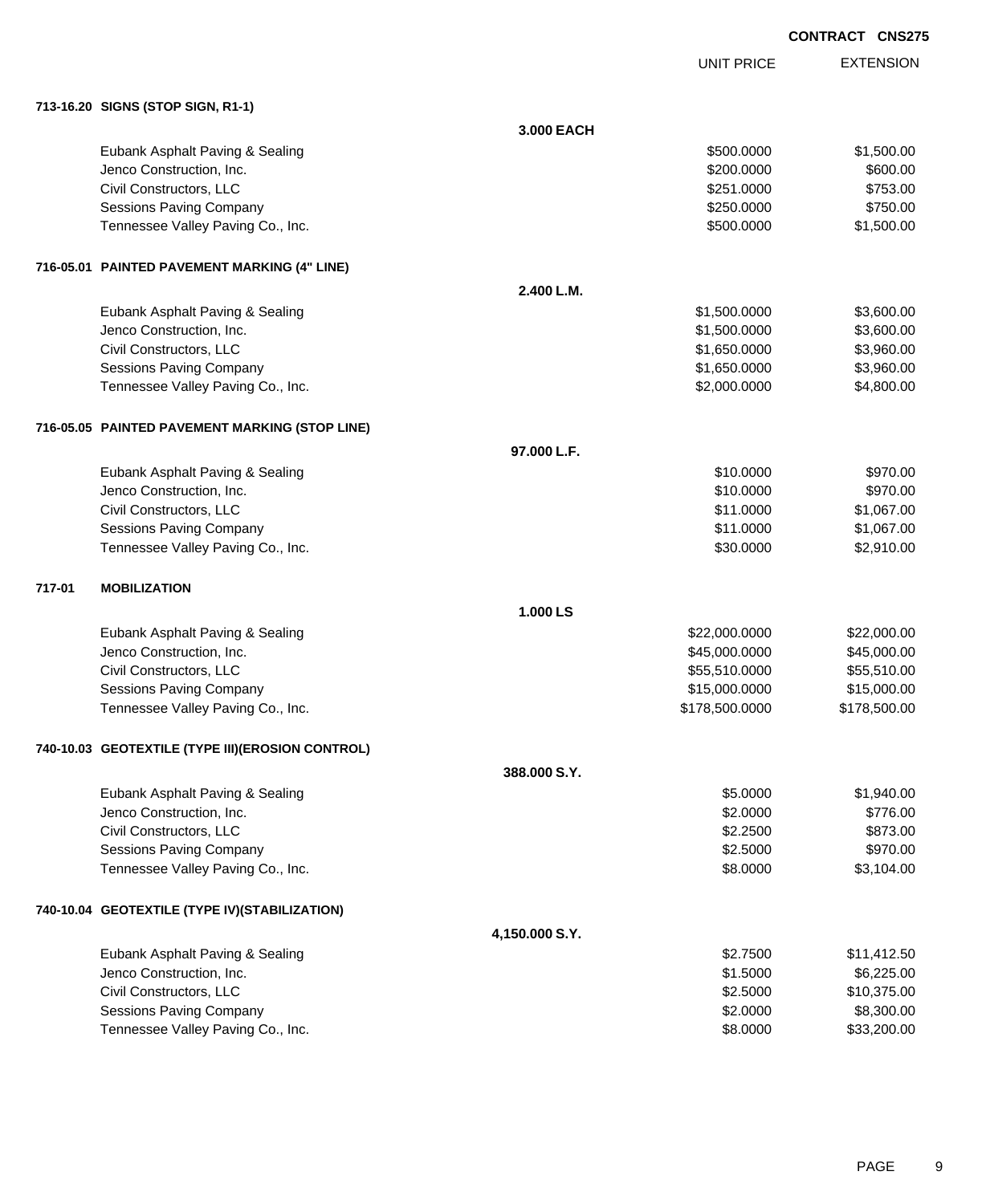|        |                                          |                    |                   | <b>CONTRACT CNS275</b> |
|--------|------------------------------------------|--------------------|-------------------|------------------------|
|        |                                          |                    | <b>UNIT PRICE</b> | <b>EXTENSION</b>       |
|        | 740-11.02 TEMPORARY SEDIMENT TUBE 12IN   |                    |                   |                        |
|        |                                          | 2,869.000 L.F.     |                   |                        |
|        | Eubank Asphalt Paving & Sealing          |                    | \$3.0000          | \$8,607.00             |
|        | Jenco Construction, Inc.                 |                    | \$1.7500          | \$5,020.75             |
|        | Civil Constructors, LLC                  |                    | \$2.0000          | \$5,738.00             |
|        | <b>Sessions Paving Company</b>           |                    | \$2.2500          | \$6,455.25             |
|        | Tennessee Valley Paving Co., Inc.        |                    | \$5.0000          | \$14,345.00            |
|        | 740-11.04 TEMPORARY SEDIMENT TUBE 20IN   |                    |                   |                        |
|        |                                          | 590.000 L.F.       |                   |                        |
|        | Eubank Asphalt Paving & Sealing          |                    | \$3.0000          | \$1,770.00             |
|        | Jenco Construction, Inc.                 |                    | \$2.5000          | \$1,475.00             |
|        | Civil Constructors, LLC                  |                    | \$2.7500          | \$1,622.50             |
|        | <b>Sessions Paving Company</b>           |                    | \$2.7500          | \$1,622.50             |
|        | Tennessee Valley Paving Co., Inc.        |                    | \$5.0000          | \$2,950.00             |
|        | 801-01.07 TEMPORARY SEEDING (WITH MULCH) |                    |                   |                        |
|        |                                          | <b>15.000 UNIT</b> |                   |                        |
|        | Eubank Asphalt Paving & Sealing          |                    | \$75.0000         | \$1,125.00             |
|        | Jenco Construction, Inc.                 |                    | \$30.0000         | \$450.00               |
|        | Civil Constructors, LLC                  |                    | \$34.0000         | \$510.00               |
|        | Sessions Paving Company                  |                    | \$50.0000         | \$750.00               |
|        | Tennessee Valley Paving Co., Inc.        |                    | \$100.0000        | \$1,500.00             |
| 801-03 | <b>WATER (SEEDING &amp; SODDING)</b>     |                    |                   |                        |
|        |                                          | 18.300 M.G.        |                   |                        |
|        | Eubank Asphalt Paving & Sealing          |                    | \$50.0000         | \$915.00               |
|        | Jenco Construction, Inc.                 |                    | \$50.0000         | \$915.00               |
|        | Civil Constructors, LLC                  |                    | \$55.0000         | \$1,006.50             |
|        | Sessions Paving Company                  |                    | \$50.0000         | \$915.00               |
|        | Tennessee Valley Paving Co., Inc.        |                    | \$75.0000         | \$1,372.50             |
| 803-01 | <b>SODDING (NEW SOD)</b>                 |                    |                   |                        |
|        |                                          | 1,679.000 S.Y.     |                   |                        |
|        | Eubank Asphalt Paving & Sealing          |                    | \$4.0000          | \$6,716.00             |
|        | Jenco Construction, Inc.                 |                    | \$5.0000          | \$8,395.00             |
|        | Civil Constructors, LLC                  |                    | \$5.5000          | \$9,234.50             |
|        | <b>Sessions Paving Company</b>           |                    | \$6.0000          | \$10,074.00            |
|        | Tennessee Valley Paving Co., Inc.        |                    | \$10.0000         | \$16,790.00            |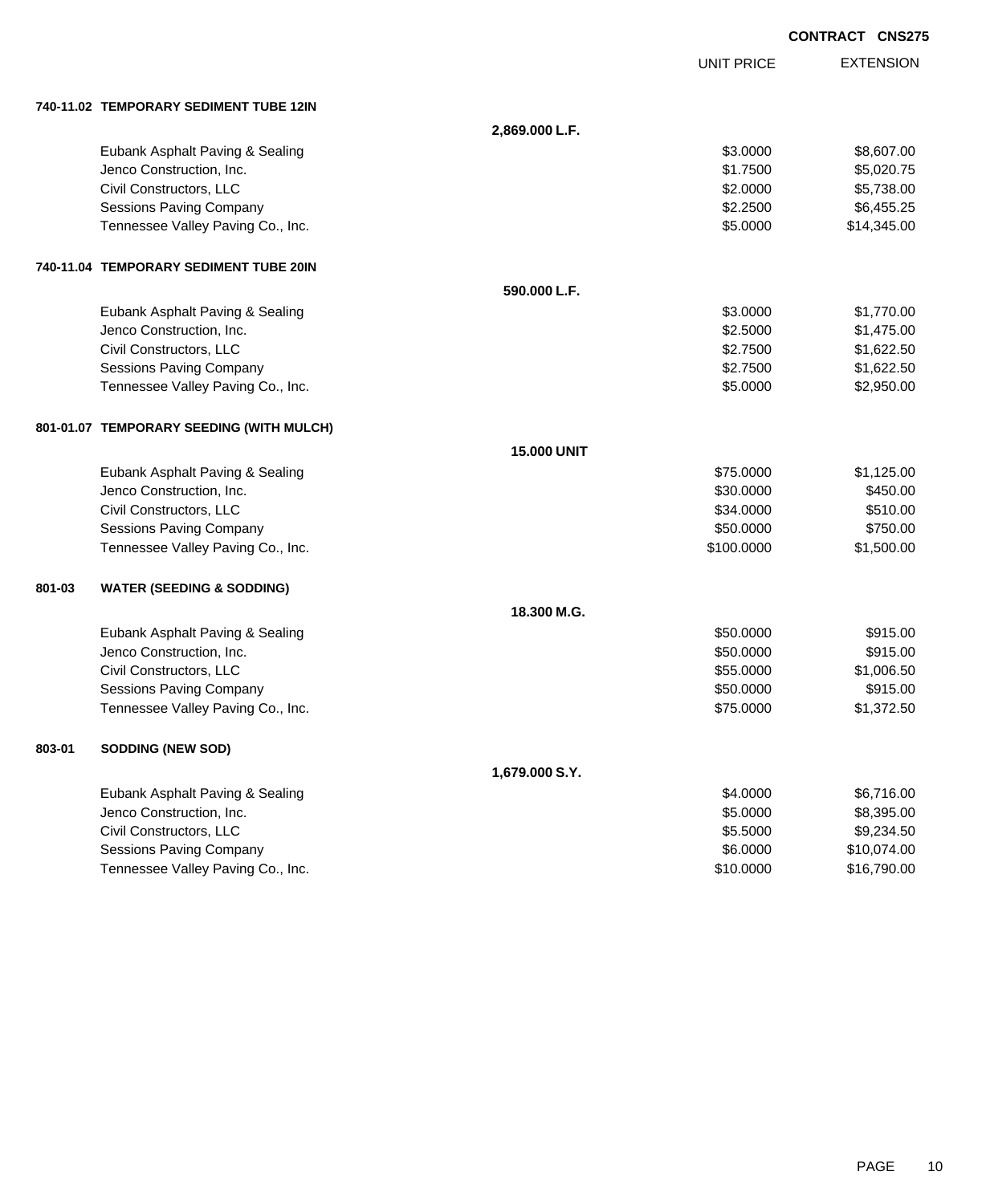### **SUB-TOTAL ROADWAY**

| Eubank Asphalt Paving & Sealing   | \$576,294.50   |
|-----------------------------------|----------------|
| Jenco Construction, Inc.          | \$698,421.17   |
| Civil Constructors, LLC           | \$803,897.00   |
| Sessions Paving Company           | \$835,425.65   |
| Tennessee Valley Paving Co., Inc. | \$1,221,507.20 |
|                                   |                |

### **TOTAL CONTRACT**

| \$576.294.50   |
|----------------|
| \$698,421.17   |
| \$803,897.00   |
| \$835,425.65   |
| \$1,221,507.20 |
|                |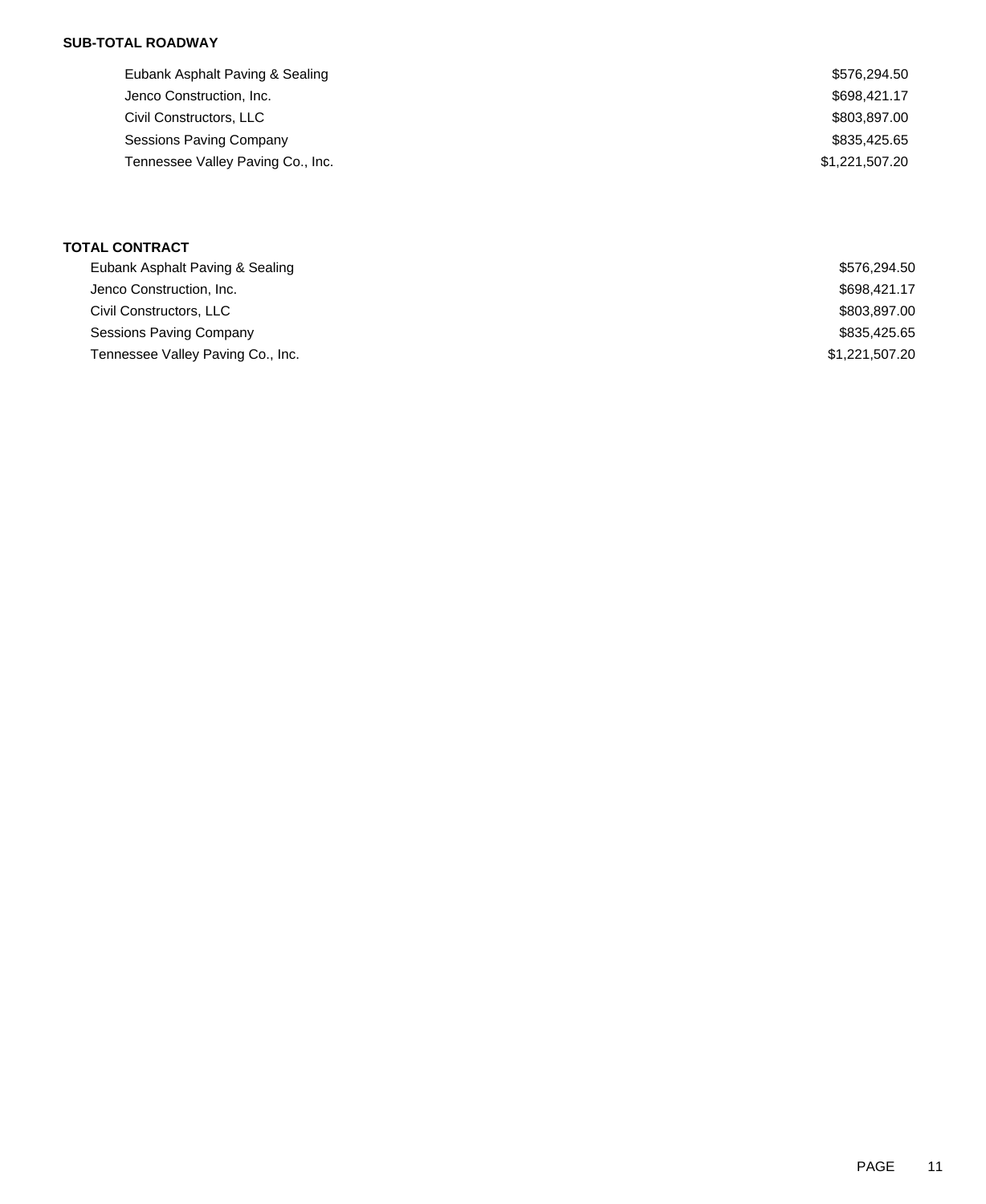## **DEPARTMENT OF TRANSPORTATION SUMMARY OF BIDS LETTING OF AUGUST 17, 2018 STATE OF TENNESSEE**

#### JOHNSON COUNTY (Contract No. CNS088 Call 022)

HSIP-67(32),46003-3225-94

THE GRADING, DRAINAGE, EXTENSION OF TWO (2) CONCRETE BOX BRIDGES AND PAVING ON S.R. 67 AT THE INTERSECTION OF PEDRO SHOUN LANE/SPRUCEY LANE (L.M. 12.25).

PROJECT LENGTH - 0.208 MILES

COMPLETION TIME - ON OR BEFORE MAY 31, 2019

DBE GOAL 6.50%

### TOTAL CONTRACT

Summers-Taylor, Inc.  $$1,574,949.50$ Baker's Construction Services, Inc. 67 (1996) 81,860,387.64 Adams Contracting, LLC \$2,111,916.60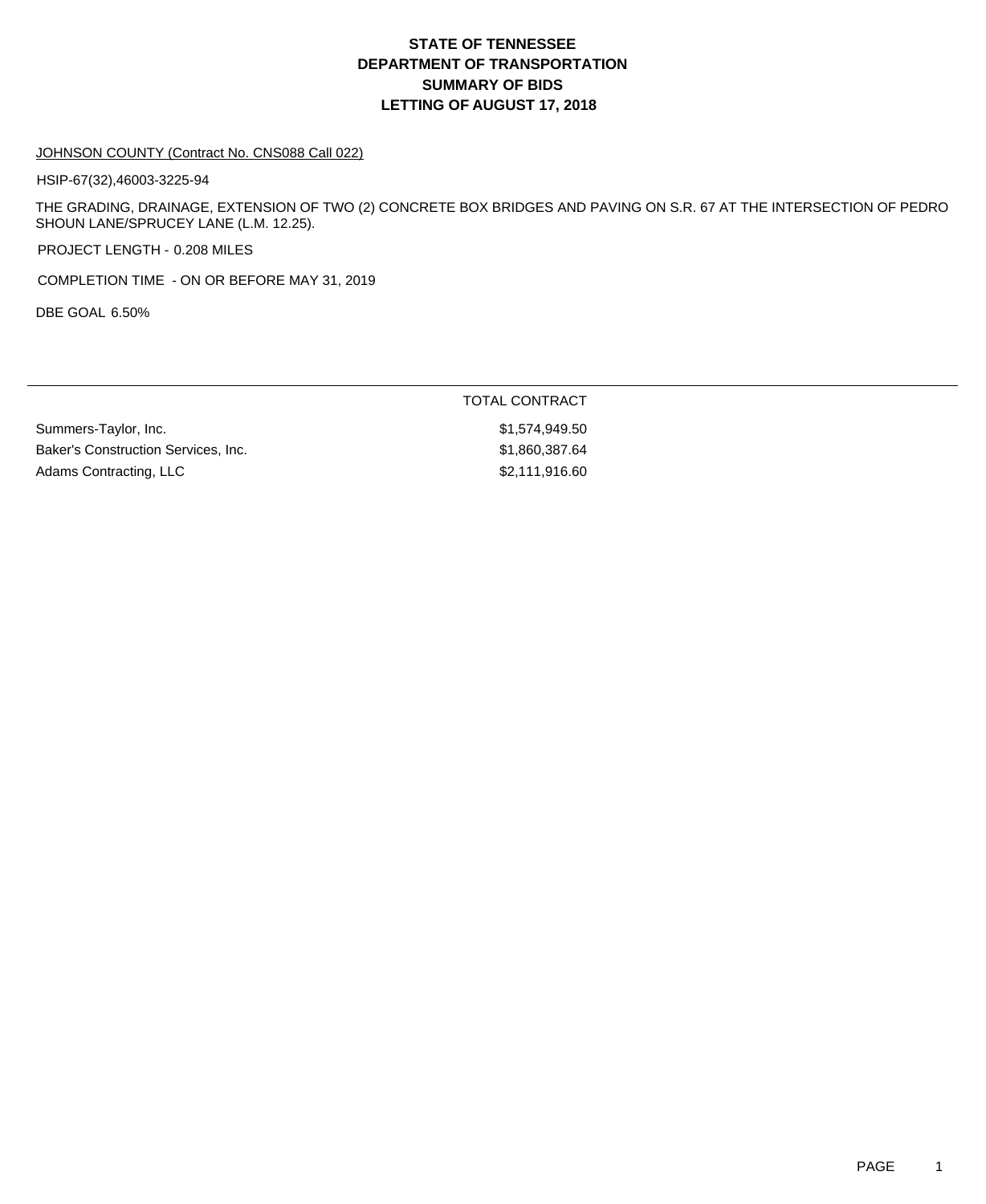|        |                                                      |              |                   | <b>CONTRACT CNS088</b> |
|--------|------------------------------------------------------|--------------|-------------------|------------------------|
|        |                                                      |              | <b>UNIT PRICE</b> | <b>EXTENSION</b>       |
|        | <b>ROADWAY CATEGORY</b>                              |              |                   |                        |
| 105-01 | <b>CONSTRUCTION STAKES, LINES AND GRADES</b>         |              |                   |                        |
|        |                                                      | 1.000 LS     |                   |                        |
|        | Summers-Taylor, Inc.                                 |              | \$11,500.0000     | \$11,500.00            |
|        | Baker's Construction Services, Inc.                  |              | \$122,626.3000    | \$122,626.30           |
|        | Adams Contracting, LLC                               |              | \$20,000.0000     | \$20,000.00            |
| 201-01 | <b>CLEARING AND GRUBBING</b>                         |              |                   |                        |
|        |                                                      | 1.000 LS     |                   |                        |
|        | Summers-Taylor, Inc.                                 |              | \$15,223.0000     | \$15,223.00            |
|        | Baker's Construction Services, Inc.                  |              | \$58,000.0000     | \$58,000.00            |
|        | Adams Contracting, LLC                               |              | \$50,000.0000     | \$50,000.00            |
| 203-01 | <b>ROAD &amp; DRAINAGE EXCAVATION (UNCLASSIFIED)</b> |              |                   |                        |
|        |                                                      | 384.000 C.Y. |                   |                        |
|        | Summers-Taylor, Inc.                                 |              | \$69.7500         | \$26,784.00            |
|        | Baker's Construction Services, Inc.                  |              | \$75.0000         | \$28,800.00            |
|        | Adams Contracting, LLC                               |              | \$50.0000         | \$19,200.00            |
| 203-03 | <b>BORROW EXCAVATION (UNCLASSIFIED)</b>              |              |                   |                        |
|        |                                                      | 585.000 C.Y. |                   |                        |
|        | Summers-Taylor, Inc.                                 |              | \$65.0000         | \$38,025.00            |
|        | Baker's Construction Services, Inc.                  |              | \$56.3800         | \$32,982.30            |
|        | Adams Contracting, LLC                               |              | \$80.0000         | \$46,800.00            |
| 203-04 | <b>PLACING AND SPREADING TOPSOIL</b>                 |              |                   |                        |
|        |                                                      | 200.000 C.Y. |                   |                        |
|        | Summers-Taylor, Inc.                                 |              | \$30.0000         | \$6,000.00             |
|        | Baker's Construction Services, Inc.                  |              | \$25.0000         | \$5,000.00             |
|        | Adams Contracting, LLC                               |              | \$75.0000         | \$15,000.00            |
| 203-06 | <b>WATER</b>                                         |              |                   |                        |
|        |                                                      | 8.000 M.G.   |                   |                        |
|        | Summers-Taylor, Inc.                                 |              | \$7.0000          | \$56.00                |
|        | Baker's Construction Services, Inc.                  |              | \$12.9700         | \$103.76               |
|        | Adams Contracting, LLC                               |              | \$100.0000        | \$800.00               |
|        | 209-03.59 STREAM MITIGATION - BRUSH MATTRESS         |              |                   |                        |
|        |                                                      | 150.000 S.Y. |                   |                        |
|        | Summers-Taylor, Inc.                                 |              | \$90.0000         | \$13,500.00            |
|        | Baker's Construction Services, Inc.                  |              | \$78.6500         | \$11,797.50            |
|        | Adams Contracting, LLC                               |              | \$110.0000        | \$16,500.00            |
| 209-05 | <b>SEDIMENT REMOVAL</b>                              |              |                   |                        |
|        |                                                      | 86.000 C.Y.  |                   |                        |
|        | Summers-Taylor, Inc.                                 |              | \$8.0000          | \$688.00               |
|        | Baker's Construction Services, Inc.                  |              | \$19.5800         | \$1,683.88             |
|        | Adams Contracting, LLC                               |              | \$35.0000         | \$3,010.00             |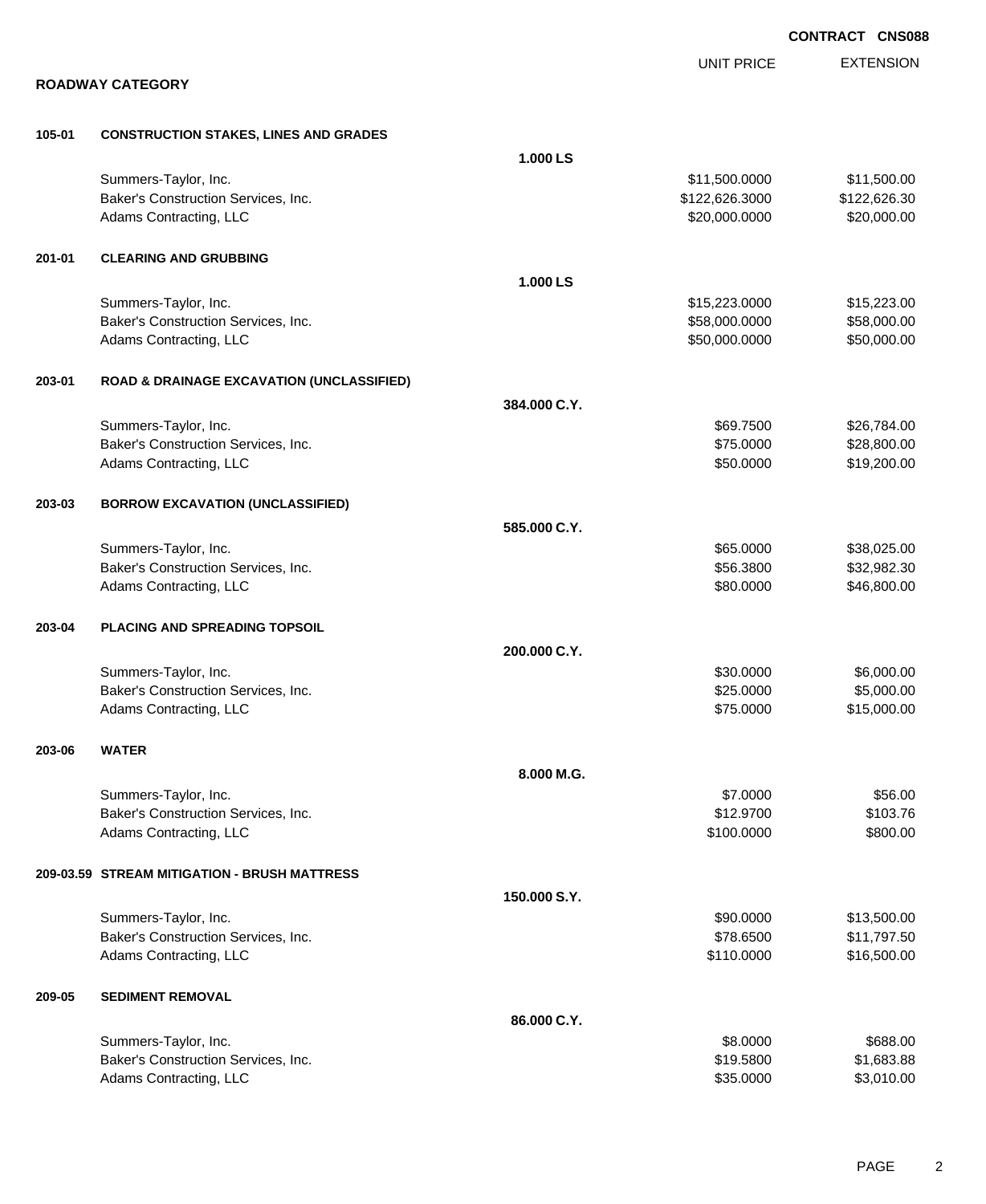|        |                                                              | <b>CONTRACT CNS088</b> |                   |                  |
|--------|--------------------------------------------------------------|------------------------|-------------------|------------------|
|        |                                                              |                        | <b>UNIT PRICE</b> | <b>EXTENSION</b> |
|        | 209-08.02 TEMPORARY SILT FENCE (WITH BACKING)                |                        |                   |                  |
|        |                                                              | 510.000 L.F.           |                   |                  |
|        | Summers-Taylor, Inc.                                         |                        | \$5.0000          | \$2,550.00       |
|        | Baker's Construction Services, Inc.                          |                        | \$6.6400          | \$3,386.40       |
|        | Adams Contracting, LLC                                       |                        | \$7.0000          | \$3,570.00       |
|        | 209-08.03 TEMPORARY SILT FENCE (WITHOUT BACKING)             |                        |                   |                  |
|        |                                                              | 430,000 L.F.           |                   |                  |
|        | Summers-Taylor, Inc.                                         |                        | \$2.0000          | \$860.00         |
|        | Baker's Construction Services, Inc.                          |                        | \$3.7100          | \$1,595.30       |
|        | Adams Contracting, LLC                                       |                        | \$4.0000          | \$1,720.00       |
|        | 209-08.07 ROCK CHECK DAM PER                                 |                        |                   |                  |
|        |                                                              | <b>1.000 EACH</b>      |                   |                  |
|        | Summers-Taylor, Inc.                                         |                        | \$695.0000        | \$695.00         |
|        | Baker's Construction Services, Inc.                          |                        | \$407.2200        | \$407.22         |
|        | Adams Contracting, LLC                                       |                        | \$475.0000        | \$475.00         |
|        | 209-08.08 ENHANCED ROCK CHECK DAM                            |                        |                   |                  |
|        |                                                              | <b>1.000 EACH</b>      |                   |                  |
|        | Summers-Taylor, Inc.                                         |                        | \$850.0000        | \$850.00         |
|        | Baker's Construction Services, Inc.                          |                        | \$901.0700        | \$901.07         |
|        | Adams Contracting, LLC                                       |                        | \$550.0000        | \$550.00         |
|        | 209-09.03 SEDIMENT FILTER BAG (15' X 15')                    |                        |                   |                  |
|        |                                                              | <b>1.000 EACH</b>      |                   |                  |
|        | Summers-Taylor, Inc.                                         |                        | \$900.0000        | \$900.00         |
|        | Baker's Construction Services, Inc.                          |                        | \$1,224.8300      | \$1,224.83       |
|        | Adams Contracting, LLC                                       |                        | \$1,000.0000      | \$1,000.00       |
| 303-01 | MINERAL AGGREGATE, TYPE A BASE, GRADING D                    |                        |                   |                  |
|        |                                                              | 1,573.000 TON          |                   |                  |
|        | Summers-Taylor, Inc.                                         |                        | \$39.8500         | \$62,684.05      |
|        | Baker's Construction Services, Inc.                          |                        | \$39.3000         | \$61,818.90      |
|        | Adams Contracting, LLC                                       |                        | \$40.0000         | \$62,920.00      |
|        | 303-10.01 MINERAL AGGREGATE (SIZE 57)                        |                        |                   |                  |
|        |                                                              | 15.000 TON             |                   |                  |
|        | Summers-Taylor, Inc.                                         |                        | \$32.0000         | \$480.00         |
|        | Baker's Construction Services, Inc.                          |                        | \$59.4500         | \$891.75         |
|        | Adams Contracting, LLC                                       |                        | \$40.0000         | \$600.00         |
|        | 307-01.01 ASPHALT CONCRETE MIX (PG64-22) (BPMB-HM) GRADING A |                        |                   |                  |
|        |                                                              | 192.000 TON            |                   |                  |
|        | Summers-Taylor, Inc.                                         |                        | \$130.0000        | \$24,960.00      |
|        | Baker's Construction Services, Inc.                          |                        | \$132.6000        | \$25,459.20      |
|        | Adams Contracting, LLC                                       |                        | \$135.0000        | \$25,920.00      |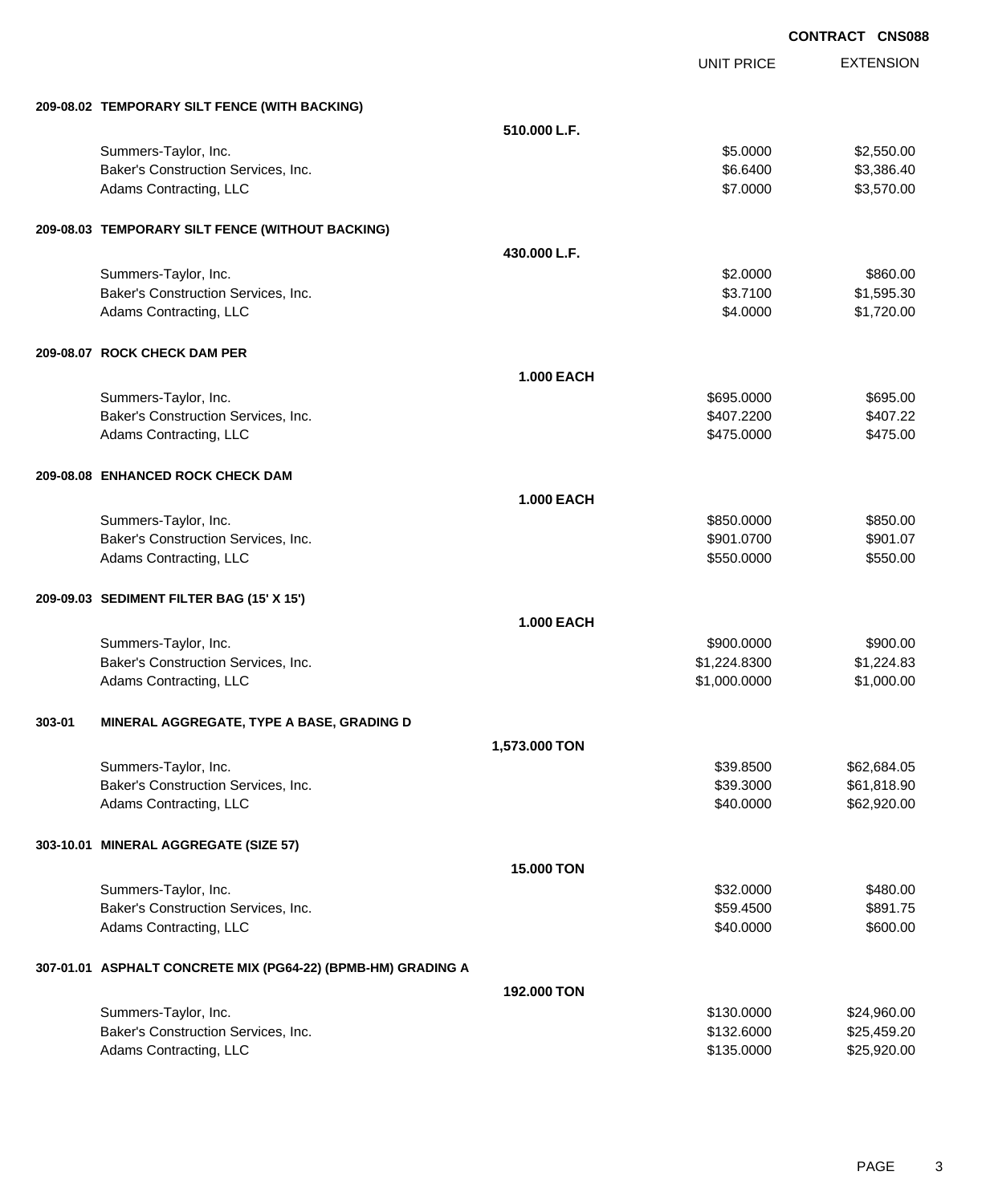|        |                                                                 |                  |                   | <b>CONTRACT CNS088</b> |
|--------|-----------------------------------------------------------------|------------------|-------------------|------------------------|
|        |                                                                 |                  | <b>UNIT PRICE</b> | <b>EXTENSION</b>       |
|        | 307-01.08 ASPHALT CONCRETE MIX (PG64-22) (BPMB-HM) GRADING B-M2 |                  |                   |                        |
|        |                                                                 | 578.000 TON      |                   |                        |
|        | Summers-Taylor, Inc.                                            |                  | \$130.0000        | \$75,140.00            |
|        | Baker's Construction Services, Inc.                             |                  | \$132.6000        | \$76,642.80            |
|        | Adams Contracting, LLC                                          |                  | \$135.0000        | \$78,030.00            |
| 402-01 | BITUMINOUS MATERIAL FOR PRIME COAT (PC)                         |                  |                   |                        |
|        |                                                                 | <b>4.000 TON</b> |                   |                        |
|        | Summers-Taylor, Inc.                                            |                  | \$850.0000        | \$3,400.00             |
|        | Baker's Construction Services, Inc.                             |                  | \$867.0000        | \$3,468.00             |
|        | Adams Contracting, LLC                                          |                  | \$900.0000        | \$3,600.00             |
| 402-02 | <b>AGGREGATE FOR COVER MATERIAL (PC)</b>                        |                  |                   |                        |
|        |                                                                 | 15.000 TON       |                   |                        |
|        | Summers-Taylor, Inc.                                            |                  | \$50.0000         | \$750.00               |
|        | Baker's Construction Services, Inc.                             |                  | \$51.0000         | \$765.00               |
|        | Adams Contracting, LLC                                          |                  | \$55.0000         | \$825.00               |
| 403-01 | BITUMINOUS MATERIAL FOR TACK COAT (TC)                          |                  |                   |                        |
|        |                                                                 | <b>2.000 TON</b> |                   |                        |
|        | Summers-Taylor, Inc.                                            |                  | \$850.0000        | \$1,700.00             |
|        | Baker's Construction Services, Inc.                             |                  | \$867.0000        | \$1,734.00             |
|        | Adams Contracting, LLC                                          |                  | \$900.0000        | \$1,800.00             |
|        | 411-01.10 ACS MIX(PG64-22) GRADING D                            |                  |                   |                        |
|        |                                                                 | 428.000 TON      |                   |                        |
|        | Summers-Taylor, Inc.                                            |                  | \$130.0000        | \$55,640.00            |
|        | Baker's Construction Services, Inc.                             |                  | \$132.6000        | \$56,752.80            |
|        | Adams Contracting, LLC                                          |                  | \$135.0000        | \$57,780.00            |
|        | 415-01.02 COLD PLANING BITUMINOUS PAVEMENT                      |                  |                   |                        |
|        |                                                                 | 3,600.000 S.Y.   |                   |                        |
|        | Summers-Taylor, Inc.                                            |                  | \$5.0000          | \$18,000.00            |
|        | Baker's Construction Services, Inc.                             |                  | \$5.1000          | \$18,360.00            |
|        | Adams Contracting, LLC                                          |                  | \$6.0000          | \$21,600.00            |
|        | 604-02.01 CLASS A CONCRETE (BOX BRIDGES)                        |                  |                   |                        |
|        |                                                                 | 97.000 C.Y.      |                   |                        |
|        | Summers-Taylor, Inc.                                            |                  | \$1,465.0000      | \$142,105.00           |
|        | Baker's Construction Services, Inc.                             |                  | \$2,100.0000      | \$203,700.00           |
|        | Adams Contracting, LLC                                          |                  | \$1,800.0000      | \$174,600.00           |
|        | 604-02.02 STEEL BAR REINFORCEMENT (BOX BRIDGES)                 |                  |                   |                        |
|        |                                                                 | 18,524.000 LB.   |                   |                        |
|        | Summers-Taylor, Inc.                                            |                  | \$1.5500          | \$28,712.20            |
|        | Baker's Construction Services, Inc.                             |                  | \$2.4200          | \$44,828.08            |
|        | Adams Contracting, LLC                                          |                  | \$1.6500          | \$30,564.60            |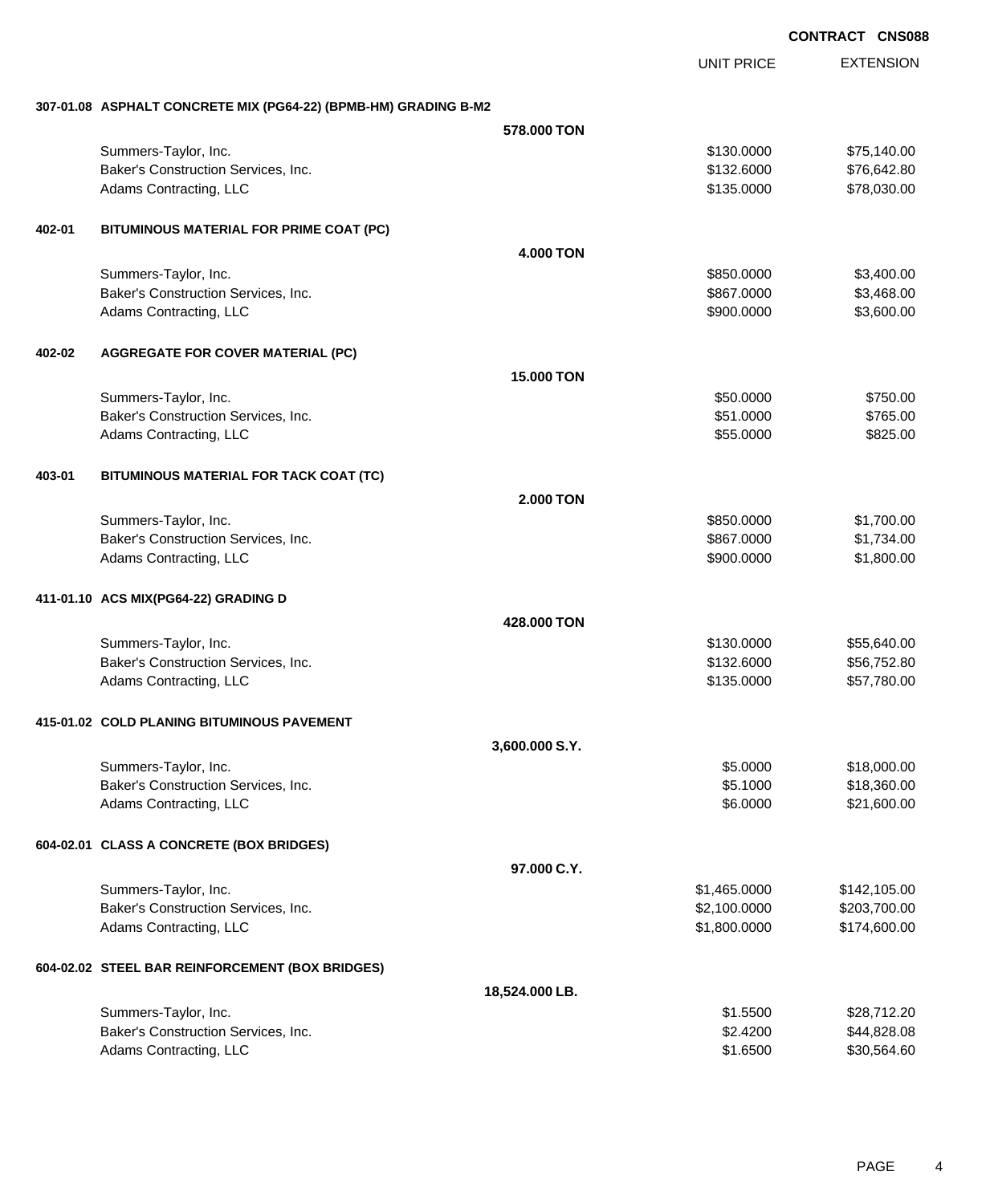UNIT PRICE

EXTENSION

| 607-37.02 18" CORRUGATED METAL PIPE CULVERT |  |  |  |
|---------------------------------------------|--|--|--|
|                                             |  |  |  |

|        | 607-37.02 18" CORRUGATED METAL PIPE CULVERT        |                   |              |             |
|--------|----------------------------------------------------|-------------------|--------------|-------------|
|        |                                                    | 12.000 L.F.       |              |             |
|        | Summers-Taylor, Inc.                               |                   | \$182.0000   | \$2,184.00  |
|        | Baker's Construction Services, Inc.                |                   | \$72.5000    | \$870.00    |
|        | Adams Contracting, LLC                             |                   | \$150.0000   | \$1,800.00  |
|        |                                                    |                   |              |             |
|        | 611-07.54 18IN ENDWALL (CROSS DRAIN) 3:1           |                   |              |             |
|        |                                                    | <b>1.000 EACH</b> |              |             |
|        | Summers-Taylor, Inc.                               |                   | \$3,570.0000 | \$3,570.00  |
|        | Baker's Construction Services, Inc.                |                   | \$1,486.5100 | \$1,486.51  |
|        | Adams Contracting, LLC                             |                   | \$2,500.0000 | \$2,500.00  |
| 702-01 | <b>CONCRETE CURB</b>                               |                   |              |             |
|        |                                                    | 3.000 C.Y.        |              |             |
|        | Summers-Taylor, Inc.                               |                   | \$750.0000   | \$2,250.00  |
|        | Baker's Construction Services, Inc.                |                   | \$517.0000   | \$1,551.00  |
|        | Adams Contracting, LLC                             |                   | \$850.0000   | \$2,550.00  |
|        | 705-02.02 SINGLE GUARDRAIL (TYPE 2)                |                   |              |             |
|        |                                                    | 338.000 L.F.      |              |             |
|        | Summers-Taylor, Inc.                               |                   | \$28.0000    | \$9,464.00  |
|        | Baker's Construction Services, Inc.                |                   | \$24.8300    | \$8,392.54  |
|        | Adams Contracting, LLC                             |                   | \$45.0000    | \$15,210.00 |
|        |                                                    |                   |              |             |
|        | 705-04.03 GUARDRAIL TERMINAL (TYPE 13)             |                   |              |             |
|        |                                                    | <b>2.000 EACH</b> |              |             |
|        | Summers-Taylor, Inc.                               |                   | \$850.0000   | \$1,700.00  |
|        | Baker's Construction Services, Inc.                |                   | \$981.7500   | \$1,963.50  |
|        | Adams Contracting, LLC                             |                   | \$1,600.0000 | \$3,200.00  |
|        | 705-04.04 GUARDRAIL TERMINAL (TYPE 21)             |                   |              |             |
|        |                                                    | <b>5.000 EACH</b> |              |             |
|        | Summers-Taylor, Inc.                               |                   | \$2,500.0000 | \$12,500.00 |
|        | Baker's Construction Services, Inc.                |                   | \$2,743.1300 | \$13,715.65 |
|        | Adams Contracting, LLC                             |                   | \$2,700.0000 | \$13,500.00 |
|        | 705-04.05 GUARDRAIL TERMINAL (TYPE-IN-LINE)        |                   |              |             |
|        |                                                    | <b>5.000 EACH</b> |              |             |
|        | Summers-Taylor, Inc.                               |                   | \$675.0000   | \$3,375.00  |
|        | Baker's Construction Services, Inc.                |                   | \$10.1100    | \$50.55     |
|        | Adams Contracting, LLC                             |                   | \$1,000.0000 | \$5,000.00  |
|        | 705-08.51 PORTABLE IMPACT ATTENUATOR NCHRP350 TL-3 |                   |              |             |
|        |                                                    | <b>4.000 EACH</b> |              |             |
|        | Summers-Taylor, Inc.                               |                   | \$7,750.0000 | \$31,000.00 |
|        | Baker's Construction Services, Inc.                |                   | \$4,416.5000 | \$17,666.00 |
|        | Adams Contracting, LLC                             |                   | \$6,500.0000 | \$26,000.00 |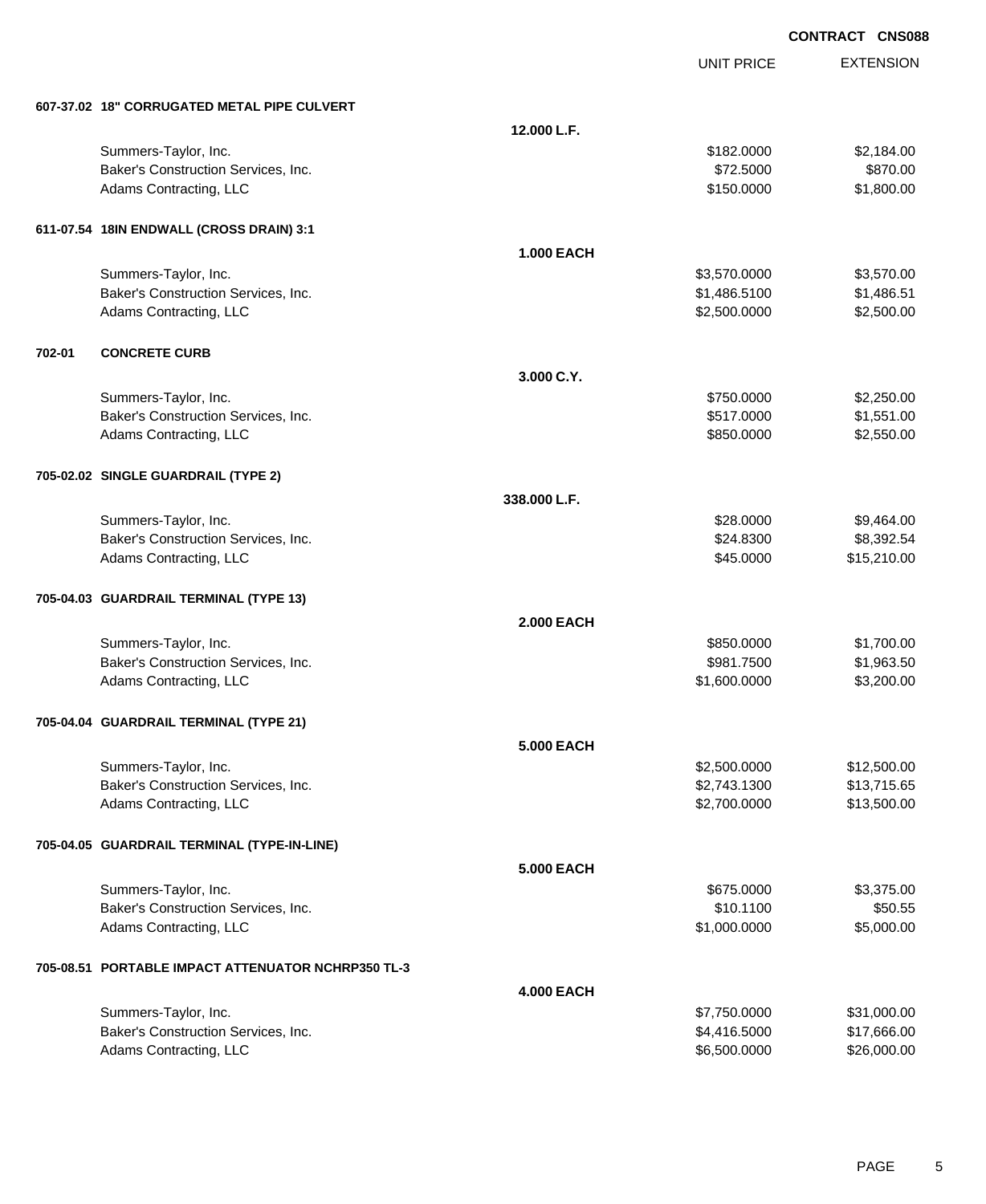|        |                                                |              |                   | <b>CONTRACT CNS088</b> |
|--------|------------------------------------------------|--------------|-------------------|------------------------|
|        |                                                |              | <b>UNIT PRICE</b> | <b>EXTENSION</b>       |
| 706-01 | <b>GUARDRAIL REMOVED</b>                       |              |                   |                        |
|        |                                                | 13.000 L.F.  |                   |                        |
|        | Summers-Taylor, Inc.                           |              | \$2.0000          | \$26.00                |
|        | Baker's Construction Services, Inc.            |              | \$2.3100          | \$30.03                |
|        | Adams Contracting, LLC                         |              | \$5.0000          | \$65.00                |
|        | 707-08.11 HIGH-VISIBILITY CONSTRUCTION FENCE   |              |                   |                        |
|        |                                                | 525.000 L.F. |                   |                        |
|        | Summers-Taylor, Inc.                           |              | \$2.5000          | \$1,312.50             |
|        | Baker's Construction Services, Inc.            |              | \$6.0800          | \$3,192.00             |
|        | Adams Contracting, LLC                         |              | \$4.0000          | \$2,100.00             |
|        | 709-05.05 MACHINED RIP-RAP (CLASS A-3)         |              |                   |                        |
|        |                                                | 100,000 TON  |                   |                        |
|        | Summers-Taylor, Inc.                           |              | \$45.0000         | \$4,500.00             |
|        | Baker's Construction Services, Inc.            |              | \$46.2600         | \$4,626.00             |
|        | Adams Contracting, LLC                         |              | \$55.0000         | \$5,500.00             |
|        | 709-05.06 MACHINED RIP-RAP (CLASS A-1)         |              |                   |                        |
|        |                                                | 215.000 TON  |                   |                        |
|        | Summers-Taylor, Inc.                           |              | \$64.0000         | \$13,760.00            |
|        | Baker's Construction Services, Inc.            |              | \$36.7500         | \$7,901.25             |
|        | Adams Contracting, LLC                         |              | \$55.0000         | \$11,825.00            |
|        | 709-05.09 MACHINED RIP-RAP (CLASS C)           |              |                   |                        |
|        |                                                | 50.000 TON   |                   |                        |
|        | Summers-Taylor, Inc.                           |              | \$59.0000         | \$2,950.00             |
|        | Baker's Construction Services, Inc.            |              | \$55.1900         | \$2,759.50             |
|        | Adams Contracting, LLC                         |              | \$55.0000         | \$2,750.00             |
|        | 710-13.03 FILTER CLOTH                         |              |                   |                        |
|        |                                                | 100.000 S.Y. |                   |                        |
|        | Summers-Taylor, Inc.                           |              | \$14.5000         | \$1,450.00             |
|        | Baker's Construction Services, Inc.            |              | \$2.7500          | \$275.00               |
|        | Adams Contracting, LLC                         |              | \$10.0000         | \$1,000.00             |
| 712-01 | <b>TRAFFIC CONTROL</b>                         |              |                   |                        |
|        |                                                | 1.000 LS     |                   |                        |
|        | Summers-Taylor, Inc.                           |              | \$29,110.0000     | \$29,110.00            |
|        | Baker's Construction Services, Inc.            |              | \$65,000.0000     | \$65,000.00            |
|        | Adams Contracting, LLC                         |              | \$267,000.0000    | \$267,000.00           |
|        | 712-02.02 INTERCONNECTED PORTABLE BARRIER RAIL |              |                   |                        |
|        |                                                | 700.000 L.F. |                   |                        |
|        | Summers-Taylor, Inc.                           |              | \$45.0000         | \$31,500.00            |
|        | Baker's Construction Services, Inc.            |              | \$55.9700         | \$39,179.00            |
|        | Adams Contracting, LLC                         |              | \$55.0000         | \$38,500.00            |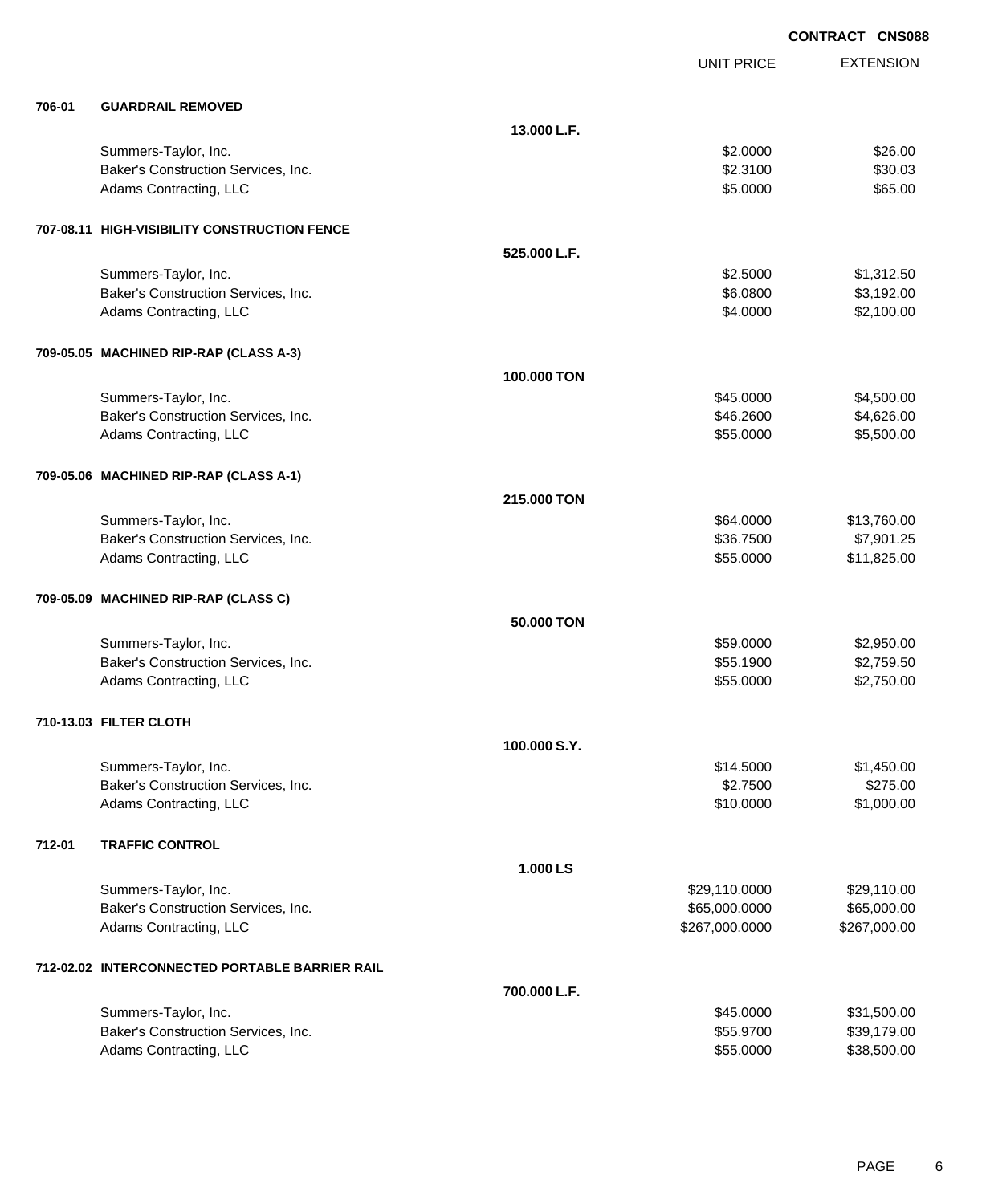UNIT PRICE EXTENSION

|        | 712-04.01 FLEXIBLE DRUMS (CHANNELIZING)                     |                   |               |                      |
|--------|-------------------------------------------------------------|-------------------|---------------|----------------------|
|        |                                                             | 50.000 EACH       |               |                      |
|        | Summers-Taylor, Inc.                                        |                   | \$28.5000     | \$1,425.00           |
|        | Baker's Construction Services, Inc.                         |                   | \$55.1600     | \$2,758.00           |
|        | Adams Contracting, LLC                                      |                   | \$25.0000     | \$1,250.00           |
|        | 712-05.03 WARNING LIGHTS (TYPE C)                           |                   |               |                      |
|        |                                                             | 20.000 EACH       |               |                      |
|        | Summers-Taylor, Inc.                                        |                   | \$64.0000     | \$1,280.00           |
|        | Baker's Construction Services, Inc.                         |                   | \$34.2300     | \$684.60<br>\$400.00 |
|        | Adams Contracting, LLC                                      |                   | \$20.0000     |                      |
| 712-06 | <b>SIGNS (CONSTRUCTION)</b>                                 |                   |               |                      |
|        |                                                             | 176,000 S.F.      |               |                      |
|        | Summers-Taylor, Inc.                                        |                   | \$11.5000     | \$2,024.00           |
|        | Baker's Construction Services, Inc.                         |                   | \$14.0800     | \$2,478.08           |
|        | Adams Contracting, LLC                                      |                   | \$12.0000     | \$2,112.00           |
|        | 712-08.03 ARROW BOARD (TYPE C)                              |                   |               |                      |
|        |                                                             | <b>2.000 EACH</b> |               |                      |
|        | Summers-Taylor, Inc.                                        |                   | \$663.0000    | \$1,326.00           |
|        | Baker's Construction Services, Inc.                         |                   | \$3,331.0000  | \$6,662.00           |
|        | Adams Contracting, LLC                                      |                   | \$3,500.0000  | \$7,000.00           |
|        | 712-09.01 REMOVABLE PAVEMENT MARKING LINE                   |                   |               |                      |
|        |                                                             | 8,500.000 L.F.    |               |                      |
|        | Summers-Taylor, Inc.                                        |                   | \$1.8500      | \$15,725.00          |
|        | Baker's Construction Services, Inc.                         |                   | \$1.8300      | \$15,555.00          |
|        | Adams Contracting, LLC                                      |                   | \$4.0000      | \$34,000.00          |
|        | 712-09.03 REMOVABLE PAVEMENT MARKING(CHANNELIZING STRIPING) |                   |               |                      |
|        |                                                             | 50.000 S.Y.       |               |                      |
|        | Summers-Taylor, Inc.                                        |                   | \$58.5000     | \$2,925.00           |
|        | Baker's Construction Services, Inc.                         |                   | \$57.9300     | \$2,896.50           |
|        | Adams Contracting, LLC                                      |                   | \$50.0000     | \$2,500.00           |
|        | 713-16.01 CHANGEABLE MESSAGE SIGN UNIT                      |                   |               |                      |
|        |                                                             | <b>2.000 EACH</b> |               |                      |
|        | Summers-Taylor, Inc.                                        |                   | \$3,560.0000  | \$7,120.00           |
|        | Baker's Construction Services, Inc.                         |                   | \$4,840.0000  | \$9,680.00           |
|        | Adams Contracting, LLC                                      |                   | \$15,000.0000 | \$30,000.00          |
|        | 713-16.20 SIGNS (R1-1 w/ 1-P8 SUPPORT)                      |                   |               |                      |
|        |                                                             | <b>2.000 EACH</b> |               |                      |
|        | Summers-Taylor, Inc.                                        |                   | \$238.0000    | \$476.00             |
|        | Baker's Construction Services, Inc.                         |                   | \$242.0000    | \$484.00             |
|        | Adams Contracting, LLC                                      |                   | \$250.0000    | \$500.00             |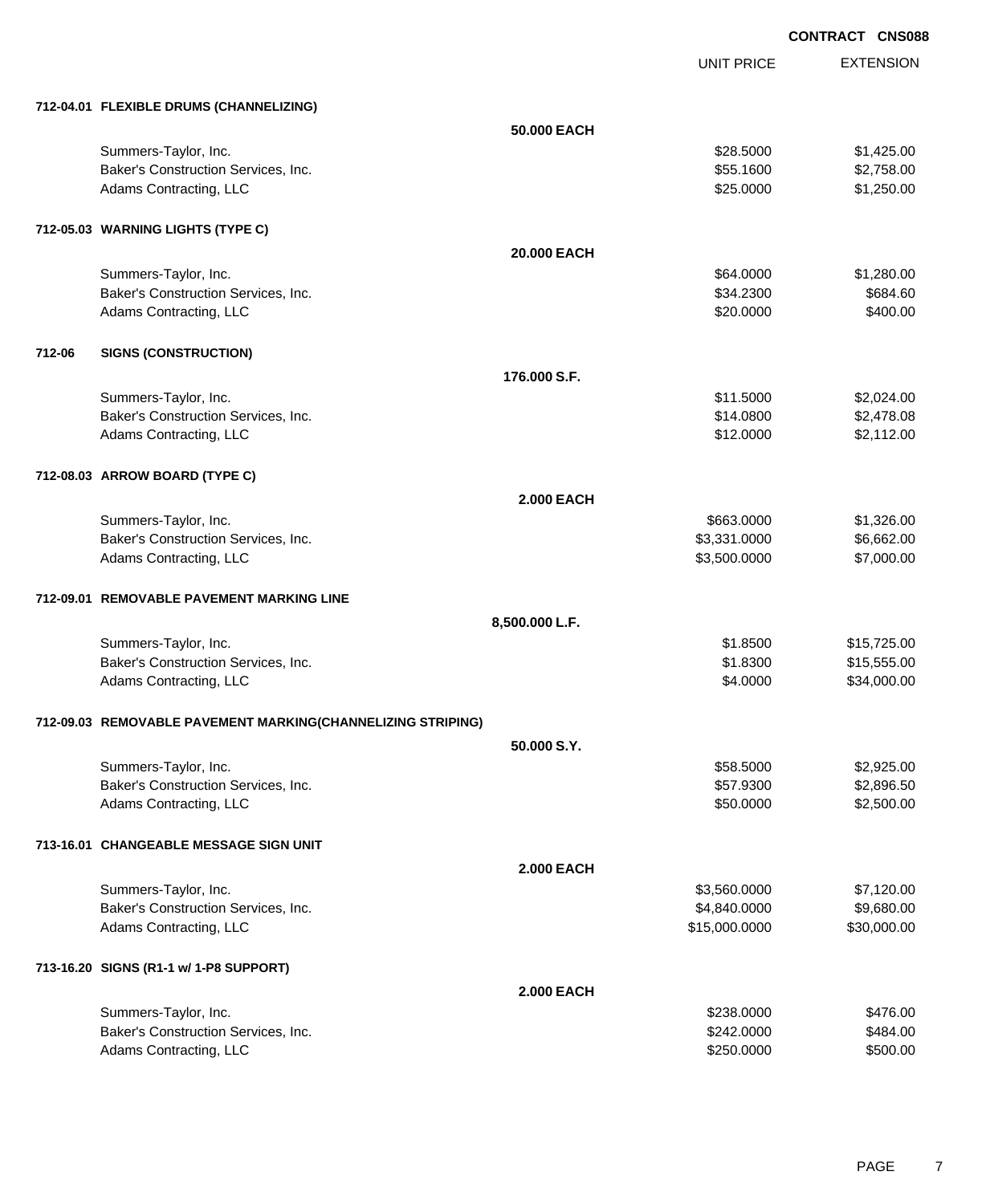UNIT PRICE

EXTENSION

| 713-16.21 SIGNS (W3-1 w/ 1-P8 SUPPORT)                      |                   |              |                          |
|-------------------------------------------------------------|-------------------|--------------|--------------------------|
|                                                             | <b>2.000 EACH</b> |              |                          |
| Summers-Taylor, Inc.                                        |                   | \$238,0000   | \$476.00                 |
| Baker's Construction Services, Inc.                         |                   | \$242.0000   | \$484.00                 |
| Adams Contracting, LLC                                      |                   | \$250.0000   | \$500.00                 |
|                                                             |                   |              |                          |
| 713-16.22 SIGNS (R2-1 w/ 1-P8 SUPPORT)                      |                   |              |                          |
|                                                             | <b>2.000 EACH</b> |              |                          |
| Summers-Taylor, Inc.                                        |                   | \$208,0000   | \$416.00                 |
| Baker's Construction Services, Inc.                         |                   | \$211.7500   | \$423.50                 |
| Adams Contracting, LLC                                      |                   | \$250.0000   | \$500.00                 |
|                                                             |                   |              |                          |
| 713-16.23 SIGNS (W2-1 w/ 1-P8 SUPPORT)                      |                   |              |                          |
|                                                             | <b>2.000 EACH</b> |              |                          |
| Summers-Taylor, Inc.                                        |                   | \$238.0000   | \$476.00                 |
| Baker's Construction Services, Inc.                         |                   | \$242.0000   | \$484.00                 |
| Adams Contracting, LLC                                      |                   | \$250.0000   | \$500.00                 |
|                                                             |                   |              |                          |
| 716-02.04 PLASTIC PAVEMENT MARKING(CHANNELIZATION STRIPING) |                   |              |                          |
|                                                             | 30.000 S.Y.       |              |                          |
| Summers-Taylor, Inc.                                        |                   | \$30.0000    | \$900.00                 |
| Baker's Construction Services, Inc.                         |                   | \$29.5700    | \$887.10                 |
| Adams Contracting, LLC                                      |                   | \$20.0000    | \$600.00                 |
|                                                             |                   |              |                          |
| 716-02.06 PLASTIC PAVEMENT MARKING (TURN LANE ARROW)        |                   |              |                          |
|                                                             | <b>2.000 EACH</b> |              |                          |
| Summers-Taylor, Inc.                                        |                   | \$198.0000   | \$396.00                 |
| Baker's Construction Services, Inc.                         |                   | \$197.1000   | \$394.20                 |
| Adams Contracting, LLC                                      |                   | \$250.0000   | \$500.00                 |
|                                                             |                   |              |                          |
| 716-04.01 PLASTIC PAVEMENT MARKING (STRAIGHT-TURN ARROW)    |                   |              |                          |
|                                                             | <b>4.000 EACH</b> |              |                          |
| Summers-Taylor, Inc.                                        |                   | \$258.0000   | \$1,032.00               |
| Baker's Construction Services, Inc.                         |                   | \$256.8200   | \$1,027.28<br>\$1,100.00 |
| Adams Contracting, LLC                                      |                   | \$275.0000   |                          |
| 716-05.01 PAINTED PAVEMENT MARKING (4" LINE)                |                   |              |                          |
|                                                             | 1.000 L.M.        |              |                          |
| Summers-Taylor, Inc.                                        |                   | \$1,800.0000 | \$1,800.00               |
| Baker's Construction Services, Inc.                         |                   | \$1,791.7200 | \$1,791.72               |
| Adams Contracting, LLC                                      |                   | \$5,000.0000 | \$5,000.00               |
|                                                             |                   |              |                          |
| 716-05.05 PAINTED PAVEMENT MARKING (STOP LINE)              |                   |              |                          |
|                                                             | 63.000 L.F.       |              |                          |
|                                                             |                   |              |                          |
| Summers-Taylor, Inc.                                        |                   | \$9.0000     | \$567.00                 |
| Baker's Construction Services, Inc.                         |                   | \$8.9600     | \$564.48                 |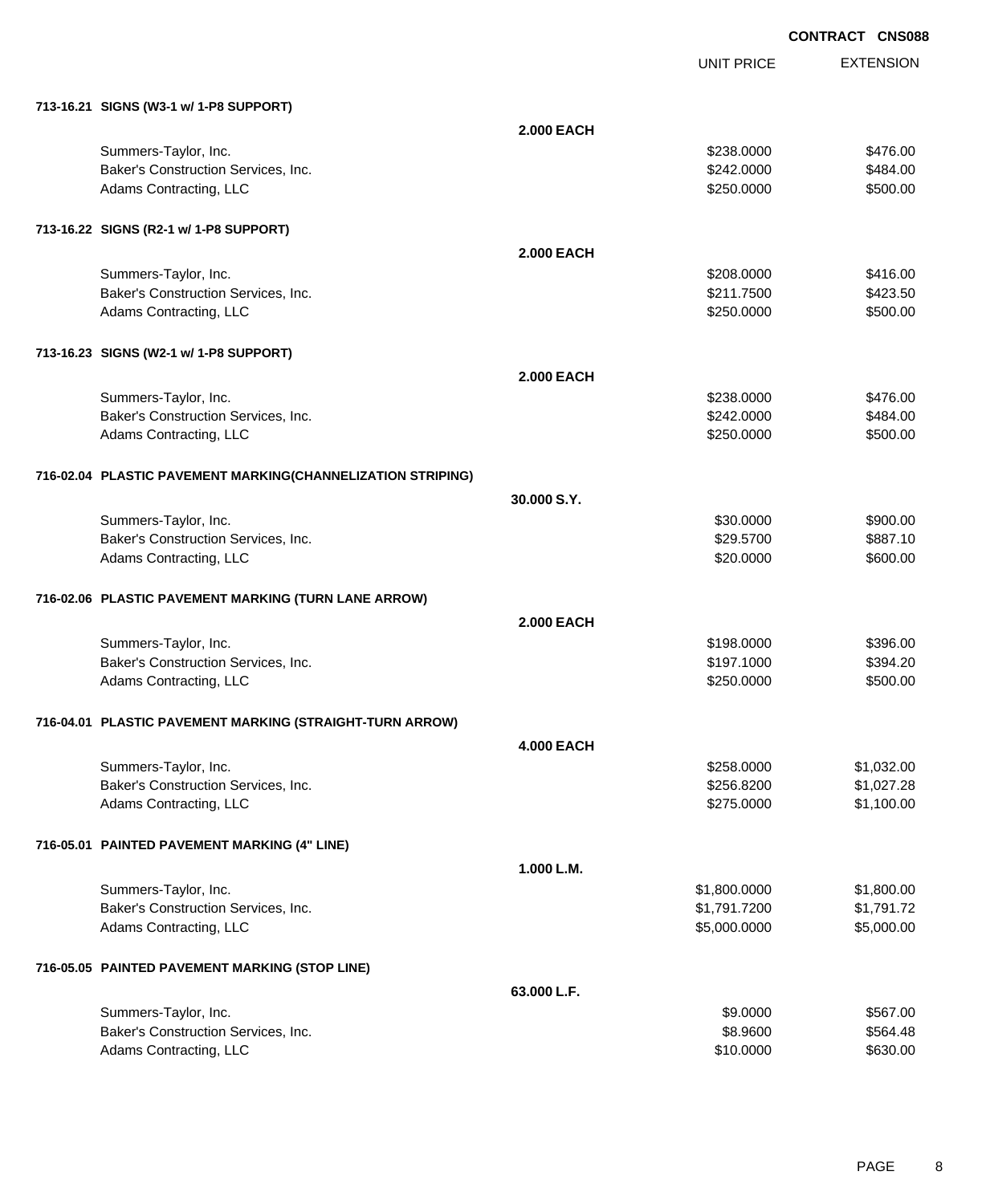|        |                                                       |                   | <b>UNIT PRICE</b> | <b>EXTENSION</b> |
|--------|-------------------------------------------------------|-------------------|-------------------|------------------|
|        | 716-13.01 SPRAY THERMO PVMT MRKNG (60 mil) (4IN LINE) |                   |                   |                  |
|        |                                                       | 1.000 L.M.        |                   |                  |
|        | Summers-Taylor, Inc.                                  |                   | \$2,340.0000      | \$2,340.00       |
|        | Baker's Construction Services, Inc.                   |                   | \$3,523.7200      | \$3,523.72       |
|        | Adams Contracting, LLC                                |                   | \$5,000.0000      | \$5,000.00       |
| 717-01 | <b>MOBILIZATION</b>                                   |                   |                   |                  |
|        |                                                       | 1.000 LS          |                   |                  |
|        | Summers-Taylor, Inc.                                  |                   | \$73,885.0000     | \$73,885.00      |
|        | Baker's Construction Services, Inc.                   |                   | \$97,569.3700     | \$97,569.37      |
|        | Adams Contracting, LLC                                |                   | \$150,000.0000    | \$150,000.00     |
| 730-50 | TEMPORARY TRAFFIC SIGNAL SYSTEM (RADIO CONTROLLED)    |                   |                   |                  |
|        |                                                       | <b>1.000 EACH</b> |                   |                  |
|        | Summers-Taylor, Inc.                                  |                   | \$33,700.0000     | \$33,700.00      |
|        | Baker's Construction Services, Inc.                   |                   | \$45,381.6100     | \$45,381.61      |
|        | Adams Contracting, LLC                                |                   | \$18,000.0000     | \$18,000.00      |
|        | 740-10.03 GEOTEXTILE (TYPE III) (EROSION CONTROL)     |                   |                   |                  |
|        |                                                       | 375.000 S.Y.      |                   |                  |
|        | Summers-Taylor, Inc.                                  |                   | \$8.7000          | \$3,262.50       |
|        | Baker's Construction Services, Inc.                   |                   | \$4.2700          | \$1,601.25       |
|        | Adams Contracting, LLC                                |                   | \$6.0000          | \$2,250.00       |
|        | 740-11.03 TEMPORARY SEDIMENT TUBE 18IN                |                   |                   |                  |
|        |                                                       | 1,145.000 L.F.    |                   |                  |
|        | Summers-Taylor, Inc.                                  |                   | \$3.4500          | \$3,950.25       |
|        | Baker's Construction Services, Inc.                   |                   | \$3.8800          | \$4,442.60       |
|        | Adams Contracting, LLC                                |                   | \$10.0000         | \$11,450.00      |
| 801-01 | <b>SEEDING (WITH MULCH)</b>                           |                   |                   |                  |
|        |                                                       | <b>2.000 UNIT</b> |                   |                  |
|        | Summers-Taylor, Inc.                                  |                   | \$47.5000         | \$95.00          |
|        | Baker's Construction Services, Inc.                   |                   | \$2,094.7900      | \$4,189.58       |
|        | Adams Contracting, LLC                                |                   | \$100.0000        | \$200.00         |
|        | 801-01.07 TEMPORARY SEEDING (WITH MULCH)              |                   |                   |                  |
|        |                                                       | <b>2.000 UNIT</b> |                   |                  |
|        | Summers-Taylor, Inc.                                  |                   | \$35.5000         | \$71.00          |
|        | Baker's Construction Services, Inc.                   |                   | \$2,094.7900      | \$4,189.58       |
|        | Adams Contracting, LLC                                |                   | \$100.0000        | \$200.00         |
| 801-03 | <b>WATER (SEEDING &amp; SODDING)</b>                  |                   |                   |                  |
|        |                                                       | 10.000 M.G.       |                   |                  |
|        | Summers-Taylor, Inc.                                  |                   | \$59.5000         | \$595.00         |
|        | Baker's Construction Services, Inc.                   |                   | \$116.6800        | \$1,166.80       |
|        | Adams Contracting, LLC                                |                   | \$100.0000        | \$1,000.00       |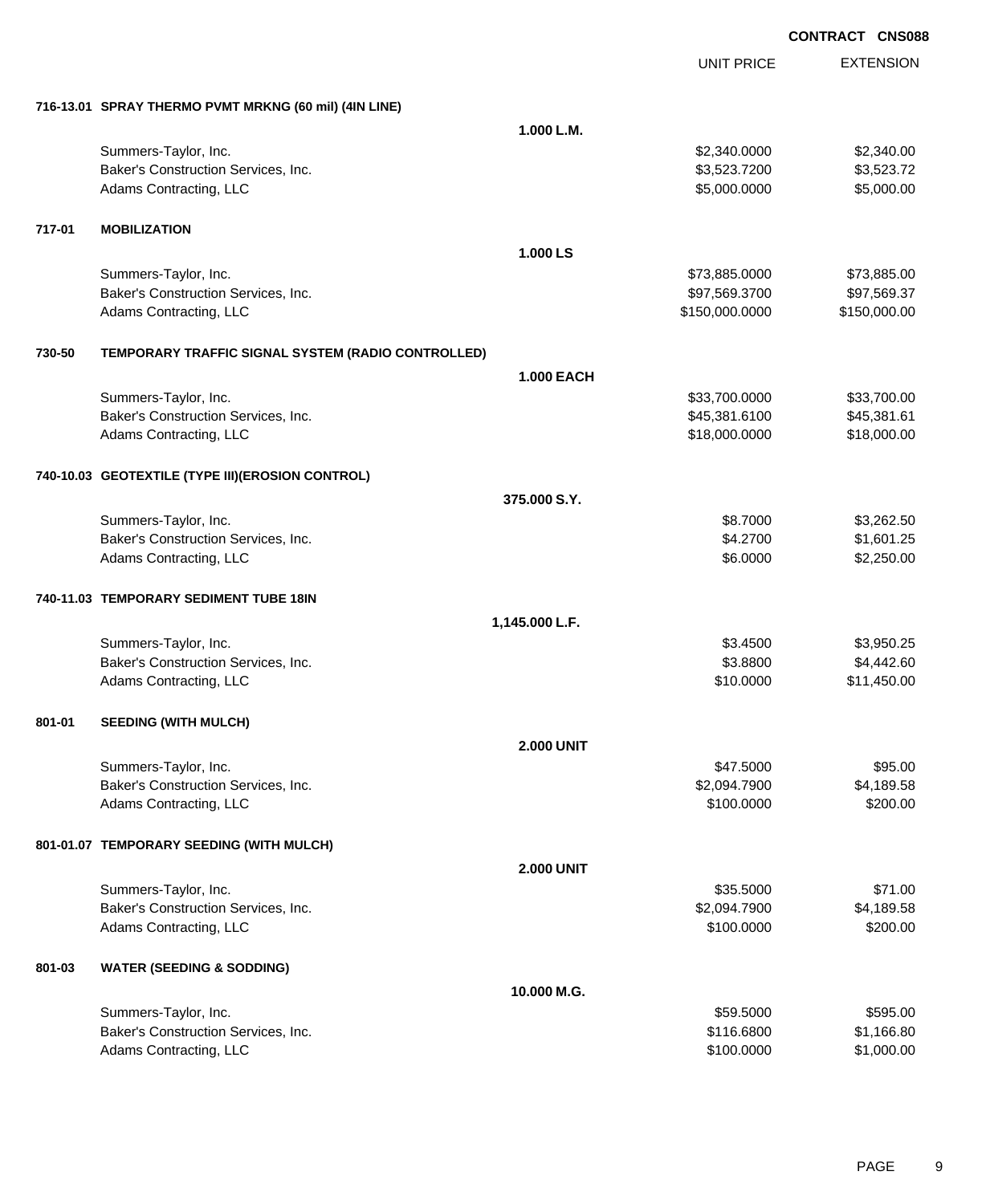EXTENSION UNIT PRICE

### **803-01 SODDING (NEW SOD)**

|                                     | 920.000 S.Y. |            |
|-------------------------------------|--------------|------------|
| Summers-Taylor, Inc.                | \$5,4000     | \$4,968.00 |
| Baker's Construction Services, Inc. | \$7,0300     | \$6,467.60 |
| Adams Contracting, LLC              | \$10,0000    | \$9,200.00 |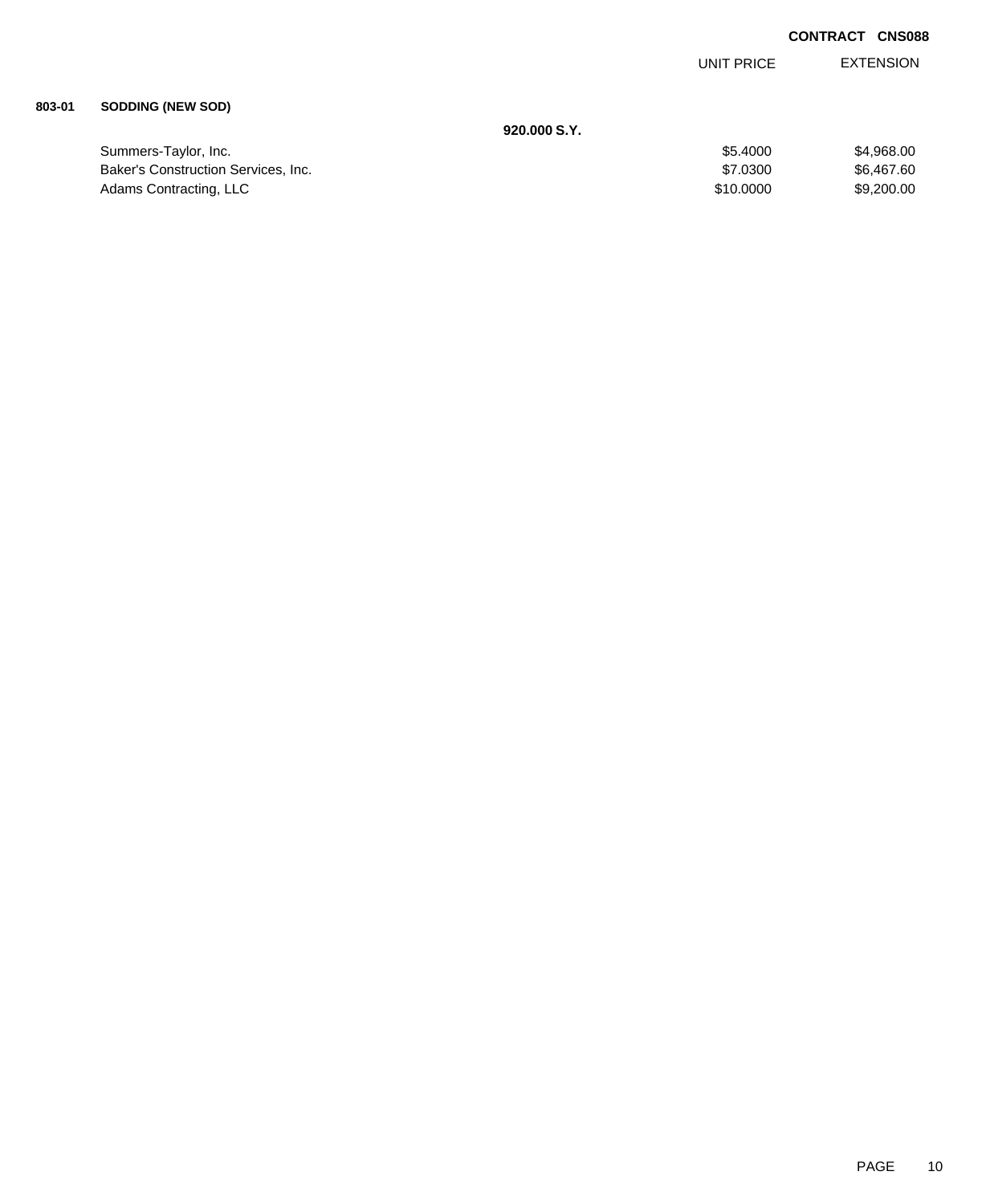|                                                   |                   | <b>CONTRACT CNS088</b> |
|---------------------------------------------------|-------------------|------------------------|
|                                                   | <b>UNIT PRICE</b> | <b>EXTENSION</b>       |
| <b>UTILITY CATEGORY</b>                           |                   |                        |
| 795-01.06 8IN DIP SLIP JOINT WATER LINE           |                   |                        |
|                                                   | 1,015.000 L.F.    |                        |
| Summers-Taylor, Inc.                              | \$123.0000        | \$124,845.00           |
| Baker's Construction Services, Inc.               | \$115.7300        | \$117,465.95           |
| Adams Contracting, LLC                            | \$125.0000        | \$126,875.00           |
| 795-01.08 10IN DIP SLIP JOINT WATER LINE          |                   |                        |
|                                                   | 490.000 L.F.      |                        |
| Summers-Taylor, Inc.                              | \$124.0000        | \$60,760.00            |
| Baker's Construction Services, Inc.               | \$127.6300        | \$62,538.70            |
| Adams Contracting, LLC                            | \$136.0000        | \$66,640.00            |
| 795-01.10 12IN DIP SLIP JOINT WATER LINE          |                   |                        |
|                                                   | 560.000 L.F.      |                        |
| Summers-Taylor, Inc.                              | \$142.0000        | \$79,520.00            |
| Baker's Construction Services, Inc.               | \$133.0400        | \$74,502.40            |
| Adams Contracting, LLC                            | \$141.0000        | \$78,960.00            |
| 795-03.04 4IN PVC WATER LINE                      |                   |                        |
|                                                   | 55.000 L.F.       |                        |
| Summers-Taylor, Inc.                              | \$108.0000        | \$5,940.00             |
| Baker's Construction Services, Inc.               | \$110.3200        | \$6,067.60             |
| Adams Contracting, LLC                            | \$117.0000        | \$6,435.00             |
| 795-05.01 HDD 2IN HDPE CARRIER PIPE-UNCON         |                   |                        |
|                                                   | 70.000 L.F.       |                        |
| Summers-Taylor, Inc.                              | \$93,5000         | \$6,545.00             |
| Baker's Construction Services, Inc.               | \$108.1600        | \$7,571.20             |
| Adams Contracting, LLC                            | \$115.0000        | \$8,050.00             |
| 795-05.65 BORE/JACK 16IN STEEL CASING PIPE-UNCON. |                   |                        |
|                                                   | 115.000 L.F.      |                        |
| Summers-Taylor, Inc.                              | \$400.0000        | \$46,000.00            |
| Baker's Construction Services, Inc.               | \$369.9100        | \$42,539.65            |
| Adams Contracting, LLC                            | \$395.0000        | \$45,425.00            |
| 795-06.03 CONNECT TO 4IN WATER LINE               |                   |                        |
|                                                   | <b>1.000 EACH</b> |                        |
| Summers-Taylor, Inc.                              | \$3,550.0000      | \$3,550.00             |
| Baker's Construction Services, Inc.               | \$4,372.9100      | \$4,372.91             |
| Adams Contracting, LLC                            | \$4,600.0000      | \$4,600.00             |
| 795-06.04 CONNECT TO 6IN WATER LINE               |                   |                        |
|                                                   | <b>2.000 EACH</b> |                        |
| Summers-Taylor, Inc.                              | \$2,360.0000      | \$4,720.00             |
| Baker's Construction Services, Inc.               | \$4,834.7500      | \$9,669.50             |
| Adams Contracting, LLC                            | \$5,200.0000      | \$10,400.00            |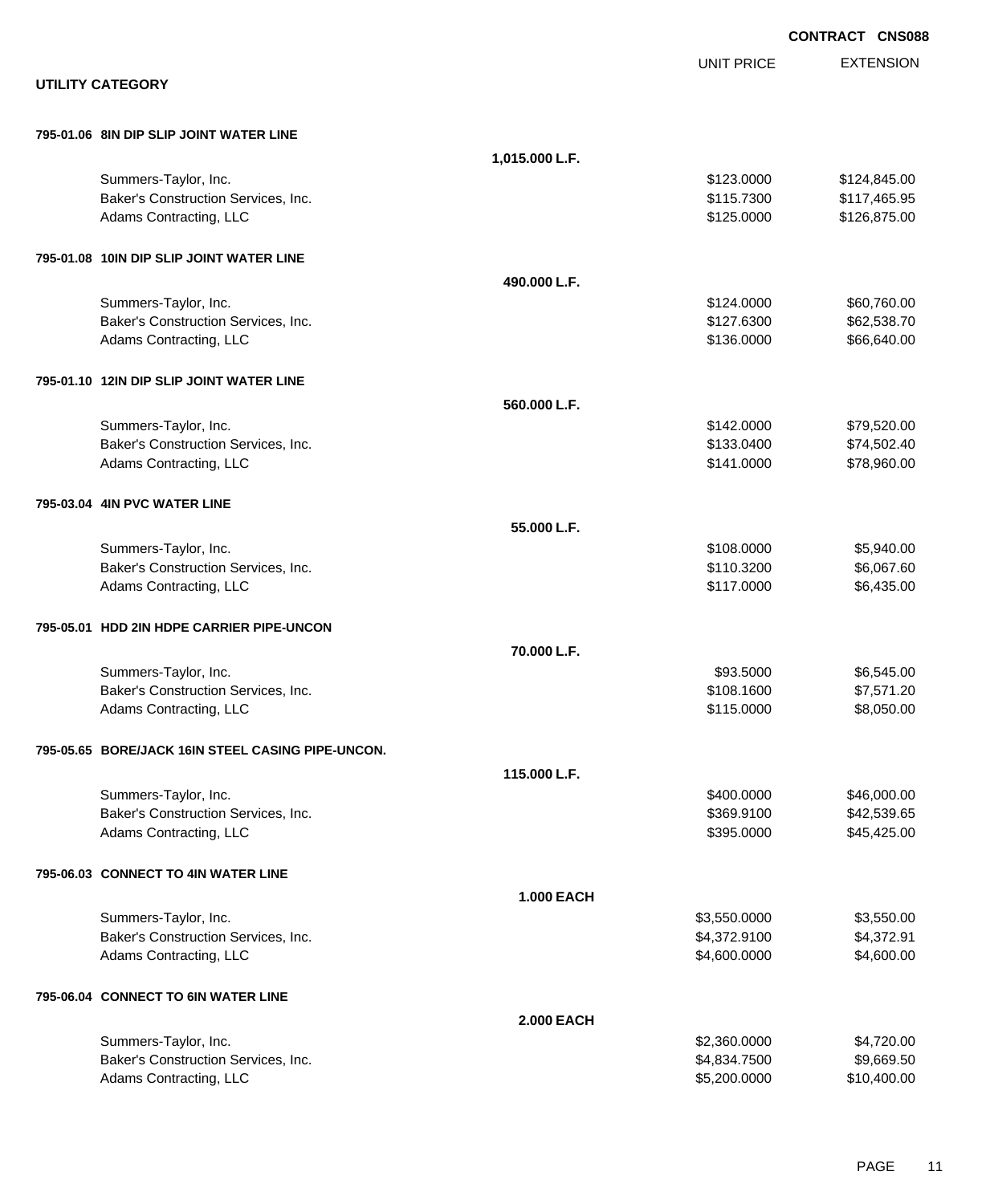UNIT PRICE

| 795-06.06 CONNECT TO 10IN WATER LINE |  |  |
|--------------------------------------|--|--|
|                                      |  |  |

| 795-06.06 CONNECT TO 10IN WATER LINE          |                   |              |             |
|-----------------------------------------------|-------------------|--------------|-------------|
|                                               | <b>2.000 EACH</b> |              |             |
| Summers-Taylor, Inc.                          |                   | \$4,300.0000 | \$8,600.00  |
| Baker's Construction Services, Inc.           |                   | \$6,327.3600 | \$12,654.72 |
| Adams Contracting, LLC                        |                   | \$6,800.0000 | \$13,600.00 |
|                                               |                   |              |             |
| 795-06.07 CONNECT TO 12IN WATER LINE          |                   |              |             |
|                                               | <b>2.000 EACH</b> |              |             |
| Summers-Taylor, Inc.                          |                   | \$4,500.0000 | \$9,000.00  |
| Baker's Construction Services, Inc.           |                   | \$8,328.3200 | \$16,656.64 |
| Adams Contracting, LLC                        |                   | \$8,900.0000 | \$17,800.00 |
| 795-08.03 4IN GATE VALVE ASSEMBLY             |                   |              |             |
|                                               | <b>1.000 EACH</b> |              |             |
| Summers-Taylor, Inc.                          |                   | \$890.0000   | \$890.00    |
| Baker's Construction Services, Inc.           |                   | \$1,191.9200 | \$1,191.92  |
| Adams Contracting, LLC                        |                   | \$1,300.0000 | \$1,300.00  |
| 795-08.05 8IN GATE VALVE ASSEMBLY             |                   |              |             |
|                                               | <b>6.000 EACH</b> |              |             |
| Summers-Taylor, Inc.                          |                   | \$7,140.0000 | \$42,840.00 |
| Baker's Construction Services, Inc.           |                   | \$1,803.0300 | \$10,818.18 |
| Adams Contracting, LLC                        |                   | \$2,000.0000 | \$12,000.00 |
| 795-08.08 12IN BUTTERFLY VALVE ASSEMBLY       |                   |              |             |
|                                               | <b>1.000 EACH</b> |              |             |
| Summers-Taylor, Inc.                          |                   | \$2,770.0000 | \$2,770.00  |
| Baker's Construction Services, Inc.           |                   | \$4,389.1300 | \$4,389.13  |
| Adams Contracting, LLC                        |                   | \$4,700.0000 | \$4,700.00  |
| 795-09.09 RELOCATE/RECONNECT SERVICE ASSEMBLY |                   |              |             |
|                                               | <b>4.000 EACH</b> |              |             |
| Summers-Taylor, Inc.                          |                   | \$1,450.0000 | \$5,800.00  |
| Baker's Construction Services, Inc.           |                   | \$2,541.7600 | \$10,167.04 |
| Adams Contracting, LLC                        |                   | \$2,800.0000 | \$11,200.00 |
| 795-09.14 3/4IN HDPE SERVICE PIPE             |                   |              |             |
|                                               | 75.000 L.F.       |              |             |
| Summers-Taylor, Inc.                          |                   | \$19.0000    | \$1,425.00  |
| Baker's Construction Services, Inc.           |                   | \$34.6100    | \$2,595.75  |
| Adams Contracting, LLC                        |                   | \$37.0000    | \$2,775.00  |
| 795-10.03 1IN AUTO AIR RELEASE VALVE ASSEMBLY |                   |              |             |
|                                               | <b>2.000 EACH</b> |              |             |
| Summers-Taylor, Inc.                          |                   | \$6,300.0000 | \$12,600.00 |
| Baker's Construction Services, Inc.           |                   | \$5,191.6800 | \$10,383.36 |
| Adams Contracting, LLC                        |                   | \$5,600.0000 | \$11,200.00 |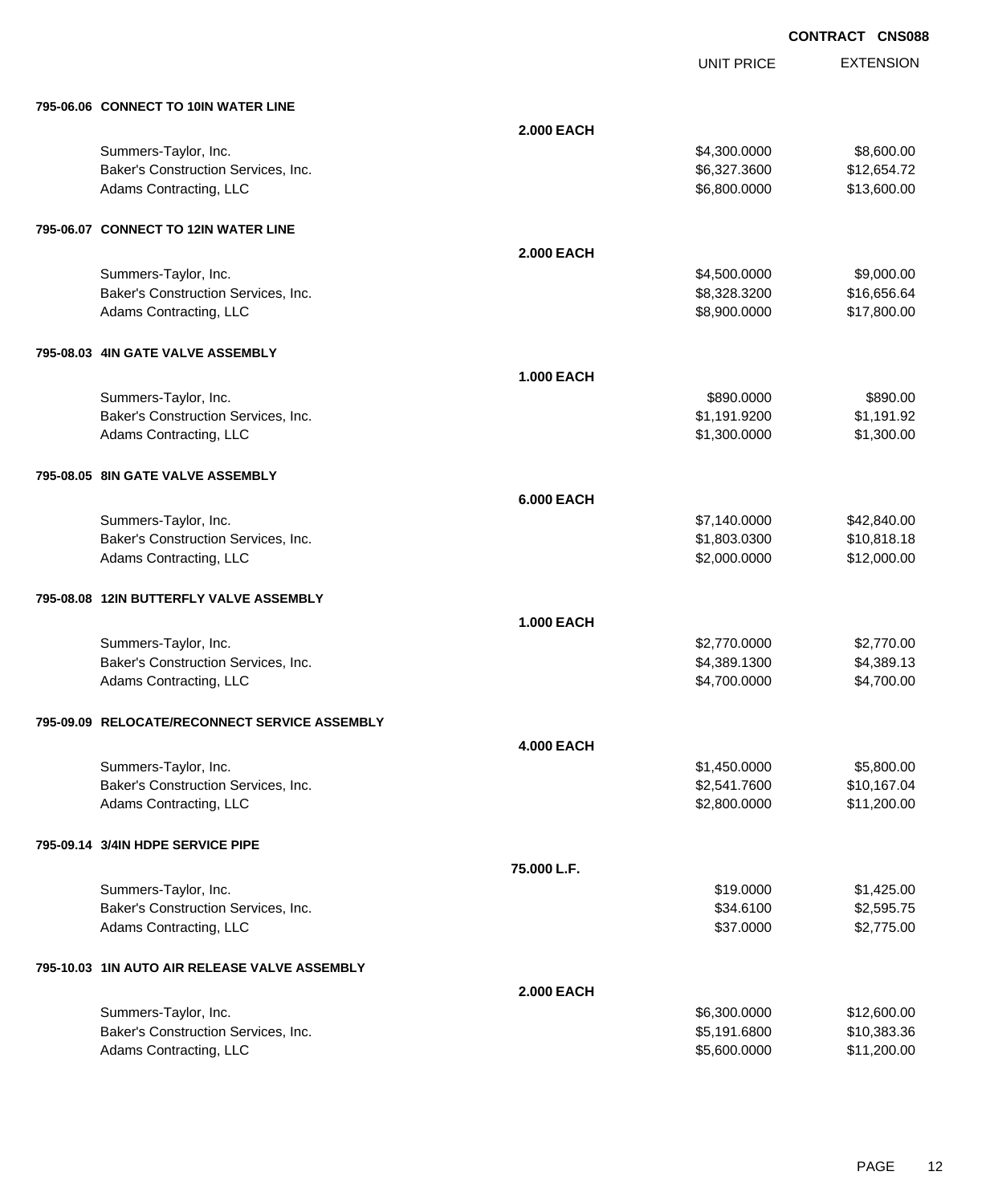UNIT PRICE

| 795-11.04 RELOCATE FIRE HYDRANT                             |                   |                               |                           |
|-------------------------------------------------------------|-------------------|-------------------------------|---------------------------|
|                                                             | <b>1.000 EACH</b> |                               |                           |
| Summers-Taylor, Inc.                                        |                   | \$3,600.0000                  | \$3,600.00                |
| Baker's Construction Services, Inc.                         |                   | \$5,948.8000                  | \$5,948.80                |
| Adams Contracting, LLC                                      |                   | \$6,400.0000                  | \$6,400.00                |
|                                                             |                   |                               |                           |
| 795-13.05 CREEK CROSSING (#1)                               |                   |                               |                           |
|                                                             | 1.000 LS          |                               |                           |
| Summers-Taylor, Inc.                                        |                   | \$6,500.0000                  | \$6,500.00                |
| Baker's Construction Services, Inc.                         |                   | \$7,571.2000                  | \$7,571.20                |
| Adams Contracting, LLC                                      |                   | \$10,000.0000                 | \$10,000.00               |
| 795-13.06 CREEK CROSSING (#2)                               |                   |                               |                           |
|                                                             | 1.000 LS          |                               |                           |
| Summers-Taylor, Inc.                                        |                   |                               | \$6,500.00                |
| Baker's Construction Services, Inc.                         |                   | \$6,500.0000<br>\$10,951.2000 | \$10,951.20               |
|                                                             |                   | \$12,000.0000                 | \$12,000.00               |
| Adams Contracting, LLC                                      |                   |                               |                           |
| 795-13.07 CREEK CROSSING (#3)                               |                   |                               |                           |
|                                                             | 1.000 LS          |                               |                           |
| Summers-Taylor, Inc.                                        |                   | \$6,500.0000                  | \$6,500.00                |
| Baker's Construction Services, Inc.                         |                   | \$11,329.7600                 | \$11,329.76               |
| Adams Contracting, LLC                                      |                   | \$13,000.0000                 | \$13,000.00               |
|                                                             |                   |                               |                           |
| 795-13.08 CREEK CROSSING (#4)                               |                   |                               |                           |
|                                                             | 1.000 LS          |                               |                           |
| Summers-Taylor, Inc.                                        |                   | \$6,500.0000                  | \$6,500.00                |
| Baker's Construction Services, Inc.                         |                   | \$10,951.2000                 | \$10,951.20               |
| Adams Contracting, LLC                                      |                   | \$12,000.0000                 | \$12,000.00               |
| 797-01.16 12IN EPOXY COATED DIP FORCE MAIN                  |                   |                               |                           |
|                                                             | 1,200.000 L.F.    |                               |                           |
| Summers-Taylor, Inc.                                        |                   | \$162.0000                    | \$194,400.00              |
| Baker's Construction Services, Inc.                         |                   | \$152.5100                    | \$183,012.00              |
| Adams Contracting, LLC                                      |                   | \$165.0000                    | \$198,000.00              |
| 797-09.10 12IN PLUG VALVE ASSEMBLY                          |                   |                               |                           |
|                                                             | <b>1.000 EACH</b> |                               |                           |
|                                                             |                   |                               |                           |
| Summers-Taylor, Inc.<br>Baker's Construction Services, Inc. |                   | \$6,830.0000<br>\$10,275.2000 | \$6,830.00<br>\$10,275.20 |
| Adams Contracting, LLC                                      |                   | \$9,700.0000                  | \$9,700.00                |
|                                                             |                   |                               |                           |
| 797-09.26 2IN AIR/VAC VALVE ASSEMBLY                        |                   |                               |                           |
|                                                             | 3.000 EACH        |                               |                           |
| Summers-Taylor, Inc.                                        |                   | \$5,010.0000                  | \$15,030.00               |
| Baker's Construction Services, Inc.                         |                   | \$4,110.0800                  | \$12,330.24               |
| Adams Contracting, LLC                                      |                   | \$6,700.0000                  | \$20,100.00               |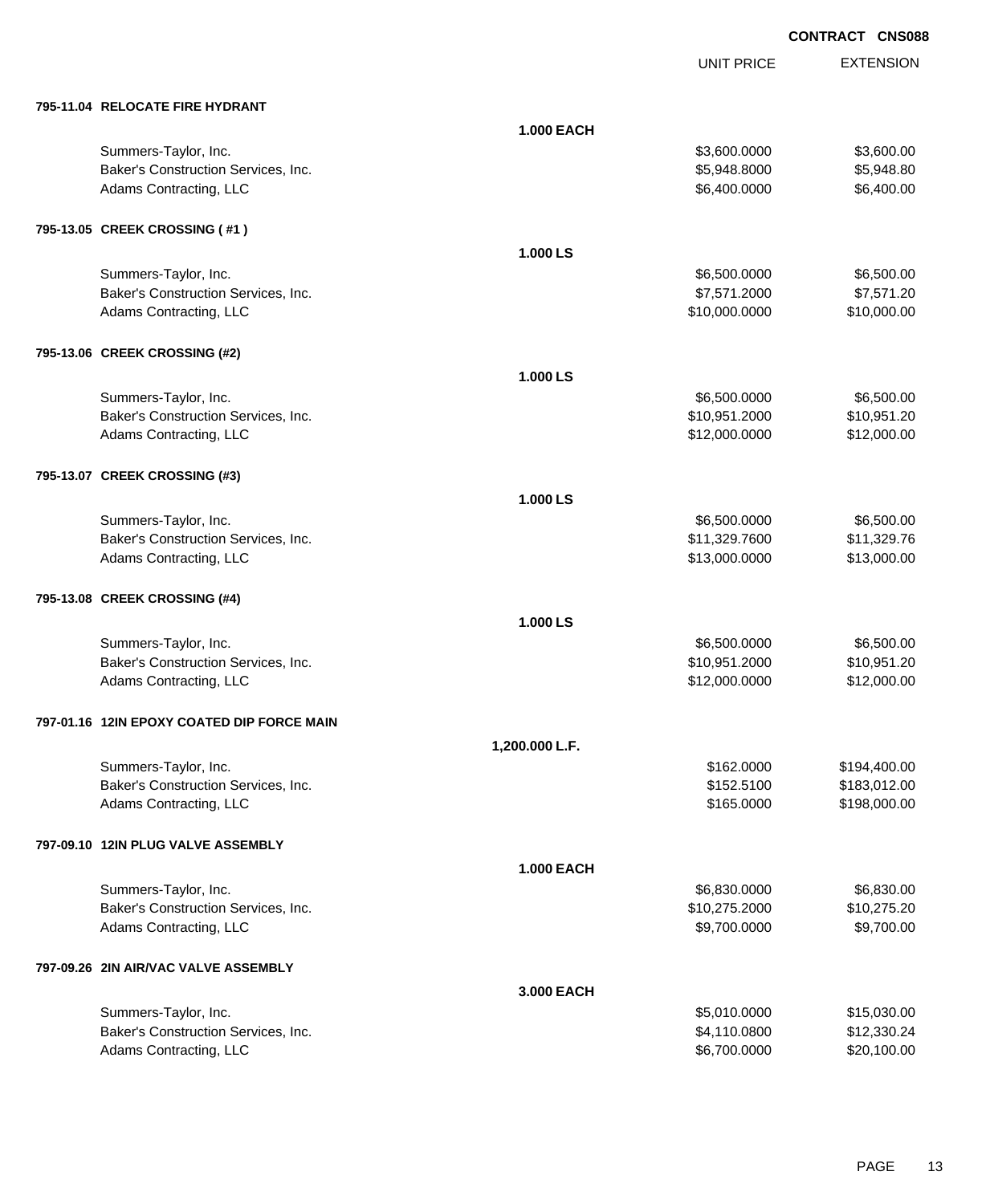UNIT PRICE

| 797-10.20 CONNECT TO 12IN FORCE MAIN |  |
|--------------------------------------|--|

| 797-10.20 CONNECT TO 12IN FORCE MAIN |                   |               |             |
|--------------------------------------|-------------------|---------------|-------------|
|                                      | <b>2.000 EACH</b> |               |             |
| Summers-Taylor, Inc.                 |                   | \$5,500.0000  | \$11,000.00 |
| Baker's Construction Services, Inc.  |                   | \$4,326.4000  | \$8,652.80  |
| Adams Contracting, LLC               |                   | \$12,000.0000 | \$24,000.00 |
| 797-11.38 BY-PASS PUMPING            |                   |               |             |
|                                      | 1.000 LS          |               |             |
| Summers-Taylor, Inc.                 |                   | \$46,200.0000 | \$46,200.00 |
| Baker's Construction Services, Inc.  |                   | \$27,040.0000 | \$27,040.00 |
| Adams Contracting, LLC               |                   | \$35,000.0000 | \$35,000.00 |
| 797-13.05 CREEK CROSSING (#5)        |                   |               |             |
|                                      | 1.000 LS          |               |             |
| Summers-Taylor, Inc.                 |                   | \$6,500.0000  | \$6,500.00  |
| Baker's Construction Services, Inc.  |                   | \$15,683.2000 | \$15,683.20 |
| Adams Contracting, LLC               |                   | \$15,000.0000 | \$15,000.00 |
| 797-13.06 CREEK CROSSING (#6)        |                   |               |             |
|                                      | 1.000 LS          |               |             |
| Summers-Taylor, Inc.                 |                   | \$6,500.0000  | \$6,500.00  |
| Baker's Construction Services, Inc.  |                   | \$15,683.2000 | \$15,683.20 |
| Adams Contracting, LLC               |                   | \$15,000.0000 | \$15,000.00 |
|                                      |                   |               |             |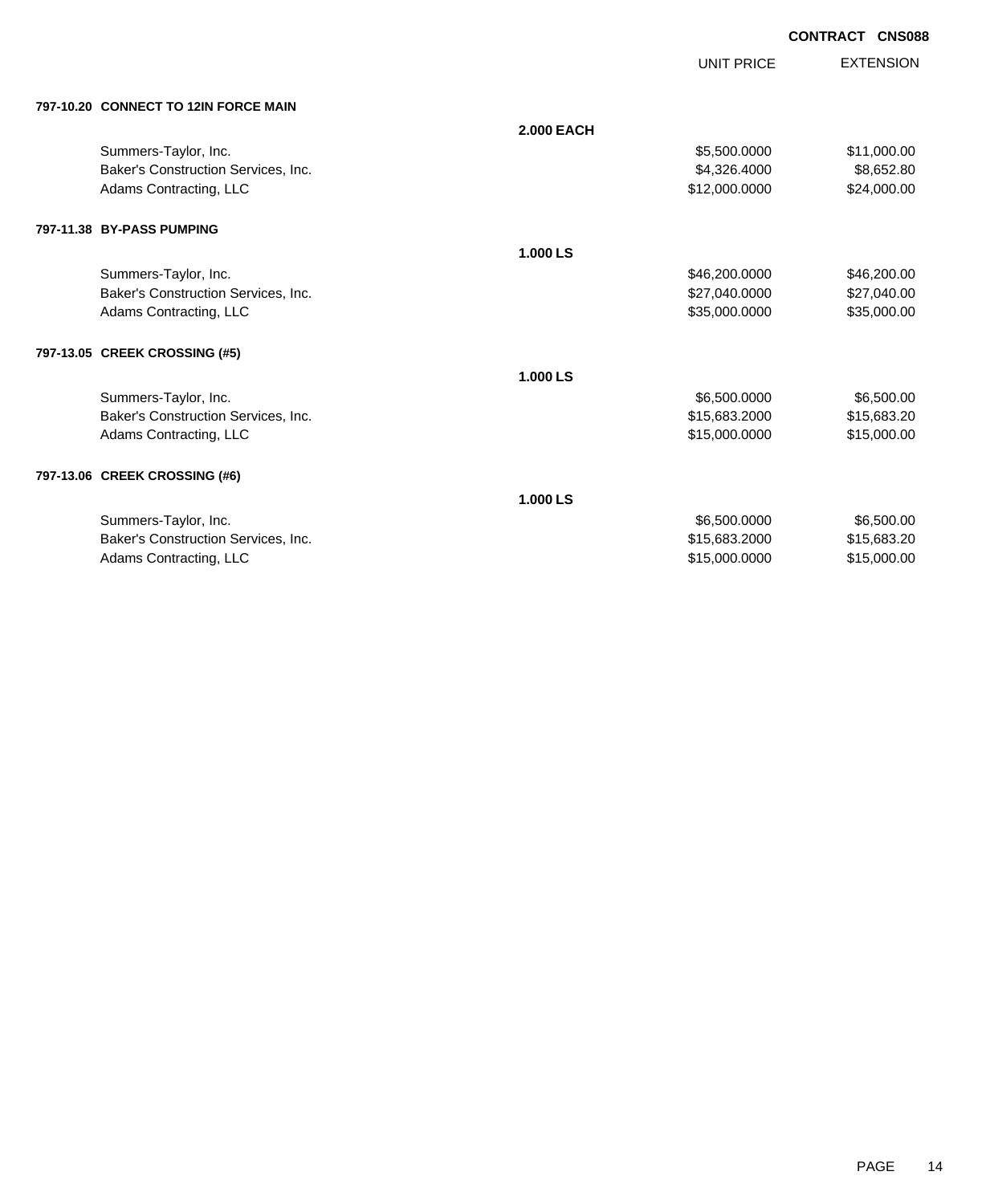## **SUB-TOTAL ROADWAY**

| Summers-Taylor, Inc.                | \$843,084.50   |
|-------------------------------------|----------------|
| Baker's Construction Services, Inc. | \$1,147,374.19 |
| Adams Contracting, LLC              | \$1,319,756.60 |
|                                     |                |
| <b>SUB-TOTAL UTILITY</b>            |                |
| Summers-Taylor, Inc.                | \$731,865.00   |
| Baker's Construction Services, Inc. | \$713,013.45   |
| Adams Contracting, LLC              | \$792,160.00   |
|                                     |                |
|                                     |                |

## **TOTAL CONTRACT**

| Summers-Taylor, Inc.                | \$1,574,949.50 |
|-------------------------------------|----------------|
| Baker's Construction Services, Inc. | \$1,860,387.64 |
| Adams Contracting, LLC              | \$2,111,916,60 |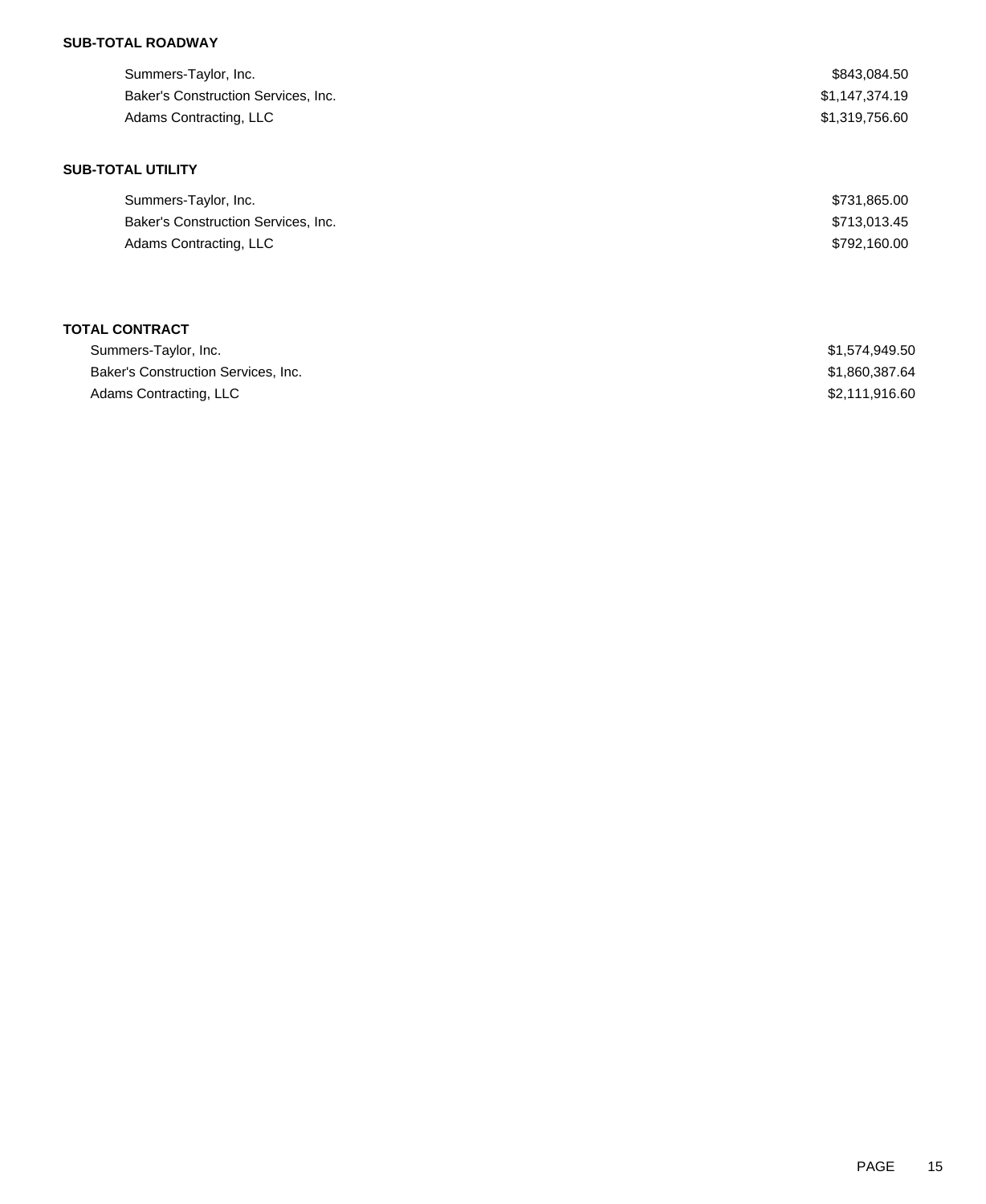# **DEPARTMENT OF TRANSPORTATION SUMMARY OF BIDS LETTING OF AUGUST 17, 2018 STATE OF TENNESSEE**

#### KNOX COUNTY (Contract No. CNS265 Call 023)

47014-4243-04

THE REPAIR OF THE BRIDGE ON U.S. 25W (U.S. 70, S.R. 9) OVER S.R. 34 (L.M. 13.39).

PROJECT LENGTH - 0.0 MILES

COMPLETION TIME - ON OR BEFORE APRIL 30, 2019

|                                      | <b>TOTAL CONTRACT</b> |
|--------------------------------------|-----------------------|
| Mid-State Construction Company, Inc. | \$1,499,873.11        |
| Southern Constructors, Inc.          | \$1,514,812.95        |
| Twin K Construction, Inc.            | \$1,556,924.49        |
| Jamison Construction, LLC            | \$1,674,095.28        |
| <b>Whaley Construction, LLC</b>      | \$1,900,780.07        |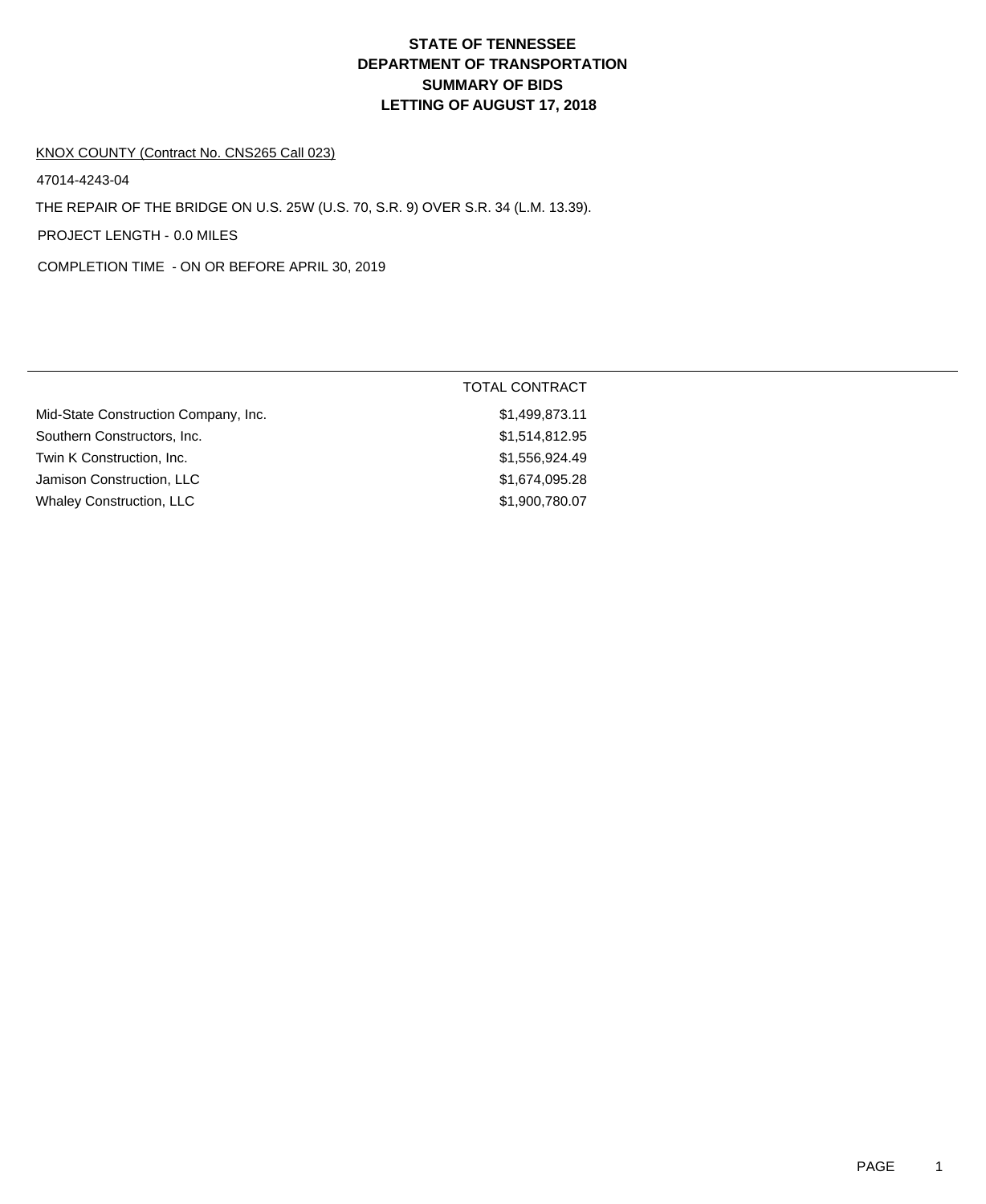|        |                                                           |                |                   | <b>CONTRACT CNS265</b> |
|--------|-----------------------------------------------------------|----------------|-------------------|------------------------|
|        |                                                           |                | <b>UNIT PRICE</b> | <b>EXTENSION</b>       |
|        | <b>BRIDGE CATEGORY</b>                                    |                |                   |                        |
| 105-01 | <b>CONSTRUCTION STAKES, LINES AND GRADES</b>              |                |                   |                        |
|        |                                                           | 1.000 LS       |                   |                        |
|        | Mid-State Construction Company, Inc.                      |                | \$10,463.7500     | \$10,463.75            |
|        | Southern Constructors, Inc.                               |                | \$25,000.0000     | \$25,000.00            |
|        | Twin K Construction, Inc.                                 |                | \$8,269.8300      | \$8,269.83             |
|        | Jamison Construction, LLC                                 |                | \$5,200.0000      | \$5,200.00             |
|        | Whaley Construction, LLC                                  |                | \$41,000.0000     | \$41,000.00            |
| 201-01 | <b>CLEARING AND GRUBBING</b>                              |                |                   |                        |
|        |                                                           | 1.000 LS       |                   |                        |
|        | Mid-State Construction Company, Inc.                      |                | \$28,769.5300     | \$28,769.53            |
|        | Southern Constructors, Inc.                               |                | \$20,000.0000     | \$20,000.00            |
|        | Twin K Construction, Inc.                                 |                | \$18,857.2100     | \$18,857.21            |
|        | Jamison Construction, LLC                                 |                | \$20,000.0000     | \$20,000.00            |
|        | Whaley Construction, LLC                                  |                | \$100,000.0000    | \$100,000.00           |
|        | 202-04.01 REMOVAL OF STRUCTURES (BRIDGE NO. 47-SR9-13.37) |                |                   |                        |
|        |                                                           | 1.000 LS       |                   |                        |
|        | Mid-State Construction Company, Inc.                      |                | \$207,323.5200    | \$207,323.52           |
|        | Southern Constructors, Inc.                               |                | \$120,000.0000    | \$120,000.00           |
|        | Twin K Construction, Inc.                                 |                | \$212,070.0000    | \$212,070.00           |
|        | Jamison Construction, LLC                                 |                | \$220,000.0000    | \$220,000.00           |
|        | Whaley Construction, LLC                                  |                | \$150,960.0000    | \$150,960.00           |
| 203-01 | <b>ROAD &amp; DRAINAGE EXCAVATION (UNCLASSIFIED)</b>      |                |                   |                        |
|        |                                                           | 941.000 C.Y.   |                   |                        |
|        | Mid-State Construction Company, Inc.                      |                | \$15,8900         | \$14,952.49            |
|        | Southern Constructors, Inc.                               |                | \$30.0000         | \$28,230.00            |
|        | Twin K Construction, Inc.                                 |                | \$26.4000         | \$24,842.40            |
|        | Jamison Construction, LLC                                 |                | \$24.0000         | \$22,584.00            |
|        | Whaley Construction, LLC                                  |                | \$35.0000         | \$32,935.00            |
| 203-03 | <b>BORROW EXCAVATION (UNCLASSIFIED)</b>                   |                |                   |                        |
|        |                                                           | 2,111.800 C.Y. |                   |                        |
|        | Mid-State Construction Company, Inc.                      |                | \$27.6700         | \$58,433.51            |
|        | Southern Constructors, Inc.                               |                | \$30.0000         | \$63,354.00            |
|        | Twin K Construction, Inc.                                 |                | \$31.7700         | \$67,091.89            |
|        | Jamison Construction, LLC                                 |                | \$24.0000         | \$50,683.20            |
|        | Whaley Construction, LLC                                  |                | \$35.0000         | \$73,913.00            |
| 203-04 | <b>PLACING AND SPREADING TOPSOIL</b>                      |                |                   |                        |
|        |                                                           | 307.000 C.Y.   |                   |                        |
|        | Mid-State Construction Company, Inc.                      |                | \$8.3700          | \$2,569.59             |
|        | Southern Constructors, Inc.                               |                | \$60.0000         | \$18,420.00            |
|        | Twin K Construction, Inc.                                 |                | \$29.0000         | \$8,903.00             |
|        | Jamison Construction, LLC                                 |                | \$40.0000         | \$12,280.00            |
|        | Whaley Construction, LLC                                  |                | \$35.0000         | \$10,745.00            |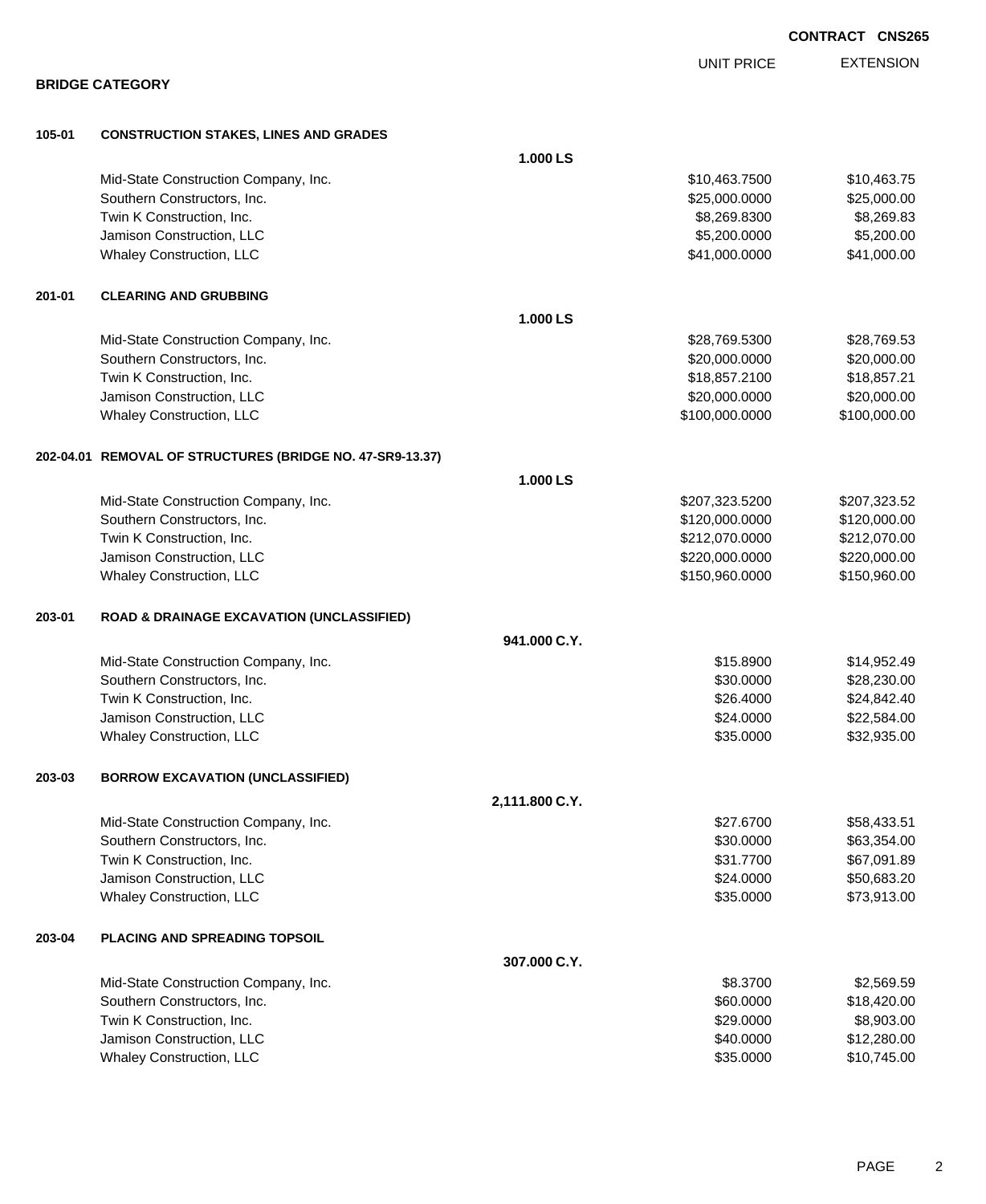UNIT PRICE

| 203-06 | <b>WATER</b>                                     |                   |              |            |
|--------|--------------------------------------------------|-------------------|--------------|------------|
|        |                                                  | 9.267 M.G.        |              |            |
|        | Mid-State Construction Company, Inc.             |                   | \$23.9200    | \$221.67   |
|        | Southern Constructors, Inc.                      |                   | \$500.0000   | \$4,633.50 |
|        | Twin K Construction, Inc.                        |                   | \$96.9100    | \$898.06   |
|        | Jamison Construction, LLC                        |                   | \$20.0000    | \$185.34   |
|        | Whaley Construction, LLC                         |                   | \$100.0000   | \$926.70   |
|        | 204-02.01 DRY EXCAVATION (BRIDGES)               |                   |              |            |
|        |                                                  | 166.000 C.Y.      |              |            |
|        | Mid-State Construction Company, Inc.             |                   | \$13.9500    | \$2,315.70 |
|        | Southern Constructors, Inc.                      |                   | \$50.0000    | \$8,300.00 |
|        | Twin K Construction, Inc.                        |                   | \$23.6000    | \$3,917.60 |
|        | Jamison Construction, LLC                        |                   | \$30.0000    | \$4,980.00 |
|        | Whaley Construction, LLC                         |                   | \$50.0000    | \$8,300.00 |
|        | 209-02.03 8" TEMPORARY SLOPE DRAIN               |                   |              |            |
|        |                                                  | 85.000 L.F.       |              |            |
|        | Mid-State Construction Company, Inc.             |                   | \$17.9400    | \$1,524.90 |
|        | Southern Constructors, Inc.                      |                   | \$35.0000    | \$2,975.00 |
|        | Twin K Construction, Inc.                        |                   | \$10.7100    | \$910.35   |
|        | Jamison Construction, LLC                        |                   | \$50.0000    | \$4,250.00 |
|        | Whaley Construction, LLC                         |                   | \$25.0000    | \$2,125.00 |
| 209-05 | <b>SEDIMENT REMOVAL</b>                          |                   |              |            |
|        |                                                  | 27.438 C.Y.       |              |            |
|        | Mid-State Construction Company, Inc.             |                   | \$35.8800    | \$984.48   |
|        | Southern Constructors, Inc.                      |                   | \$55.0000    | \$1,509.09 |
|        | Twin K Construction, Inc.                        |                   | \$19.9700    | \$547.94   |
|        | Jamison Construction, LLC                        |                   | \$25.0000    | \$685.95   |
|        | Whaley Construction, LLC                         |                   | \$10.0000    | \$274.38   |
|        | 209-08.03 TEMPORARY SILT FENCE (WITHOUT BACKING) |                   |              |            |
|        |                                                  | 1,000.000 L.F.    |              |            |
|        | Mid-State Construction Company, Inc.             |                   | \$5.8700     | \$5,870.00 |
|        | Southern Constructors, Inc.                      |                   | \$6.0000     | \$6,000.00 |
|        | Twin K Construction, Inc.                        |                   | \$2.8700     | \$2,870.00 |
|        | Jamison Construction, LLC                        |                   | \$6.0000     | \$6,000.00 |
|        | <b>Whaley Construction, LLC</b>                  |                   | \$2.0000     | \$2,000.00 |
|        | 209-08.08 ENHANCED ROCK CHECK DAM                |                   |              |            |
|        |                                                  | <b>2.000 EACH</b> |              |            |
|        | Mid-State Construction Company, Inc.             |                   | \$718.9000   | \$1,437.80 |
|        | Southern Constructors, Inc.                      |                   | \$500.0000   | \$1,000.00 |
|        | Twin K Construction, Inc.                        |                   | \$581.9200   | \$1,163.84 |
|        | Jamison Construction, LLC                        |                   | \$1,200.0000 | \$2,400.00 |
|        | <b>Whaley Construction, LLC</b>                  |                   | \$500.0000   | \$1,000.00 |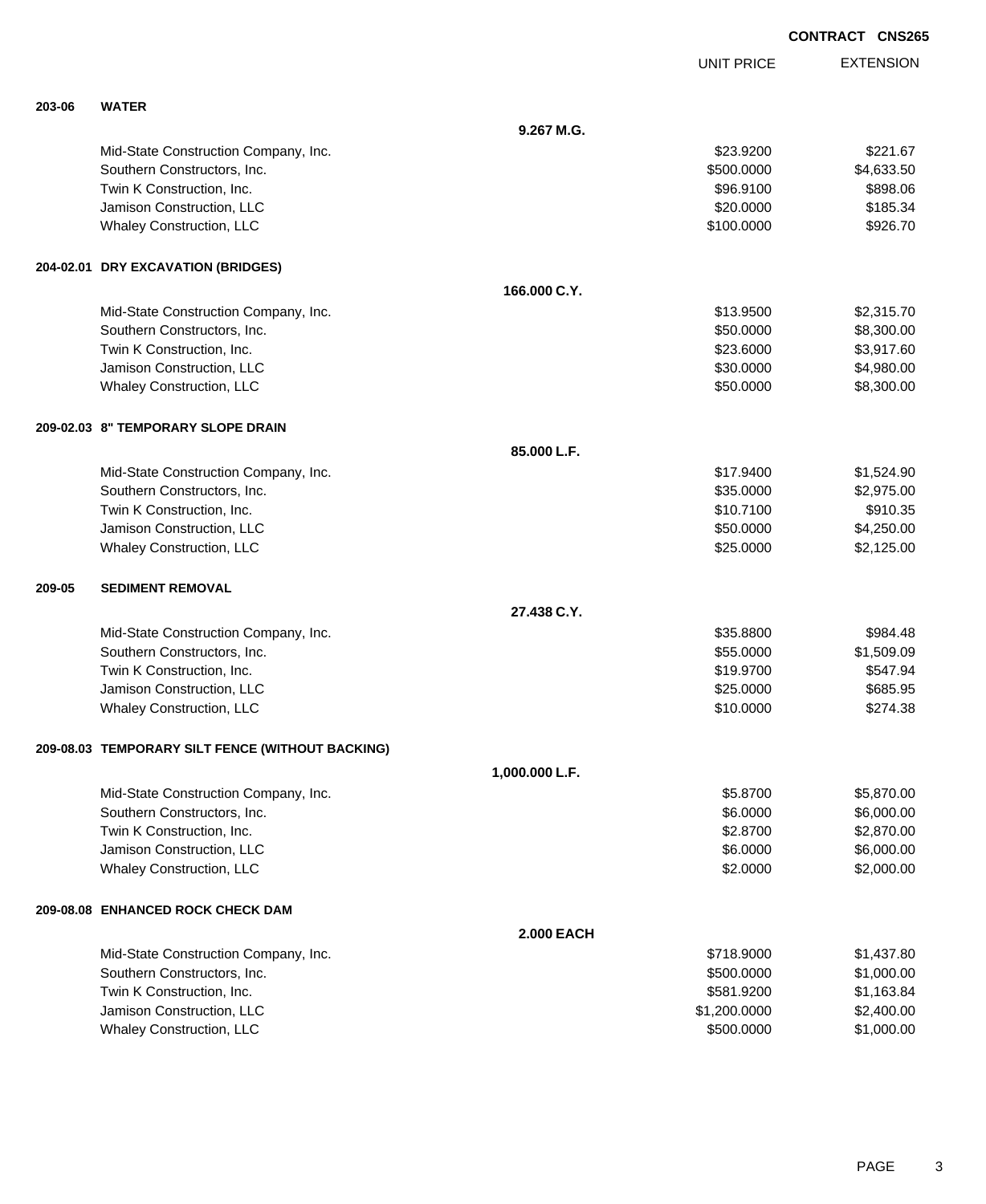UNIT PRICE EXTENSION

**209-40.33 CATCH BASIN PROTECTION (TYPE D)**

|        | 209-40.33 CATCH BASIN PROTECTION (TYPE D)                       |                   |              |             |
|--------|-----------------------------------------------------------------|-------------------|--------------|-------------|
|        |                                                                 | <b>1.000 EACH</b> |              |             |
|        | Mid-State Construction Company, Inc.                            |                   | \$478.3200   | \$478.32    |
|        | Southern Constructors, Inc.                                     |                   | \$750.0000   | \$750.00    |
|        | Twin K Construction, Inc.                                       |                   | \$301.3300   | \$301.33    |
|        | Jamison Construction, LLC                                       |                   | \$1,400.0000 | \$1,400.00  |
|        | Whaley Construction, LLC                                        |                   | \$500.0000   | \$500.00    |
| 303-01 | MINERAL AGGREGATE, TYPE A BASE, GRADING D                       |                   |              |             |
|        |                                                                 | 499,000 TON       |              |             |
|        | Mid-State Construction Company, Inc.                            |                   | \$47.8300    | \$23,867.17 |
|        | Southern Constructors, Inc.                                     |                   | \$30.0000    | \$14,970.00 |
|        | Twin K Construction, Inc.                                       |                   | \$56.1900    | \$28,038.81 |
|        | Jamison Construction, LLC                                       |                   | \$34.0000    | \$16,966.00 |
|        | Whaley Construction, LLC                                        |                   | \$35.6400    | \$17,784.36 |
|        | 303-01.02 GRANULAR BACKFILL (BRIDGES)                           |                   |              |             |
|        |                                                                 | 17.000 TON        |              |             |
|        | Mid-State Construction Company, Inc.                            |                   | \$51.2600    | \$871.42    |
|        | Southern Constructors, Inc.                                     |                   | \$35.0000    | \$595.00    |
|        | Twin K Construction, Inc.                                       |                   | \$43.8200    | \$744.94    |
|        | Jamison Construction, LLC                                       |                   | \$45.0000    | \$765.00    |
|        | Whaley Construction, LLC                                        |                   | \$35.0000    | \$595.00    |
|        | 307-01.21 ASP. CONC. MIX(PG70-22) (BPMB-HM) GR. A-S             |                   |              |             |
|        |                                                                 | 51.000 TON        |              |             |
|        | Mid-State Construction Company, Inc.                            |                   | \$197.1900   | \$10,056.69 |
|        | Southern Constructors, Inc.                                     |                   | \$200.0000   | \$10,200.00 |
|        | Twin K Construction, Inc.                                       |                   | \$196.1500   | \$10,003.65 |
|        | Jamison Construction, LLC                                       |                   | \$185.0000   | \$9,435.00  |
|        | Whaley Construction, LLC                                        |                   | \$181.3900   | \$9,250.89  |
|        | 307-02.01 ASPHALT CONCRETE MIX (PG70-22) (BPMB-HM) GRADING A    |                   |              |             |
|        |                                                                 | 62.000 TON        |              |             |
|        | Mid-State Construction Company, Inc.                            |                   | \$182.9600   | \$11,343.52 |
|        | Southern Constructors, Inc.                                     |                   | \$180.0000   | \$11,160.00 |
|        | Twin K Construction, Inc.                                       |                   | \$178.1200   | \$11,043.44 |
|        | Jamison Construction, LLC                                       |                   | \$175.0000   | \$10,850.00 |
|        | Whaley Construction, LLC                                        |                   | \$168.3000   | \$10,434.60 |
|        | 307-02.08 ASPHALT CONCRETE MIX (PG70-22) (BPMB-HM) GRADING B-M2 |                   |              |             |
|        |                                                                 | 83,000 TON        |              |             |
|        | Mid-State Construction Company, Inc.                            |                   | \$194.5600   | \$16,148.48 |
|        | Southern Constructors, Inc.                                     |                   | \$160.0000   | \$13,280.00 |
|        | Twin K Construction, Inc.                                       |                   | \$162.2200   | \$13,464.26 |
|        | Jamison Construction, LLC                                       |                   | \$175.0000   | \$14,525.00 |
|        | Whaley Construction, LLC                                        |                   | \$178.9700   | \$14,854.51 |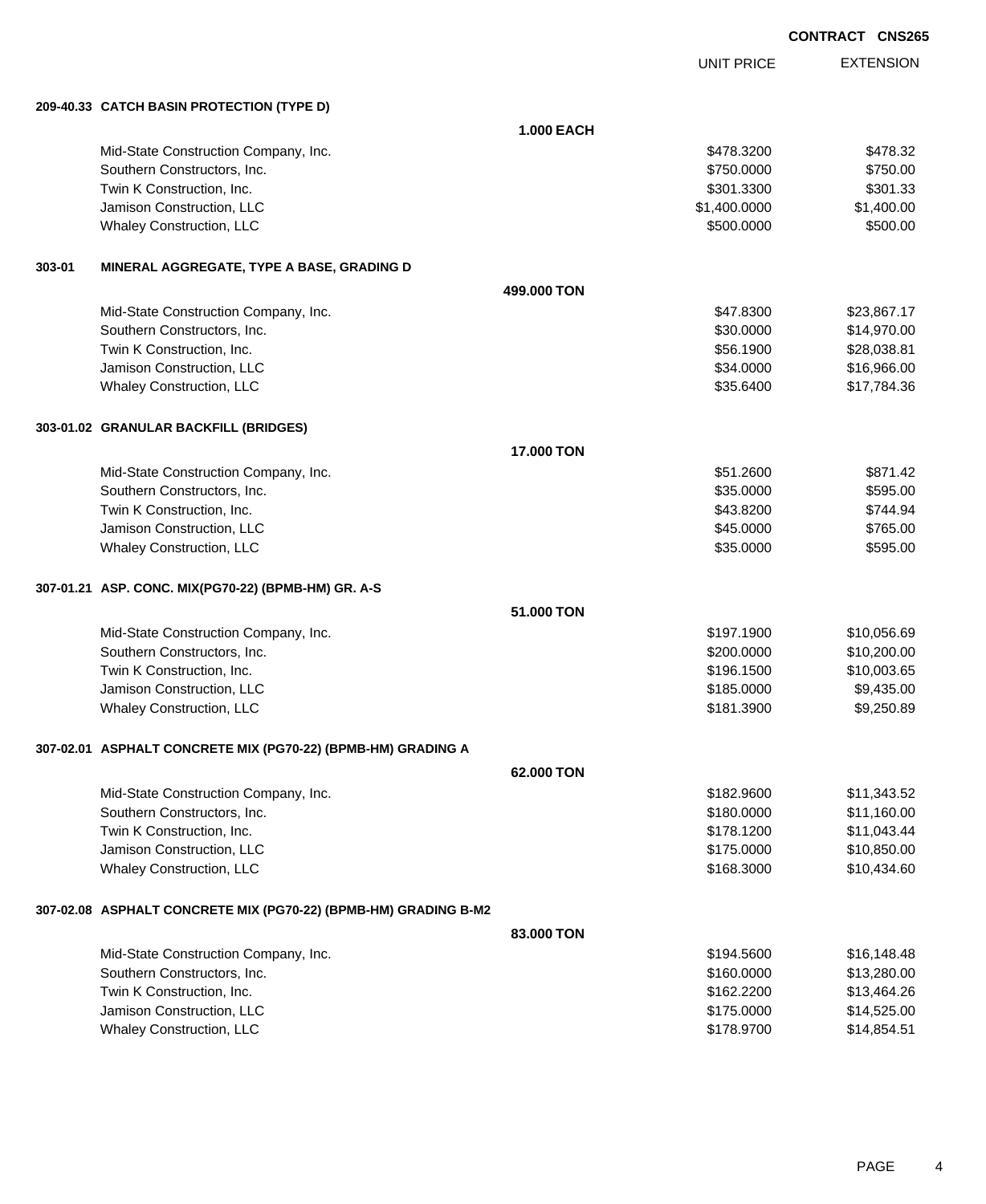|        |                                                                          |                  | <b>UNIT PRICE</b> | <b>EXTENSION</b> |
|--------|--------------------------------------------------------------------------|------------------|-------------------|------------------|
| 402-01 | BITUMINOUS MATERIAL FOR PRIME COAT (PC)                                  |                  |                   |                  |
|        |                                                                          | 1.000 TON        |                   |                  |
|        | Mid-State Construction Company, Inc.                                     |                  | \$1,076.2200      | \$1,076.22       |
|        | Southern Constructors, Inc.                                              |                  | \$1,600.0000      | \$1,600.00       |
|        | Twin K Construction, Inc.                                                |                  | \$1,590.3800      | \$1,590.38       |
|        | Jamison Construction, LLC                                                |                  | \$1,000.0000      | \$1,000.00       |
|        | Whaley Construction, LLC                                                 |                  | \$990.0000        | \$990.00         |
| 402-02 | <b>AGGREGATE FOR COVER MATERIAL (PC)</b>                                 |                  |                   |                  |
|        |                                                                          | 1.000 TON        |                   |                  |
|        | Mid-State Construction Company, Inc.                                     |                  | \$149.4800        | \$149.48         |
|        | Southern Constructors, Inc.                                              |                  | \$1,100.0000      | \$1,100.00       |
|        | Twin K Construction, Inc.                                                |                  | \$1,060.1500      | \$1,060.15       |
|        | Jamison Construction, LLC                                                |                  | \$150.0000        | \$150.00         |
|        | Whaley Construction, LLC                                                 |                  | \$137.5000        | \$137.50         |
| 403-01 | BITUMINOUS MATERIAL FOR TACK COAT (TC)                                   |                  |                   |                  |
|        |                                                                          | <b>2.000 TON</b> |                   |                  |
|        | Mid-State Construction Company, Inc.                                     |                  | \$1,136.0100      | \$2,272.02       |
|        | Southern Constructors, Inc.                                              |                  | \$1,100.0000      | \$2,200.00       |
|        | Twin K Construction, Inc.                                                |                  | \$1,060.2500      | \$2,120.50       |
|        | Jamison Construction, LLC                                                |                  | \$1,050.0000      | \$2,100.00       |
|        | Whaley Construction, LLC                                                 |                  | \$1,045.0000      | \$2,090.00       |
|        | 411-02.10 ACS MIX(PG70-22) GRADING D                                     |                  |                   |                  |
|        |                                                                          | 272,000 TON      |                   |                  |
|        | Mid-State Construction Company, Inc.                                     |                  | \$237.7300        | \$64,662.56      |
|        | Southern Constructors, Inc.                                              |                  | \$170.0000        | \$46,240.00      |
|        | Twin K Construction, Inc.                                                |                  | \$167.5200        | \$45,565.44      |
|        | Jamison Construction, LLC                                                |                  | \$225.0000        | \$61,200.00      |
|        | Whaley Construction, LLC                                                 |                  | \$218,6800        | \$59,480.96      |
|        | 415-01.02 COLD PLANING BITUMINOUS PAVEMENT                               |                  |                   |                  |
|        |                                                                          | 3,862.000 S.Y.   |                   |                  |
|        | Mid-State Construction Company, Inc.                                     |                  | \$3.7100          | \$14,328.02      |
|        | Southern Constructors, Inc.                                              |                  | \$7.0000          | \$27,034.00      |
|        | Twin K Construction, Inc.                                                |                  | \$4.6700          | \$18,035.54      |
|        | Jamison Construction, LLC                                                |                  | \$4.1000          | \$15,834.20      |
|        | Whaley Construction, LLC                                                 |                  | \$3.4100          | \$13,169.42      |
|        | 603-02.01 REPAINTING EXISTING STEEL STRUCTURES (BRIDGE NO. 47-SR9-13.39) |                  |                   |                  |
|        |                                                                          | 1.000 LS         |                   |                  |
|        | Mid-State Construction Company, Inc.                                     |                  | \$5,739.8400      | \$5,739.84       |
|        | Southern Constructors, Inc.                                              |                  | \$4,000.0000      | \$4,000.00       |
|        | Twin K Construction, Inc.                                                |                  | \$324.4400        | \$324.44         |
|        | Jamison Construction, LLC                                                |                  | \$4,500.0000      | \$4,500.00       |
|        | Whaley Construction, LLC                                                 |                  | \$15,000.0000     | \$15,000.00      |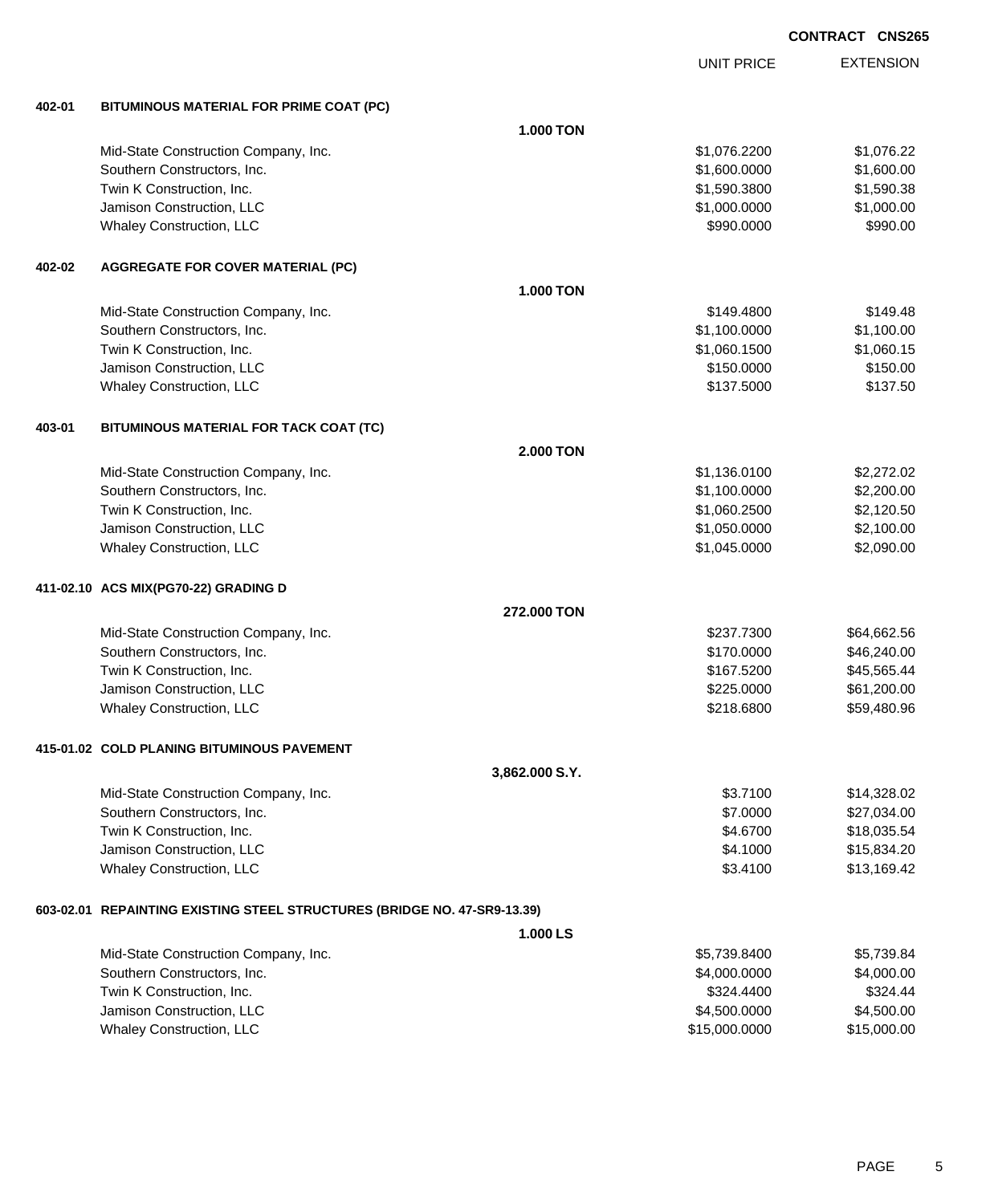EXTENSION UNIT PRICE

#### **603-05.20 CONTAINMENT & DISPOSAL OF WASTE(BRIDGE NO. 47-SR9-13.39)**

|                                                   | 1.000 LS       |               |             |
|---------------------------------------------------|----------------|---------------|-------------|
| Mid-State Construction Company, Inc.              |                | \$956.6400    | \$956.64    |
| Southern Constructors, Inc.                       |                | \$1,500.0000  | \$1,500.00  |
| Twin K Construction, Inc.                         |                | \$108.1500    | \$108.15    |
| Jamison Construction, LLC                         |                | \$1,500.0000  | \$1,500.00  |
| Whaley Construction, LLC                          |                | \$10,000.0000 | \$10,000.00 |
| 604-02.03 EPOXY COATED REINFORCING STEEL          |                |               |             |
|                                                   | 40,229.000 LB. |               |             |
| Mid-State Construction Company, Inc.              |                | \$1.3700      | \$55,113.73 |
| Southern Constructors, Inc.                       |                | \$1.2500      | \$50,286.25 |
| Twin K Construction, Inc.                         |                | \$1.2600      | \$50,688.54 |
| Jamison Construction, LLC                         |                | \$1.2500      | \$50,286.25 |
| Whaley Construction, LLC                          |                | \$1.5000      | \$60,343.50 |
| 604-03.01 CLASS A CONCRETE (BRIDGES)              |                |               |             |
|                                                   | 43.000 C.Y.    |               |             |
| Mid-State Construction Company, Inc.              |                | \$941.9600    | \$40,504.28 |
| Southern Constructors, Inc.                       |                | \$900.0000    | \$38,700.00 |
| Twin K Construction, Inc.                         |                | \$991.0300    | \$42,614.29 |
| Jamison Construction, LLC                         |                | \$800.0000    | \$34,400.00 |
| Whaley Construction, LLC                          |                | \$1,496.0000  | \$64,328.00 |
| 604-03.02 STEEL BAR REINFORCEMENT (BRIDGES)       |                |               |             |
|                                                   | 9,667.000 LB.  |               |             |
| Mid-State Construction Company, Inc.              |                | \$1.5700      | \$15,177.19 |
| Southern Constructors, Inc.                       |                | \$1.1000      | \$10,633.70 |
| Twin K Construction, Inc.                         |                | \$1.3600      | \$13,147.12 |
| Jamison Construction, LLC                         |                | \$1.1500      | \$11,117.05 |
| Whaley Construction, LLC                          |                | \$1.2500      | \$12,083.75 |
| 604-03.04 PAVEMENT @ BRIDGE ENDS                  |                |               |             |
|                                                   | 168,000 S.Y.   |               |             |
| Mid-State Construction Company, Inc.              |                | \$367.7000    | \$61,773.60 |
| Southern Constructors, Inc.                       |                | \$425.0000    | \$71,400.00 |
| Twin K Construction, Inc.                         |                | \$326.0000    | \$54,768.00 |
| Jamison Construction, LLC                         |                | \$365.0000    | \$61,320.00 |
| Whaley Construction, LLC                          |                | \$347.0000    | \$58,296.00 |
| 604-03.07 CLASS A CONCRETE (BARRIER WALL FOOTING) |                |               |             |
|                                                   | 16.000 C.Y.    |               |             |
| Mid-State Construction Company, Inc.              |                | \$451.9300    | \$7,230.88  |
| Southern Constructors, Inc.                       |                | \$800.0000    | \$12,800.00 |
| Twin K Construction, Inc.                         |                | \$759.1200    | \$12,145.92 |
| Jamison Construction, LLC                         |                | \$800.0000    | \$12,800.00 |
| Whaley Construction, LLC                          |                | \$1,100.0000  | \$17,600.00 |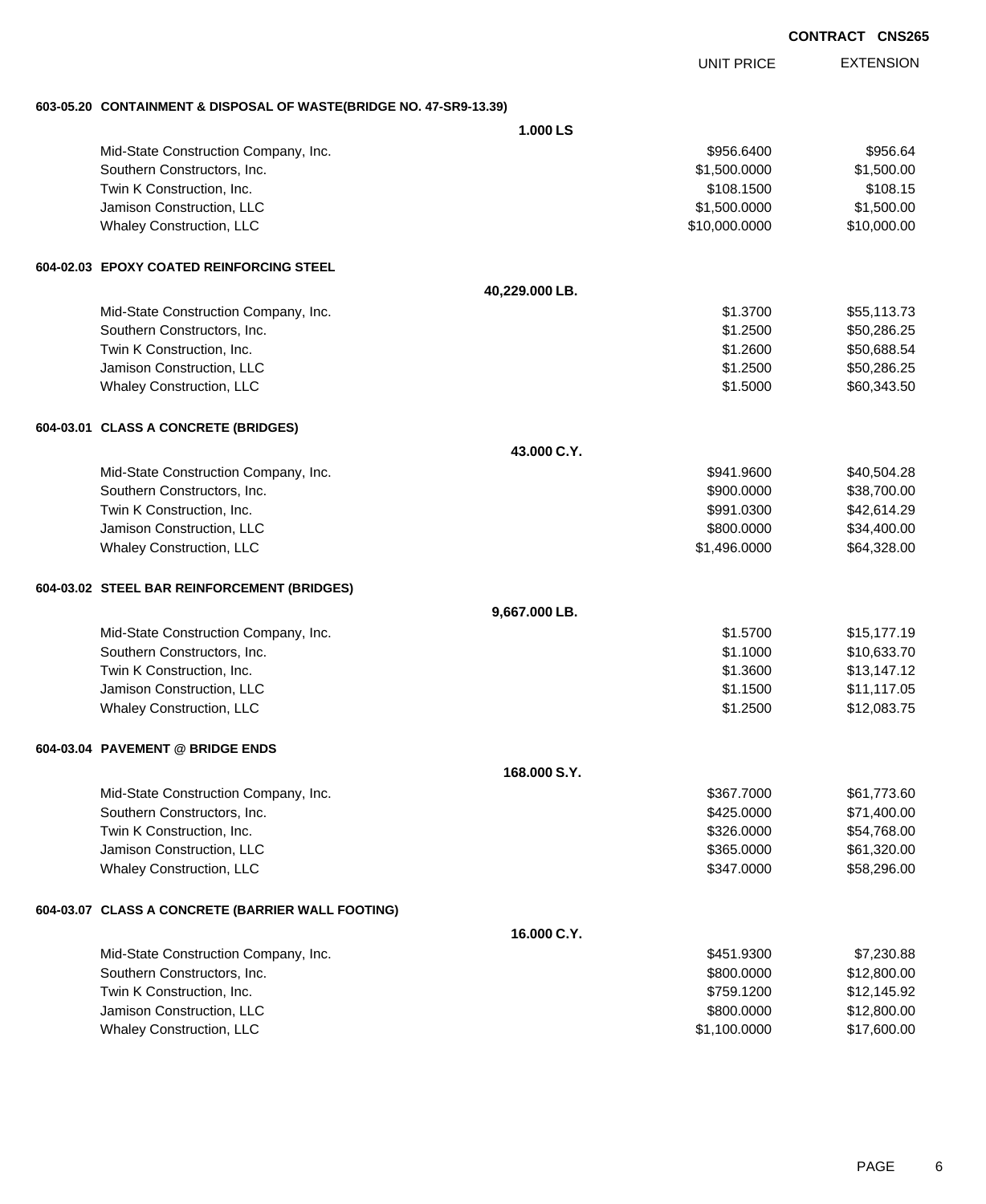UNIT PRICE EXTENSION

| 604-03.09 CLASS D CONCRETE (BRIDGE DECK)               |                |               |              |
|--------------------------------------------------------|----------------|---------------|--------------|
|                                                        | 184.000 C.Y.   |               |              |
| Mid-State Construction Company, Inc.                   |                | \$1,246.8100  | \$229,413.04 |
| Southern Constructors, Inc.                            |                | \$1,000.0000  | \$184,000.00 |
| Twin K Construction, Inc.                              |                | \$937.1400    | \$172,433.76 |
| Jamison Construction, LLC                              |                | \$990.0000    | \$182,160.00 |
| Whaley Construction, LLC                               |                | \$825.0000    | \$151,800.00 |
| 604-03.20 BRIDGE JOINT MODIFICATION                    |                |               |              |
|                                                        | 93.000 L.F.    |               |              |
| Mid-State Construction Company, Inc.                   |                | \$93.7700     | \$8,720.61   |
| Southern Constructors, Inc.                            |                | \$100.0000    | \$9,300.00   |
| Twin K Construction, Inc.                              |                | \$283.8900    | \$26,401.77  |
| Jamison Construction, LLC                              |                | \$35.0000     | \$3,255.00   |
| Whaley Construction, LLC                               |                | \$42.0000     | \$3,906.00   |
| 604-04.02 APPLIED TEXTURE FINISH (EXISTING STRUCTURES) |                |               |              |
|                                                        | 2,231.000 S.Y. |               |              |
| Mid-State Construction Company, Inc.                   |                | \$9.5100      | \$21,216.81  |
| Southern Constructors, Inc.                            |                | \$12.0000     | \$26,772.00  |
| Twin K Construction, Inc.                              |                | \$8,6500      | \$19,298.15  |
| Jamison Construction, LLC                              |                | \$8.0000      | \$17,848.00  |
| Whaley Construction, LLC                               |                | \$10.0000     | \$22,310.00  |
| 604-05.31 BRIDGE DECK GROOVING (MECHANICAL)            |                |               |              |
|                                                        | 900.000 S.Y.   |               |              |
| Mid-State Construction Company, Inc.                   |                | \$8.3700      | \$7,533.00   |
| Southern Constructors, Inc.                            |                | \$9.0000      | \$8,100.00   |
| Twin K Construction, Inc.                              |                | \$7.4200      | \$6,678.00   |
| Jamison Construction, LLC                              |                | \$8,5000      | \$7,650.00   |
| Whaley Construction, LLC                               |                | \$5.0000      | \$4,500.00   |
| 604-10.05 CONCRETE                                     |                |               |              |
|                                                        | 182.000 S.F.   |               |              |
| Mid-State Construction Company, Inc.                   |                | \$111.8900    | \$20,363.98  |
| Southern Constructors, Inc.                            |                | \$120.0000    | \$21,840.00  |
| Twin K Construction, Inc.                              |                | \$119.6200    | \$21,770.84  |
| Jamison Construction, LLC                              |                | \$260.0000    | \$47,320.00  |
| <b>Whaley Construction, LLC</b>                        |                | \$240.0000    | \$43,680.00  |
| 604-10.14 REMOVE EXISTING WEARING SURFACE              |                |               |              |
|                                                        | 1.000 LS       |               |              |
| Mid-State Construction Company, Inc.                   |                | \$23,794.0300 | \$23,794.03  |
| Southern Constructors, Inc.                            |                | \$30,000.0000 | \$30,000.00  |
| Twin K Construction, Inc.                              |                | \$24,272.4100 | \$24,272.41  |
| Jamison Construction, LLC                              |                | \$25,000.0000 | \$25,000.00  |
| Whaley Construction, LLC                               |                | \$21,888.0000 | \$21,888.00  |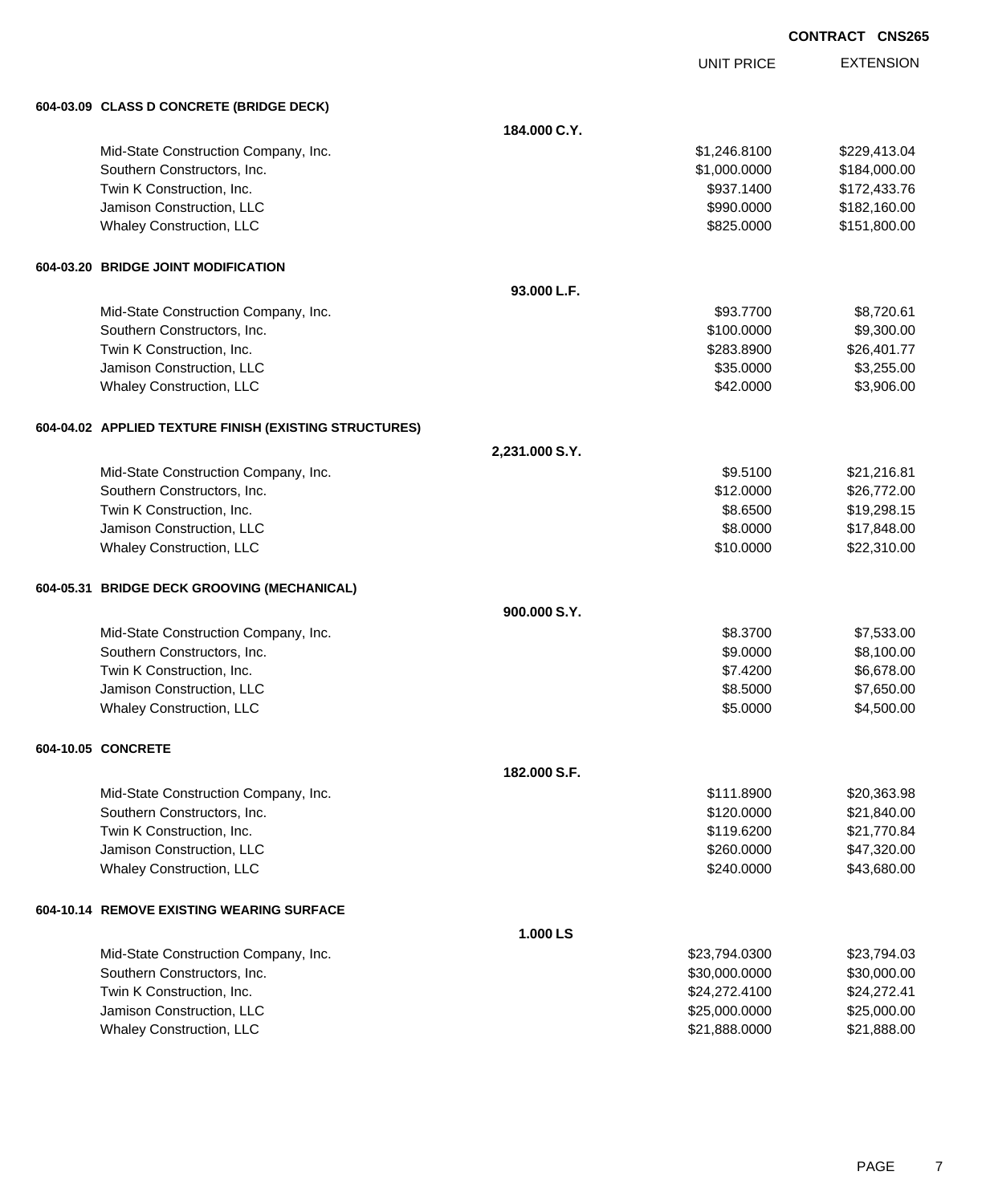UNIT PRICE

| 604-10.30 BRIDGE DECK REPAIRS (FULL DEPTH OF SLAB)    |              |              |             |
|-------------------------------------------------------|--------------|--------------|-------------|
|                                                       | 120.000 S.Y. |              |             |
| Mid-State Construction Company, Inc.                  |              | \$331.3000   | \$39,756.00 |
| Southern Constructors, Inc.                           |              | \$480.0000   | \$57,600.00 |
| Twin K Construction, Inc.                             |              | \$498.8000   | \$59,856.00 |
| Jamison Construction, LLC                             |              | \$420.0000   | \$50,400.00 |
| Whaley Construction, LLC                              |              | \$497.0000   | \$59,640.00 |
| 604-10.42 CONCRETE REPAIRS                            |              |              |             |
|                                                       | 28.000 C.F.  |              |             |
| Mid-State Construction Company, Inc.                  |              | \$612.6800   | \$17,155.04 |
| Southern Constructors, Inc.                           |              | \$600.0000   | \$16,800.00 |
| Twin K Construction, Inc.                             |              | \$407.8400   | \$11,419.52 |
| Jamison Construction, LLC                             |              | \$400.0000   | \$11,200.00 |
| <b>Whaley Construction, LLC</b>                       |              | \$400.0000   | \$11,200.00 |
| 604-10.50 BRIDGE DECK REPAIRS (PARTIAL DEPTH OF SLAB) |              |              |             |
|                                                       | 140.000 S.Y. |              |             |
| Mid-State Construction Company, Inc.                  |              | \$156.2600   | \$21,876.40 |
| Southern Constructors, Inc.                           |              | \$200.0000   | \$28,000.00 |
| Twin K Construction, Inc.                             |              | \$312.4200   | \$43,738.80 |
| Jamison Construction, LLC                             |              | \$365.0000   | \$51,100.00 |
| <b>Whaley Construction, LLC</b>                       |              | \$231.0000   | \$32,340.00 |
| 604-10.51 SCARIFYING                                  |              |              |             |
|                                                       | 820,000 S.Y. |              |             |
| Mid-State Construction Company, Inc.                  |              | \$6.4600     | \$5,297.20  |
| Southern Constructors, Inc.                           |              | \$12.0000    | \$9,840.00  |
| Twin K Construction, Inc.                             |              | \$18.7100    | \$15,342.20 |
| Jamison Construction, LLC                             |              | \$6.5000     | \$5,330.00  |
| Whaley Construction, LLC                              |              | \$10.0000    | \$8,200.00  |
| 604-10.54 CONCRETE REPAIRS                            |              |              |             |
|                                                       | 182,000 S.F. |              |             |
| Mid-State Construction Company, Inc.                  |              | \$111.8300   | \$20,353.06 |
| Southern Constructors, Inc.                           |              | \$120.0000   | \$21,840.00 |
| Twin K Construction, Inc.                             |              | \$172.6800   | \$31,427.76 |
| Jamison Construction, LLC                             |              | \$260.0000   | \$47,320.00 |
| Whaley Construction, LLC                              |              | \$225.0000   | \$40,950.00 |
| 604-10.55 CONCRETE (FOUNDATION REPAIRS)               |              |              |             |
|                                                       | 10.000 C.Y.  |              |             |
| Mid-State Construction Company, Inc.                  |              | \$652.2800   | \$6,522.80  |
| Southern Constructors, Inc.                           |              | \$1,000.0000 | \$10,000.00 |
| Twin K Construction, Inc.                             |              | \$639.8400   | \$6,398.40  |
| Jamison Construction, LLC                             |              | \$900.0000   | \$9,000.00  |
| <b>Whaley Construction, LLC</b>                       |              | \$1,958.0000 | \$19,580.00 |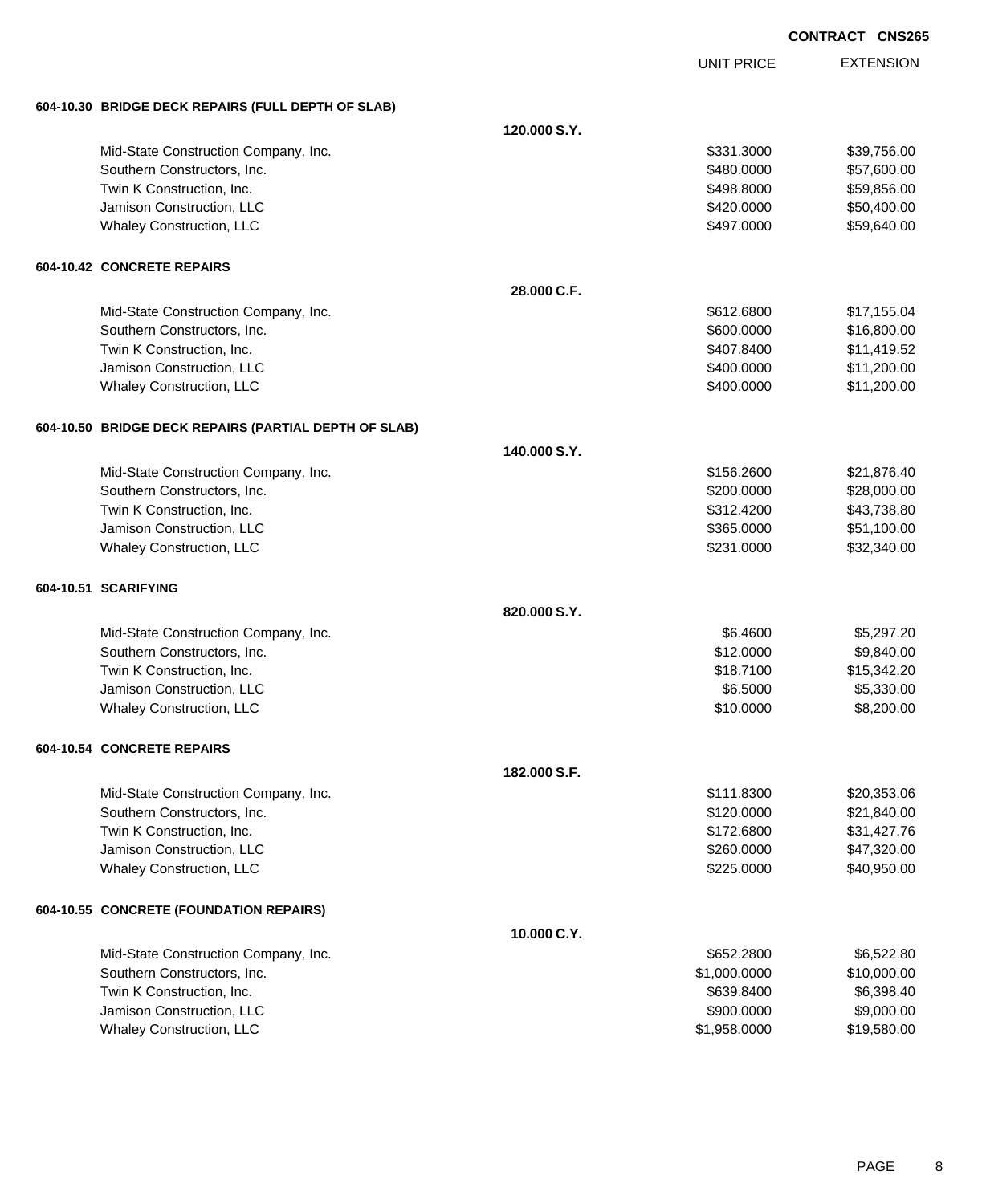UNIT PRICE

|        | 604-10.58 EPOXY INJECTION (INJECTION)                    |              |            |             |
|--------|----------------------------------------------------------|--------------|------------|-------------|
|        |                                                          | 16.000 GAL.  |            |             |
|        | Mid-State Construction Company, Inc.                     |              | \$131.5400 | \$2,104.64  |
|        | Southern Constructors, Inc.                              |              | \$125.0000 | \$2,000.00  |
|        | Twin K Construction, Inc.                                |              | \$249.4700 | \$3,991.52  |
|        | Jamison Construction, LLC                                |              | \$120.0000 | \$1,920.00  |
|        | Whaley Construction, LLC                                 |              | \$510.4500 | \$8,167.20  |
|        | 604-10.62 EPOXY INJECTION REPAIR (COMPLETE AND IN PLACE) |              |            |             |
|        |                                                          | 156,000 L.F. |            |             |
|        | Mid-State Construction Company, Inc.                     |              | \$47.8300  | \$7,461.48  |
|        | Southern Constructors, Inc.                              |              | \$125.0000 | \$19,500.00 |
|        | Twin K Construction, Inc.                                |              | \$111.8200 | \$17,443.92 |
|        | Jamison Construction, LLC                                |              | \$80.0000  | \$12,480.00 |
|        | Whaley Construction, LLC                                 |              | \$95.9500  | \$14,968.20 |
|        | 604-10.63 CONCRETE REPAIRS (CRACKS)                      |              |            |             |
|        |                                                          | 12.000 L.F.  |            |             |
|        | Mid-State Construction Company, Inc.                     |              | \$179.3700 | \$2,152.44  |
|        | Southern Constructors, Inc.                              |              | \$75.0000  | \$900.00    |
|        | Twin K Construction, Inc.                                |              | \$297.0100 | \$3,564.12  |
|        | Jamison Construction, LLC                                |              | \$500.0000 | \$6,000.00  |
|        | <b>Whaley Construction, LLC</b>                          |              | \$430.5900 | \$5,167.08  |
|        | 607-39.02 18" PIPE CULVERT (SIDE DRAIN)                  |              |            |             |
|        |                                                          | 60.000 L.F.  |            |             |
|        | Mid-State Construction Company, Inc.                     |              | \$63.3000  | \$3,798.00  |
|        | Southern Constructors, Inc.                              |              | \$60.0000  | \$3,600.00  |
|        | Twin K Construction, Inc.                                |              | \$40.6600  | \$2,439.60  |
|        | Jamison Construction, LLC                                |              | \$54.0000  | \$3,240.00  |
|        | Whaley Construction, LLC                                 |              | \$40.0000  | \$2,400.00  |
|        | 610-07.03 18" PIPE DRAIN (BRIDGE DRAIN)                  |              |            |             |
|        |                                                          | 107.000 L.F. |            |             |
|        | Mid-State Construction Company, Inc.                     |              | \$45.7900  | \$4,899.53  |
|        | Southern Constructors, Inc.                              |              | \$60.0000  | \$6,420.00  |
|        | Twin K Construction, Inc.                                |              | \$34.3300  | \$3,673.31  |
|        | Jamison Construction, LLC                                |              | \$54.0000  | \$5,778.00  |
|        | Whaley Construction, LLC                                 |              | \$40.0000  | \$4,280.00  |
| 617-05 | <b>SEALANT (HMWM)</b>                                    |              |            |             |
|        |                                                          | 24.000 GAL.  |            |             |
|        | Mid-State Construction Company, Inc.                     |              | \$119.5800 | \$2,869.92  |
|        | Southern Constructors, Inc.                              |              | \$150.0000 | \$3,600.00  |
|        | Twin K Construction, Inc.                                |              | \$297.0100 | \$7,128.24  |
|        | Jamison Construction, LLC                                |              | \$120.0000 | \$2,880.00  |
|        | <b>Whaley Construction, LLC</b>                          |              | \$350.0000 | \$8,400.00  |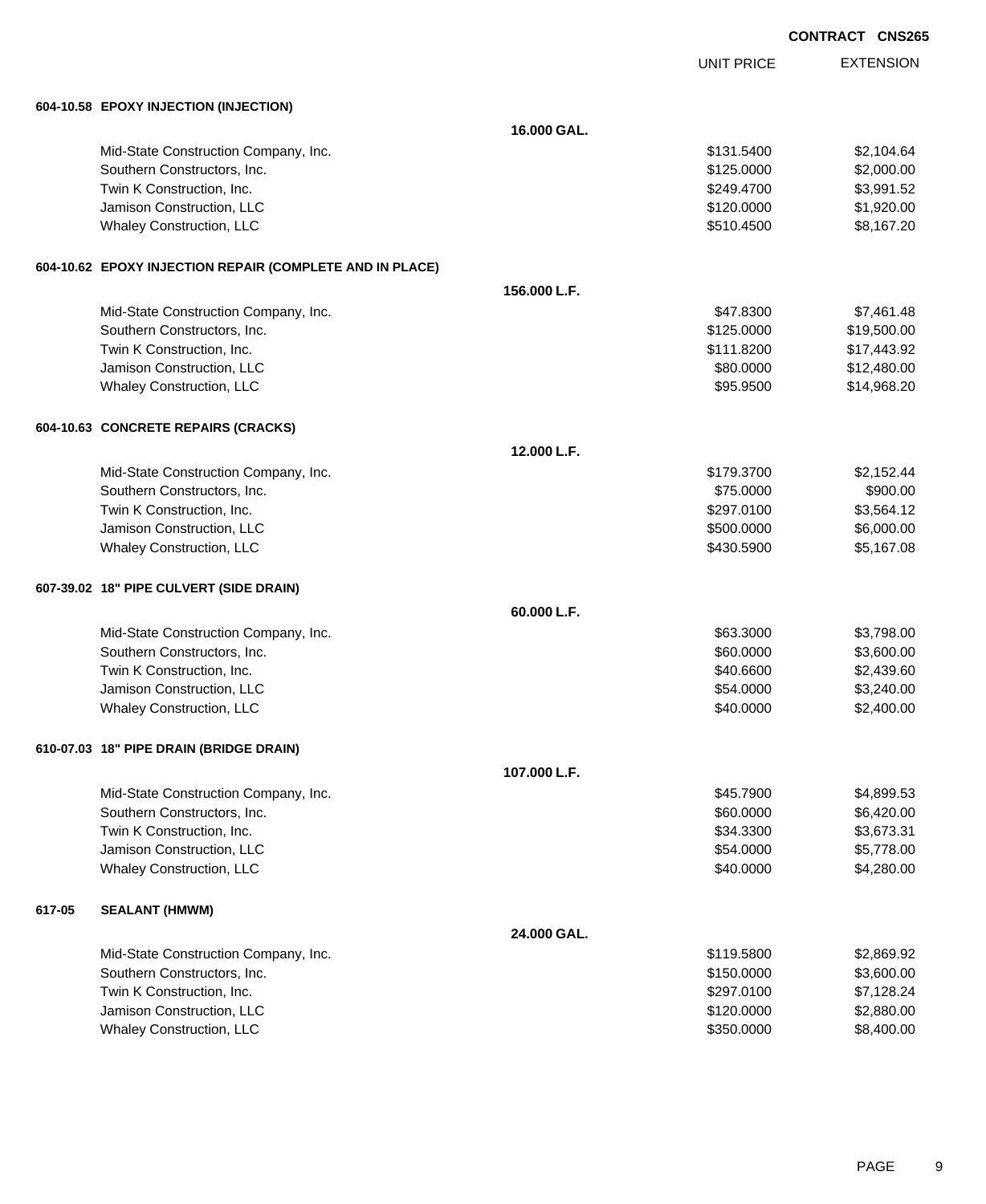UNIT PRICE

| 620-05.01 CONC PARAPET SINGLE SLOPE (STD-1-1SS)     |                   |              |             |
|-----------------------------------------------------|-------------------|--------------|-------------|
|                                                     | 513.000 L.F.      |              |             |
| Mid-State Construction Company, Inc.                |                   | \$88.8700    | \$45,590.31 |
| Southern Constructors, Inc.                         |                   | \$120.0000   | \$61,560.00 |
| Twin K Construction, Inc.                           |                   | \$99.2400    | \$50,910.12 |
| Jamison Construction, LLC                           |                   | \$110.0000   | \$56,430.00 |
| Whaley Construction, LLC                            |                   | \$110.0000   | \$56,430.00 |
| 705-01.01 GUARDRAIL AT BRIDGE ENDS                  |                   |              |             |
|                                                     | 216.000 L.F.      |              |             |
| Mid-State Construction Company, Inc.                |                   | \$86.7000    | \$18,727.20 |
| Southern Constructors, Inc.                         |                   | \$80.0000    | \$17,280.00 |
| Twin K Construction, Inc.                           |                   | \$76.8700    | \$16,603.92 |
| Jamison Construction, LLC                           |                   | \$82.0000    | \$17,712.00 |
| <b>Whaley Construction, LLC</b>                     |                   | \$81.9500    | \$17,701.20 |
| 705-02.02 SINGLE GUARDRAIL (TYPE 2)                 |                   |              |             |
|                                                     | 673.830 L.F.      |              |             |
| Mid-State Construction Company, Inc.                |                   | \$23.0200    | \$15,511.57 |
| Southern Constructors, Inc.                         |                   | \$22.0000    | \$14,824.26 |
| Twin K Construction, Inc.                           |                   | \$22.3200    | \$15,039.89 |
| Jamison Construction, LLC                           |                   | \$22.0000    | \$14,824.26 |
| <b>Whaley Construction, LLC</b>                     |                   | \$20.6800    | \$13,934.80 |
| 705-04.03 GUARDRAIL TERMINAL (TYPE 13)              |                   |              |             |
|                                                     | 3.000 EACH        |              |             |
| Mid-State Construction Company, Inc.                |                   | \$866.9600   | \$2,600.88  |
| Southern Constructors, Inc.                         |                   | \$1,000.0000 | \$3,000.00  |
| Twin K Construction, Inc.                           |                   | \$768.6800   | \$2,306.04  |
| Jamison Construction, LLC                           |                   | \$1,000.0000 | \$3,000.00  |
| Whaley Construction, LLC                            |                   | \$913.0000   | \$2,739.00  |
| 705-06.11 GR TERMINAL (IN-INLINE) MASH TL3          |                   |              |             |
|                                                     | <b>2.000 EACH</b> |              |             |
| Mid-State Construction Company, Inc.                |                   | \$896.8500   | \$1,793.70  |
| Southern Constructors, Inc.                         |                   | \$700.0000   | \$1,400.00  |
| Twin K Construction, Inc.                           |                   | \$795.1900   | \$1,590.38  |
| Jamison Construction, LLC                           |                   | \$1,000.0000 | \$2,000.00  |
| Whaley Construction, LLC                            |                   | \$687.5000   | \$1,375.00  |
| 705-06.20   TANGENT ENERGY ABSORBING TERM MASH TL-3 |                   |              |             |
|                                                     | <b>6.000 EACH</b> |              |             |
| Mid-State Construction Company, Inc.                |                   | \$3,019.4000 | \$18,116.40 |
| Southern Constructors, Inc.                         |                   | \$3,200.0000 | \$19,200.00 |
| Twin K Construction, Inc.                           |                   | \$2,677.1400 | \$16,062.84 |
| Jamison Construction, LLC                           |                   | \$2,850.0000 | \$17,100.00 |
| Whaley Construction, LLC                            |                   | \$3,300.0000 | \$19,800.00 |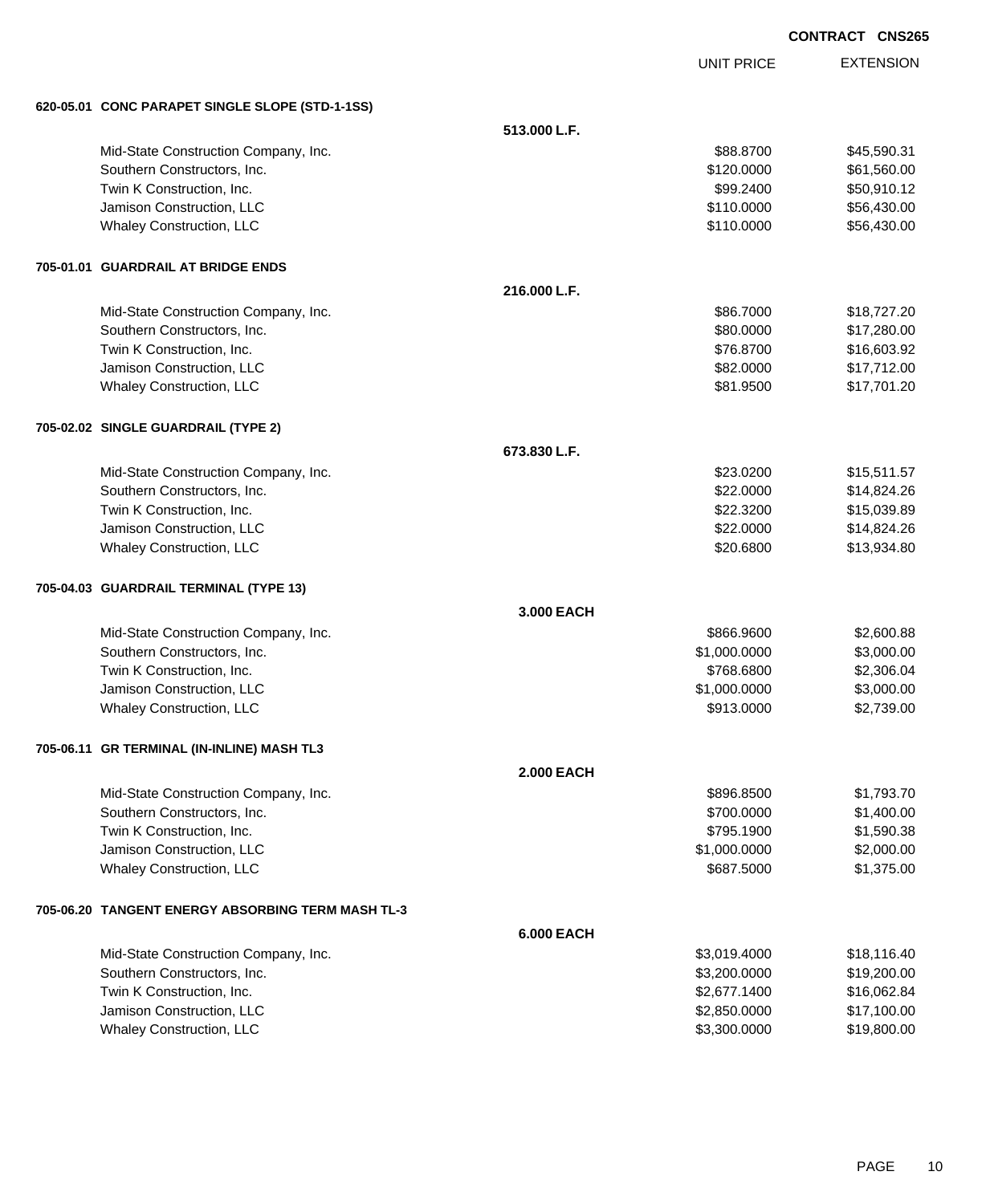| <b>CONTRACT CNS265</b> |  |
|------------------------|--|
|                        |  |

UNIT PRICE

EXTENSION

**705-08.51 PORTABLE IMPACT ATTENUATOR NCHRP350 TL-3**

|        | 705-08.51 PORTABLE IMPACT ATTENUATOR NCHRP350 IL-3 |                   |              |             |
|--------|----------------------------------------------------|-------------------|--------------|-------------|
|        |                                                    | 3.000 EACH        |              |             |
|        | Mid-State Construction Company, Inc.               |                   | \$2,391.6000 | \$7,174.80  |
|        | Southern Constructors, Inc.                        |                   | \$4,500.0000 | \$13,500.00 |
|        | Twin K Construction, Inc.                          |                   | \$4,294.0300 | \$12,882.09 |
|        | Jamison Construction, LLC                          |                   | \$3,600.0000 | \$10,800.00 |
|        | Whaley Construction, LLC                           |                   | \$4,455.0000 | \$13,365.00 |
| 706-01 | <b>GUARDRAIL REMOVED</b>                           |                   |              |             |
|        |                                                    | 730.000 L.F.      |              |             |
|        | Mid-State Construction Company, Inc.               |                   | \$1.2000     | \$876.00    |
|        | Southern Constructors, Inc.                        |                   | \$2.0000     | \$1,460.00  |
|        | Twin K Construction, Inc.                          |                   | \$1.0600     | \$773.80    |
|        | Jamison Construction, LLC                          |                   | \$1.5000     | \$1,095.00  |
|        | Whaley Construction, LLC                           |                   | \$1.0000     | \$730.00    |
|        | 709-01.01 RUBBLE STONE RIP-RAP                     |                   |              |             |
|        |                                                    | 4.000 C.Y.        |              |             |
|        | Mid-State Construction Company, Inc.               |                   | \$340.2300   | \$1,360.92  |
|        | Southern Constructors, Inc.                        |                   | \$220.0000   | \$880.00    |
|        | Twin K Construction, Inc.                          |                   | \$305.0800   | \$1,220.32  |
|        | Jamison Construction, LLC                          |                   | \$125.0000   | \$500.00    |
|        | Whaley Construction, LLC                           |                   | \$250.0000   | \$1,000.00  |
|        | 709-05.05 MACHINED RIP-RAP (CLASS A-3)             |                   |              |             |
|        |                                                    | 50.037 TON        |              |             |
|        | Mid-State Construction Company, Inc.               |                   | \$45.6200    | \$2,282.69  |
|        | Southern Constructors, Inc.                        |                   | \$70.0000    | \$3,502.59  |
|        | Twin K Construction, Inc.                          |                   | \$49.6800    | \$2,485.84  |
|        | Jamison Construction, LLC                          |                   | \$55.0000    | \$2,752.04  |
|        | Whaley Construction, LLC                           |                   | \$38.0000    | \$1,901.41  |
|        | 709-05.06 MACHINED RIP-RAP (CLASS A-1)             |                   |              |             |
|        |                                                    | <b>13,000 TON</b> |              |             |
|        | Mid-State Construction Company, Inc.               |                   | \$46.4200    | \$603.46    |
|        | Southern Constructors, Inc.                        |                   | \$80.0000    | \$1,040.00  |
|        | Twin K Construction, Inc.                          |                   | \$94.4300    | \$1,227.59  |
|        | Jamison Construction, LLC                          |                   | \$55.0000    | \$715.00    |
|        | Whaley Construction, LLC                           |                   | \$38.0000    | \$494.00    |
| 710-02 | <b>AGGREGATE UNDERDRAINS (WITH PIPE)</b>           |                   |              |             |
|        |                                                    | 250.000 L.F.      |              |             |
|        | Mid-State Construction Company, Inc.               |                   | \$29.9000    | \$7,475.00  |
|        | Southern Constructors, Inc.                        |                   | \$25.0000    | \$6,250.00  |
|        | Twin K Construction, Inc.                          |                   | \$26.5100    | \$6,627.50  |
|        | Jamison Construction, LLC                          |                   | \$28.0000    | \$7,000.00  |
|        | Whaley Construction, LLC                           |                   | \$27.5000    | \$6,875.00  |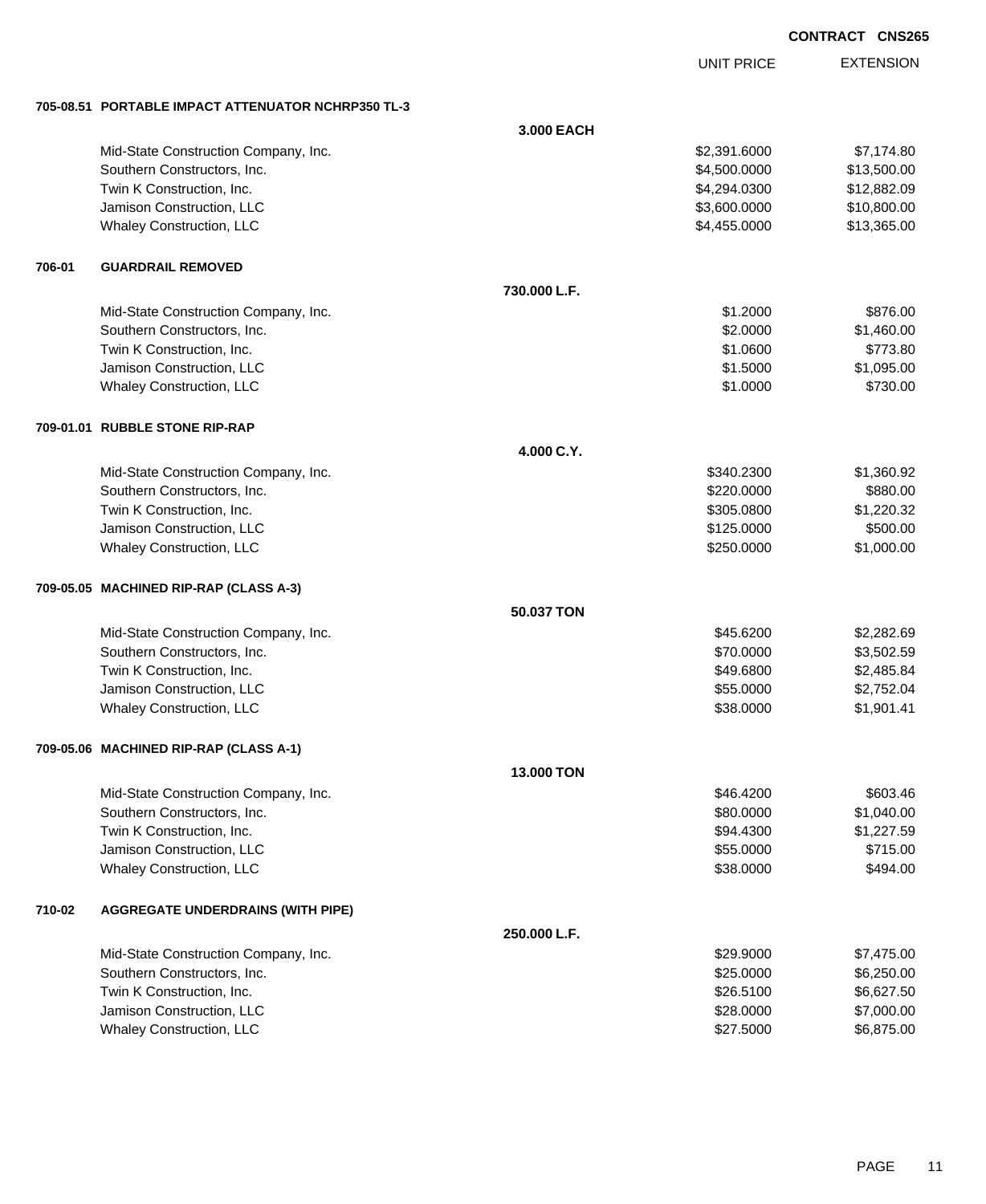UNIT PRICE

| 710-05 | <b>LATERAL UNDERDRAIN</b>                               |                   |               |             |
|--------|---------------------------------------------------------|-------------------|---------------|-------------|
|        |                                                         | 50.000 L.F.       |               |             |
|        | Mid-State Construction Company, Inc.                    |                   | \$17.9400     | \$897.00    |
|        | Southern Constructors, Inc.                             |                   | \$25.0000     | \$1,250.00  |
|        | Twin K Construction, Inc.                               |                   | \$15.9000     | \$795.00    |
|        | Jamison Construction, LLC                               |                   | \$18.0000     | \$900.00    |
|        | Whaley Construction, LLC                                |                   | \$16.5000     | \$825.00    |
|        | 710-06.11 LATERAL UNDERDRAIN ENDWALL (2:1)              |                   |               |             |
|        |                                                         | <b>2.000 EACH</b> |               |             |
|        | Mid-State Construction Company, Inc.                    |                   | \$1,793.7000  | \$3,587.40  |
|        | Southern Constructors, Inc.                             |                   | \$1,200.0000  | \$2,400.00  |
|        | Twin K Construction, Inc.                               |                   | \$159.0400    | \$318.08    |
|        | Jamison Construction, LLC                               |                   | \$1,950.0000  | \$3,900.00  |
|        | Whaley Construction, LLC                                |                   | \$1,650.0000  | \$3,300.00  |
|        | 710-09.01 6" PERFORATED PIPE WITH VERTICAL DRAIN SYSTEM |                   |               |             |
|        |                                                         | 166.000 L.F.      |               |             |
|        | Mid-State Construction Company, Inc.                    |                   | \$31.6100     | \$5,247.26  |
|        | Southern Constructors, Inc.                             |                   | \$30.0000     | \$4,980.00  |
|        | Twin K Construction, Inc.                               |                   | \$38.9800     | \$6,470.68  |
|        | Jamison Construction, LLC                               |                   | \$50.0000     | \$8,300.00  |
|        | Whaley Construction, LLC                                |                   | \$15.0000     | \$2,490.00  |
|        | 710-09.02 6" PIPE UNDERDRAIN                            |                   |               |             |
|        |                                                         | 20.000 L.F.       |               |             |
|        | Mid-State Construction Company, Inc.                    |                   | \$18.5100     | \$370.20    |
|        | Southern Constructors, Inc.                             |                   | \$30.0000     | \$600.00    |
|        | Twin K Construction, Inc.                               |                   | \$28.5200     | \$570.40    |
|        | Jamison Construction, LLC                               |                   | \$35.0000     | \$700.00    |
|        | Whaley Construction, LLC                                |                   | \$15.0000     | \$300.00    |
|        | 711-05.71 51IN SINGLE SLOPE CONCRETE BARRIER WALL       |                   |               |             |
|        |                                                         | 156.500 L.F.      |               |             |
|        | Mid-State Construction Company, Inc.                    |                   | \$93.9000     | \$14,695.35 |
|        | Southern Constructors, Inc.                             |                   | \$160.0000    | \$25,040.00 |
|        | Twin K Construction, Inc.                               |                   | \$244.7800    | \$38,308.07 |
|        | Jamison Construction, LLC                               |                   | \$300.0000    | \$46,950.00 |
|        | Whaley Construction, LLC                                |                   | \$242.0000    | \$37,873.00 |
| 712-01 | <b>TRAFFIC CONTROL</b>                                  |                   |               |             |
|        |                                                         | 1.000 LS          |               |             |
|        | Mid-State Construction Company, Inc.                    |                   | \$51,506,8200 | \$51.506.82 |

| Mid-State Construction Company, Inc. | \$51,506.8200  | \$51,506.82  |
|--------------------------------------|----------------|--------------|
| Southern Constructors, Inc.          | \$60,000.0000  | \$60,000.00  |
| Twin K Construction, Inc.            | \$42,453.4000  | \$42,453,40  |
| Jamison Construction, LLC            | \$90,000,0000  | \$90,000.00  |
| Whaley Construction, LLC             | \$165,000.0000 | \$165,000.00 |
|                                      |                |              |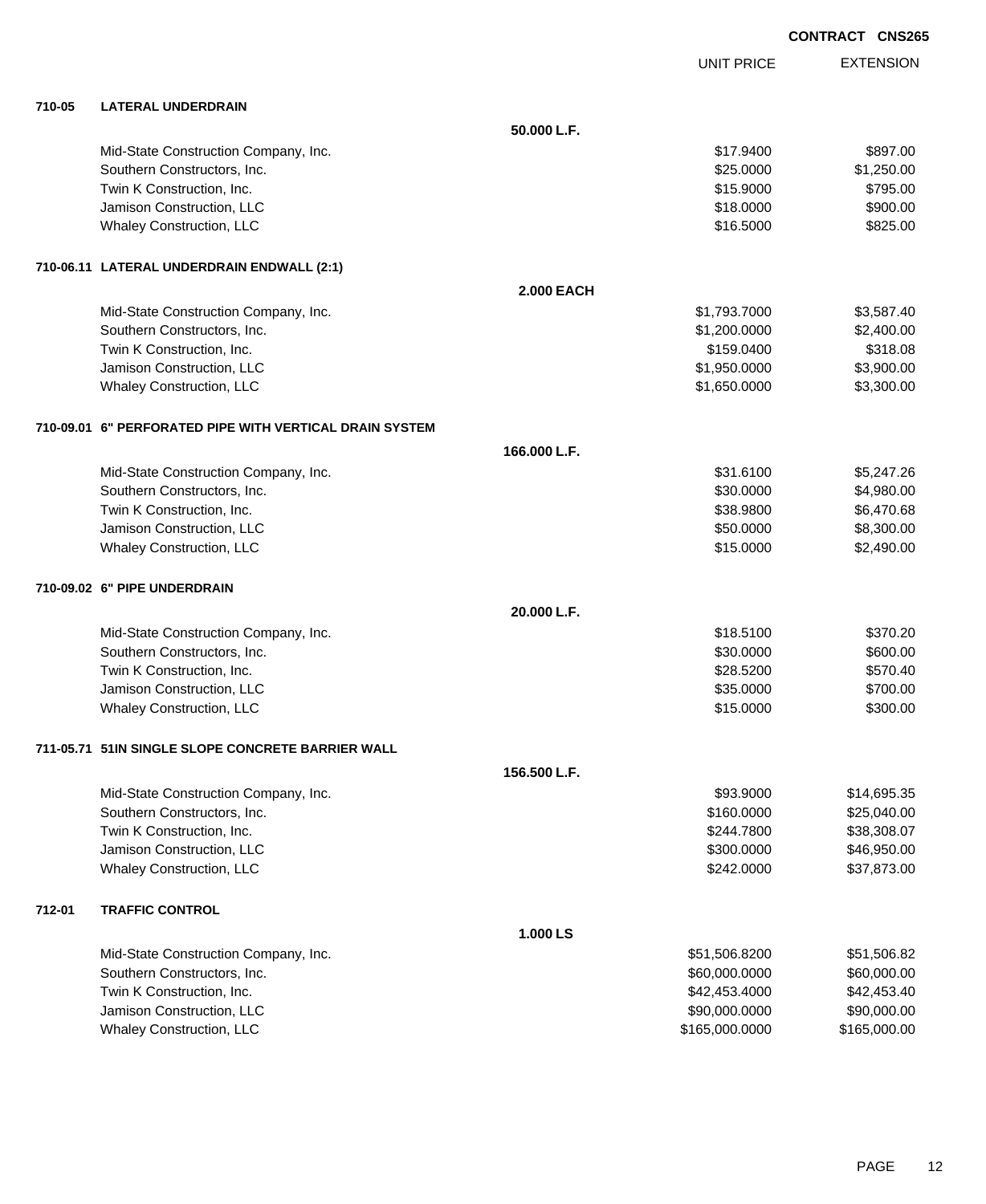EXTENSION **CONTRACT CNS265** UNIT PRICE **712-02.02 INTERCONNECTED PORTABLE BARRIER RAIL 1,556.000 L.F.** Mid-State Construction Company, Inc. 6. The Construction Company, Inc. 6. The Construction Company, Inc. 6. The Construction Company, Inc. 6. The Construction Company, Inc. 6. The Construction Company, Inc. 6. The Construc Southern Constructors, Inc. 6. The Constructors of the Constructors, Inc. 6. The Constructors, Inc. 6. The Constructors of the Constructors of the Constructors of the Constructors of the Constructors of the Constructors of Twin K Construction, Inc. 662,566.76 and the state of the state of the state of the state of the state of the state of the state of the state of the state of the state of the state of the state of the state of the state of Jamison Construction, LLC \$45.0000 \$70,020.00 Whaley Construction, LLC **\$50.000** \$77,800.00 **712-04.01 FLEXIBLE DRUMS (CHANNELIZING) 300.000 EACH** Mid-State Construction Company, Inc. 6. The Construction Company, Inc. 6. The Construction Company, Inc. 6. The Construction Company, Inc. 6. The Construction Company, Inc. 6. The Construction Company, Inc. 6. The Construc Southern Constructors, Inc. 6. The Constructors, Inc. 6. The Constructors, Inc. 6. The Constructors, Inc. 6. The Constructors of the Constructors, Inc. 6. The Constructors of the Constructors, Inc. 6. The Constructors of t Twin K Construction, Inc. 6. The Construction of the Construction, Inc. 6. The Construction, Inc. 6. The Construction of the Construction of the Construction of the Construction of the Construction of the Construction of t Jamison Construction, LLC 60000 \$12,000.00 Whaley Construction, LLC  $$29.1500$   $$8,745.00$ **712-06 SIGNS (CONSTRUCTION) 259.000 S.F.** Mid-State Construction Company, Inc. 6. 1934.73 Southern Constructors, Inc. 6. The Southern Constructors, Inc. 6. The Southern Constructors, Inc. 6. The Southern Constructors, Inc. 6. The Southern Constructors, Inc. 6. The Southern Constructors, Inc. 6. The Southern Con Twin K Construction, Inc. 6. The Construction of the Construction, Inc. 6.6300 \$1,717.17 Jamison Construction, LLC 6000 \$2,460.50 Whaley Construction, LLC **6.8800 \$1,781.92** \$6.8800 \$1,781.92 **712-08.03 ARROW BOARD (TYPE C) 6.000 EACH** Mid-State Construction Company, Inc. 6. The Construction Company, Inc. 6. The Construction Company, Inc. 6. The Construction Company, Inc. 6. The Construction Company, Inc. 6. The Construction Company, Inc. 6. The Construc Southern Constructors, Inc. 6. 2000.000 \$12,000.000 \$12,000.000 \$12,000.000 \$12,000.00 Twin K Construction, Inc. 6811.0900 \$4,866.54 Jamison Construction, LLC \$1,800.0000 \$10,800.00 Whaley Construction, LLC **\$841.5000** \$5,049.00 **712-09.01 REMOVABLE PAVEMENT MARKING LINE 1,600.000 L.F.** Mid-State Construction Company, Inc. 6. The Construction Company, Inc. 6. The Construction Company, Inc. 6. The Construction Company, Inc. 6. The Construction Company, Inc. 6. The Construction Company, Inc. 6. The Construc Southern Constructors, Inc. 6. The Constructors of the Constructors, Inc. 6. The Constructors, Inc. 6. Section 1 Twin K Construction, Inc. 6. 2008 1.6600 \$2,656.00 Jamison Construction, LLC 63,600.00 Whaley Construction, LLC 63,520.00 \$3,520.00 \$3,520.00 \$3,520.00 \$3,520.00 **712-09.02 REMOVABLE PAVEMENT MARKING (8" BARRIER LINE) 7,000.000 L.F.** Mid-State Construction Company, Inc. 6. 2.3000 \$16,100.00 Southern Constructors, Inc. 624,500.00 \$24,500.00 \$24,500.00 \$24,500.00 \$24,500.00 Twin K Construction, Inc. 6. The Construction of the Construction, Inc. 6. The Construction, Inc. 6. The Construction of the Construction of the Construction of the Construction of the Construction of the Construction of t

Jamison Construction, LLC \$3.5000 \$24,500.00 Whaley Construction, LLC 623,100.00 \$23,100.00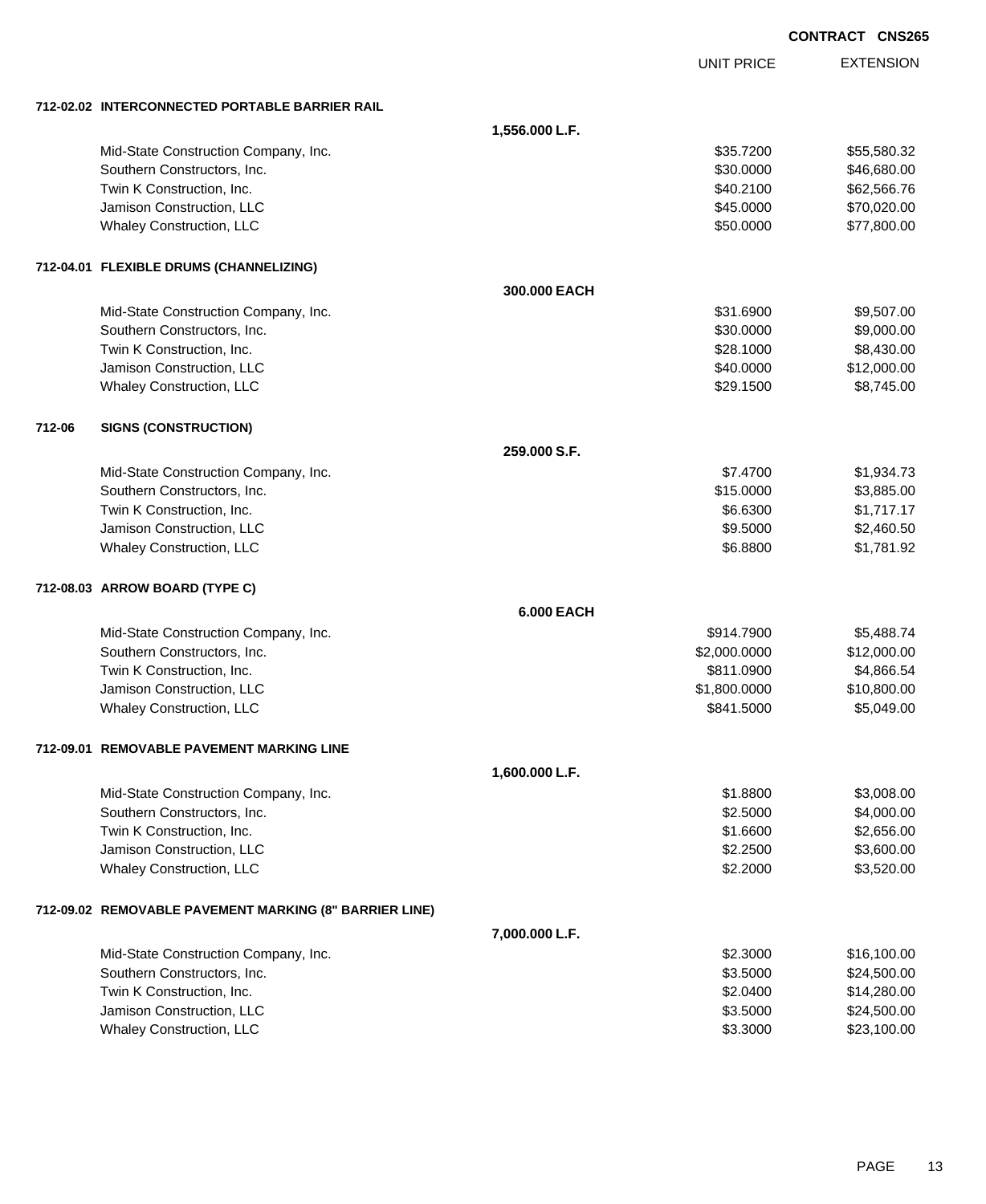UNIT PRICE EXTENSION

**713-02.26 CONCRETE BARRIER/PARAPET DELINEATOR**

|        | 713-02.26 CONCRETE BARRIER/PARAPET DELINEATOR            |              |                |              |
|--------|----------------------------------------------------------|--------------|----------------|--------------|
|        |                                                          | 39.000 EACH  |                |              |
|        | Mid-State Construction Company, Inc.                     |              | \$11.9600      | \$466.44     |
|        | Southern Constructors, Inc.                              |              | \$15.0000      | \$585.00     |
|        | Twin K Construction, Inc.                                |              | \$10.6000      | \$413.40     |
|        | Jamison Construction, LLC                                |              | \$20.0000      | \$780.00     |
|        | Whaley Construction, LLC                                 |              | \$11.0000      | \$429.00     |
|        | 716-02.07 PLASTIC PAVEMENT MARKING (24" BARRIER LINE)    |              |                |              |
|        |                                                          | 200.000 L.F. |                |              |
|        | Mid-State Construction Company, Inc.                     |              | \$11.0600      | \$2,212.00   |
|        | Southern Constructors, Inc.                              |              | \$10.0000      | \$2,000.00   |
|        | Twin K Construction, Inc.                                |              | \$9.8100       | \$1,962.00   |
|        | Jamison Construction, LLC                                |              | \$8.0000       | \$1,600.00   |
|        | Whaley Construction, LLC                                 |              | \$7.7000       | \$1,540.00   |
|        | 716-04.04 PLASTIC PAVEMENT MARKING (TRANSVERSE SHOULDER) |              |                |              |
|        |                                                          | 629.000 L.F. |                |              |
|        | Mid-State Construction Company, Inc.                     |              | \$8.0700       | \$5,076.03   |
|        | Southern Constructors, Inc.                              |              | \$5.0000       | \$3,145.00   |
|        | Twin K Construction, Inc.                                |              | \$7.1600       | \$4,503.64   |
|        | Jamison Construction, LLC                                |              | \$4.0000       | \$2,516.00   |
|        | Whaley Construction, LLC                                 |              | \$3.8500       | \$2,421.65   |
|        | 716-12.02 ENHANCED FLATLINE THERMO PVMT MRKNG (6IN LINE) |              |                |              |
|        |                                                          | 0.500 L.M.   |                |              |
|        | Mid-State Construction Company, Inc.                     |              | \$6,576.9000   | \$3,288.45   |
|        | Southern Constructors, Inc.                              |              | \$6,500.0000   | \$3,250.00   |
|        | Twin K Construction, Inc.                                |              | \$5,831.4000   | \$2,915.70   |
|        | Jamison Construction, LLC                                |              | \$5,600.0000   | \$2,800.00   |
|        | Whaley Construction, LLC                                 |              | \$5,720.0000   | \$2,860.00   |
|        | 716-12.06 ENHANCED FLAT LINE THERMO (8IN LINE)           |              |                |              |
|        |                                                          | 212.000 L.F. |                |              |
|        | Mid-State Construction Company, Inc.                     |              | \$2.6900       | \$570.28     |
|        | Southern Constructors, Inc.                              |              | \$5.0000       | \$1,060.00   |
|        | Twin K Construction, Inc.                                |              | \$2.3900       | \$506.68     |
|        | Jamison Construction, LLC                                |              | \$3.5000       | \$742.00     |
|        | Whaley Construction, LLC                                 |              | \$3.3000       | \$699.60     |
| 717-01 | <b>MOBILIZATION</b>                                      |              |                |              |
|        |                                                          | 1.000 LS     |                |              |
|        | Mid-State Construction Company, Inc.                     |              | \$78,279.2300  | \$78,279.23  |
|        | Southern Constructors, Inc.                              |              | \$75,000.0000  | \$75,000.00  |
|        | Twin K Construction, Inc.                                |              | \$95,354.3700  | \$95,354.37  |
|        | Jamison Construction, LLC                                |              | \$97,000.0000  | \$97,000.00  |
|        | Whaley Construction, LLC                                 |              | \$157,000.0000 | \$157,000.00 |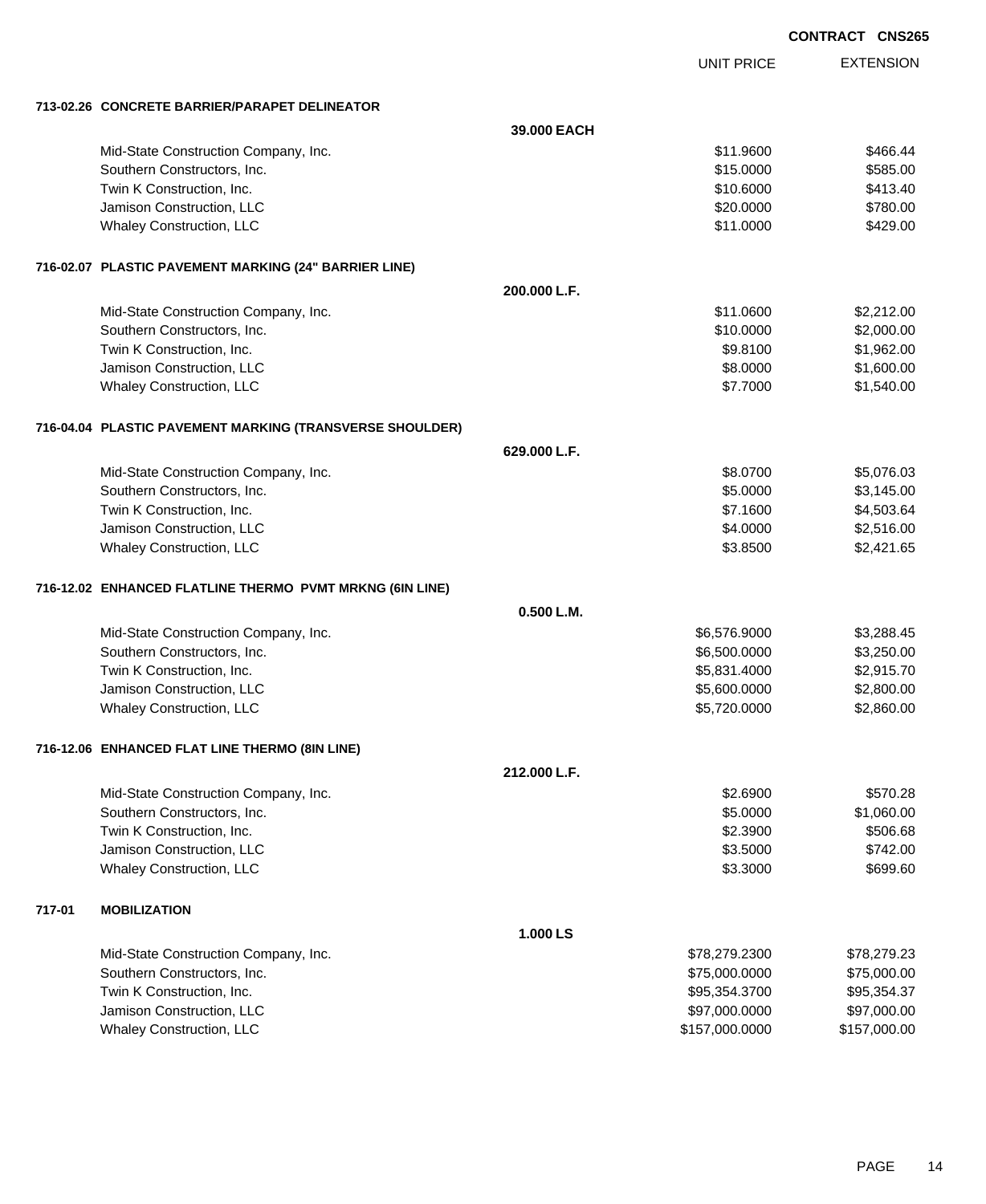|        |                                                   |                    |                   | <b>CONTRACT CNS265</b> |
|--------|---------------------------------------------------|--------------------|-------------------|------------------------|
|        |                                                   |                    | <b>UNIT PRICE</b> | <b>EXTENSION</b>       |
|        | 740-10.03 GEOTEXTILE (TYPE III) (EROSION CONTROL) |                    |                   |                        |
|        |                                                   | 85.778 S.Y.        |                   |                        |
|        | Mid-State Construction Company, Inc.              |                    | \$8.3700          | \$717.96               |
|        | Southern Constructors, Inc.                       |                    | \$20.0000         | \$1,715.56             |
|        | Twin K Construction, Inc.                         |                    | \$2.9800          | \$255.62               |
|        | Jamison Construction, LLC                         |                    | \$23.0000         | \$1,972.89             |
|        | Whaley Construction, LLC                          |                    | \$5.0000          | \$428.89               |
|        | 740-11.01 TEMPORARY SEDIMENT TUBE 8IN             |                    |                   |                        |
|        |                                                   | 515.000 L.F.       |                   |                        |
|        | Mid-State Construction Company, Inc.              |                    | \$4.7800          | \$2,461.70             |
|        | Southern Constructors, Inc.                       |                    | \$6.0000          | \$3,090.00             |
|        | Twin K Construction, Inc.                         |                    | \$3.4300          | \$1,766.45             |
|        | Jamison Construction, LLC                         |                    | \$6.0000          | \$3,090.00             |
|        | Whaley Construction, LLC                          |                    | \$20.0000         | \$10,300.00            |
| 801-02 | <b>SEEDING (WITHOUT MULCH)</b>                    |                    |                   |                        |
|        |                                                   | <b>22,000 UNIT</b> |                   |                        |
|        | Mid-State Construction Company, Inc.              |                    | \$35.8700         | \$789.14               |
|        | Southern Constructors, Inc.                       |                    | \$30.0000         | \$660.00               |
|        | Twin K Construction, Inc.                         |                    | \$36.1300         | \$794.86               |
|        | Jamison Construction, LLC                         |                    | \$70.0000         | \$1,540.00             |
|        | Whaley Construction, LLC                          |                    | \$33.0000         | \$726.00               |
|        | 801-02.08 TEMPORARY SEEDING (WITHOUT MULCH)       |                    |                   |                        |
|        |                                                   | <b>18.000 UNIT</b> |                   |                        |
|        | Mid-State Construction Company, Inc.              |                    | \$35.8700         | \$645.66               |
|        | Southern Constructors, Inc.                       |                    | \$20.0000         | \$360.00               |
|        | Twin K Construction, Inc.                         |                    | \$27.8600         | \$501.48               |
|        | Jamison Construction, LLC                         |                    | \$70.0000         | \$1,260.00             |
|        | Whaley Construction, LLC                          |                    | \$33.0000         | \$594.00               |
| 801-03 | <b>WATER (SEEDING &amp; SODDING)</b>              |                    |                   |                        |
|        |                                                   | 4.000 M.G.         |                   |                        |
|        | Mid-State Construction Company, Inc.              |                    | \$1.2000          | \$4.80                 |
|        | Southern Constructors, Inc.                       |                    | \$500.0000        | \$2,000.00             |
|        | Twin K Construction, Inc.                         |                    | \$200.8900        | \$803.56               |
|        | Jamison Construction, LLC                         |                    | \$100.0000        | \$400.00               |
|        | Whaley Construction, LLC                          |                    | \$1.1000          | \$4.40                 |
|        | 805-12.02 EROSION CONTROL BLANKET (TYPE II)       |                    |                   |                        |
|        |                                                   | 1,911.000 S.Y.     |                   |                        |
|        | Mid-State Construction Company, Inc.              |                    | \$1.7900          | \$3,420.69             |
|        | Southern Constructors, Inc.                       |                    | \$3.0000          | \$5,733.00             |
|        | Twin K Construction, Inc.                         |                    | \$1.3600          | \$2,598.96             |
|        | Jamison Construction, LLC                         |                    | \$1.6000          | \$3,057.60             |
|        | Whaley Construction, LLC                          |                    | \$1.6500          | \$3,153.15             |
|        |                                                   |                    |                   |                        |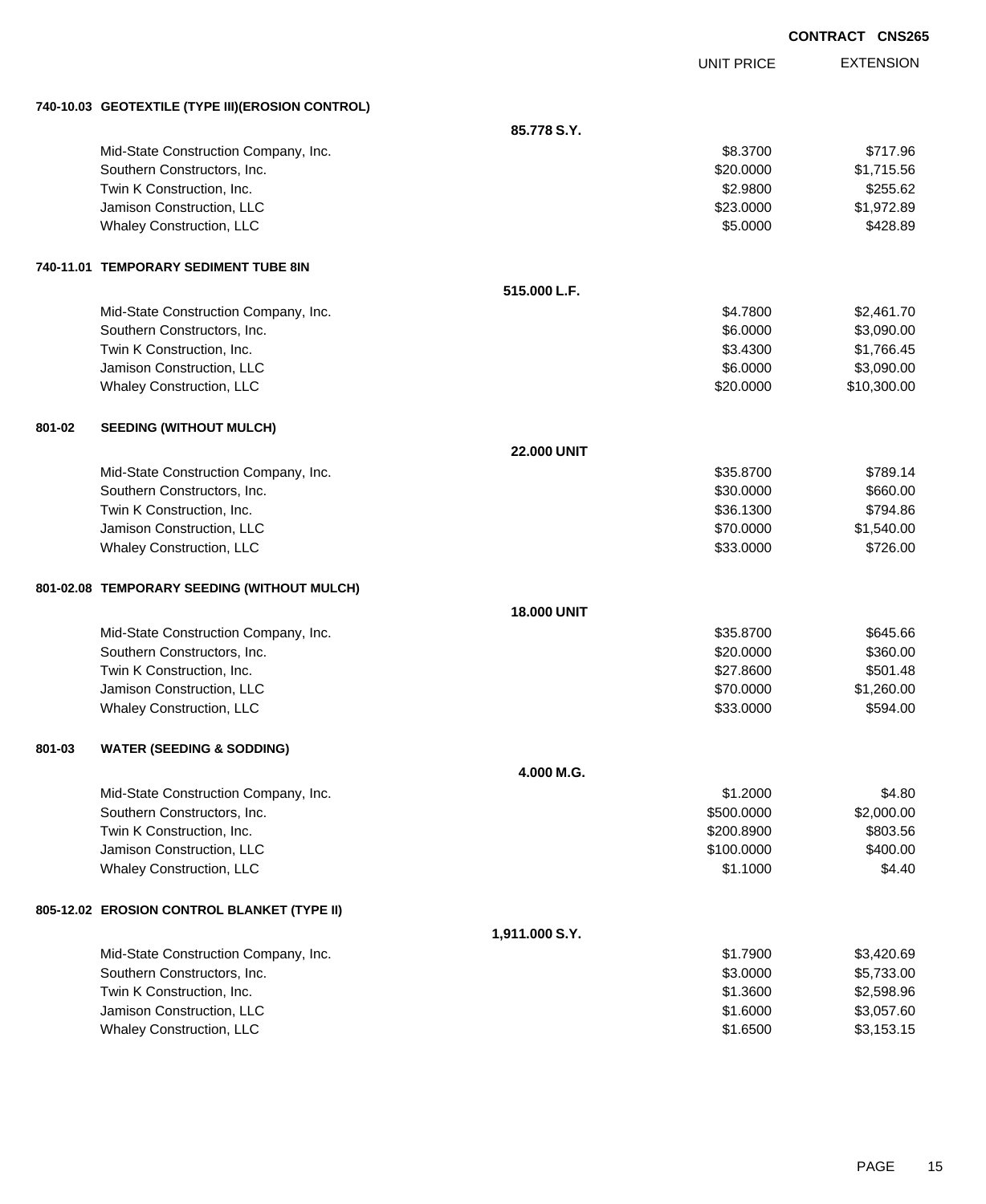### **SUB-TOTAL BRIDGE**

| Mid-State Construction Company, Inc. | \$1,499,873.11 |
|--------------------------------------|----------------|
| Southern Constructors, Inc.          | \$1,514,812.95 |
| Twin K Construction, Inc.            | \$1,556,924.49 |
| Jamison Construction, LLC            | \$1,674,095.28 |
| <b>Whaley Construction, LLC</b>      | \$1,900,780.07 |
|                                      |                |

## **TOTAL CONTRACT**

| Mid-State Construction Company, Inc. | \$1,499,873.11 |
|--------------------------------------|----------------|
| Southern Constructors, Inc.          | \$1,514,812.95 |
| Twin K Construction, Inc.            | \$1,556,924.49 |
| Jamison Construction, LLC            | \$1,674,095.28 |
| <b>Whaley Construction, LLC</b>      | \$1,900,780,07 |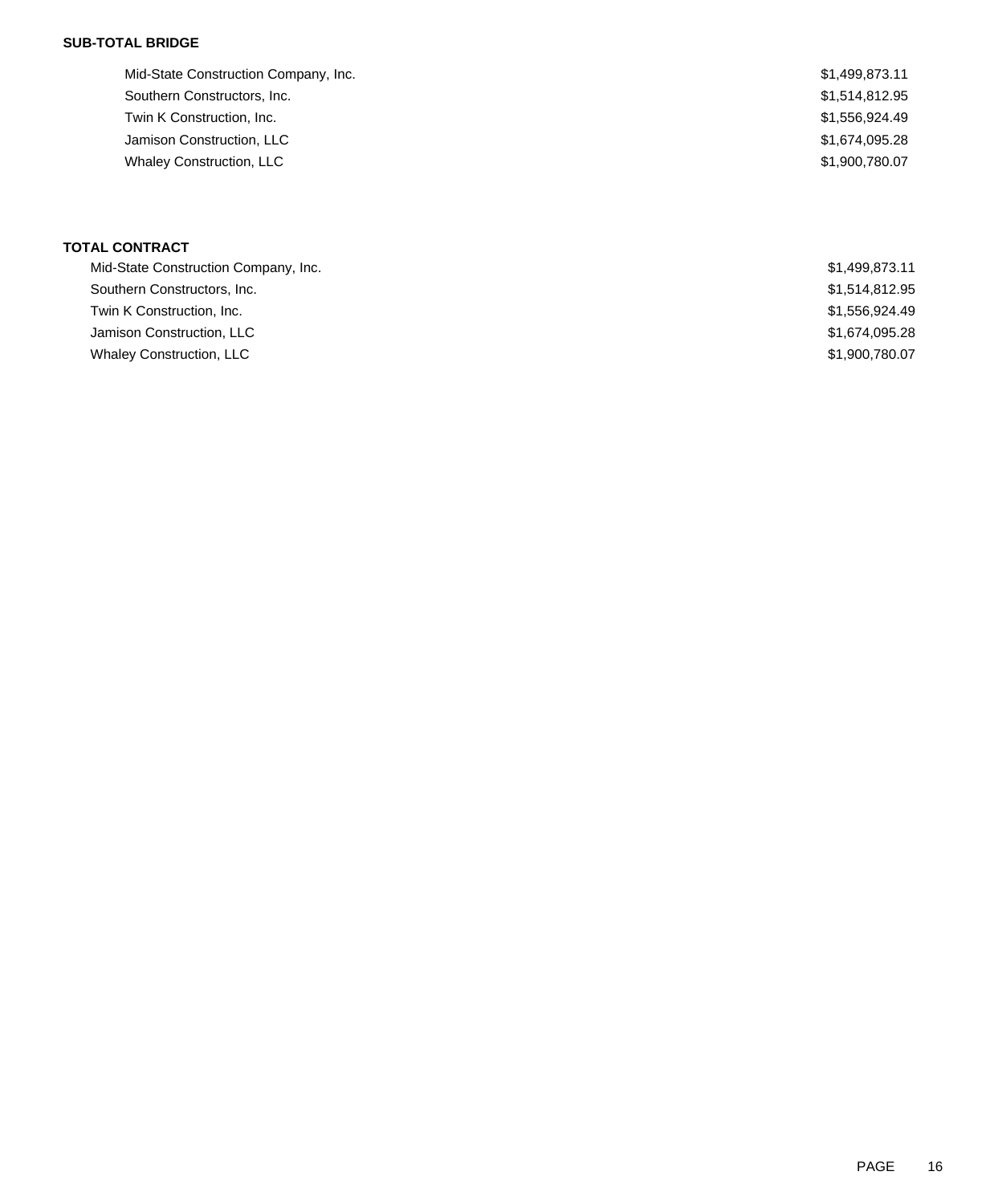## **DEPARTMENT OF TRANSPORTATION SUMMARY OF BIDS LETTING OF AUGUST 17, 2018 STATE OF TENNESSEE**

#### LAUDERDALE COUNTY (Contract No. CNS235 Call 024)

STP/HSIP-209(16),49003-3220-94,49003-8220-14,STP/HSIP-88(18),49008-3250- 94,49008-8250-14

THE RESURFACING ON S.R. 88 FROM WEST OF KEY CORNER ROAD TO NEAR EDITH-NANKIPOO ROAD AND ON S.R. 209 FROM FOODSTORE ROAD TO S.R. 180.

PROJECT LENGTH - 10.760 MILES

COMPLETION TIME - ON OR BEFORE JULY 31, 2019

DBE GOAL 8.00%

TOTAL CONTRACT

Ford Construction Company  $$2,195,002.43$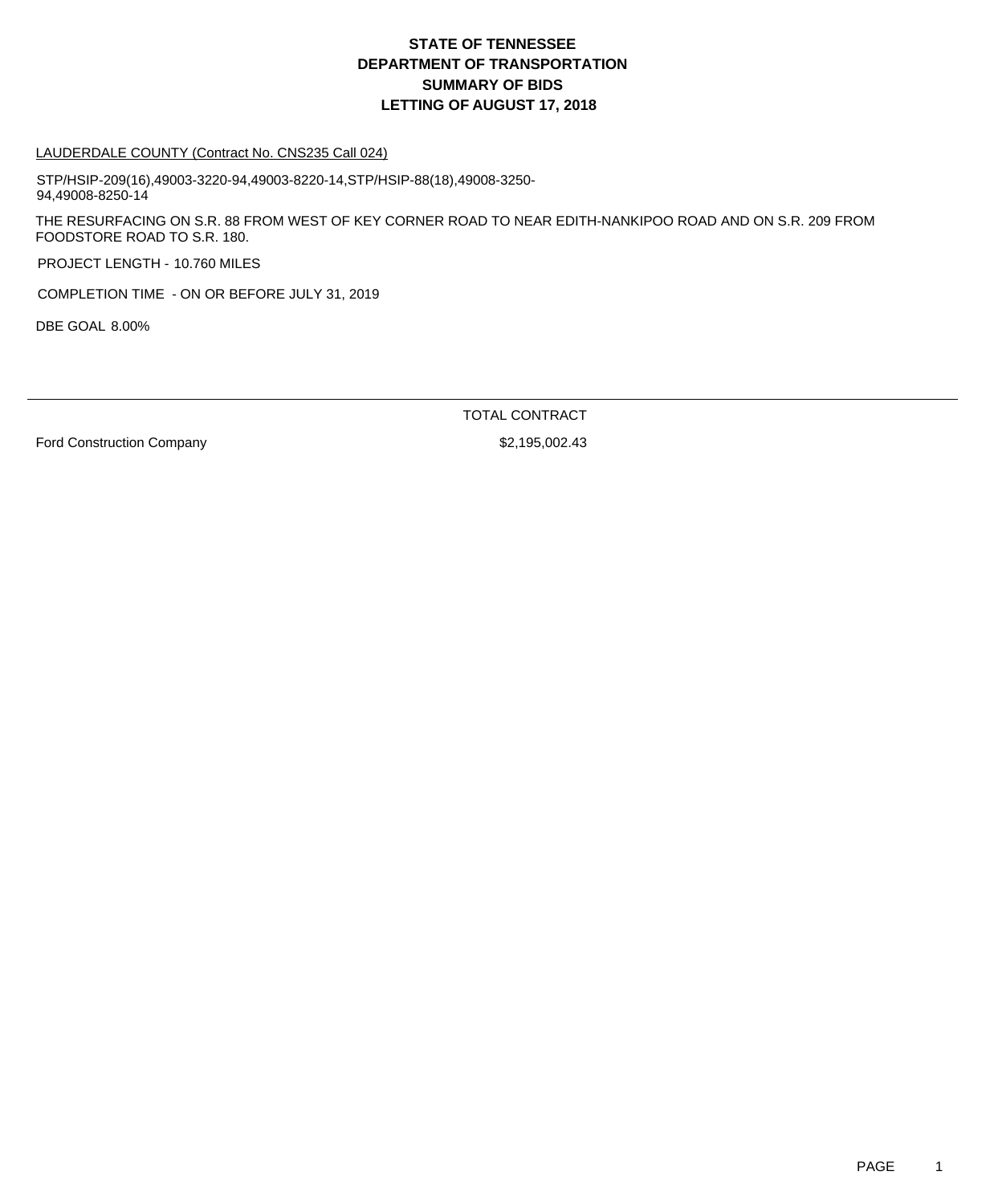**EXTENSION CONTRACT CNS235** UNIT PRICE **ROADWAY CATEGORY 202-03.01 REMOVAL OF ASPHALT PAVEMENT 106.000 S.Y.** Ford Construction Company 66,890.00 \$6,890.00 **203-06 WATER 23.000 M.G.** Ford Construction Company 623.00 **303-02 MINERAL AGGREGATE, TYPE B BASE, GRADING (C or D) 2,912.000 TON** Ford Construction Company 627.000 \$78,624.00 **307-01.01 ASPHALT CONCRETE MIX (PG64-22) (BPMB-HM) GRADING A 49.000 TON** Ford Construction Company 69,555.00 \$9,555.00 \$9,555.00 \$9,555.00 **311-03.04 HOT IN PLACE RECYCLING OF ASPHALT PAVEMENT (2.00IN) 78,062.000 S.Y.** Ford Construction Company 6348,937.14 **311-03.10 Asphalt Rejuvenating Agent 42,934.000 GAL.** Ford Construction Company **6152,415.70** \$152,415.70 **403-01 BITUMINOUS MATERIAL FOR TACK COAT (TC) 59.000 TON** Ford Construction Company 6995.000 \$41,005.00 **411-03.12 ACS MIX(PG64-22) THIN LIFT D ASPHALT 7,098.000 TON** Ford Construction Company 632,158.70 **411-12.02 SCORING SHOULDERS (NON-CONTINUOUS) (16IN WIDTH) 5.787 L.M.** Ford Construction Company 63,327.53 **411-12.03 SCORING FOR RUMBLE STRIPE (NON-CONTINUOUS) (8IN WIDTH) 9.928 L.M.** Ford Construction Company 6575.0000 \$5,708.60 **415-01.02 COLD PLANING BITUMINOUS PAVEMENT 62,277.000 S.Y.** Ford Construction Company **62.1500** \$133,895.55 **611-07.33 30IN ENDWALL (SIDE DRAIN) 1.000 EACH** Ford Construction Company 65,510.000 \$5,510.000 \$5,510.000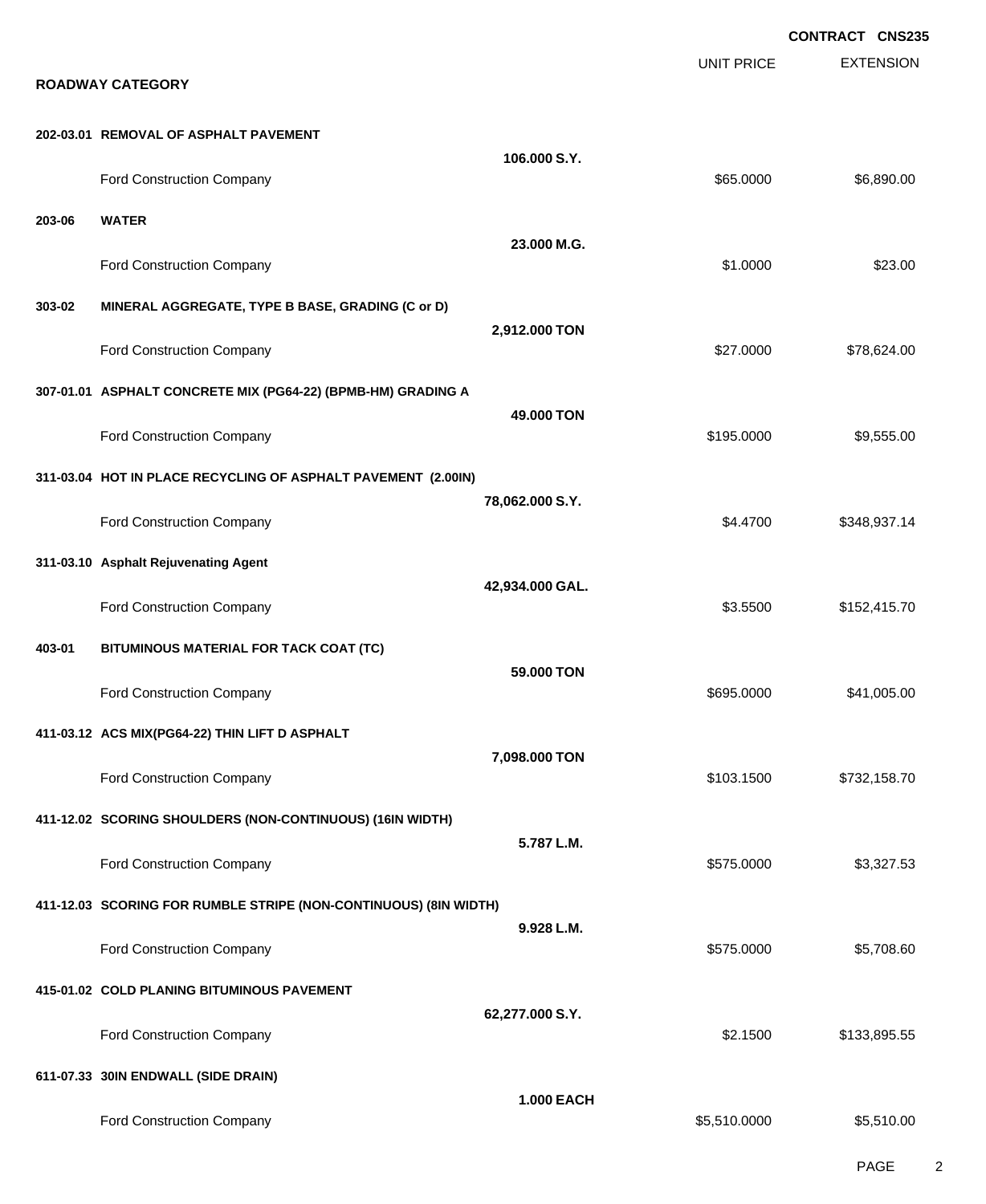|        |                                                                  |                   |                   | <b>CONTRACT CNS235</b> |
|--------|------------------------------------------------------------------|-------------------|-------------------|------------------------|
|        |                                                                  |                   | <b>UNIT PRICE</b> | <b>EXTENSION</b>       |
|        | 705-02.10 GUARDRAIL TRANSITION 27IN TO 31IN                      |                   |                   |                        |
|        | Ford Construction Company                                        | 28.000 EACH       | \$115.0000        | \$3,220.00             |
|        | 705-04.09 EARTH PAD FOR TYPE 38 GR END TREATMENT                 |                   |                   |                        |
|        | Ford Construction Company                                        | 47.000 EACH       | \$1,150.0000      | \$54,050.00            |
|        | 705-06.20 TANGENT ENERGY ABSORBING TERM MASH TL-3                |                   |                   |                        |
|        | Ford Construction Company                                        | 47.000 EACH       | \$3,240.0000      | \$152,280.00           |
| 712-01 | <b>TRAFFIC CONTROL</b>                                           |                   |                   |                        |
|        | Ford Construction Company                                        | 1.000 LS          | \$39,000.0000     | \$39,000.00            |
| 712-06 | <b>SIGNS (CONSTRUCTION)</b>                                      |                   |                   |                        |
|        | Ford Construction Company                                        | 2,724.000 S.F.    | \$8.0000          | \$21,792.00            |
|        | 713-15.36 REMOVE SIGN, SUPPORT & FOOTING                         |                   |                   |                        |
|        | Ford Construction Company                                        | <b>5.000 EACH</b> | \$21.0000         | \$105.00               |
|        | 713-16.09 RAILROAD ADVANCE WARNING SIGN AND SUPPORT              |                   |                   |                        |
|        | Ford Construction Company                                        | <b>5.000 EACH</b> | \$200.0000        | \$1,000.00             |
|        | 716-01.21 SNOWPLOWABLE RAISED PAVMENT MARKERS (BI-DIR) (1 COLOR) |                   |                   |                        |
|        | <b>Ford Construction Company</b>                                 | 710.000 EACH      | \$39.0000         | \$27,690.00            |
|        | 716-01.30 REMOVAL OF SNOWPLOWABLE REFLECTIVE MARKER              |                   |                   |                        |
|        | Ford Construction Company                                        | 290.000 EACH      | \$18.0000         | \$5,220.00             |
|        | 716-02.05 PLASTIC PAVEMENT MARKING (STOP LINE)                   |                   |                   |                        |
|        | Ford Construction Company                                        | 275.000 L.F.      | \$15.7500         | \$4,331.25             |
|        | 716-03.02 PLASTIC WORD PAVEMENT MARKING (RXR)                    |                   |                   |                        |
|        | Ford Construction Company                                        | 3.000 EACH        | \$610.0000        | \$1,830.00             |
|        | 716-05.01 PAINTED PAVEMENT MARKING (4" LINE)                     |                   |                   |                        |
|        | Ford Construction Company                                        | 37.118 L.M.       | \$1,415.0000      | \$52,521.97            |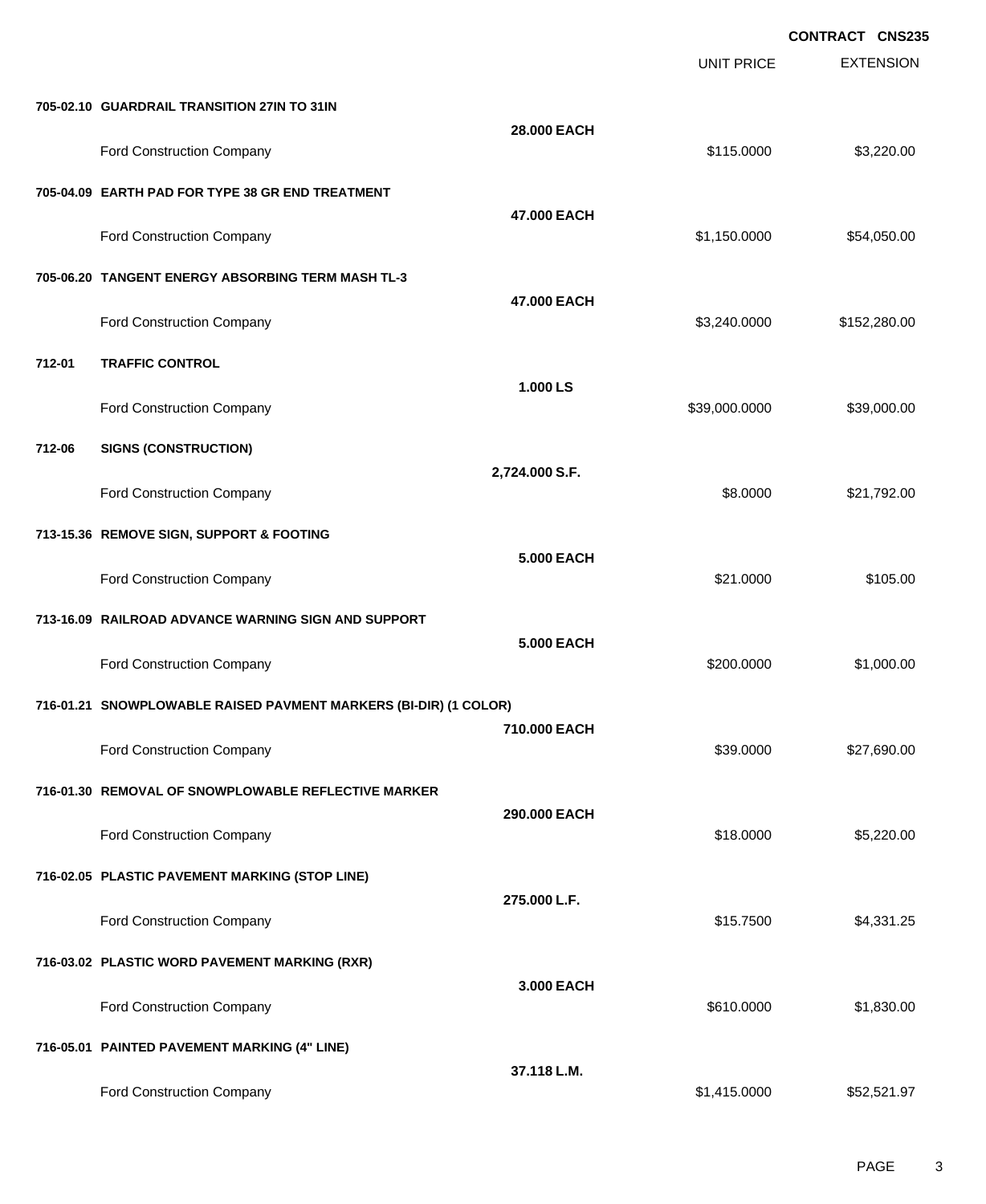|        |                                                          |             |                   | <b>CONTRACT CNS235</b> |
|--------|----------------------------------------------------------|-------------|-------------------|------------------------|
|        |                                                          |             | <b>UNIT PRICE</b> | <b>EXTENSION</b>       |
|        | 716-12.02 ENHANCED FLATLINE THERMO PVMT MRKNG (6IN LINE) |             |                   |                        |
|        |                                                          | 15.598 L.M. |                   |                        |
|        | <b>Ford Construction Company</b>                         |             | \$5,775.0000      | \$90,078.45            |
|        | 716-13.02 SPRAY THERMO PVMT MRKNG (60 mil) (6IN LINE)    |             |                   |                        |
|        |                                                          | 21.522 L.M. |                   |                        |
|        | Ford Construction Company                                |             | \$3,570.0000      | \$76,833.54            |
| 717-01 | <b>MOBILIZATION</b>                                      |             |                   |                        |
|        |                                                          | 1.000 LS    |                   |                        |
|        | <b>Ford Construction Company</b>                         |             | \$147,000.0000    | \$147,000.00           |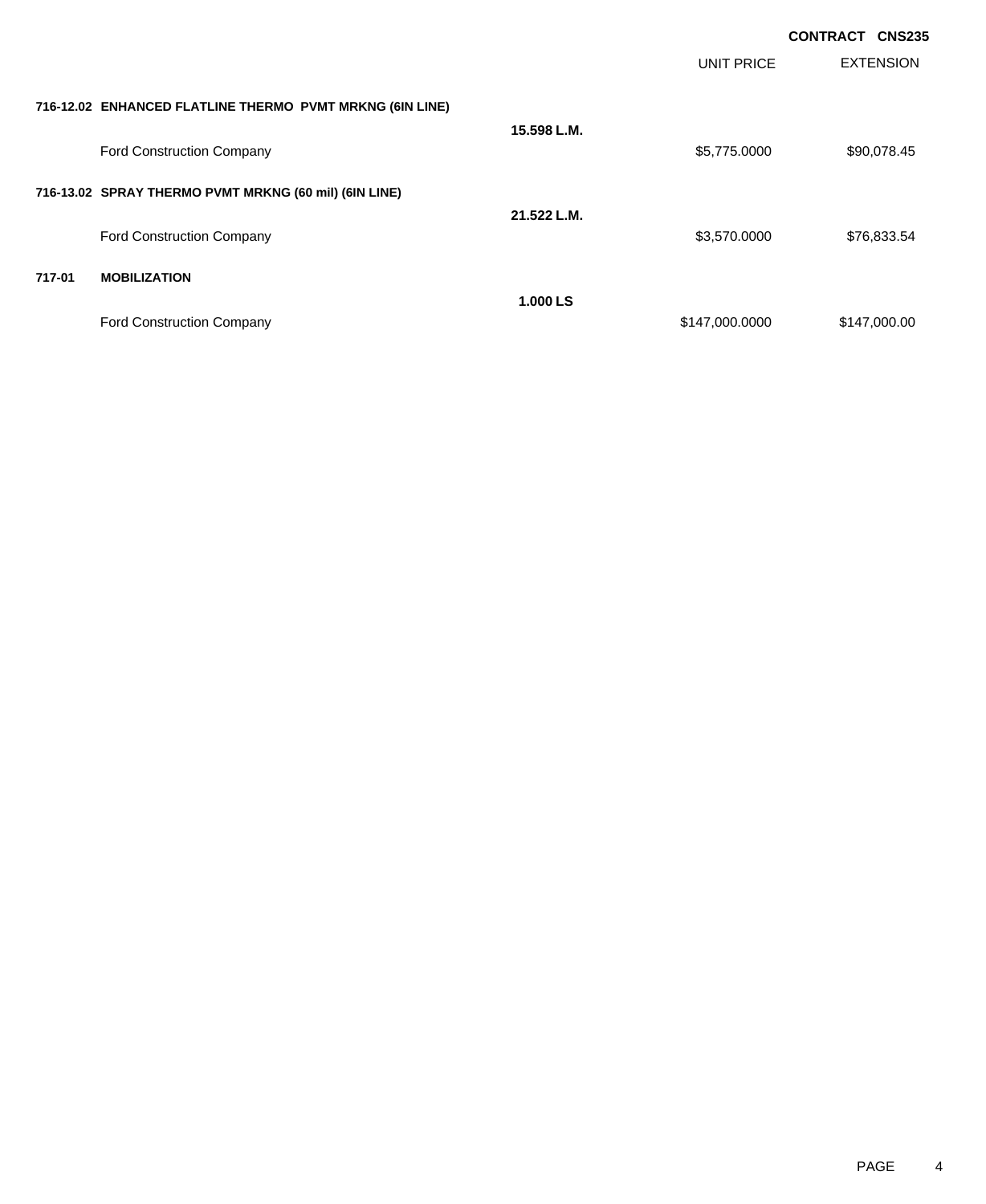Ford Construction Company **\$2,195,002.43** 

## **TOTAL CONTRACT**

Ford Construction Company **\$2,195,002.43**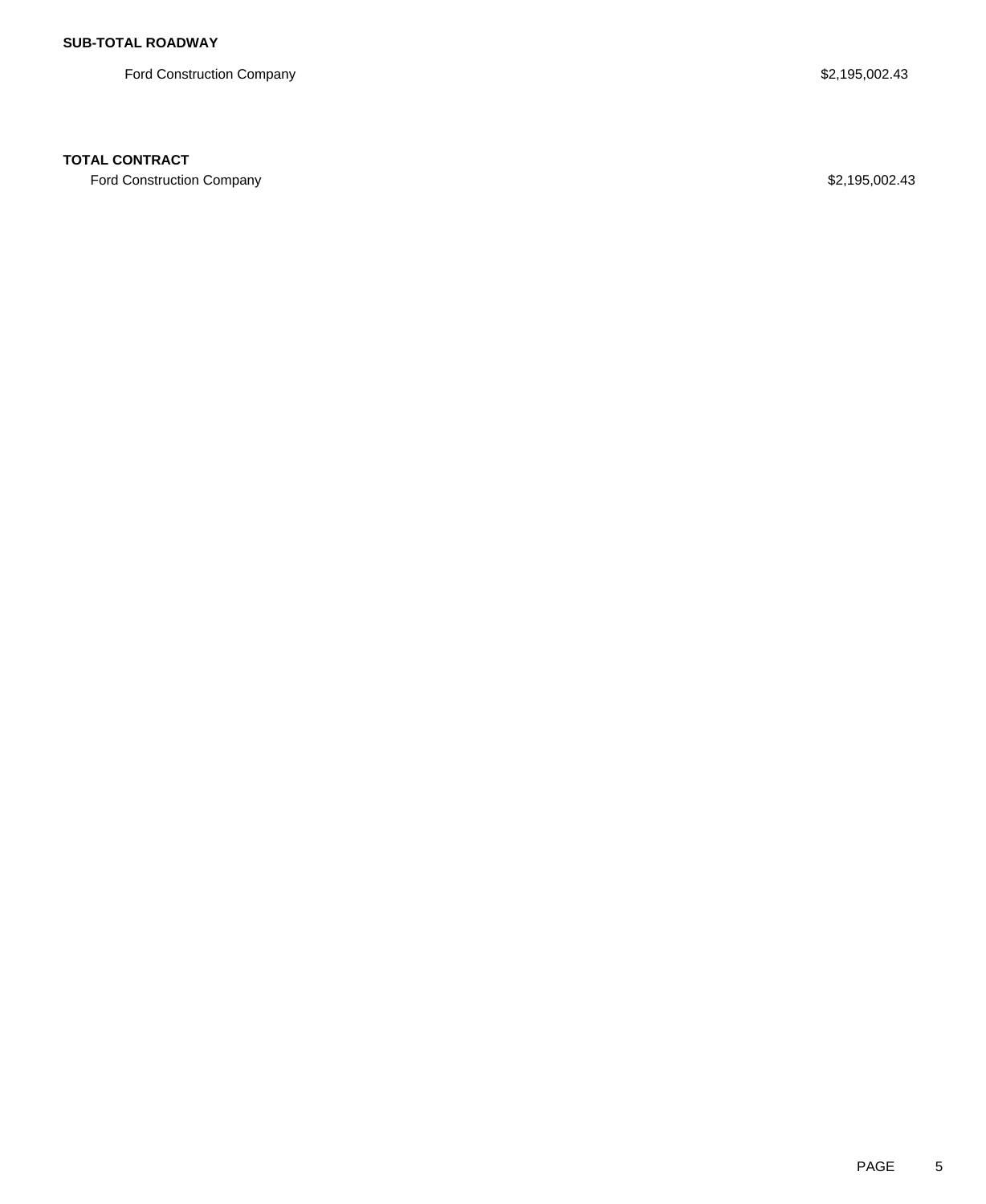# **DEPARTMENT OF TRANSPORTATION SUMMARY OF BIDS LETTING OF AUGUST 17, 2018 STATE OF TENNESSEE**

#### MONROE COUNTY (Contract No. CNS278 Call 025)

HSIP-1202(2),62945-3493-94

THE MISCELLANEOUS SAFETY IMPROVEMENTS ON BALLPLAY ROAD FROM S.R. 360 (L.M. 0.00) TO U.S. 411 (S.R. 33) (L.M. 11.20).

PROJECT LENGTH - 11.200 MILES

COMPLETION TIME - ON OR BEFORE MAY 31, 2019

DBE GOAL 6.00%

Superior Traffic Control, LLC \$327,745.50 Volunteer Highway Supply Co. Inc. 6. \$346,972.50

TOTAL CONTRACT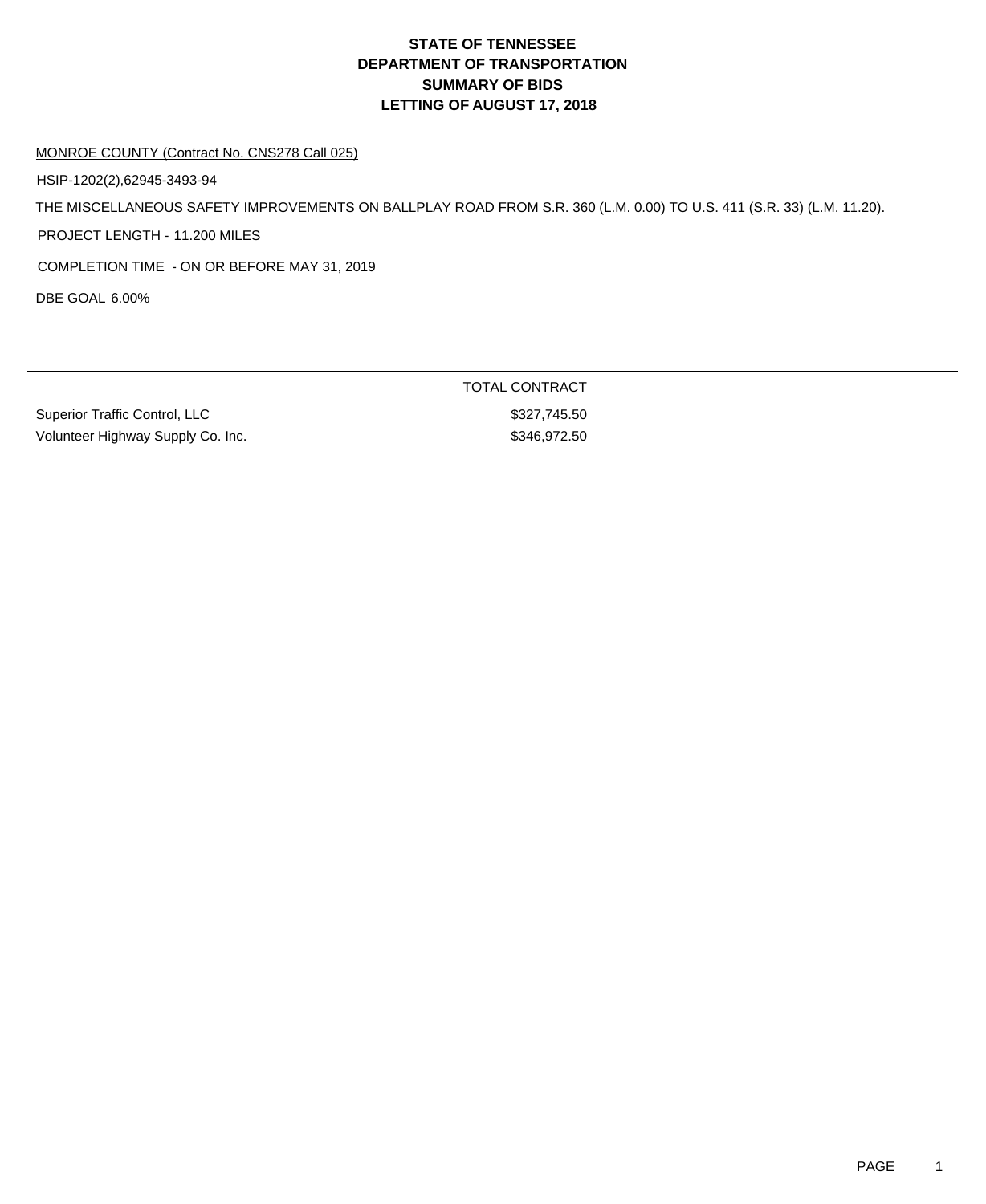|        |                                                                    |                   |                              | <b>CONTRACT CNS278</b>     |
|--------|--------------------------------------------------------------------|-------------------|------------------------------|----------------------------|
|        | <b>ROADWAY CATEGORY</b>                                            |                   | <b>UNIT PRICE</b>            | <b>EXTENSION</b>           |
|        | 705-01.01 GUARDRAIL AT BRIDGE ENDS                                 |                   |                              |                            |
|        |                                                                    | 216.000 L.F.      |                              |                            |
|        | Superior Traffic Control, LLC<br>Volunteer Highway Supply Co. Inc. |                   | \$85.0000<br>\$120.0000      | \$18,360.00<br>\$25,920.00 |
|        | 705-04.09 EARTH PAD FOR TYPE 38 GR END TREATMENT                   |                   |                              |                            |
|        |                                                                    | 32.000 EACH       |                              |                            |
|        | Superior Traffic Control, LLC<br>Volunteer Highway Supply Co. Inc. |                   | \$1,350.0000<br>\$1,875.0000 | \$43,200.00<br>\$60,000.00 |
|        | 705-04.10 EARTH PAD FOR GUARD RAIL END TREATMENT                   |                   |                              |                            |
|        |                                                                    | <b>2.000 EACH</b> |                              |                            |
|        | Superior Traffic Control, LLC<br>Volunteer Highway Supply Co. Inc. |                   | \$1,350.0000<br>\$1,875.0000 | \$2,700.00<br>\$3,750.00   |
|        | 705-04.21 GUARDRAIL DELINEATION ENHANCEMENT                        |                   |                              |                            |
|        |                                                                    | 5,140.000 L.F.    |                              |                            |
|        | Superior Traffic Control, LLC<br>Volunteer Highway Supply Co. Inc. |                   | \$2.6500<br>\$2.5500         | \$13,621.00<br>\$13,107.00 |
|        | 705-06.01 W BEAM GR (TYPE 2) MASH TL3                              |                   |                              |                            |
|        | Superior Traffic Control, LLC                                      | 3,190.000 L.F.    | \$18.5000                    | \$59,015.00                |
|        | Volunteer Highway Supply Co. Inc.                                  |                   | \$26.0000                    | \$82,940.00                |
|        | 705-06.11 GR TERMINAL (IN-INLINE) MASH TL3                         |                   |                              |                            |
|        | Superior Traffic Control, LLC                                      | 3.000 EACH        | \$925,0000                   | \$2,775.00                 |
|        | Volunteer Highway Supply Co. Inc.                                  |                   | \$675.0000                   | \$2,025.00                 |
|        | 705-06.20 TANGENT ENERGY ABSORBING TERM MASH TL-3                  |                   |                              |                            |
|        | Superior Traffic Control, LLC                                      | 32.000 EACH       | \$3,250.0000                 | \$104,000.00               |
|        | Volunteer Highway Supply Co. Inc.                                  |                   | \$2,700.0000                 | \$86,400.00                |
|        | 705-06.30 GR TERMINAL (ENERGY ABSORBING) MASH TL2                  | <b>2.000 EACH</b> |                              |                            |
|        | Superior Traffic Control, LLC                                      |                   | \$2,950.0000                 | \$5,900.00                 |
|        | Volunteer Highway Supply Co. Inc.                                  |                   | \$2,700.0000                 | \$5,400.00                 |
| 706-01 | <b>GUARDRAIL REMOVED</b>                                           |                   |                              |                            |
|        | Superior Traffic Control, LLC                                      | 2,600.000 L.F.    | \$1.5000                     | \$3,900.00                 |
|        | Volunteer Highway Supply Co. Inc.                                  |                   | \$2.5000                     | \$6,500.00                 |
|        | 706-06.03 RADIUS RAIL                                              |                   |                              |                            |
|        | Superior Traffic Control, LLC                                      | 84.000 L.F.       | \$23.0000                    | \$1,932.00                 |
|        | Volunteer Highway Supply Co. Inc.                                  |                   | \$39.0000                    | \$3,276.00                 |

PAGE 2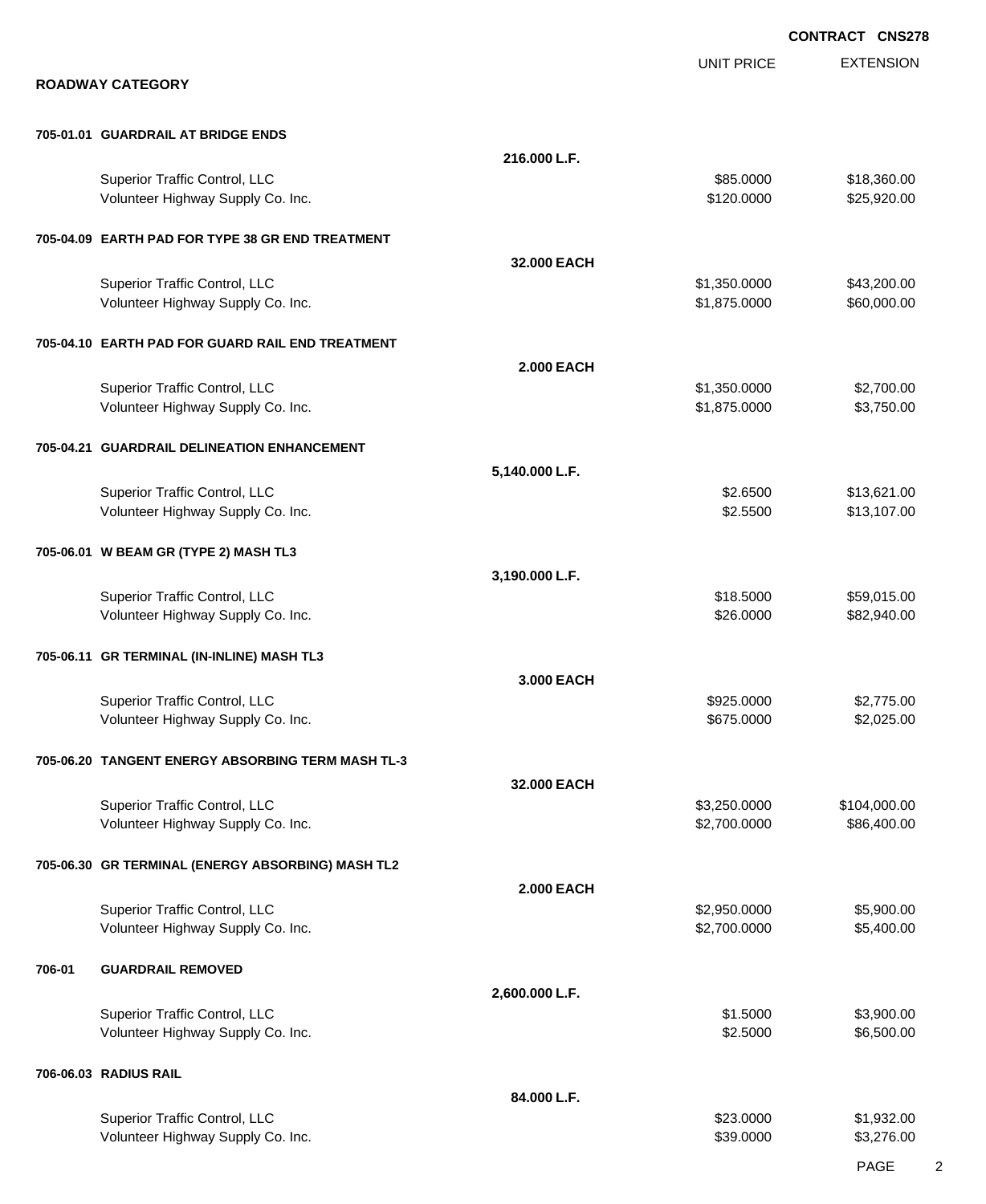UNIT PRICE EXTENSION

| 706-10.26 ROUNDED END ELEMENT |  |
|-------------------------------|--|

|        | 706-10.26 ROUNDED END ELEMENT                                      |                   |                          |                          |
|--------|--------------------------------------------------------------------|-------------------|--------------------------|--------------------------|
|        |                                                                    | <b>2.000 EACH</b> |                          |                          |
|        | Superior Traffic Control, LLC                                      |                   | \$110.0000               | \$220.00                 |
|        | Volunteer Highway Supply Co. Inc.                                  |                   | \$75.0000                | \$150.00                 |
| 712-01 | <b>TRAFFIC CONTROL</b>                                             |                   |                          |                          |
|        |                                                                    | 1.000 LS          |                          |                          |
|        | Superior Traffic Control, LLC                                      |                   | \$16,500.0000            | \$16,500.00              |
|        | Volunteer Highway Supply Co. Inc.                                  |                   | \$4,000.0000             | \$4,000.00               |
|        | 713-02.14 FLEXIBLE DELINEATOR (WHITE)                              |                   |                          |                          |
|        |                                                                    | 47.000 EACH       |                          |                          |
|        | Superior Traffic Control, LLC                                      |                   | \$38.0000                | \$1,786.00               |
|        | Volunteer Highway Supply Co. Inc.                                  |                   | \$35.0000                | \$1,645.00               |
|        | 713-02.20 ROADSIDE OBSTACLE DELINEATION                            |                   |                          |                          |
|        |                                                                    | 85.000 S.F.       |                          |                          |
|        | Superior Traffic Control, LLC                                      |                   | \$18.0000                | \$1,530.00               |
|        | Volunteer Highway Supply Co. Inc.                                  |                   | \$12.5000                | \$1,062.50               |
|        | 713-02.21 SIGN POST DELINEATION ENHANCEMENT                        |                   |                          |                          |
|        |                                                                    | 24.000 L.F.       |                          |                          |
|        | Superior Traffic Control, LLC                                      |                   | \$7.5000                 | \$180.00                 |
|        | Volunteer Highway Supply Co. Inc.                                  |                   | \$6.5000                 | \$156.00                 |
|        | 713-02.22 BARRIER WALL DELINEATION ENHANCEMENT                     |                   |                          |                          |
|        |                                                                    | 920.000 L.F.      |                          |                          |
|        | Superior Traffic Control, LLC                                      |                   | \$5.5000                 | \$5,060.00               |
|        | Volunteer Highway Supply Co. Inc.                                  |                   | \$8.5000                 | \$7,820.00               |
|        | 713-11.02 PERFORATED/KNOCKOUT SQUARE TUBE POST                     |                   |                          |                          |
|        |                                                                    | 504.000 LB.       |                          |                          |
|        | Superior Traffic Control, LLC                                      |                   | \$3.7500                 | \$1,890.00               |
|        | Volunteer Highway Supply Co. Inc.                                  |                   | \$3.7500                 | \$1,890.00               |
|        | 713-11.21 P POST SLIP BASE                                         |                   |                          |                          |
|        |                                                                    | 8.000 EACH        |                          |                          |
|        |                                                                    |                   |                          |                          |
|        | Superior Traffic Control, LLC<br>Volunteer Highway Supply Co. Inc. |                   | \$385.0000<br>\$370.0000 | \$3,080.00<br>\$2,960.00 |
|        |                                                                    |                   |                          |                          |
|        | 713-13.02 FLAT SHEET ALUMINUM SIGNS (0.080" THICK)                 |                   |                          |                          |
|        |                                                                    | 18.000 S.F.       |                          |                          |
|        | Superior Traffic Control, LLC                                      |                   | \$14.0000                | \$252.00                 |
|        | Volunteer Highway Supply Co. Inc.                                  |                   | \$13.5000                | \$243.00                 |
|        | 713-13.03 FLAT SHEET ALUMINUM SIGNS (0.100" THICK)                 |                   |                          |                          |
|        |                                                                    | 120.000 S.F.      |                          |                          |
|        | Superior Traffic Control, LLC                                      |                   | \$14.5000                | \$1,740.00               |
|        | Volunteer Highway Supply Co. Inc.                                  |                   | \$14.7500                | \$1,770.00               |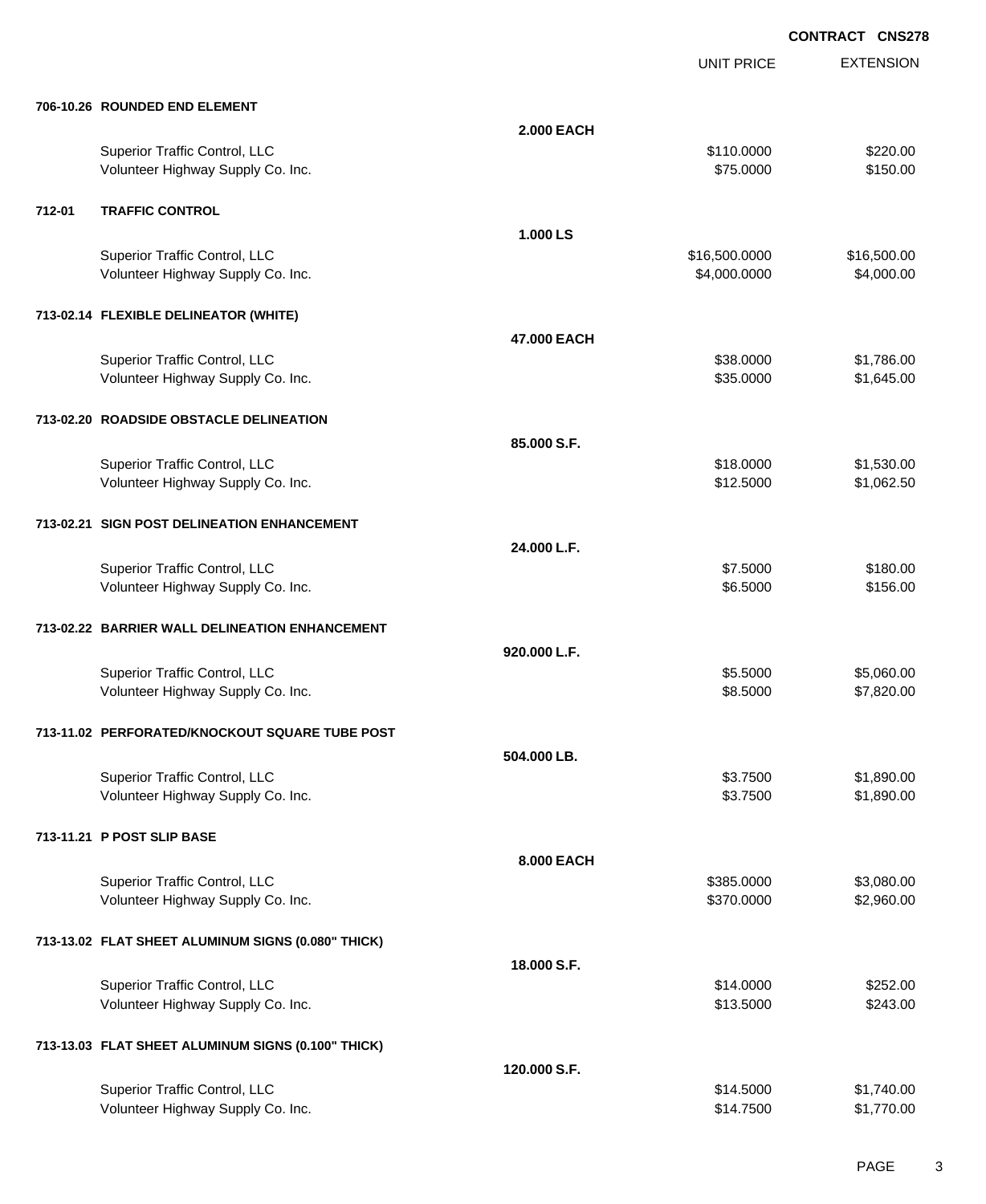EXTENSION **CONTRACT CNS278** UNIT PRICE **713-15.36 REMOVE SIGN, SUPPORT & FOOTING 4.000 EACH** Superior Traffic Control, LLC 6100.00 \$100.00 Volunteer Highway Supply Co. Inc. **\$10.000** \$160.00 **716-01.21 SNOWPLOWABLE RAISED PAVMENT MARKERS (BI-DIR) (1 COLOR) 740.000 EACH** Superior Traffic Control, LLC 6 and the state of the state of the state of the state of the state of the state of the state of the state of the state of the state of the state of the state of the state of the state of the Volunteer Highway Supply Co. Inc. 6. The Contract of Contract Contract Contract Contract Contract Contract Contract Contract Contract Contract Contract Contract Contract Contract Contract Contract Contract Contract Contrac **716-01.22 SNOWPLOWABLE RAISED PAVMENT MARKERS (MONO-DIR)(1 COLOR) 4.000 EACH** Superior Traffic Control, LLC 632.000 \$92.00 Volunteer Highway Supply Co. Inc. **\$22.0000** \$88.00 **716-02.05 PLASTIC PAVEMENT MARKING (STOP LINE) 130.000 L.F.** Superior Traffic Control, LLC 6 and the state of the state of the state of the state of the state of the state of the state of the state of the state of the state of the state of the state of the state of the state of the Volunteer Highway Supply Co. Inc. 6. The Contract of Contract Contract Contract Contract Contract Contract Contract Contract Contract Contract Contract Contract Contract Contract Contract Contract Contract Contract Contrac **716-02.06 PLASTIC PAVEMENT MARKING (TURN LANE ARROW) 1.000 EACH** Superior Traffic Control, LLC 6140.000 \$140.000 \$140.000 \$140.000 Volunteer Highway Supply Co. Inc. 63125.000 \$125.000 \$125.000 \$125.000 **716-04.01 PLASTIC PAVEMENT MARKING (STRAIGHT-TURN ARROW) 1.000 EACH** Superior Traffic Control, LLC 63265.000 \$265.000 \$265.000 \$265.000 Volunteer Highway Supply Co. Inc. 6250.000 \$250.000 \$250.000 \$250.000 \$250.000 **716-13.01 SPRAY THERMO PVMT MRKNG (60 mil) (4IN LINE) 3.200 L.M.** Superior Traffic Control, LLC 6,000.00 Volunteer Highway Supply Co. Inc. \$1,800.0000 \$5,760.00 **716-13.04 SPRAY THERMO PVMT MRKNG (60 mil) (4IN DOTTED LINE) 125.000 L.F.** Superior Traffic Control, LLC 6187.50 Volunteer Highway Supply Co. Inc. 6125.00 \$125.00 **717-01 MOBILIZATION 1.000 LS** Superior Traffic Control, LLC 6. 2012 12:00:000 \$15,000.000 \$15,000.000 \$15,000.000 \$15,000.00

Volunteer Highway Supply Co. Inc. **\$12,000.000 \$12,000.000 \$12,000.000** \$12,000.000

PAGE 4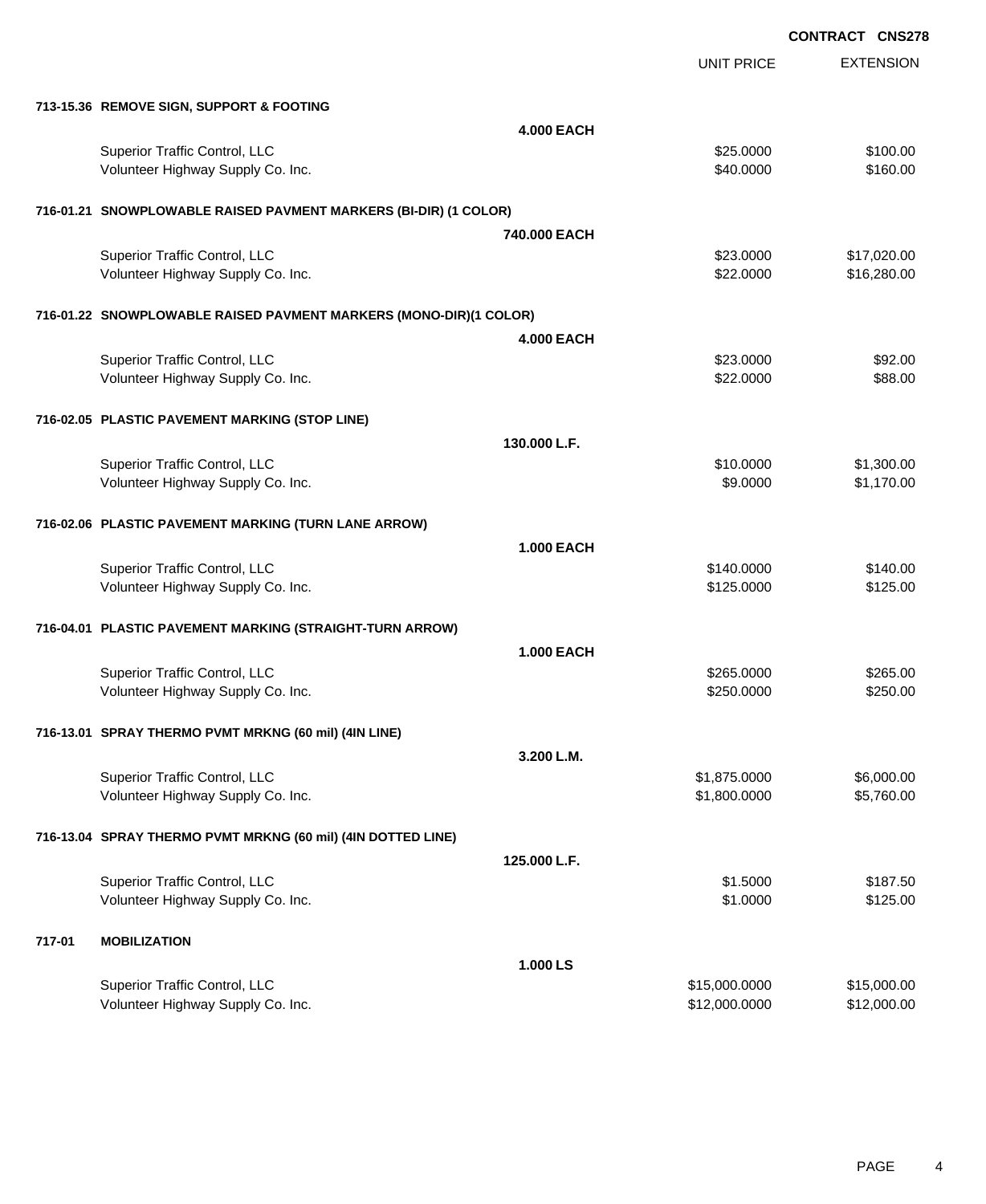## **SUB-TOTAL ROADWAY**

Superior Traffic Control, LLC \$327,745.50 Volunteer Highway Supply Co. Inc. 6. 2012 19:346,972.50

### **TOTAL CONTRACT**

Superior Traffic Control, LLC **\$327,745.50** Volunteer Highway Supply Co. Inc. 6. The Contract of the Contract of the Contract of the Contract of the Contract of the Contract of the Contract of the Contract of the Contract of the Contract of the Contract of the Contr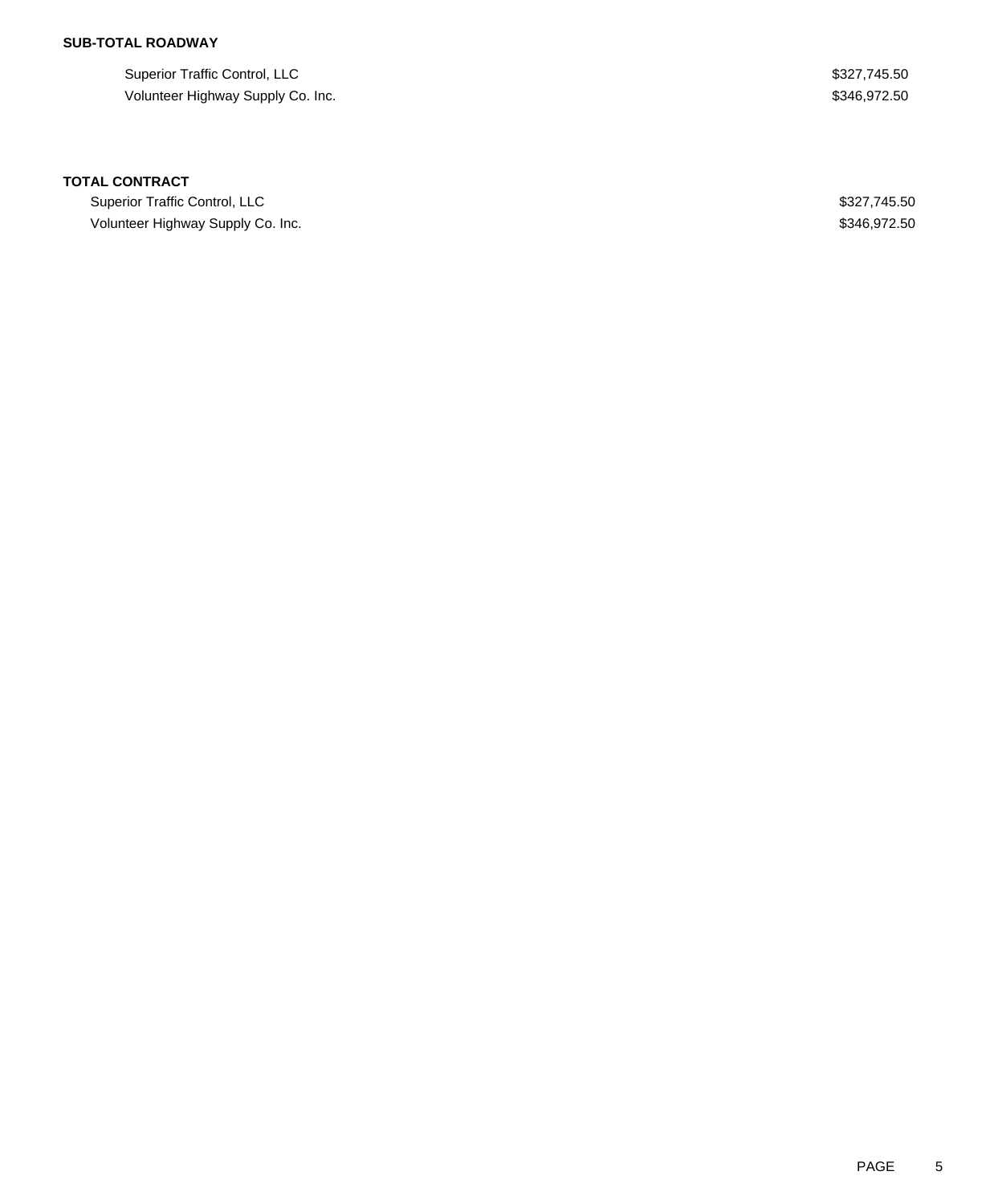## **DEPARTMENT OF TRANSPORTATION SUMMARY OF BIDS LETTING OF AUGUST 17, 2018 STATE OF TENNESSEE**

#### PUTNAM COUNTY (Contract No. CNS279 Call 026)

STP-SIP-111(100),71067-3234-94

THE INSTALLATION OF SIGNALS ON S.R. 111 AT THE I-40 EAST AND WESTBOUND RAMPS IN COOKEVILLE (L.M. 4.08) INCLUDING GRADING, DRAINAGE AND PAVING.

PROJECT LENGTH - 0.370 MILES

COMPLETION TIME - ON OR BEFORE JUNE 15, 2019

DBE GOAL 6.00%

Rogers Group, Inc. 6. 2008. The Second Second Second Second Second Second Second Second Second Second Second S Southern Constructors, Inc. 6. The Southern Constructors, Inc. 6. The Southern Constructors, Inc.

TOTAL CONTRACT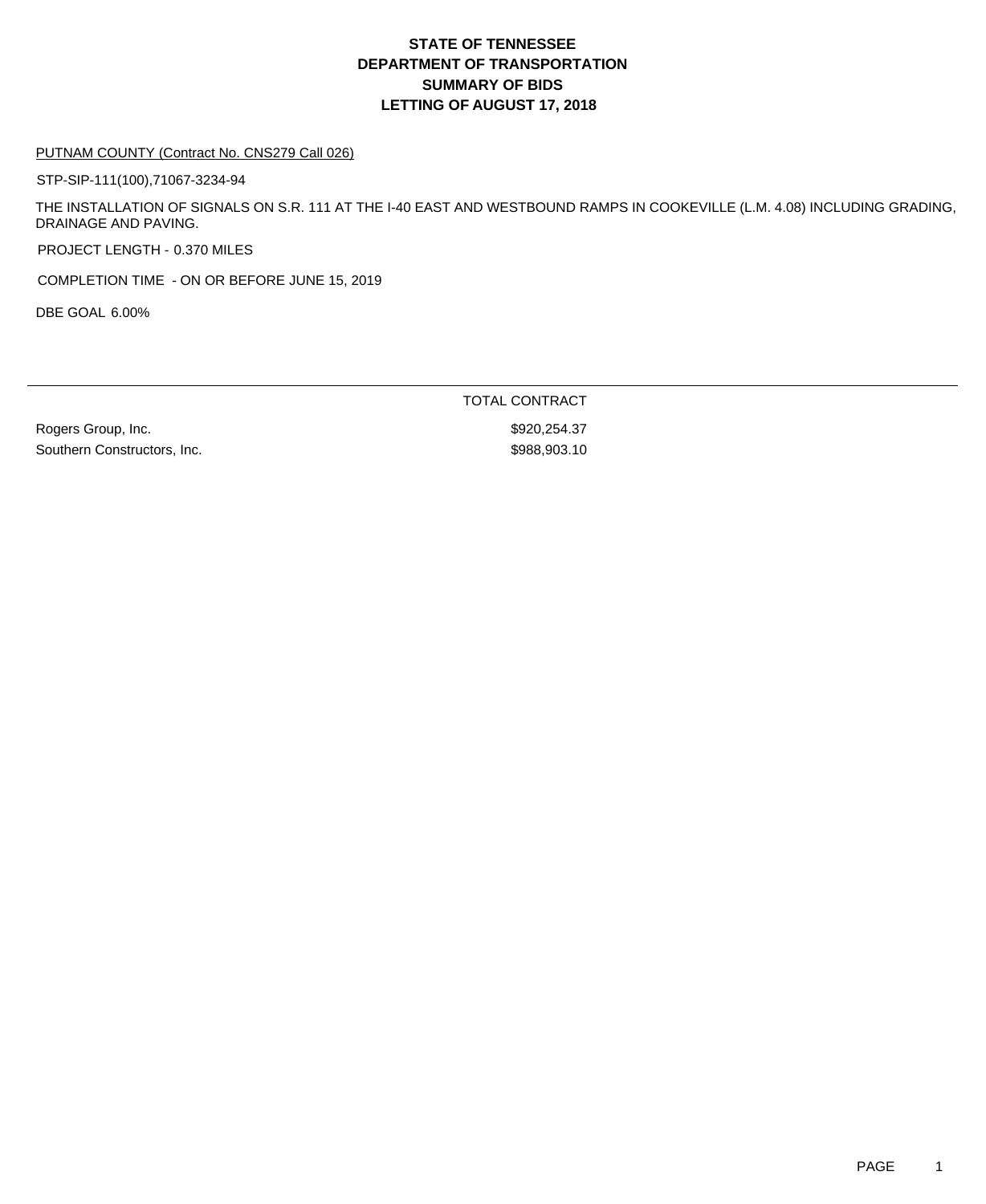|        |                                                                 |                  | <b>CONTRACT CNS279</b>        |                            |
|--------|-----------------------------------------------------------------|------------------|-------------------------------|----------------------------|
|        | <b>ROADWAY CATEGORY</b>                                         |                  | <b>UNIT PRICE</b>             | <b>EXTENSION</b>           |
| 105-01 | <b>CONSTRUCTION STAKES, LINES AND GRADES</b>                    |                  |                               |                            |
|        |                                                                 | 1.000 LS         |                               |                            |
|        | Rogers Group, Inc.<br>Southern Constructors, Inc.               |                  | \$5,659.2400<br>\$15,000.0000 | \$5,659.24<br>\$15,000.00  |
| 203-01 | <b>ROAD &amp; DRAINAGE EXCAVATION (UNCLASSIFIED)</b>            |                  |                               |                            |
|        |                                                                 | 116.000 C.Y.     |                               |                            |
|        | Rogers Group, Inc.<br>Southern Constructors, Inc.               |                  | \$108.1000<br>\$50.0000       | \$12,539.60<br>\$5,800.00  |
| 203-06 | <b>WATER</b>                                                    |                  |                               |                            |
|        |                                                                 | 1.000 M.G.       |                               |                            |
|        | Rogers Group, Inc.<br>Southern Constructors, Inc.               |                  | \$27.5400<br>\$100.0000       | \$27.54<br>\$100.00        |
| 209-05 | <b>SEDIMENT REMOVAL</b>                                         |                  |                               |                            |
|        |                                                                 | 5.000 C.Y.       |                               |                            |
|        | Rogers Group, Inc.<br>Southern Constructors, Inc.               |                  | \$32.1400<br>\$20.0000        | \$160.70<br>\$100.00       |
|        | 209-08.02 TEMPORARY SILT FENCE (WITH BACKING)                   |                  |                               |                            |
|        |                                                                 | 225.000 L.F.     |                               |                            |
|        | Rogers Group, Inc.<br>Southern Constructors, Inc.               |                  | \$4.8200<br>\$7.0000          | \$1,084.50<br>\$1,575.00   |
| 303-01 | MINERAL AGGREGATE, TYPE A BASE, GRADING D                       |                  |                               |                            |
|        | Rogers Group, Inc.                                              | 132.000 TON      | \$75,0000                     | \$9,900.00                 |
|        | Southern Constructors, Inc.                                     |                  | \$44.0000                     | \$5,808.00                 |
|        | 307-02.08 ASPHALT CONCRETE MIX (PG70-22) (BPMB-HM) GRADING B-M2 |                  |                               |                            |
|        |                                                                 | 338.000 TON      | \$109.0000                    |                            |
|        | Rogers Group, Inc.<br>Southern Constructors, Inc.               |                  | \$220.0000                    | \$36,842.00<br>\$74,360.00 |
| 313-03 | <b>TREATED PERMEABLE BASE</b>                                   |                  |                               |                            |
|        | Rogers Group, Inc.                                              | 123.000 S.Y.     | \$80.0000                     | \$9,840.00                 |
|        | Southern Constructors, Inc.                                     |                  | \$165.0000                    | \$20,295.00                |
| 403-01 | BITUMINOUS MATERIAL FOR TACK COAT (TC)                          |                  |                               |                            |
|        |                                                                 | 12.000 TON       |                               |                            |
|        | Rogers Group, Inc.<br>Southern Constructors, Inc.               |                  | \$500.0000<br>\$550.0000      | \$6,000.00<br>\$6,600.00   |
| 403-02 | <b>ASPHALT CEMENT FOR TACK COAT (TC)</b>                        |                  |                               |                            |
|        |                                                                 | <b>6.000 TON</b> |                               |                            |
|        | Rogers Group, Inc.<br>Southern Constructors, Inc.               |                  | \$500.0000<br>\$550.0000      | \$3,000.00<br>\$3,300.00   |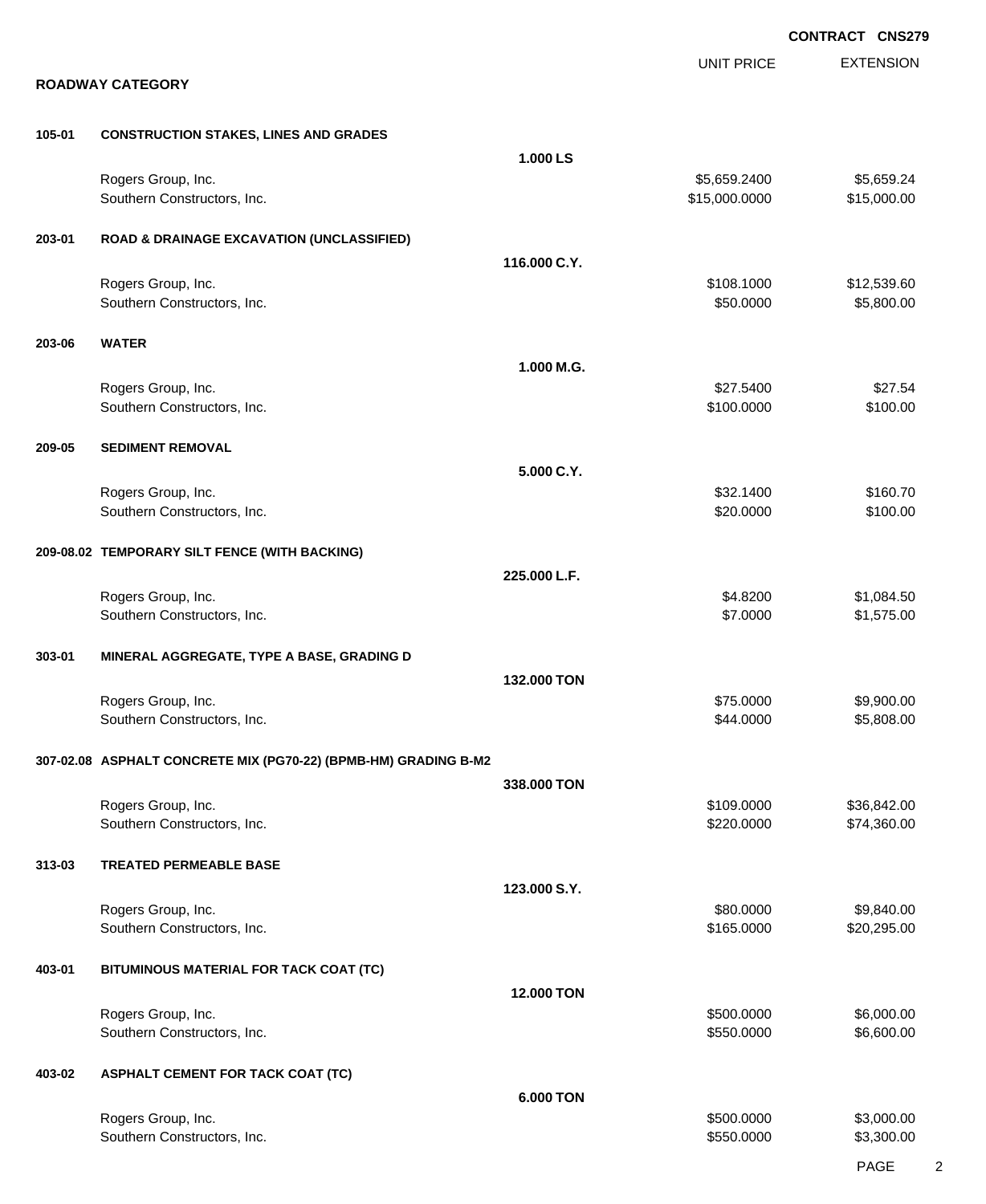EXTENSION **CONTRACT CNS279** UNIT PRICE **407-20.05 SAW CUTTING ASPHALT PAVEMENT 210.000 L.F.** Rogers Group, Inc. \$846.30 \$8546.30 \$84.0300 \$846.30 Southern Constructors, Inc. 6693.00 \$693.00 \$693.00 \$693.00 **411-02.10 ACS MIX(PG70-22) GRADING D 1,275.000 TON** Rogers Group, Inc. 6. 2010. The State of the State of the State of the State of State of State of State of State of State of State of State of State of State of State of State of State of State of State of State of State o Southern Constructors, Inc. 6. The Constructors, Inc. 6. The Constructors, Inc. 6. The Constructors, Inc. 6. The Constructors of the Constructors, Inc. 6. The Constructors, Inc. 6. The Constructors, Inc. 6. The Constructor **415-01.02 COLD PLANING BITUMINOUS PAVEMENT 18,028.000 S.Y.** Rogers Group, Inc. \$59,492.40 Southern Constructors, Inc. 681,126.00 \$81,126.00 \$81,126.00 **501-01.03 PORTLAND CEMENT CONCRETE PAVEMENT (PLAIN) 10" 123.000 S.Y.** Rogers Group, Inc. \$32,292.42 \$262.5400 \$32,292.42 Southern Constructors, Inc. 6. The Southern Constructors, Inc. 6225.0000 \$27,675.00 **712-01 TRAFFIC CONTROL 1.000 LS** Rogers Group, Inc. \$72,000.000 \$72,000.000 \$72,000.000 \$72,000.000 \$72,000.000 \$72,000.00 Southern Constructors, Inc. 6. The Constructors of the Constructors, Inc. 6. The Constructors, Inc. 6. The Constructors of the Constructors of the Constructors of the Constructors of the Constructors of the Constructors of **712-02.02 INTERCONNECTED PORTABLE BARRIER RAIL 208.000 L.F.** Rogers Group, Inc. \$84.9200 \$17,663.36 Southern Constructors, Inc. 6. The Southern Constructors, Inc. 6. The Southern Constructors, Inc. 6. The Southern Constructors, Inc. 6. The Southern Constructors, Inc. 6. The Southern Constructors, Inc. 6. The Southern Con **712-04.01 FLEXIBLE DRUMS (CHANNELIZING) 50.000 EACH** Rogers Group, Inc. \$33.2400 \$1,662.00 \$1,662.00 \$1,662.00 \$1,662.00 \$1,662.00 \$1,662.00 \$1,662.00 \$1,662.00 \$1,662.00 Southern Constructors, Inc. 6. The Constructors of the Constructors, Inc. 6. The Constructors, Inc. 6. The Constructors of the Constructors of the Constructors, Inc. 6. The Constructors of the Constructors, Inc. 6. The Con **712-06 SIGNS (CONSTRUCTION) 292.000 S.F.** Rogers Group, Inc. \$2,254.24 \$2,254.24 \$2,254.24 \$1,2500 \$2,254.24 Southern Constructors, Inc. 6. The Southern Constructors, Inc. 6. The Southern Constructors, Inc. 6. The Southern Constructors, Inc. 6. The Southern Constructors, Inc. 6. The Southern Constructors, Inc. 6. The Southern Con **712-08.03 ARROW BOARD (TYPE C) 1.000 EACH** Rogers Group, Inc. \$1,008.9800 \$1,008.9800 \$1,008.9800 \$1,008.9800 \$1,008.9800 \$1,008.98 Southern Constructors, Inc. 6. The Constructors of the Constructors, Inc. 6. The Constructors, Inc. 6. S2,200.000 \$2,200.000 \$2,200.00 **712-09.01 REMOVABLE PAVEMENT MARKING LINE 400.000 L.F.** Rogers Group, Inc. \$936.00 \$936.00 \$936.00 \$936.00 \$936.00 \$936.00 \$936.00 \$936.00 \$936.00 \$936.00 \$936.00 \$936 Southern Constructors, Inc. 6. The Southern Constructors, Inc. 6. The Southern Constructors, Inc. 6. The Southern Constructors, Inc. 6. The Southern Constructors, Inc. 6. The Southern Constructors, Inc. 6. The Southern Con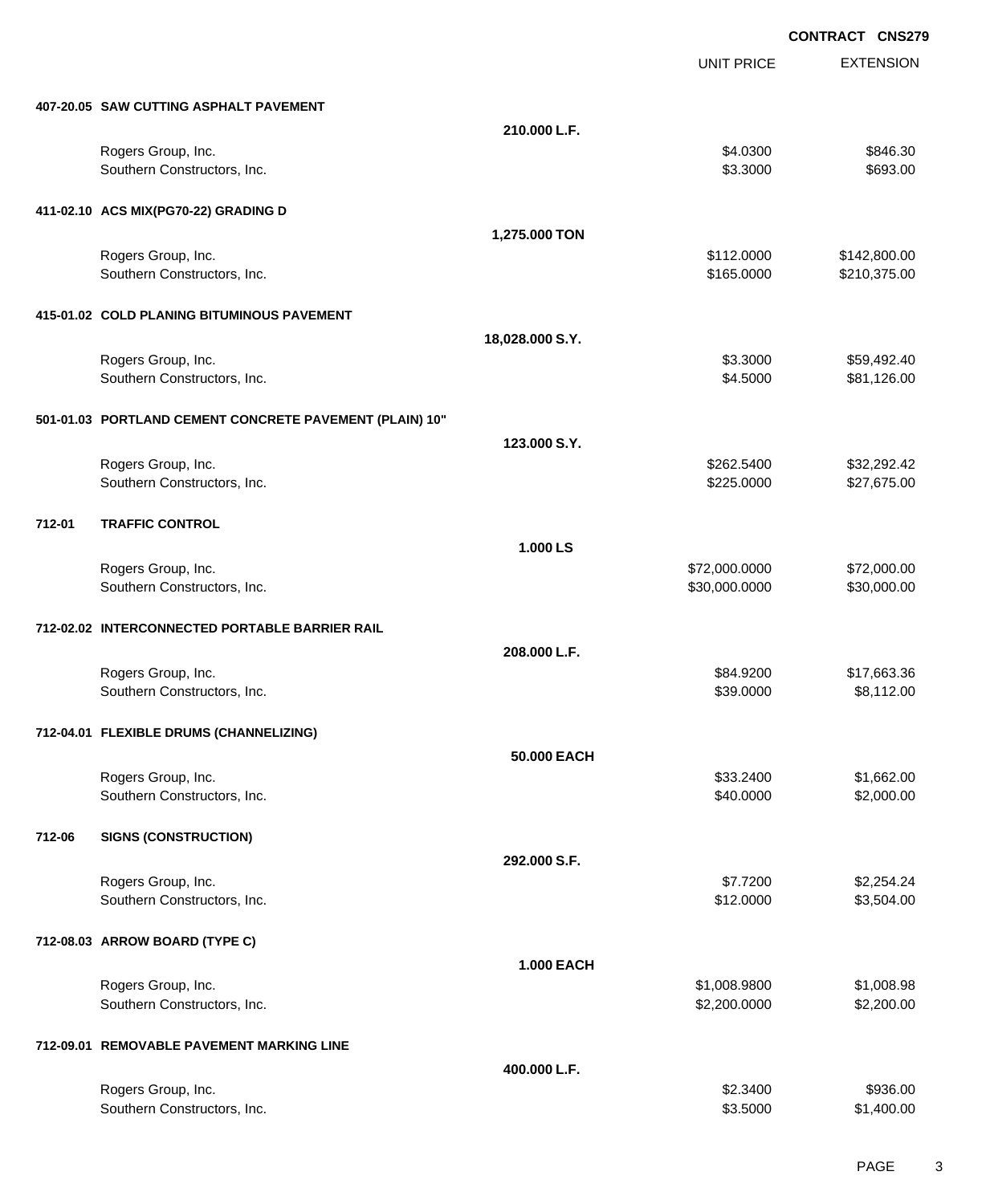|        |                                                                  |                   | UNIT PRICE   | <b>EXTENSION</b> |
|--------|------------------------------------------------------------------|-------------------|--------------|------------------|
| 713-15 | <b>REMOVAL OF SIGNS, POSTS AND FOOTINGS</b>                      |                   |              |                  |
|        |                                                                  | 1.000 LS          |              |                  |
|        | Rogers Group, Inc.                                               |                   | \$296.7600   | \$296.76         |
|        | Southern Constructors, Inc.                                      |                   | \$350.0000   | \$350.00         |
|        | 713-16.01 CHANGEABLE MESSAGE SIGN UNIT                           |                   |              |                  |
|        |                                                                  | 3.000 EACH        |              |                  |
|        | Rogers Group, Inc.                                               |                   | \$4,985.5500 | \$14,956.65      |
|        | Southern Constructors, Inc.                                      |                   | \$7,000.0000 | \$21,000.00      |
|        | 713-16.20 SIGNS (R3-2, 36"x36")                                  |                   |              |                  |
|        |                                                                  | <b>2.000 EACH</b> |              |                  |
|        | Rogers Group, Inc.                                               |                   | \$130.5700   | \$261.14         |
|        | Southern Constructors, Inc.                                      |                   | \$300.0000   | \$600.00         |
|        | 713-16.21 SIGNS (R10-5, 30'x36")                                 |                   |              |                  |
|        |                                                                  | <b>2.000 EACH</b> |              |                  |
|        | Rogers Group, Inc.                                               |                   | \$89.0300    | \$178.06         |
|        | Southern Constructors, Inc.                                      |                   | \$350.0000   | \$700.00         |
|        | 713-16.22 SIGNS (W3-3, 48"x48")                                  |                   |              |                  |
|        |                                                                  | 8.000 EACH        |              |                  |
|        | Rogers Group, Inc.                                               |                   | \$267.0800   | \$2,136.64       |
|        | Southern Constructors, Inc.                                      |                   | \$350.0000   | \$2,800.00       |
|        | 713-16.23 SIGNS (M3-1, 24"x12")                                  |                   |              |                  |
|        |                                                                  | <b>2.000 EACH</b> |              |                  |
|        | Rogers Group, Inc.                                               |                   | \$35.6100    | \$71.22          |
|        | Southern Constructors, Inc.                                      |                   | \$200.0000   | \$400.00         |
|        | 713-16.24 SIGNS (M3-3, 24"x12")                                  |                   |              |                  |
|        |                                                                  | <b>2.000 EACH</b> |              |                  |
|        | Rogers Group, Inc.                                               |                   | \$35.6100    | \$71.22          |
|        | Southern Constructors, Inc.                                      |                   | \$200.0000   | \$400.00         |
|        | 713-16.25 SIGNS (M6-1, 21"x15")                                  |                   |              |                  |
|        |                                                                  | <b>4.000 EACH</b> |              |                  |
|        | Rogers Group, Inc.                                               |                   | \$41.5500    | \$166.20         |
|        | Southern Constructors, Inc.                                      |                   | \$220.0000   | \$880.00         |
|        | 713-16.26 SIGNS (TN-6D, 30"x24")                                 |                   |              |                  |
|        |                                                                  | <b>4.000 EACH</b> |              |                  |
|        | Rogers Group, Inc.                                               |                   | \$219.6000   | \$878.40         |
|        | Southern Constructors, Inc.                                      |                   | \$220.0000   | \$880.00         |
|        | 716-01.23 SNOWPLOWABLE RAISED PAVEMENT MARKERS (BI-DIR)(2 COLOR) |                   |              |                  |
|        |                                                                  | 96.000 EACH       |              |                  |
|        | Rogers Group, Inc.                                               |                   | \$76.0200    | \$7,297.92       |
|        | Southern Constructors, Inc.                                      |                   | \$72.0000    | \$6,912.00       |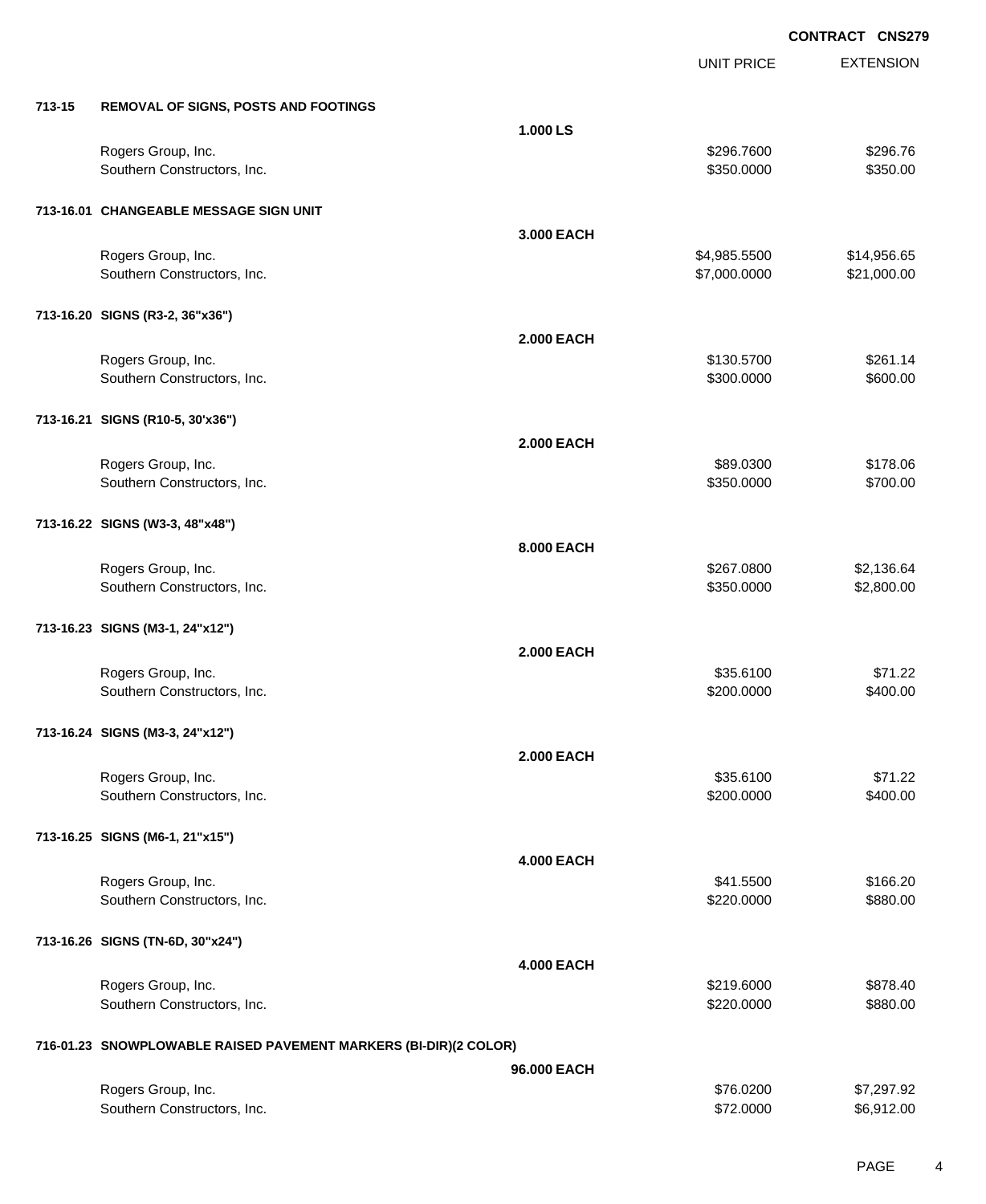**EXTENSION CONTRACT CNS279** UNIT PRICE **716-02.04 PLASTIC PAVEMENT MARKING(CHANNELIZATION STRIPING) 360.000 S.Y.** Rogers Group, Inc. \$23.3900 \$8,420.40 Southern Constructors, Inc. 6. The Constructors of the Constructors, Inc. 6. The Constructors, Inc. 6. The Constructors of the Constructors of the Constructors of the Constructors of the Constructors of the Constructors of **716-02.05 PLASTIC PAVEMENT MARKING (STOP LINE) 190.000 L.F.** Rogers Group, Inc. \$14.0300 \$2,665.70 Southern Constructors, Inc. 6. The Southern Constructors, Inc. 6. The Southern Constructors, Inc. 6. The Southern Constructors, Inc. 6. The Southern Constructors, Inc. 6. The Southern Constructors, Inc. 6. The Southern Con **716-02.06 PLASTIC PAVEMENT MARKING (TURN LANE ARROW) 21.000 EACH** Rogers Group, Inc. \$175.4200 \$3,683.82 Southern Constructors, Inc. 6. The Constructors of the Constructors, Inc. 6. The Constructors, Inc. 6. Sample 3,465.000 \$3,465.000 \$3,465.000 \$3,465.00 **716-02.08 PLASTIC PAVEMENT MARKING (8" DOTTED LINE) 545.000 L.F.** Rogers Group, Inc. \$1,275.30 Southern Constructors, Inc. 6. 2000 \$1,199.00 \$1,199.00 \$1,199.00 \$1,199.00 \$1,199.00 \$1,199.00 \$1,199.00 \$1,199.00 \$1,199.00 \$1,199.00 \$1,199.00 \$1,199.00 \$1,199.00 \$1,199.00 \$1,199.00 \$1,199.00 \$1,199.00 \$1,199.00 \$1,199 **716-02.12 PLASTIC PAVEMENT MARKING (8IN LINE) 0.500 L.M.** Rogers Group, Inc. \$9,940.6800 \$4,970.34 Southern Constructors, Inc. 6. The Constructors of the Constructors, Inc. 6. The Constructors, Inc. 6. The Constructors of the Constructors of the Constructors of the Constructors of the Constructors of the Constructors of **716-03.01 PLASTIC WORD PAVEMENT MARKING (ONLY) 2.000 EACH** Rogers Group, Inc. \$175.4200 \$350.84 Southern Constructors, Inc. 6330.00 \$330.00 \$330.00 \$330.00 **716-04.04 PLASTIC PAVEMENT MARKING (TRANSVERSE SHOULDER) 450.000 L.F.** Rogers Group, Inc. \$8.1900 \$3,685.50 Southern Constructors, Inc. 6. The Constructors, Inc. 6. The Constructors, Inc. 6. The Constructors, Inc. 6. Sa **716-05.20 PAINTED PAVEMENT MARKING (6" LINE) 5.400 L.M.** Rogers Group, Inc. \$1,262.81 \$1,262.81 \$1,262.81 \$789.4100 \$4,262.81 Southern Constructors, Inc. 66 and the state of the state of the state of the state of the state of the state of the state of the state of the state of the state of the state of the state of the state of the state of the s

#### **716-12.02 ENHANCED FLATLINE THERMO PVMT MRKNG (6IN LINE)**

|                                                                 | 2.700 L.M. |              |             |
|-----------------------------------------------------------------|------------|--------------|-------------|
| Rogers Group, Inc.                                              |            | \$5,613.5600 | \$15,156.61 |
| Southern Constructors, Inc.                                     |            | \$5.500.0000 | \$14,850.00 |
| 716-12.05 ENHANCED FLATLINE THERMO PVMT MRKNG (6IN DOTTED LINE) |            |              |             |

|                             | 740.000 L.F. |            |
|-----------------------------|--------------|------------|
| Rogers Group, Inc.          | \$2,3400     | \$1,731.60 |
| Southern Constructors, Inc. | \$3,0000     | \$2,220.00 |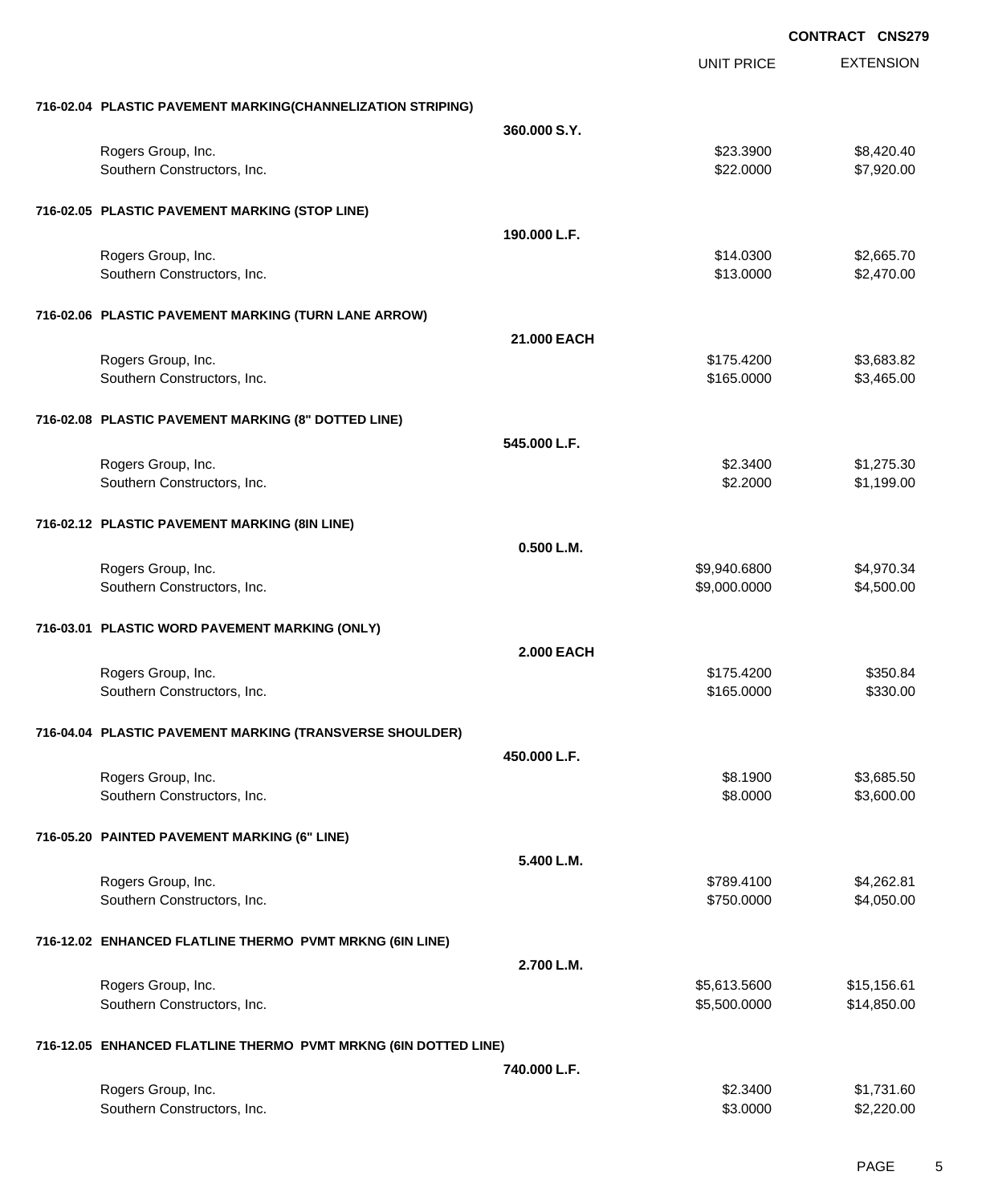|        |                                                        |                    | <b>UNIT PRICE</b> | <b>EXTENSION</b> |
|--------|--------------------------------------------------------|--------------------|-------------------|------------------|
| 717-01 | <b>MOBILIZATION</b>                                    |                    |                   |                  |
|        |                                                        | 1.000 LS           |                   |                  |
|        | Rogers Group, Inc.                                     |                    | \$46,064.0000     | \$46,064.00      |
|        | Southern Constructors, Inc.                            |                    | \$48,000.0000     | \$48,000.00      |
|        | 725-03.09 ETHERNET SWITCH (TYPE A)                     |                    |                   |                  |
|        |                                                        | <b>2.000 EACH</b>  |                   |                  |
|        | Rogers Group, Inc.                                     |                    | \$583.5400        | \$1,167.08       |
|        | Southern Constructors, Inc.                            |                    | \$3,000.0000      | \$6,000.00       |
|        | 730-02.09 SIGNAL HEAD ASSEMBLY (130 WITH BACKPLATE)    |                    |                   |                  |
|        |                                                        | <b>12.000 EACH</b> |                   |                  |
|        | Rogers Group, Inc.                                     |                    | \$1,020.9200      | \$12,251.04      |
|        | Southern Constructors, Inc.                            |                    | \$880.0000        | \$10,560.00      |
|        | 730-02.30 SIGNAL HEAD ASSEMBLY (130 A2 WITH BACKPLATE) |                    |                   |                  |
|        |                                                        | <b>2.000 EACH</b>  |                   |                  |
|        | Rogers Group, Inc.                                     |                    | \$1,050.0900      | \$2,100.18       |
|        | Southern Constructors, Inc.                            |                    | \$890.0000        | \$1,780.00       |
|        | 730-03.21 INSTALL PULL BOX (TYPE B)                    |                    |                   |                  |
|        |                                                        | 30.000 EACH        |                   |                  |
|        | Rogers Group, Inc.                                     |                    | \$536.7100        | \$16,101.30      |
|        | Southern Constructors, Inc.                            |                    | \$555.0000        | \$16,650.00      |
|        | 730-03.23 INSTALL PULL BOX (FIBER OPTIC-TYPE A)        |                    |                   |                  |
|        |                                                        | <b>4.000 EACH</b>  |                   |                  |
|        | Rogers Group, Inc.                                     |                    | \$1,984.0300      | \$7,936.12       |
|        | Southern Constructors, Inc.                            |                    | \$1,350.0000      | \$5,400.00       |
|        | 730-05.01 ELECTRICAL SERVICE CONNECTION                |                    |                   |                  |
|        |                                                        | <b>2.000 EACH</b>  |                   |                  |
|        | Rogers Group, Inc.                                     |                    | \$1,750.1500      | \$3,500.30       |
|        | Southern Constructors, Inc.                            |                    | \$3,900.0000      | \$7,800.00       |
|        | 730-08.03 SIGNAL CABLE - 7 CONDUCTOR                   |                    |                   |                  |
|        |                                                        | 2,190.000 L.F.     |                   |                  |
|        | Rogers Group, Inc.                                     |                    | \$1.8100          | \$3,963.90       |
|        | Southern Constructors, Inc.                            |                    | \$2.0000          | \$4,380.00       |
|        | 730-08.31 INTERCONNECT CABLE (12 FIBER MULTI-MODE)     |                    |                   |                  |
|        |                                                        | 1,200.000 L.F.     |                   |                  |
|        | Rogers Group, Inc.                                     |                    | \$2.3300          | \$2,796.00       |
|        | Southern Constructors, Inc.                            |                    | \$3.5000          | \$4,200.00       |
|        | 730-12.02 CONDUIT 2" DIAMETER (PVC)                    |                    |                   |                  |
|        |                                                        | 2,590.000 L.F.     |                   |                  |
|        | Rogers Group, Inc.                                     |                    | \$10.2100         | \$26,443.90      |
|        | Southern Constructors, Inc.                            |                    | \$9.0000          | \$23,310.00      |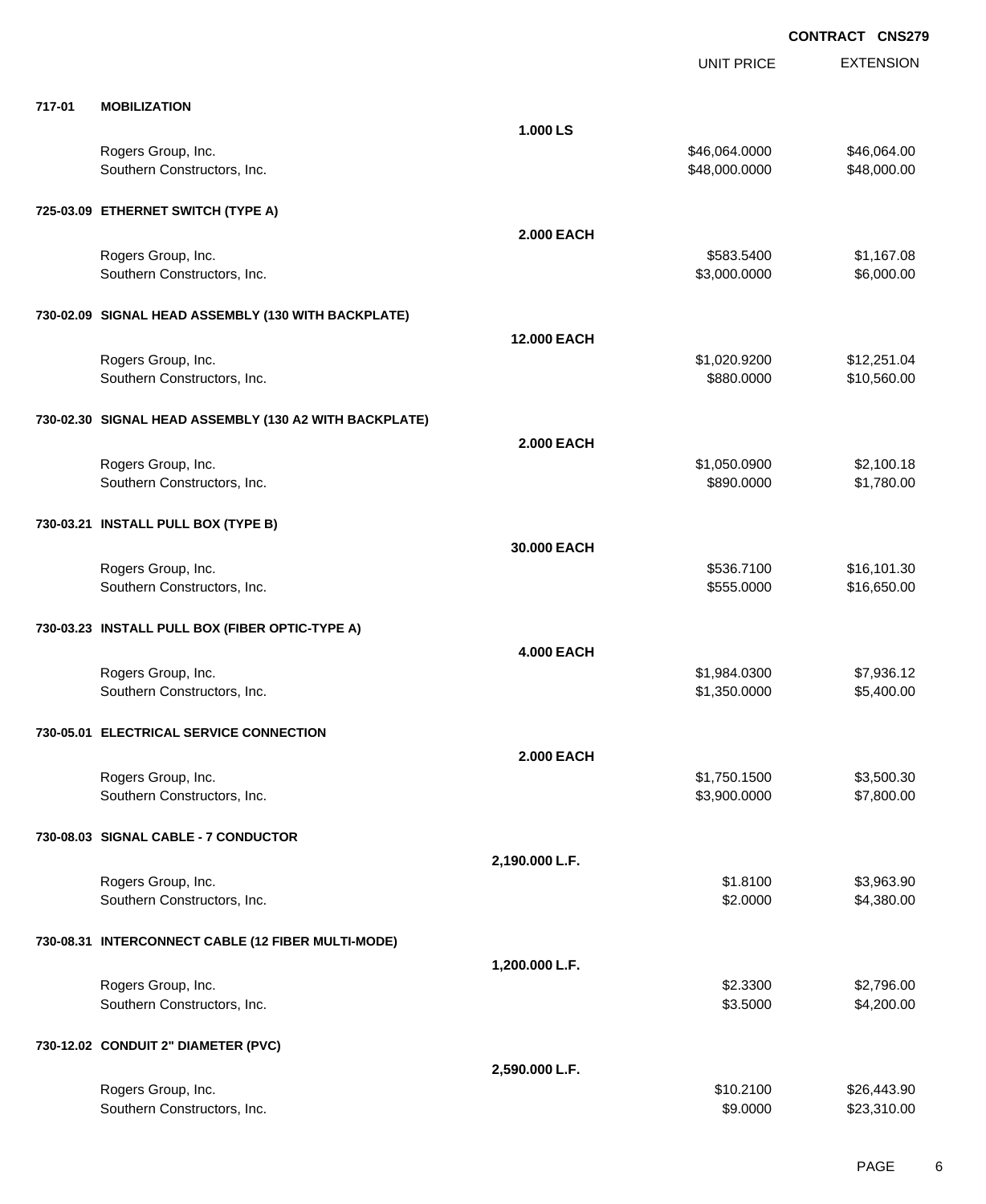UNIT PRICE EXTENSION

| 730-12.03 CONDUIT 3" DIAMETER (PVC)               |                    |                                |                            |
|---------------------------------------------------|--------------------|--------------------------------|----------------------------|
|                                                   | 800.000 L.F.       |                                |                            |
| Rogers Group, Inc.                                |                    | \$11.6700                      | \$9,336.00                 |
| Southern Constructors, Inc.                       |                    | \$13.5000                      | \$10,800.00                |
| 730-12.09 CONDUIT 3" DIAMETER (RGS)               |                    |                                |                            |
|                                                   | 415,000 L.F.       |                                |                            |
| Rogers Group, Inc.                                |                    | \$29.1700                      | \$12,105.55                |
| Southern Constructors, Inc.                       |                    | \$27.0000                      | \$11,205.00                |
| 730-12.14 CONDUIT 3" DIAMETER (JACK AND BORE)     |                    |                                |                            |
|                                                   | 1,200.000 L.F.     |                                |                            |
| Rogers Group, Inc.                                |                    | \$29.1700                      | \$35,004.00                |
| Southern Constructors, Inc.                       |                    | \$31.0000                      | \$37,200.00                |
| 730-13.01 VEHICLE LOOP DETECTOR (SHELF MOUNT)     |                    |                                |                            |
|                                                   | <b>18.000 EACH</b> |                                |                            |
| Rogers Group, Inc.                                |                    | \$262.5200                     | \$4,725.36                 |
| Southern Constructors, Inc.                       |                    | \$240.0000                     | \$4,320.00                 |
| 730-14.01 SHIELDED DETECTOR CABLE                 |                    |                                |                            |
|                                                   | 11,075.000 L.F.    |                                |                            |
| Rogers Group, Inc.                                |                    | \$1.1700                       | \$12,957.75                |
| Southern Constructors, Inc.                       |                    | \$1.1000                       | \$12,182.50                |
| 730-14.02 SAW SLOT                                |                    |                                |                            |
|                                                   | 2,270.000 L.F.     |                                |                            |
| Rogers Group, Inc.                                |                    | \$4.4300                       | \$10,056.10                |
| Southern Constructors, Inc.                       |                    | \$4.5000                       | \$10,215.00                |
| 730-14.03 LOOP WIRE                               |                    |                                |                            |
|                                                   | 5,086.000 L.F.     |                                |                            |
| Rogers Group, Inc.                                |                    | \$0.5800                       | \$2,949.88                 |
| Southern Constructors, Inc.                       |                    |                                |                            |
|                                                   |                    | \$0.6000                       | \$3,051.60                 |
| 730-15.32 CABINET (EIGHT PHASE BASE MOUNTED)      |                    |                                |                            |
|                                                   | <b>2.000 EACH</b>  |                                |                            |
| Rogers Group, Inc.                                |                    | \$16,918.1500                  | \$33,836.30                |
| Southern Constructors, Inc.                       |                    | \$12,000.0000                  | \$24,000.00                |
| 730-16.02 EIGHT PHASE ACTUATED CONTROLLER         |                    |                                |                            |
|                                                   | <b>2.000 EACH</b>  |                                |                            |
| Rogers Group, Inc.                                |                    | \$6,417.2300                   | \$12,834.46                |
| Southern Constructors, Inc.                       |                    | \$4,400.0000                   | \$8,800.00                 |
| 730-23.36 CANTILEVER SIGNAL SUPPORT (1 ARM @ 75') |                    |                                |                            |
|                                                   | <b>1.000 EACH</b>  |                                |                            |
| Rogers Group, Inc.<br>Southern Constructors, Inc. |                    | \$25,668.9200<br>\$27,500.0000 | \$25,668.92<br>\$27,500.00 |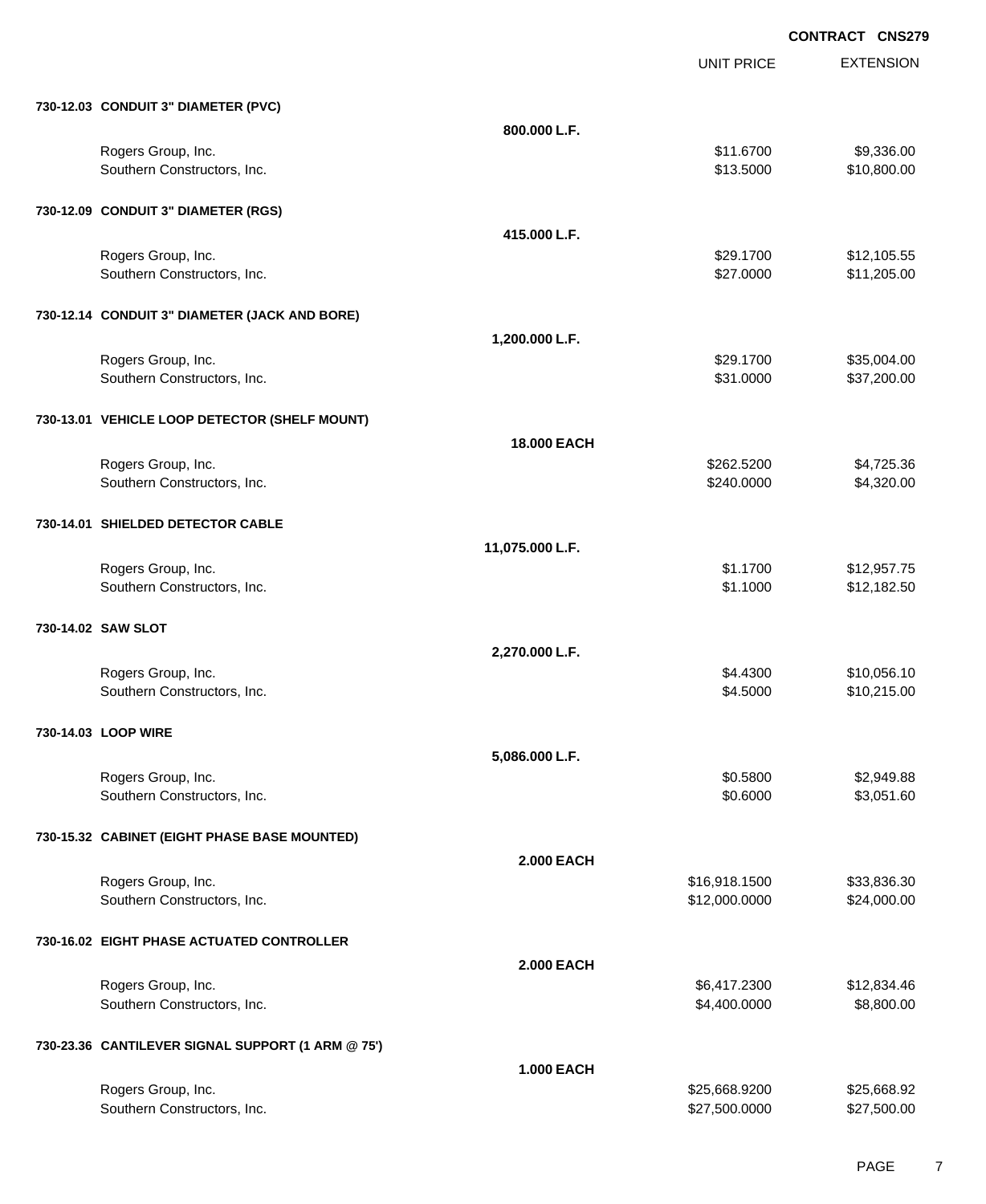|                                                     |                   | <b>UNIT PRICE</b> | <b>EXTENSION</b> |
|-----------------------------------------------------|-------------------|-------------------|------------------|
| 730-23.37 CANTILEVER SIGNAL SUPPORT (1 ARM @ 85')   |                   |                   |                  |
|                                                     | <b>1.000 EACH</b> |                   |                  |
| Rogers Group, Inc.                                  |                   | \$26,835.6900     | \$26,835.69      |
| Southern Constructors, Inc.                         |                   | \$31,000.0000     | \$31,000.00      |
| 730-23.38 CANTILEVER SIGNAL SUPPORT (2 @ 50' & 60') |                   |                   |                  |
|                                                     | <b>1.000 EACH</b> |                   |                  |
| Rogers Group, Inc.                                  |                   | \$25,668.9200     | \$25,668.92      |
| Southern Constructors, Inc.                         |                   | \$27,000.0000     | \$27,000.00      |
| 730-23.39 CANTILEVER SIGNAL SUPPORT (2 @ 45' & 50') |                   |                   |                  |
|                                                     | <b>1.000 EACH</b> |                   |                  |
| Rogers Group, Inc.                                  |                   | \$27,419.0700     | \$27,419.07      |
| Southern Constructors, Inc.                         |                   | \$24,000.0000     | \$24,000.00      |
| 793-14.09 BRIDGE CONDUIT HANGER SYSTEM              |                   |                   |                  |
|                                                     | 1.000 LS          |                   |                  |
| Rogers Group, Inc.                                  |                   | \$70,006.1400     | \$70,006.14      |
| Southern Constructors, Inc.                         |                   | \$50,000.0000     | \$50,000.00      |
|                                                     |                   |                   |                  |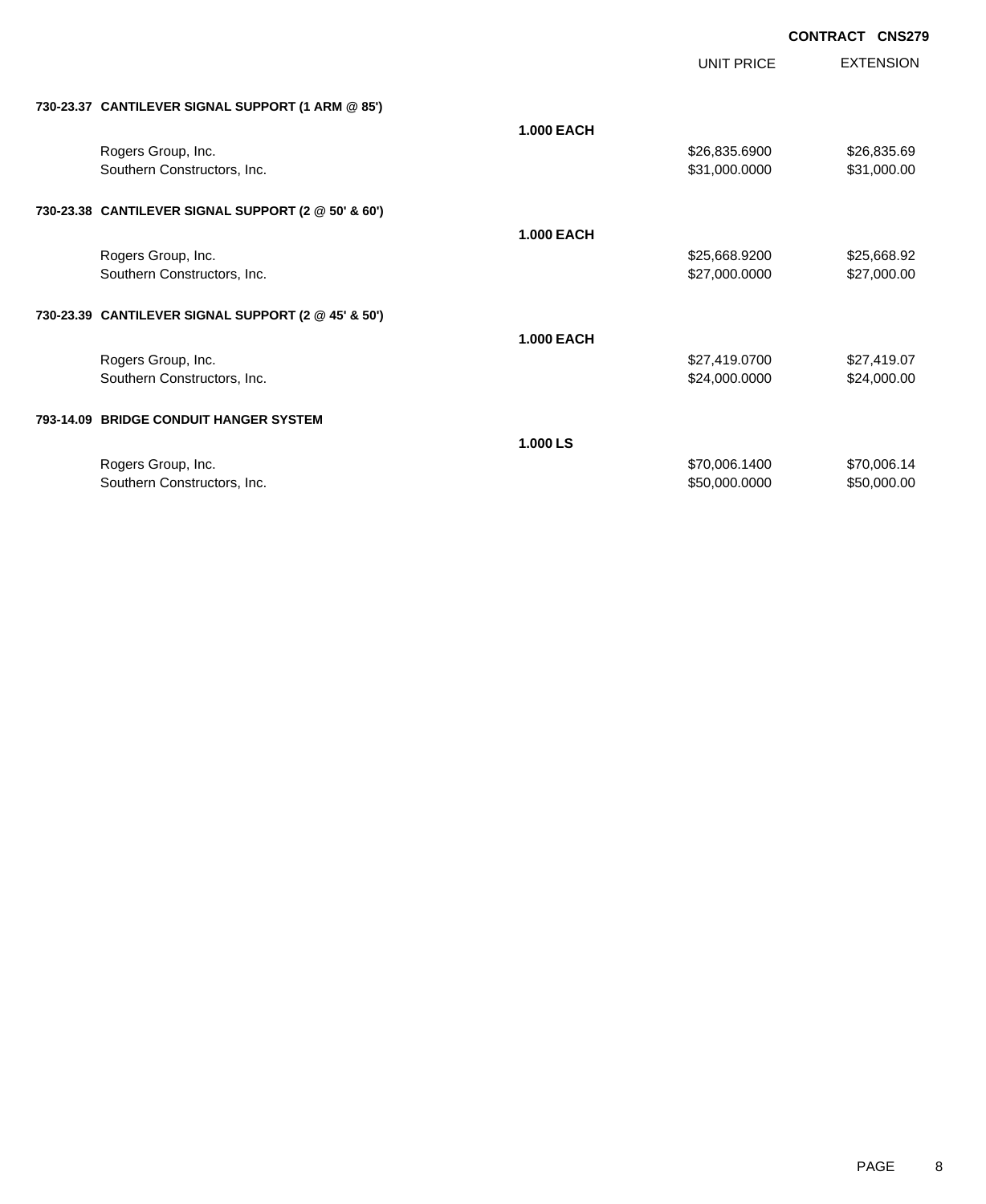## **SUB-TOTAL ROADWAY**

Rogers Group, Inc. \$920,254.37 Southern Constructors, Inc. 6. The Southern Constructors, Inc. 6. The Superior of the Superior of the Superior Superior Superior Superior Superior Superior Superior Superior Superior Superior Superior Superior Superior Sup

### **TOTAL CONTRACT**

Rogers Group, Inc. \$920,254.37 Southern Constructors, Inc. 6. The Southern Constructors, Inc. 6. The Southern Constructors, Inc. 6. The Southern Constructors, Inc.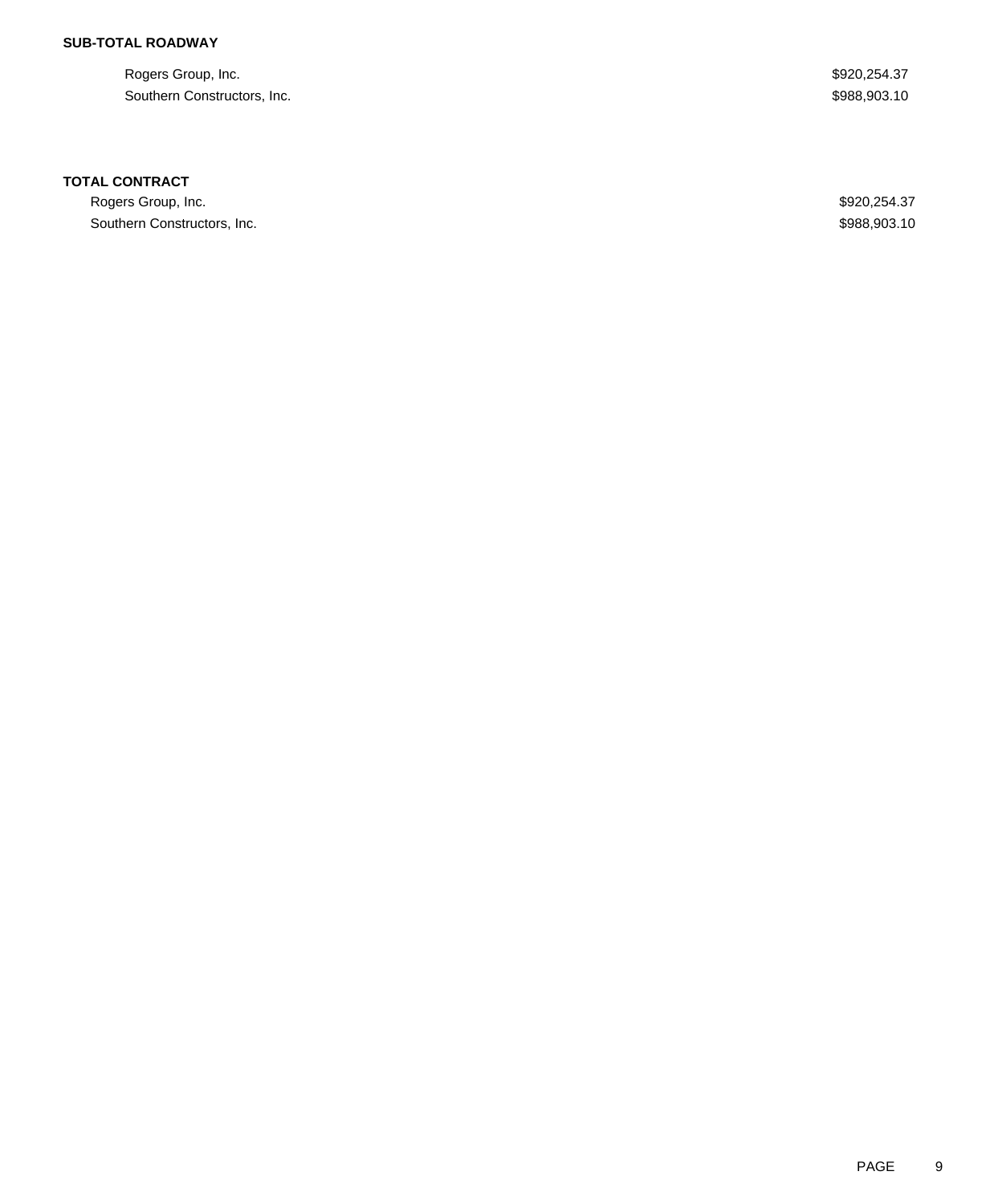# **DEPARTMENT OF TRANSPORTATION SUMMARY OF BIDS LETTING OF AUGUST 17, 2018 STATE OF TENNESSEE**

#### RUTHERFORD COUNTY (Contract No. CNS292 Call 027)

75008-4208-04

THE REPAIR OF THE BRIDGE ON U.S. 41A (S.R. 16) OVER KELLY CREEK (L.M. 4.79).

PROJECT LENGTH - 0.0 MILES

COMPLETION TIME - ON OR BEFORE APRIL 30, 2019

|                                      | TOTAL CONTRACT |
|--------------------------------------|----------------|
| Bell & Associates Construction, LP   | \$1,148,716.24 |
| Kiewit Infrastructure South Co.      | \$1,564,946.50 |
| Jones Bros. Contractors, LLC         | \$1,587,448,10 |
| Mid-State Construction Company, Inc. | \$1,798,982.56 |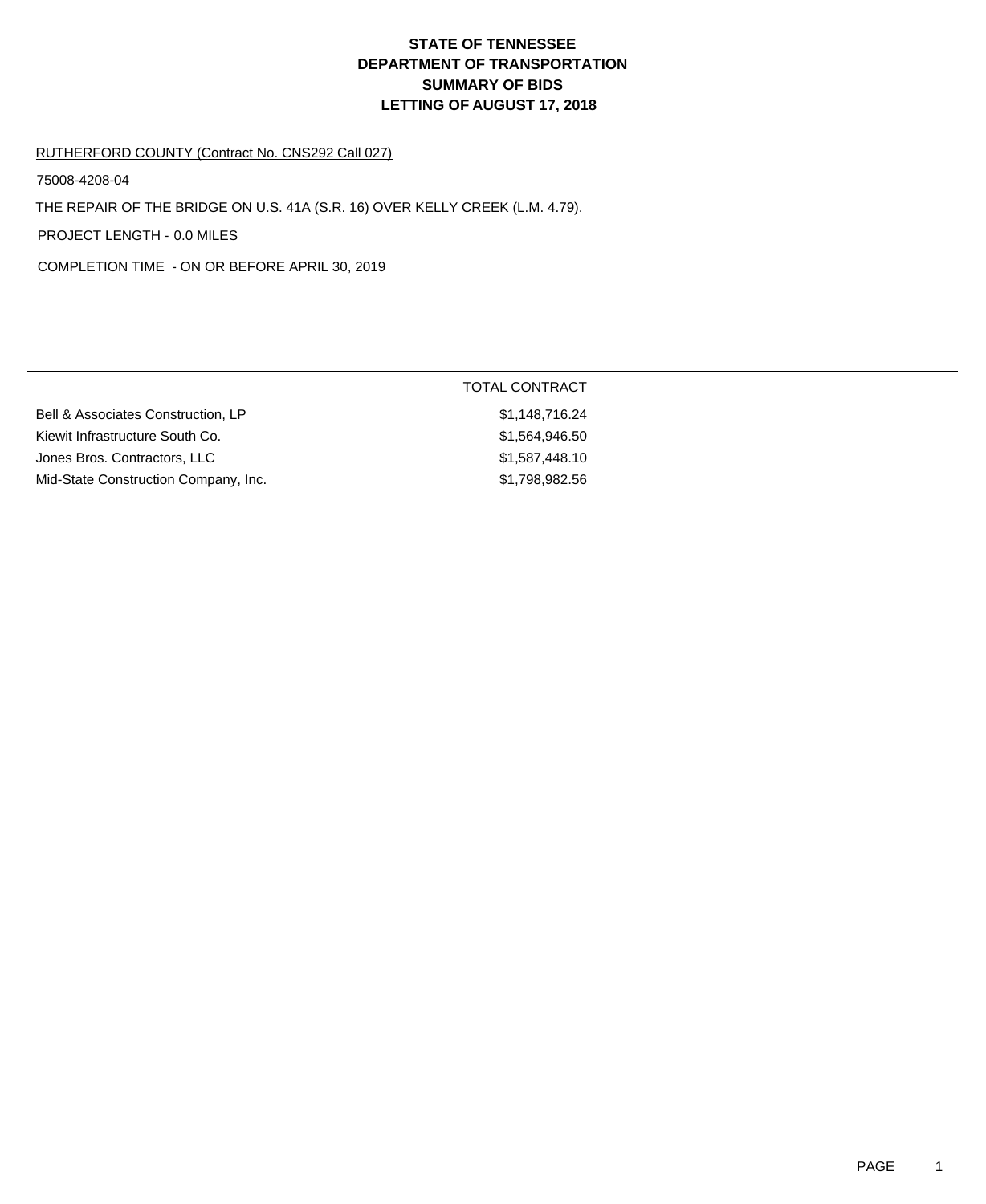|        |                                               |                   |                   | <b>CONTRACT CNS292</b> |
|--------|-----------------------------------------------|-------------------|-------------------|------------------------|
|        |                                               |                   | <b>UNIT PRICE</b> | <b>EXTENSION</b>       |
|        | <b>ROADWAY CATEGORY</b>                       |                   |                   |                        |
| 105-01 | <b>CONSTRUCTION STAKES, LINES AND GRADES</b>  |                   |                   |                        |
|        |                                               | 1.000 LS          |                   |                        |
|        | Bell & Associates Construction, LP            |                   | \$29,331.3100     | \$29,331.31            |
|        | Kiewit Infrastructure South Co.               |                   | \$50,000.0000     | \$50,000.00            |
|        | Jones Bros. Contractors, LLC                  |                   | \$40,000.0000     | \$40,000.00            |
|        | Mid-State Construction Company, Inc.          |                   | \$57,153.1100     | \$57,153.11            |
|        | 203-30.01 ROADWAY APPROACHES                  |                   |                   |                        |
|        |                                               | 1.000 LS          |                   |                        |
|        | Bell & Associates Construction, LP            |                   | \$45,337.0300     | \$45,337.03            |
|        | Kiewit Infrastructure South Co.               |                   | \$70,000.0000     | \$70,000.00            |
|        | Jones Bros. Contractors, LLC                  |                   | \$134,000.0000    | \$134,000.00           |
|        | Mid-State Construction Company, Inc.          |                   | \$49,859.9000     | \$49,859.90            |
| 209-05 | <b>SEDIMENT REMOVAL</b>                       |                   |                   |                        |
|        |                                               | 13.000 C.Y.       |                   |                        |
|        | Bell & Associates Construction, LP            |                   | \$34.1700         | \$444.21               |
|        | Kiewit Infrastructure South Co.               |                   | \$25.0000         | \$325.00               |
|        | Jones Bros. Contractors, LLC                  |                   | \$25.0000         | \$325.00               |
|        | Mid-State Construction Company, Inc.          |                   | \$32.4200         | \$421.46               |
|        | 209-08.02 TEMPORARY SILT FENCE (WITH BACKING) |                   |                   |                        |
|        |                                               | 950,000 L.F.      |                   |                        |
|        | Bell & Associates Construction, LP            |                   | \$4.1800          | \$3,971.00             |
|        | Kiewit Infrastructure South Co.               |                   | \$4.0000          | \$3,800.00             |
|        | Jones Bros. Contractors, LLC                  |                   | \$3.7500          | \$3,562.50             |
|        | Mid-State Construction Company, Inc.          |                   | \$6,0800          | \$5,776.00             |
|        | 209-08.08 ENHANCED ROCK CHECK DAM             |                   |                   |                        |
|        |                                               | <b>4.000 EACH</b> |                   |                        |
|        | Bell & Associates Construction, LP            |                   | \$278.8200        | \$1,115.28             |
|        | Kiewit Infrastructure South Co.               |                   | \$300.0000        | \$1,200.00             |
|        | Jones Bros. Contractors, LLC                  |                   | \$250.0000        | \$1,000.00             |
|        | Mid-State Construction Company, Inc.          |                   | \$405.2300        | \$1,620.92             |
|        | 209-09.03 SEDIMENT FILTER BAG (15' X 15')     |                   |                   |                        |
|        |                                               | <b>2.000 EACH</b> |                   |                        |
|        | Bell & Associates Construction, LP            |                   | \$195.1700        | \$390.34               |
|        | Kiewit Infrastructure South Co.               |                   | \$195.0000        | \$390.00               |
|        | Jones Bros. Contractors, LLC                  |                   | \$650.0000        | \$1,300.00             |
|        | Mid-State Construction Company, Inc.          |                   | \$283.6600        | \$567.32               |
|        | 209-65.04 TEMPORARY IN STREAM DIVERSION       |                   |                   |                        |
|        |                                               | 135.000 L.F.      |                   |                        |
|        | Bell & Associates Construction, LP            |                   | \$50.8500         | \$6,864.75             |
|        | Kiewit Infrastructure South Co.               |                   | \$210.0000        | \$28,350.00            |
|        | Jones Bros. Contractors, LLC                  |                   | \$100.0000        | \$13,500.00            |
|        | Mid-State Construction Company, Inc.          |                   | \$310.4100        | \$41,905.35            |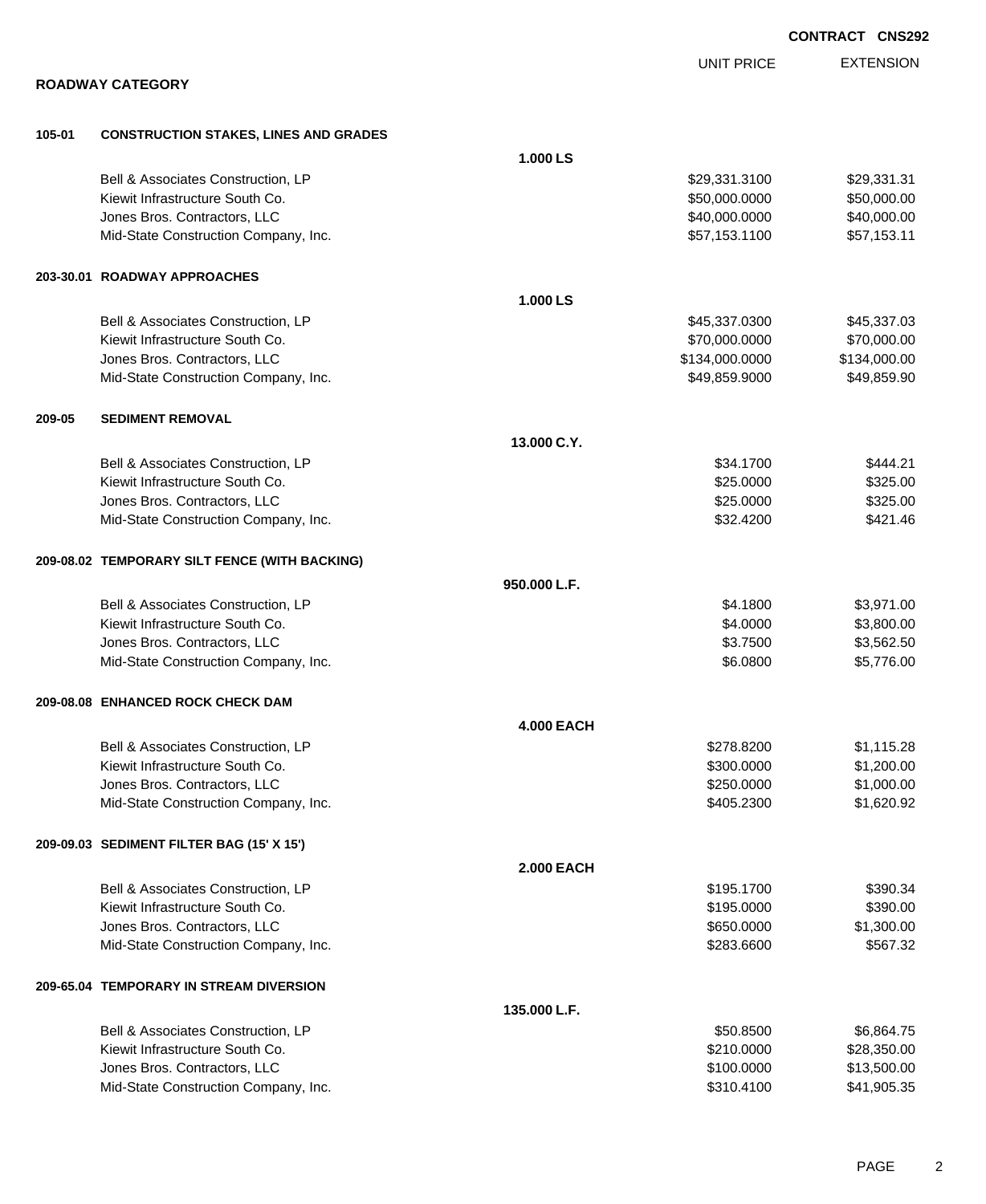EXTENSION UNIT PRICE **303-01 MINERAL AGGREGATE, TYPE A BASE, GRADING D 701.000 TON** Bell & Associates Construction, LP 629, 108 and 200 and 200 and 200 and 329, 200 and 329, 708.38 Kiewit Infrastructure South Co. **\$45.000 \$31,545.00** \$31,545.00 Jones Bros. Contractors, LLC 6.638.000 \$26,638.000 \$26,638.000 \$26,638.000 \$26,638.00 Mid-State Construction Company, Inc.  $$61.5900$  \$43,174.59 **303-10.01 MINERAL AGGREGATE (SIZE 57) 21.000 TON** Bell & Associates Construction, LP 6996.87 Kiewit Infrastructure South Co. **6. 100.000 \$2,100.000 \$2,100.000** \$2,100.00 Jones Bros. Contractors, LLC 6. 2012 12:00:000 \$1,470.00 Mid-State Construction Company, Inc.  $$75.0200$  \$1,575.42 **307-01.08 ASPHALT CONCRETE MIX (PG64-22) (BPMB-HM) GRADING B-M2 201.000 TON** Bell & Associates Construction, LP 629,010.33 Kiewit Infrastructure South Co. **\$32,160.000** \$32,160.000 \$32,160.000 Jones Bros. Contractors, LLC 6. 2009 626,733.00 \$26,733.000 \$26,733.000 Mid-State Construction Company, Inc. 6. The Construction Company, Inc. 643,331.58 **403-01 BITUMINOUS MATERIAL FOR TACK COAT (TC) 1.000 TON** Bell & Associates Construction, LP 6. The State of the State of State of State of State of State of State of St Kiewit Infrastructure South Co. **\$1,000.000 \$1,000.000 \$1,000.000** \$1,000.000 Jones Bros. Contractors, LLC \$900.0000 \$900.00 Mid-State Construction Company, Inc. 6. The Construction Company, Inc. 6. The Construction Company, Inc. 6. The Construction Company, Inc. 6. The Construction Company, Inc. 6. The Construction Company, Inc. 6. The Construc **411-01.10 ACS MIX(PG64-22) GRADING D 121.000 TON** Bell & Associates Construction, LP **\$19,841.58** \$163.9800 \$163.9800 \$19,841.58 Kiewit Infrastructure South Co. **\$22,385.000** \$22,385.00 Jones Bros. Contractors, LLC \$156.0000 \$18,876.00 Mid-State Construction Company, Inc. 6. The Construction Company, Inc. 6. The Construction Company, Inc. 6. The Construction Company, Inc. 6. The Construction Company, Inc. 6. The Construction Company, Inc. 6. The Construc **415-01.02 COLD PLANING BITUMINOUS PAVEMENT**

**1,141.000 S.Y.** Bell & Associates Construction, LP **\$12.4900** \$14,251.09 Kiewit Infrastructure South Co. **\$17,115.00** \$17,115.00 Jones Bros. Contractors, LLC \$11.2000 \$12,779.20 Mid-State Construction Company, Inc.  $$318.1500$  \$20,709.15 **705-01.01 GUARDRAIL AT BRIDGE ENDS**

| Bell & Associates Construction. LP   | \$77,6000  | \$8,380.80  |
|--------------------------------------|------------|-------------|
| Kiewit Infrastructure South Co.      | \$80,0000  | \$8.640.00  |
| Jones Bros. Contractors, LLC         | \$79.8500  | \$8,623,80  |
| Mid-State Construction Company, Inc. | \$117.5200 | \$12,692.16 |
|                                      |            |             |

**108.000 L.F.**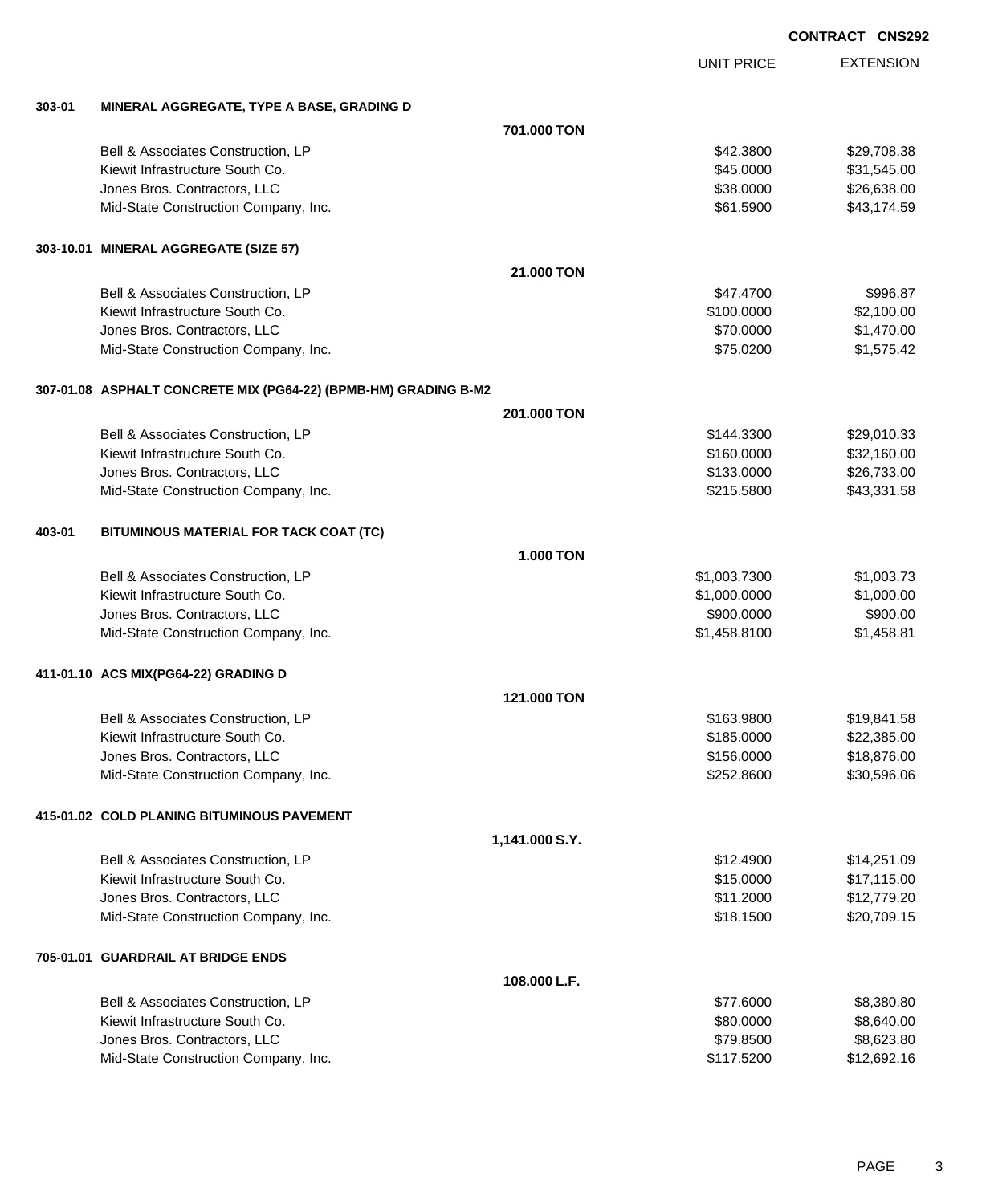| <b>CONTRACT CNS292</b> |  |
|------------------------|--|
|                        |  |

UNIT PRICE

EXTENSION

|        | 705-06.20 TANGENT ENERGY ABSORBING TERM MASH TL-3 |                   |               |             |  |
|--------|---------------------------------------------------|-------------------|---------------|-------------|--|
|        |                                                   | <b>4.000 EACH</b> |               |             |  |
|        | Bell & Associates Construction, LP                |                   | \$3,312.3200  | \$13,249.28 |  |
|        | Kiewit Infrastructure South Co.                   |                   | \$3,200.0000  | \$12,800.00 |  |
|        | Jones Bros. Contractors, LLC                      |                   | \$2,720.0000  | \$10,880.00 |  |
|        | Mid-State Construction Company, Inc.              |                   | \$4,457.4800  | \$17,829.92 |  |
| 706-01 | <b>GUARDRAIL REMOVED</b>                          |                   |               |             |  |
|        |                                                   | 371.000 L.F.      |               |             |  |
|        | Bell & Associates Construction, LP                |                   | \$1.0000      | \$371.00    |  |
|        | Kiewit Infrastructure South Co.                   |                   | \$2.0000      | \$742.00    |  |
|        | Jones Bros. Contractors, LLC                      |                   | \$4.1000      | \$1,521.10  |  |
|        | Mid-State Construction Company, Inc.              |                   | \$3.2400      | \$1,202.04  |  |
| 712-01 | <b>TRAFFIC CONTROL</b>                            |                   |               |             |  |
|        |                                                   | 1.000 LS          |               |             |  |
|        | Bell & Associates Construction, LP                |                   | \$5,069.4800  | \$5,069.48  |  |
|        | Kiewit Infrastructure South Co.                   |                   | \$15,000.0000 | \$15,000.00 |  |
|        | Jones Bros. Contractors, LLC                      |                   | \$25,000.0000 | \$25,000.00 |  |
|        | Mid-State Construction Company, Inc.              |                   | \$42,761.1800 | \$42,761.18 |  |
|        | 712-02.02 INTERCONNECTED PORTABLE BARRIER RAIL    |                   |               |             |  |
|        |                                                   | 100.000 L.F.      |               |             |  |
|        | Bell & Associates Construction, LP                |                   | \$31.8100     | \$3,181.00  |  |
|        | Kiewit Infrastructure South Co.                   |                   | \$50.0000     | \$5,000.00  |  |
|        | Jones Bros. Contractors, LLC                      |                   | \$60.0000     | \$6,000.00  |  |
|        | Mid-State Construction Company, Inc.              |                   | \$72.6900     | \$7,269.00  |  |
|        | 712-04.01 FLEXIBLE DRUMS (CHANNELIZING)           |                   |               |             |  |
|        |                                                   | 60.000 EACH       |               |             |  |
|        | Bell & Associates Construction, LP                |                   | \$29.5500     | \$1,773.00  |  |
|        | Kiewit Infrastructure South Co.                   |                   | \$31.0000     | \$1,860.00  |  |
|        | Jones Bros. Contractors, LLC                      |                   | \$40.0000     | \$2,400.00  |  |
|        | Mid-State Construction Company, Inc.              |                   | \$42.9500     | \$2,577.00  |  |
|        | 712-05.01 WARNING LIGHTS (TYPE A)                 |                   |               |             |  |
|        |                                                   | 20.000 EACH       |               |             |  |
|        | Bell & Associates Construction, LP                |                   | \$33.4600     | \$669.20    |  |
|        | Kiewit Infrastructure South Co.                   |                   | \$35.0000     | \$700.00    |  |
|        | Jones Bros. Contractors, LLC                      |                   | \$21.0000     | \$420.00    |  |
|        | Mid-State Construction Company, Inc.              |                   | \$48.6300     | \$972.60    |  |
| 712-06 | <b>SIGNS (CONSTRUCTION)</b>                       |                   |               |             |  |
|        |                                                   | 232.000 S.F.      |               |             |  |
|        | Bell & Associates Construction, LP                |                   | \$6.6900      | \$1,552.08  |  |
|        | Kiewit Infrastructure South Co.                   |                   | \$7.0000      | \$1,624.00  |  |
|        | Jones Bros. Contractors, LLC                      |                   | \$9.0000      | \$2,088.00  |  |
|        | Mid-State Construction Company, Inc.              |                   | \$9.7300      | \$2,257.36  |  |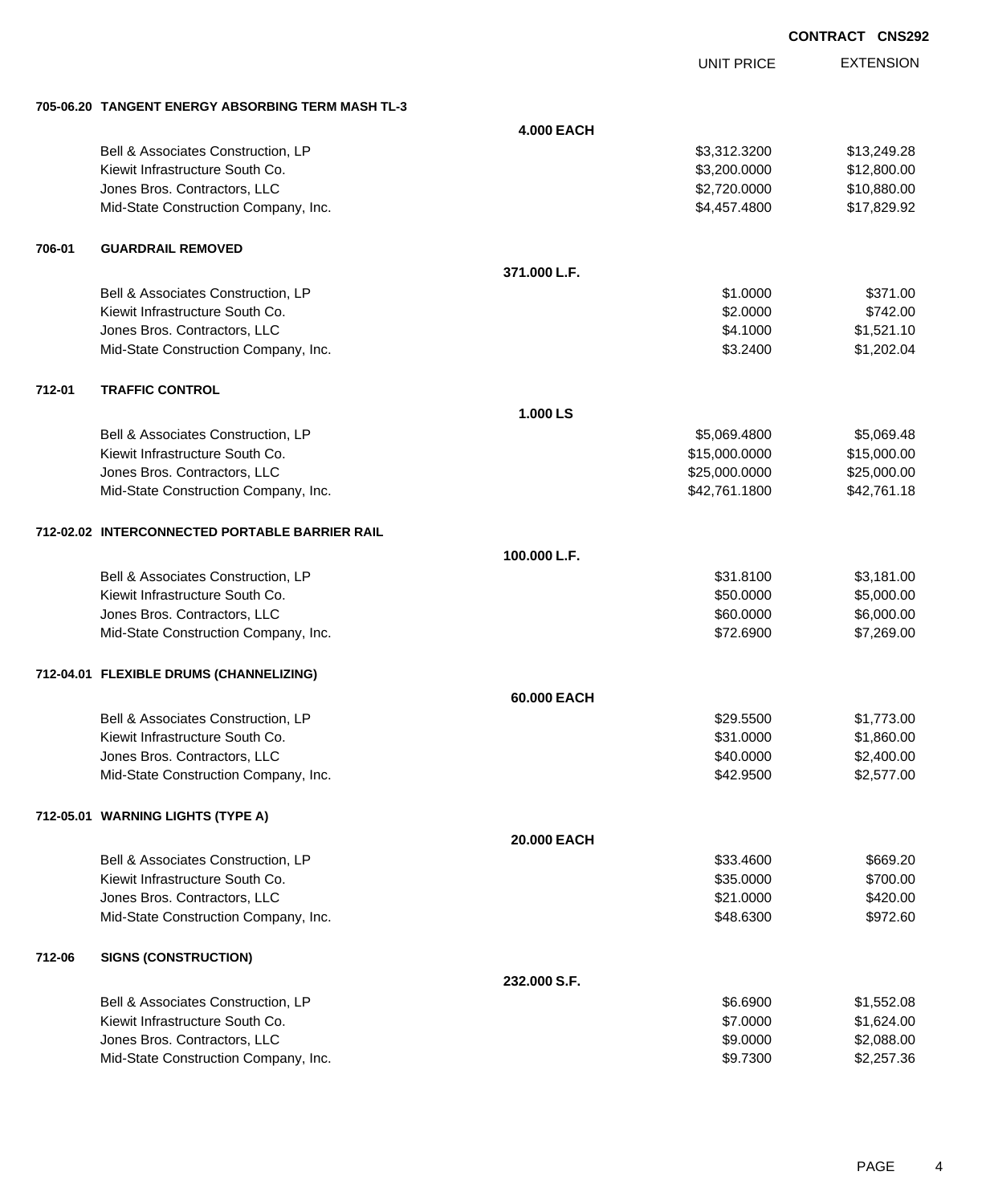UNIT PRICE EXTENSION

|  | 712-07.03 TEMPORARY BARRICADES (TYPE III) |  |
|--|-------------------------------------------|--|
|  |                                           |  |

|  | 712-07.03 TEMPORARY BARRICADES (TYPE III)                     |                   |              |             |
|--|---------------------------------------------------------------|-------------------|--------------|-------------|
|  |                                                               | 48.000 L.F.       |              |             |
|  | Bell & Associates Construction, LP                            |                   | \$13.3800    | \$642.24    |
|  | Kiewit Infrastructure South Co.                               |                   | \$13.5000    | \$648.00    |
|  | Jones Bros. Contractors, LLC                                  |                   | \$30.0000    | \$1,440.00  |
|  | Mid-State Construction Company, Inc.                          |                   | \$19.4500    | \$933.60    |
|  | 712-09.01 REMOVABLE PAVEMENT MARKING LINE                     |                   |              |             |
|  |                                                               | 1,000.000 L.F.    |              |             |
|  | Bell & Associates Construction, LP                            |                   | \$3.8500     | \$3,850.00  |
|  | Kiewit Infrastructure South Co.                               |                   | \$5.0000     | \$5,000.00  |
|  | Jones Bros. Contractors, LLC                                  |                   | \$4.0000     | \$4,000.00  |
|  | Mid-State Construction Company, Inc.                          |                   | \$6.4800     | \$6,480.00  |
|  | 713-15.02 REMOVAL & RELOCATION OF SIGN & SUPPORT              |                   |              |             |
|  |                                                               | <b>6.000 EACH</b> |              |             |
|  | Bell & Associates Construction, LP                            |                   | \$89.2200    | \$535.32    |
|  | Kiewit Infrastructure South Co.                               |                   | \$90.0000    | \$540.00    |
|  | Jones Bros. Contractors, LLC                                  |                   | \$1,000.0000 | \$6,000.00  |
|  | Mid-State Construction Company, Inc.                          |                   | \$129.6700   | \$778.02    |
|  | 713-15.36 REMOVE SIGN, SUPPORT & FOOTING                      |                   |              |             |
|  | <b>4.000 EACH</b>                                             |                   |              |             |
|  | Bell & Associates Construction, LP                            |                   | \$27.8800    | \$111.52    |
|  | Kiewit Infrastructure South Co.                               |                   | \$30.0000    | \$120.00    |
|  | Jones Bros. Contractors, LLC                                  |                   | \$1,000.0000 | \$4,000.00  |
|  | Mid-State Construction Company, Inc.                          |                   | \$40.5200    | \$162.08    |
|  | 713-16.01 CHANGEABLE MESSAGE SIGN UNIT                        |                   |              |             |
|  |                                                               | <b>6.000 EACH</b> |              |             |
|  | Bell & Associates Construction, LP                            |                   | \$4,349.5100 | \$26,097.06 |
|  | Kiewit Infrastructure South Co.                               |                   | \$5,000.0000 | \$30,000.00 |
|  | Jones Bros. Contractors, LLC                                  |                   | \$4,000.0000 | \$24,000.00 |
|  | Mid-State Construction Company, Inc.                          |                   | \$6,321.5100 | \$37,929.06 |
|  | 716-01.11 RAISED PVMT MARKERS (BI-DIRECTIONAL) (1 COLOR LENS) |                   |              |             |
|  |                                                               | 8.000 EACH        |              |             |
|  | Bell & Associates Construction, LP                            |                   | \$36.2500    | \$290.00    |
|  | Kiewit Infrastructure South Co.                               |                   | \$24.0000    | \$192.00    |
|  | Jones Bros. Contractors, LLC                                  |                   | \$20.0000    | \$160.00    |
|  | Mid-State Construction Company, Inc.                          |                   | \$32.4200    | \$259.36    |
|  | 716-05.01 PAINTED PAVEMENT MARKING (4" LINE)                  |                   |              |             |
|  |                                                               | 1.000 L.M.        |              |             |
|  | Bell & Associates Construction, LP                            |                   | \$3,903.4100 | \$3,903.41  |
|  | Kiewit Infrastructure South Co.                               |                   | \$2,300.0000 | \$2,300.00  |
|  | Jones Bros. Contractors, LLC                                  |                   | \$2,000.0000 | \$2,000.00  |
|  | Mid-State Construction Company, Inc.                          |                   | \$3,241.8000 | \$3,241.80  |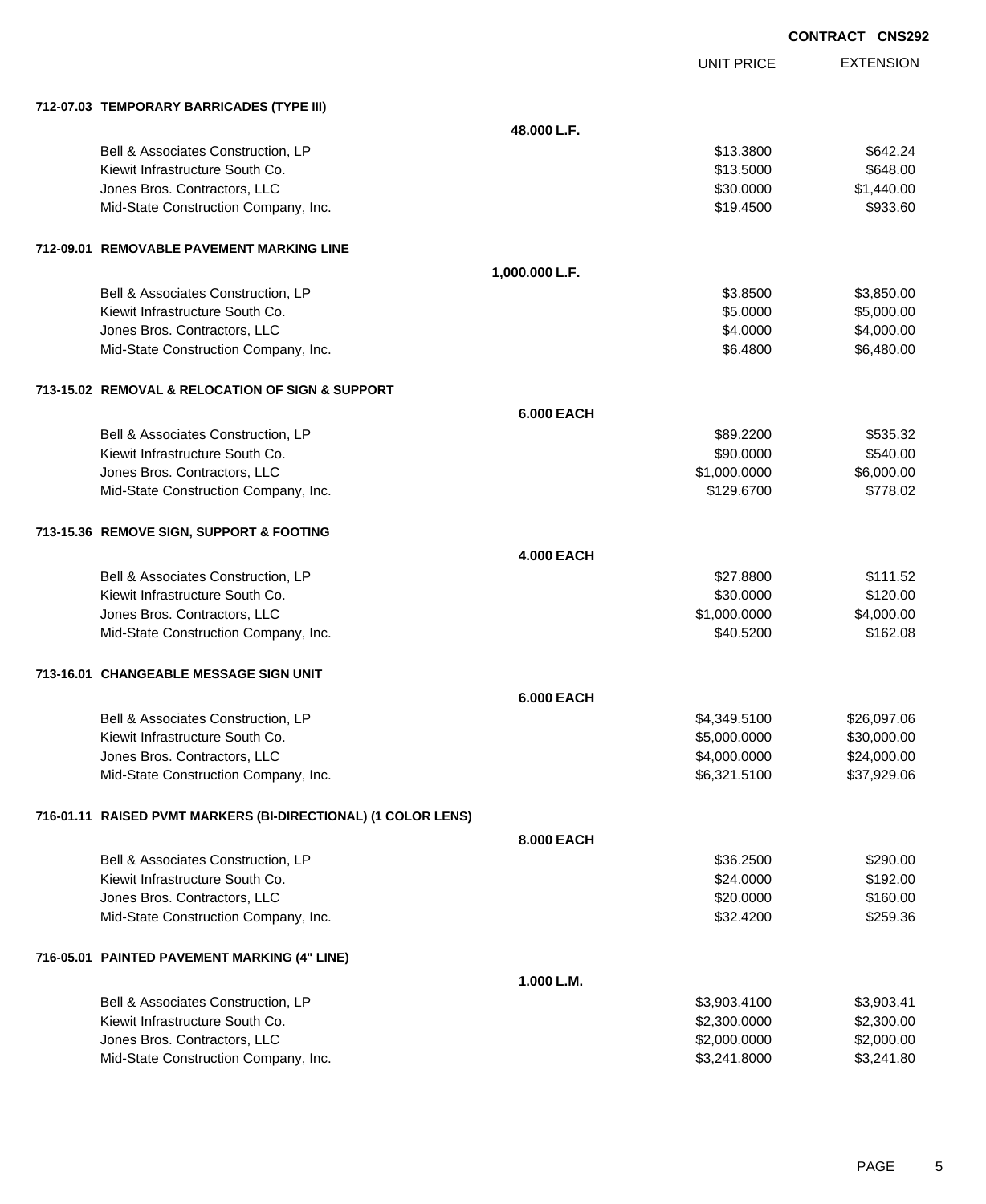UNIT PRICE

EXTENSION

| 716-13.02 SPRAY THERMO PVMT MRKNG (60 mil) (6IN LINE) |  |  |
|-------------------------------------------------------|--|--|

|                                                  | 1.000 L.M.   |                |              |
|--------------------------------------------------|--------------|----------------|--------------|
| Bell & Associates Construction, LP               |              | \$5,018.6600   | \$5,018.66   |
| Kiewit Infrastructure South Co.                  |              | \$12,000.0000  | \$12,000.00  |
| Jones Bros. Contractors, LLC                     |              | \$10,000.0000  | \$10,000.00  |
| Mid-State Construction Company, Inc.             |              | \$16,209.0000  | \$16,209.00  |
| <b>MOBILIZATION</b>                              |              |                |              |
|                                                  | 1.000 LS     |                |              |
| Bell & Associates Construction, LP               |              | \$56,287.0900  | \$56,287.09  |
| Kiewit Infrastructure South Co.                  |              | \$78,000.0000  | \$78,000.00  |
| Jones Bros. Contractors, LLC                     |              | \$75,000.0000  | \$75,000.00  |
| Mid-State Construction Company, Inc.             |              | \$122,540.9500 | \$122,540.95 |
| 740-10.03 GEOTEXTILE (TYPE III)(EROSION CONTROL) |              |                |              |
|                                                  | 105,000 S.Y. |                |              |
| Bell & Associates Construction, LP               |              | \$2.2300       | \$234.15     |
| Kiewit Infrastructure South Co.                  |              | \$2.5000       | \$262.50     |
| Jones Bros. Contractors, LLC                     |              | \$3.5000       | \$367.50     |
| Mid-State Construction Company, Inc.             |              | \$3.2400       | \$340.20     |
|                                                  |              |                |              |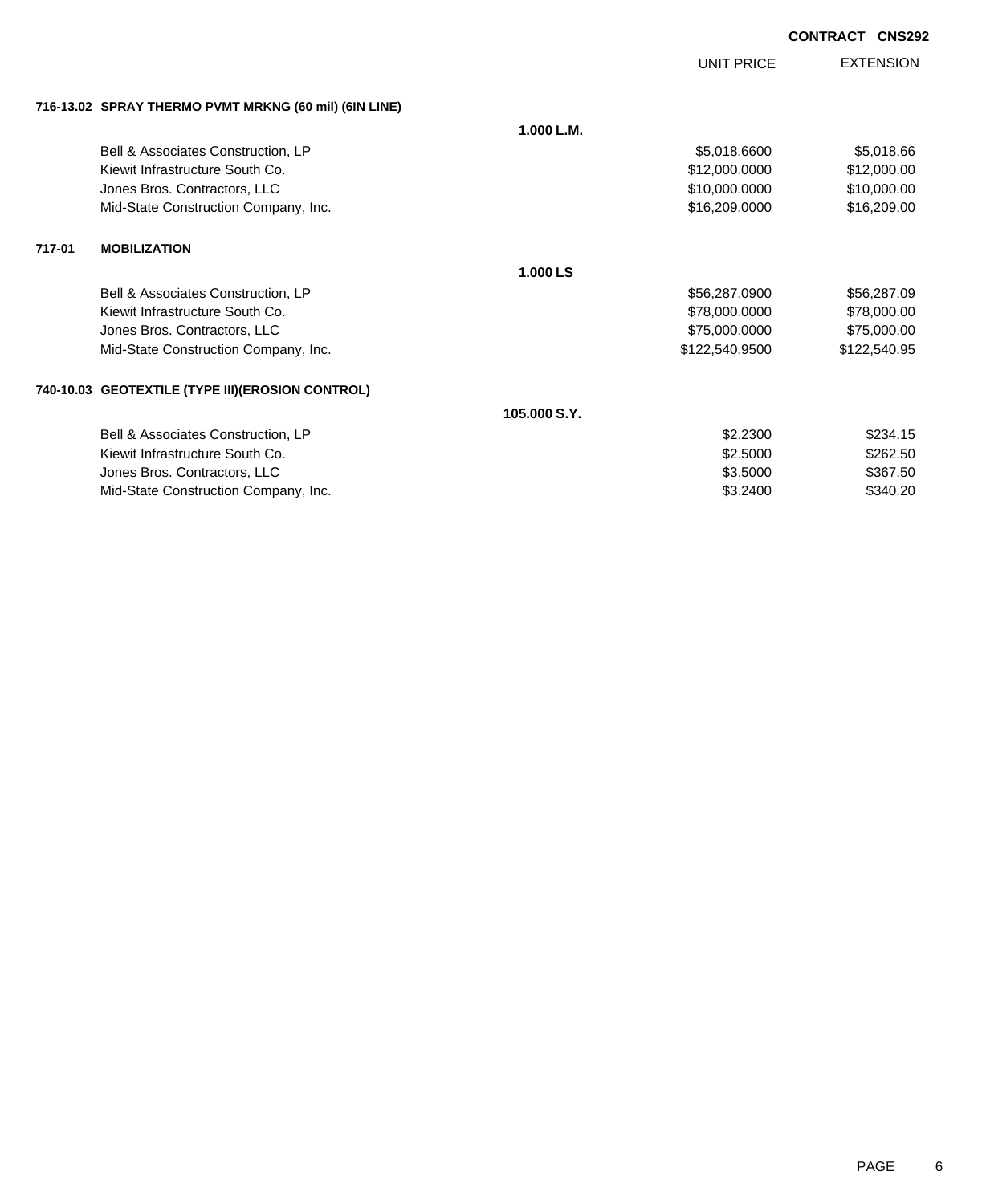| <b>BRIDGE CATEGORY</b>                                               |                | <b>UNIT PRICE</b> | <b>EXTENSION</b> |
|----------------------------------------------------------------------|----------------|-------------------|------------------|
|                                                                      |                |                   |                  |
| 202-01.02 REMOVAL OF ASBESTOS                                        |                |                   |                  |
|                                                                      | 1.000 LS       |                   |                  |
| Bell & Associates Construction, LP                                   |                | \$17,286.5200     | \$17,286.52      |
| Kiewit Infrastructure South Co.                                      |                | \$20,000.0000     | \$20,000.00      |
| Jones Bros. Contractors, LLC                                         |                | \$25,000.0000     | \$25,000.00      |
| Mid-State Construction Company, Inc.                                 |                | \$12,805.1100     | \$12,805.11      |
| 202-04.01 REMOVAL OF STRUCTURES (PARTIAL, BRIDGE NO. 75-SR016-04.79) |                |                   |                  |
|                                                                      | 1.000 LS       |                   |                  |
| Bell & Associates Construction, LP                                   |                | \$62,078.7200     | \$62,078.72      |
| Kiewit Infrastructure South Co.                                      |                | \$85,000.0000     | \$85,000.00      |
| Jones Bros. Contractors, LLC                                         |                | \$175,000.0000    | \$175,000.00     |
| Mid-State Construction Company, Inc.                                 |                | \$132,737.1300    | \$132,737.13     |
| 204-04.10 STRUCTURE EXCAVATION UNCLASSIFIED                          |                |                   |                  |
|                                                                      | 16.000 C.Y.    |                   |                  |
| Bell & Associates Construction, LP                                   |                | \$78.4200         | \$1,254.72       |
| Kiewit Infrastructure South Co.                                      |                | \$250.0000        | \$4,000.00       |
| Jones Bros. Contractors, LLC                                         |                | \$800.0000        | \$12,800.00      |
| Mid-State Construction Company, Inc.                                 |                | \$49.9000         | \$798.40         |
| 303-01.02 GRANULAR BACKFILL (BRIDGES)                                |                |                   |                  |
|                                                                      | 50.000 TON     |                   |                  |
| Bell & Associates Construction, LP                                   |                | \$35.1000         | \$1,755.00       |
| Kiewit Infrastructure South Co.                                      |                | \$100.0000        | \$5,000.00       |
| Jones Bros. Contractors, LLC                                         |                | \$175.0000        | \$8,750.00       |
| Mid-State Construction Company, Inc.                                 |                | \$68.1500         | \$3,407.50       |
| 602-02.10 STRUCTURAL STEEL (SHIMS - BRIDGE NO. 75-SR016-04.79)       |                |                   |                  |
|                                                                      | 1.000 LS       |                   |                  |
| Bell & Associates Construction, LP                                   |                | \$26,911.6800     | \$26,911.68      |
| Kiewit Infrastructure South Co.                                      |                | \$70,000.0000     | \$70,000.00      |
| Jones Bros. Contractors, LLC                                         |                | \$30,000.0000     | \$30,000.00      |
| Mid-State Construction Company, Inc.                                 |                | \$26,980.3700     | \$26,980.37      |
| 604-02.03 EPOXY COATED REINFORCING STEEL                             |                |                   |                  |
|                                                                      | 5,450.000 LB.  |                   |                  |
| Bell & Associates Construction, LP                                   |                | \$1.3400          | \$7,303.00       |
| Kiewit Infrastructure South Co.                                      |                | \$2.0000          | \$10,900.00      |
| Jones Bros. Contractors, LLC                                         |                | \$1.8400          | \$10,028.00      |
| Mid-State Construction Company, Inc.                                 |                | \$1.7100          | \$9,319.50       |
| 604-03.02 STEEL BAR REINFORCEMENT (BRIDGES)                          |                |                   |                  |
|                                                                      | 25,260.000 LB. |                   |                  |
| Bell & Associates Construction, LP                                   |                | \$1.0300          | \$26,017.80      |
| Kiewit Infrastructure South Co.                                      |                | \$1.5000          | \$37,890.00      |
| Jones Bros. Contractors, LLC                                         |                | \$2.1000          | \$53,046.00      |
| Mid-State Construction Company, Inc.                                 |                | \$2.1100          | \$53,298.60      |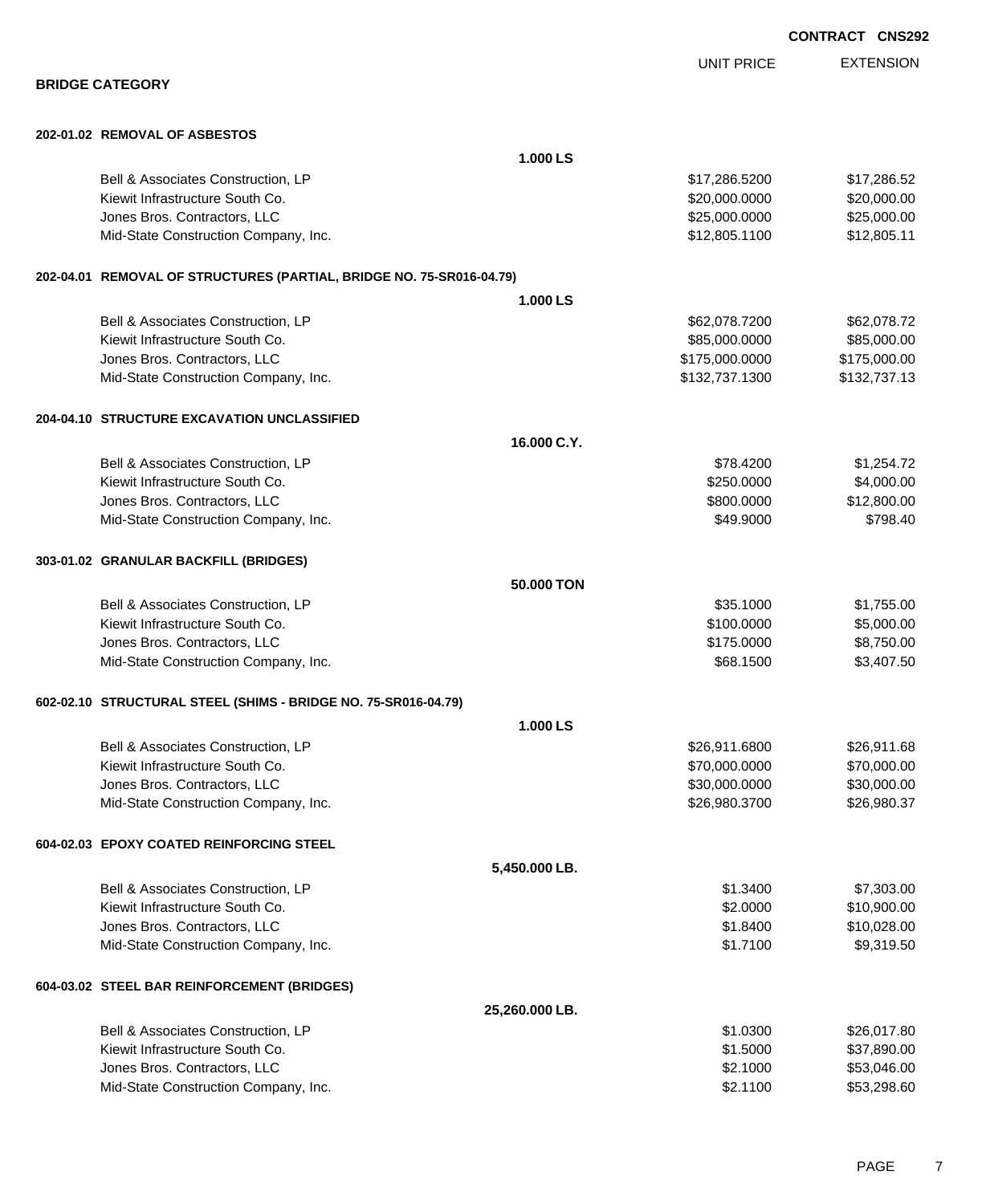|                                                        |              |                   | <b>CONTRACT CNS292</b> |                  |
|--------------------------------------------------------|--------------|-------------------|------------------------|------------------|
|                                                        |              | <b>UNIT PRICE</b> |                        | <b>EXTENSION</b> |
| 604-03.04 PAVEMENT @ BRIDGE ENDS                       |              |                   |                        |                  |
|                                                        | 146,000 S.Y. |                   |                        |                  |
| Bell & Associates Construction, LP                     |              | \$990.4400        |                        | \$144,604.24     |
| Kiewit Infrastructure South Co.                        |              | \$950.0000        |                        | \$138,700.00     |
| Jones Bros. Contractors, LLC                           |              | \$940.0000        |                        | \$137,240.00     |
| Mid-State Construction Company, Inc.                   |              | \$1,020.8100      |                        | \$149,038.26     |
| 604-03.07 CLASS A CONCRETE (HIGH-EARLY STRENGTH)       |              |                   |                        |                  |
|                                                        | 132,000 C.Y. |                   |                        |                  |
| Bell & Associates Construction, LP                     |              | \$689.8700        |                        | \$91,062.84      |
| Kiewit Infrastructure South Co.                        |              | \$1,150.0000      |                        | \$151,800.00     |
| Jones Bros. Contractors, LLC                           |              | \$1,160.0000      |                        | \$153,120.00     |
| Mid-State Construction Company, Inc.                   |              | \$1,387.6200      |                        | \$183,165.84     |
| 604-03.09 CLASS D CONCRETE (BRIDGE DECK)               |              |                   |                        |                  |
|                                                        | 16.000 C.Y.  |                   |                        |                  |
| Bell & Associates Construction, LP                     |              | \$834.8800        |                        | \$13,358.08      |
| Kiewit Infrastructure South Co.                        |              | \$1,800.0000      |                        | \$28,800.00      |
| Jones Bros. Contractors, LLC                           |              | \$2,500.0000      |                        | \$40,000.00      |
| Mid-State Construction Company, Inc.                   |              | \$1,551.8600      |                        | \$24,829.76      |
| 604-04.02 APPLIED TEXTURE FINISH (EXISTING STRUCTURES) |              |                   |                        |                  |
|                                                        | 352,000 S.Y. |                   |                        |                  |
| Bell & Associates Construction, LP                     |              | \$8.8700          |                        | \$3,122.24       |
| Kiewit Infrastructure South Co.                        |              | \$9.0000          |                        | \$3,168.00       |
| Jones Bros. Contractors, LLC                           |              | \$10.0000         |                        | \$3,520.00       |
| Mid-State Construction Company, Inc.                   |              | \$12.9700         |                        | \$4,565.44       |
| 604-05.32 BRIDGE DECK GRINDING AND GROOVING            |              |                   |                        |                  |
|                                                        | 259,000 S.Y. |                   |                        |                  |
| Bell & Associates Construction, LP                     |              | \$5.5800          |                        | \$1,445.22       |
| Kiewit Infrastructure South Co.                        |              | \$22.0000         |                        | \$5,698.00       |
| Jones Bros. Contractors, LLC                           |              | \$22.0000         |                        | \$5,698.00       |
| Mid-State Construction Company, Inc.                   |              | \$32.4200         |                        | \$8,396.78       |
| 604-10.14 REMOVE EXISTING WEARING SURFACE              |              |                   |                        |                  |
|                                                        | 1.000 LS     |                   |                        |                  |
| Bell & Associates Construction, LP                     |              | \$15,892.4400     |                        | \$15,892.44      |
| Kiewit Infrastructure South Co.                        |              | \$22,000.0000     |                        | \$22,000.00      |
| Jones Bros. Contractors, LLC                           |              | \$30,000.0000     |                        | \$30,000.00      |
| Mid-State Construction Company, Inc.                   |              | \$23,097.8300     |                        | \$23,097.83      |
| 604-10.59 CLOSURE POUR MATERIAL (ACCELERATED STRENGTH) |              |                   |                        |                  |

| 584.000 C.F.                         |            |              |
|--------------------------------------|------------|--------------|
| Bell & Associates Construction, LP   | \$131.8400 | \$76.994.56  |
| Kiewit Infrastructure South Co.      | \$228,0000 | \$133,152,00 |
| Jones Bros. Contractors, LLC         | \$65,0000  | \$37.960.00  |
| Mid-State Construction Company, Inc. | \$179,9600 | \$105.096.64 |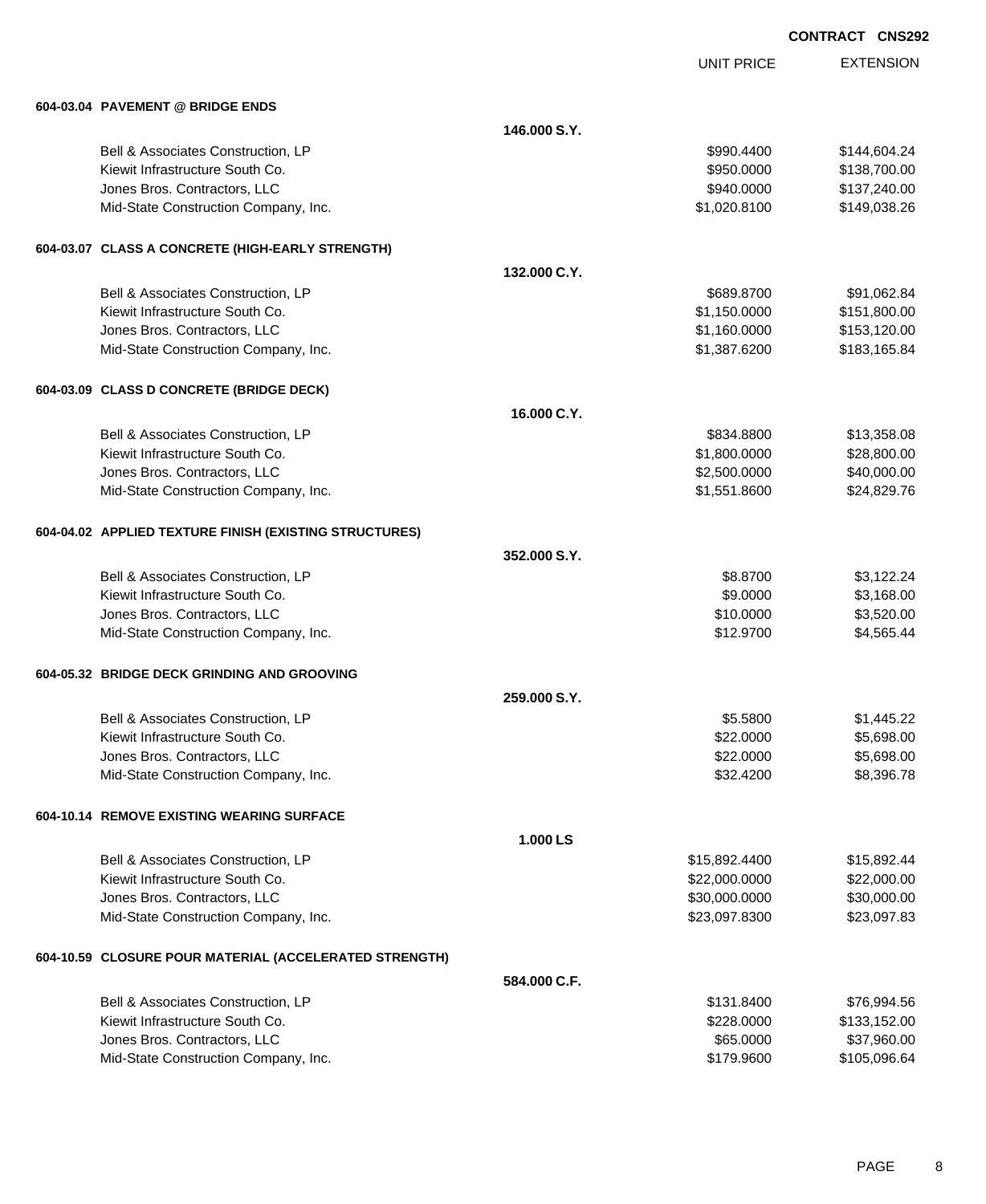| <b>CONTRACT</b> | <b>CNS292</b> |
|-----------------|---------------|
|                 |               |

EXTENSION

|        |                                                     |              |                   | <b>CONTRACT CNS2</b> |
|--------|-----------------------------------------------------|--------------|-------------------|----------------------|
|        |                                                     |              | <b>UNIT PRICE</b> | <b>EXTENSION</b>     |
|        | 615-02.03 PRESTRESSED CONCRETE BOX BEAM (21" X 36") |              |                   |                      |
|        |                                                     | 330.000 L.F. |                   |                      |
|        | Bell & Associates Construction, LP                  |              | \$269.5900        | \$88,964.70          |
|        | Kiewit Infrastructure South Co.                     |              | \$245.0000        | \$80,850.00          |
|        | Jones Bros. Contractors, LLC                        |              | \$300.0000        | \$99,000.00          |
|        | Mid-State Construction Company, Inc.                |              | \$390.4400        | \$128,845.20         |
|        | 615-04.04 FULL DEPTH PRECAST DECK PANEL (5000 PSI)  |              |                   |                      |
|        |                                                     | 202.000 S.Y. |                   |                      |
|        | Bell & Associates Construction, LP                  |              | \$841.0200        | \$169,886.04         |
|        | Kiewit Infrastructure South Co.                     |              | \$900.0000        | \$181,800.00         |
|        | Jones Bros. Contractors, LLC                        |              | \$800.0000        | \$161,600.00         |
|        | Mid-State Construction Company, Inc.                |              | \$964.7900        | \$194,887.58         |
|        | 615-04.10 NON-SHRINK GROUT                          |              |                   |                      |
|        |                                                     | 73.000 C.F.  |                   |                      |
|        | Bell & Associates Construction, LP                  |              | \$107.4100        | \$7,840.93           |
|        | Kiewit Infrastructure South Co.                     |              | \$400.0000        | \$29,200.00          |
|        | Jones Bros. Contractors, LLC                        |              | \$136.0000        | \$9,928.00           |
|        | Mid-State Construction Company, Inc.                |              | \$98.6000         | \$7,197.80           |
|        | 615-04.30 PRECAST BRIDGE ABUTMENT WALL              |              |                   |                      |
|        |                                                     | 24.000 C.Y.  |                   |                      |
|        | Bell & Associates Construction, LP                  |              | \$2,102.5300      | \$50,460.72          |
|        | Kiewit Infrastructure South Co.                     |              | \$3,000.0000      | \$72,000.00          |
|        | Jones Bros. Contractors, LLC                        |              | \$3,150.0000      | \$75,600.00          |
|        | Mid-State Construction Company, Inc.                |              | \$4,151.0000      | \$99,624.00          |
| 617-01 | <b>BRIDGE DECK SEALANT</b>                          |              |                   |                      |
|        |                                                     | 287,000 S.Y. |                   |                      |
|        | Bell & Associates Construction, LP                  |              | \$33.1800         | \$9,522.66           |
|        | Kiewit Infrastructure South Co.                     |              | \$40.0000         | \$11,480.00          |
|        | Jones Bros. Contractors, LLC                        |              | \$30.0000         | \$8,610.00           |
|        | Mid-State Construction Company, Inc.                |              | \$48.2200         | \$13,839.14          |
|        | 620-05.01 CONC PARAPET SINGLE SLOPE (STD-1-1SS)     |              |                   |                      |
|        |                                                     | 114.000 L.F. |                   |                      |
|        | Bell & Associates Construction, LP                  |              | \$106.8300        | \$12,178.62          |
|        | Kiewit Infrastructure South Co.                     |              | \$200.0000        | \$22,800.00          |
|        | Jones Bros. Contractors, LLC                        |              | \$200.0000        | \$22,800.00          |
|        | Mid-State Construction Company, Inc.                |              | \$139.3500        | \$15,885.90          |
|        |                                                     |              |                   |                      |

## **710-09.01 6" PERFORATED PIPE WITH VERTICAL DRAIN SYSTEM**

| 153.000 L.F.                         |           |             |
|--------------------------------------|-----------|-------------|
| Bell & Associates Construction, LP   | \$33,3800 | \$5.107.14  |
| Kiewit Infrastructure South Co.      | \$40,0000 | \$6.120.00  |
| Jones Bros. Contractors, LLC         | \$32,0000 | \$4.896.00  |
| Mid-State Construction Company, Inc. | \$79.1000 | \$12,102.30 |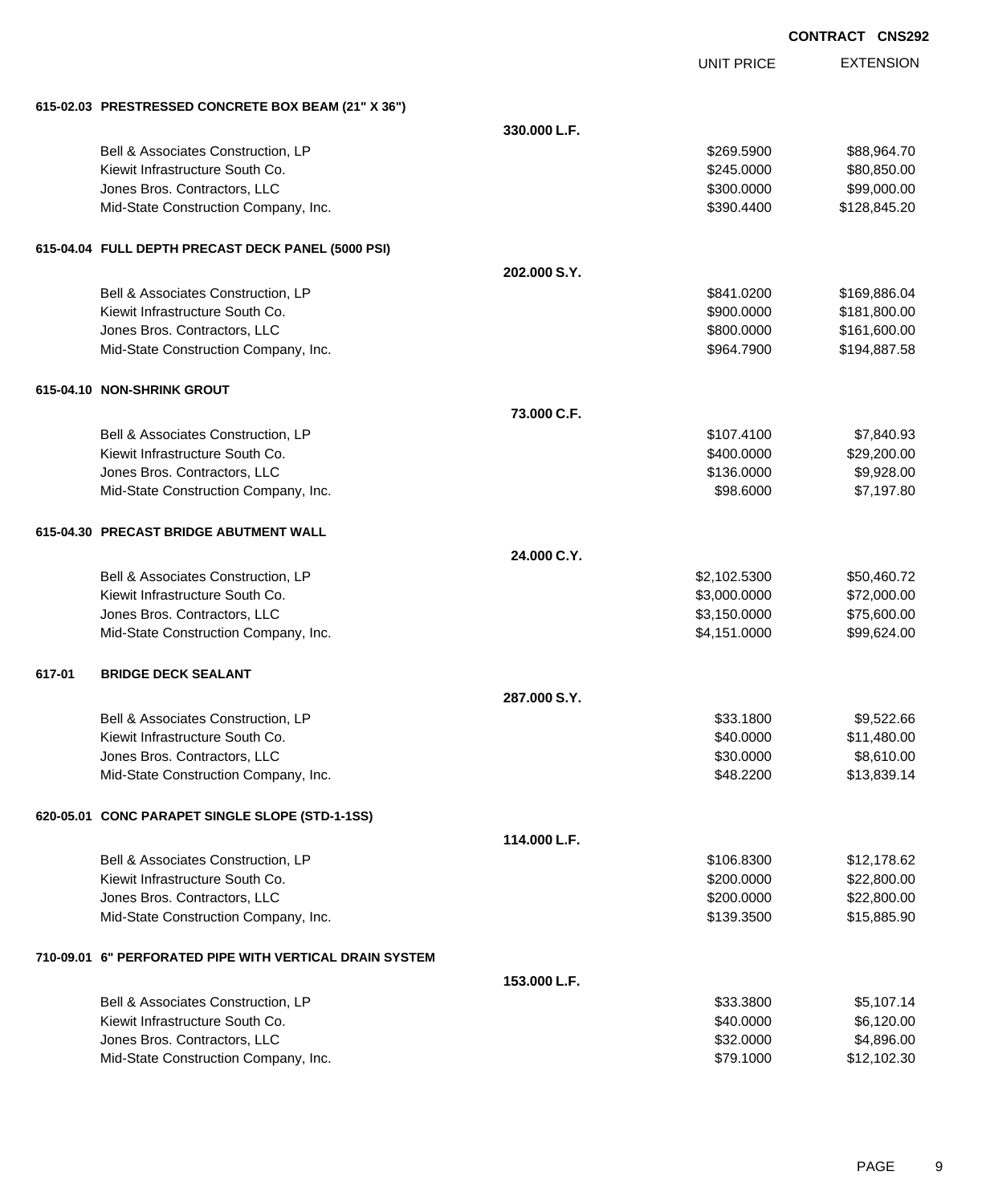|           |                                                            |              |                   | <b>CONTRACT</b><br><b>CNS292</b> |
|-----------|------------------------------------------------------------|--------------|-------------------|----------------------------------|
|           |                                                            |              | <b>UNIT PRICE</b> | <b>EXTENSION</b>                 |
|           | 710-09.02 6" PIPE UNDERDRAIN                               |              |                   |                                  |
|           |                                                            | 24.000 L.F.  |                   |                                  |
|           | Bell & Associates Construction, LP                         |              | \$16.1300         | \$387.12                         |
|           | Kiewit Infrastructure South Co.                            |              | \$10.0000         | \$240.00                         |
|           | Jones Bros. Contractors, LLC                               |              | \$32,0000         | \$768.00                         |
|           | Mid-State Construction Company, Inc.                       |              | \$40.8700         | \$980.88                         |
| 712-02.47 | <b>BRIDGE MOUNTED INTERCONNECTED PORTABLE BARRIER RAIL</b> |              |                   |                                  |
|           |                                                            | 114.000 L.F. |                   |                                  |
|           | Bell & Associates Construction, LP                         |              | \$15.7900         | \$1,800.06                       |
|           | Kiewit Infrastructure South Co.                            |              | \$75,0000         | \$8,550.00                       |

Jones Bros. Contractors, LLC \$150.0000 \$17,100.00 Mid-State Construction Company, Inc. 600 and the state of the state State Construction Company, Inc.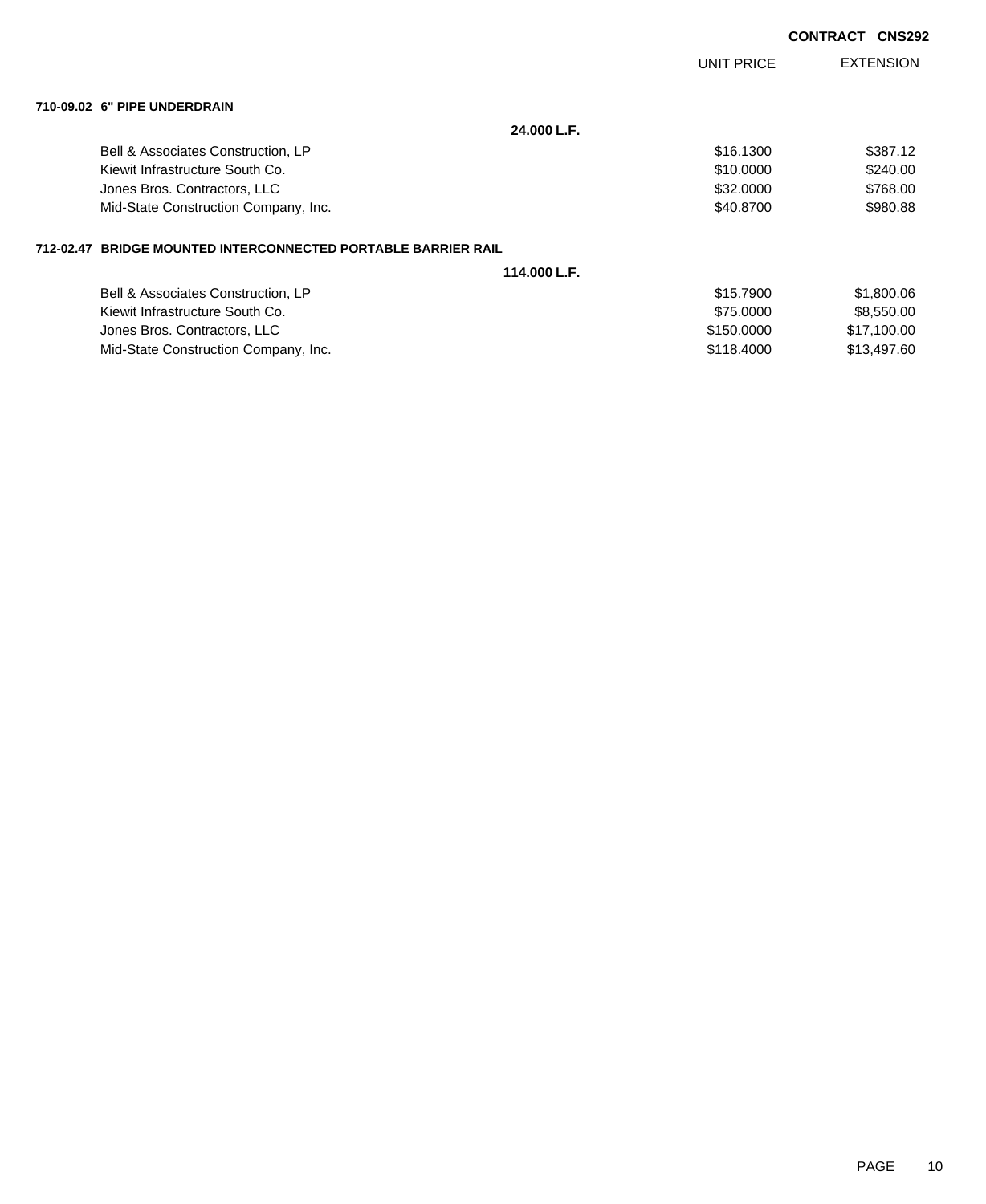## **SUB-TOTAL ROADWAY**

| Bell & Associates Construction, LP   | \$313,481.19 |
|--------------------------------------|--------------|
| Kiewit Infrastructure South Co.      | \$435,798,50 |
| Jones Bros. Contractors, LLC         | \$464,984.10 |
| Mid-State Construction Company, Inc. | \$574.585.00 |

### **SUB-TOTAL BRIDGE**

| \$835,235.05   |
|----------------|
| \$1,129,148.00 |
| \$1,122,464.00 |
| \$1,224,397.56 |
|                |

#### **TOTAL CONTRACT**

| Bell & Associates Construction, LP   | \$1.148.716.24 |
|--------------------------------------|----------------|
| Kiewit Infrastructure South Co.      | \$1.564.946.50 |
| Jones Bros. Contractors, LLC         | \$1.587.448.10 |
| Mid-State Construction Company, Inc. | \$1,798,982.56 |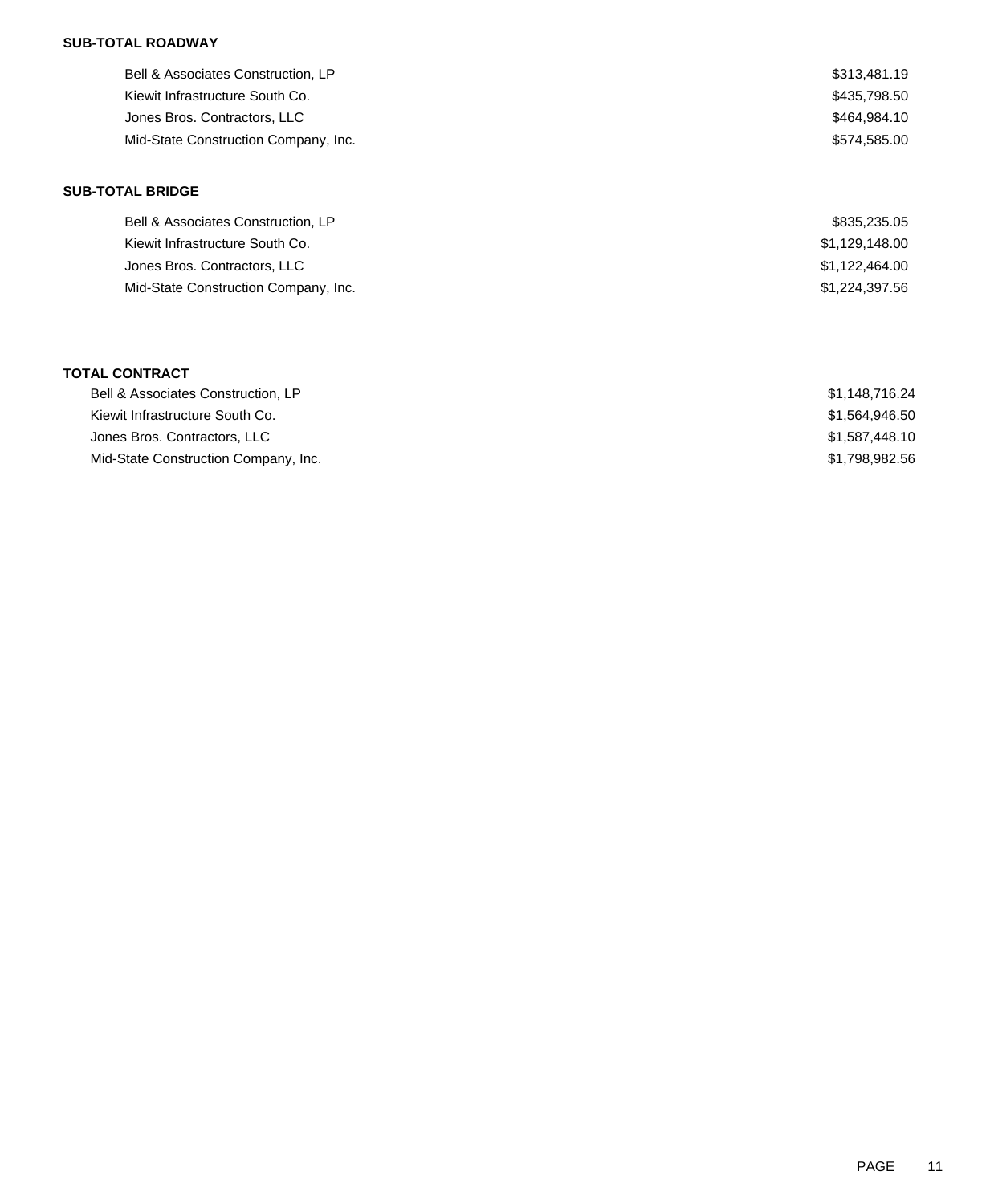# **DEPARTMENT OF TRANSPORTATION SUMMARY OF BIDS LETTING OF AUGUST 17, 2018 STATE OF TENNESSEE**

#### SHELBY COUNTY (Contract No. CNS007 Call 028)

HSIP-4188(10),79947-3528-94

THE MISCELLANEOUS SAFETY IMPROVEMENTS ON OLD/NEW BROWNSVILLE ROAD FROM U.S. 64 (S.R. 15, STAGE ROAD) (L.M. 0.00) TO S.R. 14 (L.M. 3.27).

PROJECT LENGTH - 3.270 MILES

COMPLETION TIME - ON OR BEFORE MAY 31, 2019

Superior Traffic Control, LLC \$184,926.03 Erby Price dba P & E Development \$225,924.30

TOTAL CONTRACT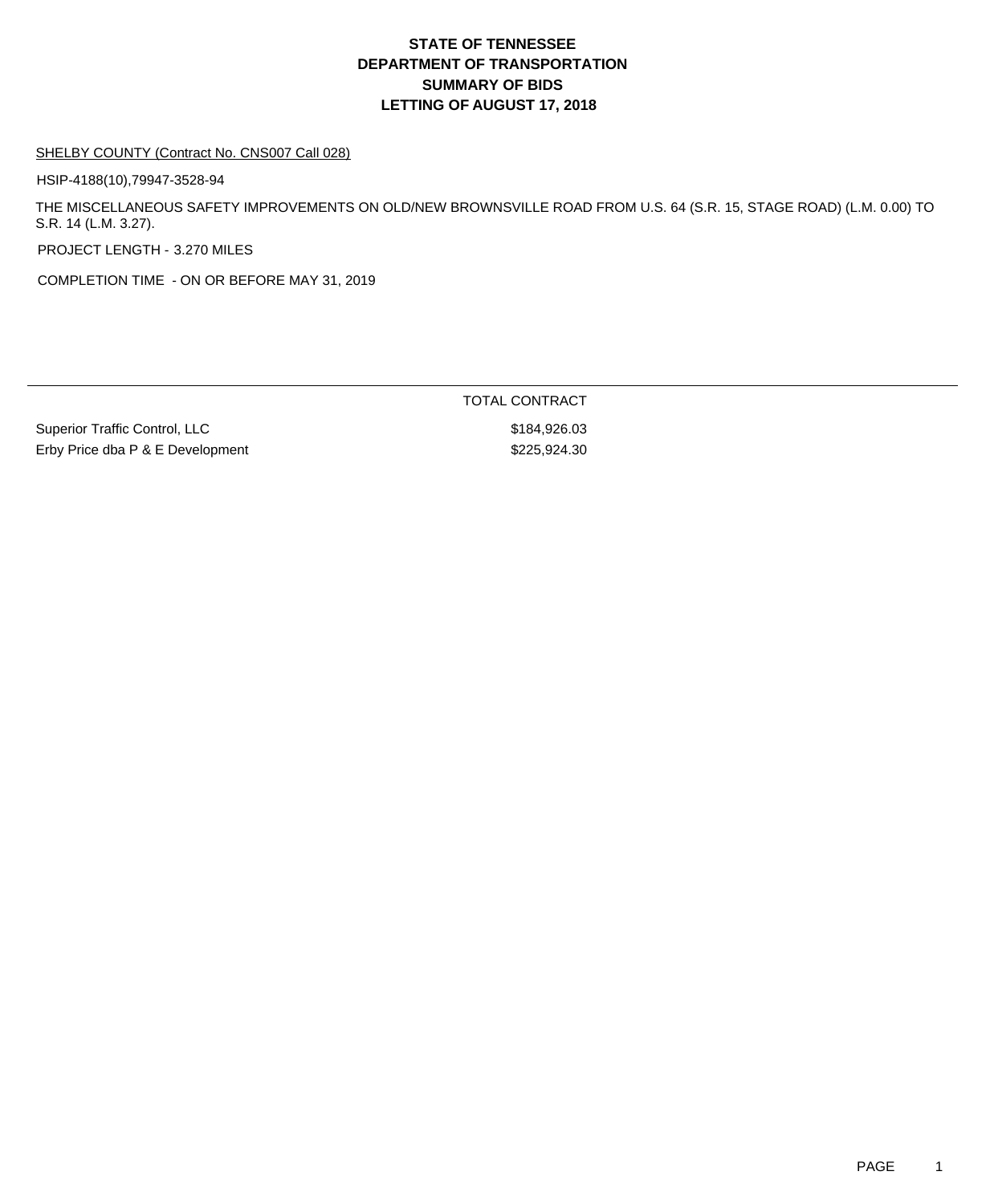|        | <b>ROADWAY CATEGORY</b>                                           |                | <b>UNIT PRICE</b>              | <b>EXTENSION</b>           |
|--------|-------------------------------------------------------------------|----------------|--------------------------------|----------------------------|
|        |                                                                   |                |                                |                            |
|        | 201-05.31 VEGETATION REMOVAL                                      |                |                                |                            |
|        |                                                                   | 1.000 LS       |                                |                            |
|        | Superior Traffic Control, LLC<br>Erby Price dba P & E Development |                | \$31,500.0000<br>\$25,000.0000 | \$31,500.00<br>\$25,000.00 |
|        | 701-01.01 CONCRETE SIDEWALK (4 ")                                 |                |                                |                            |
|        |                                                                   | 525.000 S.F.   |                                |                            |
|        | Superior Traffic Control, LLC<br>Erby Price dba P & E Development |                | \$35.0000<br>\$20.0000         | \$18,375.00<br>\$10,500.00 |
| 712-01 | <b>TRAFFIC CONTROL</b>                                            |                |                                |                            |
|        |                                                                   | 1.000 LS       |                                |                            |
|        |                                                                   |                |                                |                            |
|        | Superior Traffic Control, LLC<br>Erby Price dba P & E Development |                | \$7,500.0000<br>\$20,000.0000  | \$7,500.00<br>\$20,000.00  |
|        | 713-02.21 SIGN POST DELINEATION ENHANCEMENT                       |                |                                |                            |
|        |                                                                   | 308.000 L.F.   |                                |                            |
|        | Superior Traffic Control, LLC                                     |                | \$7.2500                       | \$2,233.00                 |
|        | Erby Price dba P & E Development                                  |                | \$6.0000                       | \$1,848.00                 |
|        | 713-11.02 PERFORATED/KNOCKOUT SQUARE TUBE POST                    |                |                                |                            |
|        |                                                                   | 3,445.000 LB.  |                                |                            |
|        | Superior Traffic Control, LLC<br>Erby Price dba P & E Development |                | \$4.3500<br>\$3.5000           | \$14,985.75<br>\$12,057.50 |
|        | 713-13.03 FLAT SHEET ALUMINUM SIGNS (0.100" THICK)                |                |                                |                            |
|        |                                                                   | 517.700 S.F.   |                                |                            |
|        | Superior Traffic Control, LLC                                     |                | \$14,4000                      | \$7,454.88                 |
|        | Erby Price dba P & E Development                                  |                | \$14.0000                      | \$7,247.80                 |
|        | 713-15.41 SIGN REMOVAL (DESCRIPTION)                              |                |                                |                            |
|        |                                                                   | 1.000 LS       |                                |                            |
|        | Superior Traffic Control, LLC                                     |                | \$350.0000                     | \$350.00                   |
|        | Erby Price dba P & E Development                                  |                | \$20,000.0000                  | \$20,000.00                |
|        | 716-02.04 PLASTIC PAVEMENT MARKING(CHANNELIZATION STRIPING)       | 2,452.000 S.Y. |                                |                            |
|        | Superior Traffic Control, LLC                                     |                | \$18.0000                      | \$44,136.00                |
|        | Erby Price dba P & E Development                                  |                | \$15.0000                      | \$36,780.00                |
|        | 716-02.05 PLASTIC PAVEMENT MARKING (STOP LINE)                    |                |                                |                            |
|        |                                                                   | 567.000 L.F.   |                                |                            |
|        | Superior Traffic Control, LLC                                     |                | \$15.0000                      | \$8,505.00                 |
|        | Erby Price dba P & E Development                                  |                | \$15.0000                      | \$8,505.00                 |
|        | 716-02.06 PLASTIC PAVEMENT MARKING (TURN LANE ARROW)              |                |                                |                            |
|        |                                                                   | 16.000 EACH    |                                |                            |
|        | Superior Traffic Control, LLC                                     |                | \$200.0000<br>\$150.0000       | \$3,200.00                 |
|        | Erby Price dba P & E Development                                  |                |                                | \$2,400.00                 |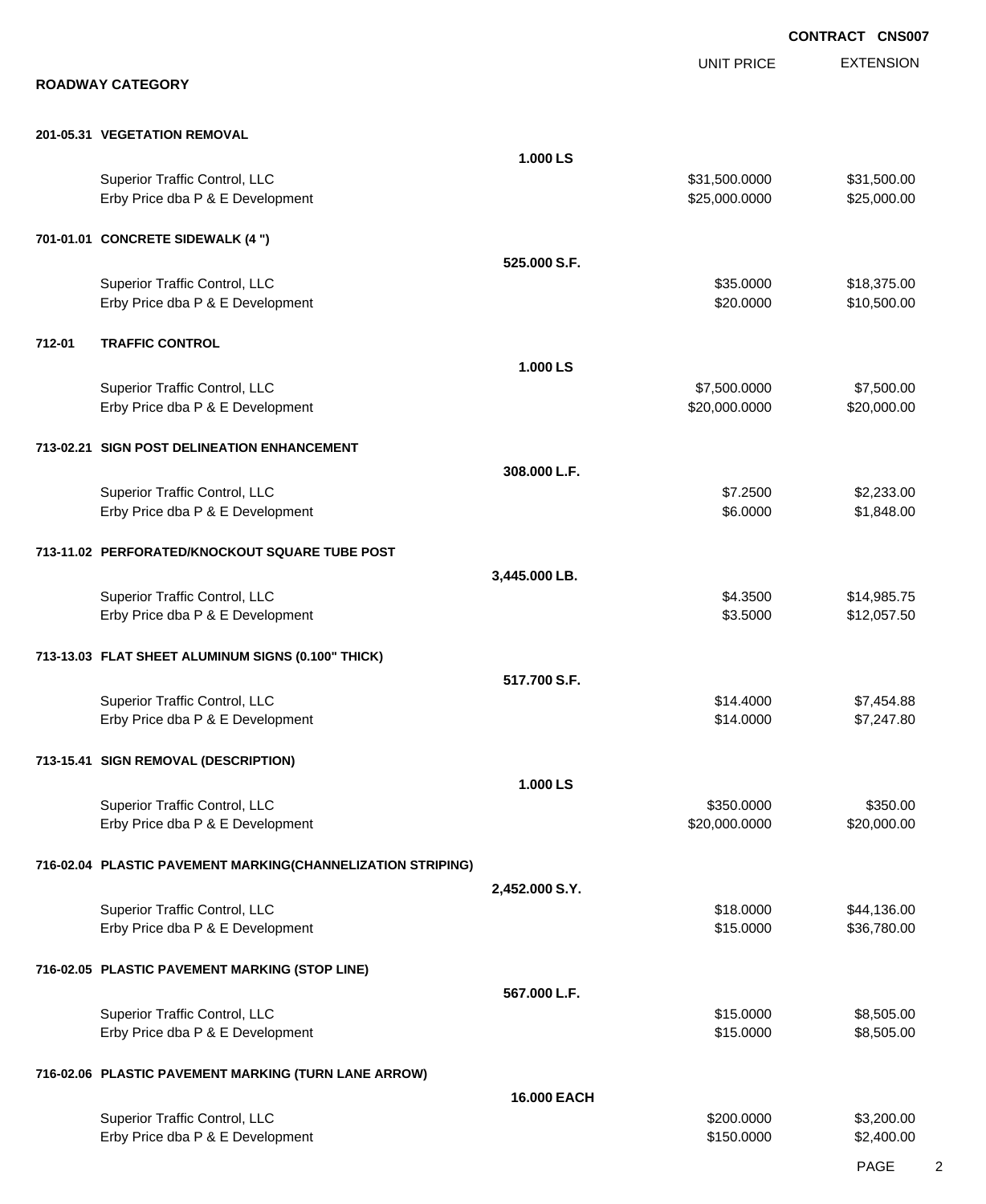**EXTENSION CONTRACT CNS007** UNIT PRICE **716-03.01 PLASTIC WORD PAVEMENT MARKING (ONLY) 13.000 EACH** Superior Traffic Control, LLC 62,730.00 Erby Price dba P & E Development **\$170.0000** \$2,210.00 **716-03.03 PLASTIC WORD PAVEMENT MARKING (STOP AHEAD) 2.000 EACH** Superior Traffic Control, LLC 6 and the state of the state of the state of the state of the state of the state of the state of the state of the state of the state of the state of the state of the state of the state of the Erby Price dba P & E Development **\$500.0000 \$1,000.00** \$1,000.00 **716-04.03 PLASTIC PAVEMENT MARKING (4" DOTTED LINE) 156.000 L.F.** Superior Traffic Control, LLC \$468.00 Erby Price dba P & E Development  $$5.0000$  \$780.00 **716-04.05 PLASTIC PAVEMENT MARKING (STRAIGHT ARROW) 1.000 EACH** Superior Traffic Control, LLC 6185.000 \$185.000 \$185.000 \$185.000 Erby Price dba P & E Development  $$500.000$  \$500.000 \$500.000 **716-08.20 REMOVAL OF PAVEMENT MARKING (LINE) 0.300 L.M.** Superior Traffic Control, LLC \$5,808.0000 \$1,742.40 Erby Price dba P & E Development **\$4,000.0000** \$1,200.000 \$1,200.000 **716-12.06 ENHANCED FLAT LINE THERMO (8IN LINE) 147.000 L.F.** Superior Traffic Control, LLC 6441.00 Erby Price dba P & E Development **\$8.0000** \$1,176.00 **716-13.01 SPRAY THERMO PVMT MRKNG (60 mil) (4IN LINE) 17.200 L.M.** Superior Traffic Control, LLC 6.0000 \$30,960.00 Erby Price dba P & E Development **\$2,600.0000 \$44,720.00** \$44,720.00 **717-01 MOBILIZATION 1.000 LS** Superior Traffic Control, LLC 6. The state of the state of the state of the state of the state of the state of the state of the state of the state of the state of the state of the state of the state of the state of the sta Erby Price dba P & E Development **\$30,000.000 \$30,000.000** \$30,000.000 \$30,000.000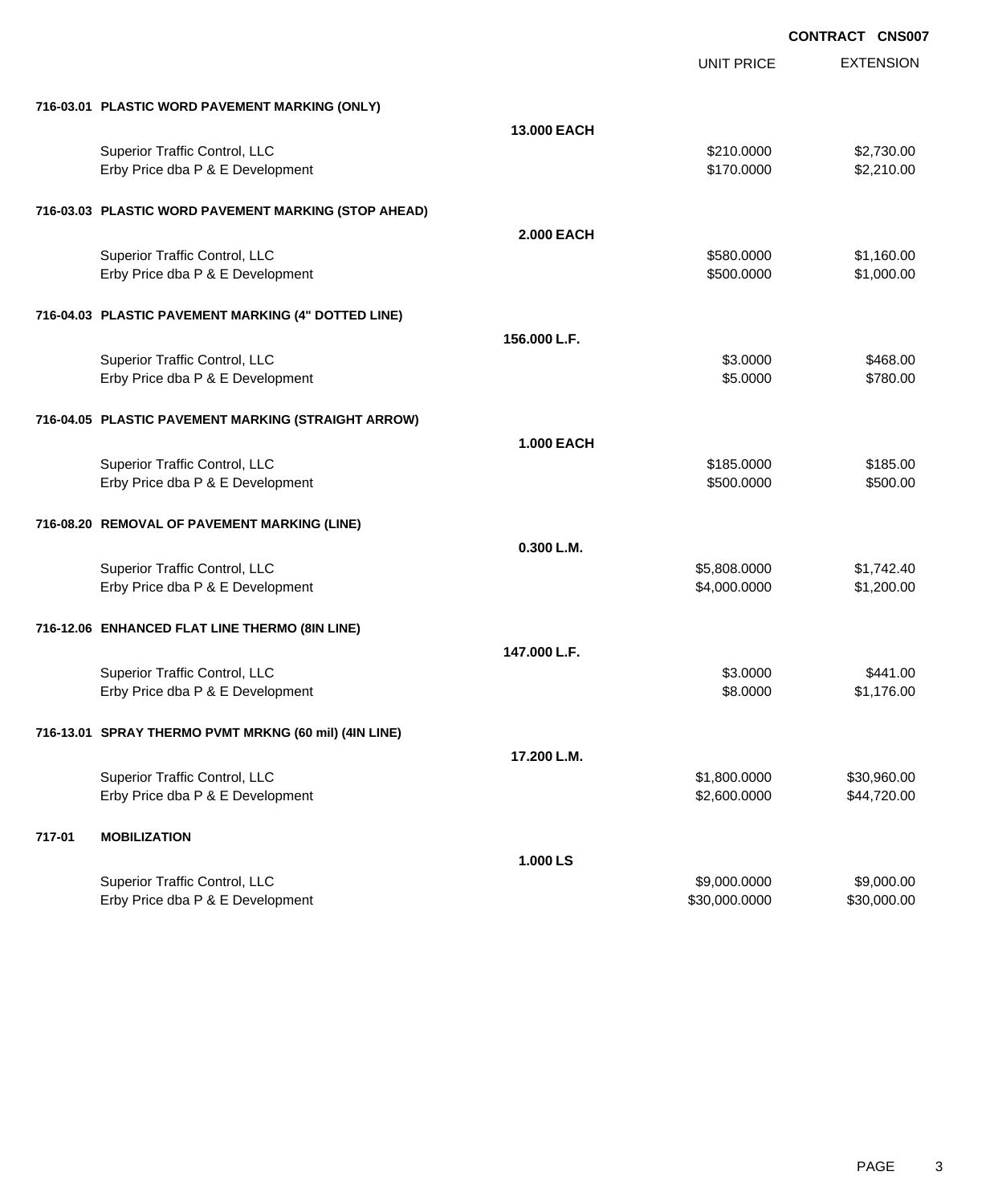## **SUB-TOTAL ROADWAY**

Superior Traffic Control, LLC \$184,926.03 Erby Price dba P & E Development \$225,924.30

### **TOTAL CONTRACT**

Superior Traffic Control, LLC **\$184,926.03** Erby Price dba P & E Development \$225,924.30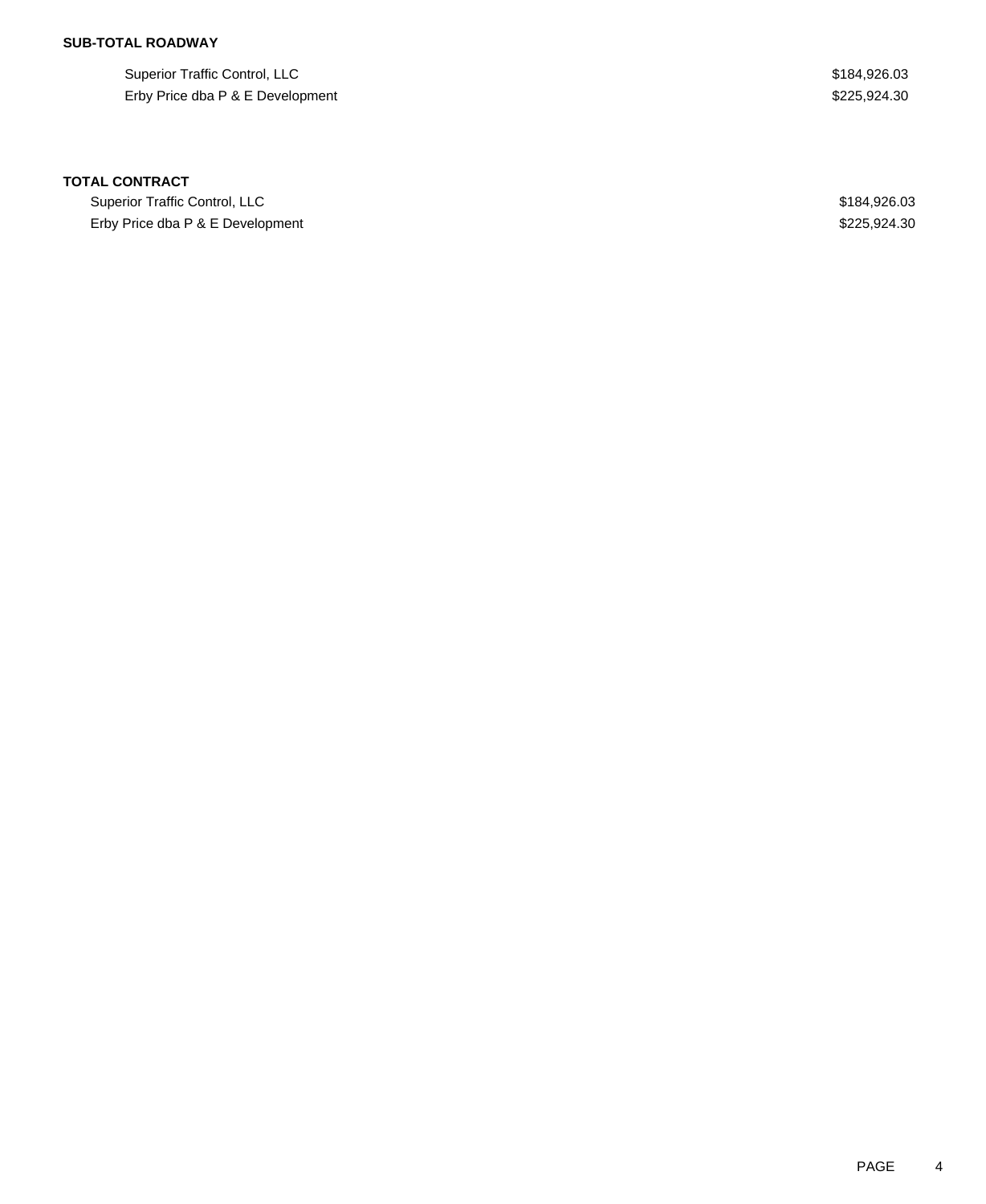# **DEPARTMENT OF TRANSPORTATION SUMMARY OF BIDS LETTING OF AUGUST 17, 2018 STATE OF TENNESSEE**

#### SULLIVAN COUNTY (Contract No. CNS294 Call 030)

HSIP-36(62),82006-3284-94,HSIP-93(18),82011-3231-94,NH-SIP-1(350),82002- 3283-94

THE INSTALLATION OF FLASHING SCHOOL SPEED LIMIT SIGNS ON U.S. 11W (S.R. 1) AT ANDREW JACKSON ELEMENTARY SCHOOL, ON S.R. 36 AT JOHN F. KENNEDY ELEMENTARY SCHOOL AND ON S.R. 93 AT SULLIVAN NORTH HIGH SCHOOL.

PROJECT LENGTH - 1.300 MILES

COMPLETION TIME - ON OR BEFORE APRIL 30, 2019

DBE GOAL 13.00%

TOTAL CONTRACT

Stansell Electric Company, Inc.  $$219,249.50$ Davis H. Elliot Construction Company, Inc. 63257,307.00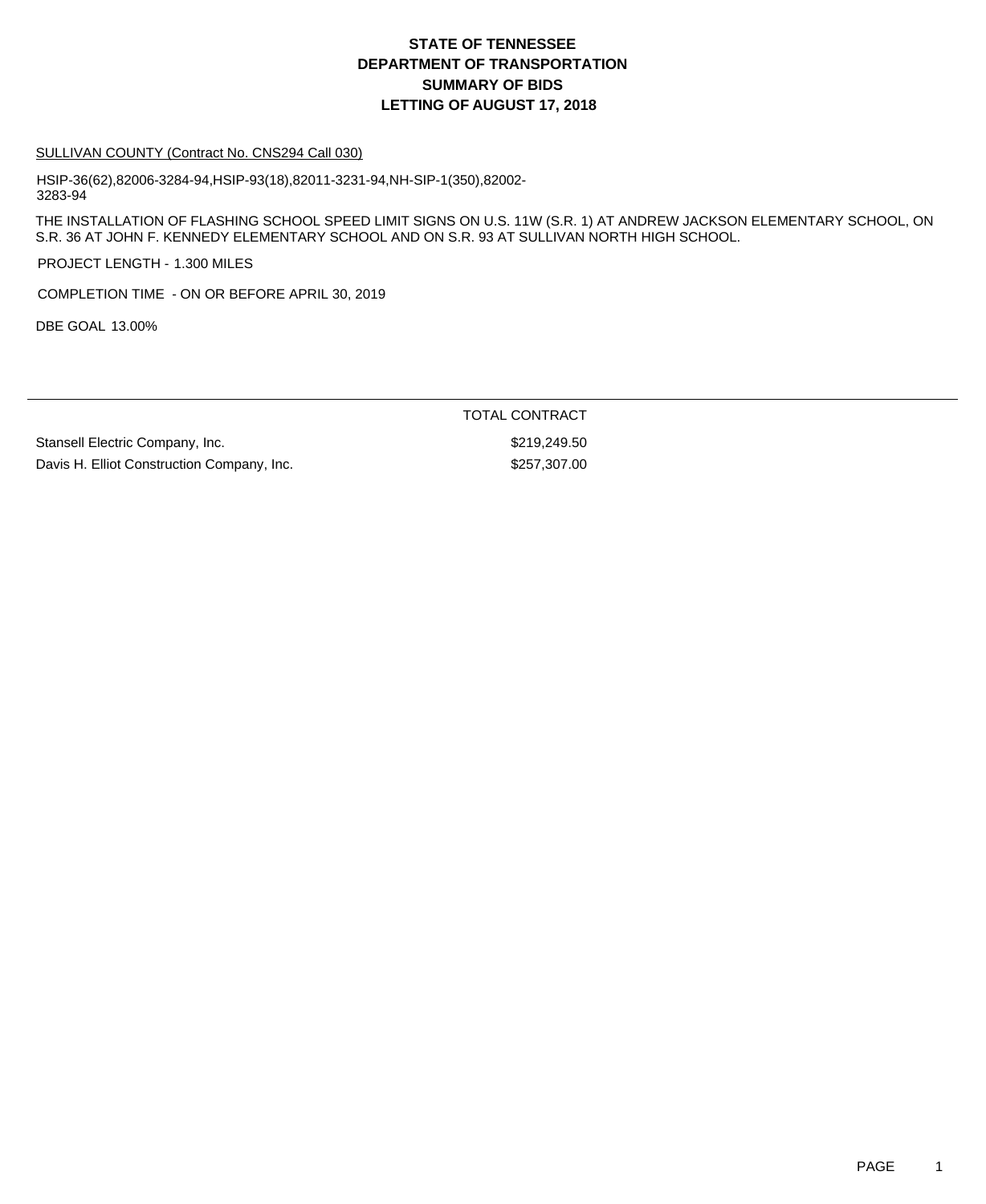|        |                                                                               |                   |                                | <b>CONTRACT CNS294</b>     |
|--------|-------------------------------------------------------------------------------|-------------------|--------------------------------|----------------------------|
|        | <b>ROADWAY CATEGORY</b>                                                       |                   | <b>UNIT PRICE</b>              | <b>EXTENSION</b>           |
|        |                                                                               |                   |                                |                            |
| 202-03 | REMOVAL OF RIGID PAVEMENT, SIDEWALK, ETC.                                     |                   |                                |                            |
|        | Stansell Electric Company, Inc.<br>Davis H. Elliot Construction Company, Inc. | 4.000 S.Y.        | \$250.0000<br>\$10.0000        | \$1,000.00<br>\$40.00      |
| 209-05 | <b>SEDIMENT REMOVAL</b>                                                       |                   |                                |                            |
|        |                                                                               | 2.000 C.Y.        |                                |                            |
|        | Stansell Electric Company, Inc.<br>Davis H. Elliot Construction Company, Inc. |                   | \$100.0000<br>\$10.0000        | \$200.00<br>\$20.00        |
|        | 701-01.01 CONCRETE SIDEWALK (4 ")                                             |                   |                                |                            |
|        |                                                                               | 30.000 S.F.       |                                |                            |
|        | Stansell Electric Company, Inc.<br>Davis H. Elliot Construction Company, Inc. |                   | \$25.0000<br>\$10.0000         | \$750.00<br>\$300.00       |
| 712-01 | <b>TRAFFIC CONTROL</b>                                                        |                   |                                |                            |
|        |                                                                               | 1.000 LS          |                                |                            |
|        | Stansell Electric Company, Inc.<br>Davis H. Elliot Construction Company, Inc. |                   | \$21,850.0000<br>\$10,424.0000 | \$21,850.00<br>\$10,424.00 |
|        | 712-04.01 FLEXIBLE DRUMS (CHANNELIZING)                                       |                   |                                |                            |
|        | Stansell Electric Company, Inc.                                               | 60.000 EACH       | \$45.0000                      | \$2,700.00                 |
|        | Davis H. Elliot Construction Company, Inc.                                    |                   | \$24.0000                      | \$1,440.00                 |
| 712-06 | <b>SIGNS (CONSTRUCTION)</b>                                                   |                   |                                |                            |
|        | Stansell Electric Company, Inc.                                               | 644,000 S.F.      | \$11.0000                      |                            |
|        | Davis H. Elliot Construction Company, Inc.                                    |                   | \$12.0000                      | \$7,084.00<br>\$7,728.00   |
|        | 712-08.03 ARROW BOARD (TYPE C)                                                |                   |                                |                            |
|        |                                                                               | <b>6.000 EACH</b> |                                |                            |
|        | Stansell Electric Company, Inc.<br>Davis H. Elliot Construction Company, Inc. |                   | \$950.0000<br>\$3,300.0000     | \$5,700.00<br>\$19,800.00  |
| 713-15 | REMOVAL OF SIGNS, POSTS AND FOOTINGS                                          |                   |                                |                            |
|        | Stansell Electric Company, Inc.                                               | 1.000 LS          | \$1,264.0000                   | \$1,264.00                 |
|        | Davis H. Elliot Construction Company, Inc.                                    |                   | \$500.0000                     | \$500.00                   |
|        | 713-16.20 SIGNS (S1-1, S4-3P)                                                 |                   |                                |                            |
|        |                                                                               | 10.000 EACH       |                                |                            |
|        | Stansell Electric Company, Inc.<br>Davis H. Elliot Construction Company, Inc. |                   | \$348.0000<br>\$235.0000       | \$3,480.00<br>\$2,350.00   |
|        | 713-16.21 SIGNS (SEE PLANS)                                                   |                   |                                |                            |
|        |                                                                               | <b>5.000 EACH</b> | \$885.0000                     | \$4,425.00                 |
|        | Stansell Electric Company, Inc.<br>Davis H. Elliot Construction Company, Inc. |                   | \$235.0000                     | \$1,175.00                 |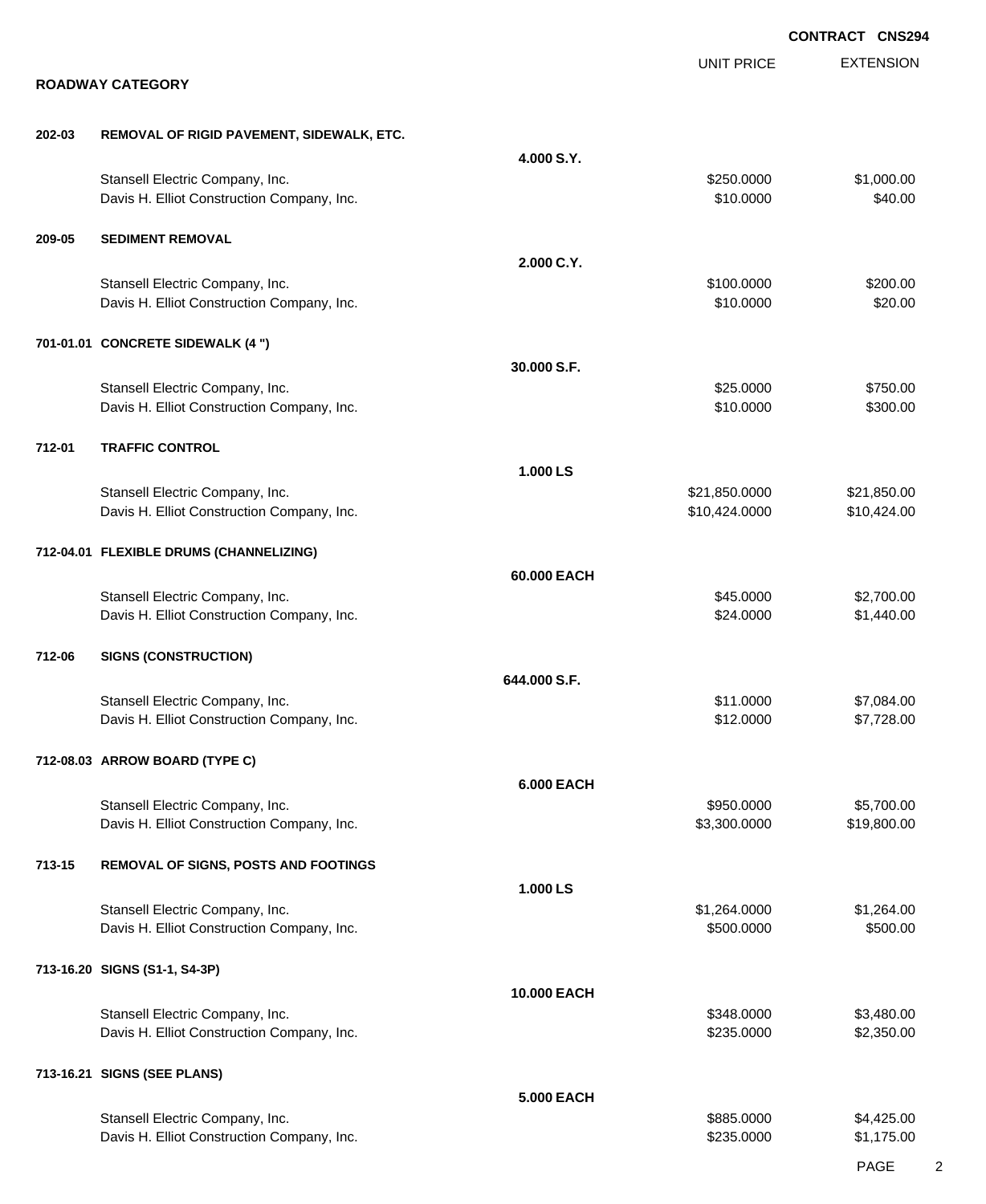|        |                                                        |                   |                   | <b>CONTRACT CNSZS</b> |
|--------|--------------------------------------------------------|-------------------|-------------------|-----------------------|
|        |                                                        |                   | <b>UNIT PRICE</b> | <b>EXTENSION</b>      |
|        | 713-16.23 SIGNS (SEE PLANS)                            |                   |                   |                       |
|        |                                                        | 3.000 EACH        |                   |                       |
|        | Stansell Electric Company, Inc.                        |                   | \$348.0000        | \$1,044.00            |
|        | Davis H. Elliot Construction Company, Inc.             |                   | \$235.0000        | \$705.00              |
|        | 713-16.24 SIGNS (S5-2 MAST-ARM MOUNT)                  |                   |                   |                       |
|        |                                                        | <b>2.000 EACH</b> |                   |                       |
|        | Stansell Electric Company, Inc.                        |                   | \$350.0000        | \$700.00              |
|        | Davis H. Elliot Construction Company, Inc.             |                   | \$500.0000        | \$1,000.00            |
|        | 713-16.25 SIGNS (SEE PLANS)                            |                   |                   |                       |
|        |                                                        | <b>1.000 EACH</b> |                   |                       |
|        | Stansell Electric Company, Inc.                        |                   | \$885.0000        | \$885.00              |
|        | Davis H. Elliot Construction Company, Inc.             |                   | \$235.0000        | \$235.00              |
|        | 713-16.27 SIGNS (SEE PLANS)                            |                   |                   |                       |
|        |                                                        | 3.000 EACH        |                   |                       |
|        | Stansell Electric Company, Inc.                        |                   | \$885.0000        | \$2,655.00            |
|        | Davis H. Elliot Construction Company, Inc.             |                   | \$235.0000        | \$705.00              |
|        | 716-03.04 PLASTIC WORD PAVEMENT MARKING (SCHOOL)       |                   |                   |                       |
|        |                                                        | 14.000 EACH       |                   |                       |
|        | Stansell Electric Company, Inc.                        |                   | \$590.0000        | \$8,260.00            |
|        | Davis H. Elliot Construction Company, Inc.             |                   | \$425.0000        | \$5,950.00            |
| 717-01 | <b>MOBILIZATION</b>                                    |                   |                   |                       |
|        |                                                        | 1.000 LS          |                   |                       |
|        | Stansell Electric Company, Inc.                        |                   | \$16,790.0000     | \$16,790.00           |
|        | Davis H. Elliot Construction Company, Inc.             |                   | \$12,850.0000     | \$12,850.00           |
|        | 730-01.02 REMOVAL OF SIGNAL EQUIPMENT                  |                   |                   |                       |
|        |                                                        | <b>6.000 EACH</b> |                   |                       |
|        | Stansell Electric Company, Inc.                        |                   | \$700.0000        | \$4,200.00            |
|        | Davis H. Elliot Construction Company, Inc.             |                   | \$5,000.0000      | \$30,000.00           |
|        | 730-01.08 SCHOOL SPEED LIMIT FLASHING SIGNAL INSTALLED |                   |                   |                       |
|        |                                                        | 7.000 EACH        |                   |                       |
|        | Stansell Electric Company, Inc.                        |                   | \$1,290.0000      | \$9,030.00            |
|        | Davis H. Elliot Construction Company, Inc.             |                   | \$4,500.0000      | \$31,500.00           |
|        | 730-05.01 ELECTRICAL SERVICE CONNECTION                |                   |                   |                       |
|        |                                                        | <b>6.000 EACH</b> |                   |                       |
|        | Stansell Electric Company, Inc.                        |                   | \$990.0000        | \$5,940.00            |
|        | Davis H. Elliot Construction Company, Inc.             |                   | \$2,500.0000      | \$15,000.00           |
|        | 730-12.08 CONDUIT 2" DIAMETER (RGS)                    |                   |                   |                       |
|        |                                                        | 101.000 L.F.      |                   |                       |
|        | Stansell Electric Company, Inc.                        |                   | \$45.0000         | \$4,545.00            |
|        | Davis H. Elliot Construction Company, Inc.             |                   | \$10.0000         | \$1,010.00            |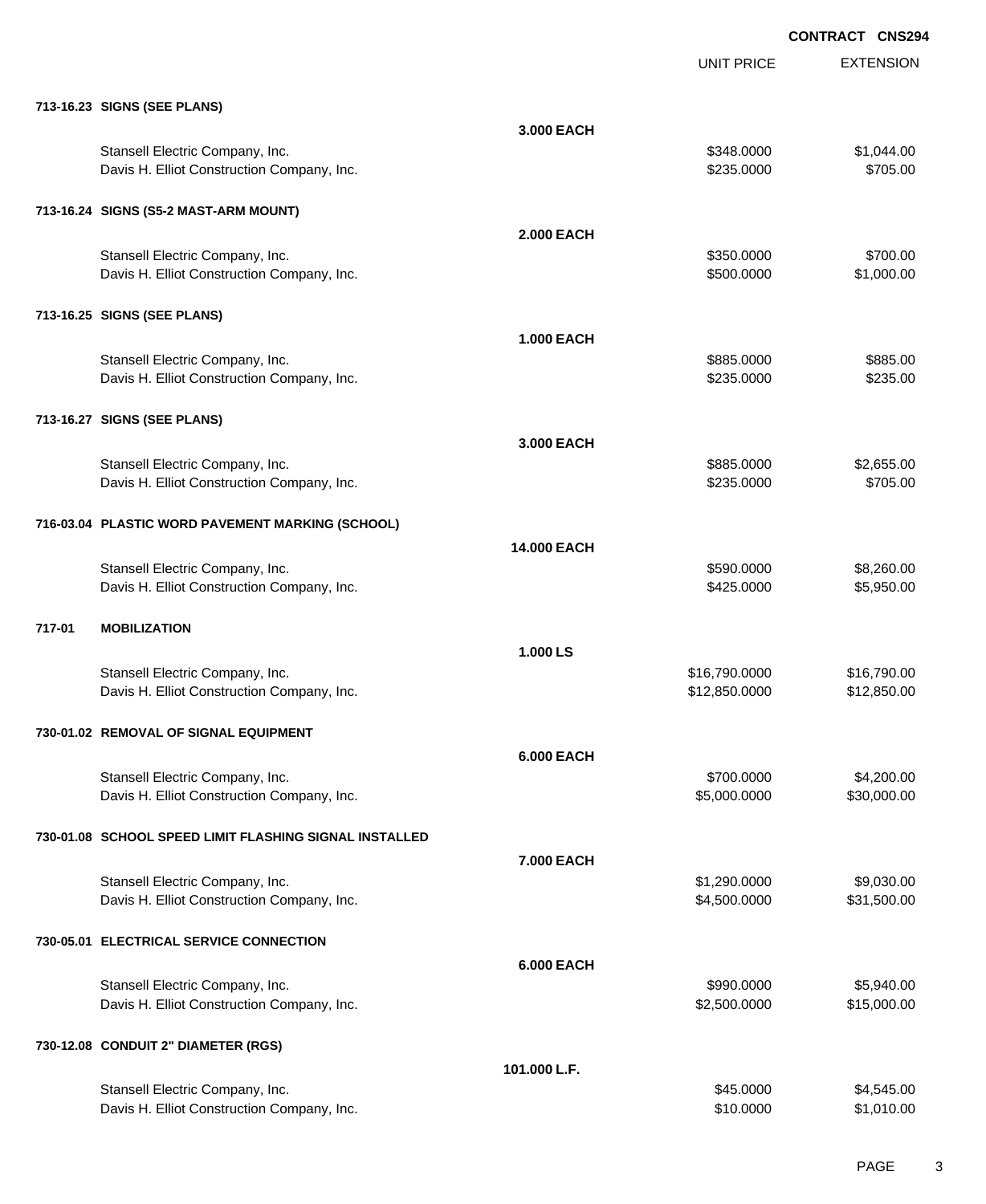UNIT PRICE EXTENSION

| 730-15.07 CABINET (POLE MOUNTED SCHOOL FLASHER)                 |                   |               |             |
|-----------------------------------------------------------------|-------------------|---------------|-------------|
|                                                                 | <b>6.000 EACH</b> |               |             |
| Stansell Electric Company, Inc.                                 |                   | \$716.0000    | \$4,296.00  |
| Davis H. Elliot Construction Company, Inc.                      |                   | \$1,500.0000  | \$9,000.00  |
|                                                                 |                   |               |             |
| 730-16.14 CONTROLLER (SCHOOL ZONE FLASHERS)                     |                   |               |             |
|                                                                 | <b>6.000 EACH</b> |               |             |
| Stansell Electric Company, Inc.                                 |                   | \$1,108.0000  | \$6,648.00  |
| Davis H. Elliot Construction Company, Inc.                      |                   | \$750.0000    | \$4,500.00  |
|                                                                 |                   |               |             |
| 730-23.56 CANTILEVER SIGNAL SUPPORT (1 ARM @ 25')               |                   |               |             |
|                                                                 |                   |               |             |
|                                                                 | <b>1.000 EACH</b> |               |             |
| Stansell Electric Company, Inc.                                 |                   | \$7,165.0000  | \$7,165.00  |
| Davis H. Elliot Construction Company, Inc.                      |                   | \$8,000.0000  | \$8,000.00  |
|                                                                 |                   |               |             |
| 730-23.72 CANTILEVER SIGNAL SUPPORT (1 ARM @ 35')               |                   |               |             |
|                                                                 | <b>1.000 EACH</b> |               |             |
| Stansell Electric Company, Inc.                                 |                   | \$7,766.0000  | \$7,766.00  |
| Davis H. Elliot Construction Company, Inc.                      |                   | \$12,000.0000 | \$12,000.00 |
|                                                                 |                   |               |             |
| 730-23.80 CANTILEVER SIGNAL SUPPORT (1 ARM @ 40')               |                   |               |             |
|                                                                 | <b>2.000 EACH</b> |               |             |
| Stansell Electric Company, Inc.                                 |                   | \$7,952.0000  | \$15,904.00 |
| Davis H. Elliot Construction Company, Inc.                      |                   | \$12,000.0000 | \$24,000.00 |
|                                                                 |                   |               |             |
| 730-23.96 CANTILEVER SIGNAL SUPPORT (1 ARM @ 60')               |                   |               |             |
|                                                                 |                   |               |             |
|                                                                 | <b>1.000 EACH</b> |               |             |
| Stansell Electric Company, Inc.                                 |                   | \$13,845.0000 | \$13,845.00 |
| Davis H. Elliot Construction Company, Inc.                      |                   | \$15,500.0000 | \$15,500.00 |
|                                                                 |                   |               |             |
| 730-23.97 CANTILEVER SIGNAL SUPPORT (1 ARM @ 70')               |                   |               |             |
|                                                                 | <b>1.000 EACH</b> |               |             |
| Stansell Electric Company, Inc.                                 |                   | \$16,676.0000 | \$16,676.00 |
| Davis H. Elliot Construction Company, Inc.                      |                   | \$16,000.0000 | \$16,000.00 |
|                                                                 |                   |               |             |
| 730-24.03 FOUNDATION - CANTILEVER SIGNAL SUPPORT, (1 ARM @ 35') |                   |               |             |
|                                                                 | <b>1.000 EACH</b> |               |             |
| Stansell Electric Company, Inc.                                 |                   | \$5,302.0000  | \$5,302.00  |
| Davis H. Elliot Construction Company, Inc.                      |                   | \$4,000.0000  | \$4,000.00  |
|                                                                 |                   |               |             |
| 730-24.04 FOUNDATION - CANTILEVER SIGNAL SUPPORT, (1 ARM @ 40') |                   |               |             |
|                                                                 | <b>1.000 EACH</b> |               |             |
| Stansell Electric Company, Inc.                                 |                   | \$5,302.0000  | \$5,302.00  |
| Davis H. Elliot Construction Company, Inc.                      |                   | \$4,000.0000  | \$4,000.00  |
|                                                                 |                   |               |             |
| 730-24.05 FOUNDATION - CANTILEVER SIGNAL SUPPORT, (1 ARM @ 25') |                   |               |             |
|                                                                 |                   |               |             |
|                                                                 | <b>1.000 EACH</b> |               |             |
| Stansell Electric Company, Inc.                                 |                   | \$5,302.0000  | \$5,302.00  |
| Davis H. Elliot Construction Company, Inc.                      |                   | \$4,000.0000  | \$4,000.00  |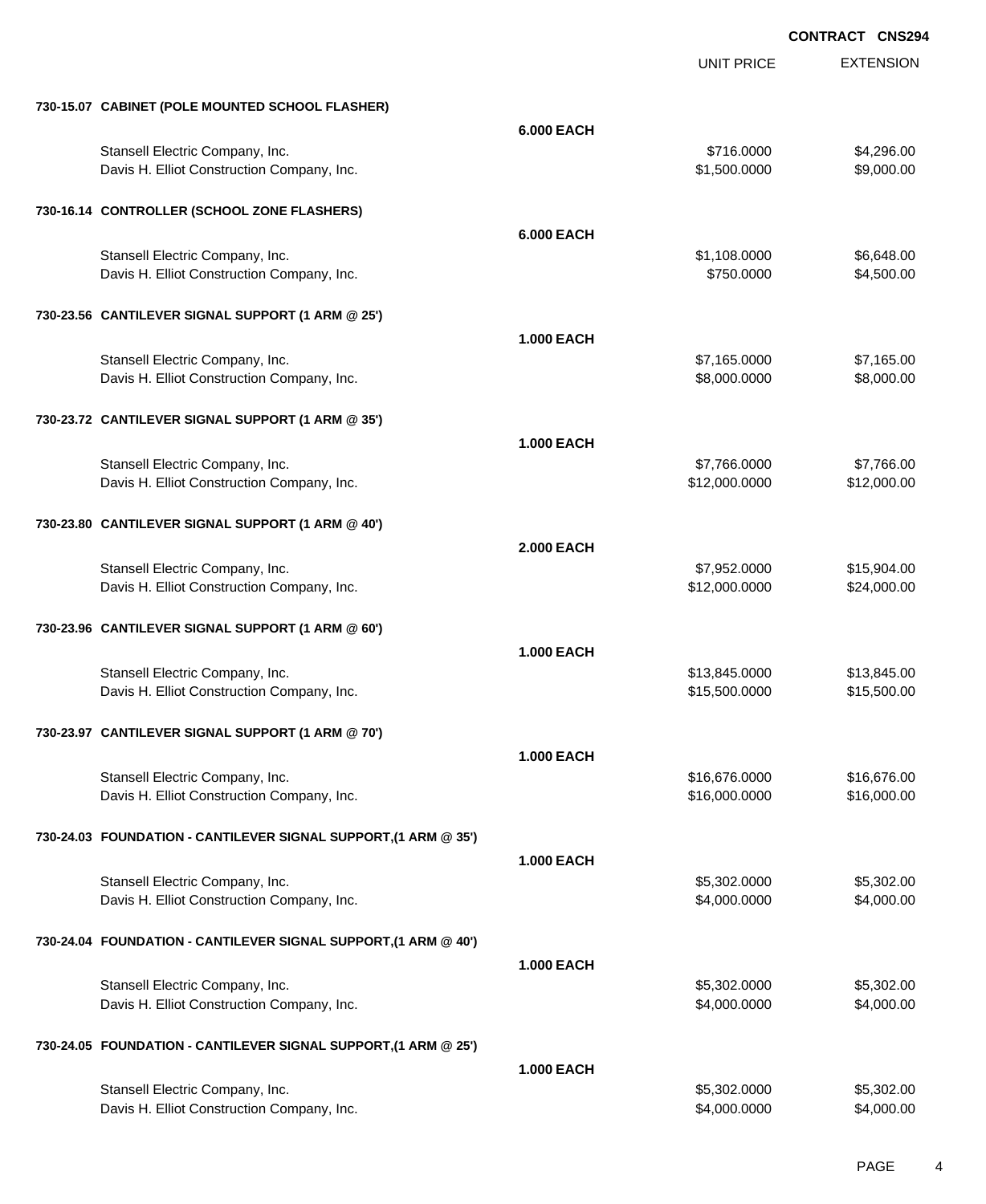| <b>CONTRACT CNS294</b> |  |
|------------------------|--|
|                        |  |

|        |                                                                 |                   | <b>UNIT PRICE</b> | <b>EXTENSION</b> |
|--------|-----------------------------------------------------------------|-------------------|-------------------|------------------|
|        | 730-24.06 FOUNDATION - CANTILEVER SIGNAL SUPPORT, (1 ARM @ 40') |                   |                   |                  |
|        |                                                                 | <b>1.000 EACH</b> |                   |                  |
|        | Stansell Electric Company, Inc.                                 |                   | \$5,302.0000      | \$5,302.00       |
|        | Davis H. Elliot Construction Company, Inc.                      |                   | \$4,000.0000      | \$4,000.00       |
|        | 730-24.08 FOUNDATION (CANTILEVER SIGNAL SUPPORT, 1 ARM @ 60')   |                   |                   |                  |
|        |                                                                 | <b>1.000 EACH</b> |                   |                  |
|        | Stansell Electric Company, Inc.                                 |                   | \$8,919.0000      | \$8,919.00       |
|        | Davis H. Elliot Construction Company, Inc.                      |                   | \$4,000.0000      | \$4,000.00       |
|        | 730-24.09 FOUNDATION (CANTILEVER SIGNAL SUPPORT, 1 ARM @ 70')   |                   |                   |                  |
|        |                                                                 | <b>1.000 EACH</b> |                   |                  |
|        | Stansell Electric Company, Inc.                                 |                   | \$8,919.0000      | \$8,919.00       |
|        | Davis H. Elliot Construction Company, Inc.                      |                   | \$4,000.0000      | \$4,000.00       |
|        | 740-11.01 TEMPORARY SEDIMENT TUBE 8IN                           |                   |                   |                  |
|        |                                                                 | 195.000 L.F.      |                   |                  |
|        | Stansell Electric Company, Inc.                                 |                   | \$6.3000          | \$1,228.50       |
|        | Davis H. Elliot Construction Company, Inc.                      |                   | \$5,0000          | \$975.00         |
| 801-03 | <b>WATER (SEEDING &amp; SODDING)</b>                            |                   |                   |                  |
|        |                                                                 | 3.000 M.G.        |                   |                  |
|        | Stansell Electric Company, Inc.                                 |                   | \$948.0000        | \$2,844.00       |
|        | Davis H. Elliot Construction Company, Inc.                      |                   | \$100.0000        | \$300.00         |
| 803-01 | <b>SODDING (NEW SOD)</b>                                        |                   |                   |                  |
|        |                                                                 | 30.000 S.Y.       |                   |                  |
|        | Stansell Electric Company, Inc.                                 |                   | \$44.3000         | \$1,329.00       |
|        | Davis H. Elliot Construction Company, Inc.                      |                   | \$10.0000         | \$300.00         |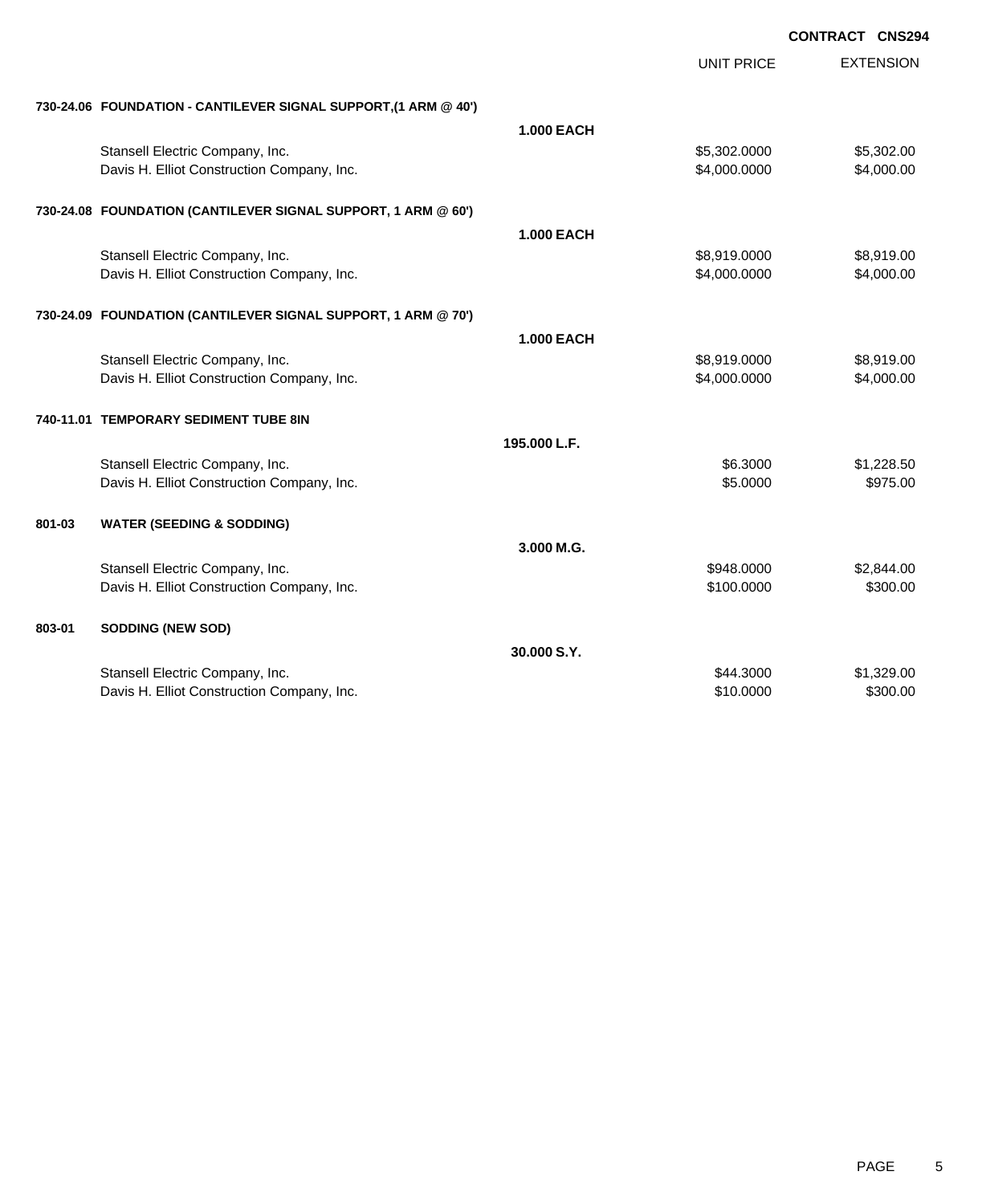## **SUB-TOTAL ROADWAY**

Stansell Electric Company, Inc. 6. The Stansell Electric Company, Inc. 6. The Stansell Electric Company, Inc. Davis H. Elliot Construction Company, Inc. 6. 257, 207.00

### **TOTAL CONTRACT**

Stansell Electric Company, Inc. 6. The Stansell Electric Company, Inc. 6. The Stansell Electric Company, Inc. Davis H. Elliot Construction Company, Inc. 6. 2007 19:30 19:30 19:30 19:30 19:30 19:30 19:30 19:30 19:30 19:30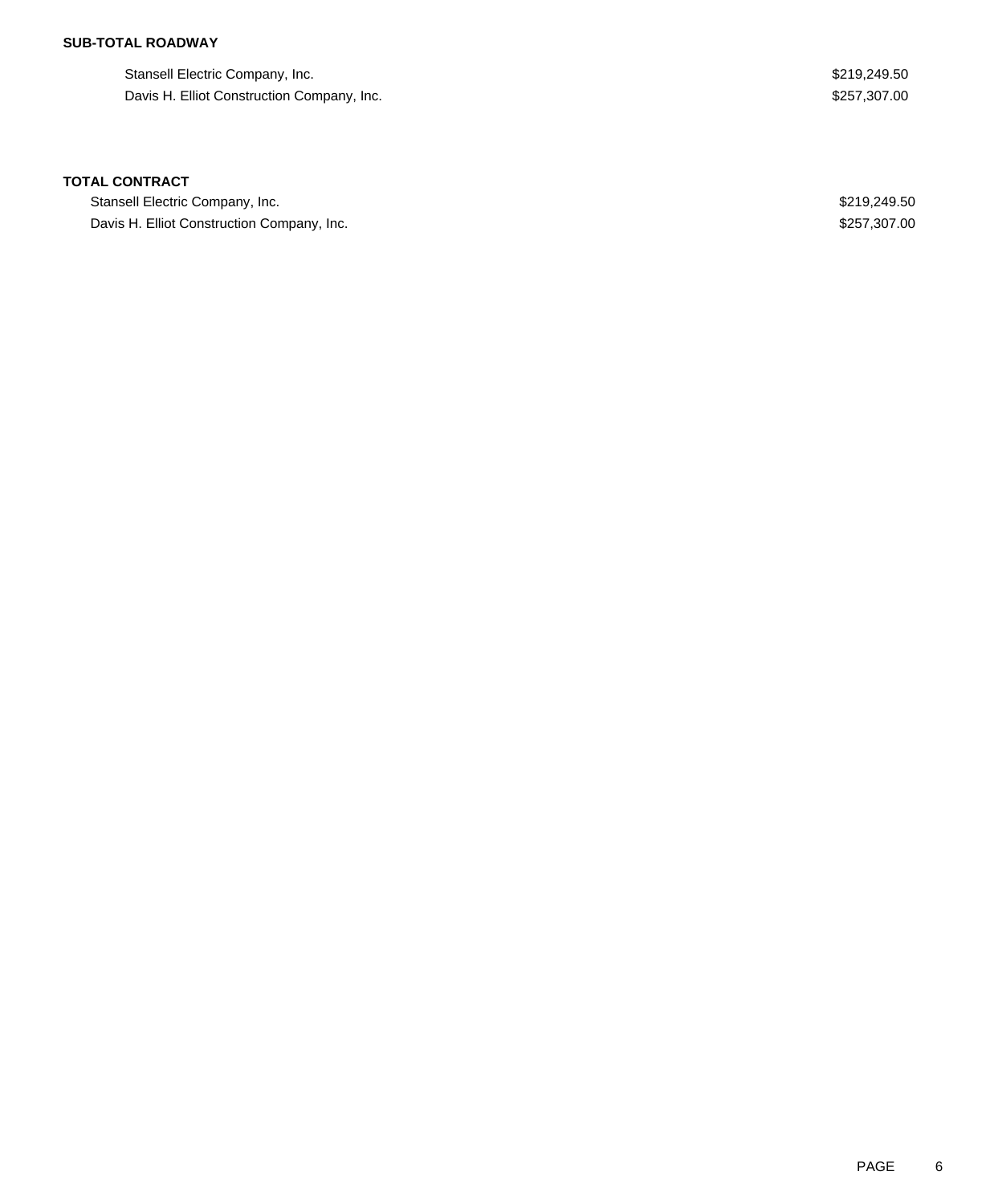# **DEPARTMENT OF TRANSPORTATION SUMMARY OF BIDS LETTING OF AUGUST 17, 2018 STATE OF TENNESSEE**

#### TIPTON COUNTY (Contract No. CNS274 Call 031)

84102-3213-04

THE GRADING, DRAINAGE AND PAVING ON U.S. 51 (S.R. 3) FROM CHARLES SMITH STREET (L.M. 20.18) TO WITHERINGTON DRIVE (L.M. 20.66).

PROJECT LENGTH - 0.457 MILES

COMPLETION TIME - ON OR BEFORE APRIL 30, 2019

Ford Construction Company **Example 2012** 3612,773.97 Kiewit Infrastructure South Co. \$685,614.50

TOTAL CONTRACT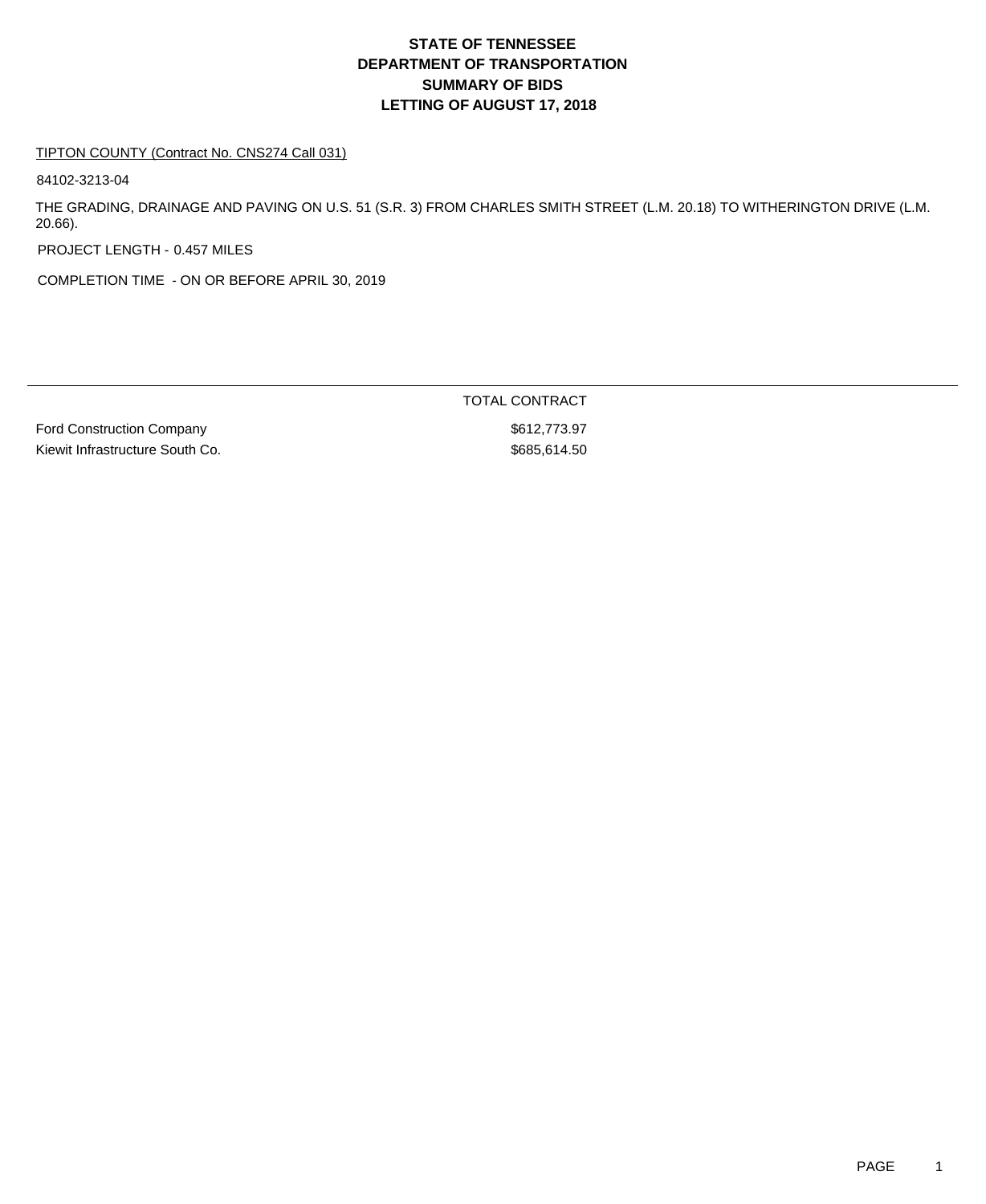|        |                                                              | <b>CONTRACT CNS274</b> |                                |                            |
|--------|--------------------------------------------------------------|------------------------|--------------------------------|----------------------------|
|        | <b>ROADWAY CATEGORY</b>                                      |                        | <b>UNIT PRICE</b>              | <b>EXTENSION</b>           |
|        |                                                              |                        |                                |                            |
| 105-01 | <b>CONSTRUCTION STAKES, LINES AND GRADES</b>                 |                        |                                |                            |
|        |                                                              | 1.000 LS               |                                |                            |
|        | Ford Construction Company<br>Kiewit Infrastructure South Co. |                        | \$15,300.0000<br>\$37,000.0000 | \$15,300.00<br>\$37,000.00 |
| 201-01 | <b>CLEARING AND GRUBBING</b>                                 |                        |                                |                            |
|        |                                                              | 1.000 LS               |                                |                            |
|        | Ford Construction Company<br>Kiewit Infrastructure South Co. |                        | \$3,800.0000<br>\$23,000.0000  | \$3,800.00<br>\$23,000.00  |
| 203-01 | <b>ROAD &amp; DRAINAGE EXCAVATION (UNCLASSIFIED)</b>         |                        |                                |                            |
|        |                                                              | 1,382.000 C.Y.         |                                |                            |
|        | Ford Construction Company<br>Kiewit Infrastructure South Co. |                        | \$13.5600<br>\$40.0000         | \$18,739.92<br>\$55,280.00 |
| 203-06 | <b>WATER</b>                                                 |                        |                                |                            |
|        |                                                              | 1.000 M.G.             |                                |                            |
|        | Ford Construction Company                                    |                        | \$13.0000                      | \$13.00                    |
|        | Kiewit Infrastructure South Co.                              |                        | \$100.0000                     | \$100.00                   |
| 209-05 | <b>SEDIMENT REMOVAL</b>                                      |                        |                                |                            |
|        |                                                              | 32.000 C.Y.            |                                |                            |
|        | Ford Construction Company<br>Kiewit Infrastructure South Co. |                        | \$3.6000<br>\$10.0000          | \$115.20<br>\$320.00       |
|        | 209-20.03 POLYETHYLENE SHEETING (6 MIL. MINIMUM)             |                        |                                |                            |
|        |                                                              | 50.000 S.Y.            |                                |                            |
|        | Ford Construction Company                                    |                        | \$3.0000                       | \$150.00                   |
|        | Kiewit Infrastructure South Co.                              |                        | \$30.0000                      | \$1,500.00                 |
|        | 209-40.30 CATCH BASIN PROTECTION (TYPE A)                    |                        |                                |                            |
|        |                                                              | <b>1.000 EACH</b>      |                                |                            |
|        | Ford Construction Company                                    |                        | \$800.0000                     | \$800.00                   |
|        | Kiewit Infrastructure South Co.                              |                        | \$800.0000                     | \$800.00                   |
| 303-01 | MINERAL AGGREGATE, TYPE A BASE, GRADING D                    |                        |                                |                            |
|        |                                                              | 2,192.000 TON          |                                |                            |
|        | Ford Construction Company                                    |                        | \$32.0000                      | \$70,144.00                |
|        | Kiewit Infrastructure South Co.                              |                        | \$40.0000                      | \$87,680.00                |
| 303-02 | MINERAL AGGREGATE, TYPE B BASE, GRADING (C OR D)             |                        |                                |                            |
|        |                                                              | 20.000 TON             |                                |                            |
|        | Ford Construction Company<br>Kiewit Infrastructure South Co. |                        | \$31.0000<br>\$35.0000         | \$620.00<br>\$700.00       |
|        | 303-10.01 MINERAL AGGREGATE (SIZE 57)                        |                        |                                |                            |
|        |                                                              | <b>1.000 TON</b>       |                                |                            |
|        | <b>Ford Construction Company</b>                             |                        | \$39.0000                      | \$39.00                    |
|        | Kiewit Infrastructure South Co.                              |                        | \$40.0000                      | \$40.00                    |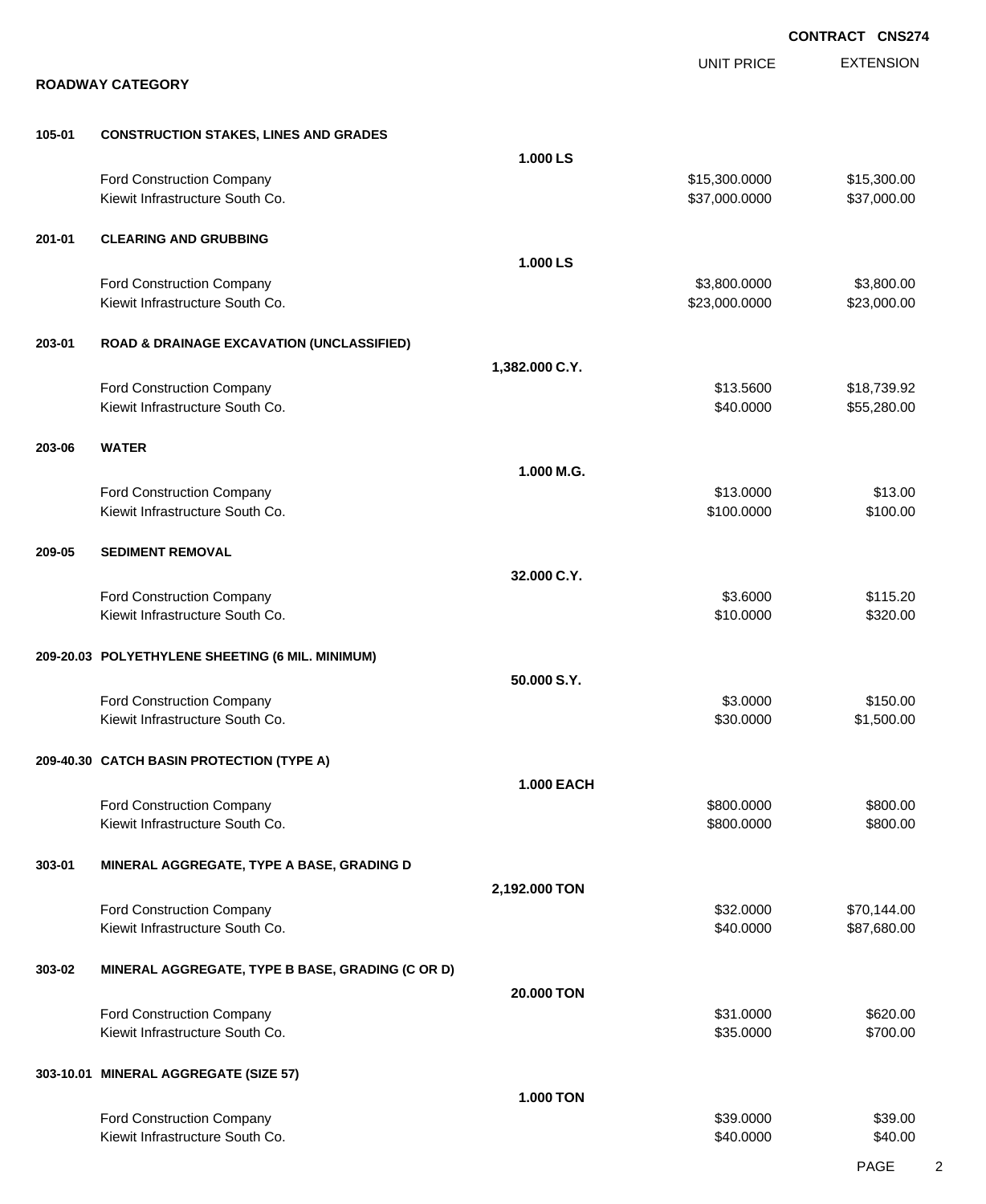|        |                                                                 |                   | <b>UNIT PRICE</b> | <b>EXTENSION</b> |
|--------|-----------------------------------------------------------------|-------------------|-------------------|------------------|
|        | 307-02.01 ASPHALT CONCRETE MIX (PG70-22) (BPMB-HM) GRADING A    |                   |                   |                  |
|        |                                                                 | 781,000 TON       |                   |                  |
|        | Ford Construction Company                                       |                   | \$160.0000        | \$124,960.00     |
|        | Kiewit Infrastructure South Co.                                 |                   | \$170.0000        | \$132,770.00     |
|        | 307-02.08 ASPHALT CONCRETE MIX (PG70-22) (BPMB-HM) GRADING B-M2 |                   |                   |                  |
|        |                                                                 | 333.000 TON       |                   |                  |
|        | Ford Construction Company                                       |                   | \$220.0000        | \$73,260.00      |
|        | Kiewit Infrastructure South Co.                                 |                   | \$230.0000        | \$76,590.00      |
| 402-01 | BITUMINOUS MATERIAL FOR PRIME COAT (PC)                         |                   |                   |                  |
|        |                                                                 | <b>4.000 TON</b>  |                   |                  |
|        | Ford Construction Company                                       |                   | \$1,750.0000      | \$7,000.00       |
|        | Kiewit Infrastructure South Co.                                 |                   | \$1,800.0000      | \$7,200.00       |
| 402-02 | <b>AGGREGATE FOR COVER MATERIAL (PC)</b>                        |                   |                   |                  |
|        |                                                                 | 15.000 TON        |                   |                  |
|        | Ford Construction Company                                       |                   | \$500.0000        | \$7,500.00       |
|        | Kiewit Infrastructure South Co.                                 |                   | \$575.0000        | \$8,625.00       |
| 403-01 | BITUMINOUS MATERIAL FOR TACK COAT (TC)                          |                   |                   |                  |
|        |                                                                 | 3.000 TON         |                   |                  |
|        | <b>Ford Construction Company</b>                                |                   | \$1,750.0000      | \$5,250.00       |
|        | Kiewit Infrastructure South Co.                                 |                   | \$1,800.0000      | \$5,400.00       |
|        | 411-02.10 ACS MIX(PG70-22) GRADING D                            |                   |                   |                  |
|        |                                                                 | 195,000 TON       |                   |                  |
|        | <b>Ford Construction Company</b>                                |                   | \$253.0000        | \$49,335.00      |
|        | Kiewit Infrastructure South Co.                                 |                   | \$265.0000        | \$51,675.00      |
|        | 607-37.03 24" CORRUGATED METAL PIPE CULVERT                     |                   |                   |                  |
|        |                                                                 | 60.000 L.F.       |                   |                  |
|        | <b>Ford Construction Company</b>                                |                   | \$60.0000         | \$3,600.00       |
|        | Kiewit Infrastructure South Co.                                 |                   | \$120.0000        | \$7,200.00       |
|        | 611-07.32 24IN ENDWALL (SIDE DRAIN)                             |                   |                   |                  |
|        |                                                                 | <b>2.000 EACH</b> |                   |                  |
|        | Ford Construction Company                                       |                   | \$4,000.0000      | \$8,000.00       |
|        | Kiewit Infrastructure South Co.                                 |                   | \$4,500.0000      | \$9,000.00       |
|        | 621-03.02 18" TEMPORARY DRAINAGE PIPE                           |                   |                   |                  |
|        |                                                                 | 36.000 L.F.       |                   |                  |
|        | Ford Construction Company                                       |                   | \$30.0000         | \$1,080.00       |
|        | Kiewit Infrastructure South Co.                                 |                   | \$90.0000         | \$3,240.00       |
|        |                                                                 |                   |                   |                  |

# **705-08.51 PORTABLE IMPACT ATTENUATOR NCHRP350 TL-3**

|                                  | <b>4.000 EACH</b> |             |
|----------------------------------|-------------------|-------------|
| <b>Ford Construction Company</b> | \$4,250,0000      | \$17,000.00 |
| Kiewit Infrastructure South Co.  | \$4,400,0000      | \$17,600.00 |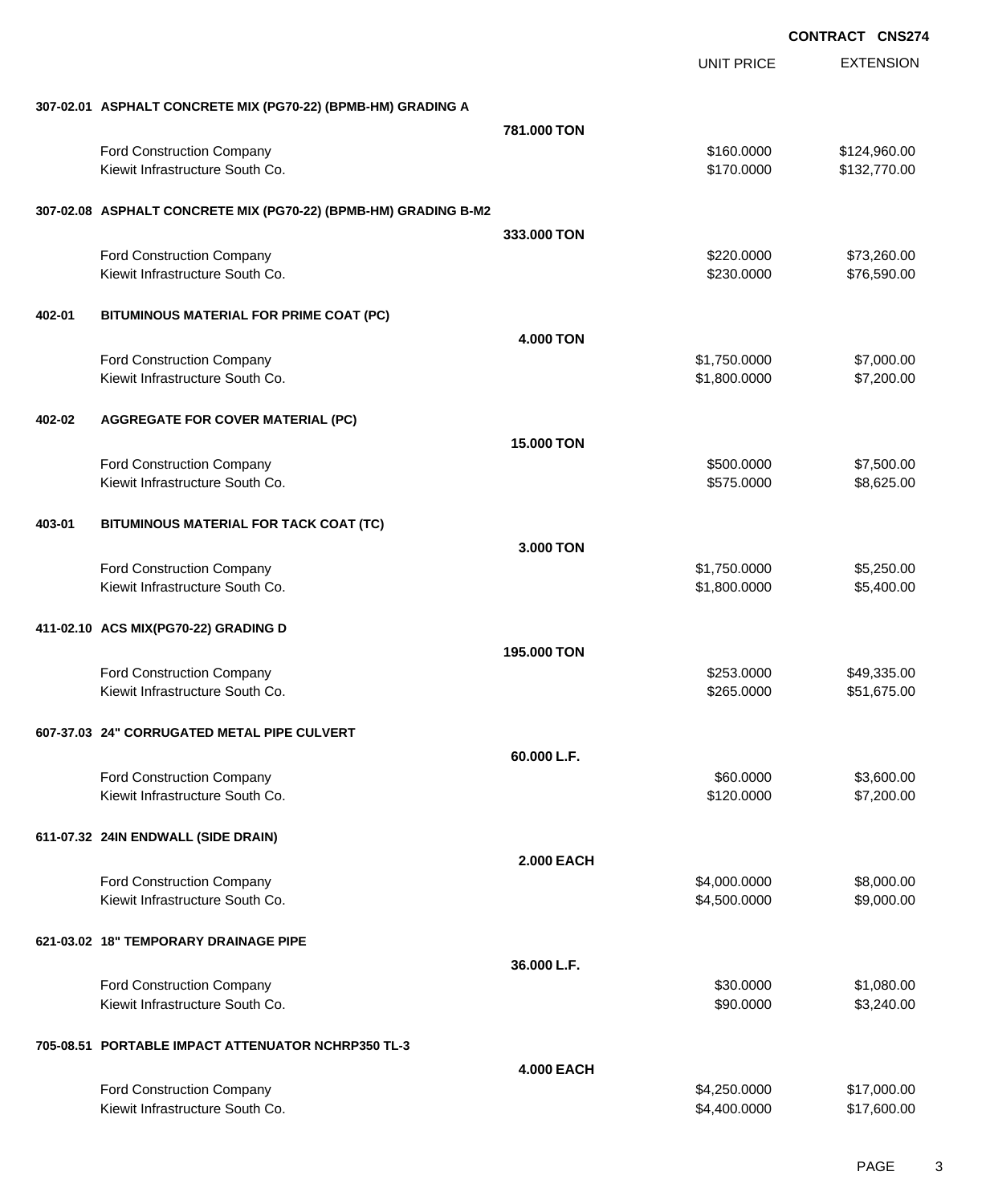|        |                                                |                    | <b>UNIT PRICE</b> | <b>EXTENSION</b> |
|--------|------------------------------------------------|--------------------|-------------------|------------------|
|        | 709-05.05 MACHINED RIP-RAP (CLASS A-3)         |                    |                   |                  |
|        |                                                | <b>100,000 TON</b> |                   |                  |
|        | Ford Construction Company                      |                    | \$40.0000         | \$4,000.00       |
|        | Kiewit Infrastructure South Co.                |                    | \$35.0000         | \$3,500.00       |
|        | 709-05.06 MACHINED RIP-RAP (CLASS A-1)         |                    |                   |                  |
|        |                                                | 46,000 TON         |                   |                  |
|        | Ford Construction Company                      |                    | \$40.0000         | \$1,840.00       |
|        | Kiewit Infrastructure South Co.                |                    | \$35.0000         | \$1,610.00       |
| 712-01 | <b>TRAFFIC CONTROL</b>                         |                    |                   |                  |
|        |                                                | 1.000 LS           |                   |                  |
|        | Ford Construction Company                      |                    | \$8,010.0000      | \$8,010.00       |
|        | Kiewit Infrastructure South Co.                |                    | \$16,000.0000     | \$16,000.00      |
|        | 712-02.02 INTERCONNECTED PORTABLE BARRIER RAIL |                    |                   |                  |
|        |                                                | 2,631.000 L.F.     |                   |                  |
|        | Ford Construction Company                      |                    | \$32.0000         | \$84,192.00      |
|        | Kiewit Infrastructure South Co.                |                    | \$19.5000         | \$51,304.50      |
|        | 712-04.01 FLEXIBLE DRUMS (CHANNELIZING)        |                    |                   |                  |
|        |                                                | 70,000 EACH        |                   |                  |
|        | Ford Construction Company                      |                    | \$20.0000         | \$1,400.00       |
|        | Kiewit Infrastructure South Co.                |                    | \$21.0000         | \$1,470.00       |
|        | 712-05.01 WARNING LIGHTS (TYPE A)              |                    |                   |                  |
|        |                                                | <b>4.000 EACH</b>  |                   |                  |
|        | Ford Construction Company                      |                    | \$25.0000         | \$100.00         |
|        | Kiewit Infrastructure South Co.                |                    | \$26.0000         | \$104.00         |
|        | 712-05.03 WARNING LIGHTS (TYPE C)              |                    |                   |                  |
|        |                                                | <b>12.000 EACH</b> |                   |                  |
|        | Ford Construction Company                      |                    | \$25.0000         | \$300.00         |
|        | Kiewit Infrastructure South Co.                |                    | \$26.0000         | \$312.00         |
| 712-06 | <b>SIGNS (CONSTRUCTION)</b>                    |                    |                   |                  |
|        |                                                | 881.000 S.F.       |                   |                  |
|        | Ford Construction Company                      |                    | \$5.8500          | \$5,153.85       |
|        | Kiewit Infrastructure South Co.                |                    | \$6.0000          | \$5,286.00       |
|        | 712-07.03 TEMPORARY BARRICADES (TYPE III)      |                    |                   |                  |
|        |                                                | 48.000 L.F.        |                   |                  |
|        | Ford Construction Company                      |                    | \$11.0000         | \$528.00         |
|        | Kiewit Infrastructure South Co.                |                    | \$12.0000         | \$576.00         |
|        | 712-08.03 ARROW BOARD (TYPE C)                 |                    |                   |                  |
|        |                                                | <b>2.000 EACH</b>  |                   |                  |
|        | Ford Construction Company                      |                    | \$625.0000        | \$1,250.00       |
|        | Kiewit Infrastructure South Co.                |                    | \$640.0000        | \$1,280.00       |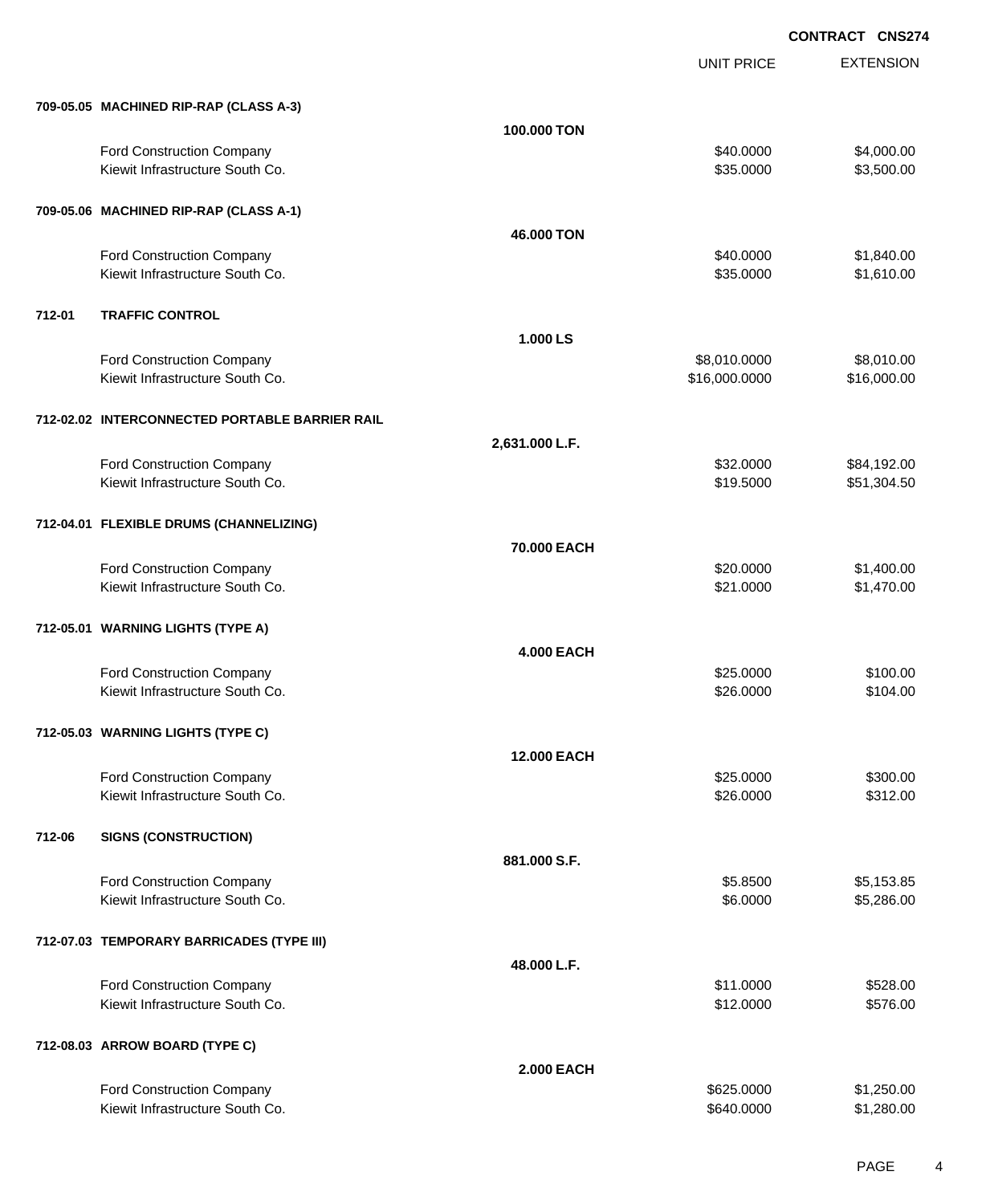UNIT PRICE EXTENSION

|        | 713-02.26 CONCRETE BARRIER/PARAPET DELINEATOR                |                   |                          |                      |
|--------|--------------------------------------------------------------|-------------------|--------------------------|----------------------|
|        |                                                              | 64.000 EACH       |                          |                      |
|        | Ford Construction Company                                    |                   | \$10.0000                | \$640.00             |
|        | Kiewit Infrastructure South Co.                              |                   | \$10.5000                | \$672.00             |
|        |                                                              |                   |                          |                      |
| 713-15 | REMOVAL OF SIGNS, POSTS AND FOOTINGS                         |                   |                          |                      |
|        |                                                              | 1.000 LS          |                          |                      |
|        | Ford Construction Company                                    |                   | \$350.0000               | \$350.00             |
|        | Kiewit Infrastructure South Co.                              |                   | \$500.0000               | \$500.00             |
|        |                                                              |                   |                          |                      |
|        | 713-16.20 SIGNS (R1-2, YIELD)                                |                   |                          |                      |
|        |                                                              | <b>5.000 EACH</b> |                          |                      |
|        |                                                              |                   |                          |                      |
|        | Ford Construction Company<br>Kiewit Infrastructure South Co. |                   | \$200.0000               | \$1,000.00           |
|        |                                                              |                   | \$210.0000               | \$1,050.00           |
|        |                                                              |                   |                          |                      |
|        | 713-16.21 SIGNS (R5-1, DO NOT ENTER)                         |                   |                          |                      |
|        |                                                              | <b>5.000 EACH</b> |                          |                      |
|        | Ford Construction Company                                    |                   | \$200.0000               | \$1,000.00           |
|        | Kiewit Infrastructure South Co.                              |                   | \$210.0000               | \$1,050.00           |
|        |                                                              |                   |                          |                      |
|        | 713-16.22 SIGNS (R5-1a, WRONG WAY)                           |                   |                          |                      |
|        |                                                              | <b>5.000 EACH</b> |                          |                      |
|        | Ford Construction Company                                    |                   | \$200.0000               | \$1,000.00           |
|        | Kiewit Infrastructure South Co.                              |                   | \$210.0000               | \$1,050.00           |
|        |                                                              |                   |                          |                      |
|        | 713-16.23 SIGNS (R6-1L, ONE WAY, LEFT)                       |                   |                          |                      |
|        |                                                              | 5.000 EACH        |                          |                      |
|        | Ford Construction Company                                    |                   | \$45.0000                | \$225.00             |
|        | Kiewit Infrastructure South Co.                              |                   | \$45.0000                | \$225.00             |
|        |                                                              |                   |                          |                      |
|        | 713-16.24 SIGNS (R6-1R, ONE WAY, RIGHT)                      |                   |                          |                      |
|        |                                                              | 5.000 EACH        |                          |                      |
|        | Ford Construction Company                                    |                   | \$45.0000                | \$225.00             |
|        | Kiewit Infrastructure South Co.                              |                   | \$45.0000                | \$225.00             |
|        |                                                              |                   |                          |                      |
|        | 713-16.25 SIGNS (R2-1, SPEED LIMIT 60 MPH)                   |                   |                          |                      |
|        |                                                              | <b>2.000 EACH</b> |                          |                      |
|        |                                                              |                   |                          |                      |
|        | Ford Construction Company<br>Kiewit Infrastructure South Co. |                   | \$230.0000<br>\$240.0000 | \$460.00<br>\$480.00 |
|        |                                                              |                   |                          |                      |
|        |                                                              |                   |                          |                      |
|        | 716-02.06 PLASTIC PAVEMENT MARKING (TURN LANE ARROW)         |                   |                          |                      |
|        |                                                              | <b>6.000 EACH</b> |                          |                      |
|        | Ford Construction Company                                    |                   | \$200.0000               | \$1,200.00           |
|        | Kiewit Infrastructure South Co.                              |                   | \$210.0000               | \$1,260.00           |
|        |                                                              |                   |                          |                      |
|        | 716-04.14 PLASTIC PAVEMENT MARKING (LANE REDUCTION ARROW)    |                   |                          |                      |
|        |                                                              | <b>2.000 EACH</b> |                          |                      |
|        | Ford Construction Company                                    |                   | \$300.0000               | \$600.00             |
|        | Kiewit Infrastructure South Co.                              |                   | \$315.0000               | \$630.00             |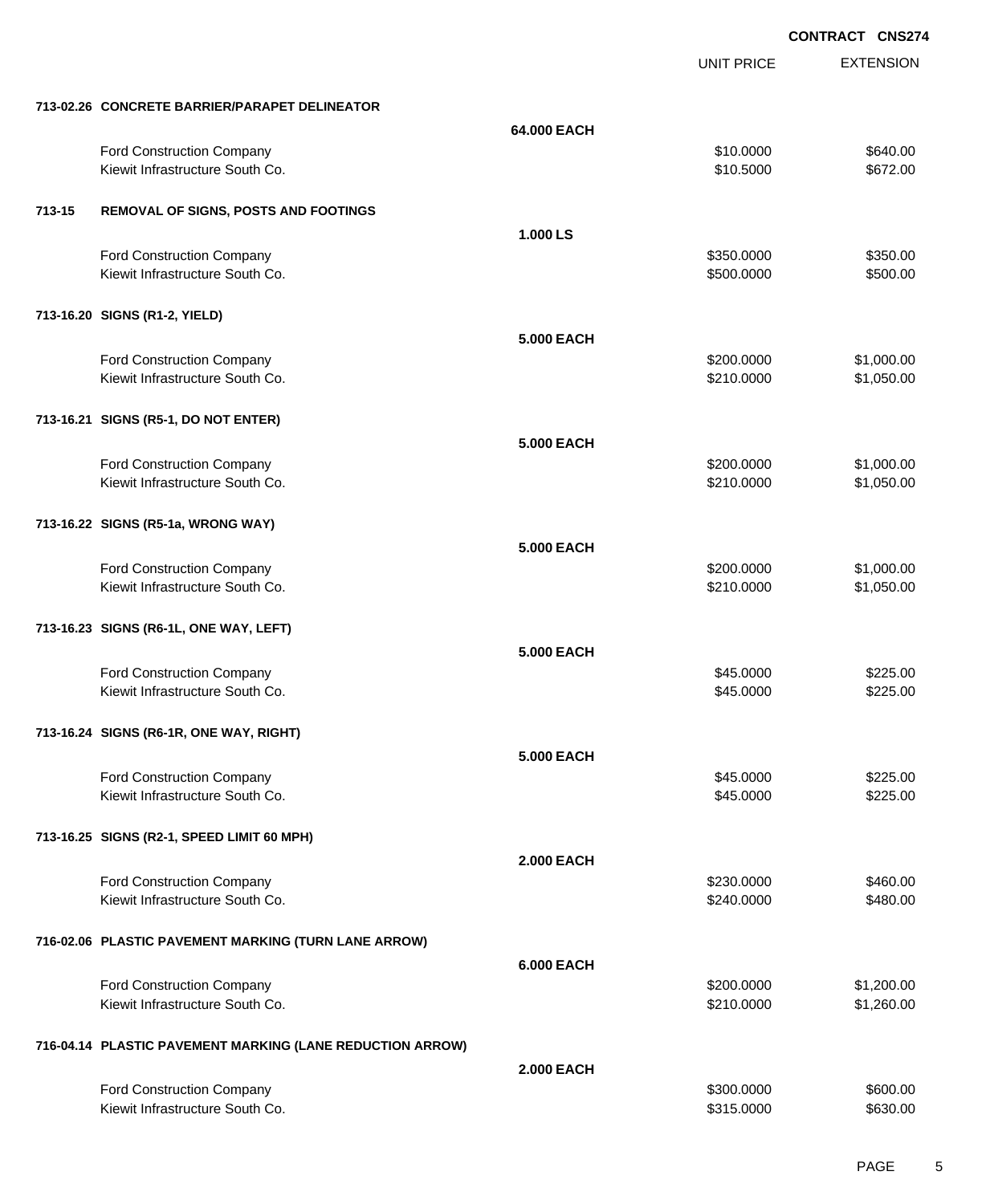UNIT PRICE

EXTENSION

| 716-05.20 PAINTED PAVEMENT MARKING (6" LINE). |  |
|-----------------------------------------------|--|
|                                               |  |

|        | 716-05.20 PAINTED PAVEMENT MARKING (6" LINE)                 |                |                        |                          |
|--------|--------------------------------------------------------------|----------------|------------------------|--------------------------|
|        |                                                              | 0.620 L.M.     |                        |                          |
|        | Ford Construction Company                                    |                | \$6,000.0000           | \$3,720.00               |
|        | Kiewit Infrastructure South Co.                              |                | \$6,600.0000           | \$4,092.00               |
|        |                                                              |                |                        |                          |
|        | 716-12.02 ENHANCED FLATLINE THERMO PVMT MRKNG (6IN LINE)     |                |                        |                          |
|        |                                                              | 0.620 L.M.     |                        |                          |
|        | Ford Construction Company                                    |                | \$12,500.0000          | \$7,750.00               |
|        | Kiewit Infrastructure South Co.                              |                | \$14,000.0000          | \$8,680.00               |
|        |                                                              |                |                        |                          |
| 717-01 | <b>MOBILIZATION</b>                                          |                |                        |                          |
|        |                                                              | 1.000 LS       |                        |                          |
|        | Ford Construction Company                                    |                | \$55,690.0000          | \$55,690.00              |
|        | Kiewit Infrastructure South Co.                              |                | \$33,500.0000          | \$33,500.00              |
|        |                                                              |                |                        |                          |
|        | 740-10.03 GEOTEXTILE (TYPE III)(EROSION CONTROL)             |                |                        |                          |
|        |                                                              | 280.000 S.Y.   |                        |                          |
|        | <b>Ford Construction Company</b>                             |                | \$3.5000               | \$980.00                 |
|        | Kiewit Infrastructure South Co.                              |                | \$7.5000               | \$2,100.00               |
|        |                                                              |                |                        |                          |
|        | 740-11.04 TEMPORARY SEDIMENT TUBE 20IN                       |                |                        |                          |
|        |                                                              | 736,000 L.F.   |                        |                          |
|        | Ford Construction Company                                    |                | \$7.5000               | \$5,520.00               |
|        | Kiewit Infrastructure South Co.                              |                | \$5.5000               | \$4,048.00               |
|        |                                                              |                |                        |                          |
|        | 801-01.07 TEMPORARY SEEDING (WITH MULCH)                     |                |                        |                          |
|        |                                                              | 38.000 UNIT    |                        |                          |
|        | Ford Construction Company<br>Kiewit Infrastructure South Co. |                | \$50.0000<br>\$37.0000 | \$1,900.00<br>\$1,406.00 |
|        |                                                              |                |                        |                          |
| 801-03 | <b>WATER (SEEDING &amp; SODDING)</b>                         |                |                        |                          |
|        |                                                              | 45.000 M.G.    |                        |                          |
|        | <b>Ford Construction Company</b>                             |                | \$10,0000              | \$450.00                 |
|        | Kiewit Infrastructure South Co.                              |                | \$20.0000              | \$900.00                 |
|        |                                                              |                |                        |                          |
| 803-01 | SODDING (NEW SOD)                                            |                |                        |                          |
|        |                                                              | 4,146.000 S.Y. |                        |                          |
|        | Ford Construction Company                                    |                | \$4.0000               | \$16,584.00              |
|        | Kiewit Infrastructure South Co.                              |                | \$4.0000               | \$16,584.00              |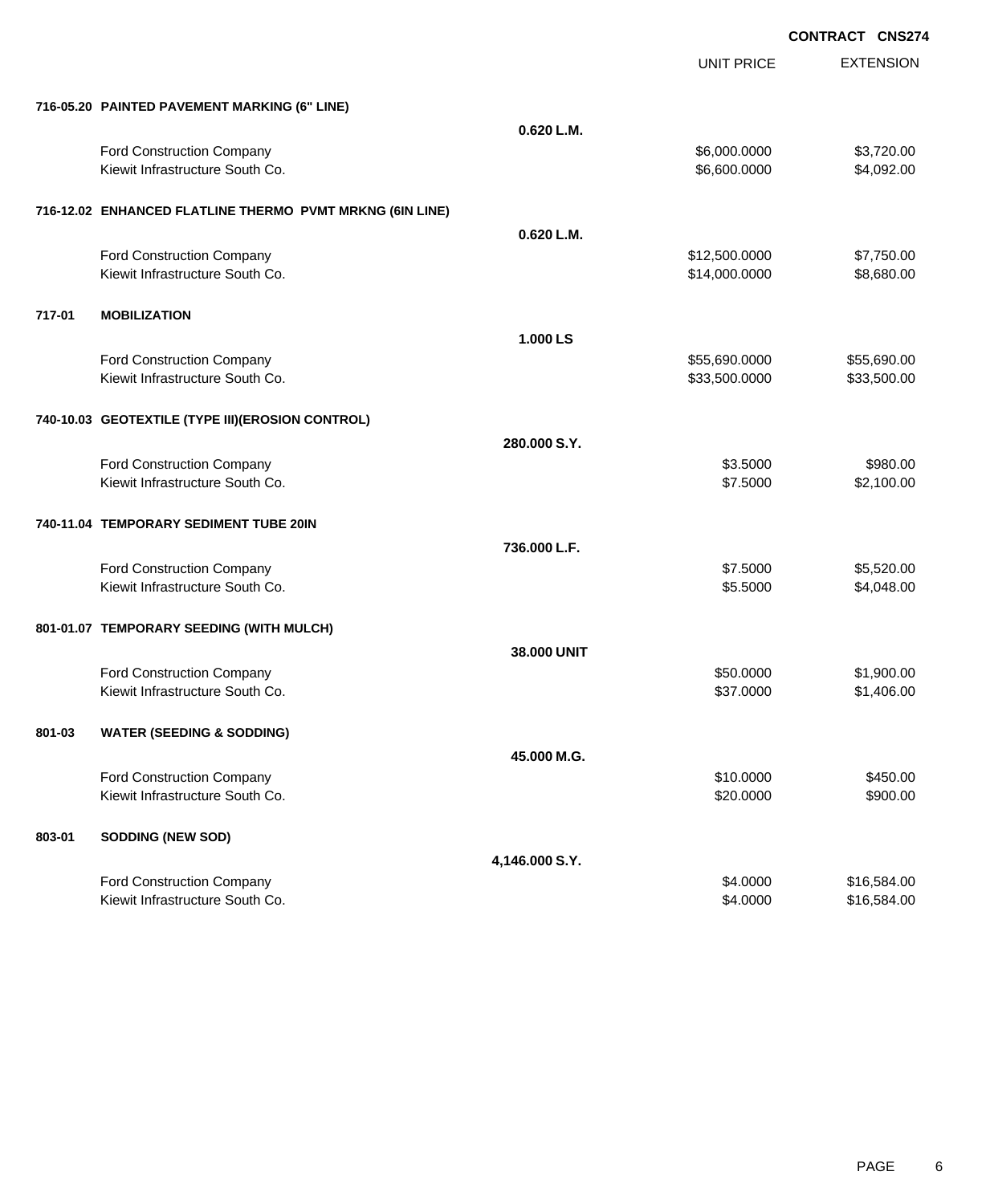## **SUB-TOTAL ROADWAY**

Ford Construction Company  $$612,773.97$ Kiewit Infrastructure South Co. 635,614.50

### **TOTAL CONTRACT**

Ford Construction Company  $$612,773.97$ Kiewit Infrastructure South Co. **\$685,614.50** Specific states and the set of the set of the set of the set of the set of the set of the set of the set of the set of the set of the set of the set of the set of the set of th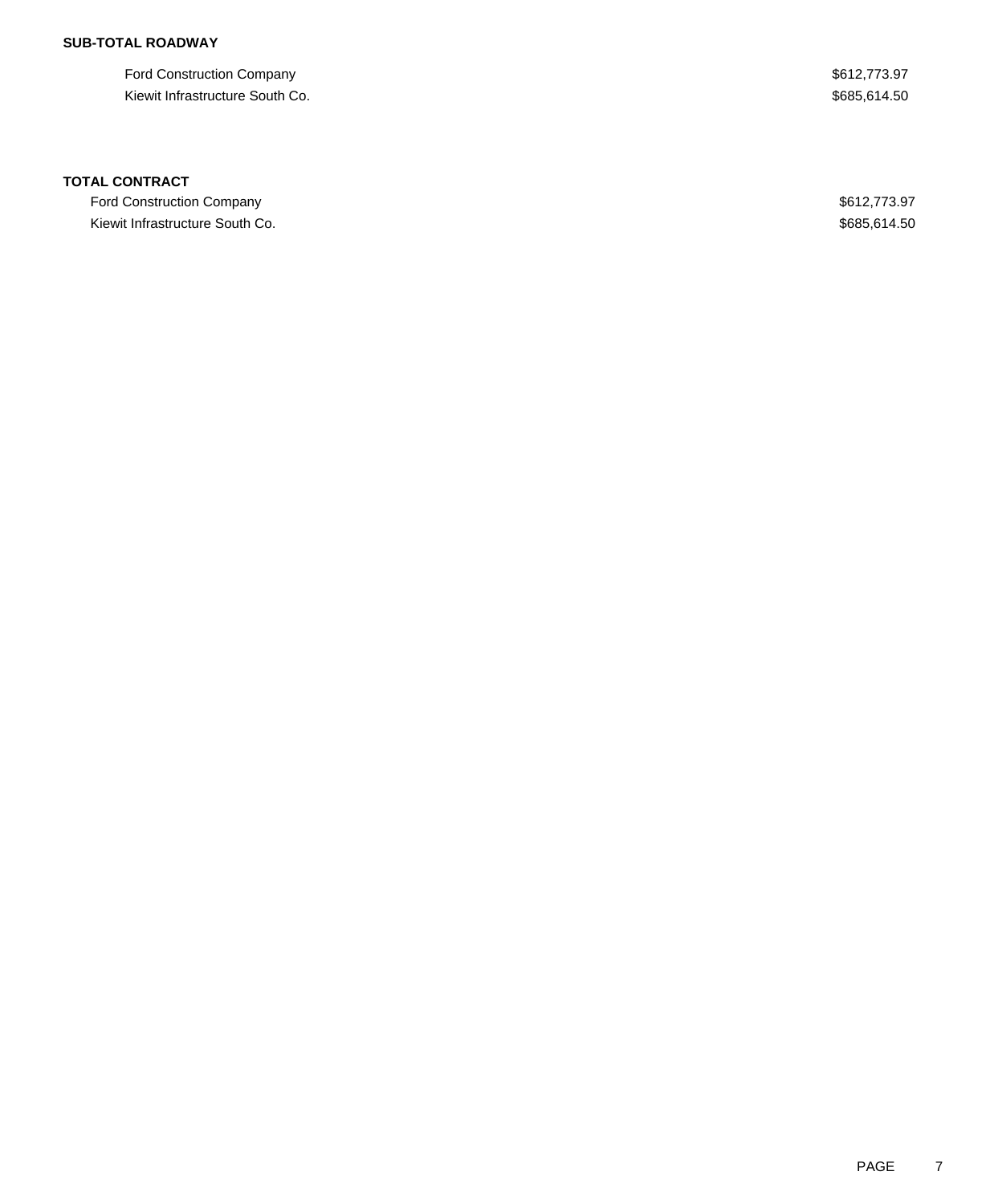# **DEPARTMENT OF TRANSPORTATION SUMMARY OF BIDS LETTING OF AUGUST 17, 2018 STATE OF TENNESSEE**

#### WEAKLEY COUNTY (Contract No. CNS290 Call 032)

92137-4224-04

THE REPAIR OF THE BRIDGE ON HYNDSVER ROAD (L.M. 1.82) OVER S.R. 22 IN MARTIN.

PROJECT LENGTH - 0.0 MILES

COMPLETION TIME - ON OR BEFORE APRIL 30, 2019

|                                      | <b>TOTAL CONTRACT</b> |
|--------------------------------------|-----------------------|
| Dement Construction Company, LLC     | \$483,935.10          |
| Jamison Construction, LLC            | \$553,061.00          |
| Thomson & Thomson, Inc.              | \$570,304.70          |
| <b>Ford Construction Company</b>     | \$588,434.60          |
| Harold Coffey Construction Co., Inc. | \$592,995.60          |
| Jones Bros. Contractors, LLC         | \$624,972.50          |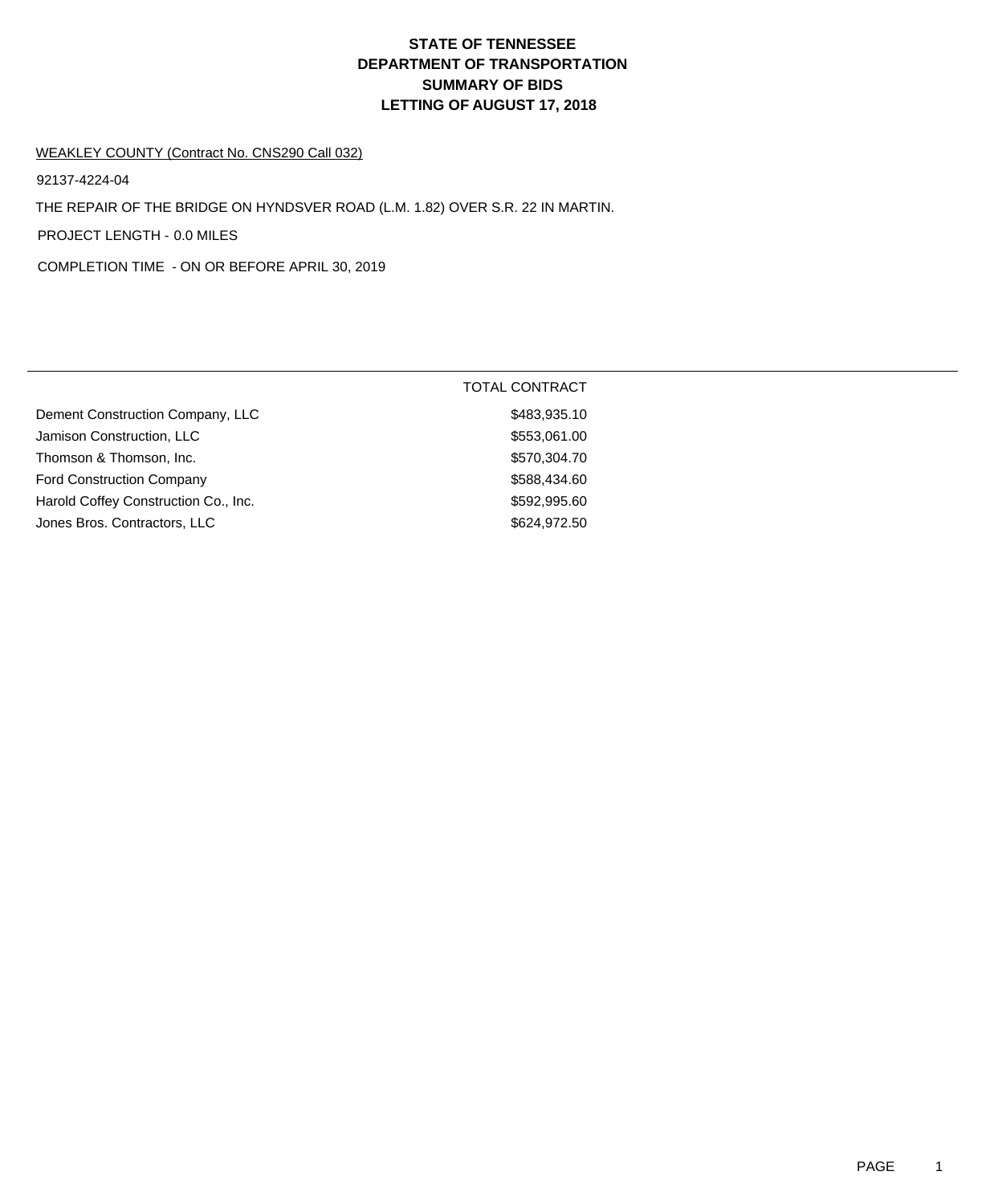|        | <b>BRIDGE CATEGORY</b>                                          |                  | <b>UNIT PRICE</b> | <b>EXTENSION</b> |
|--------|-----------------------------------------------------------------|------------------|-------------------|------------------|
|        |                                                                 |                  |                   |                  |
|        | 204-08.01 BACKFILL MATERIAL (FLOWABLE FILL)                     |                  |                   |                  |
|        |                                                                 | 5.000 C.Y.       |                   |                  |
|        | Dement Construction Company, LLC                                |                  | \$125.0000        | \$625.00         |
|        | Jamison Construction, LLC                                       |                  | \$400.0000        | \$2,000.00       |
|        | Thomson & Thomson, Inc.                                         |                  | \$225.0000        | \$1,125.00       |
|        | Ford Construction Company                                       |                  | \$330,0000        | \$1,650.00       |
|        | Harold Coffey Construction Co., Inc.                            |                  | \$138.0000        | \$690.00         |
|        | Jones Bros. Contractors, LLC                                    |                  | \$220.0000        | \$1,100.00       |
|        | 209-08.02 TEMPORARY SILT FENCE (WITH BACKING)                   |                  |                   |                  |
|        |                                                                 | 400.000 L.F.     |                   |                  |
|        | Dement Construction Company, LLC                                |                  | \$7.0000          | \$2,800.00       |
|        | Jamison Construction, LLC                                       |                  | \$6.0000          | \$2,400.00       |
|        | Thomson & Thomson, Inc.                                         |                  | \$5.0000          | \$2,000.00       |
|        | Ford Construction Company                                       |                  | \$5.0000          | \$2,000.00       |
|        | Harold Coffey Construction Co., Inc.                            |                  | \$5.0000          | \$2,000.00       |
|        | Jones Bros. Contractors, LLC                                    |                  | \$7.0000          | \$2,800.00       |
| 303-01 | MINERAL AGGREGATE, TYPE A BASE, GRADING D                       |                  |                   |                  |
|        |                                                                 | 75.000 TON       |                   |                  |
|        | Dement Construction Company, LLC                                |                  | \$40.0000         | \$3,000.00       |
|        | Jamison Construction, LLC                                       |                  | \$55.0000         | \$4,125.00       |
|        | Thomson & Thomson, Inc.                                         |                  | \$50.0000         | \$3,750.00       |
|        | Ford Construction Company                                       |                  | \$35.0000         | \$2,625.00       |
|        | Harold Coffey Construction Co., Inc.                            |                  | \$59.0000         | \$4,425.00       |
|        | Jones Bros. Contractors, LLC                                    |                  | \$35.0000         | \$2,625.00       |
|        | 307-01.08 ASPHALT CONCRETE MIX (PG64-22) (BPMB-HM) GRADING B-M2 |                  |                   |                  |
|        |                                                                 | 90.000 TON       |                   |                  |
|        | Dement Construction Company, LLC                                |                  | \$145.0000        | \$13,050.00      |
|        | Jamison Construction, LLC                                       |                  | \$160.0000        | \$14,400.00      |
|        | Thomson & Thomson, Inc.                                         |                  | \$145.0000        | \$13,050.00      |
|        | Ford Construction Company                                       |                  | \$145.0000        | \$13,050.00      |
|        | Harold Coffey Construction Co., Inc.                            |                  | \$175.0000        | \$15,750.00      |
|        | Jones Bros. Contractors, LLC                                    |                  | \$145.0000        | \$13,050.00      |
| 403-01 | BITUMINOUS MATERIAL FOR TACK COAT (TC)                          |                  |                   |                  |
|        |                                                                 | <b>1.000 TON</b> |                   |                  |
|        | Dement Construction Company, LLC                                |                  | \$100.0000        | \$100.00         |
|        | Jamison Construction, LLC                                       |                  | \$110.0000        | \$110.00         |
|        | Thomson & Thomson, Inc.                                         |                  | \$100.0000        | \$100.00         |
|        | Ford Construction Company                                       |                  | \$100.0000        | \$100.00         |
|        | Harold Coffey Construction Co., Inc.                            |                  | \$100.0000        | \$100.00         |
|        | Jones Bros. Contractors, LLC                                    |                  | \$100.0000        | \$100.00         |
|        |                                                                 |                  |                   |                  |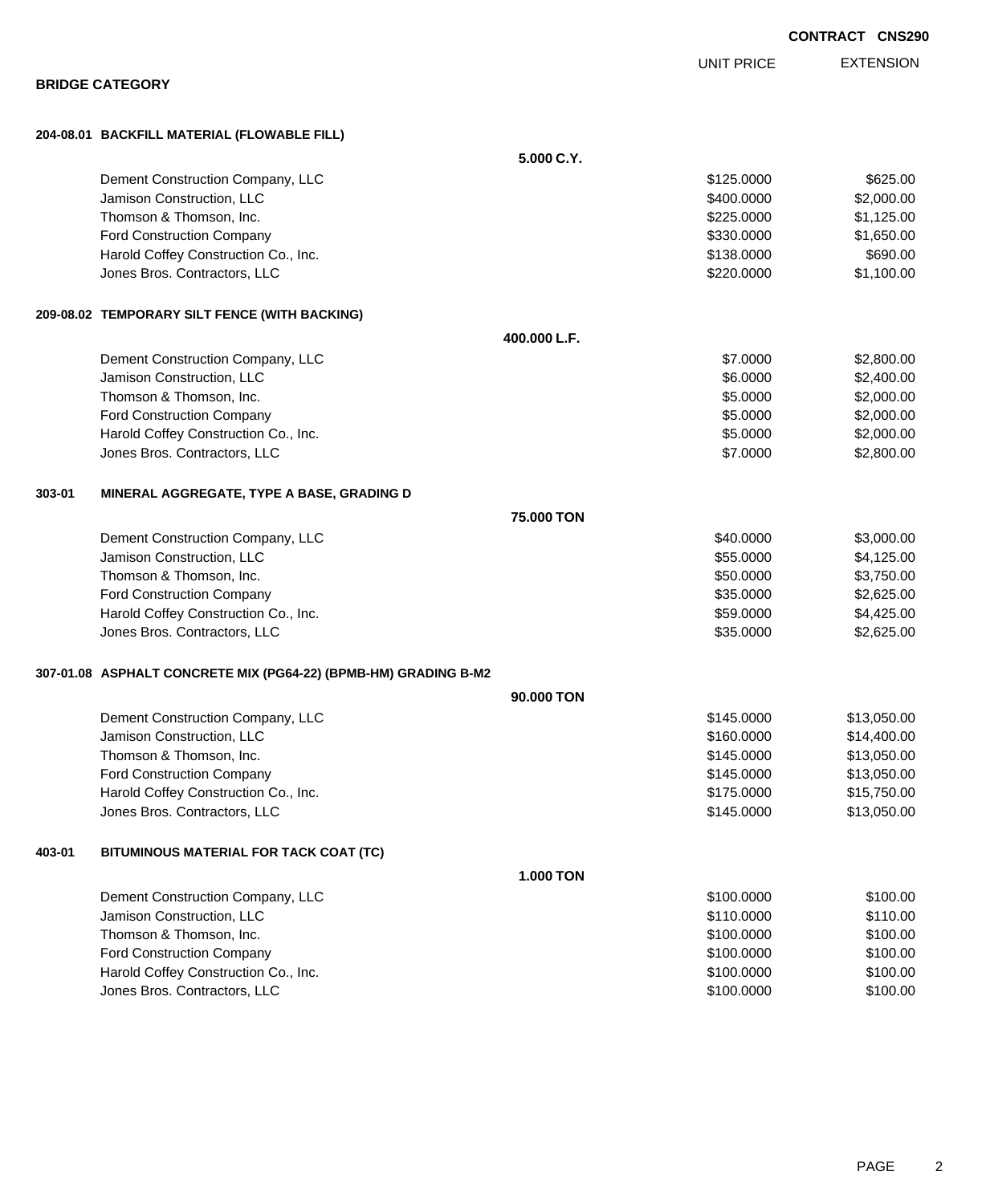UNIT PRICE EXTENSION

**411-01.10 ACS MIX(PG64-22) GRADING D**

|  | 411-01.10   ACS MIX(PG64-22) GRADING D                               |                              |                            |
|--|----------------------------------------------------------------------|------------------------------|----------------------------|
|  |                                                                      | 53.000 TON                   |                            |
|  | Dement Construction Company, LLC                                     | \$195.0000                   | \$10,335.00                |
|  | Jamison Construction, LLC                                            | \$220.0000                   | \$11,660.00                |
|  | Thomson & Thomson, Inc.                                              | \$195.0000                   | \$10,335.00                |
|  | Ford Construction Company                                            | \$195.0000                   | \$10,335.00                |
|  | Harold Coffey Construction Co., Inc.                                 | \$210.0000                   | \$11,130.00                |
|  | Jones Bros. Contractors, LLC                                         | \$195.0000                   | \$10,335.00                |
|  | 604-04.02 APPLIED TEXTURE FINISH (EXISTING STRUCTURES)               |                              |                            |
|  |                                                                      | 720.000 S.Y.                 |                            |
|  | Dement Construction Company, LLC                                     | \$6.9500                     | \$5,004.00                 |
|  | Jamison Construction, LLC                                            | \$8.0000                     | \$5,760.00                 |
|  | Thomson & Thomson, Inc.                                              | \$10.0000                    | \$7,200.00                 |
|  | Ford Construction Company                                            | \$9.9900                     | \$7,192.80                 |
|  | Harold Coffey Construction Co., Inc.                                 | \$13.9000                    | \$10,008.00                |
|  | Jones Bros. Contractors, LLC                                         | \$8.0000                     | \$5,760.00                 |
|  | 604-04.05 BRIDGE END DRAINS(SIZE)                                    |                              |                            |
|  |                                                                      | <b>4.000 EACH</b>            |                            |
|  | Dement Construction Company, LLC                                     | \$1,250.0000                 | \$5,000.00                 |
|  | Jamison Construction, LLC                                            | \$2,200.0000                 | \$8,800.00                 |
|  | Thomson & Thomson, Inc.                                              | \$2,500.0000                 | \$10,000.00                |
|  | Ford Construction Company                                            | \$4,800.0000                 | \$19,200.00                |
|  | Harold Coffey Construction Co., Inc.<br>Jones Bros. Contractors, LLC | \$3,200.0000<br>\$4,000.0000 | \$12,800.00<br>\$16,000.00 |
|  |                                                                      |                              |                            |
|  | 604-10.05 CONCRETE                                                   |                              |                            |
|  |                                                                      | 15.000 S.F.                  |                            |
|  | Dement Construction Company, LLC                                     | \$200.0000                   | \$3,000.00                 |
|  | Jamison Construction, LLC                                            | \$210.0000                   | \$3,150.00                 |
|  | Thomson & Thomson, Inc.                                              | \$135.0000                   | \$2,025.00                 |
|  | Ford Construction Company                                            | \$170.0000                   | \$2,550.00                 |
|  | Harold Coffey Construction Co., Inc.                                 | \$125.0000                   | \$1,875.00                 |
|  | Jones Bros. Contractors, LLC                                         | \$200.0000                   | \$3,000.00                 |
|  | 604-10.07 CONCRETE REMOVAL                                           |                              |                            |
|  |                                                                      | 1.000 LS                     |                            |
|  | Dement Construction Company, LLC                                     | \$38,625.0000                | \$38,625.00                |
|  | Jamison Construction, LLC                                            | \$15,000.0000                | \$15,000.00                |
|  | Thomson & Thomson, Inc.                                              | \$14,000.0000                | \$14,000.00                |
|  | Ford Construction Company                                            | \$16,000.0000                | \$16,000.00                |
|  | Harold Coffey Construction Co., Inc.                                 | \$33,350.0000                | \$33,350.00                |
|  | Jones Bros. Contractors, LLC                                         | \$50,000.0000                | \$50,000.00                |
|  | 604-10.12 CONCRETE SLAB REPAIRS                                      |                              |                            |
|  |                                                                      | 80.000 C.Y.                  |                            |
|  | Dement Construction Company, LLC                                     | \$550.0000                   | \$44,000.00                |
|  | Jamison Construction, LLC                                            | \$600.0000                   | \$48,000.00                |
|  | Thomson & Thomson, Inc.                                              | \$685.0000                   | \$54,800.00                |
|  | Ford Construction Company                                            | \$575.0000                   | \$46,000.00                |
|  | Harold Coffey Construction Co., Inc.                                 | \$555.0000                   | \$44,400.00                |
|  | Jones Bros. Contractors, LLC                                         | \$500.0000                   | \$40,000.00                |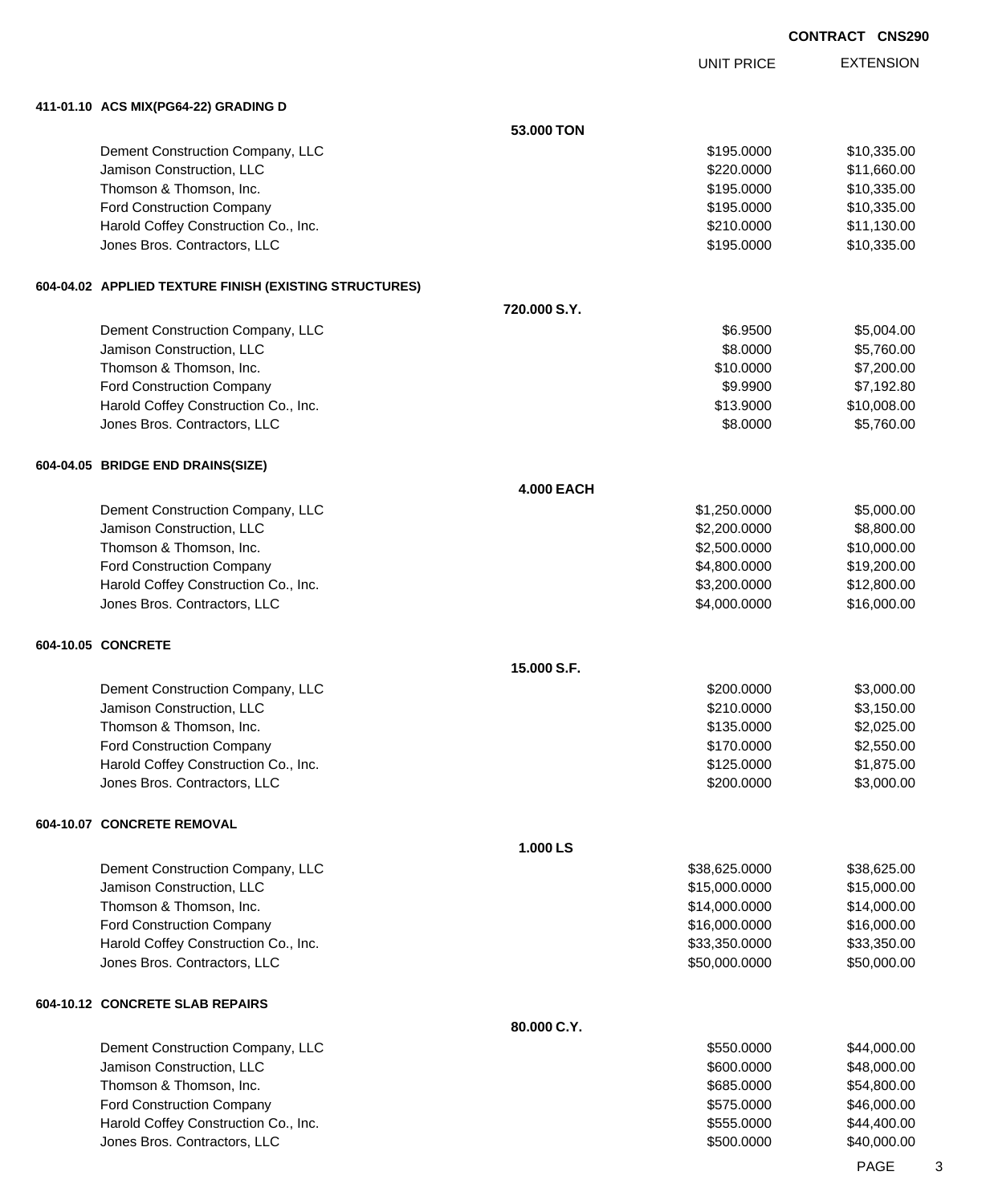UNIT PRICE

EXTENSION

**604-10.14 REMOVE EXISTING WEARING SURFACE**

| 604-10.14   REMOVE EXISTING WEARING SURFACE              |                |               |              |
|----------------------------------------------------------|----------------|---------------|--------------|
|                                                          | 1.000 LS       |               |              |
| Dement Construction Company, LLC                         |                | \$1,500.0000  | \$1,500.00   |
| Jamison Construction, LLC                                |                | \$4,000.0000  | \$4,000.00   |
| Thomson & Thomson, Inc.                                  |                | \$8,000.0000  | \$8,000.00   |
| Ford Construction Company                                |                | \$9,560.0000  | \$9,560.00   |
| Harold Coffey Construction Co., Inc.                     |                | \$980.0000    | \$980.00     |
| Jones Bros. Contractors, LLC                             |                | \$30,000.0000 | \$30,000.00  |
| 604-10.18 REINFORCING STEEL (REPAIRS)                    |                |               |              |
|                                                          | 10,686.000 LB. |               |              |
| Dement Construction Company, LLC                         |                | \$1.1000      | \$11,754.60  |
| Jamison Construction, LLC                                |                | \$1.0000      | \$10,686.00  |
| Thomson & Thomson, Inc.                                  |                | \$1.2000      | \$12,823.20  |
| <b>Ford Construction Company</b>                         |                | \$1.2500      | \$13,357.50  |
| Harold Coffey Construction Co., Inc.                     |                | \$1.3500      | \$14,426.10  |
| Jones Bros. Contractors, LLC                             |                | \$1.0000      | \$10,686.00  |
| 604-10.44 EXPANSION JOINT REPAIRS                        |                |               |              |
|                                                          | 97.000 L.F.    |               |              |
| Dement Construction Company, LLC                         |                | \$500.0000    | \$48,500.00  |
| Jamison Construction, LLC                                |                | \$325.0000    | \$31,525.00  |
| Thomson & Thomson, Inc.                                  |                | \$375.0000    | \$36,375.00  |
| <b>Ford Construction Company</b>                         |                | \$435.0000    | \$42,195.00  |
| Harold Coffey Construction Co., Inc.                     |                | \$590.0000    | \$57,230.00  |
| Jones Bros. Contractors, LLC                             |                | \$175.0000    | \$16,975.00  |
| 604-10.54 CONCRETE REPAIRS                               |                |               |              |
|                                                          | 15.000 S.F.    |               |              |
| Dement Construction Company, LLC                         |                | \$150.0000    | \$2,250.00   |
| Jamison Construction, LLC                                |                | \$210.0000    | \$3,150.00   |
| Thomson & Thomson, Inc.                                  |                | \$130.0000    | \$1,950.00   |
| <b>Ford Construction Company</b>                         |                | \$190.0000    | \$2,850.00   |
| Harold Coffey Construction Co., Inc.                     |                | \$95.0000     | \$1,425.00   |
| Jones Bros. Contractors, LLC                             |                | \$250.0000    | \$3,750.00   |
| 604-10.62 EPOXY INJECTION REPAIR (COMPLETE AND IN PLACE) |                |               |              |
|                                                          | 200.000 L.F.   |               |              |
| Dement Construction Company, LLC                         |                | \$95.0000     | \$19,000.00  |
| Jamison Construction, LLC                                |                | \$80.0000     | \$16,000.00  |
| Thomson & Thomson, Inc.                                  |                | \$150.0000    | \$30,000.00  |
| <b>Ford Construction Company</b>                         |                | \$85.0000     | \$17,000.00  |
| Harold Coffey Construction Co., Inc.                     |                | \$129.0000    | \$25,800.00  |
| Jones Bros. Contractors, LLC                             |                | \$94.0000     | \$18,800.00  |
| 604-10.83  COMPOSITE FIBER ENCASEMENT                    |                |               |              |
|                                                          | 4,340.000 S.F. |               |              |
| Dement Construction Company, LLC                         |                | \$26.0000     | \$112,840.00 |
| Jamison Construction, LLC                                |                | \$38.0000     | \$164,920.00 |
| Thomson & Thomson, Inc.                                  |                | \$45.0000     | \$195,300.00 |
| <b>Ford Construction Company</b>                         |                | \$41.1700     | \$178,677.80 |
| Harold Coffey Construction Co., Inc.                     |                | \$43.0000     | \$186,620.00 |
| Jones Bros. Contractors, LLC                             |                | \$41.0000     | \$177,940.00 |

PAGE 4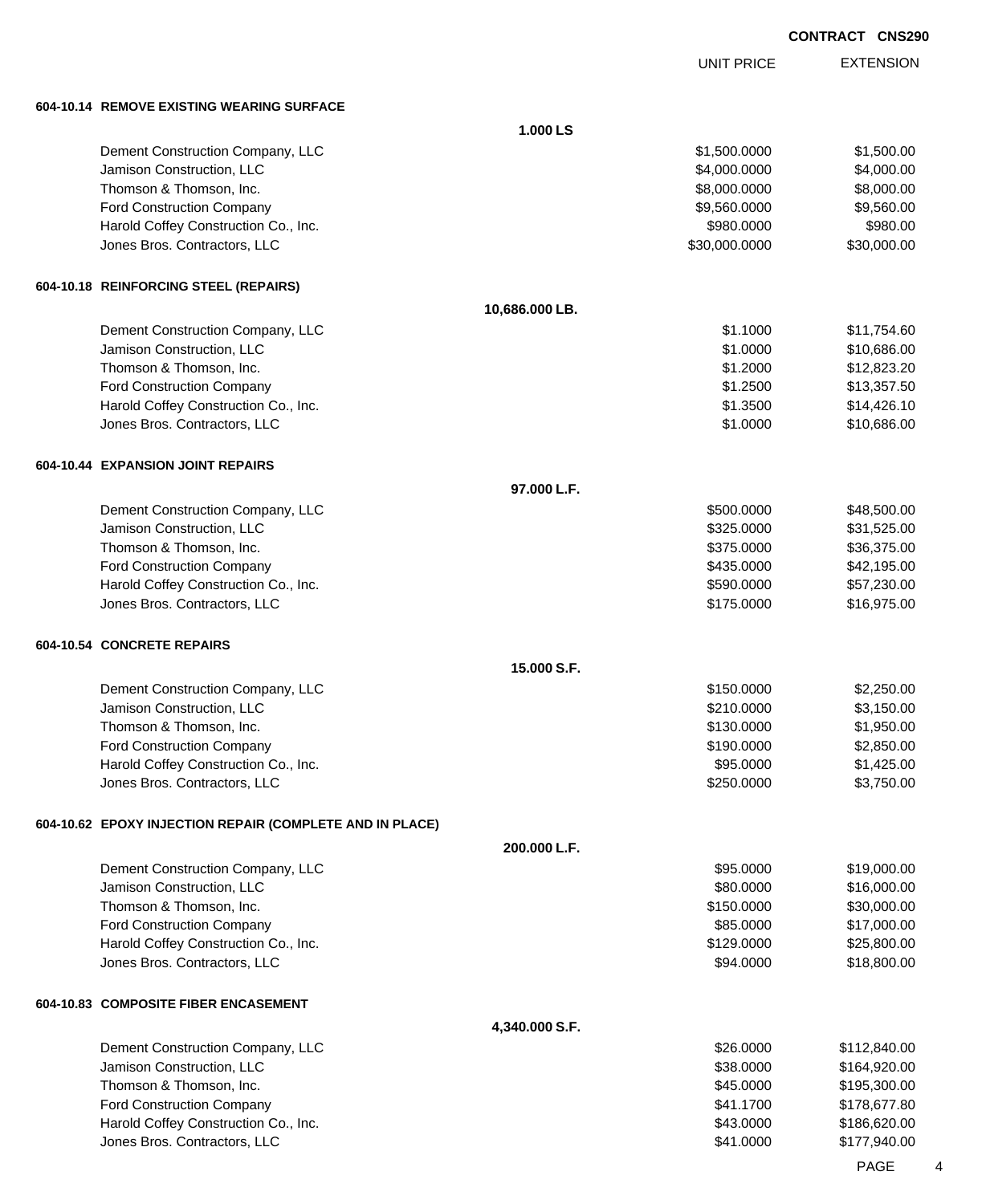UNIT PRICE EXTENSION

| 606-03.03 STEEL PILES (12 INCH)                      |                   |              |             |
|------------------------------------------------------|-------------------|--------------|-------------|
|                                                      | 360.000 L.F.      |              |             |
| Dement Construction Company, LLC                     |                   | \$60.0000    | \$21,600.00 |
| Jamison Construction, LLC                            |                   | \$98.0000    | \$35,280.00 |
| Thomson & Thomson, Inc.                              |                   | \$62.0000    | \$22,320.00 |
| <b>Ford Construction Company</b>                     |                   | \$66.0000    | \$23,760.00 |
| Harold Coffey Construction Co., Inc.                 |                   | \$85.0000    | \$30,600.00 |
| Jones Bros. Contractors, LLC                         |                   | \$65.0000    | \$23,400.00 |
| 610-07.01 12" PIPE DRAIN (BRIDGE DRAIN)              |                   |              |             |
|                                                      | 100.000 L.F.      |              |             |
| Dement Construction Company, LLC                     |                   | \$40.0000    | \$4,000.00  |
| Jamison Construction, LLC                            |                   | \$40.0000    | \$4,000.00  |
| Thomson & Thomson, Inc.                              |                   | \$25.0000    | \$2,500.00  |
| <b>Ford Construction Company</b>                     |                   | \$33.0000    | \$3,300.00  |
| Harold Coffey Construction Co., Inc.                 |                   | \$25.0000    | \$2,500.00  |
| Jones Bros. Contractors, LLC                         |                   | \$34.0000    | \$3,400.00  |
| 705-04.50 PORTABLE BARRIER RAIL DELINEATOR           |                   |              |             |
|                                                      | 32.000 EACH       |              |             |
| Dement Construction Company, LLC                     |                   | \$12.0000    | \$384.00    |
| Jamison Construction, LLC                            |                   | \$22.0000    | \$704.00    |
| Thomson & Thomson, Inc.                              |                   | \$12.0000    | \$384.00    |
| <b>Ford Construction Company</b>                     |                   | \$12.0000    | \$384.00    |
| Harold Coffey Construction Co., Inc.                 |                   | \$12.0000    | \$384.00    |
| Jones Bros. Contractors, LLC                         |                   | \$12.0000    | \$384.00    |
| 705-06.20 TANGENT ENERGY ABSORBING TERM MASH TL-3    |                   |              |             |
|                                                      | <b>4.000 EACH</b> |              |             |
| Dement Construction Company, LLC                     |                   | \$3,200.0000 | \$12,800.00 |
| Jamison Construction, LLC                            |                   | \$3,400.0000 | \$13,600.00 |
| Thomson & Thomson, Inc.                              |                   | \$3,200.0000 | \$12,800.00 |
| <b>Ford Construction Company</b>                     |                   | \$3,475.0000 | \$13,900.00 |
| Harold Coffey Construction Co., Inc.                 |                   | \$3,200.0000 | \$12,800.00 |
| Jones Bros. Contractors, LLC                         |                   | \$3,200.0000 | \$12,800.00 |
| 705-08.51 PORTABLE IMPACT ATTENUATOR NCHRP350 TL-3   |                   |              |             |
|                                                      | <b>2.000 EACH</b> |              |             |
| Dement Construction Company, LLC                     |                   | \$4,200.0000 | \$8,400.00  |
| Jamison Construction, LLC                            |                   | \$3,200.0000 | \$6,400.00  |
| Thomson & Thomson, Inc.                              |                   | \$4,000.0000 | \$8,000.00  |
| <b>Ford Construction Company</b>                     |                   | \$4,200.0000 | \$8,400.00  |
| Harold Coffey Construction Co., Inc.                 |                   | \$6,000.0000 | \$12,000.00 |
| Jones Bros. Contractors, LLC                         |                   | \$4,200.0000 | \$8,400.00  |
| 705-10.30 GUARDRAIL ATTACHMENT TO SLOPE FACE ENDPOST |                   |              |             |
|                                                      | 108.000 L.F.      |              |             |
| Dement Construction Company, LLC                     |                   | \$86.0000    | \$9,288.00  |
| Jamison Construction, LLC                            |                   | \$100.0000   | \$10,800.00 |
| Thomson & Thomson, Inc.                              |                   | \$86.0000    | \$9,288.00  |
| <b>Ford Construction Company</b>                     |                   | \$189.5000   | \$20,466.00 |
| Harold Coffey Construction Co., Inc.                 |                   | \$86.0000    | \$9,288.00  |
| Jones Bros. Contractors, LLC                         |                   | \$86.0000    | \$9,288.00  |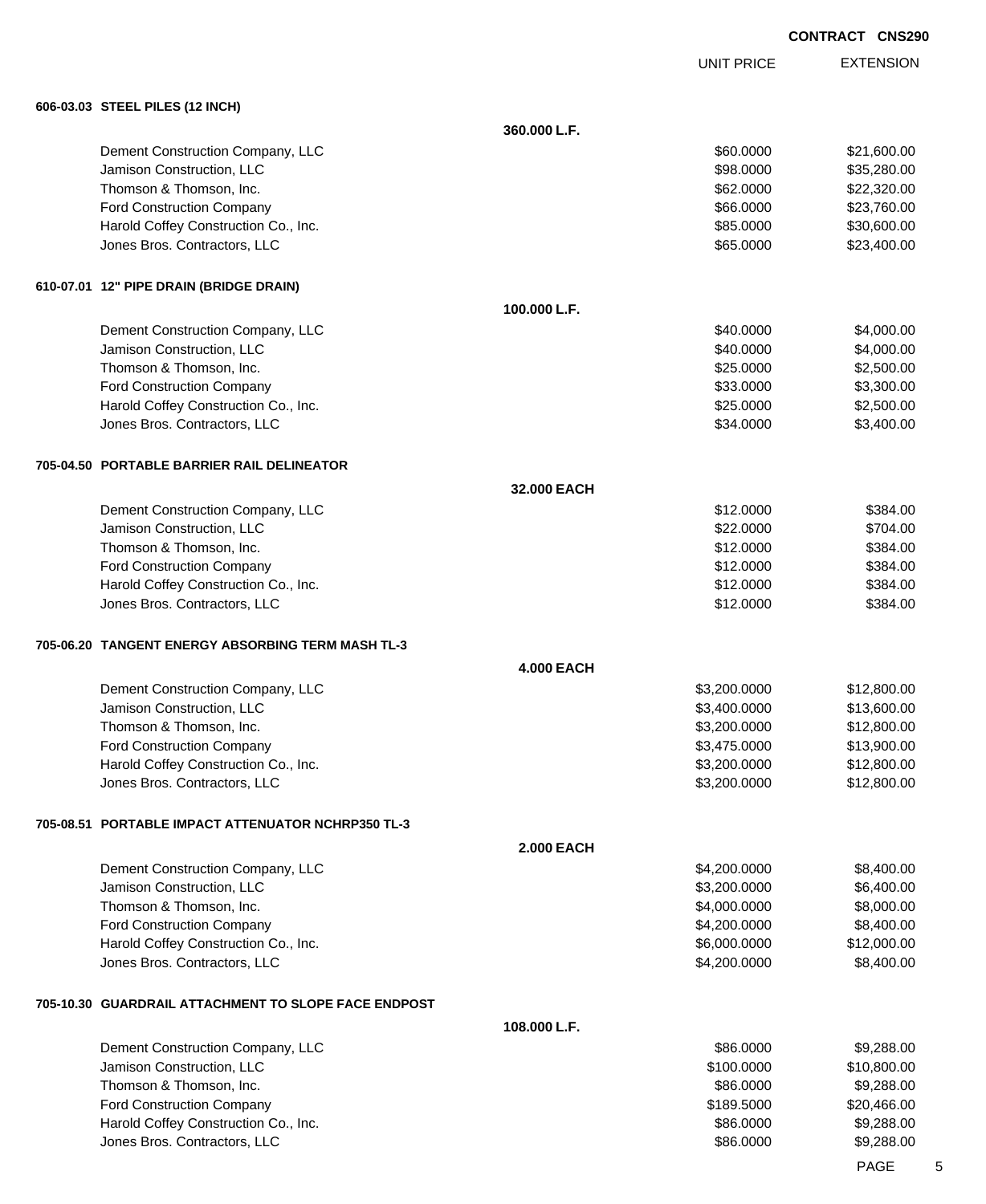|        |                                                |                   | <b>UNIT PRICE</b> | <b>EXTENSION</b> |
|--------|------------------------------------------------|-------------------|-------------------|------------------|
| 712-01 | <b>TRAFFIC CONTROL</b>                         |                   |                   |                  |
|        |                                                | 1.000 LS          |                   |                  |
|        | Dement Construction Company, LLC               |                   | \$5,000.0000      | \$5,000.00       |
|        | Jamison Construction, LLC                      |                   | \$19,000.0000     | \$19,000.00      |
|        | Thomson & Thomson, Inc.                        |                   | \$8,000.0000      | \$8,000.00       |
|        | Ford Construction Company                      |                   | \$9,500.0000      | \$9,500.00       |
|        | Harold Coffey Construction Co., Inc.           |                   | \$2,000.0000      | \$2,000.00       |
|        | Jones Bros. Contractors, LLC                   |                   | \$14,000.0000     | \$14,000.00      |
|        | 712-02.02 INTERCONNECTED PORTABLE BARRIER RAIL |                   |                   |                  |
|        |                                                | 640.000 L.F.      |                   |                  |
|        | Dement Construction Company, LLC               |                   | \$50.0000         | \$32,000.00      |
|        | Jamison Construction, LLC                      |                   | \$32.0000         | \$20,480.00      |
|        | Thomson & Thomson, Inc.                        |                   | \$32.0000         | \$20,480.00      |
|        | Ford Construction Company                      |                   | \$34.0000         | \$21,760.00      |
|        | Harold Coffey Construction Co., Inc.           |                   | \$41.1500         | \$26,336.00      |
|        | Jones Bros. Contractors, LLC                   |                   | \$45.0000         | \$28,800.00      |
|        | 712-04.01 FLEXIBLE DRUMS (CHANNELIZING)        |                   |                   |                  |
|        |                                                | 46.000 EACH       |                   |                  |
|        | Dement Construction Company, LLC               |                   | \$19.0000         | \$874.00         |
|        | Jamison Construction, LLC                      |                   | \$35.0000         | \$1,610.00       |
|        | Thomson & Thomson, Inc.                        |                   | \$19.0000         | \$874.00         |
|        | Ford Construction Company                      |                   | \$19.0000         | \$874.00         |
|        | Harold Coffey Construction Co., Inc.           |                   | \$19.0000         | \$874.00         |
|        | Jones Bros. Contractors, LLC                   |                   | \$19.0000         | \$874.00         |
| 712-06 | <b>SIGNS (CONSTRUCTION)</b>                    |                   |                   |                  |
|        |                                                | 1,394.000 S.F.    |                   |                  |
|        | Dement Construction Company, LLC               |                   | \$5.7500          | \$8,015.50       |
|        | Jamison Construction, LLC                      |                   | \$9.5000          | \$13,243.00      |
|        | Thomson & Thomson, Inc.                        |                   | \$5.7500          | \$8,015.50       |
|        | <b>Ford Construction Company</b>               |                   | \$5.7500          | \$8,015.50       |
|        | Harold Coffey Construction Co., Inc.           |                   | \$5.7500          | \$8,015.50       |
|        | Jones Bros. Contractors, LLC                   |                   | \$5.7500          | \$8,015.50       |
|        | 712-07.03 TEMPORARY BARRICADES (TYPE III)      |                   |                   |                  |
|        |                                                | 140.000 L.F.      |                   |                  |
|        | Dement Construction Company, LLC               |                   | \$9.5000          | \$1,330.00       |
|        | Jamison Construction, LLC                      |                   | \$30.0000         | \$4,200.00       |
|        | Thomson & Thomson, Inc.                        |                   | \$9.5000          | \$1,330.00       |
|        | <b>Ford Construction Company</b>               |                   | \$9.5000          | \$1,330.00       |
|        | Harold Coffey Construction Co., Inc.           |                   | \$9.5000          | \$1,330.00       |
|        | Jones Bros. Contractors, LLC                   |                   | \$9.5000          | \$1,330.00       |
|        | 712-08.03 ARROW BOARD (TYPE C)                 |                   |                   |                  |
|        |                                                | <b>2.000 EACH</b> |                   |                  |
|        | Dement Construction Company, LLC               |                   | \$775.0000        | \$1,550.00       |
|        | Jamison Construction, LLC                      |                   | \$1,500.0000      | \$3,000.00       |
|        | Thomson & Thomson, Inc.                        |                   | \$775.0000        | \$1,550.00       |
|        | Ford Construction Company                      |                   | \$775.0000        | \$1,550.00       |
|        | Harold Coffey Construction Co., Inc.           |                   | \$775.0000        | \$1,550.00       |
|        | Jones Bros. Contractors, LLC                   |                   | \$775.0000        | \$1,550.00       |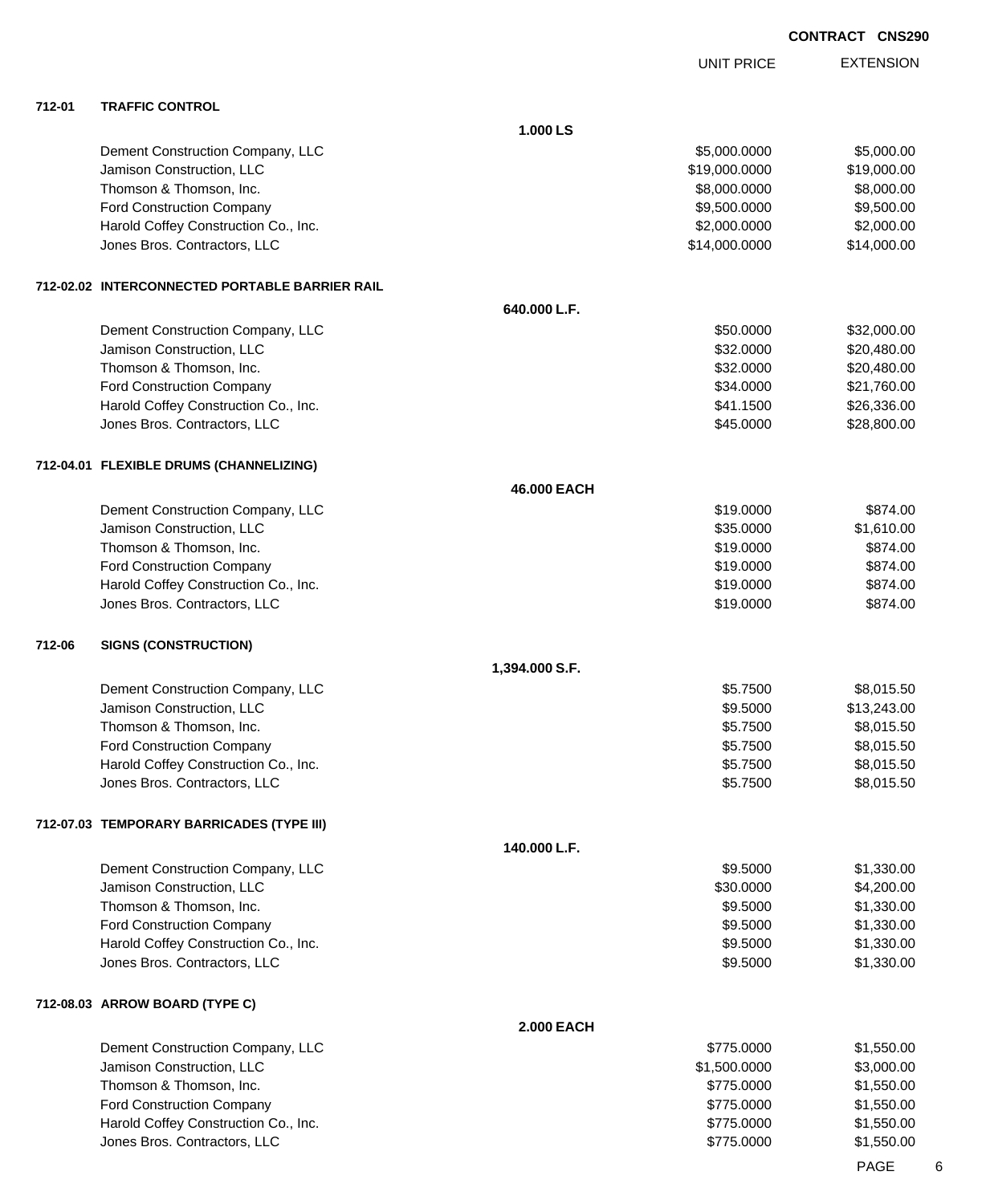|        |                                                                      |                   |                              | <b>CONTRACT CNS290</b>    |
|--------|----------------------------------------------------------------------|-------------------|------------------------------|---------------------------|
|        |                                                                      |                   | <b>UNIT PRICE</b>            | <b>EXTENSION</b>          |
|        | 712-09.01 REMOVABLE PAVEMENT MARKING LINE                            |                   |                              |                           |
|        |                                                                      | 5,920.000 L.F.    |                              |                           |
|        | Dement Construction Company, LLC                                     |                   | \$3.0000                     | \$17,760.00               |
|        | Jamison Construction, LLC                                            |                   | \$2.4000                     | \$14,208.00               |
|        | Thomson & Thomson, Inc.                                              |                   | \$3.0000                     | \$17,760.00               |
|        | <b>Ford Construction Company</b>                                     |                   | \$3.0000                     | \$17,760.00               |
|        | Harold Coffey Construction Co., Inc.                                 |                   | \$3.7500                     | \$22,200.00               |
|        | Jones Bros. Contractors, LLC                                         |                   | \$3.0000                     | \$17,760.00               |
|        | 713-16.01 CHANGEABLE MESSAGE SIGN UNIT                               |                   |                              |                           |
|        |                                                                      | <b>2.000 EACH</b> |                              |                           |
|        | Dement Construction Company, LLC                                     |                   | \$3,750.0000                 | \$7,500.00                |
|        | Jamison Construction, LLC                                            |                   | \$5,000.0000                 | \$10,000.00               |
|        | Thomson & Thomson, Inc.                                              |                   | \$3,750.0000                 | \$7,500.00                |
|        | <b>Ford Construction Company</b>                                     |                   | \$5,400.0000                 | \$10,800.00               |
|        | Harold Coffey Construction Co., Inc.<br>Jones Bros. Contractors, LLC |                   | \$3,750.0000<br>\$5,000.0000 | \$7,500.00<br>\$10,000.00 |
|        |                                                                      |                   |                              |                           |
|        | 716-13.01 SPRAY THERMO PVMT MRKNG (60 mil) (4IN LINE)                |                   |                              |                           |
|        |                                                                      | 0.500 L.M.        |                              |                           |
|        | Dement Construction Company, LLC                                     |                   | \$8,000.0000                 | \$4,000.00                |
|        | Jamison Construction, LLC                                            |                   | \$9,000.0000                 | \$4,500.00                |
|        | Thomson & Thomson, Inc.                                              |                   | \$8,000.0000                 | \$4,000.00                |
|        | Ford Construction Company                                            |                   | \$8,000.0000                 | \$4,000.00                |
|        | Harold Coffey Construction Co., Inc.<br>Jones Bros. Contractors, LLC |                   | \$8,000.0000<br>\$8,000.0000 | \$4,000.00<br>\$4,000.00  |
|        |                                                                      |                   |                              |                           |
| 717-01 | <b>MOBILIZATION</b>                                                  | 1.000 LS          |                              |                           |
|        | Dement Construction Company, LLC                                     |                   | \$24,000.0000                | \$24,000.00               |
|        | Jamison Construction, LLC                                            |                   | \$40,500.0000                | \$40,500.00               |
|        | Thomson & Thomson, Inc.                                              |                   | \$37,000.0000                | \$37,000.00               |
|        | <b>Ford Construction Company</b>                                     |                   | \$54,602.0000                | \$54,602.00               |
|        | Harold Coffey Construction Co., Inc.                                 |                   | \$25,000.0000                | \$25,000.00               |
|        | Jones Bros. Contractors, LLC                                         |                   | \$74,000.0000                | \$74,000.00               |
| 801-03 | <b>WATER (SEEDING &amp; SODDING)</b>                                 |                   |                              |                           |
|        |                                                                      | 9.000 M.G.        |                              |                           |
|        | Dement Construction Company, LLC                                     |                   | \$50.0000                    | \$450.00                  |
|        | Jamison Construction, LLC                                            |                   | \$225.0000                   | \$2,025.00                |
|        | Thomson & Thomson, Inc.                                              |                   | \$30.0000                    | \$270.00                  |
|        | Ford Construction Company                                            |                   | \$10.0000                    | \$90.00                   |
|        | Harold Coffey Construction Co., Inc.                                 |                   | \$1.0000                     | \$9.00                    |
|        | Jones Bros. Contractors, LLC                                         |                   | \$50.0000                    | \$450.00                  |
| 803-01 | <b>SODDING (NEW SOD)</b>                                             |                   |                              |                           |
|        |                                                                      | 900.000 S.Y.      |                              |                           |
|        | Dement Construction Company, LLC                                     |                   | \$4.0000                     | \$3,600.00                |
|        | Jamison Construction, LLC                                            |                   | \$4.2500                     | \$3,825.00                |
|        | Thomson & Thomson, Inc.                                              |                   | \$6.0000                     | \$5,400.00                |
|        | <b>Ford Construction Company</b>                                     |                   | \$4.0000                     | \$3,600.00                |
|        | Harold Coffey Construction Co., Inc.                                 |                   | \$4.0000                     | \$3,600.00                |
|        | Jones Bros. Contractors, LLC                                         |                   | \$4.0000                     | \$3,600.00                |

PAGE 7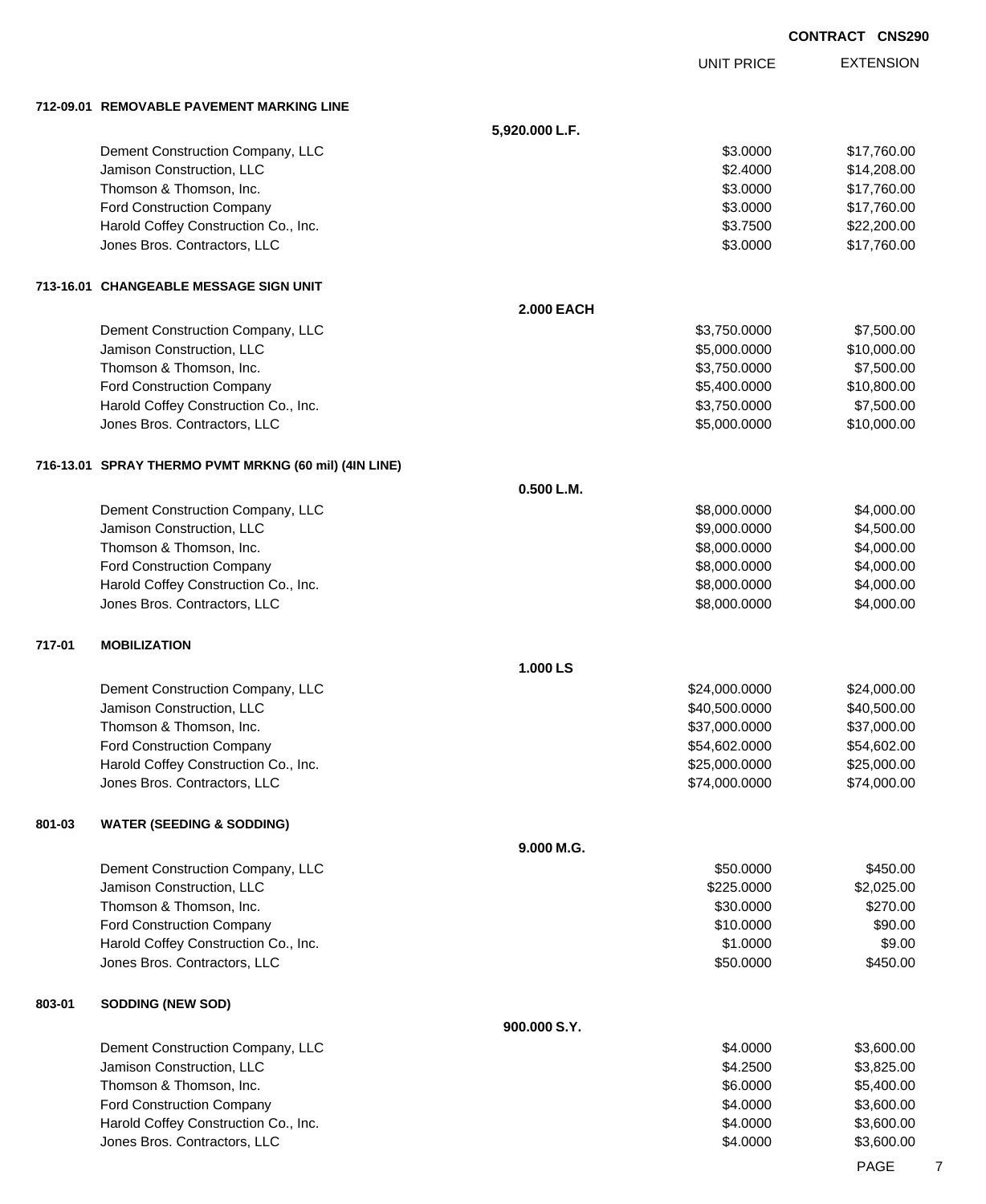### **SUB-TOTAL BRIDGE**

| \$483,935.10 |
|--------------|
| \$553,061.00 |
| \$570,304.70 |
| \$588,434.60 |
| \$592,995.60 |
| \$624,972.50 |
|              |

## **TOTAL CONTRACT**

| \$483,935.10 |
|--------------|
| \$553,061.00 |
| \$570,304.70 |
| \$588,434.60 |
| \$592,995.60 |
| \$624,972.50 |
|              |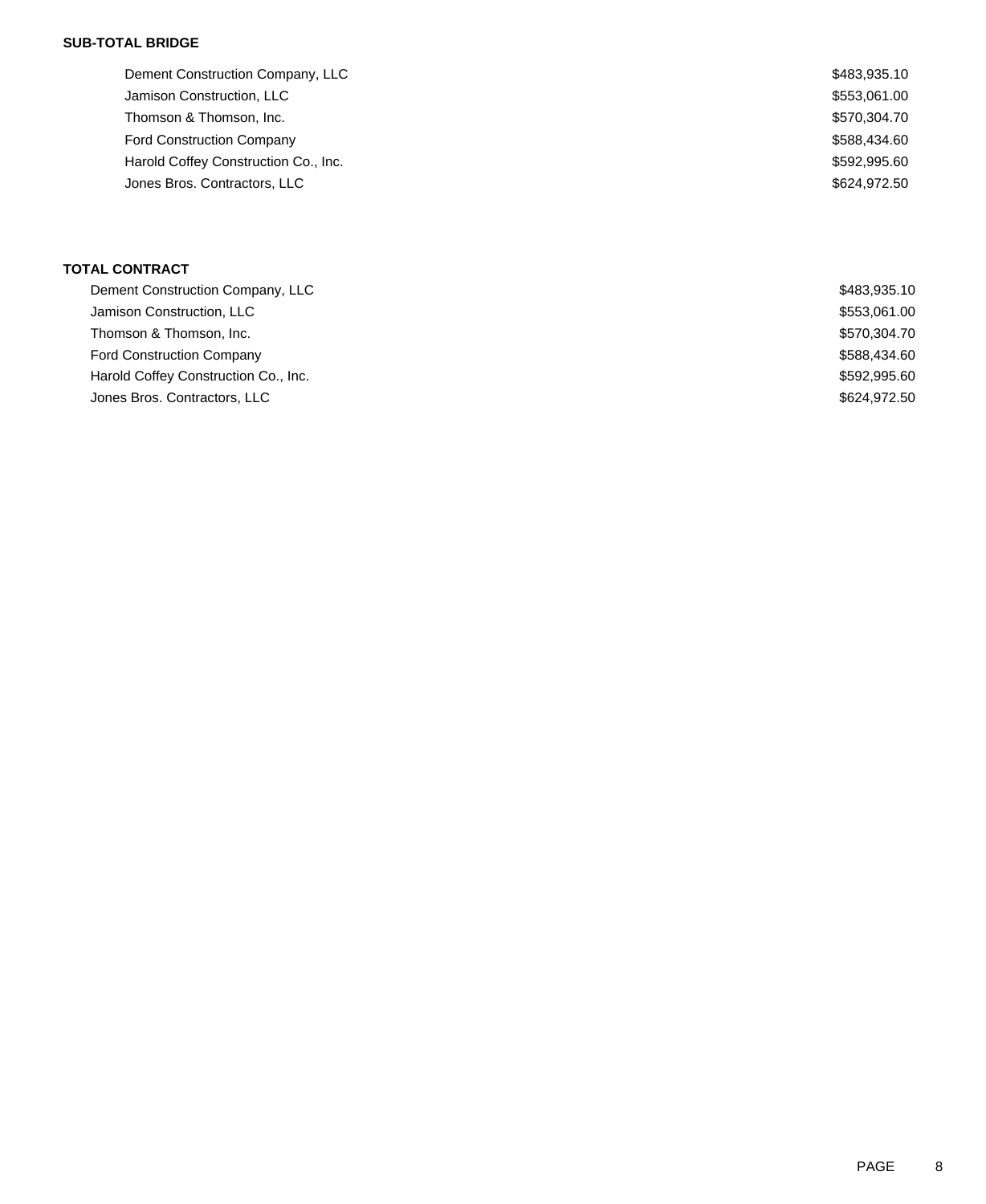# **DEPARTMENT OF TRANSPORTATION SUMMARY OF BIDS LETTING OF AUGUST 17, 2018 STATE OF TENNESSEE**

#### HAMILTON COUNTY (Contract No. CNS324 Call 033)

33002-4177-04

THE DRAINAGE IMPROVEMENTS ON U.S. 41 (U.S. 64, U.S. 72, S.R. 2) AT THE I-24 RAMPS (EXIT 174) IN CHATTANOOGA.

PROJECT LENGTH - 0.089 MILES

COMPLETION TIME - ON OR BEFORE NOVEMBER 15, 2018

Talley Construction Company, Inc. 6. The state of the state of the state of the state state state state state state state state state state state state state state state state state state state state state state state stat Greenstar, LLC \$523,006.75

TOTAL CONTRACT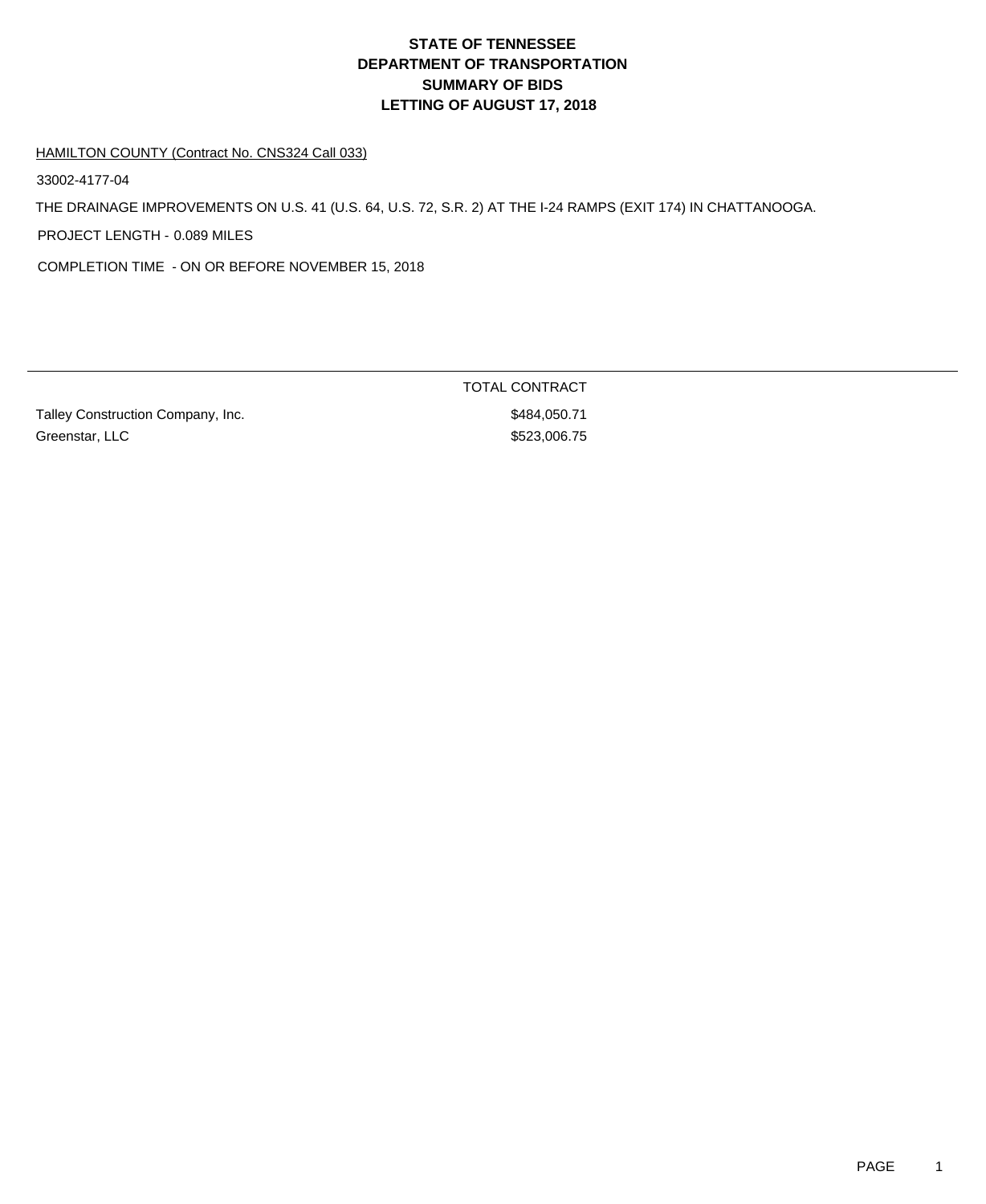|        |                                                      |                |                               | <b>CONTRACT CNS324</b>    |
|--------|------------------------------------------------------|----------------|-------------------------------|---------------------------|
|        | <b>ROADWAY CATEGORY</b>                              |                | <b>UNIT PRICE</b>             | <b>EXTENSION</b>          |
| 105-01 | <b>CONSTRUCTION STAKES, LINES AND GRADES</b>         |                |                               |                           |
|        |                                                      | 1.000 LS       |                               |                           |
|        | Talley Construction Company, Inc.<br>Greenstar, LLC  |                | \$8,400.0000<br>\$9,600.0000  | \$8,400.00<br>\$9,600.00  |
| 201-01 | <b>CLEARING AND GRUBBING</b>                         |                |                               |                           |
|        | Talley Construction Company, Inc.<br>Greenstar, LLC  | 1.000 LS       | \$10,094.1200<br>\$3,500.0000 | \$10,094.12<br>\$3,500.00 |
|        | 202-02.21 REMOVAL OF PIPE (18" RCP)                  |                |                               |                           |
|        |                                                      | 18.000 L.F.    |                               |                           |
|        | Talley Construction Company, Inc.<br>Greenstar, LLC  |                | \$15.2200<br>\$77.0000        | \$273.96<br>\$1,386.00    |
| 202-03 | REMOVAL OF RIGID PAVEMENT, SIDEWALK, ETC.            |                |                               |                           |
|        |                                                      | 454.000 S.Y.   |                               |                           |
|        | Talley Construction Company, Inc.<br>Greenstar, LLC  |                | \$10.6200<br>\$16.0000        | \$4,821.48<br>\$7,264.00  |
|        | 202-03.01 REMOVAL OF ASPHALT PAVEMENT                | 700.000 S.Y.   |                               |                           |
|        | Talley Construction Company, Inc.                    |                | \$15.6000                     | \$10,920.00               |
|        | Greenstar, LLC                                       |                | \$13.0000                     | \$9,100.00                |
| 203-01 | <b>ROAD &amp; DRAINAGE EXCAVATION (UNCLASSIFIED)</b> | 4,129.000 C.Y. |                               |                           |
|        | Talley Construction Company, Inc.                    |                | \$8.3100                      | \$34,311.99               |
|        | Greenstar, LLC                                       |                | \$24.0000                     | \$99,096.00               |
| 203-04 | PLACING AND SPREADING TOPSOIL                        | 603.000 C.Y.   |                               |                           |
|        | Talley Construction Company, Inc.                    |                | \$3.2400                      | \$1,953.72                |
|        | Greenstar, LLC                                       |                | \$6.0000                      | \$3,618.00                |
| 203-06 | <b>WATER</b>                                         | 1.000 M.G.     |                               |                           |
|        | Talley Construction Company, Inc.                    |                | \$64.1700                     | \$64.17                   |
|        | Greenstar, LLC                                       |                | \$20.0000                     | \$20.00                   |
|        | 209-03.22 FILTER SOCK (18 INCH)                      | 1,456.000 L.F. |                               |                           |
|        | Talley Construction Company, Inc.                    |                | \$5.2500                      | \$7,644.00                |
|        | Greenstar, LLC                                       |                | \$5.5000                      | \$8,008.00                |
| 209-05 | <b>SEDIMENT REMOVAL</b>                              | 36.000 C.Y.    |                               |                           |
|        | Talley Construction Company, Inc.                    |                | \$26.9500                     | \$970.20                  |
|        | Greenstar, LLC                                       |                | \$10.0000                     | \$360.00                  |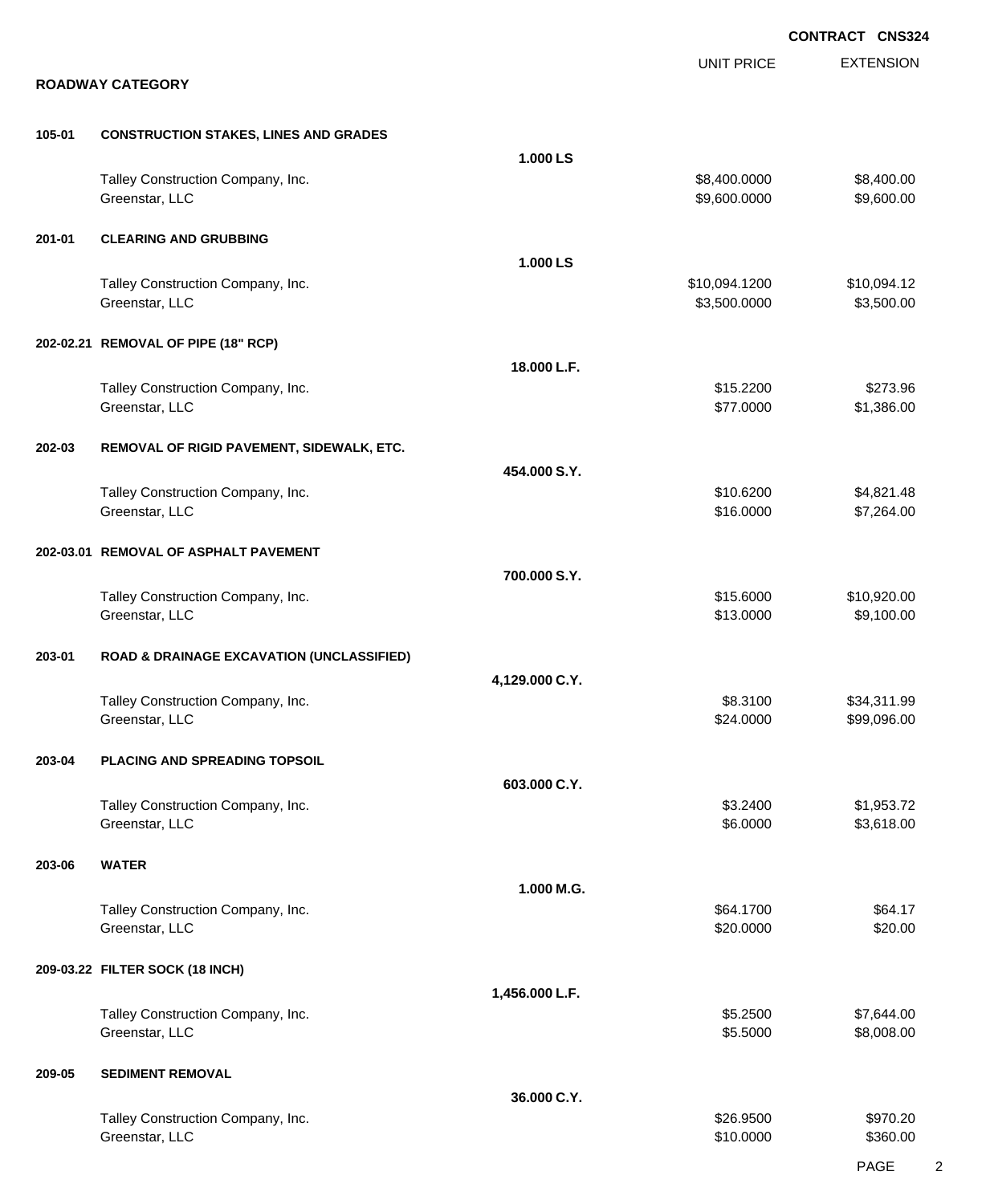UNIT PRICE

EXTENSION

|        | 209-08.07 ROCK CHECK DAM PER                                    |                   |                              |                            |
|--------|-----------------------------------------------------------------|-------------------|------------------------------|----------------------------|
|        |                                                                 | 9,000 EACH        |                              |                            |
|        | Talley Construction Company, Inc.<br>Greenstar, LLC             |                   | \$472.5000<br>\$450.0000     | \$4,252.50<br>\$4,050.00   |
|        | 209-08.08 ENHANCED ROCK CHECK DAM                               |                   |                              |                            |
|        |                                                                 | <b>1.000 EACH</b> |                              |                            |
|        | Talley Construction Company, Inc.<br>Greenstar, LLC             |                   | \$1,050.0000<br>\$900.0000   | \$1,050.00<br>\$900.00     |
|        | 209-40.33 CATCH BASIN PROTECTION (TYPE D)                       |                   |                              |                            |
|        |                                                                 | 3,000 EACH        |                              |                            |
|        | Talley Construction Company, Inc.<br>Greenstar, LLC             |                   | \$393.7500<br>\$400.0000     | \$1,181.25<br>\$1,200.00   |
| 303-01 | MINERAL AGGREGATE, TYPE A BASE, GRADING D                       |                   |                              |                            |
|        |                                                                 | 111.000 TON       |                              |                            |
|        | Talley Construction Company, Inc.<br>Greenstar, LLC             |                   | \$52.8800<br>\$42.0000       | \$5,869.68<br>\$4,662.00   |
|        | 303-10.01 MINERAL AGGREGATE (SIZE 57)                           |                   |                              |                            |
|        |                                                                 | 3.000 TON         |                              |                            |
|        | Talley Construction Company, Inc.<br>Greenstar, LLC             |                   | \$396.8900<br>\$48.0000      | \$1,190.67<br>\$144.00     |
|        | 307-02.01 ASPHALT CONCRETE MIX (PG70-22) (BPMB-HM) GRADING A    |                   |                              |                            |
|        |                                                                 | 61.000 TON        |                              |                            |
|        | Talley Construction Company, Inc.<br>Greenstar, LLC             |                   | \$212.0200<br>\$230.0000     | \$12,933.22<br>\$14,030.00 |
|        | 307-02.08 ASPHALT CONCRETE MIX (PG70-22) (BPMB-HM) GRADING B-M2 |                   |                              |                            |
|        |                                                                 | 21,000 TON        |                              |                            |
|        | Talley Construction Company, Inc.<br>Greenstar, LLC             |                   | \$480.0400<br>\$525.0000     | \$10,080.84<br>\$11,025.00 |
| 402-01 | BITUMINOUS MATERIAL FOR PRIME COAT (PC)                         |                   |                              |                            |
|        |                                                                 | <b>1.000 TON</b>  |                              |                            |
|        | Talley Construction Company, Inc.<br>Greenstar, LLC             |                   | \$1,311.0000<br>\$1,311.0000 | \$1,311.00<br>\$1,311.00   |
| 403-01 | BITUMINOUS MATERIAL FOR TACK COAT (TC)                          |                   |                              |                            |
|        |                                                                 | <b>1.000 TON</b>  |                              |                            |
|        | Talley Construction Company, Inc.<br>Greenstar, LLC             |                   | \$1,311.0000<br>\$1,411.0000 | \$1,311.00<br>\$1,411.00   |
|        | 407-20.05 SAW CUTTING ASPHALT PAVEMENT                          |                   |                              |                            |
|        |                                                                 | 500.000 L.F.      |                              |                            |
|        | Talley Construction Company, Inc.<br>Greenstar, LLC             |                   | \$4.2000<br>\$6.0000         | \$2,100.00<br>\$3,000.00   |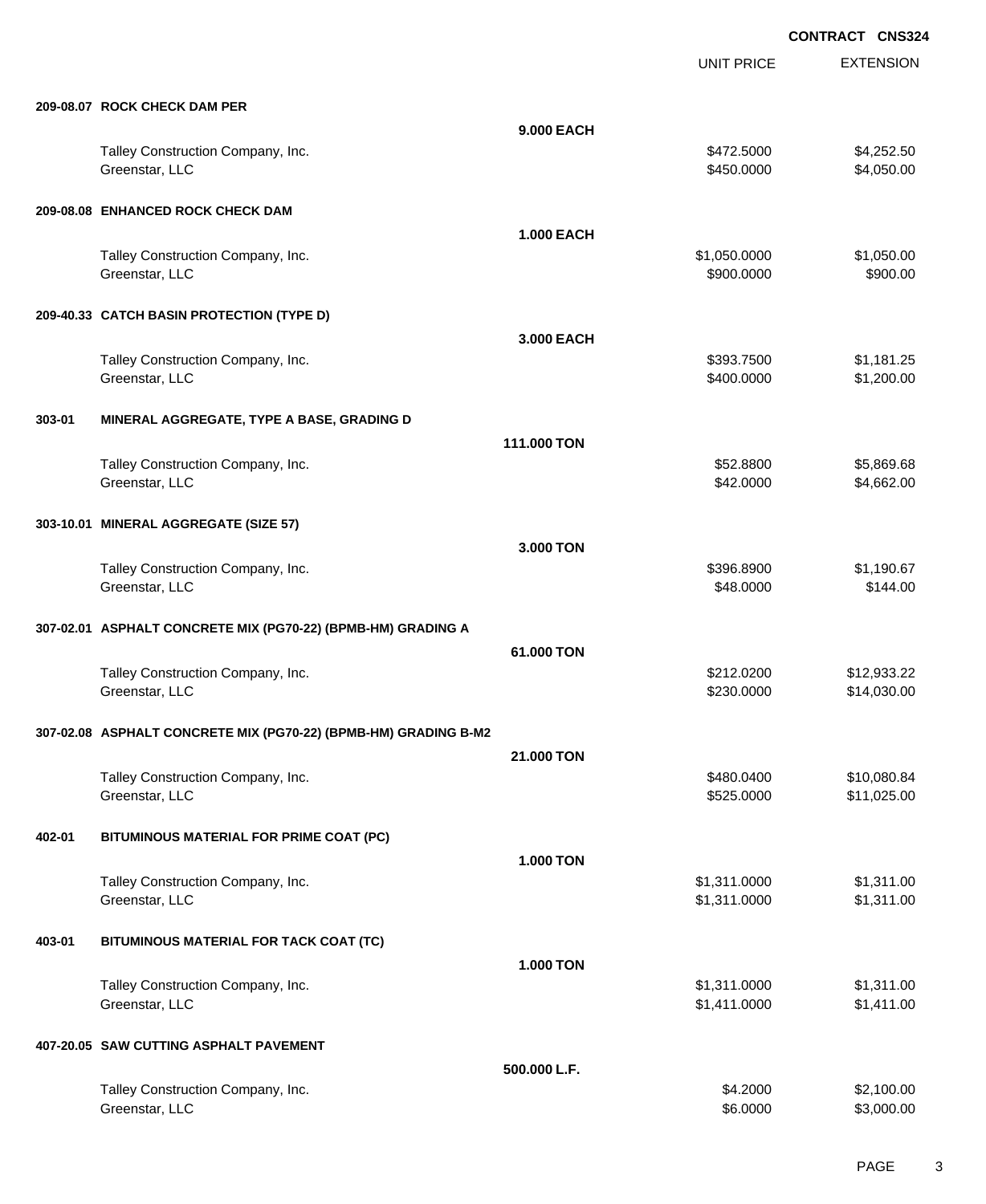UNIT PRICE EXTENSION

| 411-01.10 ACS MIX(PG64-22) GRADING D                    |                   |                         |                           |
|---------------------------------------------------------|-------------------|-------------------------|---------------------------|
|                                                         | 10.000 TON        |                         |                           |
| Talley Construction Company, Inc.                       |                   | \$400.0000              | \$4,000.00                |
| Greenstar, LLC                                          |                   | \$412.0000              | \$4,120.00                |
|                                                         |                   |                         |                           |
| 411-02.11 ACS MIX(PG70-22) GRADING E RWDY               |                   |                         |                           |
| Talley Construction Company, Inc.                       | <b>2.000 TON</b>  | \$375.0000              | \$750.00                  |
| Greenstar, LLC                                          |                   | \$430.0000              | \$860.00                  |
|                                                         |                   |                         |                           |
| 501-01.03 PORTLAND CEMENT CONCRETE PAVEMENT (PLAIN) 10" |                   |                         |                           |
|                                                         | 57.000 S.Y.       |                         |                           |
| Talley Construction Company, Inc.                       |                   | \$367.5000              | \$20,947.50               |
| Greenstar, LLC                                          |                   | \$295.0000              | \$16,815.00               |
|                                                         |                   |                         |                           |
| 502-04.01 SAWING CONCRETE PAVEMENT (FULL DEPTH)         |                   |                         |                           |
| Talley Construction Company, Inc.                       | 50.000 L.F.       | \$6.3000                | \$315.00                  |
| Greenstar, LLC                                          |                   | \$35.0000               | \$1,750.00                |
|                                                         |                   |                         |                           |
| 502-04.02 LOAD TRANSFER DOWELS                          |                   |                         |                           |
|                                                         | 44.000 EACH       |                         |                           |
| Talley Construction Company, Inc.                       |                   | \$46.4400               | \$2,043.36                |
| Greenstar, LLC                                          |                   | \$68.0000               | \$2,992.00                |
|                                                         |                   |                         |                           |
| 607-03.02 18" CONCRETE PIPE CULVERT (CLASS III)         |                   |                         |                           |
|                                                         | 82.000 L.F.       |                         |                           |
| Talley Construction Company, Inc.<br>Greenstar, LLC     |                   | \$240.3400<br>\$94.0000 | \$19,707.88<br>\$7,708.00 |
|                                                         |                   |                         |                           |
| 607-05.02 24" CONCRETE PIPE CULVERT (CLASS III)         |                   |                         |                           |
|                                                         | 74.000 L.F.       |                         |                           |
| Talley Construction Company, Inc.                       |                   | \$107.9000              | \$7,984.60                |
| Greenstar, LLC                                          |                   | \$145.0000              | \$10,730.00               |
|                                                         |                   |                         |                           |
| 607-06.02 30" CONCRETE PIPE CULVERT (CLASS III)         |                   |                         |                           |
|                                                         | 362.000 L.F.      |                         |                           |
| Talley Construction Company, Inc.                       |                   | \$101.8200              | \$36,858.84               |
| Greenstar, LLC                                          |                   | \$125.0000              | \$45,250.00               |
| 607-07.02 36" CONCRETE PIPE CULVERT (CLASS III)         |                   |                         |                           |
|                                                         | 50.000 L.F.       |                         |                           |
| Talley Construction Company, Inc.                       |                   | \$163.7900              | \$8,189.50                |
| Greenstar, LLC                                          |                   | \$119.0000              | \$5,950.00                |
|                                                         |                   |                         |                           |
| 611-01.02 MANHOLES, > 4' - 8' DEPTH                     |                   |                         |                           |
|                                                         | <b>2.000 EACH</b> |                         |                           |
| Talley Construction Company, Inc.                       |                   | \$3,802.9800            | \$7,605.96                |
| Greenstar, LLC                                          |                   | \$4,400.0000            | \$8,800.00                |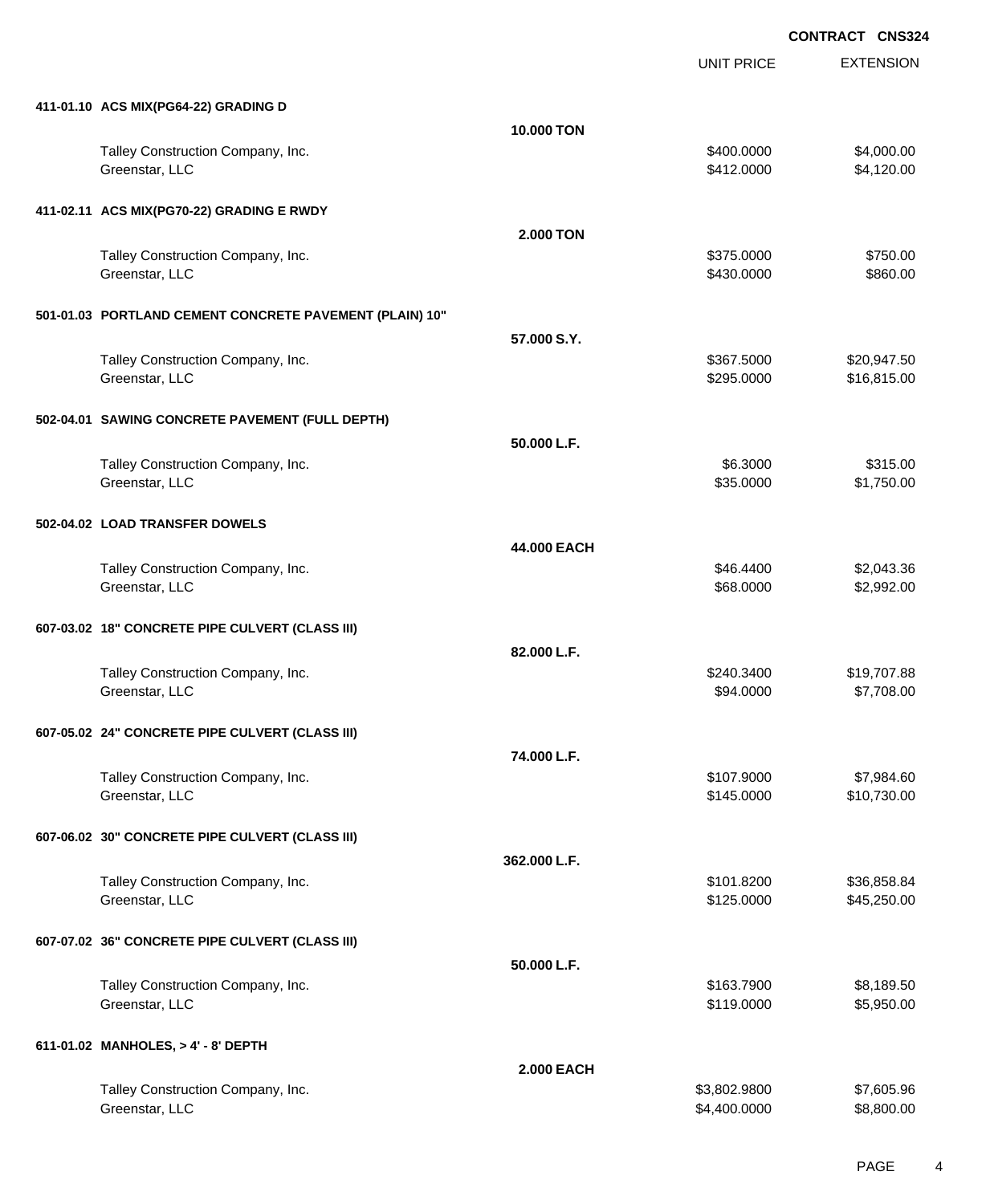|        |                                                     |                   | <b>UNIT PRICE</b>            | <b>EXTENSION</b>           |
|--------|-----------------------------------------------------|-------------------|------------------------------|----------------------------|
|        | 611-07.01 CLASS A CONCRETE (PIPE ENDWALLS)          |                   |                              |                            |
|        |                                                     | 10.000 C.Y.       |                              |                            |
|        | Talley Construction Company, Inc.<br>Greenstar, LLC |                   | \$1,466.7900<br>\$915.0000   | \$14,667.90<br>\$9,150.00  |
|        | 611-07.02 STEEL BAR REINFORCEMENT (PIPE ENDWALLS)   |                   |                              |                            |
|        |                                                     | 1,061.000 LB.     |                              |                            |
|        | Talley Construction Company, Inc.<br>Greenstar, LLC |                   | \$0.5300<br>\$4.0000         | \$562.33<br>\$4,244.00     |
|        | 611-07.54 18IN ENDWALL (CROSS DRAIN) 3:1            |                   |                              |                            |
|        |                                                     | <b>1.000 EACH</b> |                              |                            |
|        | Talley Construction Company, Inc.<br>Greenstar, LLC |                   | \$1,450.4400<br>\$2,700.0000 | \$1,450.44<br>\$2,700.00   |
|        | 611-12.01 CATCH BASINS, TYPE 12, 0' - 4' DEPTH      |                   |                              |                            |
|        |                                                     | <b>1.000 EACH</b> |                              |                            |
|        | Talley Construction Company, Inc.<br>Greenstar, LLC |                   | \$4,530.0200<br>\$4,000.0000 | \$4,530.02<br>\$4,000.00   |
| 702-03 | <b>CONCRETE COMBINED CURB &amp; GUTTER</b>          |                   |                              |                            |
|        |                                                     | 18.000 C.Y.       |                              |                            |
|        | Talley Construction Company, Inc.<br>Greenstar, LLC |                   | \$748.9000<br>\$936.0000     | \$13,480.20<br>\$16,848.00 |
| 703-01 | PORTLAND CEMENT CONCRETE DITCH PAVING               |                   |                              |                            |
|        |                                                     | 2.000 C.Y.        |                              |                            |
|        | Talley Construction Company, Inc.<br>Greenstar, LLC |                   | \$3,040.9200<br>\$925.0000   | \$6,081.84<br>\$1,850.00   |
|        | 705-02.02 SINGLE GUARDRAIL (TYPE 2)                 |                   |                              |                            |
|        |                                                     | 184.000 L.F.      |                              |                            |
|        | Talley Construction Company, Inc.<br>Greenstar, LLC |                   | \$19.9500<br>\$21.0000       | \$3,670.80<br>\$3,864.00   |
|        | 705-06.20 TANGENT ENERGY ABSORBING TERM MASH TL-3   |                   |                              |                            |
|        |                                                     | <b>1.000 EACH</b> |                              |                            |
|        | Talley Construction Company, Inc.<br>Greenstar, LLC |                   | \$2,887.5000<br>\$3,000.0000 | \$2,887.50<br>\$3,000.00   |
|        | 705-08.51 PORTABLE IMPACT ATTENUATOR NCHRP350 TL-3  |                   |                              |                            |
|        |                                                     | 3.000 EACH        |                              |                            |
|        | Talley Construction Company, Inc.<br>Greenstar, LLC |                   | \$3,675.0000<br>\$4,150.0000 | \$11,025.00<br>\$12,450.00 |
|        | 709-05.05 MACHINED RIP-RAP (CLASS A-3)              |                   |                              |                            |
|        |                                                     | 213.000 TON       |                              |                            |
|        | Talley Construction Company, Inc.<br>Greenstar, LLC |                   | \$45.8900<br>\$46.0000       | \$9,774.57<br>\$9,798.00   |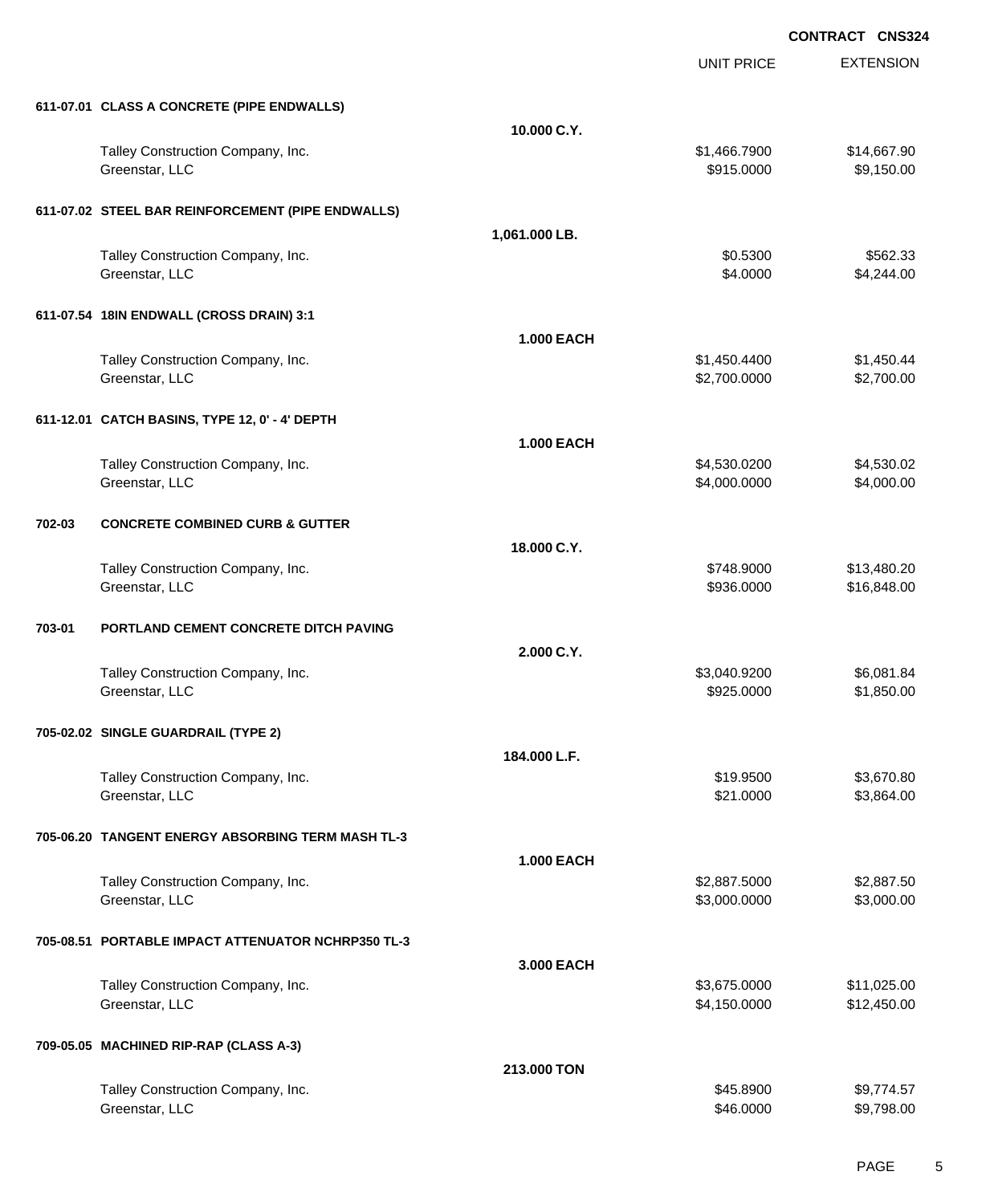|        |                                                     |                   | <b>UNIT PRICE</b>             | <b>EXTENSION</b>           |
|--------|-----------------------------------------------------|-------------------|-------------------------------|----------------------------|
| 712-01 | <b>TRAFFIC CONTROL</b>                              |                   |                               |                            |
|        |                                                     | 1.000 LS          |                               |                            |
|        | Talley Construction Company, Inc.<br>Greenstar, LLC |                   | \$6,476.4100<br>\$17,600.0000 | \$6,476.41<br>\$17,600.00  |
|        | 712-02.02 INTERCONNECTED PORTABLE BARRIER RAIL      |                   |                               |                            |
|        |                                                     | 915,000 L.F.      |                               |                            |
|        | Talley Construction Company, Inc.<br>Greenstar, LLC |                   | \$34.5300<br>\$28.0000        | \$31,594.95<br>\$25,620.00 |
|        | 712-04.01 FLEXIBLE DRUMS (CHANNELIZING)             |                   |                               |                            |
|        |                                                     | 66.000 EACH       |                               |                            |
|        | Talley Construction Company, Inc.<br>Greenstar, LLC |                   | \$26.2500<br>\$28.0000        | \$1,732.50<br>\$1,848.00   |
|        | 712-04.50 BARRIER RAIL DELINEATOR                   |                   |                               |                            |
|        |                                                     | 46.000 EACH       |                               |                            |
|        | Talley Construction Company, Inc.                   |                   | \$10.5000                     | \$483.00                   |
|        | Greenstar, LLC                                      |                   | \$12.0000                     | \$552.00                   |
|        | 712-05.01 WARNING LIGHTS (TYPE A)                   |                   |                               |                            |
|        |                                                     | <b>8.000 EACH</b> |                               |                            |
|        | Talley Construction Company, Inc.<br>Greenstar, LLC |                   | \$26.2500<br>\$28.0000        | \$210.00<br>\$224.00       |
| 712-06 | <b>SIGNS (CONSTRUCTION)</b>                         |                   |                               |                            |
|        |                                                     | 648.000 S.F.      |                               |                            |
|        | Talley Construction Company, Inc.<br>Greenstar, LLC |                   | \$6.3000<br>\$7.0000          | \$4,082.40<br>\$4,536.00   |
|        | 712-07.03 TEMPORARY BARRICADES (TYPE III)           |                   |                               |                            |
|        |                                                     | 175.000 L.F.      |                               |                            |
|        | Talley Construction Company, Inc.<br>Greenstar, LLC |                   | \$10.5000<br>\$12.0000        | \$1,837.50<br>\$2,100.00   |
|        | 712-08.03 ARROW BOARD (TYPE C)                      |                   |                               |                            |
|        |                                                     | <b>1.000 EACH</b> |                               |                            |
|        | Talley Construction Company, Inc.<br>Greenstar, LLC |                   | \$682.5000<br>\$850.0000      | \$682.50<br>\$850.00       |
|        | 713-15.02 REMOVAL & RELOCATION OF SIGN & SUPPORT    |                   |                               |                            |
|        |                                                     | 8.000 EACH        |                               |                            |
|        | Talley Construction Company, Inc.<br>Greenstar, LLC |                   | \$682.5000<br>\$700.0000      | \$5,460.00<br>\$5,600.00   |
|        | 713-16.04 CHANGEABLE MESSAGE SIGN UNIT (DESCRIPT)   |                   |                               |                            |
|        |                                                     | 6.000 EACH        |                               |                            |
|        | Talley Construction Company, Inc.<br>Greenstar, LLC |                   | \$3,570.0000<br>\$3,700.0000  | \$21,420.00<br>\$22,200.00 |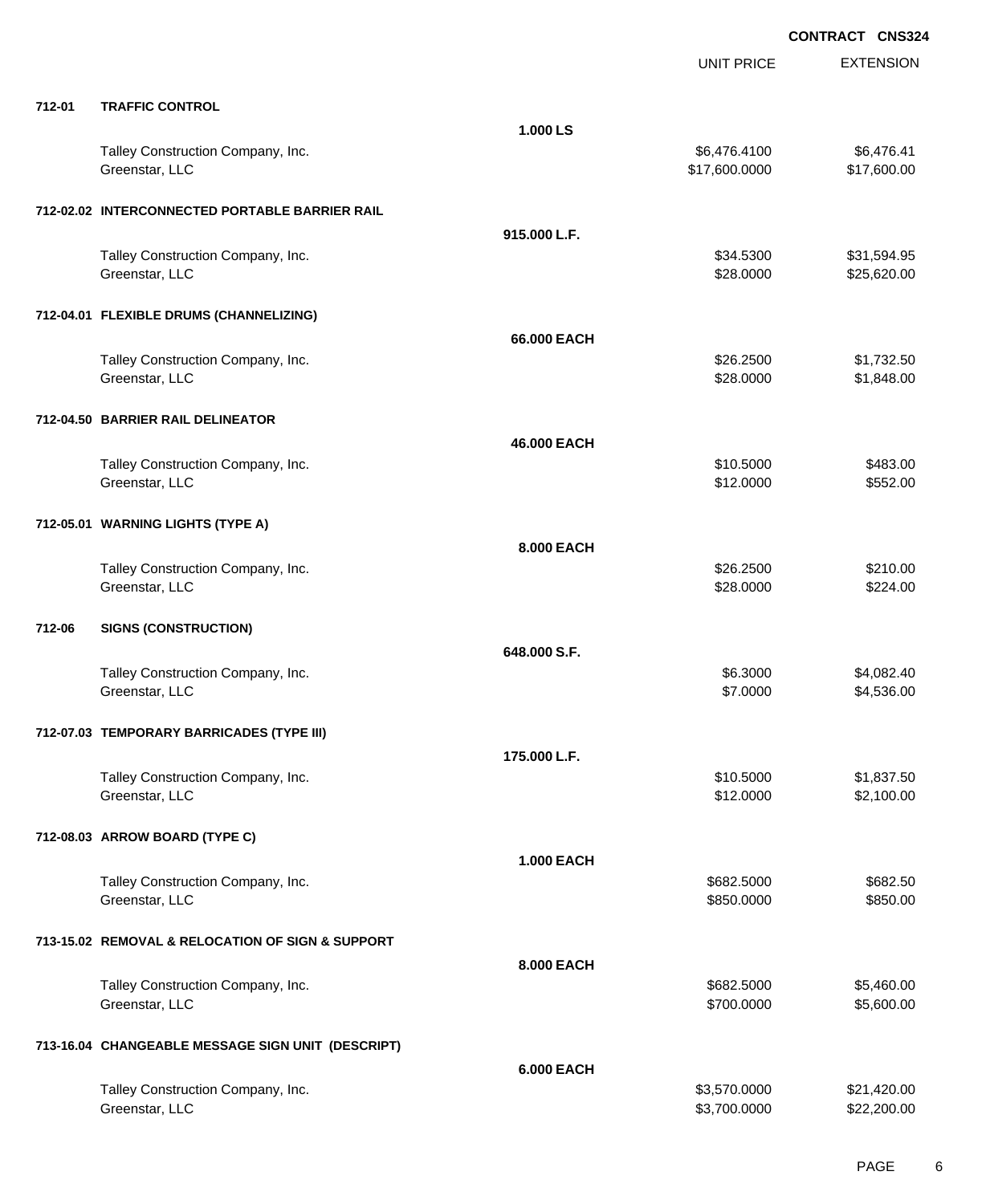|        |                                                          |                    | <b>UNIT PRICE</b> | <b>EXTENSION</b> |
|--------|----------------------------------------------------------|--------------------|-------------------|------------------|
|        | 716-12.02 ENHANCED FLATLINE THERMO PVMT MRKNG (6IN LINE) |                    |                   |                  |
|        |                                                          | 1.000 L.M.         |                   |                  |
|        | Talley Construction Company, Inc.                        |                    | \$6,825.0000      | \$6,825.00       |
|        | Greenstar, LLC                                           |                    | \$6,400.0000      | \$6,400.00       |
| 717-01 | <b>MOBILIZATION</b>                                      |                    |                   |                  |
|        |                                                          | 1.000 LS           |                   |                  |
|        | Talley Construction Company, Inc.                        |                    | \$77,167.8900     | \$77,167.89      |
|        | Greenstar, LLC                                           |                    | \$63,089.0000     | \$63,089.00      |
|        | 740-10.03 GEOTEXTILE (TYPE III) (EROSION CONTROL)        |                    |                   |                  |
|        |                                                          | 360.000 S.Y.       |                   |                  |
|        | Talley Construction Company, Inc.                        |                    | \$4.0900          | \$1,472.40       |
|        | Greenstar, LLC                                           |                    | \$4.0000          | \$1,440.00       |
|        | 797-11.38 BY-PASS PUMPING                                |                    |                   |                  |
|        |                                                          | 1.000 LS           |                   |                  |
|        | Talley Construction Company, Inc.                        |                    | \$8,429.6900      | \$8,429.69       |
|        | Greenstar, LLC                                           |                    | \$1,100.0000      | \$1,100.00       |
|        | 801-01.07 TEMPORARY SEEDING (WITH MULCH)                 |                    |                   |                  |
|        |                                                          | <b>26.000 UNIT</b> |                   |                  |
|        | Talley Construction Company, Inc.                        |                    | \$52.5000         | \$1,365.00       |
|        | Greenstar, LLC                                           |                    | \$47.0000         | \$1,222.00       |
| 801-03 | <b>WATER (SEEDING &amp; SODDING)</b>                     |                    |                   |                  |
|        |                                                          | 3.000 M.G.         |                   |                  |
|        | Talley Construction Company, Inc.                        |                    | \$393.7500        | \$1,181.25       |
|        | Greenstar, LLC                                           |                    | \$10.0000         | \$30.00          |
| 803-01 | <b>SODDING (NEW SOD)</b>                                 |                    |                   |                  |
|        |                                                          | 2,831.000 S.Y.     |                   |                  |
|        | Talley Construction Company, Inc.                        |                    | \$5.7800          | \$16,363.18      |
|        | Greenstar, LLC                                           |                    | \$4.2500          | \$12,031.75      |